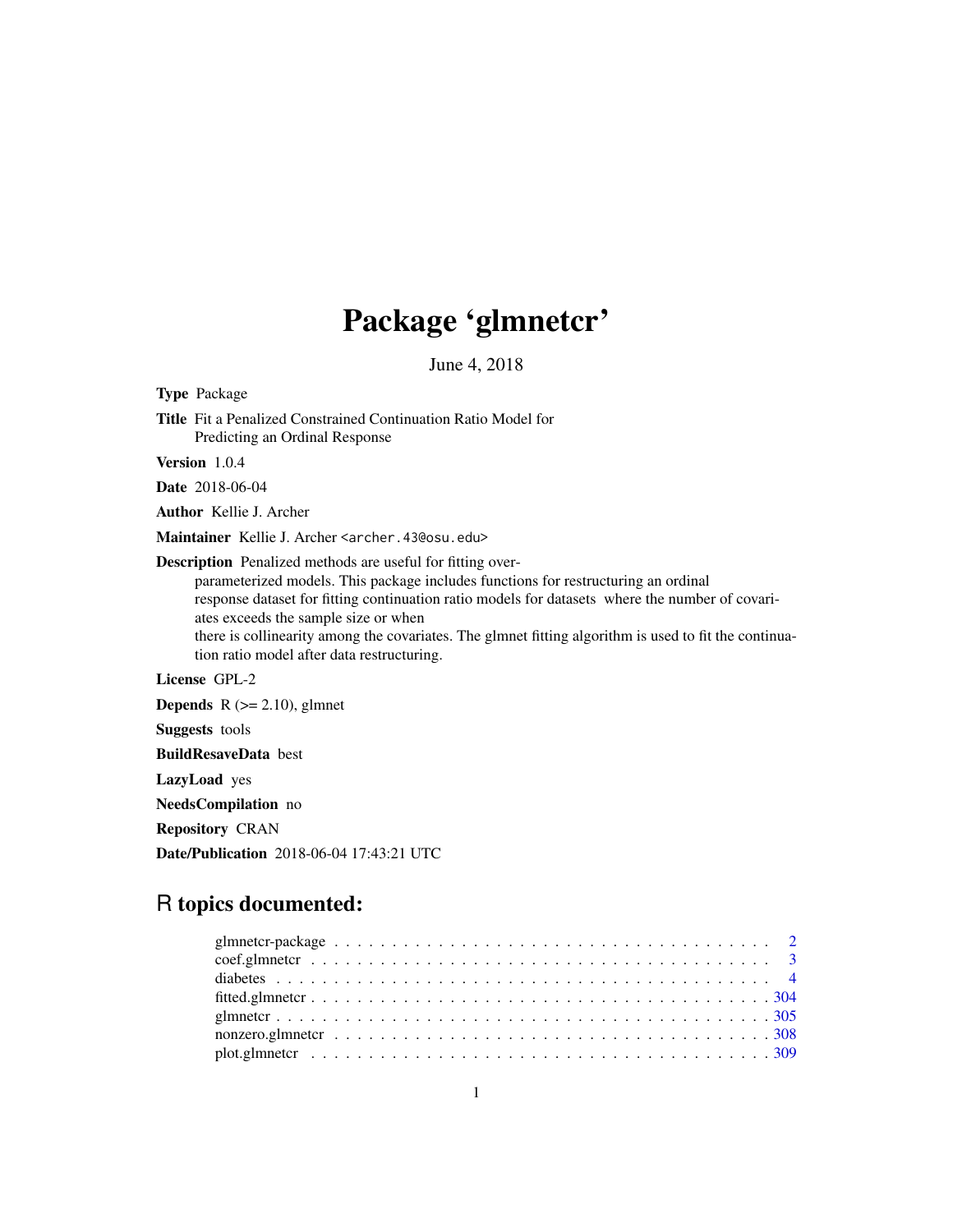## <span id="page-1-0"></span>2 glmnetcr-package

| 314 |  |  |  |  |  |  |  |  |  |  |  |  |  |  |  |  |  |  |  |  |  |  |  |  |  |  |  |  |  |  |  |  |  |  |  |  |  |  |  |  |  |  |  |  |  |  |  |  |  |  |  |  |  |  |  |  |  |  |  |  |  |  |  |  |  |  |  |  |  |  |  |  |
|-----|--|--|--|--|--|--|--|--|--|--|--|--|--|--|--|--|--|--|--|--|--|--|--|--|--|--|--|--|--|--|--|--|--|--|--|--|--|--|--|--|--|--|--|--|--|--|--|--|--|--|--|--|--|--|--|--|--|--|--|--|--|--|--|--|--|--|--|--|--|--|--|--|
|     |  |  |  |  |  |  |  |  |  |  |  |  |  |  |  |  |  |  |  |  |  |  |  |  |  |  |  |  |  |  |  |  |  |  |  |  |  |  |  |  |  |  |  |  |  |  |  |  |  |  |  |  |  |  |  |  |  |  |  |  |  |  |  |  |  |  |  |  |  |  |  |  |
|     |  |  |  |  |  |  |  |  |  |  |  |  |  |  |  |  |  |  |  |  |  |  |  |  |  |  |  |  |  |  |  |  |  |  |  |  |  |  |  |  |  |  |  |  |  |  |  |  |  |  |  |  |  |  |  |  |  |  |  |  |  |  |  |  |  |  |  |  |  |  |  |  |
|     |  |  |  |  |  |  |  |  |  |  |  |  |  |  |  |  |  |  |  |  |  |  |  |  |  |  |  |  |  |  |  |  |  |  |  |  |  |  |  |  |  |  |  |  |  |  |  |  |  |  |  |  |  |  |  |  |  |  |  |  |  |  |  |  |  |  |  |  |  |  |  |  |

## glmnetcr-package *Penalized Constrained Continuation Ratio Models for Ordinal Response Prediction using glmnet*

## Description

This package provides a function glmnetcr for fitting penalized constrained continuation ratio models for predicting an ordinal response and associated methods for plotting, printing, extracting predicted classes and probabilities, and extracting estimated coefficients for selected models in the regularization path.

#### Details

The DESCRIPTION file:

| Package:              | glmnetcr                                                                                                  |
|-----------------------|-----------------------------------------------------------------------------------------------------------|
| Type:                 | Package                                                                                                   |
| Title:                | Fit a Penalized Constrained Continuation Ratio Model for Predicting an Ordinal Response                   |
| Version:              | 1.0.4                                                                                                     |
| Date:                 | 2018-06-04                                                                                                |
| Author:               | Kellie J. Archer                                                                                          |
| Maintainer:           | Kellie J. Archer <archer.43@osu.edu></archer.43@osu.edu>                                                  |
| Description:          | Penalized methods are useful for fitting over-parameterized models. This package includes functions for a |
| License:              | $GPL-2$                                                                                                   |
| Depends:              | $R$ ( $>= 2.10$ ), glmnet                                                                                 |
| Suggests:             | tools                                                                                                     |
| BuildResaveData: best |                                                                                                           |
| LazyLoad:             | yes                                                                                                       |
|                       |                                                                                                           |

Index of help topics:

| coef.glmnetcr    | Extract All Model Coefficients                  |
|------------------|-------------------------------------------------|
| diabetes         | Gene Expression in Normal, Impaired Fasting     |
|                  | Glucose, and Type II Diabetic Males             |
| fitted.glmnetcr  | AIC, BIC, Predicted Class, and Fitted           |
|                  | Probabilities of Class Membership               |
| glmnetcr         | Fit a Penalized Constrained Continuation Ratio  |
|                  | Model Using Lasso or Elasticnet Regularization  |
|                  | Via glmnet                                      |
| glmnetcr-package | Penalized Constrained Continuation Ratio Models |
|                  | for Ordinal Response Prediction using glmnet    |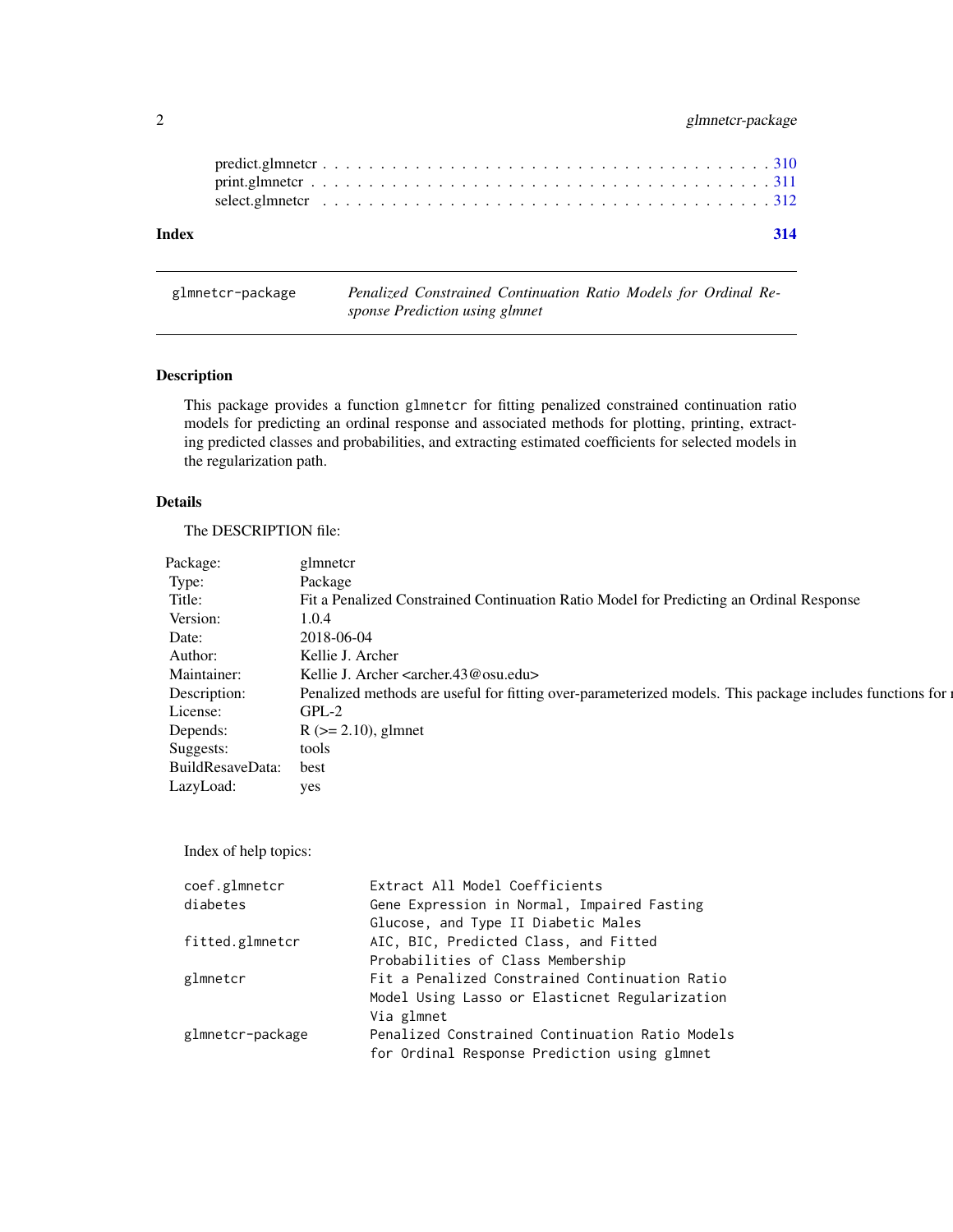## <span id="page-2-0"></span>coef.glmnetcr 3

| nonzero.glmnetcr | Extract Non-Zero Model Coefficients         |
|------------------|---------------------------------------------|
| plot.glmnetcr    | Plots the Regularization Path Computed from |
|                  | glmnet.cr                                   |
| predict.glmnetcr | AIC, BIC, Predicted Class, and Fitted       |
|                  | Probabilities for All Models                |
| print.glmnetcr   | Print a glmnetcr Object                     |
| select.glmnetcr  | Select Step of Optimal Fitted AIC or BIC CR |
|                  | Model                                       |

This package contains functions for fitting penalized constrained continuation ratio models and extracting estimated coefficients, predicted class, and fitted probabilities. The model and methods can be used when the response to be predicted is ordinal, and is particularly relevant when there are more covariates than observations.

#### Author(s)

Kellie J. Archer Kellie J. Archer <archer.43@osu.edu>

Maintainer: Kellie J. Archer <archer.43@osu.edu> Kellie J. Archer <archer.43@osu.edu>

#### References

Archer K.J., Williams A.A.A. (2012) L1 penalized continuation ratio models for ordinal response prediction using high-dimensional datasets. *Statistics in Medicine*, 31(14), 1464-74.

### See Also

See also [glmnet](#page-0-0) ~~

#### Examples

```
data(diabetes)
x <- diabetes[, 2:dim(diabetes)[2]]
y <- diabetes$y
glmnet.fit \leq glmnetcr(x, y)
AIC <- select.glmnetcr(glmnet.fit, which="AIC")
fitted(glmnet.fit, s=AIC)
```
coef.glmnetcr *Extract All Model Coefficients*

## Description

The coef.glmnetcr function returns all estimated coefficients for a glmnetcr fitted model, where the model selected is indicated by step s.

#### Usage

```
## S3 method for class 'glmnetcr'
coef(object, s, ...)
```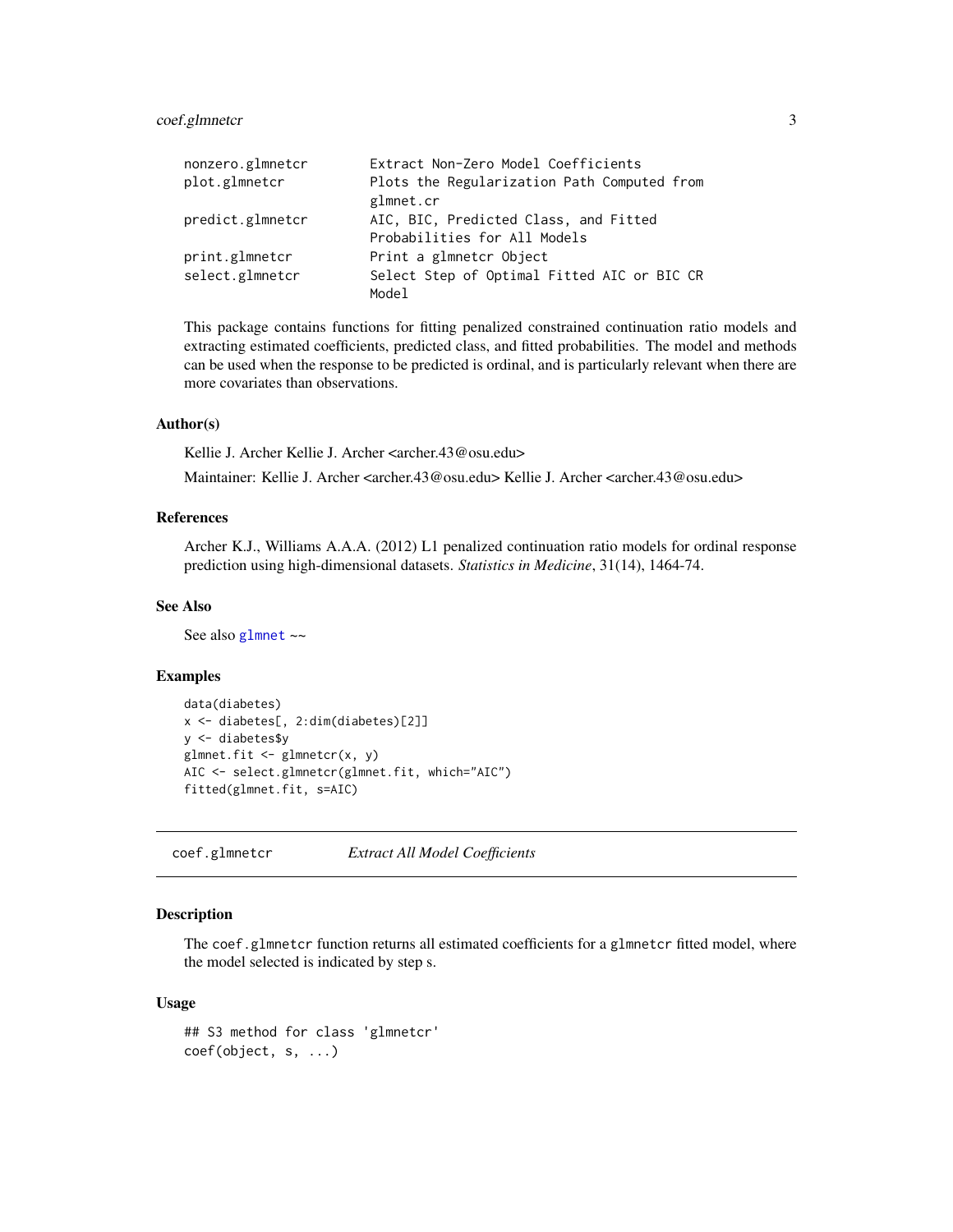#### <span id="page-3-0"></span>**Arguments**

| object                  | a glmnetcr object                                       |
|-------------------------|---------------------------------------------------------|
| -S                      | the step at which the coefficient estimates are desired |
| $\cdot$ $\cdot$ $\cdot$ | additional optional arguments                           |

## Value

| a0   | the intercept                                                       |
|------|---------------------------------------------------------------------|
| beta | estimated coefficients for the variables and the ordinal thresholds |

## Author(s)

Kellie J. Archer, <archer.43@osu.edu>

#### See Also

See Also as [glmnetcr](#page-304-1), [nonzero.glmnetcr](#page-307-1), [select.glmnetcr](#page-311-1)

## Examples

```
data(diabetes)
x <- diabetes[, 2:dim(diabetes)[2]]
y <- diabetes$y
glmnet.fit <- glmnetcr(x, y)
BIC.model <- select.glmnetcr(glmnet.fit)
estimates <- coef(glmnet.fit, s = BIC.model)
```
diabetes *Gene Expression in Normal, Impaired Fasting Glucose, and Type II Diabetic Males*

## Description

Pre-processed gene expression data from Gene Expression Omnibus Series GSE21321. Asymptomatic males not previously diagnosed with Type II diabetes were enrolled and subsequently crossclassified as either normal controls  $(N=8)$ , having impaired fasting glucose  $(N=7)$ , or as Type II diabetics (N=9). The gene expression data matrix was filtered to remove probes having negative expression values, leaving 11,066 probes.

## Usage

data(diabetes)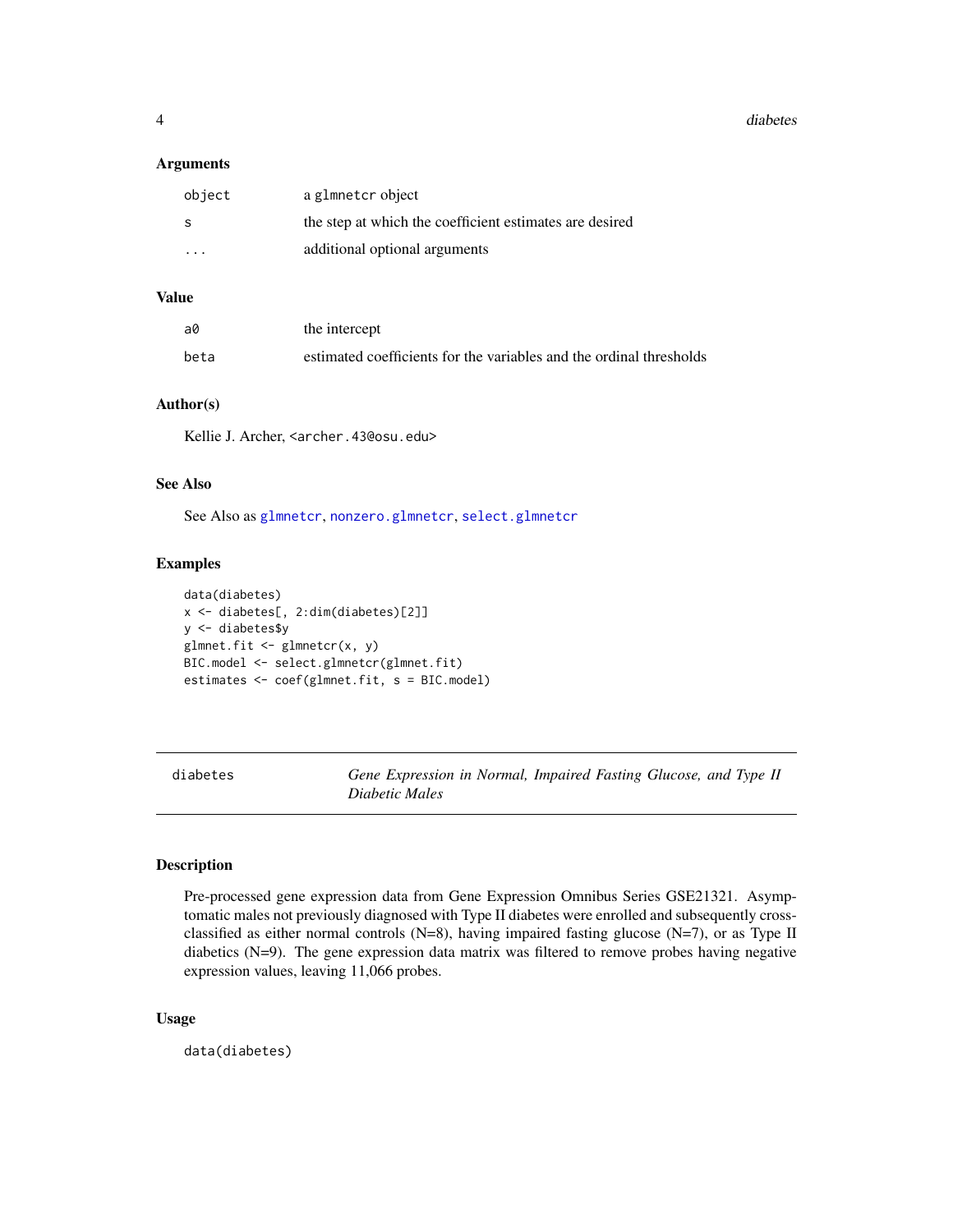#### Format

A data frame with 24 observations on the following 11067 variables.

y ordinal class; control < impaired fasting glucose < type 2 diabetes ILMN\_1343291 expression for the indicating Illumina probe ILMN\_1651228 expression for the indicating Illumina probe ILMN\_1651229 expression for the indicating Illumina probe ILMN\_1651236 expression for the indicating Illumina probe ILMN\_1651254 expression for the indicating Illumina probe ILMN\_1651262 expression for the indicating Illumina probe ILMN\_1651268 expression for the indicating Illumina probe ILMN\_1651278 expression for the indicating Illumina probe ILMN\_1651286 expression for the indicating Illumina probe ILMN\_1651315 expression for the indicating Illumina probe ILMN\_1651336 expression for the indicating Illumina probe ILMN\_1651346 expression for the indicating Illumina probe ILMN\_1651347 expression for the indicating Illumina probe ILMN\_1651358 expression for the indicating Illumina probe ILMN\_1651378 expression for the indicating Illumina probe ILMN\_1651385 expression for the indicating Illumina probe ILMN\_1651405 expression for the indicating Illumina probe ILMN\_1651415 expression for the indicating Illumina probe ILMN\_1651429 expression for the indicating Illumina probe ILMN\_1651438 expression for the indicating Illumina probe ILMN\_1651464 expression for the indicating Illumina probe ILMN\_1651496 expression for the indicating Illumina probe ILMN\_1651498 expression for the indicating Illumina probe ILMN\_1651499 expression for the indicating Illumina probe ILMN\_1651504 expression for the indicating Illumina probe ILMN\_1651506 expression for the indicating Illumina probe ILMN\_1651513 expression for the indicating Illumina probe ILMN\_1651544 expression for the indicating Illumina probe ILMN\_1651557 expression for the indicating Illumina probe ILMN\_1651628 expression for the indicating Illumina probe ILMN\_1651642 expression for the indicating Illumina probe ILMN\_1651657 expression for the indicating Illumina probe ILMN\_1651684 expression for the indicating Illumina probe ILMN\_1651692 expression for the indicating Illumina probe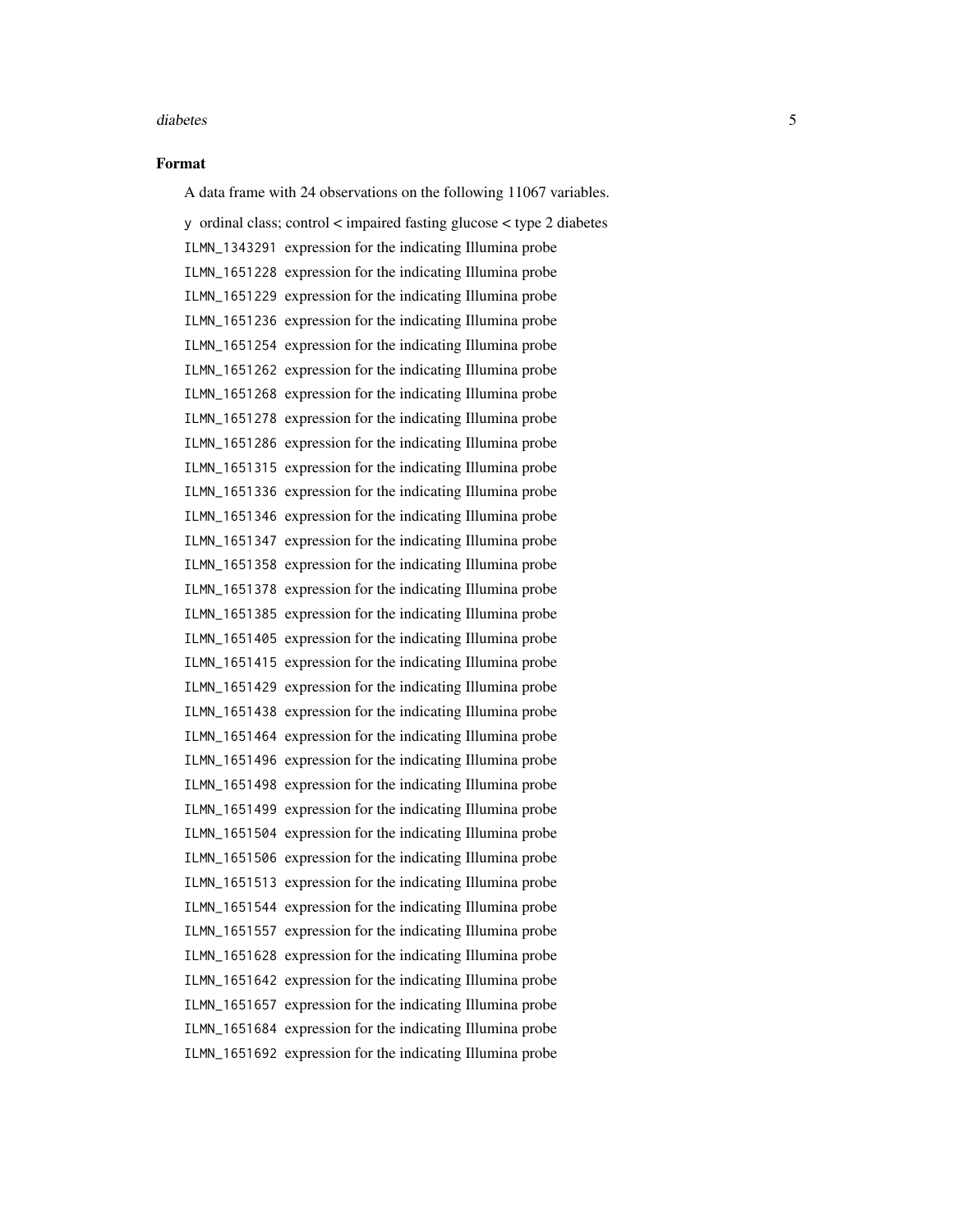ILMN\_1651693 expression for the indicating Illumina probe ILMN\_1651719 expression for the indicating Illumina probe ILMN\_1651735 expression for the indicating Illumina probe ILMN\_1651767 expression for the indicating Illumina probe ILMN\_1651776 expression for the indicating Illumina probe ILMN\_1651787 expression for the indicating Illumina probe ILMN\_1651788 expression for the indicating Illumina probe ILMN\_1651799 expression for the indicating Illumina probe ILMN\_1651800 expression for the indicating Illumina probe ILMN\_1651819 expression for the indicating Illumina probe ILMN\_1651826 expression for the indicating Illumina probe ILMN\_1651828 expression for the indicating Illumina probe ILMN\_1651832 expression for the indicating Illumina probe ILMN\_1651850 expression for the indicating Illumina probe ILMN\_1651872 expression for the indicating Illumina probe ILMN\_1651886 expression for the indicating Illumina probe ILMN\_1651936 expression for the indicating Illumina probe ILMN\_1651949 expression for the indicating Illumina probe ILMN\_1651950 expression for the indicating Illumina probe ILMN\_1651964 expression for the indicating Illumina probe ILMN\_1651966 expression for the indicating Illumina probe ILMN\_1651967 expression for the indicating Illumina probe ILMN\_1651987 expression for the indicating Illumina probe ILMN\_1652006 expression for the indicating Illumina probe ILMN\_1652024 expression for the indicating Illumina probe ILMN\_1652065 expression for the indicating Illumina probe ILMN\_1652082 expression for the indicating Illumina probe ILMN\_1652128 expression for the indicating Illumina probe ILMN\_1652147 expression for the indicating Illumina probe ILMN\_1652161 expression for the indicating Illumina probe ILMN\_1652163 expression for the indicating Illumina probe ILMN\_1652185 expression for the indicating Illumina probe ILMN\_1652198 expression for the indicating Illumina probe ILMN\_1652207 expression for the indicating Illumina probe ILMN\_1652237 expression for the indicating Illumina probe ILMN\_1652277 expression for the indicating Illumina probe ILMN\_1652280 expression for the indicating Illumina probe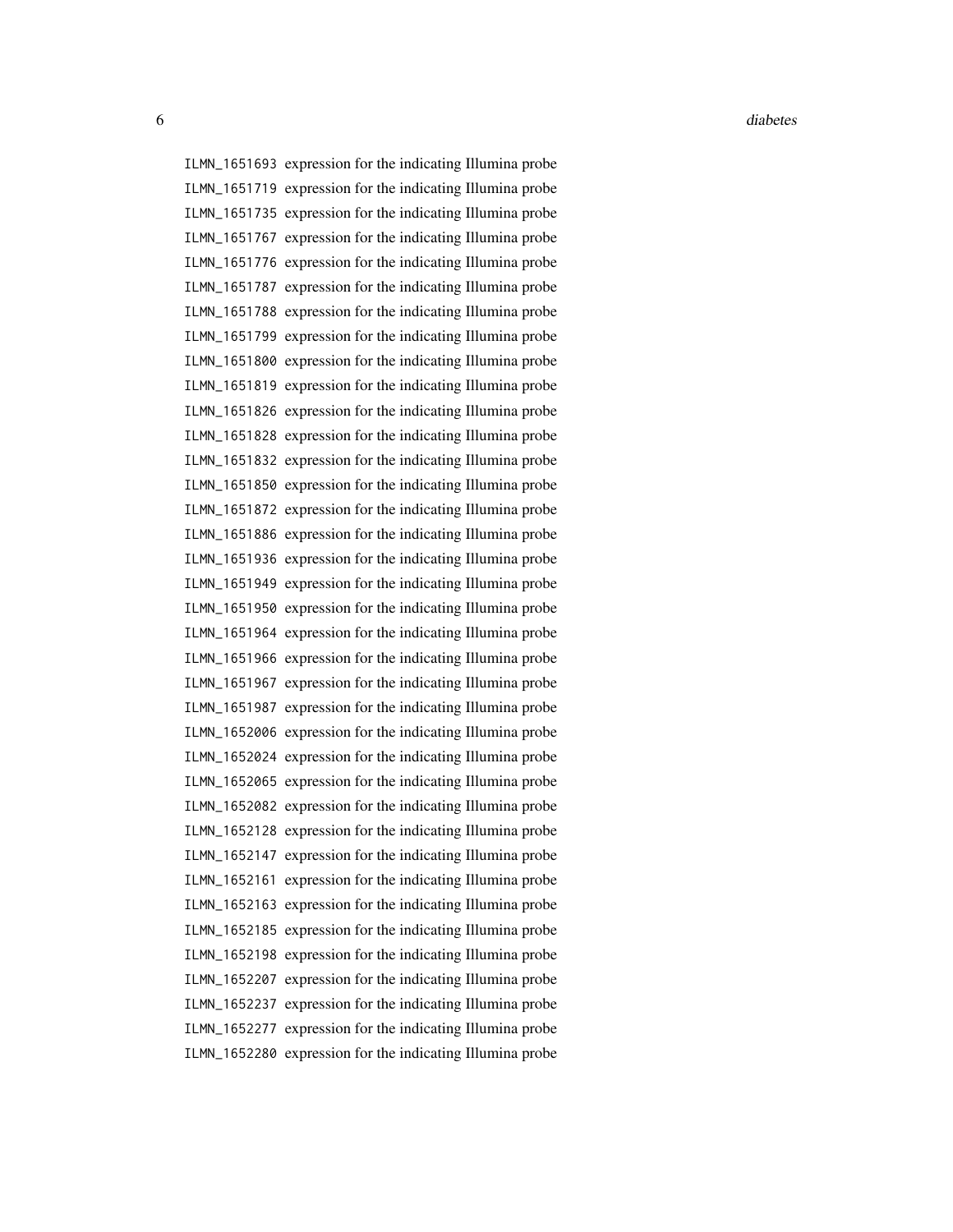ILMN\_1652333 expression for the indicating Illumina probe ILMN\_1652348 expression for the indicating Illumina probe ILMN\_1652357 expression for the indicating Illumina probe ILMN\_1652379 expression for the indicating Illumina probe ILMN\_1652381 expression for the indicating Illumina probe ILMN\_1652394 expression for the indicating Illumina probe ILMN\_1652409 expression for the indicating Illumina probe ILMN\_1652412 expression for the indicating Illumina probe ILMN\_1652431 expression for the indicating Illumina probe ILMN\_1652434 expression for the indicating Illumina probe ILMN\_1652439 expression for the indicating Illumina probe ILMN\_1652472 expression for the indicating Illumina probe ILMN\_1652486 expression for the indicating Illumina probe ILMN\_1652487 expression for the indicating Illumina probe ILMN\_1652494 expression for the indicating Illumina probe ILMN\_1652505 expression for the indicating Illumina probe ILMN\_1652512 expression for the indicating Illumina probe ILMN\_1652521 expression for the indicating Illumina probe ILMN\_1652525 expression for the indicating Illumina probe ILMN\_1652540 expression for the indicating Illumina probe ILMN\_1652580 expression for the indicating Illumina probe ILMN\_1652594 expression for the indicating Illumina probe ILMN\_1652609 expression for the indicating Illumina probe ILMN\_1652631 expression for the indicating Illumina probe ILMN\_1652650 expression for the indicating Illumina probe ILMN\_1652677 expression for the indicating Illumina probe ILMN\_1652722 expression for the indicating Illumina probe ILMN\_1652736 expression for the indicating Illumina probe ILMN\_1652749 expression for the indicating Illumina probe ILMN\_1652753 expression for the indicating Illumina probe ILMN\_1652754 expression for the indicating Illumina probe ILMN\_1652762 expression for the indicating Illumina probe ILMN\_1652777 expression for the indicating Illumina probe ILMN\_1652787 expression for the indicating Illumina probe ILMN\_1652790 expression for the indicating Illumina probe ILMN\_1652806 expression for the indicating Illumina probe ILMN\_1652825 expression for the indicating Illumina probe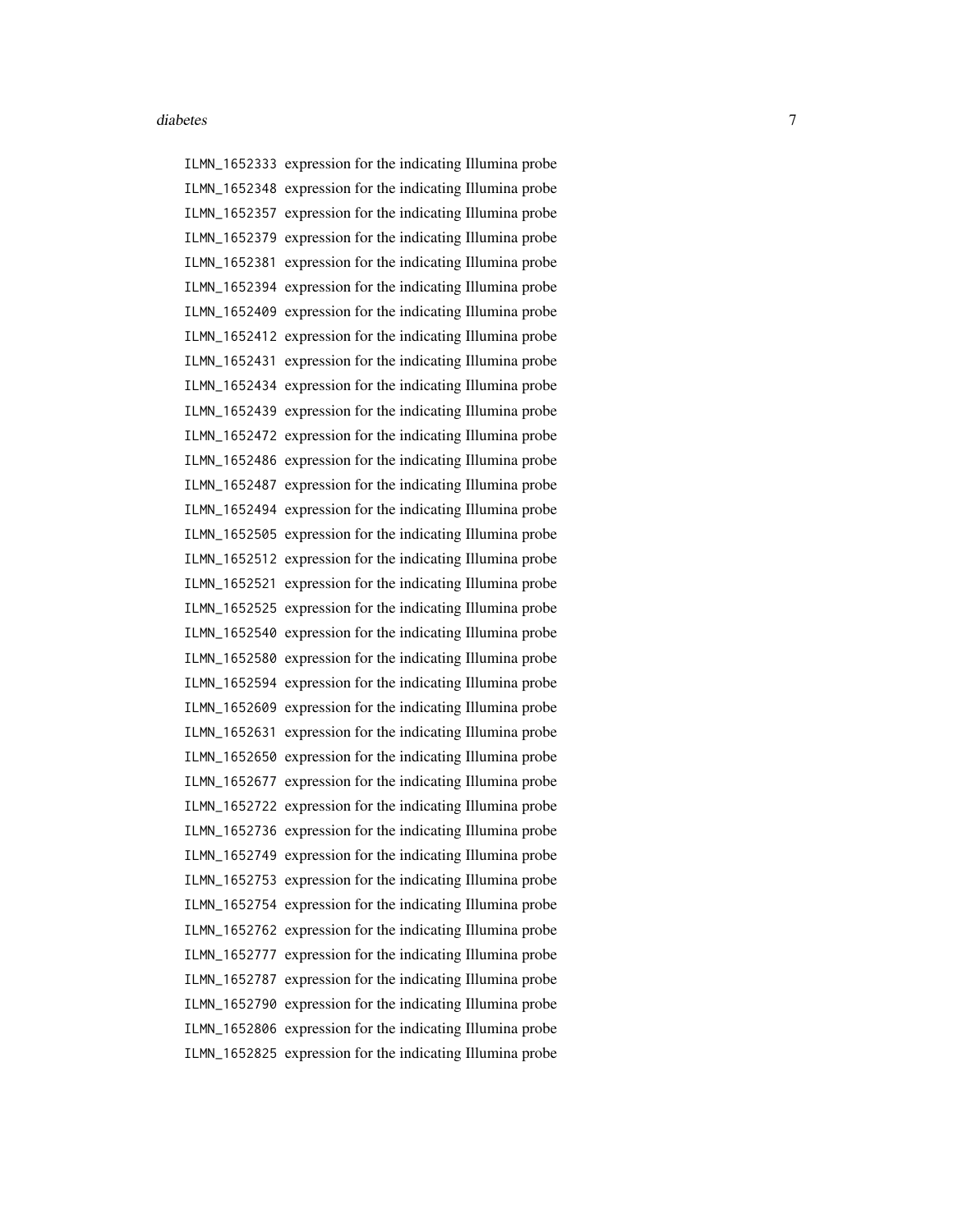8 diabetes and the contract of the contract of the contract of the contract of the contract of the contract of the contract of the contract of the contract of the contract of the contract of the contract of the contract of

ILMN\_1652872 expression for the indicating Illumina probe ILMN\_1652906 expression for the indicating Illumina probe ILMN\_1652907 expression for the indicating Illumina probe ILMN\_1652929 expression for the indicating Illumina probe ILMN\_1653001 expression for the indicating Illumina probe ILMN\_1653115 expression for the indicating Illumina probe ILMN\_1653129 expression for the indicating Illumina probe ILMN\_1653163 expression for the indicating Illumina probe ILMN\_1653165 expression for the indicating Illumina probe ILMN\_1653166 expression for the indicating Illumina probe ILMN\_1653200 expression for the indicating Illumina probe ILMN\_1653203 expression for the indicating Illumina probe ILMN\_1653220 expression for the indicating Illumina probe ILMN\_1653228 expression for the indicating Illumina probe ILMN\_1653292 expression for the indicating Illumina probe ILMN\_1653310 expression for the indicating Illumina probe ILMN\_1653319 expression for the indicating Illumina probe ILMN\_1653342 expression for the indicating Illumina probe ILMN\_1653376 expression for the indicating Illumina probe ILMN\_1653386 expression for the indicating Illumina probe ILMN\_1653404 expression for the indicating Illumina probe ILMN\_1653412 expression for the indicating Illumina probe ILMN\_1653429 expression for the indicating Illumina probe ILMN\_1653432 expression for the indicating Illumina probe ILMN\_1653438 expression for the indicating Illumina probe ILMN\_1653443 expression for the indicating Illumina probe ILMN\_1653466 expression for the indicating Illumina probe ILMN\_1653494 expression for the indicating Illumina probe ILMN\_1653498 expression for the indicating Illumina probe ILMN\_1653504 expression for the indicating Illumina probe ILMN\_1653529 expression for the indicating Illumina probe ILMN\_1653553 expression for the indicating Illumina probe ILMN\_1653599 expression for the indicating Illumina probe ILMN\_1653612 expression for the indicating Illumina probe ILMN\_1653613 expression for the indicating Illumina probe ILMN\_1653646 expression for the indicating Illumina probe ILMN\_1653652 expression for the indicating Illumina probe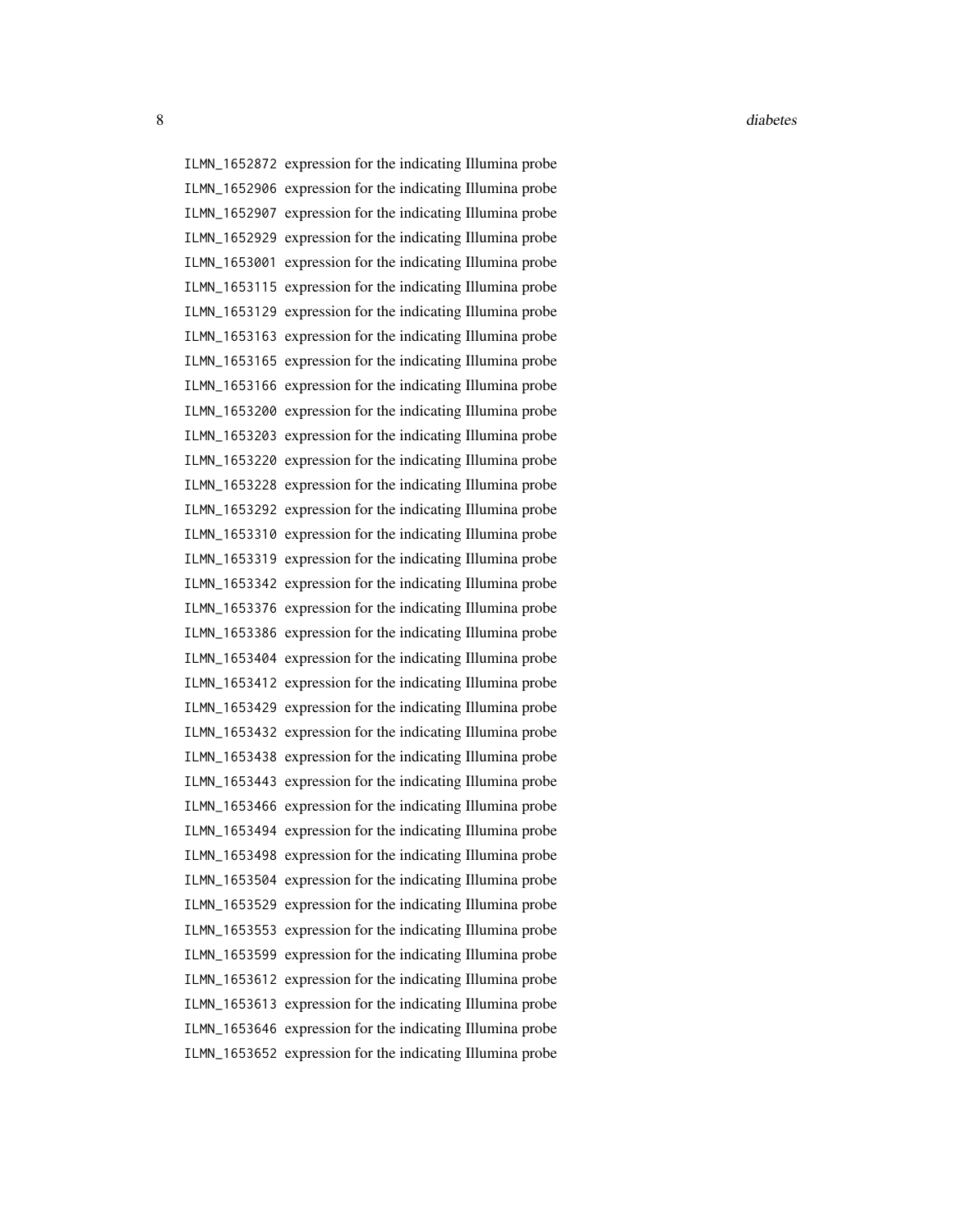ILMN\_1653708 expression for the indicating Illumina probe ILMN\_1653709 expression for the indicating Illumina probe ILMN\_1653711 expression for the indicating Illumina probe ILMN\_1653712 expression for the indicating Illumina probe ILMN\_1653718 expression for the indicating Illumina probe ILMN\_1653728 expression for the indicating Illumina probe ILMN\_1653793 expression for the indicating Illumina probe ILMN\_1653826 expression for the indicating Illumina probe ILMN\_1653828 expression for the indicating Illumina probe ILMN\_1653856 expression for the indicating Illumina probe ILMN\_1653861 expression for the indicating Illumina probe ILMN\_1653896 expression for the indicating Illumina probe ILMN\_1653980 expression for the indicating Illumina probe ILMN\_1654016 expression for the indicating Illumina probe ILMN\_1654032 expression for the indicating Illumina probe ILMN\_1654060 expression for the indicating Illumina probe ILMN\_1654068 expression for the indicating Illumina probe ILMN\_1654074 expression for the indicating Illumina probe ILMN\_1654099 expression for the indicating Illumina probe ILMN\_1654112 expression for the indicating Illumina probe ILMN\_1654118 expression for the indicating Illumina probe ILMN\_1654151 expression for the indicating Illumina probe ILMN\_1654210 expression for the indicating Illumina probe ILMN\_1654212 expression for the indicating Illumina probe ILMN\_1654287 expression for the indicating Illumina probe ILMN\_1654289 expression for the indicating Illumina probe ILMN\_1654322 expression for the indicating Illumina probe ILMN\_1654323 expression for the indicating Illumina probe ILMN\_1654357 expression for the indicating Illumina probe ILMN\_1654370 expression for the indicating Illumina probe ILMN\_1654392 expression for the indicating Illumina probe ILMN\_1654398 expression for the indicating Illumina probe ILMN\_1654422 expression for the indicating Illumina probe ILMN\_1654468 expression for the indicating Illumina probe ILMN\_1654488 expression for the indicating Illumina probe ILMN\_1654516 expression for the indicating Illumina probe ILMN\_1654541 expression for the indicating Illumina probe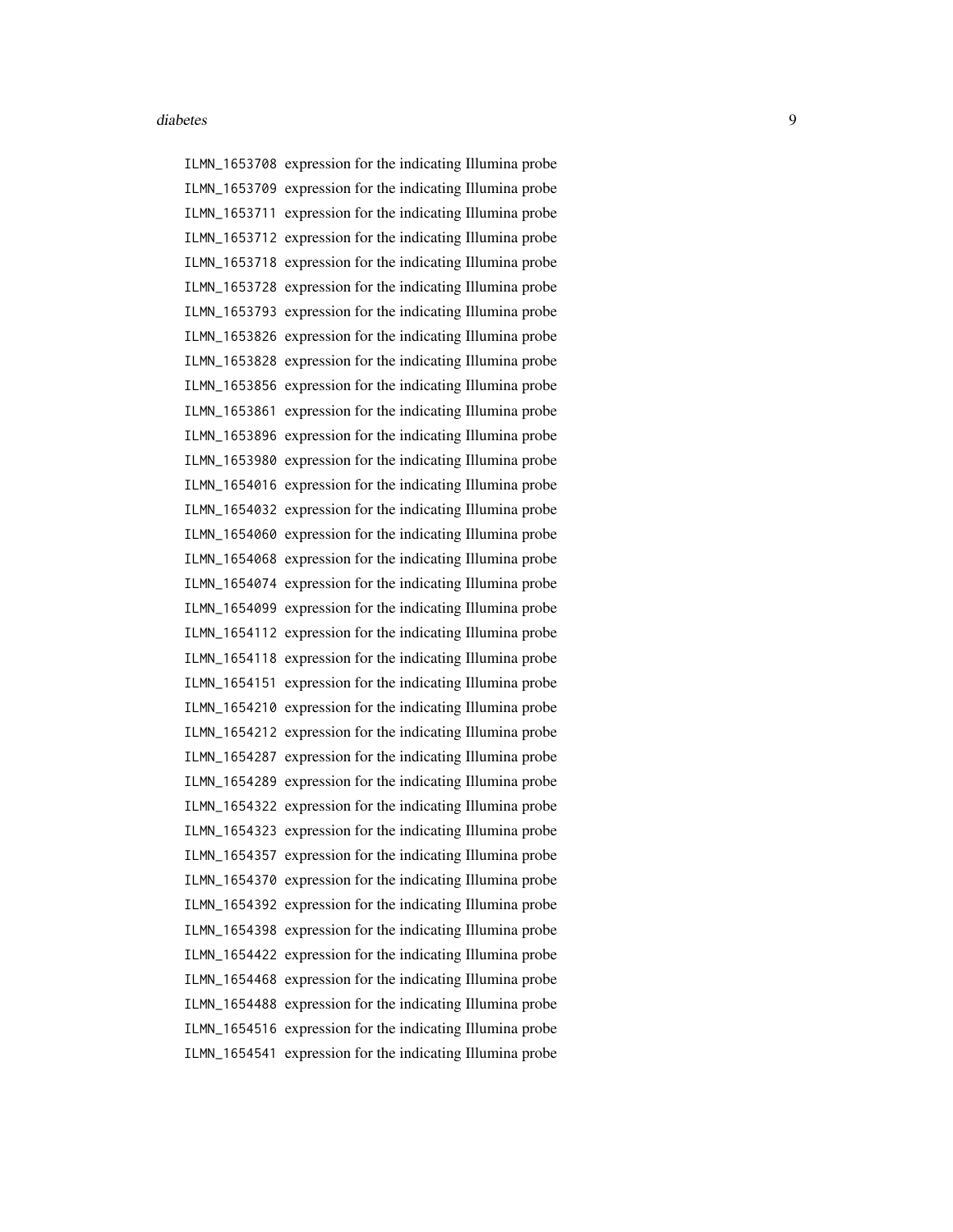10 diabetes diabetes diabetes diabetes diabetes diabetes diabetes diabetes diabetes diabetes diabetes diabetes diabetes diabetes diabetes diabetes diabetes diabetes diabetes diabetes diabetes diabetes diabetes diabetes dia

ILMN\_1654542 expression for the indicating Illumina probe ILMN\_1654543 expression for the indicating Illumina probe ILMN\_1654545 expression for the indicating Illumina probe ILMN\_1654552 expression for the indicating Illumina probe ILMN\_1654563 expression for the indicating Illumina probe ILMN\_1654566 expression for the indicating Illumina probe ILMN\_1654571 expression for the indicating Illumina probe ILMN\_1654583 expression for the indicating Illumina probe ILMN\_1654586 expression for the indicating Illumina probe ILMN\_1654612 expression for the indicating Illumina probe ILMN\_1654613 expression for the indicating Illumina probe ILMN\_1654629 expression for the indicating Illumina probe ILMN\_1654639 expression for the indicating Illumina probe ILMN\_1654653 expression for the indicating Illumina probe ILMN\_1654685 expression for the indicating Illumina probe ILMN\_1654689 expression for the indicating Illumina probe ILMN\_1654690 expression for the indicating Illumina probe ILMN\_1654722 expression for the indicating Illumina probe ILMN\_1654737 expression for the indicating Illumina probe ILMN\_1654773 expression for the indicating Illumina probe ILMN\_1654851 expression for the indicating Illumina probe ILMN\_1654854 expression for the indicating Illumina probe ILMN\_1654875 expression for the indicating Illumina probe ILMN\_1654890 expression for the indicating Illumina probe ILMN\_1654920 expression for the indicating Illumina probe ILMN\_1654939 expression for the indicating Illumina probe ILMN\_1654946 expression for the indicating Illumina probe ILMN\_1655046 expression for the indicating Illumina probe ILMN\_1655068 expression for the indicating Illumina probe ILMN\_1655077 expression for the indicating Illumina probe ILMN\_1655114 expression for the indicating Illumina probe ILMN\_1655117 expression for the indicating Illumina probe ILMN\_1655137 expression for the indicating Illumina probe ILMN\_1655154 expression for the indicating Illumina probe ILMN\_1655163 expression for the indicating Illumina probe ILMN\_1655165 expression for the indicating Illumina probe ILMN\_1655177 expression for the indicating Illumina probe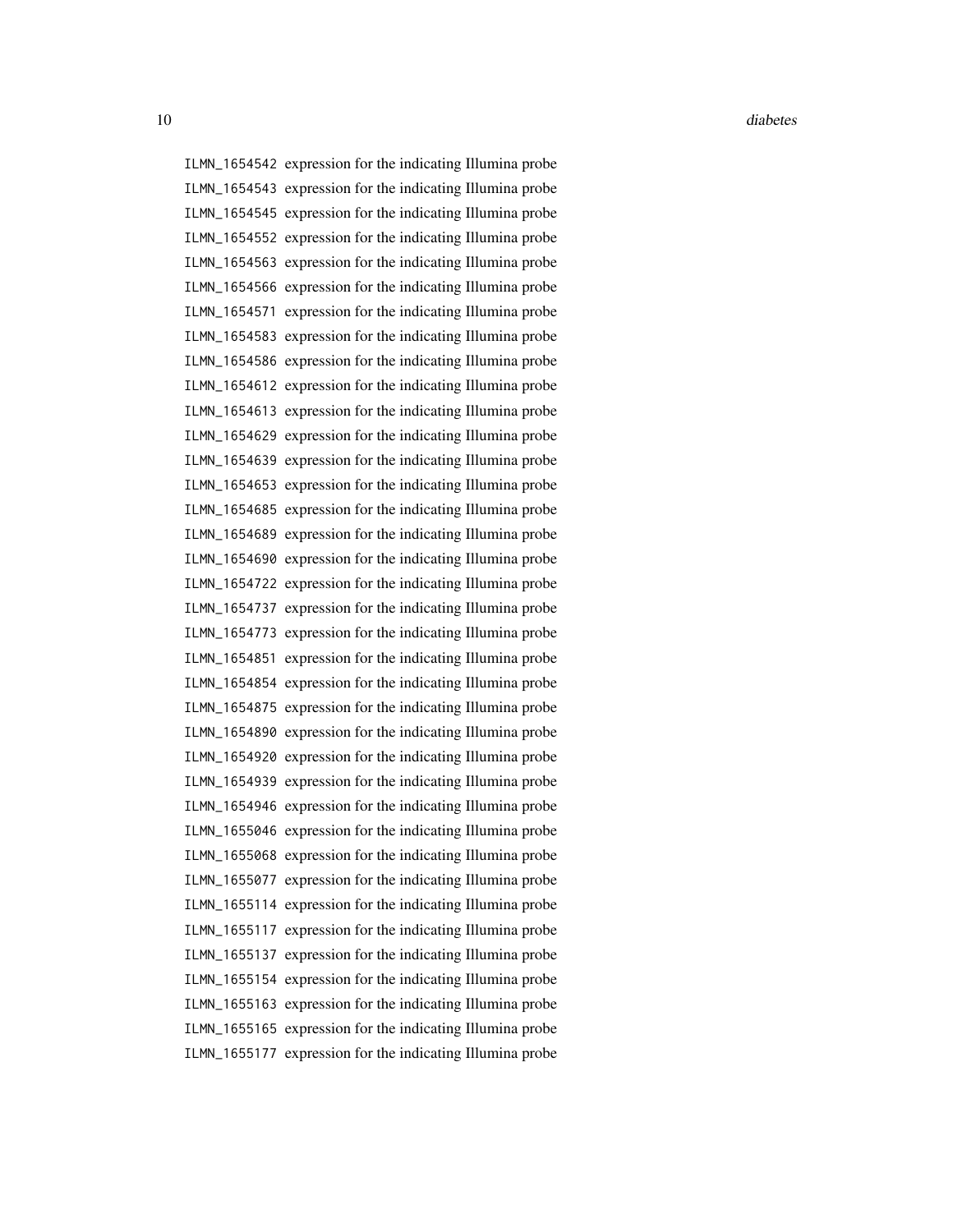ILMN\_1655191 expression for the indicating Illumina probe ILMN\_1655194 expression for the indicating Illumina probe ILMN\_1655225 expression for the indicating Illumina probe ILMN\_1655245 expression for the indicating Illumina probe ILMN\_1655261 expression for the indicating Illumina probe ILMN\_1655296 expression for the indicating Illumina probe ILMN\_1655307 expression for the indicating Illumina probe ILMN\_1655329 expression for the indicating Illumina probe ILMN\_1655340 expression for the indicating Illumina probe ILMN\_1655377 expression for the indicating Illumina probe ILMN\_1655414 expression for the indicating Illumina probe ILMN\_1655418 expression for the indicating Illumina probe ILMN\_1655429 expression for the indicating Illumina probe ILMN\_1655482 expression for the indicating Illumina probe ILMN\_1655485 expression for the indicating Illumina probe ILMN\_1655497 expression for the indicating Illumina probe ILMN\_1655525 expression for the indicating Illumina probe ILMN\_1655549 expression for the indicating Illumina probe ILMN\_1655557 expression for the indicating Illumina probe ILMN\_1655561 expression for the indicating Illumina probe ILMN\_1655563 expression for the indicating Illumina probe ILMN\_1655572 expression for the indicating Illumina probe ILMN\_1655577 expression for the indicating Illumina probe ILMN\_1655595 expression for the indicating Illumina probe ILMN\_1655608 expression for the indicating Illumina probe ILMN\_1655611 expression for the indicating Illumina probe ILMN\_1655612 expression for the indicating Illumina probe ILMN\_1655622 expression for the indicating Illumina probe ILMN\_1655625 expression for the indicating Illumina probe ILMN\_1655635 expression for the indicating Illumina probe ILMN\_1655645 expression for the indicating Illumina probe ILMN\_1655663 expression for the indicating Illumina probe ILMN\_1655684 expression for the indicating Illumina probe ILMN\_1655702 expression for the indicating Illumina probe ILMN\_1655720 expression for the indicating Illumina probe ILMN\_1655734 expression for the indicating Illumina probe ILMN\_1655765 expression for the indicating Illumina probe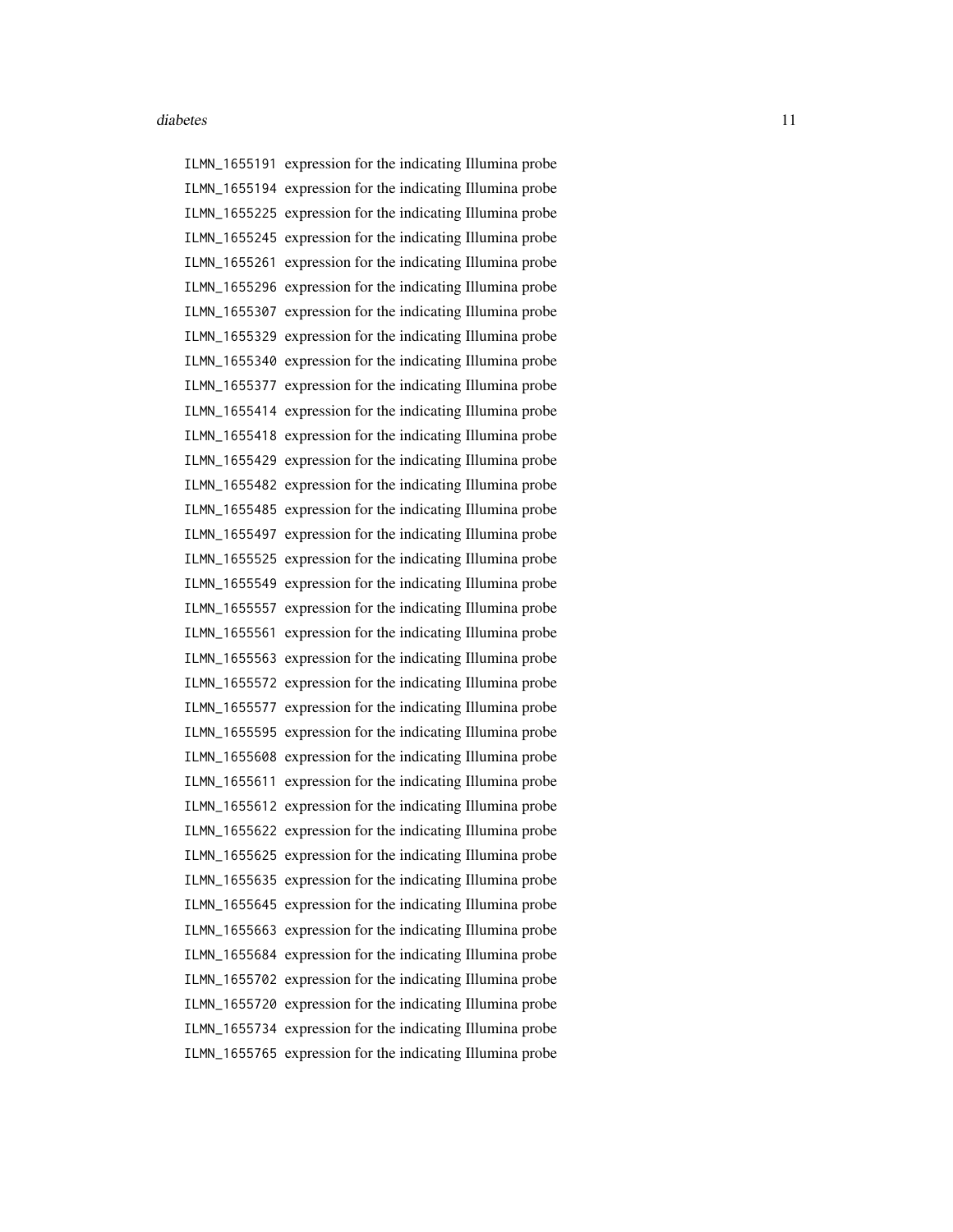ILMN\_1655796 expression for the indicating Illumina probe ILMN\_1655821 expression for the indicating Illumina probe ILMN\_1655844 expression for the indicating Illumina probe ILMN\_1655867 expression for the indicating Illumina probe ILMN\_1655894 expression for the indicating Illumina probe ILMN\_1655913 expression for the indicating Illumina probe ILMN\_1655921 expression for the indicating Illumina probe ILMN\_1655924 expression for the indicating Illumina probe ILMN\_1655935 expression for the indicating Illumina probe ILMN\_1655961 expression for the indicating Illumina probe ILMN\_1655983 expression for the indicating Illumina probe ILMN\_1655985 expression for the indicating Illumina probe ILMN\_1655987 expression for the indicating Illumina probe ILMN\_1655990 expression for the indicating Illumina probe ILMN\_1656011 expression for the indicating Illumina probe ILMN\_1656016 expression for the indicating Illumina probe ILMN\_1656040 expression for the indicating Illumina probe ILMN\_1656042 expression for the indicating Illumina probe ILMN\_1656045 expression for the indicating Illumina probe ILMN\_1656057 expression for the indicating Illumina probe ILMN\_1656066 expression for the indicating Illumina probe ILMN\_1656079 expression for the indicating Illumina probe ILMN\_1656111 expression for the indicating Illumina probe ILMN\_1656129 expression for the indicating Illumina probe ILMN\_1656134 expression for the indicating Illumina probe ILMN\_1656136 expression for the indicating Illumina probe ILMN\_1656145 expression for the indicating Illumina probe ILMN\_1656159 expression for the indicating Illumina probe ILMN\_1656165 expression for the indicating Illumina probe ILMN\_1656171 expression for the indicating Illumina probe ILMN\_1656185 expression for the indicating Illumina probe ILMN\_1656186 expression for the indicating Illumina probe ILMN\_1656196 expression for the indicating Illumina probe ILMN\_1656274 expression for the indicating Illumina probe ILMN\_1656285 expression for the indicating Illumina probe ILMN\_1656287 expression for the indicating Illumina probe ILMN\_1656293 expression for the indicating Illumina probe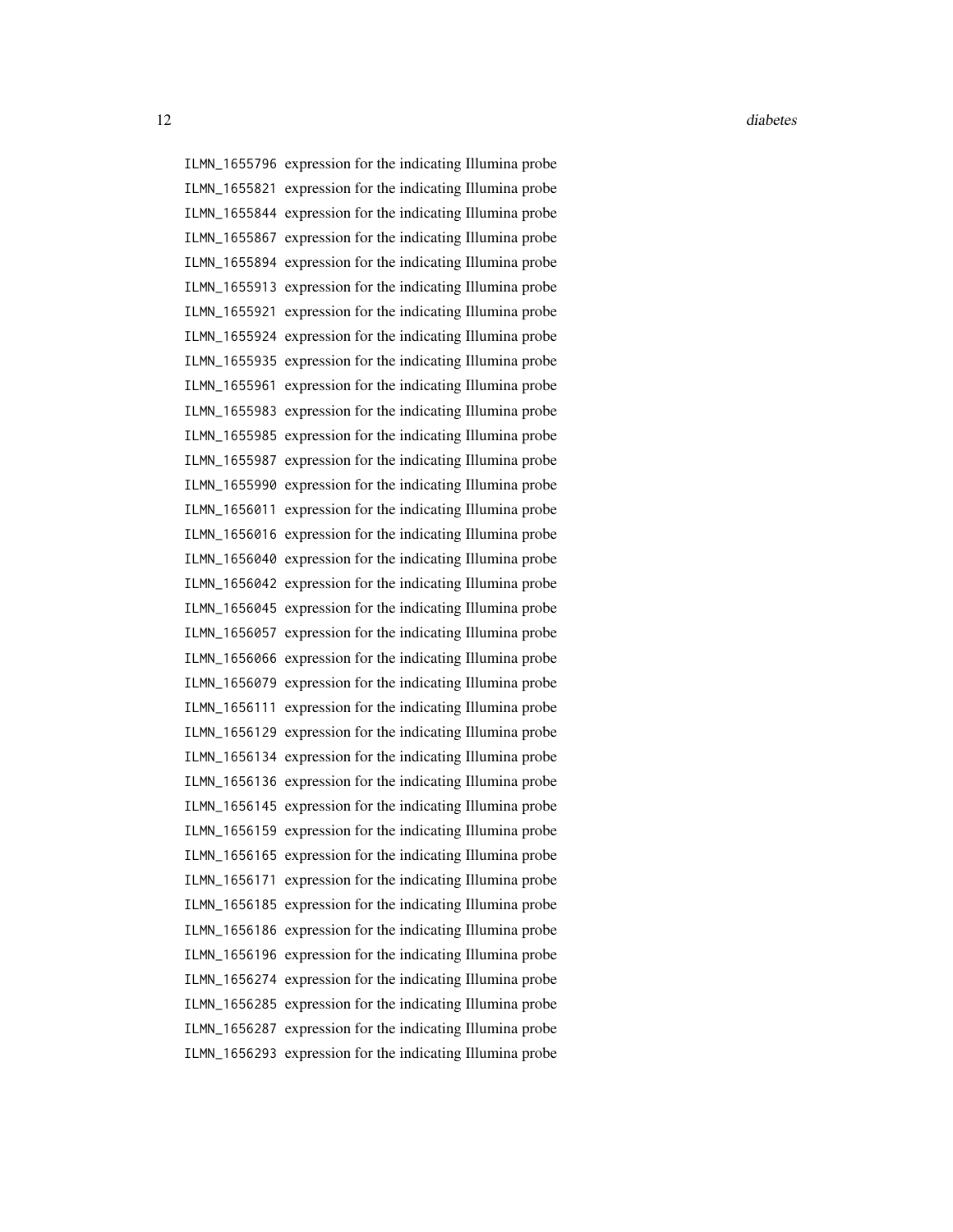ILMN\_1656297 expression for the indicating Illumina probe ILMN\_1656300 expression for the indicating Illumina probe ILMN\_1656315 expression for the indicating Illumina probe ILMN\_1656316 expression for the indicating Illumina probe ILMN\_1656335 expression for the indicating Illumina probe ILMN\_1656338 expression for the indicating Illumina probe ILMN\_1656361 expression for the indicating Illumina probe ILMN\_1656371 expression for the indicating Illumina probe ILMN\_1656372 expression for the indicating Illumina probe ILMN\_1656386 expression for the indicating Illumina probe ILMN\_1656399 expression for the indicating Illumina probe ILMN\_1656413 expression for the indicating Illumina probe ILMN\_1656415 expression for the indicating Illumina probe ILMN\_1656434 expression for the indicating Illumina probe ILMN\_1656482 expression for the indicating Illumina probe ILMN\_1656487 expression for the indicating Illumina probe ILMN\_1656496 expression for the indicating Illumina probe ILMN\_1656501 expression for the indicating Illumina probe ILMN\_1656504 expression for the indicating Illumina probe ILMN\_1656540 expression for the indicating Illumina probe ILMN\_1656560 expression for the indicating Illumina probe ILMN\_1656595 expression for the indicating Illumina probe ILMN\_1656625 expression for the indicating Illumina probe ILMN\_1656628 expression for the indicating Illumina probe ILMN\_1656656 expression for the indicating Illumina probe ILMN\_1656670 expression for the indicating Illumina probe ILMN\_1656676 expression for the indicating Illumina probe ILMN\_1656682 expression for the indicating Illumina probe ILMN\_1656691 expression for the indicating Illumina probe ILMN\_1656792 expression for the indicating Illumina probe ILMN\_1656798 expression for the indicating Illumina probe ILMN\_1656807 expression for the indicating Illumina probe ILMN\_1656886 expression for the indicating Illumina probe ILMN\_1656902 expression for the indicating Illumina probe ILMN\_1656904 expression for the indicating Illumina probe ILMN\_1656910 expression for the indicating Illumina probe ILMN\_1656913 expression for the indicating Illumina probe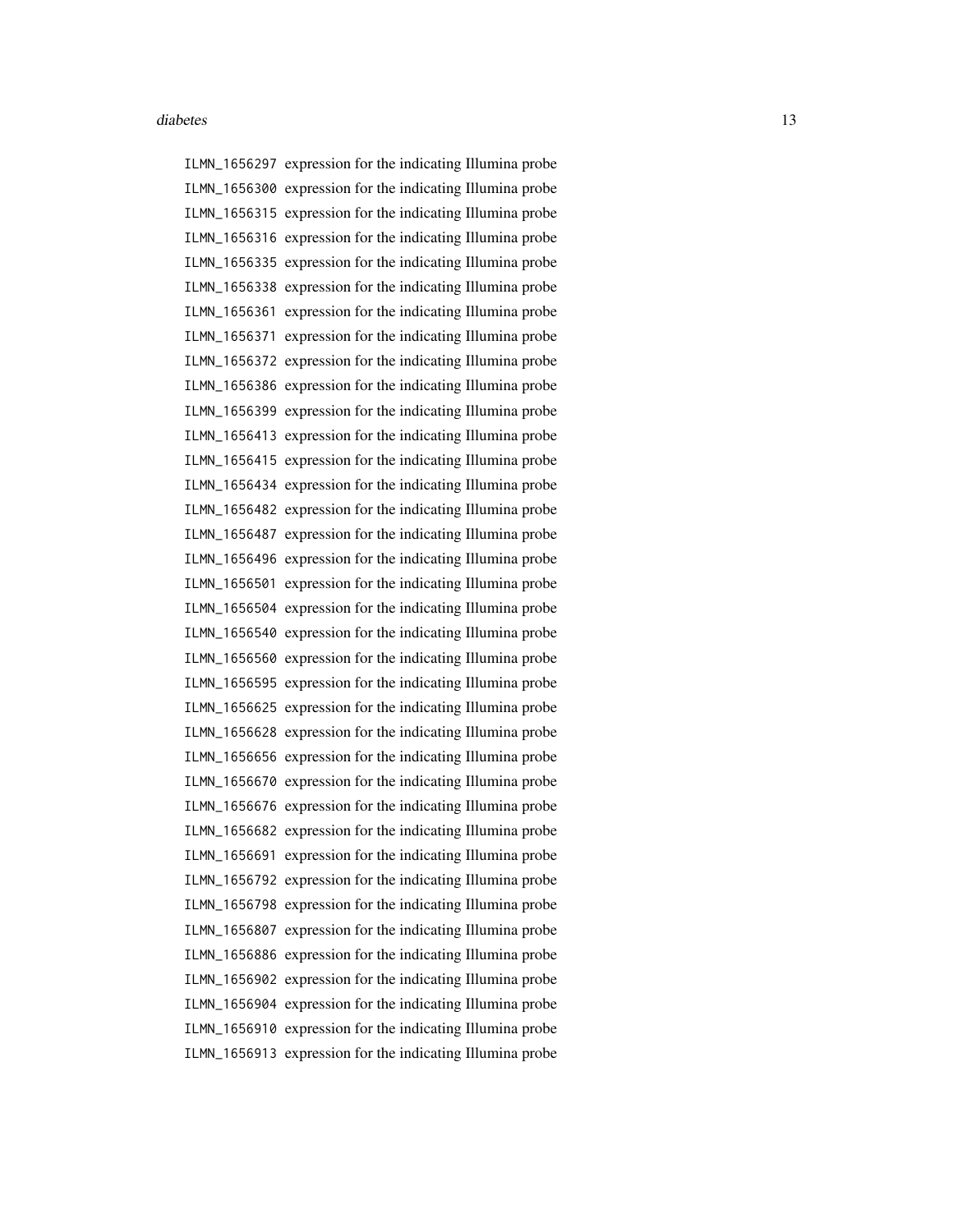ILMN\_1656920 expression for the indicating Illumina probe ILMN\_1656934 expression for the indicating Illumina probe ILMN\_1656940 expression for the indicating Illumina probe ILMN\_1656977 expression for the indicating Illumina probe ILMN\_1656992 expression for the indicating Illumina probe ILMN\_1657064 expression for the indicating Illumina probe ILMN\_1657095 expression for the indicating Illumina probe ILMN\_1657144 expression for the indicating Illumina probe ILMN\_1657145 expression for the indicating Illumina probe ILMN\_1657148 expression for the indicating Illumina probe ILMN\_1657153 expression for the indicating Illumina probe ILMN\_1657204 expression for the indicating Illumina probe ILMN\_1657234 expression for the indicating Illumina probe ILMN\_1657248 expression for the indicating Illumina probe ILMN\_1657283 expression for the indicating Illumina probe ILMN\_1657288 expression for the indicating Illumina probe ILMN\_1657317 expression for the indicating Illumina probe ILMN\_1657347 expression for the indicating Illumina probe ILMN\_1657361 expression for the indicating Illumina probe ILMN\_1657373 expression for the indicating Illumina probe ILMN\_1657395 expression for the indicating Illumina probe ILMN\_1657398 expression for the indicating Illumina probe ILMN\_1657405 expression for the indicating Illumina probe ILMN\_1657436 expression for the indicating Illumina probe ILMN\_1657446 expression for the indicating Illumina probe ILMN\_1657451 expression for the indicating Illumina probe ILMN\_1657455 expression for the indicating Illumina probe ILMN\_1657470 expression for the indicating Illumina probe ILMN\_1657475 expression for the indicating Illumina probe ILMN\_1657483 expression for the indicating Illumina probe ILMN\_1657495 expression for the indicating Illumina probe ILMN\_1657509 expression for the indicating Illumina probe ILMN\_1657515 expression for the indicating Illumina probe ILMN\_1657547 expression for the indicating Illumina probe ILMN\_1657550 expression for the indicating Illumina probe ILMN\_1657554 expression for the indicating Illumina probe ILMN\_1657624 expression for the indicating Illumina probe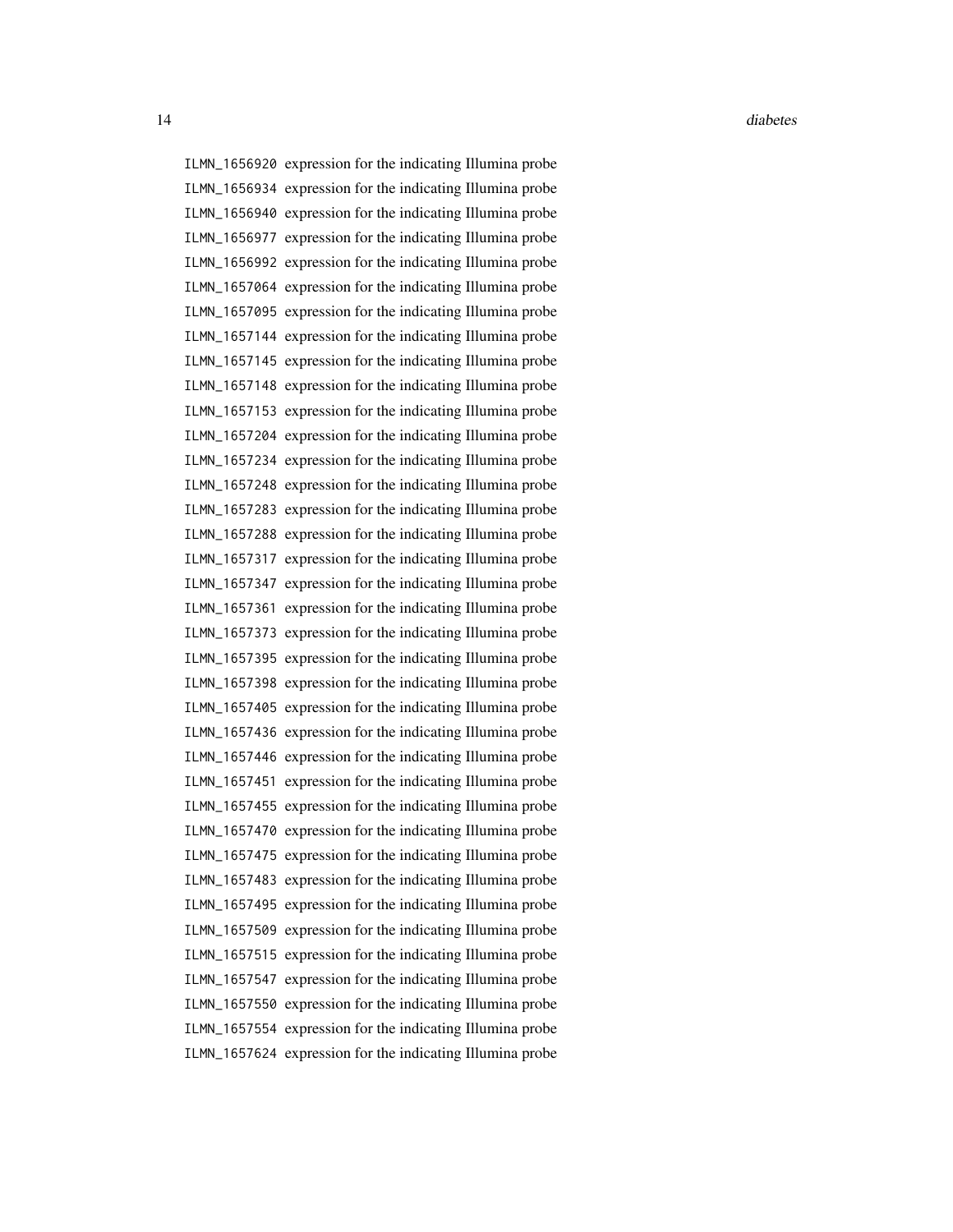ILMN\_1657627 expression for the indicating Illumina probe ILMN\_1657679 expression for the indicating Illumina probe ILMN\_1657680 expression for the indicating Illumina probe ILMN\_1657682 expression for the indicating Illumina probe ILMN\_1657683 expression for the indicating Illumina probe ILMN\_1657697 expression for the indicating Illumina probe ILMN\_1657701 expression for the indicating Illumina probe ILMN\_1657708 expression for the indicating Illumina probe ILMN\_1657744 expression for the indicating Illumina probe ILMN\_1657746 expression for the indicating Illumina probe ILMN\_1657750 expression for the indicating Illumina probe ILMN\_1657754 expression for the indicating Illumina probe ILMN\_1657760 expression for the indicating Illumina probe ILMN\_1657771 expression for the indicating Illumina probe ILMN\_1657790 expression for the indicating Illumina probe ILMN\_1657796 expression for the indicating Illumina probe ILMN\_1657797 expression for the indicating Illumina probe ILMN\_1657810 expression for the indicating Illumina probe ILMN\_1657837 expression for the indicating Illumina probe ILMN\_1657862 expression for the indicating Illumina probe ILMN\_1657864 expression for the indicating Illumina probe ILMN\_1657868 expression for the indicating Illumina probe ILMN\_1657871 expression for the indicating Illumina probe ILMN\_1657884 expression for the indicating Illumina probe ILMN\_1657892 expression for the indicating Illumina probe ILMN\_1657893 expression for the indicating Illumina probe ILMN\_1657949 expression for the indicating Illumina probe ILMN\_1657977 expression for the indicating Illumina probe ILMN\_1657983 expression for the indicating Illumina probe ILMN\_1657993 expression for the indicating Illumina probe ILMN\_1658015 expression for the indicating Illumina probe ILMN\_1658016 expression for the indicating Illumina probe ILMN\_1658121 expression for the indicating Illumina probe ILMN\_1658144 expression for the indicating Illumina probe ILMN\_1658160 expression for the indicating Illumina probe ILMN\_1658176 expression for the indicating Illumina probe ILMN\_1658182 expression for the indicating Illumina probe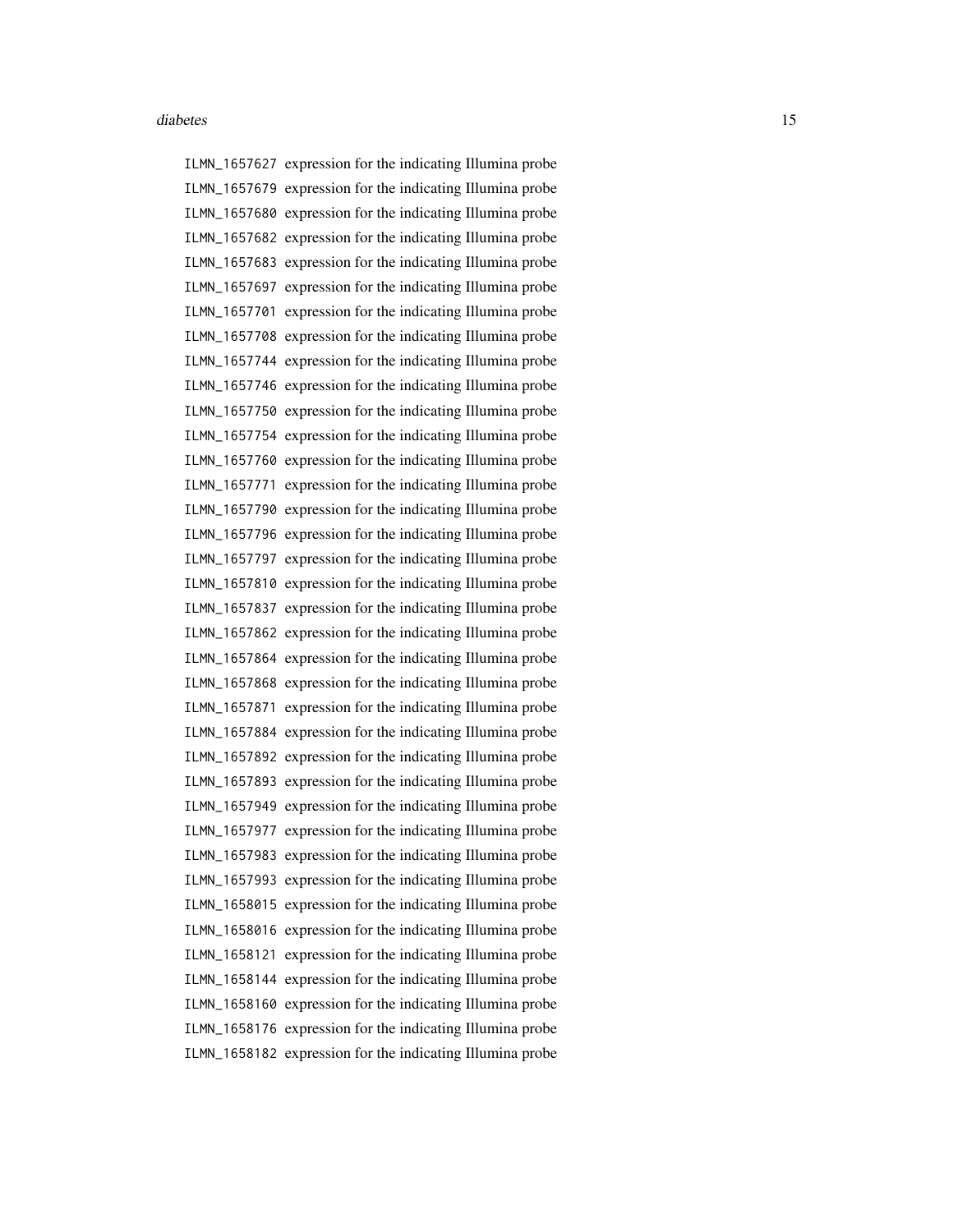16 diabetes diabetes diabetes diabetes diabetes diabetes diabetes diabetes diabetes diabetes diabetes diabetes diabetes diabetes diabetes diabetes diabetes diabetes diabetes diabetes diabetes diabetes diabetes diabetes dia

ILMN\_1658207 expression for the indicating Illumina probe ILMN\_1658231 expression for the indicating Illumina probe ILMN\_1658243 expression for the indicating Illumina probe ILMN\_1658247 expression for the indicating Illumina probe ILMN\_1658259 expression for the indicating Illumina probe ILMN\_1658289 expression for the indicating Illumina probe ILMN\_1658290 expression for the indicating Illumina probe ILMN\_1658327 expression for the indicating Illumina probe ILMN\_1658337 expression for the indicating Illumina probe ILMN\_1658351 expression for the indicating Illumina probe ILMN\_1658369 expression for the indicating Illumina probe ILMN\_1658373 expression for the indicating Illumina probe ILMN\_1658407 expression for the indicating Illumina probe ILMN\_1658411 expression for the indicating Illumina probe ILMN\_1658420 expression for the indicating Illumina probe ILMN\_1658425 expression for the indicating Illumina probe ILMN\_1658437 expression for the indicating Illumina probe ILMN\_1658472 expression for the indicating Illumina probe ILMN\_1658486 expression for the indicating Illumina probe ILMN\_1658494 expression for the indicating Illumina probe ILMN\_1658504 expression for the indicating Illumina probe ILMN\_1658513 expression for the indicating Illumina probe ILMN\_1658519 expression for the indicating Illumina probe ILMN\_1658526 expression for the indicating Illumina probe ILMN\_1658624 expression for the indicating Illumina probe ILMN\_1658636 expression for the indicating Illumina probe ILMN\_1658639 expression for the indicating Illumina probe ILMN\_1658677 expression for the indicating Illumina probe ILMN\_1658678 expression for the indicating Illumina probe ILMN\_1658684 expression for the indicating Illumina probe ILMN\_1658702 expression for the indicating Illumina probe ILMN\_1658706 expression for the indicating Illumina probe ILMN\_1658717 expression for the indicating Illumina probe ILMN\_1658759 expression for the indicating Illumina probe ILMN\_1658798 expression for the indicating Illumina probe ILMN\_1658800 expression for the indicating Illumina probe ILMN\_1658802 expression for the indicating Illumina probe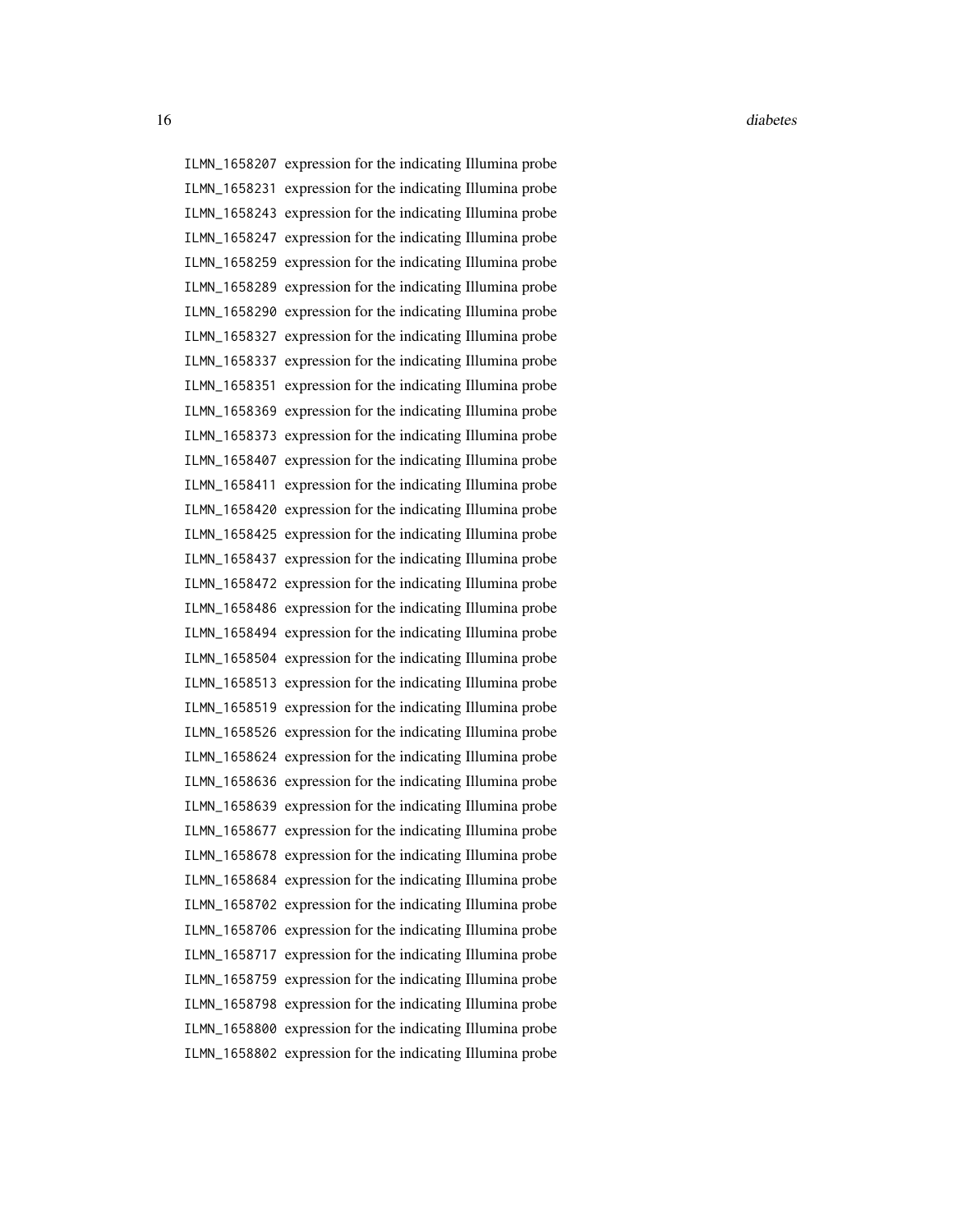ILMN\_1658821 expression for the indicating Illumina probe ILMN\_1658834 expression for the indicating Illumina probe ILMN\_1658883 expression for the indicating Illumina probe ILMN\_1658885 expression for the indicating Illumina probe ILMN\_1658928 expression for the indicating Illumina probe ILMN\_1658962 expression for the indicating Illumina probe ILMN\_1658995 expression for the indicating Illumina probe ILMN\_1659017 expression for the indicating Illumina probe ILMN\_1659024 expression for the indicating Illumina probe ILMN\_1659026 expression for the indicating Illumina probe ILMN\_1659027 expression for the indicating Illumina probe ILMN\_1659029 expression for the indicating Illumina probe ILMN\_1659058 expression for the indicating Illumina probe ILMN\_1659075 expression for the indicating Illumina probe ILMN\_1659077 expression for the indicating Illumina probe ILMN\_1659082 expression for the indicating Illumina probe ILMN\_1659156 expression for the indicating Illumina probe ILMN\_1659189 expression for the indicating Illumina probe ILMN\_1659202 expression for the indicating Illumina probe ILMN\_1659206 expression for the indicating Illumina probe ILMN\_1659227 expression for the indicating Illumina probe ILMN\_1659240 expression for the indicating Illumina probe ILMN\_1659257 expression for the indicating Illumina probe ILMN\_1659270 expression for the indicating Illumina probe ILMN\_1659285 expression for the indicating Illumina probe ILMN\_1659339 expression for the indicating Illumina probe ILMN\_1659364 expression for the indicating Illumina probe ILMN\_1659371 expression for the indicating Illumina probe ILMN\_1659415 expression for the indicating Illumina probe ILMN\_1659437 expression for the indicating Illumina probe ILMN\_1659444 expression for the indicating Illumina probe ILMN\_1659462 expression for the indicating Illumina probe ILMN\_1659463 expression for the indicating Illumina probe ILMN\_1659470 expression for the indicating Illumina probe ILMN\_1659523 expression for the indicating Illumina probe ILMN\_1659544 expression for the indicating Illumina probe ILMN\_1659564 expression for the indicating Illumina probe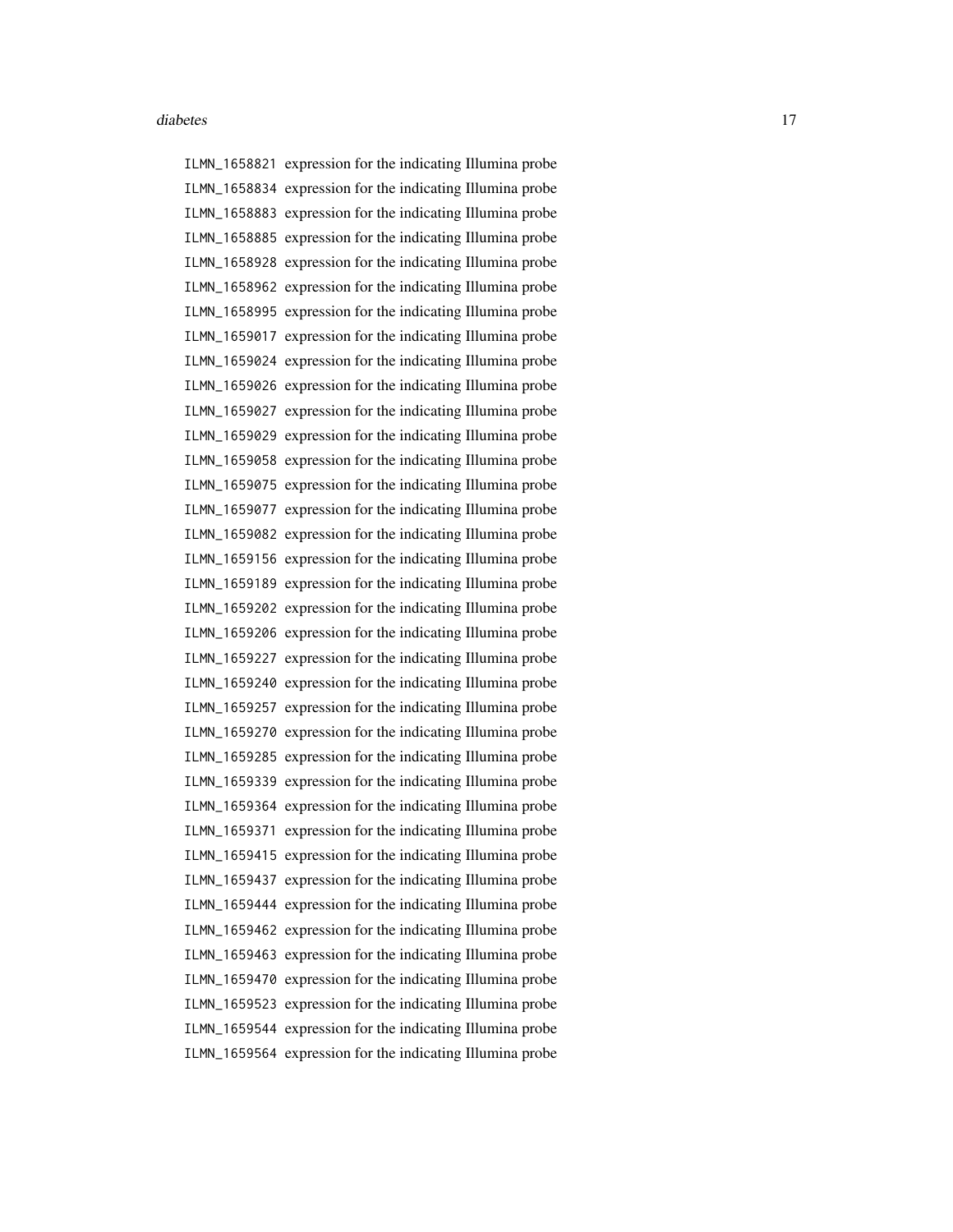18 diabetes diabetes diabetes diabetes diabetes diabetes diabetes diabetes diabetes diabetes diabetes diabetes diabetes diabetes diabetes diabetes diabetes diabetes diabetes diabetes diabetes diabetes diabetes diabetes dia

ILMN\_1659610 expression for the indicating Illumina probe ILMN\_1659703 expression for the indicating Illumina probe ILMN\_1659725 expression for the indicating Illumina probe ILMN\_1659727 expression for the indicating Illumina probe ILMN\_1659753 expression for the indicating Illumina probe ILMN\_1659762 expression for the indicating Illumina probe ILMN\_1659766 expression for the indicating Illumina probe ILMN\_1659782 expression for the indicating Illumina probe ILMN\_1659786 expression for the indicating Illumina probe ILMN\_1659800 expression for the indicating Illumina probe ILMN\_1659801 expression for the indicating Illumina probe ILMN\_1659843 expression for the indicating Illumina probe ILMN\_1659845 expression for the indicating Illumina probe ILMN\_1659857 expression for the indicating Illumina probe ILMN\_1659874 expression for the indicating Illumina probe ILMN\_1659888 expression for the indicating Illumina probe ILMN\_1659895 expression for the indicating Illumina probe ILMN\_1659913 expression for the indicating Illumina probe ILMN\_1659936 expression for the indicating Illumina probe ILMN\_1659937 expression for the indicating Illumina probe ILMN\_1659952 expression for the indicating Illumina probe ILMN\_1659975 expression for the indicating Illumina probe ILMN\_1659976 expression for the indicating Illumina probe ILMN\_1659984 expression for the indicating Illumina probe ILMN\_1660021 expression for the indicating Illumina probe ILMN\_1660063 expression for the indicating Illumina probe ILMN\_1660079 expression for the indicating Illumina probe ILMN\_1660111 expression for the indicating Illumina probe ILMN\_1660114 expression for the indicating Illumina probe ILMN\_1660186 expression for the indicating Illumina probe ILMN\_1660193 expression for the indicating Illumina probe ILMN\_1660199 expression for the indicating Illumina probe ILMN\_1660232 expression for the indicating Illumina probe ILMN\_1660261 expression for the indicating Illumina probe ILMN\_1660275 expression for the indicating Illumina probe ILMN\_1660292 expression for the indicating Illumina probe ILMN\_1660305 expression for the indicating Illumina probe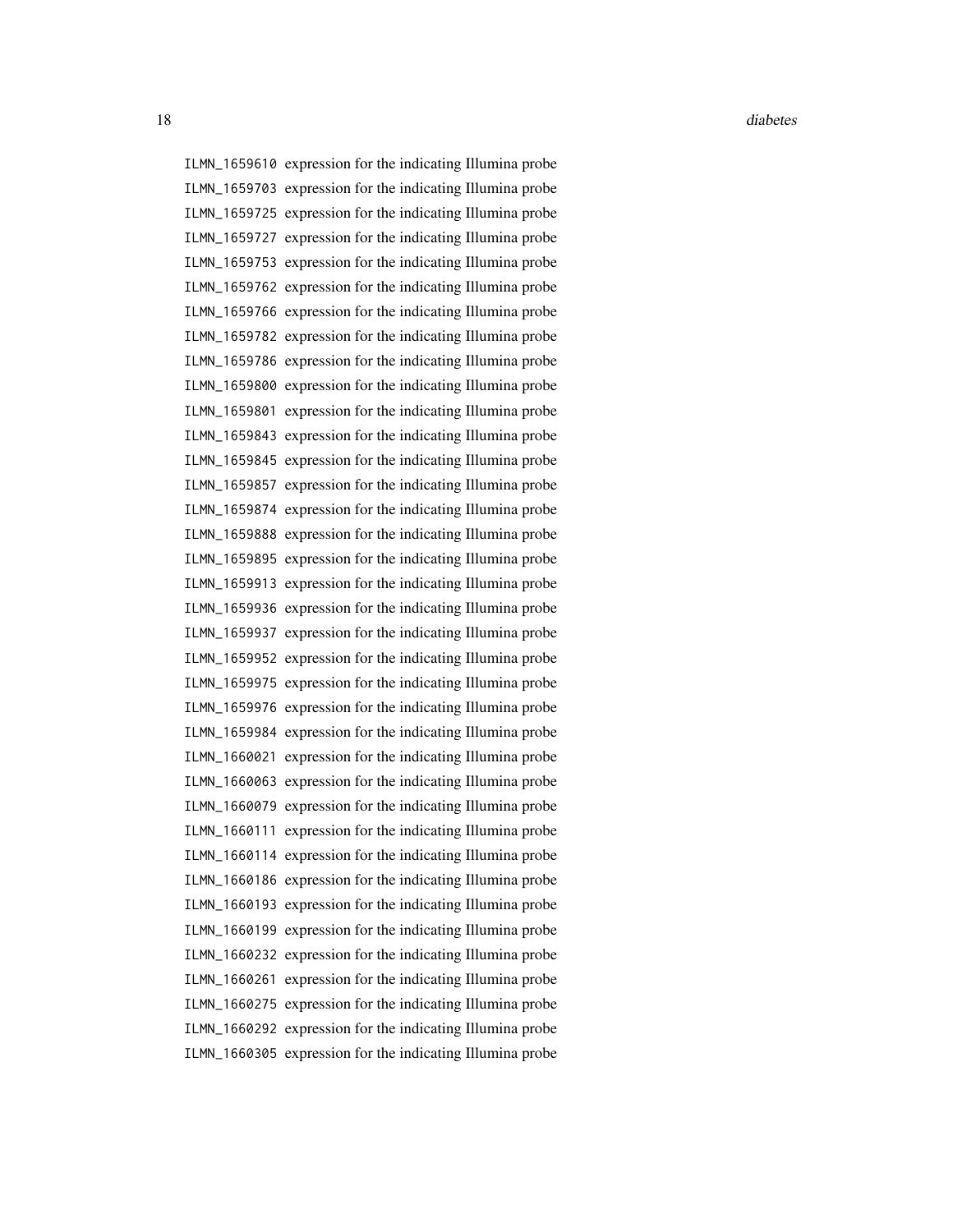ILMN\_1660321 expression for the indicating Illumina probe ILMN\_1660337 expression for the indicating Illumina probe ILMN\_1660341 expression for the indicating Illumina probe ILMN\_1660364 expression for the indicating Illumina probe ILMN\_1660368 expression for the indicating Illumina probe ILMN\_1660426 expression for the indicating Illumina probe ILMN\_1660436 expression for the indicating Illumina probe ILMN\_1660462 expression for the indicating Illumina probe ILMN\_1660498 expression for the indicating Illumina probe ILMN\_1660533 expression for the indicating Illumina probe ILMN\_1660547 expression for the indicating Illumina probe ILMN\_1660549 expression for the indicating Illumina probe ILMN\_1660551 expression for the indicating Illumina probe ILMN\_1660577 expression for the indicating Illumina probe ILMN\_1660582 expression for the indicating Illumina probe ILMN\_1660585 expression for the indicating Illumina probe ILMN\_1660624 expression for the indicating Illumina probe ILMN\_1660635 expression for the indicating Illumina probe ILMN\_1660691 expression for the indicating Illumina probe ILMN\_1660698 expression for the indicating Illumina probe ILMN\_1660723 expression for the indicating Illumina probe ILMN\_1660727 expression for the indicating Illumina probe ILMN\_1660732 expression for the indicating Illumina probe ILMN\_1660749 expression for the indicating Illumina probe ILMN\_1660793 expression for the indicating Illumina probe ILMN\_1660810 expression for the indicating Illumina probe ILMN\_1660816 expression for the indicating Illumina probe ILMN\_1660817 expression for the indicating Illumina probe ILMN\_1660837 expression for the indicating Illumina probe ILMN\_1660840 expression for the indicating Illumina probe ILMN\_1660844 expression for the indicating Illumina probe ILMN\_1660852 expression for the indicating Illumina probe ILMN\_1660858 expression for the indicating Illumina probe ILMN\_1660864 expression for the indicating Illumina probe ILMN\_1660871 expression for the indicating Illumina probe ILMN\_1660880 expression for the indicating Illumina probe ILMN\_1660907 expression for the indicating Illumina probe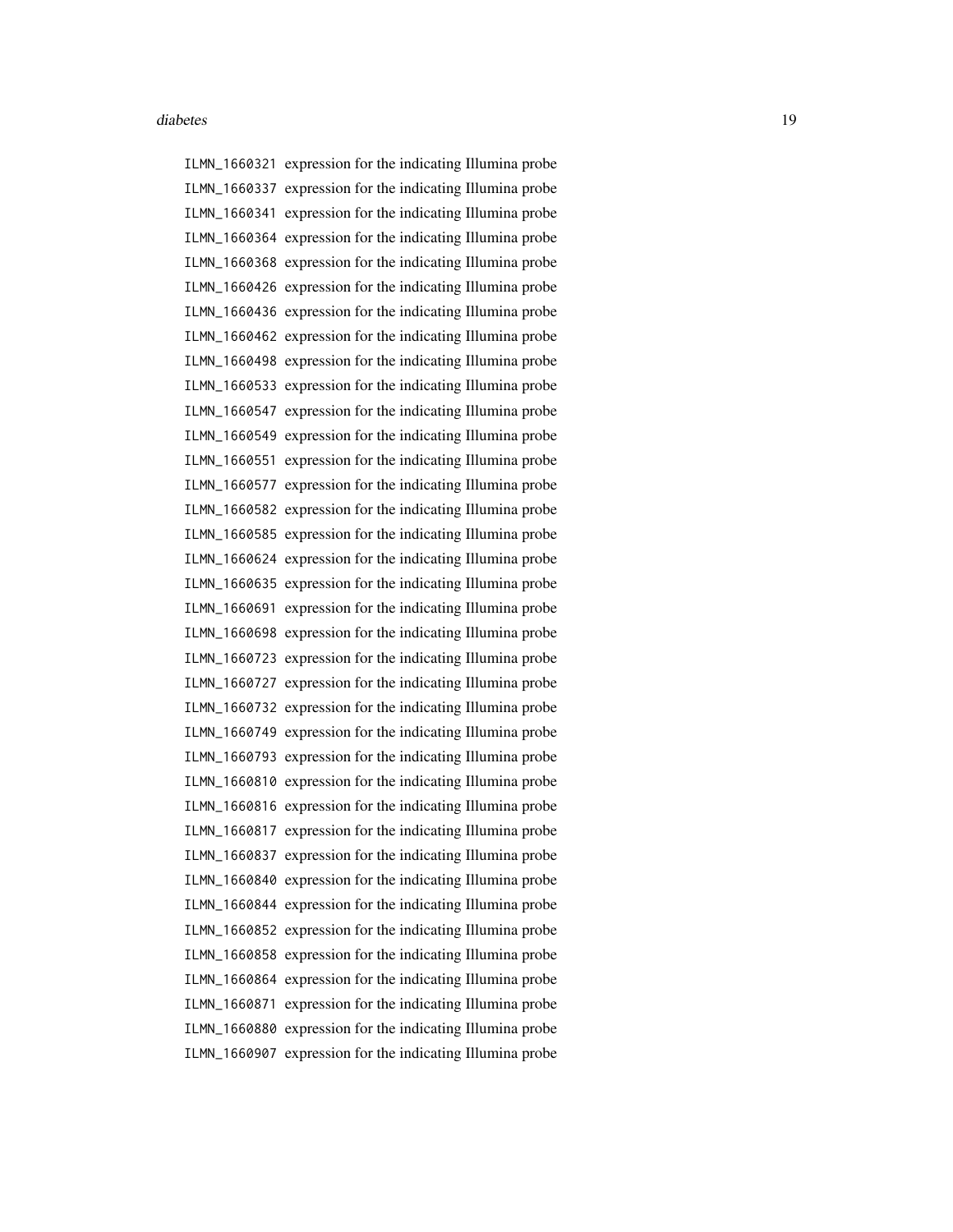ILMN\_1660965 expression for the indicating Illumina probe ILMN\_1661002 expression for the indicating Illumina probe ILMN\_1661039 expression for the indicating Illumina probe ILMN\_1661138 expression for the indicating Illumina probe ILMN\_1661142 expression for the indicating Illumina probe ILMN\_1661170 expression for the indicating Illumina probe ILMN\_1661173 expression for the indicating Illumina probe ILMN\_1661194 expression for the indicating Illumina probe ILMN\_1661196 expression for the indicating Illumina probe ILMN\_1661197 expression for the indicating Illumina probe ILMN\_1661264 expression for the indicating Illumina probe ILMN\_1661293 expression for the indicating Illumina probe ILMN\_1661335 expression for the indicating Illumina probe ILMN\_1661337 expression for the indicating Illumina probe ILMN\_1661342 expression for the indicating Illumina probe ILMN\_1661359 expression for the indicating Illumina probe ILMN\_1661373 expression for the indicating Illumina probe ILMN\_1661409 expression for the indicating Illumina probe ILMN\_1661417 expression for the indicating Illumina probe ILMN\_1661424 expression for the indicating Illumina probe ILMN\_1661439 expression for the indicating Illumina probe ILMN\_1661484 expression for the indicating Illumina probe ILMN\_1661485 expression for the indicating Illumina probe ILMN\_1661500 expression for the indicating Illumina probe ILMN\_1661516 expression for the indicating Illumina probe ILMN\_1661519 expression for the indicating Illumina probe ILMN\_1661537 expression for the indicating Illumina probe ILMN\_1661554 expression for the indicating Illumina probe ILMN\_1661566 expression for the indicating Illumina probe ILMN\_1661577 expression for the indicating Illumina probe ILMN\_1661589 expression for the indicating Illumina probe ILMN\_1661594 expression for the indicating Illumina probe ILMN\_1661596 expression for the indicating Illumina probe ILMN\_1661599 expression for the indicating Illumina probe ILMN\_1661622 expression for the indicating Illumina probe ILMN\_1661624 expression for the indicating Illumina probe ILMN\_1661627 expression for the indicating Illumina probe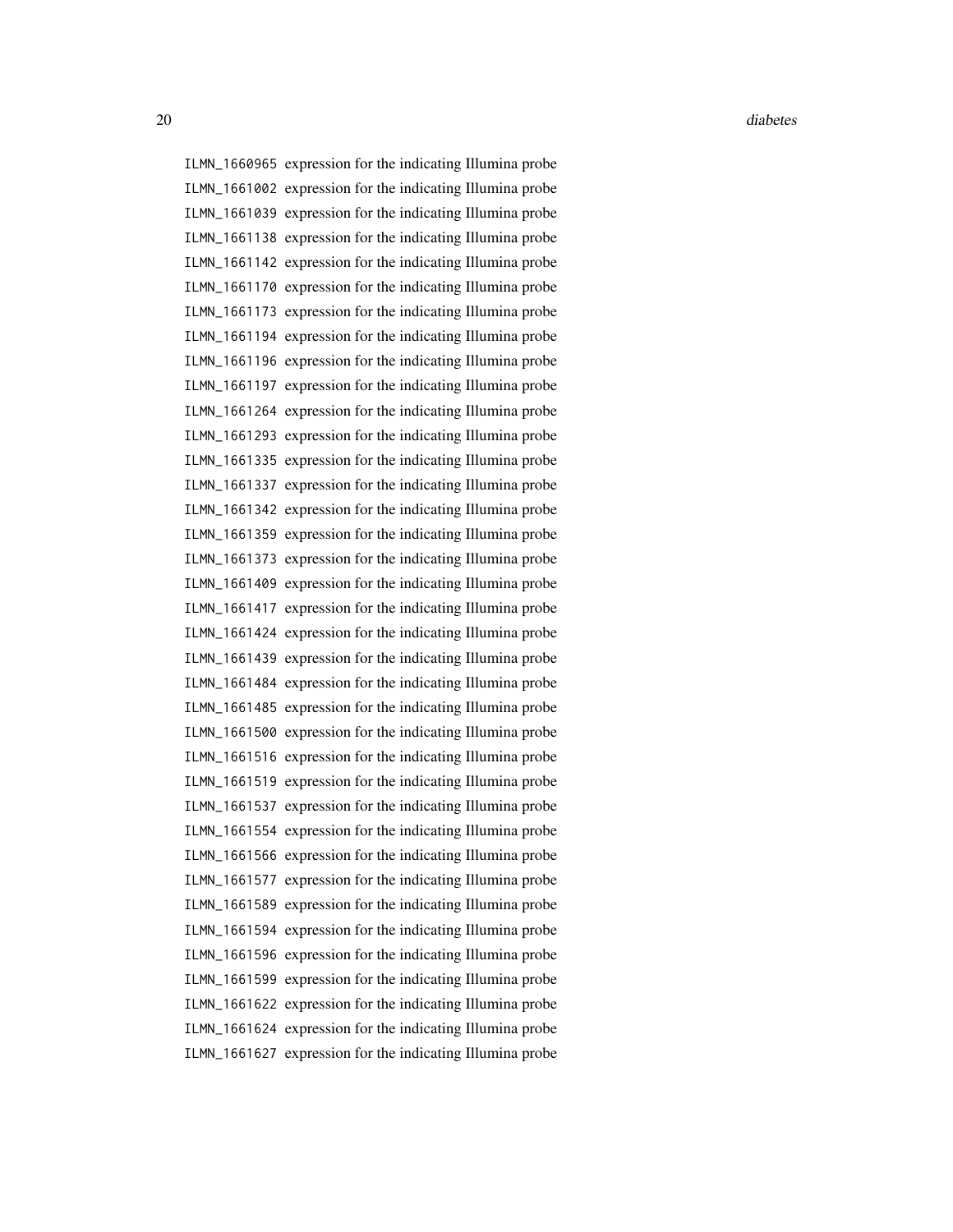ILMN\_1661631 expression for the indicating Illumina probe ILMN\_1661646 expression for the indicating Illumina probe ILMN\_1661650 expression for the indicating Illumina probe ILMN\_1661695 expression for the indicating Illumina probe ILMN\_1661755 expression for the indicating Illumina probe ILMN\_1661770 expression for the indicating Illumina probe ILMN\_1661799 expression for the indicating Illumina probe ILMN\_1661802 expression for the indicating Illumina probe ILMN\_1661804 expression for the indicating Illumina probe ILMN\_1661833 expression for the indicating Illumina probe ILMN\_1661875 expression for the indicating Illumina probe ILMN\_1661886 expression for the indicating Illumina probe ILMN\_1661903 expression for the indicating Illumina probe ILMN\_1661940 expression for the indicating Illumina probe ILMN\_1661945 expression for the indicating Illumina probe ILMN\_1662016 expression for the indicating Illumina probe ILMN\_1662026 expression for the indicating Illumina probe ILMN\_1662038 expression for the indicating Illumina probe ILMN\_1662065 expression for the indicating Illumina probe ILMN\_1662086 expression for the indicating Illumina probe ILMN\_1662128 expression for the indicating Illumina probe ILMN\_1662161 expression for the indicating Illumina probe ILMN\_1662174 expression for the indicating Illumina probe ILMN\_1662192 expression for the indicating Illumina probe ILMN\_1662198 expression for the indicating Illumina probe ILMN\_1662232 expression for the indicating Illumina probe ILMN\_1662243 expression for the indicating Illumina probe ILMN\_1662263 expression for the indicating Illumina probe ILMN\_1662306 expression for the indicating Illumina probe ILMN\_1662316 expression for the indicating Illumina probe ILMN\_1662318 expression for the indicating Illumina probe ILMN\_1662328 expression for the indicating Illumina probe ILMN\_1662331 expression for the indicating Illumina probe ILMN\_1662334 expression for the indicating Illumina probe ILMN\_1662340 expression for the indicating Illumina probe ILMN\_1662358 expression for the indicating Illumina probe ILMN\_1662364 expression for the indicating Illumina probe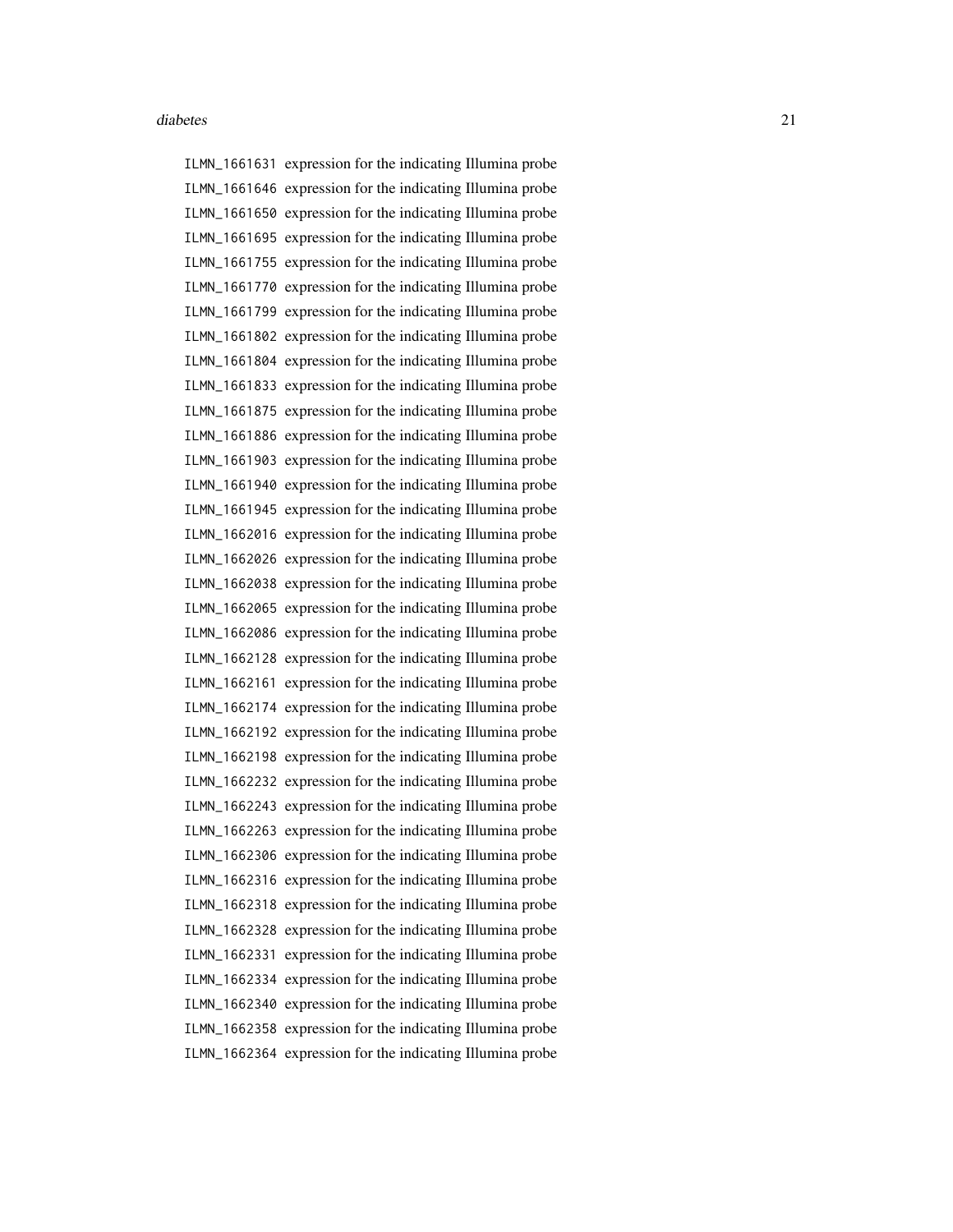22 diabetes and the contract of the contract of the contract of the contract of the contract of the contract of the contract of the contract of the contract of the contract of the contract of the contract of the contract o

ILMN\_1662378 expression for the indicating Illumina probe ILMN\_1662383 expression for the indicating Illumina probe ILMN\_1662417 expression for the indicating Illumina probe ILMN\_1662438 expression for the indicating Illumina probe ILMN\_1662451 expression for the indicating Illumina probe ILMN\_1662470 expression for the indicating Illumina probe ILMN\_1662484 expression for the indicating Illumina probe ILMN\_1662488 expression for the indicating Illumina probe ILMN\_1662524 expression for the indicating Illumina probe ILMN\_1662578 expression for the indicating Illumina probe ILMN\_1662587 expression for the indicating Illumina probe ILMN\_1662618 expression for the indicating Illumina probe ILMN\_1662619 expression for the indicating Illumina probe ILMN\_1662658 expression for the indicating Illumina probe ILMN\_1662681 expression for the indicating Illumina probe ILMN\_1662686 expression for the indicating Illumina probe ILMN\_1662741 expression for the indicating Illumina probe ILMN\_1662799 expression for the indicating Illumina probe ILMN\_1662839 expression for the indicating Illumina probe ILMN\_1662843 expression for the indicating Illumina probe ILMN\_1662846 expression for the indicating Illumina probe ILMN\_1662848 expression for the indicating Illumina probe ILMN\_1662865 expression for the indicating Illumina probe ILMN\_1662932 expression for the indicating Illumina probe ILMN\_1662954 expression for the indicating Illumina probe ILMN\_1662973 expression for the indicating Illumina probe ILMN\_1663002 expression for the indicating Illumina probe ILMN\_1663033 expression for the indicating Illumina probe ILMN\_1663035 expression for the indicating Illumina probe ILMN\_1663068 expression for the indicating Illumina probe ILMN\_1663080 expression for the indicating Illumina probe ILMN\_1663092 expression for the indicating Illumina probe ILMN\_1663099 expression for the indicating Illumina probe ILMN\_1663113 expression for the indicating Illumina probe ILMN\_1663119 expression for the indicating Illumina probe ILMN\_1663132 expression for the indicating Illumina probe ILMN\_1663142 expression for the indicating Illumina probe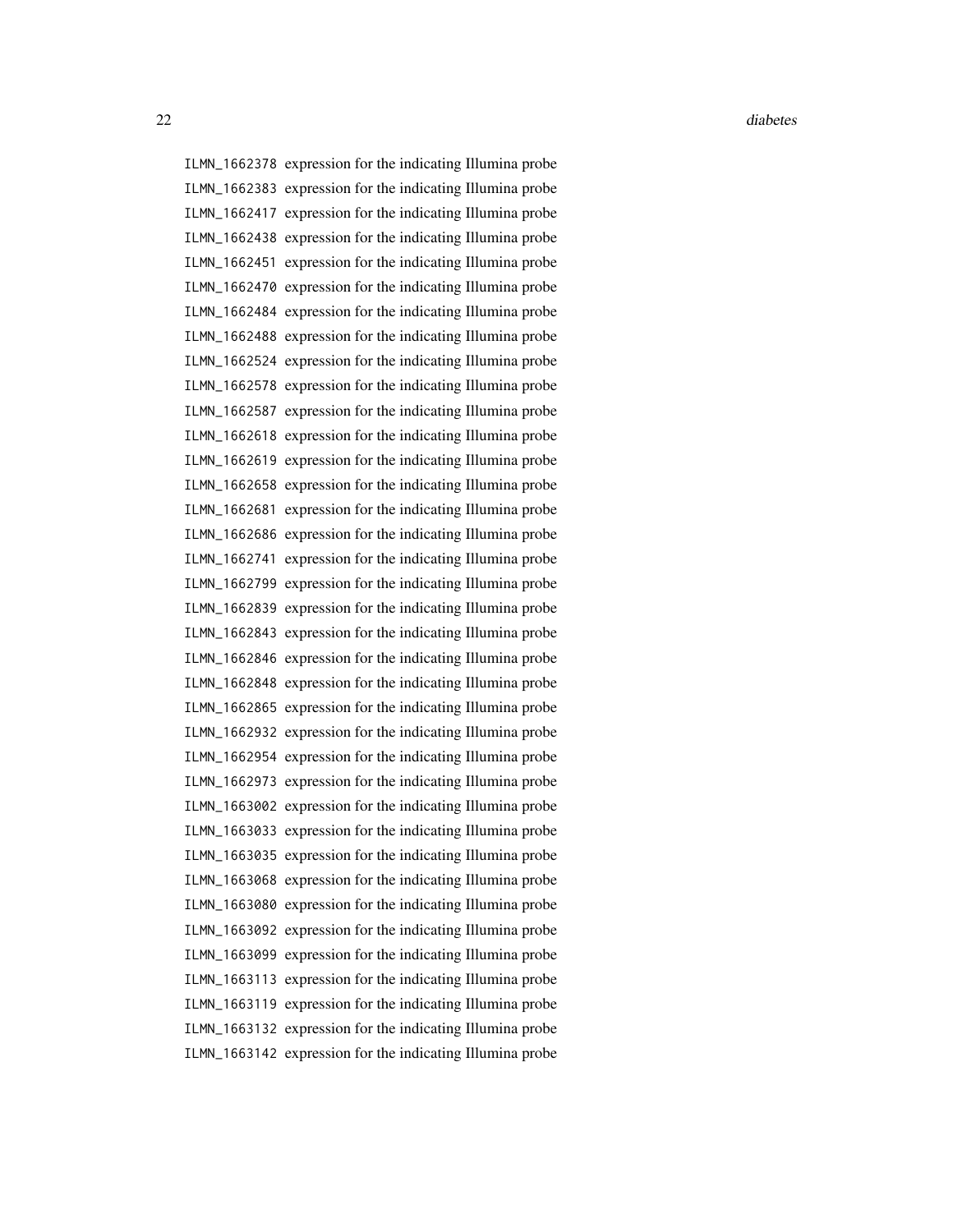ILMN\_1663158 expression for the indicating Illumina probe ILMN\_1663160 expression for the indicating Illumina probe ILMN\_1663195 expression for the indicating Illumina probe ILMN\_1663220 expression for the indicating Illumina probe ILMN\_1663263 expression for the indicating Illumina probe ILMN\_1663347 expression for the indicating Illumina probe ILMN\_1663356 expression for the indicating Illumina probe ILMN\_1663379 expression for the indicating Illumina probe ILMN\_1663390 expression for the indicating Illumina probe ILMN\_1663407 expression for the indicating Illumina probe ILMN\_1663417 expression for the indicating Illumina probe ILMN\_1663422 expression for the indicating Illumina probe ILMN\_1663437 expression for the indicating Illumina probe ILMN\_1663444 expression for the indicating Illumina probe ILMN\_1663486 expression for the indicating Illumina probe ILMN\_1663489 expression for the indicating Illumina probe ILMN\_1663512 expression for the indicating Illumina probe ILMN\_1663519 expression for the indicating Illumina probe ILMN\_1663538 expression for the indicating Illumina probe ILMN\_1663541 expression for the indicating Illumina probe ILMN\_1663605 expression for the indicating Illumina probe ILMN\_1663616 expression for the indicating Illumina probe ILMN\_1663664 expression for the indicating Illumina probe ILMN\_1663667 expression for the indicating Illumina probe ILMN\_1663699 expression for the indicating Illumina probe ILMN\_1663718 expression for the indicating Illumina probe ILMN\_1663754 expression for the indicating Illumina probe ILMN\_1663780 expression for the indicating Illumina probe ILMN\_1663827 expression for the indicating Illumina probe ILMN\_1663858 expression for the indicating Illumina probe ILMN\_1663866 expression for the indicating Illumina probe ILMN\_1663916 expression for the indicating Illumina probe ILMN\_1663954 expression for the indicating Illumina probe ILMN\_1663975 expression for the indicating Illumina probe ILMN\_1664010 expression for the indicating Illumina probe ILMN\_1664012 expression for the indicating Illumina probe ILMN\_1664016 expression for the indicating Illumina probe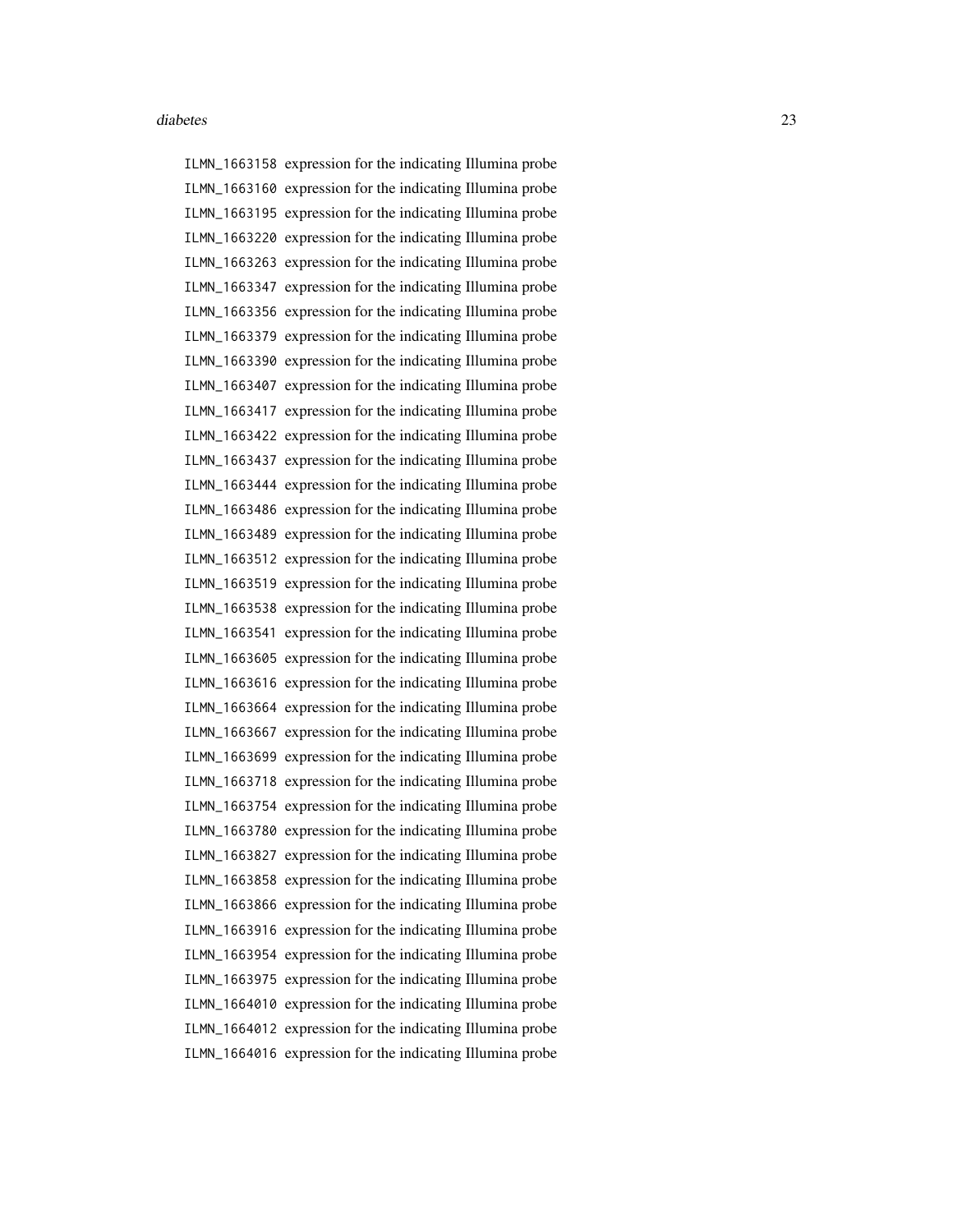ILMN\_1664025 expression for the indicating Illumina probe ILMN\_1664028 expression for the indicating Illumina probe ILMN\_1664030 expression for the indicating Illumina probe ILMN\_1664051 expression for the indicating Illumina probe ILMN\_1664063 expression for the indicating Illumina probe ILMN\_1664068 expression for the indicating Illumina probe ILMN\_1664071 expression for the indicating Illumina probe ILMN\_1664094 expression for the indicating Illumina probe ILMN\_1664098 expression for the indicating Illumina probe ILMN\_1664167 expression for the indicating Illumina probe ILMN\_1664168 expression for the indicating Illumina probe ILMN\_1664177 expression for the indicating Illumina probe ILMN\_1664186 expression for the indicating Illumina probe ILMN\_1664216 expression for the indicating Illumina probe ILMN\_1664231 expression for the indicating Illumina probe ILMN\_1664242 expression for the indicating Illumina probe ILMN\_1664243 expression for the indicating Illumina probe ILMN\_1664248 expression for the indicating Illumina probe ILMN\_1664265 expression for the indicating Illumina probe ILMN\_1664283 expression for the indicating Illumina probe ILMN\_1664292 expression for the indicating Illumina probe ILMN\_1664294 expression for the indicating Illumina probe ILMN\_1664303 expression for the indicating Illumina probe ILMN\_1664330 expression for the indicating Illumina probe ILMN\_1664369 expression for the indicating Illumina probe ILMN\_1664434 expression for the indicating Illumina probe ILMN\_1664449 expression for the indicating Illumina probe ILMN\_1664464 expression for the indicating Illumina probe ILMN\_1664466 expression for the indicating Illumina probe ILMN\_1664499 expression for the indicating Illumina probe ILMN\_1664511 expression for the indicating Illumina probe ILMN\_1664525 expression for the indicating Illumina probe ILMN\_1664537 expression for the indicating Illumina probe ILMN\_1664542 expression for the indicating Illumina probe ILMN\_1664560 expression for the indicating Illumina probe ILMN\_1664577 expression for the indicating Illumina probe ILMN\_1664608 expression for the indicating Illumina probe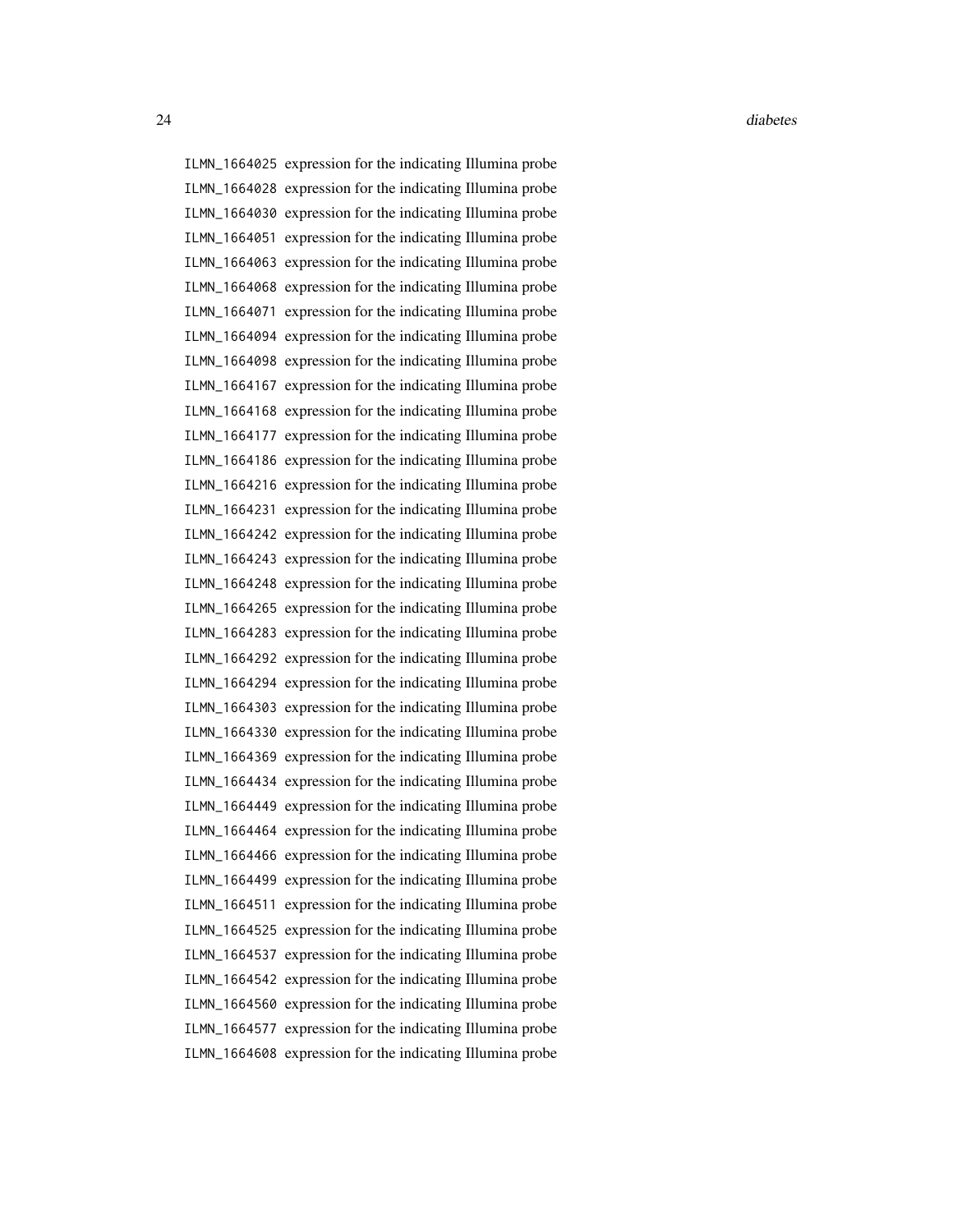ILMN\_1664614 expression for the indicating Illumina probe ILMN\_1664630 expression for the indicating Illumina probe ILMN\_1664641 expression for the indicating Illumina probe ILMN\_1664644 expression for the indicating Illumina probe ILMN\_1664682 expression for the indicating Illumina probe ILMN\_1664698 expression for the indicating Illumina probe ILMN\_1664706 expression for the indicating Illumina probe ILMN\_1664718 expression for the indicating Illumina probe ILMN\_1664741 expression for the indicating Illumina probe ILMN\_1664750 expression for the indicating Illumina probe ILMN\_1664756 expression for the indicating Illumina probe ILMN\_1664761 expression for the indicating Illumina probe ILMN\_1664772 expression for the indicating Illumina probe ILMN\_1664776 expression for the indicating Illumina probe ILMN\_1664798 expression for the indicating Illumina probe ILMN\_1664802 expression for the indicating Illumina probe ILMN\_1664826 expression for the indicating Illumina probe ILMN\_1664828 expression for the indicating Illumina probe ILMN\_1664833 expression for the indicating Illumina probe ILMN\_1664863 expression for the indicating Illumina probe ILMN\_1664912 expression for the indicating Illumina probe ILMN\_1664920 expression for the indicating Illumina probe ILMN\_1664921 expression for the indicating Illumina probe ILMN\_1664922 expression for the indicating Illumina probe ILMN\_1664931 expression for the indicating Illumina probe ILMN\_1664956 expression for the indicating Illumina probe ILMN\_1665049 expression for the indicating Illumina probe ILMN\_1665065 expression for the indicating Illumina probe ILMN\_1665066 expression for the indicating Illumina probe ILMN\_1665095 expression for the indicating Illumina probe ILMN\_1665100 expression for the indicating Illumina probe ILMN\_1665107 expression for the indicating Illumina probe ILMN\_1665205 expression for the indicating Illumina probe ILMN\_1665212 expression for the indicating Illumina probe ILMN\_1665217 expression for the indicating Illumina probe ILMN\_1665219 expression for the indicating Illumina probe ILMN\_1665235 expression for the indicating Illumina probe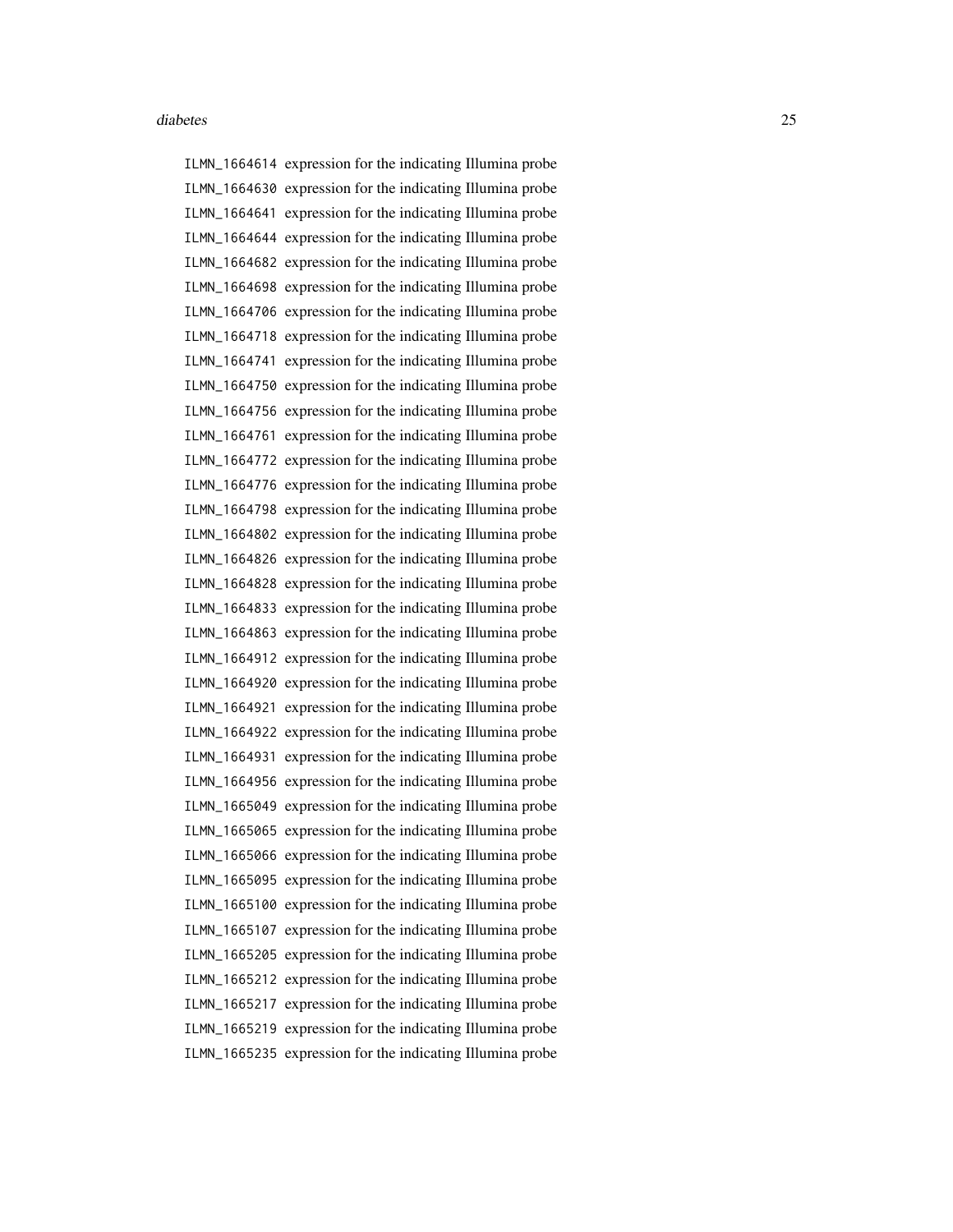26 diabetes and the contract of the contract of the contract of the contract of the contract of the contract of the contract of the contract of the contract of the contract of the contract of the contract of the contract o

ILMN\_1665280 expression for the indicating Illumina probe ILMN\_1665311 expression for the indicating Illumina probe ILMN\_1665331 expression for the indicating Illumina probe ILMN\_1665357 expression for the indicating Illumina probe ILMN\_1665384 expression for the indicating Illumina probe ILMN\_1665423 expression for the indicating Illumina probe ILMN\_1665428 expression for the indicating Illumina probe ILMN\_1665455 expression for the indicating Illumina probe ILMN\_1665483 expression for the indicating Illumina probe ILMN\_1665510 expression for the indicating Illumina probe ILMN\_1665526 expression for the indicating Illumina probe ILMN\_1665538 expression for the indicating Illumina probe ILMN\_1665547 expression for the indicating Illumina probe ILMN\_1665554 expression for the indicating Illumina probe ILMN\_1665557 expression for the indicating Illumina probe ILMN\_1665559 expression for the indicating Illumina probe ILMN\_1665622 expression for the indicating Illumina probe ILMN\_1665686 expression for the indicating Illumina probe ILMN\_1665696 expression for the indicating Illumina probe ILMN\_1665717 expression for the indicating Illumina probe ILMN\_1665730 expression for the indicating Illumina probe ILMN\_1665737 expression for the indicating Illumina probe ILMN\_1665738 expression for the indicating Illumina probe ILMN\_1665761 expression for the indicating Illumina probe ILMN\_1665797 expression for the indicating Illumina probe ILMN\_1665831 expression for the indicating Illumina probe ILMN\_1665871 expression for the indicating Illumina probe ILMN\_1665887 expression for the indicating Illumina probe ILMN\_1665909 expression for the indicating Illumina probe ILMN\_1665943 expression for the indicating Illumina probe ILMN\_1665945 expression for the indicating Illumina probe ILMN\_1665964 expression for the indicating Illumina probe ILMN\_1665982 expression for the indicating Illumina probe ILMN\_1666004 expression for the indicating Illumina probe ILMN\_1666049 expression for the indicating Illumina probe ILMN\_1666050 expression for the indicating Illumina probe ILMN\_1666096 expression for the indicating Illumina probe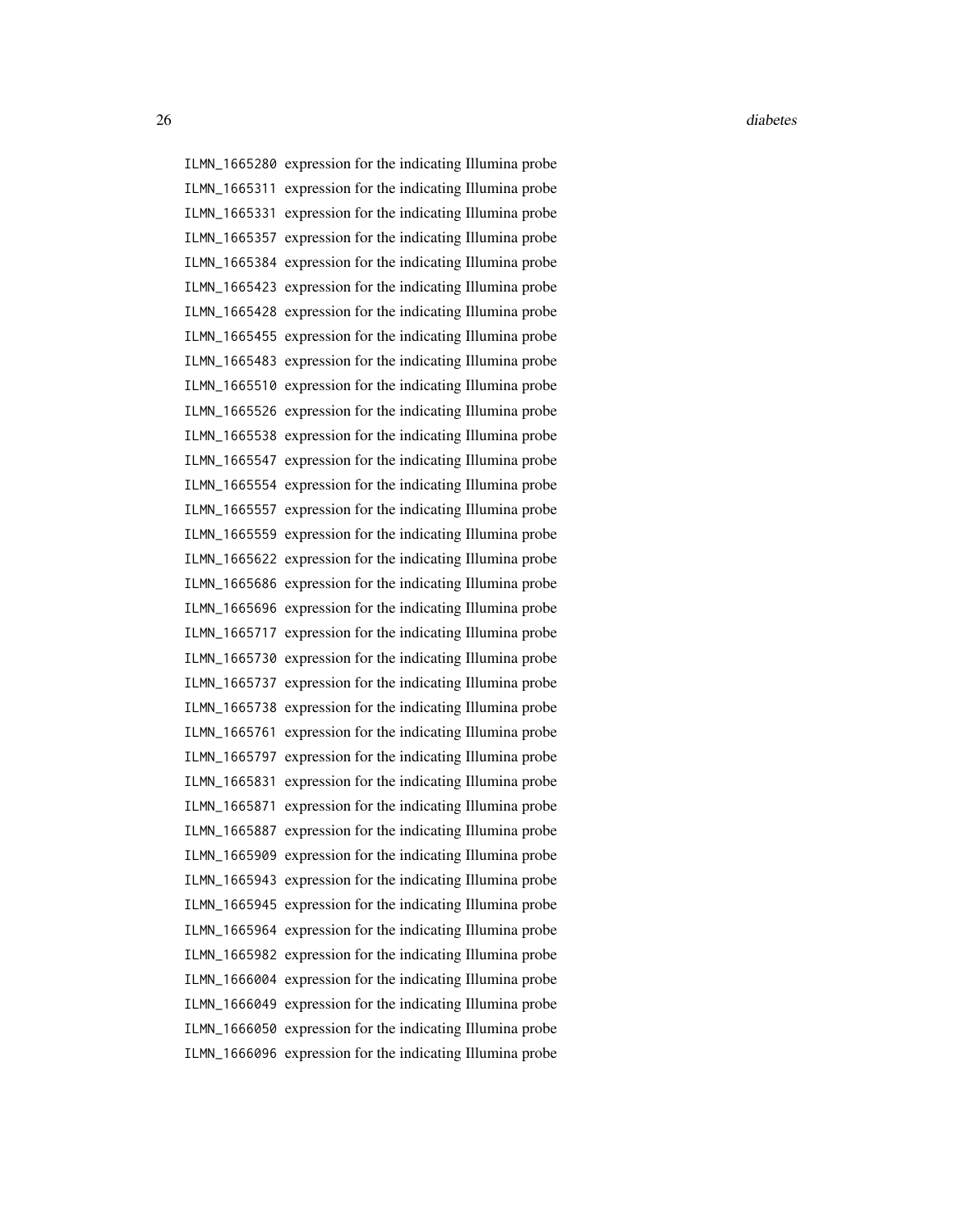ILMN\_1666178 expression for the indicating Illumina probe ILMN\_1666192 expression for the indicating Illumina probe ILMN\_1666206 expression for the indicating Illumina probe ILMN\_1666208 expression for the indicating Illumina probe ILMN\_1666258 expression for the indicating Illumina probe ILMN\_1666269 expression for the indicating Illumina probe ILMN\_1666306 expression for the indicating Illumina probe ILMN\_1666364 expression for the indicating Illumina probe ILMN\_1666372 expression for the indicating Illumina probe ILMN\_1666376 expression for the indicating Illumina probe ILMN\_1666380 expression for the indicating Illumina probe ILMN\_1666385 expression for the indicating Illumina probe ILMN\_1666399 expression for the indicating Illumina probe ILMN\_1666409 expression for the indicating Illumina probe ILMN\_1666444 expression for the indicating Illumina probe ILMN\_1666449 expression for the indicating Illumina probe ILMN\_1666453 expression for the indicating Illumina probe ILMN\_1666471 expression for the indicating Illumina probe ILMN\_1666482 expression for the indicating Illumina probe ILMN\_1666493 expression for the indicating Illumina probe ILMN\_1666494 expression for the indicating Illumina probe ILMN\_1666512 expression for the indicating Illumina probe ILMN\_1666546 expression for the indicating Illumina probe ILMN\_1666552 expression for the indicating Illumina probe ILMN\_1666553 expression for the indicating Illumina probe ILMN\_1666594 expression for the indicating Illumina probe ILMN\_1666597 expression for the indicating Illumina probe ILMN\_1666610 expression for the indicating Illumina probe ILMN\_1666624 expression for the indicating Illumina probe ILMN\_1666632 expression for the indicating Illumina probe ILMN\_1666635 expression for the indicating Illumina probe ILMN\_1666665 expression for the indicating Illumina probe ILMN\_1666670 expression for the indicating Illumina probe ILMN\_1666690 expression for the indicating Illumina probe ILMN\_1666727 expression for the indicating Illumina probe ILMN\_1666739 expression for the indicating Illumina probe ILMN\_1666761 expression for the indicating Illumina probe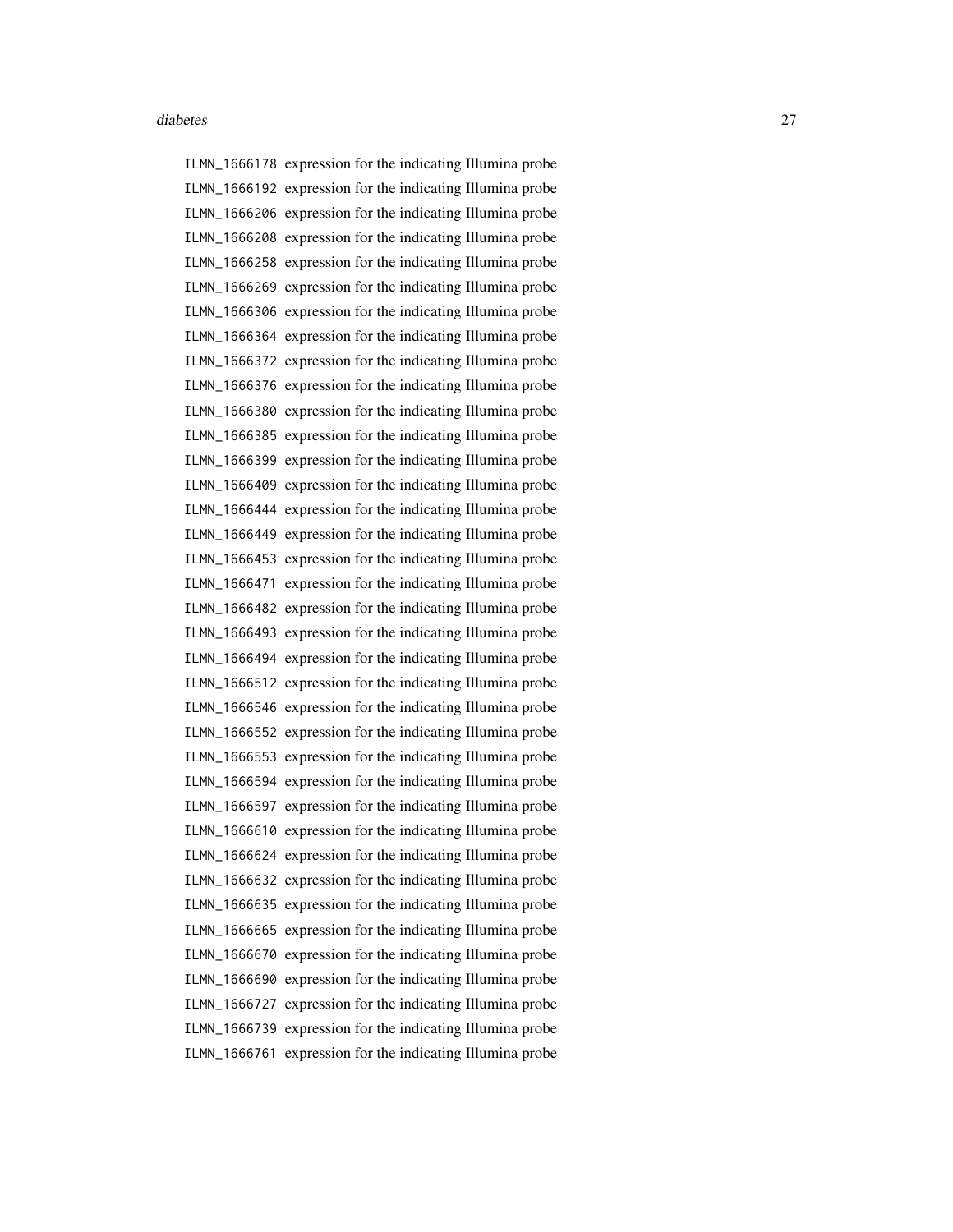28 diabetes and the contract of the contract of the contract of the contract of the contract of the contract of the contract of the contract of the contract of the contract of the contract of the contract of the contract o

ILMN\_1666777 expression for the indicating Illumina probe ILMN\_1666819 expression for the indicating Illumina probe ILMN\_1666827 expression for the indicating Illumina probe ILMN\_1666845 expression for the indicating Illumina probe ILMN\_1666902 expression for the indicating Illumina probe ILMN\_1666924 expression for the indicating Illumina probe ILMN\_1666933 expression for the indicating Illumina probe ILMN\_1666966 expression for the indicating Illumina probe ILMN\_1666976 expression for the indicating Illumina probe ILMN\_1667016 expression for the indicating Illumina probe ILMN\_1667030 expression for the indicating Illumina probe ILMN\_1667034 expression for the indicating Illumina probe ILMN\_1667043 expression for the indicating Illumina probe ILMN\_1667050 expression for the indicating Illumina probe ILMN\_1667068 expression for the indicating Illumina probe ILMN\_1667086 expression for the indicating Illumina probe ILMN\_1667112 expression for the indicating Illumina probe ILMN\_1667125 expression for the indicating Illumina probe ILMN\_1667199 expression for the indicating Illumina probe ILMN\_1667201 expression for the indicating Illumina probe ILMN\_1667222 expression for the indicating Illumina probe ILMN\_1667224 expression for the indicating Illumina probe ILMN\_1667232 expression for the indicating Illumina probe ILMN\_1667239 expression for the indicating Illumina probe ILMN\_1667257 expression for the indicating Illumina probe ILMN\_1667260 expression for the indicating Illumina probe ILMN\_1667306 expression for the indicating Illumina probe ILMN\_1667319 expression for the indicating Illumina probe ILMN\_1667330 expression for the indicating Illumina probe ILMN\_1667356 expression for the indicating Illumina probe ILMN\_1667408 expression for the indicating Illumina probe ILMN\_1667429 expression for the indicating Illumina probe ILMN\_1667432 expression for the indicating Illumina probe ILMN\_1667453 expression for the indicating Illumina probe ILMN\_1667476 expression for the indicating Illumina probe ILMN\_1667510 expression for the indicating Illumina probe ILMN\_1667561 expression for the indicating Illumina probe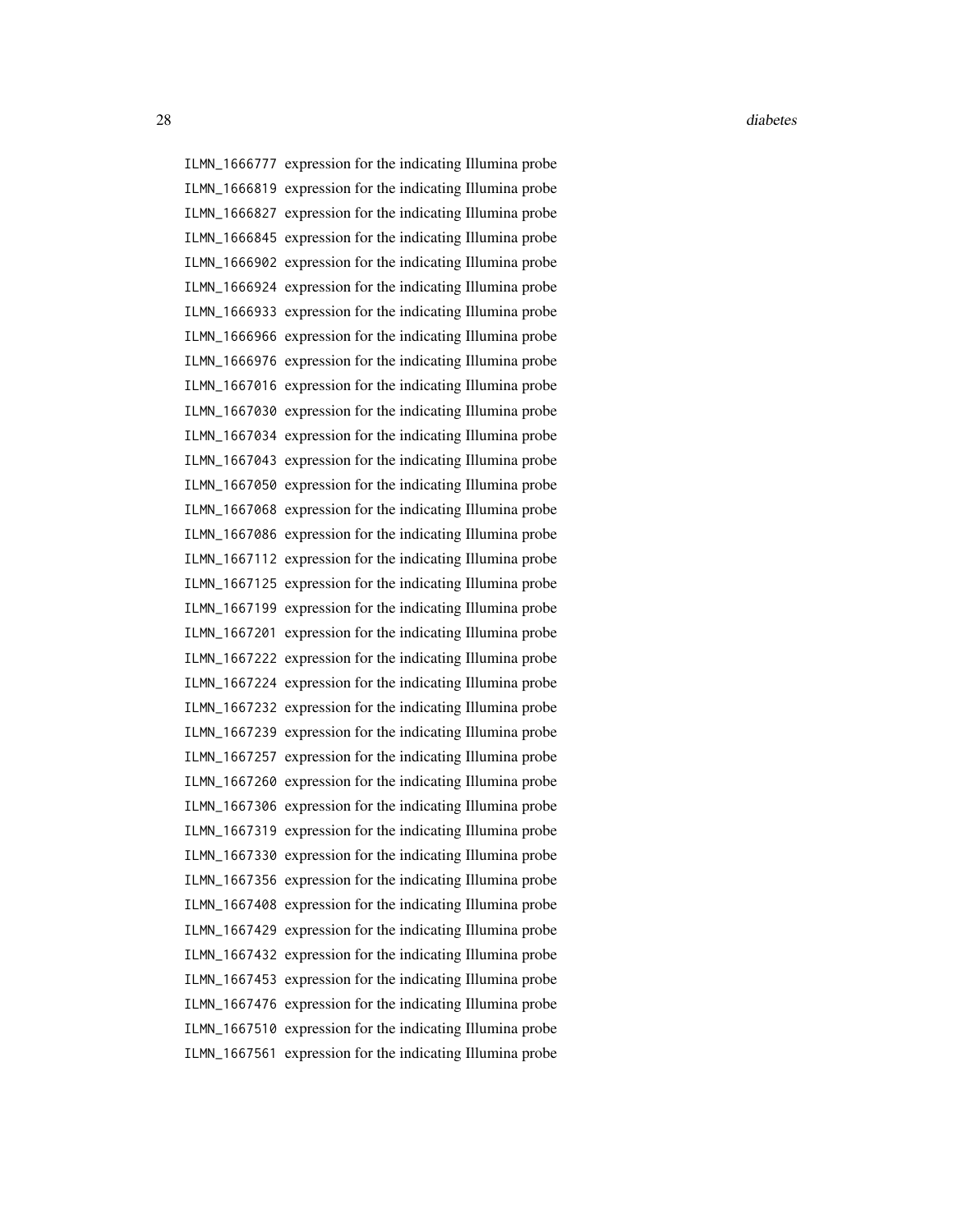ILMN\_1667577 expression for the indicating Illumina probe ILMN\_1667592 expression for the indicating Illumina probe ILMN\_1667707 expression for the indicating Illumina probe ILMN\_1667711 expression for the indicating Illumina probe ILMN\_1667716 expression for the indicating Illumina probe ILMN\_1667748 expression for the indicating Illumina probe ILMN\_1667825 expression for the indicating Illumina probe ILMN\_1667831 expression for the indicating Illumina probe ILMN\_1667839 expression for the indicating Illumina probe ILMN\_1667840 expression for the indicating Illumina probe ILMN\_1667857 expression for the indicating Illumina probe ILMN\_1667883 expression for the indicating Illumina probe ILMN\_1667893 expression for the indicating Illumina probe ILMN\_1667915 expression for the indicating Illumina probe ILMN\_1667994 expression for the indicating Illumina probe ILMN\_1668012 expression for the indicating Illumina probe ILMN\_1668039 expression for the indicating Illumina probe ILMN\_1668063 expression for the indicating Illumina probe ILMN\_1668065 expression for the indicating Illumina probe ILMN\_1668090 expression for the indicating Illumina probe ILMN\_1668092 expression for the indicating Illumina probe ILMN\_1668134 expression for the indicating Illumina probe ILMN\_1668177 expression for the indicating Illumina probe ILMN\_1668179 expression for the indicating Illumina probe ILMN\_1668194 expression for the indicating Illumina probe ILMN\_1668247 expression for the indicating Illumina probe ILMN\_1668270 expression for the indicating Illumina probe ILMN\_1668277 expression for the indicating Illumina probe ILMN\_1668283 expression for the indicating Illumina probe ILMN\_1668312 expression for the indicating Illumina probe ILMN\_1668336 expression for the indicating Illumina probe ILMN\_1668345 expression for the indicating Illumina probe ILMN\_1668351 expression for the indicating Illumina probe ILMN\_1668369 expression for the indicating Illumina probe ILMN\_1668374 expression for the indicating Illumina probe ILMN\_1668408 expression for the indicating Illumina probe ILMN\_1668411 expression for the indicating Illumina probe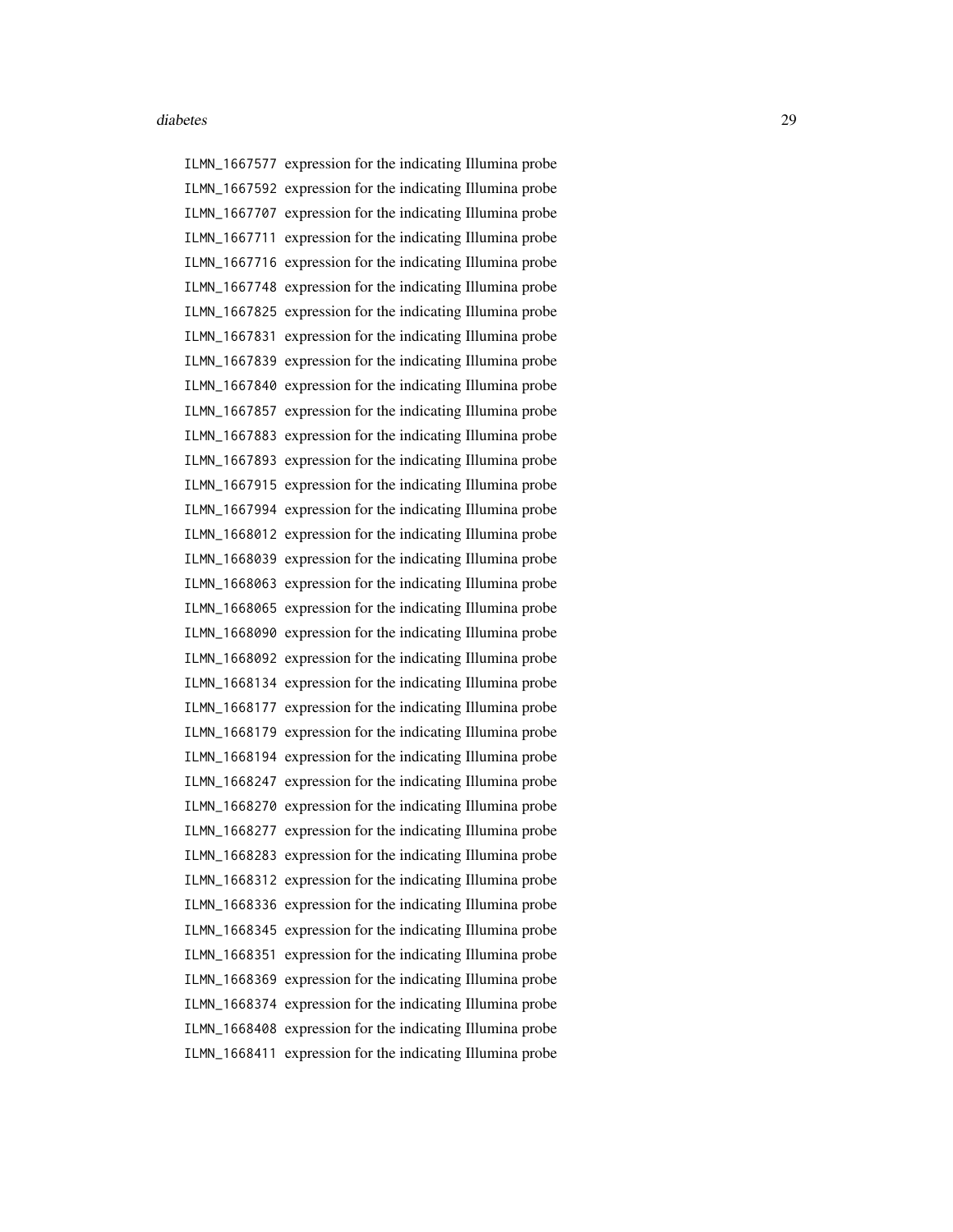ILMN\_1668417 expression for the indicating Illumina probe ILMN\_1668460 expression for the indicating Illumina probe ILMN\_1668469 expression for the indicating Illumina probe ILMN\_1668484 expression for the indicating Illumina probe ILMN\_1668498 expression for the indicating Illumina probe ILMN\_1668514 expression for the indicating Illumina probe ILMN\_1668525 expression for the indicating Illumina probe ILMN\_1668535 expression for the indicating Illumina probe ILMN\_1668540 expression for the indicating Illumina probe ILMN\_1668559 expression for the indicating Illumina probe ILMN\_1668586 expression for the indicating Illumina probe ILMN\_1668605 expression for the indicating Illumina probe ILMN\_1668634 expression for the indicating Illumina probe ILMN\_1668639 expression for the indicating Illumina probe ILMN\_1668683 expression for the indicating Illumina probe ILMN\_1668721 expression for the indicating Illumina probe ILMN\_1668726 expression for the indicating Illumina probe ILMN\_1668748 expression for the indicating Illumina probe ILMN\_1668752 expression for the indicating Illumina probe ILMN\_1668822 expression for the indicating Illumina probe ILMN\_1668847 expression for the indicating Illumina probe ILMN\_1668865 expression for the indicating Illumina probe ILMN\_1668910 expression for the indicating Illumina probe ILMN\_1668924 expression for the indicating Illumina probe ILMN\_1668984 expression for the indicating Illumina probe ILMN\_1668996 expression for the indicating Illumina probe ILMN\_1669015 expression for the indicating Illumina probe ILMN\_1669033 expression for the indicating Illumina probe ILMN\_1669064 expression for the indicating Illumina probe ILMN\_1669094 expression for the indicating Illumina probe ILMN\_1669113 expression for the indicating Illumina probe ILMN\_1669118 expression for the indicating Illumina probe ILMN\_1669142 expression for the indicating Illumina probe ILMN\_1669172 expression for the indicating Illumina probe ILMN\_1669177 expression for the indicating Illumina probe ILMN\_1669189 expression for the indicating Illumina probe ILMN\_1669201 expression for the indicating Illumina probe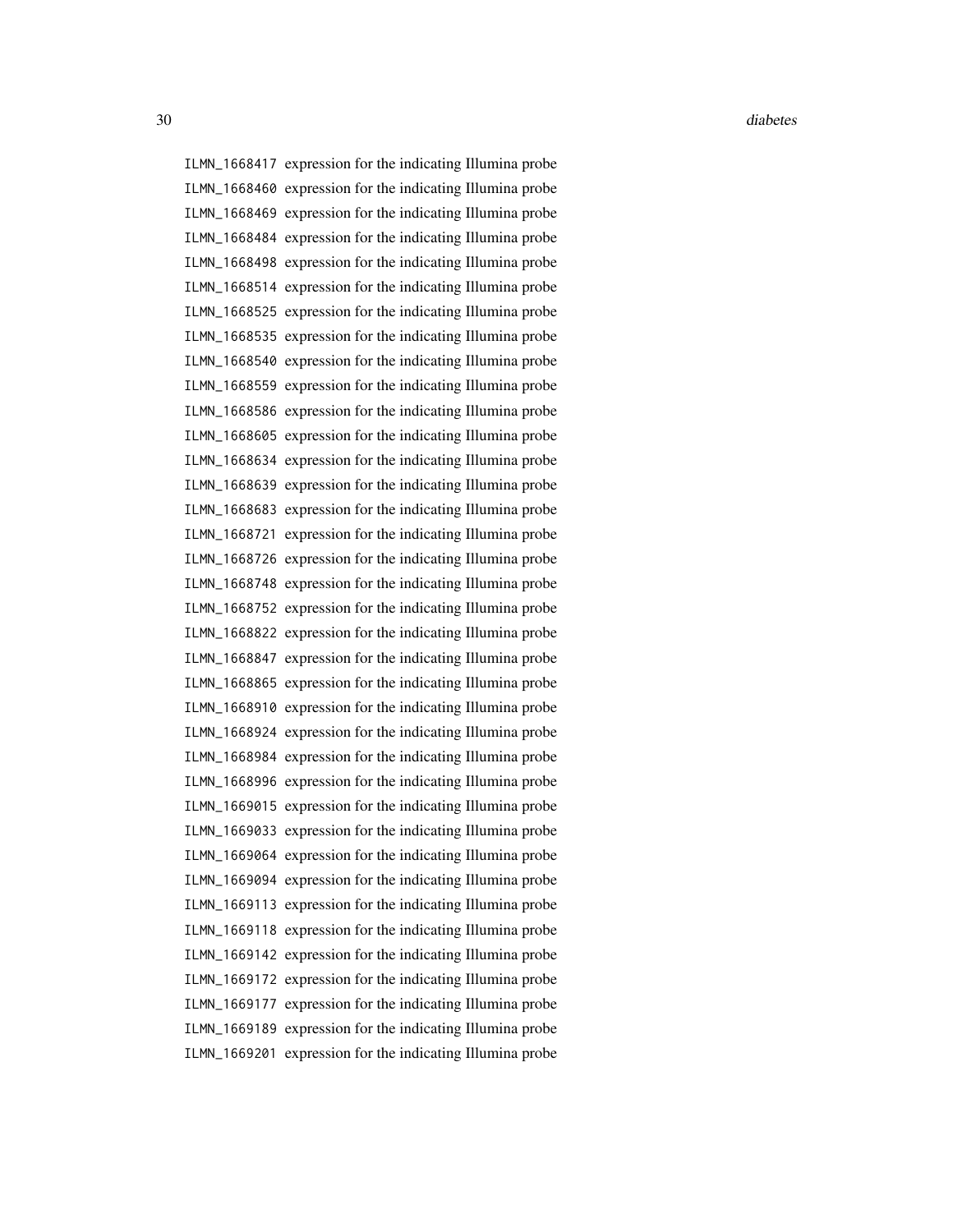ILMN\_1669206 expression for the indicating Illumina probe ILMN\_1669215 expression for the indicating Illumina probe ILMN\_1669227 expression for the indicating Illumina probe ILMN\_1669252 expression for the indicating Illumina probe ILMN\_1669259 expression for the indicating Illumina probe ILMN\_1669273 expression for the indicating Illumina probe ILMN\_1669275 expression for the indicating Illumina probe ILMN\_1669281 expression for the indicating Illumina probe ILMN\_1669303 expression for the indicating Illumina probe ILMN\_1669308 expression for the indicating Illumina probe ILMN\_1669310 expression for the indicating Illumina probe ILMN\_1669317 expression for the indicating Illumina probe ILMN\_1669376 expression for the indicating Illumina probe ILMN\_1669377 expression for the indicating Illumina probe ILMN\_1669394 expression for the indicating Illumina probe ILMN\_1669433 expression for the indicating Illumina probe ILMN\_1669446 expression for the indicating Illumina probe ILMN\_1669447 expression for the indicating Illumina probe ILMN\_1669456 expression for the indicating Illumina probe ILMN\_1669484 expression for the indicating Illumina probe ILMN\_1669497 expression for the indicating Illumina probe ILMN\_1669502 expression for the indicating Illumina probe ILMN\_1669508 expression for the indicating Illumina probe ILMN\_1669516 expression for the indicating Illumina probe ILMN\_1669523 expression for the indicating Illumina probe ILMN\_1669550 expression for the indicating Illumina probe ILMN\_1669553 expression for the indicating Illumina probe ILMN\_1669555 expression for the indicating Illumina probe ILMN\_1669572 expression for the indicating Illumina probe ILMN\_1669598 expression for the indicating Illumina probe ILMN\_1669599 expression for the indicating Illumina probe ILMN\_1669607 expression for the indicating Illumina probe ILMN\_1669617 expression for the indicating Illumina probe ILMN\_1669633 expression for the indicating Illumina probe ILMN\_1669635 expression for the indicating Illumina probe ILMN\_1669669 expression for the indicating Illumina probe ILMN\_1669674 expression for the indicating Illumina probe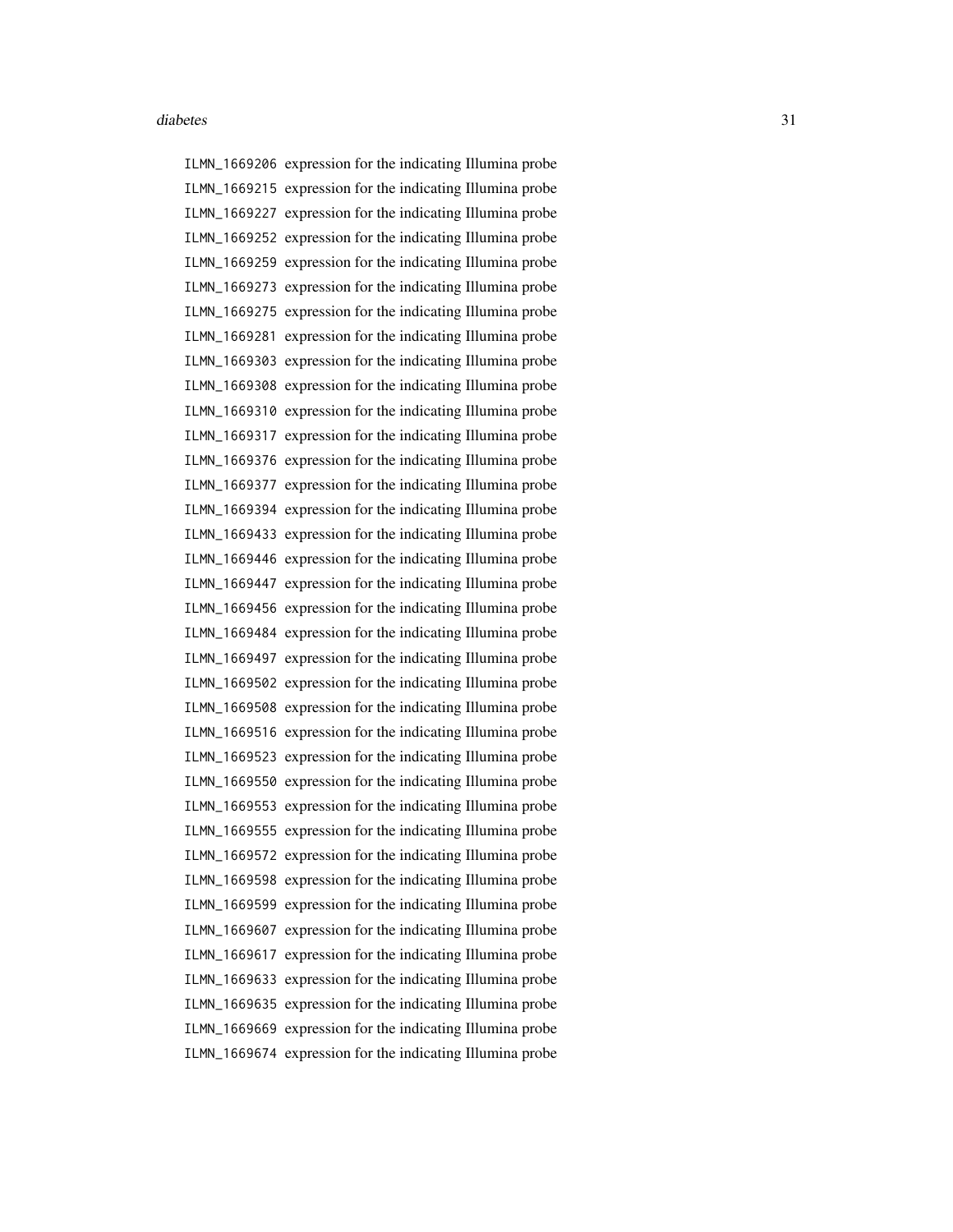ILMN\_1669692 expression for the indicating Illumina probe ILMN\_1669696 expression for the indicating Illumina probe ILMN\_1669703 expression for the indicating Illumina probe ILMN\_1669718 expression for the indicating Illumina probe ILMN\_1669772 expression for the indicating Illumina probe ILMN\_1669788 expression for the indicating Illumina probe ILMN\_1669802 expression for the indicating Illumina probe ILMN\_1669831 expression for the indicating Illumina probe ILMN\_1669878 expression for the indicating Illumina probe ILMN\_1669888 expression for the indicating Illumina probe ILMN\_1669905 expression for the indicating Illumina probe ILMN\_1669927 expression for the indicating Illumina probe ILMN\_1669931 expression for the indicating Illumina probe ILMN\_1669966 expression for the indicating Illumina probe ILMN\_1670000 expression for the indicating Illumina probe ILMN\_1670037 expression for the indicating Illumina probe ILMN\_1670076 expression for the indicating Illumina probe ILMN\_1670096 expression for the indicating Illumina probe ILMN\_1670130 expression for the indicating Illumina probe ILMN\_1670134 expression for the indicating Illumina probe ILMN\_1670172 expression for the indicating Illumina probe ILMN\_1670218 expression for the indicating Illumina probe ILMN\_1670256 expression for the indicating Illumina probe ILMN\_1670263 expression for the indicating Illumina probe ILMN\_1670272 expression for the indicating Illumina probe ILMN\_1670302 expression for the indicating Illumina probe ILMN\_1670305 expression for the indicating Illumina probe ILMN\_1670322 expression for the indicating Illumina probe ILMN\_1670377 expression for the indicating Illumina probe ILMN\_1670398 expression for the indicating Illumina probe ILMN\_1670420 expression for the indicating Illumina probe ILMN\_1670439 expression for the indicating Illumina probe ILMN\_1670456 expression for the indicating Illumina probe ILMN\_1670472 expression for the indicating Illumina probe ILMN\_1670539 expression for the indicating Illumina probe ILMN\_1670542 expression for the indicating Illumina probe ILMN\_1670561 expression for the indicating Illumina probe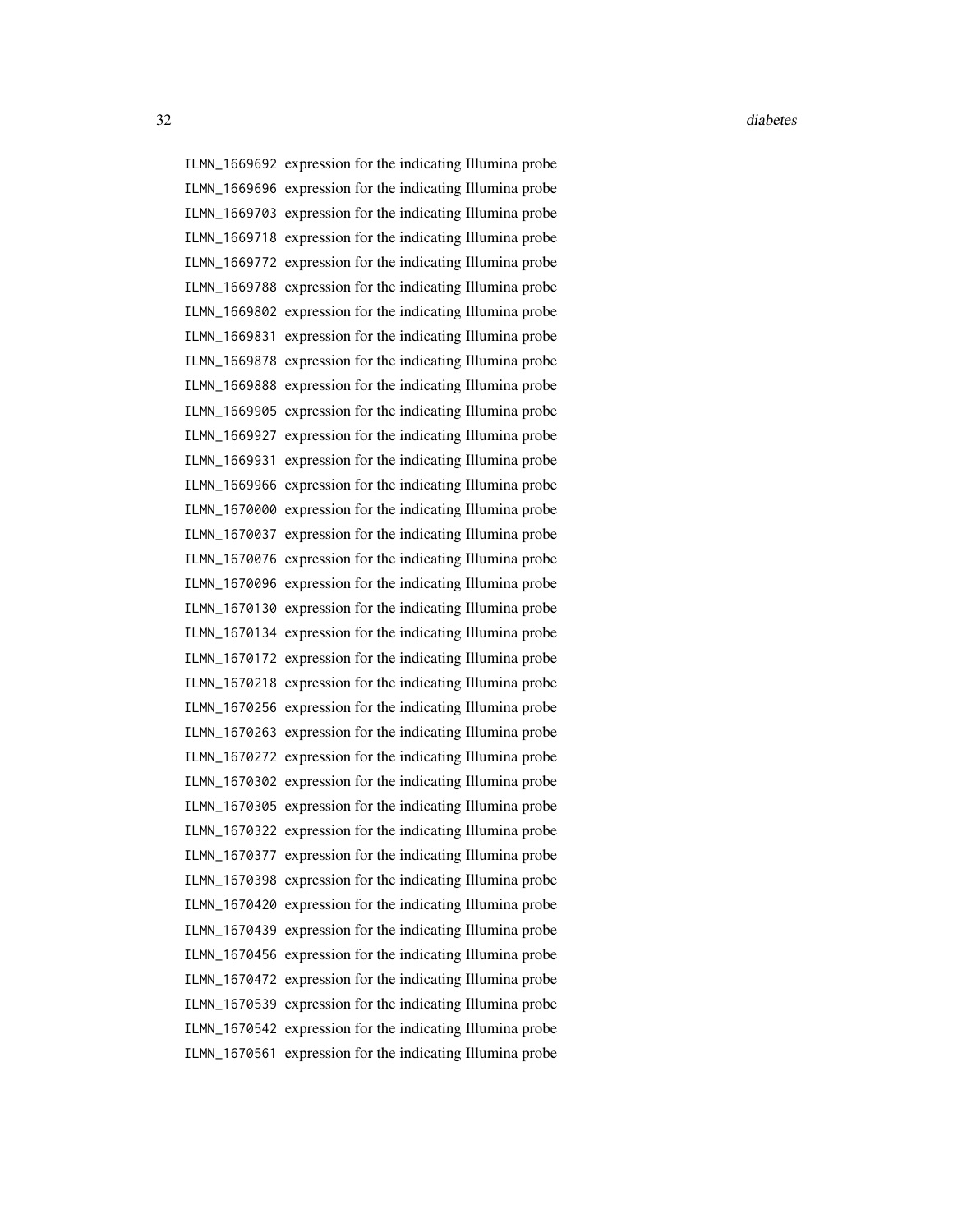ILMN\_1670609 expression for the indicating Illumina probe ILMN\_1670638 expression for the indicating Illumina probe ILMN\_1670640 expression for the indicating Illumina probe ILMN\_1670692 expression for the indicating Illumina probe ILMN\_1670693 expression for the indicating Illumina probe ILMN\_1670723 expression for the indicating Illumina probe ILMN\_1670752 expression for the indicating Illumina probe ILMN\_1670764 expression for the indicating Illumina probe ILMN\_1670796 expression for the indicating Illumina probe ILMN\_1670801 expression for the indicating Illumina probe ILMN\_1670807 expression for the indicating Illumina probe ILMN\_1670809 expression for the indicating Illumina probe ILMN\_1670817 expression for the indicating Illumina probe ILMN\_1670821 expression for the indicating Illumina probe ILMN\_1670841 expression for the indicating Illumina probe ILMN\_1670870 expression for the indicating Illumina probe ILMN\_1670875 expression for the indicating Illumina probe ILMN\_1670878 expression for the indicating Illumina probe ILMN\_1670895 expression for the indicating Illumina probe ILMN\_1670899 expression for the indicating Illumina probe ILMN\_1670901 expression for the indicating Illumina probe ILMN\_1670918 expression for the indicating Illumina probe ILMN\_1670925 expression for the indicating Illumina probe ILMN\_1670926 expression for the indicating Illumina probe ILMN\_1670931 expression for the indicating Illumina probe ILMN\_1670948 expression for the indicating Illumina probe ILMN\_1671004 expression for the indicating Illumina probe ILMN\_1671028 expression for the indicating Illumina probe ILMN\_1671039 expression for the indicating Illumina probe ILMN\_1671048 expression for the indicating Illumina probe ILMN\_1671055 expression for the indicating Illumina probe ILMN\_1671087 expression for the indicating Illumina probe ILMN\_1671104 expression for the indicating Illumina probe ILMN\_1671116 expression for the indicating Illumina probe ILMN\_1671142 expression for the indicating Illumina probe ILMN\_1671158 expression for the indicating Illumina probe ILMN\_1671191 expression for the indicating Illumina probe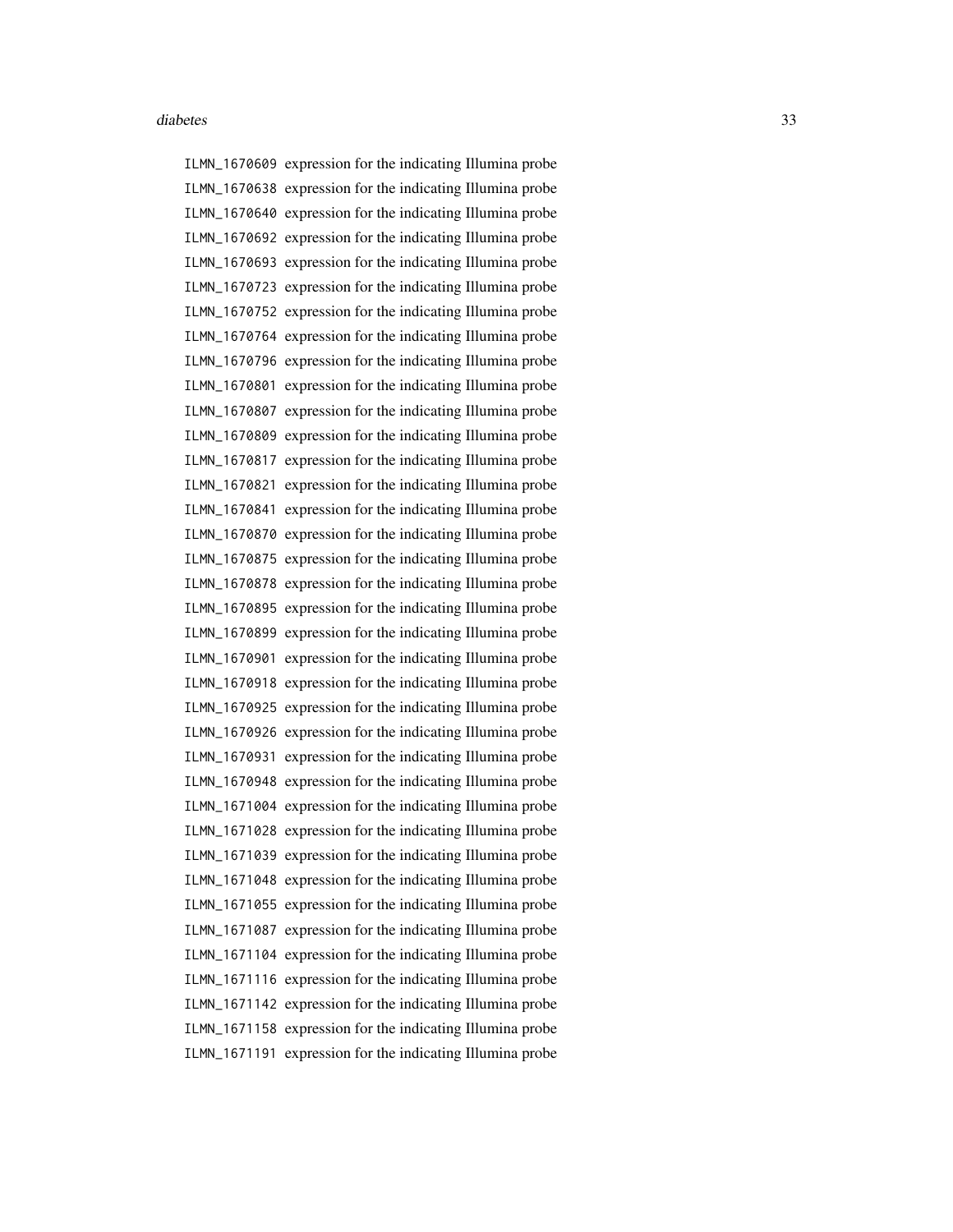ILMN\_1671207 expression for the indicating Illumina probe ILMN\_1671209 expression for the indicating Illumina probe ILMN\_1671221 expression for the indicating Illumina probe ILMN\_1671237 expression for the indicating Illumina probe ILMN\_1671250 expression for the indicating Illumina probe ILMN\_1671257 expression for the indicating Illumina probe ILMN\_1671263 expression for the indicating Illumina probe ILMN\_1671291 expression for the indicating Illumina probe ILMN\_1671297 expression for the indicating Illumina probe ILMN\_1671314 expression for the indicating Illumina probe ILMN\_1671326 expression for the indicating Illumina probe ILMN\_1671337 expression for the indicating Illumina probe ILMN\_1671374 expression for the indicating Illumina probe ILMN\_1671404 expression for the indicating Illumina probe ILMN\_1671427 expression for the indicating Illumina probe ILMN\_1671473 expression for the indicating Illumina probe ILMN\_1671482 expression for the indicating Illumina probe ILMN\_1671486 expression for the indicating Illumina probe ILMN\_1671494 expression for the indicating Illumina probe ILMN\_1671509 expression for the indicating Illumina probe ILMN\_1671516 expression for the indicating Illumina probe ILMN\_1671554 expression for the indicating Illumina probe ILMN\_1671565 expression for the indicating Illumina probe ILMN\_1671568 expression for the indicating Illumina probe ILMN\_1671583 expression for the indicating Illumina probe ILMN\_1671603 expression for the indicating Illumina probe ILMN\_1671621 expression for the indicating Illumina probe ILMN\_1671686 expression for the indicating Illumina probe ILMN\_1671703 expression for the indicating Illumina probe ILMN\_1671725 expression for the indicating Illumina probe ILMN\_1671731 expression for the indicating Illumina probe ILMN\_1671742 expression for the indicating Illumina probe ILMN\_1671765 expression for the indicating Illumina probe ILMN\_1671766 expression for the indicating Illumina probe ILMN\_1671791 expression for the indicating Illumina probe ILMN\_1671809 expression for the indicating Illumina probe ILMN\_1671839 expression for the indicating Illumina probe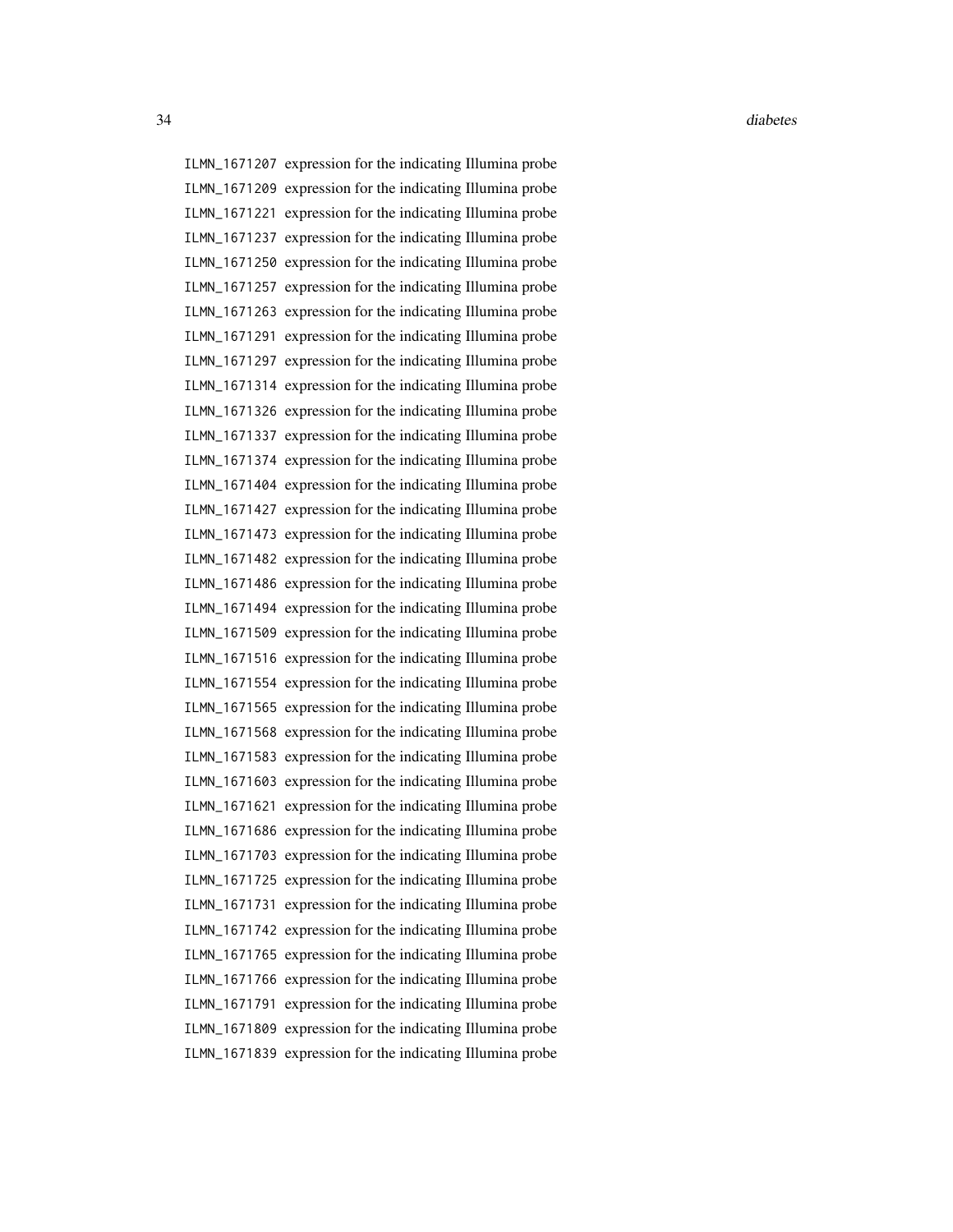ILMN\_1671843 expression for the indicating Illumina probe ILMN\_1671885 expression for the indicating Illumina probe ILMN\_1671893 expression for the indicating Illumina probe ILMN\_1671895 expression for the indicating Illumina probe ILMN\_1671902 expression for the indicating Illumina probe ILMN\_1671911 expression for the indicating Illumina probe ILMN\_1671913 expression for the indicating Illumina probe ILMN\_1671928 expression for the indicating Illumina probe ILMN\_1671932 expression for the indicating Illumina probe ILMN\_1672004 expression for the indicating Illumina probe ILMN\_1672042 expression for the indicating Illumina probe ILMN\_1672080 expression for the indicating Illumina probe ILMN\_1672081 expression for the indicating Illumina probe ILMN\_1672091 expression for the indicating Illumina probe ILMN\_1672094 expression for the indicating Illumina probe ILMN\_1672114 expression for the indicating Illumina probe ILMN\_1672120 expression for the indicating Illumina probe ILMN\_1672122 expression for the indicating Illumina probe ILMN\_1672128 expression for the indicating Illumina probe ILMN\_1672135 expression for the indicating Illumina probe ILMN\_1672149 expression for the indicating Illumina probe ILMN\_1672157 expression for the indicating Illumina probe ILMN\_1672176 expression for the indicating Illumina probe ILMN\_1672191 expression for the indicating Illumina probe ILMN\_1672295 expression for the indicating Illumina probe ILMN\_1672331 expression for the indicating Illumina probe ILMN\_1672366 expression for the indicating Illumina probe ILMN\_1672389 expression for the indicating Illumina probe ILMN\_1672393 expression for the indicating Illumina probe ILMN\_1672415 expression for the indicating Illumina probe ILMN\_1672417 expression for the indicating Illumina probe ILMN\_1672443 expression for the indicating Illumina probe ILMN\_1672461 expression for the indicating Illumina probe ILMN\_1672486 expression for the indicating Illumina probe ILMN\_1672496 expression for the indicating Illumina probe ILMN\_1672503 expression for the indicating Illumina probe ILMN\_1672504 expression for the indicating Illumina probe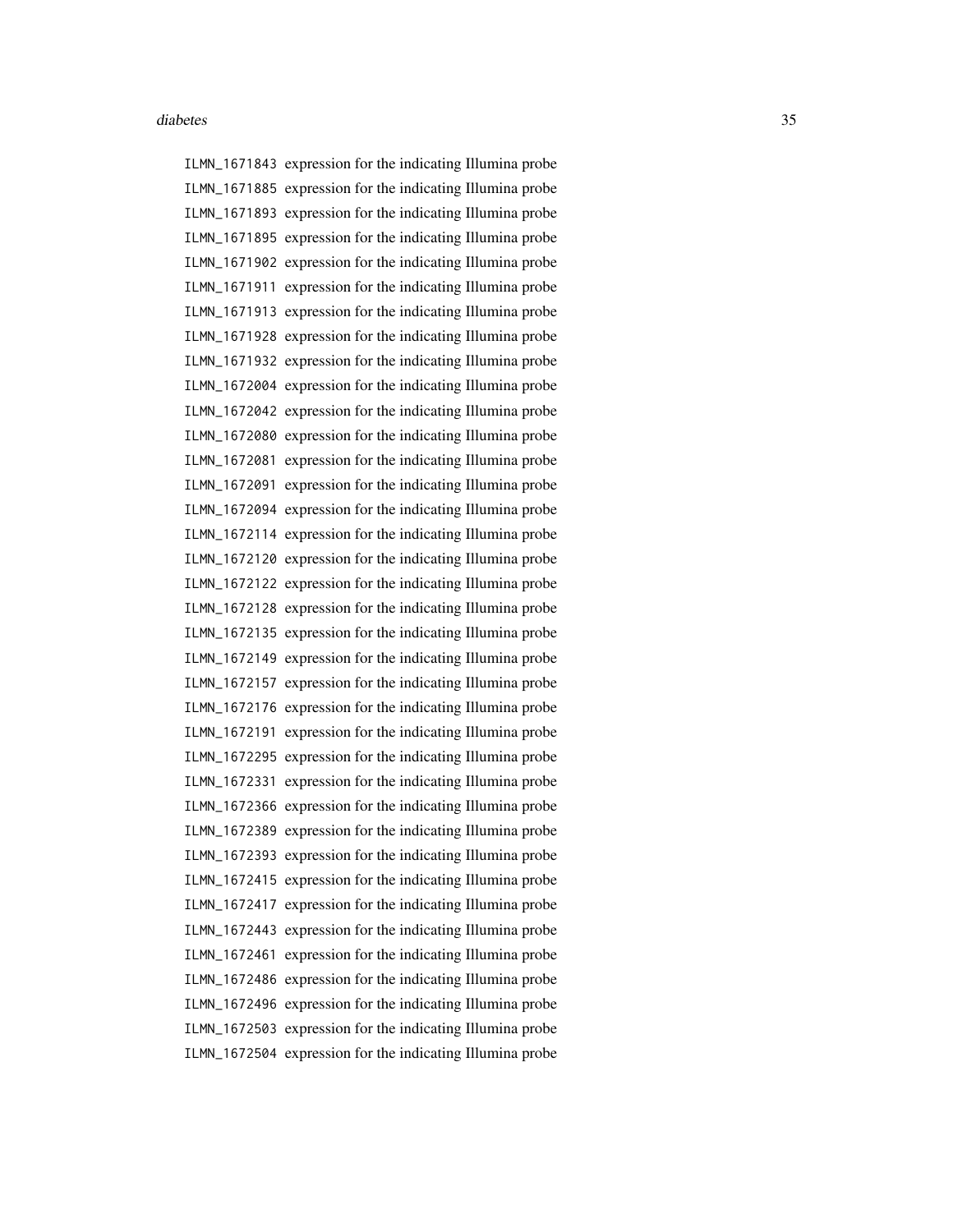ILMN\_1672547 expression for the indicating Illumina probe ILMN\_1672554 expression for the indicating Illumina probe ILMN\_1672564 expression for the indicating Illumina probe ILMN\_1672565 expression for the indicating Illumina probe ILMN\_1672571 expression for the indicating Illumina probe ILMN\_1672589 expression for the indicating Illumina probe ILMN\_1672605 expression for the indicating Illumina probe ILMN\_1672660 expression for the indicating Illumina probe ILMN\_1672662 expression for the indicating Illumina probe ILMN\_1672717 expression for the indicating Illumina probe ILMN\_1672728 expression for the indicating Illumina probe ILMN\_1672759 expression for the indicating Illumina probe ILMN\_1672807 expression for the indicating Illumina probe ILMN\_1672811 expression for the indicating Illumina probe ILMN\_1672834 expression for the indicating Illumina probe ILMN\_1672843 expression for the indicating Illumina probe ILMN\_1672878 expression for the indicating Illumina probe ILMN\_1672908 expression for the indicating Illumina probe ILMN\_1672940 expression for the indicating Illumina probe ILMN\_1673023 expression for the indicating Illumina probe ILMN\_1673026 expression for the indicating Illumina probe ILMN\_1673030 expression for the indicating Illumina probe ILMN\_1673069 expression for the indicating Illumina probe ILMN\_1673111 expression for the indicating Illumina probe ILMN\_1673129 expression for the indicating Illumina probe ILMN\_1673138 expression for the indicating Illumina probe ILMN\_1673207 expression for the indicating Illumina probe ILMN\_1673215 expression for the indicating Illumina probe ILMN\_1673252 expression for the indicating Illumina probe ILMN\_1673275 expression for the indicating Illumina probe ILMN\_1673299 expression for the indicating Illumina probe ILMN\_1673305 expression for the indicating Illumina probe ILMN\_1673352 expression for the indicating Illumina probe ILMN\_1673357 expression for the indicating Illumina probe ILMN\_1673363 expression for the indicating Illumina probe ILMN\_1673370 expression for the indicating Illumina probe ILMN\_1673455 expression for the indicating Illumina probe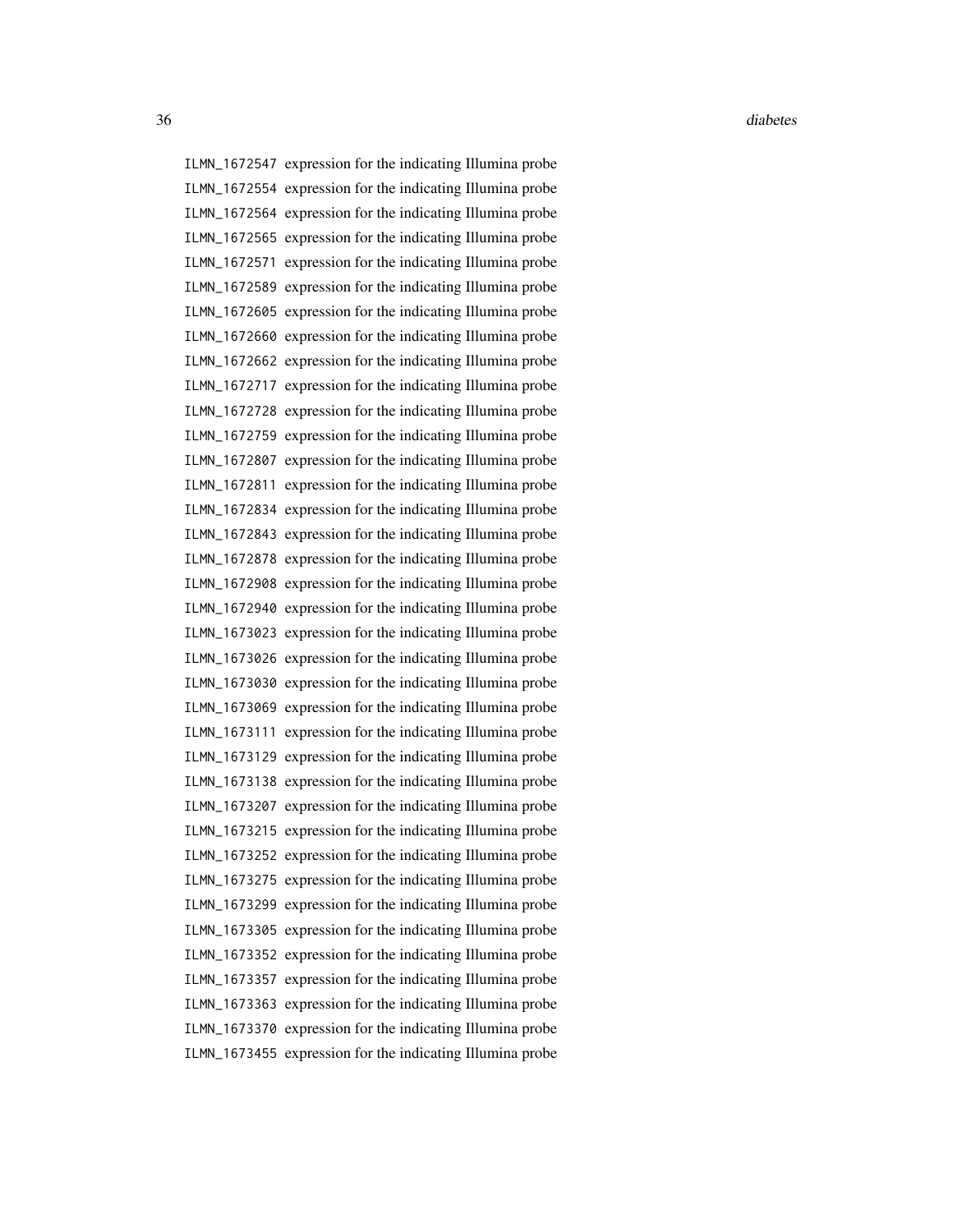ILMN\_1673478 expression for the indicating Illumina probe ILMN\_1673503 expression for the indicating Illumina probe ILMN\_1673509 expression for the indicating Illumina probe ILMN\_1673518 expression for the indicating Illumina probe ILMN\_1673521 expression for the indicating Illumina probe ILMN\_1673529 expression for the indicating Illumina probe ILMN\_1673543 expression for the indicating Illumina probe ILMN\_1673544 expression for the indicating Illumina probe ILMN\_1673548 expression for the indicating Illumina probe ILMN\_1673586 expression for the indicating Illumina probe ILMN\_1673604 expression for the indicating Illumina probe ILMN\_1673682 expression for the indicating Illumina probe ILMN\_1673711 expression for the indicating Illumina probe ILMN\_1673712 expression for the indicating Illumina probe ILMN\_1673716 expression for the indicating Illumina probe ILMN\_1673743 expression for the indicating Illumina probe ILMN\_1673769 expression for the indicating Illumina probe ILMN\_1673788 expression for the indicating Illumina probe ILMN\_1673795 expression for the indicating Illumina probe ILMN\_1673798 expression for the indicating Illumina probe ILMN\_1673815 expression for the indicating Illumina probe ILMN\_1673820 expression for the indicating Illumina probe ILMN\_1673867 expression for the indicating Illumina probe ILMN\_1673892 expression for the indicating Illumina probe ILMN\_1673917 expression for the indicating Illumina probe ILMN\_1673936 expression for the indicating Illumina probe ILMN\_1673944 expression for the indicating Illumina probe ILMN\_1673950 expression for the indicating Illumina probe ILMN\_1673953 expression for the indicating Illumina probe ILMN\_1673962 expression for the indicating Illumina probe ILMN\_1673966 expression for the indicating Illumina probe ILMN\_1673991 expression for the indicating Illumina probe ILMN\_1674009 expression for the indicating Illumina probe ILMN\_1674024 expression for the indicating Illumina probe ILMN\_1674038 expression for the indicating Illumina probe ILMN\_1674063 expression for the indicating Illumina probe ILMN\_1674135 expression for the indicating Illumina probe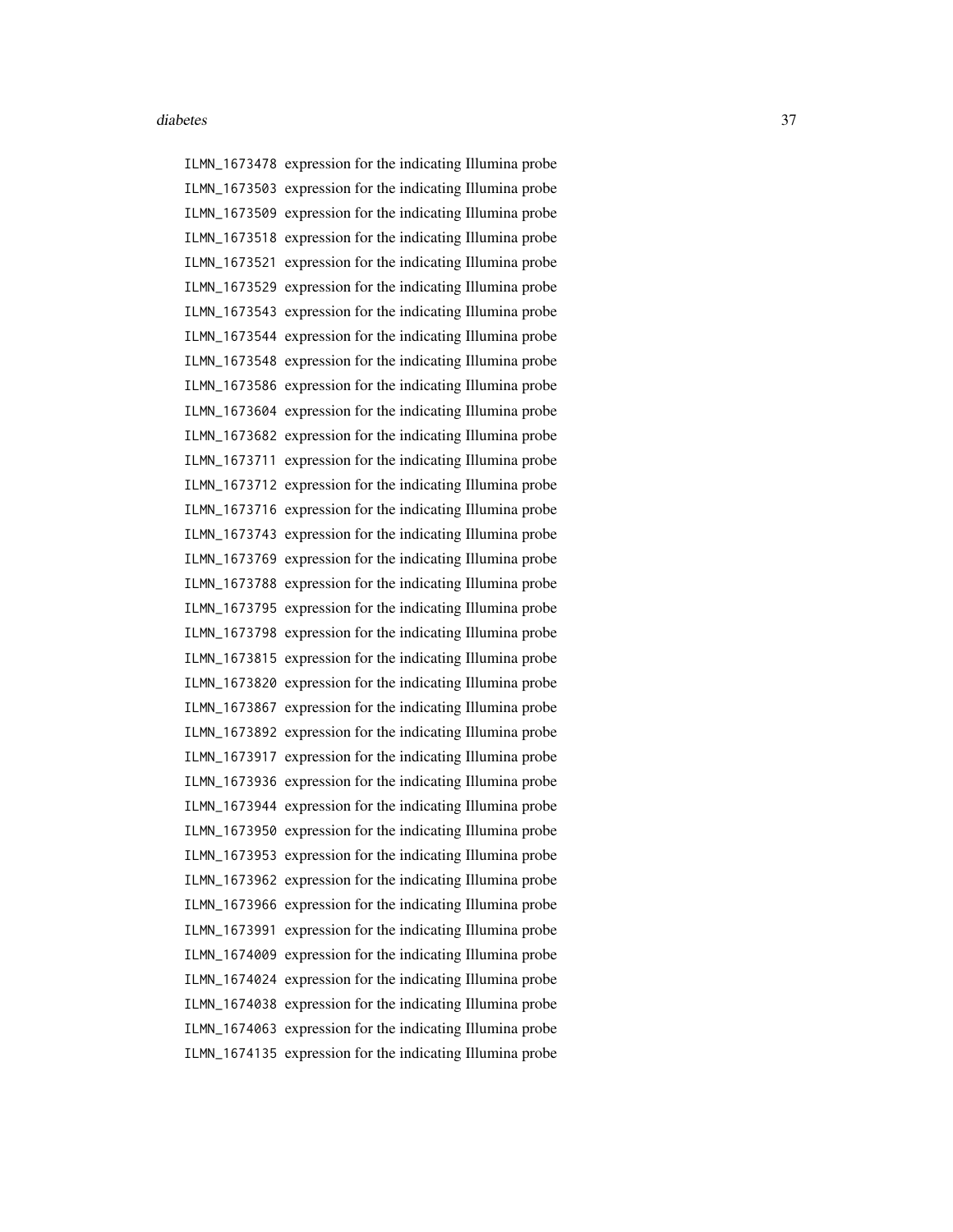ILMN\_1674152 expression for the indicating Illumina probe ILMN\_1674160 expression for the indicating Illumina probe ILMN\_1674181 expression for the indicating Illumina probe ILMN\_1674236 expression for the indicating Illumina probe ILMN\_1674243 expression for the indicating Illumina probe ILMN\_1674250 expression for the indicating Illumina probe ILMN\_1674265 expression for the indicating Illumina probe ILMN\_1674282 expression for the indicating Illumina probe ILMN\_1674285 expression for the indicating Illumina probe ILMN\_1674297 expression for the indicating Illumina probe ILMN\_1674302 expression for the indicating Illumina probe ILMN\_1674366 expression for the indicating Illumina probe ILMN\_1674385 expression for the indicating Illumina probe ILMN\_1674394 expression for the indicating Illumina probe ILMN\_1674399 expression for the indicating Illumina probe ILMN\_1674402 expression for the indicating Illumina probe ILMN\_1674405 expression for the indicating Illumina probe ILMN\_1674421 expression for the indicating Illumina probe ILMN\_1674458 expression for the indicating Illumina probe ILMN\_1674551 expression for the indicating Illumina probe ILMN\_1674560 expression for the indicating Illumina probe ILMN\_1674574 expression for the indicating Illumina probe ILMN\_1674609 expression for the indicating Illumina probe ILMN\_1674640 expression for the indicating Illumina probe ILMN\_1674650 expression for the indicating Illumina probe ILMN\_1674659 expression for the indicating Illumina probe ILMN\_1674661 expression for the indicating Illumina probe ILMN\_1674698 expression for the indicating Illumina probe ILMN\_1674706 expression for the indicating Illumina probe ILMN\_1674759 expression for the indicating Illumina probe ILMN\_1674780 expression for the indicating Illumina probe ILMN\_1674811 expression for the indicating Illumina probe ILMN\_1674817 expression for the indicating Illumina probe ILMN\_1674838 expression for the indicating Illumina probe ILMN\_1674866 expression for the indicating Illumina probe ILMN\_1674874 expression for the indicating Illumina probe ILMN\_1674926 expression for the indicating Illumina probe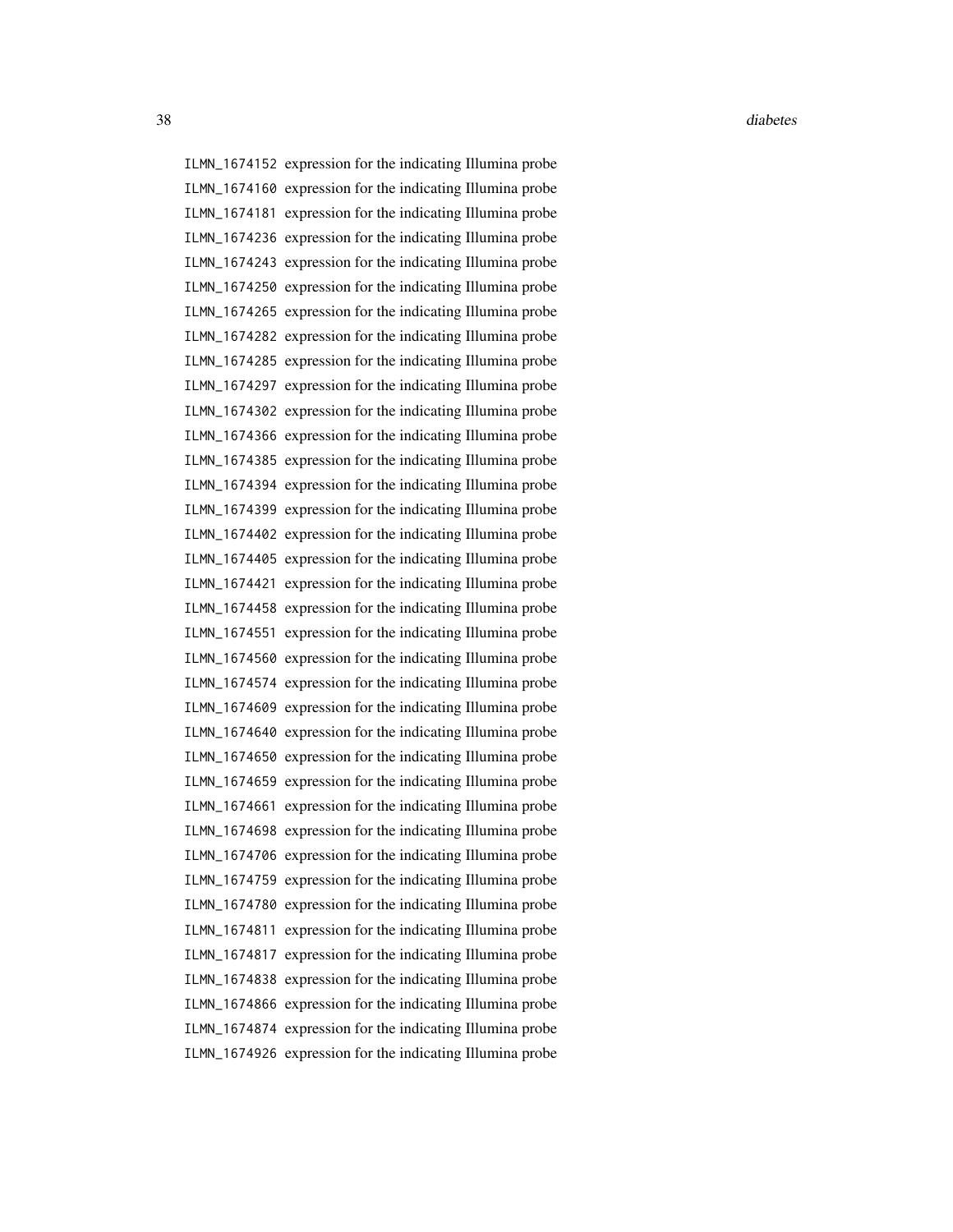ILMN\_1674941 expression for the indicating Illumina probe ILMN\_1674955 expression for the indicating Illumina probe ILMN\_1674985 expression for the indicating Illumina probe ILMN\_1675007 expression for the indicating Illumina probe ILMN\_1675024 expression for the indicating Illumina probe ILMN\_1675038 expression for the indicating Illumina probe ILMN\_1675055 expression for the indicating Illumina probe ILMN\_1675062 expression for the indicating Illumina probe ILMN\_1675085 expression for the indicating Illumina probe ILMN\_1675106 expression for the indicating Illumina probe ILMN\_1675124 expression for the indicating Illumina probe ILMN\_1675131 expression for the indicating Illumina probe ILMN\_1675150 expression for the indicating Illumina probe ILMN\_1675156 expression for the indicating Illumina probe ILMN\_1675191 expression for the indicating Illumina probe ILMN\_1675239 expression for the indicating Illumina probe ILMN\_1675258 expression for the indicating Illumina probe ILMN\_1675266 expression for the indicating Illumina probe ILMN\_1675365 expression for the indicating Illumina probe ILMN\_1675377 expression for the indicating Illumina probe ILMN\_1675387 expression for the indicating Illumina probe ILMN\_1675391 expression for the indicating Illumina probe ILMN\_1675406 expression for the indicating Illumina probe ILMN\_1675428 expression for the indicating Illumina probe ILMN\_1675429 expression for the indicating Illumina probe ILMN\_1675448 expression for the indicating Illumina probe ILMN\_1675454 expression for the indicating Illumina probe ILMN\_1675462 expression for the indicating Illumina probe ILMN\_1675479 expression for the indicating Illumina probe ILMN\_1675483 expression for the indicating Illumina probe ILMN\_1675501 expression for the indicating Illumina probe ILMN\_1675577 expression for the indicating Illumina probe ILMN\_1675583 expression for the indicating Illumina probe ILMN\_1675612 expression for the indicating Illumina probe ILMN\_1675617 expression for the indicating Illumina probe ILMN\_1675640 expression for the indicating Illumina probe ILMN\_1675656 expression for the indicating Illumina probe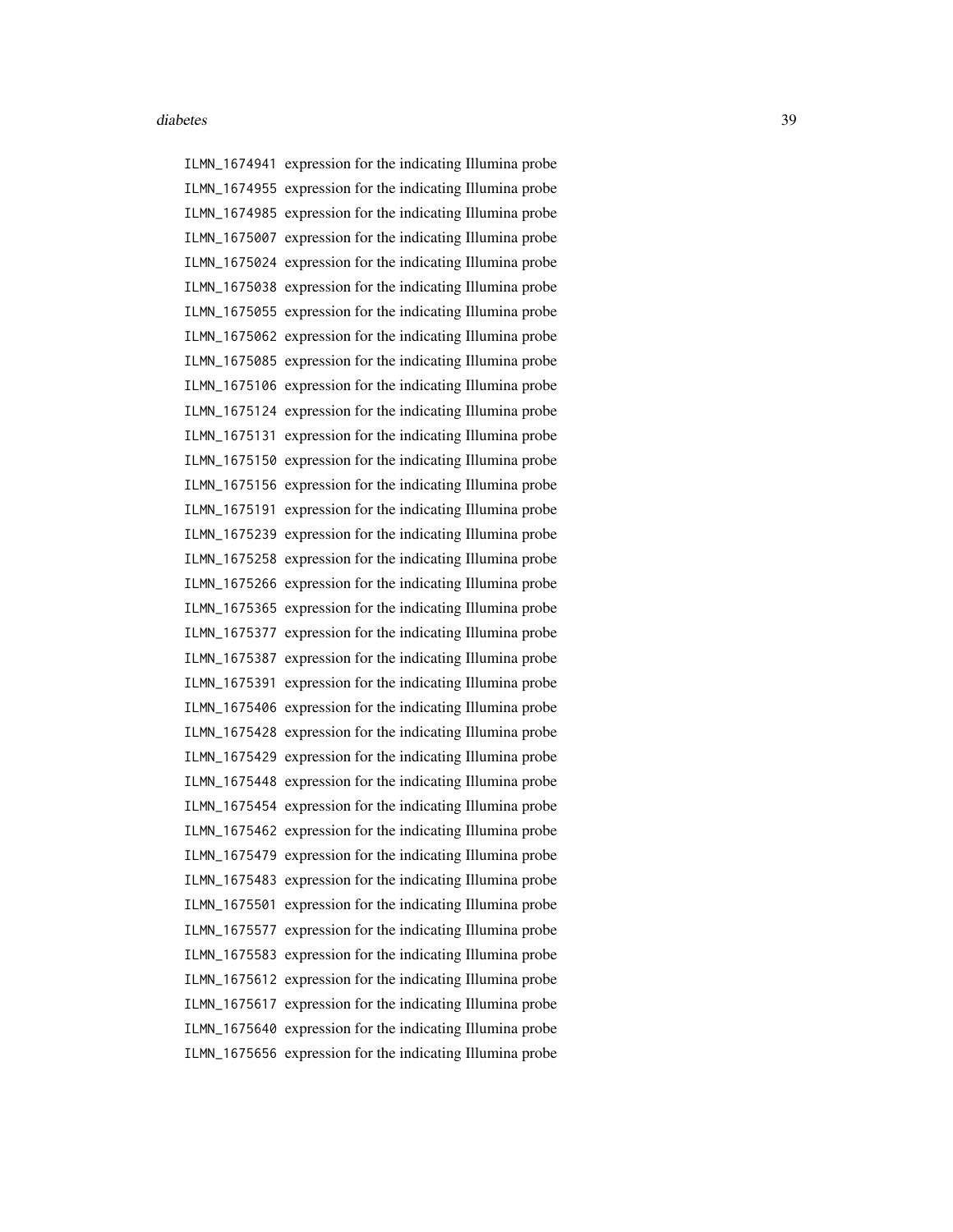ILMN\_1675669 expression for the indicating Illumina probe ILMN\_1675671 expression for the indicating Illumina probe ILMN\_1675674 expression for the indicating Illumina probe ILMN\_1675684 expression for the indicating Illumina probe ILMN\_1675695 expression for the indicating Illumina probe ILMN\_1675701 expression for the indicating Illumina probe ILMN\_1675709 expression for the indicating Illumina probe ILMN\_1675721 expression for the indicating Illumina probe ILMN\_1675756 expression for the indicating Illumina probe ILMN\_1675788 expression for the indicating Illumina probe ILMN\_1675797 expression for the indicating Illumina probe ILMN\_1675848 expression for the indicating Illumina probe ILMN\_1675866 expression for the indicating Illumina probe ILMN\_1675939 expression for the indicating Illumina probe ILMN\_1675956 expression for the indicating Illumina probe ILMN\_1675982 expression for the indicating Illumina probe ILMN\_1676002 expression for the indicating Illumina probe ILMN\_1676003 expression for the indicating Illumina probe ILMN\_1676010 expression for the indicating Illumina probe ILMN\_1676016 expression for the indicating Illumina probe ILMN\_1676026 expression for the indicating Illumina probe ILMN\_1676062 expression for the indicating Illumina probe ILMN\_1676088 expression for the indicating Illumina probe ILMN\_1676159 expression for the indicating Illumina probe ILMN\_1676191 expression for the indicating Illumina probe ILMN\_1676241 expression for the indicating Illumina probe ILMN\_1676280 expression for the indicating Illumina probe ILMN\_1676289 expression for the indicating Illumina probe ILMN\_1676296 expression for the indicating Illumina probe ILMN\_1676302 expression for the indicating Illumina probe ILMN\_1676318 expression for the indicating Illumina probe ILMN\_1676358 expression for the indicating Illumina probe ILMN\_1676372 expression for the indicating Illumina probe ILMN\_1676385 expression for the indicating Illumina probe ILMN\_1676393 expression for the indicating Illumina probe ILMN\_1676408 expression for the indicating Illumina probe ILMN\_1676423 expression for the indicating Illumina probe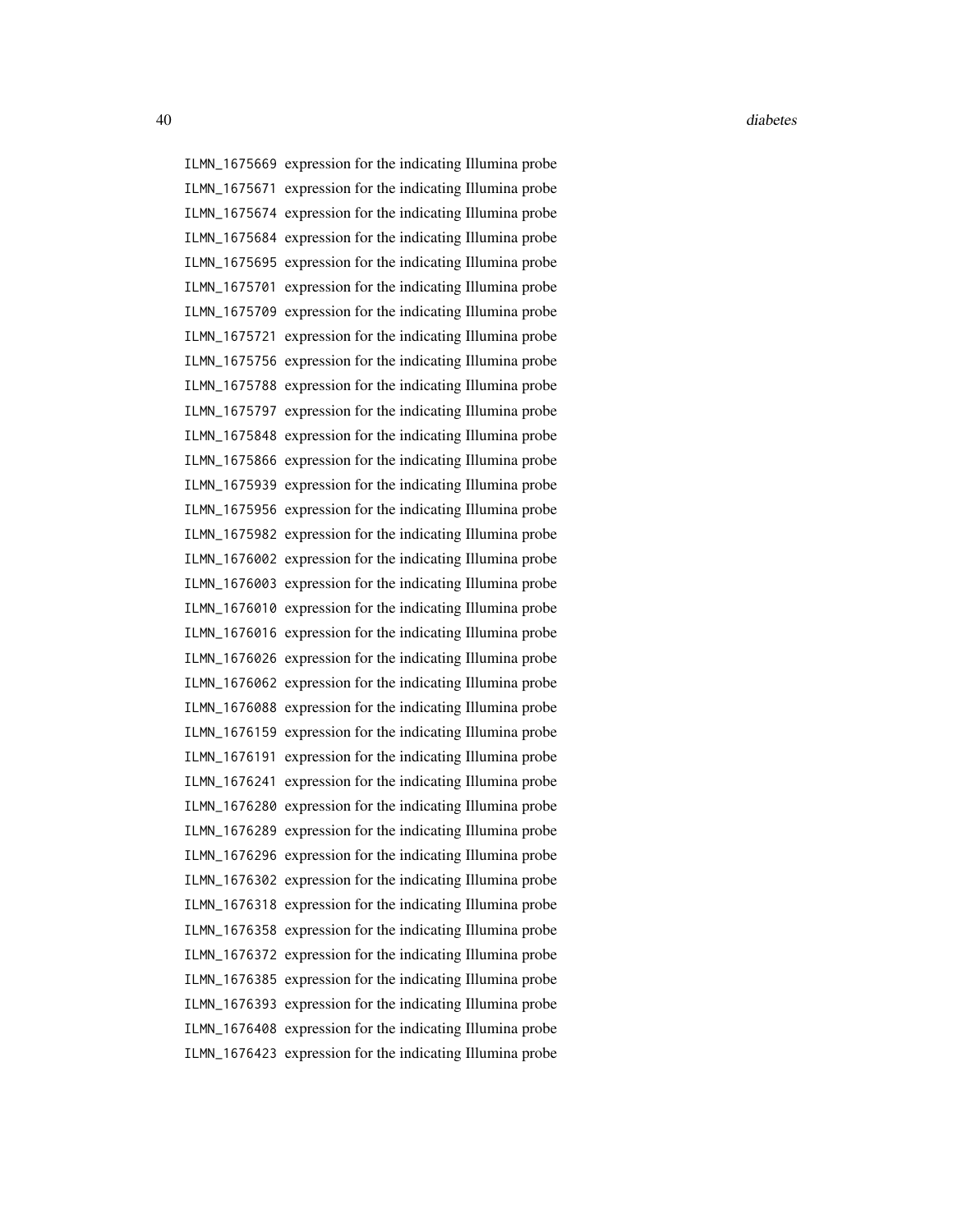ILMN\_1676448 expression for the indicating Illumina probe ILMN\_1676470 expression for the indicating Illumina probe ILMN\_1676515 expression for the indicating Illumina probe ILMN\_1676528 expression for the indicating Illumina probe ILMN\_1676548 expression for the indicating Illumina probe ILMN\_1676555 expression for the indicating Illumina probe ILMN\_1676563 expression for the indicating Illumina probe ILMN\_1676575 expression for the indicating Illumina probe ILMN\_1676600 expression for the indicating Illumina probe ILMN\_1676611 expression for the indicating Illumina probe ILMN\_1676625 expression for the indicating Illumina probe ILMN\_1676626 expression for the indicating Illumina probe ILMN\_1676629 expression for the indicating Illumina probe ILMN\_1676631 expression for the indicating Illumina probe ILMN\_1676632 expression for the indicating Illumina probe ILMN\_1676665 expression for the indicating Illumina probe ILMN\_1676725 expression for the indicating Illumina probe ILMN\_1676731 expression for the indicating Illumina probe ILMN\_1676737 expression for the indicating Illumina probe ILMN\_1676745 expression for the indicating Illumina probe ILMN\_1676759 expression for the indicating Illumina probe ILMN\_1676799 expression for the indicating Illumina probe ILMN\_1676842 expression for the indicating Illumina probe ILMN\_1676846 expression for the indicating Illumina probe ILMN\_1676891 expression for the indicating Illumina probe ILMN\_1676893 expression for the indicating Illumina probe ILMN\_1676899 expression for the indicating Illumina probe ILMN\_1676905 expression for the indicating Illumina probe ILMN\_1676924 expression for the indicating Illumina probe ILMN\_1676946 expression for the indicating Illumina probe ILMN\_1676955 expression for the indicating Illumina probe ILMN\_1676973 expression for the indicating Illumina probe ILMN\_1676984 expression for the indicating Illumina probe ILMN\_1677038 expression for the indicating Illumina probe ILMN\_1677041 expression for the indicating Illumina probe ILMN\_1677043 expression for the indicating Illumina probe ILMN\_1677080 expression for the indicating Illumina probe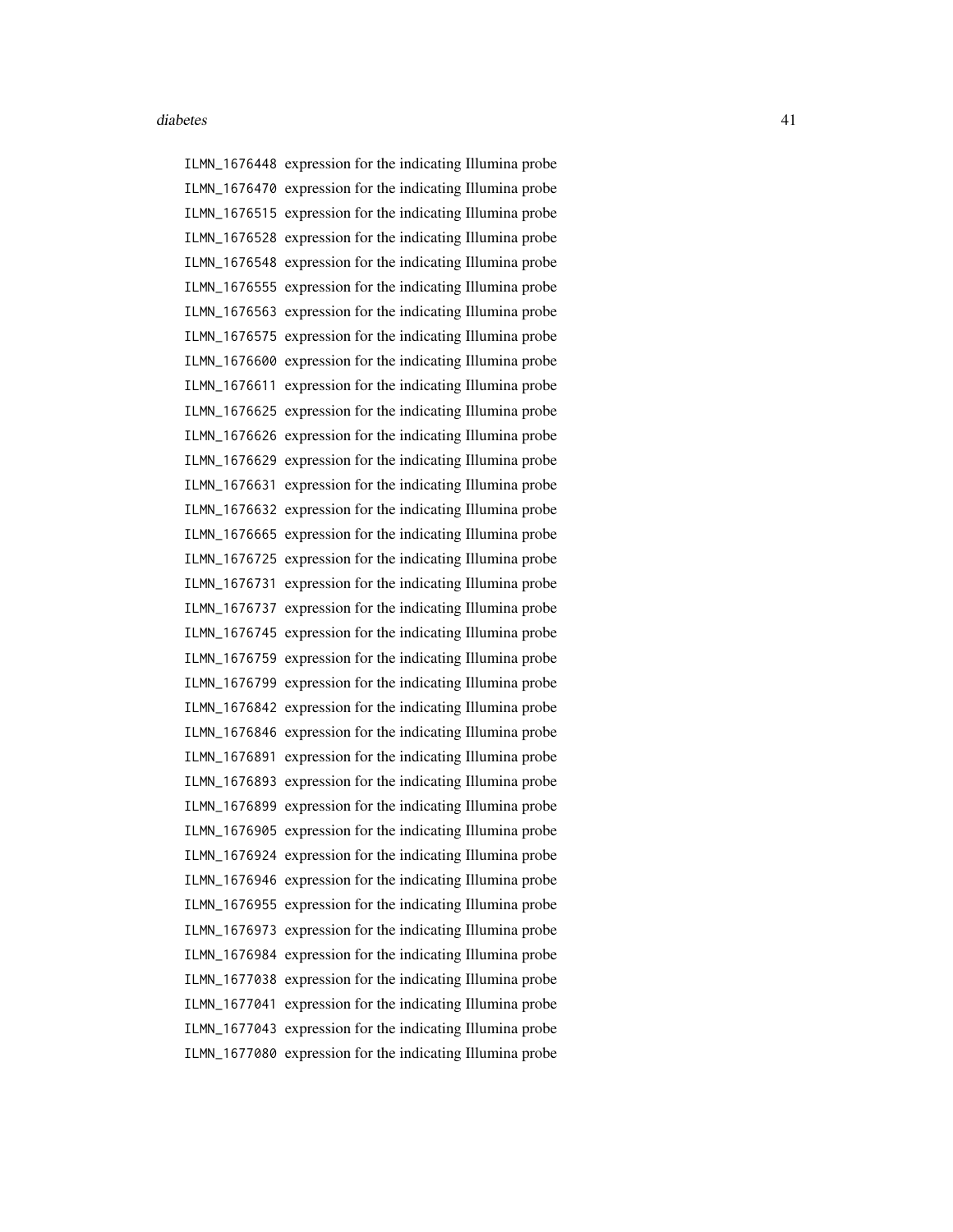ILMN\_1677085 expression for the indicating Illumina probe ILMN\_1677098 expression for the indicating Illumina probe ILMN\_1677122 expression for the indicating Illumina probe ILMN\_1677133 expression for the indicating Illumina probe ILMN\_1677138 expression for the indicating Illumina probe ILMN\_1677165 expression for the indicating Illumina probe ILMN\_1677197 expression for the indicating Illumina probe ILMN\_1677200 expression for the indicating Illumina probe ILMN\_1677239 expression for the indicating Illumina probe ILMN\_1677292 expression for the indicating Illumina probe ILMN\_1677305 expression for the indicating Illumina probe ILMN\_1677376 expression for the indicating Illumina probe ILMN\_1677385 expression for the indicating Illumina probe ILMN\_1677396 expression for the indicating Illumina probe ILMN\_1677404 expression for the indicating Illumina probe ILMN\_1677440 expression for the indicating Illumina probe ILMN\_1677452 expression for the indicating Illumina probe ILMN\_1677484 expression for the indicating Illumina probe ILMN\_1677487 expression for the indicating Illumina probe ILMN\_1677505 expression for the indicating Illumina probe ILMN\_1677509 expression for the indicating Illumina probe ILMN\_1677532 expression for the indicating Illumina probe ILMN\_1677534 expression for the indicating Illumina probe ILMN\_1677574 expression for the indicating Illumina probe ILMN\_1677607 expression for the indicating Illumina probe ILMN\_1677719 expression for the indicating Illumina probe ILMN\_1677756 expression for the indicating Illumina probe ILMN\_1677765 expression for the indicating Illumina probe ILMN\_1677768 expression for the indicating Illumina probe ILMN\_1677785 expression for the indicating Illumina probe ILMN\_1677814 expression for the indicating Illumina probe ILMN\_1677824 expression for the indicating Illumina probe ILMN\_1677827 expression for the indicating Illumina probe ILMN\_1677829 expression for the indicating Illumina probe ILMN\_1677843 expression for the indicating Illumina probe ILMN\_1677868 expression for the indicating Illumina probe ILMN\_1677877 expression for the indicating Illumina probe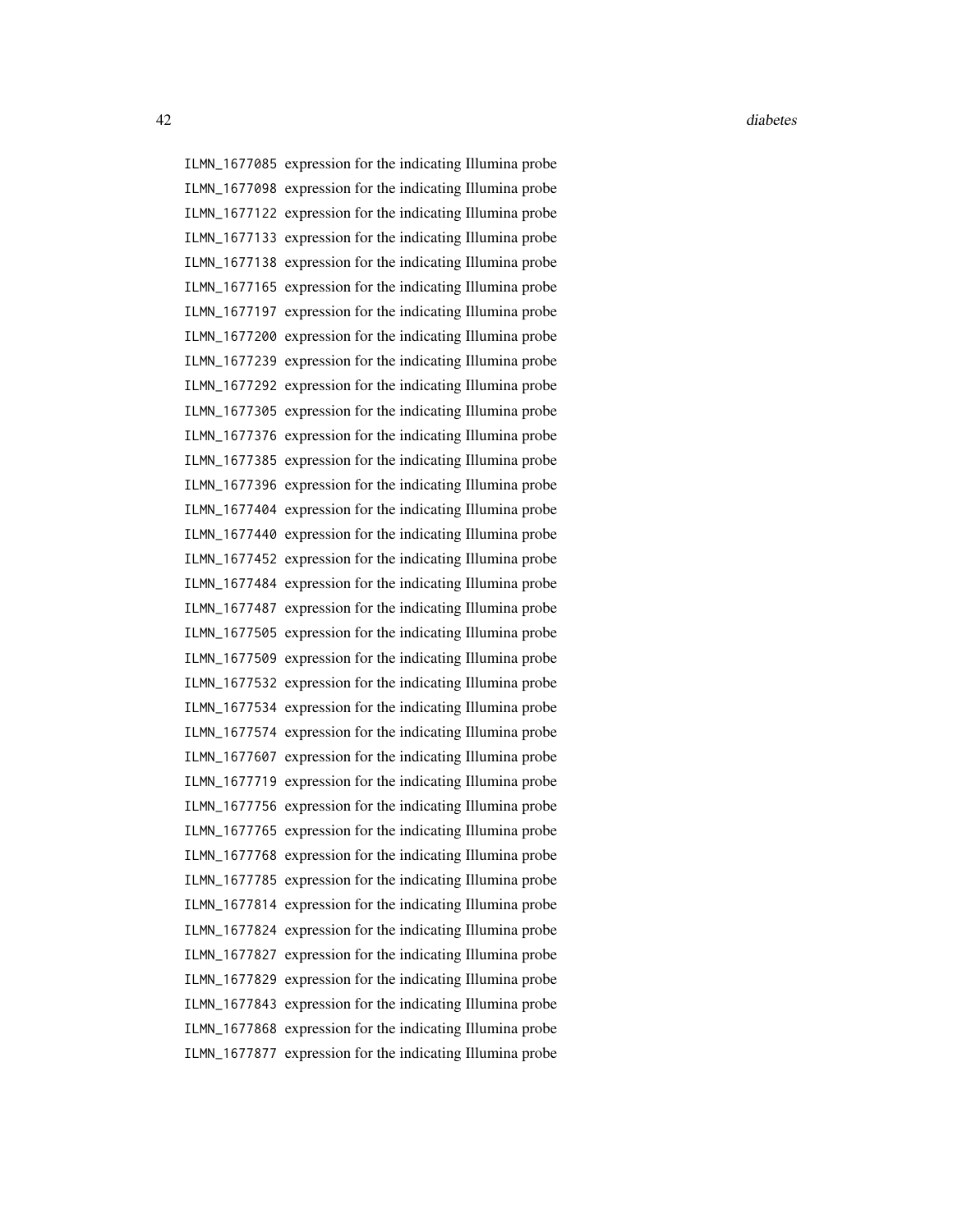ILMN\_1677885 expression for the indicating Illumina probe ILMN\_1677887 expression for the indicating Illumina probe ILMN\_1677919 expression for the indicating Illumina probe ILMN\_1677920 expression for the indicating Illumina probe ILMN\_1677942 expression for the indicating Illumina probe ILMN\_1677953 expression for the indicating Illumina probe ILMN\_1677962 expression for the indicating Illumina probe ILMN\_1677963 expression for the indicating Illumina probe ILMN\_1677997 expression for the indicating Illumina probe ILMN\_1678004 expression for the indicating Illumina probe ILMN\_1678037 expression for the indicating Illumina probe ILMN\_1678052 expression for the indicating Illumina probe ILMN\_1678054 expression for the indicating Illumina probe ILMN\_1678065 expression for the indicating Illumina probe ILMN\_1678075 expression for the indicating Illumina probe ILMN\_1678080 expression for the indicating Illumina probe ILMN\_1678087 expression for the indicating Illumina probe ILMN\_1678140 expression for the indicating Illumina probe ILMN\_1678143 expression for the indicating Illumina probe ILMN\_1678165 expression for the indicating Illumina probe ILMN\_1678170 expression for the indicating Illumina probe ILMN\_1678238 expression for the indicating Illumina probe ILMN\_1678252 expression for the indicating Illumina probe ILMN\_1678268 expression for the indicating Illumina probe ILMN\_1678290 expression for the indicating Illumina probe ILMN\_1678292 expression for the indicating Illumina probe ILMN\_1678362 expression for the indicating Illumina probe ILMN\_1678422 expression for the indicating Illumina probe ILMN\_1678423 expression for the indicating Illumina probe ILMN\_1678437 expression for the indicating Illumina probe ILMN\_1678454 expression for the indicating Illumina probe ILMN\_1678457 expression for the indicating Illumina probe ILMN\_1678490 expression for the indicating Illumina probe ILMN\_1678493 expression for the indicating Illumina probe ILMN\_1678494 expression for the indicating Illumina probe ILMN\_1678504 expression for the indicating Illumina probe ILMN\_1678546 expression for the indicating Illumina probe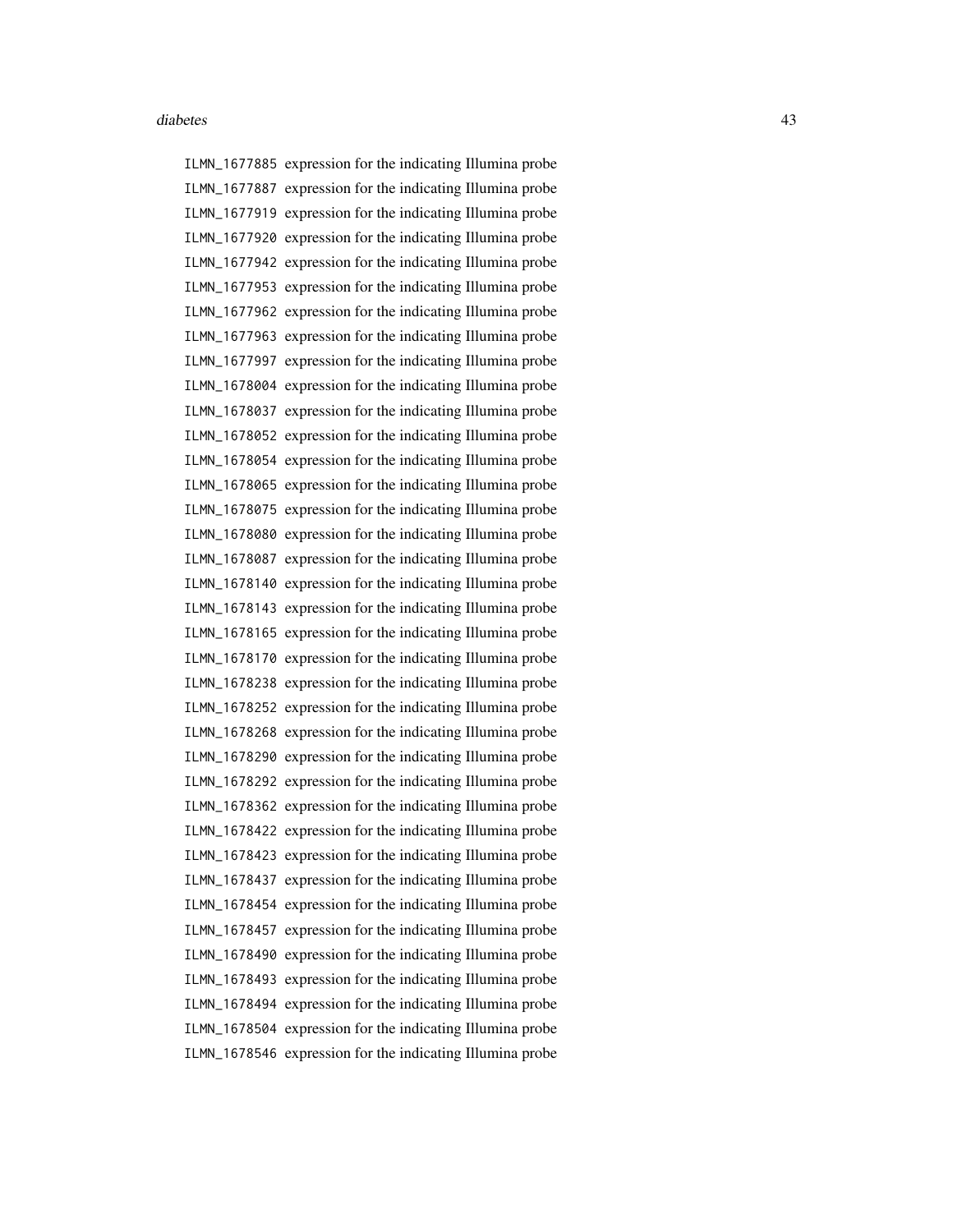ILMN\_1678579 expression for the indicating Illumina probe ILMN\_1678605 expression for the indicating Illumina probe ILMN\_1678612 expression for the indicating Illumina probe ILMN\_1678618 expression for the indicating Illumina probe ILMN\_1678619 expression for the indicating Illumina probe ILMN\_1678678 expression for the indicating Illumina probe ILMN\_1678690 expression for the indicating Illumina probe ILMN\_1678707 expression for the indicating Illumina probe ILMN\_1678729 expression for the indicating Illumina probe ILMN\_1678766 expression for the indicating Illumina probe ILMN\_1678781 expression for the indicating Illumina probe ILMN\_1678805 expression for the indicating Illumina probe ILMN\_1678808 expression for the indicating Illumina probe ILMN\_1678814 expression for the indicating Illumina probe ILMN\_1678833 expression for the indicating Illumina probe ILMN\_1678863 expression for the indicating Illumina probe ILMN\_1678904 expression for the indicating Illumina probe ILMN\_1678922 expression for the indicating Illumina probe ILMN\_1678928 expression for the indicating Illumina probe ILMN\_1678939 expression for the indicating Illumina probe ILMN\_1678957 expression for the indicating Illumina probe ILMN\_1678962 expression for the indicating Illumina probe ILMN\_1678998 expression for the indicating Illumina probe ILMN\_1679045 expression for the indicating Illumina probe ILMN\_1679071 expression for the indicating Illumina probe ILMN\_1679093 expression for the indicating Illumina probe ILMN\_1679115 expression for the indicating Illumina probe ILMN\_1679130 expression for the indicating Illumina probe ILMN\_1679133 expression for the indicating Illumina probe ILMN\_1679134 expression for the indicating Illumina probe ILMN\_1679158 expression for the indicating Illumina probe ILMN\_1679178 expression for the indicating Illumina probe ILMN\_1679195 expression for the indicating Illumina probe ILMN\_1679209 expression for the indicating Illumina probe ILMN\_1679215 expression for the indicating Illumina probe ILMN\_1679232 expression for the indicating Illumina probe ILMN\_1679238 expression for the indicating Illumina probe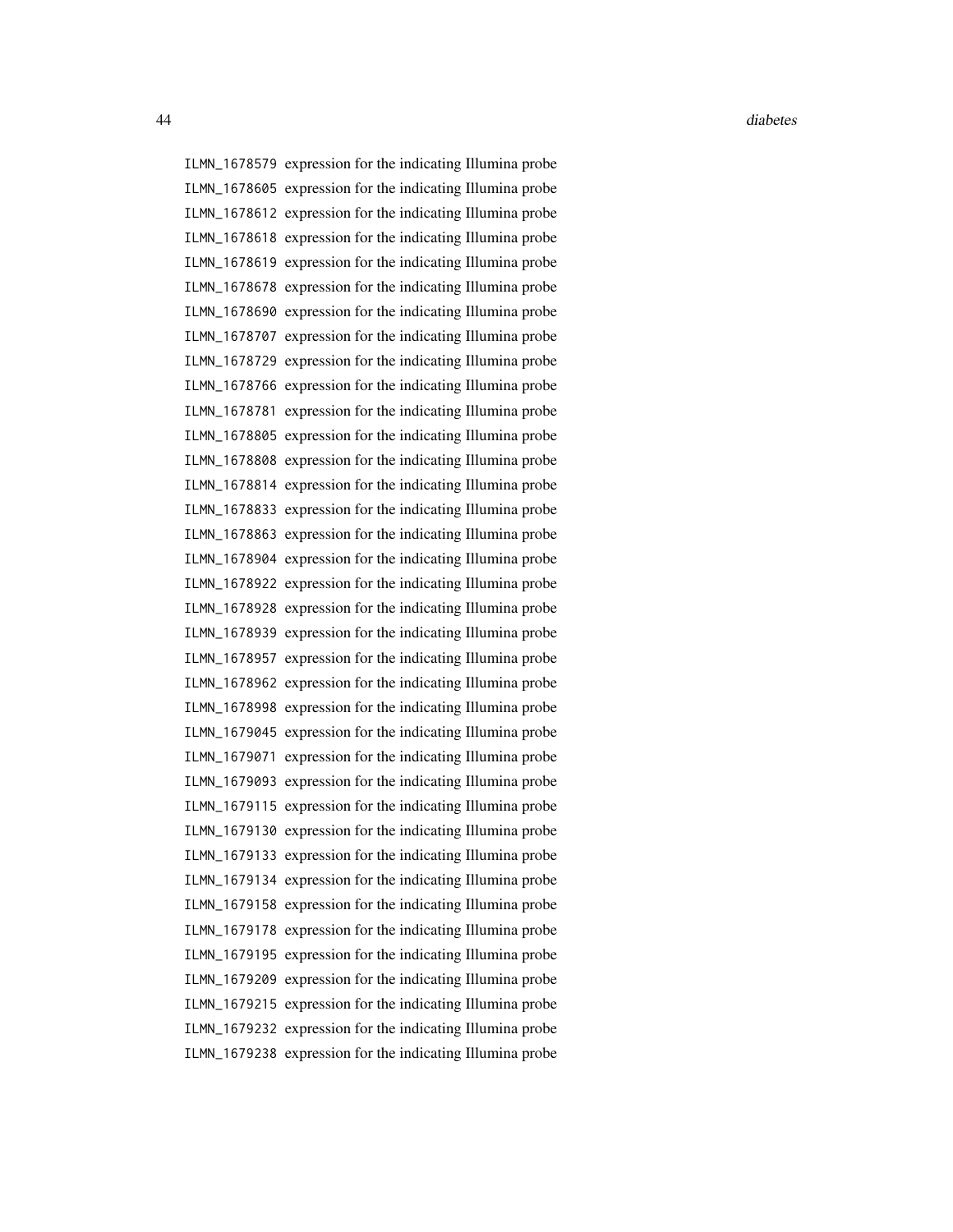ILMN\_1679267 expression for the indicating Illumina probe ILMN\_1679268 expression for the indicating Illumina probe ILMN\_1679322 expression for the indicating Illumina probe ILMN\_1679324 expression for the indicating Illumina probe ILMN\_1679339 expression for the indicating Illumina probe ILMN\_1679358 expression for the indicating Illumina probe ILMN\_1679382 expression for the indicating Illumina probe ILMN\_1679405 expression for the indicating Illumina probe ILMN\_1679428 expression for the indicating Illumina probe ILMN\_1679464 expression for the indicating Illumina probe ILMN\_1679476 expression for the indicating Illumina probe ILMN\_1679483 expression for the indicating Illumina probe ILMN\_1679495 expression for the indicating Illumina probe ILMN\_1679520 expression for the indicating Illumina probe ILMN\_1679555 expression for the indicating Illumina probe ILMN\_1679558 expression for the indicating Illumina probe ILMN\_1679614 expression for the indicating Illumina probe ILMN\_1679640 expression for the indicating Illumina probe ILMN\_1679641 expression for the indicating Illumina probe ILMN\_1679655 expression for the indicating Illumina probe ILMN\_1679678 expression for the indicating Illumina probe ILMN\_1679685 expression for the indicating Illumina probe ILMN\_1679690 expression for the indicating Illumina probe ILMN\_1679796 expression for the indicating Illumina probe ILMN\_1679797 expression for the indicating Illumina probe ILMN\_1679798 expression for the indicating Illumina probe ILMN\_1679809 expression for the indicating Illumina probe ILMN\_1679826 expression for the indicating Illumina probe ILMN\_1679880 expression for the indicating Illumina probe ILMN\_1679881 expression for the indicating Illumina probe ILMN\_1679891 expression for the indicating Illumina probe ILMN\_1679897 expression for the indicating Illumina probe ILMN\_1679912 expression for the indicating Illumina probe ILMN\_1679919 expression for the indicating Illumina probe ILMN\_1679929 expression for the indicating Illumina probe ILMN\_1679949 expression for the indicating Illumina probe ILMN\_1679971 expression for the indicating Illumina probe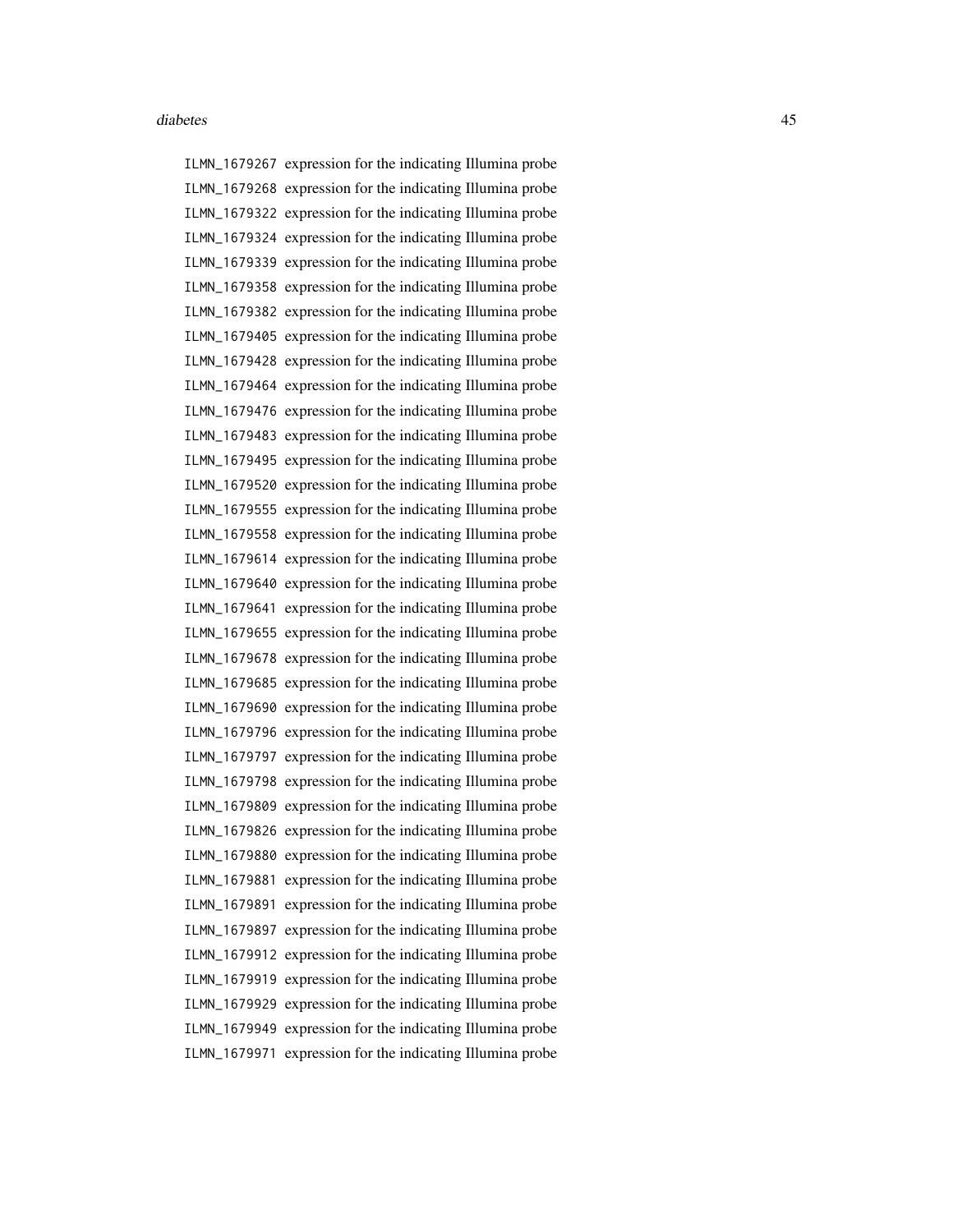46 diabetes diabetes diabetes diabetes diabetes diabetes diabetes diabetes diabetes diabetes diabetes diabetes

ILMN\_1679973 expression for the indicating Illumina probe ILMN\_1679995 expression for the indicating Illumina probe ILMN\_1680010 expression for the indicating Illumina probe ILMN\_1680018 expression for the indicating Illumina probe ILMN\_1680037 expression for the indicating Illumina probe ILMN\_1680072 expression for the indicating Illumina probe ILMN\_1680091 expression for the indicating Illumina probe ILMN\_1680094 expression for the indicating Illumina probe ILMN\_1680104 expression for the indicating Illumina probe ILMN\_1680109 expression for the indicating Illumina probe ILMN\_1680110 expression for the indicating Illumina probe ILMN\_1680111 expression for the indicating Illumina probe ILMN\_1680129 expression for the indicating Illumina probe ILMN\_1680130 expression for the indicating Illumina probe ILMN\_1680134 expression for the indicating Illumina probe ILMN\_1680193 expression for the indicating Illumina probe ILMN\_1680239 expression for the indicating Illumina probe ILMN\_1680246 expression for the indicating Illumina probe ILMN\_1680251 expression for the indicating Illumina probe ILMN\_1680279 expression for the indicating Illumina probe ILMN\_1680300 expression for the indicating Illumina probe ILMN\_1680313 expression for the indicating Illumina probe ILMN\_1680314 expression for the indicating Illumina probe ILMN\_1680320 expression for the indicating Illumina probe ILMN\_1680344 expression for the indicating Illumina probe ILMN\_1680347 expression for the indicating Illumina probe ILMN\_1680353 expression for the indicating Illumina probe ILMN\_1680378 expression for the indicating Illumina probe ILMN\_1680386 expression for the indicating Illumina probe ILMN\_1680388 expression for the indicating Illumina probe ILMN\_1680397 expression for the indicating Illumina probe ILMN\_1680403 expression for the indicating Illumina probe ILMN\_1680419 expression for the indicating Illumina probe ILMN\_1680420 expression for the indicating Illumina probe ILMN\_1680424 expression for the indicating Illumina probe ILMN\_1680453 expression for the indicating Illumina probe ILMN\_1680591 expression for the indicating Illumina probe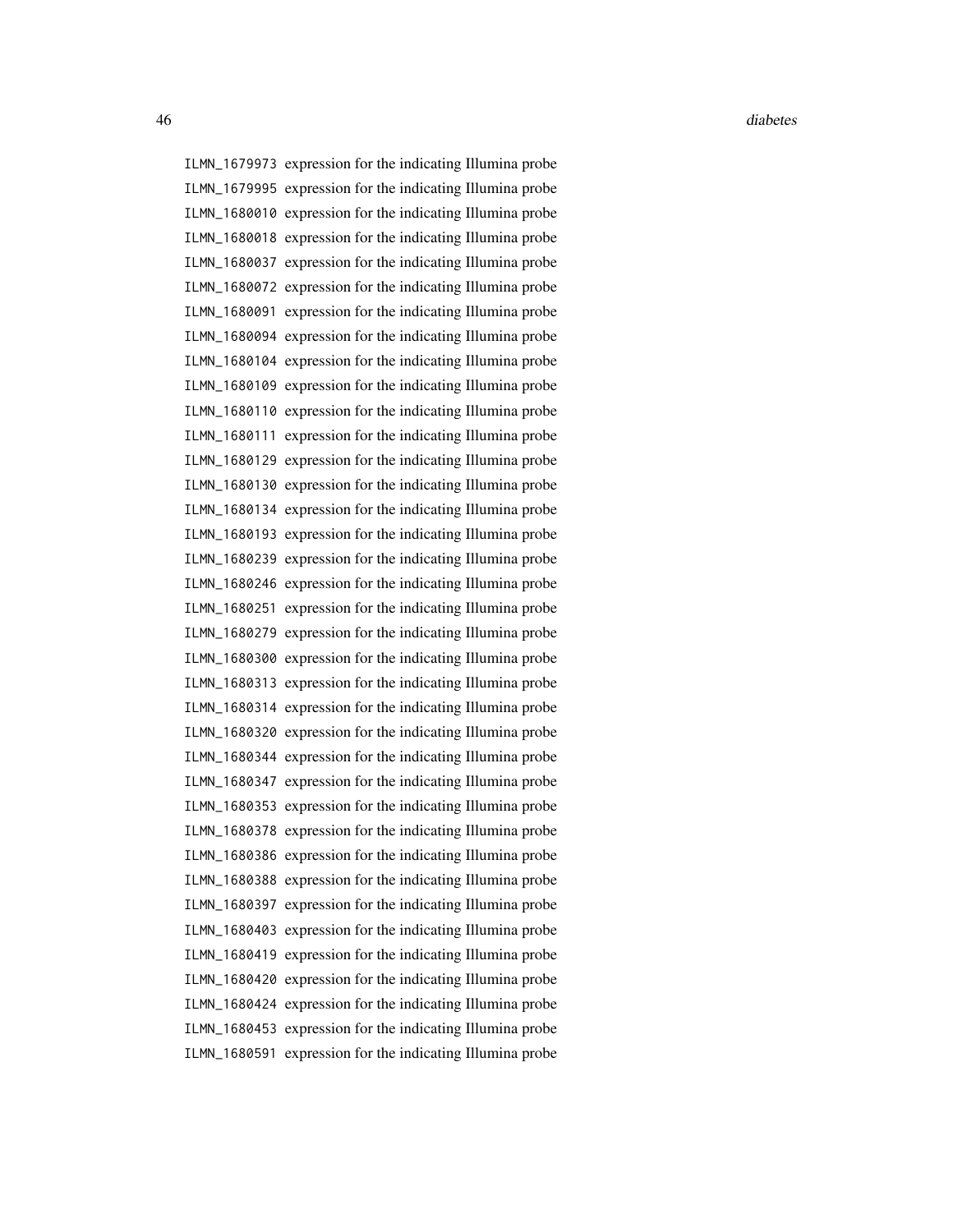ILMN\_1680617 expression for the indicating Illumina probe ILMN\_1680624 expression for the indicating Illumina probe ILMN\_1680626 expression for the indicating Illumina probe ILMN\_1680644 expression for the indicating Illumina probe ILMN\_1680652 expression for the indicating Illumina probe ILMN\_1680675 expression for the indicating Illumina probe ILMN\_1680682 expression for the indicating Illumina probe ILMN\_1680692 expression for the indicating Illumina probe ILMN\_1680693 expression for the indicating Illumina probe ILMN\_1680703 expression for the indicating Illumina probe ILMN\_1680738 expression for the indicating Illumina probe ILMN\_1680754 expression for the indicating Illumina probe ILMN\_1680757 expression for the indicating Illumina probe ILMN\_1680770 expression for the indicating Illumina probe ILMN\_1680777 expression for the indicating Illumina probe ILMN\_1680782 expression for the indicating Illumina probe ILMN\_1680831 expression for the indicating Illumina probe ILMN\_1680850 expression for the indicating Illumina probe ILMN\_1680860 expression for the indicating Illumina probe ILMN\_1680925 expression for the indicating Illumina probe ILMN\_1680927 expression for the indicating Illumina probe ILMN\_1680928 expression for the indicating Illumina probe ILMN\_1680937 expression for the indicating Illumina probe ILMN\_1680955 expression for the indicating Illumina probe ILMN\_1680967 expression for the indicating Illumina probe ILMN\_1680996 expression for the indicating Illumina probe ILMN\_1681008 expression for the indicating Illumina probe ILMN\_1681016 expression for the indicating Illumina probe ILMN\_1681032 expression for the indicating Illumina probe ILMN\_1681067 expression for the indicating Illumina probe ILMN\_1681081 expression for the indicating Illumina probe ILMN\_1681118 expression for the indicating Illumina probe ILMN\_1681135 expression for the indicating Illumina probe ILMN\_1681136 expression for the indicating Illumina probe ILMN\_1681154 expression for the indicating Illumina probe ILMN\_1681223 expression for the indicating Illumina probe ILMN\_1681239 expression for the indicating Illumina probe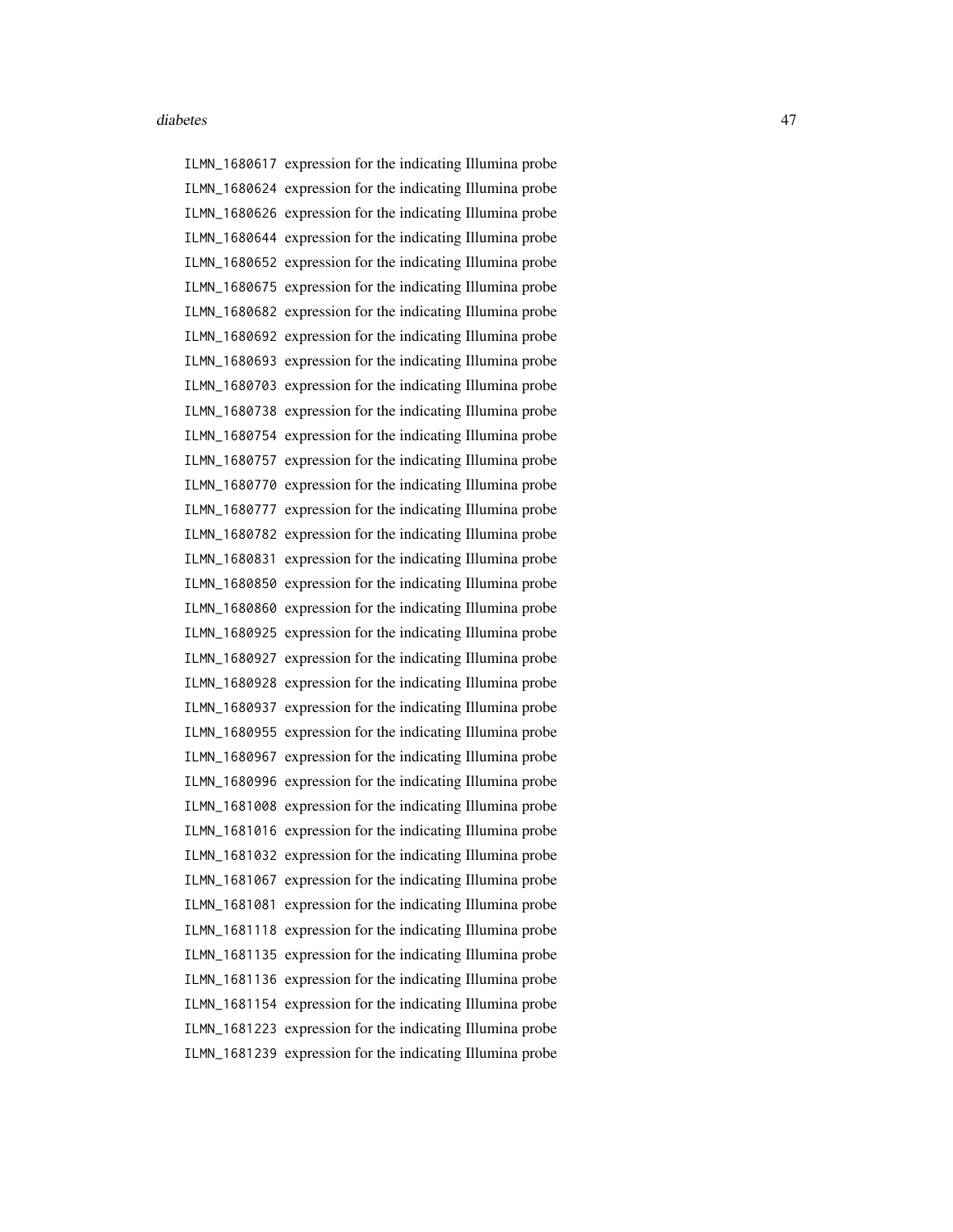ILMN\_1681269 expression for the indicating Illumina probe ILMN\_1681304 expression for the indicating Illumina probe ILMN\_1681310 expression for the indicating Illumina probe ILMN\_1681324 expression for the indicating Illumina probe ILMN\_1681340 expression for the indicating Illumina probe ILMN\_1681374 expression for the indicating Illumina probe ILMN\_1681415 expression for the indicating Illumina probe ILMN\_1681437 expression for the indicating Illumina probe ILMN\_1681467 expression for the indicating Illumina probe ILMN\_1681520 expression for the indicating Illumina probe ILMN\_1681542 expression for the indicating Illumina probe ILMN\_1681590 expression for the indicating Illumina probe ILMN\_1681591 expression for the indicating Illumina probe ILMN\_1681628 expression for the indicating Illumina probe ILMN\_1681668 expression for the indicating Illumina probe ILMN\_1681679 expression for the indicating Illumina probe ILMN\_1681695 expression for the indicating Illumina probe ILMN\_1681703 expression for the indicating Illumina probe ILMN\_1681741 expression for the indicating Illumina probe ILMN\_1681802 expression for the indicating Illumina probe ILMN\_1681812 expression for the indicating Illumina probe ILMN\_1681829 expression for the indicating Illumina probe ILMN\_1681845 expression for the indicating Illumina probe ILMN\_1681846 expression for the indicating Illumina probe ILMN\_1681855 expression for the indicating Illumina probe ILMN\_1681888 expression for the indicating Illumina probe ILMN\_1681892 expression for the indicating Illumina probe ILMN\_1681927 expression for the indicating Illumina probe ILMN\_1681975 expression for the indicating Illumina probe ILMN\_1681983 expression for the indicating Illumina probe ILMN\_1681998 expression for the indicating Illumina probe ILMN\_1682038 expression for the indicating Illumina probe ILMN\_1682054 expression for the indicating Illumina probe ILMN\_1682081 expression for the indicating Illumina probe ILMN\_1682095 expression for the indicating Illumina probe ILMN\_1682120 expression for the indicating Illumina probe ILMN\_1682147 expression for the indicating Illumina probe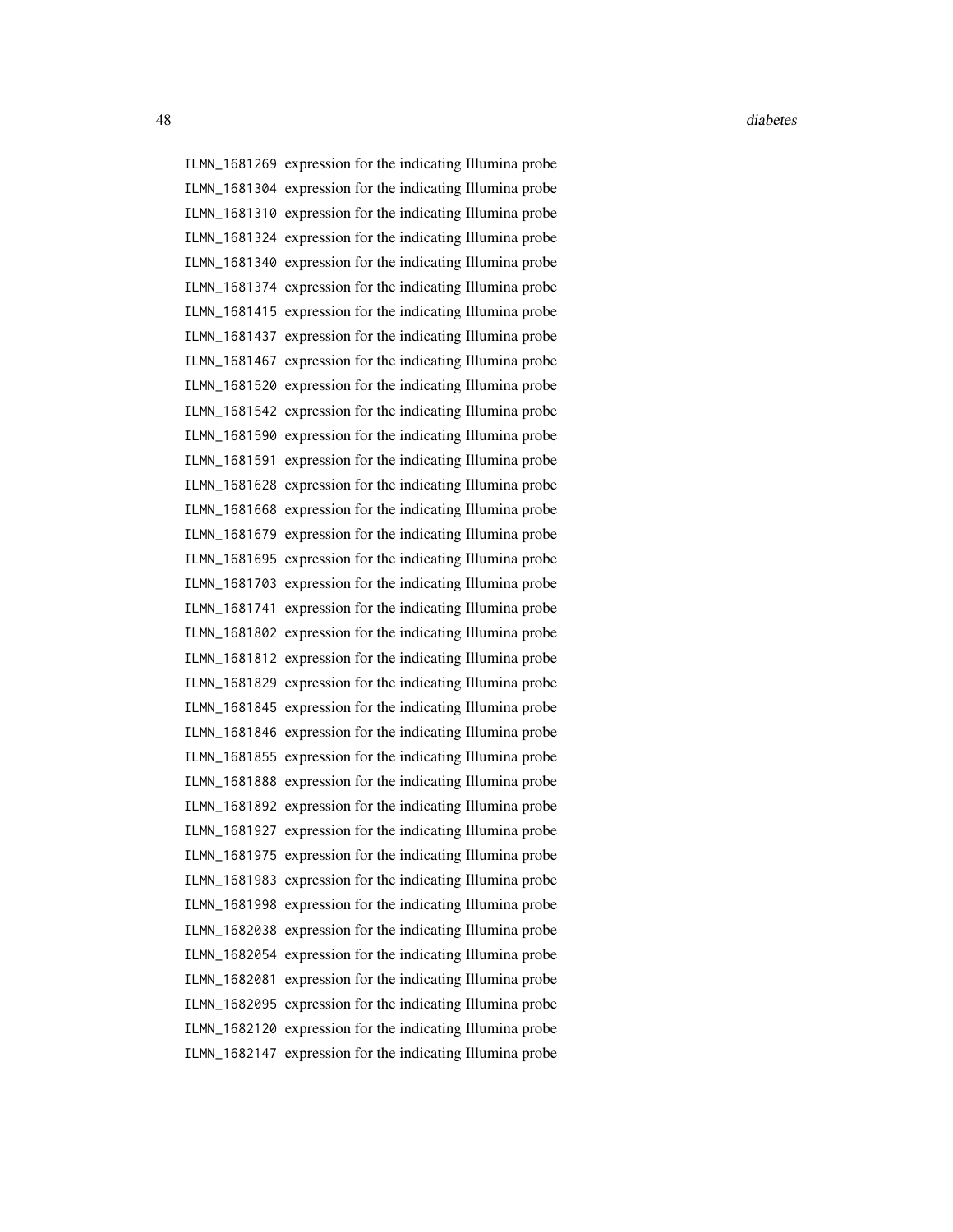ILMN\_1682165 expression for the indicating Illumina probe ILMN\_1682176 expression for the indicating Illumina probe ILMN\_1682180 expression for the indicating Illumina probe ILMN\_1682197 expression for the indicating Illumina probe ILMN\_1682206 expression for the indicating Illumina probe ILMN\_1682225 expression for the indicating Illumina probe ILMN\_1682226 expression for the indicating Illumina probe ILMN\_1682232 expression for the indicating Illumina probe ILMN\_1682264 expression for the indicating Illumina probe ILMN\_1682312 expression for the indicating Illumina probe ILMN\_1682316 expression for the indicating Illumina probe ILMN\_1682332 expression for the indicating Illumina probe ILMN\_1682339 expression for the indicating Illumina probe ILMN\_1682368 expression for the indicating Illumina probe ILMN\_1682375 expression for the indicating Illumina probe ILMN\_1682399 expression for the indicating Illumina probe ILMN\_1682404 expression for the indicating Illumina probe ILMN\_1682428 expression for the indicating Illumina probe ILMN\_1682444 expression for the indicating Illumina probe ILMN\_1682449 expression for the indicating Illumina probe ILMN\_1682459 expression for the indicating Illumina probe ILMN\_1682463 expression for the indicating Illumina probe ILMN\_1682494 expression for the indicating Illumina probe ILMN\_1682544 expression for the indicating Illumina probe ILMN\_1682567 expression for the indicating Illumina probe ILMN\_1682572 expression for the indicating Illumina probe ILMN\_1682577 expression for the indicating Illumina probe ILMN\_1682658 expression for the indicating Illumina probe ILMN\_1682675 expression for the indicating Illumina probe ILMN\_1682694 expression for the indicating Illumina probe ILMN\_1682699 expression for the indicating Illumina probe ILMN\_1682717 expression for the indicating Illumina probe ILMN\_1682727 expression for the indicating Illumina probe ILMN\_1682738 expression for the indicating Illumina probe ILMN\_1682761 expression for the indicating Illumina probe ILMN\_1682774 expression for the indicating Illumina probe ILMN\_1682775 expression for the indicating Illumina probe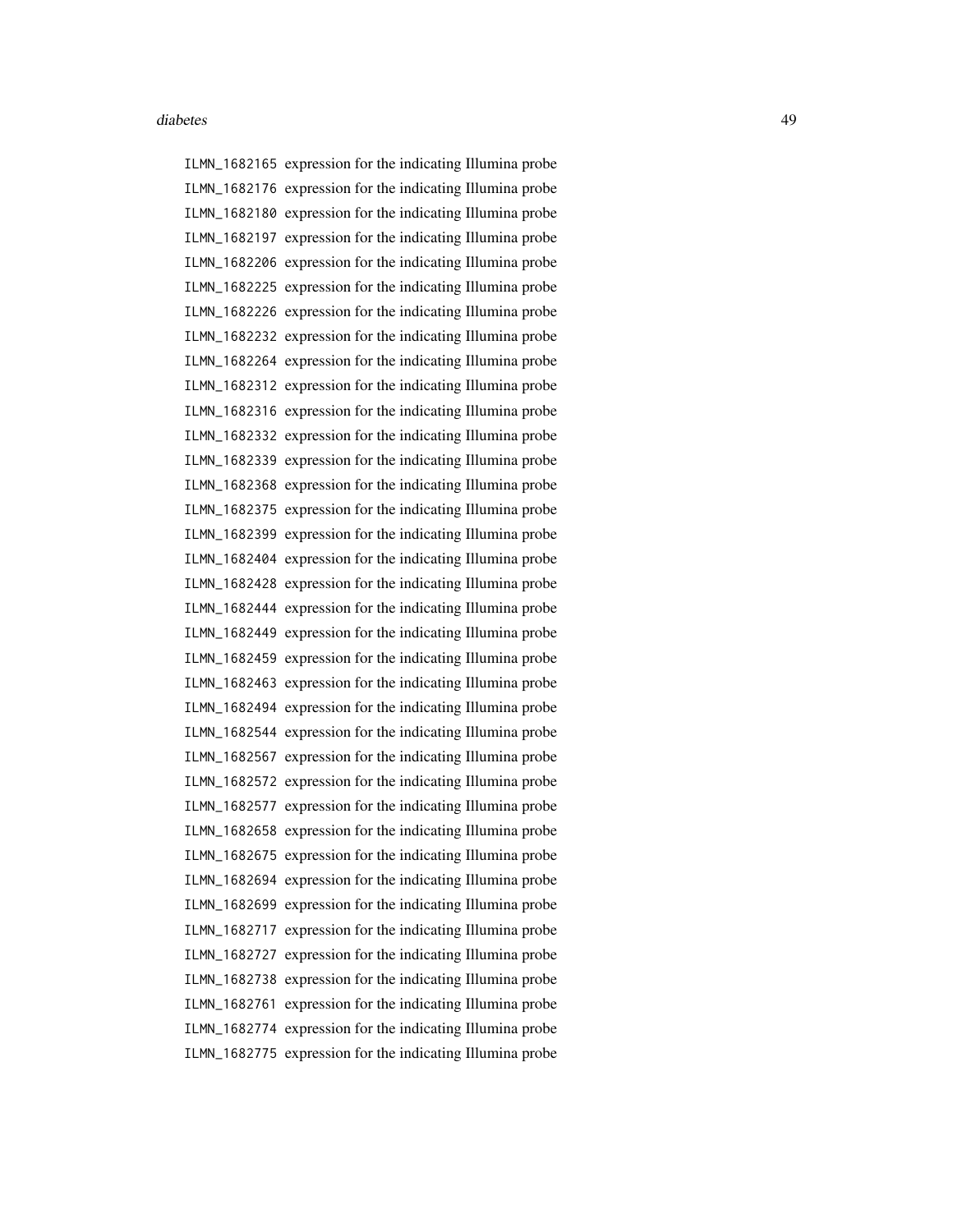ILMN\_1682781 expression for the indicating Illumina probe ILMN\_1682792 expression for the indicating Illumina probe ILMN\_1682799 expression for the indicating Illumina probe ILMN\_1682812 expression for the indicating Illumina probe ILMN\_1682818 expression for the indicating Illumina probe ILMN\_1682857 expression for the indicating Illumina probe ILMN\_1682864 expression for the indicating Illumina probe ILMN\_1682910 expression for the indicating Illumina probe ILMN\_1682919 expression for the indicating Illumina probe ILMN\_1682928 expression for the indicating Illumina probe ILMN\_1682930 expression for the indicating Illumina probe ILMN\_1682938 expression for the indicating Illumina probe ILMN\_1682960 expression for the indicating Illumina probe ILMN\_1682989 expression for the indicating Illumina probe ILMN\_1682993 expression for the indicating Illumina probe ILMN\_1683026 expression for the indicating Illumina probe ILMN\_1683044 expression for the indicating Illumina probe ILMN\_1683059 expression for the indicating Illumina probe ILMN\_1683063 expression for the indicating Illumina probe ILMN\_1683065 expression for the indicating Illumina probe ILMN\_1683082 expression for the indicating Illumina probe ILMN\_1683093 expression for the indicating Illumina probe ILMN\_1683096 expression for the indicating Illumina probe ILMN\_1683120 expression for the indicating Illumina probe ILMN\_1683133 expression for the indicating Illumina probe ILMN\_1683148 expression for the indicating Illumina probe ILMN\_1683175 expression for the indicating Illumina probe ILMN\_1683178 expression for the indicating Illumina probe ILMN\_1683204 expression for the indicating Illumina probe ILMN\_1683211 expression for the indicating Illumina probe ILMN\_1683231 expression for the indicating Illumina probe ILMN\_1683243 expression for the indicating Illumina probe ILMN\_1683273 expression for the indicating Illumina probe ILMN\_1683277 expression for the indicating Illumina probe ILMN\_1683279 expression for the indicating Illumina probe ILMN\_1683305 expression for the indicating Illumina probe ILMN\_1683313 expression for the indicating Illumina probe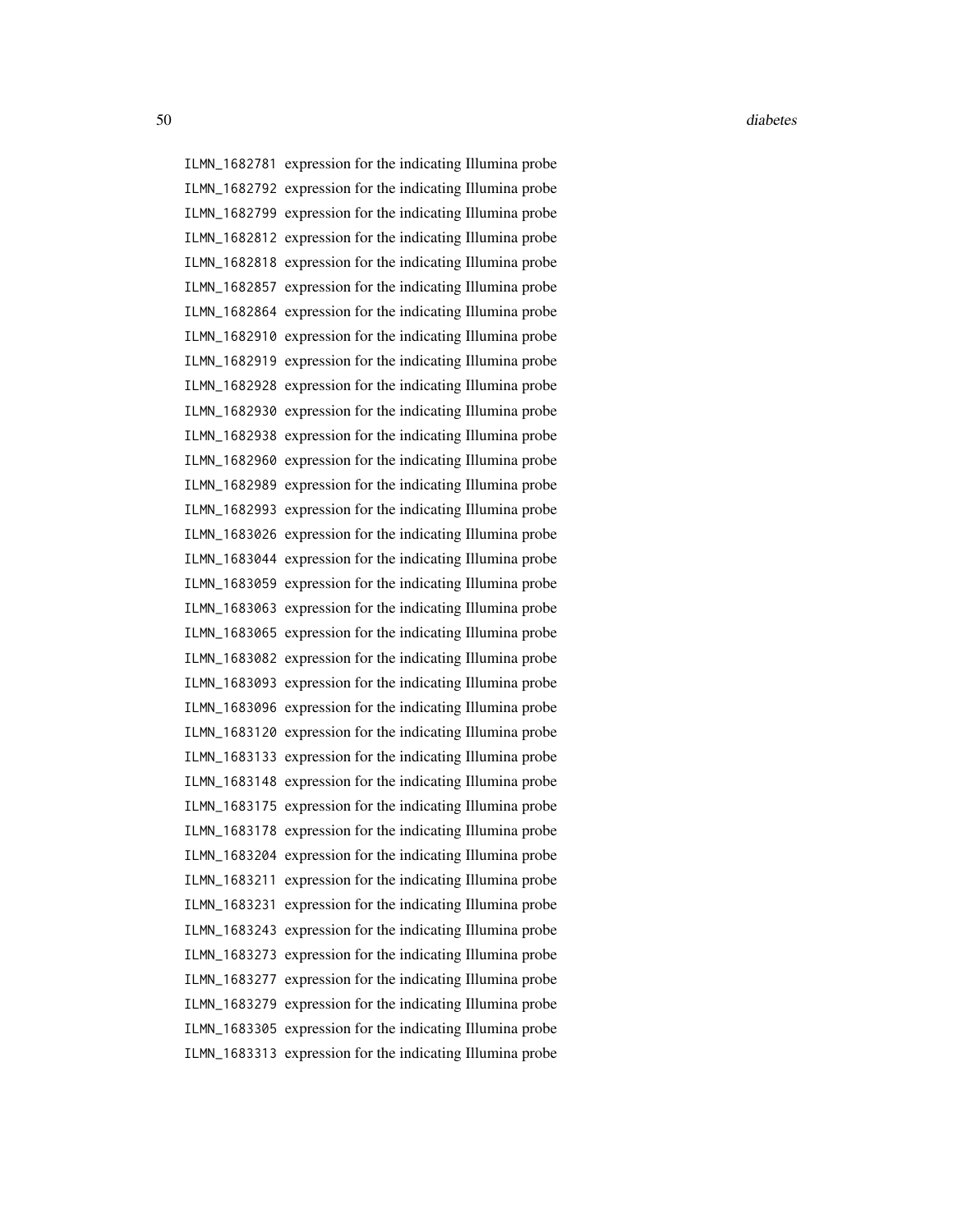ILMN\_1683316 expression for the indicating Illumina probe ILMN\_1683328 expression for the indicating Illumina probe ILMN\_1683405 expression for the indicating Illumina probe ILMN\_1683441 expression for the indicating Illumina probe ILMN\_1683450 expression for the indicating Illumina probe ILMN\_1683462 expression for the indicating Illumina probe ILMN\_1683475 expression for the indicating Illumina probe ILMN\_1683533 expression for the indicating Illumina probe ILMN\_1683538 expression for the indicating Illumina probe ILMN\_1683562 expression for the indicating Illumina probe ILMN\_1683575 expression for the indicating Illumina probe ILMN\_1683576 expression for the indicating Illumina probe ILMN\_1683589 expression for the indicating Illumina probe ILMN\_1683595 expression for the indicating Illumina probe ILMN\_1683598 expression for the indicating Illumina probe ILMN\_1683609 expression for the indicating Illumina probe ILMN\_1683658 expression for the indicating Illumina probe ILMN\_1683660 expression for the indicating Illumina probe ILMN\_1683678 expression for the indicating Illumina probe ILMN\_1683700 expression for the indicating Illumina probe ILMN\_1683737 expression for the indicating Illumina probe ILMN\_1683752 expression for the indicating Illumina probe ILMN\_1683755 expression for the indicating Illumina probe ILMN\_1683757 expression for the indicating Illumina probe ILMN\_1683786 expression for the indicating Illumina probe ILMN\_1683792 expression for the indicating Illumina probe ILMN\_1683811 expression for the indicating Illumina probe ILMN\_1683817 expression for the indicating Illumina probe ILMN\_1683824 expression for the indicating Illumina probe ILMN\_1683854 expression for the indicating Illumina probe ILMN\_1683858 expression for the indicating Illumina probe ILMN\_1683859 expression for the indicating Illumina probe ILMN\_1683883 expression for the indicating Illumina probe ILMN\_1683888 expression for the indicating Illumina probe ILMN\_1683905 expression for the indicating Illumina probe ILMN\_1683927 expression for the indicating Illumina probe ILMN\_1683950 expression for the indicating Illumina probe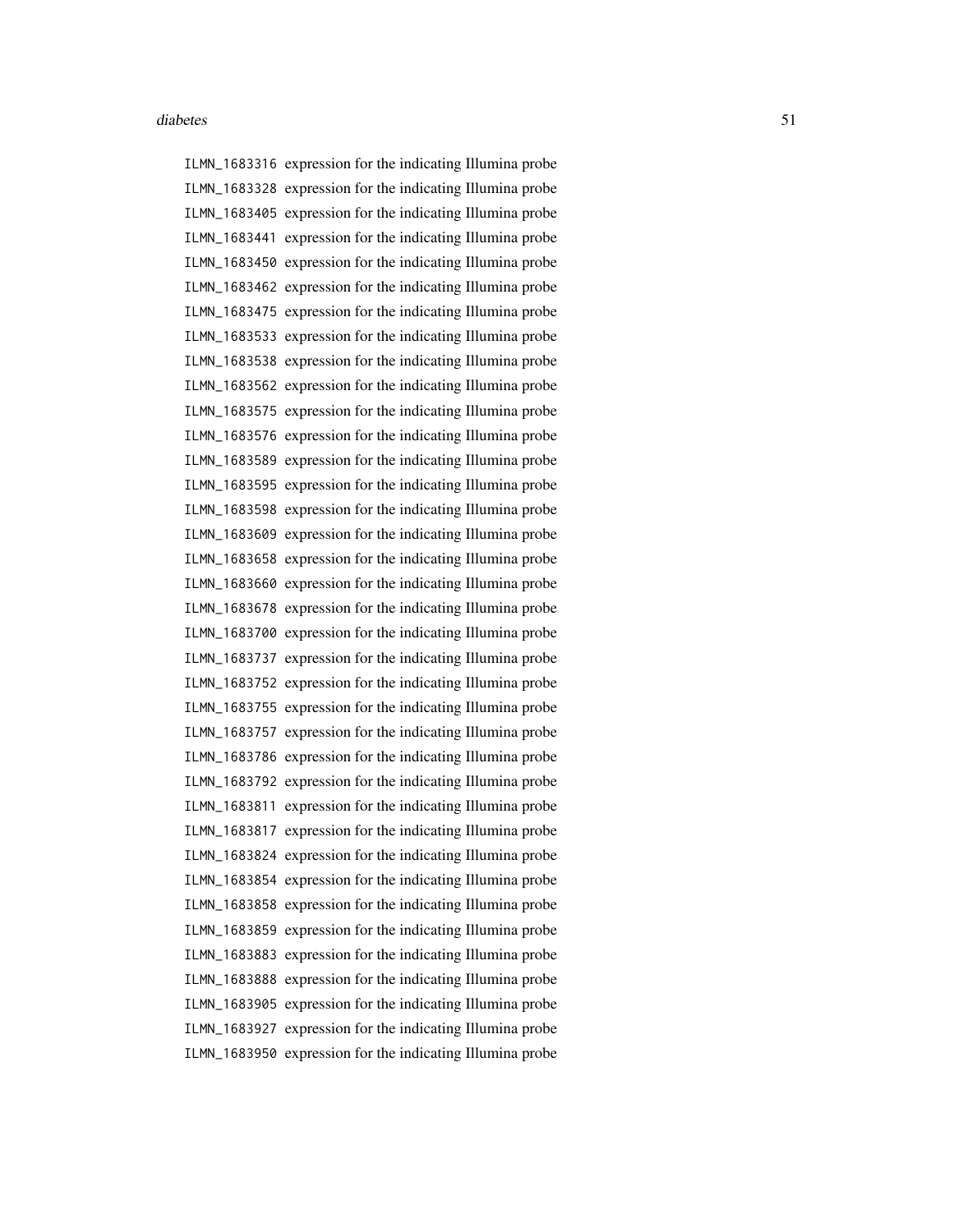ILMN\_1683959 expression for the indicating Illumina probe ILMN\_1683992 expression for the indicating Illumina probe ILMN\_1684034 expression for the indicating Illumina probe ILMN\_1684040 expression for the indicating Illumina probe ILMN\_1684042 expression for the indicating Illumina probe ILMN\_1684045 expression for the indicating Illumina probe ILMN\_1684051 expression for the indicating Illumina probe ILMN\_1684054 expression for the indicating Illumina probe ILMN\_1684074 expression for the indicating Illumina probe ILMN\_1684081 expression for the indicating Illumina probe ILMN\_1684083 expression for the indicating Illumina probe ILMN\_1684155 expression for the indicating Illumina probe ILMN\_1684158 expression for the indicating Illumina probe ILMN\_1684183 expression for the indicating Illumina probe ILMN\_1684184 expression for the indicating Illumina probe ILMN\_1684197 expression for the indicating Illumina probe ILMN\_1684205 expression for the indicating Illumina probe ILMN\_1684210 expression for the indicating Illumina probe ILMN\_1684227 expression for the indicating Illumina probe ILMN\_1684255 expression for the indicating Illumina probe ILMN\_1684271 expression for the indicating Illumina probe ILMN\_1684289 expression for the indicating Illumina probe ILMN\_1684293 expression for the indicating Illumina probe ILMN\_1684306 expression for the indicating Illumina probe ILMN\_1684321 expression for the indicating Illumina probe ILMN\_1684346 expression for the indicating Illumina probe ILMN\_1684349 expression for the indicating Illumina probe ILMN\_1684357 expression for the indicating Illumina probe ILMN\_1684368 expression for the indicating Illumina probe ILMN\_1684385 expression for the indicating Illumina probe ILMN\_1684391 expression for the indicating Illumina probe ILMN\_1684402 expression for the indicating Illumina probe ILMN\_1684440 expression for the indicating Illumina probe ILMN\_1684446 expression for the indicating Illumina probe ILMN\_1684497 expression for the indicating Illumina probe ILMN\_1684520 expression for the indicating Illumina probe ILMN\_1684563 expression for the indicating Illumina probe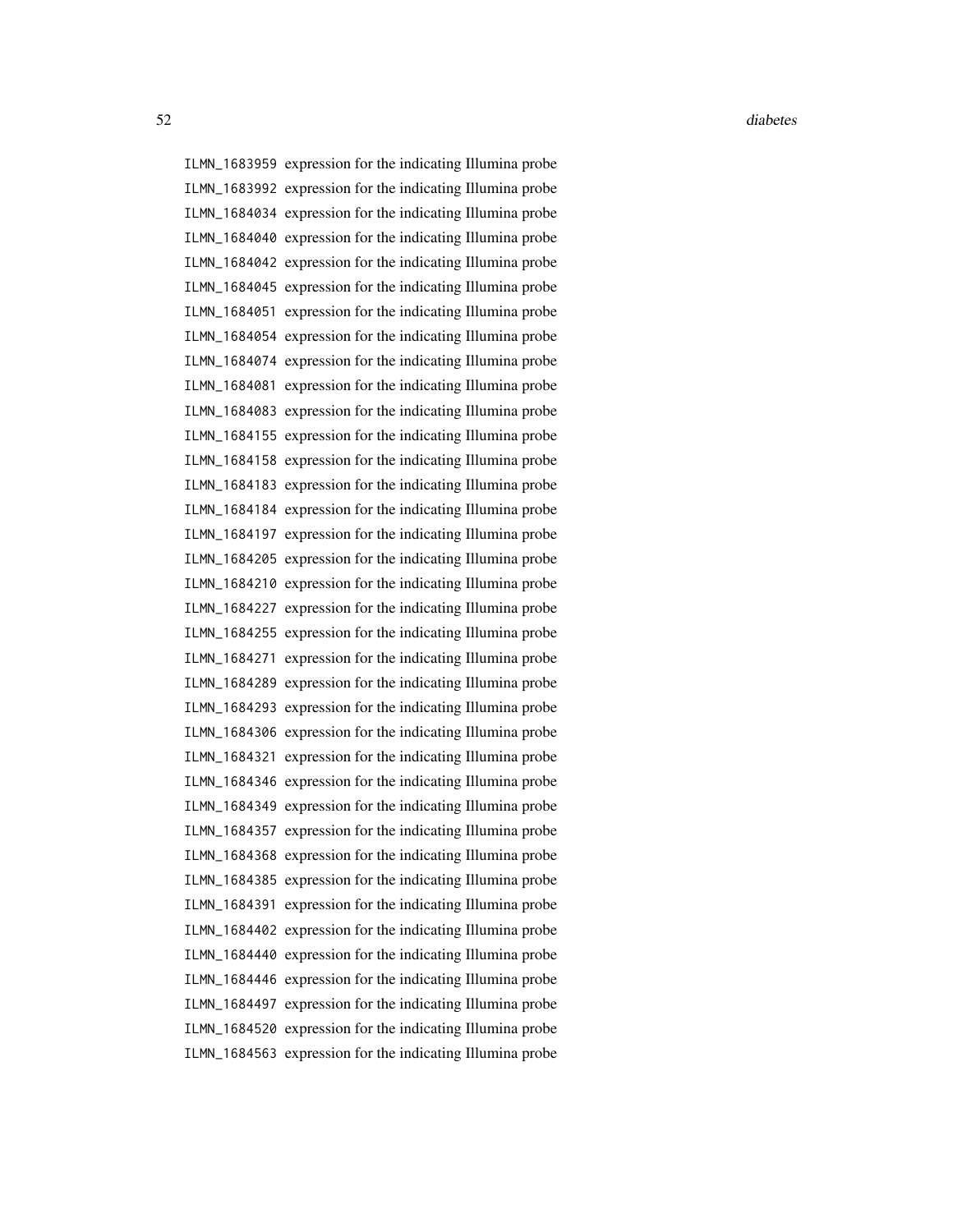ILMN\_1684585 expression for the indicating Illumina probe ILMN\_1684591 expression for the indicating Illumina probe ILMN\_1684628 expression for the indicating Illumina probe ILMN\_1684647 expression for the indicating Illumina probe ILMN\_1684663 expression for the indicating Illumina probe ILMN\_1684694 expression for the indicating Illumina probe ILMN\_1684746 expression for the indicating Illumina probe ILMN\_1684754 expression for the indicating Illumina probe ILMN\_1684771 expression for the indicating Illumina probe ILMN\_1684789 expression for the indicating Illumina probe ILMN\_1684802 expression for the indicating Illumina probe ILMN\_1684873 expression for the indicating Illumina probe ILMN\_1684929 expression for the indicating Illumina probe ILMN\_1684931 expression for the indicating Illumina probe ILMN\_1684959 expression for the indicating Illumina probe ILMN\_1684964 expression for the indicating Illumina probe ILMN\_1684982 expression for the indicating Illumina probe ILMN\_1684984 expression for the indicating Illumina probe ILMN\_1685002 expression for the indicating Illumina probe ILMN\_1685005 expression for the indicating Illumina probe ILMN\_1685009 expression for the indicating Illumina probe ILMN\_1685012 expression for the indicating Illumina probe ILMN\_1685052 expression for the indicating Illumina probe ILMN\_1685079 expression for the indicating Illumina probe ILMN\_1685088 expression for the indicating Illumina probe ILMN\_1685095 expression for the indicating Illumina probe ILMN\_1685097 expression for the indicating Illumina probe ILMN\_1685112 expression for the indicating Illumina probe ILMN\_1685122 expression for the indicating Illumina probe ILMN\_1685124 expression for the indicating Illumina probe ILMN\_1685140 expression for the indicating Illumina probe ILMN\_1685170 expression for the indicating Illumina probe ILMN\_1685258 expression for the indicating Illumina probe ILMN\_1685286 expression for the indicating Illumina probe ILMN\_1685289 expression for the indicating Illumina probe ILMN\_1685357 expression for the indicating Illumina probe ILMN\_1685365 expression for the indicating Illumina probe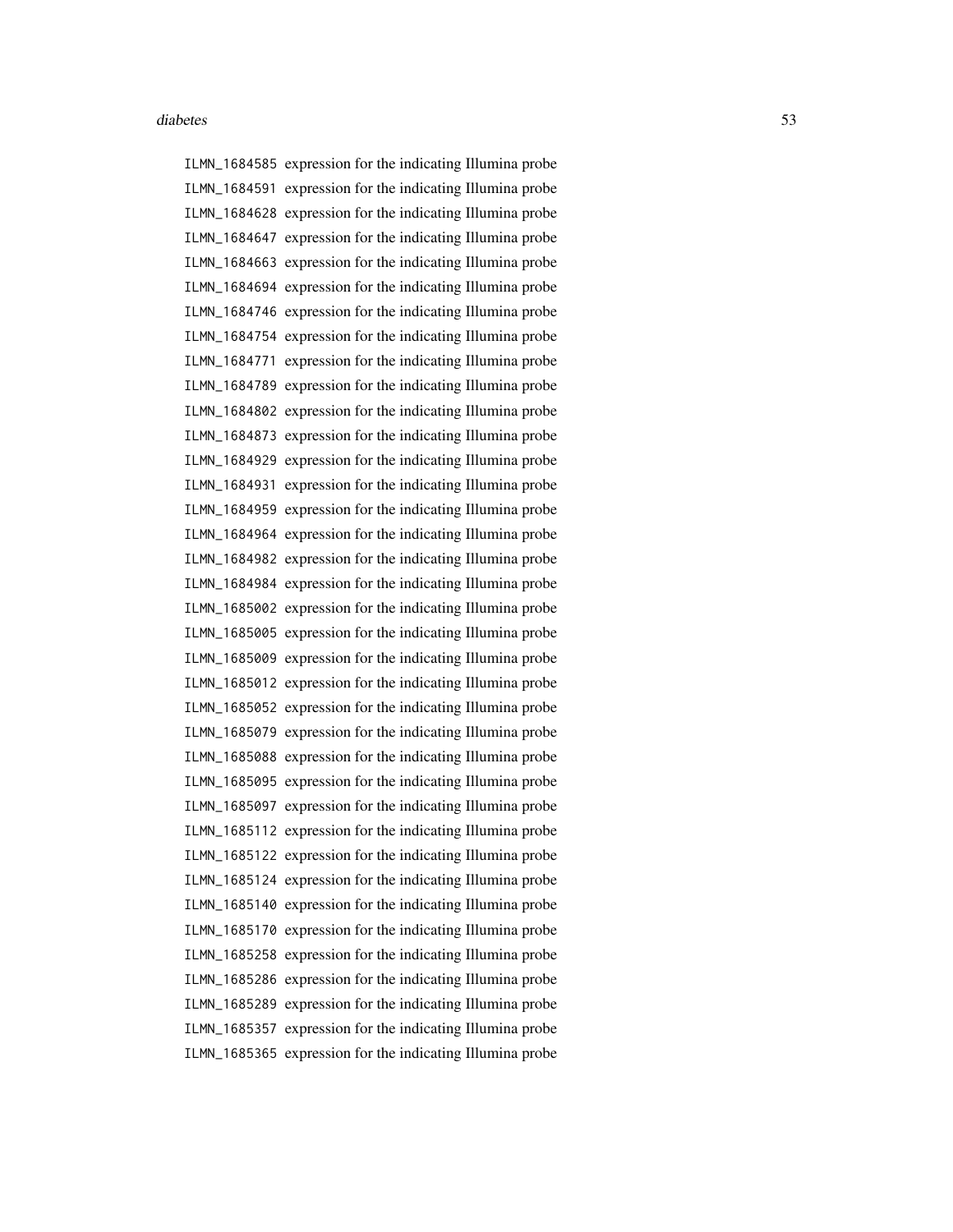ILMN\_1685369 expression for the indicating Illumina probe ILMN\_1685397 expression for the indicating Illumina probe ILMN\_1685413 expression for the indicating Illumina probe ILMN\_1685467 expression for the indicating Illumina probe ILMN\_1685472 expression for the indicating Illumina probe ILMN\_1685480 expression for the indicating Illumina probe ILMN\_1685567 expression for the indicating Illumina probe ILMN\_1685580 expression for the indicating Illumina probe ILMN\_1685625 expression for the indicating Illumina probe ILMN\_1685631 expression for the indicating Illumina probe ILMN\_1685661 expression for the indicating Illumina probe ILMN\_1685678 expression for the indicating Illumina probe ILMN\_1685690 expression for the indicating Illumina probe ILMN\_1685714 expression for the indicating Illumina probe ILMN\_1685722 expression for the indicating Illumina probe ILMN\_1685781 expression for the indicating Illumina probe ILMN\_1685796 expression for the indicating Illumina probe ILMN\_1685810 expression for the indicating Illumina probe ILMN\_1685824 expression for the indicating Illumina probe ILMN\_1685834 expression for the indicating Illumina probe ILMN\_1685854 expression for the indicating Illumina probe ILMN\_1685916 expression for the indicating Illumina probe ILMN\_1685928 expression for the indicating Illumina probe ILMN\_1685930 expression for the indicating Illumina probe ILMN\_1685954 expression for the indicating Illumina probe ILMN\_1685978 expression for the indicating Illumina probe ILMN\_1686109 expression for the indicating Illumina probe ILMN\_1686116 expression for the indicating Illumina probe ILMN\_1686135 expression for the indicating Illumina probe ILMN\_1686136 expression for the indicating Illumina probe ILMN\_1686152 expression for the indicating Illumina probe ILMN\_1686156 expression for the indicating Illumina probe ILMN\_1686194 expression for the indicating Illumina probe ILMN\_1686227 expression for the indicating Illumina probe ILMN\_1686254 expression for the indicating Illumina probe ILMN\_1686319 expression for the indicating Illumina probe ILMN\_1686367 expression for the indicating Illumina probe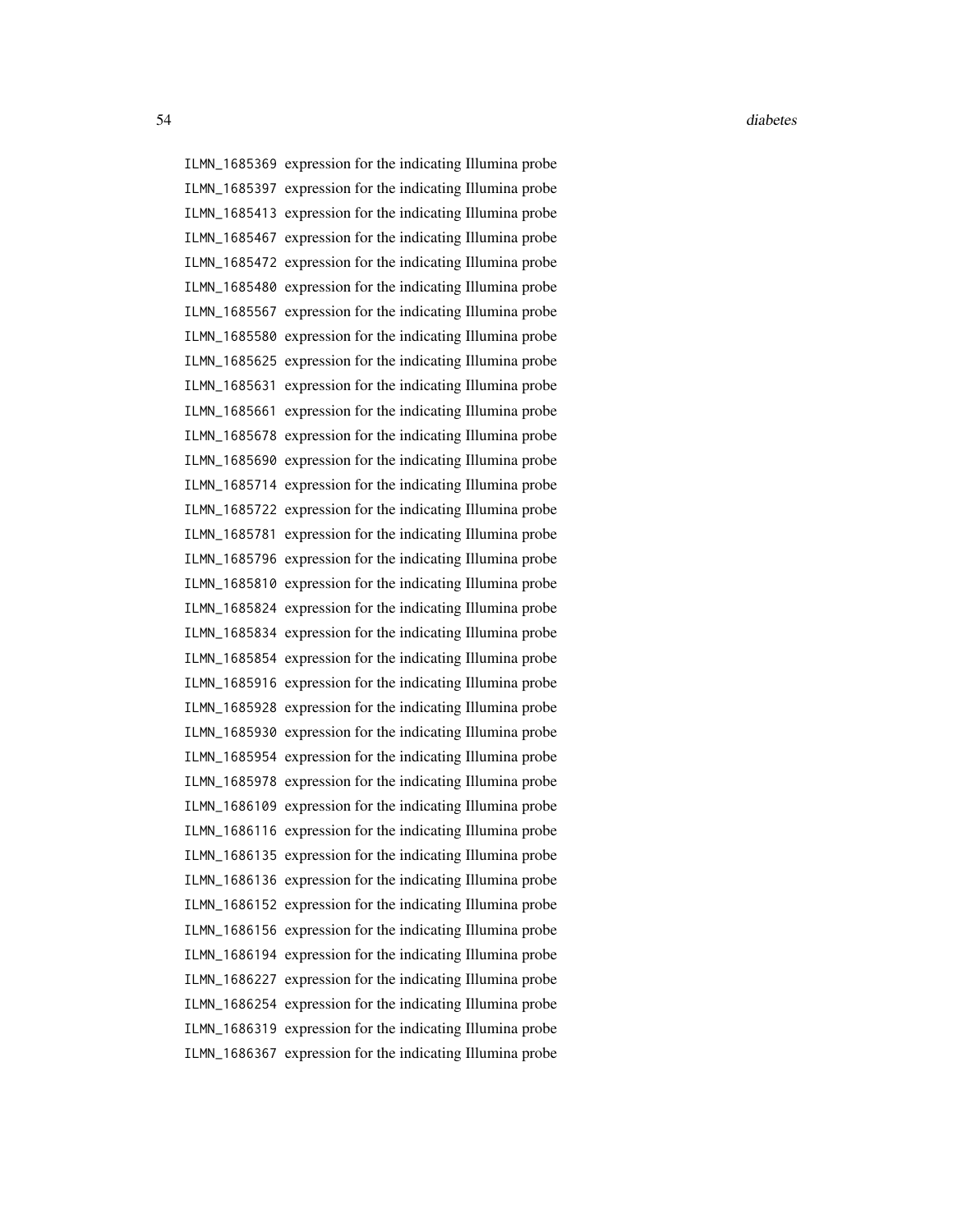ILMN\_1686370 expression for the indicating Illumina probe ILMN\_1686373 expression for the indicating Illumina probe ILMN\_1686392 expression for the indicating Illumina probe ILMN\_1686454 expression for the indicating Illumina probe ILMN\_1686464 expression for the indicating Illumina probe ILMN\_1686516 expression for the indicating Illumina probe ILMN\_1686553 expression for the indicating Illumina probe ILMN\_1686555 expression for the indicating Illumina probe ILMN\_1686562 expression for the indicating Illumina probe ILMN\_1686610 expression for the indicating Illumina probe ILMN\_1686623 expression for the indicating Illumina probe ILMN\_1686626 expression for the indicating Illumina probe ILMN\_1686645 expression for the indicating Illumina probe ILMN\_1686664 expression for the indicating Illumina probe ILMN\_1686748 expression for the indicating Illumina probe ILMN\_1686750 expression for the indicating Illumina probe ILMN\_1686871 expression for the indicating Illumina probe ILMN\_1686884 expression for the indicating Illumina probe ILMN\_1686906 expression for the indicating Illumina probe ILMN\_1686920 expression for the indicating Illumina probe ILMN\_1686954 expression for the indicating Illumina probe ILMN\_1686961 expression for the indicating Illumina probe ILMN\_1686968 expression for the indicating Illumina probe ILMN\_1686992 expression for the indicating Illumina probe ILMN\_1687035 expression for the indicating Illumina probe ILMN\_1687037 expression for the indicating Illumina probe ILMN\_1687074 expression for the indicating Illumina probe ILMN\_1687107 expression for the indicating Illumina probe ILMN\_1687149 expression for the indicating Illumina probe ILMN\_1687201 expression for the indicating Illumina probe ILMN\_1687213 expression for the indicating Illumina probe ILMN\_1687247 expression for the indicating Illumina probe ILMN\_1687279 expression for the indicating Illumina probe ILMN\_1687301 expression for the indicating Illumina probe ILMN\_1687303 expression for the indicating Illumina probe ILMN\_1687306 expression for the indicating Illumina probe ILMN\_1687315 expression for the indicating Illumina probe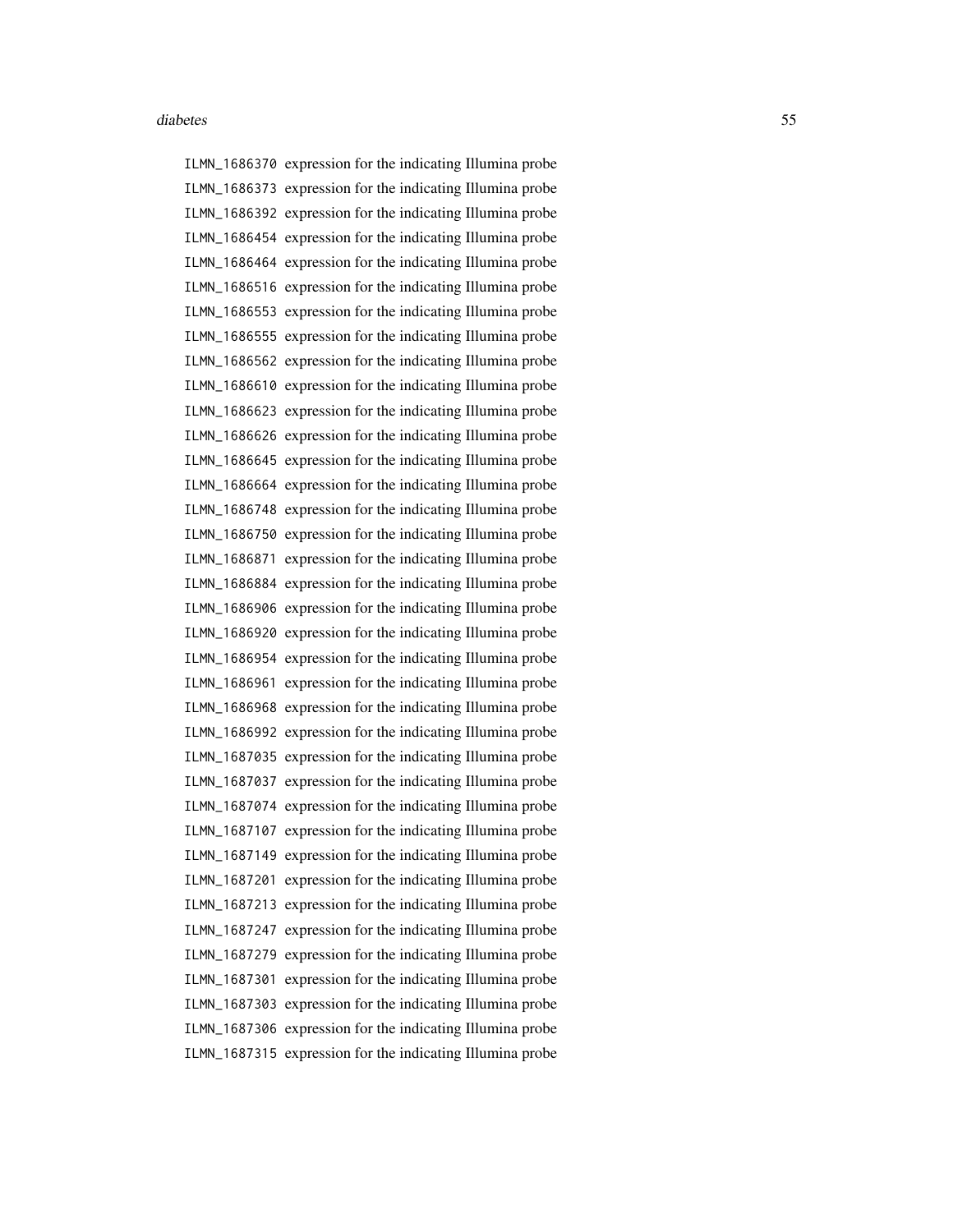ILMN\_1687316 expression for the indicating Illumina probe ILMN\_1687331 expression for the indicating Illumina probe ILMN\_1687335 expression for the indicating Illumina probe ILMN\_1687359 expression for the indicating Illumina probe ILMN\_1687375 expression for the indicating Illumina probe ILMN\_1687384 expression for the indicating Illumina probe ILMN\_1687391 expression for the indicating Illumina probe ILMN\_1687392 expression for the indicating Illumina probe ILMN\_1687403 expression for the indicating Illumina probe ILMN\_1687410 expression for the indicating Illumina probe ILMN\_1687419 expression for the indicating Illumina probe ILMN\_1687430 expression for the indicating Illumina probe ILMN\_1687440 expression for the indicating Illumina probe ILMN\_1687442 expression for the indicating Illumina probe ILMN\_1687495 expression for the indicating Illumina probe ILMN\_1687508 expression for the indicating Illumina probe ILMN\_1687519 expression for the indicating Illumina probe ILMN\_1687533 expression for the indicating Illumina probe ILMN\_1687589 expression for the indicating Illumina probe ILMN\_1687592 expression for the indicating Illumina probe ILMN\_1687609 expression for the indicating Illumina probe ILMN\_1687626 expression for the indicating Illumina probe ILMN\_1687636 expression for the indicating Illumina probe ILMN\_1687652 expression for the indicating Illumina probe ILMN\_1687683 expression for the indicating Illumina probe ILMN\_1687711 expression for the indicating Illumina probe ILMN\_1687743 expression for the indicating Illumina probe ILMN\_1687751 expression for the indicating Illumina probe ILMN\_1687768 expression for the indicating Illumina probe ILMN\_1687785 expression for the indicating Illumina probe ILMN\_1687824 expression for the indicating Illumina probe ILMN\_1687825 expression for the indicating Illumina probe ILMN\_1687840 expression for the indicating Illumina probe ILMN\_1687857 expression for the indicating Illumina probe ILMN\_1687858 expression for the indicating Illumina probe ILMN\_1687864 expression for the indicating Illumina probe ILMN\_1687875 expression for the indicating Illumina probe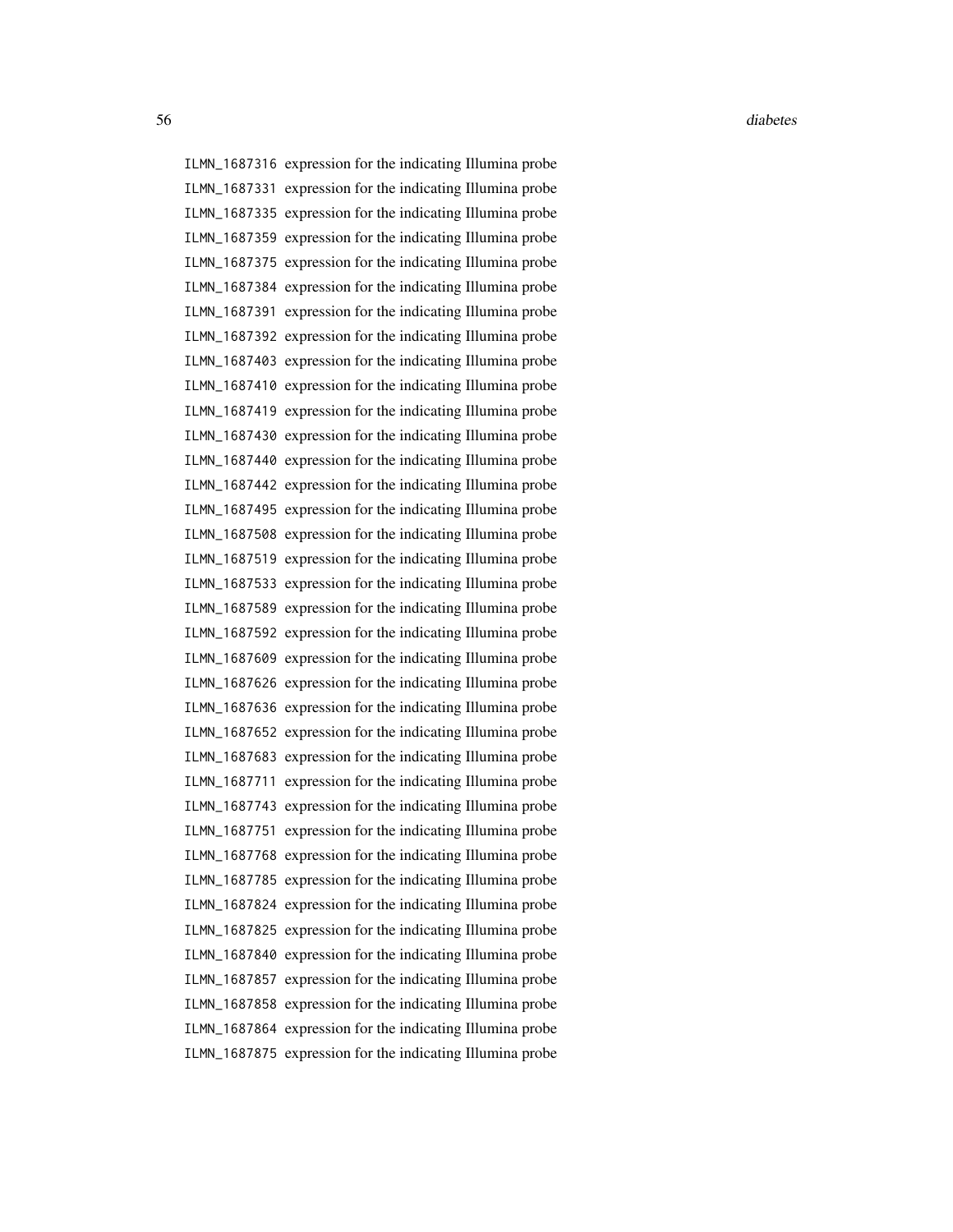ILMN\_1687884 expression for the indicating Illumina probe ILMN\_1687896 expression for the indicating Illumina probe ILMN\_1687921 expression for the indicating Illumina probe ILMN\_1687922 expression for the indicating Illumina probe ILMN\_1687947 expression for the indicating Illumina probe ILMN\_1687958 expression for the indicating Illumina probe ILMN\_1687971 expression for the indicating Illumina probe ILMN\_1688000 expression for the indicating Illumina probe ILMN\_1688011 expression for the indicating Illumina probe ILMN\_1688034 expression for the indicating Illumina probe ILMN\_1688041 expression for the indicating Illumina probe ILMN\_1688071 expression for the indicating Illumina probe ILMN\_1688089 expression for the indicating Illumina probe ILMN\_1688098 expression for the indicating Illumina probe ILMN\_1688103 expression for the indicating Illumina probe ILMN\_1688104 expression for the indicating Illumina probe ILMN\_1688152 expression for the indicating Illumina probe ILMN\_1688158 expression for the indicating Illumina probe ILMN\_1688160 expression for the indicating Illumina probe ILMN\_1688178 expression for the indicating Illumina probe ILMN\_1688220 expression for the indicating Illumina probe ILMN\_1688231 expression for the indicating Illumina probe ILMN\_1688240 expression for the indicating Illumina probe ILMN\_1688279 expression for the indicating Illumina probe ILMN\_1688295 expression for the indicating Illumina probe ILMN\_1688299 expression for the indicating Illumina probe ILMN\_1688346 expression for the indicating Illumina probe ILMN\_1688372 expression for the indicating Illumina probe ILMN\_1688373 expression for the indicating Illumina probe ILMN\_1688404 expression for the indicating Illumina probe ILMN\_1688413 expression for the indicating Illumina probe ILMN\_1688455 expression for the indicating Illumina probe ILMN\_1688458 expression for the indicating Illumina probe ILMN\_1688464 expression for the indicating Illumina probe ILMN\_1688479 expression for the indicating Illumina probe ILMN\_1688480 expression for the indicating Illumina probe ILMN\_1688515 expression for the indicating Illumina probe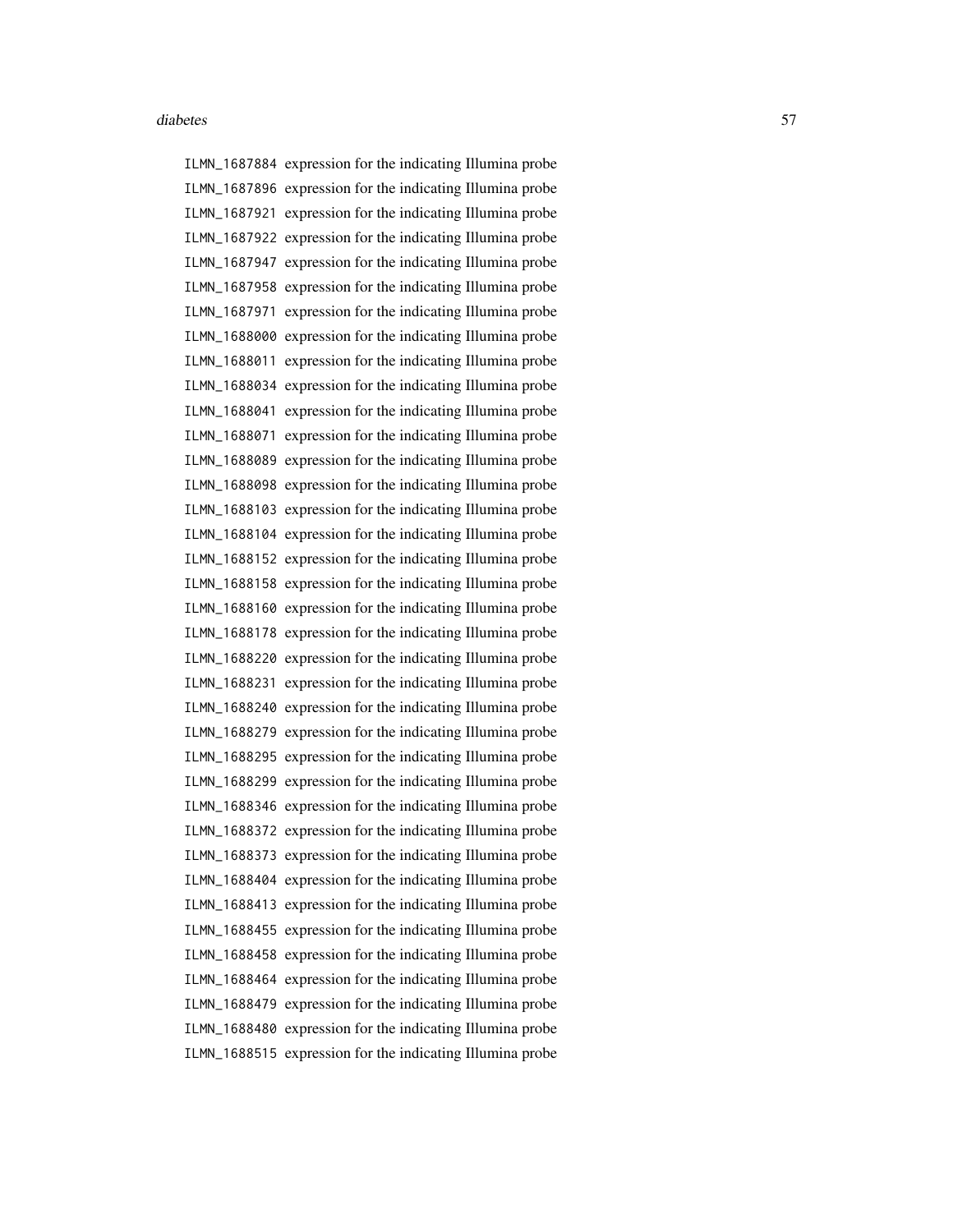ILMN\_1688526 expression for the indicating Illumina probe ILMN\_1688534 expression for the indicating Illumina probe ILMN\_1688565 expression for the indicating Illumina probe ILMN\_1688580 expression for the indicating Illumina probe ILMN\_1688606 expression for the indicating Illumina probe ILMN\_1688622 expression for the indicating Illumina probe ILMN\_1688625 expression for the indicating Illumina probe ILMN\_1688629 expression for the indicating Illumina probe ILMN\_1688633 expression for the indicating Illumina probe ILMN\_1688666 expression for the indicating Illumina probe ILMN\_1688672 expression for the indicating Illumina probe ILMN\_1688698 expression for the indicating Illumina probe ILMN\_1688702 expression for the indicating Illumina probe ILMN\_1688753 expression for the indicating Illumina probe ILMN\_1688780 expression for the indicating Illumina probe ILMN\_1688853 expression for the indicating Illumina probe ILMN\_1688865 expression for the indicating Illumina probe ILMN\_1688938 expression for the indicating Illumina probe ILMN\_1688953 expression for the indicating Illumina probe ILMN\_1688959 expression for the indicating Illumina probe ILMN\_1688971 expression for the indicating Illumina probe ILMN\_1689001 expression for the indicating Illumina probe ILMN\_1689002 expression for the indicating Illumina probe ILMN\_1689046 expression for the indicating Illumina probe ILMN\_1689059 expression for the indicating Illumina probe ILMN\_1689070 expression for the indicating Illumina probe ILMN\_1689097 expression for the indicating Illumina probe ILMN\_1689098 expression for the indicating Illumina probe ILMN\_1689110 expression for the indicating Illumina probe ILMN\_1689123 expression for the indicating Illumina probe ILMN\_1689129 expression for the indicating Illumina probe ILMN\_1689142 expression for the indicating Illumina probe ILMN\_1689156 expression for the indicating Illumina probe ILMN\_1689160 expression for the indicating Illumina probe ILMN\_1689162 expression for the indicating Illumina probe ILMN\_1689189 expression for the indicating Illumina probe ILMN\_1689257 expression for the indicating Illumina probe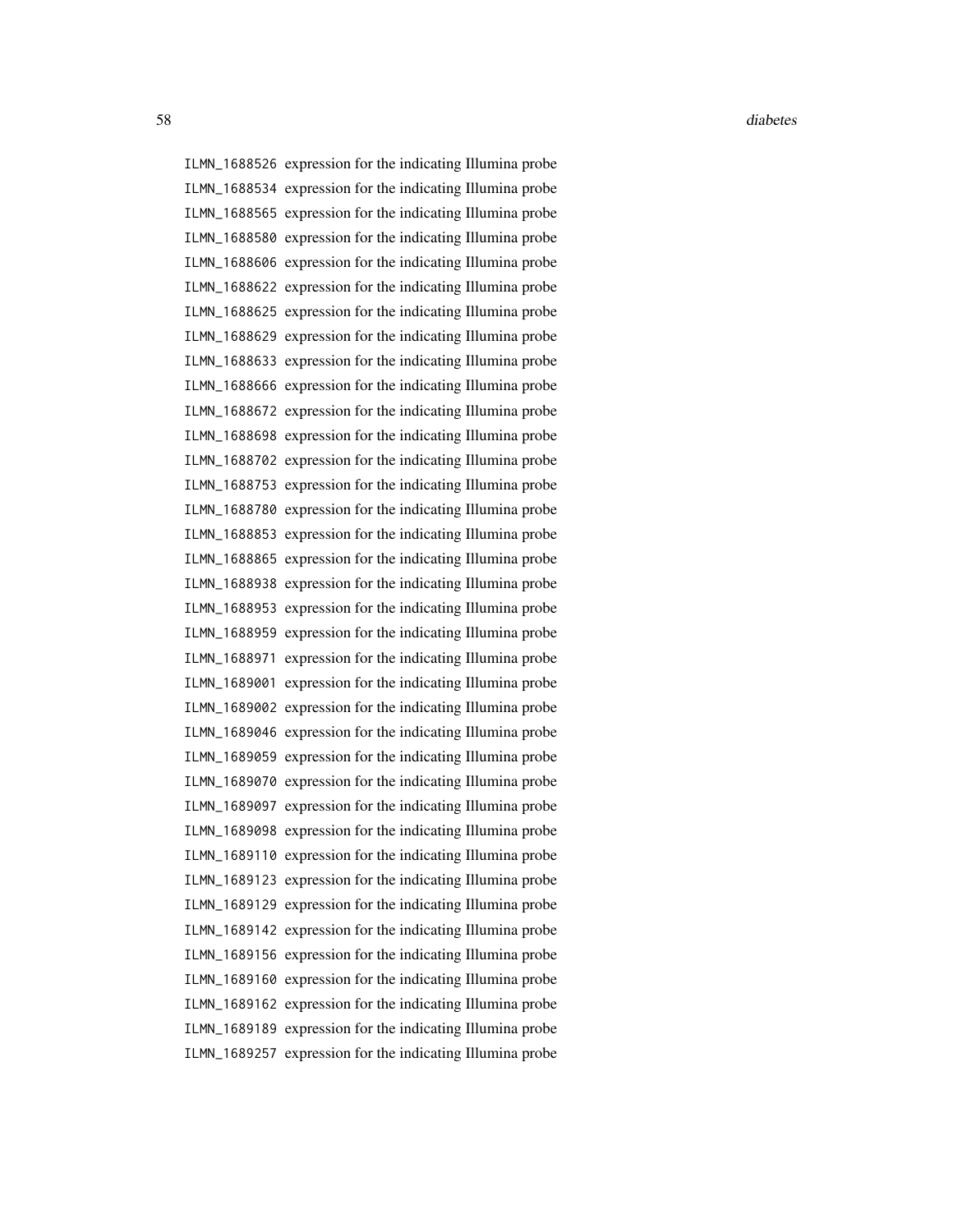ILMN\_1689274 expression for the indicating Illumina probe ILMN\_1689288 expression for the indicating Illumina probe ILMN\_1689329 expression for the indicating Illumina probe ILMN\_1689342 expression for the indicating Illumina probe ILMN\_1689389 expression for the indicating Illumina probe ILMN\_1689400 expression for the indicating Illumina probe ILMN\_1689445 expression for the indicating Illumina probe ILMN\_1689446 expression for the indicating Illumina probe ILMN\_1689456 expression for the indicating Illumina probe ILMN\_1689518 expression for the indicating Illumina probe ILMN\_1689528 expression for the indicating Illumina probe ILMN\_1689552 expression for the indicating Illumina probe ILMN\_1689560 expression for the indicating Illumina probe ILMN\_1689652 expression for the indicating Illumina probe ILMN\_1689665 expression for the indicating Illumina probe ILMN\_1689700 expression for the indicating Illumina probe ILMN\_1689704 expression for the indicating Illumina probe ILMN\_1689720 expression for the indicating Illumina probe ILMN\_1689734 expression for the indicating Illumina probe ILMN\_1689770 expression for the indicating Illumina probe ILMN\_1689774 expression for the indicating Illumina probe ILMN\_1689800 expression for the indicating Illumina probe ILMN\_1689836 expression for the indicating Illumina probe ILMN\_1689868 expression for the indicating Illumina probe ILMN\_1689899 expression for the indicating Illumina probe ILMN\_1689908 expression for the indicating Illumina probe ILMN\_1689932 expression for the indicating Illumina probe ILMN\_1689953 expression for the indicating Illumina probe ILMN\_1689968 expression for the indicating Illumina probe ILMN\_1689989 expression for the indicating Illumina probe ILMN\_1690035 expression for the indicating Illumina probe ILMN\_1690040 expression for the indicating Illumina probe ILMN\_1690049 expression for the indicating Illumina probe ILMN\_1690066 expression for the indicating Illumina probe ILMN\_1690077 expression for the indicating Illumina probe ILMN\_1690085 expression for the indicating Illumina probe ILMN\_1690099 expression for the indicating Illumina probe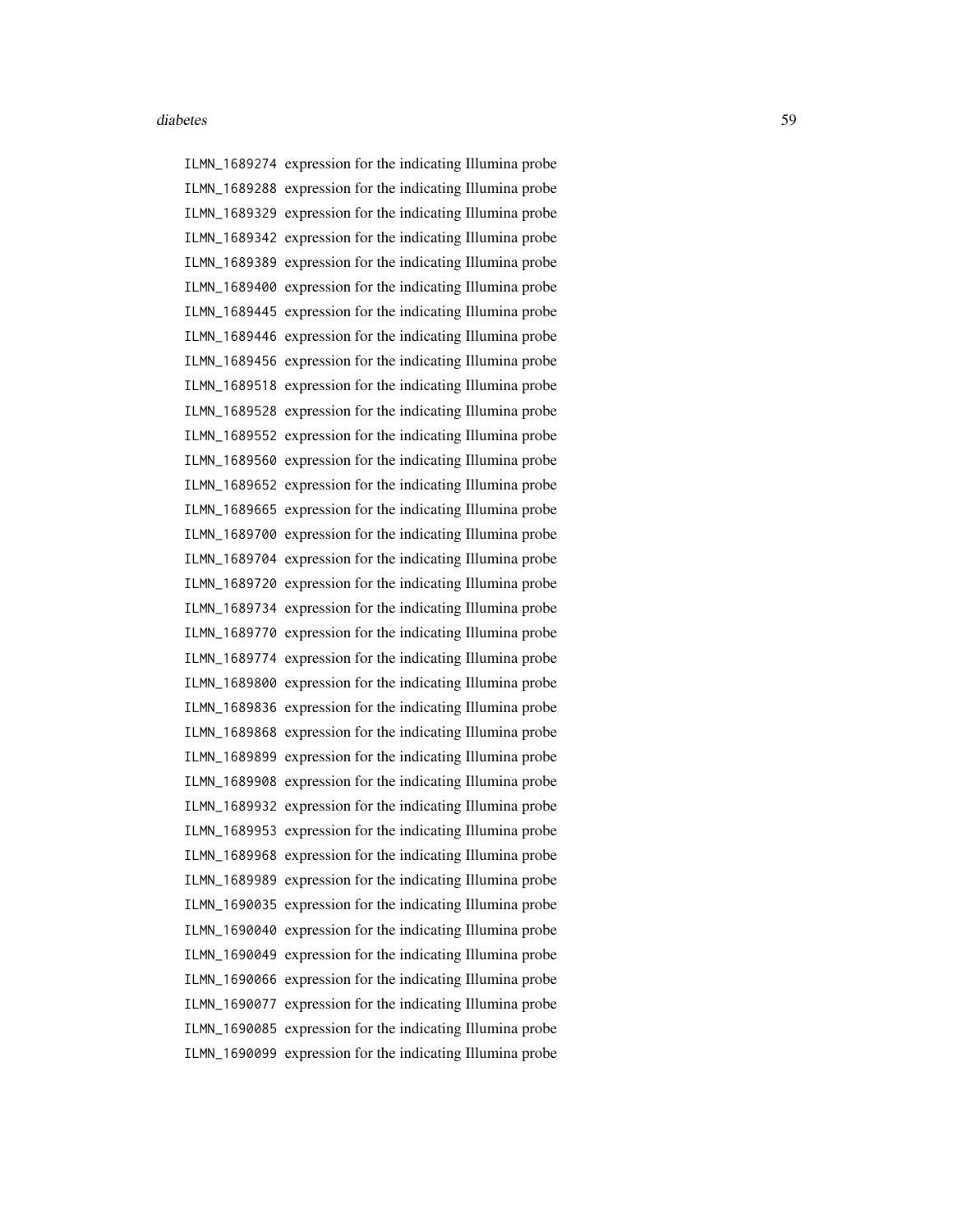ILMN\_1690105 expression for the indicating Illumina probe ILMN\_1690114 expression for the indicating Illumina probe ILMN\_1690122 expression for the indicating Illumina probe ILMN\_1690125 expression for the indicating Illumina probe ILMN\_1690136 expression for the indicating Illumina probe ILMN\_1690138 expression for the indicating Illumina probe ILMN\_1690170 expression for the indicating Illumina probe ILMN\_1690179 expression for the indicating Illumina probe ILMN\_1690209 expression for the indicating Illumina probe ILMN\_1690223 expression for the indicating Illumina probe ILMN\_1690252 expression for the indicating Illumina probe ILMN\_1690268 expression for the indicating Illumina probe ILMN\_1690282 expression for the indicating Illumina probe ILMN\_1690304 expression for the indicating Illumina probe ILMN\_1690325 expression for the indicating Illumina probe ILMN\_1690329 expression for the indicating Illumina probe ILMN\_1690342 expression for the indicating Illumina probe ILMN\_1690352 expression for the indicating Illumina probe ILMN\_1690371 expression for the indicating Illumina probe ILMN\_1690386 expression for the indicating Illumina probe ILMN\_1690392 expression for the indicating Illumina probe ILMN\_1690420 expression for the indicating Illumina probe ILMN\_1690454 expression for the indicating Illumina probe ILMN\_1690473 expression for the indicating Illumina probe ILMN\_1690524 expression for the indicating Illumina probe ILMN\_1690545 expression for the indicating Illumina probe ILMN\_1690546 expression for the indicating Illumina probe ILMN\_1690566 expression for the indicating Illumina probe ILMN\_1690610 expression for the indicating Illumina probe ILMN\_1690625 expression for the indicating Illumina probe ILMN\_1690646 expression for the indicating Illumina probe ILMN\_1690653 expression for the indicating Illumina probe ILMN\_1690682 expression for the indicating Illumina probe ILMN\_1690690 expression for the indicating Illumina probe ILMN\_1690695 expression for the indicating Illumina probe ILMN\_1690706 expression for the indicating Illumina probe ILMN\_1690754 expression for the indicating Illumina probe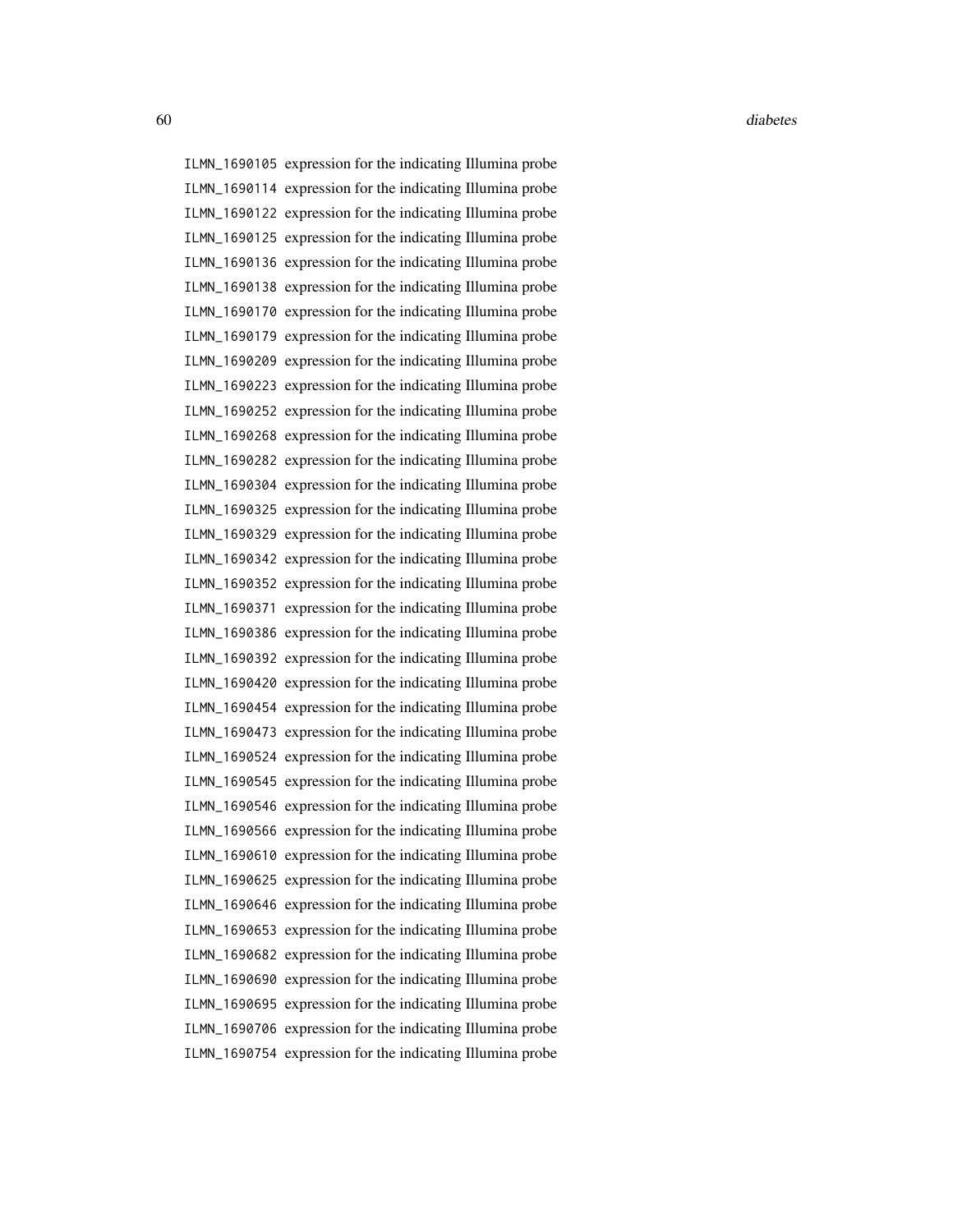ILMN\_1690761 expression for the indicating Illumina probe ILMN\_1690783 expression for the indicating Illumina probe ILMN\_1690802 expression for the indicating Illumina probe ILMN\_1690863 expression for the indicating Illumina probe ILMN\_1690880 expression for the indicating Illumina probe ILMN\_1690920 expression for the indicating Illumina probe ILMN\_1690921 expression for the indicating Illumina probe ILMN\_1690979 expression for the indicating Illumina probe ILMN\_1690982 expression for the indicating Illumina probe ILMN\_1690999 expression for the indicating Illumina probe ILMN\_1691048 expression for the indicating Illumina probe ILMN\_1691071 expression for the indicating Illumina probe ILMN\_1691090 expression for the indicating Illumina probe ILMN\_1691111 expression for the indicating Illumina probe ILMN\_1691112 expression for the indicating Illumina probe ILMN\_1691117 expression for the indicating Illumina probe ILMN\_1691119 expression for the indicating Illumina probe ILMN\_1691143 expression for the indicating Illumina probe ILMN\_1691156 expression for the indicating Illumina probe ILMN\_1691181 expression for the indicating Illumina probe ILMN\_1691188 expression for the indicating Illumina probe ILMN\_1691264 expression for the indicating Illumina probe ILMN\_1691276 expression for the indicating Illumina probe ILMN\_1691290 expression for the indicating Illumina probe ILMN\_1691291 expression for the indicating Illumina probe ILMN\_1691293 expression for the indicating Illumina probe ILMN\_1691294 expression for the indicating Illumina probe ILMN\_1691334 expression for the indicating Illumina probe ILMN\_1691355 expression for the indicating Illumina probe ILMN\_1691364 expression for the indicating Illumina probe ILMN\_1691376 expression for the indicating Illumina probe ILMN\_1691393 expression for the indicating Illumina probe ILMN\_1691413 expression for the indicating Illumina probe ILMN\_1691418 expression for the indicating Illumina probe ILMN\_1691425 expression for the indicating Illumina probe ILMN\_1691430 expression for the indicating Illumina probe ILMN\_1691432 expression for the indicating Illumina probe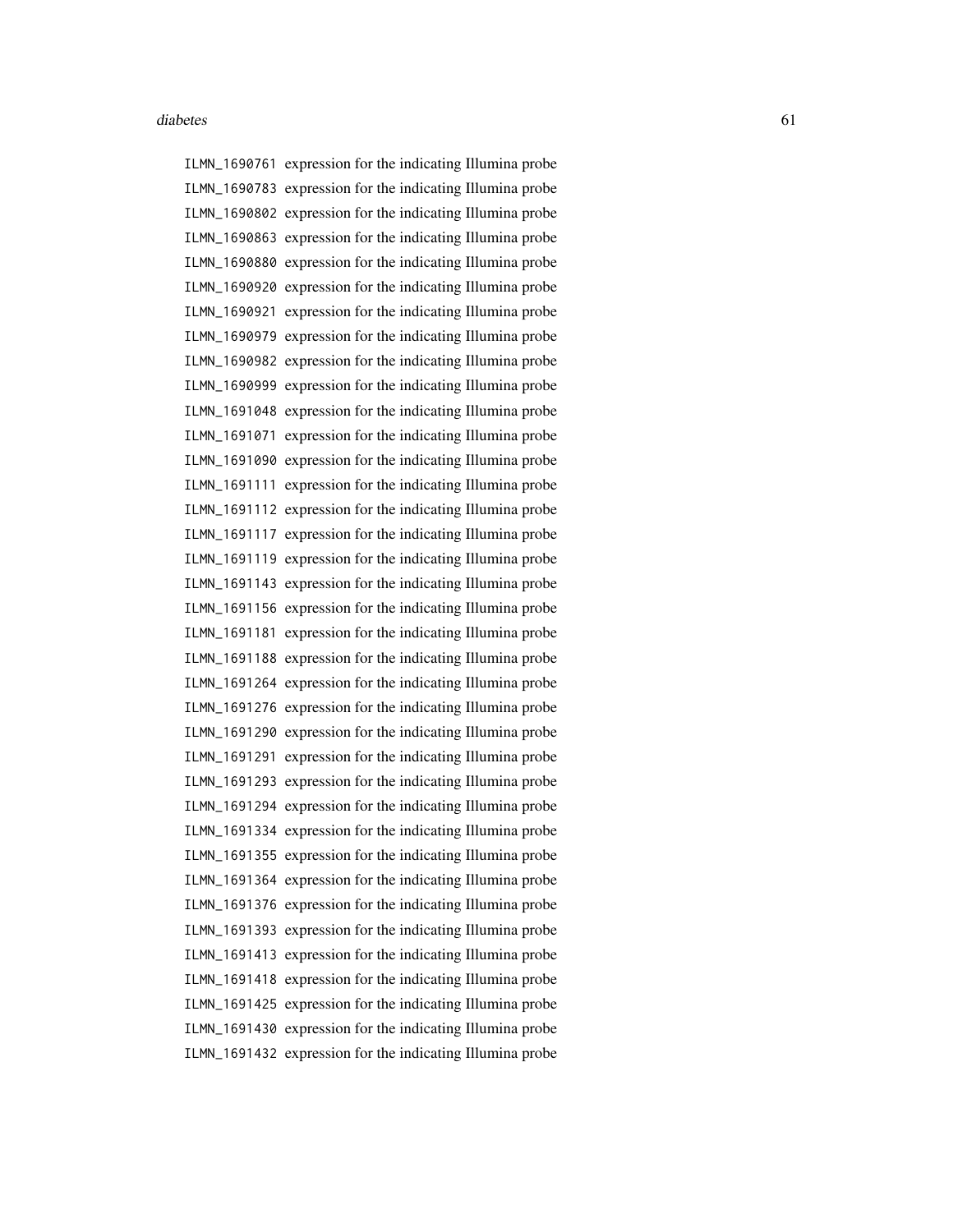ILMN\_1691433 expression for the indicating Illumina probe ILMN\_1691436 expression for the indicating Illumina probe ILMN\_1691444 expression for the indicating Illumina probe ILMN\_1691458 expression for the indicating Illumina probe ILMN\_1691466 expression for the indicating Illumina probe ILMN\_1691506 expression for the indicating Illumina probe ILMN\_1691508 expression for the indicating Illumina probe ILMN\_1691539 expression for the indicating Illumina probe ILMN\_1691557 expression for the indicating Illumina probe ILMN\_1691559 expression for the indicating Illumina probe ILMN\_1691566 expression for the indicating Illumina probe ILMN\_1691570 expression for the indicating Illumina probe ILMN\_1691572 expression for the indicating Illumina probe ILMN\_1691575 expression for the indicating Illumina probe ILMN\_1691702 expression for the indicating Illumina probe ILMN\_1691717 expression for the indicating Illumina probe ILMN\_1691731 expression for the indicating Illumina probe ILMN\_1691736 expression for the indicating Illumina probe ILMN\_1691760 expression for the indicating Illumina probe ILMN\_1691789 expression for the indicating Illumina probe ILMN\_1691798 expression for the indicating Illumina probe ILMN\_1691803 expression for the indicating Illumina probe ILMN\_1691811 expression for the indicating Illumina probe ILMN\_1691843 expression for the indicating Illumina probe ILMN\_1691855 expression for the indicating Illumina probe ILMN\_1691926 expression for the indicating Illumina probe ILMN\_1691930 expression for the indicating Illumina probe ILMN\_1691942 expression for the indicating Illumina probe ILMN\_1692026 expression for the indicating Illumina probe ILMN\_1692100 expression for the indicating Illumina probe ILMN\_1692121 expression for the indicating Illumina probe ILMN\_1692163 expression for the indicating Illumina probe ILMN\_1692168 expression for the indicating Illumina probe ILMN\_1692177 expression for the indicating Illumina probe ILMN\_1692188 expression for the indicating Illumina probe ILMN\_1692219 expression for the indicating Illumina probe ILMN\_1692223 expression for the indicating Illumina probe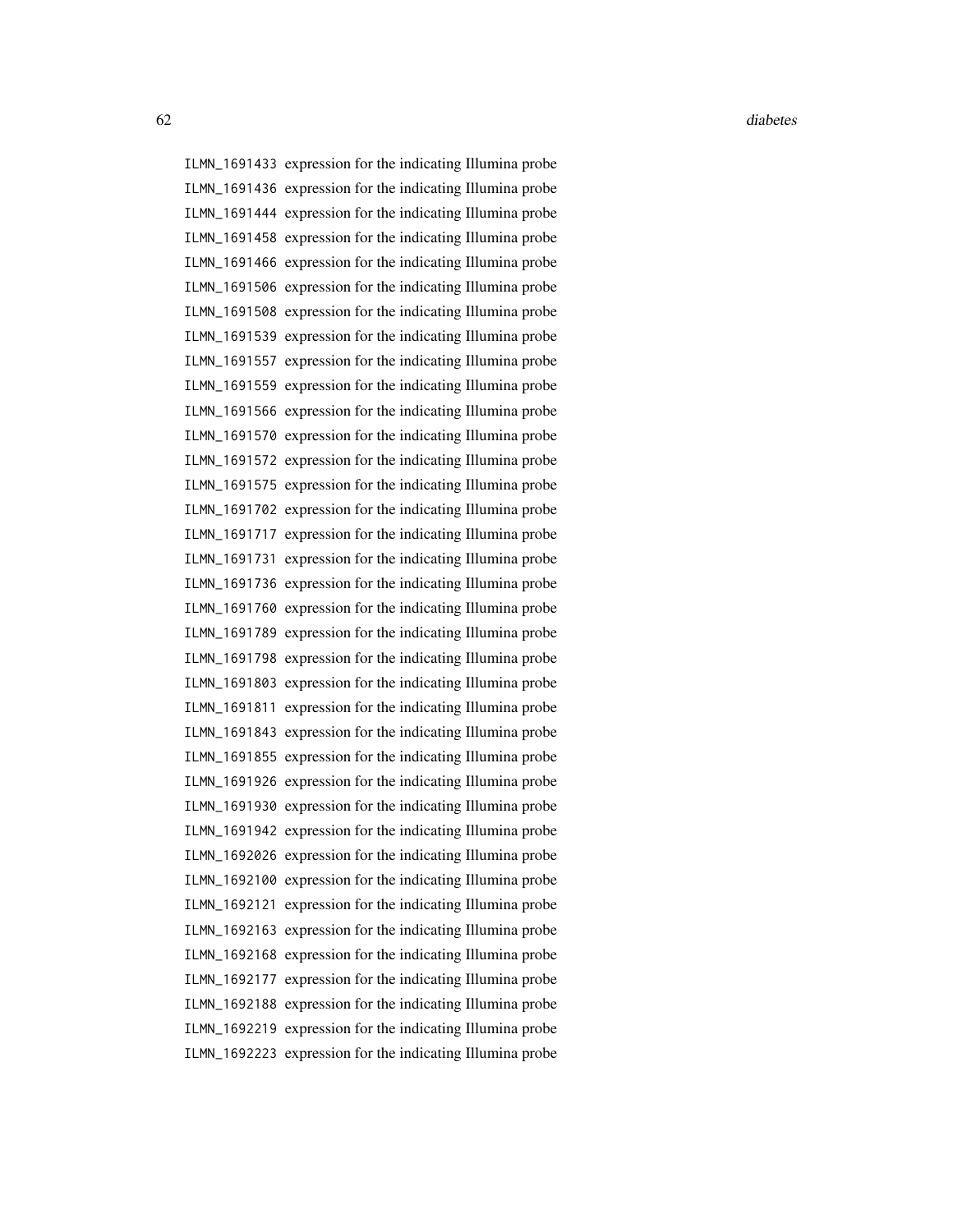ILMN\_1692225 expression for the indicating Illumina probe ILMN\_1692255 expression for the indicating Illumina probe ILMN\_1692261 expression for the indicating Illumina probe ILMN\_1692267 expression for the indicating Illumina probe ILMN\_1692272 expression for the indicating Illumina probe ILMN\_1692276 expression for the indicating Illumina probe ILMN\_1692295 expression for the indicating Illumina probe ILMN\_1692352 expression for the indicating Illumina probe ILMN\_1692390 expression for the indicating Illumina probe ILMN\_1692398 expression for the indicating Illumina probe ILMN\_1692473 expression for the indicating Illumina probe ILMN\_1692477 expression for the indicating Illumina probe ILMN\_1692486 expression for the indicating Illumina probe ILMN\_1692511 expression for the indicating Illumina probe ILMN\_1692535 expression for the indicating Illumina probe ILMN\_1692539 expression for the indicating Illumina probe ILMN\_1692568 expression for the indicating Illumina probe ILMN\_1692575 expression for the indicating Illumina probe ILMN\_1692620 expression for the indicating Illumina probe ILMN\_1692651 expression for the indicating Illumina probe ILMN\_1692664 expression for the indicating Illumina probe ILMN\_1692706 expression for the indicating Illumina probe ILMN\_1692707 expression for the indicating Illumina probe ILMN\_1692731 expression for the indicating Illumina probe ILMN\_1692742 expression for the indicating Illumina probe ILMN\_1692754 expression for the indicating Illumina probe ILMN\_1692760 expression for the indicating Illumina probe ILMN\_1692785 expression for the indicating Illumina probe ILMN\_1692790 expression for the indicating Illumina probe ILMN\_1692826 expression for the indicating Illumina probe ILMN\_1692831 expression for the indicating Illumina probe ILMN\_1692834 expression for the indicating Illumina probe ILMN\_1692864 expression for the indicating Illumina probe ILMN\_1692865 expression for the indicating Illumina probe ILMN\_1692938 expression for the indicating Illumina probe ILMN\_1692962 expression for the indicating Illumina probe ILMN\_1693004 expression for the indicating Illumina probe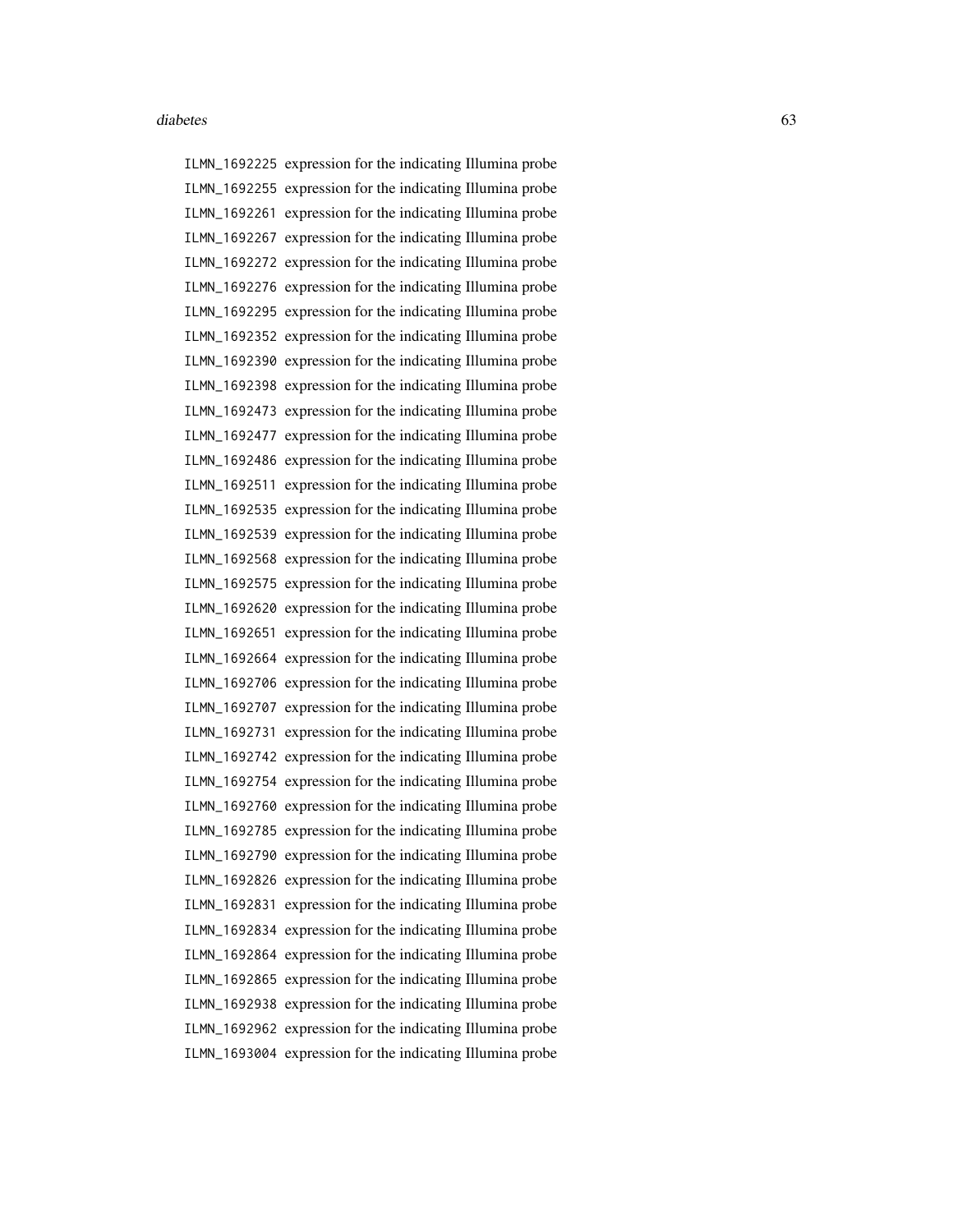ILMN\_1693009 expression for the indicating Illumina probe ILMN\_1693014 expression for the indicating Illumina probe ILMN\_1693039 expression for the indicating Illumina probe ILMN\_1693045 expression for the indicating Illumina probe ILMN\_1693090 expression for the indicating Illumina probe ILMN\_1693107 expression for the indicating Illumina probe ILMN\_1693136 expression for the indicating Illumina probe ILMN\_1693145 expression for the indicating Illumina probe ILMN\_1693192 expression for the indicating Illumina probe ILMN\_1693207 expression for the indicating Illumina probe ILMN\_1693210 expression for the indicating Illumina probe ILMN\_1693226 expression for the indicating Illumina probe ILMN\_1693233 expression for the indicating Illumina probe ILMN\_1693242 expression for the indicating Illumina probe ILMN\_1693269 expression for the indicating Illumina probe ILMN\_1693290 expression for the indicating Illumina probe ILMN\_1693311 expression for the indicating Illumina probe ILMN\_1693317 expression for the indicating Illumina probe ILMN\_1693323 expression for the indicating Illumina probe ILMN\_1693333 expression for the indicating Illumina probe ILMN\_1693334 expression for the indicating Illumina probe ILMN\_1693338 expression for the indicating Illumina probe ILMN\_1693388 expression for the indicating Illumina probe ILMN\_1693394 expression for the indicating Illumina probe ILMN\_1693401 expression for the indicating Illumina probe ILMN\_1693421 expression for the indicating Illumina probe ILMN\_1693428 expression for the indicating Illumina probe ILMN\_1693438 expression for the indicating Illumina probe ILMN\_1693471 expression for the indicating Illumina probe ILMN\_1693490 expression for the indicating Illumina probe ILMN\_1693494 expression for the indicating Illumina probe ILMN\_1693538 expression for the indicating Illumina probe ILMN\_1693552 expression for the indicating Illumina probe ILMN\_1693604 expression for the indicating Illumina probe ILMN\_1693630 expression for the indicating Illumina probe ILMN\_1693650 expression for the indicating Illumina probe ILMN\_1693664 expression for the indicating Illumina probe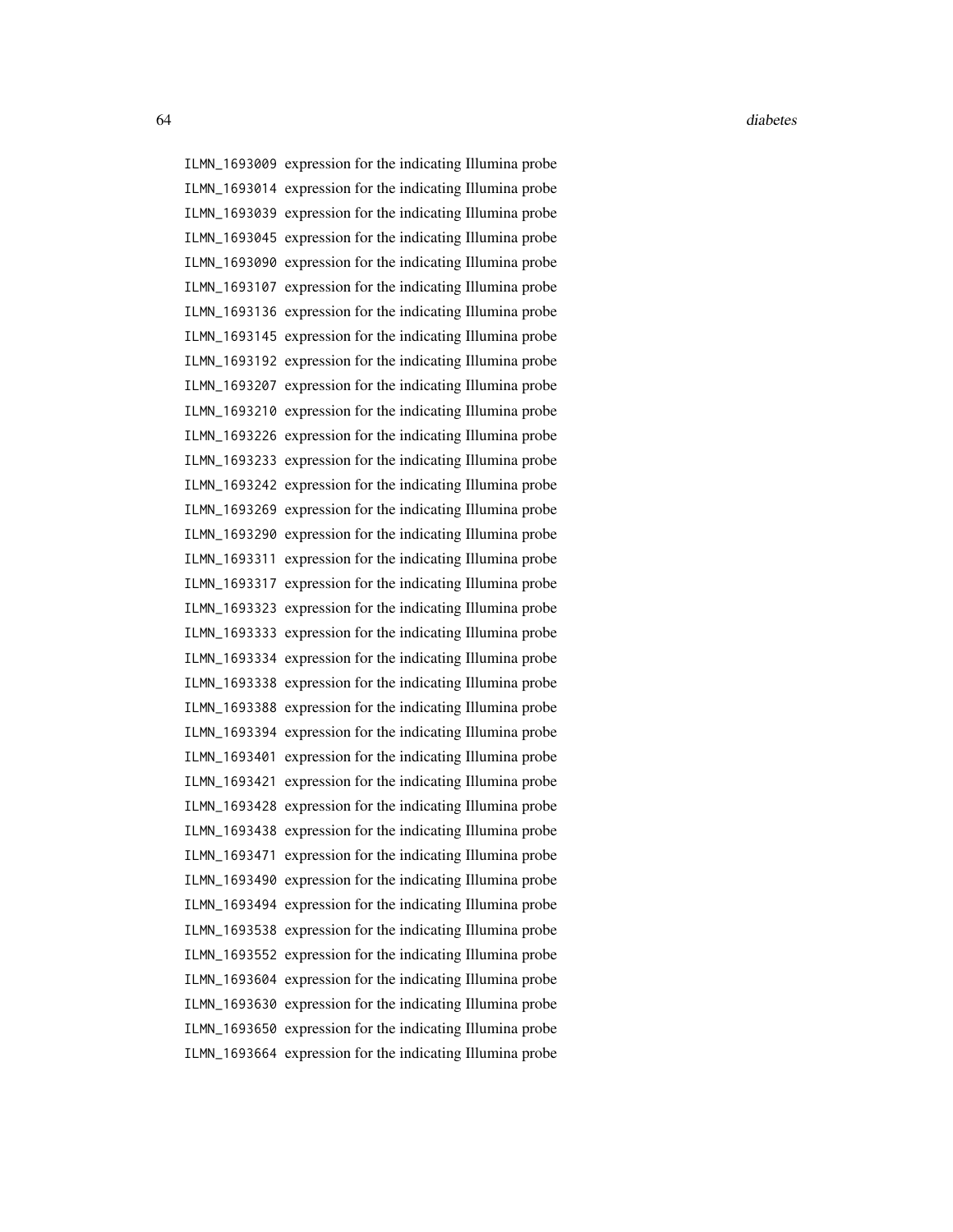ILMN\_1693668 expression for the indicating Illumina probe ILMN\_1693669 expression for the indicating Illumina probe ILMN\_1693674 expression for the indicating Illumina probe ILMN\_1693685 expression for the indicating Illumina probe ILMN\_1693726 expression for the indicating Illumina probe ILMN\_1693766 expression for the indicating Illumina probe ILMN\_1693788 expression for the indicating Illumina probe ILMN\_1693789 expression for the indicating Illumina probe ILMN\_1693826 expression for the indicating Illumina probe ILMN\_1693830 expression for the indicating Illumina probe ILMN\_1693862 expression for the indicating Illumina probe ILMN\_1693878 expression for the indicating Illumina probe ILMN\_1693882 expression for the indicating Illumina probe ILMN\_1693896 expression for the indicating Illumina probe ILMN\_1693905 expression for the indicating Illumina probe ILMN\_1693981 expression for the indicating Illumina probe ILMN\_1694011 expression for the indicating Illumina probe ILMN\_1694027 expression for the indicating Illumina probe ILMN\_1694041 expression for the indicating Illumina probe ILMN\_1694057 expression for the indicating Illumina probe ILMN\_1694084 expression for the indicating Illumina probe ILMN\_1694106 expression for the indicating Illumina probe ILMN\_1694111 expression for the indicating Illumina probe ILMN\_1694131 expression for the indicating Illumina probe ILMN\_1694174 expression for the indicating Illumina probe ILMN\_1694177 expression for the indicating Illumina probe ILMN\_1694194 expression for the indicating Illumina probe ILMN\_1694213 expression for the indicating Illumina probe ILMN\_1694219 expression for the indicating Illumina probe ILMN\_1694223 expression for the indicating Illumina probe ILMN\_1694233 expression for the indicating Illumina probe ILMN\_1694240 expression for the indicating Illumina probe ILMN\_1694268 expression for the indicating Illumina probe ILMN\_1694323 expression for the indicating Illumina probe ILMN\_1694325 expression for the indicating Illumina probe ILMN\_1694339 expression for the indicating Illumina probe ILMN\_1694385 expression for the indicating Illumina probe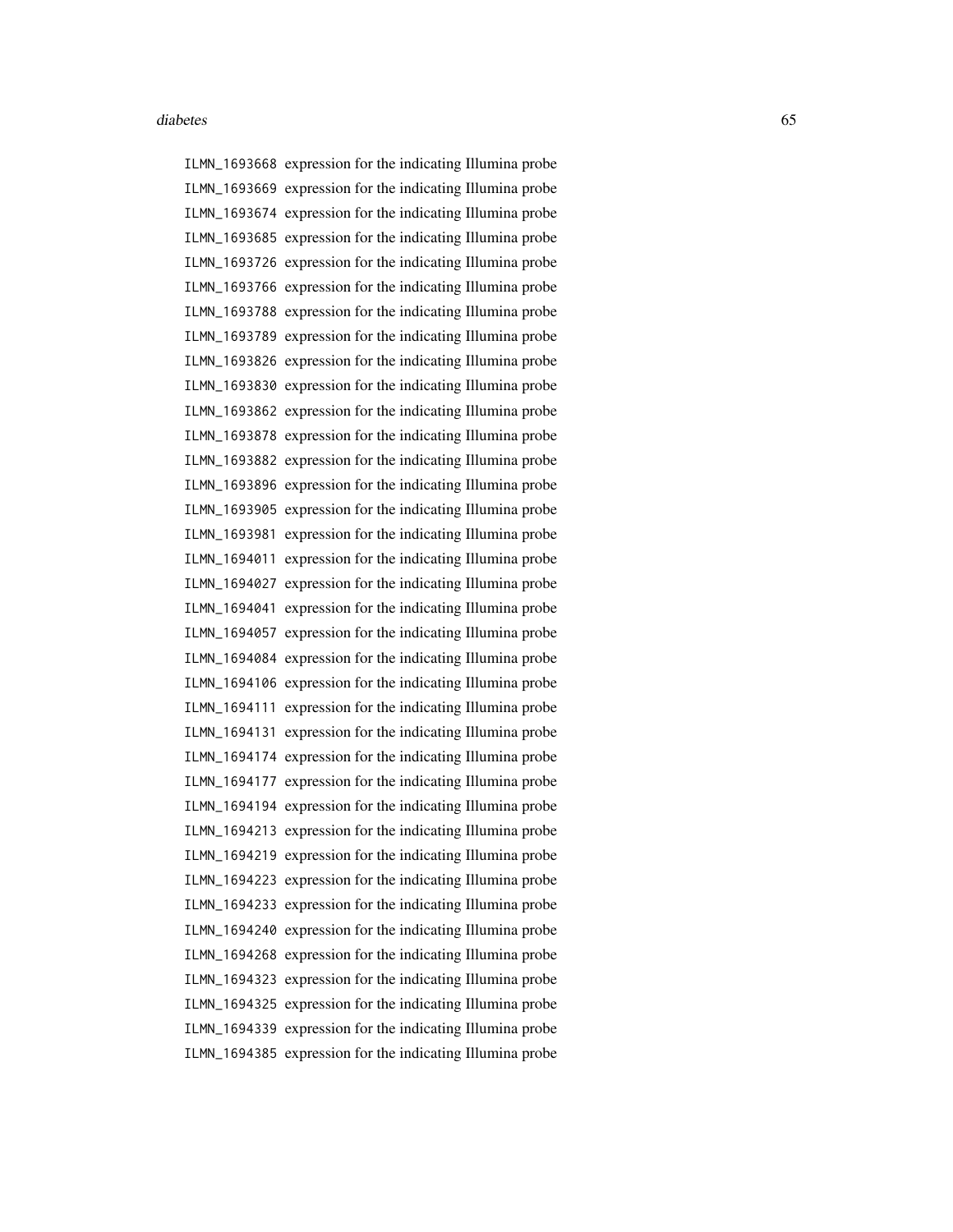ILMN\_1694398 expression for the indicating Illumina probe ILMN\_1694432 expression for the indicating Illumina probe ILMN\_1694466 expression for the indicating Illumina probe ILMN\_1694475 expression for the indicating Illumina probe ILMN\_1694476 expression for the indicating Illumina probe ILMN\_1694479 expression for the indicating Illumina probe ILMN\_1694482 expression for the indicating Illumina probe ILMN\_1694491 expression for the indicating Illumina probe ILMN\_1694504 expression for the indicating Illumina probe ILMN\_1694514 expression for the indicating Illumina probe ILMN\_1694530 expression for the indicating Illumina probe ILMN\_1694539 expression for the indicating Illumina probe ILMN\_1694547 expression for the indicating Illumina probe ILMN\_1694548 expression for the indicating Illumina probe ILMN\_1694587 expression for the indicating Illumina probe ILMN\_1694589 expression for the indicating Illumina probe ILMN\_1694603 expression for the indicating Illumina probe ILMN\_1694671 expression for the indicating Illumina probe ILMN\_1694711 expression for the indicating Illumina probe ILMN\_1694730 expression for the indicating Illumina probe ILMN\_1694731 expression for the indicating Illumina probe ILMN\_1694742 expression for the indicating Illumina probe ILMN\_1694757 expression for the indicating Illumina probe ILMN\_1694759 expression for the indicating Illumina probe ILMN\_1694780 expression for the indicating Illumina probe ILMN\_1694799 expression for the indicating Illumina probe ILMN\_1694810 expression for the indicating Illumina probe ILMN\_1694847 expression for the indicating Illumina probe ILMN\_1694877 expression for the indicating Illumina probe ILMN\_1694888 expression for the indicating Illumina probe ILMN\_1694923 expression for the indicating Illumina probe ILMN\_1694950 expression for the indicating Illumina probe ILMN\_1694966 expression for the indicating Illumina probe ILMN\_1694980 expression for the indicating Illumina probe ILMN\_1695000 expression for the indicating Illumina probe ILMN\_1695020 expression for the indicating Illumina probe ILMN\_1695025 expression for the indicating Illumina probe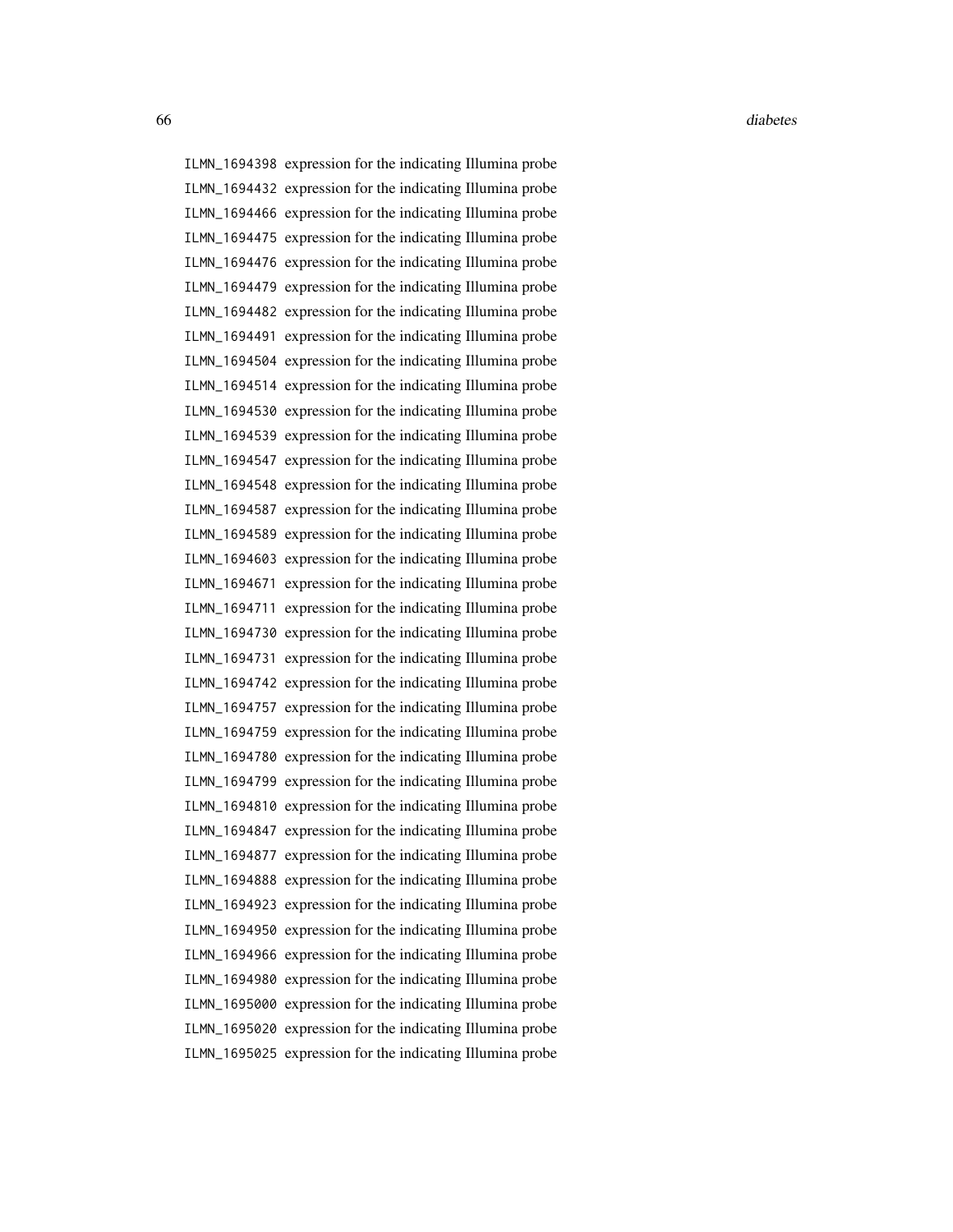ILMN\_1695058 expression for the indicating Illumina probe ILMN\_1695079 expression for the indicating Illumina probe ILMN\_1695135 expression for the indicating Illumina probe ILMN\_1695157 expression for the indicating Illumina probe ILMN\_1695181 expression for the indicating Illumina probe ILMN\_1695187 expression for the indicating Illumina probe ILMN\_1695246 expression for the indicating Illumina probe ILMN\_1695271 expression for the indicating Illumina probe ILMN\_1695276 expression for the indicating Illumina probe ILMN\_1695280 expression for the indicating Illumina probe ILMN\_1695282 expression for the indicating Illumina probe ILMN\_1695311 expression for the indicating Illumina probe ILMN\_1695317 expression for the indicating Illumina probe ILMN\_1695356 expression for the indicating Illumina probe ILMN\_1695362 expression for the indicating Illumina probe ILMN\_1695386 expression for the indicating Illumina probe ILMN\_1695404 expression for the indicating Illumina probe ILMN\_1695414 expression for the indicating Illumina probe ILMN\_1695418 expression for the indicating Illumina probe ILMN\_1695420 expression for the indicating Illumina probe ILMN\_1695423 expression for the indicating Illumina probe ILMN\_1695446 expression for the indicating Illumina probe ILMN\_1695461 expression for the indicating Illumina probe ILMN\_1695491 expression for the indicating Illumina probe ILMN\_1695530 expression for the indicating Illumina probe ILMN\_1695576 expression for the indicating Illumina probe ILMN\_1695588 expression for the indicating Illumina probe ILMN\_1695590 expression for the indicating Illumina probe ILMN\_1695604 expression for the indicating Illumina probe ILMN\_1695621 expression for the indicating Illumina probe ILMN\_1695645 expression for the indicating Illumina probe ILMN\_1695706 expression for the indicating Illumina probe ILMN\_1695711 expression for the indicating Illumina probe ILMN\_1695719 expression for the indicating Illumina probe ILMN\_1695731 expression for the indicating Illumina probe ILMN\_1695740 expression for the indicating Illumina probe ILMN\_1695745 expression for the indicating Illumina probe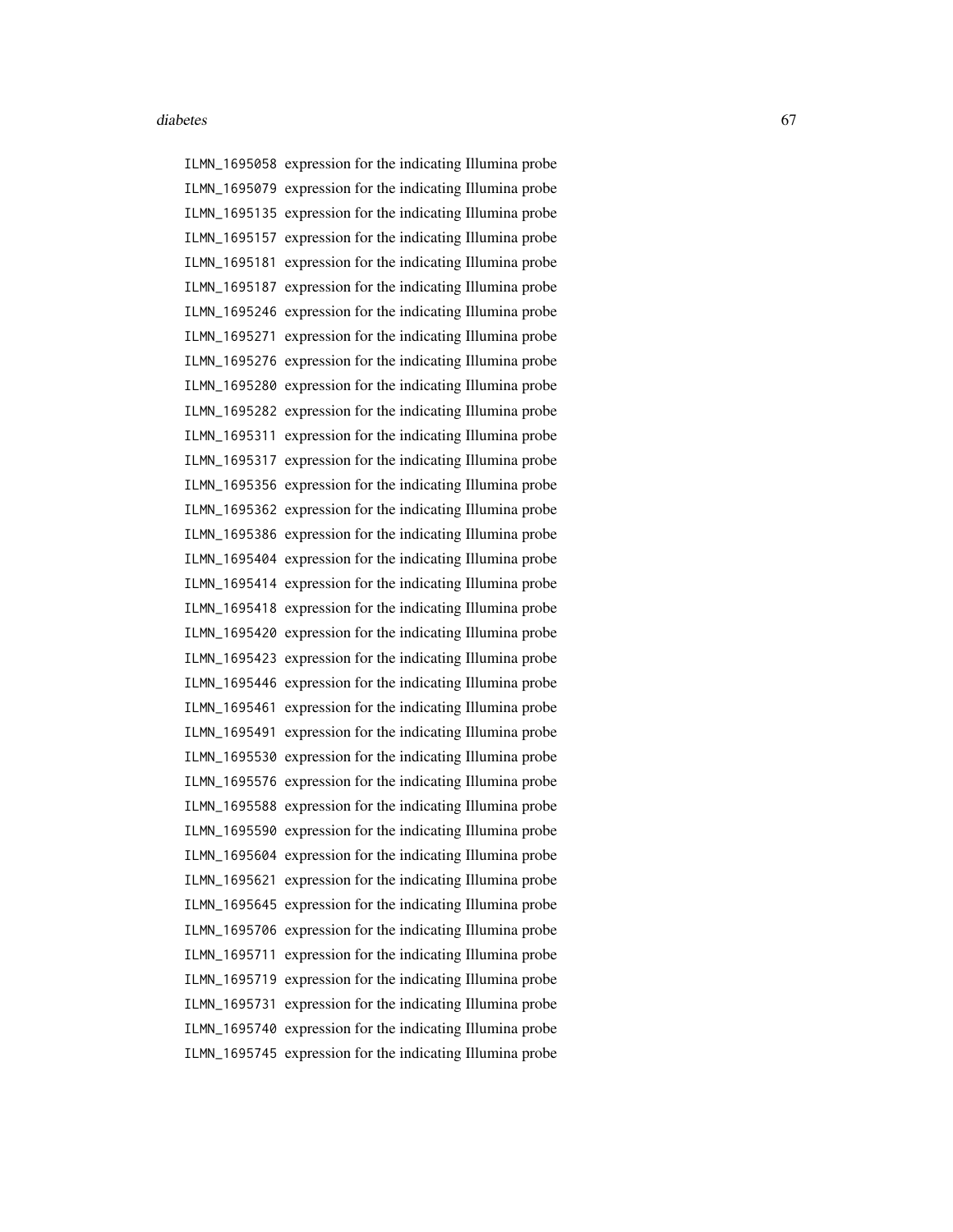ILMN\_1695759 expression for the indicating Illumina probe ILMN\_1695763 expression for the indicating Illumina probe ILMN\_1695797 expression for the indicating Illumina probe ILMN\_1695812 expression for the indicating Illumina probe ILMN\_1695821 expression for the indicating Illumina probe ILMN\_1695829 expression for the indicating Illumina probe ILMN\_1695847 expression for the indicating Illumina probe ILMN\_1695851 expression for the indicating Illumina probe ILMN\_1695853 expression for the indicating Illumina probe ILMN\_1695868 expression for the indicating Illumina probe ILMN\_1695917 expression for the indicating Illumina probe ILMN\_1695945 expression for the indicating Illumina probe ILMN\_1695959 expression for the indicating Illumina probe ILMN\_1695961 expression for the indicating Illumina probe ILMN\_1695962 expression for the indicating Illumina probe ILMN\_1695968 expression for the indicating Illumina probe ILMN\_1695972 expression for the indicating Illumina probe ILMN\_1695983 expression for the indicating Illumina probe ILMN\_1695991 expression for the indicating Illumina probe ILMN\_1696003 expression for the indicating Illumina probe ILMN\_1696004 expression for the indicating Illumina probe ILMN\_1696021 expression for the indicating Illumina probe ILMN\_1696028 expression for the indicating Illumina probe ILMN\_1696046 expression for the indicating Illumina probe ILMN\_1696065 expression for the indicating Illumina probe ILMN\_1696066 expression for the indicating Illumina probe ILMN\_1696087 expression for the indicating Illumina probe ILMN\_1696118 expression for the indicating Illumina probe ILMN\_1696127 expression for the indicating Illumina probe ILMN\_1696133 expression for the indicating Illumina probe ILMN\_1696183 expression for the indicating Illumina probe ILMN\_1696187 expression for the indicating Illumina probe ILMN\_1696190 expression for the indicating Illumina probe ILMN\_1696223 expression for the indicating Illumina probe ILMN\_1696230 expression for the indicating Illumina probe ILMN\_1696254 expression for the indicating Illumina probe ILMN\_1696266 expression for the indicating Illumina probe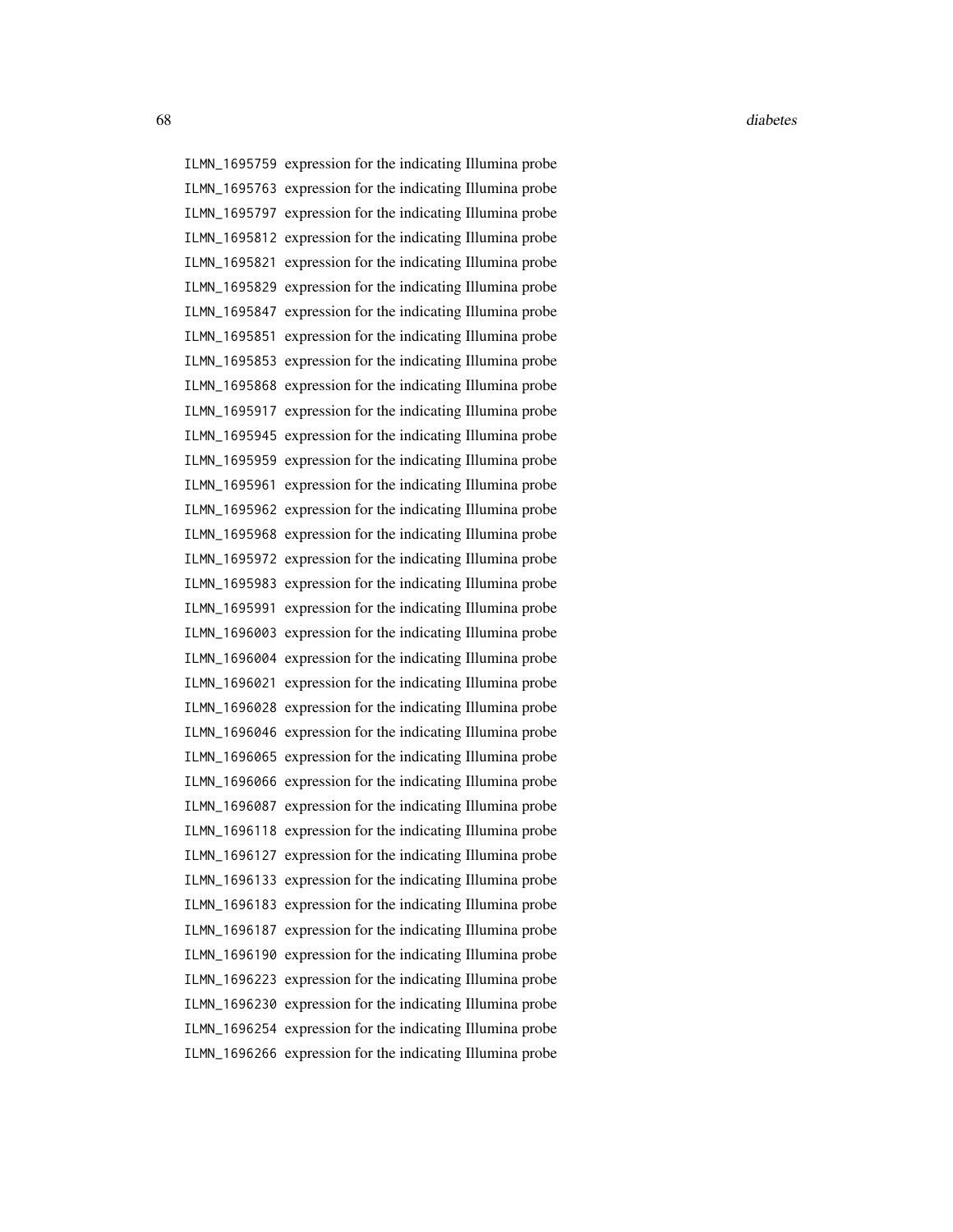ILMN\_1696276 expression for the indicating Illumina probe ILMN\_1696311 expression for the indicating Illumina probe ILMN\_1696316 expression for the indicating Illumina probe ILMN\_1696317 expression for the indicating Illumina probe ILMN\_1696330 expression for the indicating Illumina probe ILMN\_1696375 expression for the indicating Illumina probe ILMN\_1696380 expression for the indicating Illumina probe ILMN\_1696383 expression for the indicating Illumina probe ILMN\_1696407 expression for the indicating Illumina probe ILMN\_1696419 expression for the indicating Illumina probe ILMN\_1696463 expression for the indicating Illumina probe ILMN\_1696466 expression for the indicating Illumina probe ILMN\_1696485 expression for the indicating Illumina probe ILMN\_1696512 expression for the indicating Illumina probe ILMN\_1696556 expression for the indicating Illumina probe ILMN\_1696568 expression for the indicating Illumina probe ILMN\_1696583 expression for the indicating Illumina probe ILMN\_1696584 expression for the indicating Illumina probe ILMN\_1696601 expression for the indicating Illumina probe ILMN\_1696622 expression for the indicating Illumina probe ILMN\_1696643 expression for the indicating Illumina probe ILMN\_1696654 expression for the indicating Illumina probe ILMN\_1696675 expression for the indicating Illumina probe ILMN\_1696702 expression for the indicating Illumina probe ILMN\_1696708 expression for the indicating Illumina probe ILMN\_1696713 expression for the indicating Illumina probe ILMN\_1696749 expression for the indicating Illumina probe ILMN\_1696757 expression for the indicating Illumina probe ILMN\_1696828 expression for the indicating Illumina probe ILMN\_1696839 expression for the indicating Illumina probe ILMN\_1696870 expression for the indicating Illumina probe ILMN\_1696883 expression for the indicating Illumina probe ILMN\_1696962 expression for the indicating Illumina probe ILMN\_1696975 expression for the indicating Illumina probe ILMN\_1697117 expression for the indicating Illumina probe ILMN\_1697118 expression for the indicating Illumina probe ILMN\_1697153 expression for the indicating Illumina probe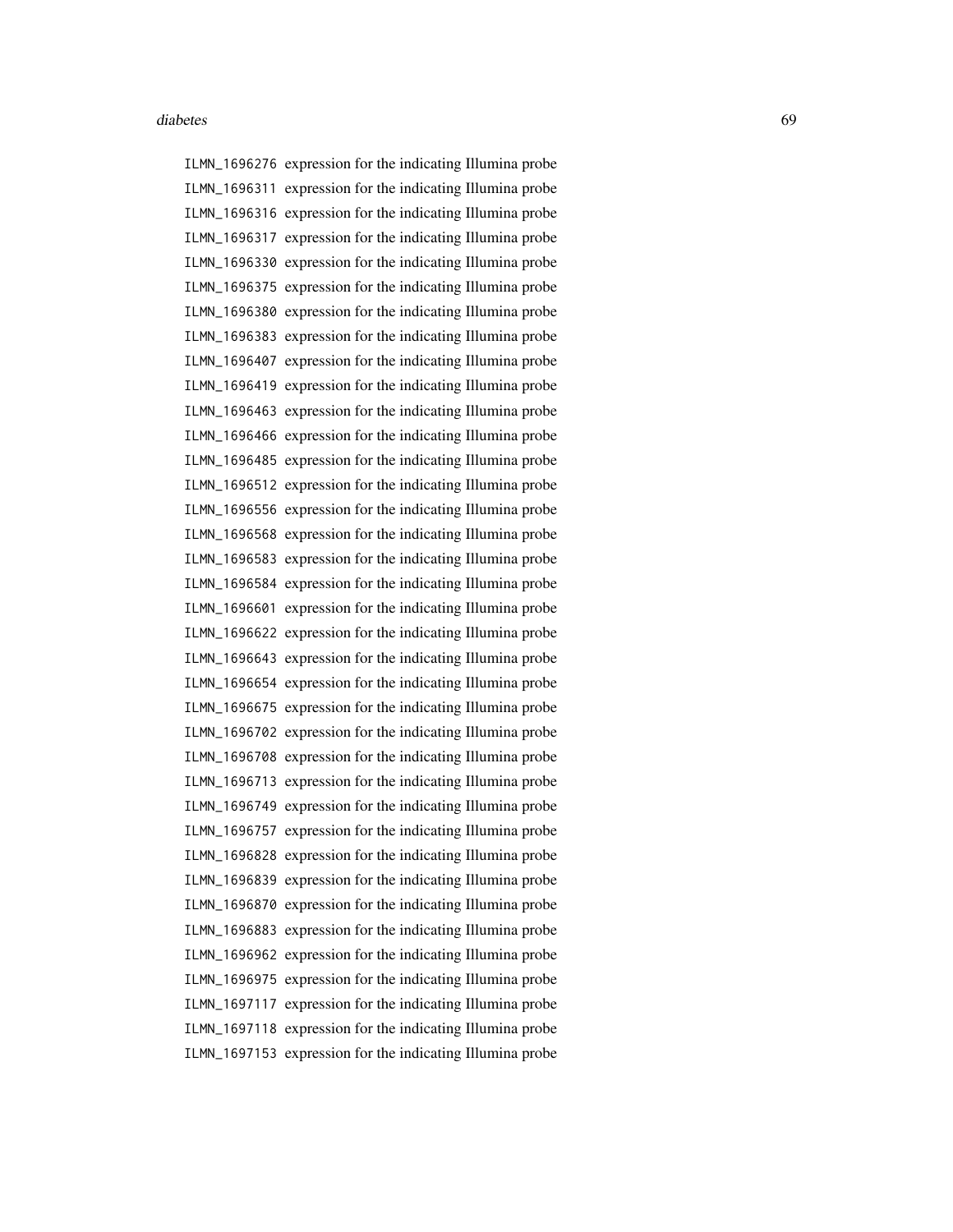ILMN\_1697166 expression for the indicating Illumina probe ILMN\_1697200 expression for the indicating Illumina probe ILMN\_1697218 expression for the indicating Illumina probe ILMN\_1697220 expression for the indicating Illumina probe ILMN\_1697228 expression for the indicating Illumina probe ILMN\_1697268 expression for the indicating Illumina probe ILMN\_1697286 expression for the indicating Illumina probe ILMN\_1697301 expression for the indicating Illumina probe ILMN\_1697317 expression for the indicating Illumina probe ILMN\_1697342 expression for the indicating Illumina probe ILMN\_1697348 expression for the indicating Illumina probe ILMN\_1697363 expression for the indicating Illumina probe ILMN\_1697409 expression for the indicating Illumina probe ILMN\_1697420 expression for the indicating Illumina probe ILMN\_1697440 expression for the indicating Illumina probe ILMN\_1697448 expression for the indicating Illumina probe ILMN\_1697469 expression for the indicating Illumina probe ILMN\_1697472 expression for the indicating Illumina probe ILMN\_1697491 expression for the indicating Illumina probe ILMN\_1697493 expression for the indicating Illumina probe ILMN\_1697529 expression for the indicating Illumina probe ILMN\_1697544 expression for the indicating Illumina probe ILMN\_1697554 expression for the indicating Illumina probe ILMN\_1697559 expression for the indicating Illumina probe ILMN\_1697567 expression for the indicating Illumina probe ILMN\_1697585 expression for the indicating Illumina probe ILMN\_1697597 expression for the indicating Illumina probe ILMN\_1697614 expression for the indicating Illumina probe ILMN\_1697629 expression for the indicating Illumina probe ILMN\_1697639 expression for the indicating Illumina probe ILMN\_1697642 expression for the indicating Illumina probe ILMN\_1697654 expression for the indicating Illumina probe ILMN\_1697670 expression for the indicating Illumina probe ILMN\_1697682 expression for the indicating Illumina probe ILMN\_1697694 expression for the indicating Illumina probe ILMN\_1697701 expression for the indicating Illumina probe ILMN\_1697710 expression for the indicating Illumina probe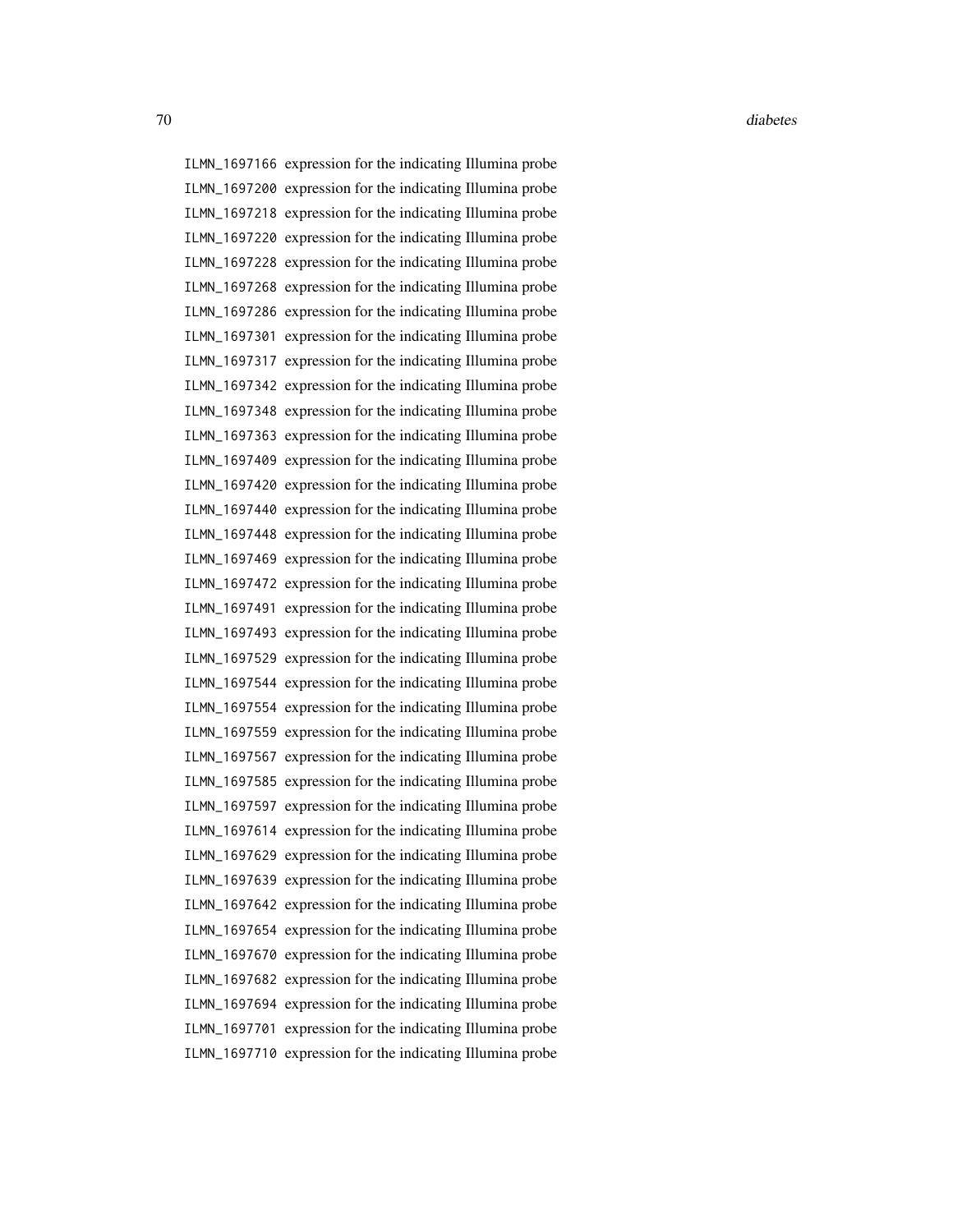ILMN\_1697735 expression for the indicating Illumina probe ILMN\_1697736 expression for the indicating Illumina probe ILMN\_1697777 expression for the indicating Illumina probe ILMN\_1697793 expression for the indicating Illumina probe ILMN\_1697800 expression for the indicating Illumina probe ILMN\_1697820 expression for the indicating Illumina probe ILMN\_1697827 expression for the indicating Illumina probe ILMN\_1697864 expression for the indicating Illumina probe ILMN\_1697880 expression for the indicating Illumina probe ILMN\_1697906 expression for the indicating Illumina probe ILMN\_1697919 expression for the indicating Illumina probe ILMN\_1697925 expression for the indicating Illumina probe ILMN\_1697962 expression for the indicating Illumina probe ILMN\_1697971 expression for the indicating Illumina probe ILMN\_1698001 expression for the indicating Illumina probe ILMN\_1698019 expression for the indicating Illumina probe ILMN\_1698072 expression for the indicating Illumina probe ILMN\_1698085 expression for the indicating Illumina probe ILMN\_1698191 expression for the indicating Illumina probe ILMN\_1698209 expression for the indicating Illumina probe ILMN\_1698225 expression for the indicating Illumina probe ILMN\_1698233 expression for the indicating Illumina probe ILMN\_1698237 expression for the indicating Illumina probe ILMN\_1698243 expression for the indicating Illumina probe ILMN\_1698252 expression for the indicating Illumina probe ILMN\_1698258 expression for the indicating Illumina probe ILMN\_1698307 expression for the indicating Illumina probe ILMN\_1698323 expression for the indicating Illumina probe ILMN\_1698330 expression for the indicating Illumina probe ILMN\_1698404 expression for the indicating Illumina probe ILMN\_1698419 expression for the indicating Illumina probe ILMN\_1698427 expression for the indicating Illumina probe ILMN\_1698463 expression for the indicating Illumina probe ILMN\_1698478 expression for the indicating Illumina probe ILMN\_1698487 expression for the indicating Illumina probe ILMN\_1698491 expression for the indicating Illumina probe ILMN\_1698533 expression for the indicating Illumina probe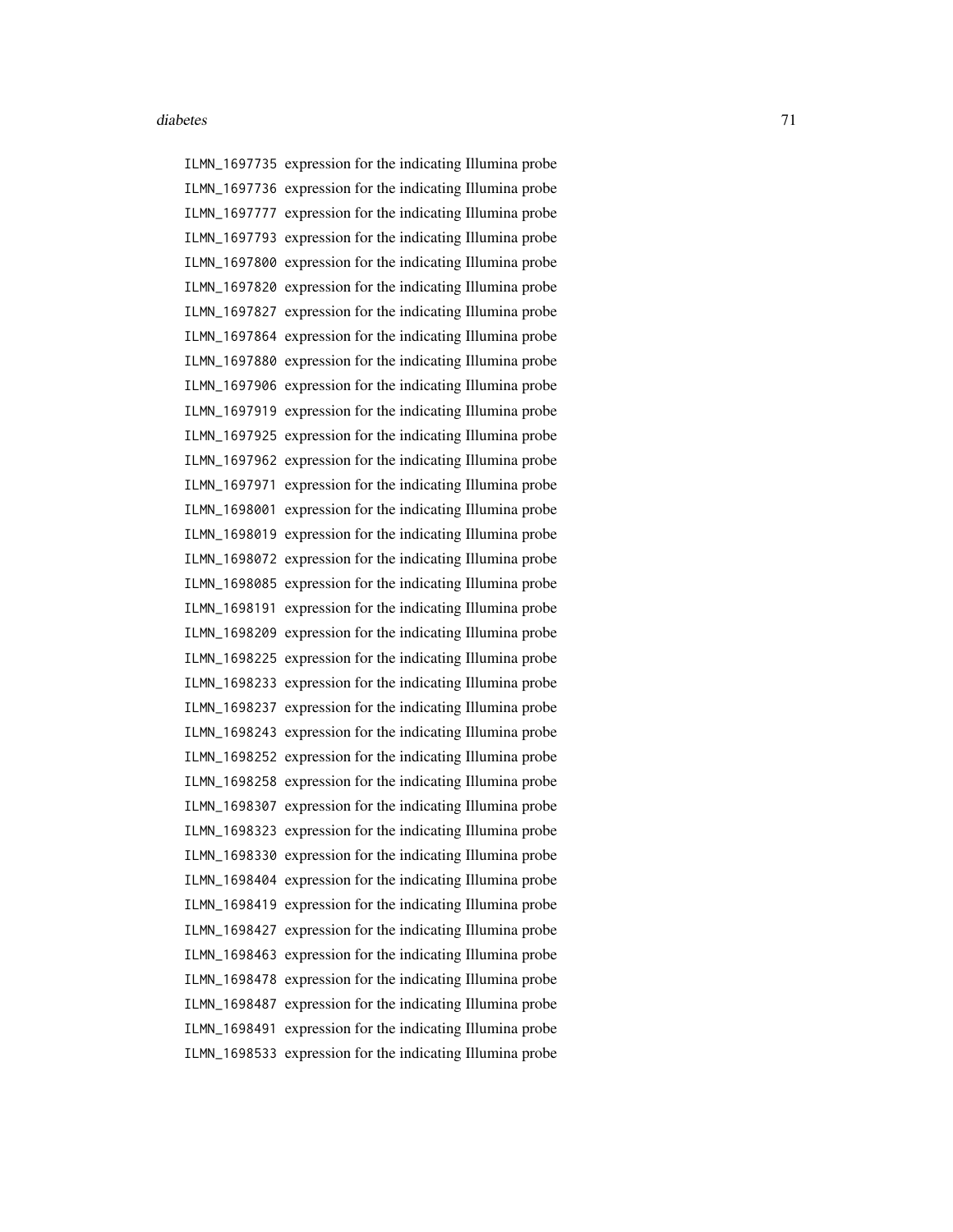ILMN\_1698554 expression for the indicating Illumina probe ILMN\_1698584 expression for the indicating Illumina probe ILMN\_1698605 expression for the indicating Illumina probe ILMN\_1698668 expression for the indicating Illumina probe ILMN\_1698677 expression for the indicating Illumina probe ILMN\_1698715 expression for the indicating Illumina probe ILMN\_1698728 expression for the indicating Illumina probe ILMN\_1698732 expression for the indicating Illumina probe ILMN\_1698745 expression for the indicating Illumina probe ILMN\_1698752 expression for the indicating Illumina probe ILMN\_1698766 expression for the indicating Illumina probe ILMN\_1698777 expression for the indicating Illumina probe ILMN\_1698849 expression for the indicating Illumina probe ILMN\_1698934 expression for the indicating Illumina probe ILMN\_1698950 expression for the indicating Illumina probe ILMN\_1698968 expression for the indicating Illumina probe ILMN\_1698996 expression for the indicating Illumina probe ILMN\_1699071 expression for the indicating Illumina probe ILMN\_1699091 expression for the indicating Illumina probe ILMN\_1699100 expression for the indicating Illumina probe ILMN\_1699112 expression for the indicating Illumina probe ILMN\_1699160 expression for the indicating Illumina probe ILMN\_1699226 expression for the indicating Illumina probe ILMN\_1699249 expression for the indicating Illumina probe ILMN\_1699265 expression for the indicating Illumina probe ILMN\_1699362 expression for the indicating Illumina probe ILMN\_1699449 expression for the indicating Illumina probe ILMN\_1699472 expression for the indicating Illumina probe ILMN\_1699476 expression for the indicating Illumina probe ILMN\_1699489 expression for the indicating Illumina probe ILMN\_1699496 expression for the indicating Illumina probe ILMN\_1699503 expression for the indicating Illumina probe ILMN\_1699545 expression for the indicating Illumina probe ILMN\_1699570 expression for the indicating Illumina probe ILMN\_1699598 expression for the indicating Illumina probe ILMN\_1699599 expression for the indicating Illumina probe ILMN\_1699610 expression for the indicating Illumina probe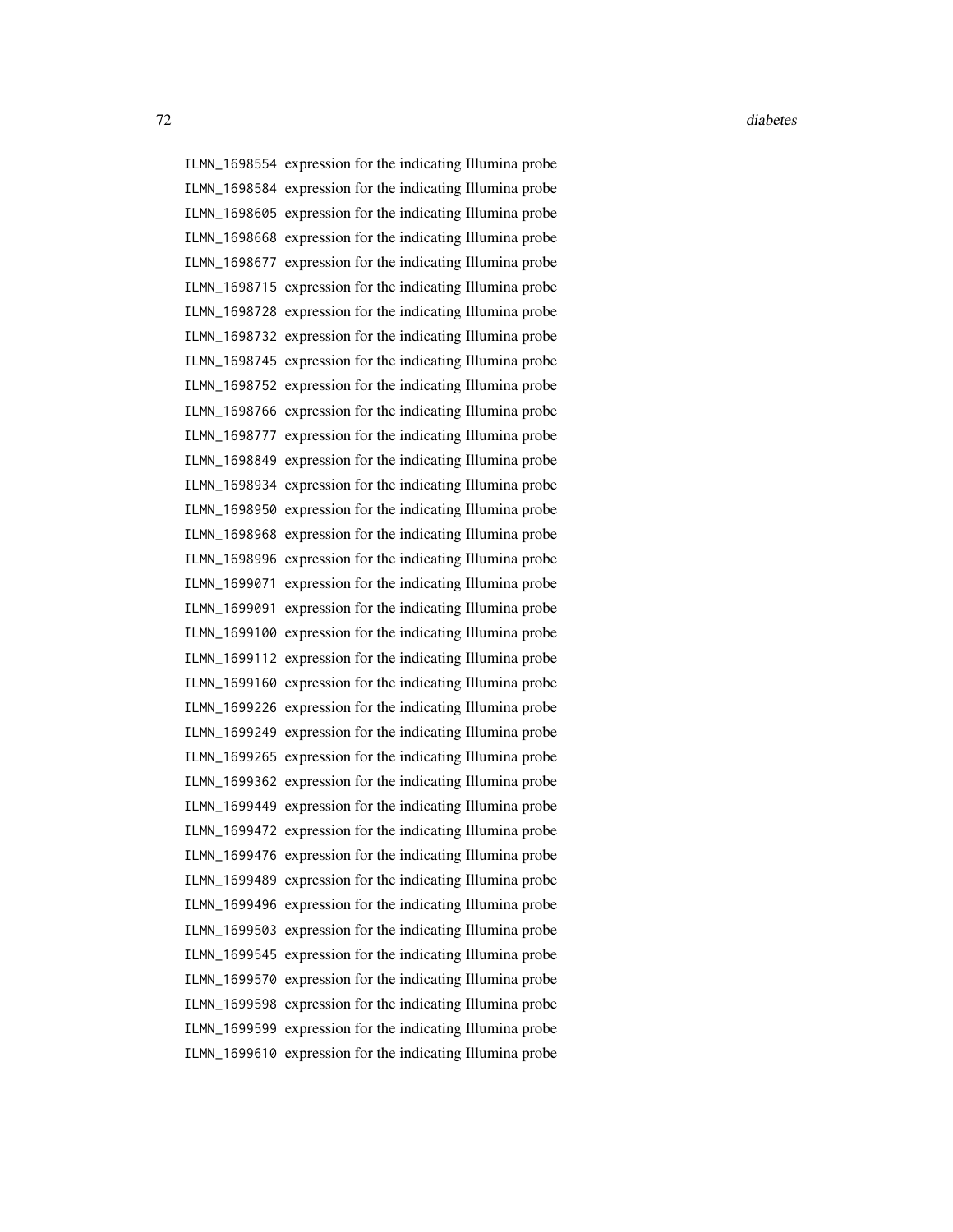ILMN\_1699631 expression for the indicating Illumina probe ILMN\_1699636 expression for the indicating Illumina probe ILMN\_1699644 expression for the indicating Illumina probe ILMN\_1699676 expression for the indicating Illumina probe ILMN\_1699695 expression for the indicating Illumina probe ILMN\_1699703 expression for the indicating Illumina probe ILMN\_1699711 expression for the indicating Illumina probe ILMN\_1699723 expression for the indicating Illumina probe ILMN\_1699728 expression for the indicating Illumina probe ILMN\_1699737 expression for the indicating Illumina probe ILMN\_1699750 expression for the indicating Illumina probe ILMN\_1699767 expression for the indicating Illumina probe ILMN\_1699772 expression for the indicating Illumina probe ILMN\_1699797 expression for the indicating Illumina probe ILMN\_1699836 expression for the indicating Illumina probe ILMN\_1699852 expression for the indicating Illumina probe ILMN\_1699856 expression for the indicating Illumina probe ILMN\_1699859 expression for the indicating Illumina probe ILMN\_1699931 expression for the indicating Illumina probe ILMN\_1699980 expression for the indicating Illumina probe ILMN\_1699989 expression for the indicating Illumina probe ILMN\_1700001 expression for the indicating Illumina probe ILMN\_1700024 expression for the indicating Illumina probe ILMN\_1700028 expression for the indicating Illumina probe ILMN\_1700044 expression for the indicating Illumina probe ILMN\_1700081 expression for the indicating Illumina probe ILMN\_1700109 expression for the indicating Illumina probe ILMN\_1700147 expression for the indicating Illumina probe ILMN\_1700168 expression for the indicating Illumina probe ILMN\_1700202 expression for the indicating Illumina probe ILMN\_1700231 expression for the indicating Illumina probe ILMN\_1700238 expression for the indicating Illumina probe ILMN\_1700248 expression for the indicating Illumina probe ILMN\_1700276 expression for the indicating Illumina probe ILMN\_1700306 expression for the indicating Illumina probe ILMN\_1700349 expression for the indicating Illumina probe ILMN\_1700380 expression for the indicating Illumina probe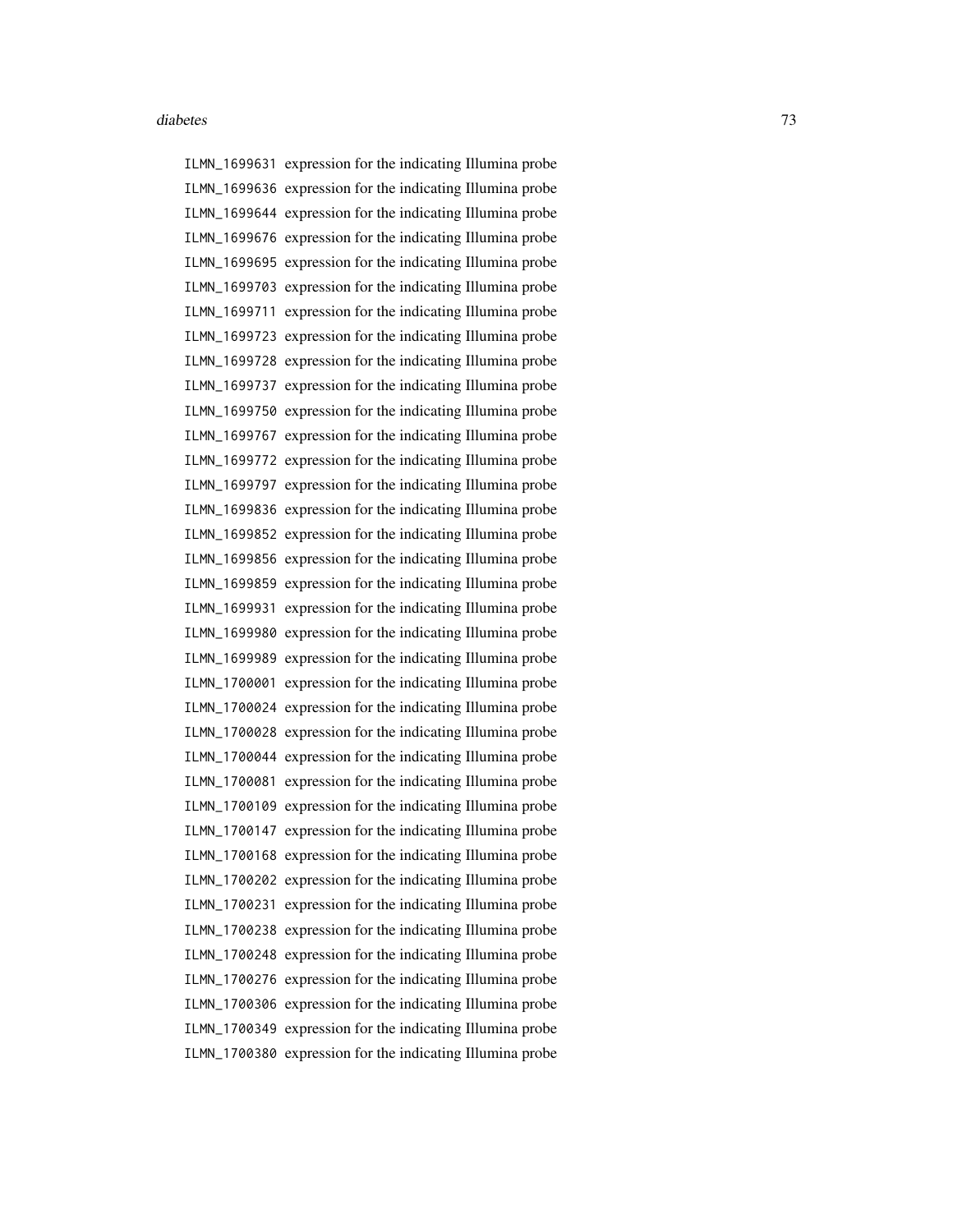ILMN\_1700413 expression for the indicating Illumina probe ILMN\_1700419 expression for the indicating Illumina probe ILMN\_1700428 expression for the indicating Illumina probe ILMN\_1700432 expression for the indicating Illumina probe ILMN\_1700461 expression for the indicating Illumina probe ILMN\_1700477 expression for the indicating Illumina probe ILMN\_1700507 expression for the indicating Illumina probe ILMN\_1700515 expression for the indicating Illumina probe ILMN\_1700518 expression for the indicating Illumina probe ILMN\_1700549 expression for the indicating Illumina probe ILMN\_1700563 expression for the indicating Illumina probe ILMN\_1700584 expression for the indicating Illumina probe ILMN\_1700604 expression for the indicating Illumina probe ILMN\_1700610 expression for the indicating Illumina probe ILMN\_1700611 expression for the indicating Illumina probe ILMN\_1700625 expression for the indicating Illumina probe ILMN\_1700628 expression for the indicating Illumina probe ILMN\_1700633 expression for the indicating Illumina probe ILMN\_1700660 expression for the indicating Illumina probe ILMN\_1700681 expression for the indicating Illumina probe ILMN\_1700690 expression for the indicating Illumina probe ILMN\_1700695 expression for the indicating Illumina probe ILMN\_1700728 expression for the indicating Illumina probe ILMN\_1700762 expression for the indicating Illumina probe ILMN\_1700811 expression for the indicating Illumina probe ILMN\_1700822 expression for the indicating Illumina probe ILMN\_1700831 expression for the indicating Illumina probe ILMN\_1700888 expression for the indicating Illumina probe ILMN\_1700896 expression for the indicating Illumina probe ILMN\_1700915 expression for the indicating Illumina probe ILMN\_1700955 expression for the indicating Illumina probe ILMN\_1700967 expression for the indicating Illumina probe ILMN\_1700978 expression for the indicating Illumina probe ILMN\_1700994 expression for the indicating Illumina probe ILMN\_1701006 expression for the indicating Illumina probe ILMN\_1701025 expression for the indicating Illumina probe ILMN\_1701052 expression for the indicating Illumina probe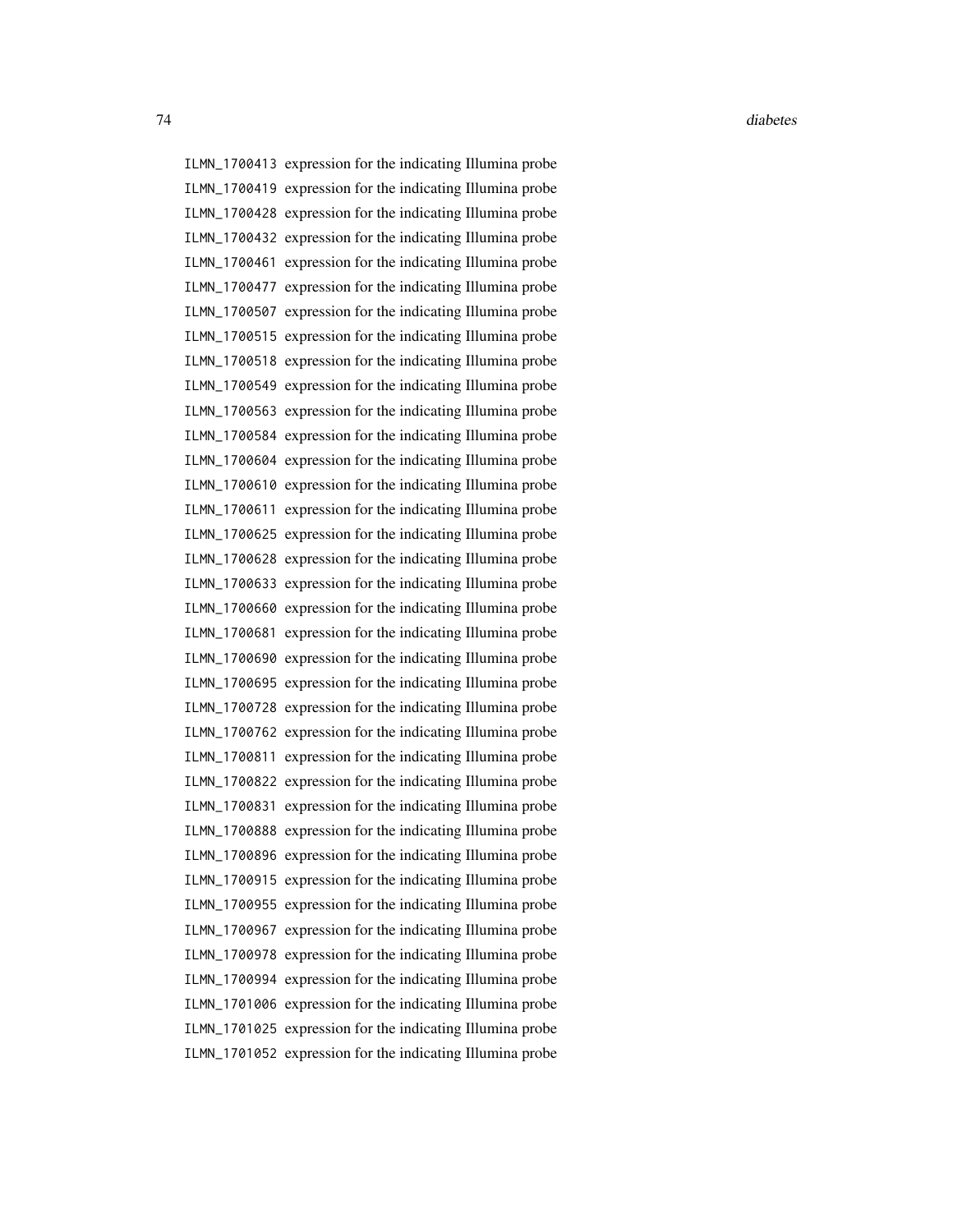ILMN\_1701094 expression for the indicating Illumina probe ILMN\_1701111 expression for the indicating Illumina probe ILMN\_1701127 expression for the indicating Illumina probe ILMN\_1701131 expression for the indicating Illumina probe ILMN\_1701134 expression for the indicating Illumina probe ILMN\_1701169 expression for the indicating Illumina probe ILMN\_1701195 expression for the indicating Illumina probe ILMN\_1701213 expression for the indicating Illumina probe ILMN\_1701237 expression for the indicating Illumina probe ILMN\_1701243 expression for the indicating Illumina probe ILMN\_1701244 expression for the indicating Illumina probe ILMN\_1701269 expression for the indicating Illumina probe ILMN\_1701293 expression for the indicating Illumina probe ILMN\_1701314 expression for the indicating Illumina probe ILMN\_1701331 expression for the indicating Illumina probe ILMN\_1701375 expression for the indicating Illumina probe ILMN\_1701386 expression for the indicating Illumina probe ILMN\_1701402 expression for the indicating Illumina probe ILMN\_1701413 expression for the indicating Illumina probe ILMN\_1701434 expression for the indicating Illumina probe ILMN\_1701441 expression for the indicating Illumina probe ILMN\_1701455 expression for the indicating Illumina probe ILMN\_1701457 expression for the indicating Illumina probe ILMN\_1701459 expression for the indicating Illumina probe ILMN\_1701464 expression for the indicating Illumina probe ILMN\_1701466 expression for the indicating Illumina probe ILMN\_1701477 expression for the indicating Illumina probe ILMN\_1701482 expression for the indicating Illumina probe ILMN\_1701487 expression for the indicating Illumina probe ILMN\_1701512 expression for the indicating Illumina probe ILMN\_1701514 expression for the indicating Illumina probe ILMN\_1701558 expression for the indicating Illumina probe ILMN\_1701596 expression for the indicating Illumina probe ILMN\_1701603 expression for the indicating Illumina probe ILMN\_1701613 expression for the indicating Illumina probe ILMN\_1701621 expression for the indicating Illumina probe ILMN\_1701643 expression for the indicating Illumina probe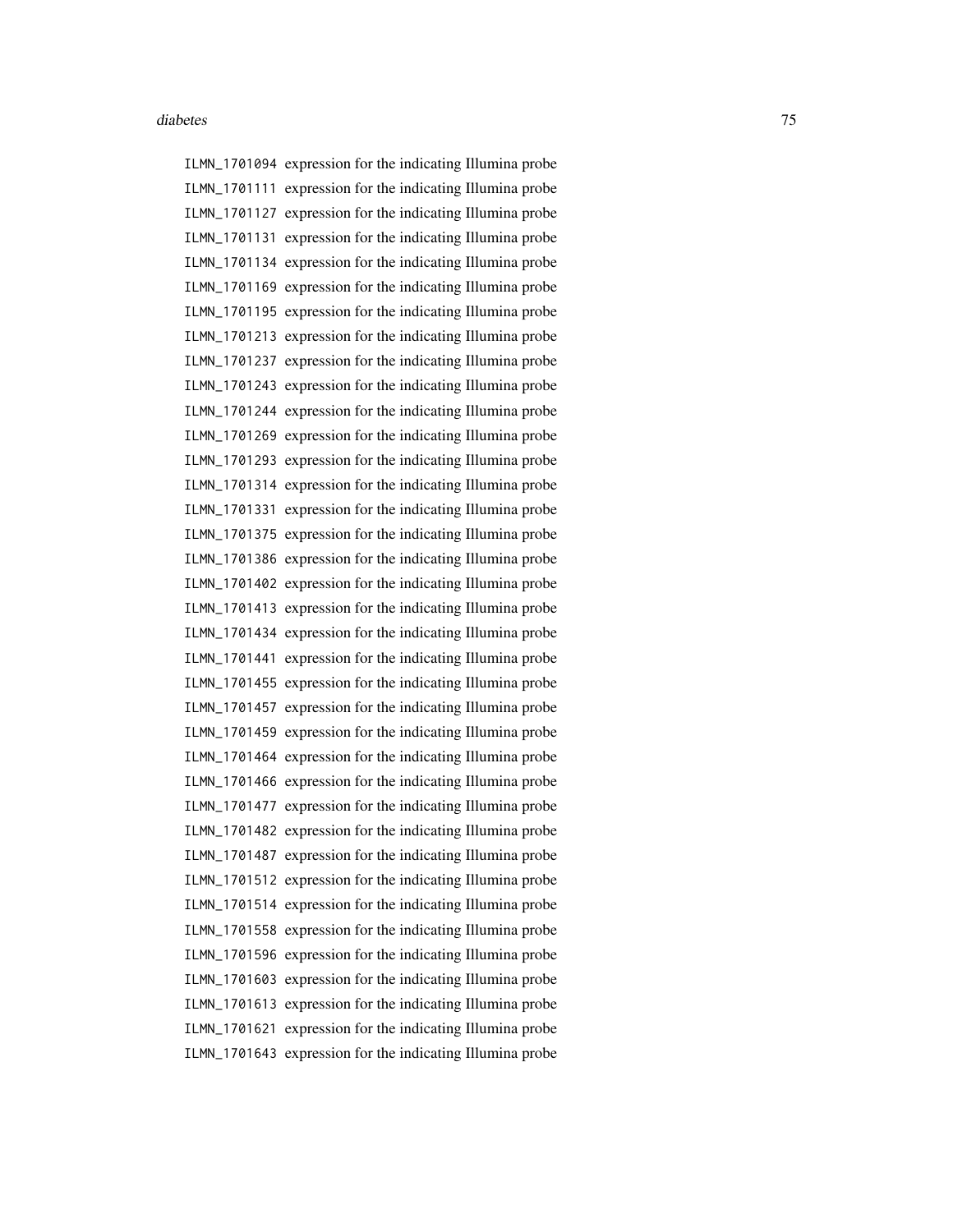ILMN\_1701644 expression for the indicating Illumina probe ILMN\_1701655 expression for the indicating Illumina probe ILMN\_1701681 expression for the indicating Illumina probe ILMN\_1701731 expression for the indicating Illumina probe ILMN\_1701749 expression for the indicating Illumina probe ILMN\_1701783 expression for the indicating Illumina probe ILMN\_1701789 expression for the indicating Illumina probe ILMN\_1701832 expression for the indicating Illumina probe ILMN\_1701837 expression for the indicating Illumina probe ILMN\_1701854 expression for the indicating Illumina probe ILMN\_1701855 expression for the indicating Illumina probe ILMN\_1701875 expression for the indicating Illumina probe ILMN\_1701906 expression for the indicating Illumina probe ILMN\_1701911 expression for the indicating Illumina probe ILMN\_1701930 expression for the indicating Illumina probe ILMN\_1701933 expression for the indicating Illumina probe ILMN\_1701940 expression for the indicating Illumina probe ILMN\_1701991 expression for the indicating Illumina probe ILMN\_1701998 expression for the indicating Illumina probe ILMN\_1702055 expression for the indicating Illumina probe ILMN\_1702065 expression for the indicating Illumina probe ILMN\_1702105 expression for the indicating Illumina probe ILMN\_1702124 expression for the indicating Illumina probe ILMN\_1702171 expression for the indicating Illumina probe ILMN\_1702175 expression for the indicating Illumina probe ILMN\_1702177 expression for the indicating Illumina probe ILMN\_1702197 expression for the indicating Illumina probe ILMN\_1702205 expression for the indicating Illumina probe ILMN\_1702229 expression for the indicating Illumina probe ILMN\_1702231 expression for the indicating Illumina probe ILMN\_1702237 expression for the indicating Illumina probe ILMN\_1702247 expression for the indicating Illumina probe ILMN\_1702265 expression for the indicating Illumina probe ILMN\_1702301 expression for the indicating Illumina probe ILMN\_1702372 expression for the indicating Illumina probe ILMN\_1702383 expression for the indicating Illumina probe ILMN\_1702384 expression for the indicating Illumina probe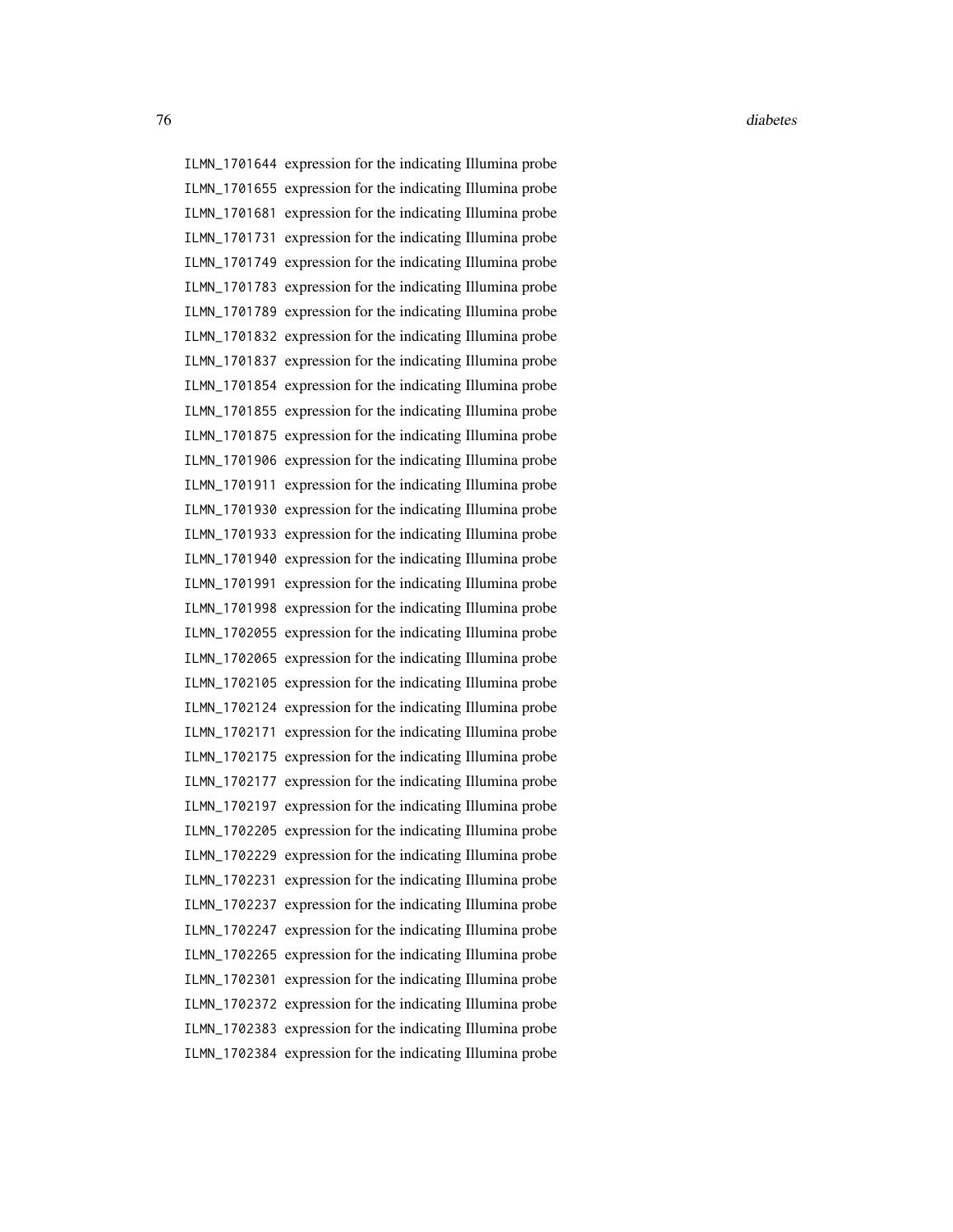ILMN\_1702389 expression for the indicating Illumina probe ILMN\_1702396 expression for the indicating Illumina probe ILMN\_1702407 expression for the indicating Illumina probe ILMN\_1702447 expression for the indicating Illumina probe ILMN\_1702487 expression for the indicating Illumina probe ILMN\_1702501 expression for the indicating Illumina probe ILMN\_1702526 expression for the indicating Illumina probe ILMN\_1702534 expression for the indicating Illumina probe ILMN\_1702541 expression for the indicating Illumina probe ILMN\_1702592 expression for the indicating Illumina probe ILMN\_1702676 expression for the indicating Illumina probe ILMN\_1702691 expression for the indicating Illumina probe ILMN\_1702763 expression for the indicating Illumina probe ILMN\_1702787 expression for the indicating Illumina probe ILMN\_1702789 expression for the indicating Illumina probe ILMN\_1702806 expression for the indicating Illumina probe ILMN\_1702817 expression for the indicating Illumina probe ILMN\_1702837 expression for the indicating Illumina probe ILMN\_1702858 expression for the indicating Illumina probe ILMN\_1702866 expression for the indicating Illumina probe ILMN\_1702899 expression for the indicating Illumina probe ILMN\_1702933 expression for the indicating Illumina probe ILMN\_1702943 expression for the indicating Illumina probe ILMN\_1702965 expression for the indicating Illumina probe ILMN\_1703006 expression for the indicating Illumina probe ILMN\_1703015 expression for the indicating Illumina probe ILMN\_1703036 expression for the indicating Illumina probe ILMN\_1703041 expression for the indicating Illumina probe ILMN\_1703049 expression for the indicating Illumina probe ILMN\_1703053 expression for the indicating Illumina probe ILMN\_1703072 expression for the indicating Illumina probe ILMN\_1703074 expression for the indicating Illumina probe ILMN\_1703079 expression for the indicating Illumina probe ILMN\_1703108 expression for the indicating Illumina probe ILMN\_1703123 expression for the indicating Illumina probe ILMN\_1703132 expression for the indicating Illumina probe ILMN\_1703140 expression for the indicating Illumina probe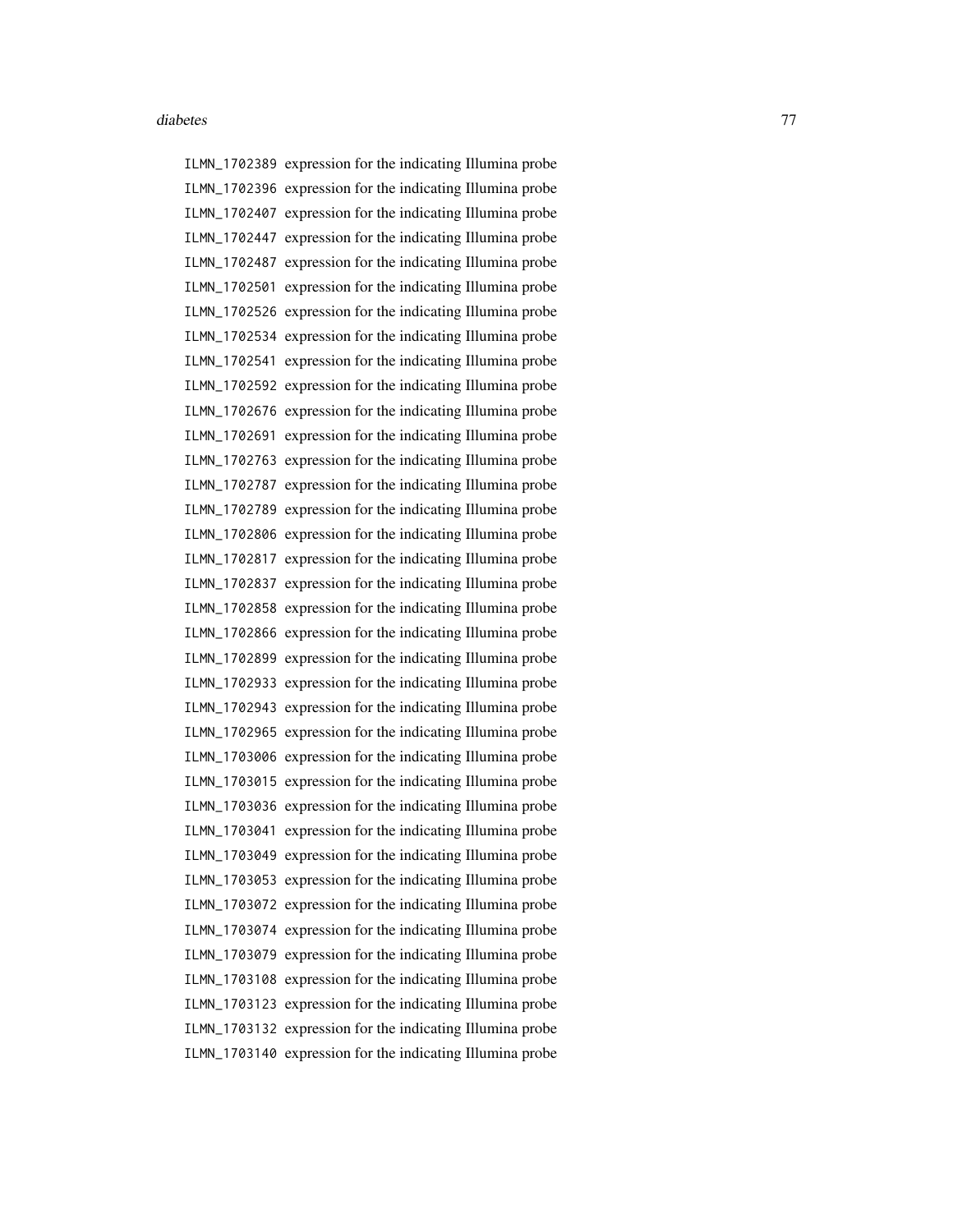ILMN\_1703142 expression for the indicating Illumina probe ILMN\_1703153 expression for the indicating Illumina probe ILMN\_1703180 expression for the indicating Illumina probe ILMN\_1703196 expression for the indicating Illumina probe ILMN\_1703226 expression for the indicating Illumina probe ILMN\_1703228 expression for the indicating Illumina probe ILMN\_1703244 expression for the indicating Illumina probe ILMN\_1703246 expression for the indicating Illumina probe ILMN\_1703263 expression for the indicating Illumina probe ILMN\_1703279 expression for the indicating Illumina probe ILMN\_1703305 expression for the indicating Illumina probe ILMN\_1703314 expression for the indicating Illumina probe ILMN\_1703326 expression for the indicating Illumina probe ILMN\_1703327 expression for the indicating Illumina probe ILMN\_1703330 expression for the indicating Illumina probe ILMN\_1703335 expression for the indicating Illumina probe ILMN\_1703346 expression for the indicating Illumina probe ILMN\_1703370 expression for the indicating Illumina probe ILMN\_1703379 expression for the indicating Illumina probe ILMN\_1703412 expression for the indicating Illumina probe ILMN\_1703427 expression for the indicating Illumina probe ILMN\_1703430 expression for the indicating Illumina probe ILMN\_1703433 expression for the indicating Illumina probe ILMN\_1703441 expression for the indicating Illumina probe ILMN\_1703471 expression for the indicating Illumina probe ILMN\_1703477 expression for the indicating Illumina probe ILMN\_1703524 expression for the indicating Illumina probe ILMN\_1703531 expression for the indicating Illumina probe ILMN\_1703538 expression for the indicating Illumina probe ILMN\_1703558 expression for the indicating Illumina probe ILMN\_1703564 expression for the indicating Illumina probe ILMN\_1703565 expression for the indicating Illumina probe ILMN\_1703573 expression for the indicating Illumina probe ILMN\_1703617 expression for the indicating Illumina probe ILMN\_1703650 expression for the indicating Illumina probe ILMN\_1703683 expression for the indicating Illumina probe ILMN\_1703686 expression for the indicating Illumina probe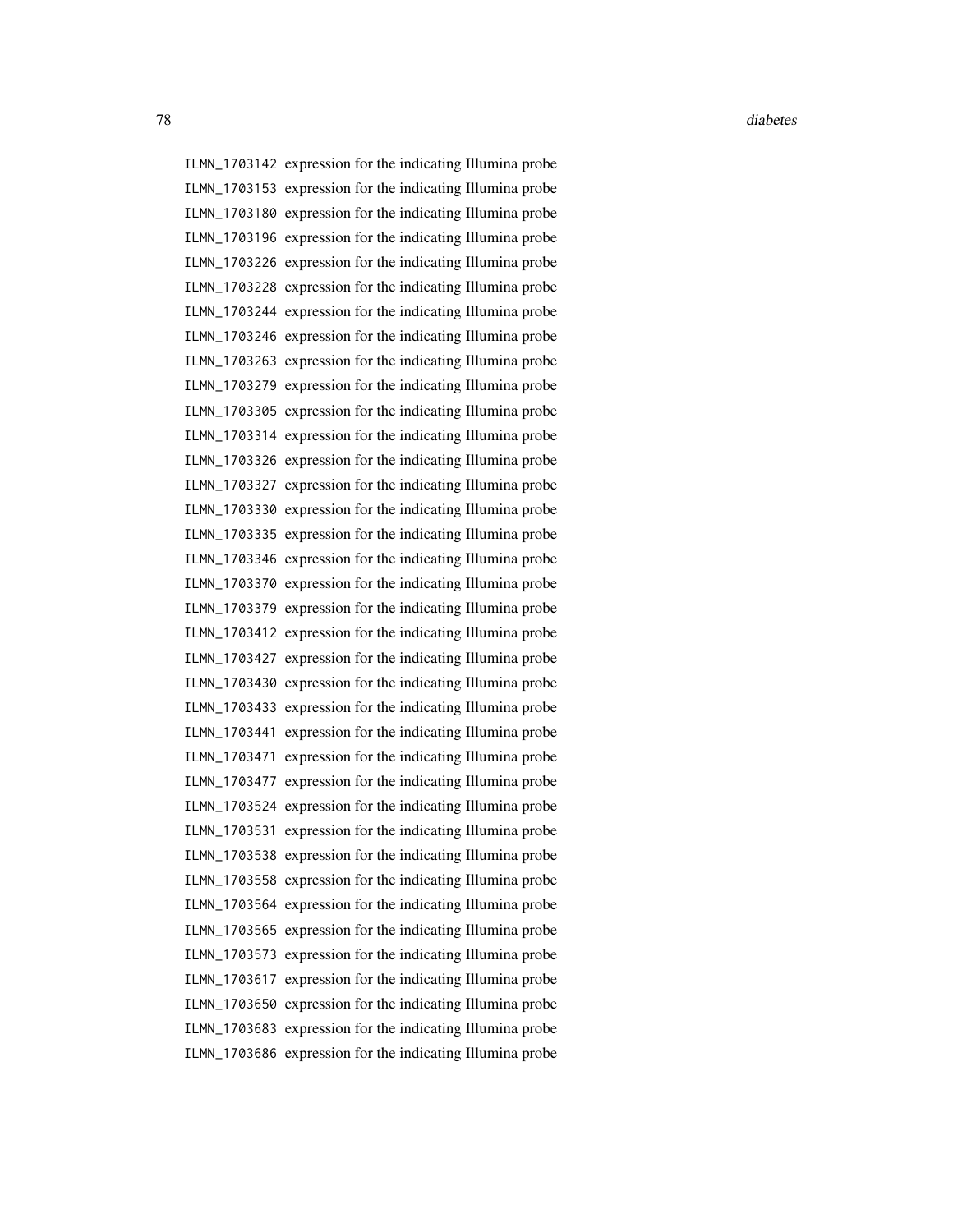ILMN\_1703695 expression for the indicating Illumina probe ILMN\_1703718 expression for the indicating Illumina probe ILMN\_1703743 expression for the indicating Illumina probe ILMN\_1703754 expression for the indicating Illumina probe ILMN\_1703791 expression for the indicating Illumina probe ILMN\_1703844 expression for the indicating Illumina probe ILMN\_1703852 expression for the indicating Illumina probe ILMN\_1703864 expression for the indicating Illumina probe ILMN\_1703866 expression for the indicating Illumina probe ILMN\_1703886 expression for the indicating Illumina probe ILMN\_1703891 expression for the indicating Illumina probe ILMN\_1703926 expression for the indicating Illumina probe ILMN\_1703946 expression for the indicating Illumina probe ILMN\_1703949 expression for the indicating Illumina probe ILMN\_1703955 expression for the indicating Illumina probe ILMN\_1703984 expression for the indicating Illumina probe ILMN\_1703989 expression for the indicating Illumina probe ILMN\_1704019 expression for the indicating Illumina probe ILMN\_1704022 expression for the indicating Illumina probe ILMN\_1704024 expression for the indicating Illumina probe ILMN\_1704055 expression for the indicating Illumina probe ILMN\_1704063 expression for the indicating Illumina probe ILMN\_1704079 expression for the indicating Illumina probe ILMN\_1704091 expression for the indicating Illumina probe ILMN\_1704139 expression for the indicating Illumina probe ILMN\_1704154 expression for the indicating Illumina probe ILMN\_1704164 expression for the indicating Illumina probe ILMN\_1704195 expression for the indicating Illumina probe ILMN\_1704206 expression for the indicating Illumina probe ILMN\_1704236 expression for the indicating Illumina probe ILMN\_1704247 expression for the indicating Illumina probe ILMN\_1704253 expression for the indicating Illumina probe ILMN\_1704286 expression for the indicating Illumina probe ILMN\_1704290 expression for the indicating Illumina probe ILMN\_1704305 expression for the indicating Illumina probe ILMN\_1704313 expression for the indicating Illumina probe ILMN\_1704351 expression for the indicating Illumina probe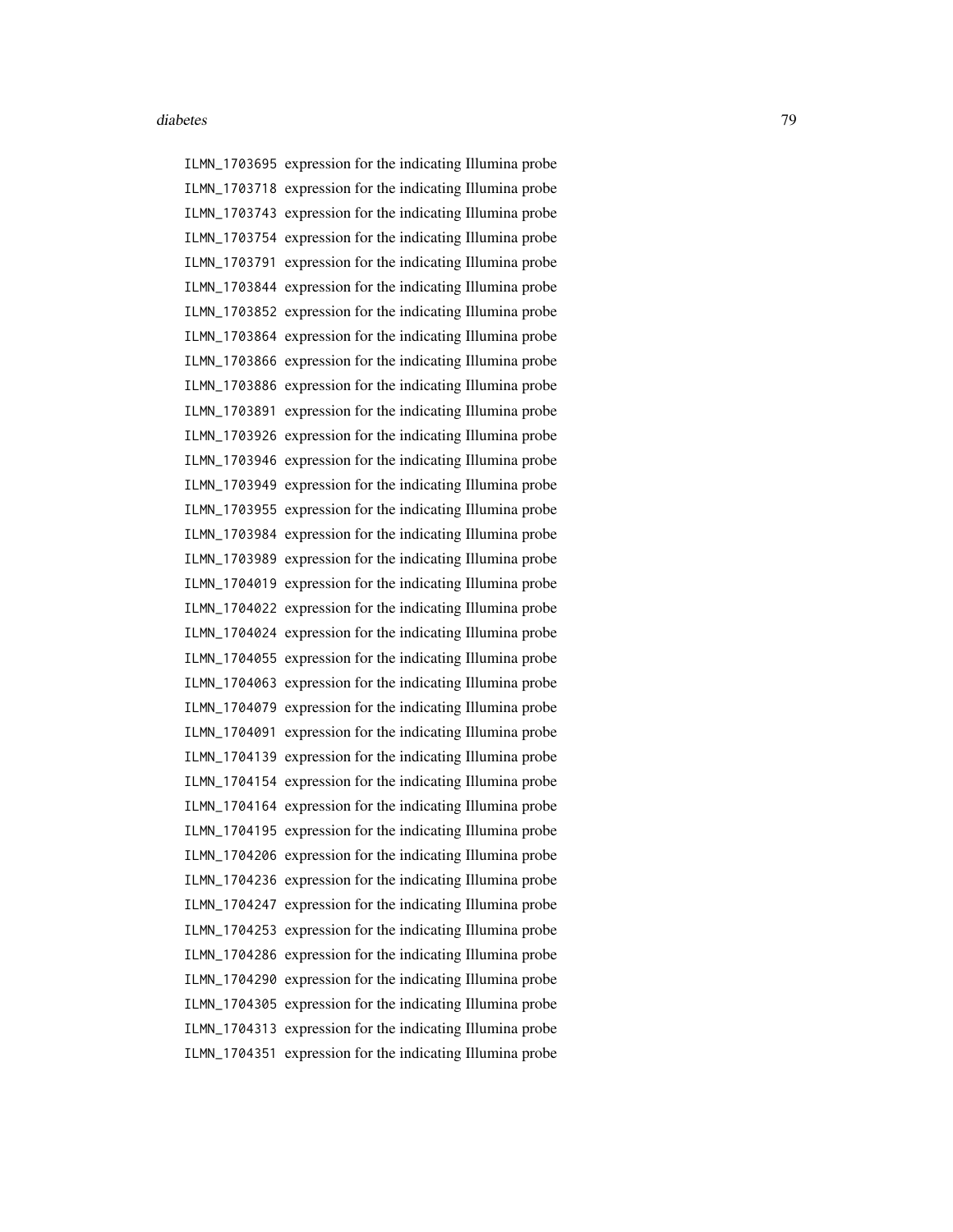ILMN\_1704354 expression for the indicating Illumina probe ILMN\_1704362 expression for the indicating Illumina probe ILMN\_1704404 expression for the indicating Illumina probe ILMN\_1704410 expression for the indicating Illumina probe ILMN\_1704446 expression for the indicating Illumina probe ILMN\_1704452 expression for the indicating Illumina probe ILMN\_1704472 expression for the indicating Illumina probe ILMN\_1704477 expression for the indicating Illumina probe ILMN\_1704529 expression for the indicating Illumina probe ILMN\_1704537 expression for the indicating Illumina probe ILMN\_1704557 expression for the indicating Illumina probe ILMN\_1704619 expression for the indicating Illumina probe ILMN\_1704629 expression for the indicating Illumina probe ILMN\_1704704 expression for the indicating Illumina probe ILMN\_1704713 expression for the indicating Illumina probe ILMN\_1704730 expression for the indicating Illumina probe ILMN\_1704793 expression for the indicating Illumina probe ILMN\_1704795 expression for the indicating Illumina probe ILMN\_1704842 expression for the indicating Illumina probe ILMN\_1704861 expression for the indicating Illumina probe ILMN\_1704870 expression for the indicating Illumina probe ILMN\_1704876 expression for the indicating Illumina probe ILMN\_1704941 expression for the indicating Illumina probe ILMN\_1704972 expression for the indicating Illumina probe ILMN\_1704985 expression for the indicating Illumina probe ILMN\_1705047 expression for the indicating Illumina probe ILMN\_1705064 expression for the indicating Illumina probe ILMN\_1705066 expression for the indicating Illumina probe ILMN\_1705093 expression for the indicating Illumina probe ILMN\_1705111 expression for the indicating Illumina probe ILMN\_1705116 expression for the indicating Illumina probe ILMN\_1705141 expression for the indicating Illumina probe ILMN\_1705144 expression for the indicating Illumina probe ILMN\_1705151 expression for the indicating Illumina probe ILMN\_1705183 expression for the indicating Illumina probe ILMN\_1705201 expression for the indicating Illumina probe ILMN\_1705210 expression for the indicating Illumina probe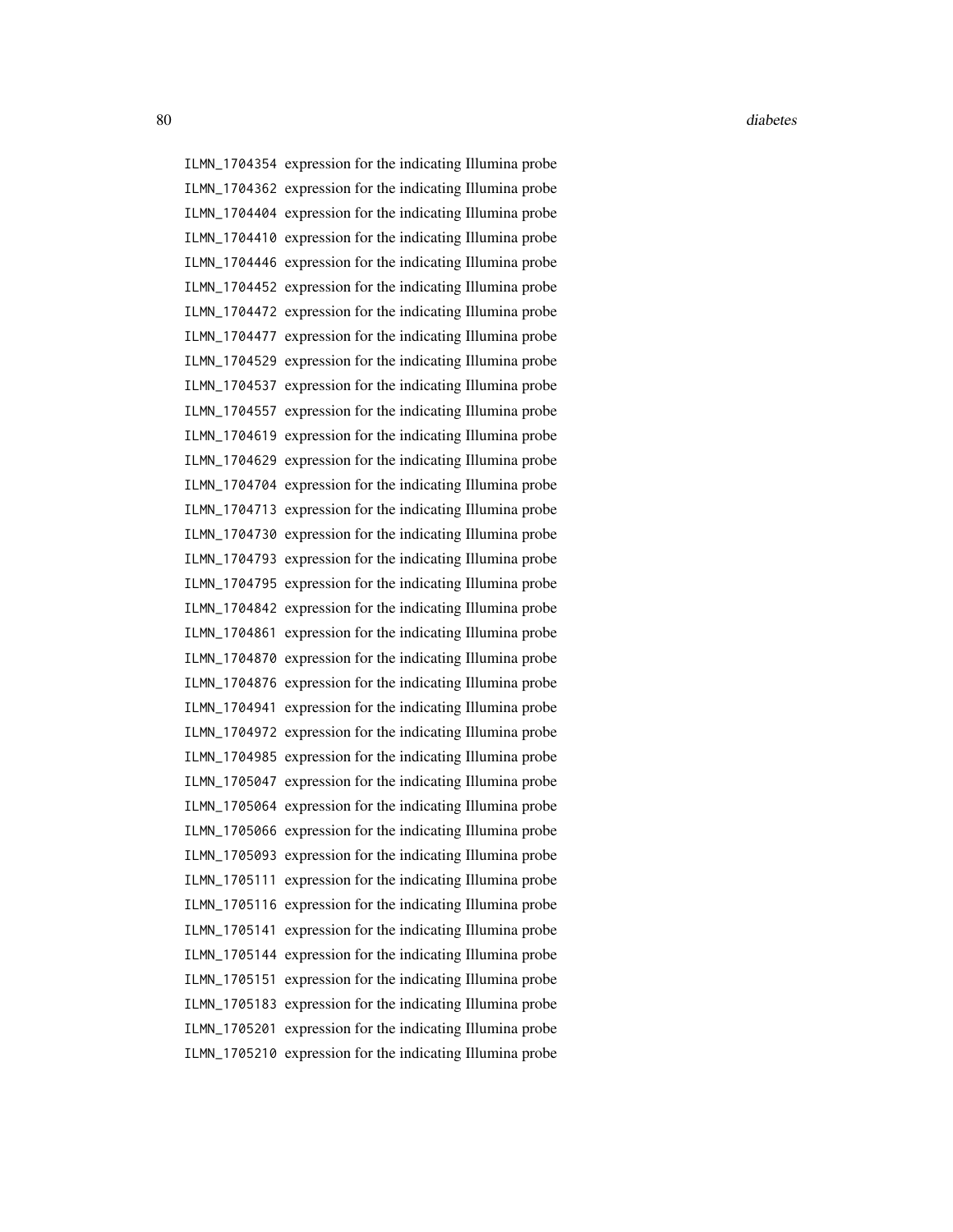ILMN\_1705213 expression for the indicating Illumina probe ILMN\_1705241 expression for the indicating Illumina probe ILMN\_1705247 expression for the indicating Illumina probe ILMN\_1705261 expression for the indicating Illumina probe ILMN\_1705297 expression for the indicating Illumina probe ILMN\_1705301 expression for the indicating Illumina probe ILMN\_1705302 expression for the indicating Illumina probe ILMN\_1705310 expression for the indicating Illumina probe ILMN\_1705364 expression for the indicating Illumina probe ILMN\_1705390 expression for the indicating Illumina probe ILMN\_1705397 expression for the indicating Illumina probe ILMN\_1705403 expression for the indicating Illumina probe ILMN\_1705442 expression for the indicating Illumina probe ILMN\_1705447 expression for the indicating Illumina probe ILMN\_1705458 expression for the indicating Illumina probe ILMN\_1705464 expression for the indicating Illumina probe ILMN\_1705466 expression for the indicating Illumina probe ILMN\_1705468 expression for the indicating Illumina probe ILMN\_1705515 expression for the indicating Illumina probe ILMN\_1705570 expression for the indicating Illumina probe ILMN\_1705594 expression for the indicating Illumina probe ILMN\_1705617 expression for the indicating Illumina probe ILMN\_1705637 expression for the indicating Illumina probe ILMN\_1705663 expression for the indicating Illumina probe ILMN\_1705686 expression for the indicating Illumina probe ILMN\_1705733 expression for the indicating Illumina probe ILMN\_1705735 expression for the indicating Illumina probe ILMN\_1705737 expression for the indicating Illumina probe ILMN\_1705743 expression for the indicating Illumina probe ILMN\_1705746 expression for the indicating Illumina probe ILMN\_1705750 expression for the indicating Illumina probe ILMN\_1705767 expression for the indicating Illumina probe ILMN\_1705774 expression for the indicating Illumina probe ILMN\_1705783 expression for the indicating Illumina probe ILMN\_1705828 expression for the indicating Illumina probe ILMN\_1705848 expression for the indicating Illumina probe ILMN\_1705892 expression for the indicating Illumina probe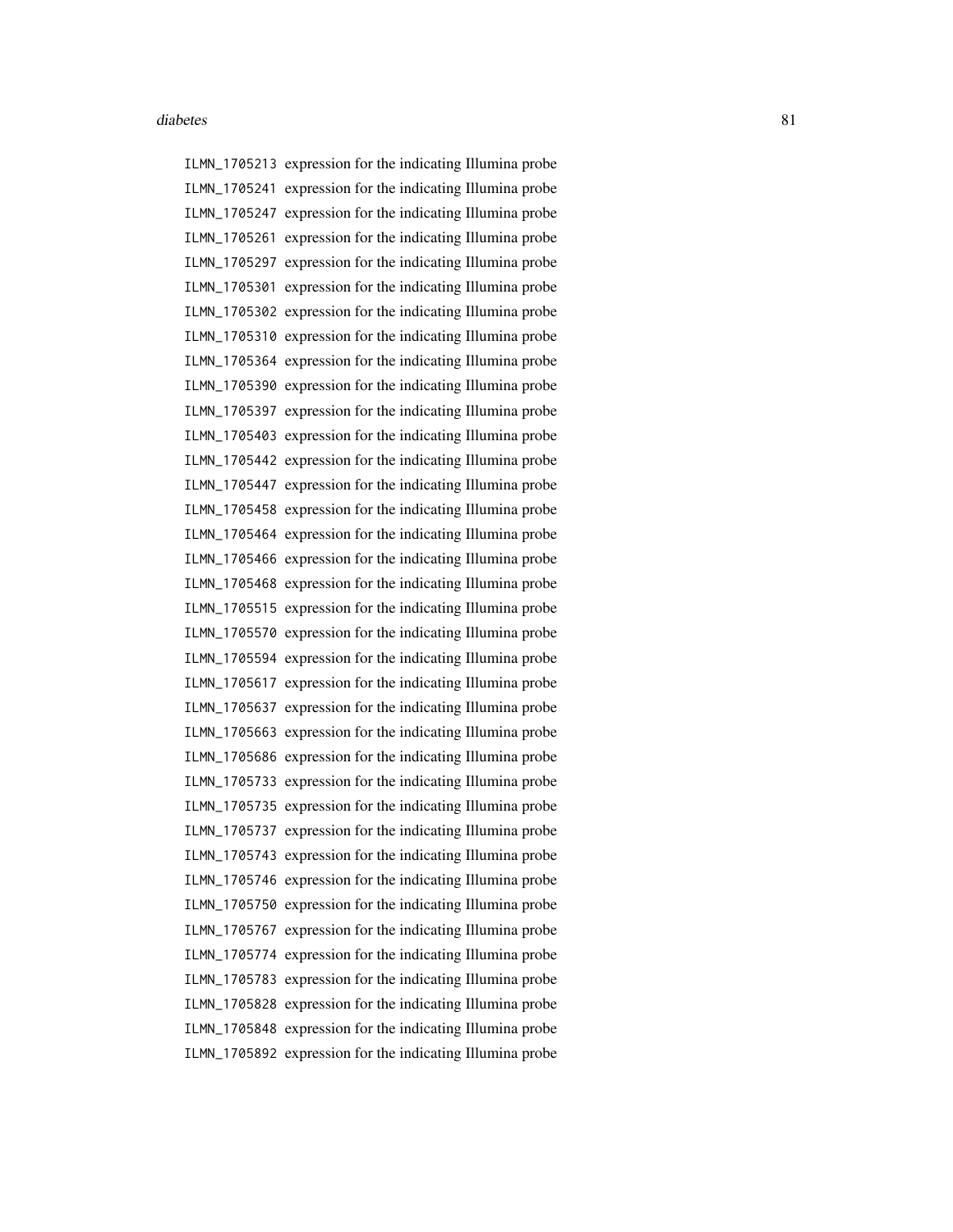ILMN\_1705907 expression for the indicating Illumina probe ILMN\_1705922 expression for the indicating Illumina probe ILMN\_1705928 expression for the indicating Illumina probe ILMN\_1705953 expression for the indicating Illumina probe ILMN\_1705985 expression for the indicating Illumina probe ILMN\_1706005 expression for the indicating Illumina probe ILMN\_1706015 expression for the indicating Illumina probe ILMN\_1706057 expression for the indicating Illumina probe ILMN\_1706075 expression for the indicating Illumina probe ILMN\_1706094 expression for the indicating Illumina probe ILMN\_1706149 expression for the indicating Illumina probe ILMN\_1706200 expression for the indicating Illumina probe ILMN\_1706207 expression for the indicating Illumina probe ILMN\_1706217 expression for the indicating Illumina probe ILMN\_1706238 expression for the indicating Illumina probe ILMN\_1706246 expression for the indicating Illumina probe ILMN\_1706262 expression for the indicating Illumina probe ILMN\_1706266 expression for the indicating Illumina probe ILMN\_1706273 expression for the indicating Illumina probe ILMN\_1706304 expression for the indicating Illumina probe ILMN\_1706305 expression for the indicating Illumina probe ILMN\_1706326 expression for the indicating Illumina probe ILMN\_1706342 expression for the indicating Illumina probe ILMN\_1706344 expression for the indicating Illumina probe ILMN\_1706357 expression for the indicating Illumina probe ILMN\_1706376 expression for the indicating Illumina probe ILMN\_1706410 expression for the indicating Illumina probe ILMN\_1706413 expression for the indicating Illumina probe ILMN\_1706426 expression for the indicating Illumina probe ILMN\_1706455 expression for the indicating Illumina probe ILMN\_1706498 expression for the indicating Illumina probe ILMN\_1706502 expression for the indicating Illumina probe ILMN\_1706511 expression for the indicating Illumina probe ILMN\_1706521 expression for the indicating Illumina probe ILMN\_1706531 expression for the indicating Illumina probe ILMN\_1706539 expression for the indicating Illumina probe ILMN\_1706546 expression for the indicating Illumina probe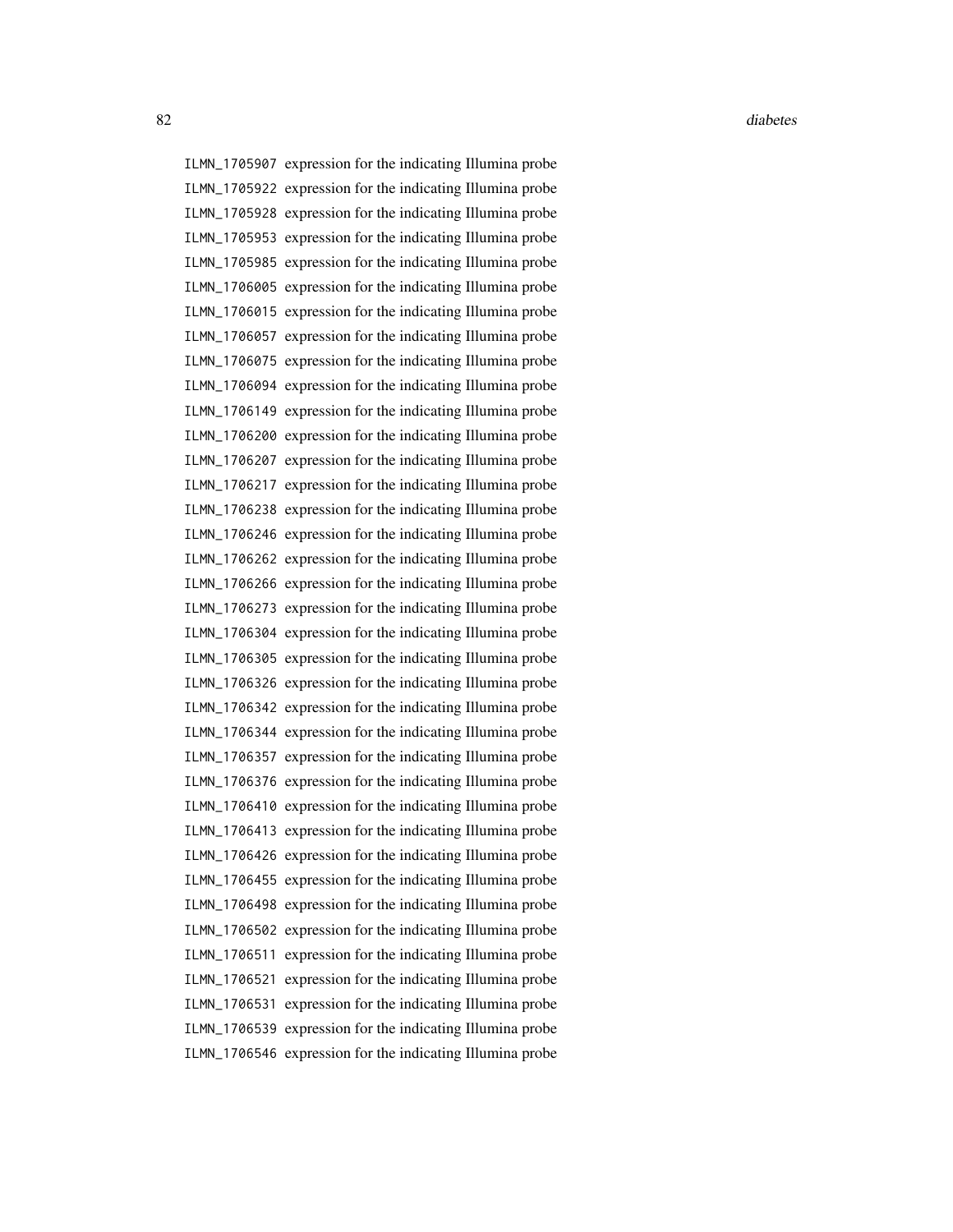ILMN\_1706553 expression for the indicating Illumina probe ILMN\_1706571 expression for the indicating Illumina probe ILMN\_1706583 expression for the indicating Illumina probe ILMN\_1706610 expression for the indicating Illumina probe ILMN\_1706635 expression for the indicating Illumina probe ILMN\_1706643 expression for the indicating Illumina probe ILMN\_1706677 expression for the indicating Illumina probe ILMN\_1706687 expression for the indicating Illumina probe ILMN\_1706722 expression for the indicating Illumina probe ILMN\_1706734 expression for the indicating Illumina probe ILMN\_1706758 expression for the indicating Illumina probe ILMN\_1706764 expression for the indicating Illumina probe ILMN\_1706779 expression for the indicating Illumina probe ILMN\_1706817 expression for the indicating Illumina probe ILMN\_1706825 expression for the indicating Illumina probe ILMN\_1706839 expression for the indicating Illumina probe ILMN\_1706859 expression for the indicating Illumina probe ILMN\_1706873 expression for the indicating Illumina probe ILMN\_1706901 expression for the indicating Illumina probe ILMN\_1706935 expression for the indicating Illumina probe ILMN\_1706959 expression for the indicating Illumina probe ILMN\_1706967 expression for the indicating Illumina probe ILMN\_1706990 expression for the indicating Illumina probe ILMN\_1707051 expression for the indicating Illumina probe ILMN\_1707062 expression for the indicating Illumina probe ILMN\_1707065 expression for the indicating Illumina probe ILMN\_1707077 expression for the indicating Illumina probe ILMN\_1707084 expression for the indicating Illumina probe ILMN\_1707088 expression for the indicating Illumina probe ILMN\_1707124 expression for the indicating Illumina probe ILMN\_1707137 expression for the indicating Illumina probe ILMN\_1707156 expression for the indicating Illumina probe ILMN\_1707169 expression for the indicating Illumina probe ILMN\_1707175 expression for the indicating Illumina probe ILMN\_1707199 expression for the indicating Illumina probe ILMN\_1707286 expression for the indicating Illumina probe ILMN\_1707304 expression for the indicating Illumina probe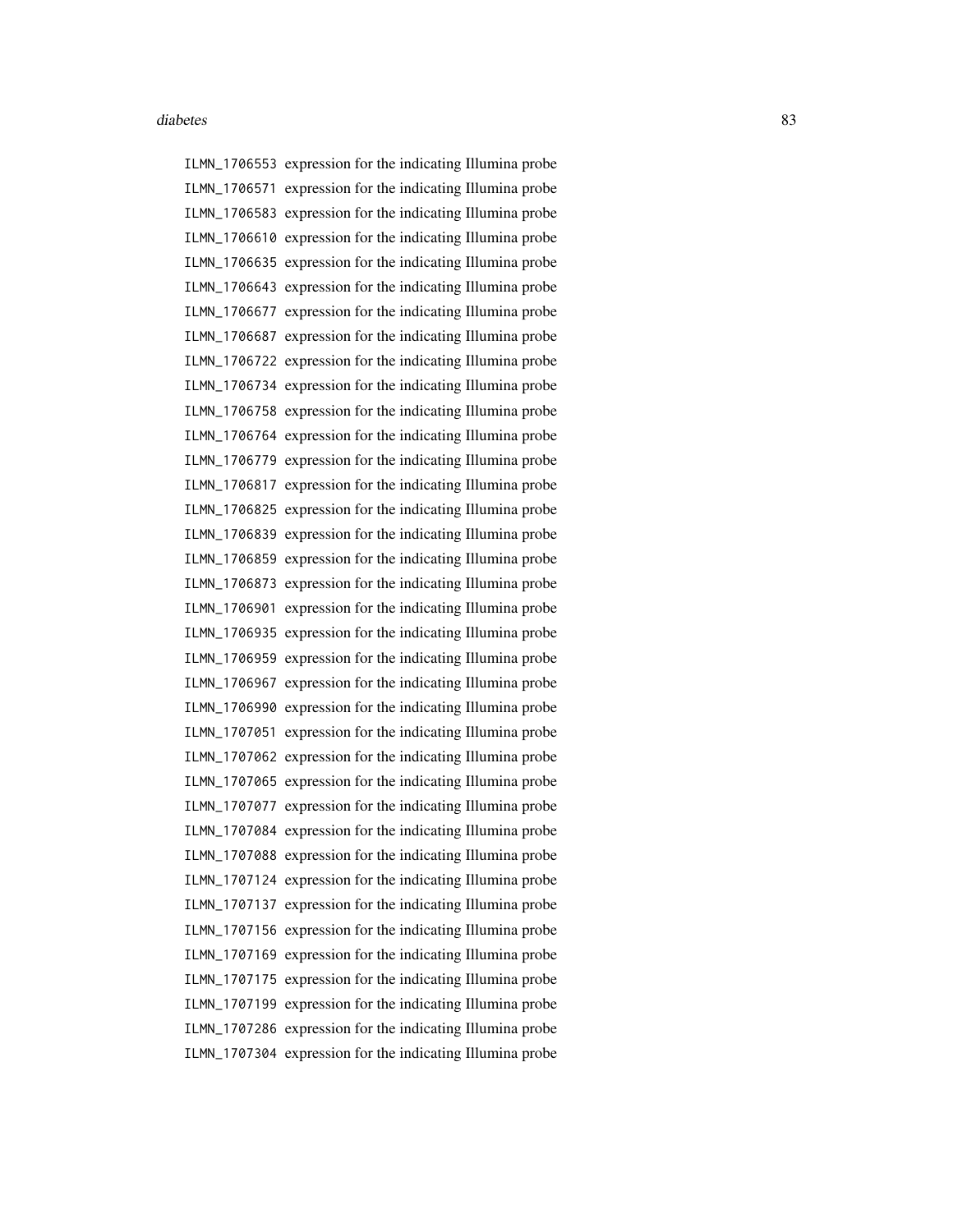ILMN\_1707308 expression for the indicating Illumina probe ILMN\_1707312 expression for the indicating Illumina probe ILMN\_1707336 expression for the indicating Illumina probe ILMN\_1707356 expression for the indicating Illumina probe ILMN\_1707448 expression for the indicating Illumina probe ILMN\_1707475 expression for the indicating Illumina probe ILMN\_1707484 expression for the indicating Illumina probe ILMN\_1707503 expression for the indicating Illumina probe ILMN\_1707506 expression for the indicating Illumina probe ILMN\_1707534 expression for the indicating Illumina probe ILMN\_1707585 expression for the indicating Illumina probe ILMN\_1707591 expression for the indicating Illumina probe ILMN\_1707631 expression for the indicating Illumina probe ILMN\_1707634 expression for the indicating Illumina probe ILMN\_1707695 expression for the indicating Illumina probe ILMN\_1707710 expression for the indicating Illumina probe ILMN\_1707720 expression for the indicating Illumina probe ILMN\_1707727 expression for the indicating Illumina probe ILMN\_1707748 expression for the indicating Illumina probe ILMN\_1707783 expression for the indicating Illumina probe ILMN\_1707791 expression for the indicating Illumina probe ILMN\_1707810 expression for the indicating Illumina probe ILMN\_1707858 expression for the indicating Illumina probe ILMN\_1707872 expression for the indicating Illumina probe ILMN\_1707901 expression for the indicating Illumina probe ILMN\_1707943 expression for the indicating Illumina probe ILMN\_1707945 expression for the indicating Illumina probe ILMN\_1707979 expression for the indicating Illumina probe ILMN\_1708006 expression for the indicating Illumina probe ILMN\_1708009 expression for the indicating Illumina probe ILMN\_1708016 expression for the indicating Illumina probe ILMN\_1708029 expression for the indicating Illumina probe ILMN\_1708041 expression for the indicating Illumina probe ILMN\_1708059 expression for the indicating Illumina probe ILMN\_1708064 expression for the indicating Illumina probe ILMN\_1708077 expression for the indicating Illumina probe ILMN\_1708081 expression for the indicating Illumina probe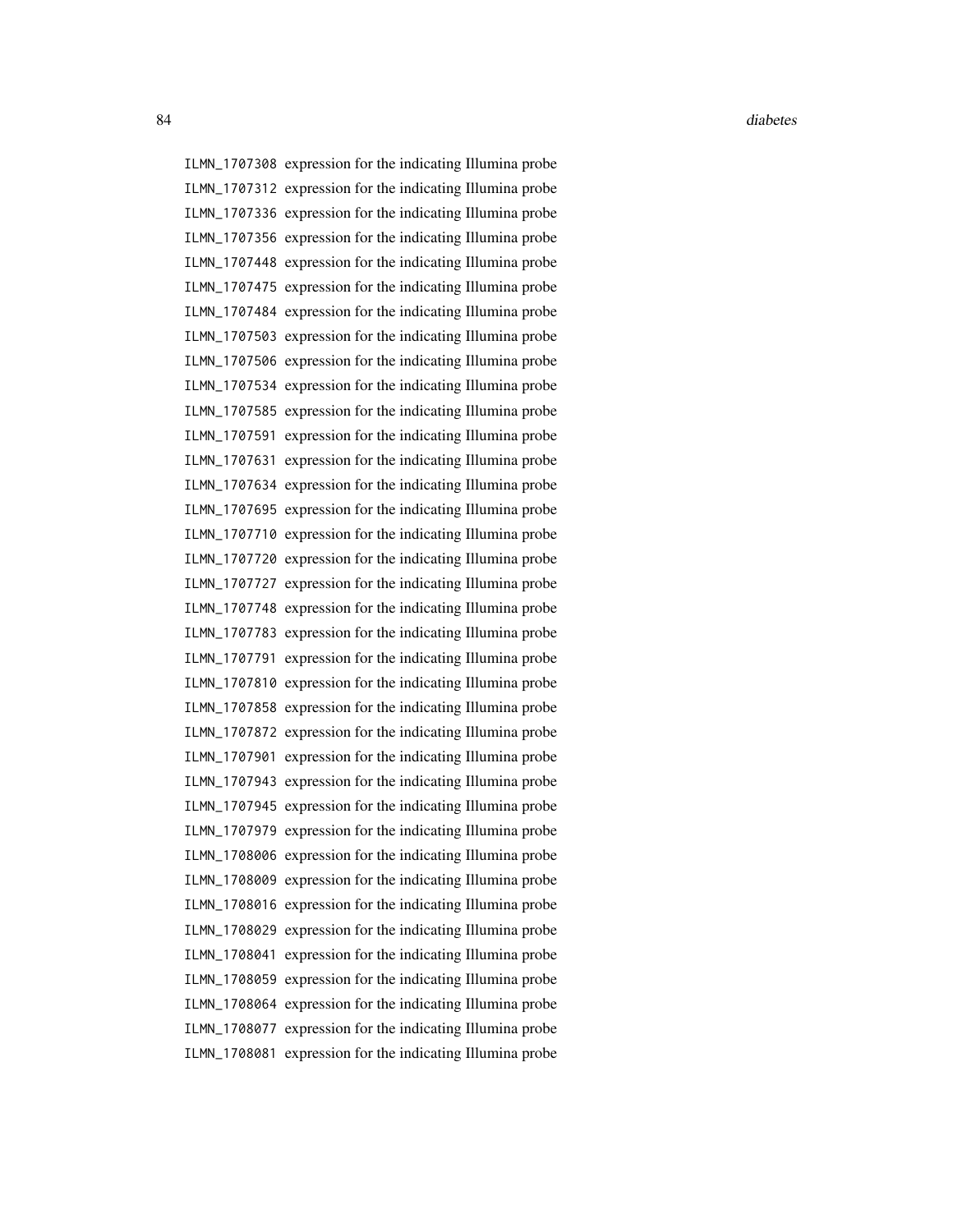ILMN\_1708095 expression for the indicating Illumina probe ILMN\_1708098 expression for the indicating Illumina probe ILMN\_1708101 expression for the indicating Illumina probe ILMN\_1708103 expression for the indicating Illumina probe ILMN\_1708105 expression for the indicating Illumina probe ILMN\_1708143 expression for the indicating Illumina probe ILMN\_1708147 expression for the indicating Illumina probe ILMN\_1708151 expression for the indicating Illumina probe ILMN\_1708159 expression for the indicating Illumina probe ILMN\_1708164 expression for the indicating Illumina probe ILMN\_1708204 expression for the indicating Illumina probe ILMN\_1708248 expression for the indicating Illumina probe ILMN\_1708249 expression for the indicating Illumina probe ILMN\_1708267 expression for the indicating Illumina probe ILMN\_1708304 expression for the indicating Illumina probe ILMN\_1708323 expression for the indicating Illumina probe ILMN\_1708328 expression for the indicating Illumina probe ILMN\_1708340 expression for the indicating Illumina probe ILMN\_1708348 expression for the indicating Illumina probe ILMN\_1708369 expression for the indicating Illumina probe ILMN\_1708375 expression for the indicating Illumina probe ILMN\_1708382 expression for the indicating Illumina probe ILMN\_1708414 expression for the indicating Illumina probe ILMN\_1708427 expression for the indicating Illumina probe ILMN\_1708482 expression for the indicating Illumina probe ILMN\_1708485 expression for the indicating Illumina probe ILMN\_1708486 expression for the indicating Illumina probe ILMN\_1708502 expression for the indicating Illumina probe ILMN\_1708537 expression for the indicating Illumina probe ILMN\_1708580 expression for the indicating Illumina probe ILMN\_1708619 expression for the indicating Illumina probe ILMN\_1708660 expression for the indicating Illumina probe ILMN\_1708728 expression for the indicating Illumina probe ILMN\_1708782 expression for the indicating Illumina probe ILMN\_1708790 expression for the indicating Illumina probe ILMN\_1708798 expression for the indicating Illumina probe ILMN\_1708805 expression for the indicating Illumina probe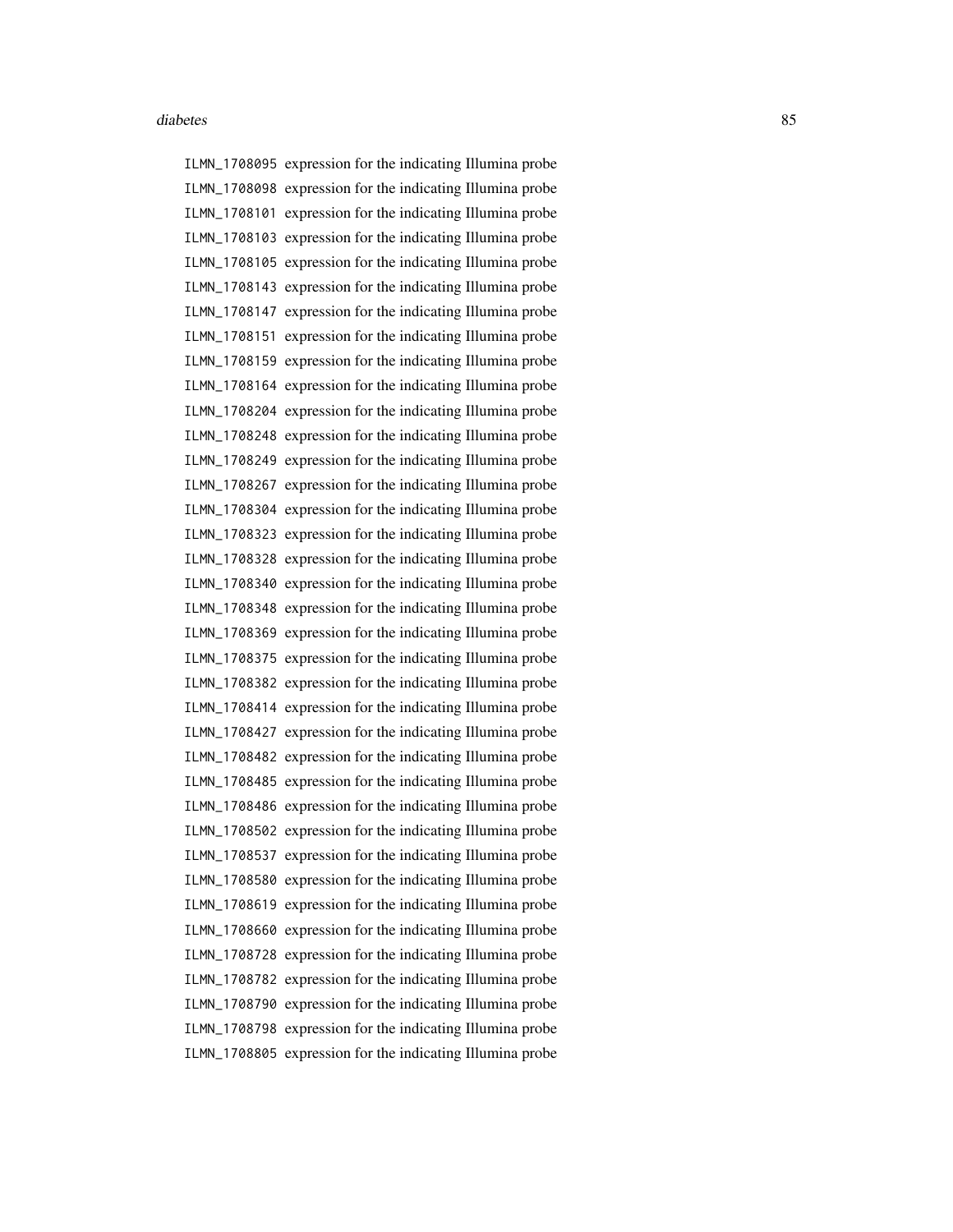86 diabetes and the contract of the contract of the contract of the contract of the contract of the contract of the contract of the contract of the contract of the contract of the contract of the contract of the contract o

ILMN\_1708833 expression for the indicating Illumina probe ILMN\_1708841 expression for the indicating Illumina probe ILMN\_1708890 expression for the indicating Illumina probe ILMN\_1708891 expression for the indicating Illumina probe ILMN\_1708906 expression for the indicating Illumina probe ILMN\_1708916 expression for the indicating Illumina probe ILMN\_1708934 expression for the indicating Illumina probe ILMN\_1708936 expression for the indicating Illumina probe ILMN\_1708946 expression for the indicating Illumina probe ILMN\_1708987 expression for the indicating Illumina probe ILMN\_1708991 expression for the indicating Illumina probe ILMN\_1709032 expression for the indicating Illumina probe ILMN\_1709042 expression for the indicating Illumina probe ILMN\_1709043 expression for the indicating Illumina probe ILMN\_1709044 expression for the indicating Illumina probe ILMN\_1709092 expression for the indicating Illumina probe ILMN\_1709114 expression for the indicating Illumina probe ILMN\_1709124 expression for the indicating Illumina probe ILMN\_1709132 expression for the indicating Illumina probe ILMN\_1709153 expression for the indicating Illumina probe ILMN\_1709227 expression for the indicating Illumina probe ILMN\_1709233 expression for the indicating Illumina probe ILMN\_1709237 expression for the indicating Illumina probe ILMN\_1709247 expression for the indicating Illumina probe ILMN\_1709253 expression for the indicating Illumina probe ILMN\_1709265 expression for the indicating Illumina probe ILMN\_1709294 expression for the indicating Illumina probe ILMN\_1709334 expression for the indicating Illumina probe ILMN\_1709396 expression for the indicating Illumina probe ILMN\_1709399 expression for the indicating Illumina probe ILMN\_1709439 expression for the indicating Illumina probe ILMN\_1709451 expression for the indicating Illumina probe ILMN\_1709483 expression for the indicating Illumina probe ILMN\_1709484 expression for the indicating Illumina probe ILMN\_1709549 expression for the indicating Illumina probe ILMN\_1709590 expression for the indicating Illumina probe ILMN\_1709611 expression for the indicating Illumina probe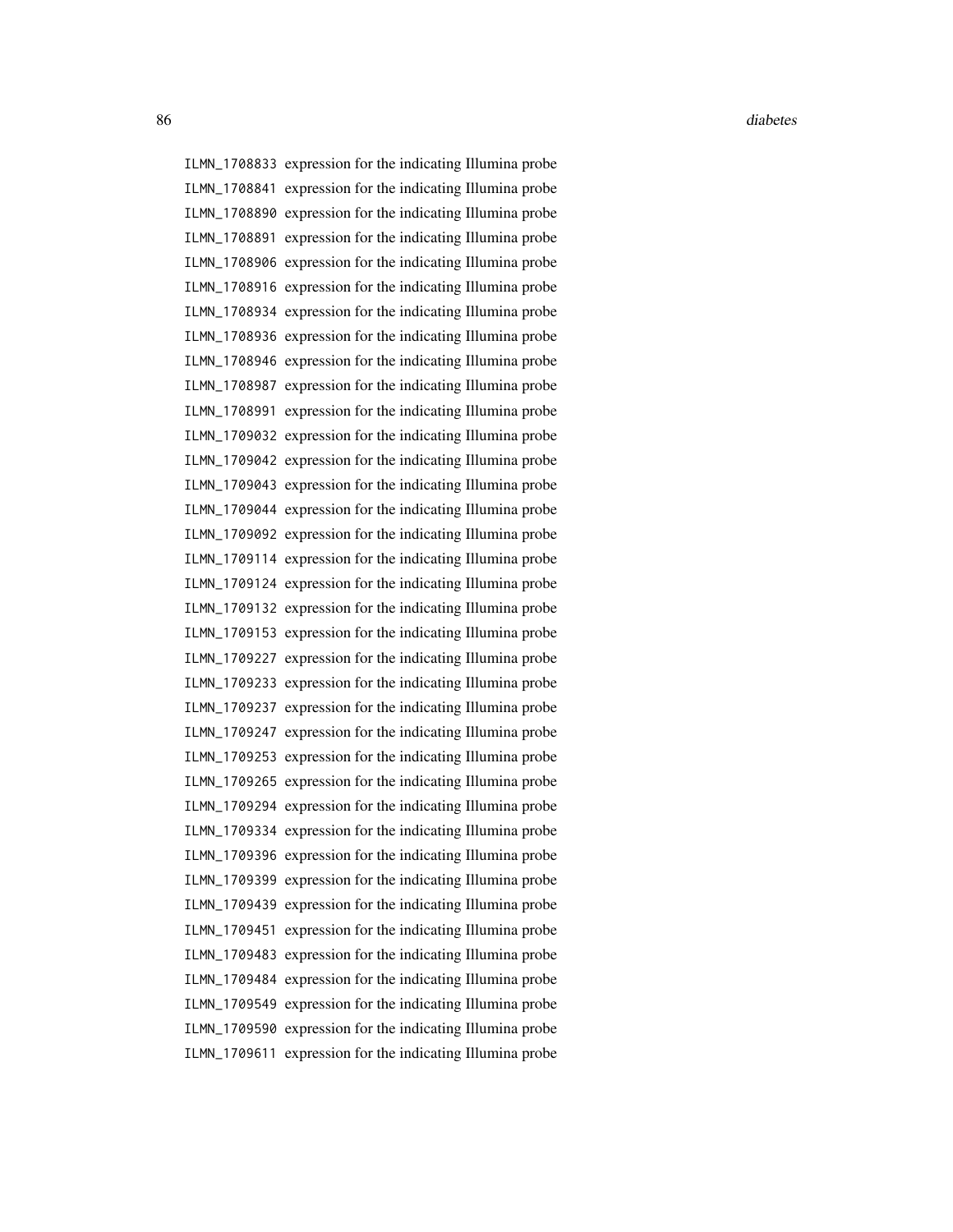ILMN\_1709623 expression for the indicating Illumina probe ILMN\_1709630 expression for the indicating Illumina probe ILMN\_1709634 expression for the indicating Illumina probe ILMN\_1709645 expression for the indicating Illumina probe ILMN\_1709683 expression for the indicating Illumina probe ILMN\_1709717 expression for the indicating Illumina probe ILMN\_1709728 expression for the indicating Illumina probe ILMN\_1709747 expression for the indicating Illumina probe ILMN\_1709750 expression for the indicating Illumina probe ILMN\_1709772 expression for the indicating Illumina probe ILMN\_1709795 expression for the indicating Illumina probe ILMN\_1709809 expression for the indicating Illumina probe ILMN\_1709814 expression for the indicating Illumina probe ILMN\_1709815 expression for the indicating Illumina probe ILMN\_1709817 expression for the indicating Illumina probe ILMN\_1709820 expression for the indicating Illumina probe ILMN\_1709860 expression for the indicating Illumina probe ILMN\_1709877 expression for the indicating Illumina probe ILMN\_1709894 expression for the indicating Illumina probe ILMN\_1709937 expression for the indicating Illumina probe ILMN\_1710001 expression for the indicating Illumina probe ILMN\_1710124 expression for the indicating Illumina probe ILMN\_1710136 expression for the indicating Illumina probe ILMN\_1710170 expression for the indicating Illumina probe ILMN\_1710207 expression for the indicating Illumina probe ILMN\_1710209 expression for the indicating Illumina probe ILMN\_1710268 expression for the indicating Illumina probe ILMN\_1710303 expression for the indicating Illumina probe ILMN\_1710326 expression for the indicating Illumina probe ILMN\_1710394 expression for the indicating Illumina probe ILMN\_1710406 expression for the indicating Illumina probe ILMN\_1710427 expression for the indicating Illumina probe ILMN\_1710434 expression for the indicating Illumina probe ILMN\_1710514 expression for the indicating Illumina probe ILMN\_1710524 expression for the indicating Illumina probe ILMN\_1710543 expression for the indicating Illumina probe ILMN\_1710571 expression for the indicating Illumina probe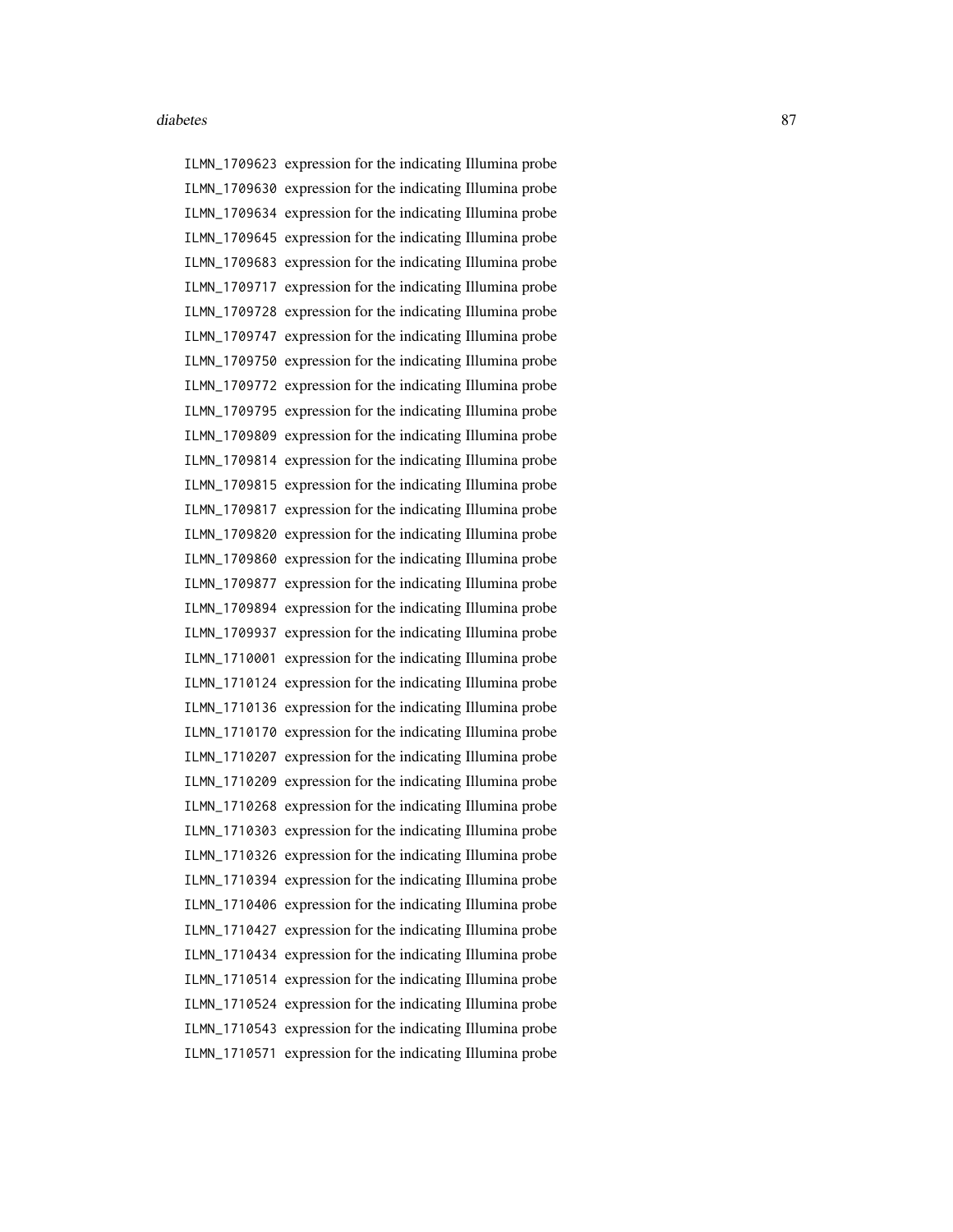88 diabetes and the contract of the contract of the contract of the contract of the contract of the contract of the contract of the contract of the contract of the contract of the contract of the contract of the contract o

ILMN\_1710598 expression for the indicating Illumina probe ILMN\_1710619 expression for the indicating Illumina probe ILMN\_1710697 expression for the indicating Illumina probe ILMN\_1710726 expression for the indicating Illumina probe ILMN\_1710734 expression for the indicating Illumina probe ILMN\_1710738 expression for the indicating Illumina probe ILMN\_1710740 expression for the indicating Illumina probe ILMN\_1710752 expression for the indicating Illumina probe ILMN\_1710756 expression for the indicating Illumina probe ILMN\_1710758 expression for the indicating Illumina probe ILMN\_1710863 expression for the indicating Illumina probe ILMN\_1710899 expression for the indicating Illumina probe ILMN\_1710937 expression for the indicating Illumina probe ILMN\_1710962 expression for the indicating Illumina probe ILMN\_1710979 expression for the indicating Illumina probe ILMN\_1711009 expression for the indicating Illumina probe ILMN\_1711023 expression for the indicating Illumina probe ILMN\_1711030 expression for the indicating Illumina probe ILMN\_1711048 expression for the indicating Illumina probe ILMN\_1711049 expression for the indicating Illumina probe ILMN\_1711069 expression for the indicating Illumina probe ILMN\_1711109 expression for the indicating Illumina probe ILMN\_1711166 expression for the indicating Illumina probe ILMN\_1711174 expression for the indicating Illumina probe ILMN\_1711189 expression for the indicating Illumina probe ILMN\_1711199 expression for the indicating Illumina probe ILMN\_1711227 expression for the indicating Illumina probe ILMN\_1711270 expression for the indicating Illumina probe ILMN\_1711272 expression for the indicating Illumina probe ILMN\_1711289 expression for the indicating Illumina probe ILMN\_1711311 expression for the indicating Illumina probe ILMN\_1711314 expression for the indicating Illumina probe ILMN\_1711331 expression for the indicating Illumina probe ILMN\_1711361 expression for the indicating Illumina probe ILMN\_1711368 expression for the indicating Illumina probe ILMN\_1711383 expression for the indicating Illumina probe ILMN\_1711422 expression for the indicating Illumina probe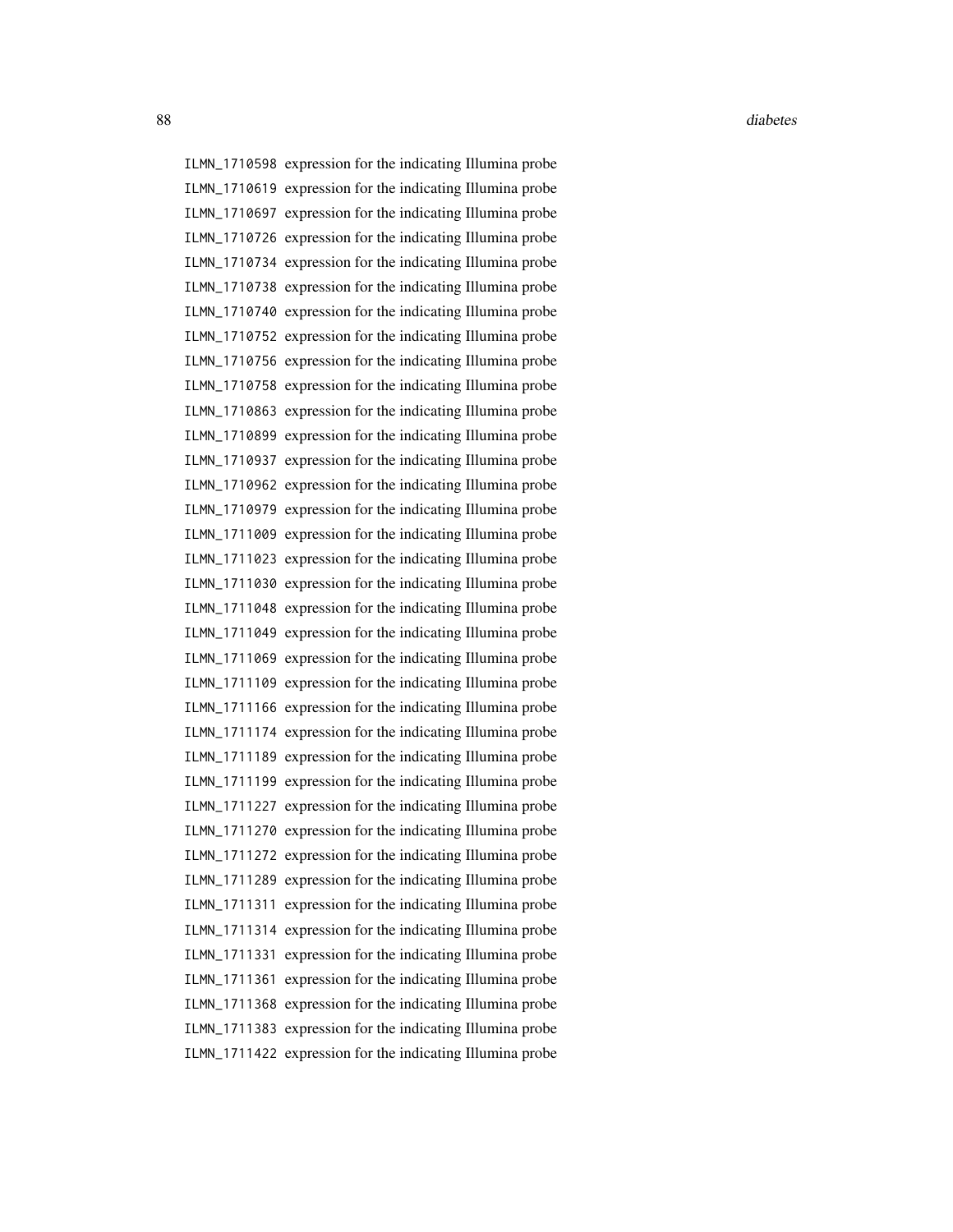ILMN\_1711452 expression for the indicating Illumina probe ILMN\_1711490 expression for the indicating Illumina probe ILMN\_1711491 expression for the indicating Illumina probe ILMN\_1711493 expression for the indicating Illumina probe ILMN\_1711516 expression for the indicating Illumina probe ILMN\_1711543 expression for the indicating Illumina probe ILMN\_1711566 expression for the indicating Illumina probe ILMN\_1711573 expression for the indicating Illumina probe ILMN\_1711596 expression for the indicating Illumina probe ILMN\_1711606 expression for the indicating Illumina probe ILMN\_1711608 expression for the indicating Illumina probe ILMN\_1711617 expression for the indicating Illumina probe ILMN\_1711702 expression for the indicating Illumina probe ILMN\_1711703 expression for the indicating Illumina probe ILMN\_1711766 expression for the indicating Illumina probe ILMN\_1711786 expression for the indicating Illumina probe ILMN\_1711799 expression for the indicating Illumina probe ILMN\_1711823 expression for the indicating Illumina probe ILMN\_1711853 expression for the indicating Illumina probe ILMN\_1711878 expression for the indicating Illumina probe ILMN\_1711886 expression for the indicating Illumina probe ILMN\_1711894 expression for the indicating Illumina probe ILMN\_1711904 expression for the indicating Illumina probe ILMN\_1711909 expression for the indicating Illumina probe ILMN\_1711919 expression for the indicating Illumina probe ILMN\_1711928 expression for the indicating Illumina probe ILMN\_1711988 expression for the indicating Illumina probe ILMN\_1711994 expression for the indicating Illumina probe ILMN\_1712019 expression for the indicating Illumina probe ILMN\_1712026 expression for the indicating Illumina probe ILMN\_1712027 expression for the indicating Illumina probe ILMN\_1712035 expression for the indicating Illumina probe ILMN\_1712067 expression for the indicating Illumina probe ILMN\_1712075 expression for the indicating Illumina probe ILMN\_1712088 expression for the indicating Illumina probe ILMN\_1712095 expression for the indicating Illumina probe ILMN\_1712122 expression for the indicating Illumina probe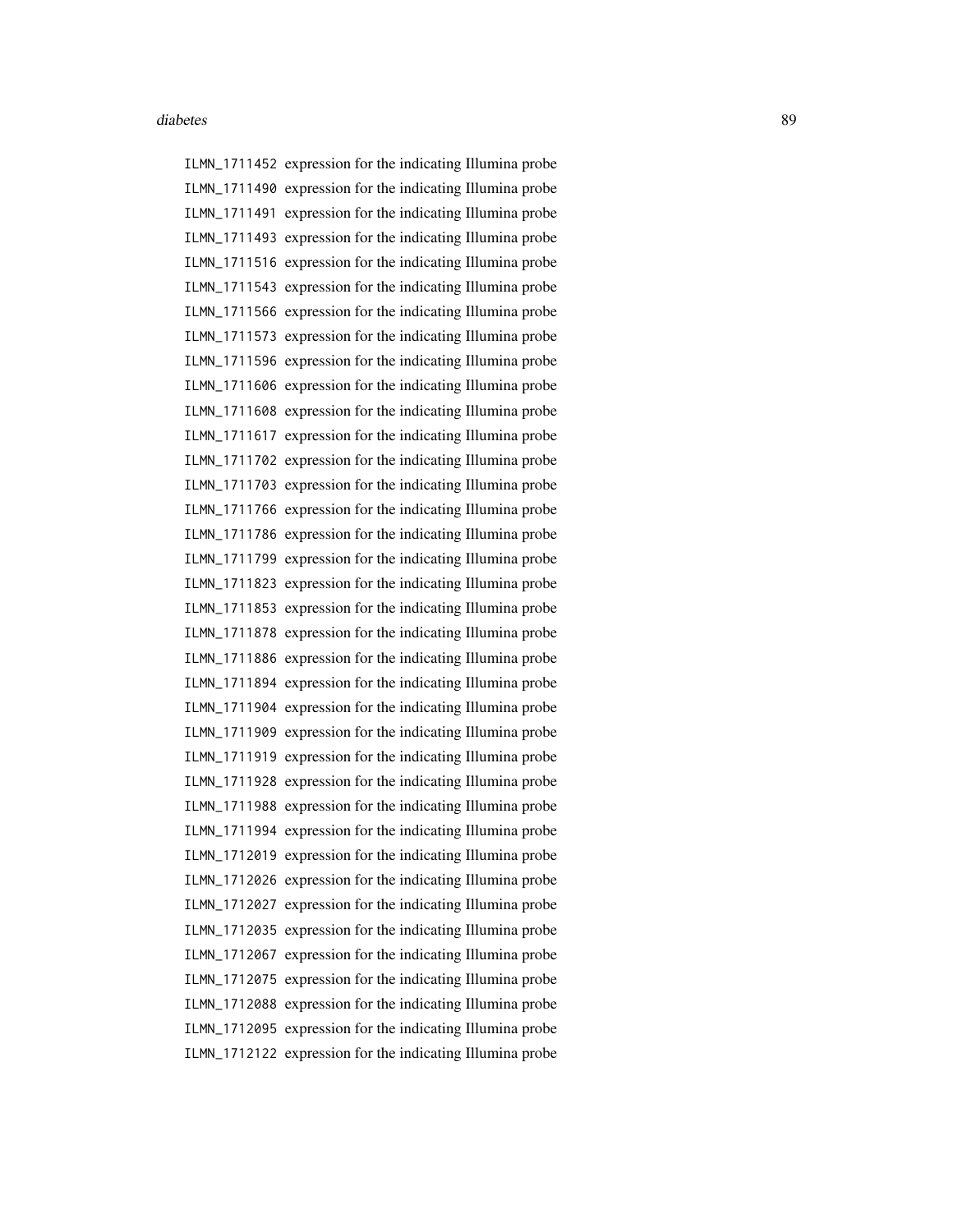ILMN\_1712197 expression for the indicating Illumina probe ILMN\_1712231 expression for the indicating Illumina probe ILMN\_1712257 expression for the indicating Illumina probe ILMN\_1712298 expression for the indicating Illumina probe ILMN\_1712312 expression for the indicating Illumina probe ILMN\_1712320 expression for the indicating Illumina probe ILMN\_1712389 expression for the indicating Illumina probe ILMN\_1712390 expression for the indicating Illumina probe ILMN\_1712400 expression for the indicating Illumina probe ILMN\_1712423 expression for the indicating Illumina probe ILMN\_1712431 expression for the indicating Illumina probe ILMN\_1712432 expression for the indicating Illumina probe ILMN\_1712452 expression for the indicating Illumina probe ILMN\_1712455 expression for the indicating Illumina probe ILMN\_1712469 expression for the indicating Illumina probe ILMN\_1712487 expression for the indicating Illumina probe ILMN\_1712517 expression for the indicating Illumina probe ILMN\_1712522 expression for the indicating Illumina probe ILMN\_1712532 expression for the indicating Illumina probe ILMN\_1712556 expression for the indicating Illumina probe ILMN\_1712636 expression for the indicating Illumina probe ILMN\_1712684 expression for the indicating Illumina probe ILMN\_1712687 expression for the indicating Illumina probe ILMN\_1712705 expression for the indicating Illumina probe ILMN\_1712707 expression for the indicating Illumina probe ILMN\_1712718 expression for the indicating Illumina probe ILMN\_1712721 expression for the indicating Illumina probe ILMN\_1712751 expression for the indicating Illumina probe ILMN\_1712755 expression for the indicating Illumina probe ILMN\_1712766 expression for the indicating Illumina probe ILMN\_1712774 expression for the indicating Illumina probe ILMN\_1712786 expression for the indicating Illumina probe ILMN\_1712806 expression for the indicating Illumina probe ILMN\_1712836 expression for the indicating Illumina probe ILMN\_1712887 expression for the indicating Illumina probe ILMN\_1712888 expression for the indicating Illumina probe ILMN\_1712914 expression for the indicating Illumina probe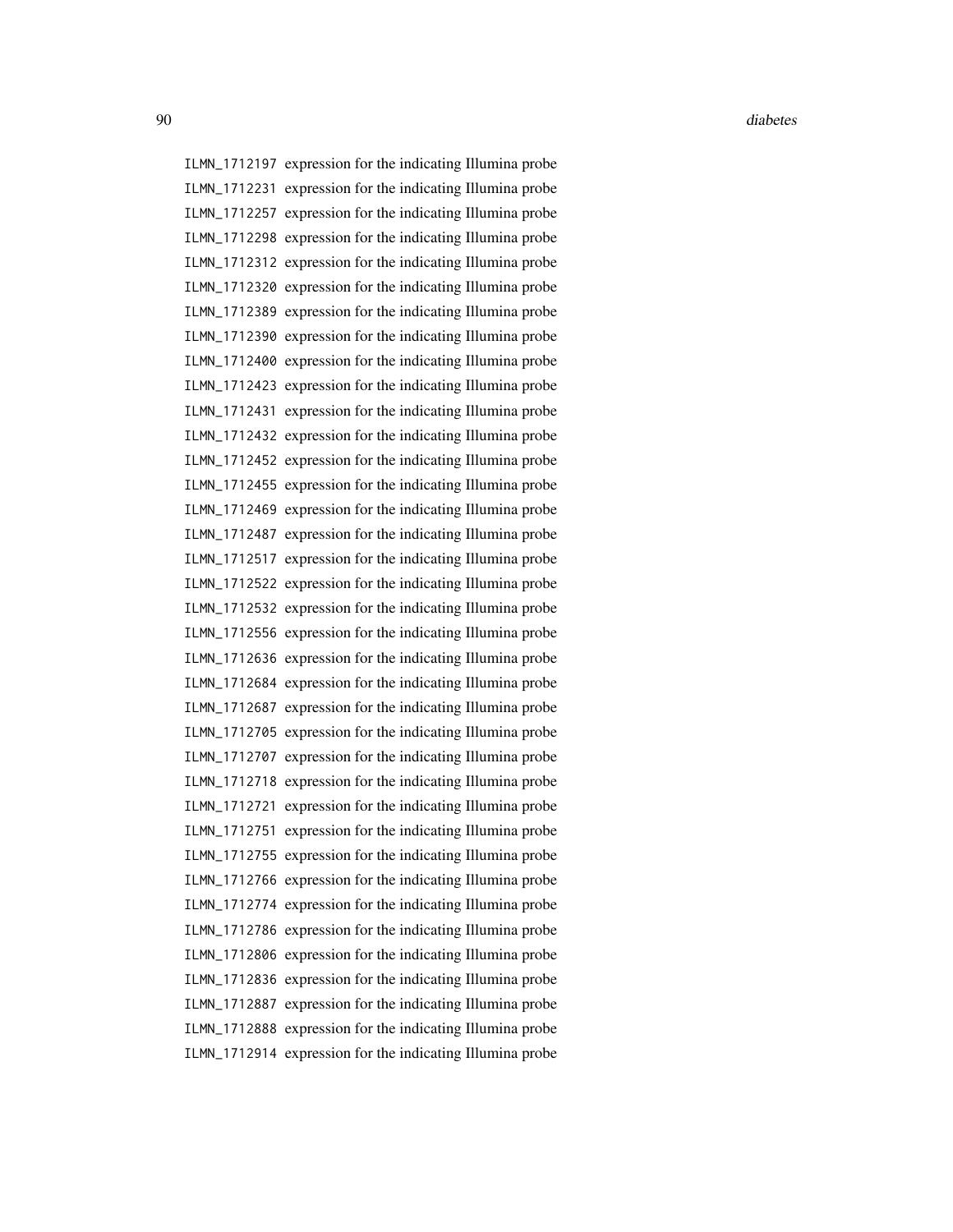ILMN\_1712918 expression for the indicating Illumina probe ILMN\_1712929 expression for the indicating Illumina probe ILMN\_1712936 expression for the indicating Illumina probe ILMN\_1712944 expression for the indicating Illumina probe ILMN\_1712959 expression for the indicating Illumina probe ILMN\_1712975 expression for the indicating Illumina probe ILMN\_1713006 expression for the indicating Illumina probe ILMN\_1713037 expression for the indicating Illumina probe ILMN\_1713058 expression for the indicating Illumina probe ILMN\_1713086 expression for the indicating Illumina probe ILMN\_1713088 expression for the indicating Illumina probe ILMN\_1713124 expression for the indicating Illumina probe ILMN\_1713139 expression for the indicating Illumina probe ILMN\_1713147 expression for the indicating Illumina probe ILMN\_1713156 expression for the indicating Illumina probe ILMN\_1713178 expression for the indicating Illumina probe ILMN\_1713189 expression for the indicating Illumina probe ILMN\_1713249 expression for the indicating Illumina probe ILMN\_1713266 expression for the indicating Illumina probe ILMN\_1713285 expression for the indicating Illumina probe ILMN\_1713290 expression for the indicating Illumina probe ILMN\_1713301 expression for the indicating Illumina probe ILMN\_1713369 expression for the indicating Illumina probe ILMN\_1713380 expression for the indicating Illumina probe ILMN\_1713402 expression for the indicating Illumina probe ILMN\_1713450 expression for the indicating Illumina probe ILMN\_1713454 expression for the indicating Illumina probe ILMN\_1713458 expression for the indicating Illumina probe ILMN\_1713482 expression for the indicating Illumina probe ILMN\_1713491 expression for the indicating Illumina probe ILMN\_1713496 expression for the indicating Illumina probe ILMN\_1713505 expression for the indicating Illumina probe ILMN\_1713550 expression for the indicating Illumina probe ILMN\_1713561 expression for the indicating Illumina probe ILMN\_1713603 expression for the indicating Illumina probe ILMN\_1713605 expression for the indicating Illumina probe ILMN\_1713636 expression for the indicating Illumina probe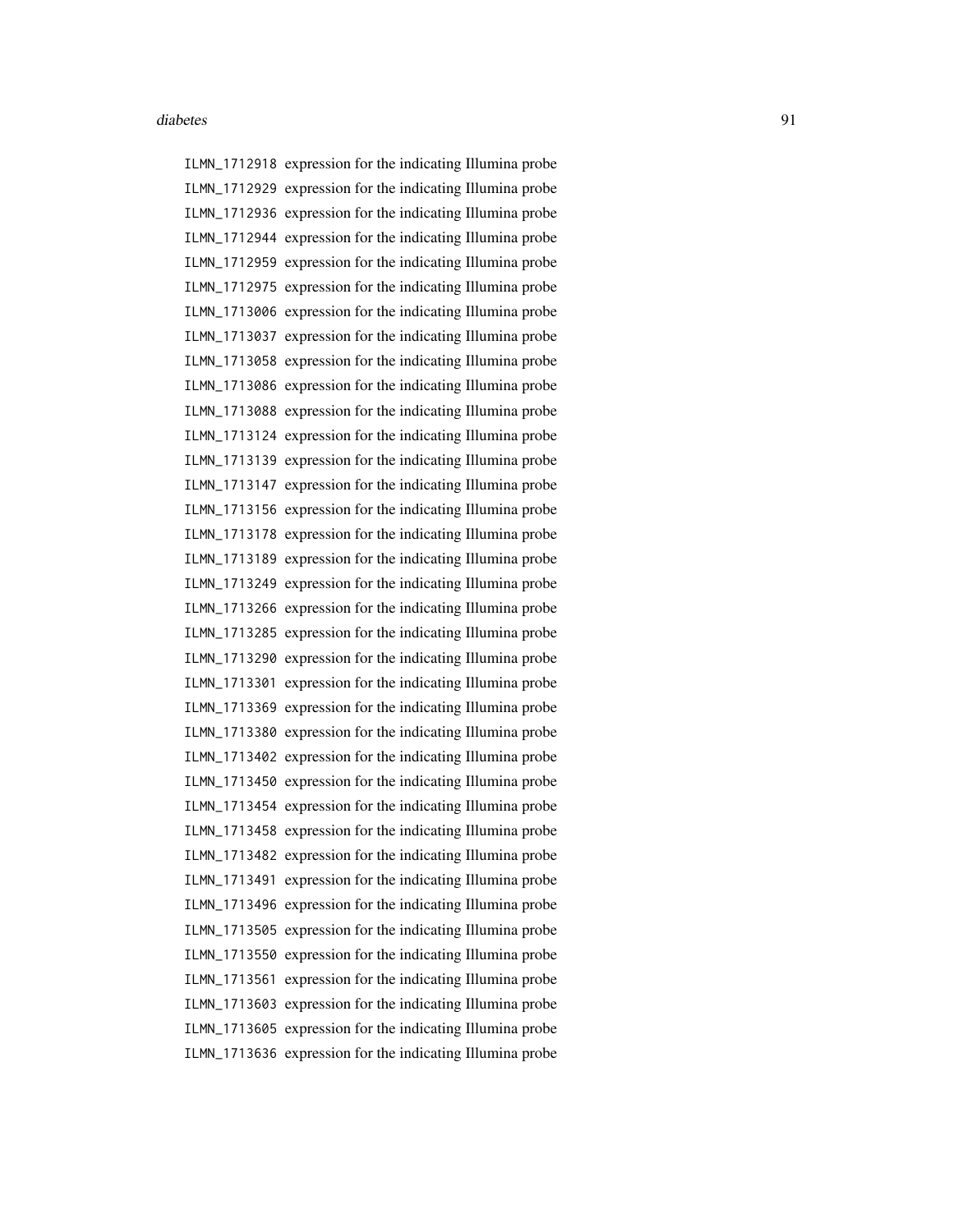ILMN\_1713688 expression for the indicating Illumina probe ILMN\_1713706 expression for the indicating Illumina probe ILMN\_1713731 expression for the indicating Illumina probe ILMN\_1713732 expression for the indicating Illumina probe ILMN\_1713749 expression for the indicating Illumina probe ILMN\_1713751 expression for the indicating Illumina probe ILMN\_1713752 expression for the indicating Illumina probe ILMN\_1713756 expression for the indicating Illumina probe ILMN\_1713759 expression for the indicating Illumina probe ILMN\_1713803 expression for the indicating Illumina probe ILMN\_1713807 expression for the indicating Illumina probe ILMN\_1713884 expression for the indicating Illumina probe ILMN\_1713934 expression for the indicating Illumina probe ILMN\_1713966 expression for the indicating Illumina probe ILMN\_1713978 expression for the indicating Illumina probe ILMN\_1713985 expression for the indicating Illumina probe ILMN\_1713990 expression for the indicating Illumina probe ILMN\_1713993 expression for the indicating Illumina probe ILMN\_1714093 expression for the indicating Illumina probe ILMN\_1714148 expression for the indicating Illumina probe ILMN\_1714159 expression for the indicating Illumina probe ILMN\_1714165 expression for the indicating Illumina probe ILMN\_1714167 expression for the indicating Illumina probe ILMN\_1714181 expression for the indicating Illumina probe ILMN\_1714197 expression for the indicating Illumina probe ILMN\_1714216 expression for the indicating Illumina probe ILMN\_1714252 expression for the indicating Illumina probe ILMN\_1714274 expression for the indicating Illumina probe ILMN\_1714278 expression for the indicating Illumina probe ILMN\_1714327 expression for the indicating Illumina probe ILMN\_1714335 expression for the indicating Illumina probe ILMN\_1714349 expression for the indicating Illumina probe ILMN\_1714352 expression for the indicating Illumina probe ILMN\_1714364 expression for the indicating Illumina probe ILMN\_1714383 expression for the indicating Illumina probe ILMN\_1714384 expression for the indicating Illumina probe ILMN\_1714386 expression for the indicating Illumina probe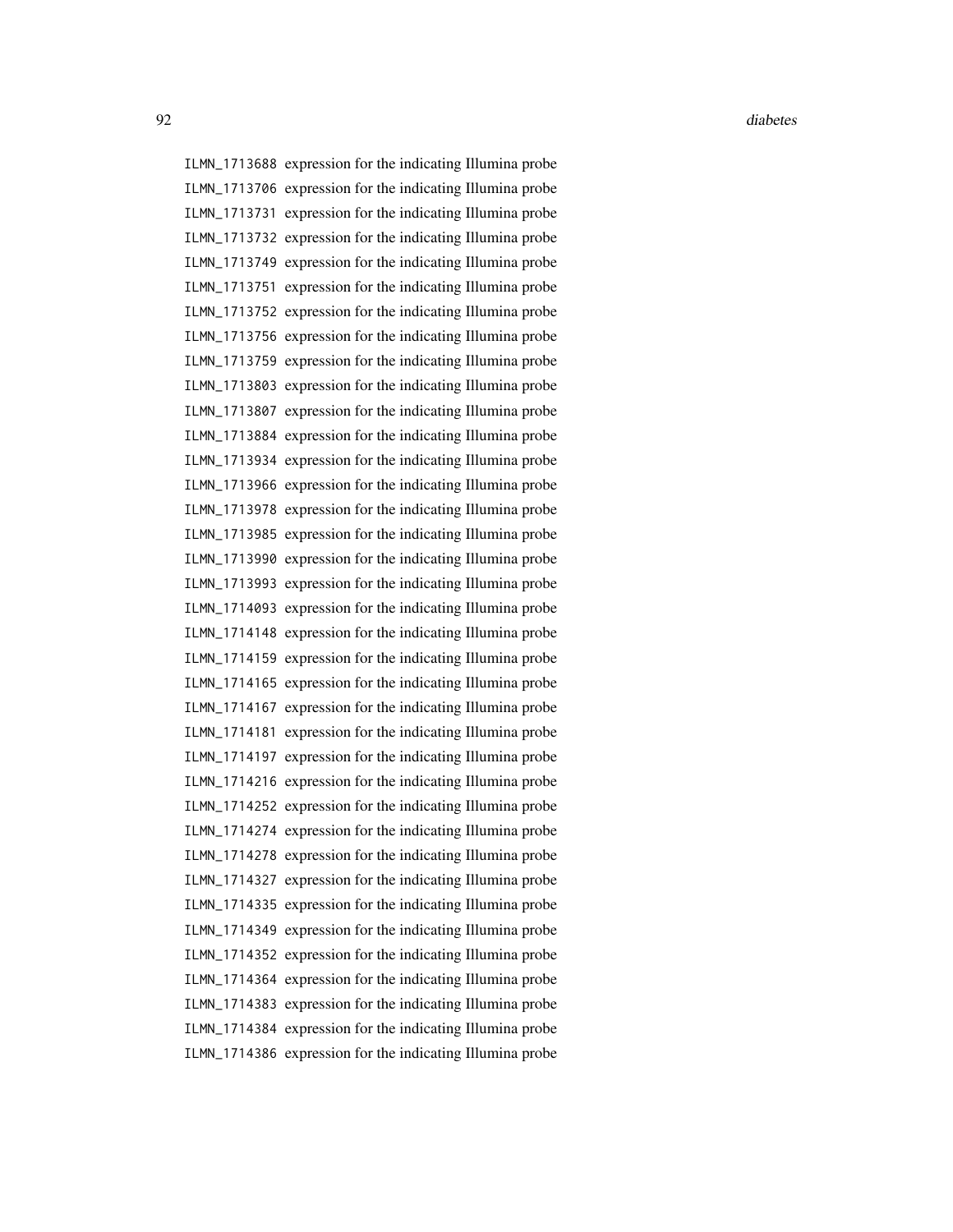ILMN\_1714393 expression for the indicating Illumina probe ILMN\_1714397 expression for the indicating Illumina probe ILMN\_1714401 expression for the indicating Illumina probe ILMN\_1714417 expression for the indicating Illumina probe ILMN\_1714418 expression for the indicating Illumina probe ILMN\_1714424 expression for the indicating Illumina probe ILMN\_1714433 expression for the indicating Illumina probe ILMN\_1714438 expression for the indicating Illumina probe ILMN\_1714444 expression for the indicating Illumina probe ILMN\_1714445 expression for the indicating Illumina probe ILMN\_1714461 expression for the indicating Illumina probe ILMN\_1714515 expression for the indicating Illumina probe ILMN\_1714522 expression for the indicating Illumina probe ILMN\_1714527 expression for the indicating Illumina probe ILMN\_1714563 expression for the indicating Illumina probe ILMN\_1714567 expression for the indicating Illumina probe ILMN\_1714592 expression for the indicating Illumina probe ILMN\_1714600 expression for the indicating Illumina probe ILMN\_1714602 expression for the indicating Illumina probe ILMN\_1714622 expression for the indicating Illumina probe ILMN\_1714623 expression for the indicating Illumina probe ILMN\_1714643 expression for the indicating Illumina probe ILMN\_1714650 expression for the indicating Illumina probe ILMN\_1714700 expression for the indicating Illumina probe ILMN\_1714709 expression for the indicating Illumina probe ILMN\_1714710 expression for the indicating Illumina probe ILMN\_1714717 expression for the indicating Illumina probe ILMN\_1714730 expression for the indicating Illumina probe ILMN\_1714737 expression for the indicating Illumina probe ILMN\_1714756 expression for the indicating Illumina probe ILMN\_1714759 expression for the indicating Illumina probe ILMN\_1714782 expression for the indicating Illumina probe ILMN\_1714809 expression for the indicating Illumina probe ILMN\_1714820 expression for the indicating Illumina probe ILMN\_1714848 expression for the indicating Illumina probe ILMN\_1714896 expression for the indicating Illumina probe ILMN\_1714965 expression for the indicating Illumina probe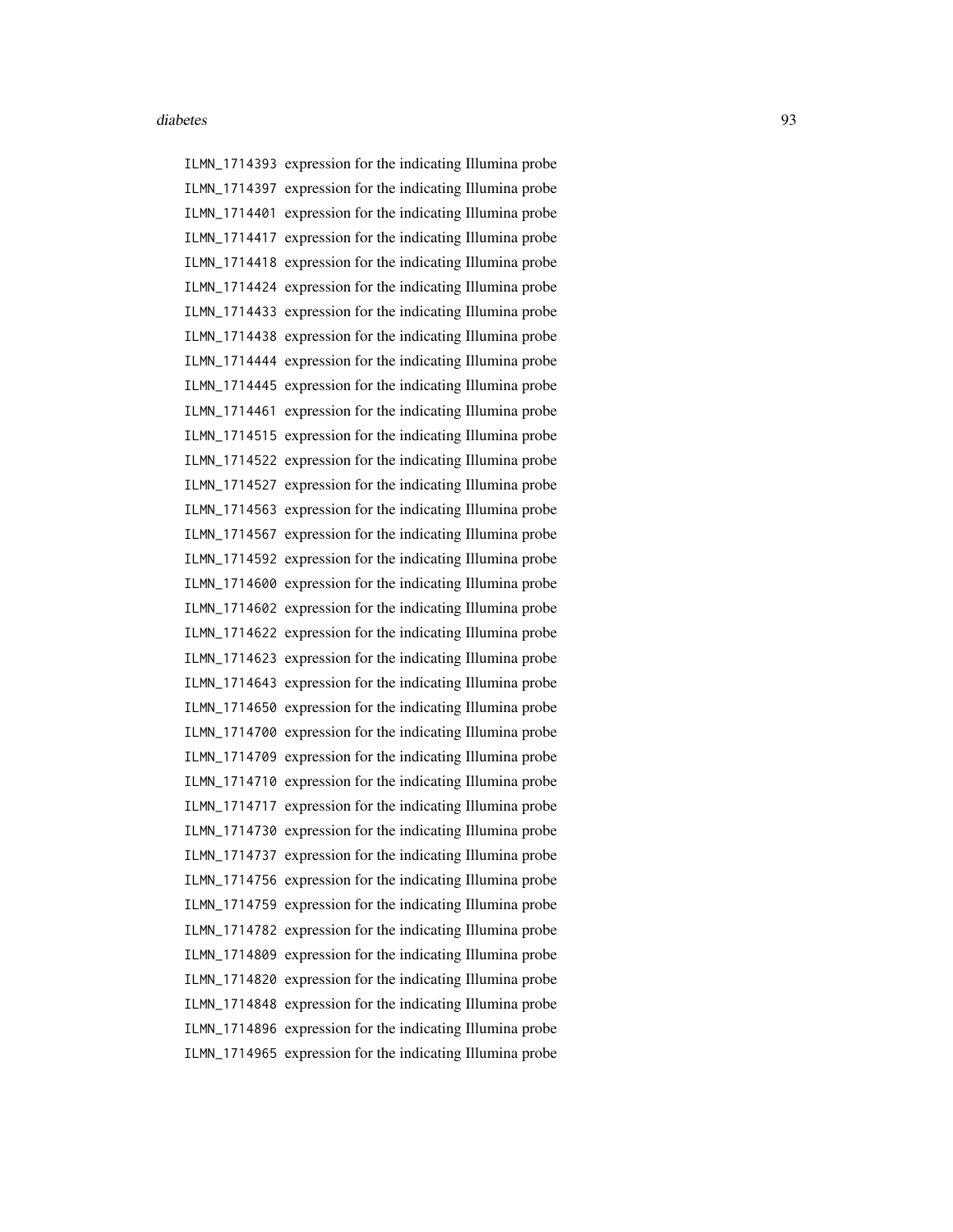ILMN\_1714980 expression for the indicating Illumina probe ILMN\_1714990 expression for the indicating Illumina probe ILMN\_1715013 expression for the indicating Illumina probe ILMN\_1715024 expression for the indicating Illumina probe ILMN\_1715065 expression for the indicating Illumina probe ILMN\_1715068 expression for the indicating Illumina probe ILMN\_1715113 expression for the indicating Illumina probe ILMN\_1715125 expression for the indicating Illumina probe ILMN\_1715131 expression for the indicating Illumina probe ILMN\_1715173 expression for the indicating Illumina probe ILMN\_1715179 expression for the indicating Illumina probe ILMN\_1715214 expression for the indicating Illumina probe ILMN\_1715259 expression for the indicating Illumina probe ILMN\_1715273 expression for the indicating Illumina probe ILMN\_1715324 expression for the indicating Illumina probe ILMN\_1715332 expression for the indicating Illumina probe ILMN\_1715374 expression for the indicating Illumina probe ILMN\_1715392 expression for the indicating Illumina probe ILMN\_1715416 expression for the indicating Illumina probe ILMN\_1715417 expression for the indicating Illumina probe ILMN\_1715463 expression for the indicating Illumina probe ILMN\_1715496 expression for the indicating Illumina probe ILMN\_1715508 expression for the indicating Illumina probe ILMN\_1715540 expression for the indicating Illumina probe ILMN\_1715555 expression for the indicating Illumina probe ILMN\_1715569 expression for the indicating Illumina probe ILMN\_1715583 expression for the indicating Illumina probe ILMN\_1715603 expression for the indicating Illumina probe ILMN\_1715607 expression for the indicating Illumina probe ILMN\_1715616 expression for the indicating Illumina probe ILMN\_1715625 expression for the indicating Illumina probe ILMN\_1715636 expression for the indicating Illumina probe ILMN\_1715661 expression for the indicating Illumina probe ILMN\_1715669 expression for the indicating Illumina probe ILMN\_1715674 expression for the indicating Illumina probe ILMN\_1715680 expression for the indicating Illumina probe ILMN\_1715698 expression for the indicating Illumina probe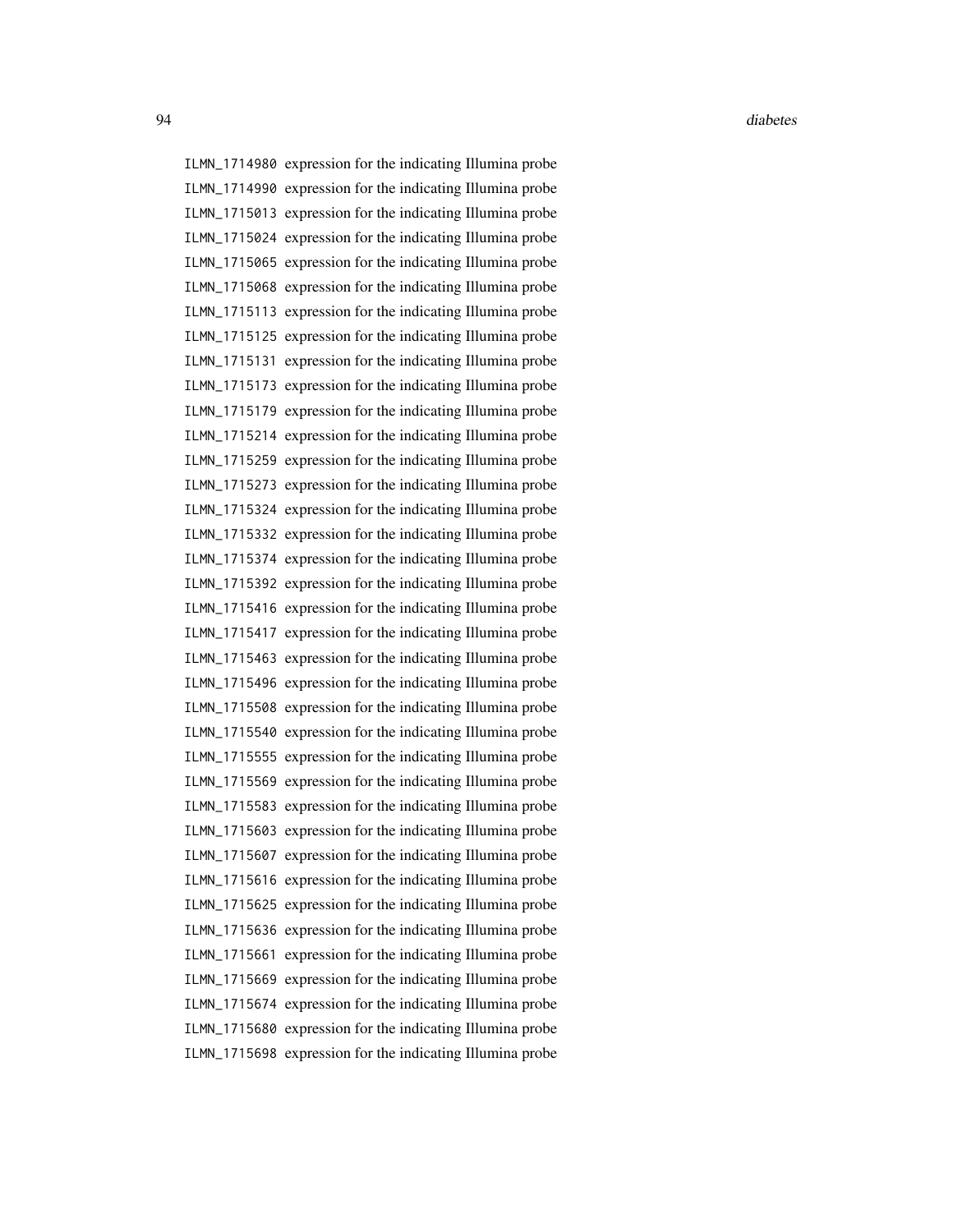ILMN\_1715703 expression for the indicating Illumina probe ILMN\_1715705 expression for the indicating Illumina probe ILMN\_1715715 expression for the indicating Illumina probe ILMN\_1715718 expression for the indicating Illumina probe ILMN\_1715742 expression for the indicating Illumina probe ILMN\_1715760 expression for the indicating Illumina probe ILMN\_1715804 expression for the indicating Illumina probe ILMN\_1715886 expression for the indicating Illumina probe ILMN\_1715896 expression for the indicating Illumina probe ILMN\_1715901 expression for the indicating Illumina probe ILMN\_1715905 expression for the indicating Illumina probe ILMN\_1715908 expression for the indicating Illumina probe ILMN\_1715963 expression for the indicating Illumina probe ILMN\_1715968 expression for the indicating Illumina probe ILMN\_1715969 expression for the indicating Illumina probe ILMN\_1715991 expression for the indicating Illumina probe ILMN\_1715994 expression for the indicating Illumina probe ILMN\_1716004 expression for the indicating Illumina probe ILMN\_1716053 expression for the indicating Illumina probe ILMN\_1716056 expression for the indicating Illumina probe ILMN\_1716057 expression for the indicating Illumina probe ILMN\_1716062 expression for the indicating Illumina probe ILMN\_1716071 expression for the indicating Illumina probe ILMN\_1716093 expression for the indicating Illumina probe ILMN\_1716105 expression for the indicating Illumina probe ILMN\_1716154 expression for the indicating Illumina probe ILMN\_1716195 expression for the indicating Illumina probe ILMN\_1716265 expression for the indicating Illumina probe ILMN\_1716272 expression for the indicating Illumina probe ILMN\_1716367 expression for the indicating Illumina probe ILMN\_1716384 expression for the indicating Illumina probe ILMN\_1716400 expression for the indicating Illumina probe ILMN\_1716421 expression for the indicating Illumina probe ILMN\_1716435 expression for the indicating Illumina probe ILMN\_1716465 expression for the indicating Illumina probe ILMN\_1716468 expression for the indicating Illumina probe ILMN\_1716480 expression for the indicating Illumina probe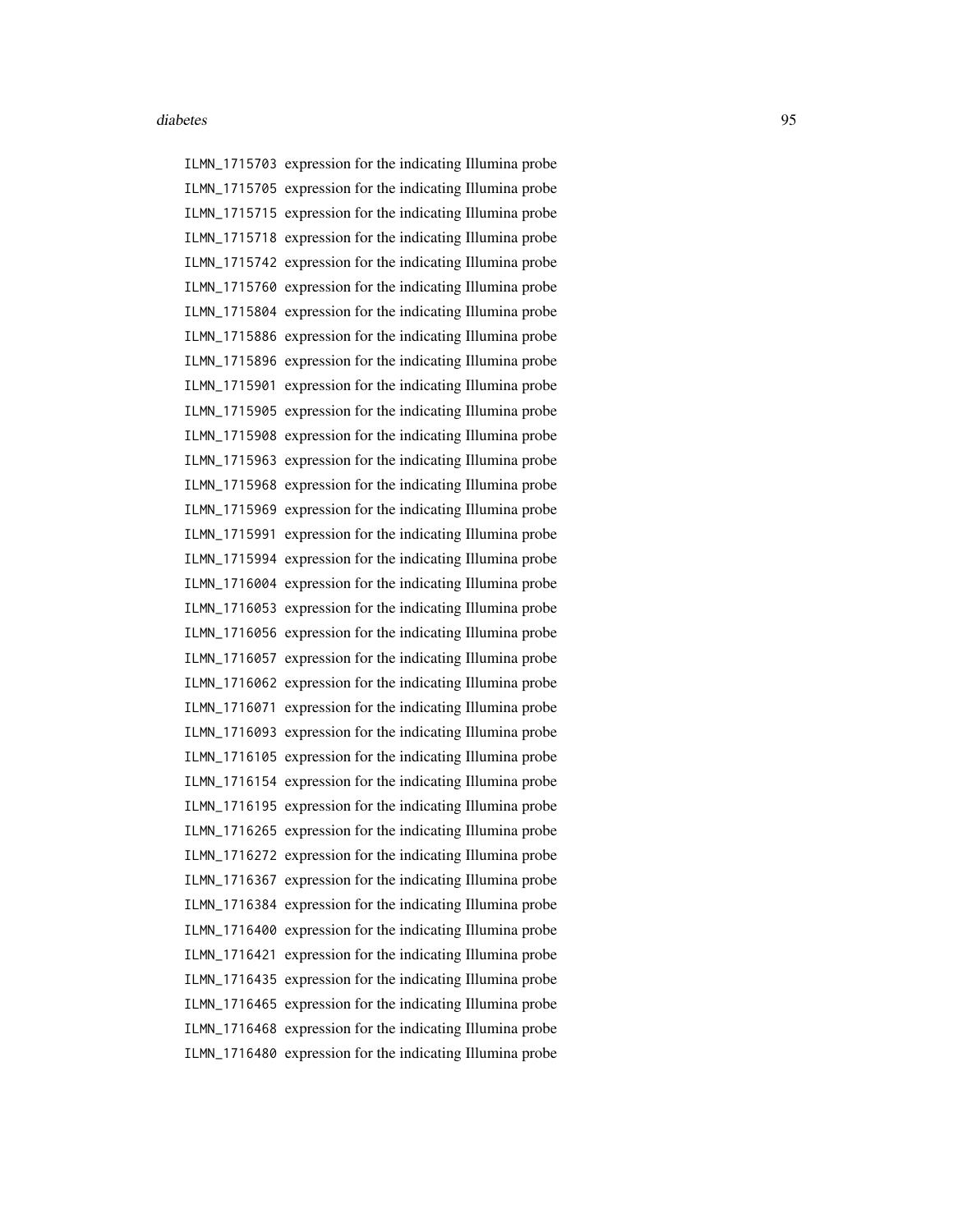ILMN\_1716488 expression for the indicating Illumina probe ILMN\_1716524 expression for the indicating Illumina probe ILMN\_1716547 expression for the indicating Illumina probe ILMN\_1716563 expression for the indicating Illumina probe ILMN\_1716583 expression for the indicating Illumina probe ILMN\_1716592 expression for the indicating Illumina probe ILMN\_1716596 expression for the indicating Illumina probe ILMN\_1716608 expression for the indicating Illumina probe ILMN\_1716651 expression for the indicating Illumina probe ILMN\_1716678 expression for the indicating Illumina probe ILMN\_1716687 expression for the indicating Illumina probe ILMN\_1716728 expression for the indicating Illumina probe ILMN\_1716730 expression for the indicating Illumina probe ILMN\_1716733 expression for the indicating Illumina probe ILMN\_1716766 expression for the indicating Illumina probe ILMN\_1716815 expression for the indicating Illumina probe ILMN\_1716816 expression for the indicating Illumina probe ILMN\_1716821 expression for the indicating Illumina probe ILMN\_1716862 expression for the indicating Illumina probe ILMN\_1716869 expression for the indicating Illumina probe ILMN\_1716895 expression for the indicating Illumina probe ILMN\_1716907 expression for the indicating Illumina probe ILMN\_1716913 expression for the indicating Illumina probe ILMN\_1716922 expression for the indicating Illumina probe ILMN\_1716973 expression for the indicating Illumina probe ILMN\_1716983 expression for the indicating Illumina probe ILMN\_1716988 expression for the indicating Illumina probe ILMN\_1717029 expression for the indicating Illumina probe ILMN\_1717056 expression for the indicating Illumina probe ILMN\_1717099 expression for the indicating Illumina probe ILMN\_1717163 expression for the indicating Illumina probe ILMN\_1717165 expression for the indicating Illumina probe ILMN\_1717180 expression for the indicating Illumina probe ILMN\_1717197 expression for the indicating Illumina probe ILMN\_1717207 expression for the indicating Illumina probe ILMN\_1717219 expression for the indicating Illumina probe ILMN\_1717229 expression for the indicating Illumina probe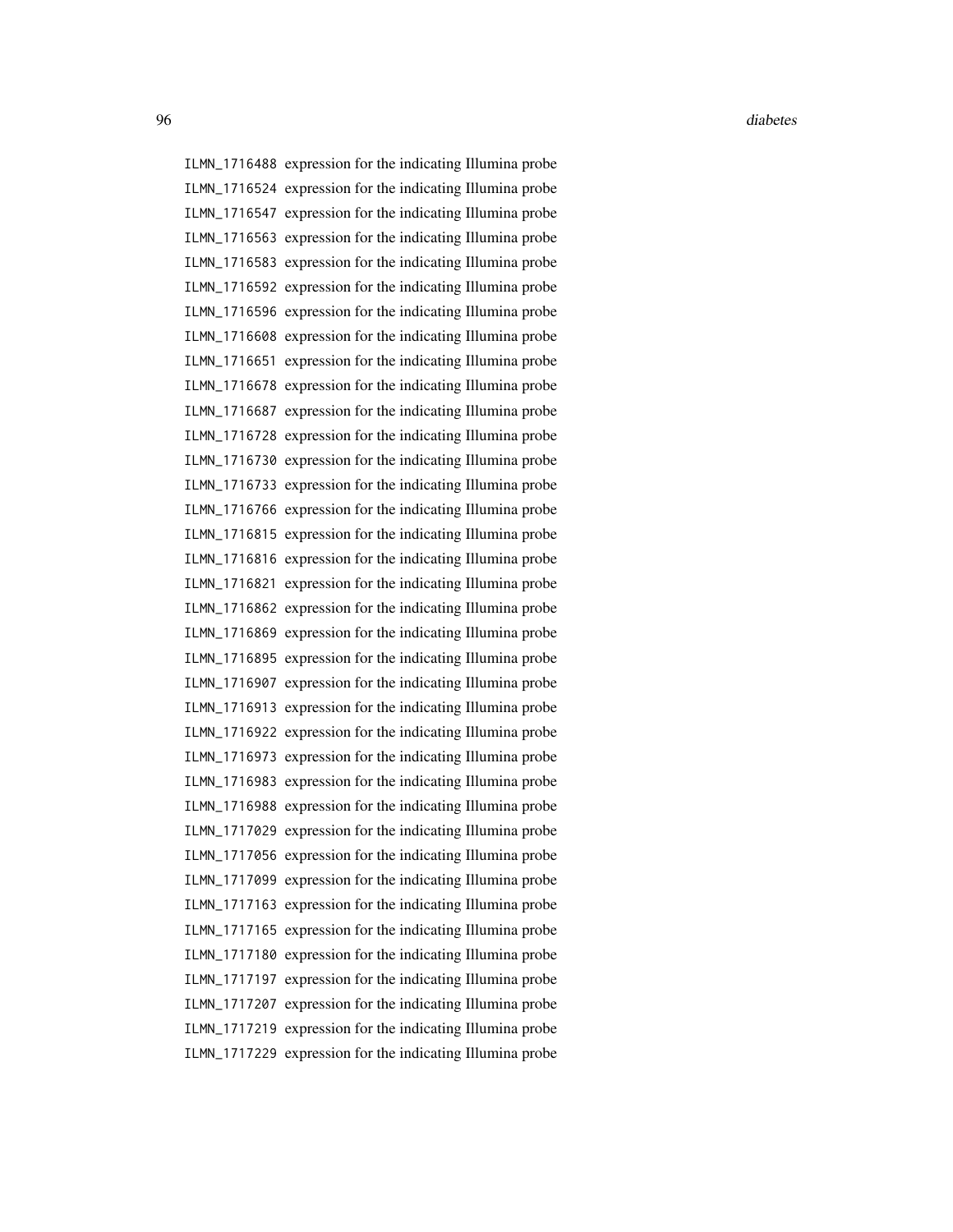ILMN\_1717234 expression for the indicating Illumina probe ILMN\_1717248 expression for the indicating Illumina probe ILMN\_1717252 expression for the indicating Illumina probe ILMN\_1717261 expression for the indicating Illumina probe ILMN\_1717313 expression for the indicating Illumina probe ILMN\_1717326 expression for the indicating Illumina probe ILMN\_1717334 expression for the indicating Illumina probe ILMN\_1717337 expression for the indicating Illumina probe ILMN\_1717357 expression for the indicating Illumina probe ILMN\_1717371 expression for the indicating Illumina probe ILMN\_1717461 expression for the indicating Illumina probe ILMN\_1717579 expression for the indicating Illumina probe ILMN\_1717594 expression for the indicating Illumina probe ILMN\_1717636 expression for the indicating Illumina probe ILMN\_1717639 expression for the indicating Illumina probe ILMN\_1717674 expression for the indicating Illumina probe ILMN\_1717707 expression for the indicating Illumina probe ILMN\_1717745 expression for the indicating Illumina probe ILMN\_1717781 expression for the indicating Illumina probe ILMN\_1717809 expression for the indicating Illumina probe ILMN\_1717852 expression for the indicating Illumina probe ILMN\_1717855 expression for the indicating Illumina probe ILMN\_1717868 expression for the indicating Illumina probe ILMN\_1717877 expression for the indicating Illumina probe ILMN\_1717888 expression for the indicating Illumina probe ILMN\_1717902 expression for the indicating Illumina probe ILMN\_1717915 expression for the indicating Illumina probe ILMN\_1717925 expression for the indicating Illumina probe ILMN\_1717934 expression for the indicating Illumina probe ILMN\_1717935 expression for the indicating Illumina probe ILMN\_1717973 expression for the indicating Illumina probe ILMN\_1717982 expression for the indicating Illumina probe ILMN\_1718013 expression for the indicating Illumina probe ILMN\_1718023 expression for the indicating Illumina probe ILMN\_1718044 expression for the indicating Illumina probe ILMN\_1718063 expression for the indicating Illumina probe ILMN\_1718069 expression for the indicating Illumina probe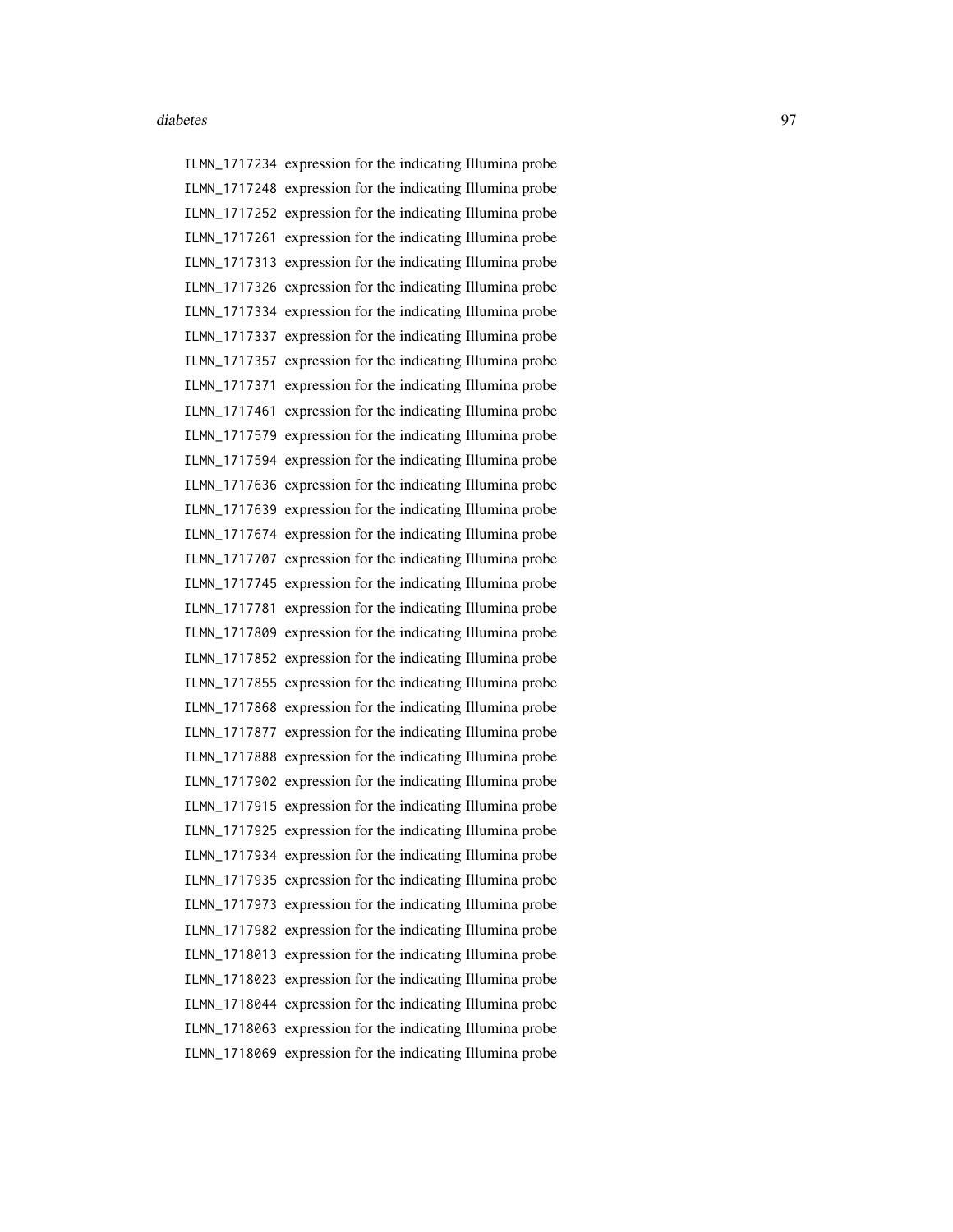ILMN\_1718070 expression for the indicating Illumina probe ILMN\_1718079 expression for the indicating Illumina probe ILMN\_1718129 expression for the indicating Illumina probe ILMN\_1718132 expression for the indicating Illumina probe ILMN\_1718173 expression for the indicating Illumina probe ILMN\_1718182 expression for the indicating Illumina probe ILMN\_1718207 expression for the indicating Illumina probe ILMN\_1718253 expression for the indicating Illumina probe ILMN\_1718265 expression for the indicating Illumina probe ILMN\_1718271 expression for the indicating Illumina probe ILMN\_1718295 expression for the indicating Illumina probe ILMN\_1718297 expression for the indicating Illumina probe ILMN\_1718299 expression for the indicating Illumina probe ILMN\_1718303 expression for the indicating Illumina probe ILMN\_1718309 expression for the indicating Illumina probe ILMN\_1718334 expression for the indicating Illumina probe ILMN\_1718336 expression for the indicating Illumina probe ILMN\_1718354 expression for the indicating Illumina probe ILMN\_1718424 expression for the indicating Illumina probe ILMN\_1718520 expression for the indicating Illumina probe ILMN\_1718537 expression for the indicating Illumina probe ILMN\_1718558 expression for the indicating Illumina probe ILMN\_1718607 expression for the indicating Illumina probe ILMN\_1718610 expression for the indicating Illumina probe ILMN\_1718619 expression for the indicating Illumina probe ILMN\_1718621 expression for the indicating Illumina probe ILMN\_1718629 expression for the indicating Illumina probe ILMN\_1718633 expression for the indicating Illumina probe ILMN\_1718646 expression for the indicating Illumina probe ILMN\_1718672 expression for the indicating Illumina probe ILMN\_1718706 expression for the indicating Illumina probe ILMN\_1718712 expression for the indicating Illumina probe ILMN\_1718718 expression for the indicating Illumina probe ILMN\_1718734 expression for the indicating Illumina probe ILMN\_1718766 expression for the indicating Illumina probe ILMN\_1718769 expression for the indicating Illumina probe ILMN\_1718771 expression for the indicating Illumina probe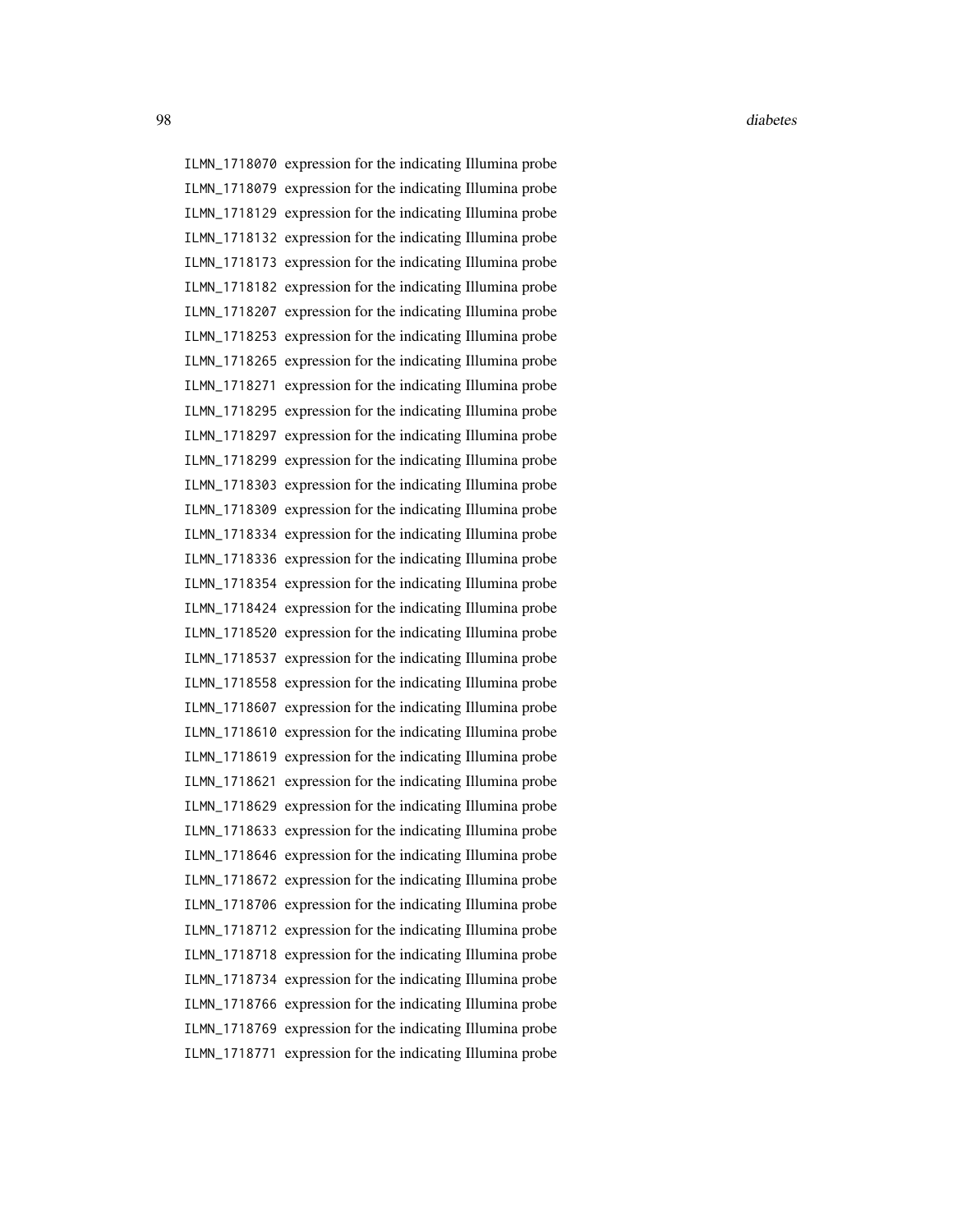ILMN\_1718808 expression for the indicating Illumina probe ILMN\_1718813 expression for the indicating Illumina probe ILMN\_1718831 expression for the indicating Illumina probe ILMN\_1718832 expression for the indicating Illumina probe ILMN\_1718853 expression for the indicating Illumina probe ILMN\_1718907 expression for the indicating Illumina probe ILMN\_1718924 expression for the indicating Illumina probe ILMN\_1718925 expression for the indicating Illumina probe ILMN\_1718932 expression for the indicating Illumina probe ILMN\_1718936 expression for the indicating Illumina probe ILMN\_1718971 expression for the indicating Illumina probe ILMN\_1718972 expression for the indicating Illumina probe ILMN\_1718977 expression for the indicating Illumina probe ILMN\_1718982 expression for the indicating Illumina probe ILMN\_1718988 expression for the indicating Illumina probe ILMN\_1719039 expression for the indicating Illumina probe ILMN\_1719064 expression for the indicating Illumina probe ILMN\_1719093 expression for the indicating Illumina probe ILMN\_1719097 expression for the indicating Illumina probe ILMN\_1719158 expression for the indicating Illumina probe ILMN\_1719165 expression for the indicating Illumina probe ILMN\_1719190 expression for the indicating Illumina probe ILMN\_1719194 expression for the indicating Illumina probe ILMN\_1719204 expression for the indicating Illumina probe ILMN\_1719205 expression for the indicating Illumina probe ILMN\_1719219 expression for the indicating Illumina probe ILMN\_1719224 expression for the indicating Illumina probe ILMN\_1719232 expression for the indicating Illumina probe ILMN\_1719254 expression for the indicating Illumina probe ILMN\_1719286 expression for the indicating Illumina probe ILMN\_1719316 expression for the indicating Illumina probe ILMN\_1719343 expression for the indicating Illumina probe ILMN\_1719392 expression for the indicating Illumina probe ILMN\_1719403 expression for the indicating Illumina probe ILMN\_1719433 expression for the indicating Illumina probe ILMN\_1719468 expression for the indicating Illumina probe ILMN\_1719518 expression for the indicating Illumina probe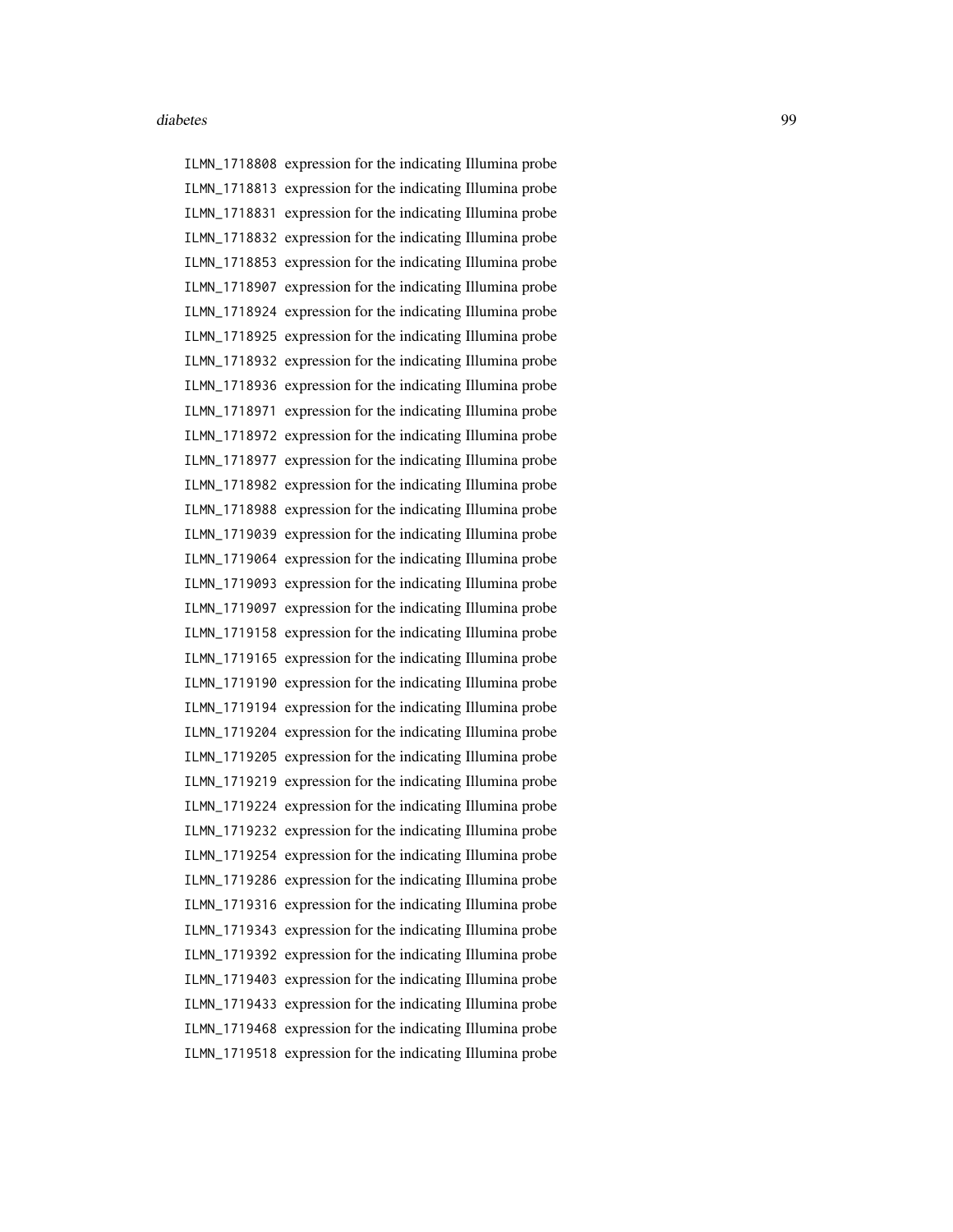ILMN\_1719531 expression for the indicating Illumina probe ILMN\_1719543 expression for the indicating Illumina probe ILMN\_1719599 expression for the indicating Illumina probe ILMN\_1719616 expression for the indicating Illumina probe ILMN\_1719622 expression for the indicating Illumina probe ILMN\_1719627 expression for the indicating Illumina probe ILMN\_1719646 expression for the indicating Illumina probe ILMN\_1719656 expression for the indicating Illumina probe ILMN\_1719661 expression for the indicating Illumina probe ILMN\_1719695 expression for the indicating Illumina probe ILMN\_1719696 expression for the indicating Illumina probe ILMN\_1719749 expression for the indicating Illumina probe ILMN\_1719763 expression for the indicating Illumina probe ILMN\_1719857 expression for the indicating Illumina probe ILMN\_1719864 expression for the indicating Illumina probe ILMN\_1719906 expression for the indicating Illumina probe ILMN\_1719915 expression for the indicating Illumina probe ILMN\_1719972 expression for the indicating Illumina probe ILMN\_1719975 expression for the indicating Illumina probe ILMN\_1719985 expression for the indicating Illumina probe ILMN\_1719986 expression for the indicating Illumina probe ILMN\_1719998 expression for the indicating Illumina probe ILMN\_1720024 expression for the indicating Illumina probe ILMN\_1720059 expression for the indicating Illumina probe ILMN\_1720083 expression for the indicating Illumina probe ILMN\_1720088 expression for the indicating Illumina probe ILMN\_1720113 expression for the indicating Illumina probe ILMN\_1720124 expression for the indicating Illumina probe ILMN\_1720136 expression for the indicating Illumina probe ILMN\_1720158 expression for the indicating Illumina probe ILMN\_1720207 expression for the indicating Illumina probe ILMN\_1720233 expression for the indicating Illumina probe ILMN\_1720235 expression for the indicating Illumina probe ILMN\_1720241 expression for the indicating Illumina probe ILMN\_1720266 expression for the indicating Illumina probe ILMN\_1720270 expression for the indicating Illumina probe ILMN\_1720282 expression for the indicating Illumina probe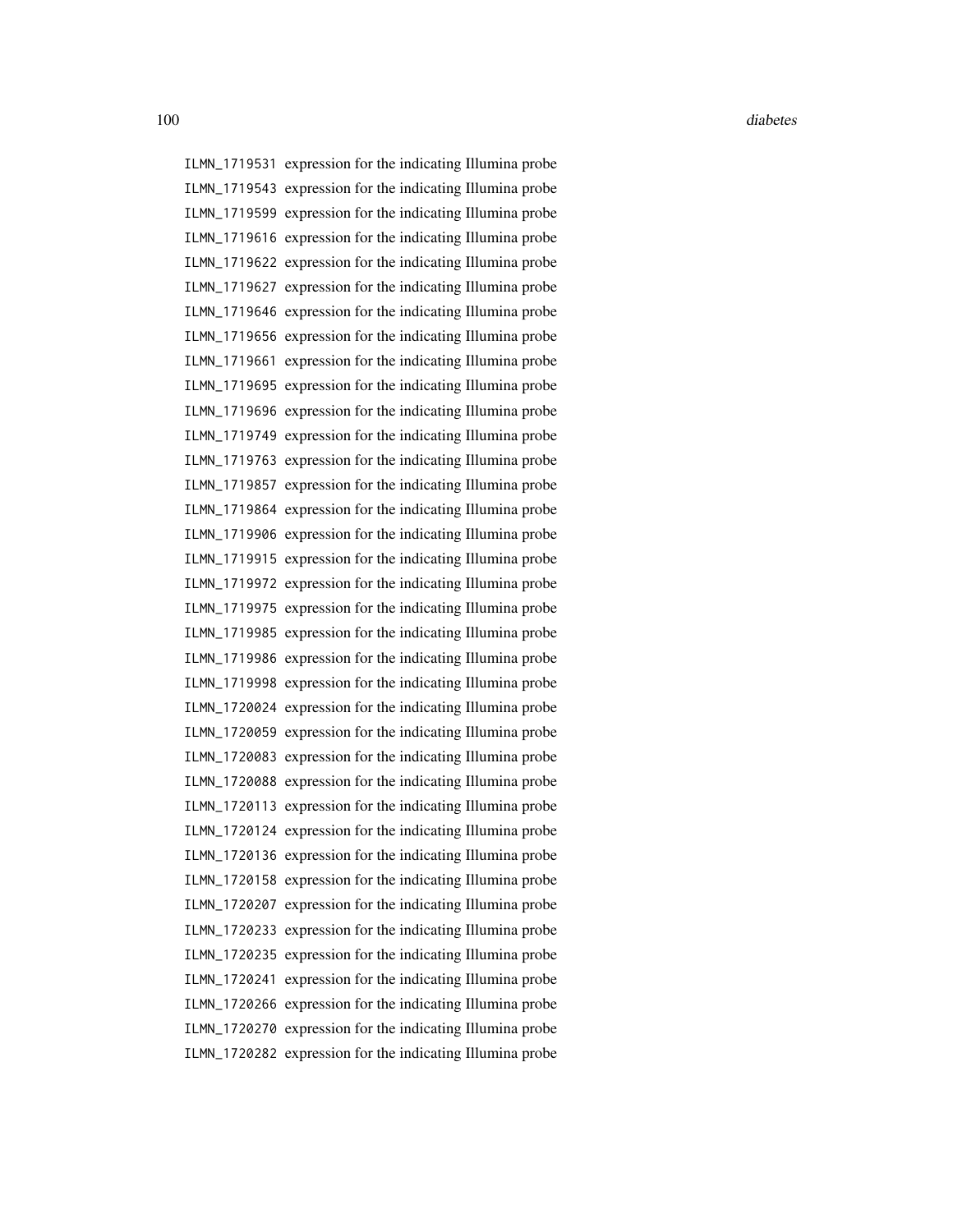ILMN\_1720287 expression for the indicating Illumina probe ILMN\_1720303 expression for the indicating Illumina probe ILMN\_1720311 expression for the indicating Illumina probe ILMN\_1720344 expression for the indicating Illumina probe ILMN\_1720373 expression for the indicating Illumina probe ILMN\_1720430 expression for the indicating Illumina probe ILMN\_1720440 expression for the indicating Illumina probe ILMN\_1720442 expression for the indicating Illumina probe ILMN\_1720476 expression for the indicating Illumina probe ILMN\_1720484 expression for the indicating Illumina probe ILMN\_1720501 expression for the indicating Illumina probe ILMN\_1720513 expression for the indicating Illumina probe ILMN\_1720526 expression for the indicating Illumina probe ILMN\_1720542 expression for the indicating Illumina probe ILMN\_1720578 expression for the indicating Illumina probe ILMN\_1720595 expression for the indicating Illumina probe ILMN\_1720604 expression for the indicating Illumina probe ILMN\_1720616 expression for the indicating Illumina probe ILMN\_1720623 expression for the indicating Illumina probe ILMN\_1720656 expression for the indicating Illumina probe ILMN\_1720703 expression for the indicating Illumina probe ILMN\_1720708 expression for the indicating Illumina probe ILMN\_1720771 expression for the indicating Illumina probe ILMN\_1720799 expression for the indicating Illumina probe ILMN\_1720829 expression for the indicating Illumina probe ILMN\_1720838 expression for the indicating Illumina probe ILMN\_1720850 expression for the indicating Illumina probe ILMN\_1720865 expression for the indicating Illumina probe ILMN\_1720889 expression for the indicating Illumina probe ILMN\_1720926 expression for the indicating Illumina probe ILMN\_1720965 expression for the indicating Illumina probe ILMN\_1721022 expression for the indicating Illumina probe ILMN\_1721024 expression for the indicating Illumina probe ILMN\_1721029 expression for the indicating Illumina probe ILMN\_1721034 expression for the indicating Illumina probe ILMN\_1721035 expression for the indicating Illumina probe ILMN\_1721046 expression for the indicating Illumina probe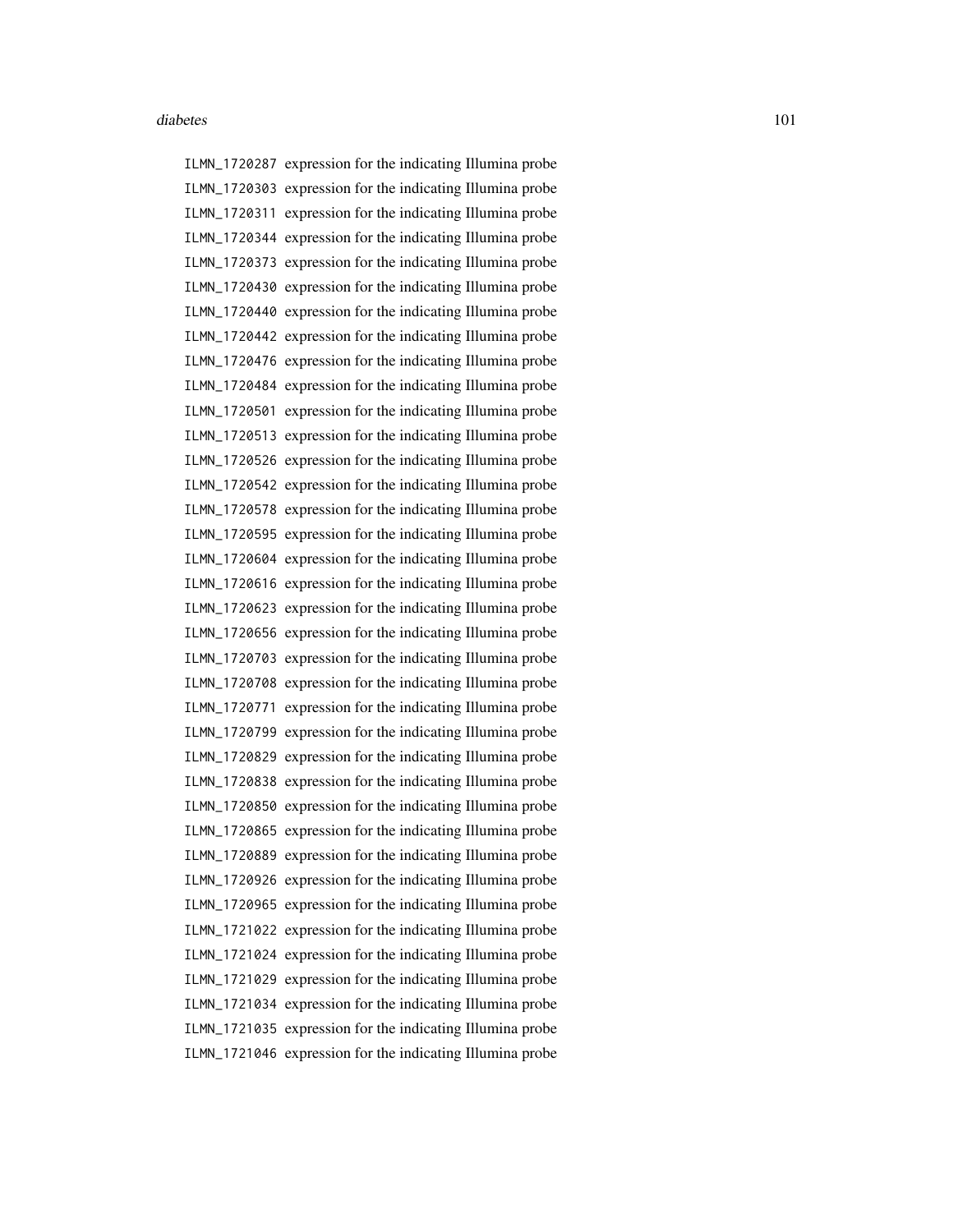ILMN\_1721093 expression for the indicating Illumina probe ILMN\_1721106 expression for the indicating Illumina probe ILMN\_1721127 expression for the indicating Illumina probe ILMN\_1721128 expression for the indicating Illumina probe ILMN\_1721138 expression for the indicating Illumina probe ILMN\_1721170 expression for the indicating Illumina probe ILMN\_1721225 expression for the indicating Illumina probe ILMN\_1721241 expression for the indicating Illumina probe ILMN\_1721283 expression for the indicating Illumina probe ILMN\_1721325 expression for the indicating Illumina probe ILMN\_1721338 expression for the indicating Illumina probe ILMN\_1721339 expression for the indicating Illumina probe ILMN\_1721344 expression for the indicating Illumina probe ILMN\_1721349 expression for the indicating Illumina probe ILMN\_1721391 expression for the indicating Illumina probe ILMN\_1721411 expression for the indicating Illumina probe ILMN\_1721449 expression for the indicating Illumina probe ILMN\_1721563 expression for the indicating Illumina probe ILMN\_1721575 expression for the indicating Illumina probe ILMN\_1721605 expression for the indicating Illumina probe ILMN\_1721621 expression for the indicating Illumina probe ILMN\_1721623 expression for the indicating Illumina probe ILMN\_1721626 expression for the indicating Illumina probe ILMN\_1721636 expression for the indicating Illumina probe ILMN\_1721657 expression for the indicating Illumina probe ILMN\_1721669 expression for the indicating Illumina probe ILMN\_1721703 expression for the indicating Illumina probe ILMN\_1721704 expression for the indicating Illumina probe ILMN\_1721712 expression for the indicating Illumina probe ILMN\_1721713 expression for the indicating Illumina probe ILMN\_1721729 expression for the indicating Illumina probe ILMN\_1721762 expression for the indicating Illumina probe ILMN\_1721833 expression for the indicating Illumina probe ILMN\_1721842 expression for the indicating Illumina probe ILMN\_1721849 expression for the indicating Illumina probe ILMN\_1721876 expression for the indicating Illumina probe ILMN\_1721888 expression for the indicating Illumina probe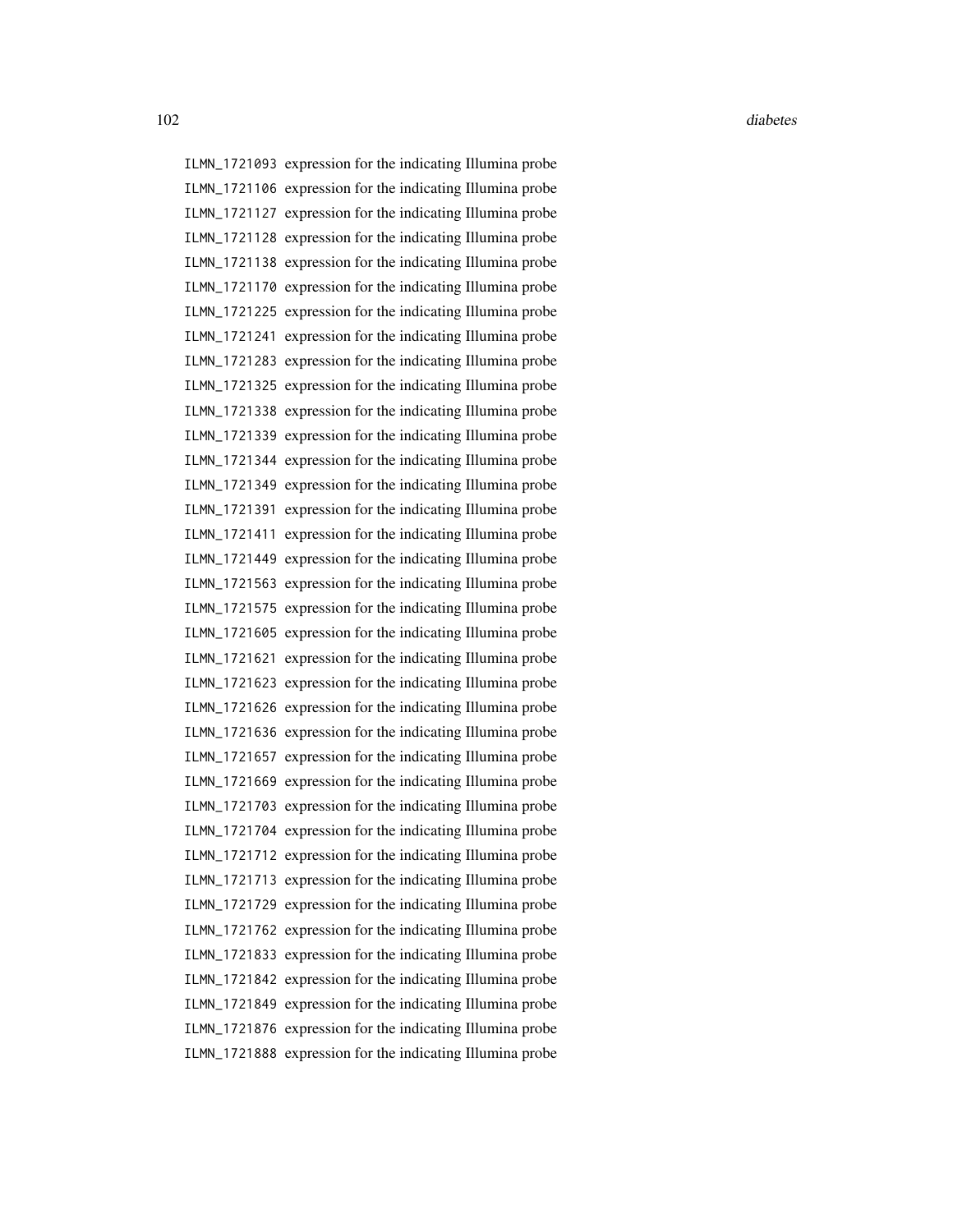ILMN\_1721921 expression for the indicating Illumina probe ILMN\_1721963 expression for the indicating Illumina probe ILMN\_1721977 expression for the indicating Illumina probe ILMN\_1721978 expression for the indicating Illumina probe ILMN\_1721989 expression for the indicating Illumina probe ILMN\_1722025 expression for the indicating Illumina probe ILMN\_1722059 expression for the indicating Illumina probe ILMN\_1722066 expression for the indicating Illumina probe ILMN\_1722102 expression for the indicating Illumina probe ILMN\_1722127 expression for the indicating Illumina probe ILMN\_1722156 expression for the indicating Illumina probe ILMN\_1722158 expression for the indicating Illumina probe ILMN\_1722206 expression for the indicating Illumina probe ILMN\_1722218 expression for the indicating Illumina probe ILMN\_1722276 expression for the indicating Illumina probe ILMN\_1722282 expression for the indicating Illumina probe ILMN\_1722292 expression for the indicating Illumina probe ILMN\_1722309 expression for the indicating Illumina probe ILMN\_1722330 expression for the indicating Illumina probe ILMN\_1722390 expression for the indicating Illumina probe ILMN\_1722423 expression for the indicating Illumina probe ILMN\_1722491 expression for the indicating Illumina probe ILMN\_1722492 expression for the indicating Illumina probe ILMN\_1722502 expression for the indicating Illumina probe ILMN\_1722522 expression for the indicating Illumina probe ILMN\_1722524 expression for the indicating Illumina probe ILMN\_1722532 expression for the indicating Illumina probe ILMN\_1722583 expression for the indicating Illumina probe ILMN\_1722634 expression for the indicating Illumina probe ILMN\_1722648 expression for the indicating Illumina probe ILMN\_1722662 expression for the indicating Illumina probe ILMN\_1722674 expression for the indicating Illumina probe ILMN\_1722726 expression for the indicating Illumina probe ILMN\_1722738 expression for the indicating Illumina probe ILMN\_1722742 expression for the indicating Illumina probe ILMN\_1722774 expression for the indicating Illumina probe ILMN\_1722789 expression for the indicating Illumina probe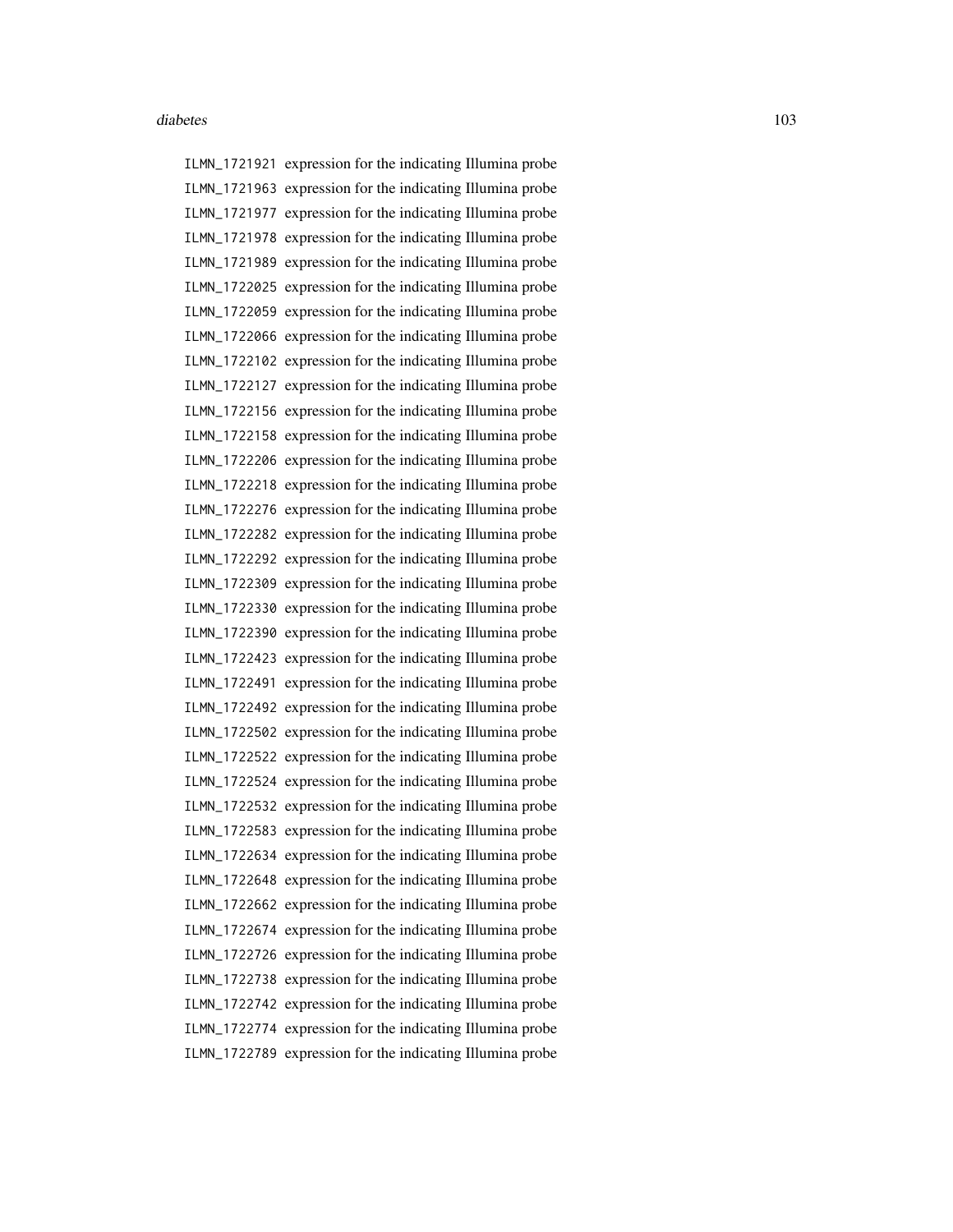ILMN\_1722834 expression for the indicating Illumina probe ILMN\_1722838 expression for the indicating Illumina probe ILMN\_1722849 expression for the indicating Illumina probe ILMN\_1722855 expression for the indicating Illumina probe ILMN\_1722894 expression for the indicating Illumina probe ILMN\_1722900 expression for the indicating Illumina probe ILMN\_1722905 expression for the indicating Illumina probe ILMN\_1722923 expression for the indicating Illumina probe ILMN\_1722953 expression for the indicating Illumina probe ILMN\_1722981 expression for the indicating Illumina probe ILMN\_1723004 expression for the indicating Illumina probe ILMN\_1723007 expression for the indicating Illumina probe ILMN\_1723021 expression for the indicating Illumina probe ILMN\_1723035 expression for the indicating Illumina probe ILMN\_1723048 expression for the indicating Illumina probe ILMN\_1723092 expression for the indicating Illumina probe ILMN\_1723116 expression for the indicating Illumina probe ILMN\_1723117 expression for the indicating Illumina probe ILMN\_1723124 expression for the indicating Illumina probe ILMN\_1723158 expression for the indicating Illumina probe ILMN\_1723177 expression for the indicating Illumina probe ILMN\_1723185 expression for the indicating Illumina probe ILMN\_1723235 expression for the indicating Illumina probe ILMN\_1723277 expression for the indicating Illumina probe ILMN\_1723412 expression for the indicating Illumina probe ILMN\_1723414 expression for the indicating Illumina probe ILMN\_1723436 expression for the indicating Illumina probe ILMN\_1723467 expression for the indicating Illumina probe ILMN\_1723480 expression for the indicating Illumina probe ILMN\_1723481 expression for the indicating Illumina probe ILMN\_1723494 expression for the indicating Illumina probe ILMN\_1723520 expression for the indicating Illumina probe ILMN\_1723535 expression for the indicating Illumina probe ILMN\_1723536 expression for the indicating Illumina probe ILMN\_1723542 expression for the indicating Illumina probe ILMN\_1723625 expression for the indicating Illumina probe ILMN\_1723632 expression for the indicating Illumina probe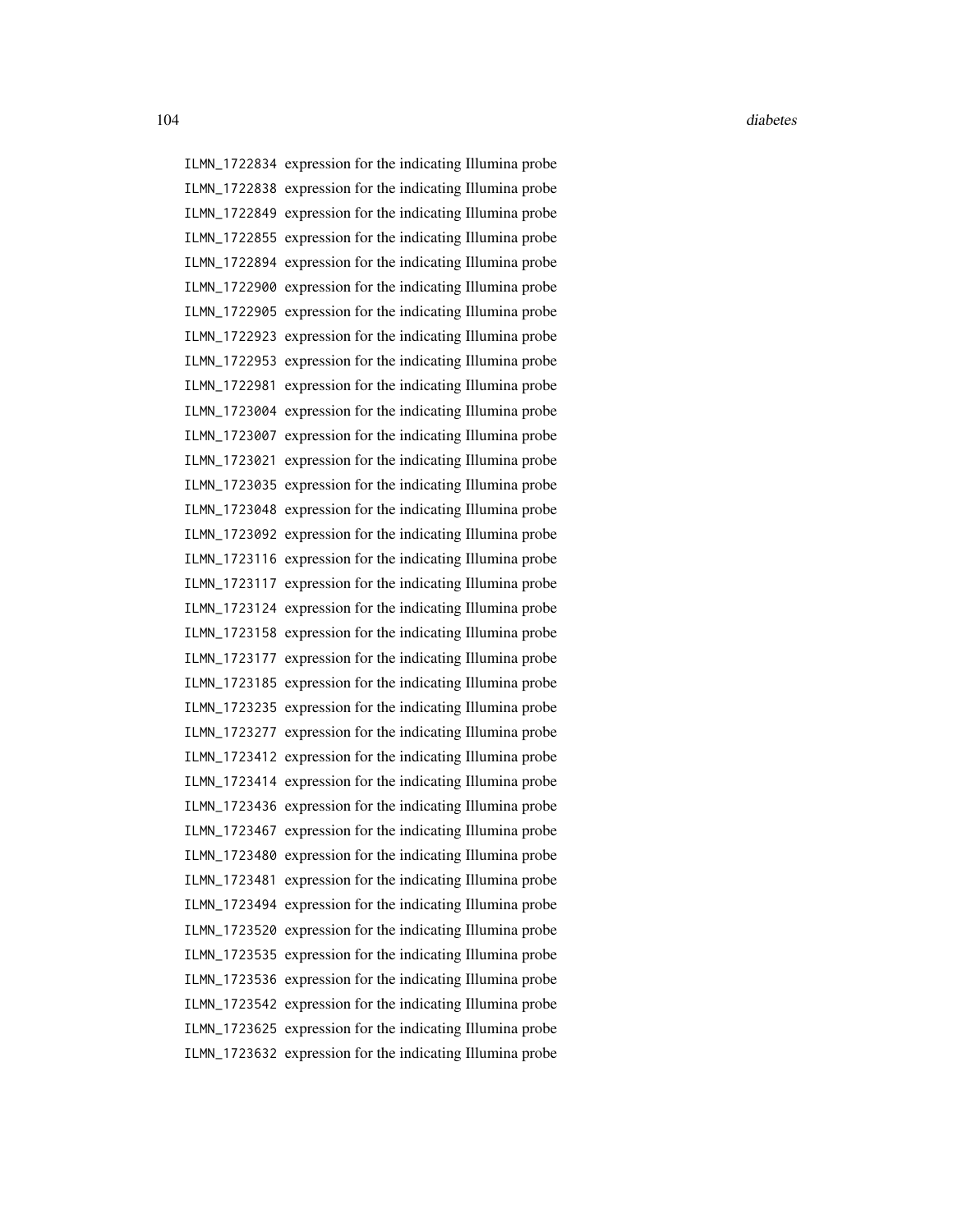ILMN\_1723662 expression for the indicating Illumina probe ILMN\_1723678 expression for the indicating Illumina probe ILMN\_1723684 expression for the indicating Illumina probe ILMN\_1723689 expression for the indicating Illumina probe ILMN\_1723706 expression for the indicating Illumina probe ILMN\_1723729 expression for the indicating Illumina probe ILMN\_1723743 expression for the indicating Illumina probe ILMN\_1723768 expression for the indicating Illumina probe ILMN\_1723793 expression for the indicating Illumina probe ILMN\_1723822 expression for the indicating Illumina probe ILMN\_1723834 expression for the indicating Illumina probe ILMN\_1723843 expression for the indicating Illumina probe ILMN\_1723846 expression for the indicating Illumina probe ILMN\_1723871 expression for the indicating Illumina probe ILMN\_1723874 expression for the indicating Illumina probe ILMN\_1723884 expression for the indicating Illumina probe ILMN\_1723895 expression for the indicating Illumina probe ILMN\_1723912 expression for the indicating Illumina probe ILMN\_1723944 expression for the indicating Illumina probe ILMN\_1723962 expression for the indicating Illumina probe ILMN\_1723969 expression for the indicating Illumina probe ILMN\_1723971 expression for the indicating Illumina probe ILMN\_1723978 expression for the indicating Illumina probe ILMN\_1724040 expression for the indicating Illumina probe ILMN\_1724059 expression for the indicating Illumina probe ILMN\_1724062 expression for the indicating Illumina probe ILMN\_1724066 expression for the indicating Illumina probe ILMN\_1724070 expression for the indicating Illumina probe ILMN\_1724138 expression for the indicating Illumina probe ILMN\_1724139 expression for the indicating Illumina probe ILMN\_1724145 expression for the indicating Illumina probe ILMN\_1724158 expression for the indicating Illumina probe ILMN\_1724181 expression for the indicating Illumina probe ILMN\_1724183 expression for the indicating Illumina probe ILMN\_1724191 expression for the indicating Illumina probe ILMN\_1724194 expression for the indicating Illumina probe ILMN\_1724207 expression for the indicating Illumina probe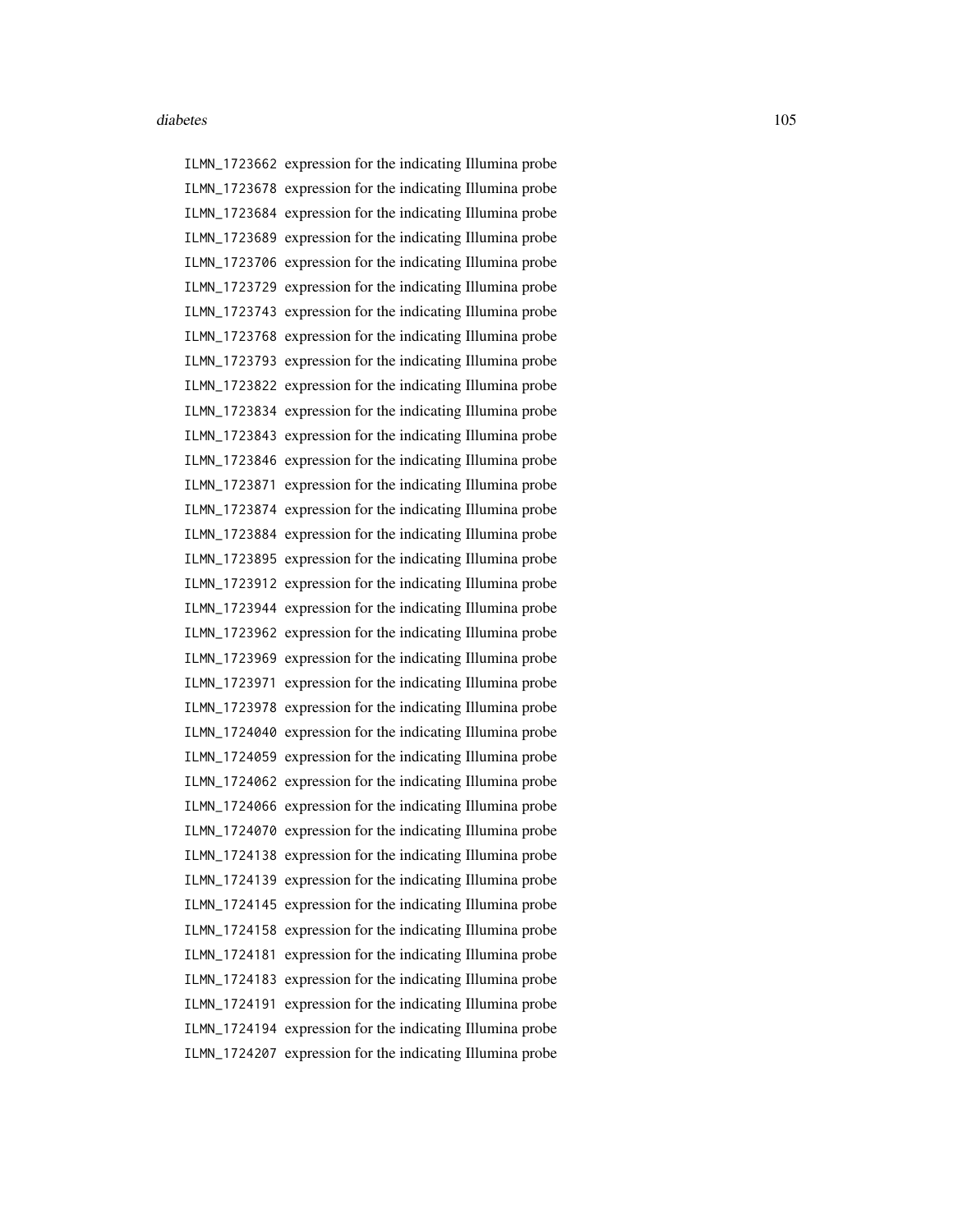ILMN\_1724213 expression for the indicating Illumina probe ILMN\_1724236 expression for the indicating Illumina probe ILMN\_1724250 expression for the indicating Illumina probe ILMN\_1724266 expression for the indicating Illumina probe ILMN\_1724280 expression for the indicating Illumina probe ILMN\_1724293 expression for the indicating Illumina probe ILMN\_1724304 expression for the indicating Illumina probe ILMN\_1724333 expression for the indicating Illumina probe ILMN\_1724341 expression for the indicating Illumina probe ILMN\_1724376 expression for the indicating Illumina probe ILMN\_1724406 expression for the indicating Illumina probe ILMN\_1724407 expression for the indicating Illumina probe ILMN\_1724422 expression for the indicating Illumina probe ILMN\_1724424 expression for the indicating Illumina probe ILMN\_1724437 expression for the indicating Illumina probe ILMN\_1724474 expression for the indicating Illumina probe ILMN\_1724480 expression for the indicating Illumina probe ILMN\_1724489 expression for the indicating Illumina probe ILMN\_1724490 expression for the indicating Illumina probe ILMN\_1724493 expression for the indicating Illumina probe ILMN\_1724495 expression for the indicating Illumina probe ILMN\_1724497 expression for the indicating Illumina probe ILMN\_1724504 expression for the indicating Illumina probe ILMN\_1724533 expression for the indicating Illumina probe ILMN\_1724544 expression for the indicating Illumina probe ILMN\_1724581 expression for the indicating Illumina probe ILMN\_1724609 expression for the indicating Illumina probe ILMN\_1724658 expression for the indicating Illumina probe ILMN\_1724659 expression for the indicating Illumina probe ILMN\_1724700 expression for the indicating Illumina probe ILMN\_1724708 expression for the indicating Illumina probe ILMN\_1724709 expression for the indicating Illumina probe ILMN\_1724753 expression for the indicating Illumina probe ILMN\_1724762 expression for the indicating Illumina probe ILMN\_1724774 expression for the indicating Illumina probe ILMN\_1724789 expression for the indicating Illumina probe ILMN\_1724806 expression for the indicating Illumina probe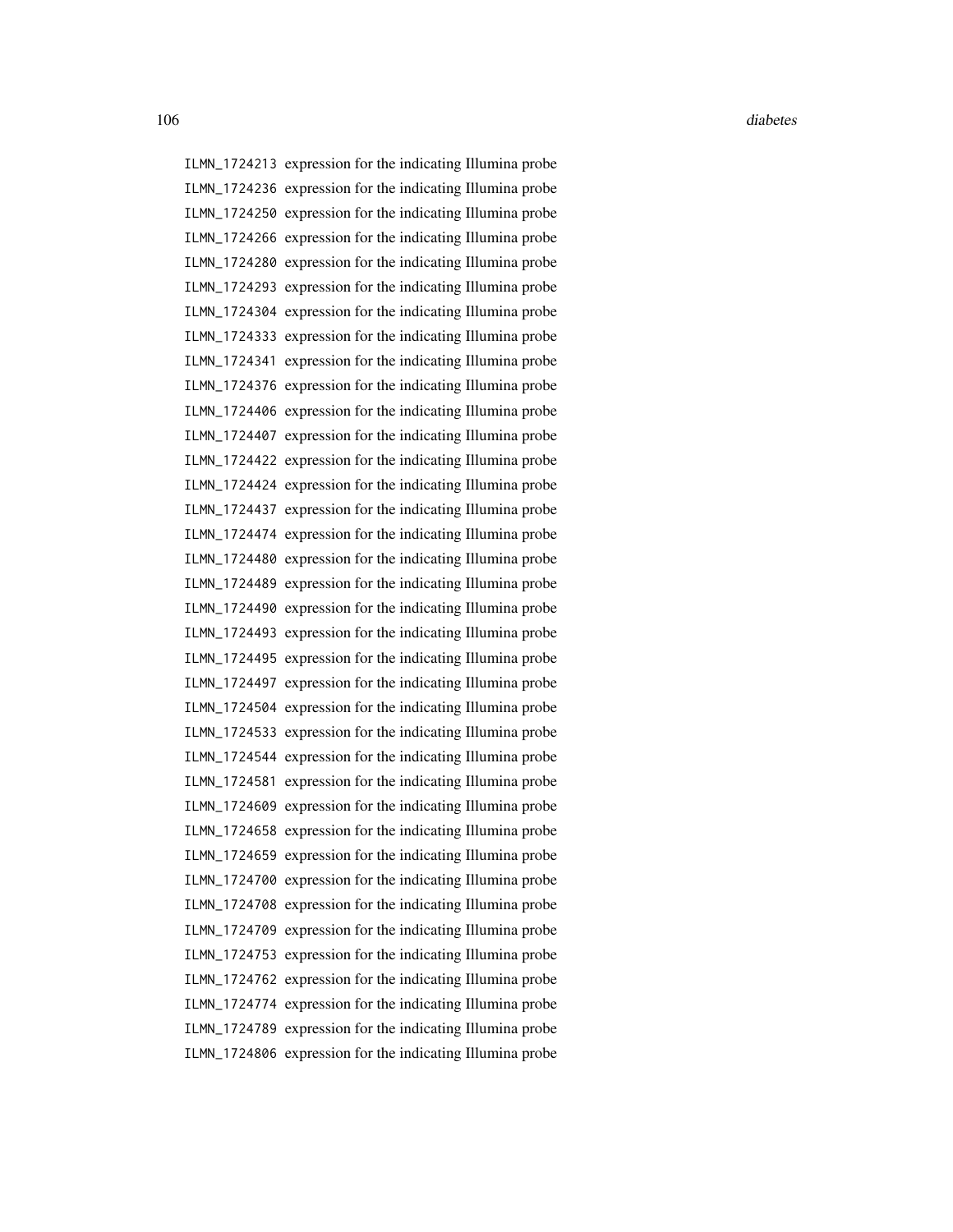ILMN\_1724811 expression for the indicating Illumina probe ILMN\_1724822 expression for the indicating Illumina probe ILMN\_1724825 expression for the indicating Illumina probe ILMN\_1724826 expression for the indicating Illumina probe ILMN\_1724837 expression for the indicating Illumina probe ILMN\_1724863 expression for the indicating Illumina probe ILMN\_1724897 expression for the indicating Illumina probe ILMN\_1724907 expression for the indicating Illumina probe ILMN\_1724986 expression for the indicating Illumina probe ILMN\_1724990 expression for the indicating Illumina probe ILMN\_1724994 expression for the indicating Illumina probe ILMN\_1725071 expression for the indicating Illumina probe ILMN\_1725079 expression for the indicating Illumina probe ILMN\_1725121 expression for the indicating Illumina probe ILMN\_1725130 expression for the indicating Illumina probe ILMN\_1725169 expression for the indicating Illumina probe ILMN\_1725172 expression for the indicating Illumina probe ILMN\_1725175 expression for the indicating Illumina probe ILMN\_1725183 expression for the indicating Illumina probe ILMN\_1725187 expression for the indicating Illumina probe ILMN\_1725188 expression for the indicating Illumina probe ILMN\_1725241 expression for the indicating Illumina probe ILMN\_1725244 expression for the indicating Illumina probe ILMN\_1725246 expression for the indicating Illumina probe ILMN\_1725247 expression for the indicating Illumina probe ILMN\_1725300 expression for the indicating Illumina probe ILMN\_1725312 expression for the indicating Illumina probe ILMN\_1725314 expression for the indicating Illumina probe ILMN\_1725320 expression for the indicating Illumina probe ILMN\_1725338 expression for the indicating Illumina probe ILMN\_1725366 expression for the indicating Illumina probe ILMN\_1725414 expression for the indicating Illumina probe ILMN\_1725417 expression for the indicating Illumina probe ILMN\_1725496 expression for the indicating Illumina probe ILMN\_1725528 expression for the indicating Illumina probe ILMN\_1725534 expression for the indicating Illumina probe ILMN\_1725594 expression for the indicating Illumina probe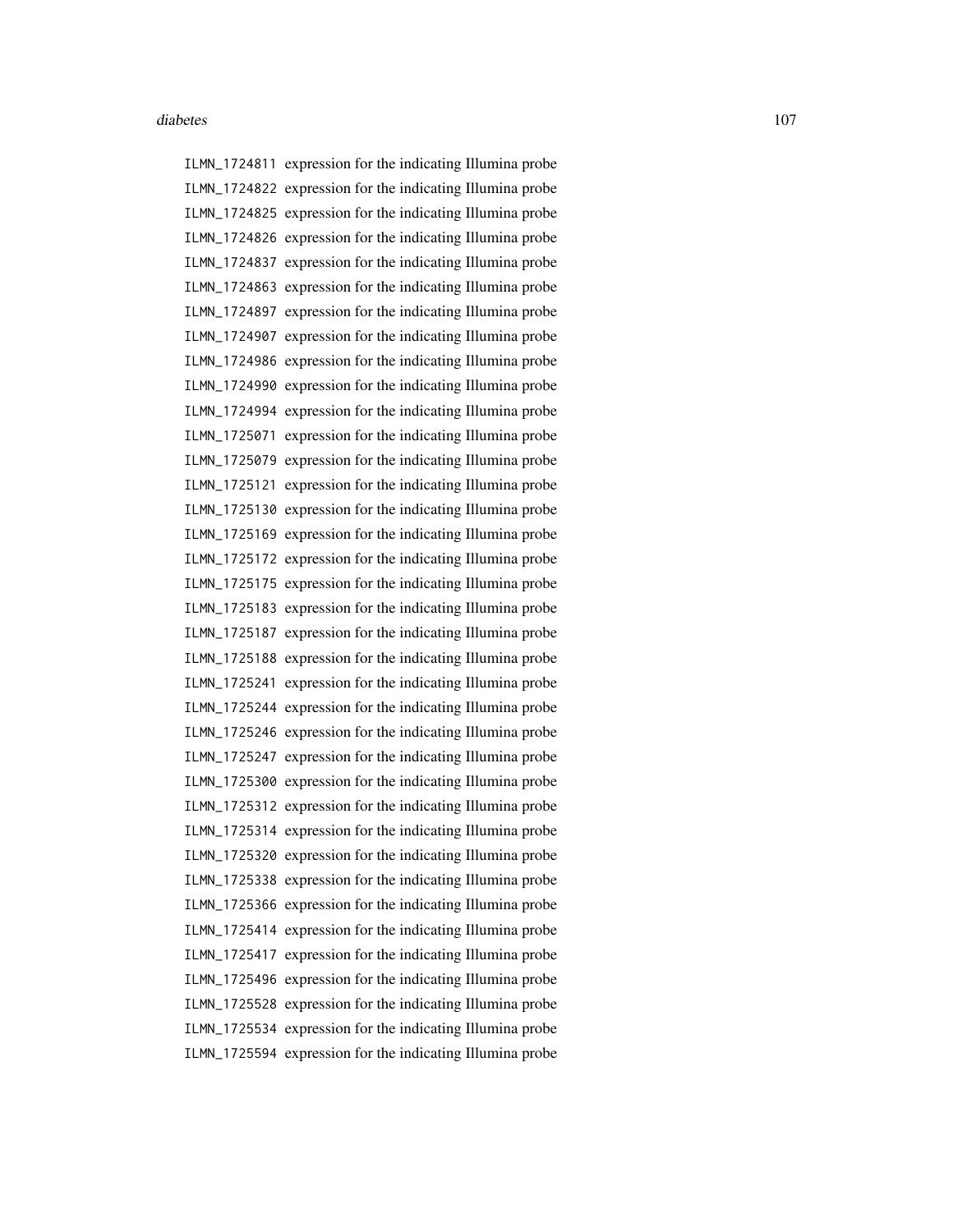ILMN\_1725612 expression for the indicating Illumina probe ILMN\_1725620 expression for the indicating Illumina probe ILMN\_1725640 expression for the indicating Illumina probe ILMN\_1725642 expression for the indicating Illumina probe ILMN\_1725644 expression for the indicating Illumina probe ILMN\_1725666 expression for the indicating Illumina probe ILMN\_1725678 expression for the indicating Illumina probe ILMN\_1725700 expression for the indicating Illumina probe ILMN\_1725705 expression for the indicating Illumina probe ILMN\_1725707 expression for the indicating Illumina probe ILMN\_1725760 expression for the indicating Illumina probe ILMN\_1725787 expression for the indicating Illumina probe ILMN\_1725791 expression for the indicating Illumina probe ILMN\_1725831 expression for the indicating Illumina probe ILMN\_1725852 expression for the indicating Illumina probe ILMN\_1725862 expression for the indicating Illumina probe ILMN\_1725889 expression for the indicating Illumina probe ILMN\_1725896 expression for the indicating Illumina probe ILMN\_1725899 expression for the indicating Illumina probe ILMN\_1725992 expression for the indicating Illumina probe ILMN\_1726025 expression for the indicating Illumina probe ILMN\_1726030 expression for the indicating Illumina probe ILMN\_1726104 expression for the indicating Illumina probe ILMN\_1726107 expression for the indicating Illumina probe ILMN\_1726108 expression for the indicating Illumina probe ILMN\_1726114 expression for the indicating Illumina probe ILMN\_1726169 expression for the indicating Illumina probe ILMN\_1726181 expression for the indicating Illumina probe ILMN\_1726189 expression for the indicating Illumina probe ILMN\_1726222 expression for the indicating Illumina probe ILMN\_1726239 expression for the indicating Illumina probe ILMN\_1726306 expression for the indicating Illumina probe ILMN\_1726342 expression for the indicating Illumina probe ILMN\_1726359 expression for the indicating Illumina probe ILMN\_1726391 expression for the indicating Illumina probe ILMN\_1726392 expression for the indicating Illumina probe ILMN\_1726410 expression for the indicating Illumina probe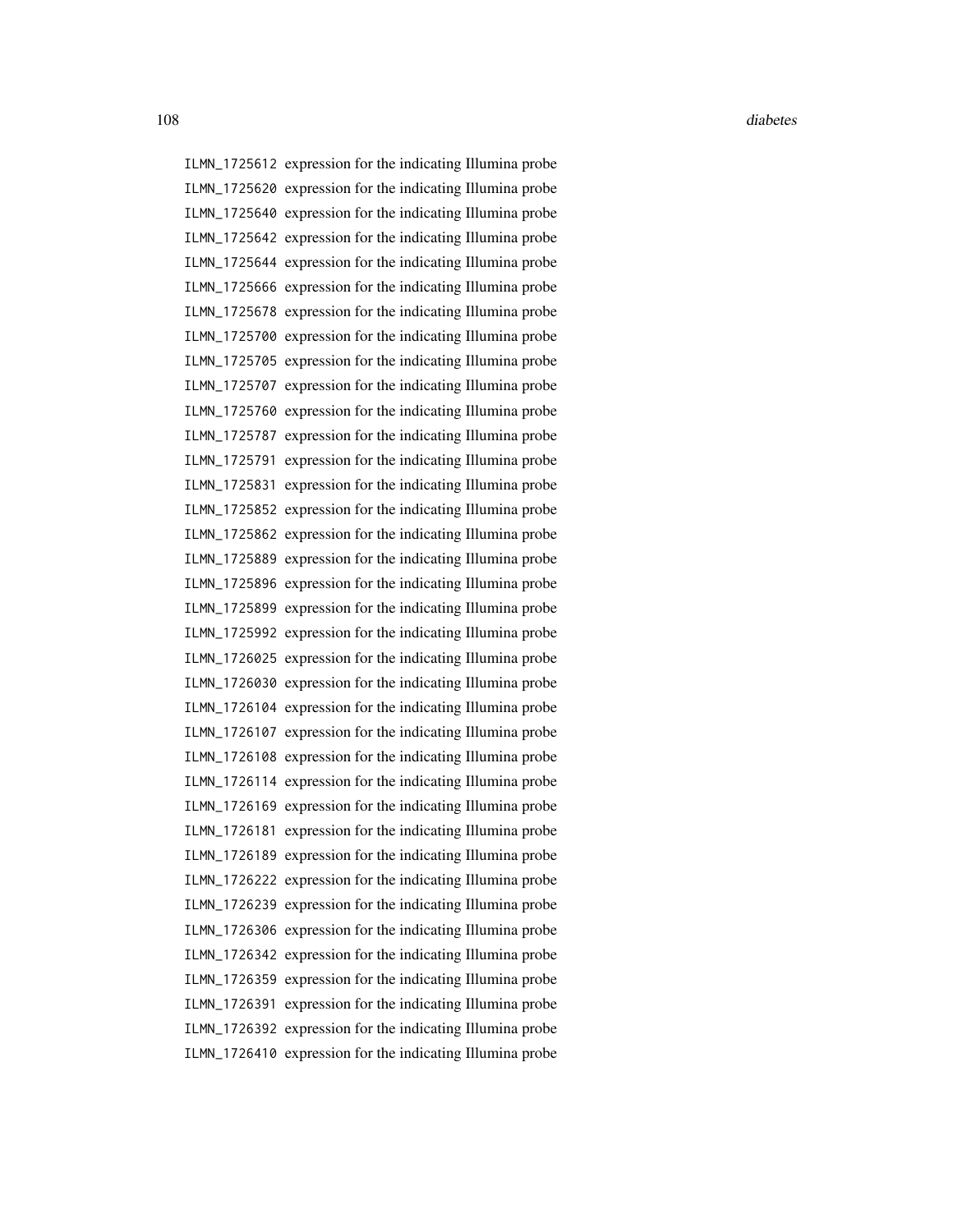ILMN\_1726417 expression for the indicating Illumina probe ILMN\_1726421 expression for the indicating Illumina probe ILMN\_1726426 expression for the indicating Illumina probe ILMN\_1726434 expression for the indicating Illumina probe ILMN\_1726456 expression for the indicating Illumina probe ILMN\_1726460 expression for the indicating Illumina probe ILMN\_1726466 expression for the indicating Illumina probe ILMN\_1726496 expression for the indicating Illumina probe ILMN\_1726505 expression for the indicating Illumina probe ILMN\_1726512 expression for the indicating Illumina probe ILMN\_1726516 expression for the indicating Illumina probe ILMN\_1726520 expression for the indicating Illumina probe ILMN\_1726545 expression for the indicating Illumina probe ILMN\_1726554 expression for the indicating Illumina probe ILMN\_1726565 expression for the indicating Illumina probe ILMN\_1726574 expression for the indicating Illumina probe ILMN\_1726575 expression for the indicating Illumina probe ILMN\_1726589 expression for the indicating Illumina probe ILMN\_1726591 expression for the indicating Illumina probe ILMN\_1726597 expression for the indicating Illumina probe ILMN\_1726603 expression for the indicating Illumina probe ILMN\_1726617 expression for the indicating Illumina probe ILMN\_1726636 expression for the indicating Illumina probe ILMN\_1726659 expression for the indicating Illumina probe ILMN\_1726666 expression for the indicating Illumina probe ILMN\_1726698 expression for the indicating Illumina probe ILMN\_1726720 expression for the indicating Illumina probe ILMN\_1726729 expression for the indicating Illumina probe ILMN\_1726743 expression for the indicating Illumina probe ILMN\_1726752 expression for the indicating Illumina probe ILMN\_1726755 expression for the indicating Illumina probe ILMN\_1726769 expression for the indicating Illumina probe ILMN\_1726783 expression for the indicating Illumina probe ILMN\_1726786 expression for the indicating Illumina probe ILMN\_1726798 expression for the indicating Illumina probe ILMN\_1726815 expression for the indicating Illumina probe ILMN\_1726842 expression for the indicating Illumina probe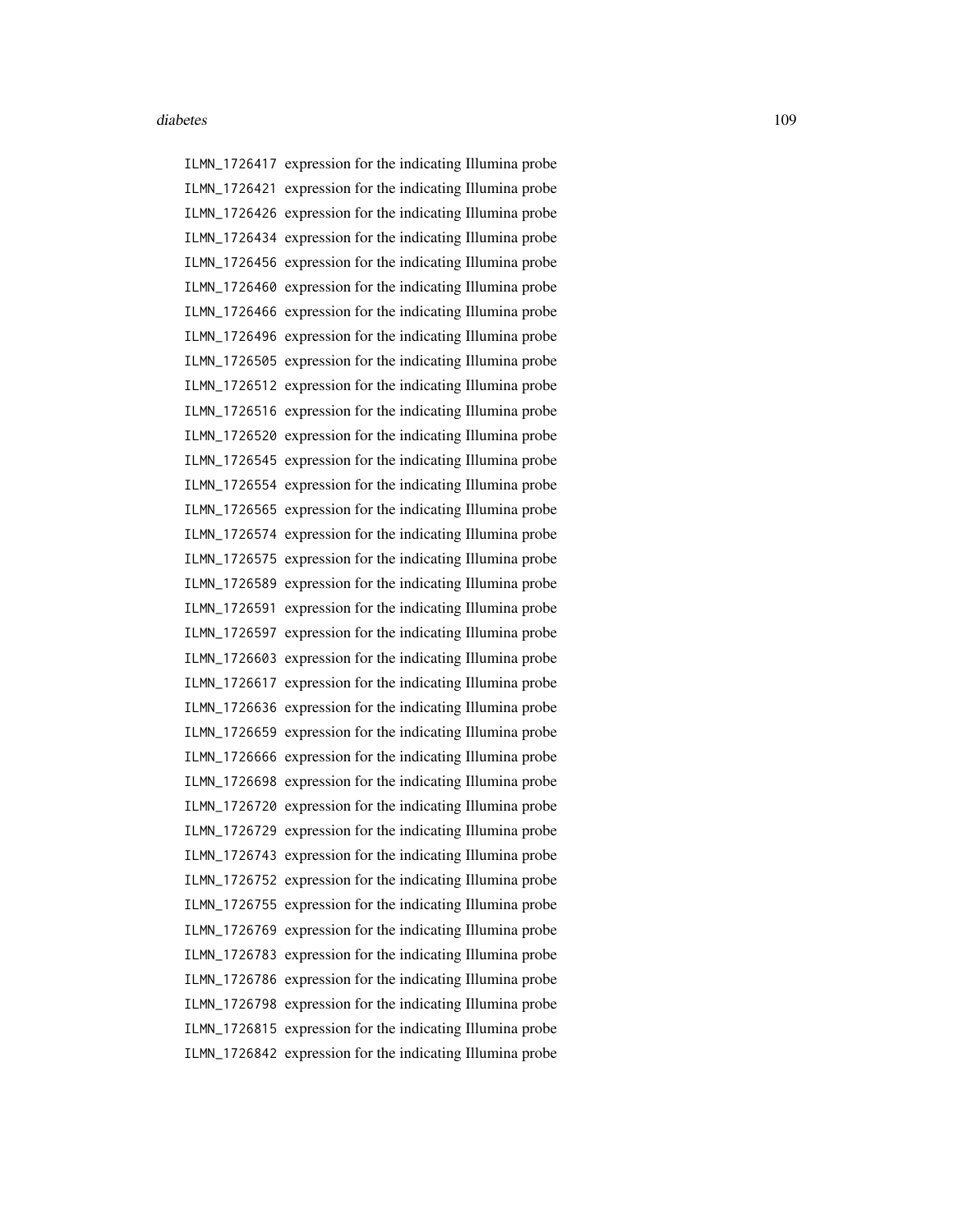110 diabetes diabetes diabetes diabetes diabetes diabetes diabetes diabetes diabetes diabetes diabetes diabetes diabetes diabetes diabetes diabetes diabetes diabetes diabetes diabetes diabetes diabetes diabetes diabetes di

ILMN\_1726873 expression for the indicating Illumina probe ILMN\_1726901 expression for the indicating Illumina probe ILMN\_1726928 expression for the indicating Illumina probe ILMN\_1726981 expression for the indicating Illumina probe ILMN\_1726990 expression for the indicating Illumina probe ILMN\_1727001 expression for the indicating Illumina probe ILMN\_1727023 expression for the indicating Illumina probe ILMN\_1727041 expression for the indicating Illumina probe ILMN\_1727043 expression for the indicating Illumina probe ILMN\_1727045 expression for the indicating Illumina probe ILMN\_1727050 expression for the indicating Illumina probe ILMN\_1727073 expression for the indicating Illumina probe ILMN\_1727078 expression for the indicating Illumina probe ILMN\_1727091 expression for the indicating Illumina probe ILMN\_1727098 expression for the indicating Illumina probe ILMN\_1727127 expression for the indicating Illumina probe ILMN\_1727134 expression for the indicating Illumina probe ILMN\_1727135 expression for the indicating Illumina probe ILMN\_1727183 expression for the indicating Illumina probe ILMN\_1727184 expression for the indicating Illumina probe ILMN\_1727194 expression for the indicating Illumina probe ILMN\_1727200 expression for the indicating Illumina probe ILMN\_1727205 expression for the indicating Illumina probe ILMN\_1727218 expression for the indicating Illumina probe ILMN\_1727220 expression for the indicating Illumina probe ILMN\_1727271 expression for the indicating Illumina probe ILMN\_1727281 expression for the indicating Illumina probe ILMN\_1727284 expression for the indicating Illumina probe ILMN\_1727287 expression for the indicating Illumina probe ILMN\_1727300 expression for the indicating Illumina probe ILMN\_1727309 expression for the indicating Illumina probe ILMN\_1727315 expression for the indicating Illumina probe ILMN\_1727332 expression for the indicating Illumina probe ILMN\_1727364 expression for the indicating Illumina probe ILMN\_1727389 expression for the indicating Illumina probe ILMN\_1727390 expression for the indicating Illumina probe ILMN\_1727402 expression for the indicating Illumina probe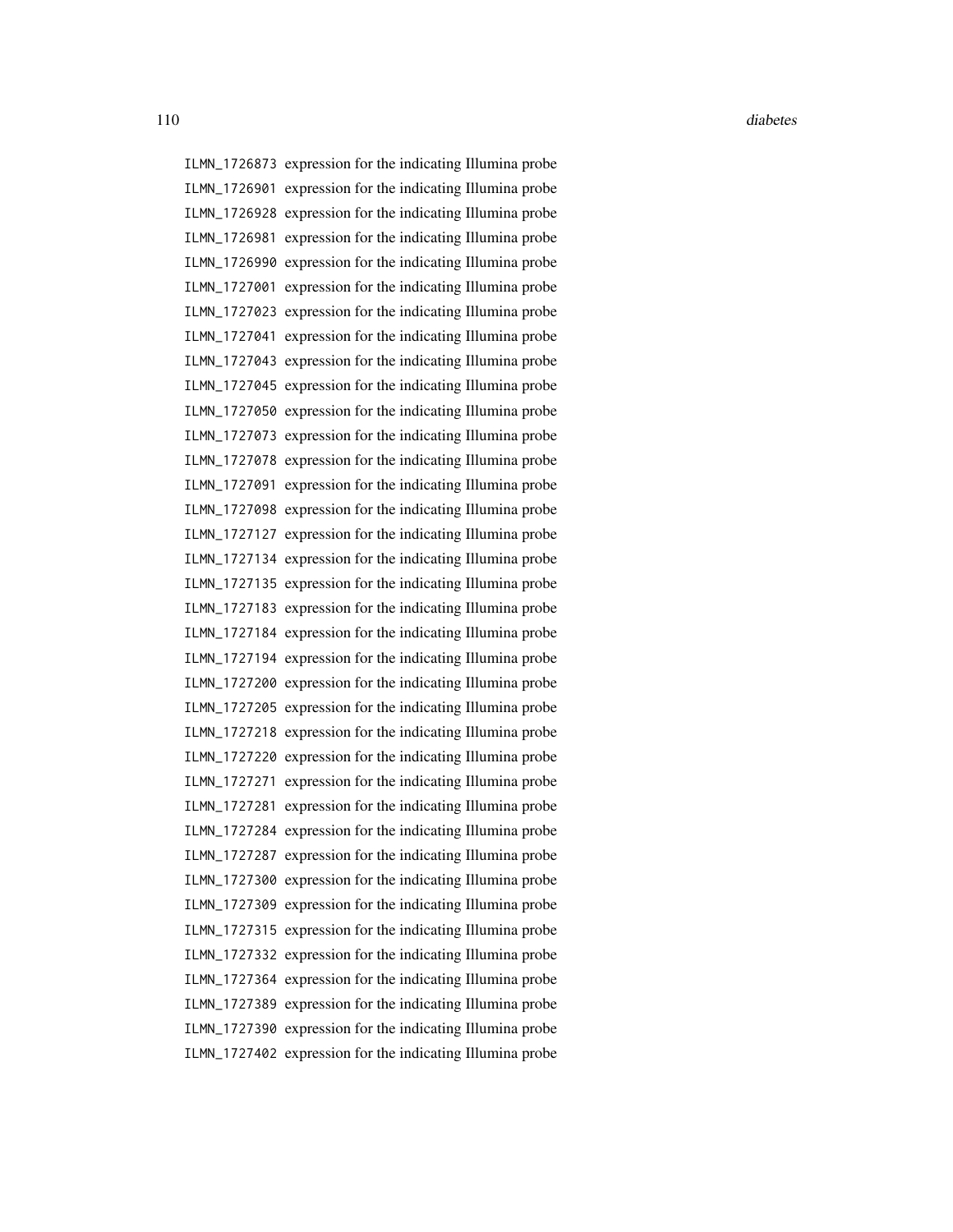ILMN\_1727438 expression for the indicating Illumina probe ILMN\_1727458 expression for the indicating Illumina probe ILMN\_1727479 expression for the indicating Illumina probe ILMN\_1727495 expression for the indicating Illumina probe ILMN\_1727524 expression for the indicating Illumina probe ILMN\_1727540 expression for the indicating Illumina probe ILMN\_1727558 expression for the indicating Illumina probe ILMN\_1727567 expression for the indicating Illumina probe ILMN\_1727574 expression for the indicating Illumina probe ILMN\_1727618 expression for the indicating Illumina probe ILMN\_1727692 expression for the indicating Illumina probe ILMN\_1727704 expression for the indicating Illumina probe ILMN\_1727709 expression for the indicating Illumina probe ILMN\_1727738 expression for the indicating Illumina probe ILMN\_1727740 expression for the indicating Illumina probe ILMN\_1727761 expression for the indicating Illumina probe ILMN\_1727813 expression for the indicating Illumina probe ILMN\_1727831 expression for the indicating Illumina probe ILMN\_1727840 expression for the indicating Illumina probe ILMN\_1727923 expression for the indicating Illumina probe ILMN\_1728047 expression for the indicating Illumina probe ILMN\_1728048 expression for the indicating Illumina probe ILMN\_1728057 expression for the indicating Illumina probe ILMN\_1728071 expression for the indicating Illumina probe ILMN\_1728073 expression for the indicating Illumina probe ILMN\_1728083 expression for the indicating Illumina probe ILMN\_1728085 expression for the indicating Illumina probe ILMN\_1728106 expression for the indicating Illumina probe ILMN\_1728107 expression for the indicating Illumina probe ILMN\_1728132 expression for the indicating Illumina probe ILMN\_1728163 expression for the indicating Illumina probe ILMN\_1728168 expression for the indicating Illumina probe ILMN\_1728180 expression for the indicating Illumina probe ILMN\_1728197 expression for the indicating Illumina probe ILMN\_1728199 expression for the indicating Illumina probe ILMN\_1728224 expression for the indicating Illumina probe ILMN\_1728228 expression for the indicating Illumina probe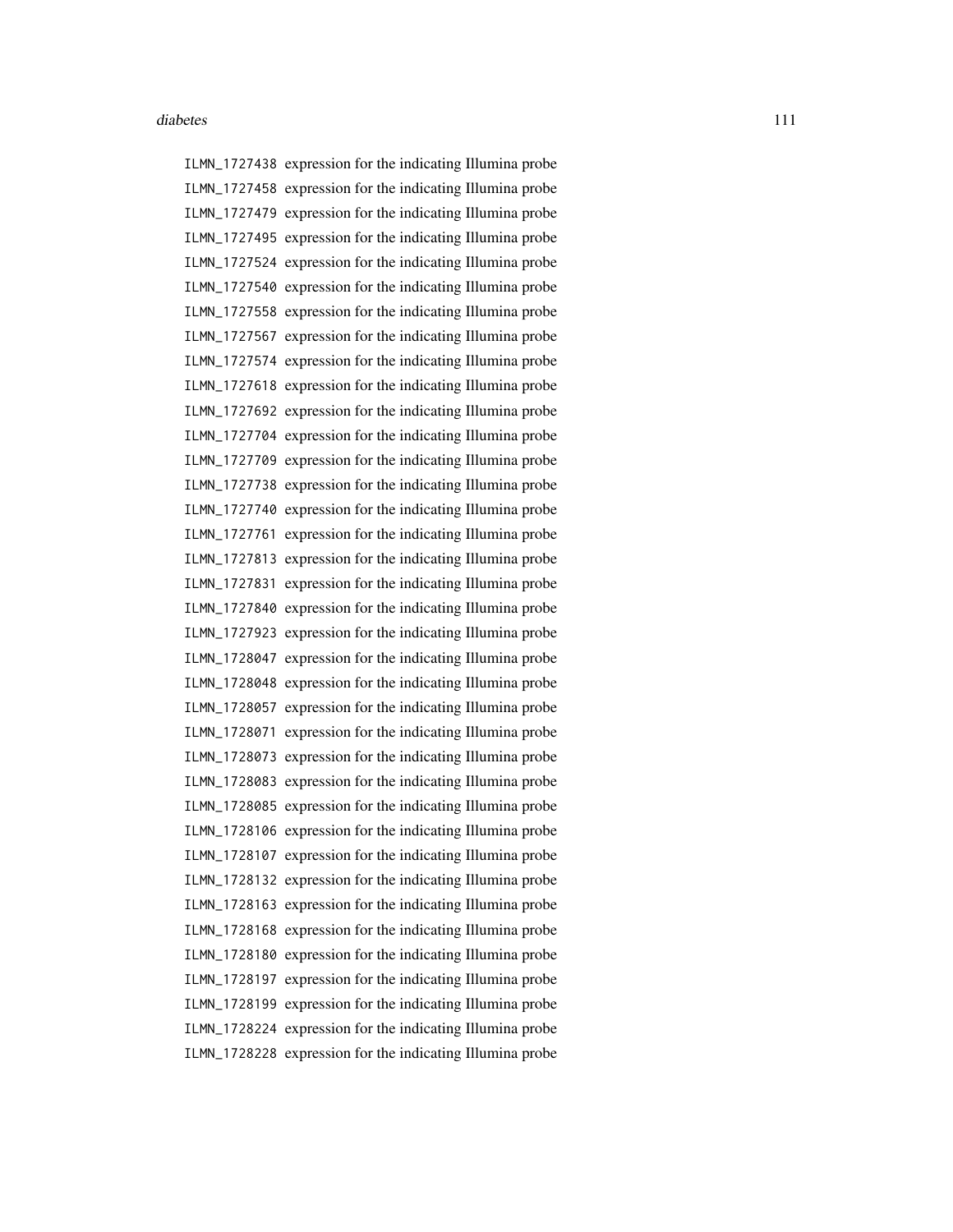ILMN\_1728230 expression for the indicating Illumina probe ILMN\_1728298 expression for the indicating Illumina probe ILMN\_1728305 expression for the indicating Illumina probe ILMN\_1728331 expression for the indicating Illumina probe ILMN\_1728349 expression for the indicating Illumina probe ILMN\_1728355 expression for the indicating Illumina probe ILMN\_1728360 expression for the indicating Illumina probe ILMN\_1728403 expression for the indicating Illumina probe ILMN\_1728426 expression for the indicating Illumina probe ILMN\_1728435 expression for the indicating Illumina probe ILMN\_1728467 expression for the indicating Illumina probe ILMN\_1728478 expression for the indicating Illumina probe ILMN\_1728498 expression for the indicating Illumina probe ILMN\_1728512 expression for the indicating Illumina probe ILMN\_1728514 expression for the indicating Illumina probe ILMN\_1728517 expression for the indicating Illumina probe ILMN\_1728521 expression for the indicating Illumina probe ILMN\_1728528 expression for the indicating Illumina probe ILMN\_1728535 expression for the indicating Illumina probe ILMN\_1728540 expression for the indicating Illumina probe ILMN\_1728581 expression for the indicating Illumina probe ILMN\_1728605 expression for the indicating Illumina probe ILMN\_1728626 expression for the indicating Illumina probe ILMN\_1728660 expression for the indicating Illumina probe ILMN\_1728662 expression for the indicating Illumina probe ILMN\_1728676 expression for the indicating Illumina probe ILMN\_1728677 expression for the indicating Illumina probe ILMN\_1728684 expression for the indicating Illumina probe ILMN\_1728698 expression for the indicating Illumina probe ILMN\_1728699 expression for the indicating Illumina probe ILMN\_1728710 expression for the indicating Illumina probe ILMN\_1728714 expression for the indicating Illumina probe ILMN\_1728724 expression for the indicating Illumina probe ILMN\_1728742 expression for the indicating Illumina probe ILMN\_1728765 expression for the indicating Illumina probe ILMN\_1728779 expression for the indicating Illumina probe ILMN\_1728785 expression for the indicating Illumina probe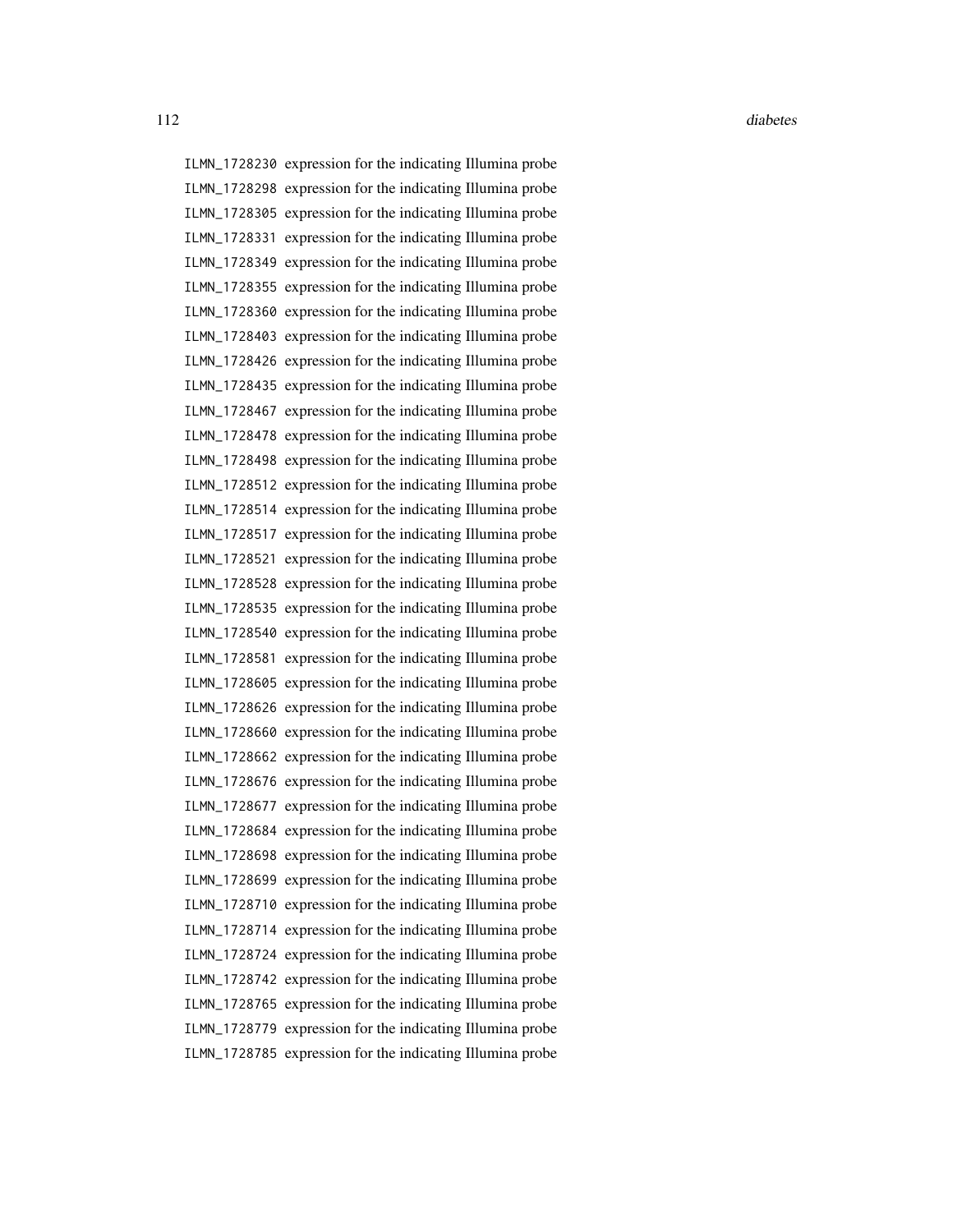ILMN\_1728799 expression for the indicating Illumina probe ILMN\_1728803 expression for the indicating Illumina probe ILMN\_1728810 expression for the indicating Illumina probe ILMN\_1728844 expression for the indicating Illumina probe ILMN\_1728845 expression for the indicating Illumina probe ILMN\_1728887 expression for the indicating Illumina probe ILMN\_1728907 expression for the indicating Illumina probe ILMN\_1728914 expression for the indicating Illumina probe ILMN\_1728934 expression for the indicating Illumina probe ILMN\_1728965 expression for the indicating Illumina probe ILMN\_1728975 expression for the indicating Illumina probe ILMN\_1728983 expression for the indicating Illumina probe ILMN\_1728984 expression for the indicating Illumina probe ILMN\_1729019 expression for the indicating Illumina probe ILMN\_1729033 expression for the indicating Illumina probe ILMN\_1729051 expression for the indicating Illumina probe ILMN\_1729123 expression for the indicating Illumina probe ILMN\_1729130 expression for the indicating Illumina probe ILMN\_1729142 expression for the indicating Illumina probe ILMN\_1729161 expression for the indicating Illumina probe ILMN\_1729167 expression for the indicating Illumina probe ILMN\_1729170 expression for the indicating Illumina probe ILMN\_1729175 expression for the indicating Illumina probe ILMN\_1729179 expression for the indicating Illumina probe ILMN\_1729208 expression for the indicating Illumina probe ILMN\_1729217 expression for the indicating Illumina probe ILMN\_1729234 expression for the indicating Illumina probe ILMN\_1729237 expression for the indicating Illumina probe ILMN\_1729251 expression for the indicating Illumina probe ILMN\_1729281 expression for the indicating Illumina probe ILMN\_1729287 expression for the indicating Illumina probe ILMN\_1729294 expression for the indicating Illumina probe ILMN\_1729314 expression for the indicating Illumina probe ILMN\_1729319 expression for the indicating Illumina probe ILMN\_1729374 expression for the indicating Illumina probe ILMN\_1729417 expression for the indicating Illumina probe ILMN\_1729430 expression for the indicating Illumina probe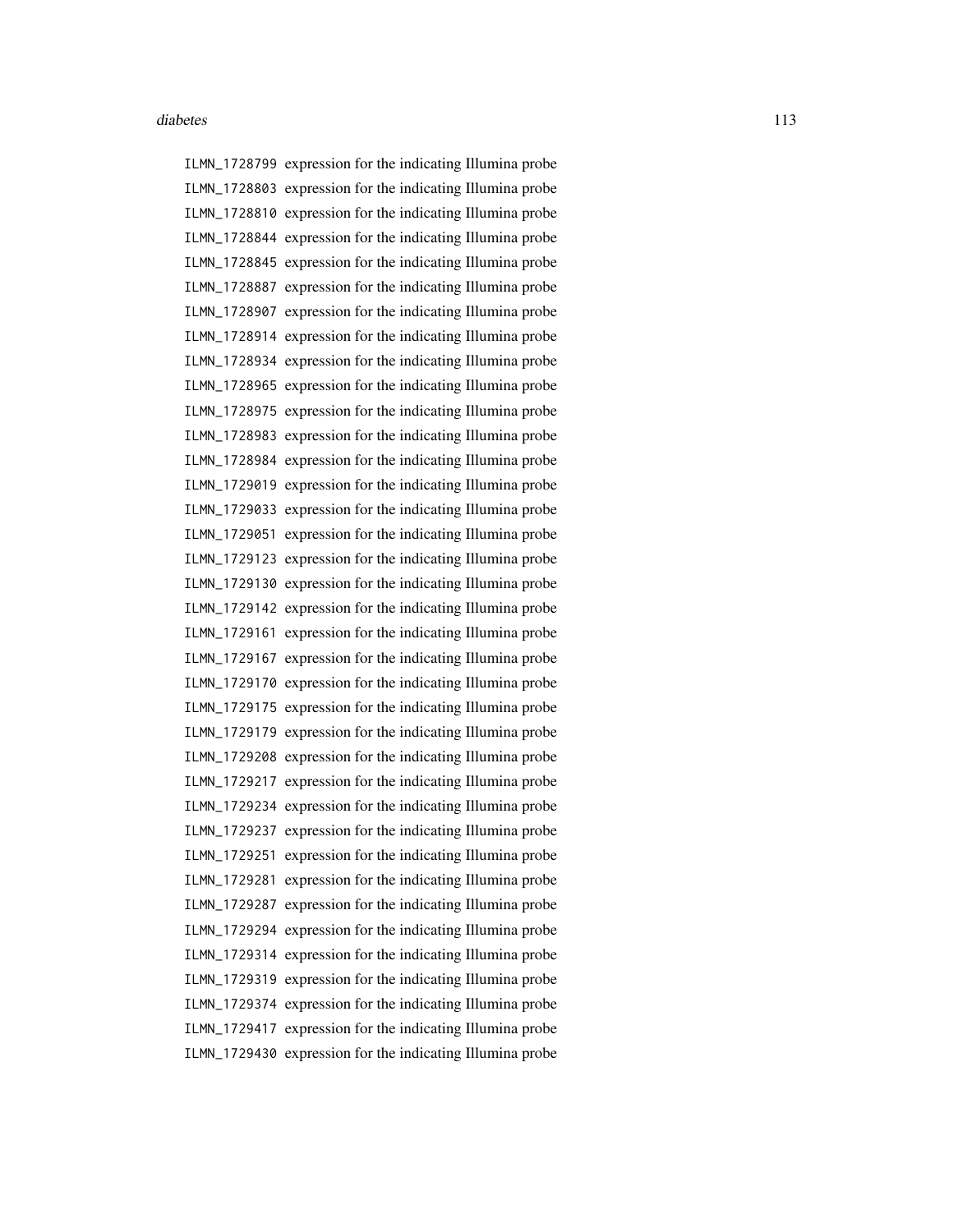ILMN\_1729433 expression for the indicating Illumina probe ILMN\_1729450 expression for the indicating Illumina probe ILMN\_1729453 expression for the indicating Illumina probe ILMN\_1729487 expression for the indicating Illumina probe ILMN\_1729495 expression for the indicating Illumina probe ILMN\_1729509 expression for the indicating Illumina probe ILMN\_1729533 expression for the indicating Illumina probe ILMN\_1729546 expression for the indicating Illumina probe ILMN\_1729563 expression for the indicating Illumina probe ILMN\_1729596 expression for the indicating Illumina probe ILMN\_1729611 expression for the indicating Illumina probe ILMN\_1729639 expression for the indicating Illumina probe ILMN\_1729650 expression for the indicating Illumina probe ILMN\_1729691 expression for the indicating Illumina probe ILMN\_1729748 expression for the indicating Illumina probe ILMN\_1729749 expression for the indicating Illumina probe ILMN\_1729767 expression for the indicating Illumina probe ILMN\_1729775 expression for the indicating Illumina probe ILMN\_1729801 expression for the indicating Illumina probe ILMN\_1729816 expression for the indicating Illumina probe ILMN\_1729827 expression for the indicating Illumina probe ILMN\_1729868 expression for the indicating Illumina probe ILMN\_1729915 expression for the indicating Illumina probe ILMN\_1729976 expression for the indicating Illumina probe ILMN\_1729980 expression for the indicating Illumina probe ILMN\_1729987 expression for the indicating Illumina probe ILMN\_1730019 expression for the indicating Illumina probe ILMN\_1730032 expression for the indicating Illumina probe ILMN\_1730048 expression for the indicating Illumina probe ILMN\_1730077 expression for the indicating Illumina probe ILMN\_1730082 expression for the indicating Illumina probe ILMN\_1730084 expression for the indicating Illumina probe ILMN\_1730101 expression for the indicating Illumina probe ILMN\_1730118 expression for the indicating Illumina probe ILMN\_1730176 expression for the indicating Illumina probe ILMN\_1730260 expression for the indicating Illumina probe ILMN\_1730294 expression for the indicating Illumina probe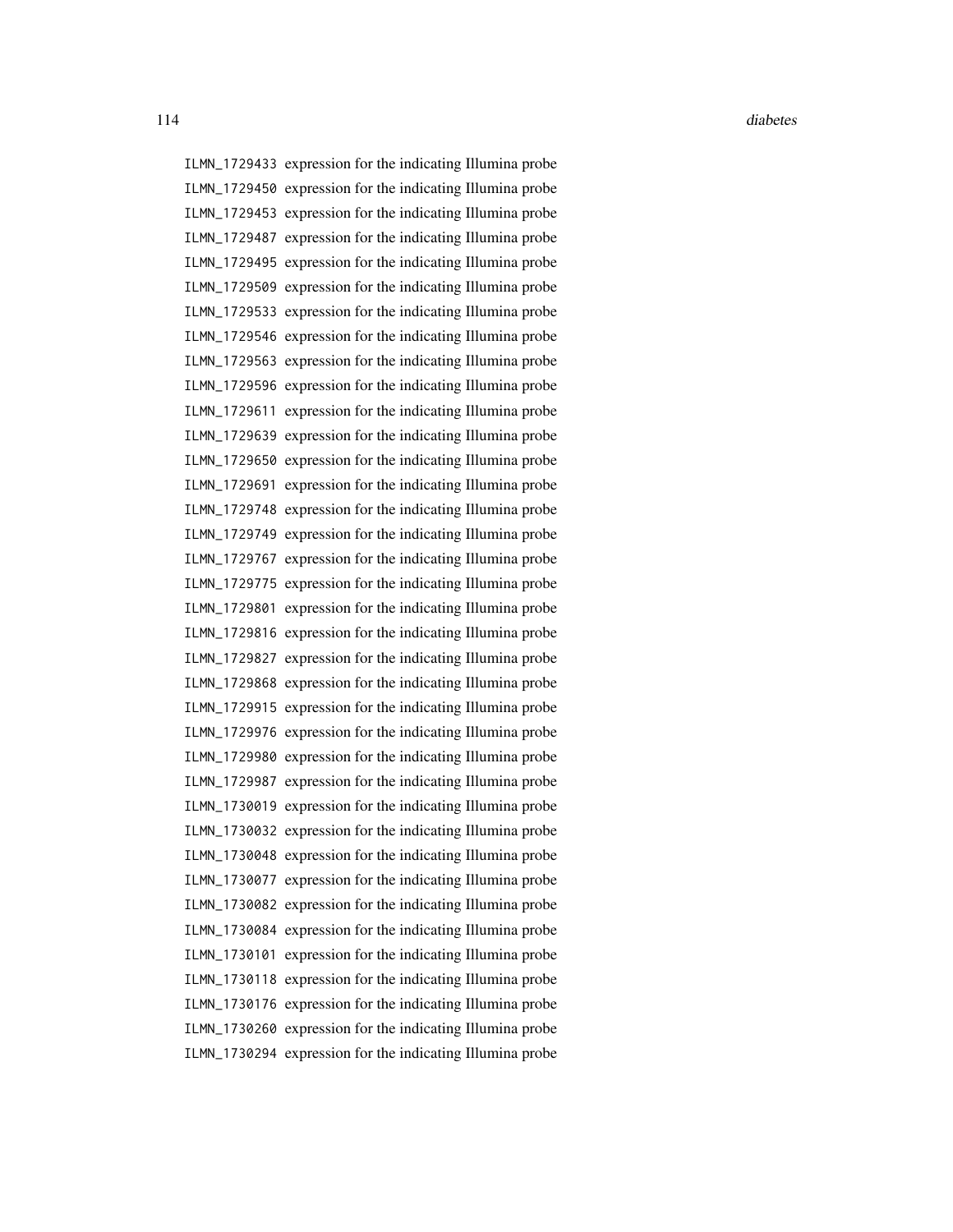ILMN\_1730295 expression for the indicating Illumina probe ILMN\_1730329 expression for the indicating Illumina probe ILMN\_1730347 expression for the indicating Illumina probe ILMN\_1730391 expression for the indicating Illumina probe ILMN\_1730416 expression for the indicating Illumina probe ILMN\_1730432 expression for the indicating Illumina probe ILMN\_1730433 expression for the indicating Illumina probe ILMN\_1730454 expression for the indicating Illumina probe ILMN\_1730504 expression for the indicating Illumina probe ILMN\_1730523 expression for the indicating Illumina probe ILMN\_1730529 expression for the indicating Illumina probe ILMN\_1730539 expression for the indicating Illumina probe ILMN\_1730568 expression for the indicating Illumina probe ILMN\_1730572 expression for the indicating Illumina probe ILMN\_1730611 expression for the indicating Illumina probe ILMN\_1730620 expression for the indicating Illumina probe ILMN\_1730622 expression for the indicating Illumina probe ILMN\_1730628 expression for the indicating Illumina probe ILMN\_1730630 expression for the indicating Illumina probe ILMN\_1730631 expression for the indicating Illumina probe ILMN\_1730639 expression for the indicating Illumina probe ILMN\_1730658 expression for the indicating Illumina probe ILMN\_1730685 expression for the indicating Illumina probe ILMN\_1730698 expression for the indicating Illumina probe ILMN\_1730710 expression for the indicating Illumina probe ILMN\_1730734 expression for the indicating Illumina probe ILMN\_1730740 expression for the indicating Illumina probe ILMN\_1730765 expression for the indicating Illumina probe ILMN\_1730797 expression for the indicating Illumina probe ILMN\_1730799 expression for the indicating Illumina probe ILMN\_1730809 expression for the indicating Illumina probe ILMN\_1730816 expression for the indicating Illumina probe ILMN\_1730818 expression for the indicating Illumina probe ILMN\_1730824 expression for the indicating Illumina probe ILMN\_1730828 expression for the indicating Illumina probe ILMN\_1730879 expression for the indicating Illumina probe ILMN\_1730888 expression for the indicating Illumina probe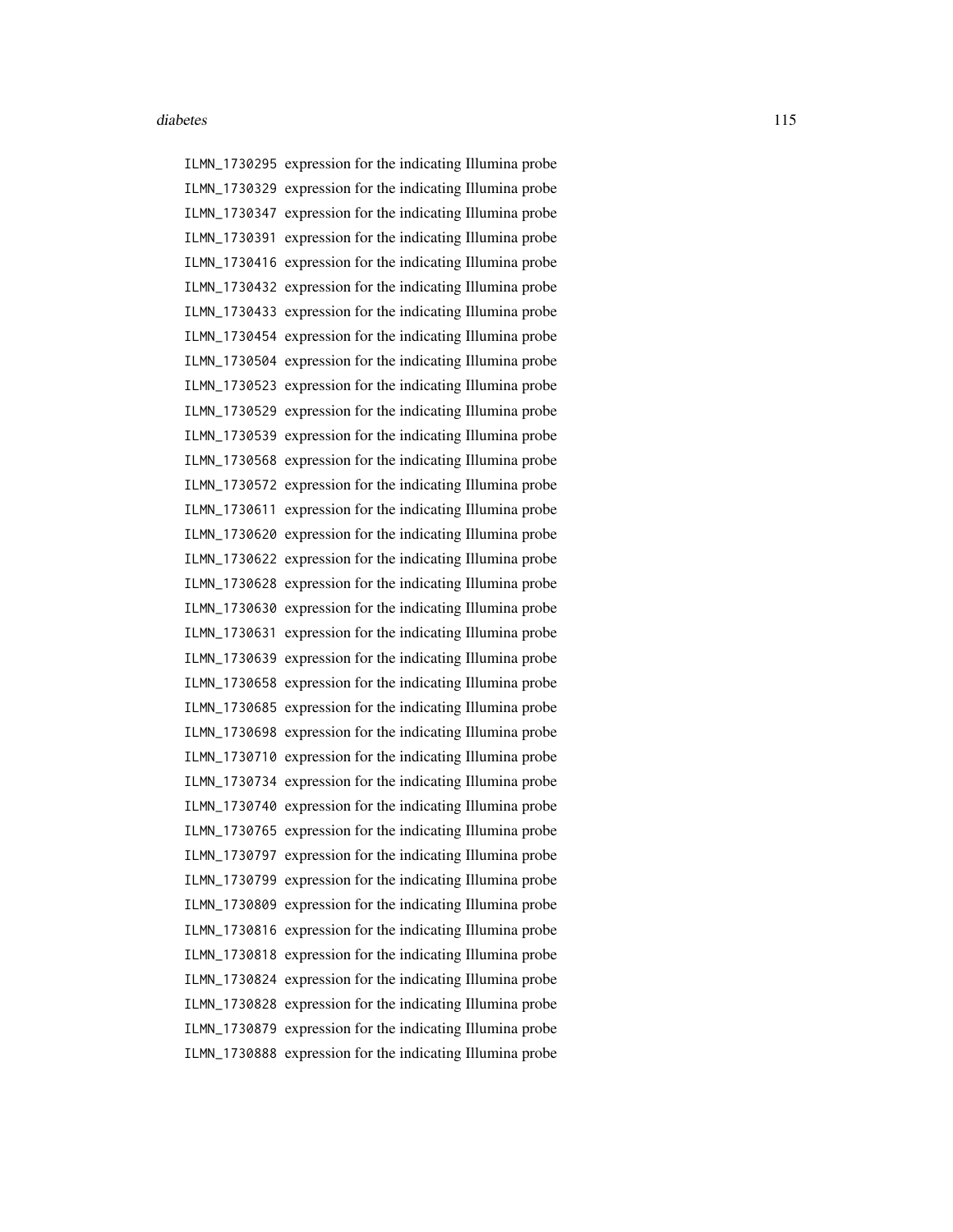116 diabetes diabetes diabetes diabetes diabetes diabetes diabetes diabetes diabetes diabetes diabetes diabetes diabetes diabetes diabetes diabetes diabetes diabetes diabetes diabetes diabetes diabetes diabetes diabetes di

ILMN\_1730931 expression for the indicating Illumina probe ILMN\_1730937 expression for the indicating Illumina probe ILMN\_1730940 expression for the indicating Illumina probe ILMN\_1730977 expression for the indicating Illumina probe ILMN\_1730986 expression for the indicating Illumina probe ILMN\_1730995 expression for the indicating Illumina probe ILMN\_1730999 expression for the indicating Illumina probe ILMN\_1731014 expression for the indicating Illumina probe ILMN\_1731043 expression for the indicating Illumina probe ILMN\_1731048 expression for the indicating Illumina probe ILMN\_1731063 expression for the indicating Illumina probe ILMN\_1731064 expression for the indicating Illumina probe ILMN\_1731086 expression for the indicating Illumina probe ILMN\_1731107 expression for the indicating Illumina probe ILMN\_1731113 expression for the indicating Illumina probe ILMN\_1731137 expression for the indicating Illumina probe ILMN\_1731175 expression for the indicating Illumina probe ILMN\_1731181 expression for the indicating Illumina probe ILMN\_1731193 expression for the indicating Illumina probe ILMN\_1731194 expression for the indicating Illumina probe ILMN\_1731233 expression for the indicating Illumina probe ILMN\_1731275 expression for the indicating Illumina probe ILMN\_1731294 expression for the indicating Illumina probe ILMN\_1731353 expression for the indicating Illumina probe ILMN\_1731354 expression for the indicating Illumina probe ILMN\_1731412 expression for the indicating Illumina probe ILMN\_1731418 expression for the indicating Illumina probe ILMN\_1731433 expression for the indicating Illumina probe ILMN\_1731476 expression for the indicating Illumina probe ILMN\_1731484 expression for the indicating Illumina probe ILMN\_1731503 expression for the indicating Illumina probe ILMN\_1731506 expression for the indicating Illumina probe ILMN\_1731518 expression for the indicating Illumina probe ILMN\_1731546 expression for the indicating Illumina probe ILMN\_1731561 expression for the indicating Illumina probe ILMN\_1731568 expression for the indicating Illumina probe ILMN\_1731596 expression for the indicating Illumina probe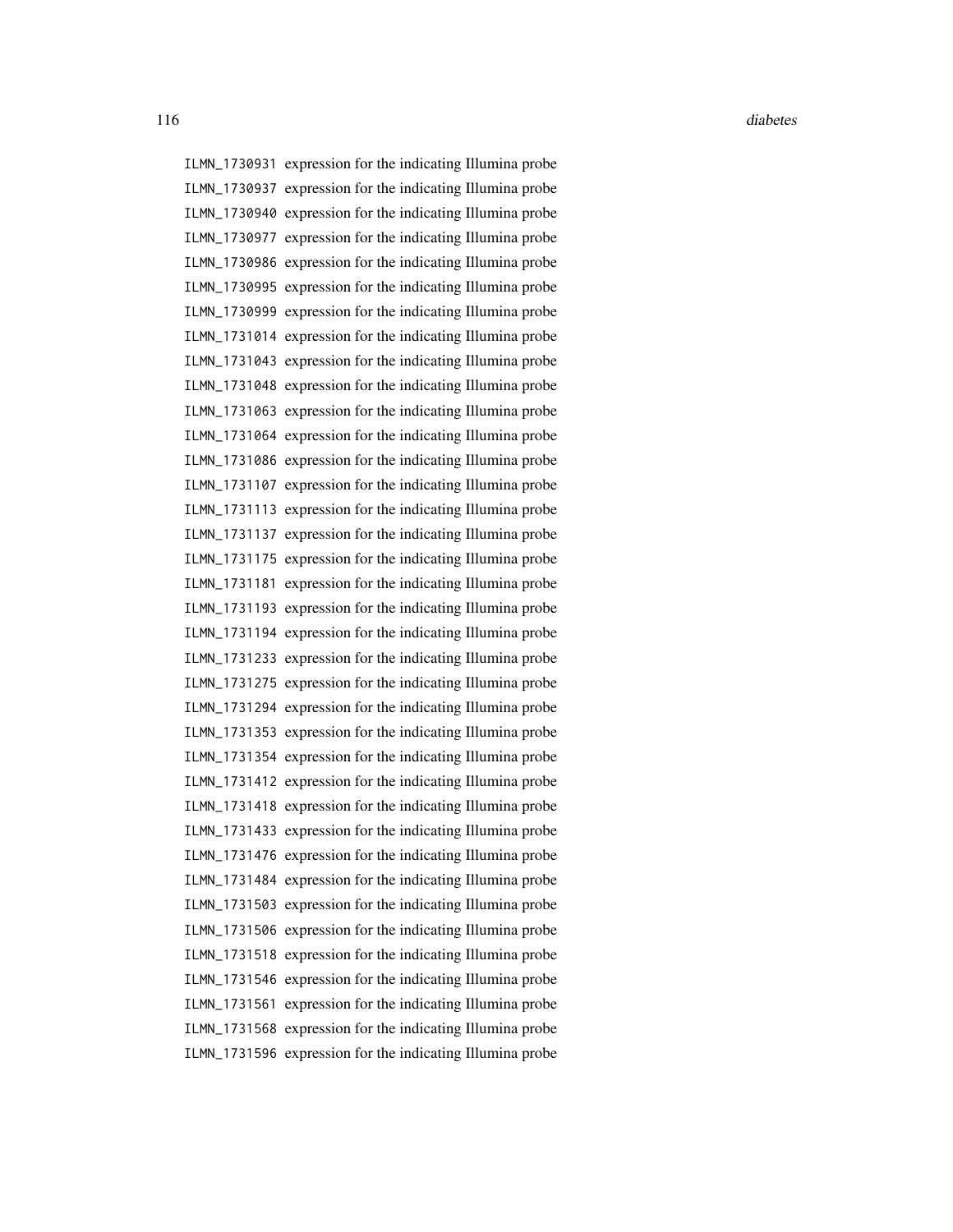ILMN\_1731609 expression for the indicating Illumina probe ILMN\_1731612 expression for the indicating Illumina probe ILMN\_1731619 expression for the indicating Illumina probe ILMN\_1731639 expression for the indicating Illumina probe ILMN\_1731640 expression for the indicating Illumina probe ILMN\_1731644 expression for the indicating Illumina probe ILMN\_1731648 expression for the indicating Illumina probe ILMN\_1731666 expression for the indicating Illumina probe ILMN\_1731714 expression for the indicating Illumina probe ILMN\_1731720 expression for the indicating Illumina probe ILMN\_1731742 expression for the indicating Illumina probe ILMN\_1731745 expression for the indicating Illumina probe ILMN\_1731777 expression for the indicating Illumina probe ILMN\_1731783 expression for the indicating Illumina probe ILMN\_1731851 expression for the indicating Illumina probe ILMN\_1731928 expression for the indicating Illumina probe ILMN\_1731941 expression for the indicating Illumina probe ILMN\_1731991 expression for the indicating Illumina probe ILMN\_1732024 expression for the indicating Illumina probe ILMN\_1732049 expression for the indicating Illumina probe ILMN\_1732053 expression for the indicating Illumina probe ILMN\_1732060 expression for the indicating Illumina probe ILMN\_1732071 expression for the indicating Illumina probe ILMN\_1732089 expression for the indicating Illumina probe ILMN\_1732127 expression for the indicating Illumina probe ILMN\_1732143 expression for the indicating Illumina probe ILMN\_1732158 expression for the indicating Illumina probe ILMN\_1732176 expression for the indicating Illumina probe ILMN\_1732182 expression for the indicating Illumina probe ILMN\_1732216 expression for the indicating Illumina probe ILMN\_1732271 expression for the indicating Illumina probe ILMN\_1732296 expression for the indicating Illumina probe ILMN\_1732300 expression for the indicating Illumina probe ILMN\_1732318 expression for the indicating Illumina probe ILMN\_1732323 expression for the indicating Illumina probe ILMN\_1732328 expression for the indicating Illumina probe ILMN\_1732336 expression for the indicating Illumina probe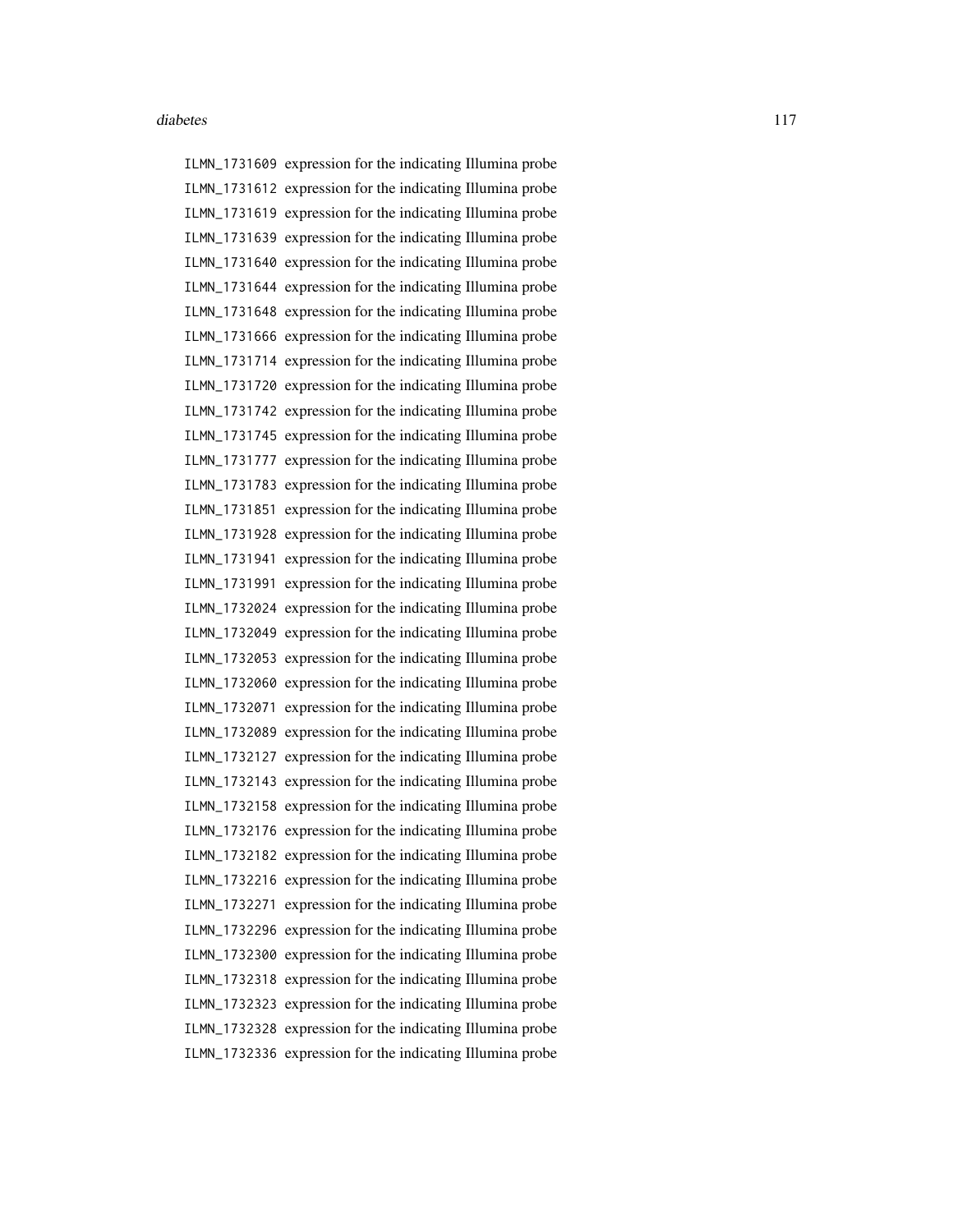ILMN\_1732343 expression for the indicating Illumina probe ILMN\_1732426 expression for the indicating Illumina probe ILMN\_1732452 expression for the indicating Illumina probe ILMN\_1732489 expression for the indicating Illumina probe ILMN\_1732516 expression for the indicating Illumina probe ILMN\_1732554 expression for the indicating Illumina probe ILMN\_1732577 expression for the indicating Illumina probe ILMN\_1732609 expression for the indicating Illumina probe ILMN\_1732612 expression for the indicating Illumina probe ILMN\_1732688 expression for the indicating Illumina probe ILMN\_1732705 expression for the indicating Illumina probe ILMN\_1732722 expression for the indicating Illumina probe ILMN\_1732725 expression for the indicating Illumina probe ILMN\_1732750 expression for the indicating Illumina probe ILMN\_1732767 expression for the indicating Illumina probe ILMN\_1732772 expression for the indicating Illumina probe ILMN\_1732809 expression for the indicating Illumina probe ILMN\_1732810 expression for the indicating Illumina probe ILMN\_1732831 expression for the indicating Illumina probe ILMN\_1732860 expression for the indicating Illumina probe ILMN\_1732885 expression for the indicating Illumina probe ILMN\_1732913 expression for the indicating Illumina probe ILMN\_1732919 expression for the indicating Illumina probe ILMN\_1732923 expression for the indicating Illumina probe ILMN\_1732981 expression for the indicating Illumina probe ILMN\_1732985 expression for the indicating Illumina probe ILMN\_1733050 expression for the indicating Illumina probe ILMN\_1733103 expression for the indicating Illumina probe ILMN\_1733107 expression for the indicating Illumina probe ILMN\_1733110 expression for the indicating Illumina probe ILMN\_1733115 expression for the indicating Illumina probe ILMN\_1733155 expression for the indicating Illumina probe ILMN\_1733221 expression for the indicating Illumina probe ILMN\_1733248 expression for the indicating Illumina probe ILMN\_1733256 expression for the indicating Illumina probe ILMN\_1733259 expression for the indicating Illumina probe ILMN\_1733270 expression for the indicating Illumina probe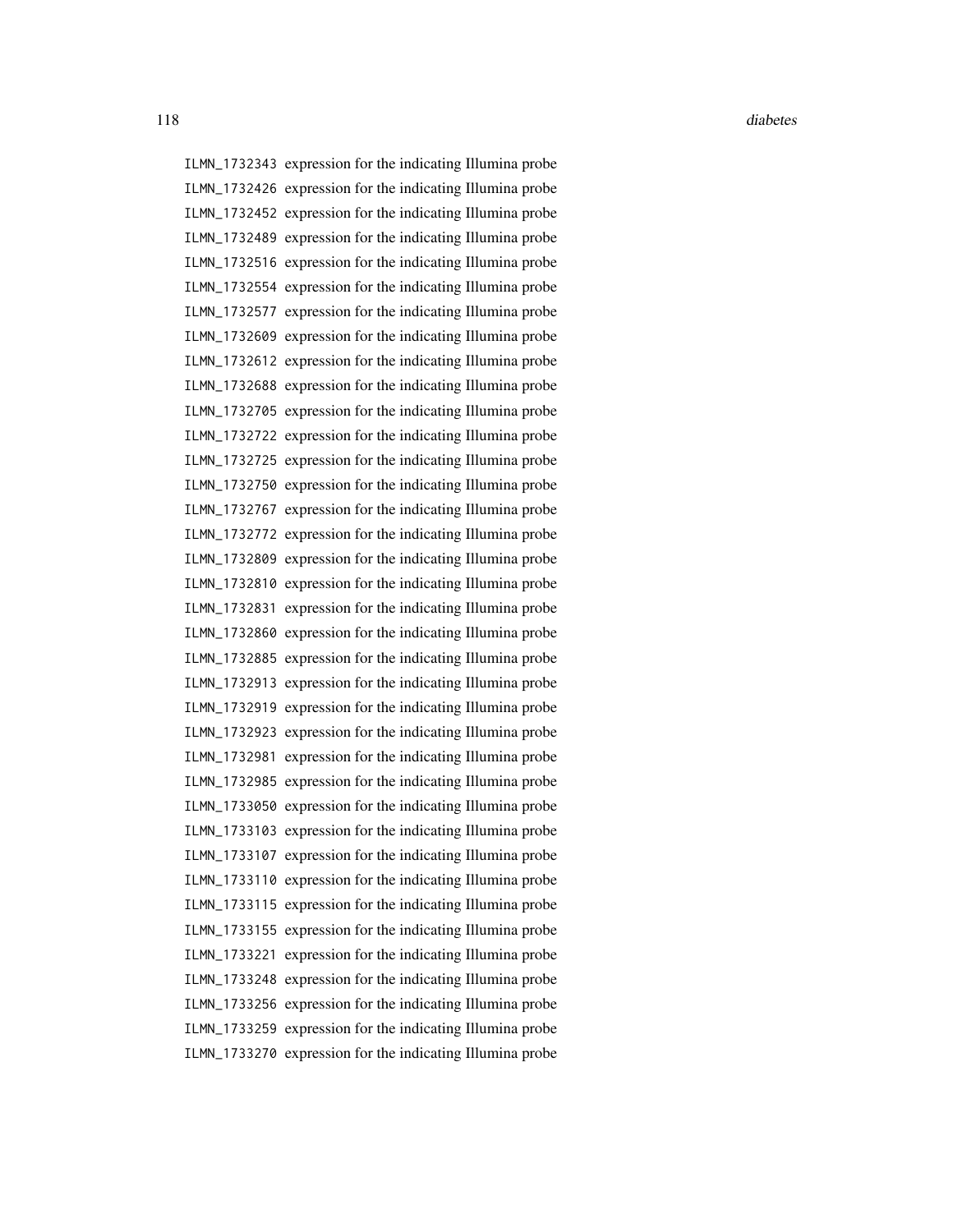ILMN\_1733276 expression for the indicating Illumina probe ILMN\_1733288 expression for the indicating Illumina probe ILMN\_1733305 expression for the indicating Illumina probe ILMN\_1733311 expression for the indicating Illumina probe ILMN\_1733346 expression for the indicating Illumina probe ILMN\_1733356 expression for the indicating Illumina probe ILMN\_1733364 expression for the indicating Illumina probe ILMN\_1733377 expression for the indicating Illumina probe ILMN\_1733390 expression for the indicating Illumina probe ILMN\_1733421 expression for the indicating Illumina probe ILMN\_1733441 expression for the indicating Illumina probe ILMN\_1733511 expression for the indicating Illumina probe ILMN\_1733515 expression for the indicating Illumina probe ILMN\_1733523 expression for the indicating Illumina probe ILMN\_1733538 expression for the indicating Illumina probe ILMN\_1733562 expression for the indicating Illumina probe ILMN\_1733603 expression for the indicating Illumina probe ILMN\_1733615 expression for the indicating Illumina probe ILMN\_1733627 expression for the indicating Illumina probe ILMN\_1733667 expression for the indicating Illumina probe ILMN\_1733675 expression for the indicating Illumina probe ILMN\_1733680 expression for the indicating Illumina probe ILMN\_1733690 expression for the indicating Illumina probe ILMN\_1733696 expression for the indicating Illumina probe ILMN\_1733703 expression for the indicating Illumina probe ILMN\_1733757 expression for the indicating Illumina probe ILMN\_1733799 expression for the indicating Illumina probe ILMN\_1733807 expression for the indicating Illumina probe ILMN\_1733811 expression for the indicating Illumina probe ILMN\_1733851 expression for the indicating Illumina probe ILMN\_1733859 expression for the indicating Illumina probe ILMN\_1733861 expression for the indicating Illumina probe ILMN\_1733863 expression for the indicating Illumina probe ILMN\_1733869 expression for the indicating Illumina probe ILMN\_1733874 expression for the indicating Illumina probe ILMN\_1733875 expression for the indicating Illumina probe ILMN\_1733927 expression for the indicating Illumina probe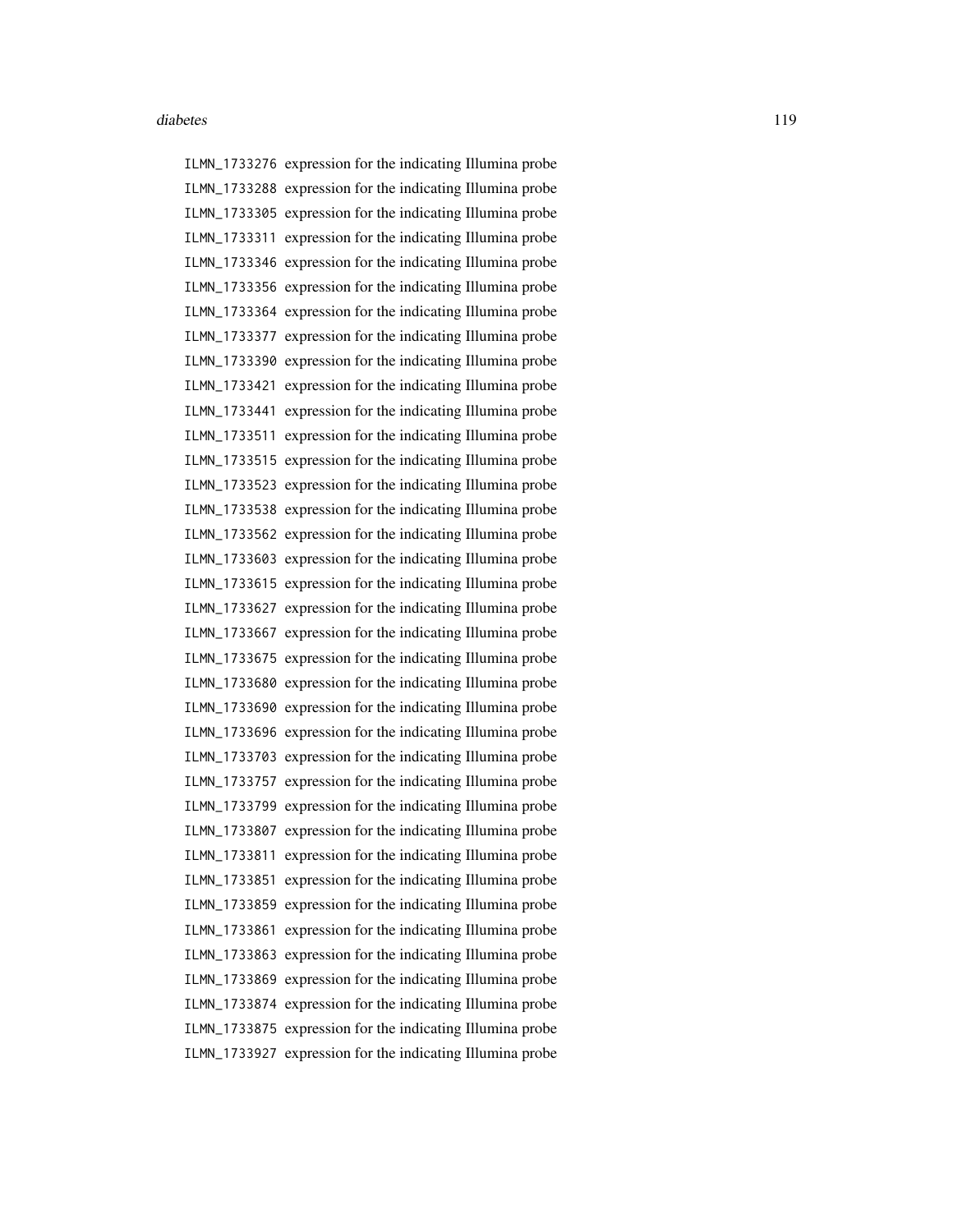ILMN\_1733930 expression for the indicating Illumina probe ILMN\_1733931 expression for the indicating Illumina probe ILMN\_1733932 expression for the indicating Illumina probe ILMN\_1733937 expression for the indicating Illumina probe ILMN\_1733947 expression for the indicating Illumina probe ILMN\_1733956 expression for the indicating Illumina probe ILMN\_1733963 expression for the indicating Illumina probe ILMN\_1733970 expression for the indicating Illumina probe ILMN\_1733991 expression for the indicating Illumina probe ILMN\_1733997 expression for the indicating Illumina probe ILMN\_1733998 expression for the indicating Illumina probe ILMN\_1734096 expression for the indicating Illumina probe ILMN\_1734138 expression for the indicating Illumina probe ILMN\_1734153 expression for the indicating Illumina probe ILMN\_1734184 expression for the indicating Illumina probe ILMN\_1734190 expression for the indicating Illumina probe ILMN\_1734194 expression for the indicating Illumina probe ILMN\_1734198 expression for the indicating Illumina probe ILMN\_1734205 expression for the indicating Illumina probe ILMN\_1734229 expression for the indicating Illumina probe ILMN\_1734231 expression for the indicating Illumina probe ILMN\_1734254 expression for the indicating Illumina probe ILMN\_1734288 expression for the indicating Illumina probe ILMN\_1734290 expression for the indicating Illumina probe ILMN\_1734312 expression for the indicating Illumina probe ILMN\_1734317 expression for the indicating Illumina probe ILMN\_1734346 expression for the indicating Illumina probe ILMN\_1734353 expression for the indicating Illumina probe ILMN\_1734440 expression for the indicating Illumina probe ILMN\_1734476 expression for the indicating Illumina probe ILMN\_1734479 expression for the indicating Illumina probe ILMN\_1734483 expression for the indicating Illumina probe ILMN\_1734486 expression for the indicating Illumina probe ILMN\_1734542 expression for the indicating Illumina probe ILMN\_1734596 expression for the indicating Illumina probe ILMN\_1734602 expression for the indicating Illumina probe ILMN\_1734611 expression for the indicating Illumina probe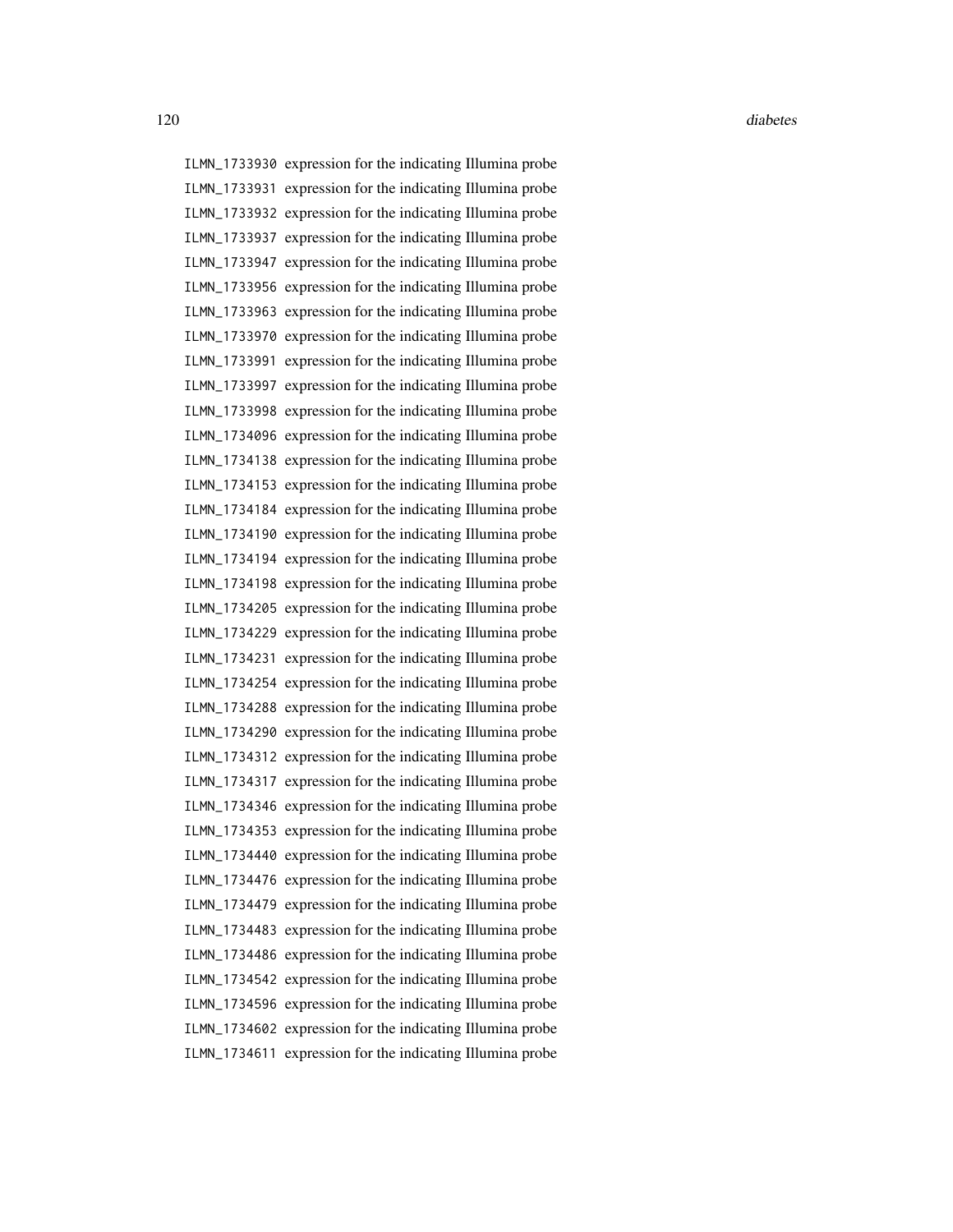ILMN\_1734660 expression for the indicating Illumina probe ILMN\_1734696 expression for the indicating Illumina probe ILMN\_1734707 expression for the indicating Illumina probe ILMN\_1734742 expression for the indicating Illumina probe ILMN\_1734794 expression for the indicating Illumina probe ILMN\_1734814 expression for the indicating Illumina probe ILMN\_1734826 expression for the indicating Illumina probe ILMN\_1734830 expression for the indicating Illumina probe ILMN\_1734855 expression for the indicating Illumina probe ILMN\_1734867 expression for the indicating Illumina probe ILMN\_1734878 expression for the indicating Illumina probe ILMN\_1734895 expression for the indicating Illumina probe ILMN\_1734991 expression for the indicating Illumina probe ILMN\_1735006 expression for the indicating Illumina probe ILMN\_1735014 expression for the indicating Illumina probe ILMN\_1735052 expression for the indicating Illumina probe ILMN\_1735058 expression for the indicating Illumina probe ILMN\_1735062 expression for the indicating Illumina probe ILMN\_1735075 expression for the indicating Illumina probe ILMN\_1735093 expression for the indicating Illumina probe ILMN\_1735115 expression for the indicating Illumina probe ILMN\_1735143 expression for the indicating Illumina probe ILMN\_1735148 expression for the indicating Illumina probe ILMN\_1735155 expression for the indicating Illumina probe ILMN\_1735180 expression for the indicating Illumina probe ILMN\_1735199 expression for the indicating Illumina probe ILMN\_1735275 expression for the indicating Illumina probe ILMN\_1735301 expression for the indicating Illumina probe ILMN\_1735347 expression for the indicating Illumina probe ILMN\_1735353 expression for the indicating Illumina probe ILMN\_1735360 expression for the indicating Illumina probe ILMN\_1735361 expression for the indicating Illumina probe ILMN\_1735402 expression for the indicating Illumina probe ILMN\_1735415 expression for the indicating Illumina probe ILMN\_1735432 expression for the indicating Illumina probe ILMN\_1735453 expression for the indicating Illumina probe ILMN\_1735548 expression for the indicating Illumina probe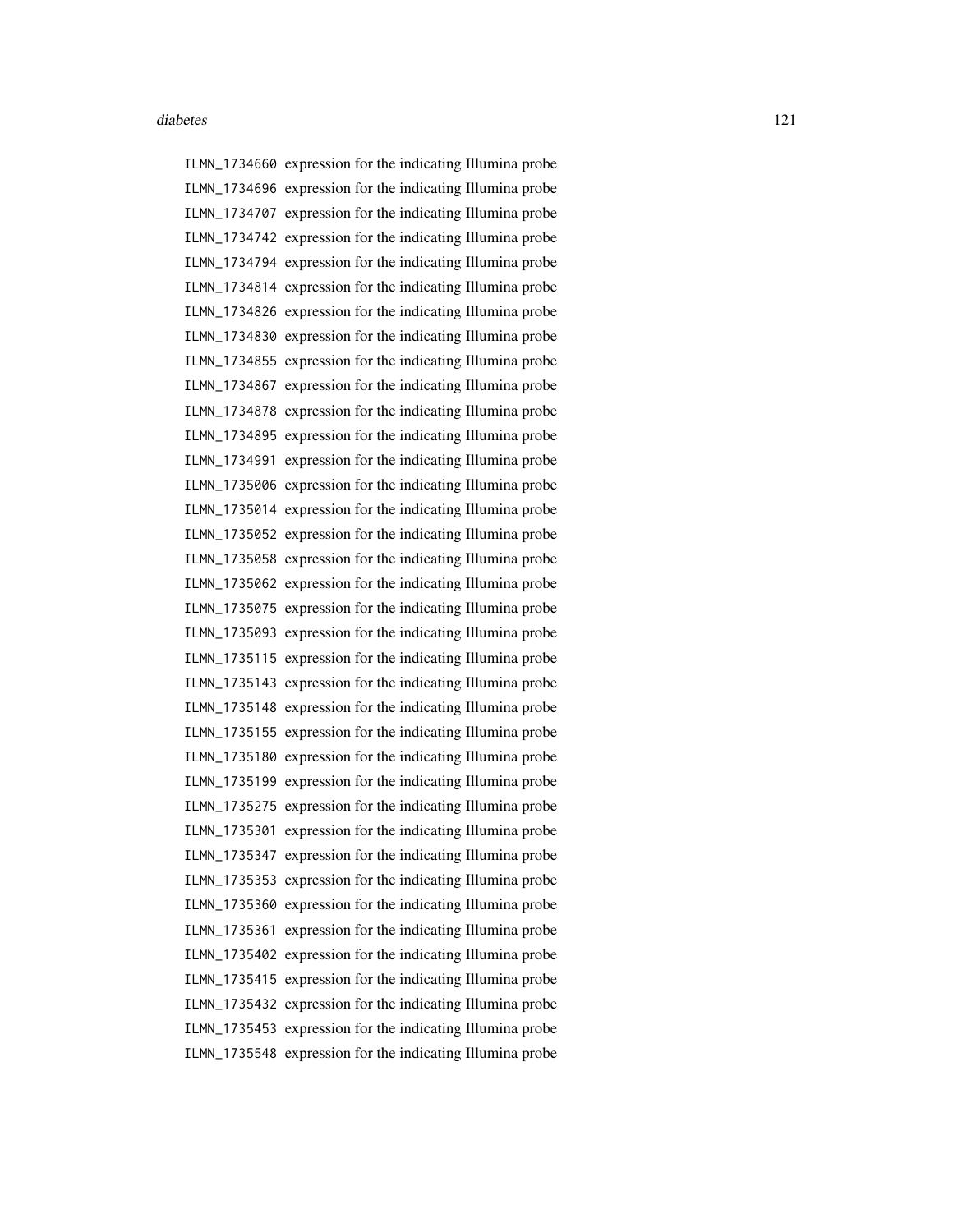ILMN\_1735552 expression for the indicating Illumina probe ILMN\_1735608 expression for the indicating Illumina probe ILMN\_1735679 expression for the indicating Illumina probe ILMN\_1735680 expression for the indicating Illumina probe ILMN\_1735712 expression for the indicating Illumina probe ILMN\_1735735 expression for the indicating Illumina probe ILMN\_1735743 expression for the indicating Illumina probe ILMN\_1735788 expression for the indicating Illumina probe ILMN\_1735792 expression for the indicating Illumina probe ILMN\_1735798 expression for the indicating Illumina probe ILMN\_1735816 expression for the indicating Illumina probe ILMN\_1735822 expression for the indicating Illumina probe ILMN\_1735827 expression for the indicating Illumina probe ILMN\_1735910 expression for the indicating Illumina probe ILMN\_1735930 expression for the indicating Illumina probe ILMN\_1735979 expression for the indicating Illumina probe ILMN\_1736002 expression for the indicating Illumina probe ILMN\_1736013 expression for the indicating Illumina probe ILMN\_1736015 expression for the indicating Illumina probe ILMN\_1736048 expression for the indicating Illumina probe ILMN\_1736054 expression for the indicating Illumina probe ILMN\_1736060 expression for the indicating Illumina probe ILMN\_1736077 expression for the indicating Illumina probe ILMN\_1736103 expression for the indicating Illumina probe ILMN\_1736112 expression for the indicating Illumina probe ILMN\_1736130 expression for the indicating Illumina probe ILMN\_1736135 expression for the indicating Illumina probe ILMN\_1736176 expression for the indicating Illumina probe ILMN\_1736180 expression for the indicating Illumina probe ILMN\_1736234 expression for the indicating Illumina probe ILMN\_1736238 expression for the indicating Illumina probe ILMN\_1736242 expression for the indicating Illumina probe ILMN\_1736256 expression for the indicating Illumina probe ILMN\_1736311 expression for the indicating Illumina probe ILMN\_1736327 expression for the indicating Illumina probe ILMN\_1736340 expression for the indicating Illumina probe ILMN\_1736353 expression for the indicating Illumina probe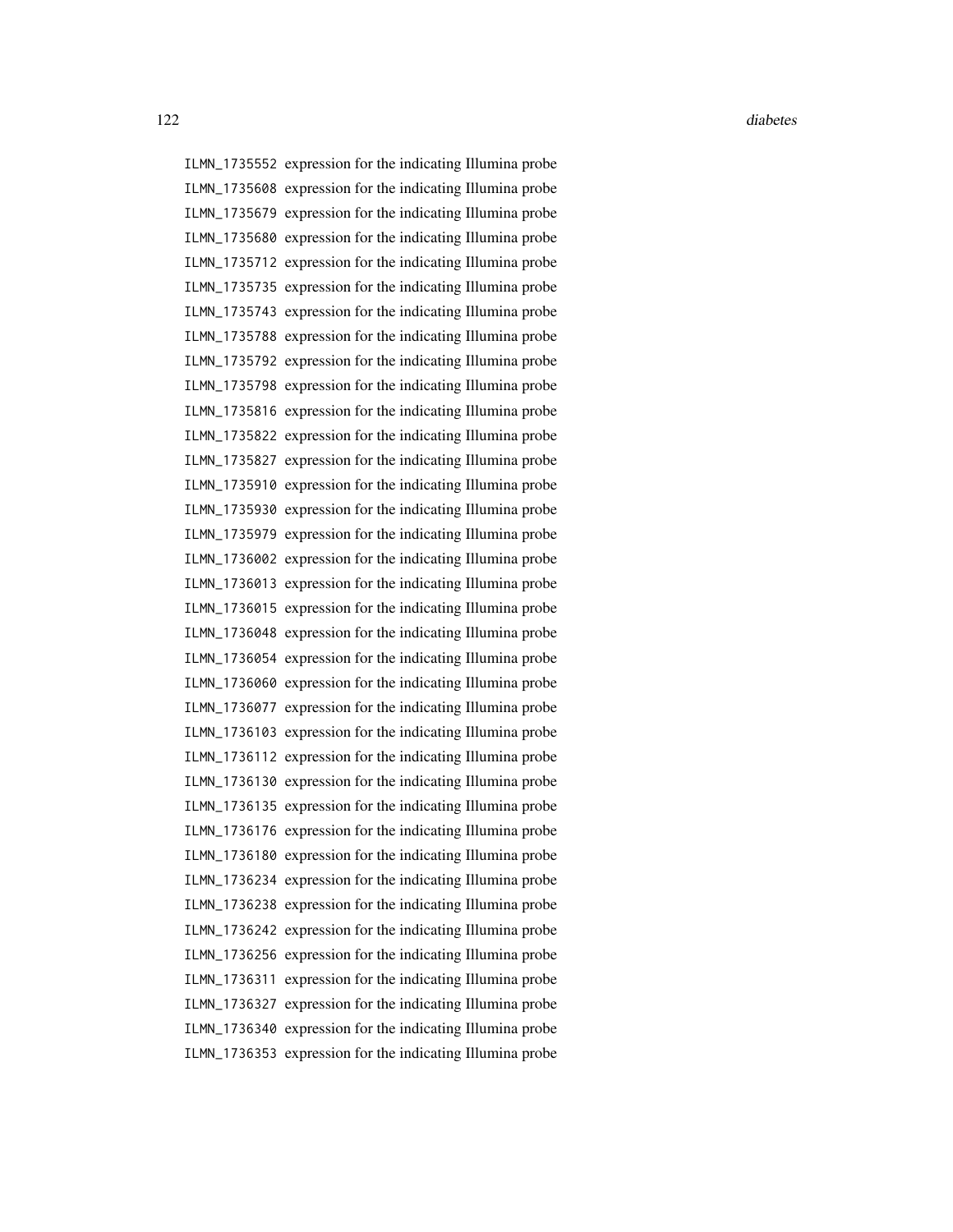ILMN\_1736426 expression for the indicating Illumina probe ILMN\_1736441 expression for the indicating Illumina probe ILMN\_1736481 expression for the indicating Illumina probe ILMN\_1736500 expression for the indicating Illumina probe ILMN\_1736510 expression for the indicating Illumina probe ILMN\_1736533 expression for the indicating Illumina probe ILMN\_1736548 expression for the indicating Illumina probe ILMN\_1736555 expression for the indicating Illumina probe ILMN\_1736562 expression for the indicating Illumina probe ILMN\_1736567 expression for the indicating Illumina probe ILMN\_1736568 expression for the indicating Illumina probe ILMN\_1736575 expression for the indicating Illumina probe ILMN\_1736577 expression for the indicating Illumina probe ILMN\_1736597 expression for the indicating Illumina probe ILMN\_1736623 expression for the indicating Illumina probe ILMN\_1736628 expression for the indicating Illumina probe ILMN\_1736700 expression for the indicating Illumina probe ILMN\_1736741 expression for the indicating Illumina probe ILMN\_1736742 expression for the indicating Illumina probe ILMN\_1736747 expression for the indicating Illumina probe ILMN\_1736751 expression for the indicating Illumina probe ILMN\_1736752 expression for the indicating Illumina probe ILMN\_1736796 expression for the indicating Illumina probe ILMN\_1736814 expression for the indicating Illumina probe ILMN\_1736831 expression for the indicating Illumina probe ILMN\_1736847 expression for the indicating Illumina probe ILMN\_1736863 expression for the indicating Illumina probe ILMN\_1736888 expression for the indicating Illumina probe ILMN\_1736911 expression for the indicating Illumina probe ILMN\_1736929 expression for the indicating Illumina probe ILMN\_1736939 expression for the indicating Illumina probe ILMN\_1736954 expression for the indicating Illumina probe ILMN\_1736965 expression for the indicating Illumina probe ILMN\_1736974 expression for the indicating Illumina probe ILMN\_1736976 expression for the indicating Illumina probe ILMN\_1736982 expression for the indicating Illumina probe ILMN\_1736995 expression for the indicating Illumina probe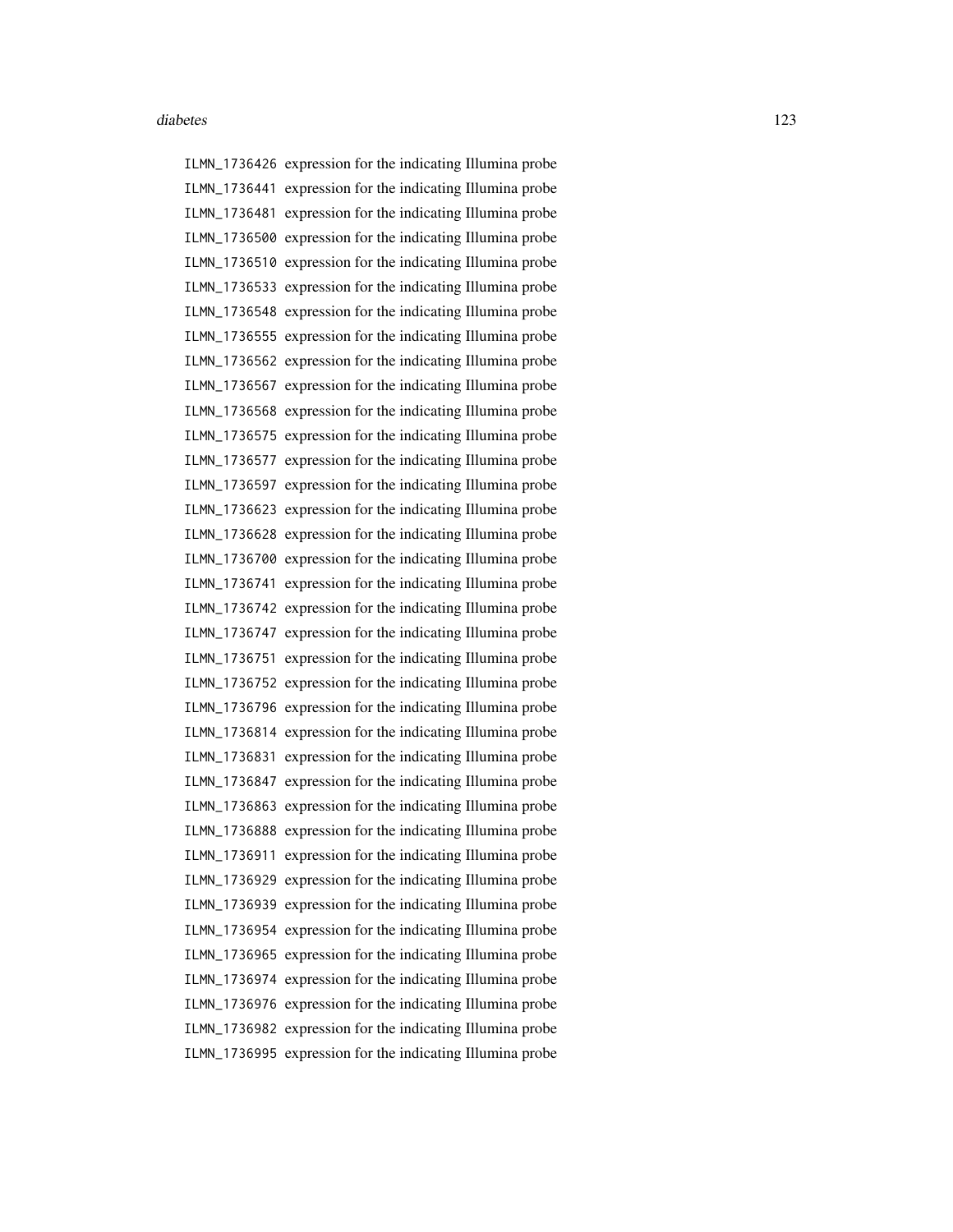ILMN\_1737015 expression for the indicating Illumina probe ILMN\_1737025 expression for the indicating Illumina probe ILMN\_1737084 expression for the indicating Illumina probe ILMN\_1737089 expression for the indicating Illumina probe ILMN\_1737124 expression for the indicating Illumina probe ILMN\_1737131 expression for the indicating Illumina probe ILMN\_1737146 expression for the indicating Illumina probe ILMN\_1737157 expression for the indicating Illumina probe ILMN\_1737163 expression for the indicating Illumina probe ILMN\_1737170 expression for the indicating Illumina probe ILMN\_1737184 expression for the indicating Illumina probe ILMN\_1737195 expression for the indicating Illumina probe ILMN\_1737205 expression for the indicating Illumina probe ILMN\_1737211 expression for the indicating Illumina probe ILMN\_1737242 expression for the indicating Illumina probe ILMN\_1737271 expression for the indicating Illumina probe ILMN\_1737298 expression for the indicating Illumina probe ILMN\_1737308 expression for the indicating Illumina probe ILMN\_1737312 expression for the indicating Illumina probe ILMN\_1737314 expression for the indicating Illumina probe ILMN\_1737343 expression for the indicating Illumina probe ILMN\_1737344 expression for the indicating Illumina probe ILMN\_1737380 expression for the indicating Illumina probe ILMN\_1737394 expression for the indicating Illumina probe ILMN\_1737396 expression for the indicating Illumina probe ILMN\_1737416 expression for the indicating Illumina probe ILMN\_1737426 expression for the indicating Illumina probe ILMN\_1737462 expression for the indicating Illumina probe ILMN\_1737498 expression for the indicating Illumina probe ILMN\_1737514 expression for the indicating Illumina probe ILMN\_1737535 expression for the indicating Illumina probe ILMN\_1737580 expression for the indicating Illumina probe ILMN\_1737585 expression for the indicating Illumina probe ILMN\_1737588 expression for the indicating Illumina probe ILMN\_1737604 expression for the indicating Illumina probe ILMN\_1737611 expression for the indicating Illumina probe ILMN\_1737631 expression for the indicating Illumina probe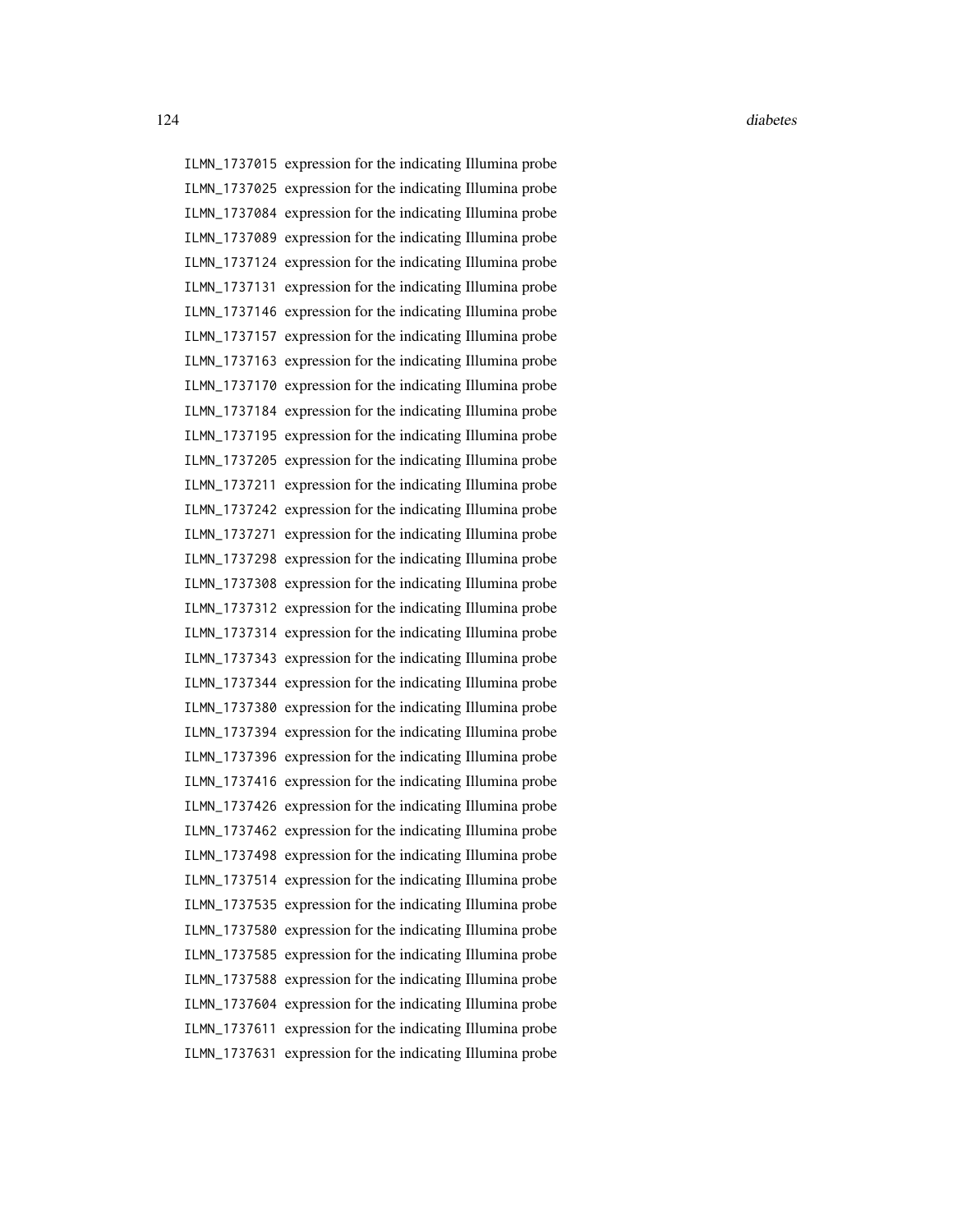ILMN\_1737644 expression for the indicating Illumina probe ILMN\_1737650 expression for the indicating Illumina probe ILMN\_1737651 expression for the indicating Illumina probe ILMN\_1737685 expression for the indicating Illumina probe ILMN\_1737698 expression for the indicating Illumina probe ILMN\_1737709 expression for the indicating Illumina probe ILMN\_1737738 expression for the indicating Illumina probe ILMN\_1737833 expression for the indicating Illumina probe ILMN\_1737847 expression for the indicating Illumina probe ILMN\_1737857 expression for the indicating Illumina probe ILMN\_1737862 expression for the indicating Illumina probe ILMN\_1737912 expression for the indicating Illumina probe ILMN\_1737935 expression for the indicating Illumina probe ILMN\_1737949 expression for the indicating Illumina probe ILMN\_1737965 expression for the indicating Illumina probe ILMN\_1737988 expression for the indicating Illumina probe ILMN\_1737993 expression for the indicating Illumina probe ILMN\_1738027 expression for the indicating Illumina probe ILMN\_1738033 expression for the indicating Illumina probe ILMN\_1738075 expression for the indicating Illumina probe ILMN\_1738093 expression for the indicating Illumina probe ILMN\_1738095 expression for the indicating Illumina probe ILMN\_1738099 expression for the indicating Illumina probe ILMN\_1738103 expression for the indicating Illumina probe ILMN\_1738124 expression for the indicating Illumina probe ILMN\_1738150 expression for the indicating Illumina probe ILMN\_1738173 expression for the indicating Illumina probe ILMN\_1738179 expression for the indicating Illumina probe ILMN\_1738207 expression for the indicating Illumina probe ILMN\_1738223 expression for the indicating Illumina probe ILMN\_1738229 expression for the indicating Illumina probe ILMN\_1738237 expression for the indicating Illumina probe ILMN\_1738239 expression for the indicating Illumina probe ILMN\_1738243 expression for the indicating Illumina probe ILMN\_1738251 expression for the indicating Illumina probe ILMN\_1738263 expression for the indicating Illumina probe ILMN\_1738268 expression for the indicating Illumina probe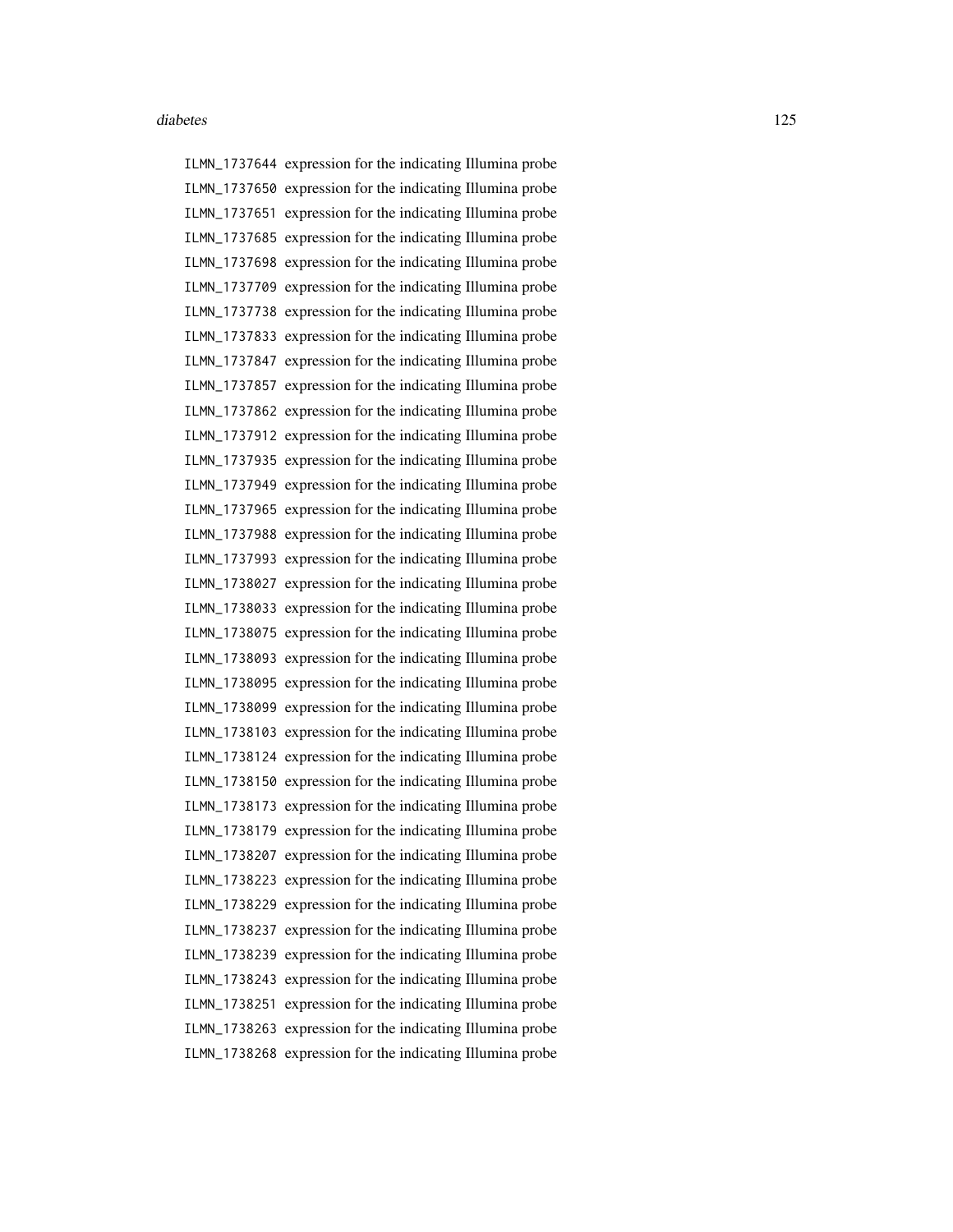ILMN\_1738300 expression for the indicating Illumina probe ILMN\_1738326 expression for the indicating Illumina probe ILMN\_1738342 expression for the indicating Illumina probe ILMN\_1738346 expression for the indicating Illumina probe ILMN\_1738347 expression for the indicating Illumina probe ILMN\_1738369 expression for the indicating Illumina probe ILMN\_1738383 expression for the indicating Illumina probe ILMN\_1738424 expression for the indicating Illumina probe ILMN\_1738438 expression for the indicating Illumina probe ILMN\_1738449 expression for the indicating Illumina probe ILMN\_1738468 expression for the indicating Illumina probe ILMN\_1738482 expression for the indicating Illumina probe ILMN\_1738523 expression for the indicating Illumina probe ILMN\_1738529 expression for the indicating Illumina probe ILMN\_1738530 expression for the indicating Illumina probe ILMN\_1738572 expression for the indicating Illumina probe ILMN\_1738579 expression for the indicating Illumina probe ILMN\_1738604 expression for the indicating Illumina probe ILMN\_1738622 expression for the indicating Illumina probe ILMN\_1738652 expression for the indicating Illumina probe ILMN\_1738656 expression for the indicating Illumina probe ILMN\_1738675 expression for the indicating Illumina probe ILMN\_1738677 expression for the indicating Illumina probe ILMN\_1738681 expression for the indicating Illumina probe ILMN\_1738699 expression for the indicating Illumina probe ILMN\_1738704 expression for the indicating Illumina probe ILMN\_1738712 expression for the indicating Illumina probe ILMN\_1738718 expression for the indicating Illumina probe ILMN\_1738736 expression for the indicating Illumina probe ILMN\_1738750 expression for the indicating Illumina probe ILMN\_1738767 expression for the indicating Illumina probe ILMN\_1738784 expression for the indicating Illumina probe ILMN\_1738796 expression for the indicating Illumina probe ILMN\_1738816 expression for the indicating Illumina probe ILMN\_1738819 expression for the indicating Illumina probe ILMN\_1738821 expression for the indicating Illumina probe ILMN\_1738825 expression for the indicating Illumina probe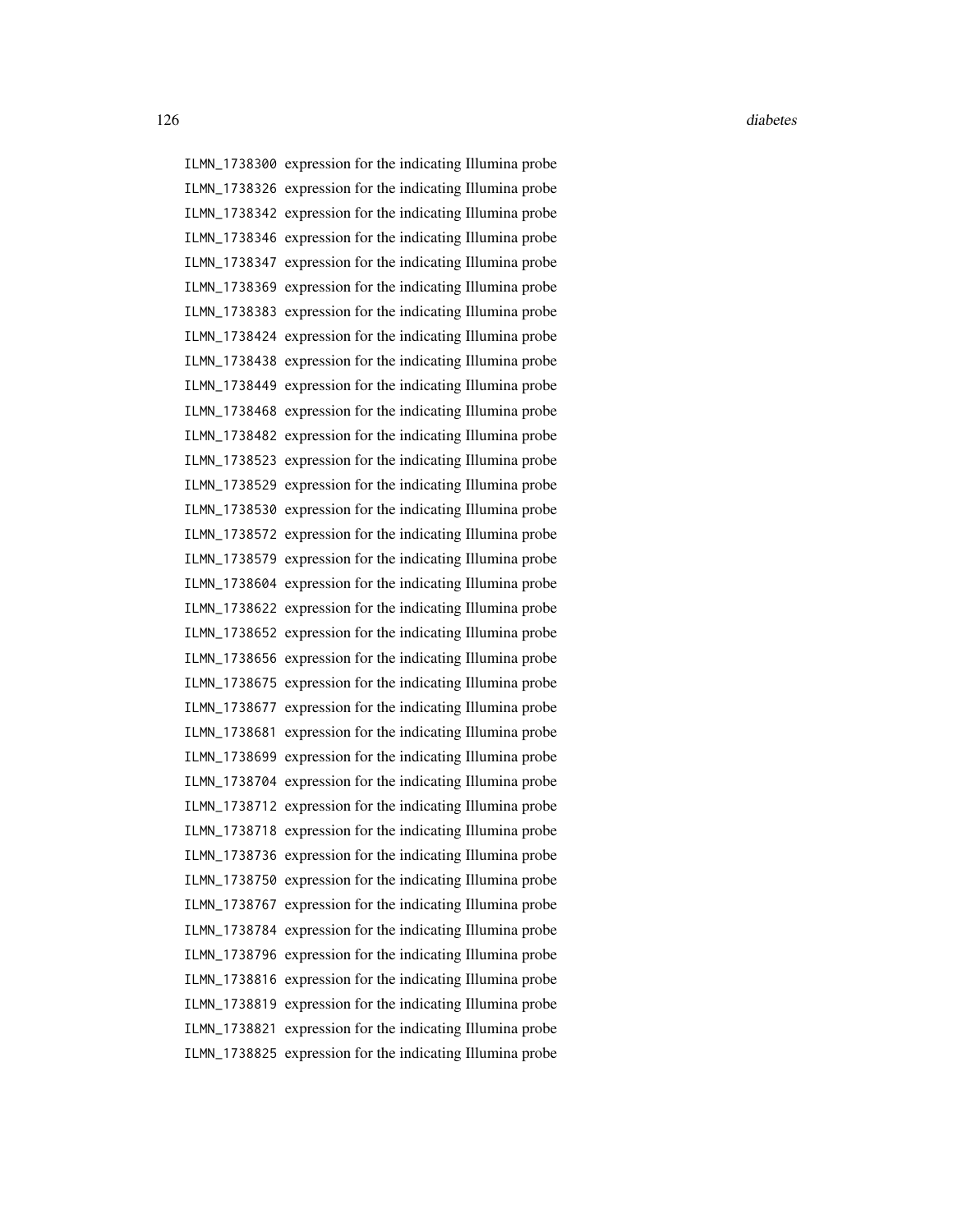ILMN\_1738866 expression for the indicating Illumina probe ILMN\_1738921 expression for the indicating Illumina probe ILMN\_1738938 expression for the indicating Illumina probe ILMN\_1738955 expression for the indicating Illumina probe ILMN\_1738987 expression for the indicating Illumina probe ILMN\_1738992 expression for the indicating Illumina probe ILMN\_1739001 expression for the indicating Illumina probe ILMN\_1739008 expression for the indicating Illumina probe ILMN\_1739032 expression for the indicating Illumina probe ILMN\_1739083 expression for the indicating Illumina probe ILMN\_1739151 expression for the indicating Illumina probe ILMN\_1739154 expression for the indicating Illumina probe ILMN\_1739156 expression for the indicating Illumina probe ILMN\_1739199 expression for the indicating Illumina probe ILMN\_1739210 expression for the indicating Illumina probe ILMN\_1739236 expression for the indicating Illumina probe ILMN\_1739238 expression for the indicating Illumina probe ILMN\_1739253 expression for the indicating Illumina probe ILMN\_1739257 expression for the indicating Illumina probe ILMN\_1739259 expression for the indicating Illumina probe ILMN\_1739274 expression for the indicating Illumina probe ILMN\_1739283 expression for the indicating Illumina probe ILMN\_1739297 expression for the indicating Illumina probe ILMN\_1739345 expression for the indicating Illumina probe ILMN\_1739397 expression for the indicating Illumina probe ILMN\_1739428 expression for the indicating Illumina probe ILMN\_1739441 expression for the indicating Illumina probe ILMN\_1739450 expression for the indicating Illumina probe ILMN\_1739454 expression for the indicating Illumina probe ILMN\_1739497 expression for the indicating Illumina probe ILMN\_1739541 expression for the indicating Illumina probe ILMN\_1739558 expression for the indicating Illumina probe ILMN\_1739573 expression for the indicating Illumina probe ILMN\_1739576 expression for the indicating Illumina probe ILMN\_1739586 expression for the indicating Illumina probe ILMN\_1739587 expression for the indicating Illumina probe ILMN\_1739594 expression for the indicating Illumina probe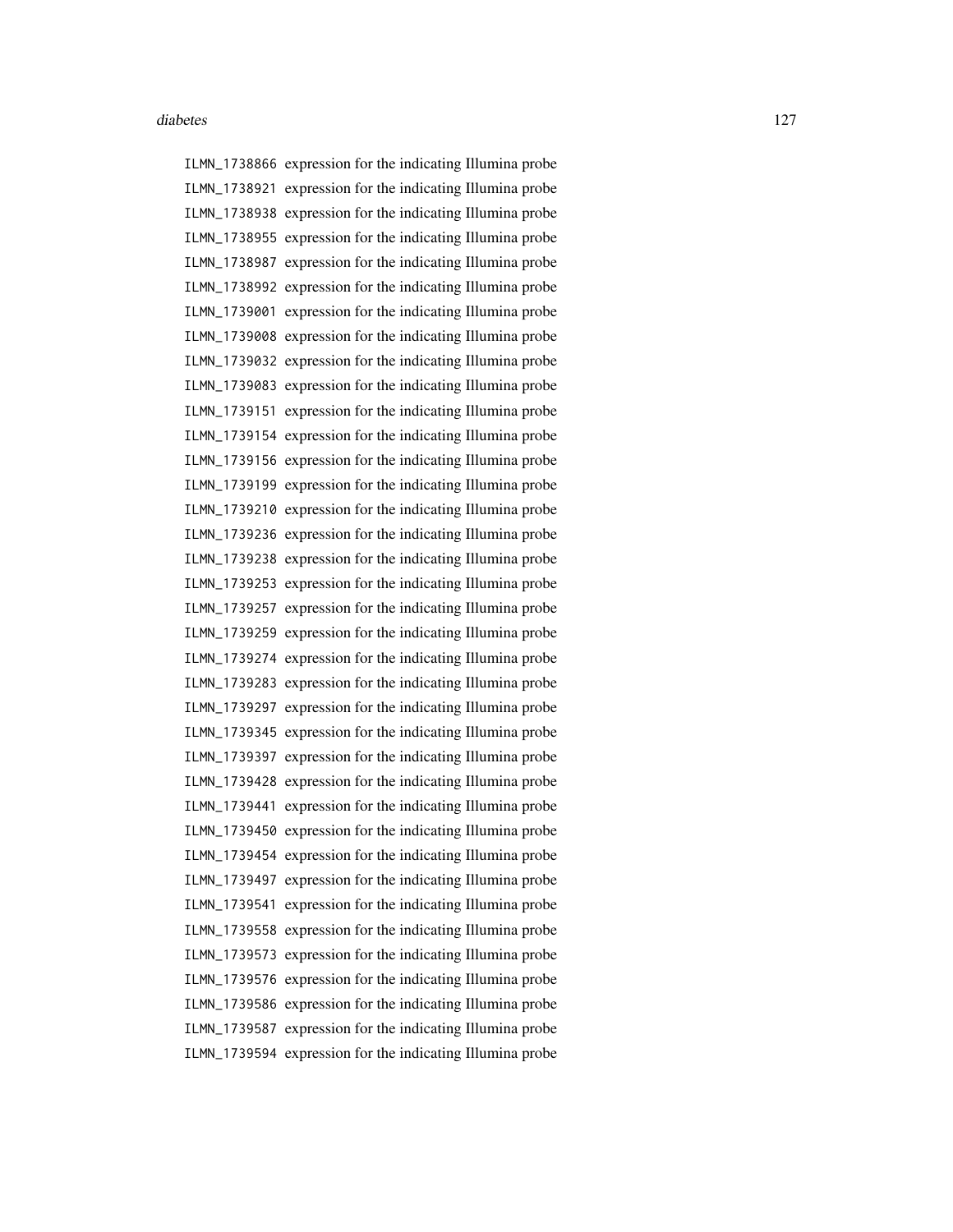ILMN\_1739618 expression for the indicating Illumina probe ILMN\_1739622 expression for the indicating Illumina probe ILMN\_1739641 expression for the indicating Illumina probe ILMN\_1739683 expression for the indicating Illumina probe ILMN\_1739726 expression for the indicating Illumina probe ILMN\_1739734 expression for the indicating Illumina probe ILMN\_1739749 expression for the indicating Illumina probe ILMN\_1739751 expression for the indicating Illumina probe ILMN\_1739792 expression for the indicating Illumina probe ILMN\_1739794 expression for the indicating Illumina probe ILMN\_1739798 expression for the indicating Illumina probe ILMN\_1739805 expression for the indicating Illumina probe ILMN\_1739815 expression for the indicating Illumina probe ILMN\_1739821 expression for the indicating Illumina probe ILMN\_1739840 expression for the indicating Illumina probe ILMN\_1739847 expression for the indicating Illumina probe ILMN\_1739854 expression for the indicating Illumina probe ILMN\_1739876 expression for the indicating Illumina probe ILMN\_1739885 expression for the indicating Illumina probe ILMN\_1739914 expression for the indicating Illumina probe ILMN\_1739942 expression for the indicating Illumina probe ILMN\_1739946 expression for the indicating Illumina probe ILMN\_1739967 expression for the indicating Illumina probe ILMN\_1739985 expression for the indicating Illumina probe ILMN\_1739987 expression for the indicating Illumina probe ILMN\_1740005 expression for the indicating Illumina probe ILMN\_1740010 expression for the indicating Illumina probe ILMN\_1740015 expression for the indicating Illumina probe ILMN\_1740104 expression for the indicating Illumina probe ILMN\_1740155 expression for the indicating Illumina probe ILMN\_1740160 expression for the indicating Illumina probe ILMN\_1740161 expression for the indicating Illumina probe ILMN\_1740165 expression for the indicating Illumina probe ILMN\_1740170 expression for the indicating Illumina probe ILMN\_1740180 expression for the indicating Illumina probe ILMN\_1740185 expression for the indicating Illumina probe ILMN\_1740216 expression for the indicating Illumina probe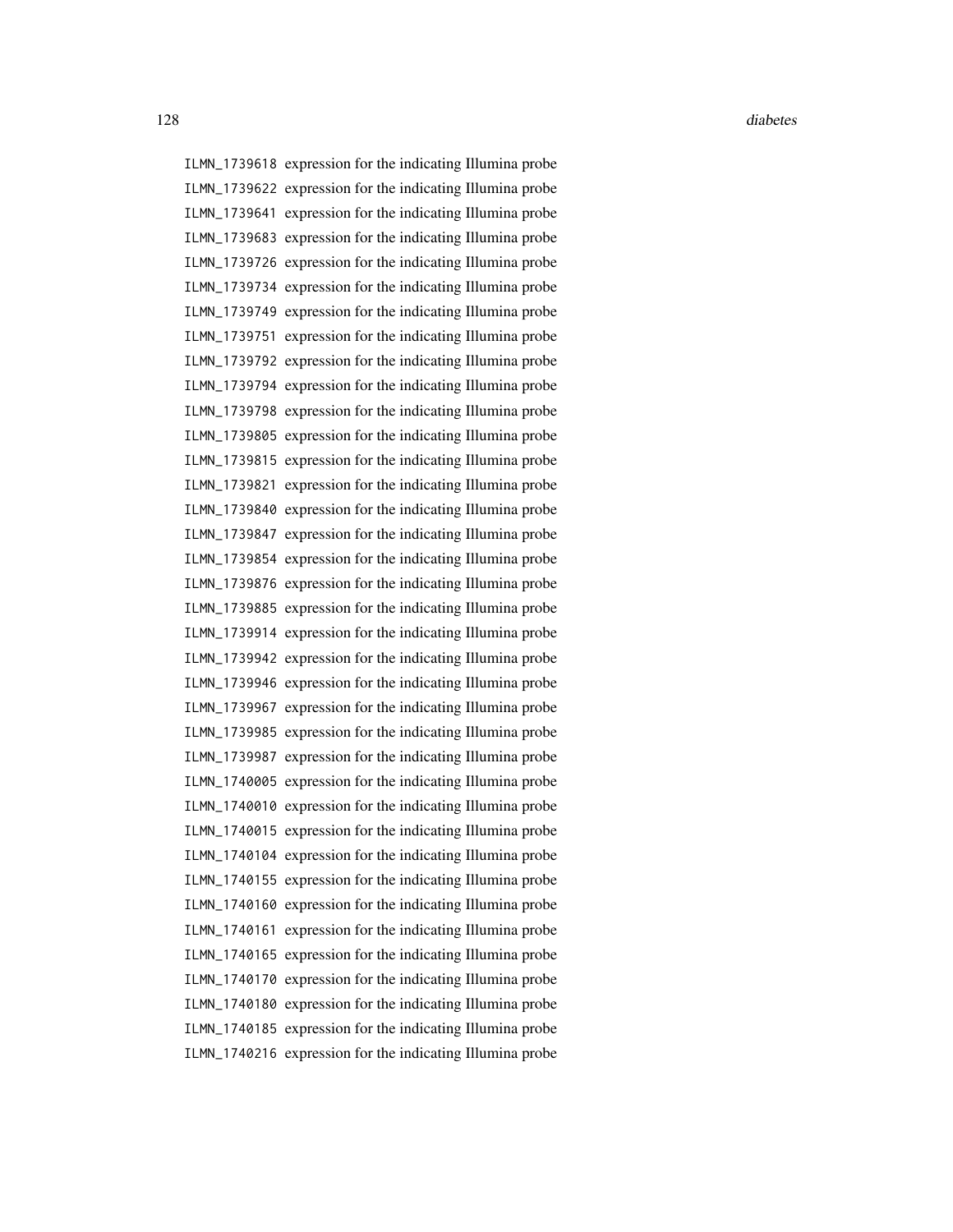ILMN\_1740217 expression for the indicating Illumina probe ILMN\_1740234 expression for the indicating Illumina probe ILMN\_1740265 expression for the indicating Illumina probe ILMN\_1740276 expression for the indicating Illumina probe ILMN\_1740298 expression for the indicating Illumina probe ILMN\_1740319 expression for the indicating Illumina probe ILMN\_1740351 expression for the indicating Illumina probe ILMN\_1740385 expression for the indicating Illumina probe ILMN\_1740395 expression for the indicating Illumina probe ILMN\_1740429 expression for the indicating Illumina probe ILMN\_1740430 expression for the indicating Illumina probe ILMN\_1740441 expression for the indicating Illumina probe ILMN\_1740466 expression for the indicating Illumina probe ILMN\_1740487 expression for the indicating Illumina probe ILMN\_1740490 expression for the indicating Illumina probe ILMN\_1740493 expression for the indicating Illumina probe ILMN\_1740494 expression for the indicating Illumina probe ILMN\_1740523 expression for the indicating Illumina probe ILMN\_1740587 expression for the indicating Illumina probe ILMN\_1740604 expression for the indicating Illumina probe ILMN\_1740633 expression for the indicating Illumina probe ILMN\_1740716 expression for the indicating Illumina probe ILMN\_1740737 expression for the indicating Illumina probe ILMN\_1740742 expression for the indicating Illumina probe ILMN\_1740749 expression for the indicating Illumina probe ILMN\_1740752 expression for the indicating Illumina probe ILMN\_1740772 expression for the indicating Illumina probe ILMN\_1740819 expression for the indicating Illumina probe ILMN\_1740842 expression for the indicating Illumina probe ILMN\_1740864 expression for the indicating Illumina probe ILMN\_1740875 expression for the indicating Illumina probe ILMN\_1740903 expression for the indicating Illumina probe ILMN\_1740917 expression for the indicating Illumina probe ILMN\_1740927 expression for the indicating Illumina probe ILMN\_1741003 expression for the indicating Illumina probe ILMN\_1741005 expression for the indicating Illumina probe ILMN\_1741007 expression for the indicating Illumina probe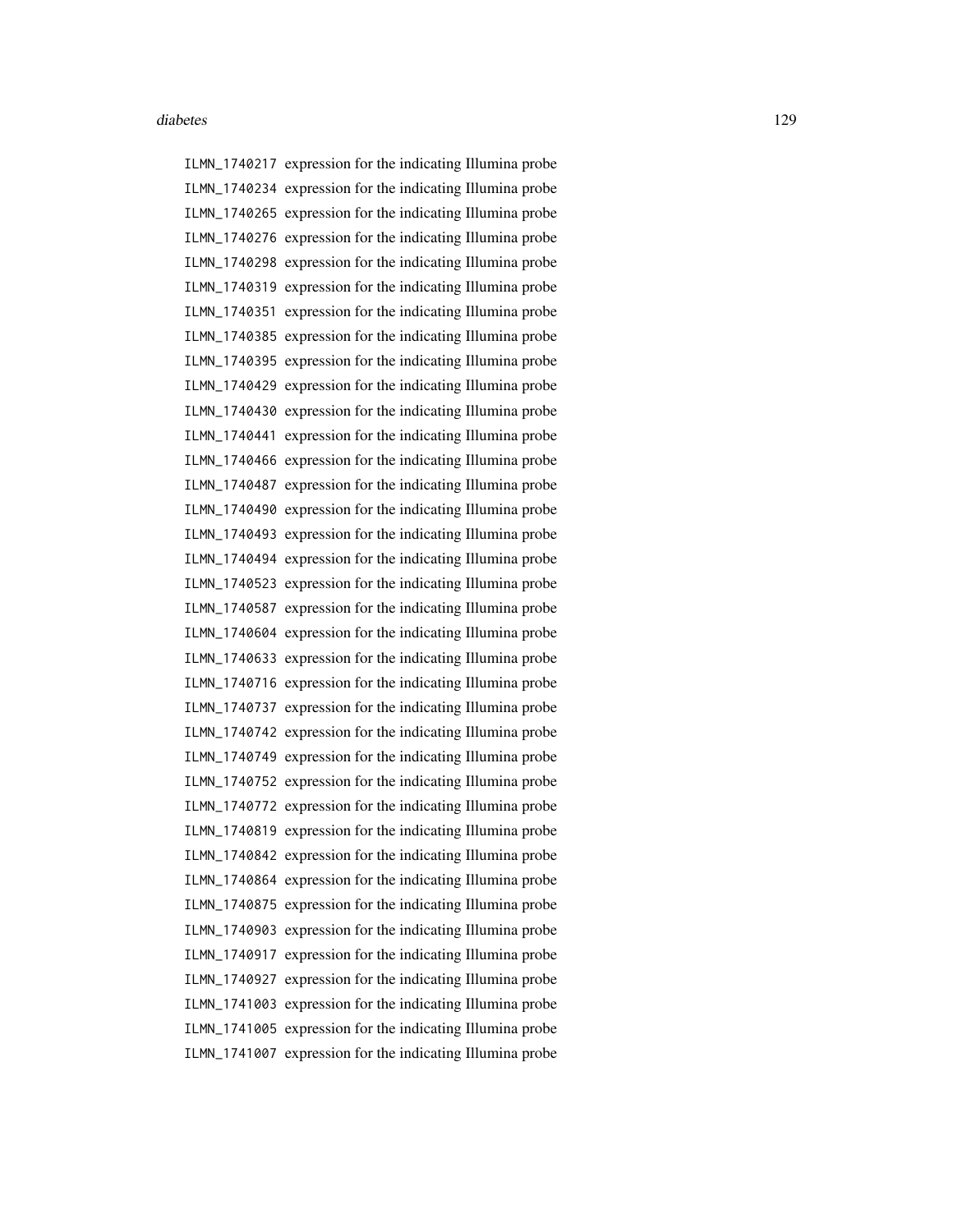ILMN\_1741032 expression for the indicating Illumina probe ILMN\_1741054 expression for the indicating Illumina probe ILMN\_1741131 expression for the indicating Illumina probe ILMN\_1741133 expression for the indicating Illumina probe ILMN\_1741134 expression for the indicating Illumina probe ILMN\_1741143 expression for the indicating Illumina probe ILMN\_1741148 expression for the indicating Illumina probe ILMN\_1741159 expression for the indicating Illumina probe ILMN\_1741165 expression for the indicating Illumina probe ILMN\_1741171 expression for the indicating Illumina probe ILMN\_1741176 expression for the indicating Illumina probe ILMN\_1741180 expression for the indicating Illumina probe ILMN\_1741200 expression for the indicating Illumina probe ILMN\_1741204 expression for the indicating Illumina probe ILMN\_1741219 expression for the indicating Illumina probe ILMN\_1741244 expression for the indicating Illumina probe ILMN\_1741264 expression for the indicating Illumina probe ILMN\_1741281 expression for the indicating Illumina probe ILMN\_1741295 expression for the indicating Illumina probe ILMN\_1741334 expression for the indicating Illumina probe ILMN\_1741356 expression for the indicating Illumina probe ILMN\_1741371 expression for the indicating Illumina probe ILMN\_1741389 expression for the indicating Illumina probe ILMN\_1741398 expression for the indicating Illumina probe ILMN\_1741406 expression for the indicating Illumina probe ILMN\_1741422 expression for the indicating Illumina probe ILMN\_1741440 expression for the indicating Illumina probe ILMN\_1741459 expression for the indicating Illumina probe ILMN\_1741475 expression for the indicating Illumina probe ILMN\_1741477 expression for the indicating Illumina probe ILMN\_1741483 expression for the indicating Illumina probe ILMN\_1741491 expression for the indicating Illumina probe ILMN\_1741564 expression for the indicating Illumina probe ILMN\_1741572 expression for the indicating Illumina probe ILMN\_1741585 expression for the indicating Illumina probe ILMN\_1741594 expression for the indicating Illumina probe ILMN\_1741599 expression for the indicating Illumina probe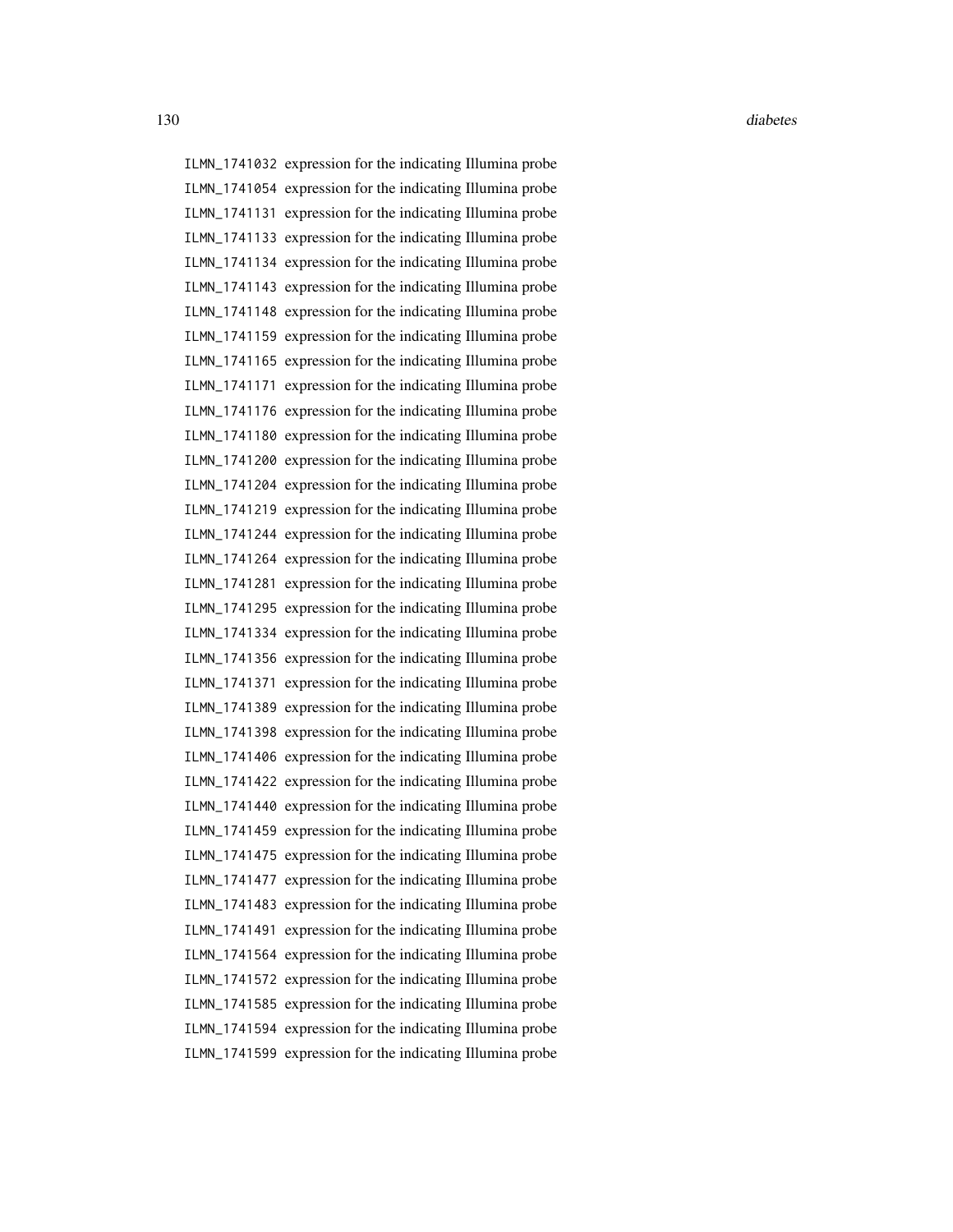ILMN\_1741613 expression for the indicating Illumina probe ILMN\_1741617 expression for the indicating Illumina probe ILMN\_1741632 expression for the indicating Illumina probe ILMN\_1741684 expression for the indicating Illumina probe ILMN\_1741719 expression for the indicating Illumina probe ILMN\_1741736 expression for the indicating Illumina probe ILMN\_1741755 expression for the indicating Illumina probe ILMN\_1741780 expression for the indicating Illumina probe ILMN\_1741841 expression for the indicating Illumina probe ILMN\_1741917 expression for the indicating Illumina probe ILMN\_1741942 expression for the indicating Illumina probe ILMN\_1741954 expression for the indicating Illumina probe ILMN\_1741957 expression for the indicating Illumina probe ILMN\_1741985 expression for the indicating Illumina probe ILMN\_1742001 expression for the indicating Illumina probe ILMN\_1742003 expression for the indicating Illumina probe ILMN\_1742025 expression for the indicating Illumina probe ILMN\_1742026 expression for the indicating Illumina probe ILMN\_1742074 expression for the indicating Illumina probe ILMN\_1742109 expression for the indicating Illumina probe ILMN\_1742145 expression for the indicating Illumina probe ILMN\_1742147 expression for the indicating Illumina probe ILMN\_1742166 expression for the indicating Illumina probe ILMN\_1742187 expression for the indicating Illumina probe ILMN\_1742218 expression for the indicating Illumina probe ILMN\_1742224 expression for the indicating Illumina probe ILMN\_1742230 expression for the indicating Illumina probe ILMN\_1742238 expression for the indicating Illumina probe ILMN\_1742318 expression for the indicating Illumina probe ILMN\_1742379 expression for the indicating Illumina probe ILMN\_1742380 expression for the indicating Illumina probe ILMN\_1742382 expression for the indicating Illumina probe ILMN\_1742410 expression for the indicating Illumina probe ILMN\_1742427 expression for the indicating Illumina probe ILMN\_1742432 expression for the indicating Illumina probe ILMN\_1742450 expression for the indicating Illumina probe ILMN\_1742456 expression for the indicating Illumina probe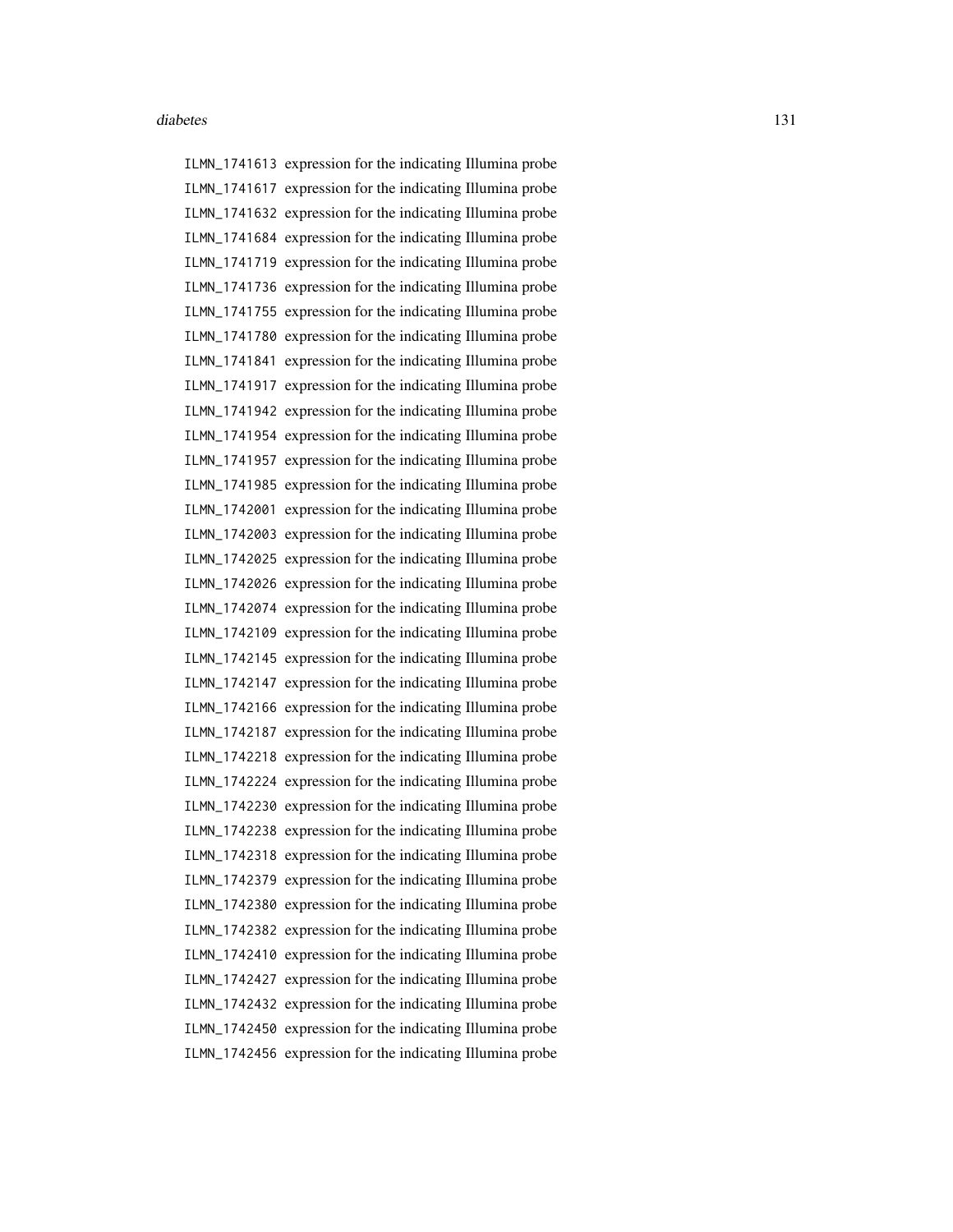ILMN\_1742461 expression for the indicating Illumina probe ILMN\_1742467 expression for the indicating Illumina probe ILMN\_1742521 expression for the indicating Illumina probe ILMN\_1742534 expression for the indicating Illumina probe ILMN\_1742541 expression for the indicating Illumina probe ILMN\_1742544 expression for the indicating Illumina probe ILMN\_1742547 expression for the indicating Illumina probe ILMN\_1742548 expression for the indicating Illumina probe ILMN\_1742569 expression for the indicating Illumina probe ILMN\_1742577 expression for the indicating Illumina probe ILMN\_1742578 expression for the indicating Illumina probe ILMN\_1742611 expression for the indicating Illumina probe ILMN\_1742618 expression for the indicating Illumina probe ILMN\_1742705 expression for the indicating Illumina probe ILMN\_1742731 expression for the indicating Illumina probe ILMN\_1742782 expression for the indicating Illumina probe ILMN\_1742789 expression for the indicating Illumina probe ILMN\_1742798 expression for the indicating Illumina probe ILMN\_1742813 expression for the indicating Illumina probe ILMN\_1742827 expression for the indicating Illumina probe ILMN\_1742889 expression for the indicating Illumina probe ILMN\_1742917 expression for the indicating Illumina probe ILMN\_1742935 expression for the indicating Illumina probe ILMN\_1742947 expression for the indicating Illumina probe ILMN\_1743032 expression for the indicating Illumina probe ILMN\_1743034 expression for the indicating Illumina probe ILMN\_1743046 expression for the indicating Illumina probe ILMN\_1743049 expression for the indicating Illumina probe ILMN\_1743065 expression for the indicating Illumina probe ILMN\_1743067 expression for the indicating Illumina probe ILMN\_1743103 expression for the indicating Illumina probe ILMN\_1743104 expression for the indicating Illumina probe ILMN\_1743131 expression for the indicating Illumina probe ILMN\_1743137 expression for the indicating Illumina probe ILMN\_1743187 expression for the indicating Illumina probe ILMN\_1743199 expression for the indicating Illumina probe ILMN\_1743204 expression for the indicating Illumina probe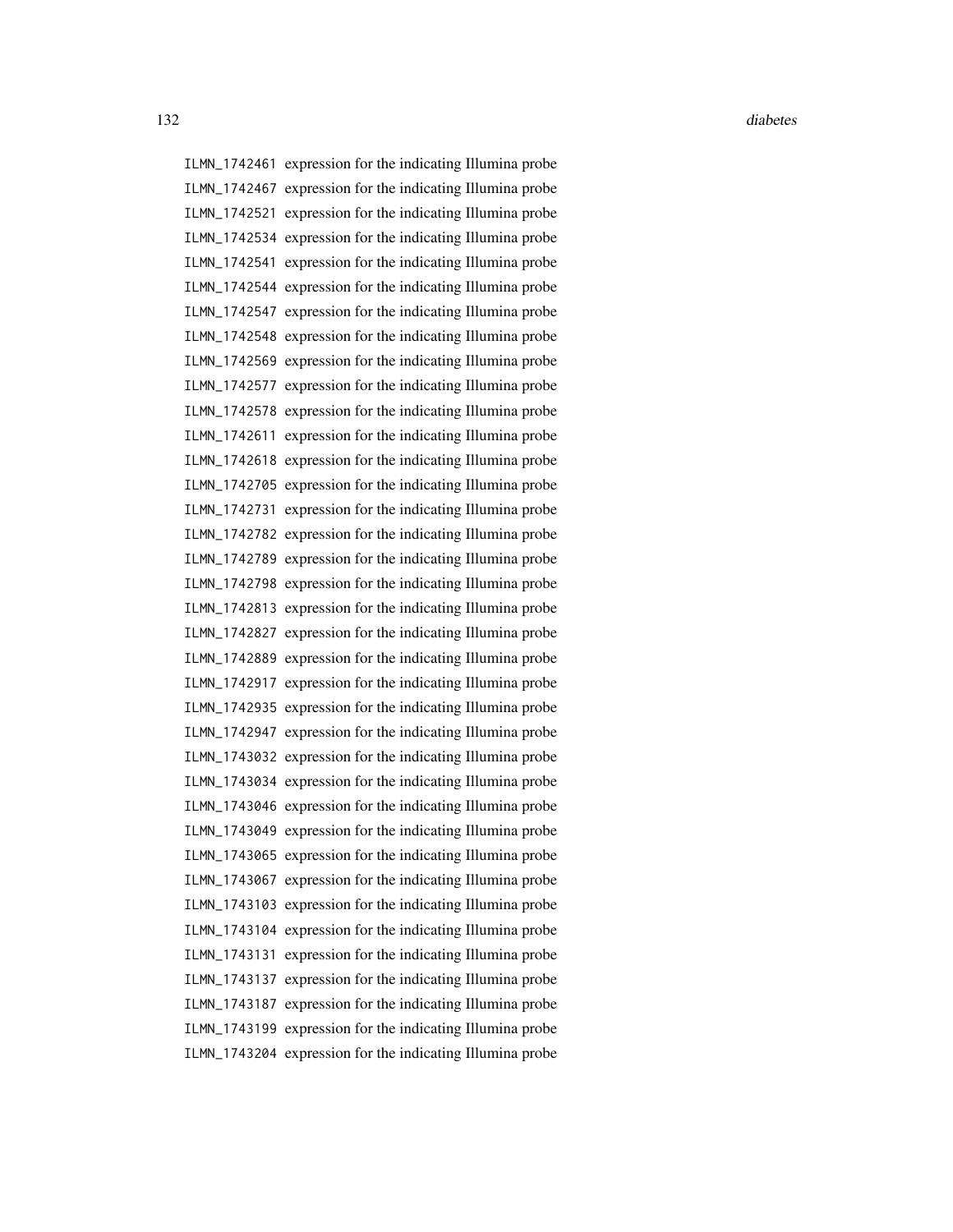ILMN\_1743205 expression for the indicating Illumina probe ILMN\_1743219 expression for the indicating Illumina probe ILMN\_1743232 expression for the indicating Illumina probe ILMN\_1743241 expression for the indicating Illumina probe ILMN\_1743290 expression for the indicating Illumina probe ILMN\_1743299 expression for the indicating Illumina probe ILMN\_1743303 expression for the indicating Illumina probe ILMN\_1743316 expression for the indicating Illumina probe ILMN\_1743340 expression for the indicating Illumina probe ILMN\_1743347 expression for the indicating Illumina probe ILMN\_1743352 expression for the indicating Illumina probe ILMN\_1743357 expression for the indicating Illumina probe ILMN\_1743373 expression for the indicating Illumina probe ILMN\_1743396 expression for the indicating Illumina probe ILMN\_1743427 expression for the indicating Illumina probe ILMN\_1743432 expression for the indicating Illumina probe ILMN\_1743456 expression for the indicating Illumina probe ILMN\_1743499 expression for the indicating Illumina probe ILMN\_1743570 expression for the indicating Illumina probe ILMN\_1743579 expression for the indicating Illumina probe ILMN\_1743582 expression for the indicating Illumina probe ILMN\_1743583 expression for the indicating Illumina probe ILMN\_1743643 expression for the indicating Illumina probe ILMN\_1743646 expression for the indicating Illumina probe ILMN\_1743655 expression for the indicating Illumina probe ILMN\_1743662 expression for the indicating Illumina probe ILMN\_1743677 expression for the indicating Illumina probe ILMN\_1743747 expression for the indicating Illumina probe ILMN\_1743755 expression for the indicating Illumina probe ILMN\_1743763 expression for the indicating Illumina probe ILMN\_1743767 expression for the indicating Illumina probe ILMN\_1743770 expression for the indicating Illumina probe ILMN\_1743783 expression for the indicating Illumina probe ILMN\_1743806 expression for the indicating Illumina probe ILMN\_1743829 expression for the indicating Illumina probe ILMN\_1743836 expression for the indicating Illumina probe ILMN\_1743910 expression for the indicating Illumina probe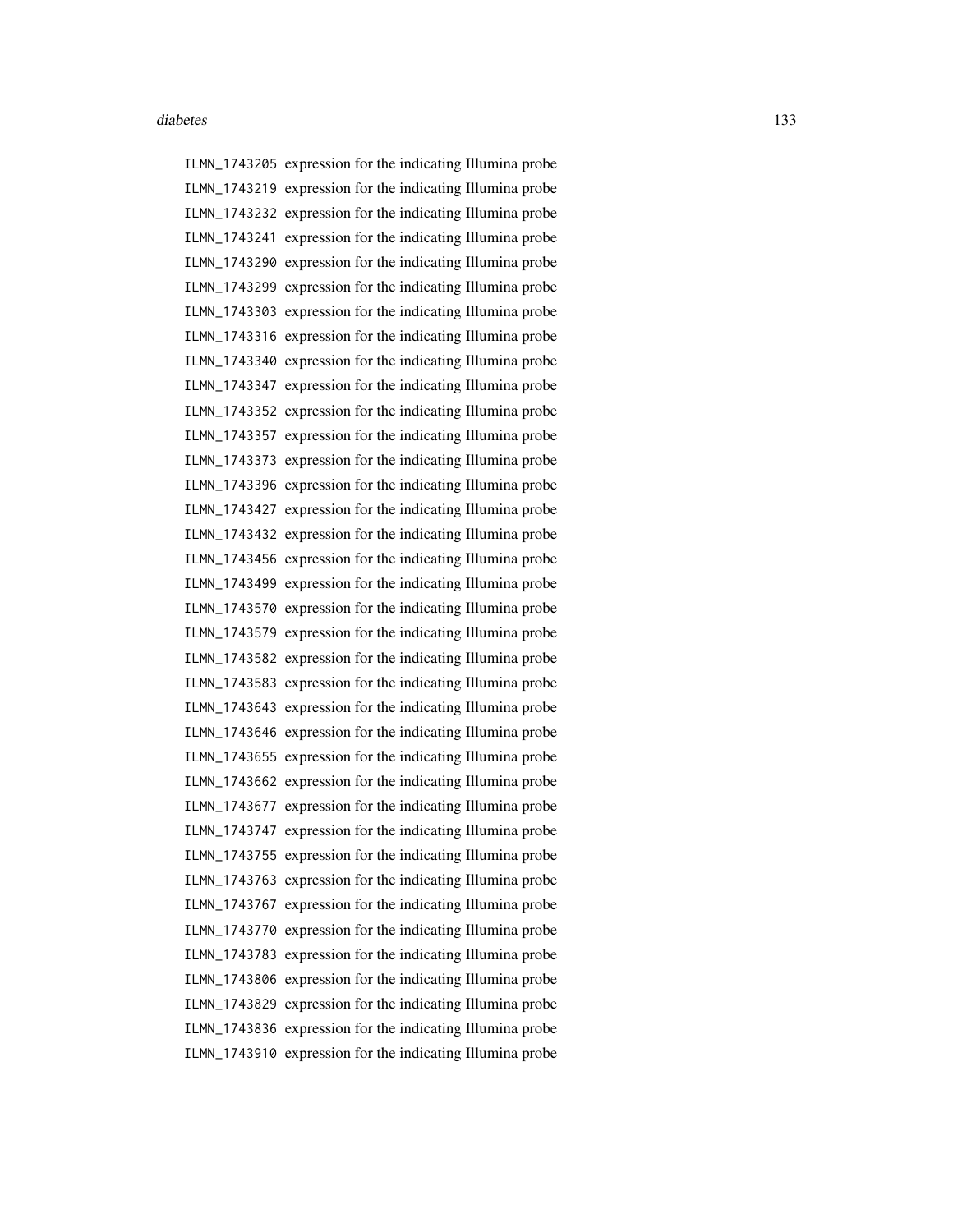ILMN\_1743911 expression for the indicating Illumina probe ILMN\_1743933 expression for the indicating Illumina probe ILMN\_1743939 expression for the indicating Illumina probe ILMN\_1743966 expression for the indicating Illumina probe ILMN\_1743992 expression for the indicating Illumina probe ILMN\_1743995 expression for the indicating Illumina probe ILMN\_1744006 expression for the indicating Illumina probe ILMN\_1744023 expression for the indicating Illumina probe ILMN\_1744034 expression for the indicating Illumina probe ILMN\_1744046 expression for the indicating Illumina probe ILMN\_1744068 expression for the indicating Illumina probe ILMN\_1744113 expression for the indicating Illumina probe ILMN\_1744138 expression for the indicating Illumina probe ILMN\_1744146 expression for the indicating Illumina probe ILMN\_1744147 expression for the indicating Illumina probe ILMN\_1744212 expression for the indicating Illumina probe ILMN\_1744239 expression for the indicating Illumina probe ILMN\_1744240 expression for the indicating Illumina probe ILMN\_1744252 expression for the indicating Illumina probe ILMN\_1744308 expression for the indicating Illumina probe ILMN\_1744316 expression for the indicating Illumina probe ILMN\_1744442 expression for the indicating Illumina probe ILMN\_1744471 expression for the indicating Illumina probe ILMN\_1744508 expression for the indicating Illumina probe ILMN\_1744517 expression for the indicating Illumina probe ILMN\_1744534 expression for the indicating Illumina probe ILMN\_1744628 expression for the indicating Illumina probe ILMN\_1744647 expression for the indicating Illumina probe ILMN\_1744649 expression for the indicating Illumina probe ILMN\_1744665 expression for the indicating Illumina probe ILMN\_1744676 expression for the indicating Illumina probe ILMN\_1744713 expression for the indicating Illumina probe ILMN\_1744725 expression for the indicating Illumina probe ILMN\_1744784 expression for the indicating Illumina probe ILMN\_1744794 expression for the indicating Illumina probe ILMN\_1744795 expression for the indicating Illumina probe ILMN\_1744822 expression for the indicating Illumina probe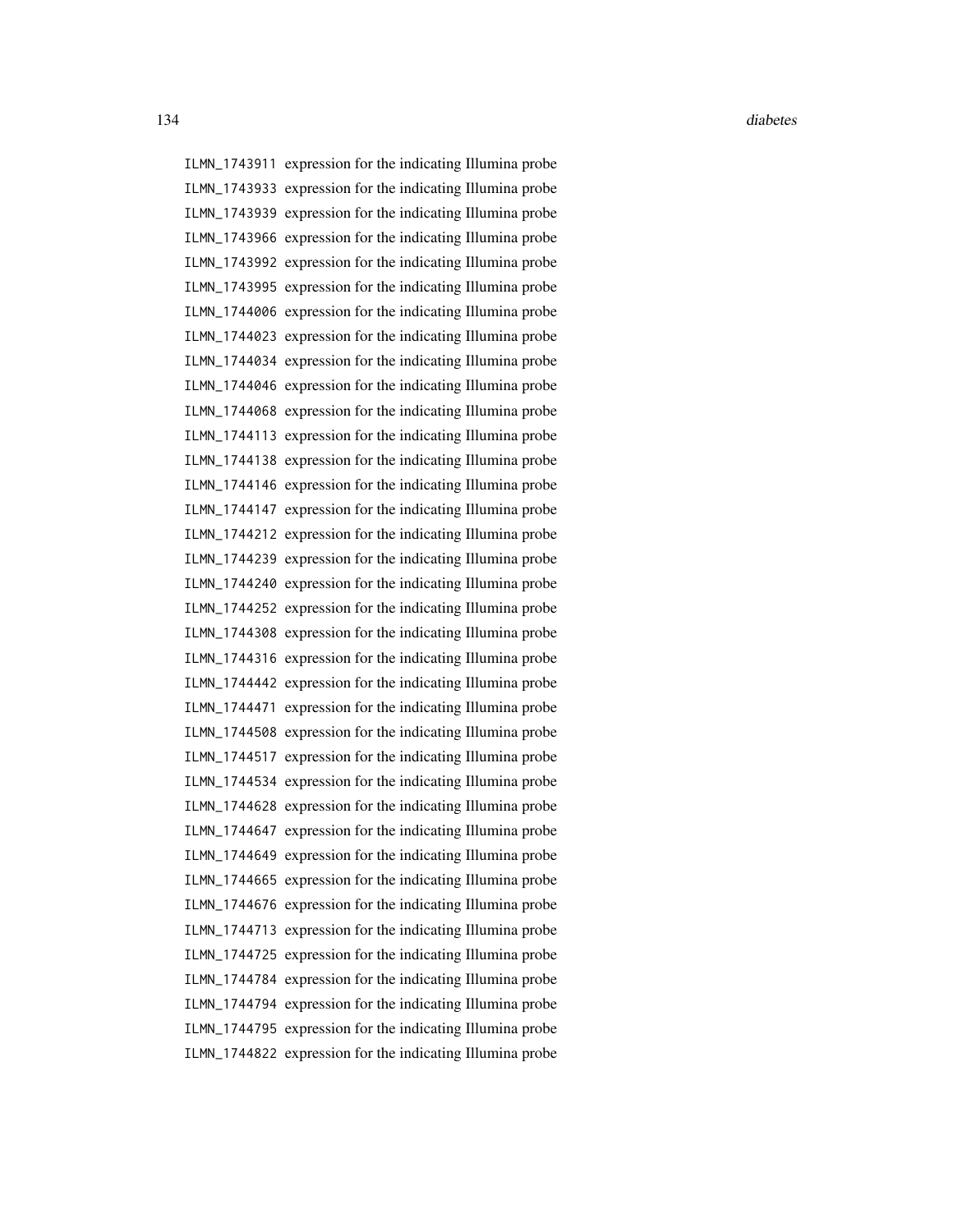ILMN\_1744835 expression for the indicating Illumina probe ILMN\_1744862 expression for the indicating Illumina probe ILMN\_1744912 expression for the indicating Illumina probe ILMN\_1744949 expression for the indicating Illumina probe ILMN\_1744959 expression for the indicating Illumina probe ILMN\_1744963 expression for the indicating Illumina probe ILMN\_1744980 expression for the indicating Illumina probe ILMN\_1745034 expression for the indicating Illumina probe ILMN\_1745049 expression for the indicating Illumina probe ILMN\_1745076 expression for the indicating Illumina probe ILMN\_1745103 expression for the indicating Illumina probe ILMN\_1745110 expression for the indicating Illumina probe ILMN\_1745112 expression for the indicating Illumina probe ILMN\_1745116 expression for the indicating Illumina probe ILMN\_1745148 expression for the indicating Illumina probe ILMN\_1745152 expression for the indicating Illumina probe ILMN\_1745172 expression for the indicating Illumina probe ILMN\_1745217 expression for the indicating Illumina probe ILMN\_1745223 expression for the indicating Illumina probe ILMN\_1745256 expression for the indicating Illumina probe ILMN\_1745262 expression for the indicating Illumina probe ILMN\_1745271 expression for the indicating Illumina probe ILMN\_1745282 expression for the indicating Illumina probe ILMN\_1745299 expression for the indicating Illumina probe ILMN\_1745329 expression for the indicating Illumina probe ILMN\_1745343 expression for the indicating Illumina probe ILMN\_1745365 expression for the indicating Illumina probe ILMN\_1745368 expression for the indicating Illumina probe ILMN\_1745374 expression for the indicating Illumina probe ILMN\_1745385 expression for the indicating Illumina probe ILMN\_1745389 expression for the indicating Illumina probe ILMN\_1745415 expression for the indicating Illumina probe ILMN\_1745447 expression for the indicating Illumina probe ILMN\_1745469 expression for the indicating Illumina probe ILMN\_1745471 expression for the indicating Illumina probe ILMN\_1745497 expression for the indicating Illumina probe ILMN\_1745501 expression for the indicating Illumina probe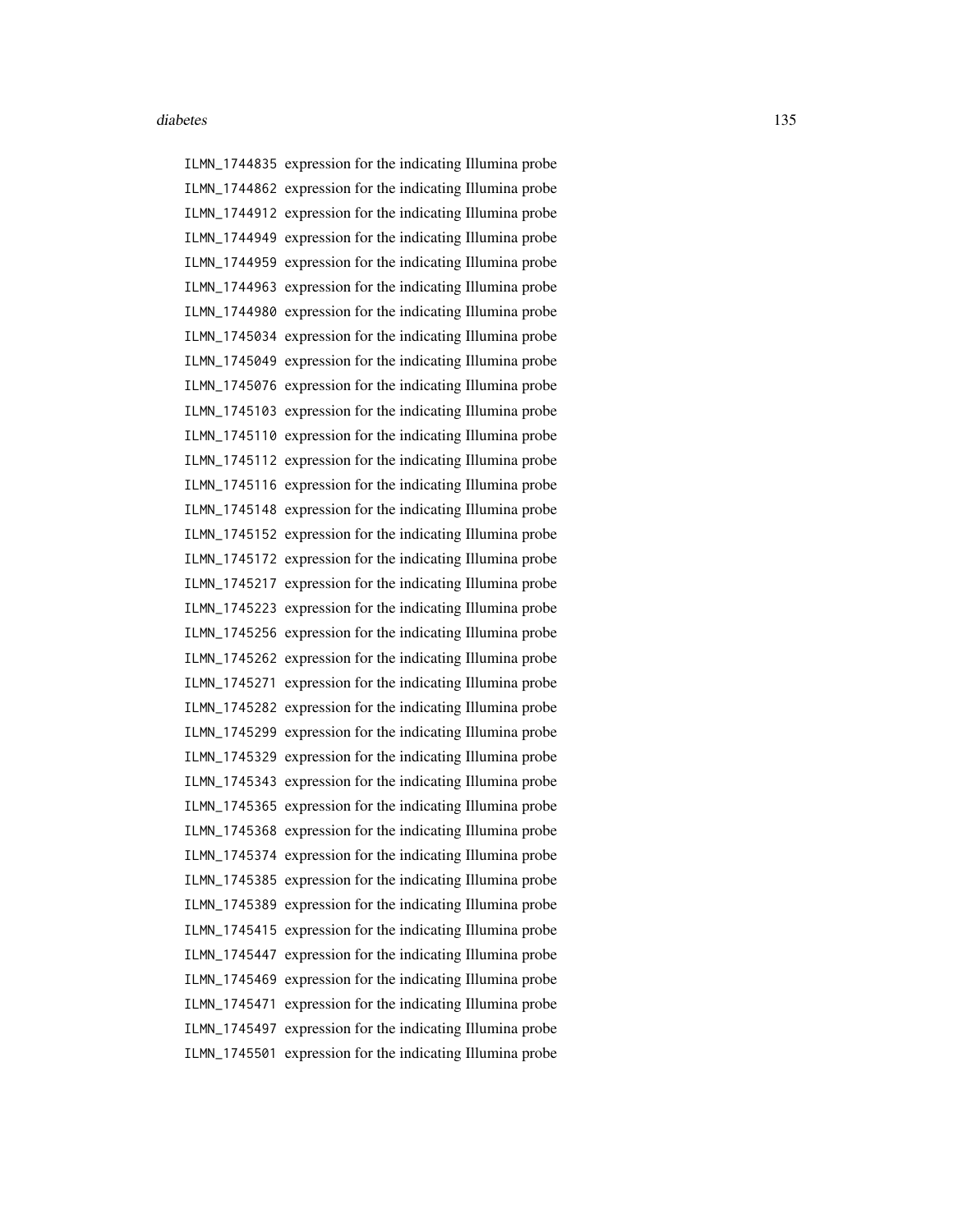ILMN\_1745522 expression for the indicating Illumina probe ILMN\_1745573 expression for the indicating Illumina probe ILMN\_1745583 expression for the indicating Illumina probe ILMN\_1745623 expression for the indicating Illumina probe ILMN\_1745655 expression for the indicating Illumina probe ILMN\_1745686 expression for the indicating Illumina probe ILMN\_1745697 expression for the indicating Illumina probe ILMN\_1745724 expression for the indicating Illumina probe ILMN\_1745737 expression for the indicating Illumina probe ILMN\_1745784 expression for the indicating Illumina probe ILMN\_1745787 expression for the indicating Illumina probe ILMN\_1745798 expression for the indicating Illumina probe ILMN\_1745806 expression for the indicating Illumina probe ILMN\_1745807 expression for the indicating Illumina probe ILMN\_1745811 expression for the indicating Illumina probe ILMN\_1745817 expression for the indicating Illumina probe ILMN\_1745849 expression for the indicating Illumina probe ILMN\_1745852 expression for the indicating Illumina probe ILMN\_1745860 expression for the indicating Illumina probe ILMN\_1745885 expression for the indicating Illumina probe ILMN\_1745887 expression for the indicating Illumina probe ILMN\_1745904 expression for the indicating Illumina probe ILMN\_1745946 expression for the indicating Illumina probe ILMN\_1745949 expression for the indicating Illumina probe ILMN\_1745954 expression for the indicating Illumina probe ILMN\_1745962 expression for the indicating Illumina probe ILMN\_1745963 expression for the indicating Illumina probe ILMN\_1745964 expression for the indicating Illumina probe ILMN\_1745991 expression for the indicating Illumina probe ILMN\_1745994 expression for the indicating Illumina probe ILMN\_1746012 expression for the indicating Illumina probe ILMN\_1746013 expression for the indicating Illumina probe ILMN\_1746031 expression for the indicating Illumina probe ILMN\_1746085 expression for the indicating Illumina probe ILMN\_1746090 expression for the indicating Illumina probe ILMN\_1746135 expression for the indicating Illumina probe ILMN\_1746137 expression for the indicating Illumina probe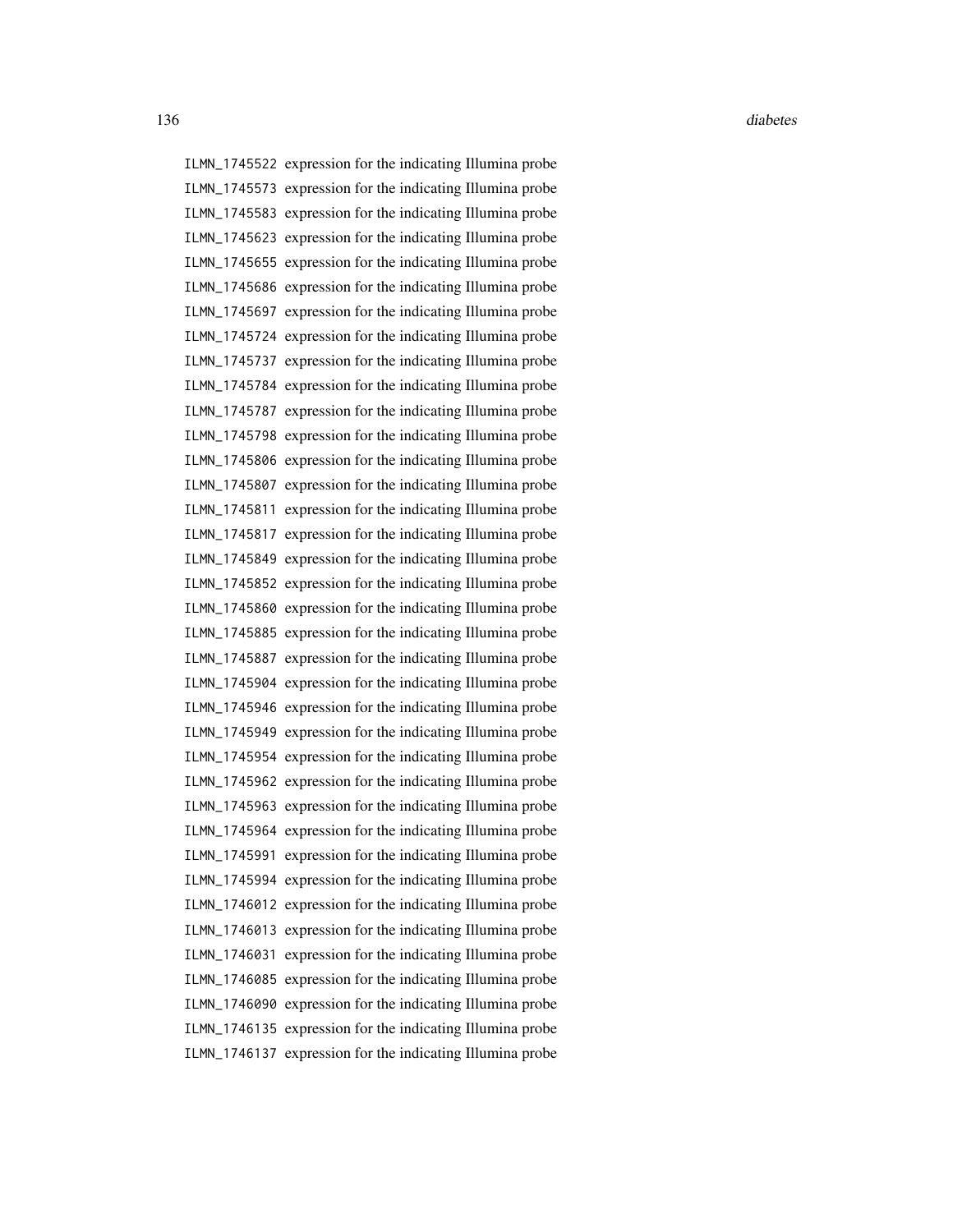ILMN\_1746138 expression for the indicating Illumina probe ILMN\_1746148 expression for the indicating Illumina probe ILMN\_1746164 expression for the indicating Illumina probe ILMN\_1746206 expression for the indicating Illumina probe ILMN\_1746243 expression for the indicating Illumina probe ILMN\_1746257 expression for the indicating Illumina probe ILMN\_1746265 expression for the indicating Illumina probe ILMN\_1746276 expression for the indicating Illumina probe ILMN\_1746317 expression for the indicating Illumina probe ILMN\_1746378 expression for the indicating Illumina probe ILMN\_1746393 expression for the indicating Illumina probe ILMN\_1746408 expression for the indicating Illumina probe ILMN\_1746426 expression for the indicating Illumina probe ILMN\_1746436 expression for the indicating Illumina probe ILMN\_1746457 expression for the indicating Illumina probe ILMN\_1746492 expression for the indicating Illumina probe ILMN\_1746494 expression for the indicating Illumina probe ILMN\_1746516 expression for the indicating Illumina probe ILMN\_1746517 expression for the indicating Illumina probe ILMN\_1746533 expression for the indicating Illumina probe ILMN\_1746561 expression for the indicating Illumina probe ILMN\_1746565 expression for the indicating Illumina probe ILMN\_1746578 expression for the indicating Illumina probe ILMN\_1746579 expression for the indicating Illumina probe ILMN\_1746588 expression for the indicating Illumina probe ILMN\_1746598 expression for the indicating Illumina probe ILMN\_1746618 expression for the indicating Illumina probe ILMN\_1746633 expression for the indicating Illumina probe ILMN\_1746664 expression for the indicating Illumina probe ILMN\_1746686 expression for the indicating Illumina probe ILMN\_1746696 expression for the indicating Illumina probe ILMN\_1746704 expression for the indicating Illumina probe ILMN\_1746720 expression for the indicating Illumina probe ILMN\_1746784 expression for the indicating Illumina probe ILMN\_1746788 expression for the indicating Illumina probe ILMN\_1746819 expression for the indicating Illumina probe ILMN\_1746832 expression for the indicating Illumina probe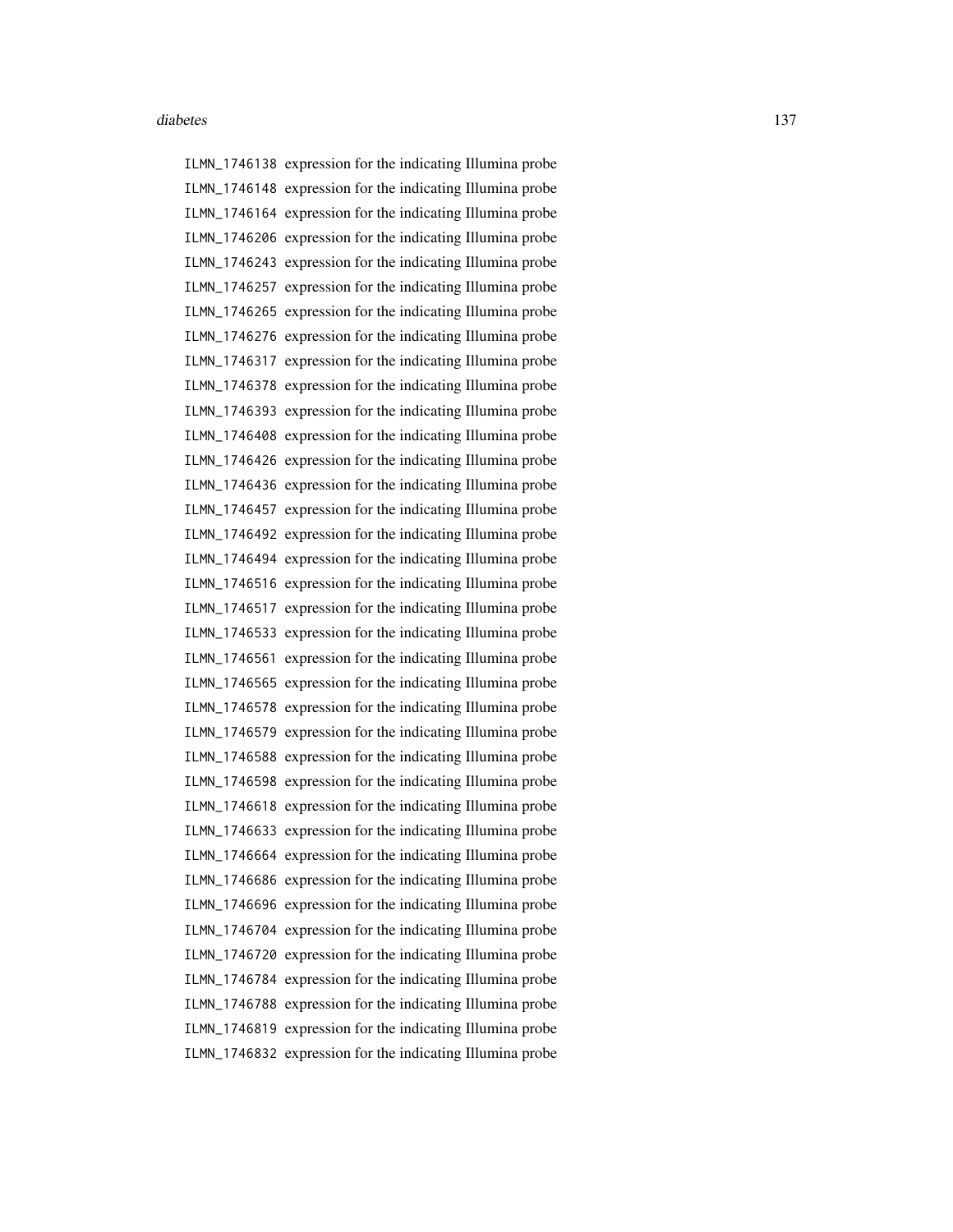ILMN\_1746836 expression for the indicating Illumina probe ILMN\_1746856 expression for the indicating Illumina probe ILMN\_1746883 expression for the indicating Illumina probe ILMN\_1746888 expression for the indicating Illumina probe ILMN\_1746968 expression for the indicating Illumina probe ILMN\_1746986 expression for the indicating Illumina probe ILMN\_1747016 expression for the indicating Illumina probe ILMN\_1747020 expression for the indicating Illumina probe ILMN\_1747052 expression for the indicating Illumina probe ILMN\_1747058 expression for the indicating Illumina probe ILMN\_1747078 expression for the indicating Illumina probe ILMN\_1747099 expression for the indicating Illumina probe ILMN\_1747146 expression for the indicating Illumina probe ILMN\_1747160 expression for the indicating Illumina probe ILMN\_1747184 expression for the indicating Illumina probe ILMN\_1747192 expression for the indicating Illumina probe ILMN\_1747195 expression for the indicating Illumina probe ILMN\_1747204 expression for the indicating Illumina probe ILMN\_1747205 expression for the indicating Illumina probe ILMN\_1747241 expression for the indicating Illumina probe ILMN\_1747251 expression for the indicating Illumina probe ILMN\_1747271 expression for the indicating Illumina probe ILMN\_1747281 expression for the indicating Illumina probe ILMN\_1747303 expression for the indicating Illumina probe ILMN\_1747305 expression for the indicating Illumina probe ILMN\_1747344 expression for the indicating Illumina probe ILMN\_1747451 expression for the indicating Illumina probe ILMN\_1747460 expression for the indicating Illumina probe ILMN\_1747504 expression for the indicating Illumina probe ILMN\_1747506 expression for the indicating Illumina probe ILMN\_1747546 expression for the indicating Illumina probe ILMN\_1747556 expression for the indicating Illumina probe ILMN\_1747577 expression for the indicating Illumina probe ILMN\_1747580 expression for the indicating Illumina probe ILMN\_1747589 expression for the indicating Illumina probe ILMN\_1747598 expression for the indicating Illumina probe ILMN\_1747622 expression for the indicating Illumina probe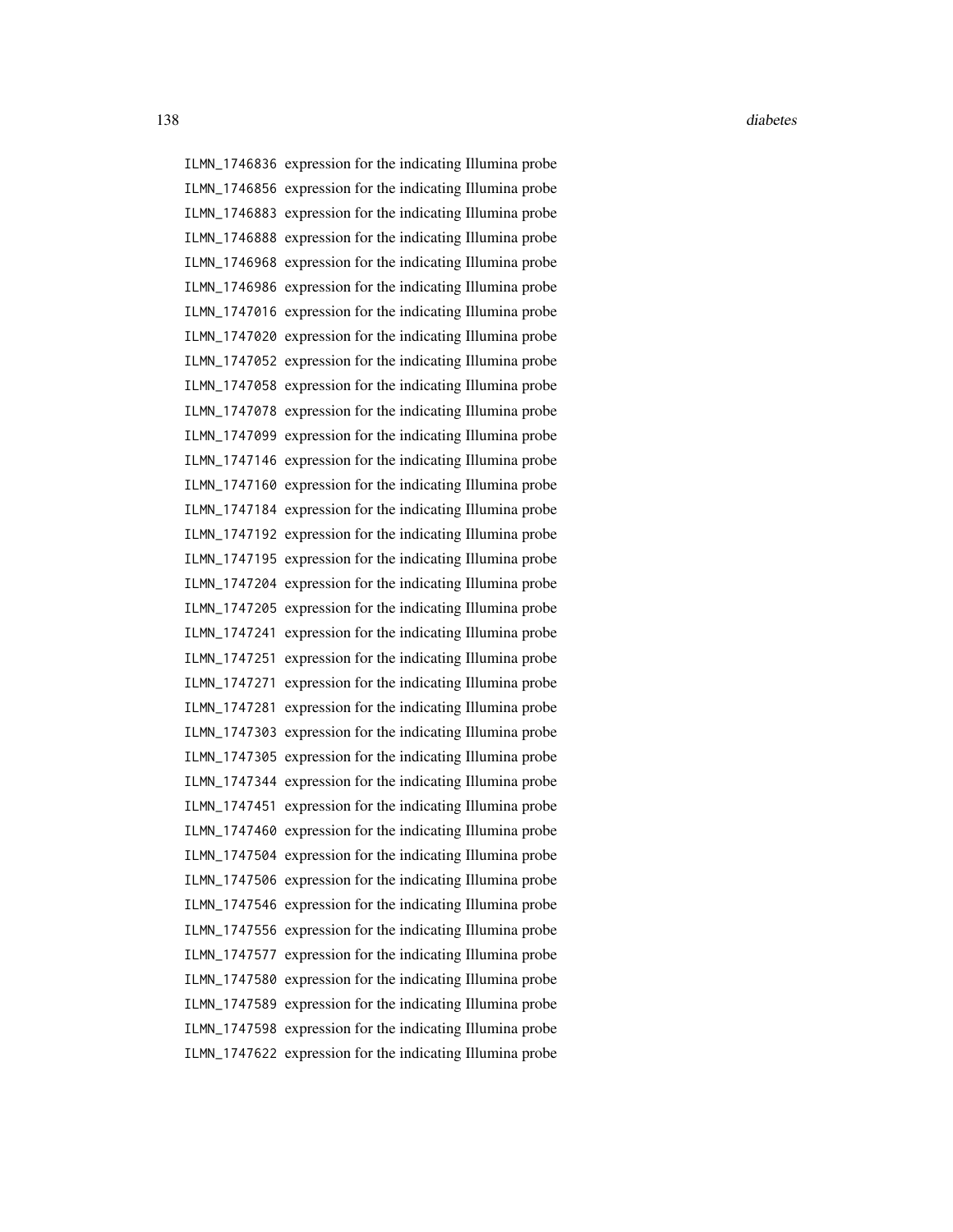ILMN\_1747627 expression for the indicating Illumina probe ILMN\_1747630 expression for the indicating Illumina probe ILMN\_1747650 expression for the indicating Illumina probe ILMN\_1747665 expression for the indicating Illumina probe ILMN\_1747697 expression for the indicating Illumina probe ILMN\_1747744 expression for the indicating Illumina probe ILMN\_1747775 expression for the indicating Illumina probe ILMN\_1747857 expression for the indicating Illumina probe ILMN\_1747870 expression for the indicating Illumina probe ILMN\_1747903 expression for the indicating Illumina probe ILMN\_1747934 expression for the indicating Illumina probe ILMN\_1747935 expression for the indicating Illumina probe ILMN\_1747968 expression for the indicating Illumina probe ILMN\_1748018 expression for the indicating Illumina probe ILMN\_1748034 expression for the indicating Illumina probe ILMN\_1748057 expression for the indicating Illumina probe ILMN\_1748077 expression for the indicating Illumina probe ILMN\_1748090 expression for the indicating Illumina probe ILMN\_1748093 expression for the indicating Illumina probe ILMN\_1748109 expression for the indicating Illumina probe ILMN\_1748124 expression for the indicating Illumina probe ILMN\_1748150 expression for the indicating Illumina probe ILMN\_1748221 expression for the indicating Illumina probe ILMN\_1748271 expression for the indicating Illumina probe ILMN\_1748283 expression for the indicating Illumina probe ILMN\_1748291 expression for the indicating Illumina probe ILMN\_1748323 expression for the indicating Illumina probe ILMN\_1748352 expression for the indicating Illumina probe ILMN\_1748427 expression for the indicating Illumina probe ILMN\_1748438 expression for the indicating Illumina probe ILMN\_1748450 expression for the indicating Illumina probe ILMN\_1748473 expression for the indicating Illumina probe ILMN\_1748476 expression for the indicating Illumina probe ILMN\_1748481 expression for the indicating Illumina probe ILMN\_1748488 expression for the indicating Illumina probe ILMN\_1748529 expression for the indicating Illumina probe ILMN\_1748546 expression for the indicating Illumina probe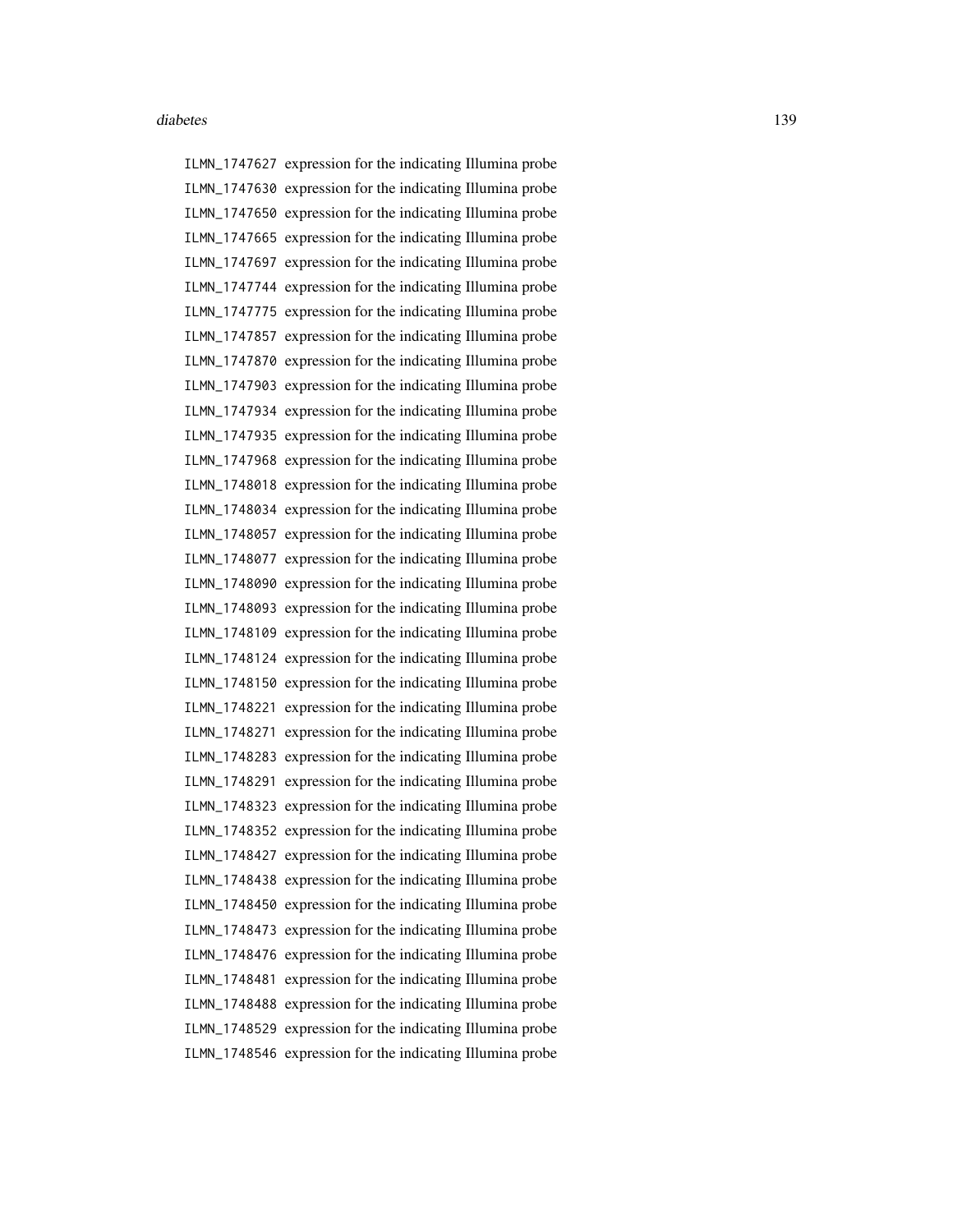ILMN\_1748591 expression for the indicating Illumina probe ILMN\_1748616 expression for the indicating Illumina probe ILMN\_1748625 expression for the indicating Illumina probe ILMN\_1748650 expression for the indicating Illumina probe ILMN\_1748651 expression for the indicating Illumina probe ILMN\_1748685 expression for the indicating Illumina probe ILMN\_1748694 expression for the indicating Illumina probe ILMN\_1748707 expression for the indicating Illumina probe ILMN\_1748730 expression for the indicating Illumina probe ILMN\_1748770 expression for the indicating Illumina probe ILMN\_1748797 expression for the indicating Illumina probe ILMN\_1748819 expression for the indicating Illumina probe ILMN\_1748823 expression for the indicating Illumina probe ILMN\_1748831 expression for the indicating Illumina probe ILMN\_1748836 expression for the indicating Illumina probe ILMN\_1748883 expression for the indicating Illumina probe ILMN\_1748884 expression for the indicating Illumina probe ILMN\_1748894 expression for the indicating Illumina probe ILMN\_1748907 expression for the indicating Illumina probe ILMN\_1748908 expression for the indicating Illumina probe ILMN\_1748911 expression for the indicating Illumina probe ILMN\_1748915 expression for the indicating Illumina probe ILMN\_1748926 expression for the indicating Illumina probe ILMN\_1748970 expression for the indicating Illumina probe ILMN\_1749006 expression for the indicating Illumina probe ILMN\_1749009 expression for the indicating Illumina probe ILMN\_1749011 expression for the indicating Illumina probe ILMN\_1749034 expression for the indicating Illumina probe ILMN\_1749070 expression for the indicating Illumina probe ILMN\_1749078 expression for the indicating Illumina probe ILMN\_1749081 expression for the indicating Illumina probe ILMN\_1749109 expression for the indicating Illumina probe ILMN\_1749115 expression for the indicating Illumina probe ILMN\_1749210 expression for the indicating Illumina probe ILMN\_1749213 expression for the indicating Illumina probe ILMN\_1749244 expression for the indicating Illumina probe ILMN\_1749253 expression for the indicating Illumina probe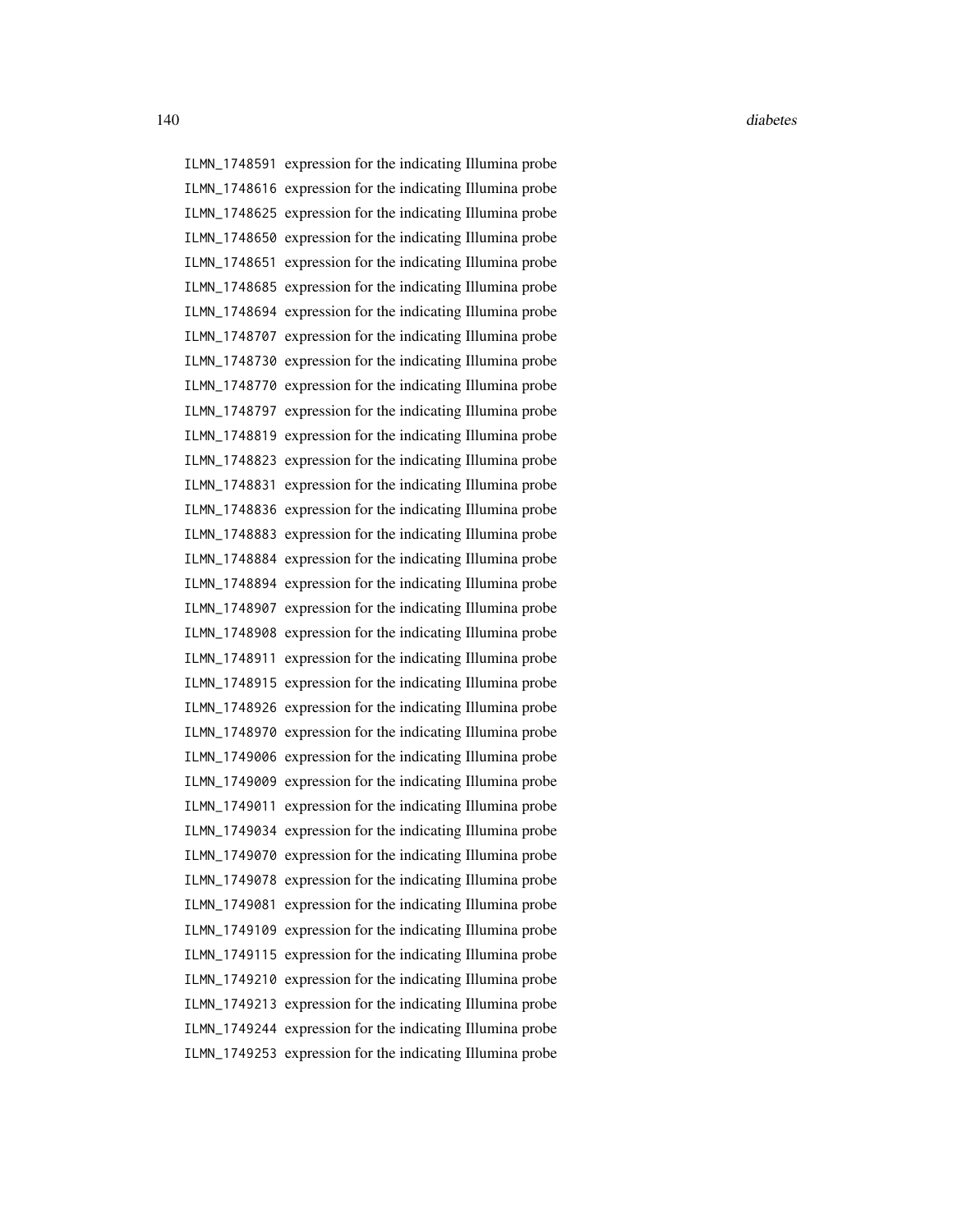ILMN\_1749287 expression for the indicating Illumina probe ILMN\_1749297 expression for the indicating Illumina probe ILMN\_1749327 expression for the indicating Illumina probe ILMN\_1749345 expression for the indicating Illumina probe ILMN\_1749368 expression for the indicating Illumina probe ILMN\_1749403 expression for the indicating Illumina probe ILMN\_1749405 expression for the indicating Illumina probe ILMN\_1749410 expression for the indicating Illumina probe ILMN\_1749432 expression for the indicating Illumina probe ILMN\_1749447 expression for the indicating Illumina probe ILMN\_1749466 expression for the indicating Illumina probe ILMN\_1749478 expression for the indicating Illumina probe ILMN\_1749521 expression for the indicating Illumina probe ILMN\_1749591 expression for the indicating Illumina probe ILMN\_1749629 expression for the indicating Illumina probe ILMN\_1749634 expression for the indicating Illumina probe ILMN\_1749662 expression for the indicating Illumina probe ILMN\_1749709 expression for the indicating Illumina probe ILMN\_1749722 expression for the indicating Illumina probe ILMN\_1749809 expression for the indicating Illumina probe ILMN\_1749821 expression for the indicating Illumina probe ILMN\_1749829 expression for the indicating Illumina probe ILMN\_1749838 expression for the indicating Illumina probe ILMN\_1749868 expression for the indicating Illumina probe ILMN\_1749892 expression for the indicating Illumina probe ILMN\_1749915 expression for the indicating Illumina probe ILMN\_1749984 expression for the indicating Illumina probe ILMN\_1750008 expression for the indicating Illumina probe ILMN\_1750011 expression for the indicating Illumina probe ILMN\_1750044 expression for the indicating Illumina probe ILMN\_1750051 expression for the indicating Illumina probe ILMN\_1750052 expression for the indicating Illumina probe ILMN\_1750079 expression for the indicating Illumina probe ILMN\_1750088 expression for the indicating Illumina probe ILMN\_1750092 expression for the indicating Illumina probe ILMN\_1750100 expression for the indicating Illumina probe ILMN\_1750101 expression for the indicating Illumina probe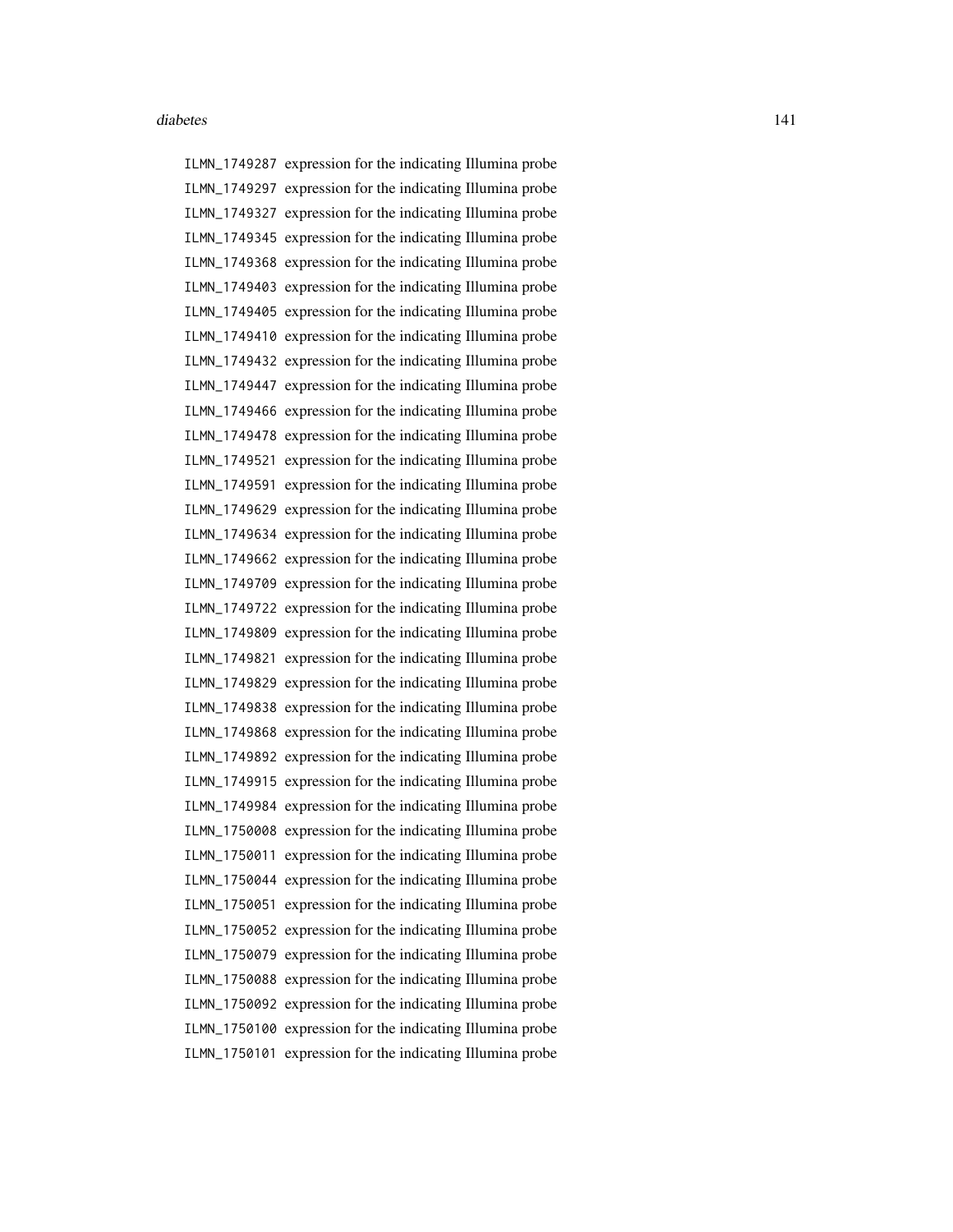ILMN\_1750130 expression for the indicating Illumina probe ILMN\_1750144 expression for the indicating Illumina probe ILMN\_1750158 expression for the indicating Illumina probe ILMN\_1750167 expression for the indicating Illumina probe ILMN\_1750181 expression for the indicating Illumina probe ILMN\_1750256 expression for the indicating Illumina probe ILMN\_1750294 expression for the indicating Illumina probe ILMN\_1750325 expression for the indicating Illumina probe ILMN\_1750400 expression for the indicating Illumina probe ILMN\_1750401 expression for the indicating Illumina probe ILMN\_1750409 expression for the indicating Illumina probe ILMN\_1750429 expression for the indicating Illumina probe ILMN\_1750511 expression for the indicating Illumina probe ILMN\_1750521 expression for the indicating Illumina probe ILMN\_1750549 expression for the indicating Illumina probe ILMN\_1750624 expression for the indicating Illumina probe ILMN\_1750636 expression for the indicating Illumina probe ILMN\_1750658 expression for the indicating Illumina probe ILMN\_1750661 expression for the indicating Illumina probe ILMN\_1750664 expression for the indicating Illumina probe ILMN\_1750674 expression for the indicating Illumina probe ILMN\_1750689 expression for the indicating Illumina probe ILMN\_1750693 expression for the indicating Illumina probe ILMN\_1750718 expression for the indicating Illumina probe ILMN\_1750785 expression for the indicating Illumina probe ILMN\_1750800 expression for the indicating Illumina probe ILMN\_1750805 expression for the indicating Illumina probe ILMN\_1750861 expression for the indicating Illumina probe ILMN\_1750876 expression for the indicating Illumina probe ILMN\_1750901 expression for the indicating Illumina probe ILMN\_1750902 expression for the indicating Illumina probe ILMN\_1750961 expression for the indicating Illumina probe ILMN\_1750967 expression for the indicating Illumina probe ILMN\_1750969 expression for the indicating Illumina probe ILMN\_1750974 expression for the indicating Illumina probe ILMN\_1750981 expression for the indicating Illumina probe ILMN\_1751020 expression for the indicating Illumina probe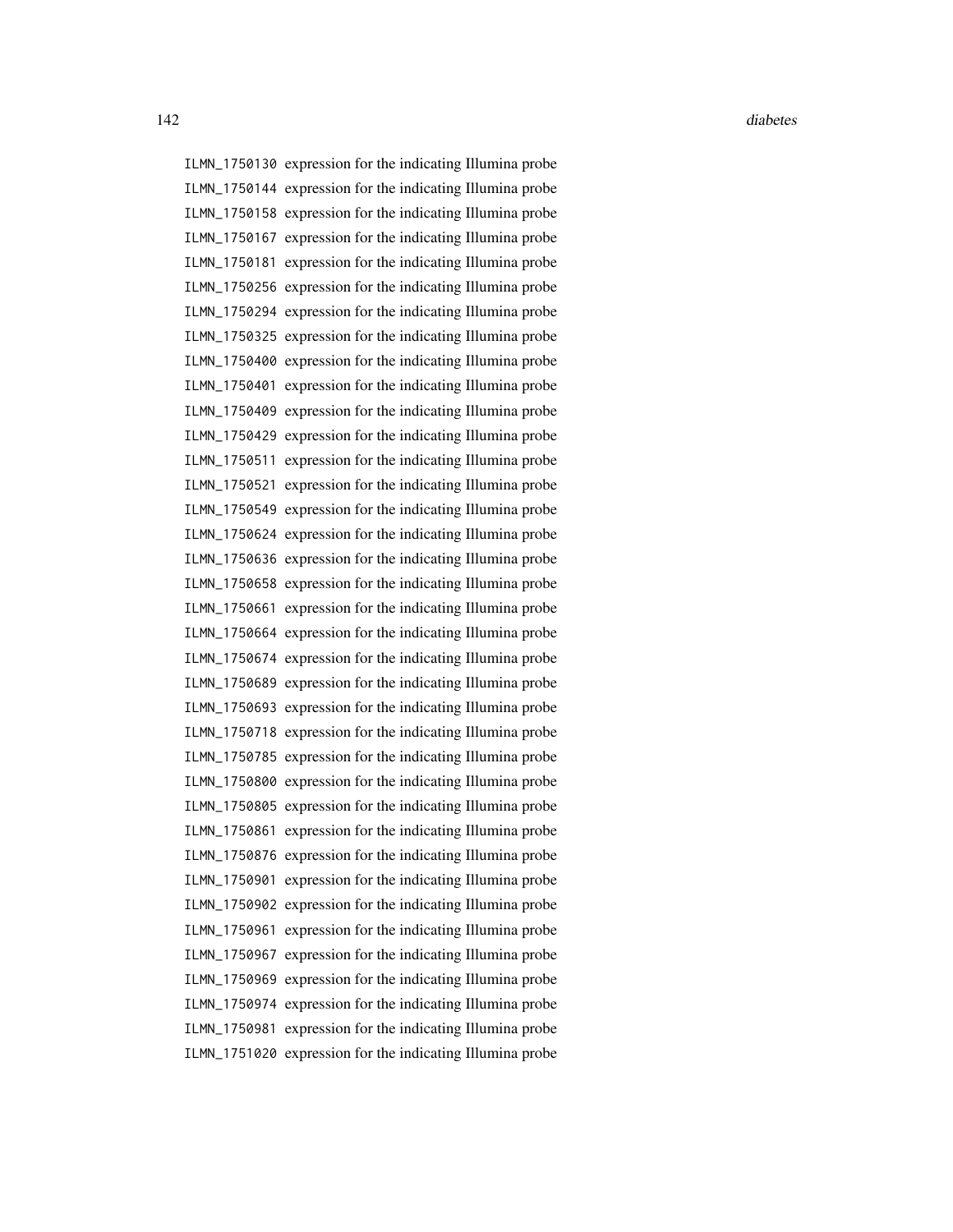ILMN\_1751028 expression for the indicating Illumina probe ILMN\_1751051 expression for the indicating Illumina probe ILMN\_1751072 expression for the indicating Illumina probe ILMN\_1751075 expression for the indicating Illumina probe ILMN\_1751079 expression for the indicating Illumina probe ILMN\_1751081 expression for the indicating Illumina probe ILMN\_1751086 expression for the indicating Illumina probe ILMN\_1751097 expression for the indicating Illumina probe ILMN\_1751120 expression for the indicating Illumina probe ILMN\_1751127 expression for the indicating Illumina probe ILMN\_1751168 expression for the indicating Illumina probe ILMN\_1751243 expression for the indicating Illumina probe ILMN\_1751258 expression for the indicating Illumina probe ILMN\_1751264 expression for the indicating Illumina probe ILMN\_1751328 expression for the indicating Illumina probe ILMN\_1751330 expression for the indicating Illumina probe ILMN\_1751338 expression for the indicating Illumina probe ILMN\_1751362 expression for the indicating Illumina probe ILMN\_1751378 expression for the indicating Illumina probe ILMN\_1751393 expression for the indicating Illumina probe ILMN\_1751395 expression for the indicating Illumina probe ILMN\_1751400 expression for the indicating Illumina probe ILMN\_1751425 expression for the indicating Illumina probe ILMN\_1751431 expression for the indicating Illumina probe ILMN\_1751444 expression for the indicating Illumina probe ILMN\_1751452 expression for the indicating Illumina probe ILMN\_1751464 expression for the indicating Illumina probe ILMN\_1751492 expression for the indicating Illumina probe ILMN\_1751559 expression for the indicating Illumina probe ILMN\_1751571 expression for the indicating Illumina probe ILMN\_1751572 expression for the indicating Illumina probe ILMN\_1751607 expression for the indicating Illumina probe ILMN\_1751615 expression for the indicating Illumina probe ILMN\_1751627 expression for the indicating Illumina probe ILMN\_1751645 expression for the indicating Illumina probe ILMN\_1751656 expression for the indicating Illumina probe ILMN\_1751692 expression for the indicating Illumina probe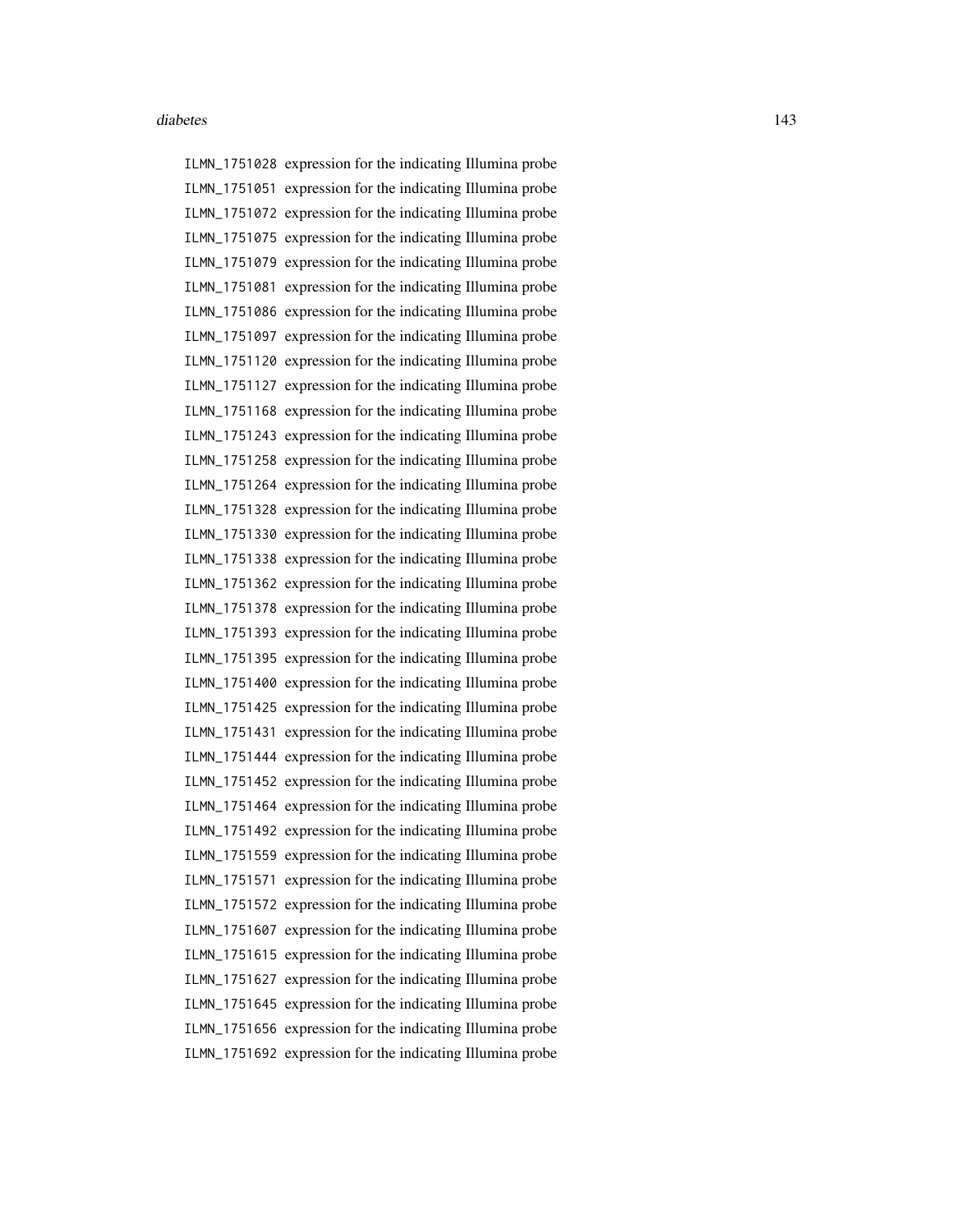ILMN\_1751743 expression for the indicating Illumina probe ILMN\_1751753 expression for the indicating Illumina probe ILMN\_1751789 expression for the indicating Illumina probe ILMN\_1751803 expression for the indicating Illumina probe ILMN\_1751816 expression for the indicating Illumina probe ILMN\_1751851 expression for the indicating Illumina probe ILMN\_1751868 expression for the indicating Illumina probe ILMN\_1751871 expression for the indicating Illumina probe ILMN\_1751886 expression for the indicating Illumina probe ILMN\_1751904 expression for the indicating Illumina probe ILMN\_1751956 expression for the indicating Illumina probe ILMN\_1751958 expression for the indicating Illumina probe ILMN\_1751963 expression for the indicating Illumina probe ILMN\_1751984 expression for the indicating Illumina probe ILMN\_1752006 expression for the indicating Illumina probe ILMN\_1752027 expression for the indicating Illumina probe ILMN\_1752046 expression for the indicating Illumina probe ILMN\_1752088 expression for the indicating Illumina probe ILMN\_1752111 expression for the indicating Illumina probe ILMN\_1752117 expression for the indicating Illumina probe ILMN\_1752159 expression for the indicating Illumina probe ILMN\_1752197 expression for the indicating Illumina probe ILMN\_1752199 expression for the indicating Illumina probe ILMN\_1752213 expression for the indicating Illumina probe ILMN\_1752226 expression for the indicating Illumina probe ILMN\_1752247 expression for the indicating Illumina probe ILMN\_1752249 expression for the indicating Illumina probe ILMN\_1752269 expression for the indicating Illumina probe ILMN\_1752281 expression for the indicating Illumina probe ILMN\_1752283 expression for the indicating Illumina probe ILMN\_1752285 expression for the indicating Illumina probe ILMN\_1752299 expression for the indicating Illumina probe ILMN\_1752303 expression for the indicating Illumina probe ILMN\_1752335 expression for the indicating Illumina probe ILMN\_1752340 expression for the indicating Illumina probe ILMN\_1752394 expression for the indicating Illumina probe ILMN\_1752435 expression for the indicating Illumina probe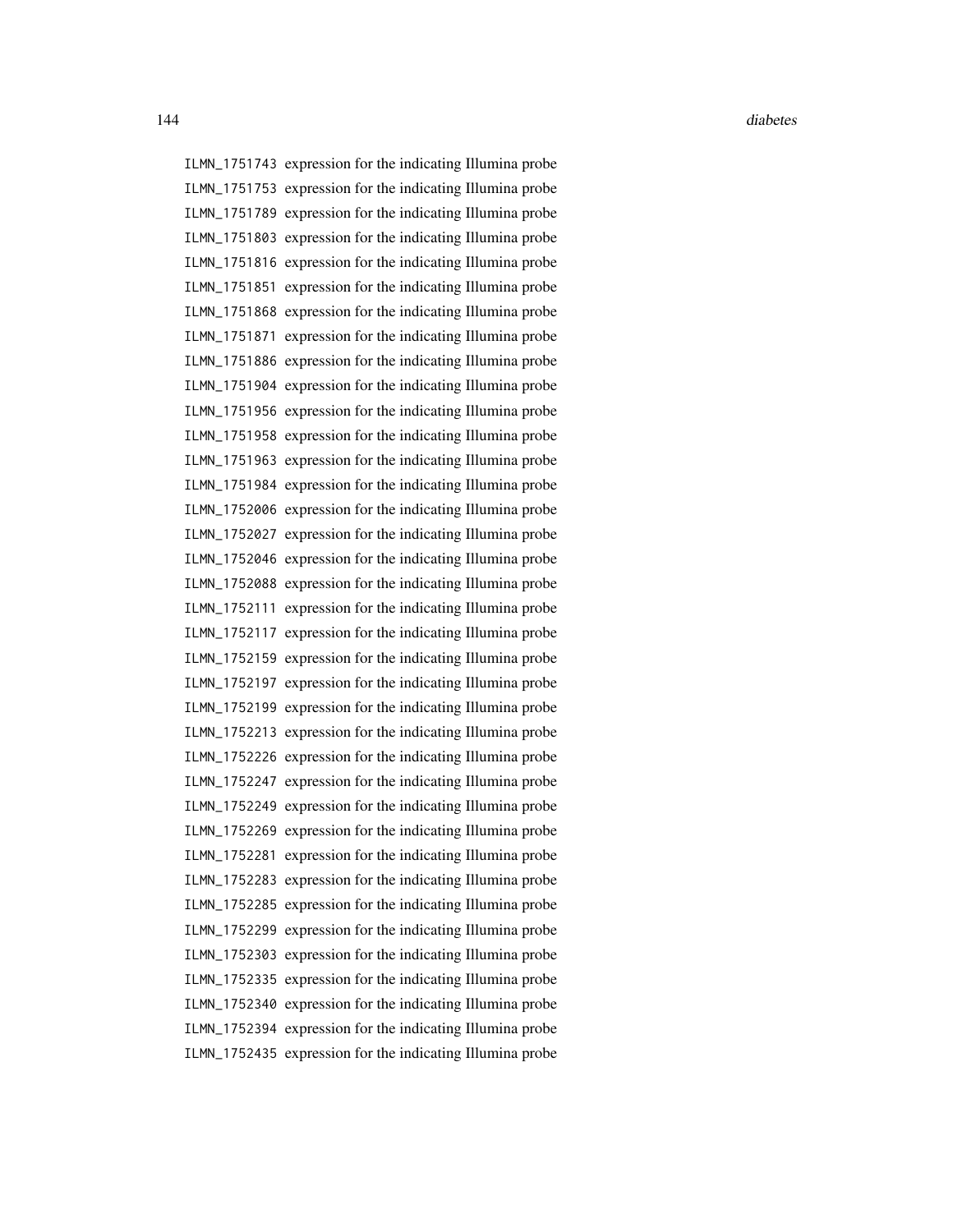ILMN\_1752451 expression for the indicating Illumina probe ILMN\_1752455 expression for the indicating Illumina probe ILMN\_1752478 expression for the indicating Illumina probe ILMN\_1752502 expression for the indicating Illumina probe ILMN\_1752526 expression for the indicating Illumina probe ILMN\_1752559 expression for the indicating Illumina probe ILMN\_1752575 expression for the indicating Illumina probe ILMN\_1752579 expression for the indicating Illumina probe ILMN\_1752582 expression for the indicating Illumina probe ILMN\_1752589 expression for the indicating Illumina probe ILMN\_1752591 expression for the indicating Illumina probe ILMN\_1752631 expression for the indicating Illumina probe ILMN\_1752668 expression for the indicating Illumina probe ILMN\_1752669 expression for the indicating Illumina probe ILMN\_1752728 expression for the indicating Illumina probe ILMN\_1752741 expression for the indicating Illumina probe ILMN\_1752755 expression for the indicating Illumina probe ILMN\_1752758 expression for the indicating Illumina probe ILMN\_1752793 expression for the indicating Illumina probe ILMN\_1752802 expression for the indicating Illumina probe ILMN\_1752837 expression for the indicating Illumina probe ILMN\_1752843 expression for the indicating Illumina probe ILMN\_1752895 expression for the indicating Illumina probe ILMN\_1752923 expression for the indicating Illumina probe ILMN\_1752927 expression for the indicating Illumina probe ILMN\_1752932 expression for the indicating Illumina probe ILMN\_1752935 expression for the indicating Illumina probe ILMN\_1752947 expression for the indicating Illumina probe ILMN\_1752953 expression for the indicating Illumina probe ILMN\_1752967 expression for the indicating Illumina probe ILMN\_1752988 expression for the indicating Illumina probe ILMN\_1753002 expression for the indicating Illumina probe ILMN\_1753008 expression for the indicating Illumina probe ILMN\_1753010 expression for the indicating Illumina probe ILMN\_1753016 expression for the indicating Illumina probe ILMN\_1753026 expression for the indicating Illumina probe ILMN\_1753064 expression for the indicating Illumina probe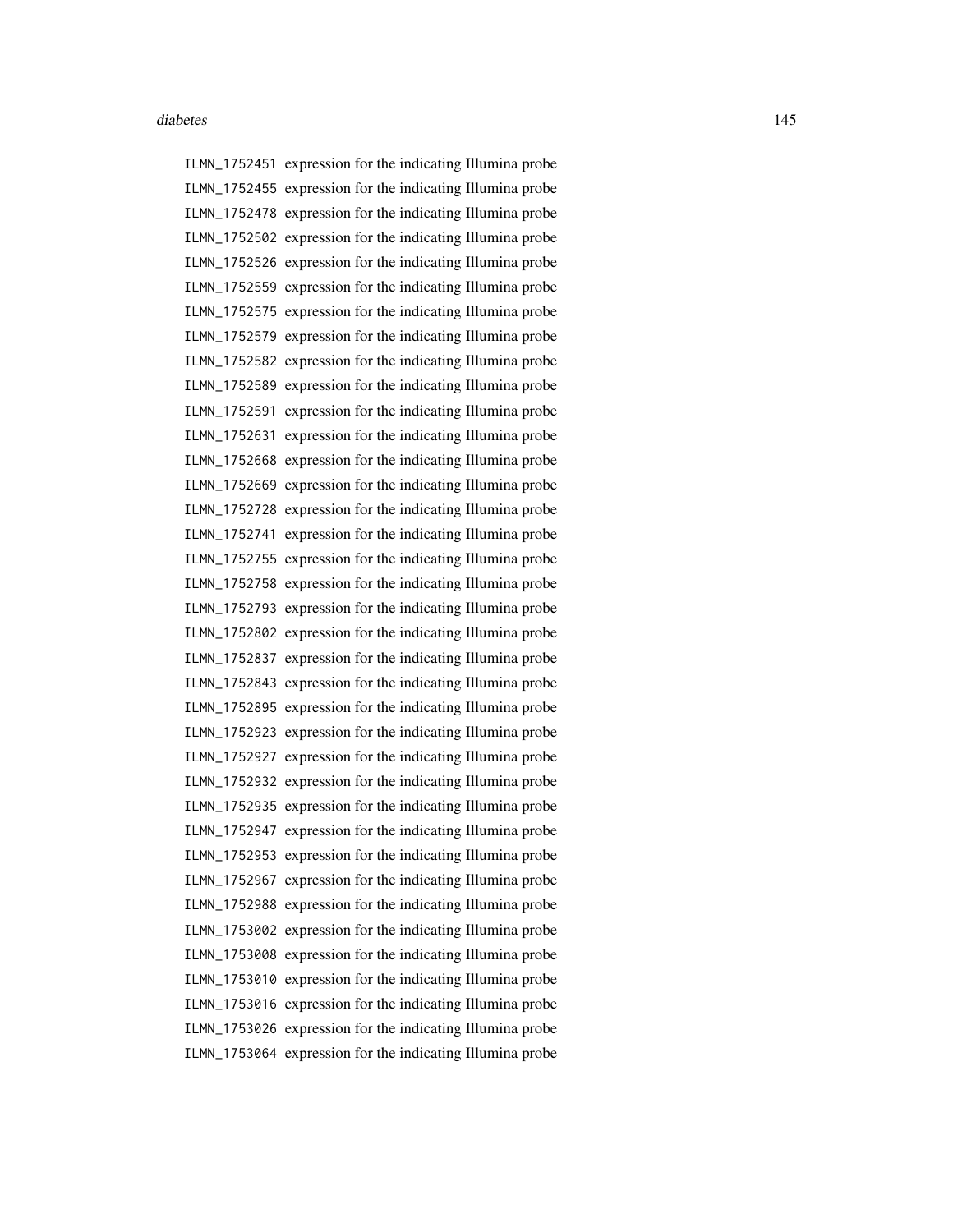ILMN\_1753112 expression for the indicating Illumina probe ILMN\_1753122 expression for the indicating Illumina probe ILMN\_1753164 expression for the indicating Illumina probe ILMN\_1753165 expression for the indicating Illumina probe ILMN\_1753182 expression for the indicating Illumina probe ILMN\_1753183 expression for the indicating Illumina probe ILMN\_1753190 expression for the indicating Illumina probe ILMN\_1753207 expression for the indicating Illumina probe ILMN\_1753241 expression for the indicating Illumina probe ILMN\_1753243 expression for the indicating Illumina probe ILMN\_1753249 expression for the indicating Illumina probe ILMN\_1753275 expression for the indicating Illumina probe ILMN\_1753279 expression for the indicating Illumina probe ILMN\_1753312 expression for the indicating Illumina probe ILMN\_1753342 expression for the indicating Illumina probe ILMN\_1753347 expression for the indicating Illumina probe ILMN\_1753393 expression for the indicating Illumina probe ILMN\_1753404 expression for the indicating Illumina probe ILMN\_1753413 expression for the indicating Illumina probe ILMN\_1753426 expression for the indicating Illumina probe ILMN\_1753440 expression for the indicating Illumina probe ILMN\_1753467 expression for the indicating Illumina probe ILMN\_1753468 expression for the indicating Illumina probe ILMN\_1753472 expression for the indicating Illumina probe ILMN\_1753482 expression for the indicating Illumina probe ILMN\_1753498 expression for the indicating Illumina probe ILMN\_1753547 expression for the indicating Illumina probe ILMN\_1753575 expression for the indicating Illumina probe ILMN\_1753582 expression for the indicating Illumina probe ILMN\_1753597 expression for the indicating Illumina probe ILMN\_1753607 expression for the indicating Illumina probe ILMN\_1753627 expression for the indicating Illumina probe ILMN\_1753639 expression for the indicating Illumina probe ILMN\_1753648 expression for the indicating Illumina probe ILMN\_1753712 expression for the indicating Illumina probe ILMN\_1753716 expression for the indicating Illumina probe ILMN\_1753719 expression for the indicating Illumina probe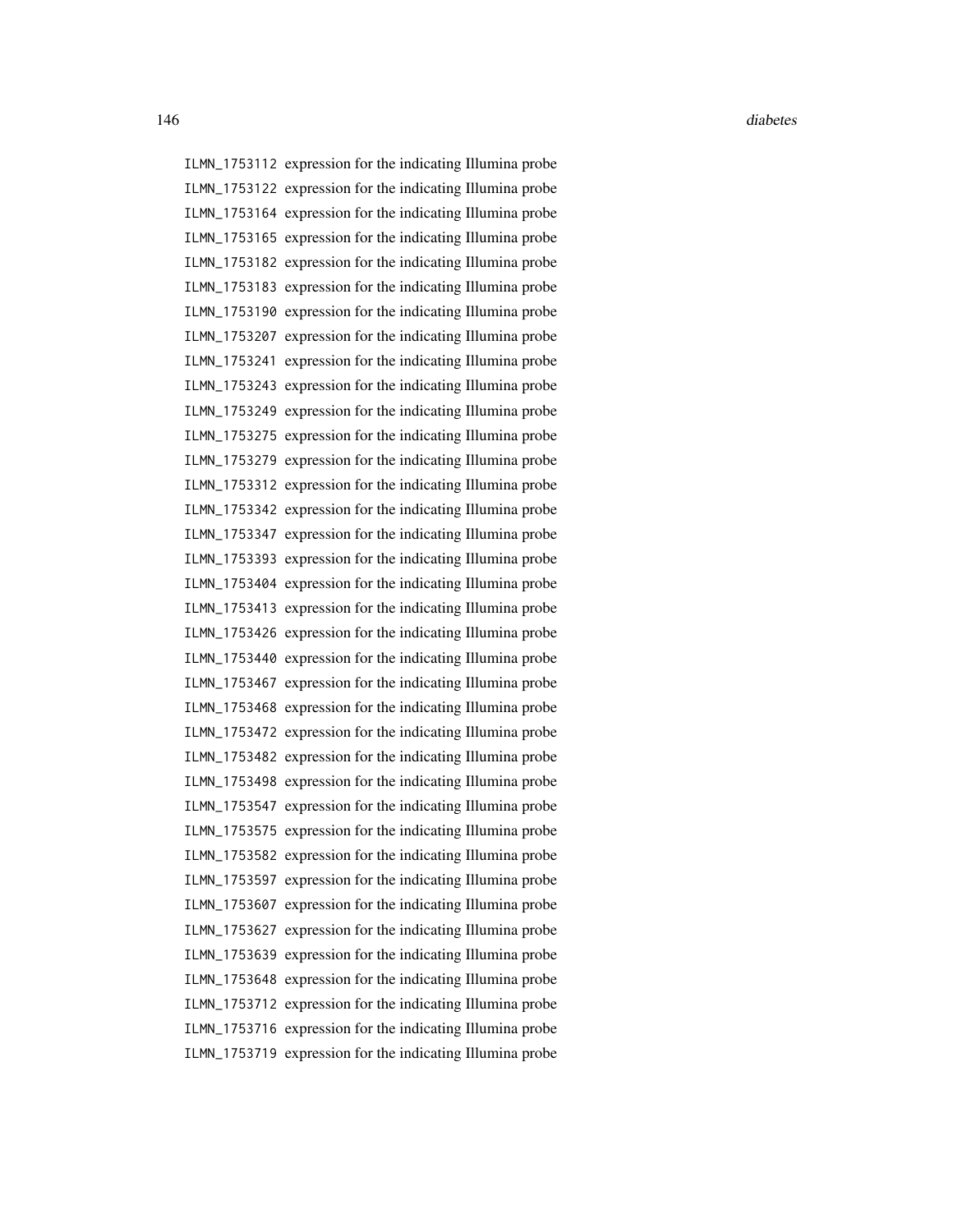ILMN\_1753745 expression for the indicating Illumina probe ILMN\_1753755 expression for the indicating Illumina probe ILMN\_1753782 expression for the indicating Illumina probe ILMN\_1753790 expression for the indicating Illumina probe ILMN\_1753805 expression for the indicating Illumina probe ILMN\_1753823 expression for the indicating Illumina probe ILMN\_1753885 expression for the indicating Illumina probe ILMN\_1753950 expression for the indicating Illumina probe ILMN\_1754076 expression for the indicating Illumina probe ILMN\_1754078 expression for the indicating Illumina probe ILMN\_1754121 expression for the indicating Illumina probe ILMN\_1754130 expression for the indicating Illumina probe ILMN\_1754149 expression for the indicating Illumina probe ILMN\_1754178 expression for the indicating Illumina probe ILMN\_1754179 expression for the indicating Illumina probe ILMN\_1754187 expression for the indicating Illumina probe ILMN\_1754195 expression for the indicating Illumina probe ILMN\_1754211 expression for the indicating Illumina probe ILMN\_1754220 expression for the indicating Illumina probe ILMN\_1754235 expression for the indicating Illumina probe ILMN\_1754272 expression for the indicating Illumina probe ILMN\_1754279 expression for the indicating Illumina probe ILMN\_1754303 expression for the indicating Illumina probe ILMN\_1754304 expression for the indicating Illumina probe ILMN\_1754312 expression for the indicating Illumina probe ILMN\_1754421 expression for the indicating Illumina probe ILMN\_1754489 expression for the indicating Illumina probe ILMN\_1754507 expression for the indicating Illumina probe ILMN\_1754529 expression for the indicating Illumina probe ILMN\_1754531 expression for the indicating Illumina probe ILMN\_1754553 expression for the indicating Illumina probe ILMN\_1754562 expression for the indicating Illumina probe ILMN\_1754643 expression for the indicating Illumina probe ILMN\_1754655 expression for the indicating Illumina probe ILMN\_1754660 expression for the indicating Illumina probe ILMN\_1754738 expression for the indicating Illumina probe ILMN\_1754757 expression for the indicating Illumina probe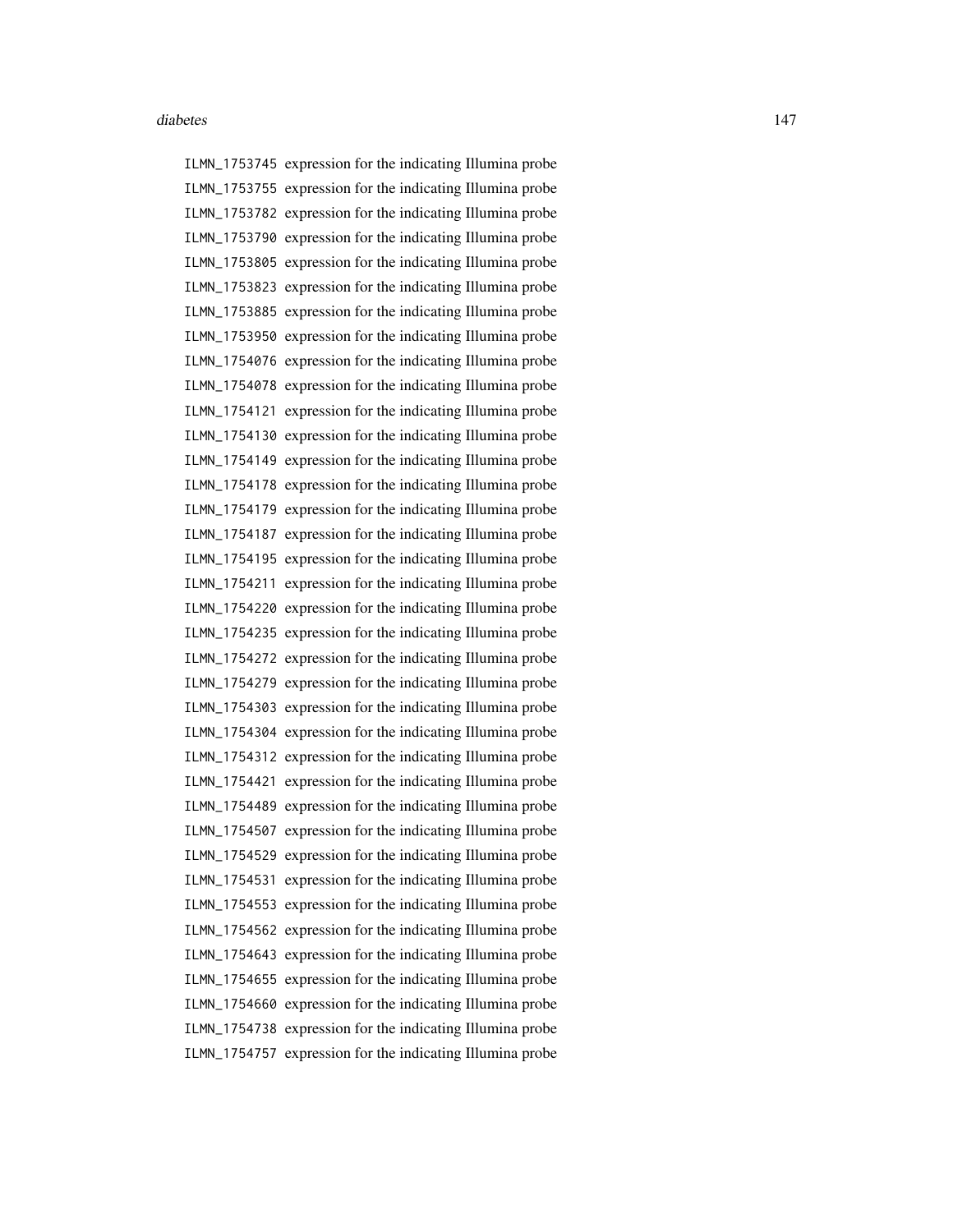ILMN\_1754842 expression for the indicating Illumina probe ILMN\_1754846 expression for the indicating Illumina probe ILMN\_1754894 expression for the indicating Illumina probe ILMN\_1754912 expression for the indicating Illumina probe ILMN\_1754988 expression for the indicating Illumina probe ILMN\_1755023 expression for the indicating Illumina probe ILMN\_1755024 expression for the indicating Illumina probe ILMN\_1755077 expression for the indicating Illumina probe ILMN\_1755114 expression for the indicating Illumina probe ILMN\_1755115 expression for the indicating Illumina probe ILMN\_1755134 expression for the indicating Illumina probe ILMN\_1755138 expression for the indicating Illumina probe ILMN\_1755221 expression for the indicating Illumina probe ILMN\_1755222 expression for the indicating Illumina probe ILMN\_1755224 expression for the indicating Illumina probe ILMN\_1755234 expression for the indicating Illumina probe ILMN\_1755235 expression for the indicating Illumina probe ILMN\_1755281 expression for the indicating Illumina probe ILMN\_1755303 expression for the indicating Illumina probe ILMN\_1755321 expression for the indicating Illumina probe ILMN\_1755364 expression for the indicating Illumina probe ILMN\_1755383 expression for the indicating Illumina probe ILMN\_1755391 expression for the indicating Illumina probe ILMN\_1755405 expression for the indicating Illumina probe ILMN\_1755411 expression for the indicating Illumina probe ILMN\_1755415 expression for the indicating Illumina probe ILMN\_1755419 expression for the indicating Illumina probe ILMN\_1755504 expression for the indicating Illumina probe ILMN\_1755536 expression for the indicating Illumina probe ILMN\_1755582 expression for the indicating Illumina probe ILMN\_1755620 expression for the indicating Illumina probe ILMN\_1755643 expression for the indicating Illumina probe ILMN\_1755649 expression for the indicating Illumina probe ILMN\_1755658 expression for the indicating Illumina probe ILMN\_1755674 expression for the indicating Illumina probe ILMN\_1755677 expression for the indicating Illumina probe ILMN\_1755711 expression for the indicating Illumina probe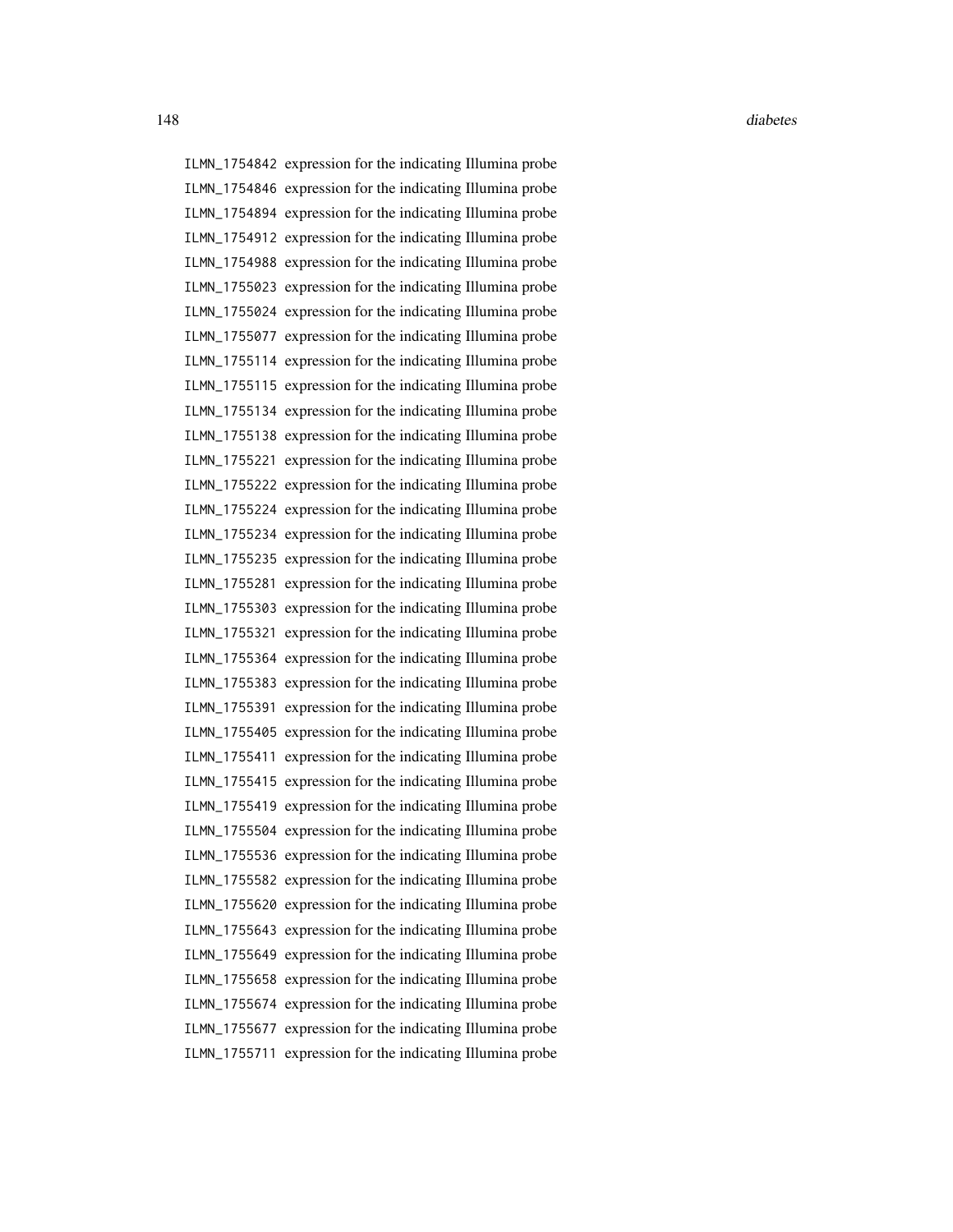ILMN\_1755727 expression for the indicating Illumina probe ILMN\_1755733 expression for the indicating Illumina probe ILMN\_1755737 expression for the indicating Illumina probe ILMN\_1755741 expression for the indicating Illumina probe ILMN\_1755792 expression for the indicating Illumina probe ILMN\_1755818 expression for the indicating Illumina probe ILMN\_1755850 expression for the indicating Illumina probe ILMN\_1755862 expression for the indicating Illumina probe ILMN\_1755869 expression for the indicating Illumina probe ILMN\_1755873 expression for the indicating Illumina probe ILMN\_1755909 expression for the indicating Illumina probe ILMN\_1755920 expression for the indicating Illumina probe ILMN\_1755926 expression for the indicating Illumina probe ILMN\_1755937 expression for the indicating Illumina probe ILMN\_1755974 expression for the indicating Illumina probe ILMN\_1755990 expression for the indicating Illumina probe ILMN\_1755992 expression for the indicating Illumina probe ILMN\_1756006 expression for the indicating Illumina probe ILMN\_1756049 expression for the indicating Illumina probe ILMN\_1756071 expression for the indicating Illumina probe ILMN\_1756086 expression for the indicating Illumina probe ILMN\_1756104 expression for the indicating Illumina probe ILMN\_1756146 expression for the indicating Illumina probe ILMN\_1756152 expression for the indicating Illumina probe ILMN\_1756162 expression for the indicating Illumina probe ILMN\_1756204 expression for the indicating Illumina probe ILMN\_1756220 expression for the indicating Illumina probe ILMN\_1756236 expression for the indicating Illumina probe ILMN\_1756238 expression for the indicating Illumina probe ILMN\_1756285 expression for the indicating Illumina probe ILMN\_1756311 expression for the indicating Illumina probe ILMN\_1756312 expression for the indicating Illumina probe ILMN\_1756352 expression for the indicating Illumina probe ILMN\_1756355 expression for the indicating Illumina probe ILMN\_1756360 expression for the indicating Illumina probe ILMN\_1756402 expression for the indicating Illumina probe ILMN\_1756417 expression for the indicating Illumina probe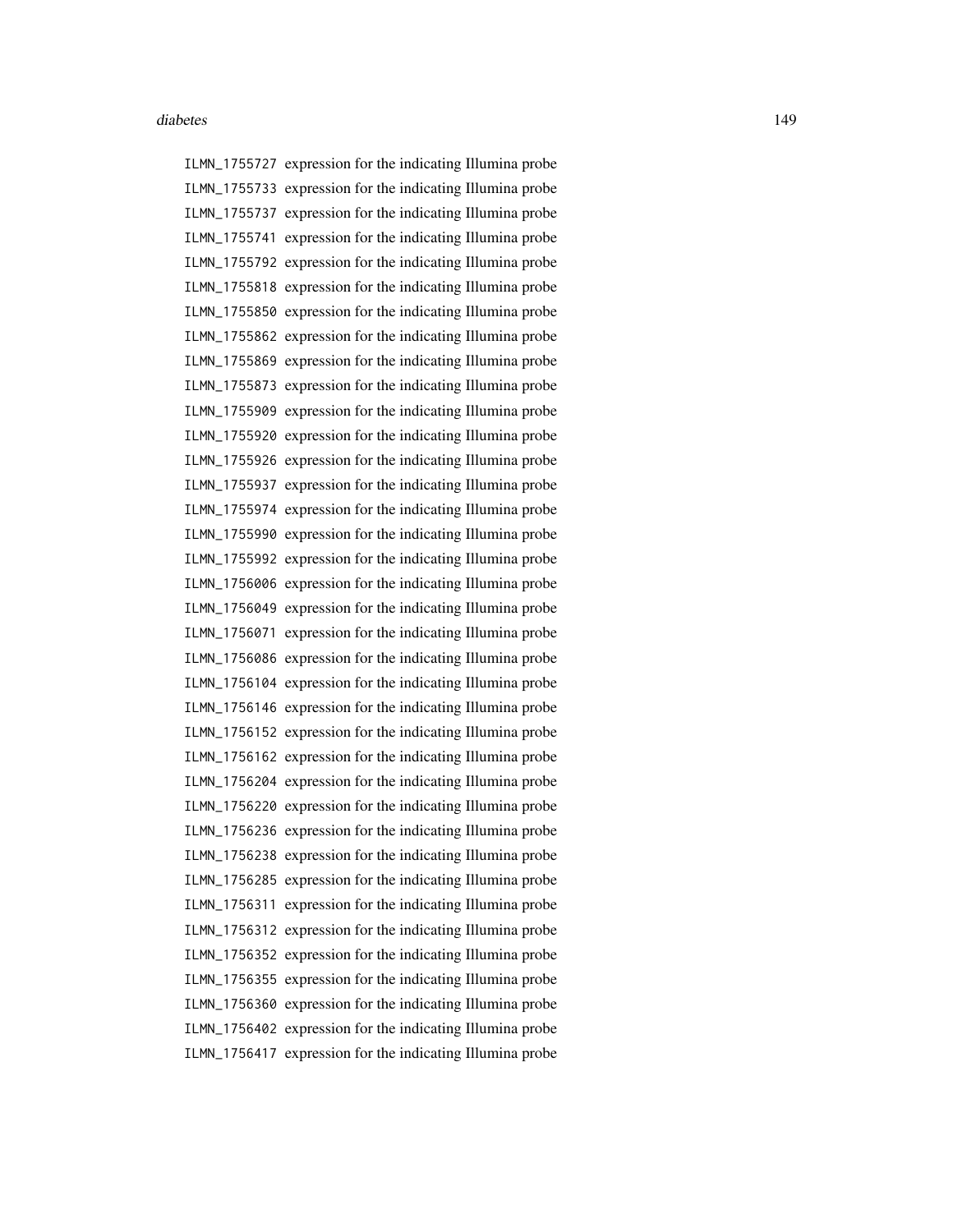ILMN\_1756439 expression for the indicating Illumina probe ILMN\_1756455 expression for the indicating Illumina probe ILMN\_1756469 expression for the indicating Illumina probe ILMN\_1756501 expression for the indicating Illumina probe ILMN\_1756525 expression for the indicating Illumina probe ILMN\_1756541 expression for the indicating Illumina probe ILMN\_1756542 expression for the indicating Illumina probe ILMN\_1756572 expression for the indicating Illumina probe ILMN\_1756578 expression for the indicating Illumina probe ILMN\_1756590 expression for the indicating Illumina probe ILMN\_1756595 expression for the indicating Illumina probe ILMN\_1756631 expression for the indicating Illumina probe ILMN\_1756657 expression for the indicating Illumina probe ILMN\_1756669 expression for the indicating Illumina probe ILMN\_1756676 expression for the indicating Illumina probe ILMN\_1756696 expression for the indicating Illumina probe ILMN\_1756701 expression for the indicating Illumina probe ILMN\_1756705 expression for the indicating Illumina probe ILMN\_1756715 expression for the indicating Illumina probe ILMN\_1756767 expression for the indicating Illumina probe ILMN\_1756779 expression for the indicating Illumina probe ILMN\_1756793 expression for the indicating Illumina probe ILMN\_1756806 expression for the indicating Illumina probe ILMN\_1756860 expression for the indicating Illumina probe ILMN\_1756862 expression for the indicating Illumina probe ILMN\_1756874 expression for the indicating Illumina probe ILMN\_1756877 expression for the indicating Illumina probe ILMN\_1756898 expression for the indicating Illumina probe ILMN\_1756910 expression for the indicating Illumina probe ILMN\_1756920 expression for the indicating Illumina probe ILMN\_1756921 expression for the indicating Illumina probe ILMN\_1756928 expression for the indicating Illumina probe ILMN\_1756982 expression for the indicating Illumina probe ILMN\_1756989 expression for the indicating Illumina probe ILMN\_1756992 expression for the indicating Illumina probe ILMN\_1756999 expression for the indicating Illumina probe ILMN\_1757036 expression for the indicating Illumina probe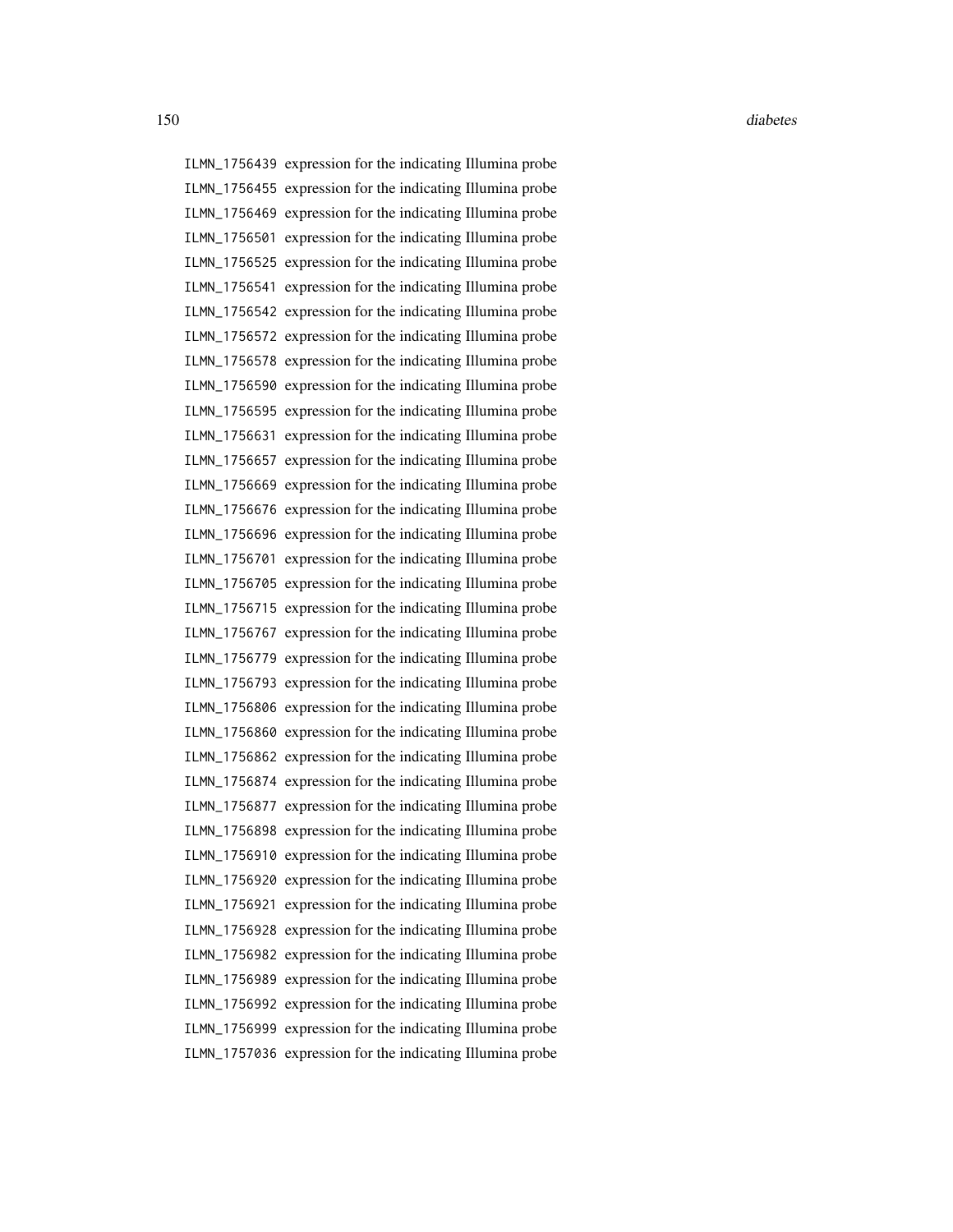ILMN\_1757074 expression for the indicating Illumina probe ILMN\_1757106 expression for the indicating Illumina probe ILMN\_1757129 expression for the indicating Illumina probe ILMN\_1757134 expression for the indicating Illumina probe ILMN\_1757165 expression for the indicating Illumina probe ILMN\_1757186 expression for the indicating Illumina probe ILMN\_1757210 expression for the indicating Illumina probe ILMN\_1757230 expression for the indicating Illumina probe ILMN\_1757237 expression for the indicating Illumina probe ILMN\_1757262 expression for the indicating Illumina probe ILMN\_1757287 expression for the indicating Illumina probe ILMN\_1757294 expression for the indicating Illumina probe ILMN\_1757298 expression for the indicating Illumina probe ILMN\_1757317 expression for the indicating Illumina probe ILMN\_1757343 expression for the indicating Illumina probe ILMN\_1757347 expression for the indicating Illumina probe ILMN\_1757350 expression for the indicating Illumina probe ILMN\_1757361 expression for the indicating Illumina probe ILMN\_1757370 expression for the indicating Illumina probe ILMN\_1757384 expression for the indicating Illumina probe ILMN\_1757388 expression for the indicating Illumina probe ILMN\_1757406 expression for the indicating Illumina probe ILMN\_1757408 expression for the indicating Illumina probe ILMN\_1757415 expression for the indicating Illumina probe ILMN\_1757440 expression for the indicating Illumina probe ILMN\_1757467 expression for the indicating Illumina probe ILMN\_1757536 expression for the indicating Illumina probe ILMN\_1757537 expression for the indicating Illumina probe ILMN\_1757569 expression for the indicating Illumina probe ILMN\_1757604 expression for the indicating Illumina probe ILMN\_1757627 expression for the indicating Illumina probe ILMN\_1757644 expression for the indicating Illumina probe ILMN\_1757660 expression for the indicating Illumina probe ILMN\_1757730 expression for the indicating Illumina probe ILMN\_1757732 expression for the indicating Illumina probe ILMN\_1757742 expression for the indicating Illumina probe ILMN\_1757781 expression for the indicating Illumina probe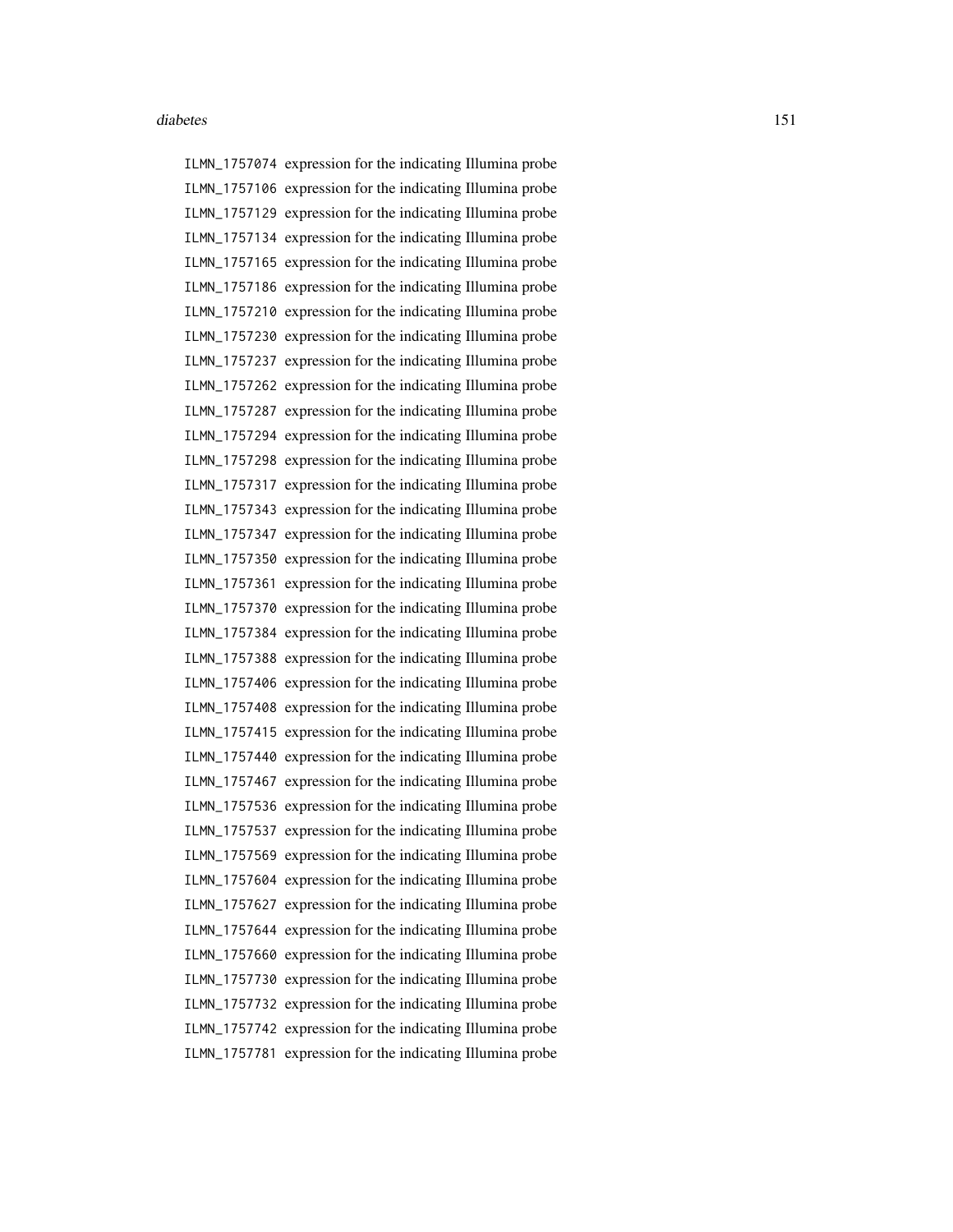ILMN\_1757794 expression for the indicating Illumina probe ILMN\_1757795 expression for the indicating Illumina probe ILMN\_1757825 expression for the indicating Illumina probe ILMN\_1757847 expression for the indicating Illumina probe ILMN\_1757877 expression for the indicating Illumina probe ILMN\_1757882 expression for the indicating Illumina probe ILMN\_1757910 expression for the indicating Illumina probe ILMN\_1757914 expression for the indicating Illumina probe ILMN\_1757956 expression for the indicating Illumina probe ILMN\_1757995 expression for the indicating Illumina probe ILMN\_1758034 expression for the indicating Illumina probe ILMN\_1758038 expression for the indicating Illumina probe ILMN\_1758049 expression for the indicating Illumina probe ILMN\_1758055 expression for the indicating Illumina probe ILMN\_1758087 expression for the indicating Illumina probe ILMN\_1758104 expression for the indicating Illumina probe ILMN\_1758105 expression for the indicating Illumina probe ILMN\_1758146 expression for the indicating Illumina probe ILMN\_1758173 expression for the indicating Illumina probe ILMN\_1758214 expression for the indicating Illumina probe ILMN\_1758250 expression for the indicating Illumina probe ILMN\_1758293 expression for the indicating Illumina probe ILMN\_1758311 expression for the indicating Illumina probe ILMN\_1758315 expression for the indicating Illumina probe ILMN\_1758323 expression for the indicating Illumina probe ILMN\_1758333 expression for the indicating Illumina probe ILMN\_1758337 expression for the indicating Illumina probe ILMN\_1758356 expression for the indicating Illumina probe ILMN\_1758398 expression for the indicating Illumina probe ILMN\_1758412 expression for the indicating Illumina probe ILMN\_1758457 expression for the indicating Illumina probe ILMN\_1758529 expression for the indicating Illumina probe ILMN\_1758545 expression for the indicating Illumina probe ILMN\_1758599 expression for the indicating Illumina probe ILMN\_1758613 expression for the indicating Illumina probe ILMN\_1758626 expression for the indicating Illumina probe ILMN\_1758633 expression for the indicating Illumina probe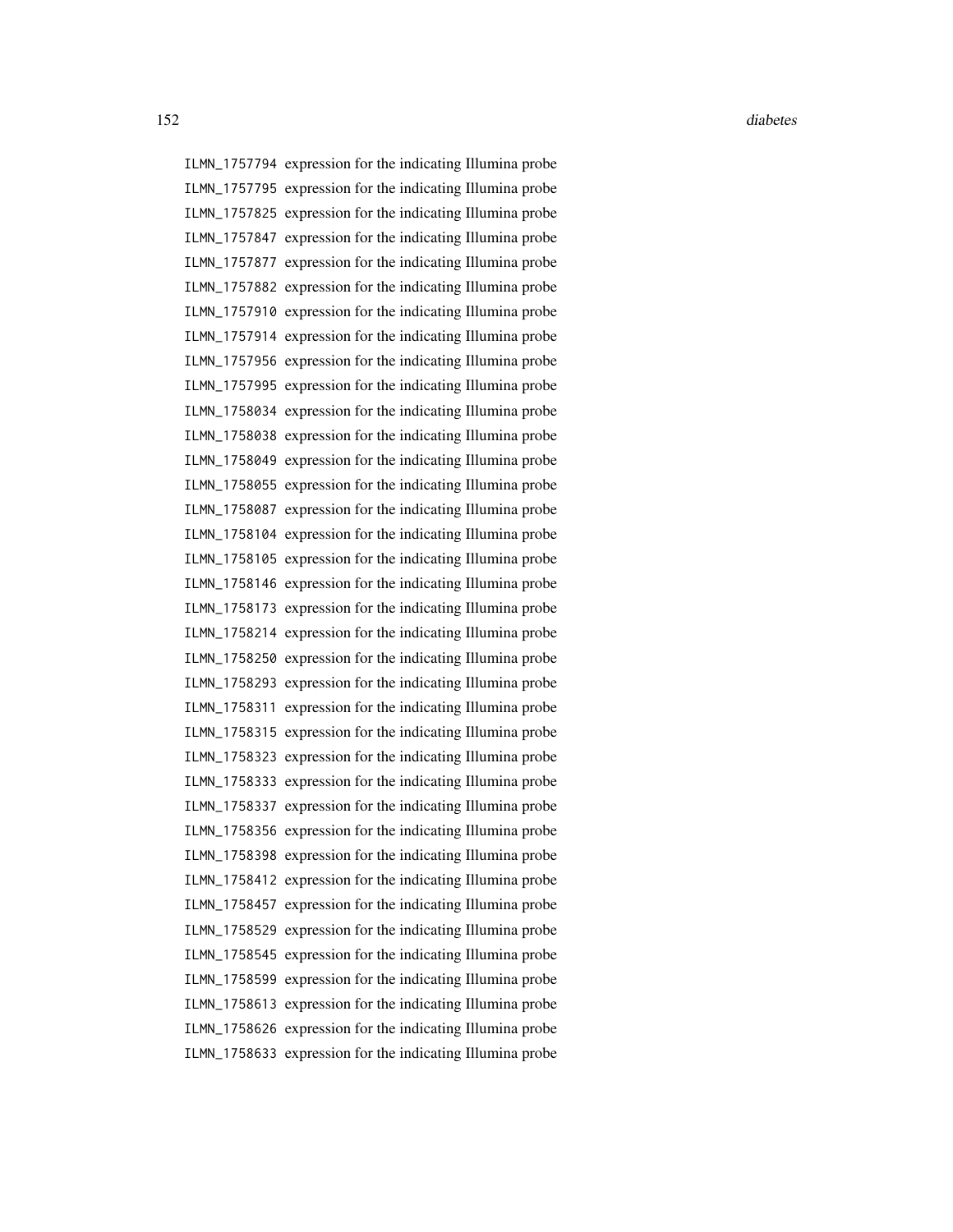ILMN\_1758642 expression for the indicating Illumina probe ILMN\_1758658 expression for the indicating Illumina probe ILMN\_1758672 expression for the indicating Illumina probe ILMN\_1758673 expression for the indicating Illumina probe ILMN\_1758674 expression for the indicating Illumina probe ILMN\_1758679 expression for the indicating Illumina probe ILMN\_1758705 expression for the indicating Illumina probe ILMN\_1758717 expression for the indicating Illumina probe ILMN\_1758728 expression for the indicating Illumina probe ILMN\_1758750 expression for the indicating Illumina probe ILMN\_1758778 expression for the indicating Illumina probe ILMN\_1758784 expression for the indicating Illumina probe ILMN\_1758806 expression for the indicating Illumina probe ILMN\_1758811 expression for the indicating Illumina probe ILMN\_1758812 expression for the indicating Illumina probe ILMN\_1758823 expression for the indicating Illumina probe ILMN\_1758827 expression for the indicating Illumina probe ILMN\_1758831 expression for the indicating Illumina probe ILMN\_1758895 expression for the indicating Illumina probe ILMN\_1758915 expression for the indicating Illumina probe ILMN\_1758918 expression for the indicating Illumina probe ILMN\_1758938 expression for the indicating Illumina probe ILMN\_1758939 expression for the indicating Illumina probe ILMN\_1758941 expression for the indicating Illumina probe ILMN\_1758983 expression for the indicating Illumina probe ILMN\_1759008 expression for the indicating Illumina probe ILMN\_1759012 expression for the indicating Illumina probe ILMN\_1759023 expression for the indicating Illumina probe ILMN\_1759030 expression for the indicating Illumina probe ILMN\_1759075 expression for the indicating Illumina probe ILMN\_1759084 expression for the indicating Illumina probe ILMN\_1759097 expression for the indicating Illumina probe ILMN\_1759117 expression for the indicating Illumina probe ILMN\_1759154 expression for the indicating Illumina probe ILMN\_1759155 expression for the indicating Illumina probe ILMN\_1759184 expression for the indicating Illumina probe ILMN\_1759232 expression for the indicating Illumina probe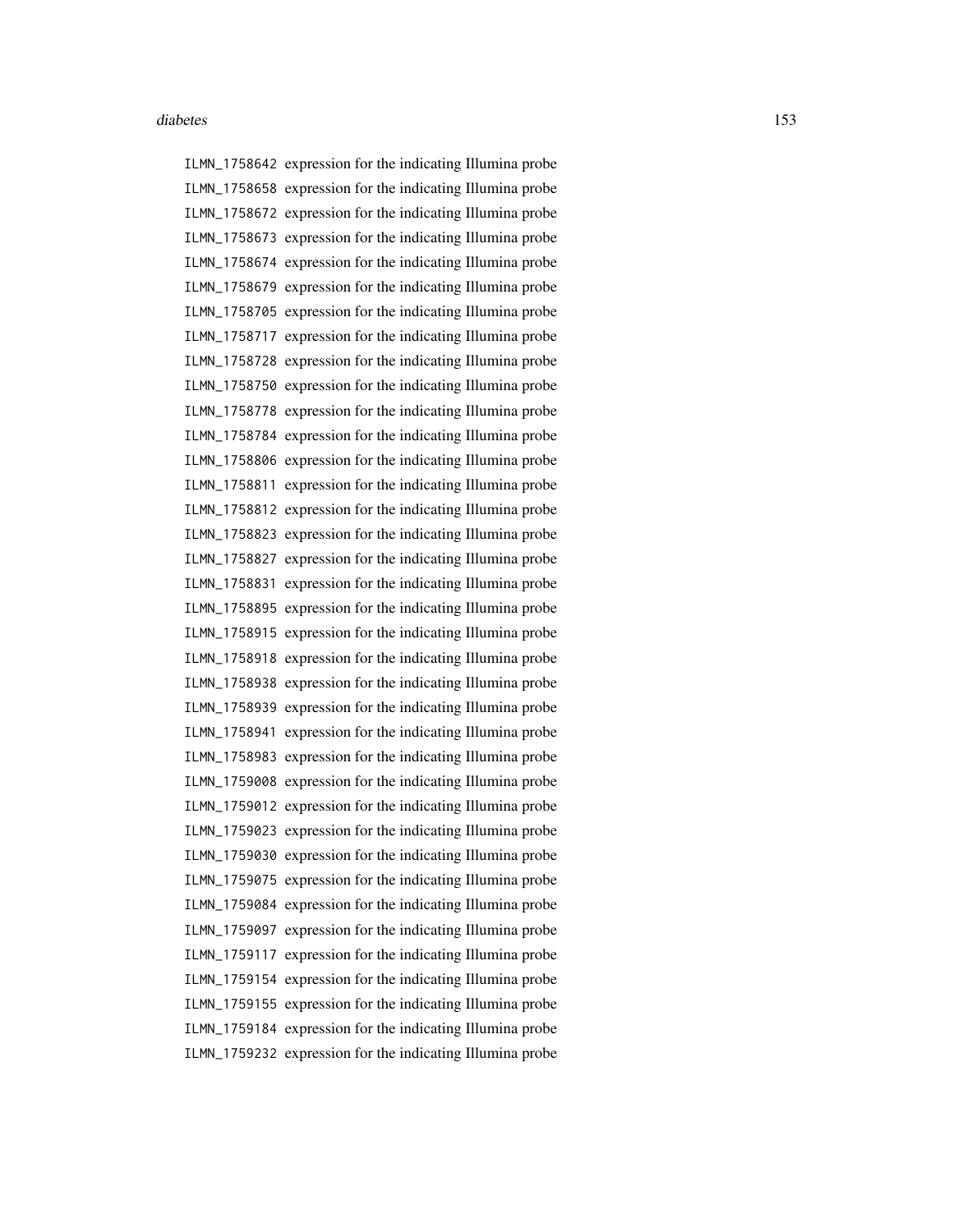ILMN\_1759252 expression for the indicating Illumina probe ILMN\_1759325 expression for the indicating Illumina probe ILMN\_1759326 expression for the indicating Illumina probe ILMN\_1759341 expression for the indicating Illumina probe ILMN\_1759411 expression for the indicating Illumina probe ILMN\_1759419 expression for the indicating Illumina probe ILMN\_1759436 expression for the indicating Illumina probe ILMN\_1759448 expression for the indicating Illumina probe ILMN\_1759460 expression for the indicating Illumina probe ILMN\_1759495 expression for the indicating Illumina probe ILMN\_1759549 expression for the indicating Illumina probe ILMN\_1759563 expression for the indicating Illumina probe ILMN\_1759622 expression for the indicating Illumina probe ILMN\_1759628 expression for the indicating Illumina probe ILMN\_1759670 expression for the indicating Illumina probe ILMN\_1759729 expression for the indicating Illumina probe ILMN\_1759743 expression for the indicating Illumina probe ILMN\_1759772 expression for the indicating Illumina probe ILMN\_1759792 expression for the indicating Illumina probe ILMN\_1759801 expression for the indicating Illumina probe ILMN\_1759915 expression for the indicating Illumina probe ILMN\_1759952 expression for the indicating Illumina probe ILMN\_1759954 expression for the indicating Illumina probe ILMN\_1759983 expression for the indicating Illumina probe ILMN\_1759987 expression for the indicating Illumina probe ILMN\_1760027 expression for the indicating Illumina probe ILMN\_1760049 expression for the indicating Illumina probe ILMN\_1760062 expression for the indicating Illumina probe ILMN\_1760065 expression for the indicating Illumina probe ILMN\_1760121 expression for the indicating Illumina probe ILMN\_1760143 expression for the indicating Illumina probe ILMN\_1760160 expression for the indicating Illumina probe ILMN\_1760174 expression for the indicating Illumina probe ILMN\_1760180 expression for the indicating Illumina probe ILMN\_1760201 expression for the indicating Illumina probe ILMN\_1760245 expression for the indicating Illumina probe ILMN\_1760247 expression for the indicating Illumina probe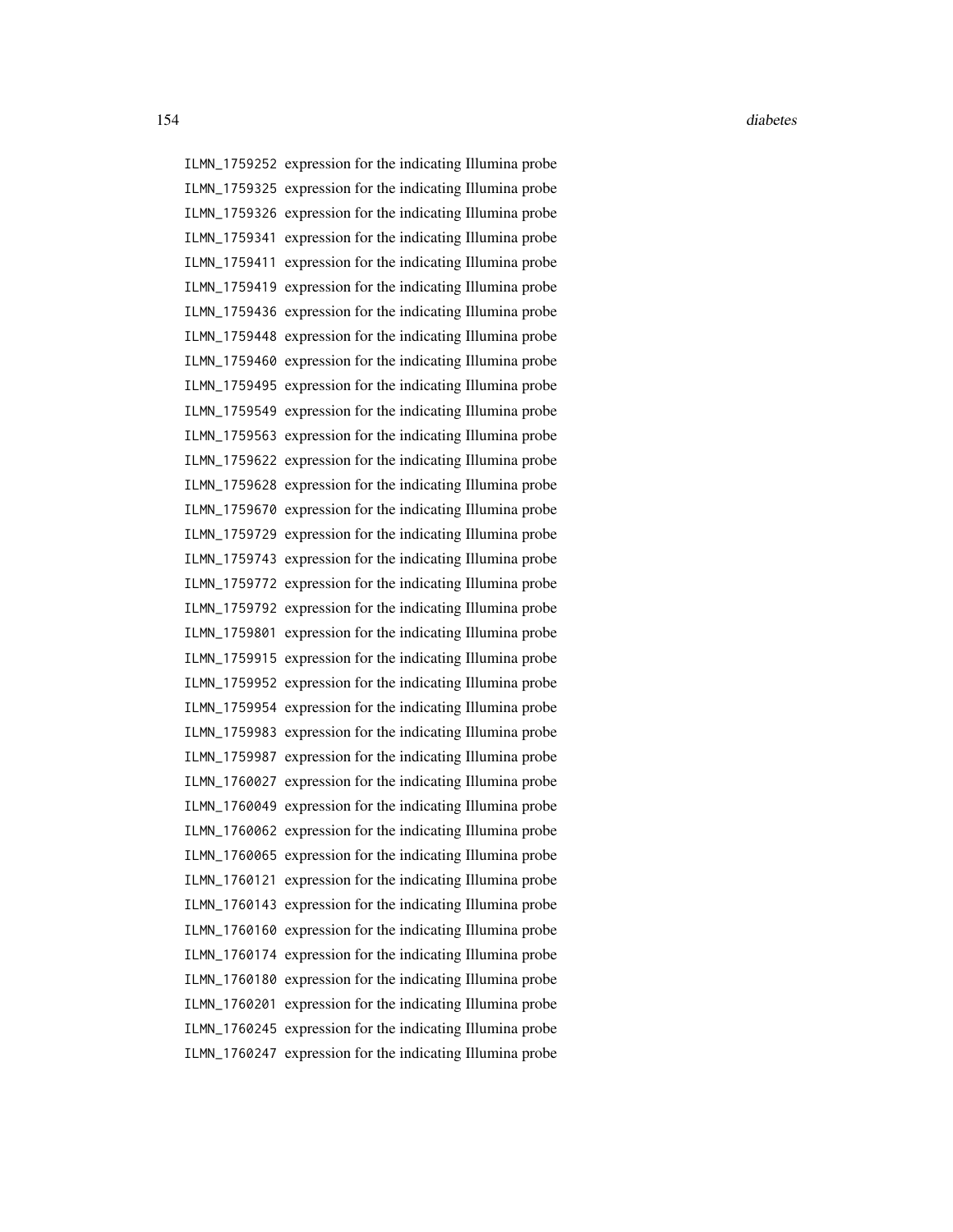ILMN\_1760256 expression for the indicating Illumina probe ILMN\_1760280 expression for the indicating Illumina probe ILMN\_1760294 expression for the indicating Illumina probe ILMN\_1760303 expression for the indicating Illumina probe ILMN\_1760315 expression for the indicating Illumina probe ILMN\_1760320 expression for the indicating Illumina probe ILMN\_1760369 expression for the indicating Illumina probe ILMN\_1760374 expression for the indicating Illumina probe ILMN\_1760400 expression for the indicating Illumina probe ILMN\_1760441 expression for the indicating Illumina probe ILMN\_1760466 expression for the indicating Illumina probe ILMN\_1760490 expression for the indicating Illumina probe ILMN\_1760493 expression for the indicating Illumina probe ILMN\_1760503 expression for the indicating Illumina probe ILMN\_1760509 expression for the indicating Illumina probe ILMN\_1760513 expression for the indicating Illumina probe ILMN\_1760563 expression for the indicating Illumina probe ILMN\_1760649 expression for the indicating Illumina probe ILMN\_1760667 expression for the indicating Illumina probe ILMN\_1760676 expression for the indicating Illumina probe ILMN\_1760683 expression for the indicating Illumina probe ILMN\_1760688 expression for the indicating Illumina probe ILMN\_1760708 expression for the indicating Illumina probe ILMN\_1760714 expression for the indicating Illumina probe ILMN\_1760718 expression for the indicating Illumina probe ILMN\_1760727 expression for the indicating Illumina probe ILMN\_1760741 expression for the indicating Illumina probe ILMN\_1760778 expression for the indicating Illumina probe ILMN\_1760798 expression for the indicating Illumina probe ILMN\_1760802 expression for the indicating Illumina probe ILMN\_1760855 expression for the indicating Illumina probe ILMN\_1760858 expression for the indicating Illumina probe ILMN\_1760890 expression for the indicating Illumina probe ILMN\_1760922 expression for the indicating Illumina probe ILMN\_1760982 expression for the indicating Illumina probe ILMN\_1761010 expression for the indicating Illumina probe ILMN\_1761044 expression for the indicating Illumina probe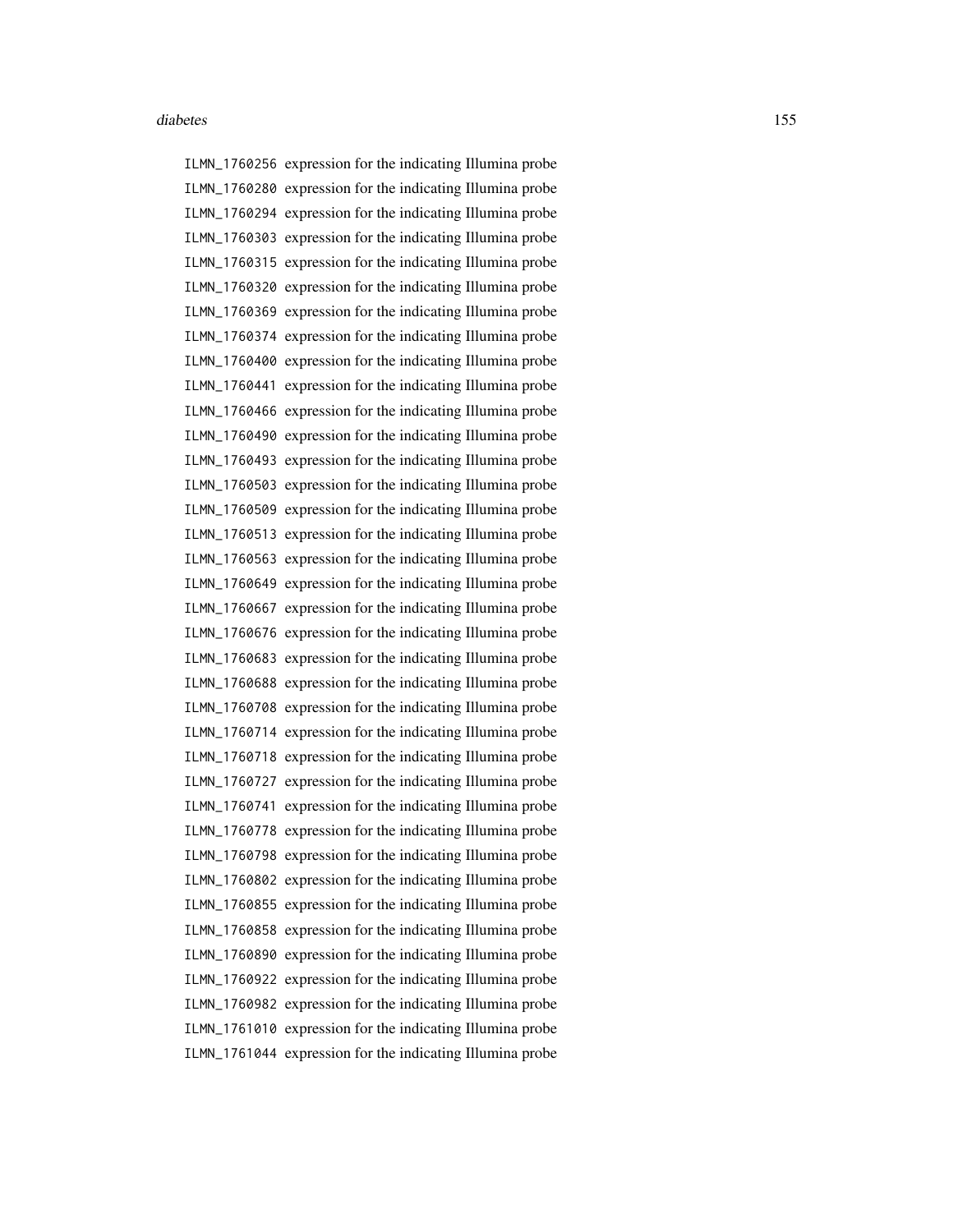ILMN\_1761049 expression for the indicating Illumina probe ILMN\_1761058 expression for the indicating Illumina probe ILMN\_1761061 expression for the indicating Illumina probe ILMN\_1761069 expression for the indicating Illumina probe ILMN\_1761083 expression for the indicating Illumina probe ILMN\_1761101 expression for the indicating Illumina probe ILMN\_1761112 expression for the indicating Illumina probe ILMN\_1761113 expression for the indicating Illumina probe ILMN\_1761120 expression for the indicating Illumina probe ILMN\_1761131 expression for the indicating Illumina probe ILMN\_1761138 expression for the indicating Illumina probe ILMN\_1761147 expression for the indicating Illumina probe ILMN\_1761159 expression for the indicating Illumina probe ILMN\_1761176 expression for the indicating Illumina probe ILMN\_1761242 expression for the indicating Illumina probe ILMN\_1761259 expression for the indicating Illumina probe ILMN\_1761260 expression for the indicating Illumina probe ILMN\_1761262 expression for the indicating Illumina probe ILMN\_1761309 expression for the indicating Illumina probe ILMN\_1761314 expression for the indicating Illumina probe ILMN\_1761334 expression for the indicating Illumina probe ILMN\_1761363 expression for the indicating Illumina probe ILMN\_1761411 expression for the indicating Illumina probe ILMN\_1761442 expression for the indicating Illumina probe ILMN\_1761450 expression for the indicating Illumina probe ILMN\_1761463 expression for the indicating Illumina probe ILMN\_1761464 expression for the indicating Illumina probe ILMN\_1761479 expression for the indicating Illumina probe ILMN\_1761486 expression for the indicating Illumina probe ILMN\_1761519 expression for the indicating Illumina probe ILMN\_1761531 expression for the indicating Illumina probe ILMN\_1761560 expression for the indicating Illumina probe ILMN\_1761566 expression for the indicating Illumina probe ILMN\_1761594 expression for the indicating Illumina probe ILMN\_1761598 expression for the indicating Illumina probe ILMN\_1761721 expression for the indicating Illumina probe ILMN\_1761733 expression for the indicating Illumina probe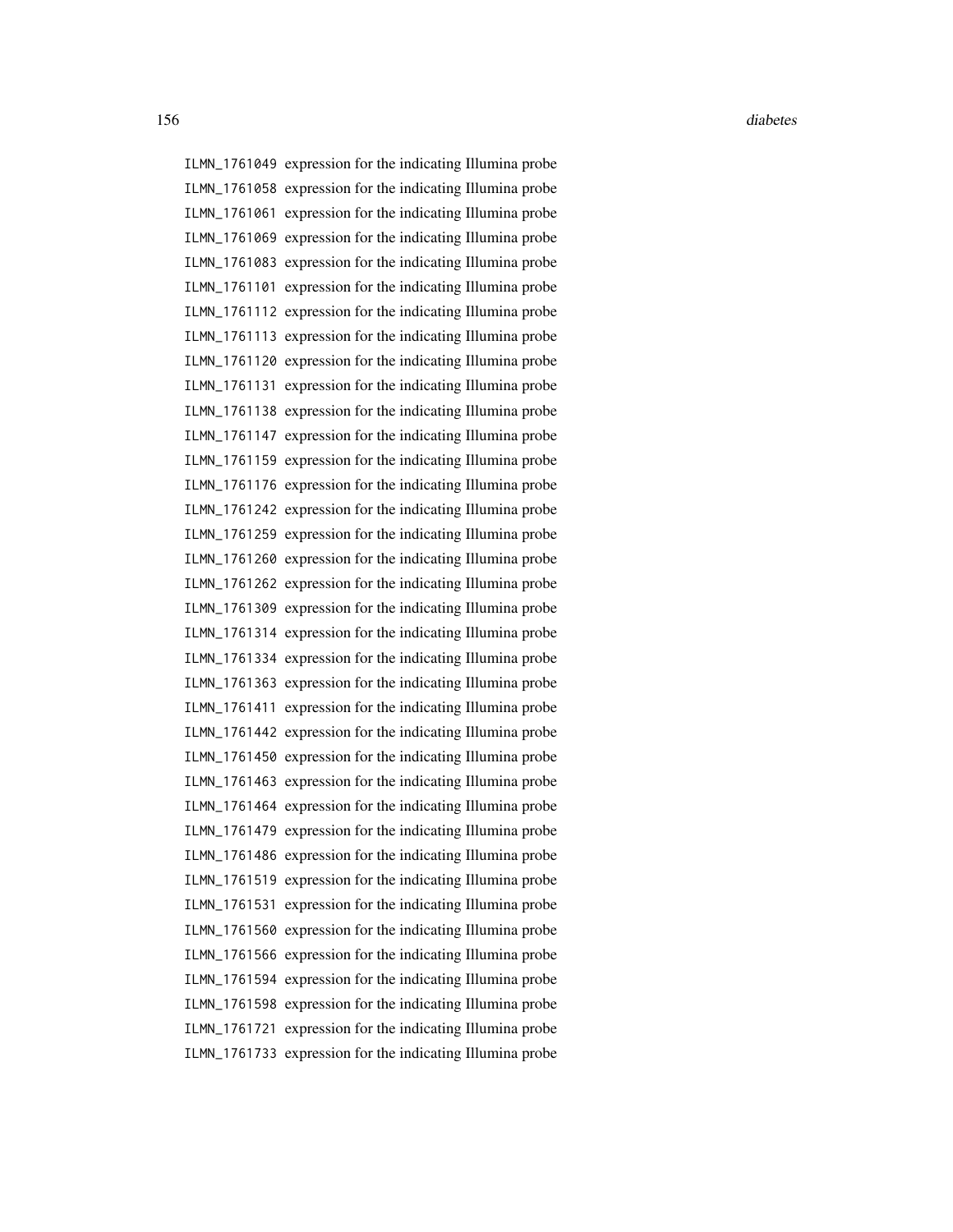ILMN\_1761793 expression for the indicating Illumina probe ILMN\_1761797 expression for the indicating Illumina probe ILMN\_1761804 expression for the indicating Illumina probe ILMN\_1761812 expression for the indicating Illumina probe ILMN\_1761820 expression for the indicating Illumina probe ILMN\_1761828 expression for the indicating Illumina probe ILMN\_1761844 expression for the indicating Illumina probe ILMN\_1761858 expression for the indicating Illumina probe ILMN\_1761910 expression for the indicating Illumina probe ILMN\_1761912 expression for the indicating Illumina probe ILMN\_1761941 expression for the indicating Illumina probe ILMN\_1761945 expression for the indicating Illumina probe ILMN\_1761961 expression for the indicating Illumina probe ILMN\_1761963 expression for the indicating Illumina probe ILMN\_1761968 expression for the indicating Illumina probe ILMN\_1761969 expression for the indicating Illumina probe ILMN\_1761981 expression for the indicating Illumina probe ILMN\_1761996 expression for the indicating Illumina probe ILMN\_1762002 expression for the indicating Illumina probe ILMN\_1762003 expression for the indicating Illumina probe ILMN\_1762071 expression for the indicating Illumina probe ILMN\_1762080 expression for the indicating Illumina probe ILMN\_1762095 expression for the indicating Illumina probe ILMN\_1762103 expression for the indicating Illumina probe ILMN\_1762106 expression for the indicating Illumina probe ILMN\_1762115 expression for the indicating Illumina probe ILMN\_1762167 expression for the indicating Illumina probe ILMN\_1762204 expression for the indicating Illumina probe ILMN\_1762262 expression for the indicating Illumina probe ILMN\_1762281 expression for the indicating Illumina probe ILMN\_1762284 expression for the indicating Illumina probe ILMN\_1762312 expression for the indicating Illumina probe ILMN\_1762316 expression for the indicating Illumina probe ILMN\_1762327 expression for the indicating Illumina probe ILMN\_1762407 expression for the indicating Illumina probe ILMN\_1762439 expression for the indicating Illumina probe ILMN\_1762466 expression for the indicating Illumina probe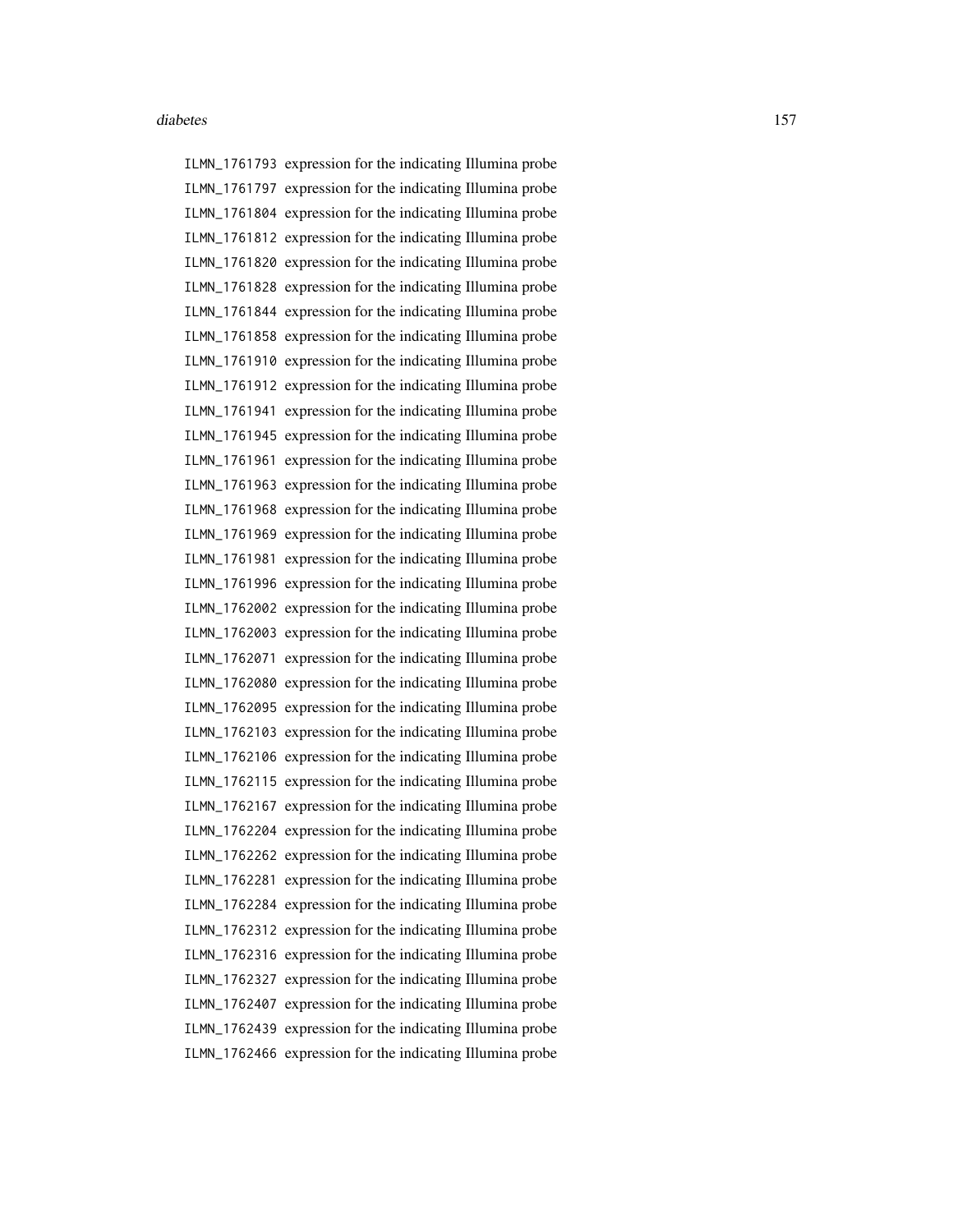ILMN\_1762531 expression for the indicating Illumina probe ILMN\_1762549 expression for the indicating Illumina probe ILMN\_1762594 expression for the indicating Illumina probe ILMN\_1762608 expression for the indicating Illumina probe ILMN\_1762615 expression for the indicating Illumina probe ILMN\_1762629 expression for the indicating Illumina probe ILMN\_1762639 expression for the indicating Illumina probe ILMN\_1762678 expression for the indicating Illumina probe ILMN\_1762712 expression for the indicating Illumina probe ILMN\_1762713 expression for the indicating Illumina probe ILMN\_1762725 expression for the indicating Illumina probe ILMN\_1762741 expression for the indicating Illumina probe ILMN\_1762764 expression for the indicating Illumina probe ILMN\_1762766 expression for the indicating Illumina probe ILMN\_1762787 expression for the indicating Illumina probe ILMN\_1762801 expression for the indicating Illumina probe ILMN\_1762803 expression for the indicating Illumina probe ILMN\_1762835 expression for the indicating Illumina probe ILMN\_1762843 expression for the indicating Illumina probe ILMN\_1762879 expression for the indicating Illumina probe ILMN\_1762897 expression for the indicating Illumina probe ILMN\_1762899 expression for the indicating Illumina probe ILMN\_1762972 expression for the indicating Illumina probe ILMN\_1762990 expression for the indicating Illumina probe ILMN\_1762993 expression for the indicating Illumina probe ILMN\_1763000 expression for the indicating Illumina probe ILMN\_1763036 expression for the indicating Illumina probe ILMN\_1763080 expression for the indicating Illumina probe ILMN\_1763091 expression for the indicating Illumina probe ILMN\_1763092 expression for the indicating Illumina probe ILMN\_1763127 expression for the indicating Illumina probe ILMN\_1763129 expression for the indicating Illumina probe ILMN\_1763144 expression for the indicating Illumina probe ILMN\_1763184 expression for the indicating Illumina probe ILMN\_1763198 expression for the indicating Illumina probe ILMN\_1763200 expression for the indicating Illumina probe ILMN\_1763207 expression for the indicating Illumina probe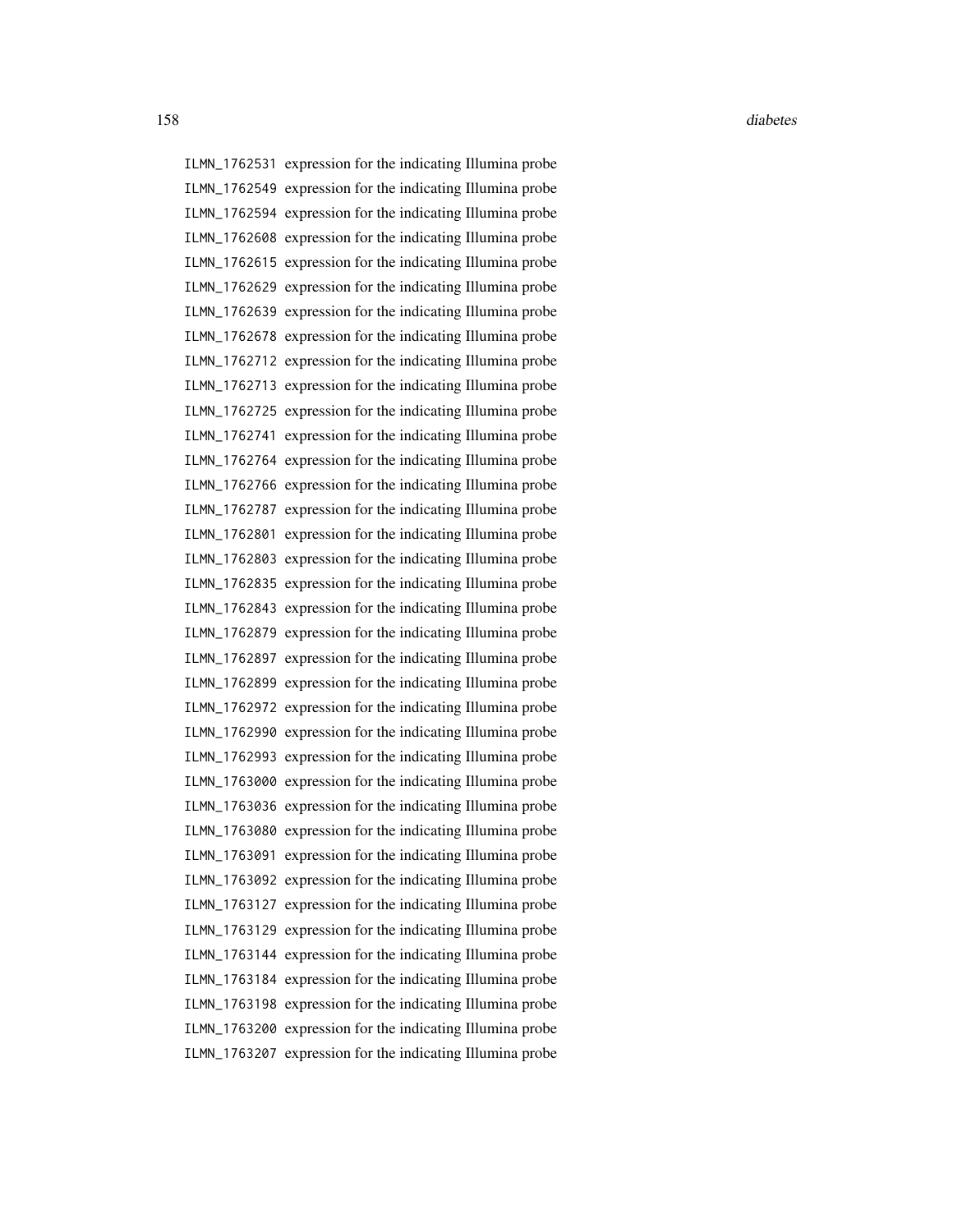ILMN\_1763228 expression for the indicating Illumina probe ILMN\_1763260 expression for the indicating Illumina probe ILMN\_1763264 expression for the indicating Illumina probe ILMN\_1763265 expression for the indicating Illumina probe ILMN\_1763322 expression for the indicating Illumina probe ILMN\_1763326 expression for the indicating Illumina probe ILMN\_1763333 expression for the indicating Illumina probe ILMN\_1763347 expression for the indicating Illumina probe ILMN\_1763364 expression for the indicating Illumina probe ILMN\_1763386 expression for the indicating Illumina probe ILMN\_1763409 expression for the indicating Illumina probe ILMN\_1763433 expression for the indicating Illumina probe ILMN\_1763436 expression for the indicating Illumina probe ILMN\_1763455 expression for the indicating Illumina probe ILMN\_1763460 expression for the indicating Illumina probe ILMN\_1763467 expression for the indicating Illumina probe ILMN\_1763487 expression for the indicating Illumina probe ILMN\_1763520 expression for the indicating Illumina probe ILMN\_1763523 expression for the indicating Illumina probe ILMN\_1763524 expression for the indicating Illumina probe ILMN\_1763537 expression for the indicating Illumina probe ILMN\_1763539 expression for the indicating Illumina probe ILMN\_1763540 expression for the indicating Illumina probe ILMN\_1763560 expression for the indicating Illumina probe ILMN\_1763561 expression for the indicating Illumina probe ILMN\_1763568 expression for the indicating Illumina probe ILMN\_1763605 expression for the indicating Illumina probe ILMN\_1763609 expression for the indicating Illumina probe ILMN\_1763641 expression for the indicating Illumina probe ILMN\_1763657 expression for the indicating Illumina probe ILMN\_1763688 expression for the indicating Illumina probe ILMN\_1763694 expression for the indicating Illumina probe ILMN\_1763723 expression for the indicating Illumina probe ILMN\_1763730 expression for the indicating Illumina probe ILMN\_1763739 expression for the indicating Illumina probe ILMN\_1763745 expression for the indicating Illumina probe ILMN\_1763749 expression for the indicating Illumina probe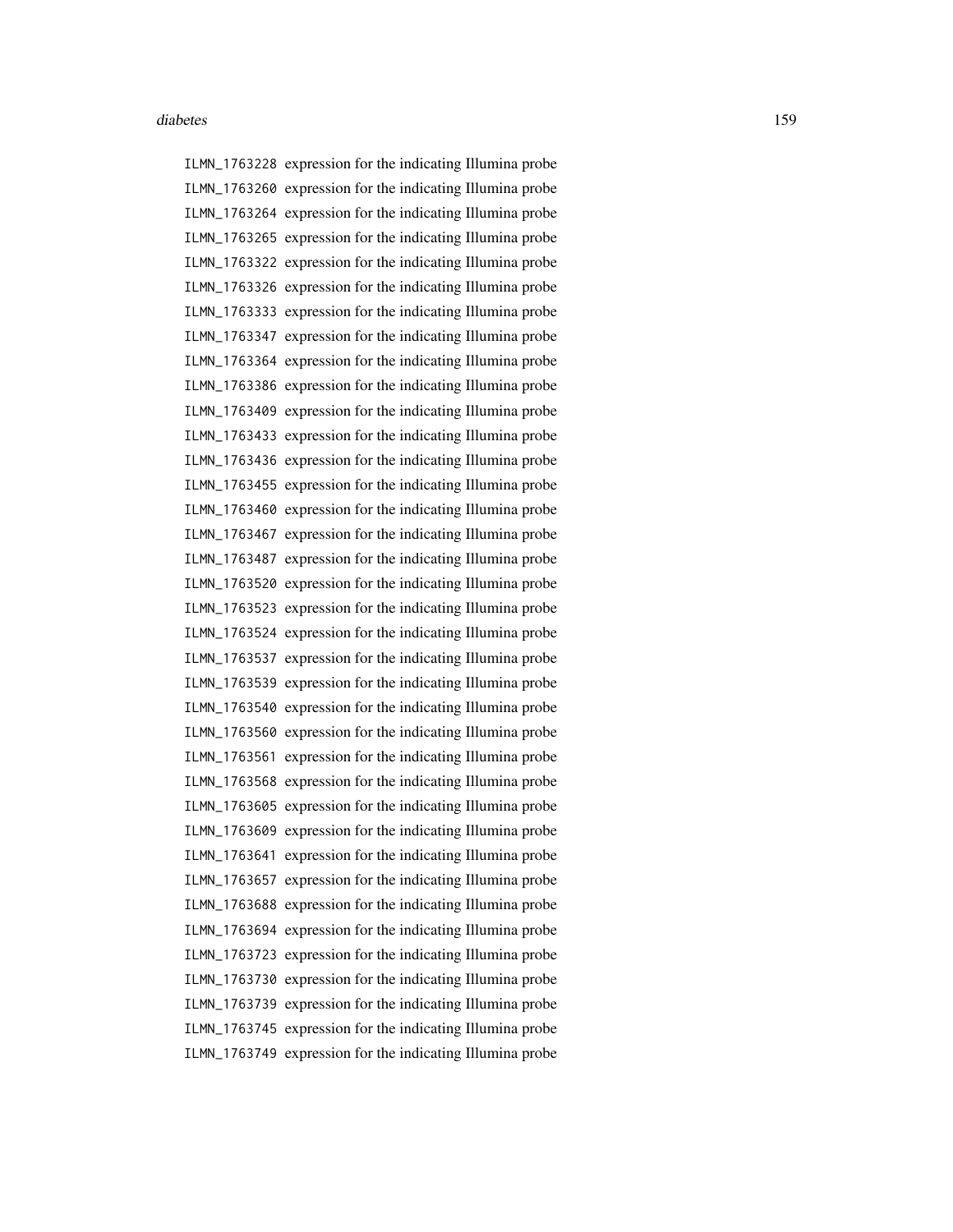ILMN\_1763763 expression for the indicating Illumina probe ILMN\_1763775 expression for the indicating Illumina probe ILMN\_1763828 expression for the indicating Illumina probe ILMN\_1763837 expression for the indicating Illumina probe ILMN\_1763842 expression for the indicating Illumina probe ILMN\_1763852 expression for the indicating Illumina probe ILMN\_1763875 expression for the indicating Illumina probe ILMN\_1763884 expression for the indicating Illumina probe ILMN\_1763887 expression for the indicating Illumina probe ILMN\_1763901 expression for the indicating Illumina probe ILMN\_1763907 expression for the indicating Illumina probe ILMN\_1764029 expression for the indicating Illumina probe ILMN\_1764034 expression for the indicating Illumina probe ILMN\_1764043 expression for the indicating Illumina probe ILMN\_1764091 expression for the indicating Illumina probe ILMN\_1764096 expression for the indicating Illumina probe ILMN\_1764158 expression for the indicating Illumina probe ILMN\_1764177 expression for the indicating Illumina probe ILMN\_1764230 expression for the indicating Illumina probe ILMN\_1764239 expression for the indicating Illumina probe ILMN\_1764320 expression for the indicating Illumina probe ILMN\_1764361 expression for the indicating Illumina probe ILMN\_1764380 expression for the indicating Illumina probe ILMN\_1764383 expression for the indicating Illumina probe ILMN\_1764396 expression for the indicating Illumina probe ILMN\_1764410 expression for the indicating Illumina probe ILMN\_1764414 expression for the indicating Illumina probe ILMN\_1764415 expression for the indicating Illumina probe ILMN\_1764431 expression for the indicating Illumina probe ILMN\_1764456 expression for the indicating Illumina probe ILMN\_1764489 expression for the indicating Illumina probe ILMN\_1764494 expression for the indicating Illumina probe ILMN\_1764500 expression for the indicating Illumina probe ILMN\_1764522 expression for the indicating Illumina probe ILMN\_1764549 expression for the indicating Illumina probe ILMN\_1764557 expression for the indicating Illumina probe ILMN\_1764577 expression for the indicating Illumina probe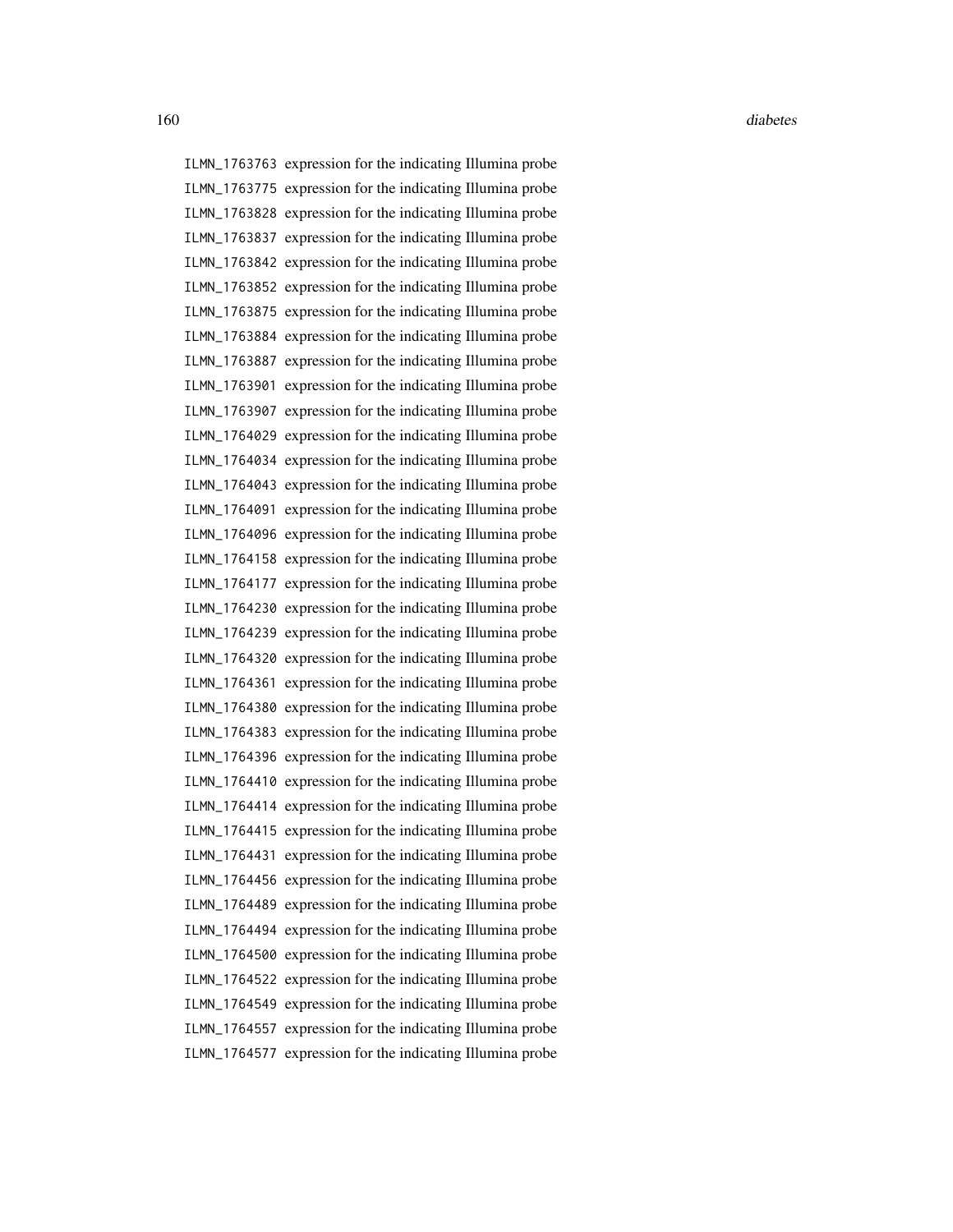ILMN\_1764609 expression for the indicating Illumina probe ILMN\_1764628 expression for the indicating Illumina probe ILMN\_1764650 expression for the indicating Illumina probe ILMN\_1764709 expression for the indicating Illumina probe ILMN\_1764714 expression for the indicating Illumina probe ILMN\_1764721 expression for the indicating Illumina probe ILMN\_1764764 expression for the indicating Illumina probe ILMN\_1764788 expression for the indicating Illumina probe ILMN\_1764794 expression for the indicating Illumina probe ILMN\_1764803 expression for the indicating Illumina probe ILMN\_1764813 expression for the indicating Illumina probe ILMN\_1764826 expression for the indicating Illumina probe ILMN\_1764850 expression for the indicating Illumina probe ILMN\_1764851 expression for the indicating Illumina probe ILMN\_1764861 expression for the indicating Illumina probe ILMN\_1764871 expression for the indicating Illumina probe ILMN\_1764873 expression for the indicating Illumina probe ILMN\_1764891 expression for the indicating Illumina probe ILMN\_1764927 expression for the indicating Illumina probe ILMN\_1764945 expression for the indicating Illumina probe ILMN\_1764964 expression for the indicating Illumina probe ILMN\_1764970 expression for the indicating Illumina probe ILMN\_1764986 expression for the indicating Illumina probe ILMN\_1765001 expression for the indicating Illumina probe ILMN\_1765017 expression for the indicating Illumina probe ILMN\_1765019 expression for the indicating Illumina probe ILMN\_1765021 expression for the indicating Illumina probe ILMN\_1765043 expression for the indicating Illumina probe ILMN\_1765044 expression for the indicating Illumina probe ILMN\_1765060 expression for the indicating Illumina probe ILMN\_1765061 expression for the indicating Illumina probe ILMN\_1765076 expression for the indicating Illumina probe ILMN\_1765082 expression for the indicating Illumina probe ILMN\_1765109 expression for the indicating Illumina probe ILMN\_1765122 expression for the indicating Illumina probe ILMN\_1765132 expression for the indicating Illumina probe ILMN\_1765146 expression for the indicating Illumina probe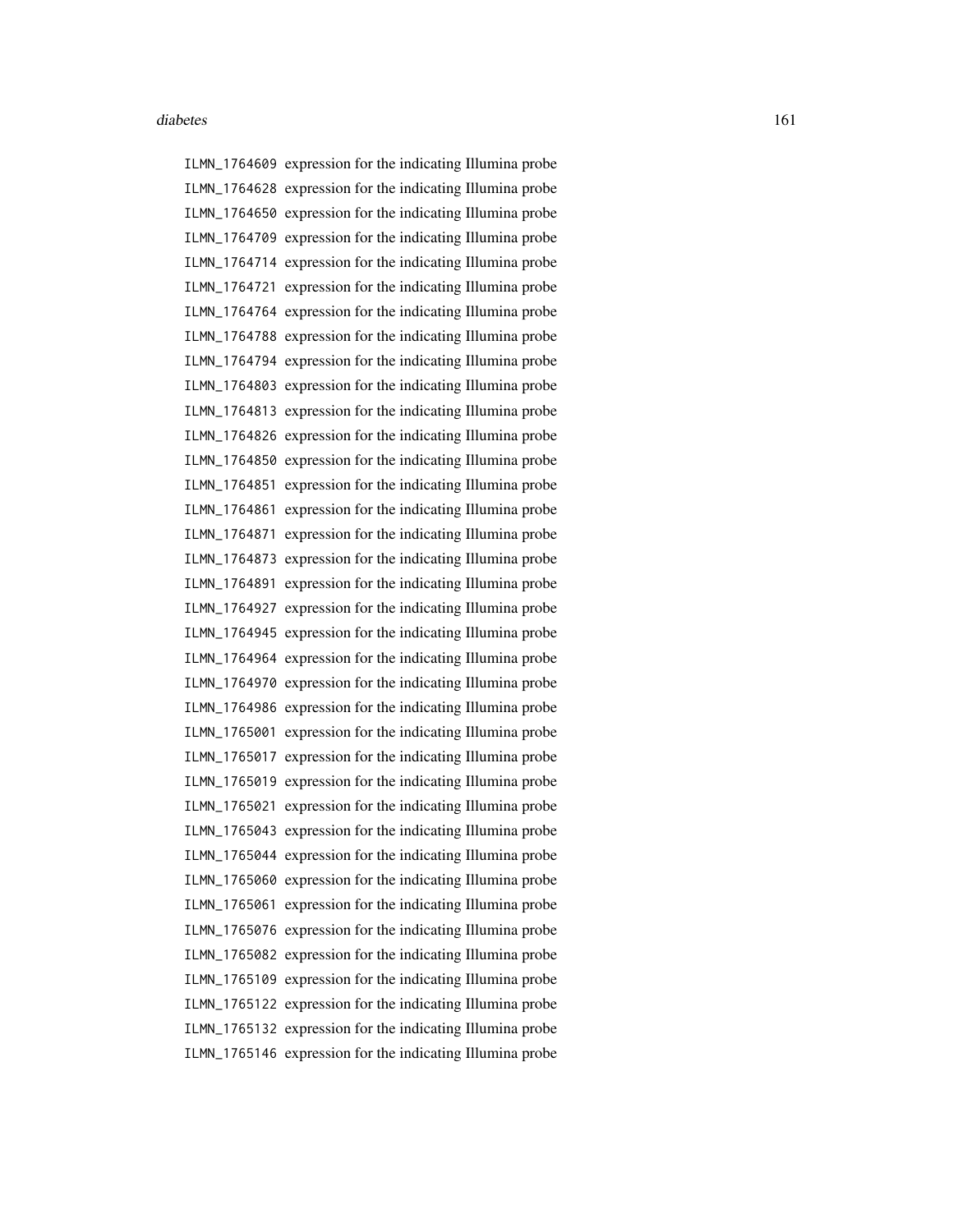ILMN\_1765159 expression for the indicating Illumina probe ILMN\_1765204 expression for the indicating Illumina probe ILMN\_1765208 expression for the indicating Illumina probe ILMN\_1765222 expression for the indicating Illumina probe ILMN\_1765232 expression for the indicating Illumina probe ILMN\_1765244 expression for the indicating Illumina probe ILMN\_1765258 expression for the indicating Illumina probe ILMN\_1765326 expression for the indicating Illumina probe ILMN\_1765332 expression for the indicating Illumina probe ILMN\_1765371 expression for the indicating Illumina probe ILMN\_1765409 expression for the indicating Illumina probe ILMN\_1765417 expression for the indicating Illumina probe ILMN\_1765445 expression for the indicating Illumina probe ILMN\_1765446 expression for the indicating Illumina probe ILMN\_1765460 expression for the indicating Illumina probe ILMN\_1765493 expression for the indicating Illumina probe ILMN\_1765518 expression for the indicating Illumina probe ILMN\_1765520 expression for the indicating Illumina probe ILMN\_1765523 expression for the indicating Illumina probe ILMN\_1765532 expression for the indicating Illumina probe ILMN\_1765578 expression for the indicating Illumina probe ILMN\_1765606 expression for the indicating Illumina probe ILMN\_1765621 expression for the indicating Illumina probe ILMN\_1765649 expression for the indicating Illumina probe ILMN\_1765684 expression for the indicating Illumina probe ILMN\_1765746 expression for the indicating Illumina probe ILMN\_1765796 expression for the indicating Illumina probe ILMN\_1765801 expression for the indicating Illumina probe ILMN\_1765851 expression for the indicating Illumina probe ILMN\_1765858 expression for the indicating Illumina probe ILMN\_1765860 expression for the indicating Illumina probe ILMN\_1765872 expression for the indicating Illumina probe ILMN\_1765880 expression for the indicating Illumina probe ILMN\_1765994 expression for the indicating Illumina probe ILMN\_1766000 expression for the indicating Illumina probe ILMN\_1766010 expression for the indicating Illumina probe ILMN\_1766024 expression for the indicating Illumina probe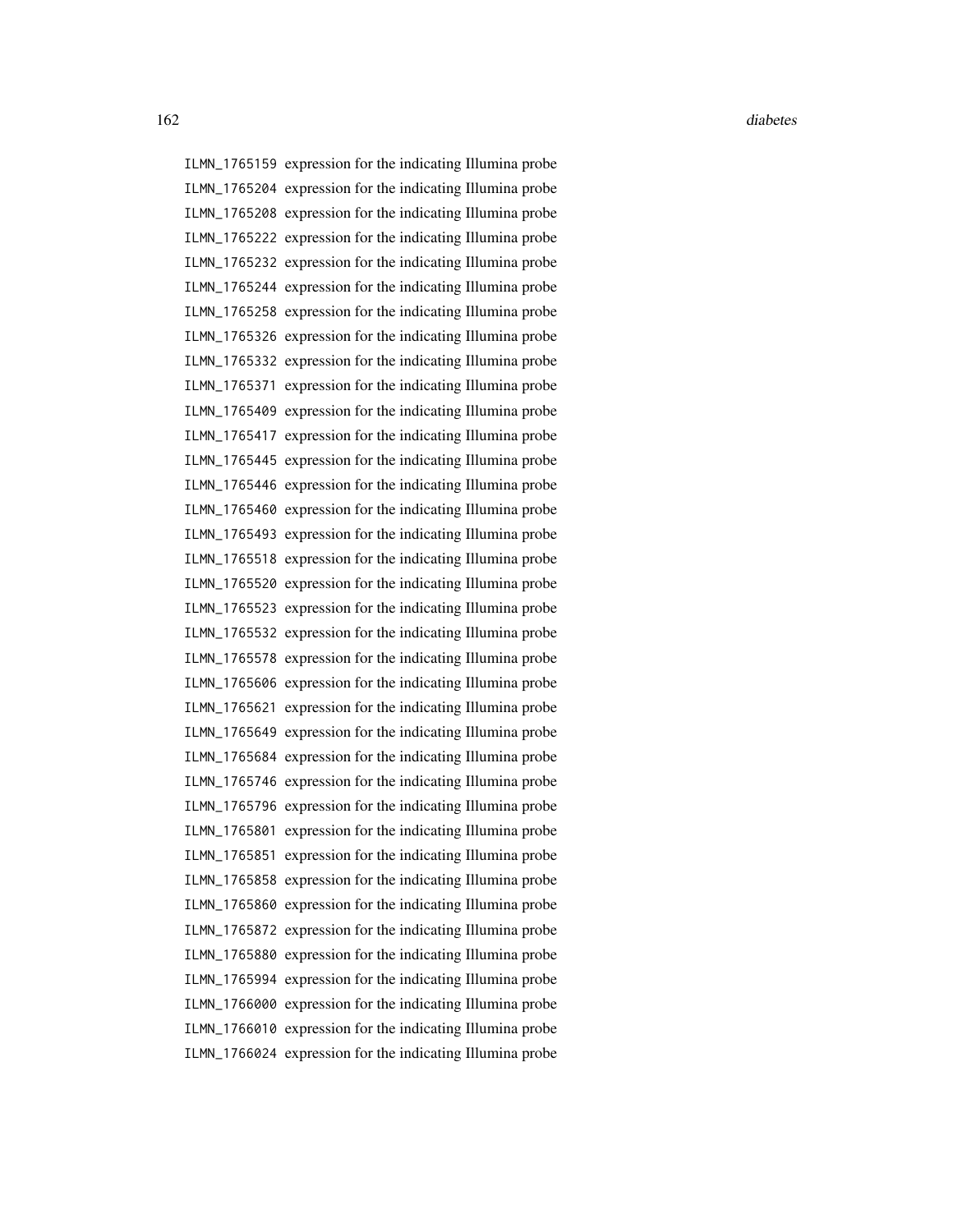ILMN\_1766045 expression for the indicating Illumina probe ILMN\_1766054 expression for the indicating Illumina probe ILMN\_1766125 expression for the indicating Illumina probe ILMN\_1766154 expression for the indicating Illumina probe ILMN\_1766159 expression for the indicating Illumina probe ILMN\_1766165 expression for the indicating Illumina probe ILMN\_1766171 expression for the indicating Illumina probe ILMN\_1766185 expression for the indicating Illumina probe ILMN\_1766195 expression for the indicating Illumina probe ILMN\_1766200 expression for the indicating Illumina probe ILMN\_1766221 expression for the indicating Illumina probe ILMN\_1766222 expression for the indicating Illumina probe ILMN\_1766245 expression for the indicating Illumina probe ILMN\_1766247 expression for the indicating Illumina probe ILMN\_1766264 expression for the indicating Illumina probe ILMN\_1766275 expression for the indicating Illumina probe ILMN\_1766309 expression for the indicating Illumina probe ILMN\_1766346 expression for the indicating Illumina probe ILMN\_1766359 expression for the indicating Illumina probe ILMN\_1766363 expression for the indicating Illumina probe ILMN\_1766408 expression for the indicating Illumina probe ILMN\_1766425 expression for the indicating Illumina probe ILMN\_1766435 expression for the indicating Illumina probe ILMN\_1766551 expression for the indicating Illumina probe ILMN\_1766560 expression for the indicating Illumina probe ILMN\_1766637 expression for the indicating Illumina probe ILMN\_1766657 expression for the indicating Illumina probe ILMN\_1766718 expression for the indicating Illumina probe ILMN\_1766736 expression for the indicating Illumina probe ILMN\_1766762 expression for the indicating Illumina probe ILMN\_1766797 expression for the indicating Illumina probe ILMN\_1766803 expression for the indicating Illumina probe ILMN\_1766814 expression for the indicating Illumina probe ILMN\_1766896 expression for the indicating Illumina probe ILMN\_1766914 expression for the indicating Illumina probe ILMN\_1766981 expression for the indicating Illumina probe ILMN\_1767006 expression for the indicating Illumina probe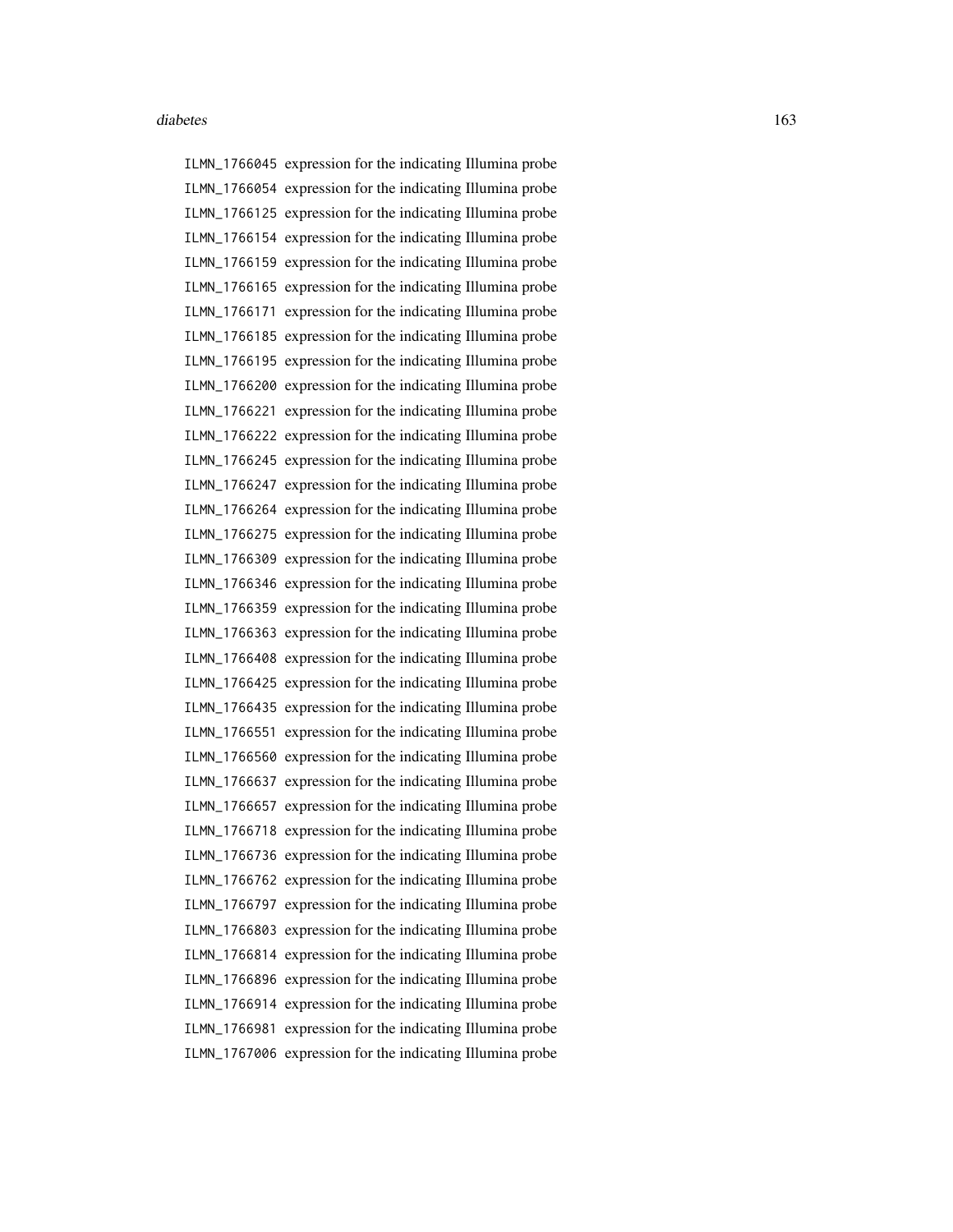ILMN\_1767015 expression for the indicating Illumina probe ILMN\_1767020 expression for the indicating Illumina probe ILMN\_1767032 expression for the indicating Illumina probe ILMN\_1767111 expression for the indicating Illumina probe ILMN\_1767139 expression for the indicating Illumina probe ILMN\_1767142 expression for the indicating Illumina probe ILMN\_1767219 expression for the indicating Illumina probe ILMN\_1767253 expression for the indicating Illumina probe ILMN\_1767256 expression for the indicating Illumina probe ILMN\_1767281 expression for the indicating Illumina probe ILMN\_1767320 expression for the indicating Illumina probe ILMN\_1767324 expression for the indicating Illumina probe ILMN\_1767337 expression for the indicating Illumina probe ILMN\_1767365 expression for the indicating Illumina probe ILMN\_1767422 expression for the indicating Illumina probe ILMN\_1767459 expression for the indicating Illumina probe ILMN\_1767470 expression for the indicating Illumina probe ILMN\_1767475 expression for the indicating Illumina probe ILMN\_1767509 expression for the indicating Illumina probe ILMN\_1767541 expression for the indicating Illumina probe ILMN\_1767642 expression for the indicating Illumina probe ILMN\_1767651 expression for the indicating Illumina probe ILMN\_1767658 expression for the indicating Illumina probe ILMN\_1767662 expression for the indicating Illumina probe ILMN\_1767717 expression for the indicating Illumina probe ILMN\_1767722 expression for the indicating Illumina probe ILMN\_1767747 expression for the indicating Illumina probe ILMN\_1767801 expression for the indicating Illumina probe ILMN\_1767811 expression for the indicating Illumina probe ILMN\_1767816 expression for the indicating Illumina probe ILMN\_1767837 expression for the indicating Illumina probe ILMN\_1767839 expression for the indicating Illumina probe ILMN\_1767848 expression for the indicating Illumina probe ILMN\_1767892 expression for the indicating Illumina probe ILMN\_1767894 expression for the indicating Illumina probe ILMN\_1767992 expression for the indicating Illumina probe ILMN\_1768016 expression for the indicating Illumina probe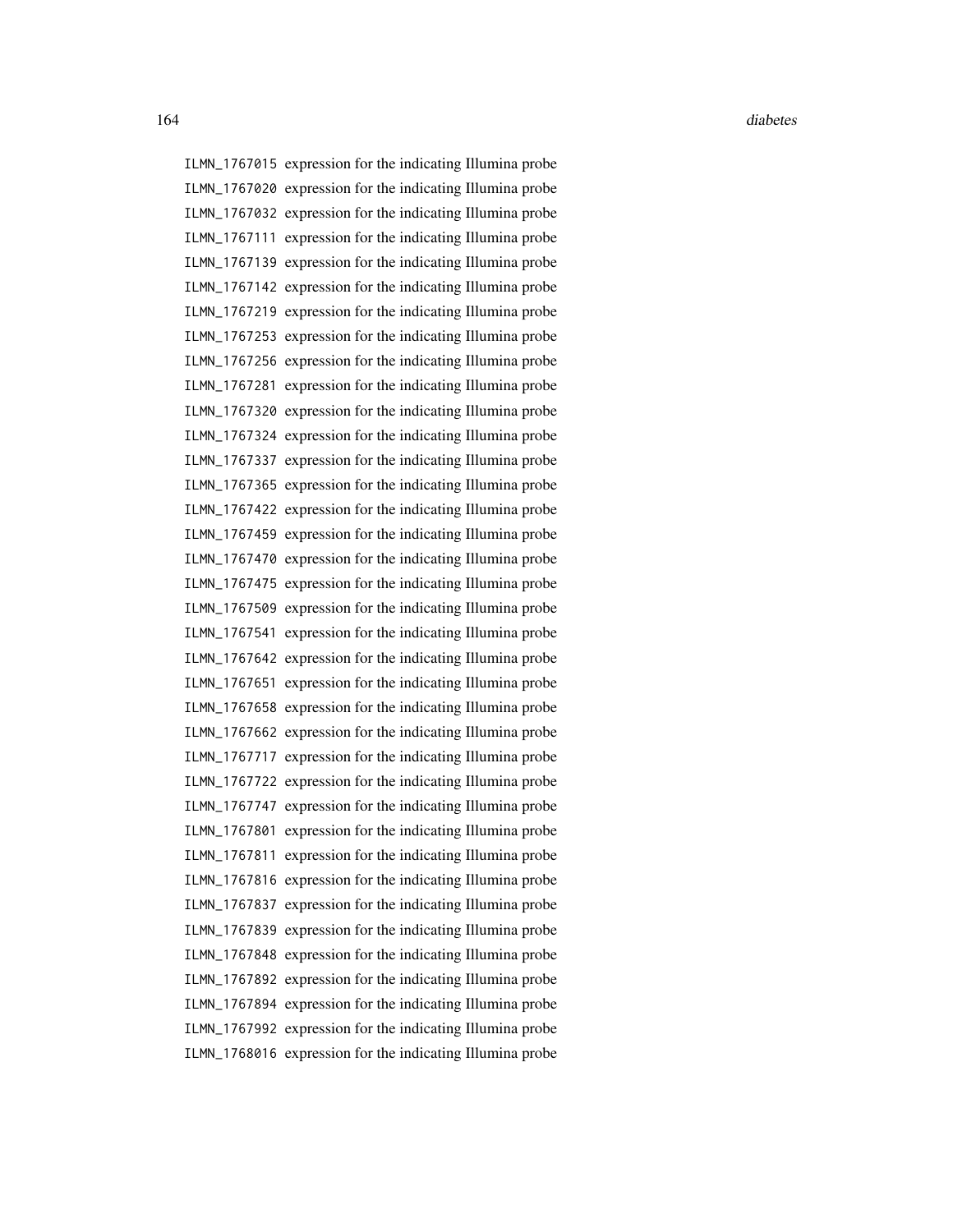ILMN\_1768020 expression for the indicating Illumina probe ILMN\_1768031 expression for the indicating Illumina probe ILMN\_1768050 expression for the indicating Illumina probe ILMN\_1768071 expression for the indicating Illumina probe ILMN\_1768077 expression for the indicating Illumina probe ILMN\_1768097 expression for the indicating Illumina probe ILMN\_1768099 expression for the indicating Illumina probe ILMN\_1768101 expression for the indicating Illumina probe ILMN\_1768110 expression for the indicating Illumina probe ILMN\_1768117 expression for the indicating Illumina probe ILMN\_1768127 expression for the indicating Illumina probe ILMN\_1768161 expression for the indicating Illumina probe ILMN\_1768176 expression for the indicating Illumina probe ILMN\_1768181 expression for the indicating Illumina probe ILMN\_1768271 expression for the indicating Illumina probe ILMN\_1768273 expression for the indicating Illumina probe ILMN\_1768282 expression for the indicating Illumina probe ILMN\_1768284 expression for the indicating Illumina probe ILMN\_1768293 expression for the indicating Illumina probe ILMN\_1768363 expression for the indicating Illumina probe ILMN\_1768391 expression for the indicating Illumina probe ILMN\_1768394 expression for the indicating Illumina probe ILMN\_1768396 expression for the indicating Illumina probe ILMN\_1768433 expression for the indicating Illumina probe ILMN\_1768449 expression for the indicating Illumina probe ILMN\_1768469 expression for the indicating Illumina probe ILMN\_1768470 expression for the indicating Illumina probe ILMN\_1768480 expression for the indicating Illumina probe ILMN\_1768482 expression for the indicating Illumina probe ILMN\_1768483 expression for the indicating Illumina probe ILMN\_1768488 expression for the indicating Illumina probe ILMN\_1768491 expression for the indicating Illumina probe ILMN\_1768505 expression for the indicating Illumina probe ILMN\_1768506 expression for the indicating Illumina probe ILMN\_1768510 expression for the indicating Illumina probe ILMN\_1768534 expression for the indicating Illumina probe ILMN\_1768575 expression for the indicating Illumina probe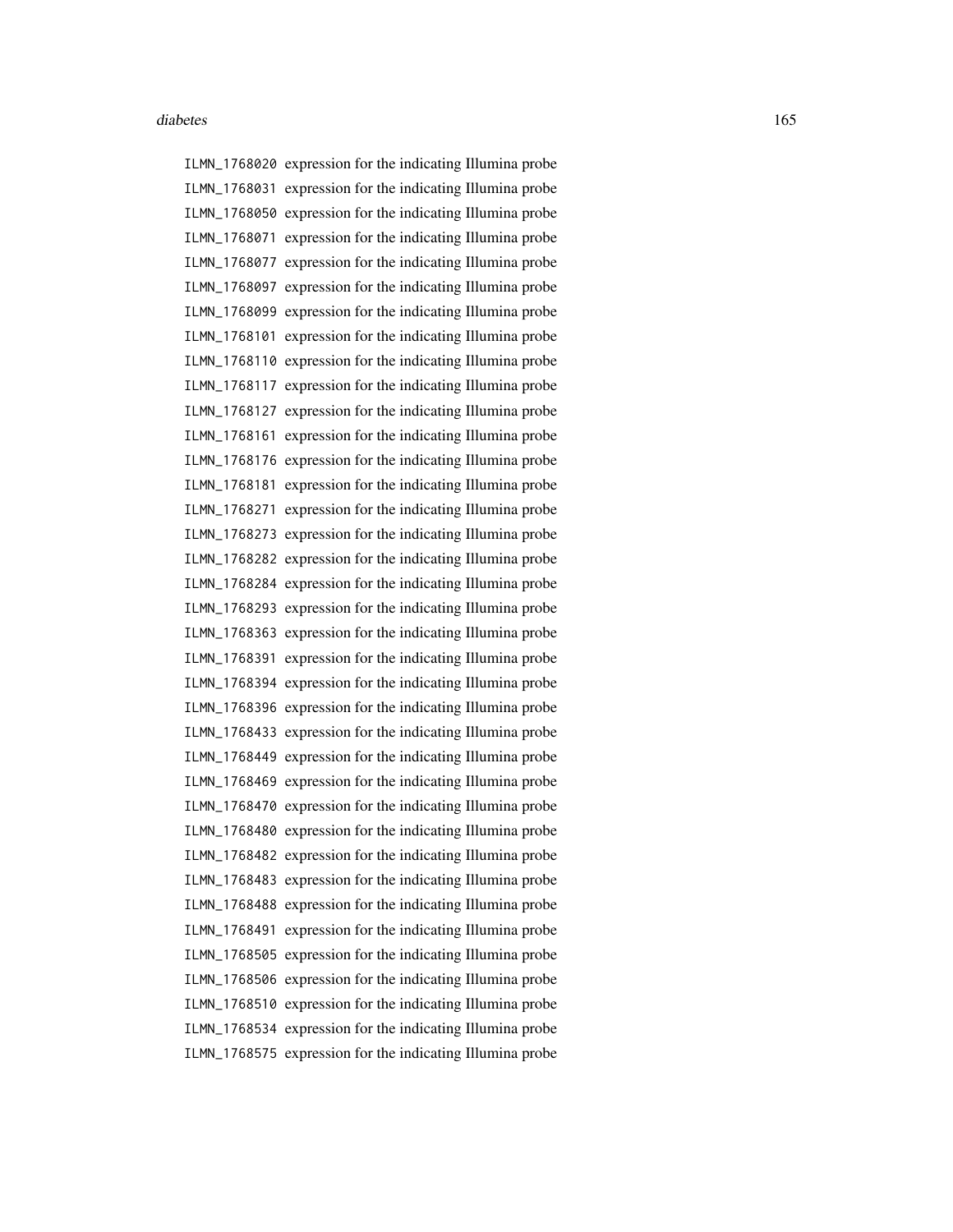ILMN\_1768582 expression for the indicating Illumina probe ILMN\_1768598 expression for the indicating Illumina probe ILMN\_1768640 expression for the indicating Illumina probe ILMN\_1768662 expression for the indicating Illumina probe ILMN\_1768754 expression for the indicating Illumina probe ILMN\_1768784 expression for the indicating Illumina probe ILMN\_1768798 expression for the indicating Illumina probe ILMN\_1768809 expression for the indicating Illumina probe ILMN\_1768812 expression for the indicating Illumina probe ILMN\_1768820 expression for the indicating Illumina probe ILMN\_1768845 expression for the indicating Illumina probe ILMN\_1768867 expression for the indicating Illumina probe ILMN\_1768870 expression for the indicating Illumina probe ILMN\_1768930 expression for the indicating Illumina probe ILMN\_1768954 expression for the indicating Illumina probe ILMN\_1768958 expression for the indicating Illumina probe ILMN\_1768962 expression for the indicating Illumina probe ILMN\_1768969 expression for the indicating Illumina probe ILMN\_1768973 expression for the indicating Illumina probe ILMN\_1769013 expression for the indicating Illumina probe ILMN\_1769027 expression for the indicating Illumina probe ILMN\_1769031 expression for the indicating Illumina probe ILMN\_1769091 expression for the indicating Illumina probe ILMN\_1769092 expression for the indicating Illumina probe ILMN\_1769112 expression for the indicating Illumina probe ILMN\_1769118 expression for the indicating Illumina probe ILMN\_1769129 expression for the indicating Illumina probe ILMN\_1769140 expression for the indicating Illumina probe ILMN\_1769191 expression for the indicating Illumina probe ILMN\_1769229 expression for the indicating Illumina probe ILMN\_1769245 expression for the indicating Illumina probe ILMN\_1769250 expression for the indicating Illumina probe ILMN\_1769299 expression for the indicating Illumina probe ILMN\_1769383 expression for the indicating Illumina probe ILMN\_1769390 expression for the indicating Illumina probe ILMN\_1769409 expression for the indicating Illumina probe ILMN\_1769412 expression for the indicating Illumina probe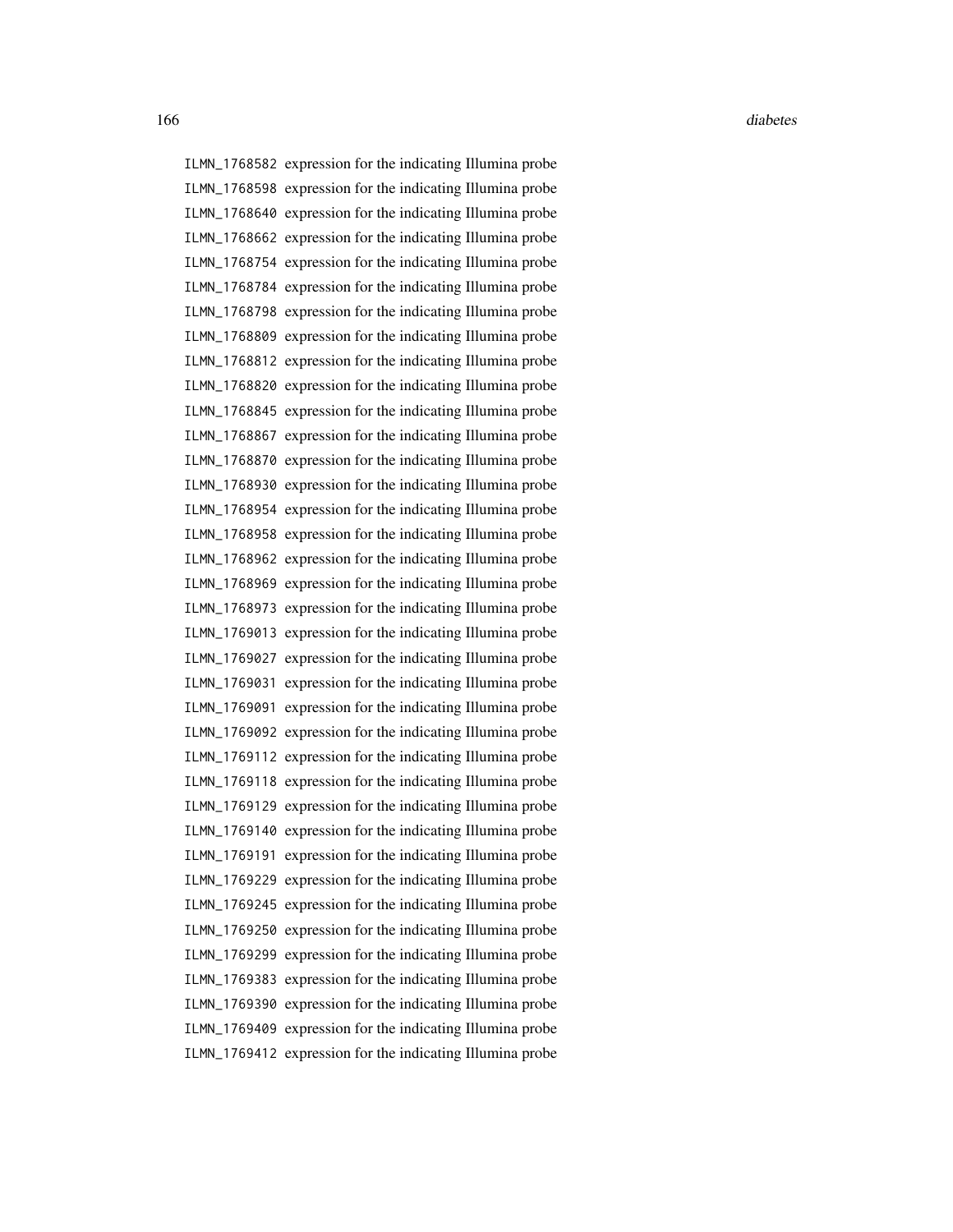ILMN\_1769416 expression for the indicating Illumina probe ILMN\_1769433 expression for the indicating Illumina probe ILMN\_1769451 expression for the indicating Illumina probe ILMN\_1769473 expression for the indicating Illumina probe ILMN\_1769508 expression for the indicating Illumina probe ILMN\_1769517 expression for the indicating Illumina probe ILMN\_1769520 expression for the indicating Illumina probe ILMN\_1769545 expression for the indicating Illumina probe ILMN\_1769546 expression for the indicating Illumina probe ILMN\_1769550 expression for the indicating Illumina probe ILMN\_1769575 expression for the indicating Illumina probe ILMN\_1769580 expression for the indicating Illumina probe ILMN\_1769601 expression for the indicating Illumina probe ILMN\_1769633 expression for the indicating Illumina probe ILMN\_1769634 expression for the indicating Illumina probe ILMN\_1769637 expression for the indicating Illumina probe ILMN\_1769665 expression for the indicating Illumina probe ILMN\_1769671 expression for the indicating Illumina probe ILMN\_1769673 expression for the indicating Illumina probe ILMN\_1769694 expression for the indicating Illumina probe ILMN\_1769720 expression for the indicating Illumina probe ILMN\_1769721 expression for the indicating Illumina probe ILMN\_1769751 expression for the indicating Illumina probe ILMN\_1769757 expression for the indicating Illumina probe ILMN\_1769779 expression for the indicating Illumina probe ILMN\_1769782 expression for the indicating Illumina probe ILMN\_1769787 expression for the indicating Illumina probe ILMN\_1769810 expression for the indicating Illumina probe ILMN\_1769869 expression for the indicating Illumina probe ILMN\_1769876 expression for the indicating Illumina probe ILMN\_1769883 expression for the indicating Illumina probe ILMN\_1769886 expression for the indicating Illumina probe ILMN\_1769911 expression for the indicating Illumina probe ILMN\_1769926 expression for the indicating Illumina probe ILMN\_1769960 expression for the indicating Illumina probe ILMN\_1769961 expression for the indicating Illumina probe ILMN\_1769988 expression for the indicating Illumina probe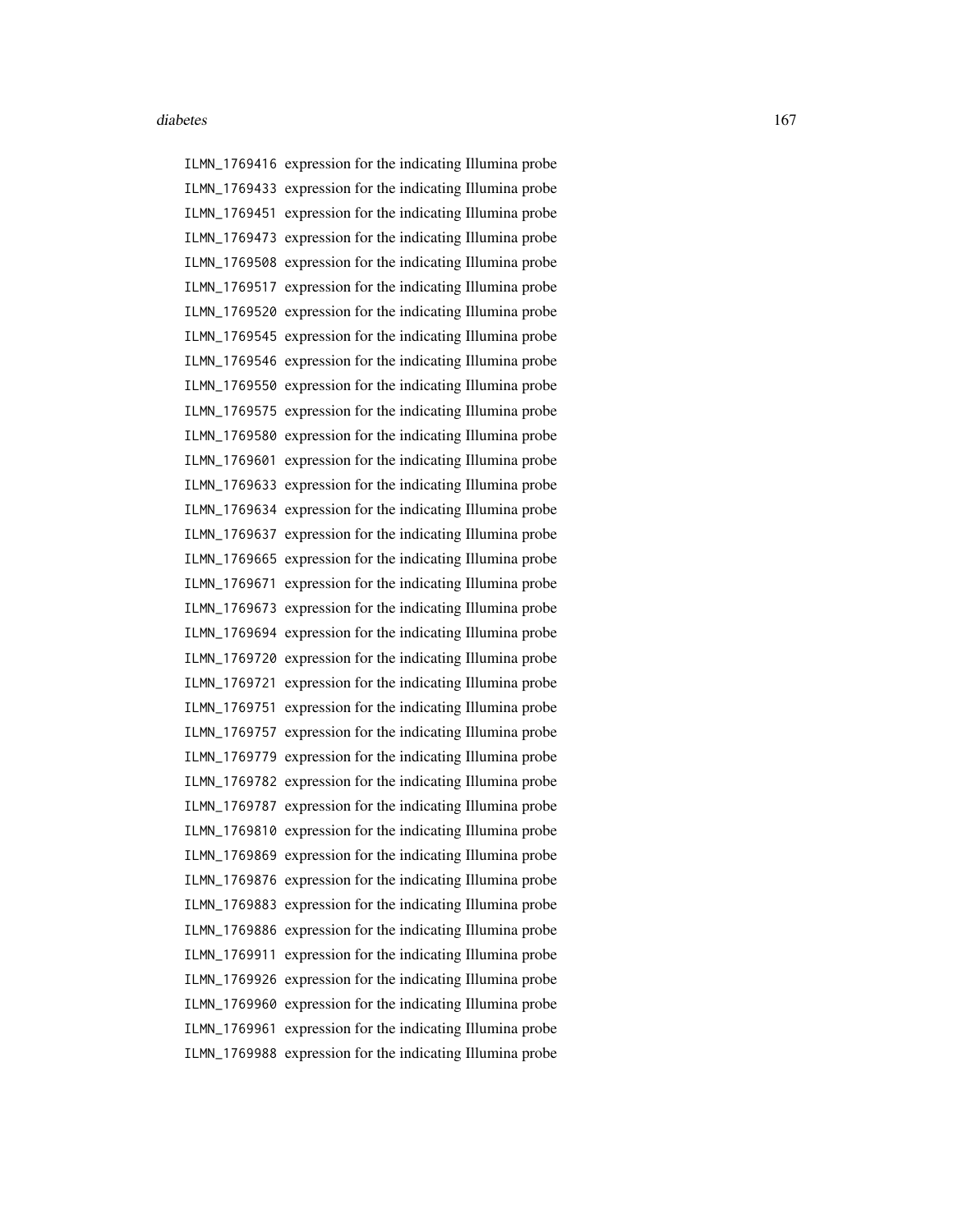ILMN\_1770005 expression for the indicating Illumina probe ILMN\_1770020 expression for the indicating Illumina probe ILMN\_1770030 expression for the indicating Illumina probe ILMN\_1770031 expression for the indicating Illumina probe ILMN\_1770035 expression for the indicating Illumina probe ILMN\_1770048 expression for the indicating Illumina probe ILMN\_1770053 expression for the indicating Illumina probe ILMN\_1770084 expression for the indicating Illumina probe ILMN\_1770085 expression for the indicating Illumina probe ILMN\_1770127 expression for the indicating Illumina probe ILMN\_1770161 expression for the indicating Illumina probe ILMN\_1770206 expression for the indicating Illumina probe ILMN\_1770244 expression for the indicating Illumina probe ILMN\_1770260 expression for the indicating Illumina probe ILMN\_1770290 expression for the indicating Illumina probe ILMN\_1770339 expression for the indicating Illumina probe ILMN\_1770356 expression for the indicating Illumina probe ILMN\_1770373 expression for the indicating Illumina probe ILMN\_1770378 expression for the indicating Illumina probe ILMN\_1770385 expression for the indicating Illumina probe ILMN\_1770388 expression for the indicating Illumina probe ILMN\_1770412 expression for the indicating Illumina probe ILMN\_1770425 expression for the indicating Illumina probe ILMN\_1770433 expression for the indicating Illumina probe ILMN\_1770466 expression for the indicating Illumina probe ILMN\_1770537 expression for the indicating Illumina probe ILMN\_1770623 expression for the indicating Illumina probe ILMN\_1770641 expression for the indicating Illumina probe ILMN\_1770665 expression for the indicating Illumina probe ILMN\_1770667 expression for the indicating Illumina probe ILMN\_1770673 expression for the indicating Illumina probe ILMN\_1770678 expression for the indicating Illumina probe ILMN\_1770719 expression for the indicating Illumina probe ILMN\_1770732 expression for the indicating Illumina probe ILMN\_1770733 expression for the indicating Illumina probe ILMN\_1770742 expression for the indicating Illumina probe ILMN\_1770768 expression for the indicating Illumina probe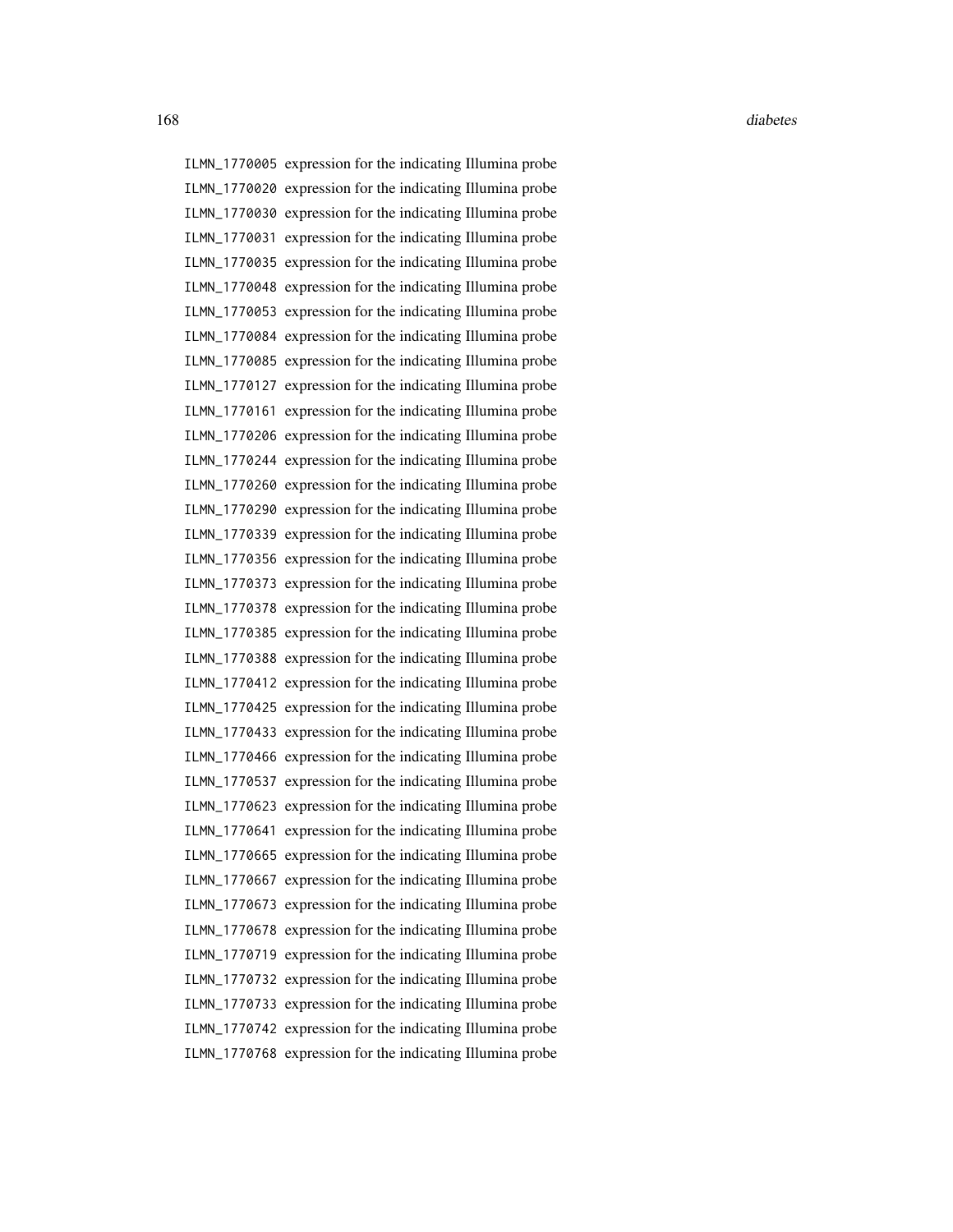ILMN\_1770787 expression for the indicating Illumina probe ILMN\_1770803 expression for the indicating Illumina probe ILMN\_1770811 expression for the indicating Illumina probe ILMN\_1770824 expression for the indicating Illumina probe ILMN\_1770848 expression for the indicating Illumina probe ILMN\_1770911 expression for the indicating Illumina probe ILMN\_1770936 expression for the indicating Illumina probe ILMN\_1770963 expression for the indicating Illumina probe ILMN\_1770977 expression for the indicating Illumina probe ILMN\_1771003 expression for the indicating Illumina probe ILMN\_1771019 expression for the indicating Illumina probe ILMN\_1771026 expression for the indicating Illumina probe ILMN\_1771043 expression for the indicating Illumina probe ILMN\_1771057 expression for the indicating Illumina probe ILMN\_1771060 expression for the indicating Illumina probe ILMN\_1771084 expression for the indicating Illumina probe ILMN\_1771093 expression for the indicating Illumina probe ILMN\_1771120 expression for the indicating Illumina probe ILMN\_1771126 expression for the indicating Illumina probe ILMN\_1771135 expression for the indicating Illumina probe ILMN\_1771139 expression for the indicating Illumina probe ILMN\_1771149 expression for the indicating Illumina probe ILMN\_1771179 expression for the indicating Illumina probe ILMN\_1771203 expression for the indicating Illumina probe ILMN\_1771223 expression for the indicating Illumina probe ILMN\_1771233 expression for the indicating Illumina probe ILMN\_1771238 expression for the indicating Illumina probe ILMN\_1771333 expression for the indicating Illumina probe ILMN\_1771376 expression for the indicating Illumina probe ILMN\_1771385 expression for the indicating Illumina probe ILMN\_1771411 expression for the indicating Illumina probe ILMN\_1771482 expression for the indicating Illumina probe ILMN\_1771593 expression for the indicating Illumina probe ILMN\_1771599 expression for the indicating Illumina probe ILMN\_1771601 expression for the indicating Illumina probe ILMN\_1771620 expression for the indicating Illumina probe ILMN\_1771622 expression for the indicating Illumina probe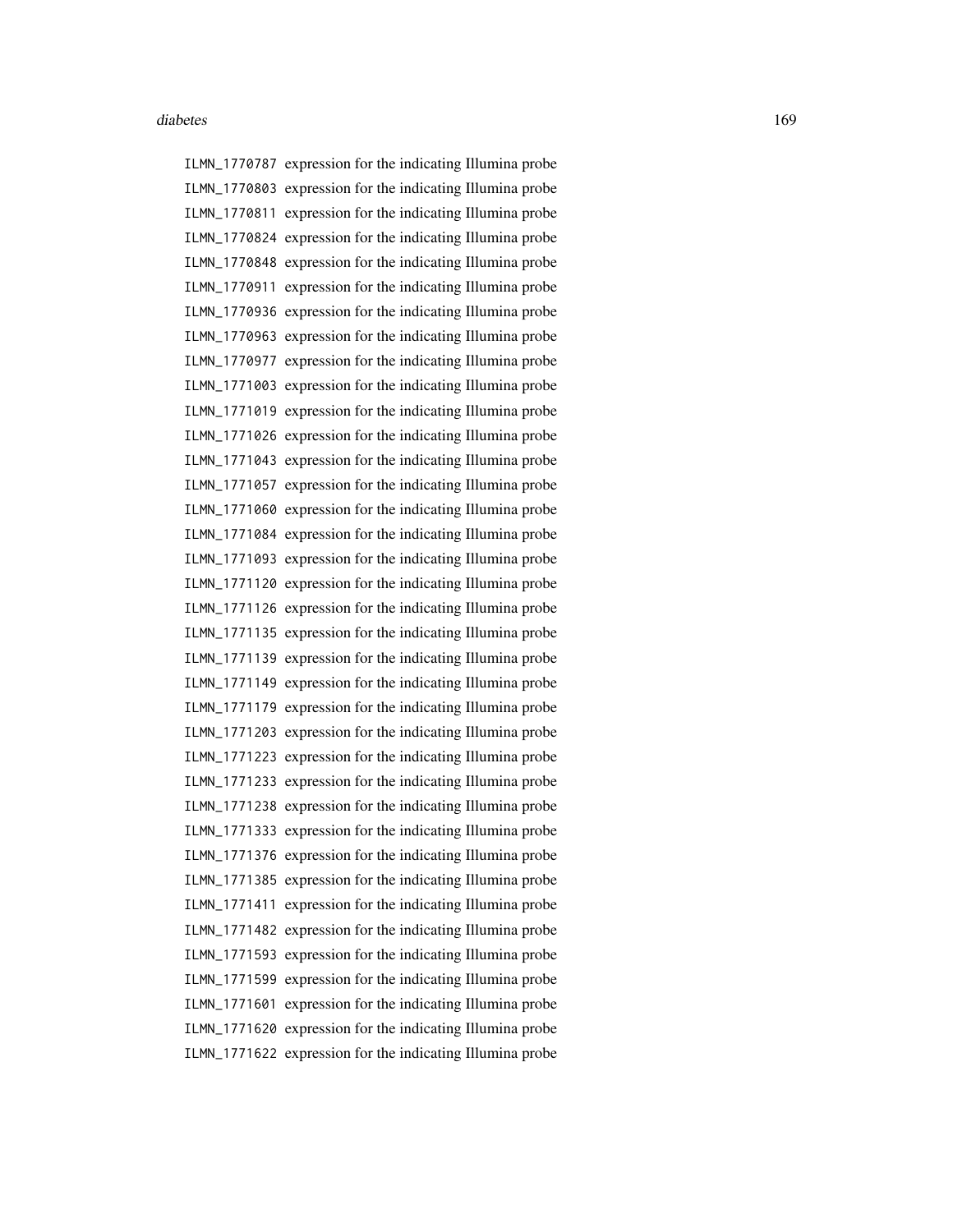ILMN\_1771627 expression for the indicating Illumina probe ILMN\_1771651 expression for the indicating Illumina probe ILMN\_1771652 expression for the indicating Illumina probe ILMN\_1771689 expression for the indicating Illumina probe ILMN\_1771697 expression for the indicating Illumina probe ILMN\_1771728 expression for the indicating Illumina probe ILMN\_1771738 expression for the indicating Illumina probe ILMN\_1771800 expression for the indicating Illumina probe ILMN\_1771801 expression for the indicating Illumina probe ILMN\_1771815 expression for the indicating Illumina probe ILMN\_1771824 expression for the indicating Illumina probe ILMN\_1771832 expression for the indicating Illumina probe ILMN\_1771862 expression for the indicating Illumina probe ILMN\_1771870 expression for the indicating Illumina probe ILMN\_1771884 expression for the indicating Illumina probe ILMN\_1771903 expression for the indicating Illumina probe ILMN\_1771957 expression for the indicating Illumina probe ILMN\_1771966 expression for the indicating Illumina probe ILMN\_1771987 expression for the indicating Illumina probe ILMN\_1772036 expression for the indicating Illumina probe ILMN\_1772064 expression for the indicating Illumina probe ILMN\_1772113 expression for the indicating Illumina probe ILMN\_1772123 expression for the indicating Illumina probe ILMN\_1772131 expression for the indicating Illumina probe ILMN\_1772132 expression for the indicating Illumina probe ILMN\_1772163 expression for the indicating Illumina probe ILMN\_1772218 expression for the indicating Illumina probe ILMN\_1772233 expression for the indicating Illumina probe ILMN\_1772261 expression for the indicating Illumina probe ILMN\_1772286 expression for the indicating Illumina probe ILMN\_1772302 expression for the indicating Illumina probe ILMN\_1772316 expression for the indicating Illumina probe ILMN\_1772329 expression for the indicating Illumina probe ILMN\_1772359 expression for the indicating Illumina probe ILMN\_1772369 expression for the indicating Illumina probe ILMN\_1772370 expression for the indicating Illumina probe ILMN\_1772387 expression for the indicating Illumina probe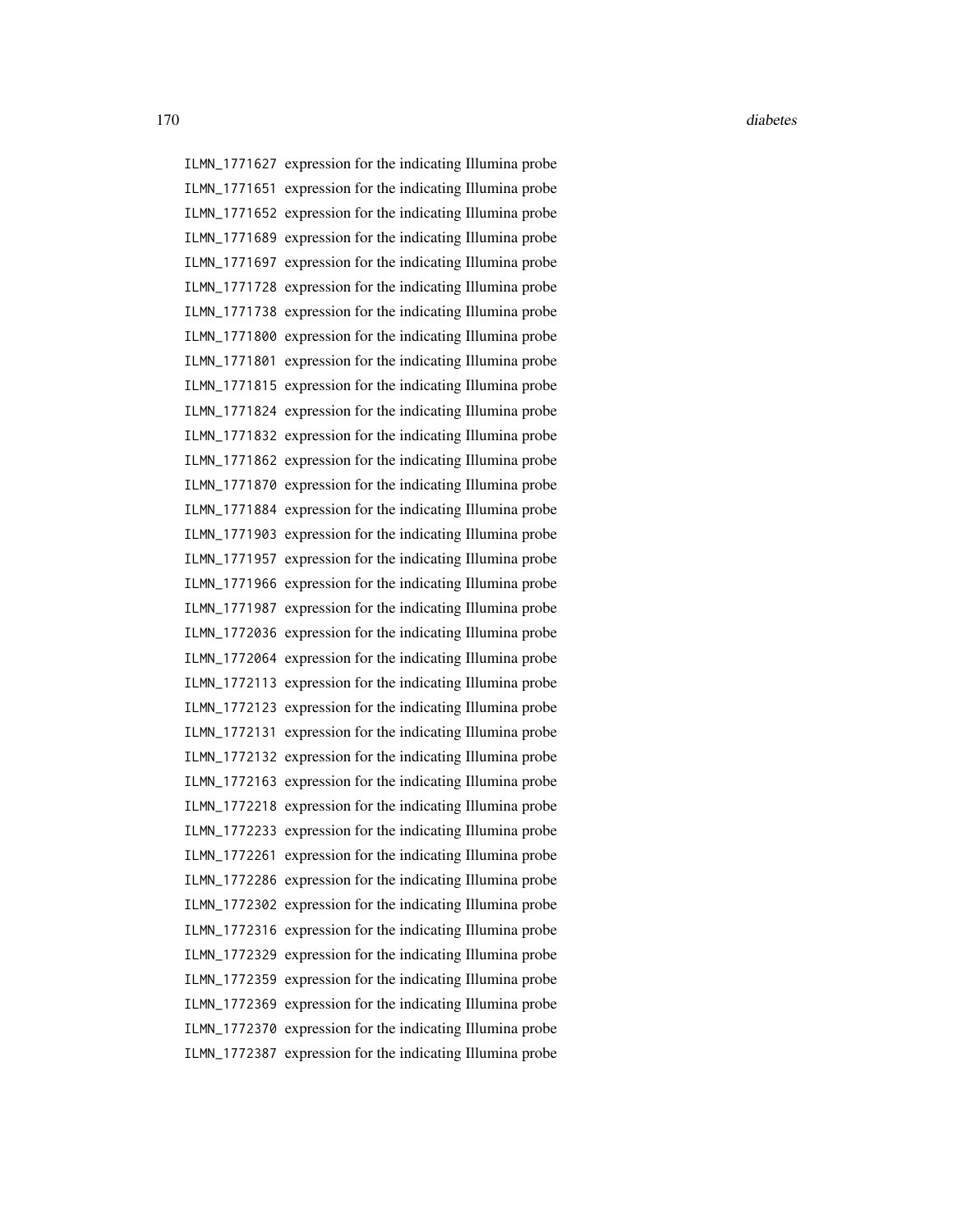ILMN\_1772455 expression for the indicating Illumina probe ILMN\_1772459 expression for the indicating Illumina probe ILMN\_1772466 expression for the indicating Illumina probe ILMN\_1772486 expression for the indicating Illumina probe ILMN\_1772487 expression for the indicating Illumina probe ILMN\_1772506 expression for the indicating Illumina probe ILMN\_1772521 expression for the indicating Illumina probe ILMN\_1772522 expression for the indicating Illumina probe ILMN\_1772527 expression for the indicating Illumina probe ILMN\_1772605 expression for the indicating Illumina probe ILMN\_1772627 expression for the indicating Illumina probe ILMN\_1772644 expression for the indicating Illumina probe ILMN\_1772645 expression for the indicating Illumina probe ILMN\_1772651 expression for the indicating Illumina probe ILMN\_1772660 expression for the indicating Illumina probe ILMN\_1772677 expression for the indicating Illumina probe ILMN\_1772686 expression for the indicating Illumina probe ILMN\_1772690 expression for the indicating Illumina probe ILMN\_1772702 expression for the indicating Illumina probe ILMN\_1772712 expression for the indicating Illumina probe ILMN\_1772713 expression for the indicating Illumina probe ILMN\_1772719 expression for the indicating Illumina probe ILMN\_1772722 expression for the indicating Illumina probe ILMN\_1772731 expression for the indicating Illumina probe ILMN\_1772739 expression for the indicating Illumina probe ILMN\_1772743 expression for the indicating Illumina probe ILMN\_1772796 expression for the indicating Illumina probe ILMN\_1772809 expression for the indicating Illumina probe ILMN\_1772814 expression for the indicating Illumina probe ILMN\_1772824 expression for the indicating Illumina probe ILMN\_1772845 expression for the indicating Illumina probe ILMN\_1772876 expression for the indicating Illumina probe ILMN\_1772929 expression for the indicating Illumina probe ILMN\_1772981 expression for the indicating Illumina probe ILMN\_1773018 expression for the indicating Illumina probe ILMN\_1773031 expression for the indicating Illumina probe ILMN\_1773063 expression for the indicating Illumina probe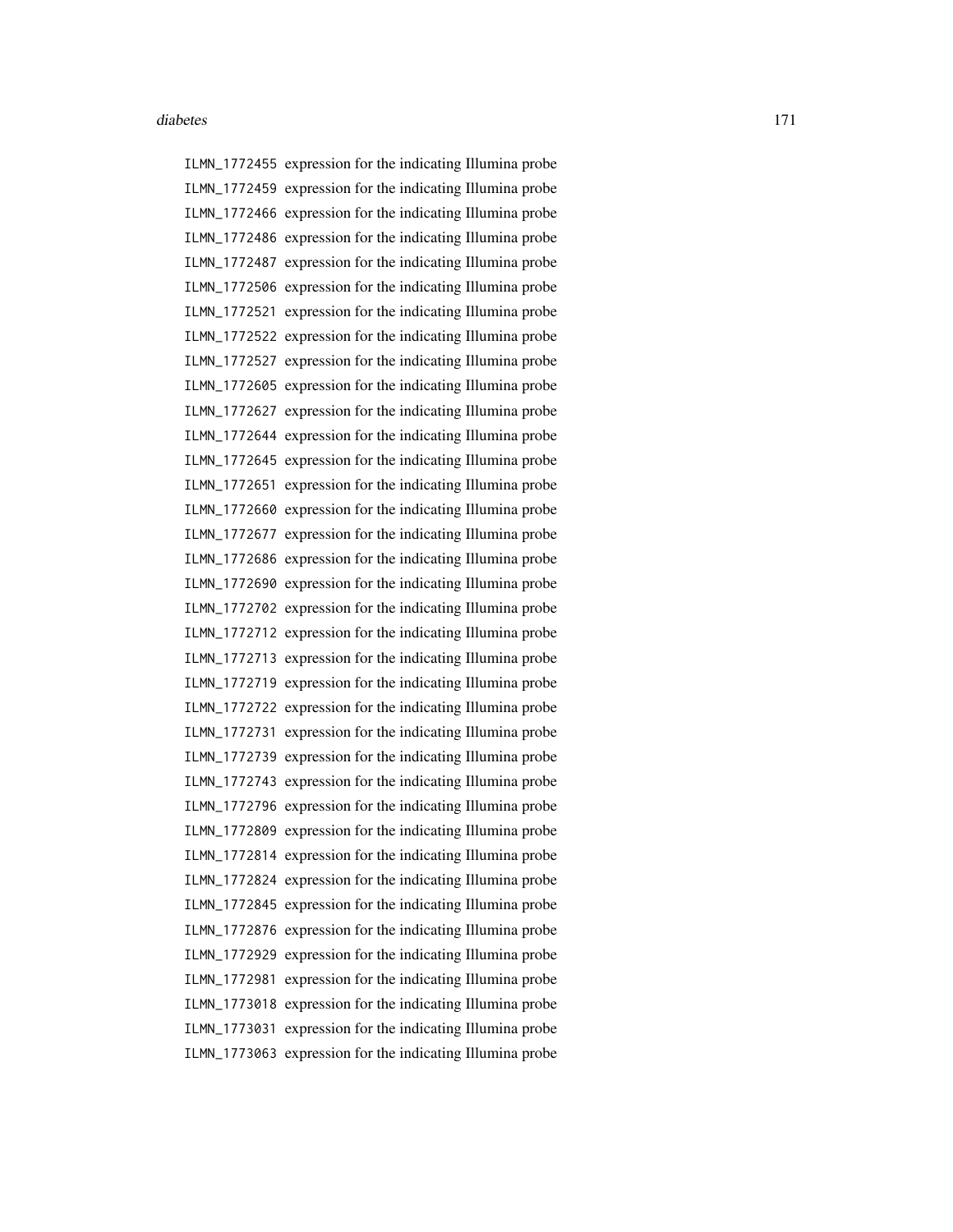ILMN\_1773073 expression for the indicating Illumina probe ILMN\_1773080 expression for the indicating Illumina probe ILMN\_1773117 expression for the indicating Illumina probe ILMN\_1773119 expression for the indicating Illumina probe ILMN\_1773125 expression for the indicating Illumina probe ILMN\_1773200 expression for the indicating Illumina probe ILMN\_1773228 expression for the indicating Illumina probe ILMN\_1773247 expression for the indicating Illumina probe ILMN\_1773271 expression for the indicating Illumina probe ILMN\_1773295 expression for the indicating Illumina probe ILMN\_1773307 expression for the indicating Illumina probe ILMN\_1773313 expression for the indicating Illumina probe ILMN\_1773363 expression for the indicating Illumina probe ILMN\_1773369 expression for the indicating Illumina probe ILMN\_1773395 expression for the indicating Illumina probe ILMN\_1773407 expression for the indicating Illumina probe ILMN\_1773493 expression for the indicating Illumina probe ILMN\_1773546 expression for the indicating Illumina probe ILMN\_1773561 expression for the indicating Illumina probe ILMN\_1773567 expression for the indicating Illumina probe ILMN\_1773576 expression for the indicating Illumina probe ILMN\_1773620 expression for the indicating Illumina probe ILMN\_1773643 expression for the indicating Illumina probe ILMN\_1773645 expression for the indicating Illumina probe ILMN\_1773716 expression for the indicating Illumina probe ILMN\_1773742 expression for the indicating Illumina probe ILMN\_1773751 expression for the indicating Illumina probe ILMN\_1773760 expression for the indicating Illumina probe ILMN\_1773763 expression for the indicating Illumina probe ILMN\_1773780 expression for the indicating Illumina probe ILMN\_1773814 expression for the indicating Illumina probe ILMN\_1773847 expression for the indicating Illumina probe ILMN\_1773849 expression for the indicating Illumina probe ILMN\_1773850 expression for the indicating Illumina probe ILMN\_1773865 expression for the indicating Illumina probe ILMN\_1773868 expression for the indicating Illumina probe ILMN\_1773885 expression for the indicating Illumina probe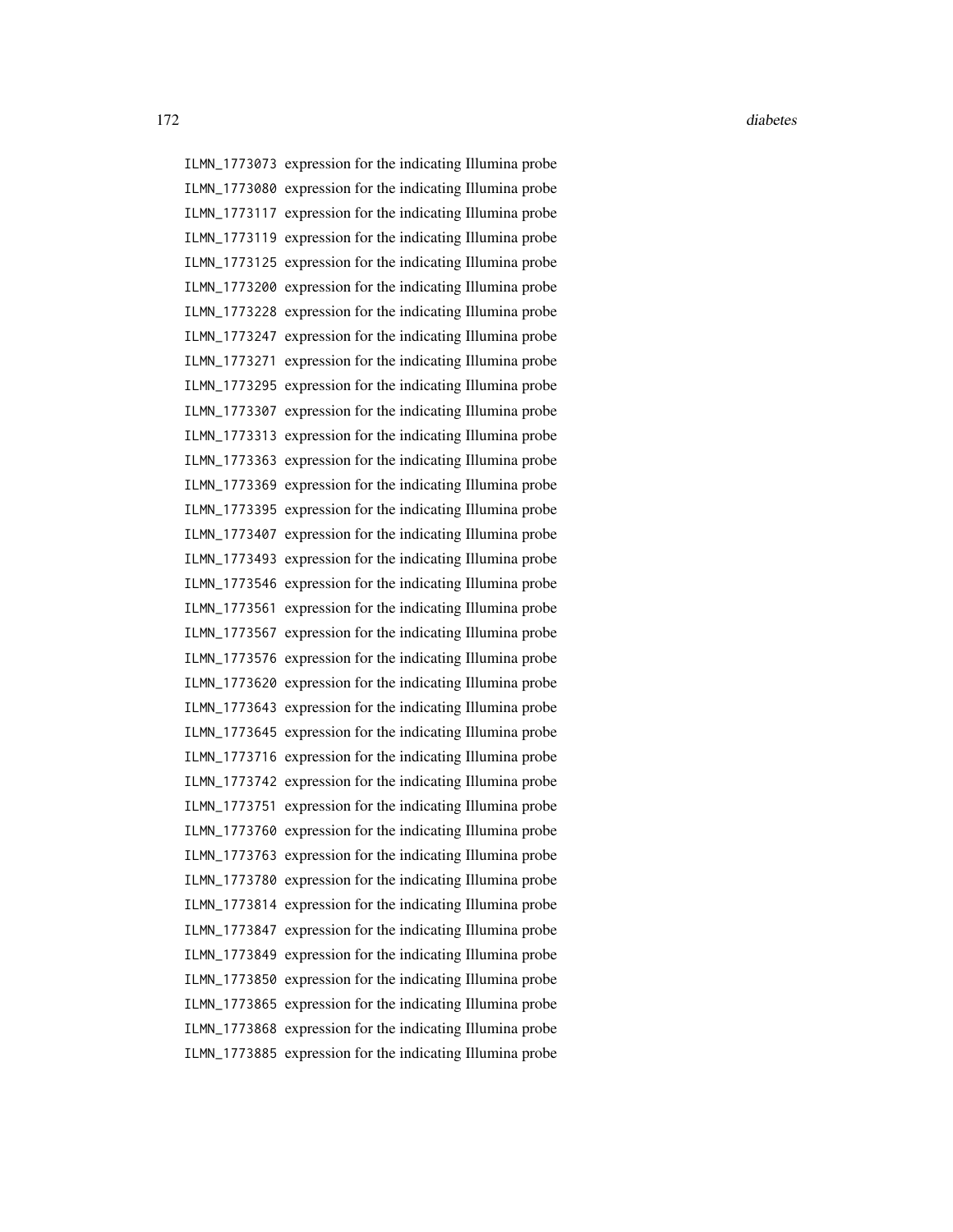ILMN\_1773901 expression for the indicating Illumina probe ILMN\_1773906 expression for the indicating Illumina probe ILMN\_1773925 expression for the indicating Illumina probe ILMN\_1773935 expression for the indicating Illumina probe ILMN\_1773963 expression for the indicating Illumina probe ILMN\_1773964 expression for the indicating Illumina probe ILMN\_1774028 expression for the indicating Illumina probe ILMN\_1774062 expression for the indicating Illumina probe ILMN\_1774066 expression for the indicating Illumina probe ILMN\_1774074 expression for the indicating Illumina probe ILMN\_1774077 expression for the indicating Illumina probe ILMN\_1774083 expression for the indicating Illumina probe ILMN\_1774086 expression for the indicating Illumina probe ILMN\_1774091 expression for the indicating Illumina probe ILMN\_1774134 expression for the indicating Illumina probe ILMN\_1774196 expression for the indicating Illumina probe ILMN\_1774211 expression for the indicating Illumina probe ILMN\_1774251 expression for the indicating Illumina probe ILMN\_1774261 expression for the indicating Illumina probe ILMN\_1774272 expression for the indicating Illumina probe ILMN\_1774334 expression for the indicating Illumina probe ILMN\_1774336 expression for the indicating Illumina probe ILMN\_1774387 expression for the indicating Illumina probe ILMN\_1774427 expression for the indicating Illumina probe ILMN\_1774432 expression for the indicating Illumina probe ILMN\_1774447 expression for the indicating Illumina probe ILMN\_1774491 expression for the indicating Illumina probe ILMN\_1774513 expression for the indicating Illumina probe ILMN\_1774528 expression for the indicating Illumina probe ILMN\_1774547 expression for the indicating Illumina probe ILMN\_1774584 expression for the indicating Illumina probe ILMN\_1774596 expression for the indicating Illumina probe ILMN\_1774604 expression for the indicating Illumina probe ILMN\_1774617 expression for the indicating Illumina probe ILMN\_1774661 expression for the indicating Illumina probe ILMN\_1774708 expression for the indicating Illumina probe ILMN\_1774733 expression for the indicating Illumina probe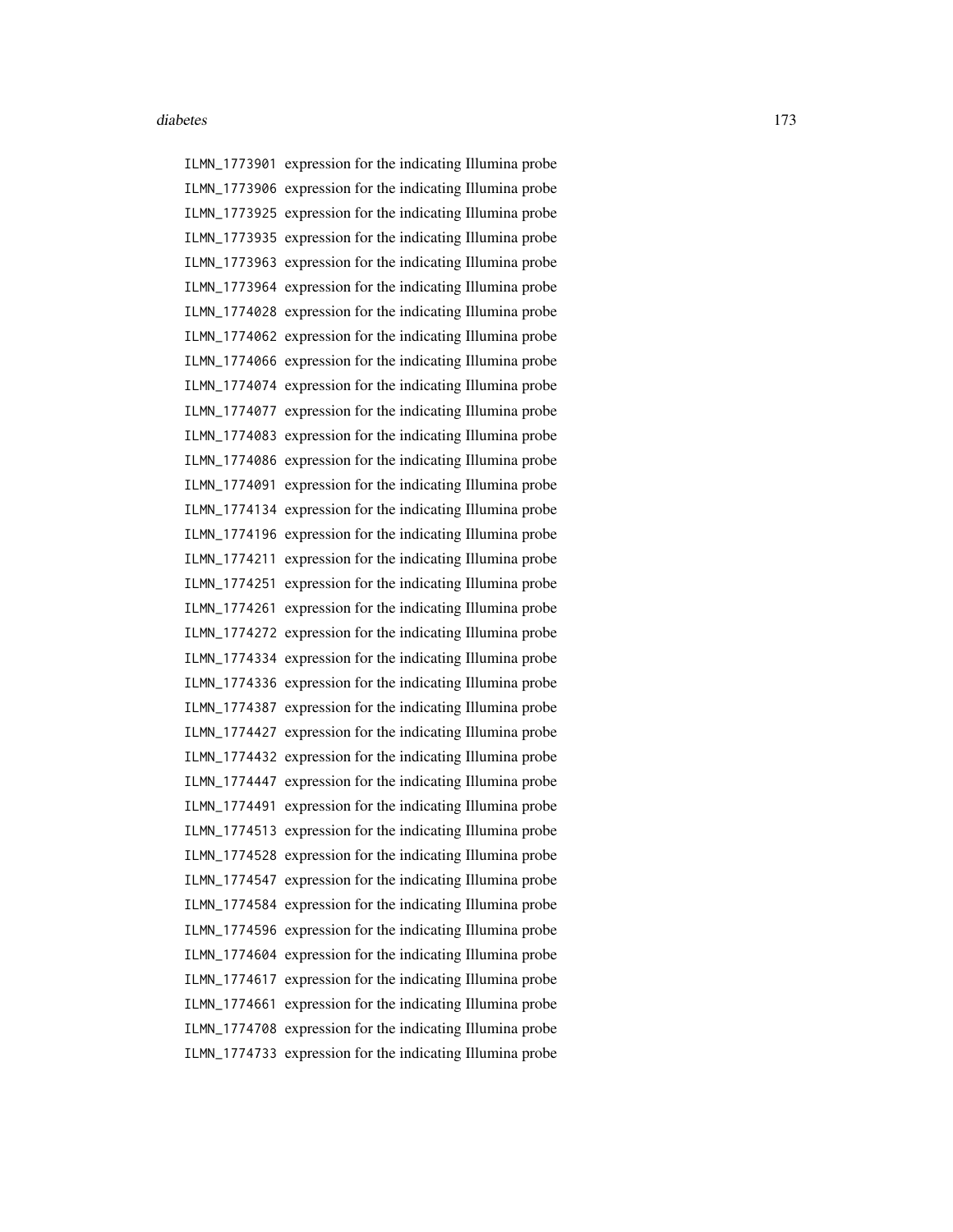ILMN\_1774784 expression for the indicating Illumina probe ILMN\_1774800 expression for the indicating Illumina probe ILMN\_1774806 expression for the indicating Illumina probe ILMN\_1774823 expression for the indicating Illumina probe ILMN\_1774836 expression for the indicating Illumina probe ILMN\_1774844 expression for the indicating Illumina probe ILMN\_1774874 expression for the indicating Illumina probe ILMN\_1774890 expression for the indicating Illumina probe ILMN\_1774901 expression for the indicating Illumina probe ILMN\_1774949 expression for the indicating Illumina probe ILMN\_1774990 expression for the indicating Illumina probe ILMN\_1775008 expression for the indicating Illumina probe ILMN\_1775011 expression for the indicating Illumina probe ILMN\_1775016 expression for the indicating Illumina probe ILMN\_1775036 expression for the indicating Illumina probe ILMN\_1775045 expression for the indicating Illumina probe ILMN\_1775058 expression for the indicating Illumina probe ILMN\_1775074 expression for the indicating Illumina probe ILMN\_1775111 expression for the indicating Illumina probe ILMN\_1775170 expression for the indicating Illumina probe ILMN\_1775171 expression for the indicating Illumina probe ILMN\_1775183 expression for the indicating Illumina probe ILMN\_1775192 expression for the indicating Illumina probe ILMN\_1775235 expression for the indicating Illumina probe ILMN\_1775257 expression for the indicating Illumina probe ILMN\_1775268 expression for the indicating Illumina probe ILMN\_1775269 expression for the indicating Illumina probe ILMN\_1775304 expression for the indicating Illumina probe ILMN\_1775327 expression for the indicating Illumina probe ILMN\_1775330 expression for the indicating Illumina probe ILMN\_1775348 expression for the indicating Illumina probe ILMN\_1775373 expression for the indicating Illumina probe ILMN\_1775380 expression for the indicating Illumina probe ILMN\_1775405 expression for the indicating Illumina probe ILMN\_1775408 expression for the indicating Illumina probe ILMN\_1775423 expression for the indicating Illumina probe ILMN\_1775466 expression for the indicating Illumina probe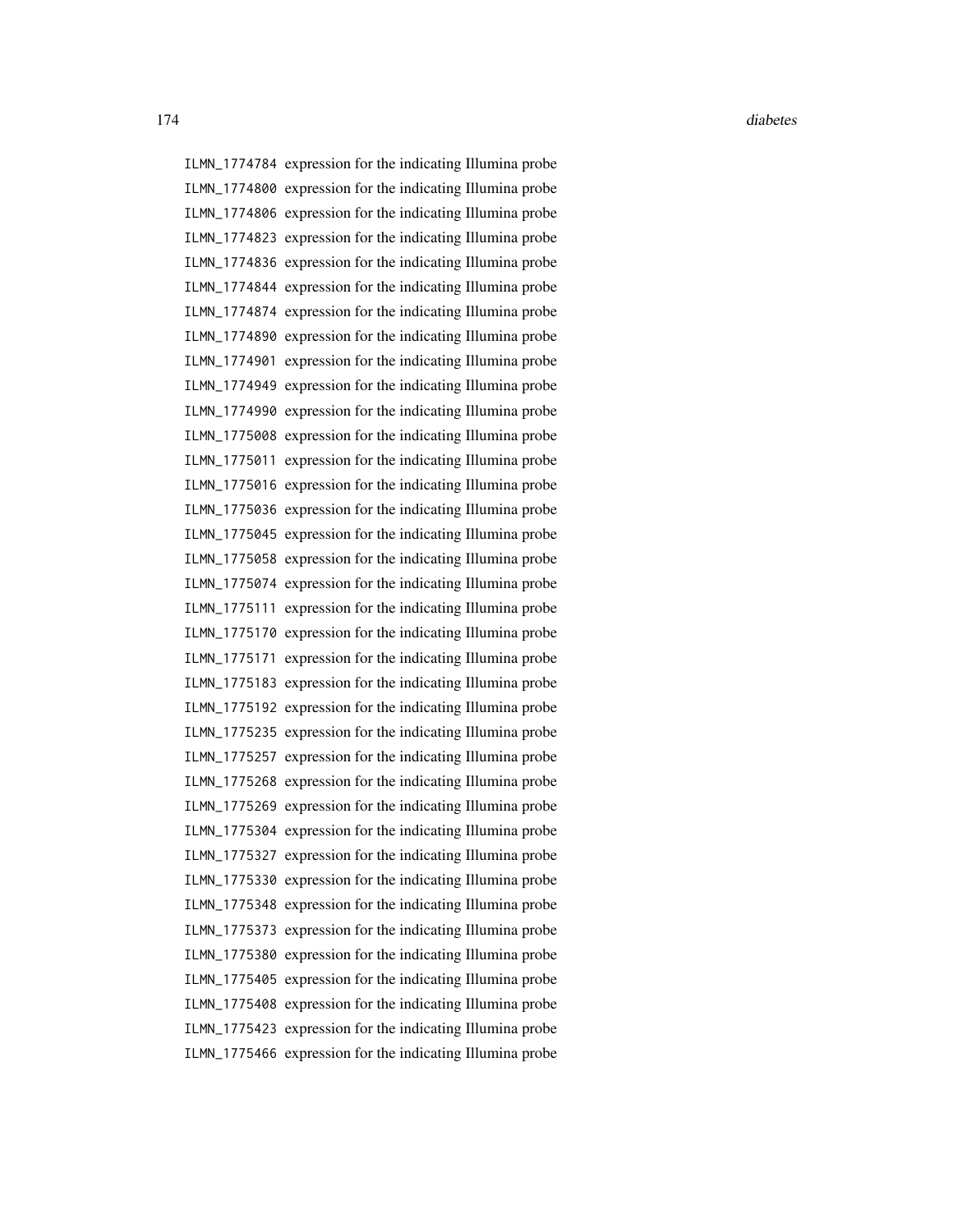ILMN\_1775498 expression for the indicating Illumina probe ILMN\_1775501 expression for the indicating Illumina probe ILMN\_1775508 expression for the indicating Illumina probe ILMN\_1775522 expression for the indicating Illumina probe ILMN\_1775537 expression for the indicating Illumina probe ILMN\_1775542 expression for the indicating Illumina probe ILMN\_1775569 expression for the indicating Illumina probe ILMN\_1775579 expression for the indicating Illumina probe ILMN\_1775634 expression for the indicating Illumina probe ILMN\_1775677 expression for the indicating Illumina probe ILMN\_1775692 expression for the indicating Illumina probe ILMN\_1775703 expression for the indicating Illumina probe ILMN\_1775708 expression for the indicating Illumina probe ILMN\_1775734 expression for the indicating Illumina probe ILMN\_1775742 expression for the indicating Illumina probe ILMN\_1775743 expression for the indicating Illumina probe ILMN\_1775744 expression for the indicating Illumina probe ILMN\_1775753 expression for the indicating Illumina probe ILMN\_1775759 expression for the indicating Illumina probe ILMN\_1775762 expression for the indicating Illumina probe ILMN\_1775823 expression for the indicating Illumina probe ILMN\_1775926 expression for the indicating Illumina probe ILMN\_1775937 expression for the indicating Illumina probe ILMN\_1775939 expression for the indicating Illumina probe ILMN\_1775944 expression for the indicating Illumina probe ILMN\_1775999 expression for the indicating Illumina probe ILMN\_1776000 expression for the indicating Illumina probe ILMN\_1776038 expression for the indicating Illumina probe ILMN\_1776073 expression for the indicating Illumina probe ILMN\_1776077 expression for the indicating Illumina probe ILMN\_1776080 expression for the indicating Illumina probe ILMN\_1776088 expression for the indicating Illumina probe ILMN\_1776094 expression for the indicating Illumina probe ILMN\_1776102 expression for the indicating Illumina probe ILMN\_1776104 expression for the indicating Illumina probe ILMN\_1776109 expression for the indicating Illumina probe ILMN\_1776119 expression for the indicating Illumina probe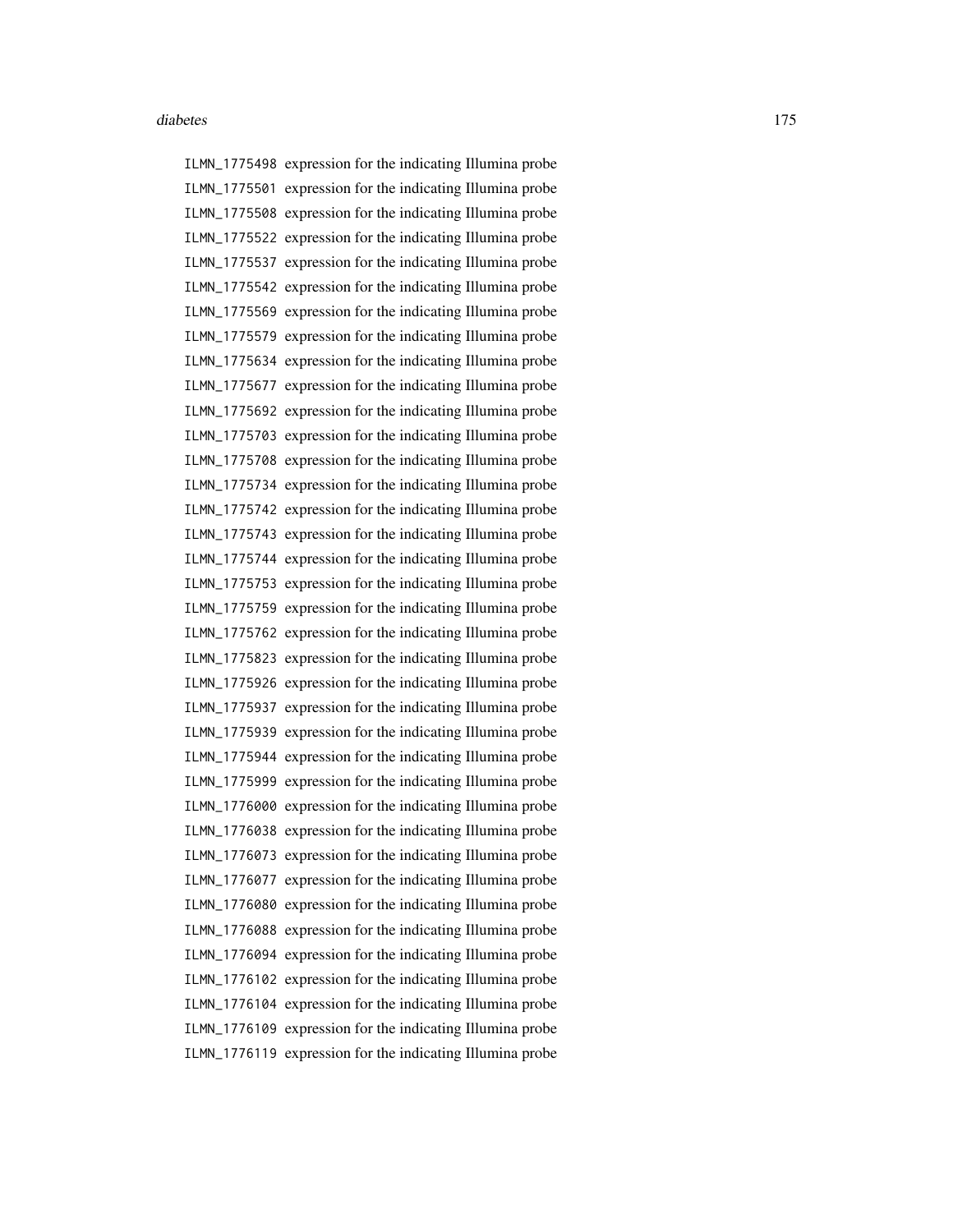176 diabetes diabetes diabetes diabetes diabetes diabetes diabetes diabetes diabetes diabetes diabetes diabetes diabetes diabetes diabetes diabetes diabetes diabetes diabetes diabetes diabetes diabetes diabetes diabetes di

ILMN\_1776121 expression for the indicating Illumina probe ILMN\_1776147 expression for the indicating Illumina probe ILMN\_1776157 expression for the indicating Illumina probe ILMN\_1776173 expression for the indicating Illumina probe ILMN\_1776181 expression for the indicating Illumina probe ILMN\_1776188 expression for the indicating Illumina probe ILMN\_1776195 expression for the indicating Illumina probe ILMN\_1776216 expression for the indicating Illumina probe ILMN\_1776267 expression for the indicating Illumina probe ILMN\_1776283 expression for the indicating Illumina probe ILMN\_1776297 expression for the indicating Illumina probe ILMN\_1776325 expression for the indicating Illumina probe ILMN\_1776334 expression for the indicating Illumina probe ILMN\_1776352 expression for the indicating Illumina probe ILMN\_1776375 expression for the indicating Illumina probe ILMN\_1776412 expression for the indicating Illumina probe ILMN\_1776428 expression for the indicating Illumina probe ILMN\_1776435 expression for the indicating Illumina probe ILMN\_1776464 expression for the indicating Illumina probe ILMN\_1776480 expression for the indicating Illumina probe ILMN\_1776515 expression for the indicating Illumina probe ILMN\_1776519 expression for the indicating Illumina probe ILMN\_1776552 expression for the indicating Illumina probe ILMN\_1776582 expression for the indicating Illumina probe ILMN\_1776602 expression for the indicating Illumina probe ILMN\_1776631 expression for the indicating Illumina probe ILMN\_1776640 expression for the indicating Illumina probe ILMN\_1776649 expression for the indicating Illumina probe ILMN\_1776679 expression for the indicating Illumina probe ILMN\_1776723 expression for the indicating Illumina probe ILMN\_1776777 expression for the indicating Illumina probe ILMN\_1776845 expression for the indicating Illumina probe ILMN\_1776857 expression for the indicating Illumina probe ILMN\_1776858 expression for the indicating Illumina probe ILMN\_1776963 expression for the indicating Illumina probe ILMN\_1776993 expression for the indicating Illumina probe ILMN\_1776998 expression for the indicating Illumina probe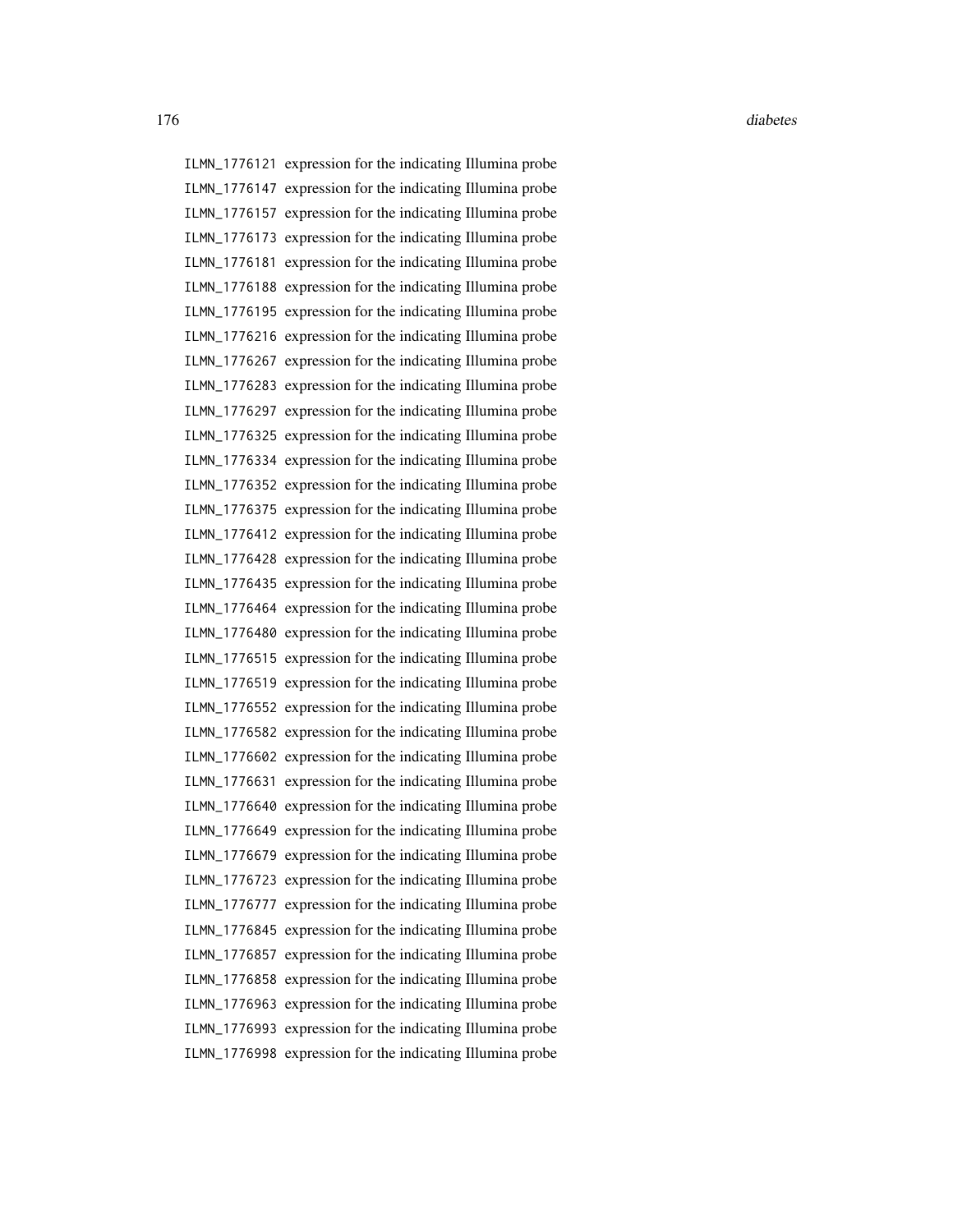ILMN\_1777049 expression for the indicating Illumina probe ILMN\_1777066 expression for the indicating Illumina probe ILMN\_1777106 expression for the indicating Illumina probe ILMN\_1777118 expression for the indicating Illumina probe ILMN\_1777129 expression for the indicating Illumina probe ILMN\_1777139 expression for the indicating Illumina probe ILMN\_1777156 expression for the indicating Illumina probe ILMN\_1777190 expression for the indicating Illumina probe ILMN\_1777220 expression for the indicating Illumina probe ILMN\_1777233 expression for the indicating Illumina probe ILMN\_1777318 expression for the indicating Illumina probe ILMN\_1777322 expression for the indicating Illumina probe ILMN\_1777325 expression for the indicating Illumina probe ILMN\_1777340 expression for the indicating Illumina probe ILMN\_1777342 expression for the indicating Illumina probe ILMN\_1777344 expression for the indicating Illumina probe ILMN\_1777366 expression for the indicating Illumina probe ILMN\_1777378 expression for the indicating Illumina probe ILMN\_1777444 expression for the indicating Illumina probe ILMN\_1777449 expression for the indicating Illumina probe ILMN\_1777476 expression for the indicating Illumina probe ILMN\_1777477 expression for the indicating Illumina probe ILMN\_1777479 expression for the indicating Illumina probe ILMN\_1777483 expression for the indicating Illumina probe ILMN\_1777513 expression for the indicating Illumina probe ILMN\_1777519 expression for the indicating Illumina probe ILMN\_1777521 expression for the indicating Illumina probe ILMN\_1777523 expression for the indicating Illumina probe ILMN\_1777526 expression for the indicating Illumina probe ILMN\_1777528 expression for the indicating Illumina probe ILMN\_1777565 expression for the indicating Illumina probe ILMN\_1777579 expression for the indicating Illumina probe ILMN\_1777584 expression for the indicating Illumina probe ILMN\_1777660 expression for the indicating Illumina probe ILMN\_1777663 expression for the indicating Illumina probe ILMN\_1777708 expression for the indicating Illumina probe ILMN\_1777721 expression for the indicating Illumina probe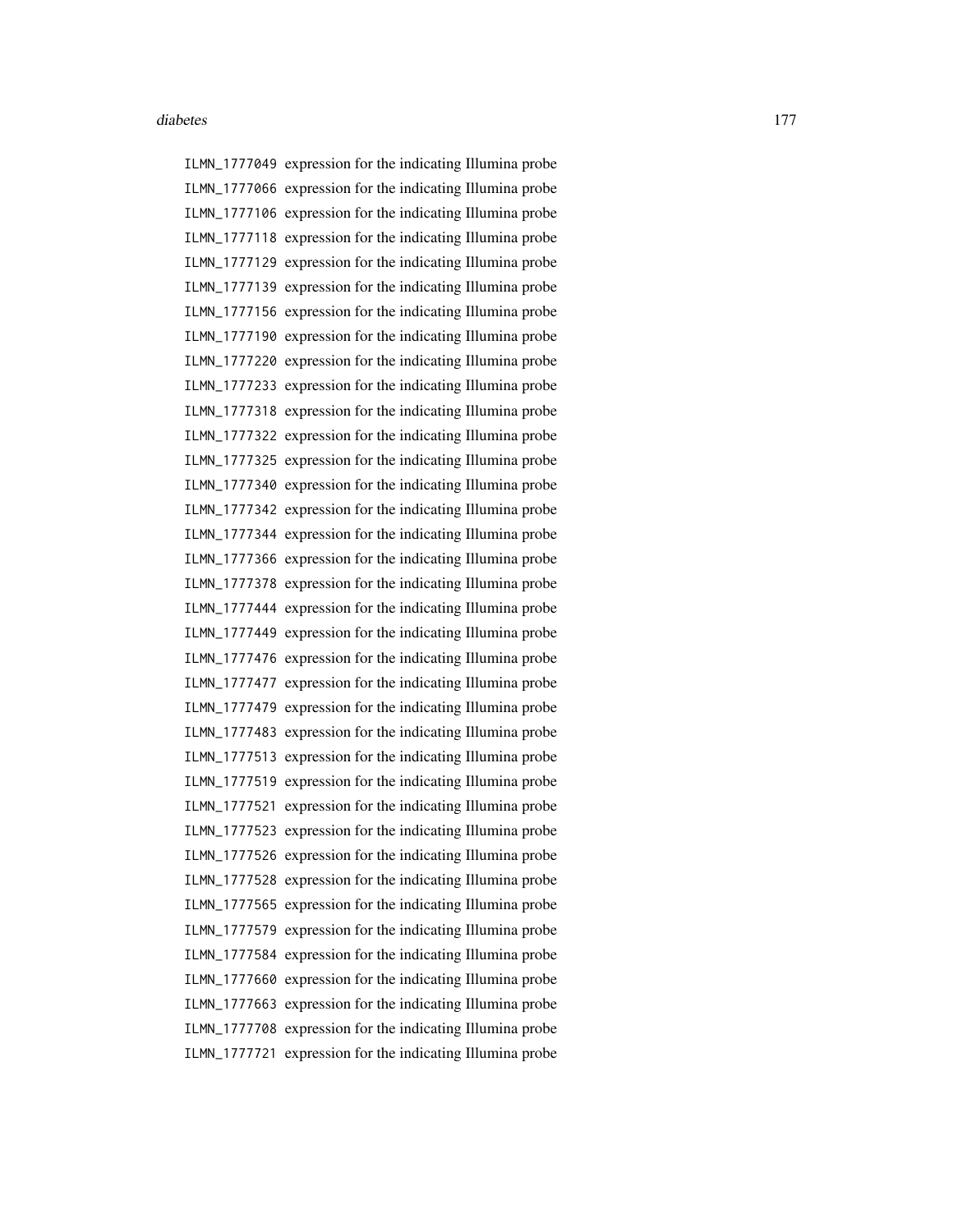ILMN\_1777725 expression for the indicating Illumina probe ILMN\_1777740 expression for the indicating Illumina probe ILMN\_1777745 expression for the indicating Illumina probe ILMN\_1777765 expression for the indicating Illumina probe ILMN\_1777794 expression for the indicating Illumina probe ILMN\_1777811 expression for the indicating Illumina probe ILMN\_1777853 expression for the indicating Illumina probe ILMN\_1777881 expression for the indicating Illumina probe ILMN\_1777895 expression for the indicating Illumina probe ILMN\_1777906 expression for the indicating Illumina probe ILMN\_1777913 expression for the indicating Illumina probe ILMN\_1777917 expression for the indicating Illumina probe ILMN\_1777934 expression for the indicating Illumina probe ILMN\_1777982 expression for the indicating Illumina probe ILMN\_1777998 expression for the indicating Illumina probe ILMN\_1778010 expression for the indicating Illumina probe ILMN\_1778013 expression for the indicating Illumina probe ILMN\_1778032 expression for the indicating Illumina probe ILMN\_1778064 expression for the indicating Illumina probe ILMN\_1778078 expression for the indicating Illumina probe ILMN\_1778121 expression for the indicating Illumina probe ILMN\_1778132 expression for the indicating Illumina probe ILMN\_1778136 expression for the indicating Illumina probe ILMN\_1778143 expression for the indicating Illumina probe ILMN\_1778144 expression for the indicating Illumina probe ILMN\_1778152 expression for the indicating Illumina probe ILMN\_1778161 expression for the indicating Illumina probe ILMN\_1778168 expression for the indicating Illumina probe ILMN\_1778173 expression for the indicating Illumina probe ILMN\_1778177 expression for the indicating Illumina probe ILMN\_1778203 expression for the indicating Illumina probe ILMN\_1778213 expression for the indicating Illumina probe ILMN\_1778226 expression for the indicating Illumina probe ILMN\_1778236 expression for the indicating Illumina probe ILMN\_1778238 expression for the indicating Illumina probe ILMN\_1778240 expression for the indicating Illumina probe ILMN\_1778242 expression for the indicating Illumina probe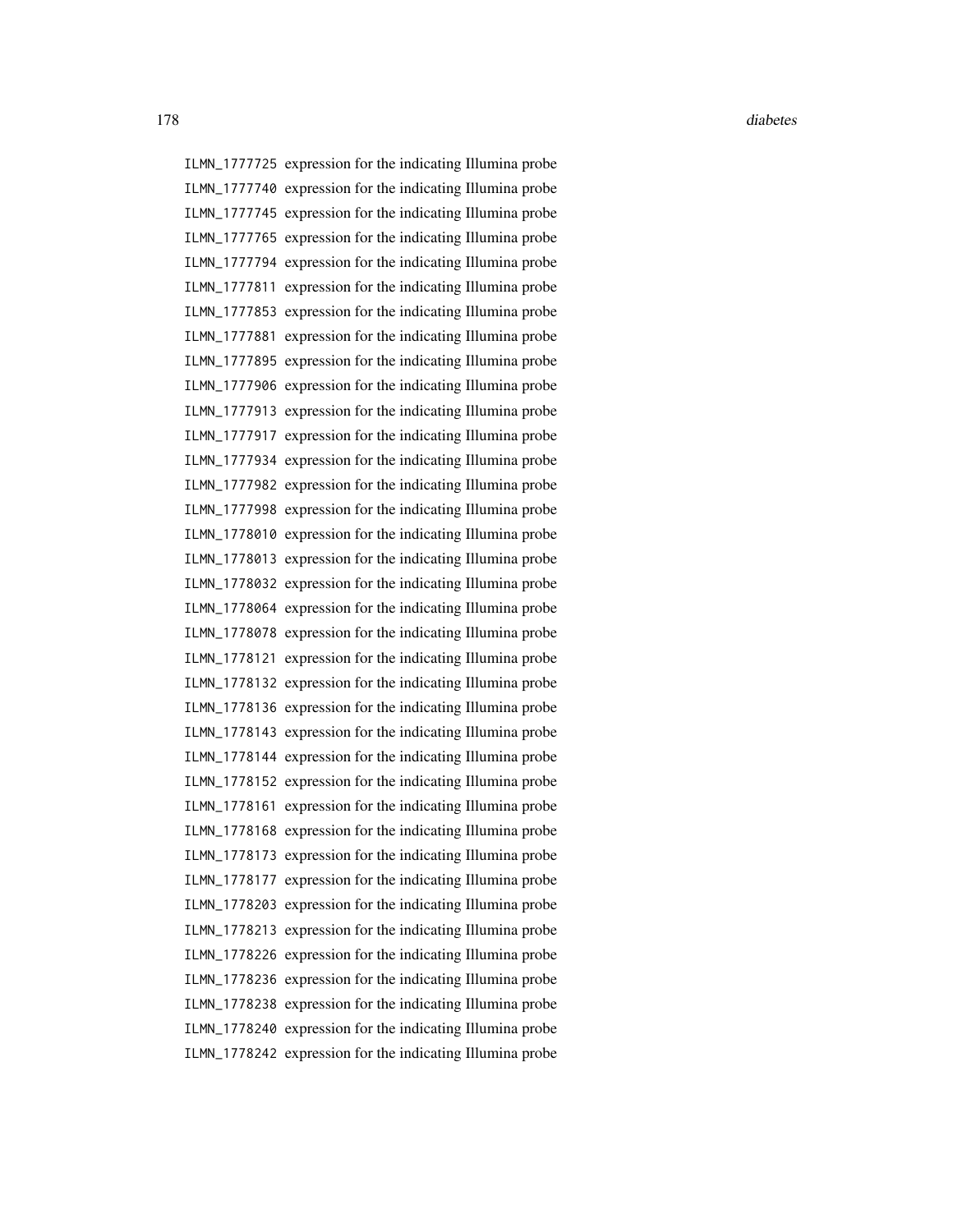ILMN\_1778253 expression for the indicating Illumina probe ILMN\_1778255 expression for the indicating Illumina probe ILMN\_1778267 expression for the indicating Illumina probe ILMN\_1778294 expression for the indicating Illumina probe ILMN\_1778321 expression for the indicating Illumina probe ILMN\_1778327 expression for the indicating Illumina probe ILMN\_1778333 expression for the indicating Illumina probe ILMN\_1778338 expression for the indicating Illumina probe ILMN\_1778347 expression for the indicating Illumina probe ILMN\_1778360 expression for the indicating Illumina probe ILMN\_1778371 expression for the indicating Illumina probe ILMN\_1778374 expression for the indicating Illumina probe ILMN\_1778377 expression for the indicating Illumina probe ILMN\_1778444 expression for the indicating Illumina probe ILMN\_1778457 expression for the indicating Illumina probe ILMN\_1778464 expression for the indicating Illumina probe ILMN\_1778488 expression for the indicating Illumina probe ILMN\_1778523 expression for the indicating Illumina probe ILMN\_1778557 expression for the indicating Illumina probe ILMN\_1778560 expression for the indicating Illumina probe ILMN\_1778561 expression for the indicating Illumina probe ILMN\_1778575 expression for the indicating Illumina probe ILMN\_1778587 expression for the indicating Illumina probe ILMN\_1778599 expression for the indicating Illumina probe ILMN\_1778611 expression for the indicating Illumina probe ILMN\_1778625 expression for the indicating Illumina probe ILMN\_1778629 expression for the indicating Illumina probe ILMN\_1778662 expression for the indicating Illumina probe ILMN\_1778668 expression for the indicating Illumina probe ILMN\_1778673 expression for the indicating Illumina probe ILMN\_1778681 expression for the indicating Illumina probe ILMN\_1778684 expression for the indicating Illumina probe ILMN\_1778709 expression for the indicating Illumina probe ILMN\_1778717 expression for the indicating Illumina probe ILMN\_1778723 expression for the indicating Illumina probe ILMN\_1778831 expression for the indicating Illumina probe ILMN\_1778836 expression for the indicating Illumina probe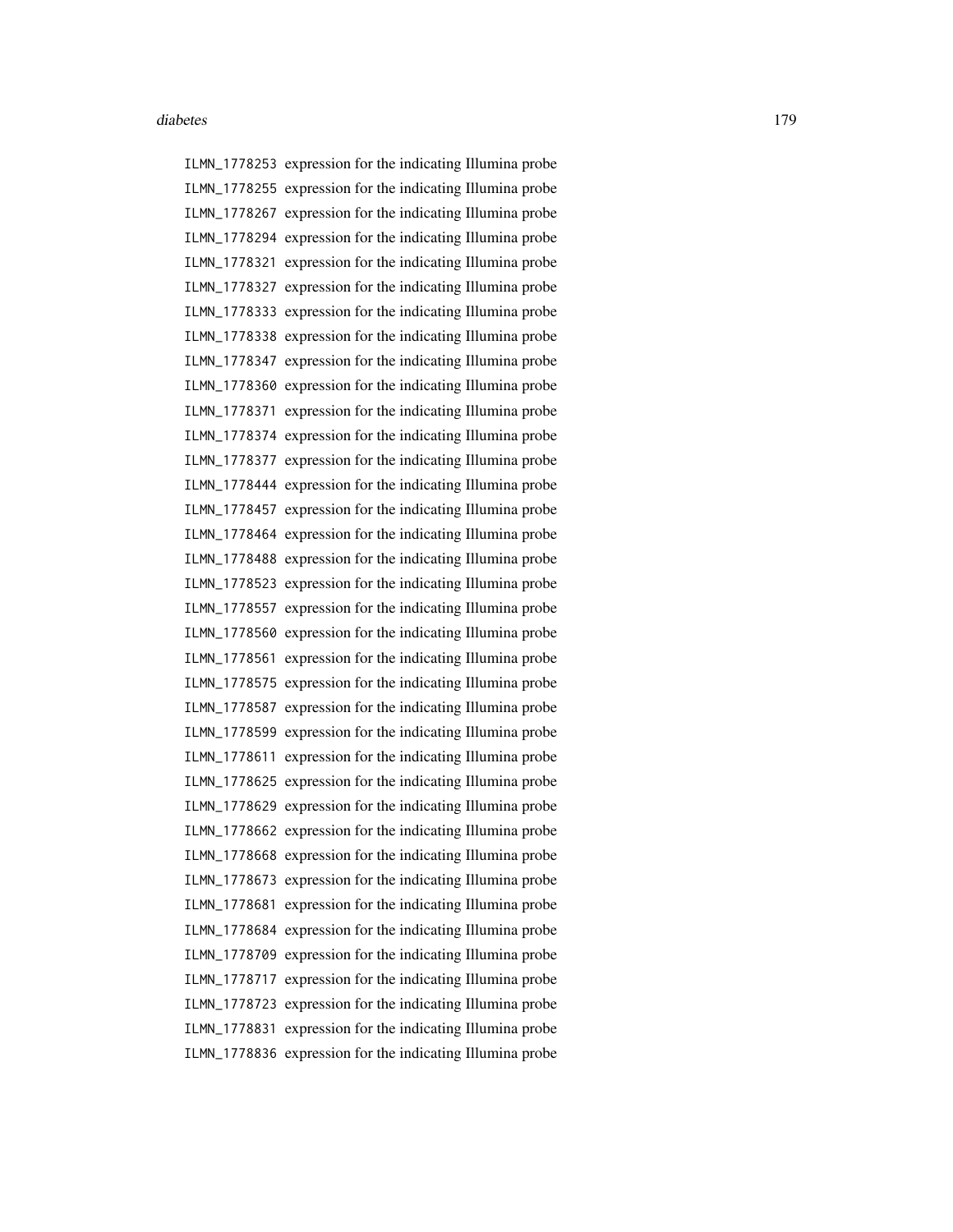ILMN\_1778844 expression for the indicating Illumina probe ILMN\_1778845 expression for the indicating Illumina probe ILMN\_1778876 expression for the indicating Illumina probe ILMN\_1778917 expression for the indicating Illumina probe ILMN\_1778951 expression for the indicating Illumina probe ILMN\_1778964 expression for the indicating Illumina probe ILMN\_1778977 expression for the indicating Illumina probe ILMN\_1778985 expression for the indicating Illumina probe ILMN\_1779014 expression for the indicating Illumina probe ILMN\_1779015 expression for the indicating Illumina probe ILMN\_1779034 expression for the indicating Illumina probe ILMN\_1779040 expression for the indicating Illumina probe ILMN\_1779043 expression for the indicating Illumina probe ILMN\_1779071 expression for the indicating Illumina probe ILMN\_1779078 expression for the indicating Illumina probe ILMN\_1779095 expression for the indicating Illumina probe ILMN\_1779147 expression for the indicating Illumina probe ILMN\_1779171 expression for the indicating Illumina probe ILMN\_1779177 expression for the indicating Illumina probe ILMN\_1779184 expression for the indicating Illumina probe ILMN\_1779185 expression for the indicating Illumina probe ILMN\_1779190 expression for the indicating Illumina probe ILMN\_1779228 expression for the indicating Illumina probe ILMN\_1779252 expression for the indicating Illumina probe ILMN\_1779264 expression for the indicating Illumina probe ILMN\_1779279 expression for the indicating Illumina probe ILMN\_1779304 expression for the indicating Illumina probe ILMN\_1779324 expression for the indicating Illumina probe ILMN\_1779341 expression for the indicating Illumina probe ILMN\_1779353 expression for the indicating Illumina probe ILMN\_1779374 expression for the indicating Illumina probe ILMN\_1779376 expression for the indicating Illumina probe ILMN\_1779381 expression for the indicating Illumina probe ILMN\_1779399 expression for the indicating Illumina probe ILMN\_1779401 expression for the indicating Illumina probe ILMN\_1779404 expression for the indicating Illumina probe ILMN\_1779410 expression for the indicating Illumina probe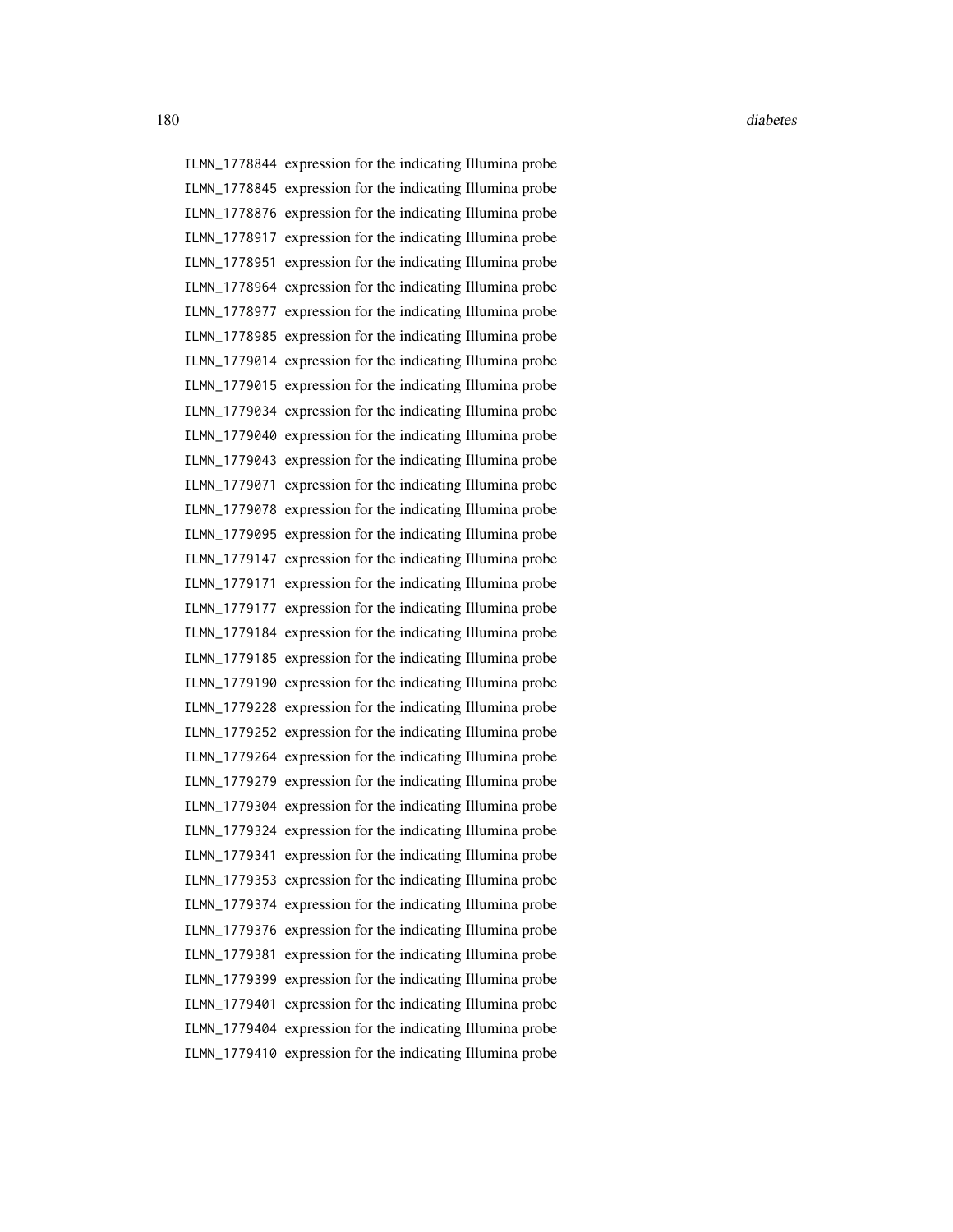ILMN\_1779423 expression for the indicating Illumina probe ILMN\_1779488 expression for the indicating Illumina probe ILMN\_1779530 expression for the indicating Illumina probe ILMN\_1779536 expression for the indicating Illumina probe ILMN\_1779558 expression for the indicating Illumina probe ILMN\_1779584 expression for the indicating Illumina probe ILMN\_1779600 expression for the indicating Illumina probe ILMN\_1779616 expression for the indicating Illumina probe ILMN\_1779648 expression for the indicating Illumina probe ILMN\_1779674 expression for the indicating Illumina probe ILMN\_1779677 expression for the indicating Illumina probe ILMN\_1779706 expression for the indicating Illumina probe ILMN\_1779735 expression for the indicating Illumina probe ILMN\_1779813 expression for the indicating Illumina probe ILMN\_1779828 expression for the indicating Illumina probe ILMN\_1779841 expression for the indicating Illumina probe ILMN\_1779886 expression for the indicating Illumina probe ILMN\_1779934 expression for the indicating Illumina probe ILMN\_1779965 expression for the indicating Illumina probe ILMN\_1780036 expression for the indicating Illumina probe ILMN\_1780057 expression for the indicating Illumina probe ILMN\_1780058 expression for the indicating Illumina probe ILMN\_1780132 expression for the indicating Illumina probe ILMN\_1780141 expression for the indicating Illumina probe ILMN\_1780153 expression for the indicating Illumina probe ILMN\_1780189 expression for the indicating Illumina probe ILMN\_1780236 expression for the indicating Illumina probe ILMN\_1780268 expression for the indicating Illumina probe ILMN\_1780298 expression for the indicating Illumina probe ILMN\_1780302 expression for the indicating Illumina probe ILMN\_1780315 expression for the indicating Illumina probe ILMN\_1780334 expression for the indicating Illumina probe ILMN\_1780356 expression for the indicating Illumina probe ILMN\_1780357 expression for the indicating Illumina probe ILMN\_1780368 expression for the indicating Illumina probe ILMN\_1780397 expression for the indicating Illumina probe ILMN\_1780444 expression for the indicating Illumina probe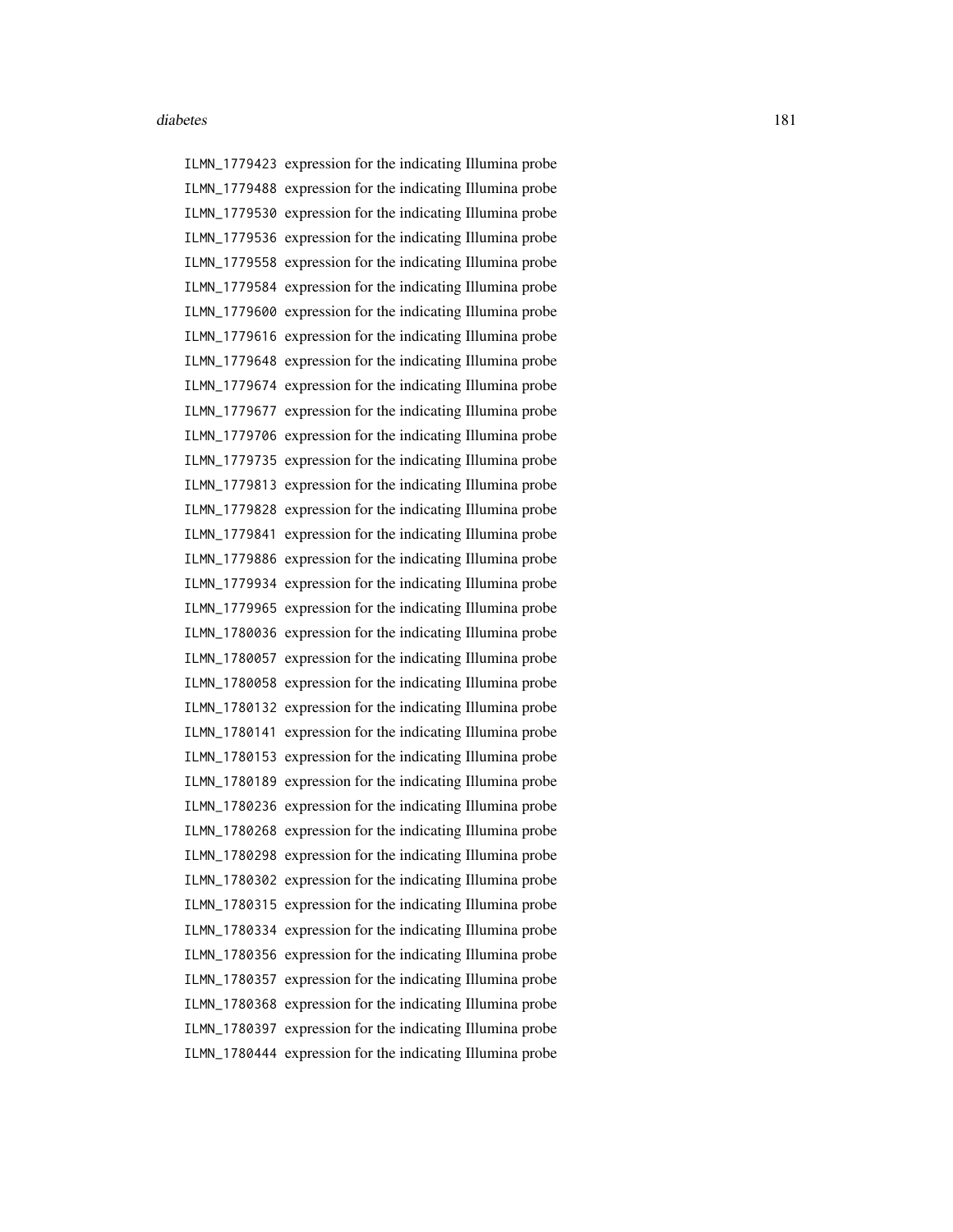ILMN\_1780465 expression for the indicating Illumina probe ILMN\_1780504 expression for the indicating Illumina probe ILMN\_1780533 expression for the indicating Illumina probe ILMN\_1780546 expression for the indicating Illumina probe ILMN\_1780560 expression for the indicating Illumina probe ILMN\_1780582 expression for the indicating Illumina probe ILMN\_1780598 expression for the indicating Illumina probe ILMN\_1780601 expression for the indicating Illumina probe ILMN\_1780667 expression for the indicating Illumina probe ILMN\_1780671 expression for the indicating Illumina probe ILMN\_1780698 expression for the indicating Illumina probe ILMN\_1780699 expression for the indicating Illumina probe ILMN\_1780756 expression for the indicating Illumina probe ILMN\_1780769 expression for the indicating Illumina probe ILMN\_1780806 expression for the indicating Illumina probe ILMN\_1780825 expression for the indicating Illumina probe ILMN\_1780831 expression for the indicating Illumina probe ILMN\_1780887 expression for the indicating Illumina probe ILMN\_1780898 expression for the indicating Illumina probe ILMN\_1780937 expression for the indicating Illumina probe ILMN\_1780940 expression for the indicating Illumina probe ILMN\_1780987 expression for the indicating Illumina probe ILMN\_1781010 expression for the indicating Illumina probe ILMN\_1781045 expression for the indicating Illumina probe ILMN\_1781097 expression for the indicating Illumina probe ILMN\_1781104 expression for the indicating Illumina probe ILMN\_1781121 expression for the indicating Illumina probe ILMN\_1781135 expression for the indicating Illumina probe ILMN\_1781151 expression for the indicating Illumina probe ILMN\_1781155 expression for the indicating Illumina probe ILMN\_1781174 expression for the indicating Illumina probe ILMN\_1781184 expression for the indicating Illumina probe ILMN\_1781198 expression for the indicating Illumina probe ILMN\_1781207 expression for the indicating Illumina probe ILMN\_1781231 expression for the indicating Illumina probe ILMN\_1781234 expression for the indicating Illumina probe ILMN\_1781285 expression for the indicating Illumina probe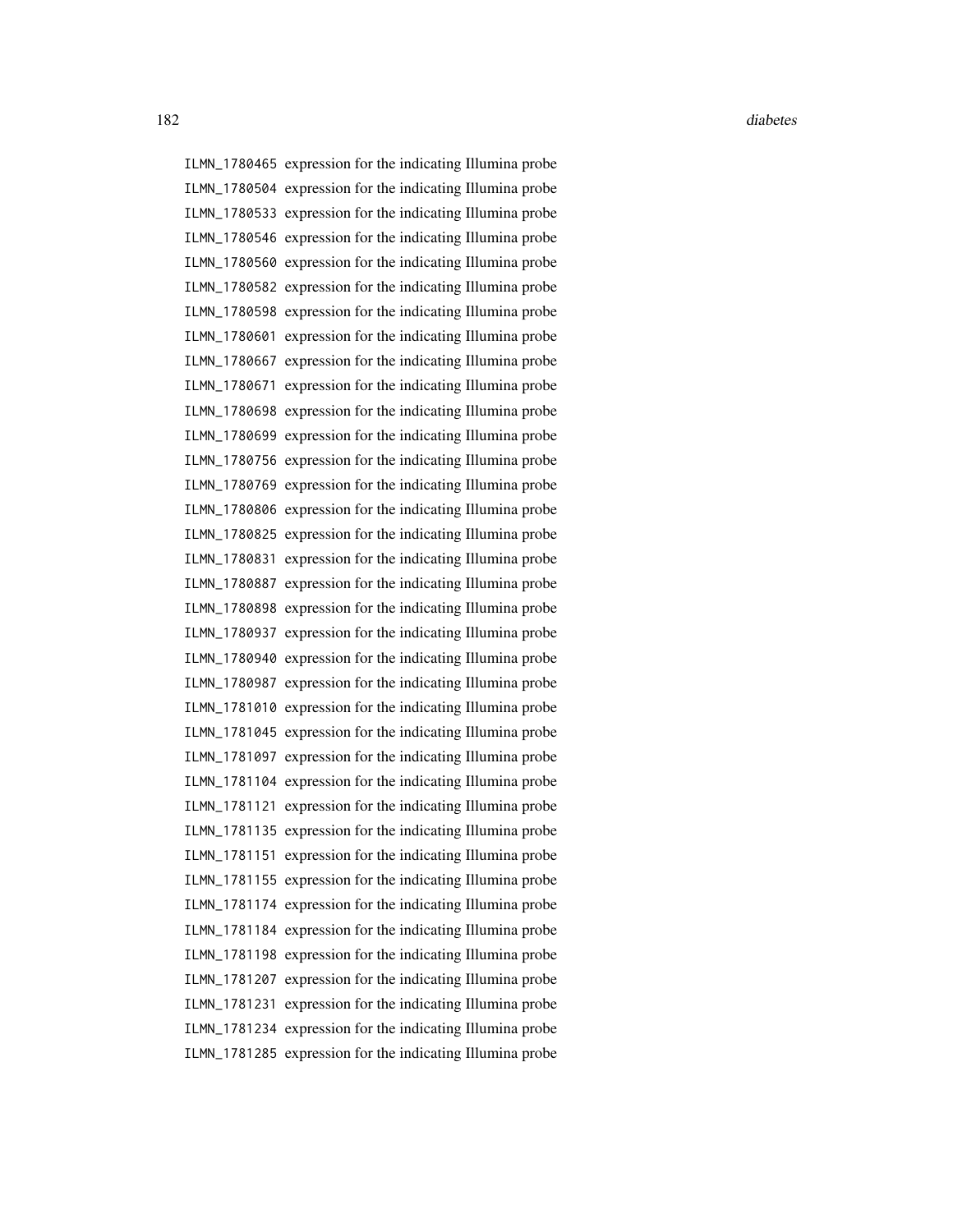ILMN\_1781290 expression for the indicating Illumina probe ILMN\_1781373 expression for the indicating Illumina probe ILMN\_1781374 expression for the indicating Illumina probe ILMN\_1781386 expression for the indicating Illumina probe ILMN\_1781388 expression for the indicating Illumina probe ILMN\_1781389 expression for the indicating Illumina probe ILMN\_1781416 expression for the indicating Illumina probe ILMN\_1781431 expression for the indicating Illumina probe ILMN\_1781454 expression for the indicating Illumina probe ILMN\_1781457 expression for the indicating Illumina probe ILMN\_1781479 expression for the indicating Illumina probe ILMN\_1781516 expression for the indicating Illumina probe ILMN\_1781536 expression for the indicating Illumina probe ILMN\_1781560 expression for the indicating Illumina probe ILMN\_1781565 expression for the indicating Illumina probe ILMN\_1781580 expression for the indicating Illumina probe ILMN\_1781623 expression for the indicating Illumina probe ILMN\_1781628 expression for the indicating Illumina probe ILMN\_1781638 expression for the indicating Illumina probe ILMN\_1781680 expression for the indicating Illumina probe ILMN\_1781691 expression for the indicating Illumina probe ILMN\_1781700 expression for the indicating Illumina probe ILMN\_1781721 expression for the indicating Illumina probe ILMN\_1781735 expression for the indicating Illumina probe ILMN\_1781752 expression for the indicating Illumina probe ILMN\_1781761 expression for the indicating Illumina probe ILMN\_1781795 expression for the indicating Illumina probe ILMN\_1781803 expression for the indicating Illumina probe ILMN\_1781824 expression for the indicating Illumina probe ILMN\_1781870 expression for the indicating Illumina probe ILMN\_1781906 expression for the indicating Illumina probe ILMN\_1781952 expression for the indicating Illumina probe ILMN\_1781966 expression for the indicating Illumina probe ILMN\_1781983 expression for the indicating Illumina probe ILMN\_1781986 expression for the indicating Illumina probe ILMN\_1781996 expression for the indicating Illumina probe ILMN\_1781999 expression for the indicating Illumina probe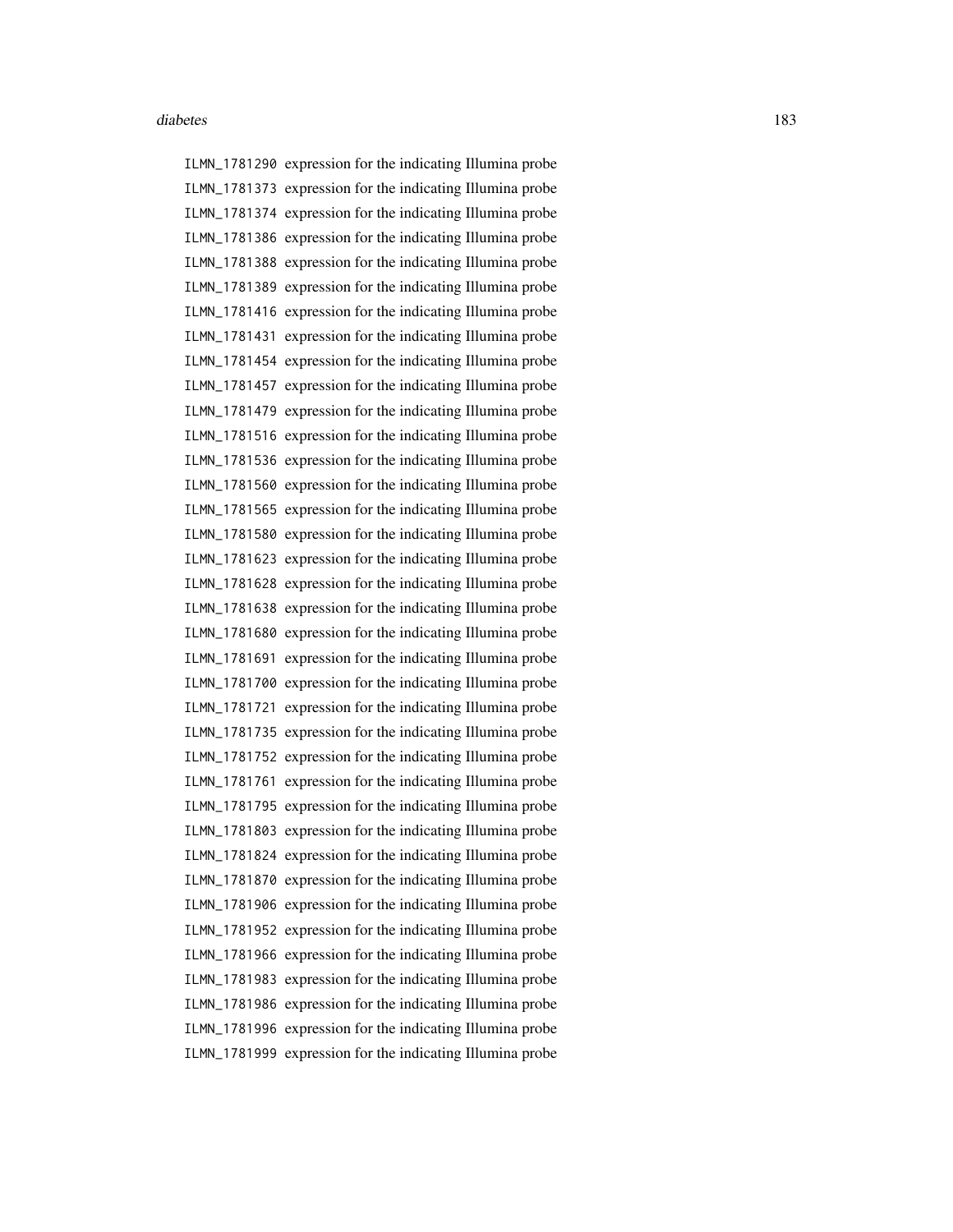ILMN\_1782015 expression for the indicating Illumina probe ILMN\_1782021 expression for the indicating Illumina probe ILMN\_1782032 expression for the indicating Illumina probe ILMN\_1782045 expression for the indicating Illumina probe ILMN\_1782050 expression for the indicating Illumina probe ILMN\_1782057 expression for the indicating Illumina probe ILMN\_1782069 expression for the indicating Illumina probe ILMN\_1782079 expression for the indicating Illumina probe ILMN\_1782094 expression for the indicating Illumina probe ILMN\_1782095 expression for the indicating Illumina probe ILMN\_1782110 expression for the indicating Illumina probe ILMN\_1782129 expression for the indicating Illumina probe ILMN\_1782247 expression for the indicating Illumina probe ILMN\_1782292 expression for the indicating Illumina probe ILMN\_1782295 expression for the indicating Illumina probe ILMN\_1782352 expression for the indicating Illumina probe ILMN\_1782377 expression for the indicating Illumina probe ILMN\_1782385 expression for the indicating Illumina probe ILMN\_1782403 expression for the indicating Illumina probe ILMN\_1782419 expression for the indicating Illumina probe ILMN\_1782459 expression for the indicating Illumina probe ILMN\_1782488 expression for the indicating Illumina probe ILMN\_1782513 expression for the indicating Illumina probe ILMN\_1782545 expression for the indicating Illumina probe ILMN\_1782551 expression for the indicating Illumina probe ILMN\_1782560 expression for the indicating Illumina probe ILMN\_1782579 expression for the indicating Illumina probe ILMN\_1782609 expression for the indicating Illumina probe ILMN\_1782618 expression for the indicating Illumina probe ILMN\_1782621 expression for the indicating Illumina probe ILMN\_1782633 expression for the indicating Illumina probe ILMN\_1782635 expression for the indicating Illumina probe ILMN\_1782704 expression for the indicating Illumina probe ILMN\_1782729 expression for the indicating Illumina probe ILMN\_1782741 expression for the indicating Illumina probe ILMN\_1782748 expression for the indicating Illumina probe ILMN\_1782788 expression for the indicating Illumina probe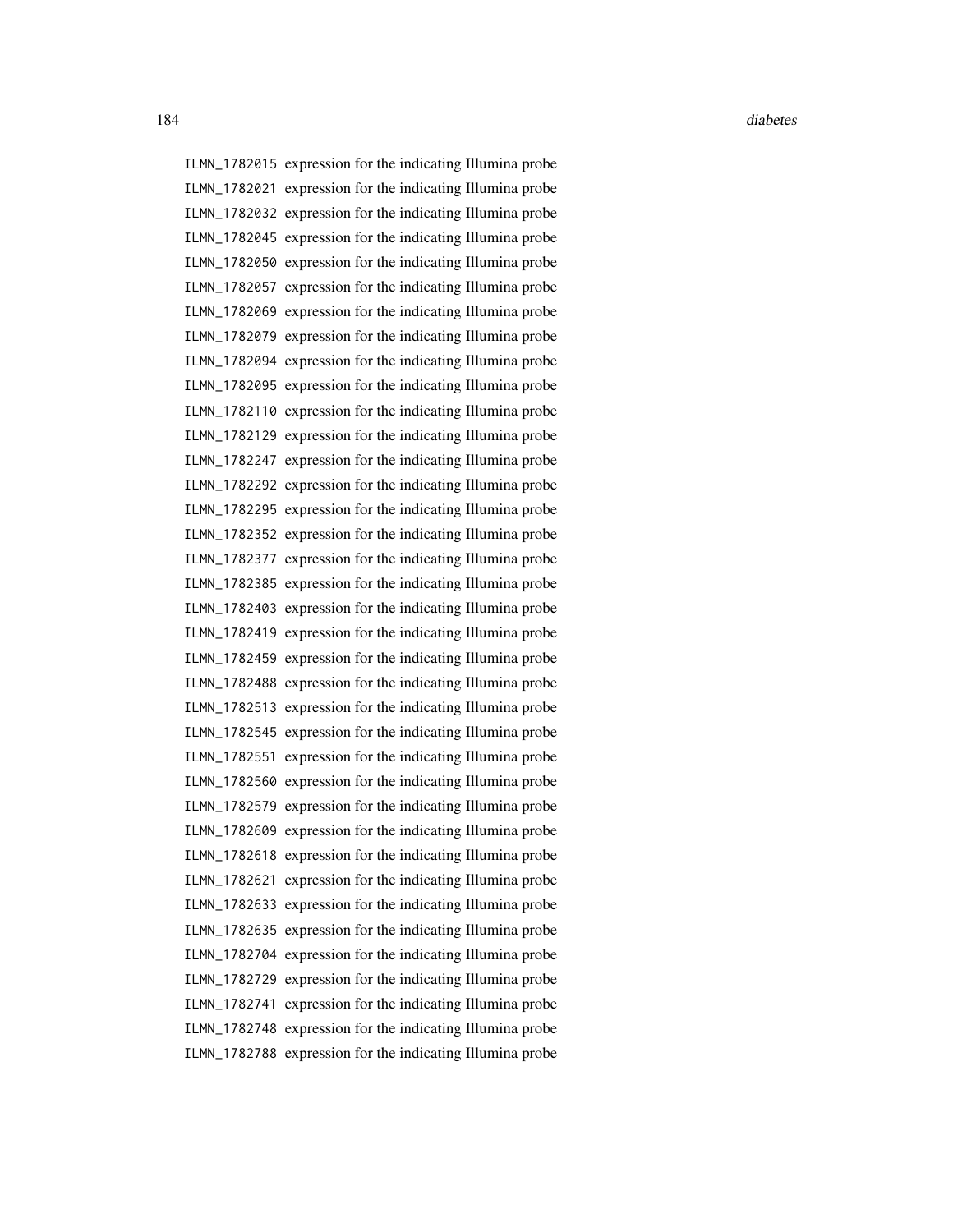ILMN\_1782795 expression for the indicating Illumina probe ILMN\_1782829 expression for the indicating Illumina probe ILMN\_1782845 expression for the indicating Illumina probe ILMN\_1782897 expression for the indicating Illumina probe ILMN\_1782922 expression for the indicating Illumina probe ILMN\_1782938 expression for the indicating Illumina probe ILMN\_1782977 expression for the indicating Illumina probe ILMN\_1783023 expression for the indicating Illumina probe ILMN\_1783075 expression for the indicating Illumina probe ILMN\_1783120 expression for the indicating Illumina probe ILMN\_1783142 expression for the indicating Illumina probe ILMN\_1783149 expression for the indicating Illumina probe ILMN\_1783158 expression for the indicating Illumina probe ILMN\_1783182 expression for the indicating Illumina probe ILMN\_1783231 expression for the indicating Illumina probe ILMN\_1783247 expression for the indicating Illumina probe ILMN\_1783276 expression for the indicating Illumina probe ILMN\_1783285 expression for the indicating Illumina probe ILMN\_1783304 expression for the indicating Illumina probe ILMN\_1783333 expression for the indicating Illumina probe ILMN\_1783337 expression for the indicating Illumina probe ILMN\_1783424 expression for the indicating Illumina probe ILMN\_1783443 expression for the indicating Illumina probe ILMN\_1783448 expression for the indicating Illumina probe ILMN\_1783500 expression for the indicating Illumina probe ILMN\_1783546 expression for the indicating Illumina probe ILMN\_1783566 expression for the indicating Illumina probe ILMN\_1783598 expression for the indicating Illumina probe ILMN\_1783606 expression for the indicating Illumina probe ILMN\_1783636 expression for the indicating Illumina probe ILMN\_1783681 expression for the indicating Illumina probe ILMN\_1783695 expression for the indicating Illumina probe ILMN\_1783707 expression for the indicating Illumina probe ILMN\_1783709 expression for the indicating Illumina probe ILMN\_1783728 expression for the indicating Illumina probe ILMN\_1783743 expression for the indicating Illumina probe ILMN\_1783753 expression for the indicating Illumina probe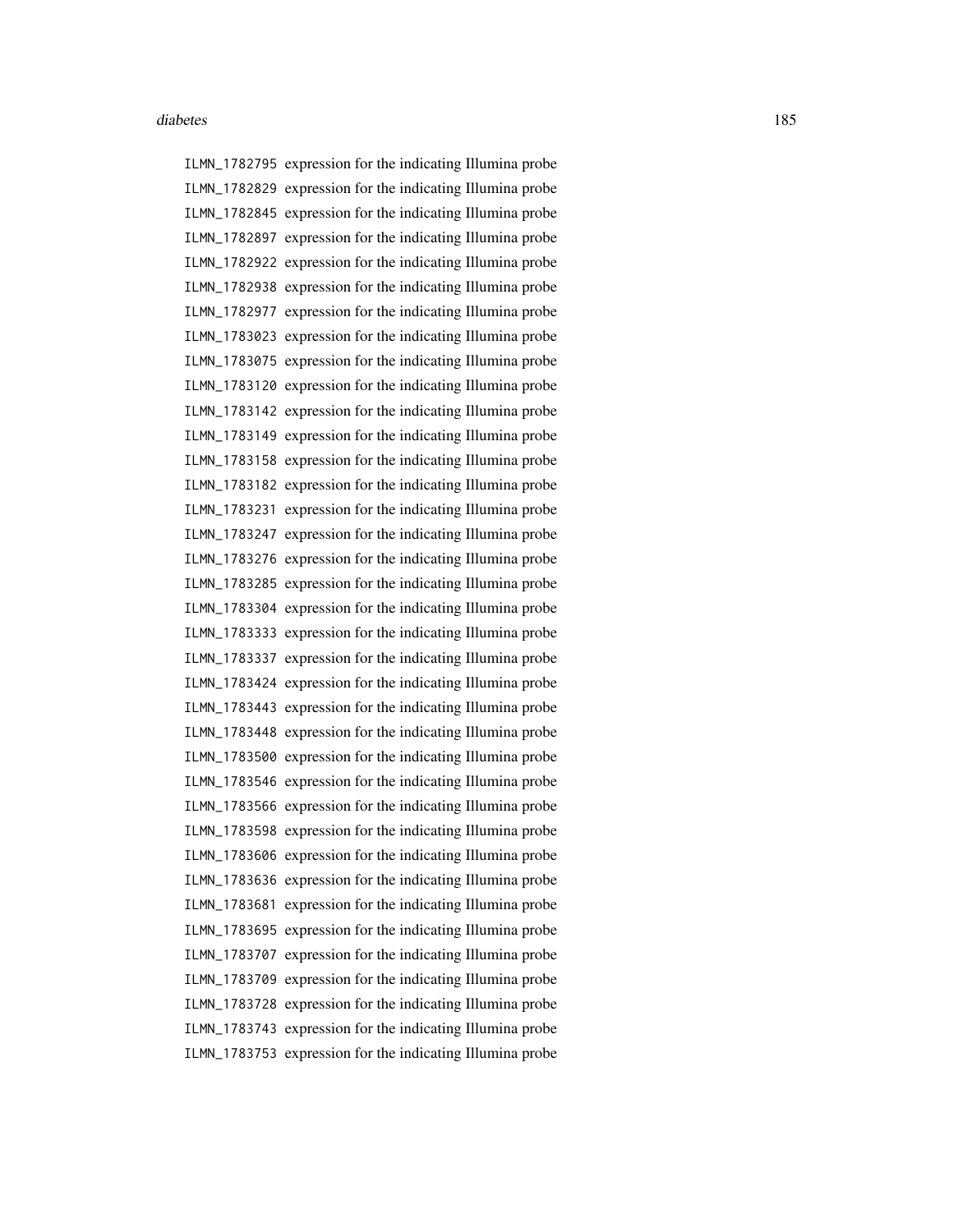ILMN\_1783805 expression for the indicating Illumina probe ILMN\_1783832 expression for the indicating Illumina probe ILMN\_1783843 expression for the indicating Illumina probe ILMN\_1783852 expression for the indicating Illumina probe ILMN\_1783881 expression for the indicating Illumina probe ILMN\_1783889 expression for the indicating Illumina probe ILMN\_1783910 expression for the indicating Illumina probe ILMN\_1783956 expression for the indicating Illumina probe ILMN\_1783973 expression for the indicating Illumina probe ILMN\_1783985 expression for the indicating Illumina probe ILMN\_1784031 expression for the indicating Illumina probe ILMN\_1784037 expression for the indicating Illumina probe ILMN\_1784040 expression for the indicating Illumina probe ILMN\_1784110 expression for the indicating Illumina probe ILMN\_1784113 expression for the indicating Illumina probe ILMN\_1784178 expression for the indicating Illumina probe ILMN\_1784203 expression for the indicating Illumina probe ILMN\_1784207 expression for the indicating Illumina probe ILMN\_1784216 expression for the indicating Illumina probe ILMN\_1784218 expression for the indicating Illumina probe ILMN\_1784227 expression for the indicating Illumina probe ILMN\_1784238 expression for the indicating Illumina probe ILMN\_1784269 expression for the indicating Illumina probe ILMN\_1784286 expression for the indicating Illumina probe ILMN\_1784287 expression for the indicating Illumina probe ILMN\_1784292 expression for the indicating Illumina probe ILMN\_1784299 expression for the indicating Illumina probe ILMN\_1784300 expression for the indicating Illumina probe ILMN\_1784302 expression for the indicating Illumina probe ILMN\_1784320 expression for the indicating Illumina probe ILMN\_1784333 expression for the indicating Illumina probe ILMN\_1784352 expression for the indicating Illumina probe ILMN\_1784364 expression for the indicating Illumina probe ILMN\_1784367 expression for the indicating Illumina probe ILMN\_1784410 expression for the indicating Illumina probe ILMN\_1784467 expression for the indicating Illumina probe ILMN\_1784523 expression for the indicating Illumina probe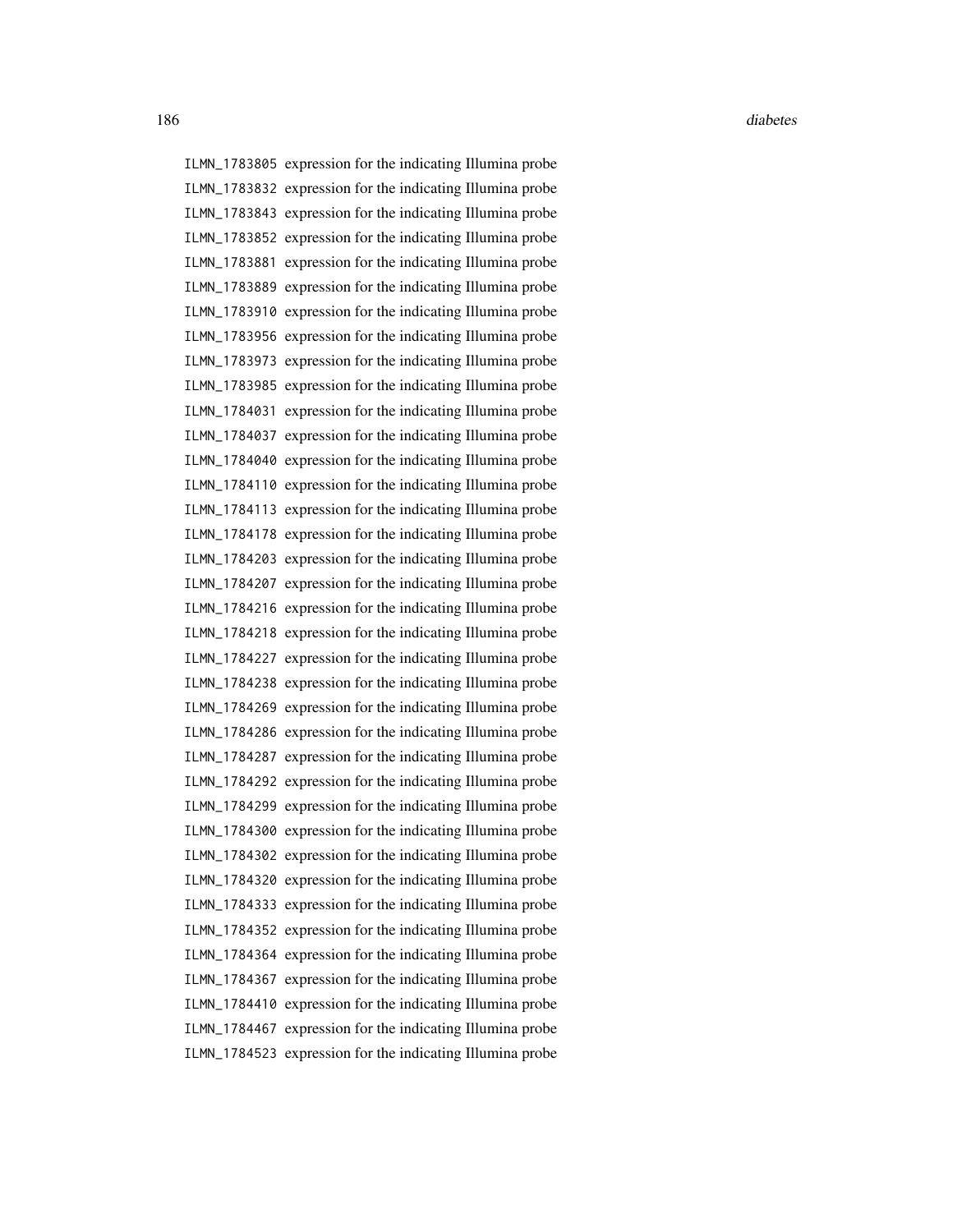ILMN\_1784540 expression for the indicating Illumina probe ILMN\_1784577 expression for the indicating Illumina probe ILMN\_1784582 expression for the indicating Illumina probe ILMN\_1784584 expression for the indicating Illumina probe ILMN\_1784602 expression for the indicating Illumina probe ILMN\_1784608 expression for the indicating Illumina probe ILMN\_1784630 expression for the indicating Illumina probe ILMN\_1784641 expression for the indicating Illumina probe ILMN\_1784661 expression for the indicating Illumina probe ILMN\_1784678 expression for the indicating Illumina probe ILMN\_1784706 expression for the indicating Illumina probe ILMN\_1784709 expression for the indicating Illumina probe ILMN\_1784717 expression for the indicating Illumina probe ILMN\_1784737 expression for the indicating Illumina probe ILMN\_1784749 expression for the indicating Illumina probe ILMN\_1784753 expression for the indicating Illumina probe ILMN\_1784766 expression for the indicating Illumina probe ILMN\_1784774 expression for the indicating Illumina probe ILMN\_1784780 expression for the indicating Illumina probe ILMN\_1784785 expression for the indicating Illumina probe ILMN\_1784822 expression for the indicating Illumina probe ILMN\_1784834 expression for the indicating Illumina probe ILMN\_1784847 expression for the indicating Illumina probe ILMN\_1784863 expression for the indicating Illumina probe ILMN\_1784871 expression for the indicating Illumina probe ILMN\_1784884 expression for the indicating Illumina probe ILMN\_1784889 expression for the indicating Illumina probe ILMN\_1784946 expression for the indicating Illumina probe ILMN\_1784948 expression for the indicating Illumina probe ILMN\_1784967 expression for the indicating Illumina probe ILMN\_1784977 expression for the indicating Illumina probe ILMN\_1784985 expression for the indicating Illumina probe ILMN\_1785005 expression for the indicating Illumina probe ILMN\_1785060 expression for the indicating Illumina probe ILMN\_1785095 expression for the indicating Illumina probe ILMN\_1785107 expression for the indicating Illumina probe ILMN\_1785141 expression for the indicating Illumina probe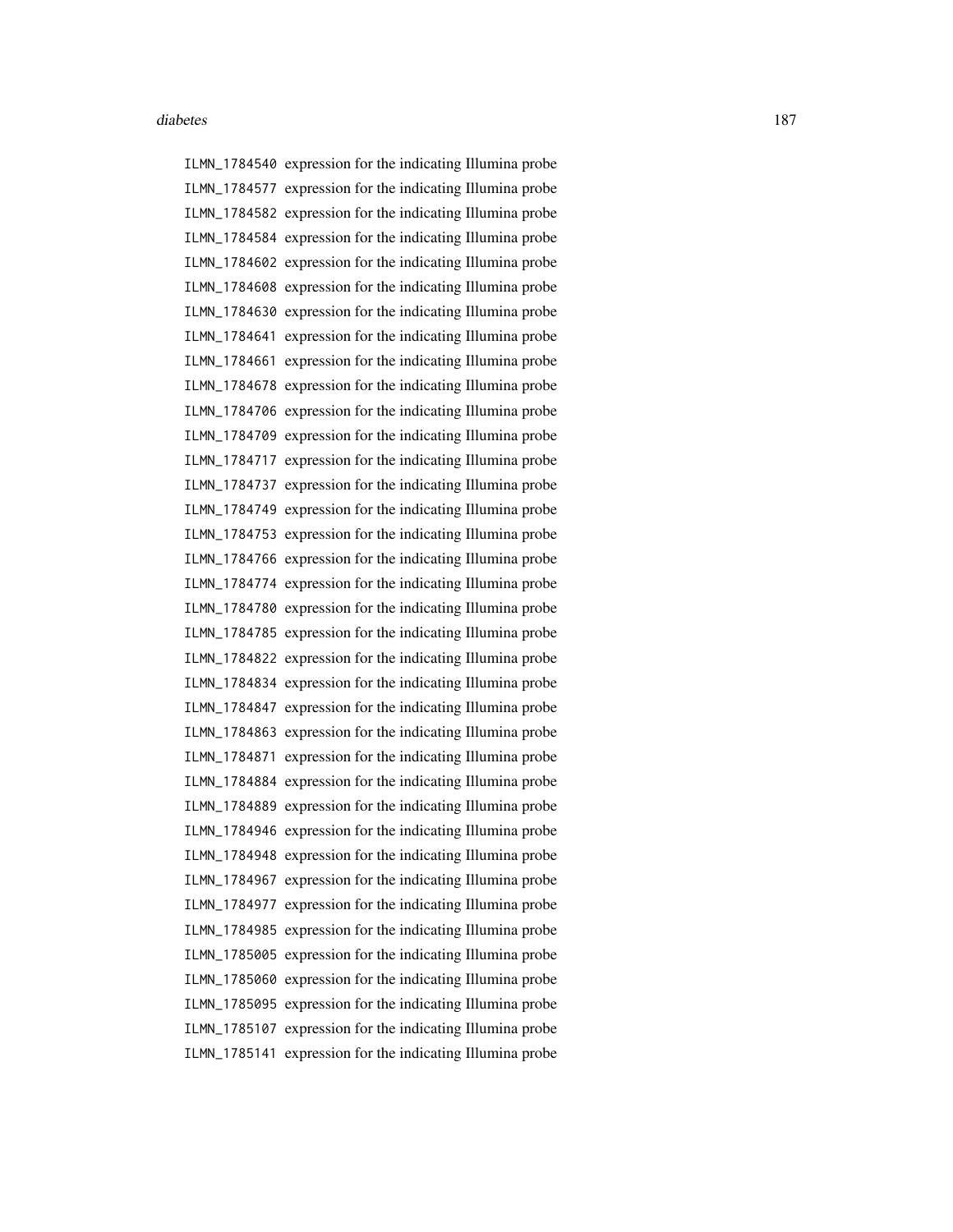ILMN\_1785161 expression for the indicating Illumina probe ILMN\_1785170 expression for the indicating Illumina probe ILMN\_1785175 expression for the indicating Illumina probe ILMN\_1785177 expression for the indicating Illumina probe ILMN\_1785179 expression for the indicating Illumina probe ILMN\_1785198 expression for the indicating Illumina probe ILMN\_1785202 expression for the indicating Illumina probe ILMN\_1785218 expression for the indicating Illumina probe ILMN\_1785252 expression for the indicating Illumina probe ILMN\_1785266 expression for the indicating Illumina probe ILMN\_1785324 expression for the indicating Illumina probe ILMN\_1785336 expression for the indicating Illumina probe ILMN\_1785345 expression for the indicating Illumina probe ILMN\_1785356 expression for the indicating Illumina probe ILMN\_1785379 expression for the indicating Illumina probe ILMN\_1785424 expression for the indicating Illumina probe ILMN\_1785427 expression for the indicating Illumina probe ILMN\_1785439 expression for the indicating Illumina probe ILMN\_1785528 expression for the indicating Illumina probe ILMN\_1785570 expression for the indicating Illumina probe ILMN\_1785574 expression for the indicating Illumina probe ILMN\_1785592 expression for the indicating Illumina probe ILMN\_1785618 expression for the indicating Illumina probe ILMN\_1785635 expression for the indicating Illumina probe ILMN\_1785644 expression for the indicating Illumina probe ILMN\_1785646 expression for the indicating Illumina probe ILMN\_1785650 expression for the indicating Illumina probe ILMN\_1785660 expression for the indicating Illumina probe ILMN\_1785661 expression for the indicating Illumina probe ILMN\_1785703 expression for the indicating Illumina probe ILMN\_1785765 expression for the indicating Illumina probe ILMN\_1785785 expression for the indicating Illumina probe ILMN\_1785795 expression for the indicating Illumina probe ILMN\_1785852 expression for the indicating Illumina probe ILMN\_1785926 expression for the indicating Illumina probe ILMN\_1785988 expression for the indicating Illumina probe ILMN\_1786015 expression for the indicating Illumina probe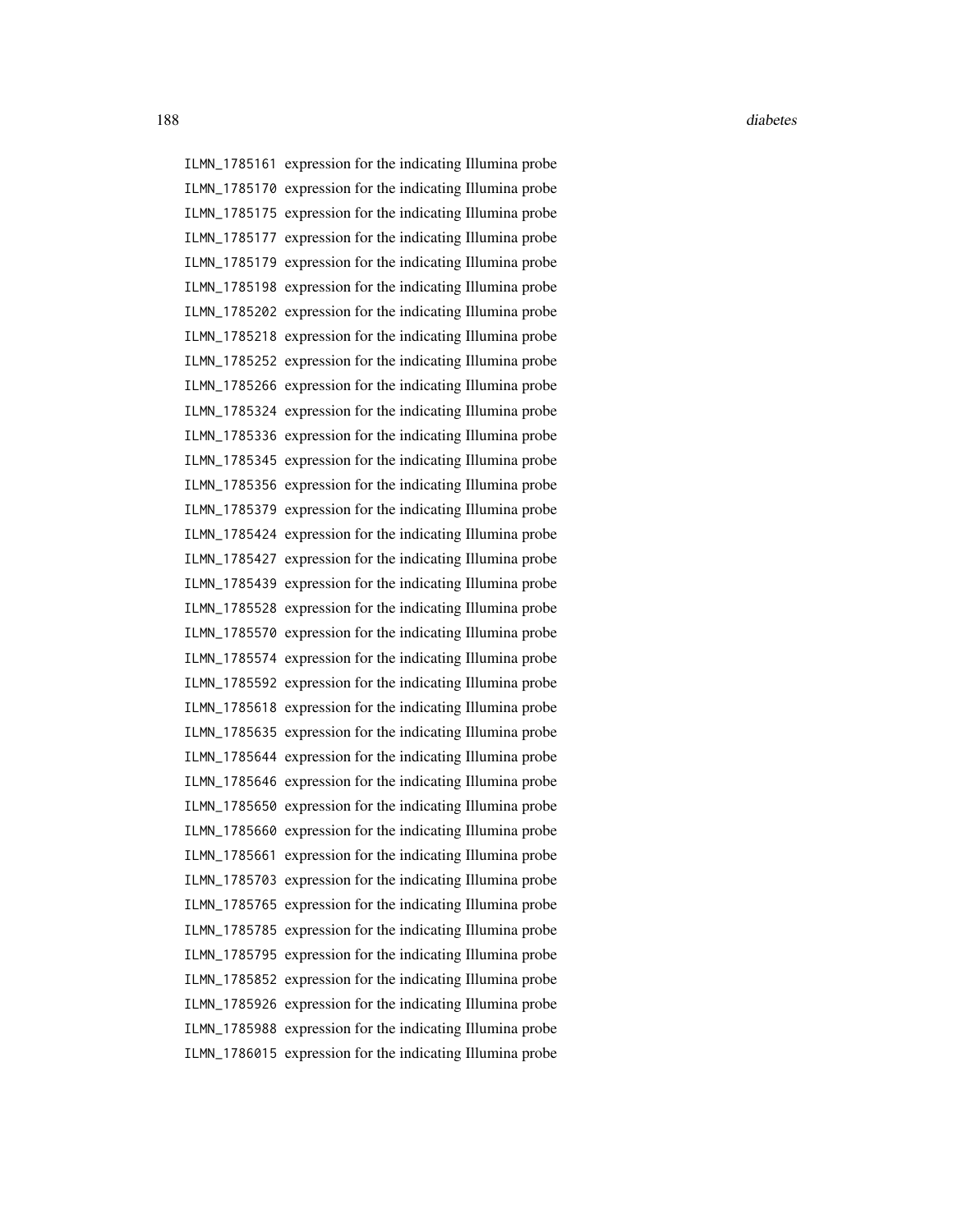ILMN\_1786016 expression for the indicating Illumina probe ILMN\_1786021 expression for the indicating Illumina probe ILMN\_1786024 expression for the indicating Illumina probe ILMN\_1786034 expression for the indicating Illumina probe ILMN\_1786036 expression for the indicating Illumina probe ILMN\_1786039 expression for the indicating Illumina probe ILMN\_1786046 expression for the indicating Illumina probe ILMN\_1786050 expression for the indicating Illumina probe ILMN\_1786105 expression for the indicating Illumina probe ILMN\_1786108 expression for the indicating Illumina probe ILMN\_1786118 expression for the indicating Illumina probe ILMN\_1786125 expression for the indicating Illumina probe ILMN\_1786168 expression for the indicating Illumina probe ILMN\_1786176 expression for the indicating Illumina probe ILMN\_1786189 expression for the indicating Illumina probe ILMN\_1786211 expression for the indicating Illumina probe ILMN\_1786273 expression for the indicating Illumina probe ILMN\_1786275 expression for the indicating Illumina probe ILMN\_1786310 expression for the indicating Illumina probe ILMN\_1786326 expression for the indicating Illumina probe ILMN\_1786328 expression for the indicating Illumina probe ILMN\_1786347 expression for the indicating Illumina probe ILMN\_1786381 expression for the indicating Illumina probe ILMN\_1786388 expression for the indicating Illumina probe ILMN\_1786396 expression for the indicating Illumina probe ILMN\_1786426 expression for the indicating Illumina probe ILMN\_1786429 expression for the indicating Illumina probe ILMN\_1786433 expression for the indicating Illumina probe ILMN\_1786469 expression for the indicating Illumina probe ILMN\_1786544 expression for the indicating Illumina probe ILMN\_1786601 expression for the indicating Illumina probe ILMN\_1786612 expression for the indicating Illumina probe ILMN\_1786658 expression for the indicating Illumina probe ILMN\_1786707 expression for the indicating Illumina probe ILMN\_1786718 expression for the indicating Illumina probe ILMN\_1786722 expression for the indicating Illumina probe ILMN\_1786759 expression for the indicating Illumina probe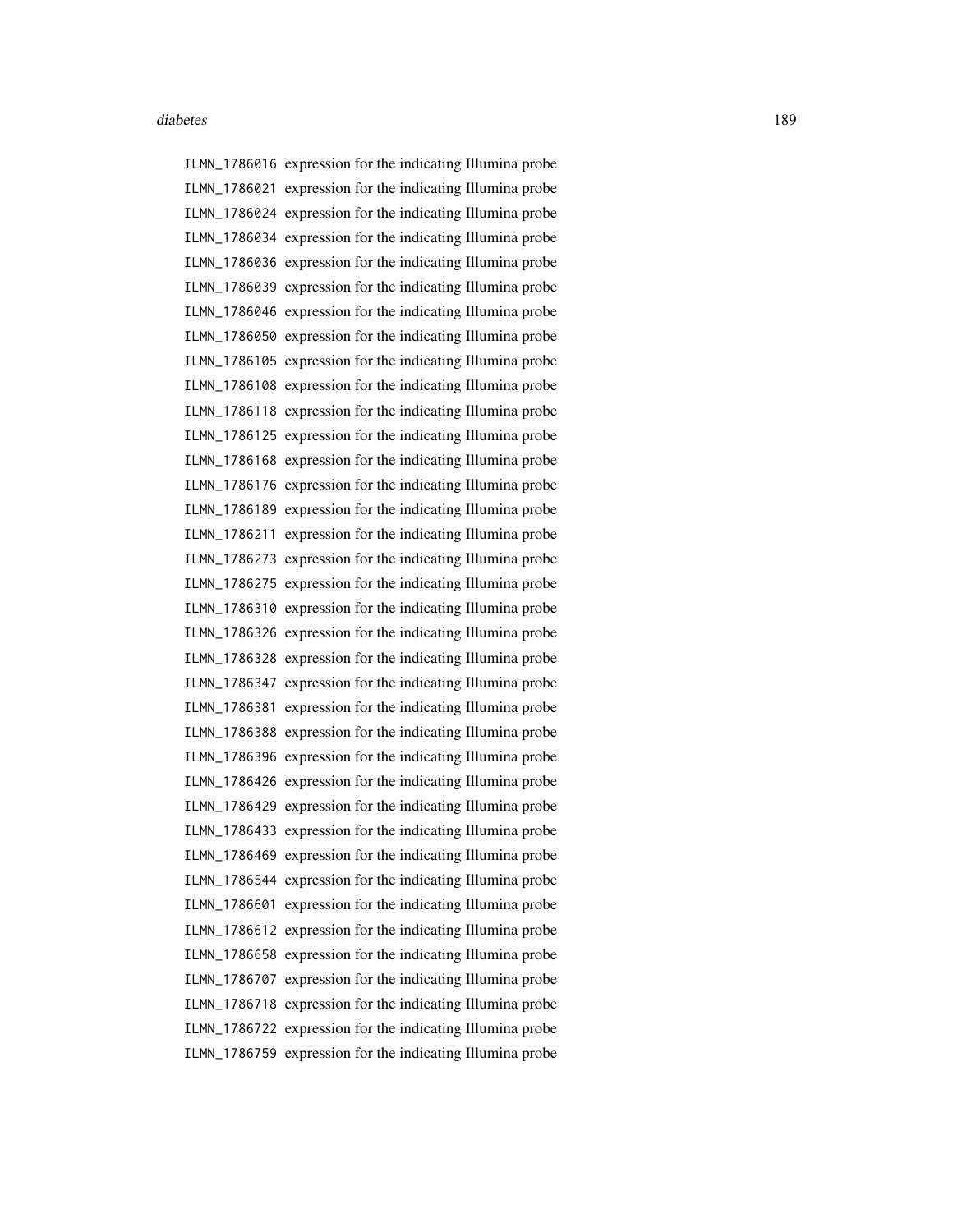ILMN\_1786789 expression for the indicating Illumina probe ILMN\_1786810 expression for the indicating Illumina probe ILMN\_1786823 expression for the indicating Illumina probe ILMN\_1786843 expression for the indicating Illumina probe ILMN\_1786847 expression for the indicating Illumina probe ILMN\_1786852 expression for the indicating Illumina probe ILMN\_1786872 expression for the indicating Illumina probe ILMN\_1786893 expression for the indicating Illumina probe ILMN\_1786972 expression for the indicating Illumina probe ILMN\_1786976 expression for the indicating Illumina probe ILMN\_1787026 expression for the indicating Illumina probe ILMN\_1787064 expression for the indicating Illumina probe ILMN\_1787109 expression for the indicating Illumina probe ILMN\_1787127 expression for the indicating Illumina probe ILMN\_1787186 expression for the indicating Illumina probe ILMN\_1787193 expression for the indicating Illumina probe ILMN\_1787256 expression for the indicating Illumina probe ILMN\_1787265 expression for the indicating Illumina probe ILMN\_1787275 expression for the indicating Illumina probe ILMN\_1787292 expression for the indicating Illumina probe ILMN\_1787308 expression for the indicating Illumina probe ILMN\_1787324 expression for the indicating Illumina probe ILMN\_1787345 expression for the indicating Illumina probe ILMN\_1787360 expression for the indicating Illumina probe ILMN\_1787378 expression for the indicating Illumina probe ILMN\_1787410 expression for the indicating Illumina probe ILMN\_1787415 expression for the indicating Illumina probe ILMN\_1787441 expression for the indicating Illumina probe ILMN\_1787461 expression for the indicating Illumina probe ILMN\_1787509 expression for the indicating Illumina probe ILMN\_1787511 expression for the indicating Illumina probe ILMN\_1787526 expression for the indicating Illumina probe ILMN\_1787529 expression for the indicating Illumina probe ILMN\_1787541 expression for the indicating Illumina probe ILMN\_1787548 expression for the indicating Illumina probe ILMN\_1787680 expression for the indicating Illumina probe ILMN\_1787691 expression for the indicating Illumina probe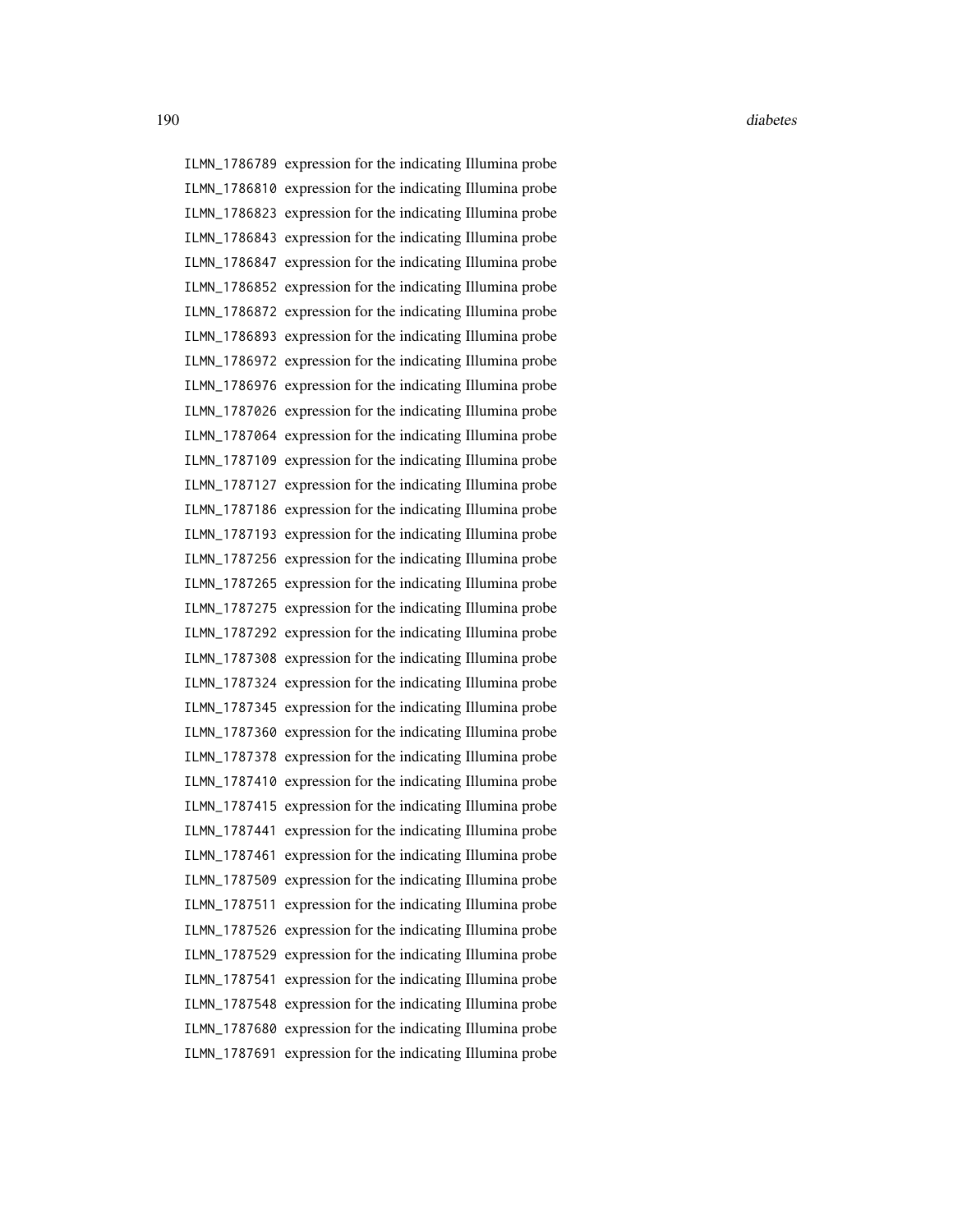ILMN\_1787705 expression for the indicating Illumina probe ILMN\_1787718 expression for the indicating Illumina probe ILMN\_1787762 expression for the indicating Illumina probe ILMN\_1787808 expression for the indicating Illumina probe ILMN\_1787815 expression for the indicating Illumina probe ILMN\_1787843 expression for the indicating Illumina probe ILMN\_1787844 expression for the indicating Illumina probe ILMN\_1787877 expression for the indicating Illumina probe ILMN\_1787879 expression for the indicating Illumina probe ILMN\_1787885 expression for the indicating Illumina probe ILMN\_1787919 expression for the indicating Illumina probe ILMN\_1787923 expression for the indicating Illumina probe ILMN\_1787931 expression for the indicating Illumina probe ILMN\_1787949 expression for the indicating Illumina probe ILMN\_1788017 expression for the indicating Illumina probe ILMN\_1788024 expression for the indicating Illumina probe ILMN\_1788053 expression for the indicating Illumina probe ILMN\_1788059 expression for the indicating Illumina probe ILMN\_1788061 expression for the indicating Illumina probe ILMN\_1788062 expression for the indicating Illumina probe ILMN\_1788095 expression for the indicating Illumina probe ILMN\_1788099 expression for the indicating Illumina probe ILMN\_1788109 expression for the indicating Illumina probe ILMN\_1788160 expression for the indicating Illumina probe ILMN\_1788180 expression for the indicating Illumina probe ILMN\_1788203 expression for the indicating Illumina probe ILMN\_1788211 expression for the indicating Illumina probe ILMN\_1788213 expression for the indicating Illumina probe ILMN\_1788223 expression for the indicating Illumina probe ILMN\_1788239 expression for the indicating Illumina probe ILMN\_1788240 expression for the indicating Illumina probe ILMN\_1788250 expression for the indicating Illumina probe ILMN\_1788251 expression for the indicating Illumina probe ILMN\_1788267 expression for the indicating Illumina probe ILMN\_1788268 expression for the indicating Illumina probe ILMN\_1788283 expression for the indicating Illumina probe ILMN\_1788315 expression for the indicating Illumina probe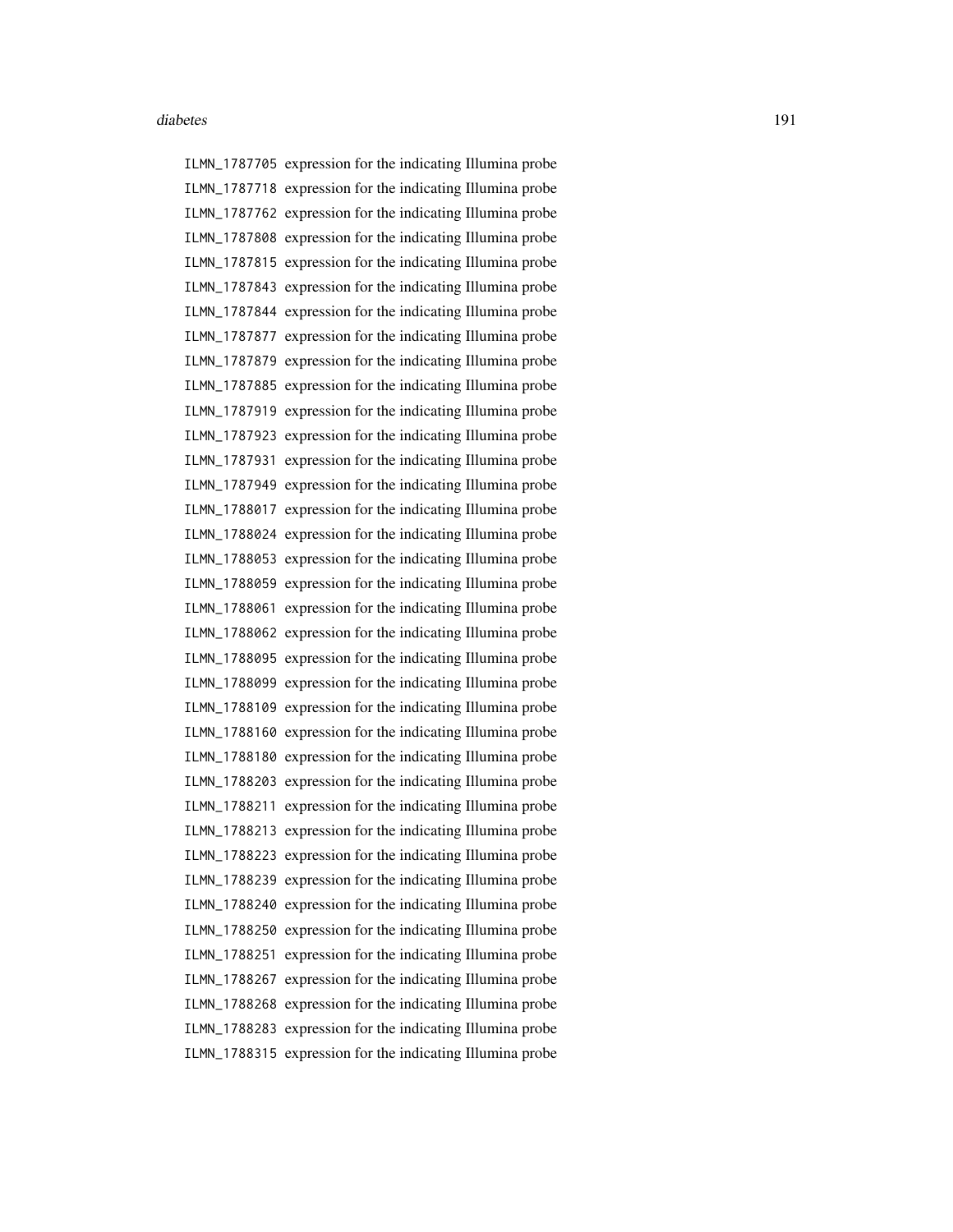ILMN\_1788363 expression for the indicating Illumina probe ILMN\_1788384 expression for the indicating Illumina probe ILMN\_1788387 expression for the indicating Illumina probe ILMN\_1788388 expression for the indicating Illumina probe ILMN\_1788462 expression for the indicating Illumina probe ILMN\_1788468 expression for the indicating Illumina probe ILMN\_1788489 expression for the indicating Illumina probe ILMN\_1788530 expression for the indicating Illumina probe ILMN\_1788531 expression for the indicating Illumina probe ILMN\_1788538 expression for the indicating Illumina probe ILMN\_1788604 expression for the indicating Illumina probe ILMN\_1788607 expression for the indicating Illumina probe ILMN\_1788625 expression for the indicating Illumina probe ILMN\_1788650 expression for the indicating Illumina probe ILMN\_1788689 expression for the indicating Illumina probe ILMN\_1788701 expression for the indicating Illumina probe ILMN\_1788759 expression for the indicating Illumina probe ILMN\_1788778 expression for the indicating Illumina probe ILMN\_1788783 expression for the indicating Illumina probe ILMN\_1788793 expression for the indicating Illumina probe ILMN\_1788841 expression for the indicating Illumina probe ILMN\_1788931 expression for the indicating Illumina probe ILMN\_1788955 expression for the indicating Illumina probe ILMN\_1788961 expression for the indicating Illumina probe ILMN\_1789001 expression for the indicating Illumina probe ILMN\_1789018 expression for the indicating Illumina probe ILMN\_1789059 expression for the indicating Illumina probe ILMN\_1789074 expression for the indicating Illumina probe ILMN\_1789103 expression for the indicating Illumina probe ILMN\_1789106 expression for the indicating Illumina probe ILMN\_1789112 expression for the indicating Illumina probe ILMN\_1789123 expression for the indicating Illumina probe ILMN\_1789136 expression for the indicating Illumina probe ILMN\_1789140 expression for the indicating Illumina probe ILMN\_1789171 expression for the indicating Illumina probe ILMN\_1789176 expression for the indicating Illumina probe ILMN\_1789186 expression for the indicating Illumina probe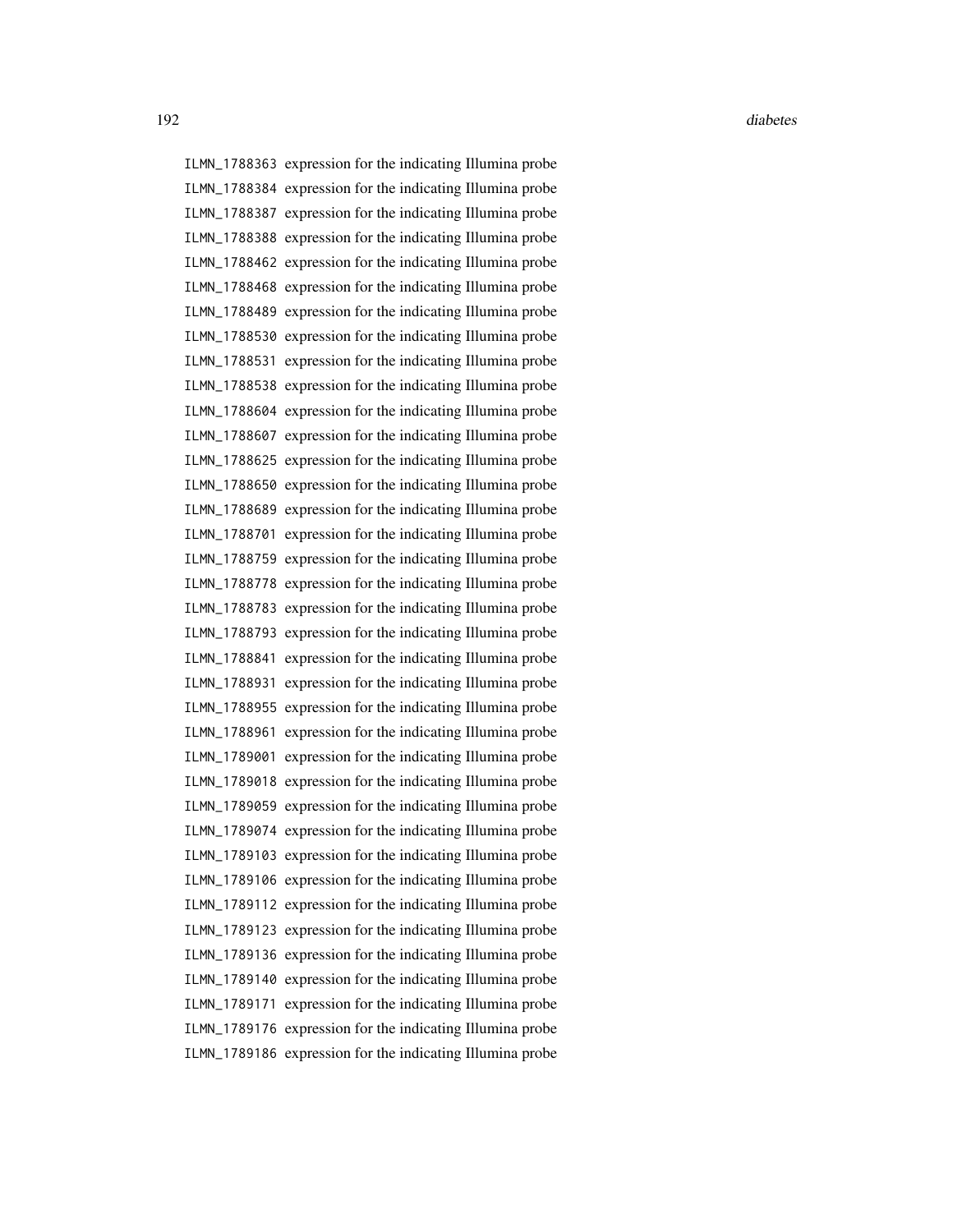ILMN\_1789196 expression for the indicating Illumina probe ILMN\_1789233 expression for the indicating Illumina probe ILMN\_1789240 expression for the indicating Illumina probe ILMN\_1789243 expression for the indicating Illumina probe ILMN\_1789244 expression for the indicating Illumina probe ILMN\_1789266 expression for the indicating Illumina probe ILMN\_1789323 expression for the indicating Illumina probe ILMN\_1789338 expression for the indicating Illumina probe ILMN\_1789349 expression for the indicating Illumina probe ILMN\_1789351 expression for the indicating Illumina probe ILMN\_1789364 expression for the indicating Illumina probe ILMN\_1789384 expression for the indicating Illumina probe ILMN\_1789394 expression for the indicating Illumina probe ILMN\_1789400 expression for the indicating Illumina probe ILMN\_1789405 expression for the indicating Illumina probe ILMN\_1789419 expression for the indicating Illumina probe ILMN\_1789436 expression for the indicating Illumina probe ILMN\_1789457 expression for the indicating Illumina probe ILMN\_1789467 expression for the indicating Illumina probe ILMN\_1789492 expression for the indicating Illumina probe ILMN\_1789500 expression for the indicating Illumina probe ILMN\_1789505 expression for the indicating Illumina probe ILMN\_1789508 expression for the indicating Illumina probe ILMN\_1789510 expression for the indicating Illumina probe ILMN\_1789535 expression for the indicating Illumina probe ILMN\_1789541 expression for the indicating Illumina probe ILMN\_1789596 expression for the indicating Illumina probe ILMN\_1789642 expression for the indicating Illumina probe ILMN\_1789648 expression for the indicating Illumina probe ILMN\_1789702 expression for the indicating Illumina probe ILMN\_1789751 expression for the indicating Illumina probe ILMN\_1789775 expression for the indicating Illumina probe ILMN\_1789830 expression for the indicating Illumina probe ILMN\_1789839 expression for the indicating Illumina probe ILMN\_1789909 expression for the indicating Illumina probe ILMN\_1789955 expression for the indicating Illumina probe ILMN\_1789990 expression for the indicating Illumina probe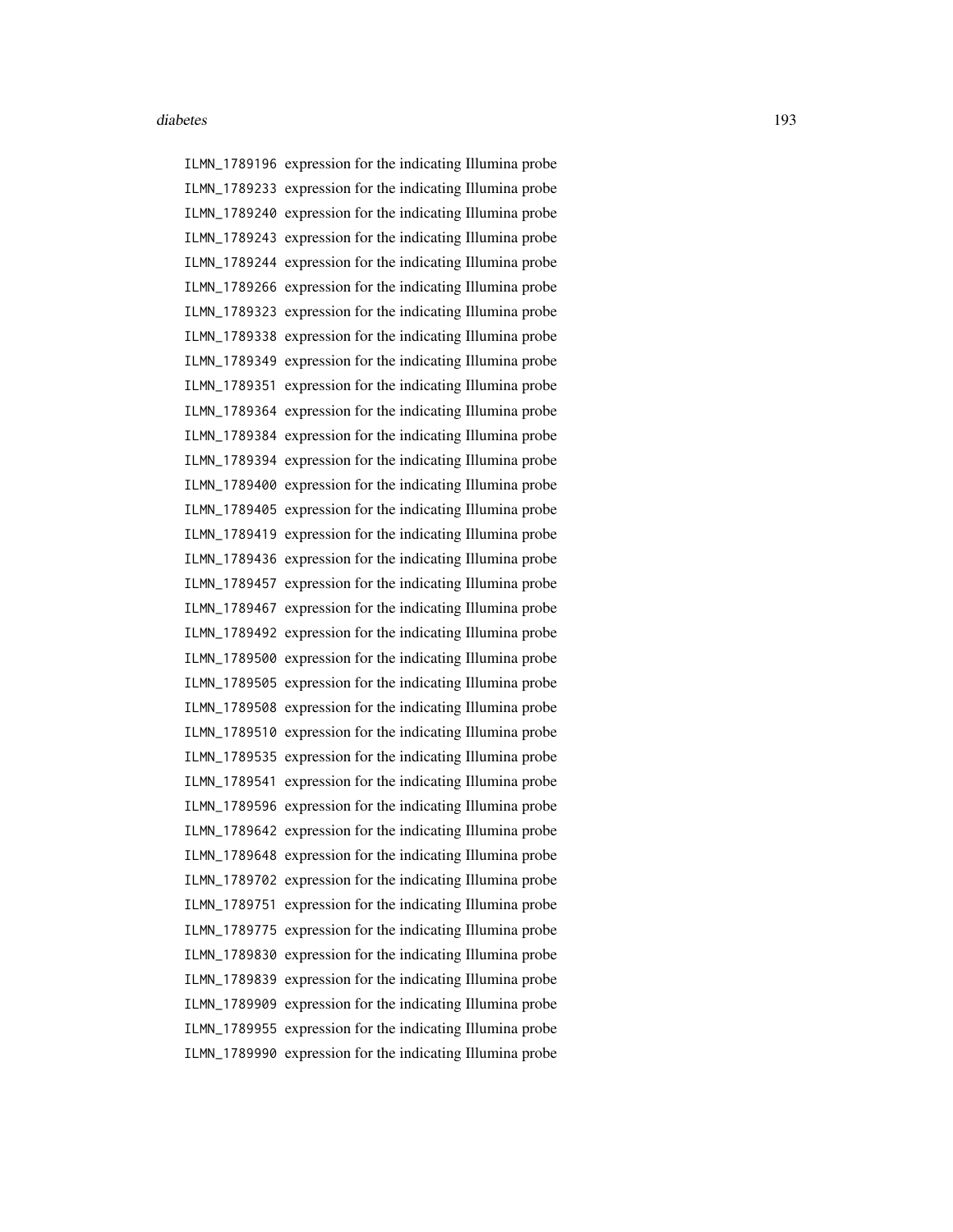ILMN\_1789999 expression for the indicating Illumina probe ILMN\_1790014 expression for the indicating Illumina probe ILMN\_1790062 expression for the indicating Illumina probe ILMN\_1790100 expression for the indicating Illumina probe ILMN\_1790136 expression for the indicating Illumina probe ILMN\_1790202 expression for the indicating Illumina probe ILMN\_1790218 expression for the indicating Illumina probe ILMN\_1790249 expression for the indicating Illumina probe ILMN\_1790461 expression for the indicating Illumina probe ILMN\_1790472 expression for the indicating Illumina probe ILMN\_1790518 expression for the indicating Illumina probe ILMN\_1790533 expression for the indicating Illumina probe ILMN\_1790534 expression for the indicating Illumina probe ILMN\_1790537 expression for the indicating Illumina probe ILMN\_1790549 expression for the indicating Illumina probe ILMN\_1790555 expression for the indicating Illumina probe ILMN\_1790562 expression for the indicating Illumina probe ILMN\_1790575 expression for the indicating Illumina probe ILMN\_1790603 expression for the indicating Illumina probe ILMN\_1790625 expression for the indicating Illumina probe ILMN\_1790637 expression for the indicating Illumina probe ILMN\_1790650 expression for the indicating Illumina probe ILMN\_1790680 expression for the indicating Illumina probe ILMN\_1790689 expression for the indicating Illumina probe ILMN\_1790692 expression for the indicating Illumina probe ILMN\_1790741 expression for the indicating Illumina probe ILMN\_1790757 expression for the indicating Illumina probe ILMN\_1790781 expression for the indicating Illumina probe ILMN\_1790782 expression for the indicating Illumina probe ILMN\_1790797 expression for the indicating Illumina probe ILMN\_1790807 expression for the indicating Illumina probe ILMN\_1790810 expression for the indicating Illumina probe ILMN\_1790881 expression for the indicating Illumina probe ILMN\_1790891 expression for the indicating Illumina probe ILMN\_1790909 expression for the indicating Illumina probe ILMN\_1790951 expression for the indicating Illumina probe ILMN\_1790953 expression for the indicating Illumina probe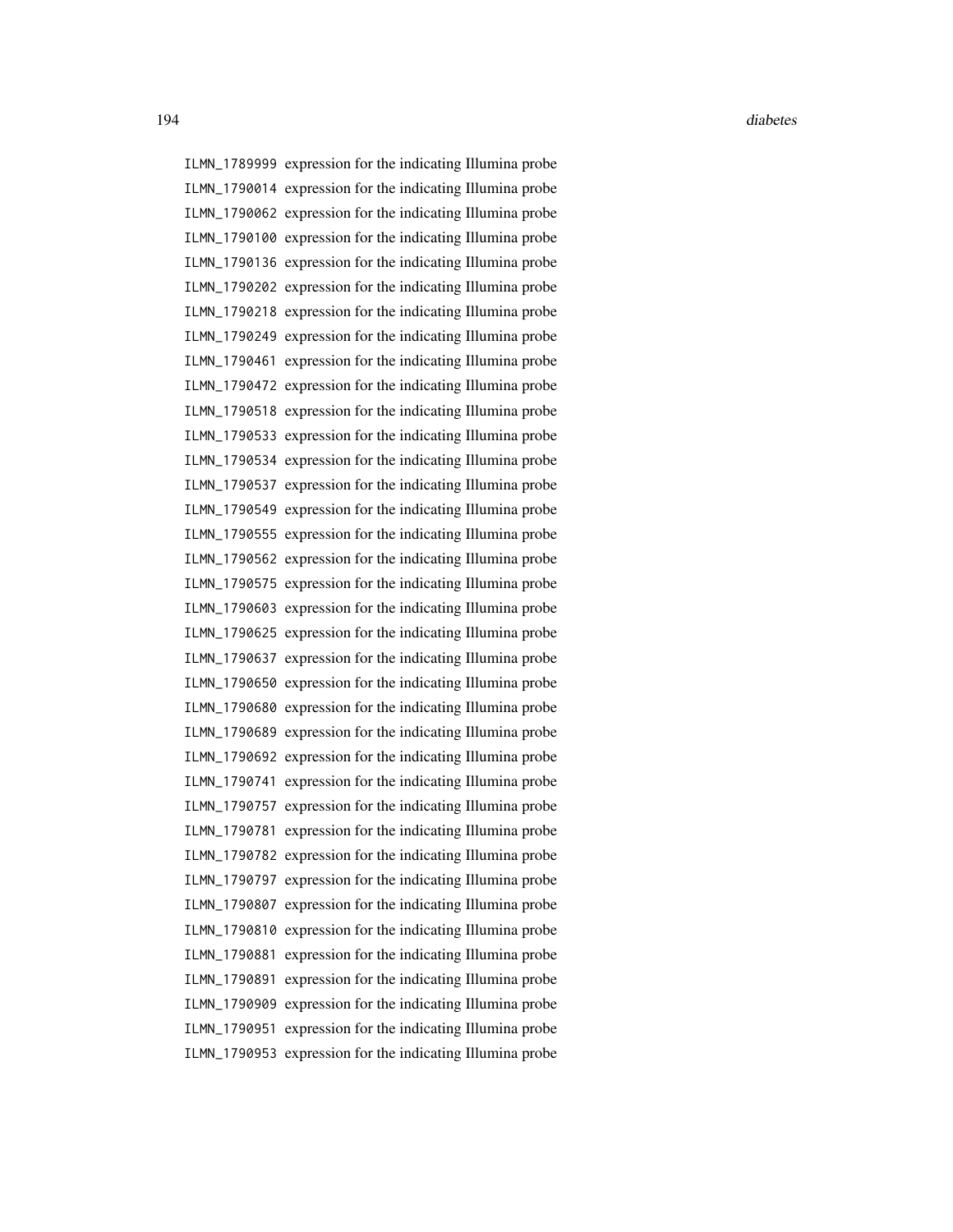ILMN\_1790962 expression for the indicating Illumina probe ILMN\_1790973 expression for the indicating Illumina probe ILMN\_1790978 expression for the indicating Illumina probe ILMN\_1790987 expression for the indicating Illumina probe ILMN\_1791002 expression for the indicating Illumina probe ILMN\_1791039 expression for the indicating Illumina probe ILMN\_1791057 expression for the indicating Illumina probe ILMN\_1791067 expression for the indicating Illumina probe ILMN\_1791069 expression for the indicating Illumina probe ILMN\_1791093 expression for the indicating Illumina probe ILMN\_1791097 expression for the indicating Illumina probe ILMN\_1791106 expression for the indicating Illumina probe ILMN\_1791147 expression for the indicating Illumina probe ILMN\_1791149 expression for the indicating Illumina probe ILMN\_1791190 expression for the indicating Illumina probe ILMN\_1791211 expression for the indicating Illumina probe ILMN\_1791217 expression for the indicating Illumina probe ILMN\_1791222 expression for the indicating Illumina probe ILMN\_1791232 expression for the indicating Illumina probe ILMN\_1791253 expression for the indicating Illumina probe ILMN\_1791302 expression for the indicating Illumina probe ILMN\_1791306 expression for the indicating Illumina probe ILMN\_1791328 expression for the indicating Illumina probe ILMN\_1791329 expression for the indicating Illumina probe ILMN\_1791332 expression for the indicating Illumina probe ILMN\_1791375 expression for the indicating Illumina probe ILMN\_1791388 expression for the indicating Illumina probe ILMN\_1791409 expression for the indicating Illumina probe ILMN\_1791423 expression for the indicating Illumina probe ILMN\_1791436 expression for the indicating Illumina probe ILMN\_1791483 expression for the indicating Illumina probe ILMN\_1791511 expression for the indicating Illumina probe ILMN\_1791545 expression for the indicating Illumina probe ILMN\_1791568 expression for the indicating Illumina probe ILMN\_1791569 expression for the indicating Illumina probe ILMN\_1791575 expression for the indicating Illumina probe ILMN\_1791576 expression for the indicating Illumina probe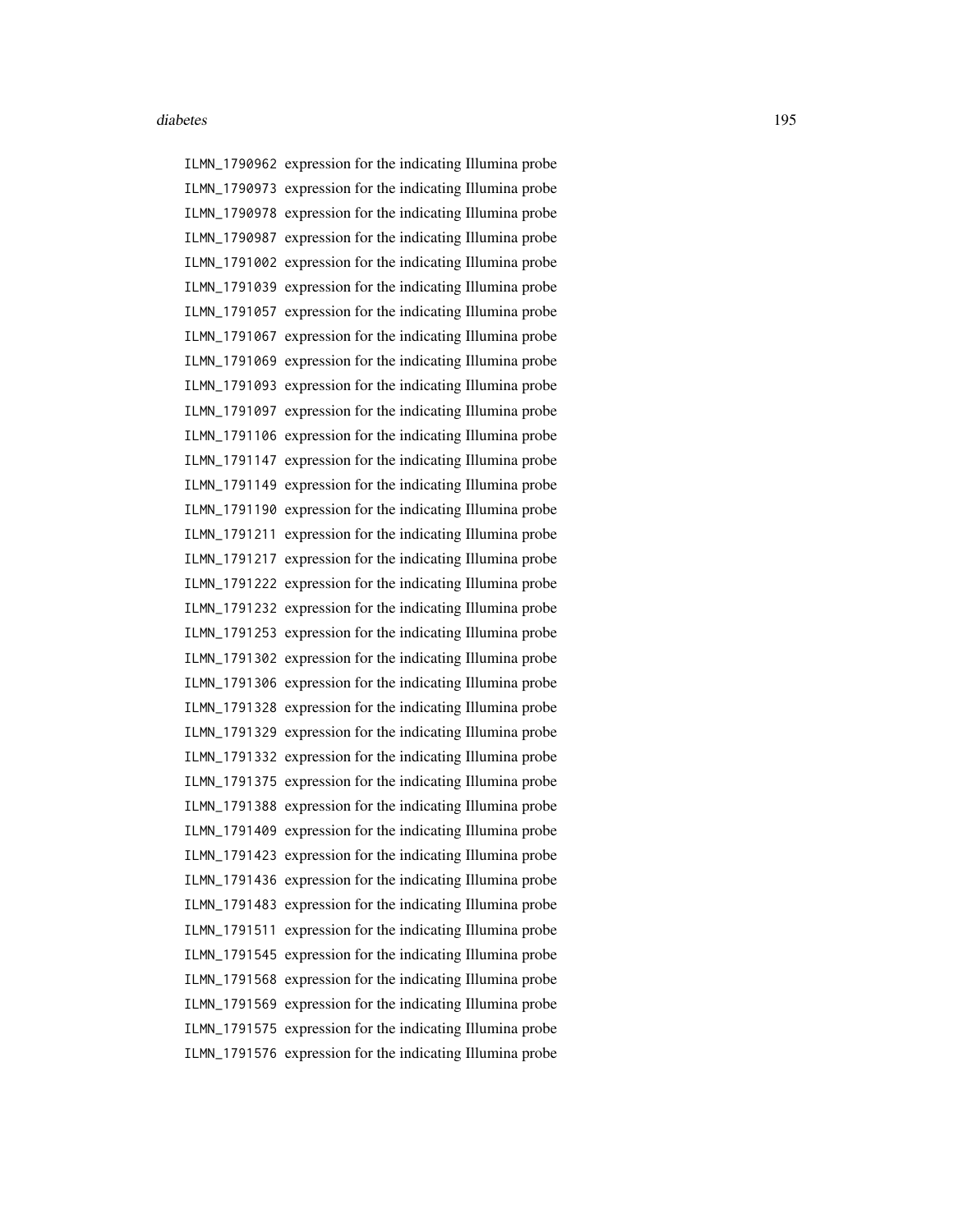ILMN\_1791593 expression for the indicating Illumina probe ILMN\_1791656 expression for the indicating Illumina probe ILMN\_1791702 expression for the indicating Illumina probe ILMN\_1791726 expression for the indicating Illumina probe ILMN\_1791728 expression for the indicating Illumina probe ILMN\_1791754 expression for the indicating Illumina probe ILMN\_1791759 expression for the indicating Illumina probe ILMN\_1791770 expression for the indicating Illumina probe ILMN\_1791771 expression for the indicating Illumina probe ILMN\_1791792 expression for the indicating Illumina probe ILMN\_1791838 expression for the indicating Illumina probe ILMN\_1791840 expression for the indicating Illumina probe ILMN\_1791847 expression for the indicating Illumina probe ILMN\_1791873 expression for the indicating Illumina probe ILMN\_1791884 expression for the indicating Illumina probe ILMN\_1791890 expression for the indicating Illumina probe ILMN\_1791896 expression for the indicating Illumina probe ILMN\_1791912 expression for the indicating Illumina probe ILMN\_1791925 expression for the indicating Illumina probe ILMN\_1792057 expression for the indicating Illumina probe ILMN\_1792072 expression for the indicating Illumina probe ILMN\_1792075 expression for the indicating Illumina probe ILMN\_1792076 expression for the indicating Illumina probe ILMN\_1792078 expression for the indicating Illumina probe ILMN\_1792110 expression for the indicating Illumina probe ILMN\_1792135 expression for the indicating Illumina probe ILMN\_1792168 expression for the indicating Illumina probe ILMN\_1792176 expression for the indicating Illumina probe ILMN\_1792265 expression for the indicating Illumina probe ILMN\_1792314 expression for the indicating Illumina probe ILMN\_1792323 expression for the indicating Illumina probe ILMN\_1792389 expression for the indicating Illumina probe ILMN\_1792409 expression for the indicating Illumina probe ILMN\_1792415 expression for the indicating Illumina probe ILMN\_1792432 expression for the indicating Illumina probe ILMN\_1792455 expression for the indicating Illumina probe ILMN\_1792473 expression for the indicating Illumina probe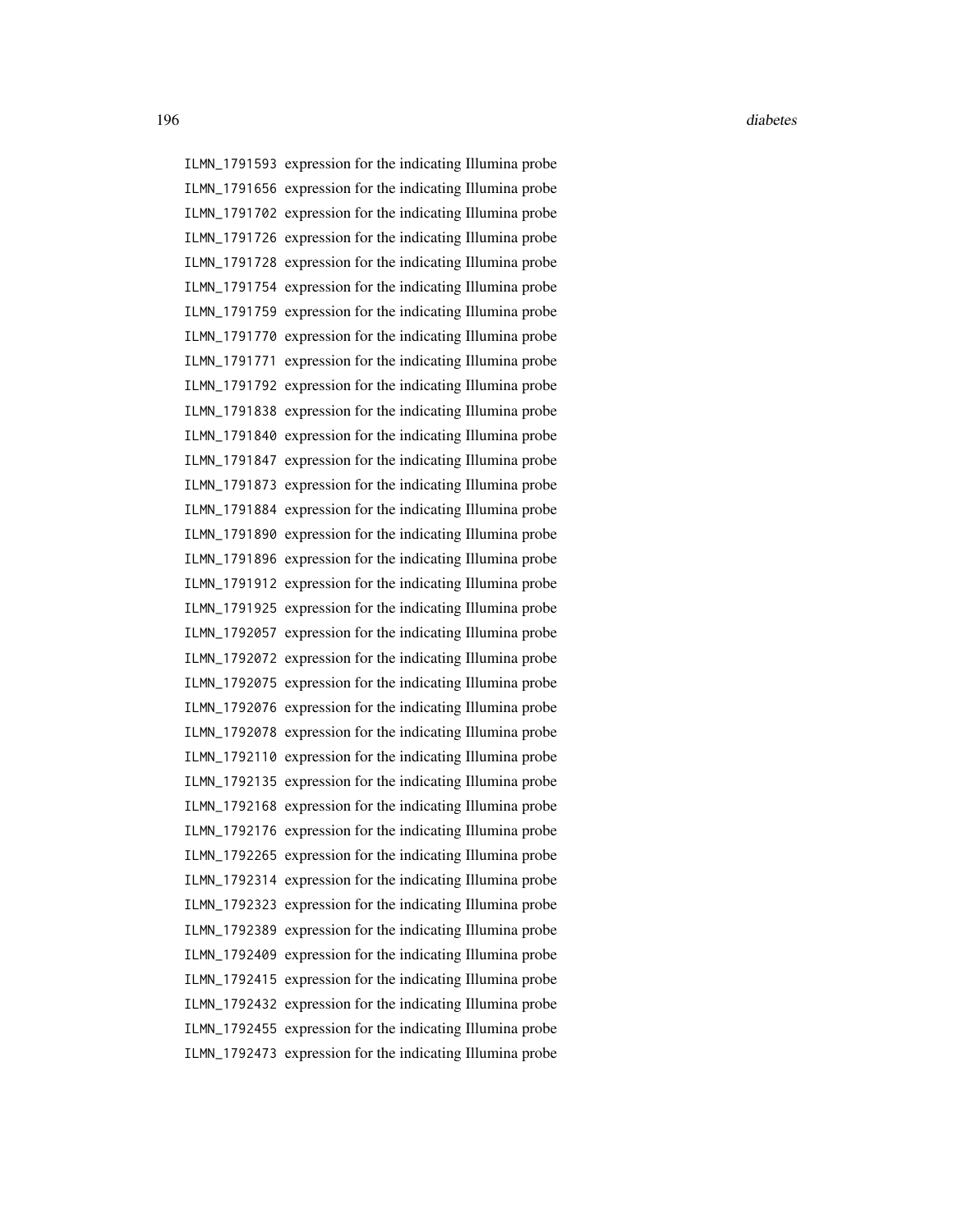ILMN\_1792489 expression for the indicating Illumina probe ILMN\_1792508 expression for the indicating Illumina probe ILMN\_1792538 expression for the indicating Illumina probe ILMN\_1792568 expression for the indicating Illumina probe ILMN\_1792571 expression for the indicating Illumina probe ILMN\_1792587 expression for the indicating Illumina probe ILMN\_1792589 expression for the indicating Illumina probe ILMN\_1792597 expression for the indicating Illumina probe ILMN\_1792671 expression for the indicating Illumina probe ILMN\_1792672 expression for the indicating Illumina probe ILMN\_1792679 expression for the indicating Illumina probe ILMN\_1792689 expression for the indicating Illumina probe ILMN\_1792825 expression for the indicating Illumina probe ILMN\_1792860 expression for the indicating Illumina probe ILMN\_1792910 expression for the indicating Illumina probe ILMN\_1792972 expression for the indicating Illumina probe ILMN\_1792997 expression for the indicating Illumina probe ILMN\_1793002 expression for the indicating Illumina probe ILMN\_1793017 expression for the indicating Illumina probe ILMN\_1793033 expression for the indicating Illumina probe ILMN\_1793040 expression for the indicating Illumina probe ILMN\_1793118 expression for the indicating Illumina probe ILMN\_1793201 expression for the indicating Illumina probe ILMN\_1793203 expression for the indicating Illumina probe ILMN\_1793220 expression for the indicating Illumina probe ILMN\_1793241 expression for the indicating Illumina probe ILMN\_1793290 expression for the indicating Illumina probe ILMN\_1793360 expression for the indicating Illumina probe ILMN\_1793371 expression for the indicating Illumina probe ILMN\_1793384 expression for the indicating Illumina probe ILMN\_1793386 expression for the indicating Illumina probe ILMN\_1793410 expression for the indicating Illumina probe ILMN\_1793433 expression for the indicating Illumina probe ILMN\_1793476 expression for the indicating Illumina probe ILMN\_1793508 expression for the indicating Illumina probe ILMN\_1793517 expression for the indicating Illumina probe ILMN\_1793522 expression for the indicating Illumina probe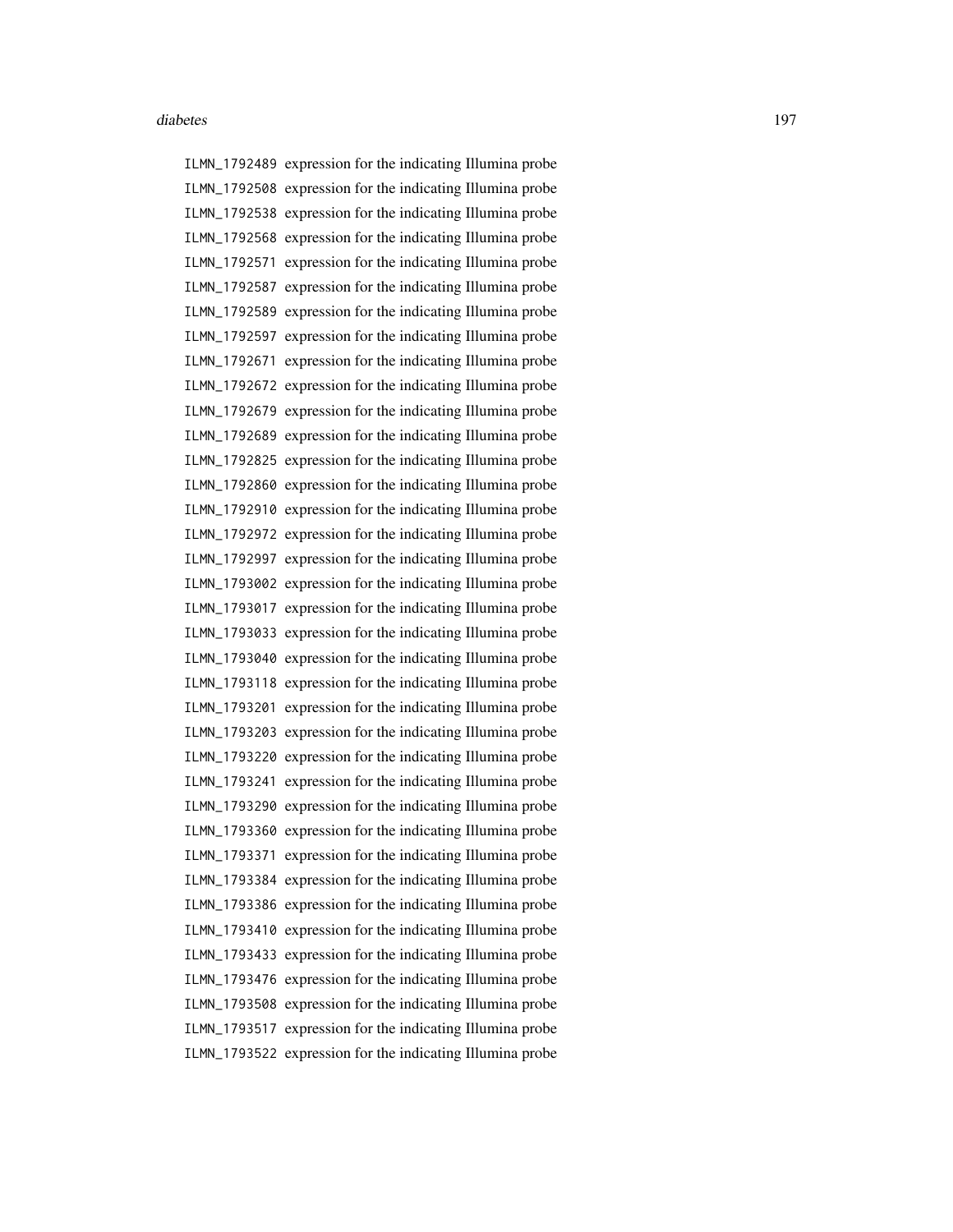ILMN\_1793529 expression for the indicating Illumina probe ILMN\_1793549 expression for the indicating Illumina probe ILMN\_1793559 expression for the indicating Illumina probe ILMN\_1793563 expression for the indicating Illumina probe ILMN\_1793578 expression for the indicating Illumina probe ILMN\_1793616 expression for the indicating Illumina probe ILMN\_1793632 expression for the indicating Illumina probe ILMN\_1793651 expression for the indicating Illumina probe ILMN\_1793672 expression for the indicating Illumina probe ILMN\_1793712 expression for the indicating Illumina probe ILMN\_1793724 expression for the indicating Illumina probe ILMN\_1793729 expression for the indicating Illumina probe ILMN\_1793732 expression for the indicating Illumina probe ILMN\_1793743 expression for the indicating Illumina probe ILMN\_1793770 expression for the indicating Illumina probe ILMN\_1793829 expression for the indicating Illumina probe ILMN\_1793854 expression for the indicating Illumina probe ILMN\_1793859 expression for the indicating Illumina probe ILMN\_1793894 expression for the indicating Illumina probe ILMN\_1793934 expression for the indicating Illumina probe ILMN\_1793959 expression for the indicating Illumina probe ILMN\_1793966 expression for the indicating Illumina probe ILMN\_1793988 expression for the indicating Illumina probe ILMN\_1794011 expression for the indicating Illumina probe ILMN\_1794017 expression for the indicating Illumina probe ILMN\_1794038 expression for the indicating Illumina probe ILMN\_1794072 expression for the indicating Illumina probe ILMN\_1794074 expression for the indicating Illumina probe ILMN\_1794085 expression for the indicating Illumina probe ILMN\_1794095 expression for the indicating Illumina probe ILMN\_1794108 expression for the indicating Illumina probe ILMN\_1794132 expression for the indicating Illumina probe ILMN\_1794163 expression for the indicating Illumina probe ILMN\_1794165 expression for the indicating Illumina probe ILMN\_1794190 expression for the indicating Illumina probe ILMN\_1794213 expression for the indicating Illumina probe ILMN\_1794260 expression for the indicating Illumina probe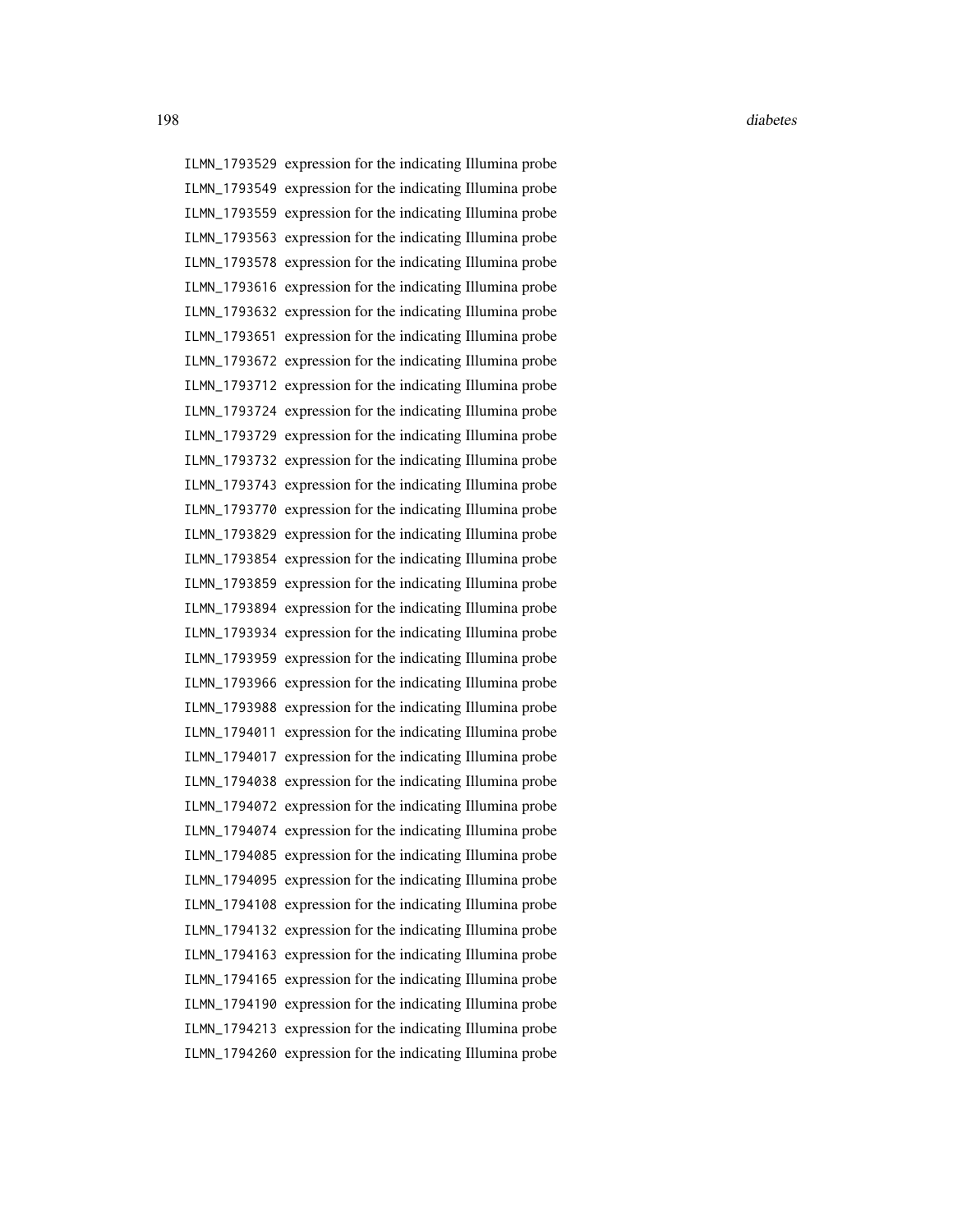ILMN\_1794266 expression for the indicating Illumina probe ILMN\_1794294 expression for the indicating Illumina probe ILMN\_1794333 expression for the indicating Illumina probe ILMN\_1794364 expression for the indicating Illumina probe ILMN\_1794386 expression for the indicating Illumina probe ILMN\_1794392 expression for the indicating Illumina probe ILMN\_1794470 expression for the indicating Illumina probe ILMN\_1794512 expression for the indicating Illumina probe ILMN\_1794522 expression for the indicating Illumina probe ILMN\_1794560 expression for the indicating Illumina probe ILMN\_1794594 expression for the indicating Illumina probe ILMN\_1794612 expression for the indicating Illumina probe ILMN\_1794643 expression for the indicating Illumina probe ILMN\_1794666 expression for the indicating Illumina probe ILMN\_1794677 expression for the indicating Illumina probe ILMN\_1794707 expression for the indicating Illumina probe ILMN\_1794726 expression for the indicating Illumina probe ILMN\_1794740 expression for the indicating Illumina probe ILMN\_1794767 expression for the indicating Illumina probe ILMN\_1794780 expression for the indicating Illumina probe ILMN\_1794782 expression for the indicating Illumina probe ILMN\_1794823 expression for the indicating Illumina probe ILMN\_1794875 expression for the indicating Illumina probe ILMN\_1794912 expression for the indicating Illumina probe ILMN\_1794914 expression for the indicating Illumina probe ILMN\_1794927 expression for the indicating Illumina probe ILMN\_1794965 expression for the indicating Illumina probe ILMN\_1794967 expression for the indicating Illumina probe ILMN\_1794968 expression for the indicating Illumina probe ILMN\_1795007 expression for the indicating Illumina probe ILMN\_1795025 expression for the indicating Illumina probe ILMN\_1795026 expression for the indicating Illumina probe ILMN\_1795063 expression for the indicating Illumina probe ILMN\_1795104 expression for the indicating Illumina probe ILMN\_1795118 expression for the indicating Illumina probe ILMN\_1795119 expression for the indicating Illumina probe ILMN\_1795128 expression for the indicating Illumina probe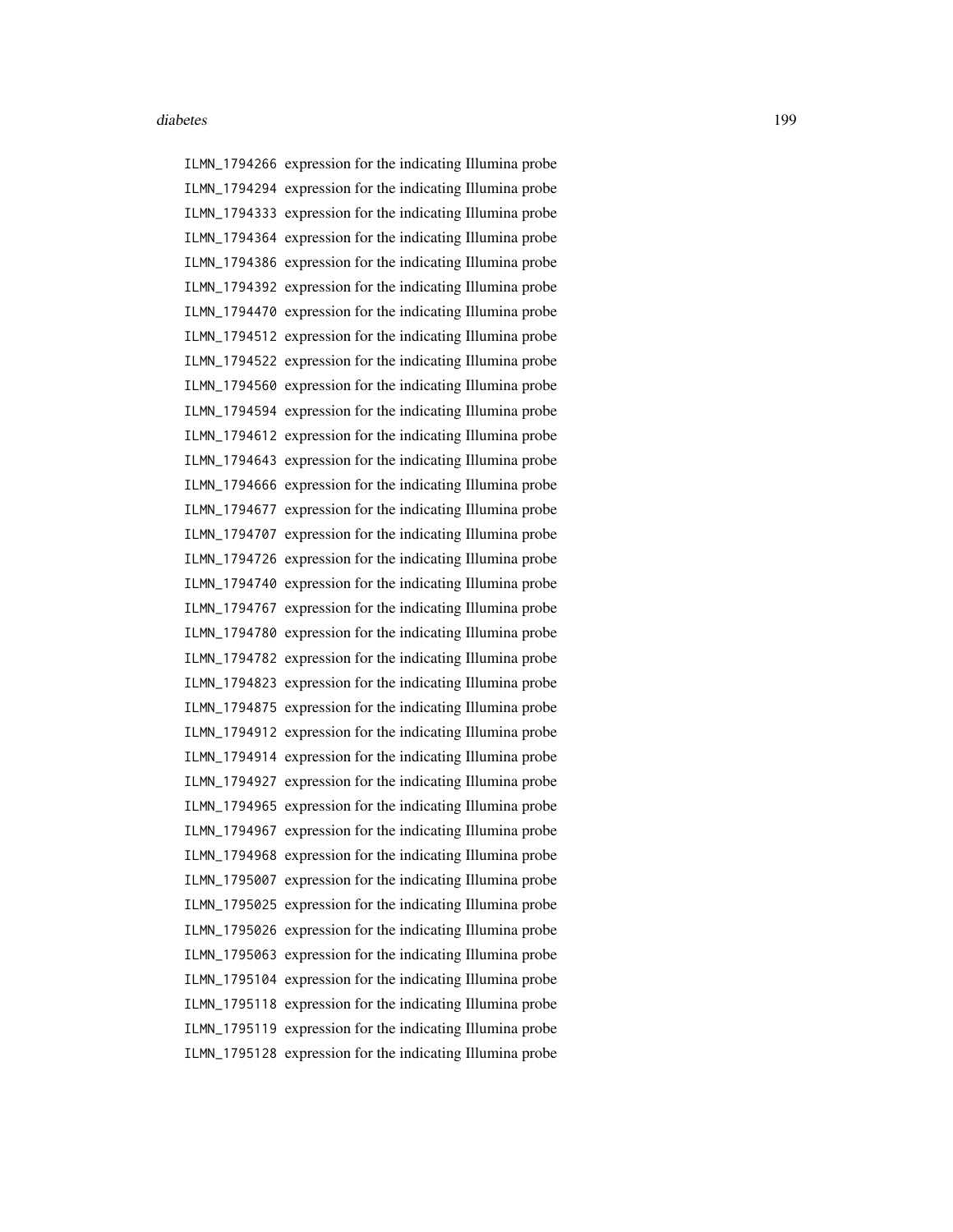ILMN\_1795158 expression for the indicating Illumina probe ILMN\_1795166 expression for the indicating Illumina probe ILMN\_1795218 expression for the indicating Illumina probe ILMN\_1795228 expression for the indicating Illumina probe ILMN\_1795236 expression for the indicating Illumina probe ILMN\_1795285 expression for the indicating Illumina probe ILMN\_1795286 expression for the indicating Illumina probe ILMN\_1795298 expression for the indicating Illumina probe ILMN\_1795317 expression for the indicating Illumina probe ILMN\_1795338 expression for the indicating Illumina probe ILMN\_1795341 expression for the indicating Illumina probe ILMN\_1795383 expression for the indicating Illumina probe ILMN\_1795400 expression for the indicating Illumina probe ILMN\_1795419 expression for the indicating Illumina probe ILMN\_1795428 expression for the indicating Illumina probe ILMN\_1795429 expression for the indicating Illumina probe ILMN\_1795435 expression for the indicating Illumina probe ILMN\_1795464 expression for the indicating Illumina probe ILMN\_1795495 expression for the indicating Illumina probe ILMN\_1795524 expression for the indicating Illumina probe ILMN\_1795609 expression for the indicating Illumina probe ILMN\_1795639 expression for the indicating Illumina probe ILMN\_1795673 expression for the indicating Illumina probe ILMN\_1795678 expression for the indicating Illumina probe ILMN\_1795704 expression for the indicating Illumina probe ILMN\_1795715 expression for the indicating Illumina probe ILMN\_1795739 expression for the indicating Illumina probe ILMN\_1795754 expression for the indicating Illumina probe ILMN\_1795762 expression for the indicating Illumina probe ILMN\_1795811 expression for the indicating Illumina probe ILMN\_1795822 expression for the indicating Illumina probe ILMN\_1795826 expression for the indicating Illumina probe ILMN\_1795846 expression for the indicating Illumina probe ILMN\_1795865 expression for the indicating Illumina probe ILMN\_1795876 expression for the indicating Illumina probe ILMN\_1795893 expression for the indicating Illumina probe ILMN\_1795906 expression for the indicating Illumina probe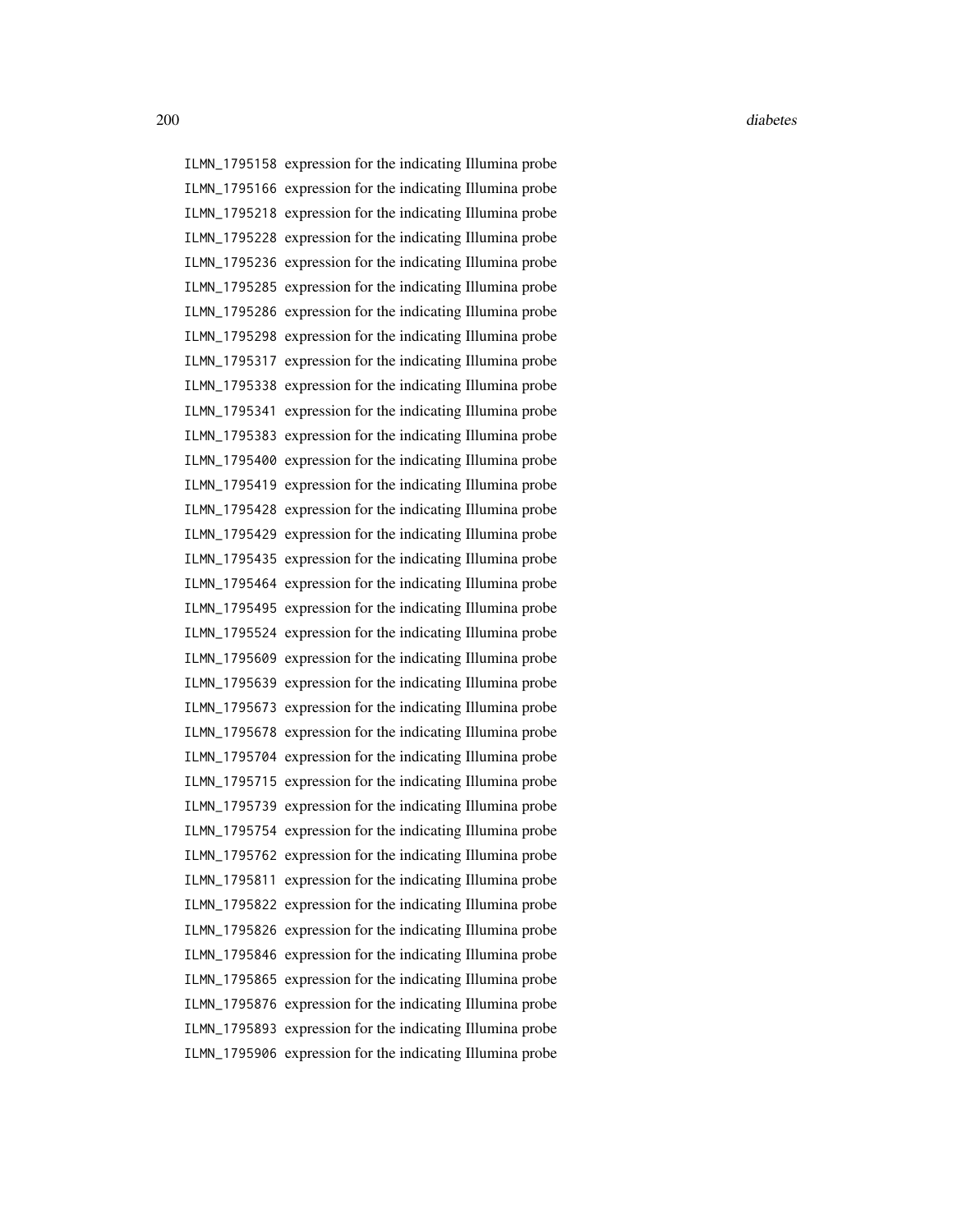ILMN\_1795911 expression for the indicating Illumina probe ILMN\_1795918 expression for the indicating Illumina probe ILMN\_1795930 expression for the indicating Illumina probe ILMN\_1795937 expression for the indicating Illumina probe ILMN\_1795949 expression for the indicating Illumina probe ILMN\_1795991 expression for the indicating Illumina probe ILMN\_1796063 expression for the indicating Illumina probe ILMN\_1796094 expression for the indicating Illumina probe ILMN\_1796106 expression for the indicating Illumina probe ILMN\_1796113 expression for the indicating Illumina probe ILMN\_1796119 expression for the indicating Illumina probe ILMN\_1796165 expression for the indicating Illumina probe ILMN\_1796177 expression for the indicating Illumina probe ILMN\_1796179 expression for the indicating Illumina probe ILMN\_1796180 expression for the indicating Illumina probe ILMN\_1796210 expression for the indicating Illumina probe ILMN\_1796216 expression for the indicating Illumina probe ILMN\_1796235 expression for the indicating Illumina probe ILMN\_1796240 expression for the indicating Illumina probe ILMN\_1796244 expression for the indicating Illumina probe ILMN\_1796245 expression for the indicating Illumina probe ILMN\_1796316 expression for the indicating Illumina probe ILMN\_1796335 expression for the indicating Illumina probe ILMN\_1796336 expression for the indicating Illumina probe ILMN\_1796397 expression for the indicating Illumina probe ILMN\_1796407 expression for the indicating Illumina probe ILMN\_1796417 expression for the indicating Illumina probe ILMN\_1796423 expression for the indicating Illumina probe ILMN\_1796430 expression for the indicating Illumina probe ILMN\_1796490 expression for the indicating Illumina probe ILMN\_1796497 expression for the indicating Illumina probe ILMN\_1796537 expression for the indicating Illumina probe ILMN\_1796595 expression for the indicating Illumina probe ILMN\_1796639 expression for the indicating Illumina probe ILMN\_1796642 expression for the indicating Illumina probe ILMN\_1796678 expression for the indicating Illumina probe ILMN\_1796682 expression for the indicating Illumina probe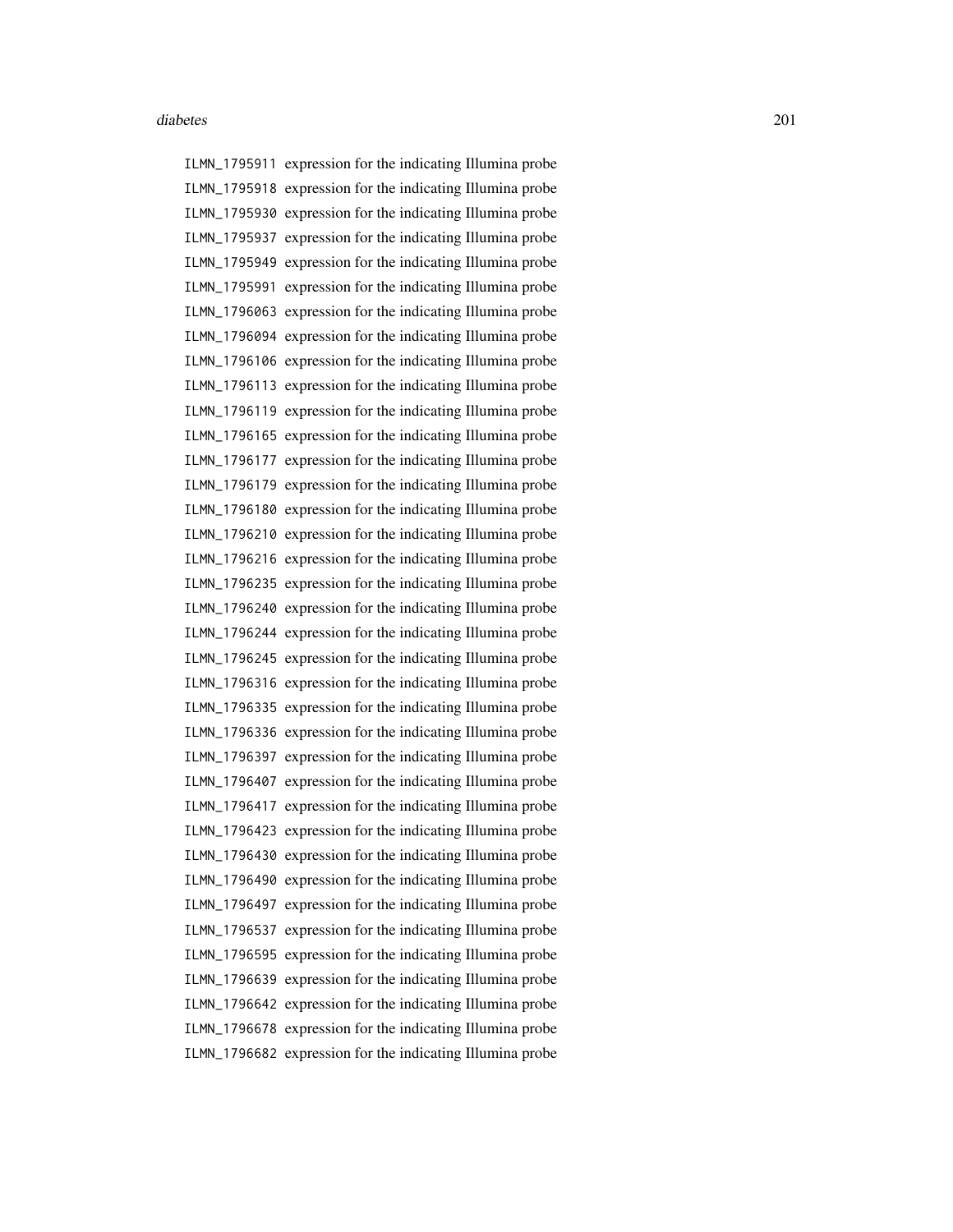ILMN\_1796710 expression for the indicating Illumina probe ILMN\_1796734 expression for the indicating Illumina probe ILMN\_1796762 expression for the indicating Illumina probe ILMN\_1796793 expression for the indicating Illumina probe ILMN\_1796830 expression for the indicating Illumina probe ILMN\_1796855 expression for the indicating Illumina probe ILMN\_1796900 expression for the indicating Illumina probe ILMN\_1796912 expression for the indicating Illumina probe ILMN\_1796923 expression for the indicating Illumina probe ILMN\_1796962 expression for the indicating Illumina probe ILMN\_1796968 expression for the indicating Illumina probe ILMN\_1796976 expression for the indicating Illumina probe ILMN\_1797001 expression for the indicating Illumina probe ILMN\_1797005 expression for the indicating Illumina probe ILMN\_1797030 expression for the indicating Illumina probe ILMN\_1797031 expression for the indicating Illumina probe ILMN\_1797046 expression for the indicating Illumina probe ILMN\_1797055 expression for the indicating Illumina probe ILMN\_1797074 expression for the indicating Illumina probe ILMN\_1797082 expression for the indicating Illumina probe ILMN\_1797107 expression for the indicating Illumina probe ILMN\_1797154 expression for the indicating Illumina probe ILMN\_1797155 expression for the indicating Illumina probe ILMN\_1797181 expression for the indicating Illumina probe ILMN\_1797189 expression for the indicating Illumina probe ILMN\_1797201 expression for the indicating Illumina probe ILMN\_1797251 expression for the indicating Illumina probe ILMN\_1797298 expression for the indicating Illumina probe ILMN\_1797310 expression for the indicating Illumina probe ILMN\_1797318 expression for the indicating Illumina probe ILMN\_1797332 expression for the indicating Illumina probe ILMN\_1797341 expression for the indicating Illumina probe ILMN\_1797342 expression for the indicating Illumina probe ILMN\_1797372 expression for the indicating Illumina probe ILMN\_1797384 expression for the indicating Illumina probe ILMN\_1797425 expression for the indicating Illumina probe ILMN\_1797428 expression for the indicating Illumina probe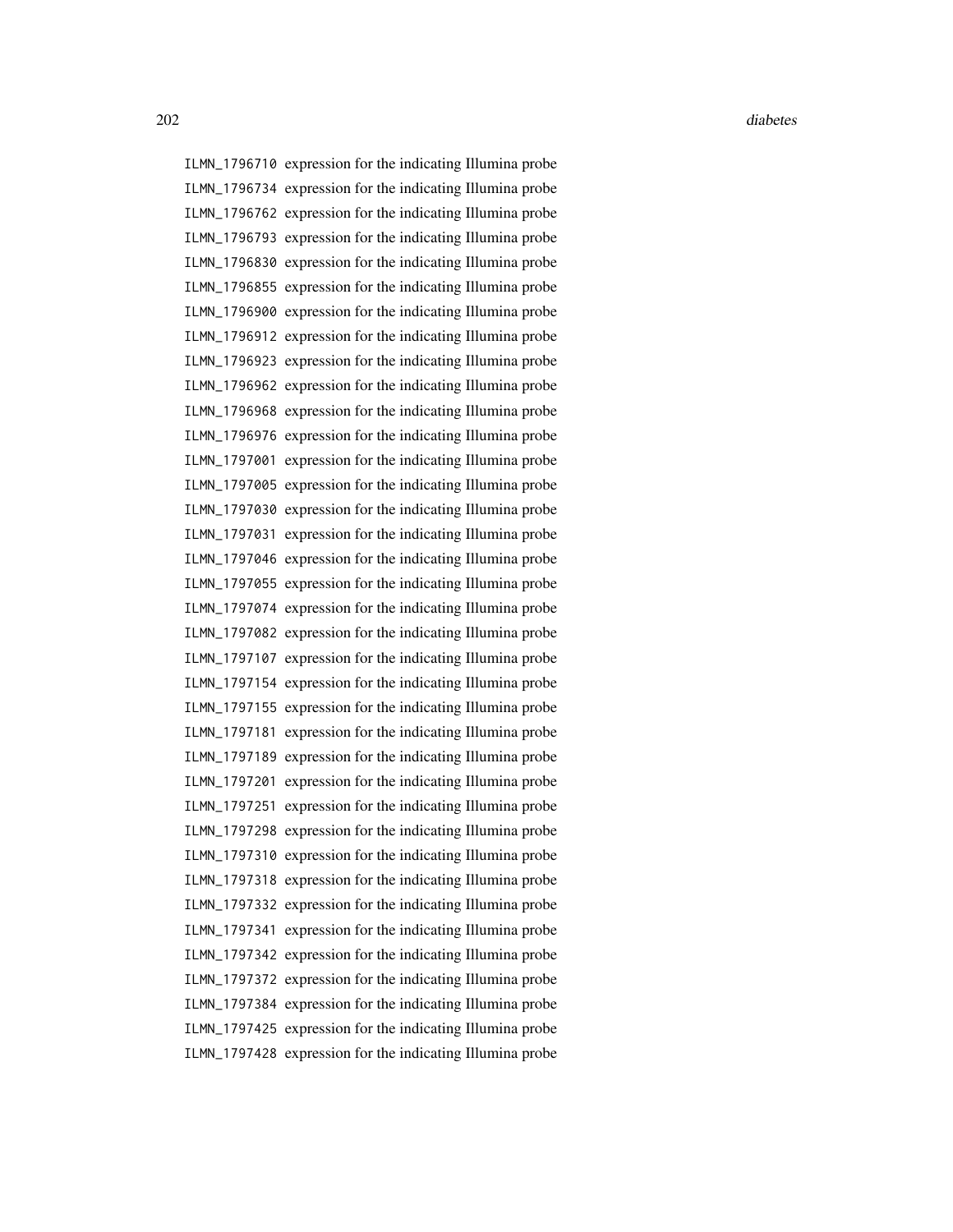ILMN\_1797482 expression for the indicating Illumina probe ILMN\_1797522 expression for the indicating Illumina probe ILMN\_1797526 expression for the indicating Illumina probe ILMN\_1797530 expression for the indicating Illumina probe ILMN\_1797531 expression for the indicating Illumina probe ILMN\_1797534 expression for the indicating Illumina probe ILMN\_1797566 expression for the indicating Illumina probe ILMN\_1797594 expression for the indicating Illumina probe ILMN\_1797604 expression for the indicating Illumina probe ILMN\_1797656 expression for the indicating Illumina probe ILMN\_1797668 expression for the indicating Illumina probe ILMN\_1797684 expression for the indicating Illumina probe ILMN\_1797693 expression for the indicating Illumina probe ILMN\_1797698 expression for the indicating Illumina probe ILMN\_1797728 expression for the indicating Illumina probe ILMN\_1797731 expression for the indicating Illumina probe ILMN\_1797735 expression for the indicating Illumina probe ILMN\_1797744 expression for the indicating Illumina probe ILMN\_1797776 expression for the indicating Illumina probe ILMN\_1797793 expression for the indicating Illumina probe ILMN\_1797813 expression for the indicating Illumina probe ILMN\_1797822 expression for the indicating Illumina probe ILMN\_1797828 expression for the indicating Illumina probe ILMN\_1797875 expression for the indicating Illumina probe ILMN\_1797893 expression for the indicating Illumina probe ILMN\_1797895 expression for the indicating Illumina probe ILMN\_1797925 expression for the indicating Illumina probe ILMN\_1797929 expression for the indicating Illumina probe ILMN\_1797933 expression for the indicating Illumina probe ILMN\_1797974 expression for the indicating Illumina probe ILMN\_1797975 expression for the indicating Illumina probe ILMN\_1798014 expression for the indicating Illumina probe ILMN\_1798061 expression for the indicating Illumina probe ILMN\_1798076 expression for the indicating Illumina probe ILMN\_1798083 expression for the indicating Illumina probe ILMN\_1798123 expression for the indicating Illumina probe ILMN\_1798163 expression for the indicating Illumina probe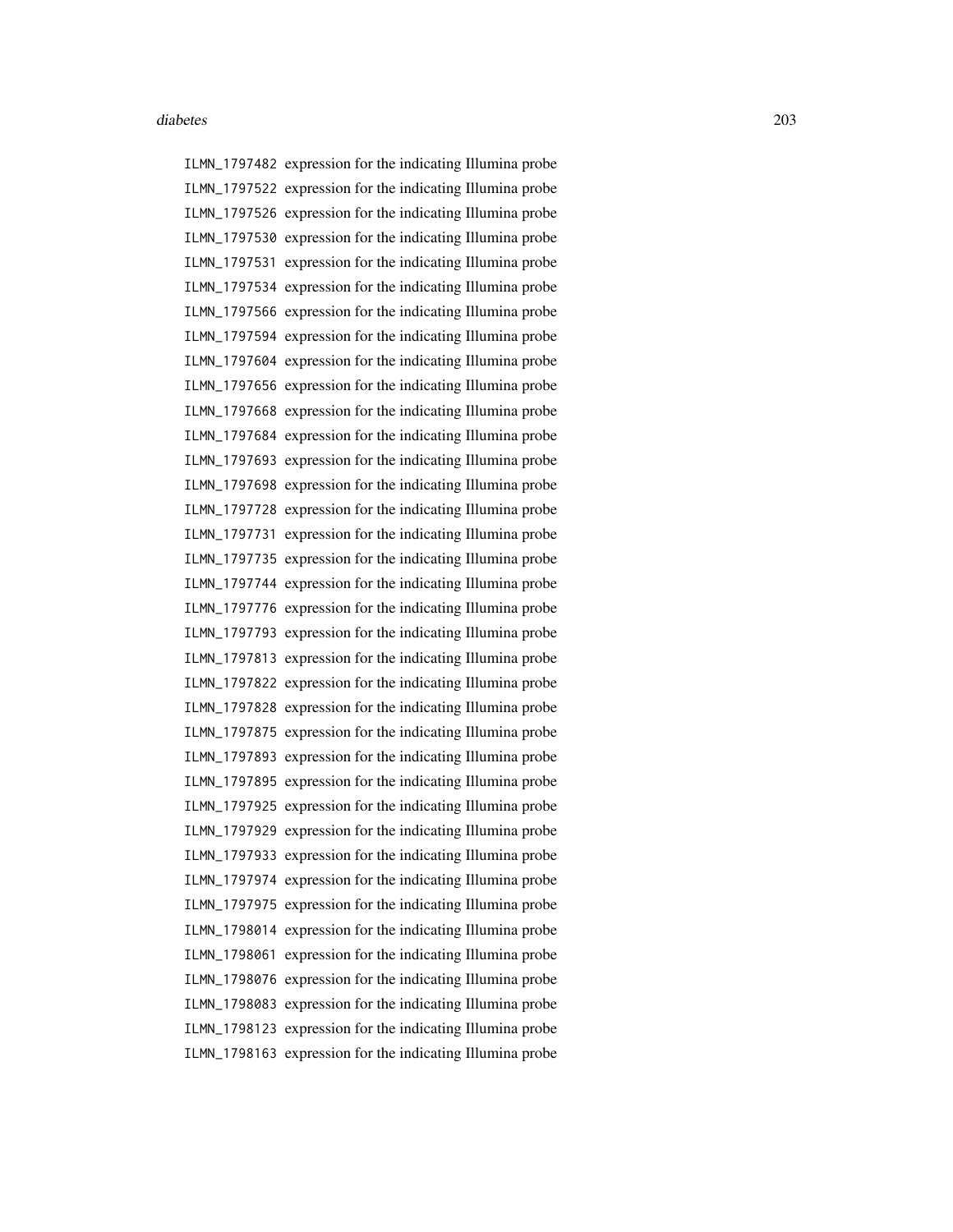ILMN\_1798172 expression for the indicating Illumina probe ILMN\_1798177 expression for the indicating Illumina probe ILMN\_1798181 expression for the indicating Illumina probe ILMN\_1798187 expression for the indicating Illumina probe ILMN\_1798189 expression for the indicating Illumina probe ILMN\_1798204 expression for the indicating Illumina probe ILMN\_1798212 expression for the indicating Illumina probe ILMN\_1798233 expression for the indicating Illumina probe ILMN\_1798254 expression for the indicating Illumina probe ILMN\_1798256 expression for the indicating Illumina probe ILMN\_1798270 expression for the indicating Illumina probe ILMN\_1798288 expression for the indicating Illumina probe ILMN\_1798308 expression for the indicating Illumina probe ILMN\_1798346 expression for the indicating Illumina probe ILMN\_1798354 expression for the indicating Illumina probe ILMN\_1798360 expression for the indicating Illumina probe ILMN\_1798448 expression for the indicating Illumina probe ILMN\_1798454 expression for the indicating Illumina probe ILMN\_1798458 expression for the indicating Illumina probe ILMN\_1798459 expression for the indicating Illumina probe ILMN\_1798475 expression for the indicating Illumina probe ILMN\_1798485 expression for the indicating Illumina probe ILMN\_1798546 expression for the indicating Illumina probe ILMN\_1798581 expression for the indicating Illumina probe ILMN\_1798602 expression for the indicating Illumina probe ILMN\_1798620 expression for the indicating Illumina probe ILMN\_1798654 expression for the indicating Illumina probe ILMN\_1798657 expression for the indicating Illumina probe ILMN\_1798659 expression for the indicating Illumina probe ILMN\_1798712 expression for the indicating Illumina probe ILMN\_1798728 expression for the indicating Illumina probe ILMN\_1798790 expression for the indicating Illumina probe ILMN\_1798804 expression for the indicating Illumina probe ILMN\_1798808 expression for the indicating Illumina probe ILMN\_1798819 expression for the indicating Illumina probe ILMN\_1798827 expression for the indicating Illumina probe ILMN\_1798874 expression for the indicating Illumina probe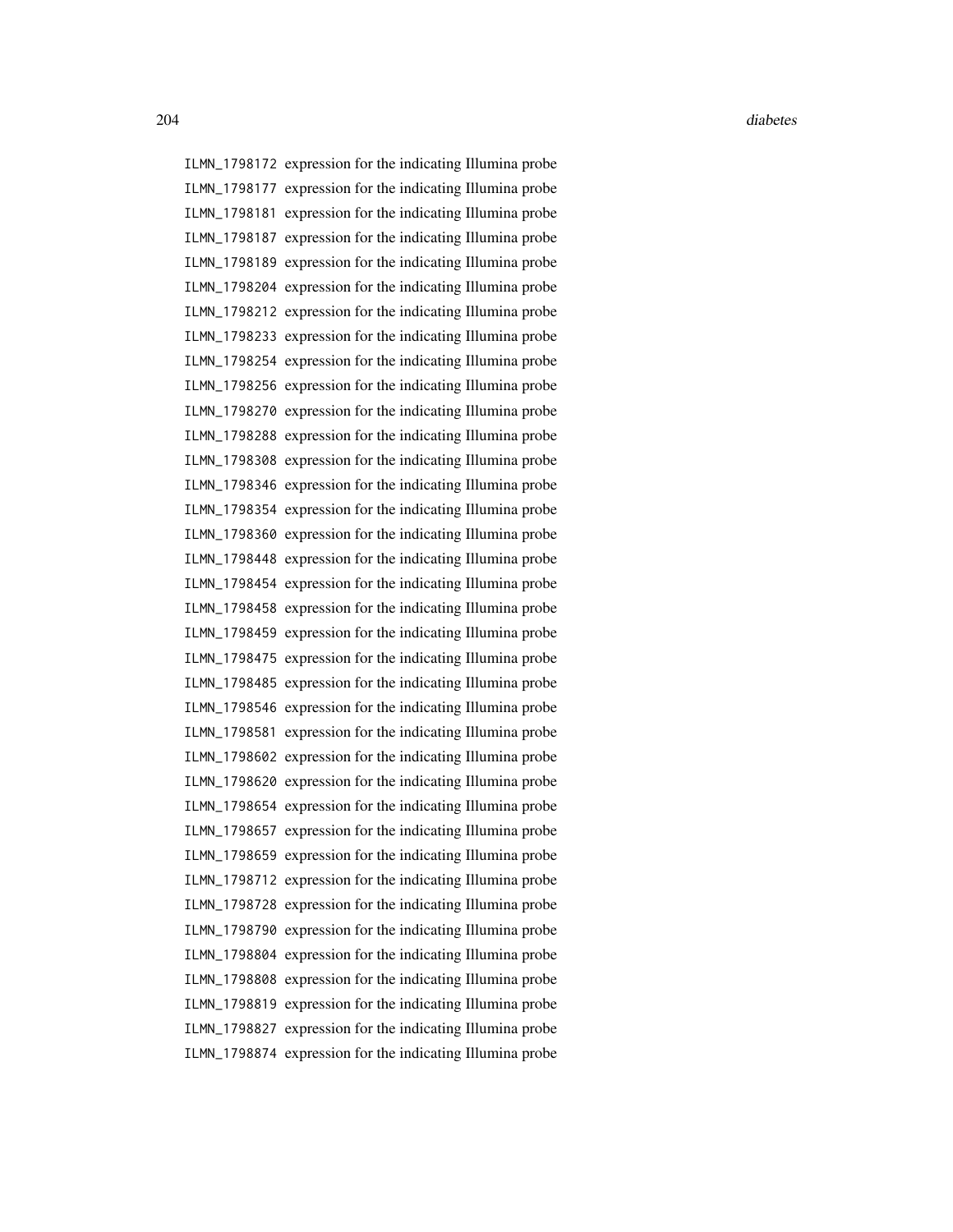ILMN\_1798885 expression for the indicating Illumina probe ILMN\_1798947 expression for the indicating Illumina probe ILMN\_1798957 expression for the indicating Illumina probe ILMN\_1798977 expression for the indicating Illumina probe ILMN\_1799011 expression for the indicating Illumina probe ILMN\_1799024 expression for the indicating Illumina probe ILMN\_1799028 expression for the indicating Illumina probe ILMN\_1799030 expression for the indicating Illumina probe ILMN\_1799062 expression for the indicating Illumina probe ILMN\_1799082 expression for the indicating Illumina probe ILMN\_1799100 expression for the indicating Illumina probe ILMN\_1799103 expression for the indicating Illumina probe ILMN\_1799106 expression for the indicating Illumina probe ILMN\_1799113 expression for the indicating Illumina probe ILMN\_1799128 expression for the indicating Illumina probe ILMN\_1799198 expression for the indicating Illumina probe ILMN\_1799278 expression for the indicating Illumina probe ILMN\_1799289 expression for the indicating Illumina probe ILMN\_1799299 expression for the indicating Illumina probe ILMN\_1799367 expression for the indicating Illumina probe ILMN\_1799467 expression for the indicating Illumina probe ILMN\_1799487 expression for the indicating Illumina probe ILMN\_1799488 expression for the indicating Illumina probe ILMN\_1799516 expression for the indicating Illumina probe ILMN\_1799579 expression for the indicating Illumina probe ILMN\_1799589 expression for the indicating Illumina probe ILMN\_1799600 expression for the indicating Illumina probe ILMN\_1799601 expression for the indicating Illumina probe ILMN\_1799604 expression for the indicating Illumina probe ILMN\_1799614 expression for the indicating Illumina probe ILMN\_1799642 expression for the indicating Illumina probe ILMN\_1799669 expression for the indicating Illumina probe ILMN\_1799672 expression for the indicating Illumina probe ILMN\_1799688 expression for the indicating Illumina probe ILMN\_1799708 expression for the indicating Illumina probe ILMN\_1799717 expression for the indicating Illumina probe ILMN\_1799725 expression for the indicating Illumina probe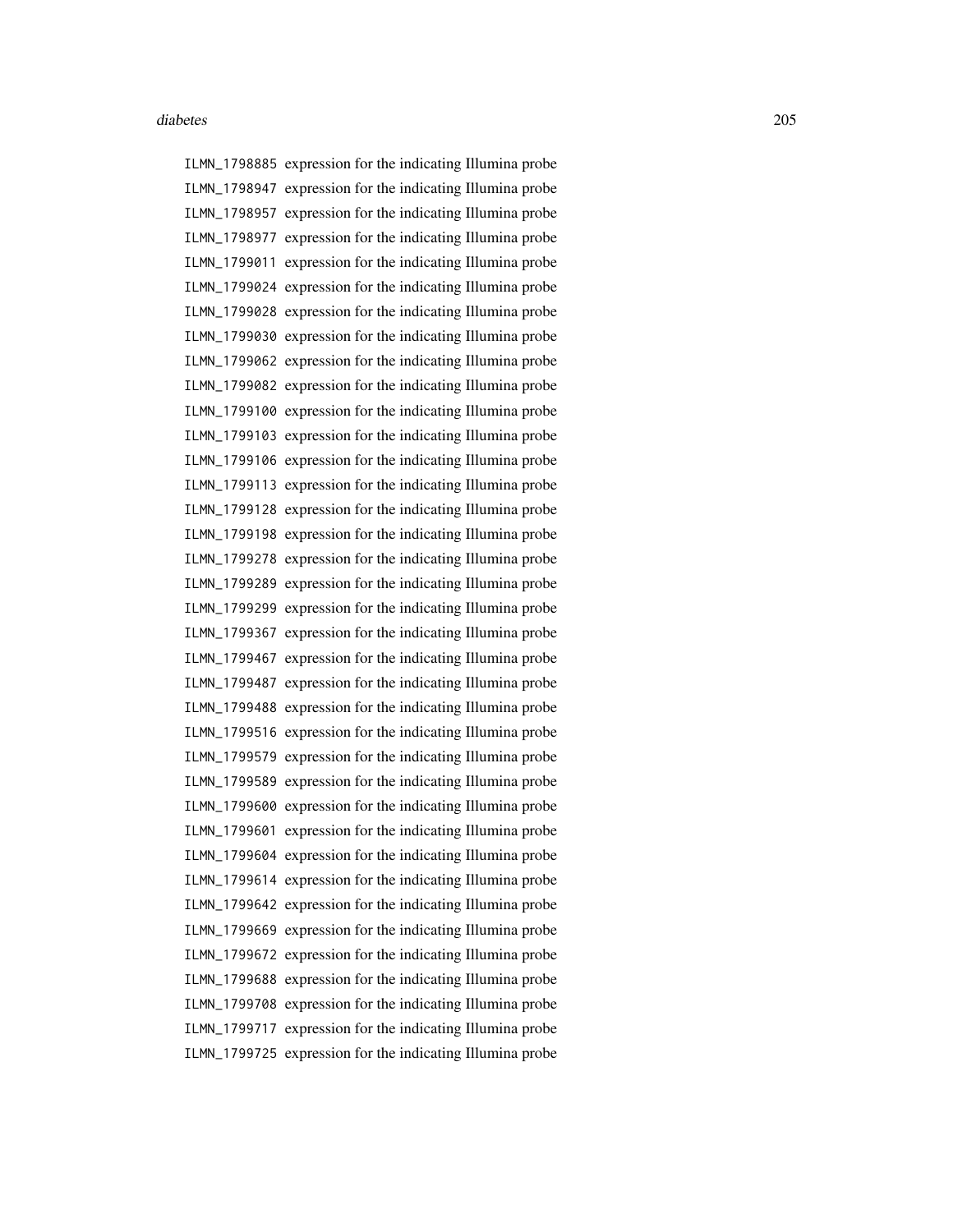ILMN\_1799744 expression for the indicating Illumina probe ILMN\_1799814 expression for the indicating Illumina probe ILMN\_1799815 expression for the indicating Illumina probe ILMN\_1799819 expression for the indicating Illumina probe ILMN\_1799853 expression for the indicating Illumina probe ILMN\_1799860 expression for the indicating Illumina probe ILMN\_1799863 expression for the indicating Illumina probe ILMN\_1799887 expression for the indicating Illumina probe ILMN\_1799890 expression for the indicating Illumina probe ILMN\_1799939 expression for the indicating Illumina probe ILMN\_1799969 expression for the indicating Illumina probe ILMN\_1800008 expression for the indicating Illumina probe ILMN\_1800078 expression for the indicating Illumina probe ILMN\_1800096 expression for the indicating Illumina probe ILMN\_1800164 expression for the indicating Illumina probe ILMN\_1800171 expression for the indicating Illumina probe ILMN\_1800172 expression for the indicating Illumina probe ILMN\_1800197 expression for the indicating Illumina probe ILMN\_1800261 expression for the indicating Illumina probe ILMN\_1800354 expression for the indicating Illumina probe ILMN\_1800390 expression for the indicating Illumina probe ILMN\_1800420 expression for the indicating Illumina probe ILMN\_1800425 expression for the indicating Illumina probe ILMN\_1800447 expression for the indicating Illumina probe ILMN\_1800451 expression for the indicating Illumina probe ILMN\_1800461 expression for the indicating Illumina probe ILMN\_1800512 expression for the indicating Illumina probe ILMN\_1800530 expression for the indicating Illumina probe ILMN\_1800540 expression for the indicating Illumina probe ILMN\_1800543 expression for the indicating Illumina probe ILMN\_1800573 expression for the indicating Illumina probe ILMN\_1800590 expression for the indicating Illumina probe ILMN\_1800602 expression for the indicating Illumina probe ILMN\_1800619 expression for the indicating Illumina probe ILMN\_1800626 expression for the indicating Illumina probe ILMN\_1800634 expression for the indicating Illumina probe ILMN\_1800638 expression for the indicating Illumina probe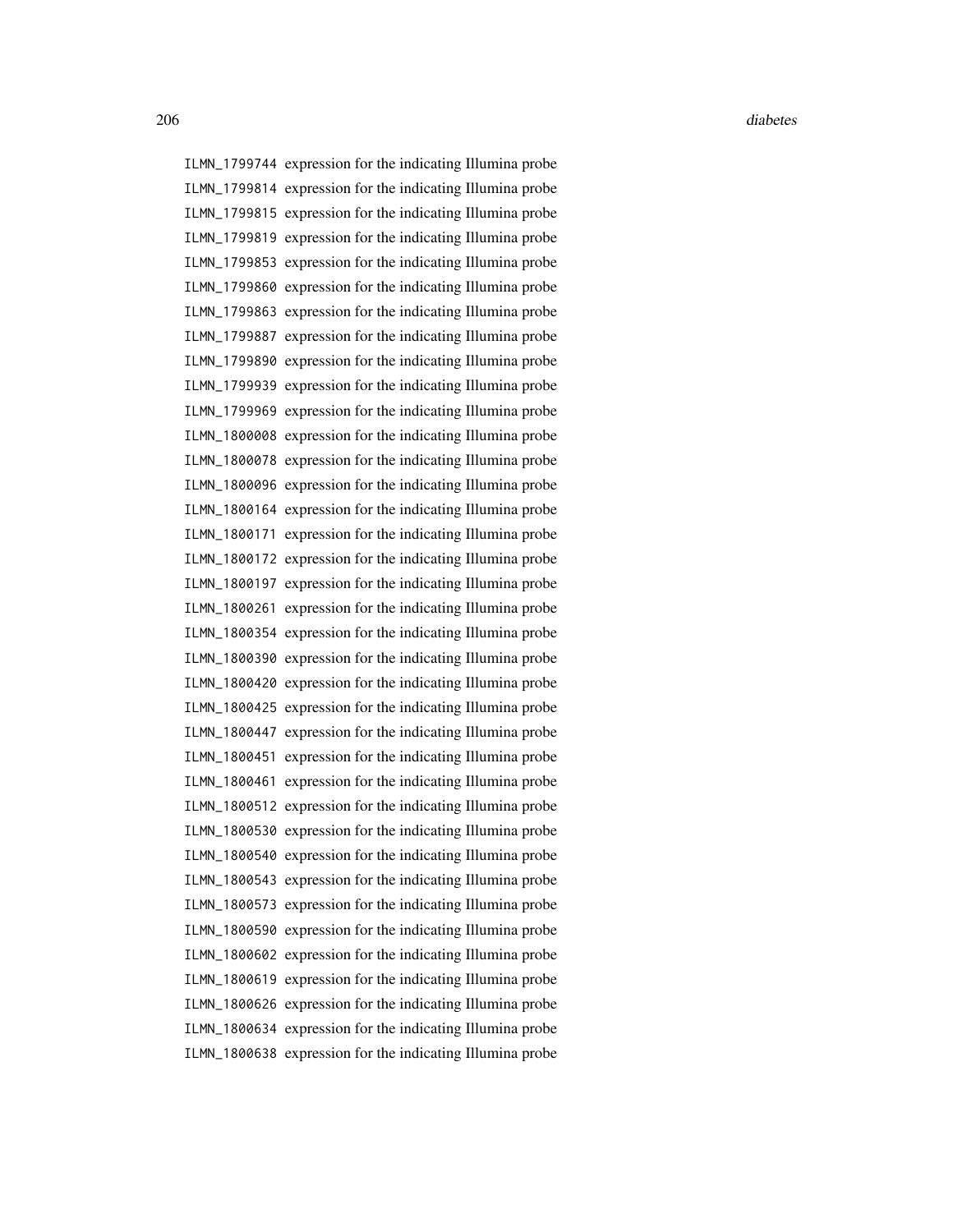ILMN\_1800659 expression for the indicating Illumina probe ILMN\_1800721 expression for the indicating Illumina probe ILMN\_1800733 expression for the indicating Illumina probe ILMN\_1800739 expression for the indicating Illumina probe ILMN\_1800750 expression for the indicating Illumina probe ILMN\_1800787 expression for the indicating Illumina probe ILMN\_1800837 expression for the indicating Illumina probe ILMN\_1800843 expression for the indicating Illumina probe ILMN\_1800855 expression for the indicating Illumina probe ILMN\_1800889 expression for the indicating Illumina probe ILMN\_1800897 expression for the indicating Illumina probe ILMN\_1800935 expression for the indicating Illumina probe ILMN\_1800952 expression for the indicating Illumina probe ILMN\_1800975 expression for the indicating Illumina probe ILMN\_1800976 expression for the indicating Illumina probe ILMN\_1801040 expression for the indicating Illumina probe ILMN\_1801098 expression for the indicating Illumina probe ILMN\_1801101 expression for the indicating Illumina probe ILMN\_1801105 expression for the indicating Illumina probe ILMN\_1801109 expression for the indicating Illumina probe ILMN\_1801118 expression for the indicating Illumina probe ILMN\_1801124 expression for the indicating Illumina probe ILMN\_1801130 expression for the indicating Illumina probe ILMN\_1801152 expression for the indicating Illumina probe ILMN\_1801156 expression for the indicating Illumina probe ILMN\_1801216 expression for the indicating Illumina probe ILMN\_1801236 expression for the indicating Illumina probe ILMN\_1801246 expression for the indicating Illumina probe ILMN\_1801304 expression for the indicating Illumina probe ILMN\_1801307 expression for the indicating Illumina probe ILMN\_1801313 expression for the indicating Illumina probe ILMN\_1801348 expression for the indicating Illumina probe ILMN\_1801378 expression for the indicating Illumina probe ILMN\_1801383 expression for the indicating Illumina probe ILMN\_1801387 expression for the indicating Illumina probe ILMN\_1801403 expression for the indicating Illumina probe ILMN\_1801421 expression for the indicating Illumina probe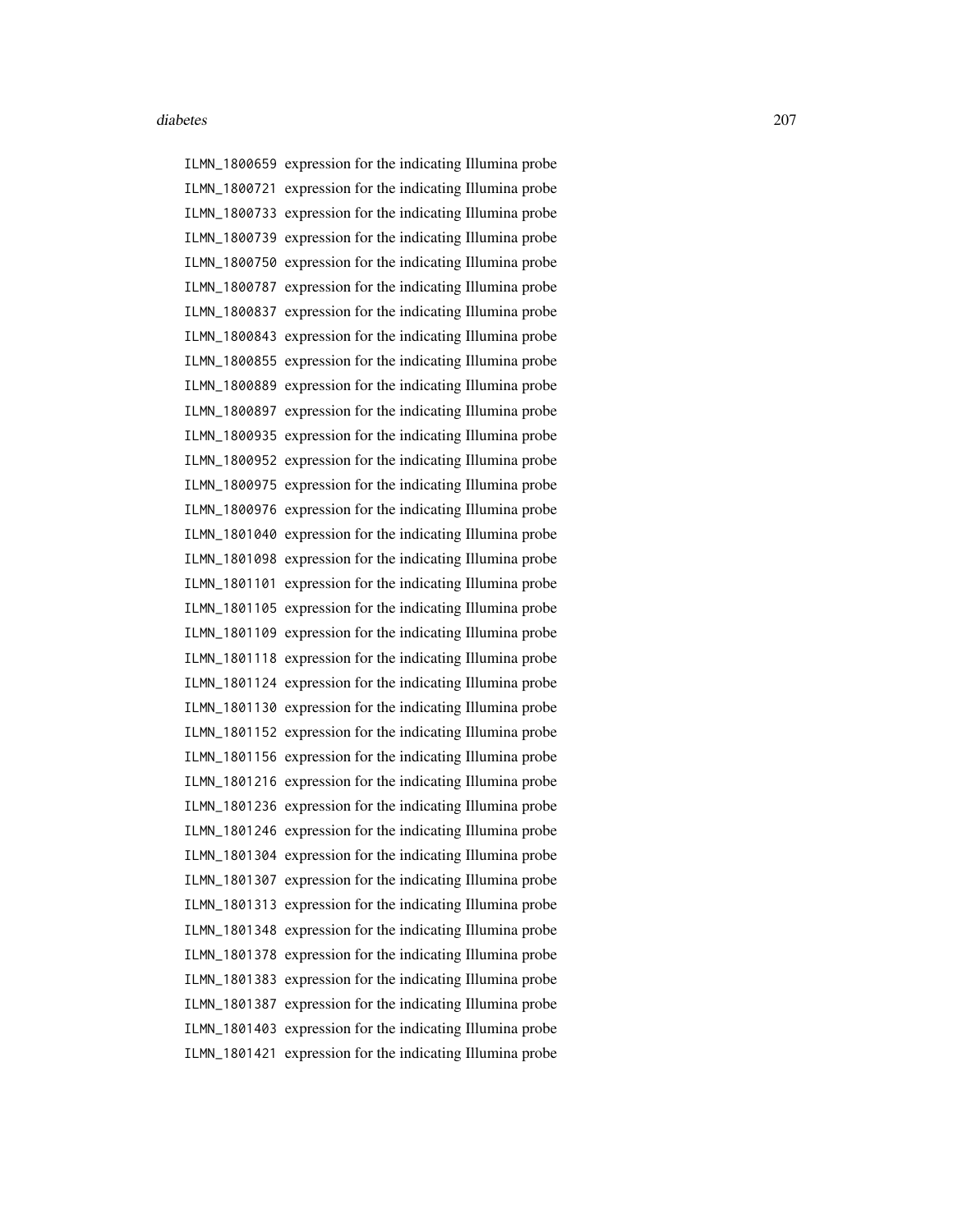ILMN\_1801464 expression for the indicating Illumina probe ILMN\_1801491 expression for the indicating Illumina probe ILMN\_1801504 expression for the indicating Illumina probe ILMN\_1801600 expression for the indicating Illumina probe ILMN\_1801605 expression for the indicating Illumina probe ILMN\_1801606 expression for the indicating Illumina probe ILMN\_1801608 expression for the indicating Illumina probe ILMN\_1801633 expression for the indicating Illumina probe ILMN\_1801664 expression for the indicating Illumina probe ILMN\_1801710 expression for the indicating Illumina probe ILMN\_1801766 expression for the indicating Illumina probe ILMN\_1801767 expression for the indicating Illumina probe ILMN\_1801822 expression for the indicating Illumina probe ILMN\_1801833 expression for the indicating Illumina probe ILMN\_1801845 expression for the indicating Illumina probe ILMN\_1801851 expression for the indicating Illumina probe ILMN\_1801852 expression for the indicating Illumina probe ILMN\_1801866 expression for the indicating Illumina probe ILMN\_1801869 expression for the indicating Illumina probe ILMN\_1801891 expression for the indicating Illumina probe ILMN\_1801909 expression for the indicating Illumina probe ILMN\_1801913 expression for the indicating Illumina probe ILMN\_1801923 expression for the indicating Illumina probe ILMN\_1801928 expression for the indicating Illumina probe ILMN\_1801934 expression for the indicating Illumina probe ILMN\_1801941 expression for the indicating Illumina probe ILMN\_1802027 expression for the indicating Illumina probe ILMN\_1802053 expression for the indicating Illumina probe ILMN\_1802082 expression for the indicating Illumina probe ILMN\_1802089 expression for the indicating Illumina probe ILMN\_1802096 expression for the indicating Illumina probe ILMN\_1802146 expression for the indicating Illumina probe ILMN\_1802151 expression for the indicating Illumina probe ILMN\_1802157 expression for the indicating Illumina probe ILMN\_1802203 expression for the indicating Illumina probe ILMN\_1802205 expression for the indicating Illumina probe ILMN\_1802252 expression for the indicating Illumina probe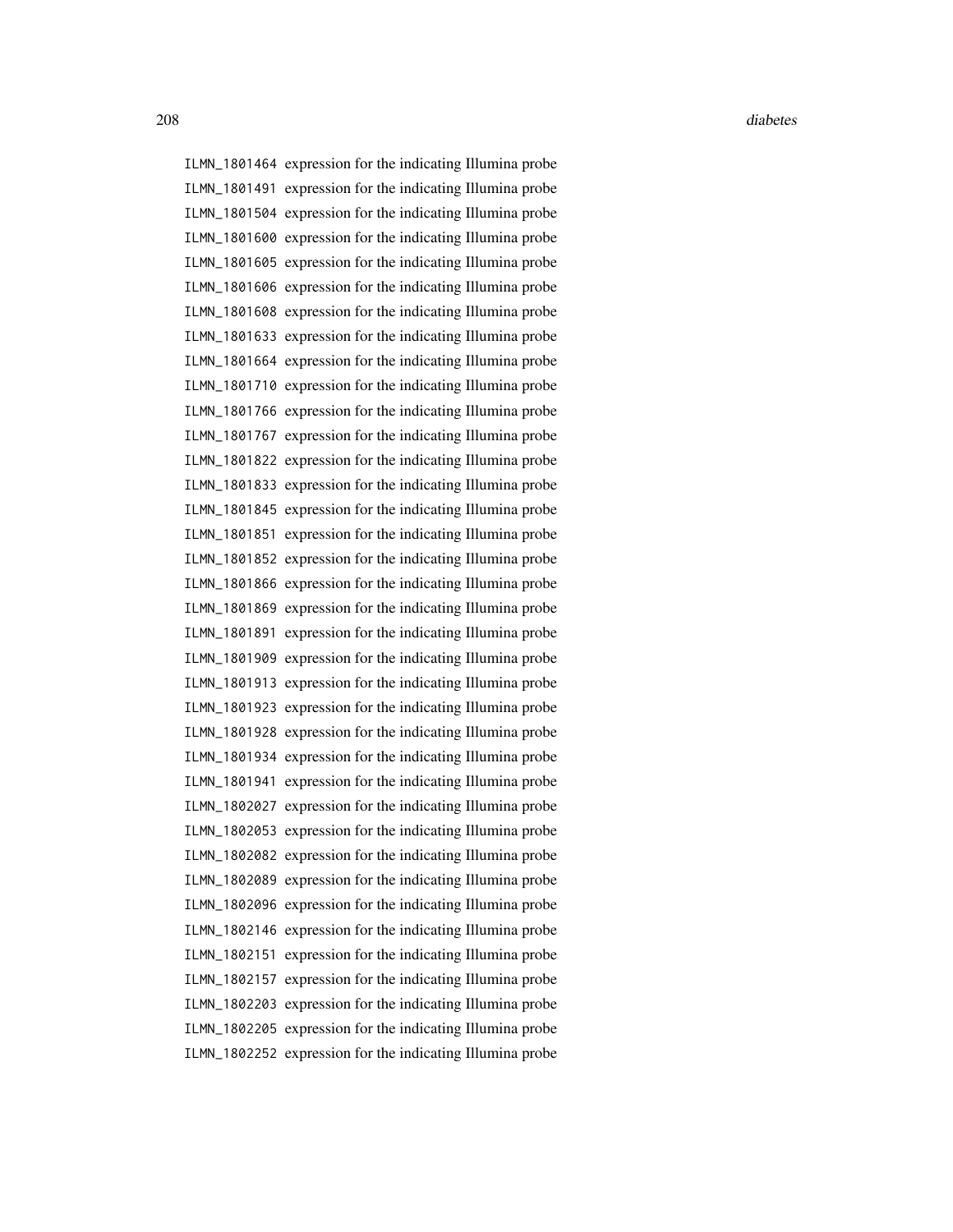ILMN\_1802257 expression for the indicating Illumina probe ILMN\_1802292 expression for the indicating Illumina probe ILMN\_1802316 expression for the indicating Illumina probe ILMN\_1802380 expression for the indicating Illumina probe ILMN\_1802397 expression for the indicating Illumina probe ILMN\_1802414 expression for the indicating Illumina probe ILMN\_1802456 expression for the indicating Illumina probe ILMN\_1802457 expression for the indicating Illumina probe ILMN\_1802458 expression for the indicating Illumina probe ILMN\_1802519 expression for the indicating Illumina probe ILMN\_1802553 expression for the indicating Illumina probe ILMN\_1802557 expression for the indicating Illumina probe ILMN\_1802603 expression for the indicating Illumina probe ILMN\_1802611 expression for the indicating Illumina probe ILMN\_1802615 expression for the indicating Illumina probe ILMN\_1802627 expression for the indicating Illumina probe ILMN\_1802628 expression for the indicating Illumina probe ILMN\_1802631 expression for the indicating Illumina probe ILMN\_1802646 expression for the indicating Illumina probe ILMN\_1802649 expression for the indicating Illumina probe ILMN\_1802669 expression for the indicating Illumina probe ILMN\_1802706 expression for the indicating Illumina probe ILMN\_1802708 expression for the indicating Illumina probe ILMN\_1802753 expression for the indicating Illumina probe ILMN\_1802799 expression for the indicating Illumina probe ILMN\_1802831 expression for the indicating Illumina probe ILMN\_1802843 expression for the indicating Illumina probe ILMN\_1802894 expression for the indicating Illumina probe ILMN\_1802905 expression for the indicating Illumina probe ILMN\_1802942 expression for the indicating Illumina probe ILMN\_1802971 expression for the indicating Illumina probe ILMN\_1802973 expression for the indicating Illumina probe ILMN\_1803018 expression for the indicating Illumina probe ILMN\_1803033 expression for the indicating Illumina probe ILMN\_1803036 expression for the indicating Illumina probe ILMN\_1803094 expression for the indicating Illumina probe ILMN\_1803110 expression for the indicating Illumina probe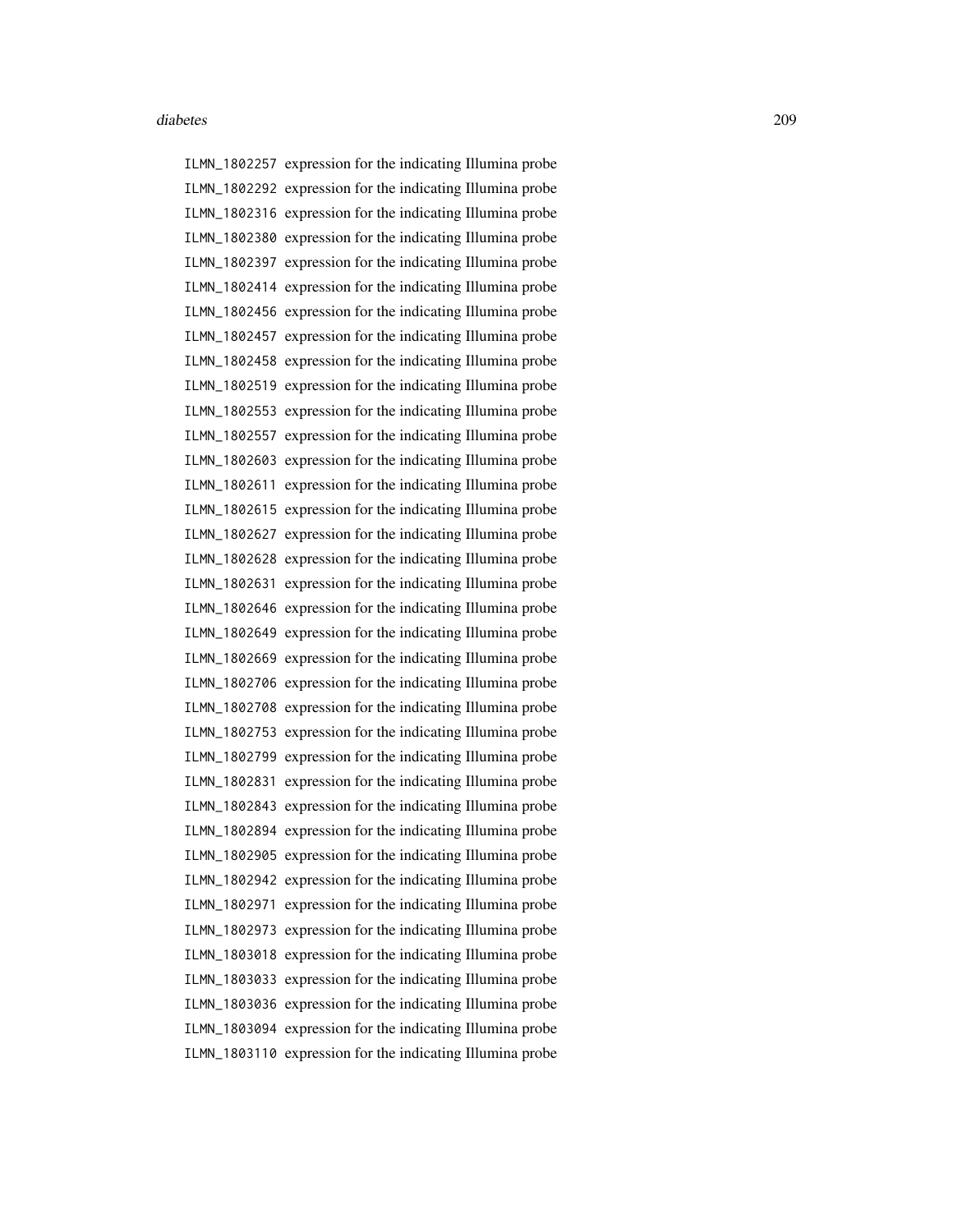ILMN\_1803143 expression for the indicating Illumina probe ILMN\_1803180 expression for the indicating Illumina probe ILMN\_1803194 expression for the indicating Illumina probe ILMN\_1803197 expression for the indicating Illumina probe ILMN\_1803211 expression for the indicating Illumina probe ILMN\_1803219 expression for the indicating Illumina probe ILMN\_1803254 expression for the indicating Illumina probe ILMN\_1803261 expression for the indicating Illumina probe ILMN\_1803277 expression for the indicating Illumina probe ILMN\_1803279 expression for the indicating Illumina probe ILMN\_1803312 expression for the indicating Illumina probe ILMN\_1803317 expression for the indicating Illumina probe ILMN\_1803338 expression for the indicating Illumina probe ILMN\_1803348 expression for the indicating Illumina probe ILMN\_1803357 expression for the indicating Illumina probe ILMN\_1803376 expression for the indicating Illumina probe ILMN\_1803392 expression for the indicating Illumina probe ILMN\_1803398 expression for the indicating Illumina probe ILMN\_1803423 expression for the indicating Illumina probe ILMN\_1803429 expression for the indicating Illumina probe ILMN\_1803464 expression for the indicating Illumina probe ILMN\_1803476 expression for the indicating Illumina probe ILMN\_1803483 expression for the indicating Illumina probe ILMN\_1803560 expression for the indicating Illumina probe ILMN\_1803570 expression for the indicating Illumina probe ILMN\_1803624 expression for the indicating Illumina probe ILMN\_1803647 expression for the indicating Illumina probe ILMN\_1803650 expression for the indicating Illumina probe ILMN\_1803652 expression for the indicating Illumina probe ILMN\_1803676 expression for the indicating Illumina probe ILMN\_1803686 expression for the indicating Illumina probe ILMN\_1803739 expression for the indicating Illumina probe ILMN\_1803744 expression for the indicating Illumina probe ILMN\_1803745 expression for the indicating Illumina probe ILMN\_1803772 expression for the indicating Illumina probe ILMN\_1803773 expression for the indicating Illumina probe ILMN\_1803774 expression for the indicating Illumina probe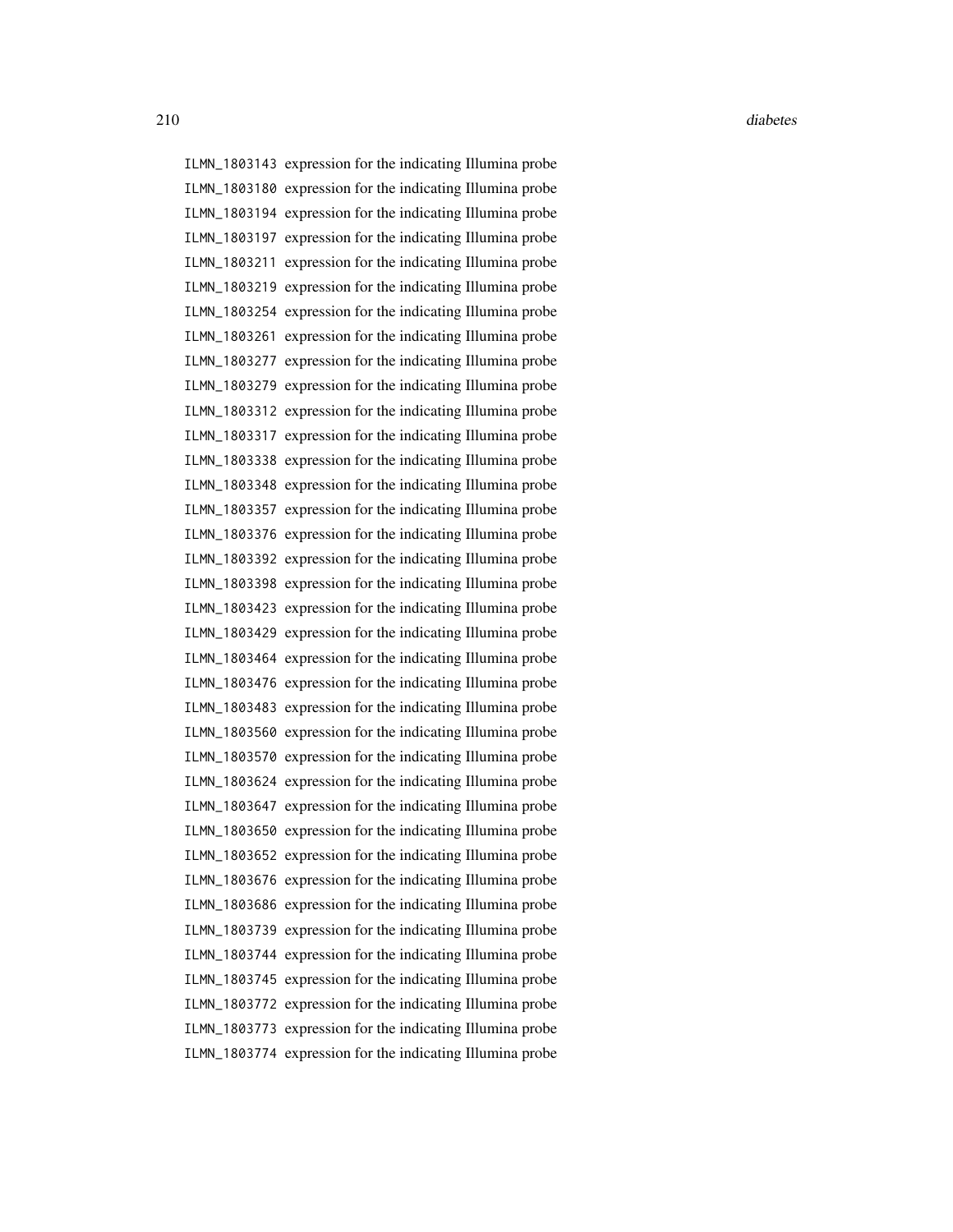ILMN\_1803779 expression for the indicating Illumina probe ILMN\_1803788 expression for the indicating Illumina probe ILMN\_1803810 expression for the indicating Illumina probe ILMN\_1803811 expression for the indicating Illumina probe ILMN\_1803813 expression for the indicating Illumina probe ILMN\_1803819 expression for the indicating Illumina probe ILMN\_1803824 expression for the indicating Illumina probe ILMN\_1803838 expression for the indicating Illumina probe ILMN\_1803846 expression for the indicating Illumina probe ILMN\_1803850 expression for the indicating Illumina probe ILMN\_1803853 expression for the indicating Illumina probe ILMN\_1803925 expression for the indicating Illumina probe ILMN\_1803939 expression for the indicating Illumina probe ILMN\_1803941 expression for the indicating Illumina probe ILMN\_1803945 expression for the indicating Illumina probe ILMN\_1803988 expression for the indicating Illumina probe ILMN\_1803995 expression for the indicating Illumina probe ILMN\_1803997 expression for the indicating Illumina probe ILMN\_1804051 expression for the indicating Illumina probe ILMN\_1804064 expression for the indicating Illumina probe ILMN\_1804090 expression for the indicating Illumina probe ILMN\_1804113 expression for the indicating Illumina probe ILMN\_1804117 expression for the indicating Illumina probe ILMN\_1804148 expression for the indicating Illumina probe ILMN\_1804150 expression for the indicating Illumina probe ILMN\_1804207 expression for the indicating Illumina probe ILMN\_1804263 expression for the indicating Illumina probe ILMN\_1804277 expression for the indicating Illumina probe ILMN\_1804279 expression for the indicating Illumina probe ILMN\_1804283 expression for the indicating Illumina probe ILMN\_1804327 expression for the indicating Illumina probe ILMN\_1804329 expression for the indicating Illumina probe ILMN\_1804332 expression for the indicating Illumina probe ILMN\_1804339 expression for the indicating Illumina probe ILMN\_1804396 expression for the indicating Illumina probe ILMN\_1804415 expression for the indicating Illumina probe ILMN\_1804419 expression for the indicating Illumina probe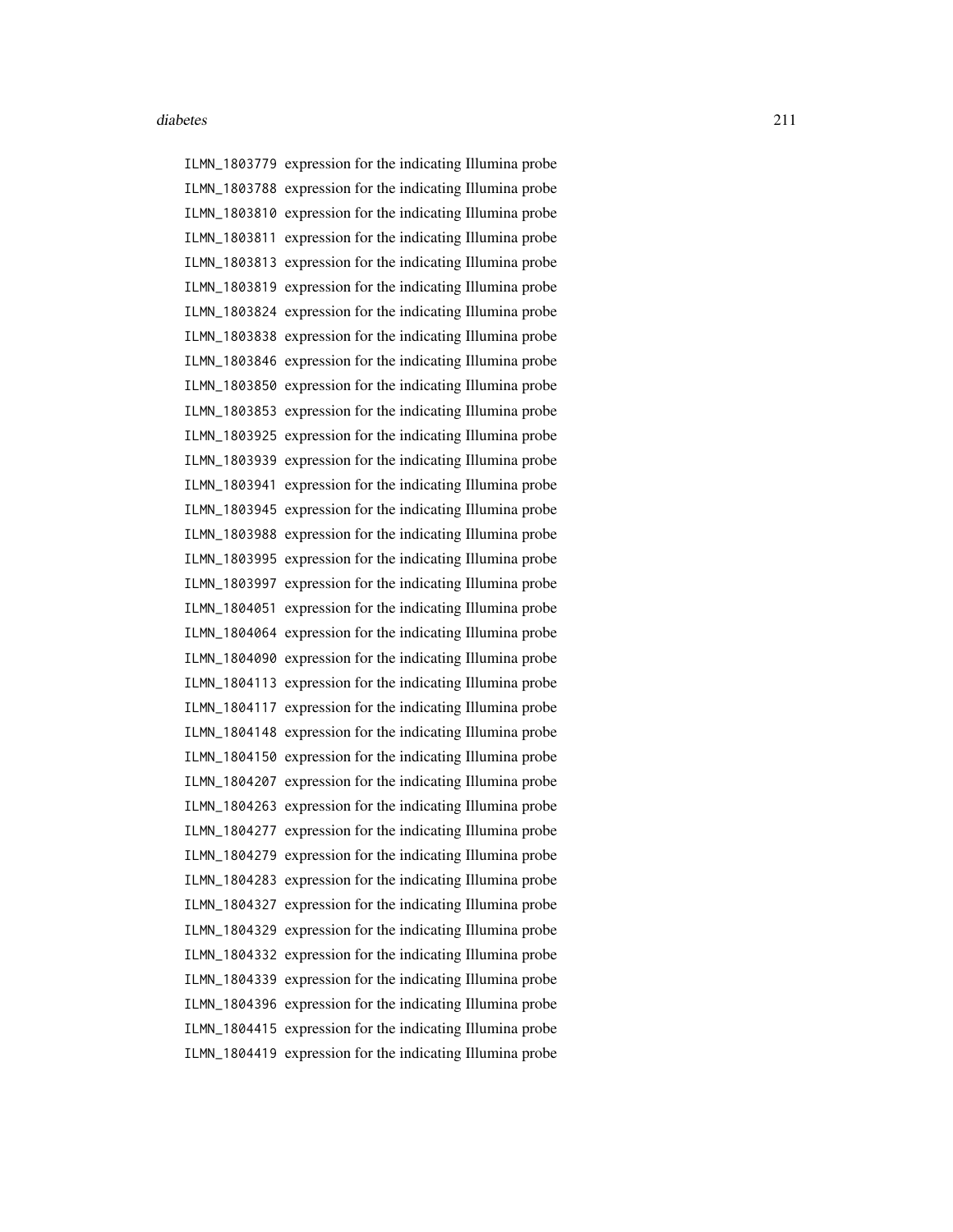ILMN\_1804445 expression for the indicating Illumina probe ILMN\_1804448 expression for the indicating Illumina probe ILMN\_1804476 expression for the indicating Illumina probe ILMN\_1804490 expression for the indicating Illumina probe ILMN\_1804498 expression for the indicating Illumina probe ILMN\_1804509 expression for the indicating Illumina probe ILMN\_1804522 expression for the indicating Illumina probe ILMN\_1804571 expression for the indicating Illumina probe ILMN\_1804610 expression for the indicating Illumina probe ILMN\_1804611 expression for the indicating Illumina probe ILMN\_1804629 expression for the indicating Illumina probe ILMN\_1804642 expression for the indicating Illumina probe ILMN\_1804656 expression for the indicating Illumina probe ILMN\_1804663 expression for the indicating Illumina probe ILMN\_1804676 expression for the indicating Illumina probe ILMN\_1804679 expression for the indicating Illumina probe ILMN\_1804735 expression for the indicating Illumina probe ILMN\_1804743 expression for the indicating Illumina probe ILMN\_1804789 expression for the indicating Illumina probe ILMN\_1804798 expression for the indicating Illumina probe ILMN\_1804812 expression for the indicating Illumina probe ILMN\_1804820 expression for the indicating Illumina probe ILMN\_1804822 expression for the indicating Illumina probe ILMN\_1804834 expression for the indicating Illumina probe ILMN\_1804851 expression for the indicating Illumina probe ILMN\_1804884 expression for the indicating Illumina probe ILMN\_1804895 expression for the indicating Illumina probe ILMN\_1804929 expression for the indicating Illumina probe ILMN\_1804935 expression for the indicating Illumina probe ILMN\_1804938 expression for the indicating Illumina probe ILMN\_1804955 expression for the indicating Illumina probe ILMN\_1804988 expression for the indicating Illumina probe ILMN\_1805007 expression for the indicating Illumina probe ILMN\_1805024 expression for the indicating Illumina probe ILMN\_1805028 expression for the indicating Illumina probe ILMN\_1805131 expression for the indicating Illumina probe ILMN\_1805161 expression for the indicating Illumina probe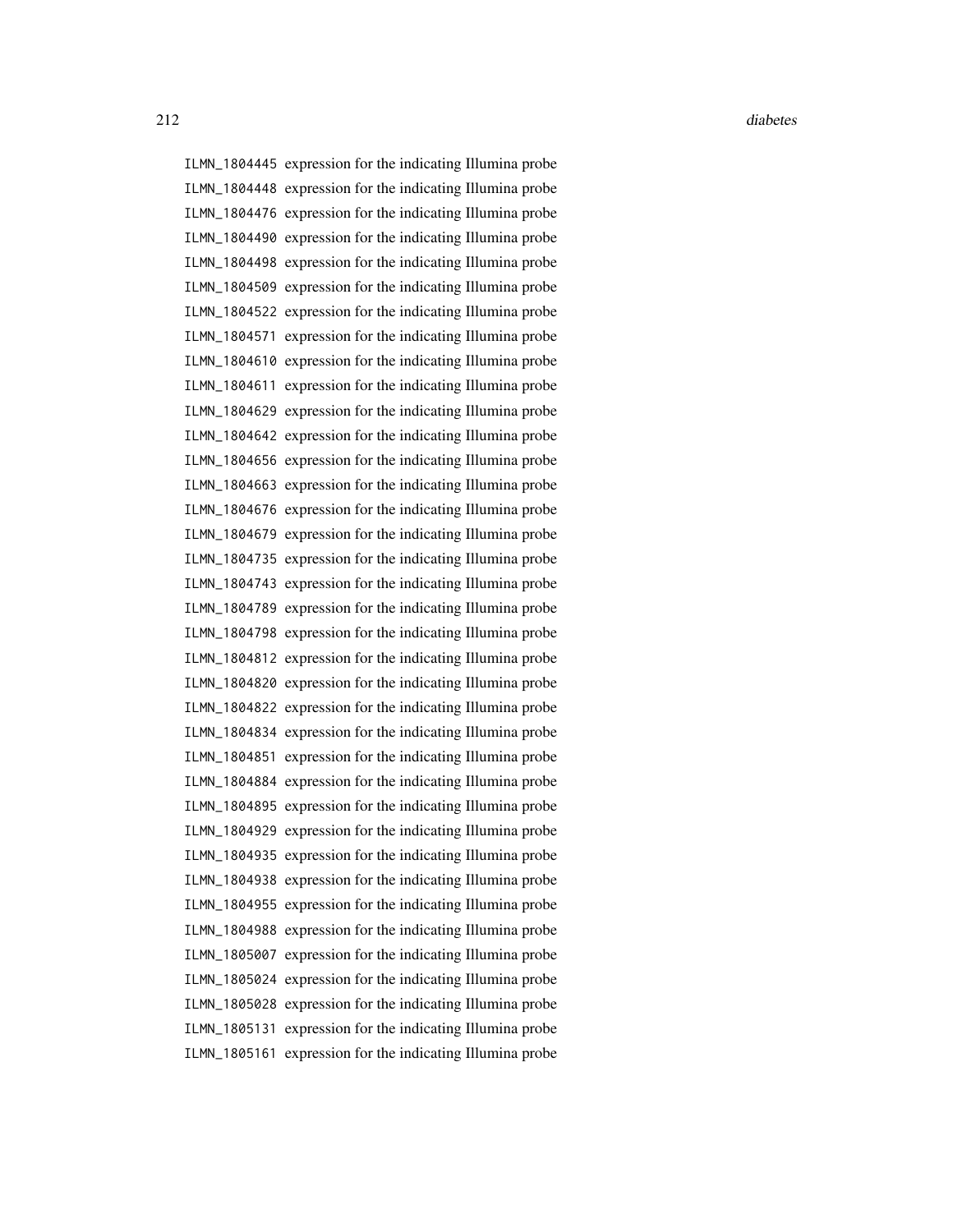ILMN\_1805192 expression for the indicating Illumina probe ILMN\_1805216 expression for the indicating Illumina probe ILMN\_1805221 expression for the indicating Illumina probe ILMN\_1805225 expression for the indicating Illumina probe ILMN\_1805228 expression for the indicating Illumina probe ILMN\_1805271 expression for the indicating Illumina probe ILMN\_1805330 expression for the indicating Illumina probe ILMN\_1805344 expression for the indicating Illumina probe ILMN\_1805345 expression for the indicating Illumina probe ILMN\_1805395 expression for the indicating Illumina probe ILMN\_1805449 expression for the indicating Illumina probe ILMN\_1805474 expression for the indicating Illumina probe ILMN\_1805481 expression for the indicating Illumina probe ILMN\_1805512 expression for the indicating Illumina probe ILMN\_1805535 expression for the indicating Illumina probe ILMN\_1805590 expression for the indicating Illumina probe ILMN\_1805614 expression for the indicating Illumina probe ILMN\_1805636 expression for the indicating Illumina probe ILMN\_1805643 expression for the indicating Illumina probe ILMN\_1805658 expression for the indicating Illumina probe ILMN\_1805673 expression for the indicating Illumina probe ILMN\_1805693 expression for the indicating Illumina probe ILMN\_1805696 expression for the indicating Illumina probe ILMN\_1805737 expression for the indicating Illumina probe ILMN\_1805750 expression for the indicating Illumina probe ILMN\_1805765 expression for the indicating Illumina probe ILMN\_1805773 expression for the indicating Illumina probe ILMN\_1805778 expression for the indicating Illumina probe ILMN\_1805792 expression for the indicating Illumina probe ILMN\_1805796 expression for the indicating Illumina probe ILMN\_1805807 expression for the indicating Illumina probe ILMN\_1805812 expression for the indicating Illumina probe ILMN\_1805827 expression for the indicating Illumina probe ILMN\_1805828 expression for the indicating Illumina probe ILMN\_1805842 expression for the indicating Illumina probe ILMN\_1805863 expression for the indicating Illumina probe ILMN\_1805902 expression for the indicating Illumina probe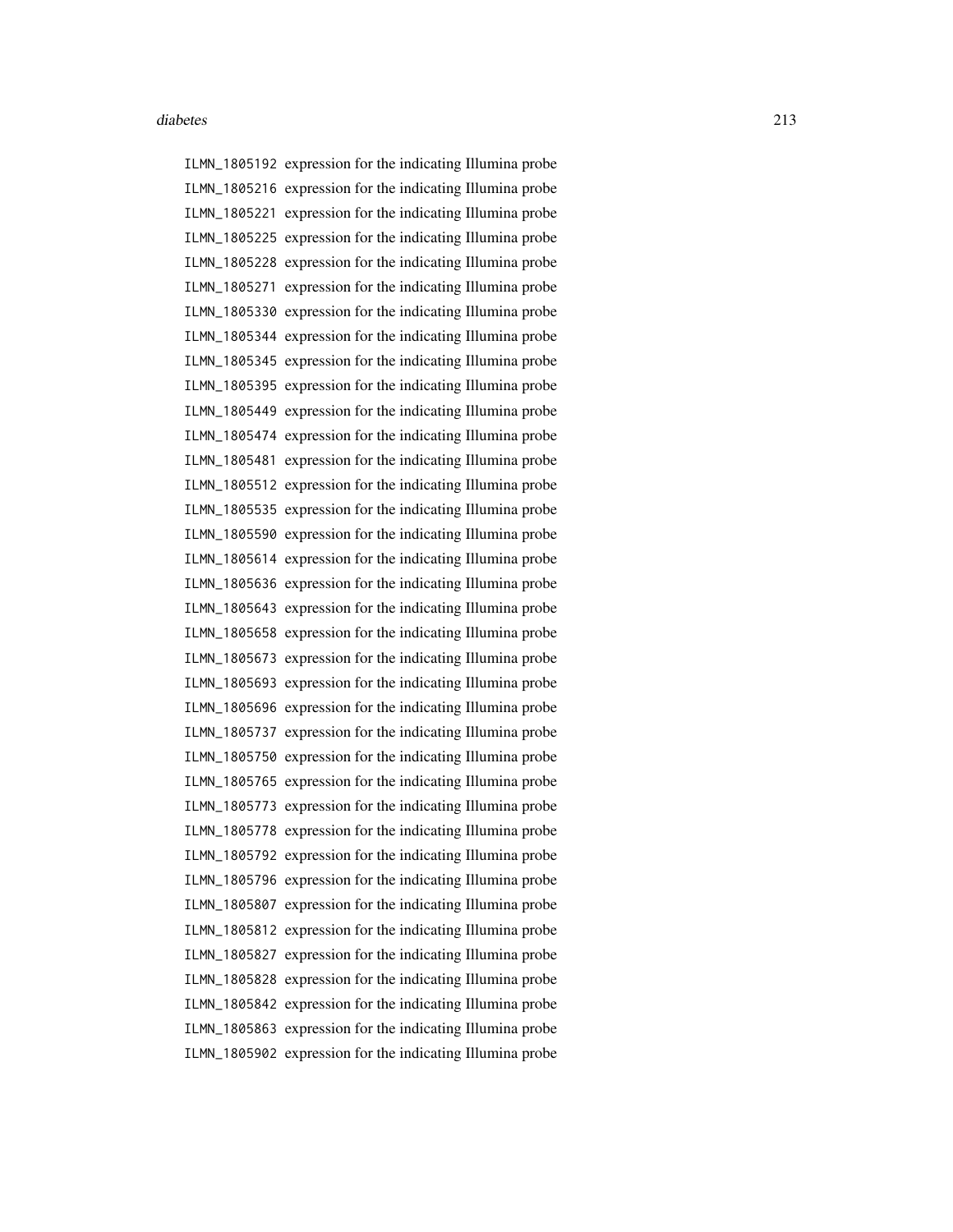ILMN\_1805916 expression for the indicating Illumina probe ILMN\_1805979 expression for the indicating Illumina probe ILMN\_1805990 expression for the indicating Illumina probe ILMN\_1805992 expression for the indicating Illumina probe ILMN\_1805996 expression for the indicating Illumina probe ILMN\_1805998 expression for the indicating Illumina probe ILMN\_1806010 expression for the indicating Illumina probe ILMN\_1806017 expression for the indicating Illumina probe ILMN\_1806023 expression for the indicating Illumina probe ILMN\_1806037 expression for the indicating Illumina probe ILMN\_1806040 expression for the indicating Illumina probe ILMN\_1806052 expression for the indicating Illumina probe ILMN\_1806056 expression for the indicating Illumina probe ILMN\_1806106 expression for the indicating Illumina probe ILMN\_1806122 expression for the indicating Illumina probe ILMN\_1806123 expression for the indicating Illumina probe ILMN\_1806293 expression for the indicating Illumina probe ILMN\_1806294 expression for the indicating Illumina probe ILMN\_1806304 expression for the indicating Illumina probe ILMN\_1806306 expression for the indicating Illumina probe ILMN\_1806312 expression for the indicating Illumina probe ILMN\_1806328 expression for the indicating Illumina probe ILMN\_1806349 expression for the indicating Illumina probe ILMN\_1806408 expression for the indicating Illumina probe ILMN\_1806432 expression for the indicating Illumina probe ILMN\_1806473 expression for the indicating Illumina probe ILMN\_1806500 expression for the indicating Illumina probe ILMN\_1806601 expression for the indicating Illumina probe ILMN\_1806634 expression for the indicating Illumina probe ILMN\_1806651 expression for the indicating Illumina probe ILMN\_1806692 expression for the indicating Illumina probe ILMN\_1806705 expression for the indicating Illumina probe ILMN\_1806710 expression for the indicating Illumina probe ILMN\_1806713 expression for the indicating Illumina probe ILMN\_1806721 expression for the indicating Illumina probe ILMN\_1806733 expression for the indicating Illumina probe ILMN\_1806749 expression for the indicating Illumina probe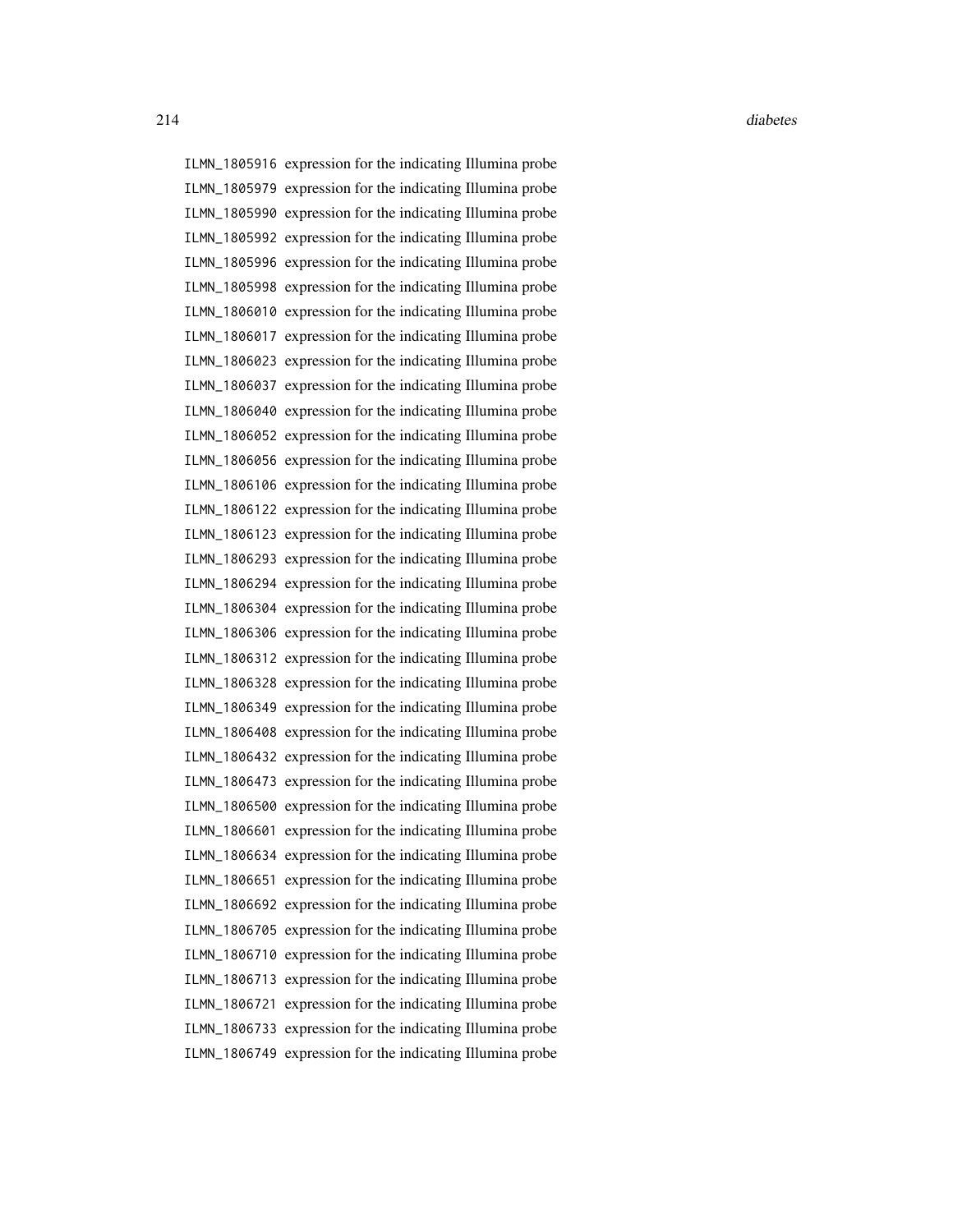ILMN\_1806778 expression for the indicating Illumina probe ILMN\_1806779 expression for the indicating Illumina probe ILMN\_1806804 expression for the indicating Illumina probe ILMN\_1806809 expression for the indicating Illumina probe ILMN\_1806828 expression for the indicating Illumina probe ILMN\_1806867 expression for the indicating Illumina probe ILMN\_1806906 expression for the indicating Illumina probe ILMN\_1806908 expression for the indicating Illumina probe ILMN\_1806937 expression for the indicating Illumina probe ILMN\_1806946 expression for the indicating Illumina probe ILMN\_1806951 expression for the indicating Illumina probe ILMN\_1806999 expression for the indicating Illumina probe ILMN\_1807003 expression for the indicating Illumina probe ILMN\_1807031 expression for the indicating Illumina probe ILMN\_1807042 expression for the indicating Illumina probe ILMN\_1807044 expression for the indicating Illumina probe ILMN\_1807067 expression for the indicating Illumina probe ILMN\_1807074 expression for the indicating Illumina probe ILMN\_1807088 expression for the indicating Illumina probe ILMN\_1807095 expression for the indicating Illumina probe ILMN\_1807106 expression for the indicating Illumina probe ILMN\_1807152 expression for the indicating Illumina probe ILMN\_1807177 expression for the indicating Illumina probe ILMN\_1807181 expression for the indicating Illumina probe ILMN\_1807201 expression for the indicating Illumina probe ILMN\_1807206 expression for the indicating Illumina probe ILMN\_1807211 expression for the indicating Illumina probe ILMN\_1807243 expression for the indicating Illumina probe ILMN\_1807277 expression for the indicating Illumina probe ILMN\_1807283 expression for the indicating Illumina probe ILMN\_1807304 expression for the indicating Illumina probe ILMN\_1807372 expression for the indicating Illumina probe ILMN\_1807379 expression for the indicating Illumina probe ILMN\_1807397 expression for the indicating Illumina probe ILMN\_1807423 expression for the indicating Illumina probe ILMN\_1807448 expression for the indicating Illumina probe ILMN\_1807455 expression for the indicating Illumina probe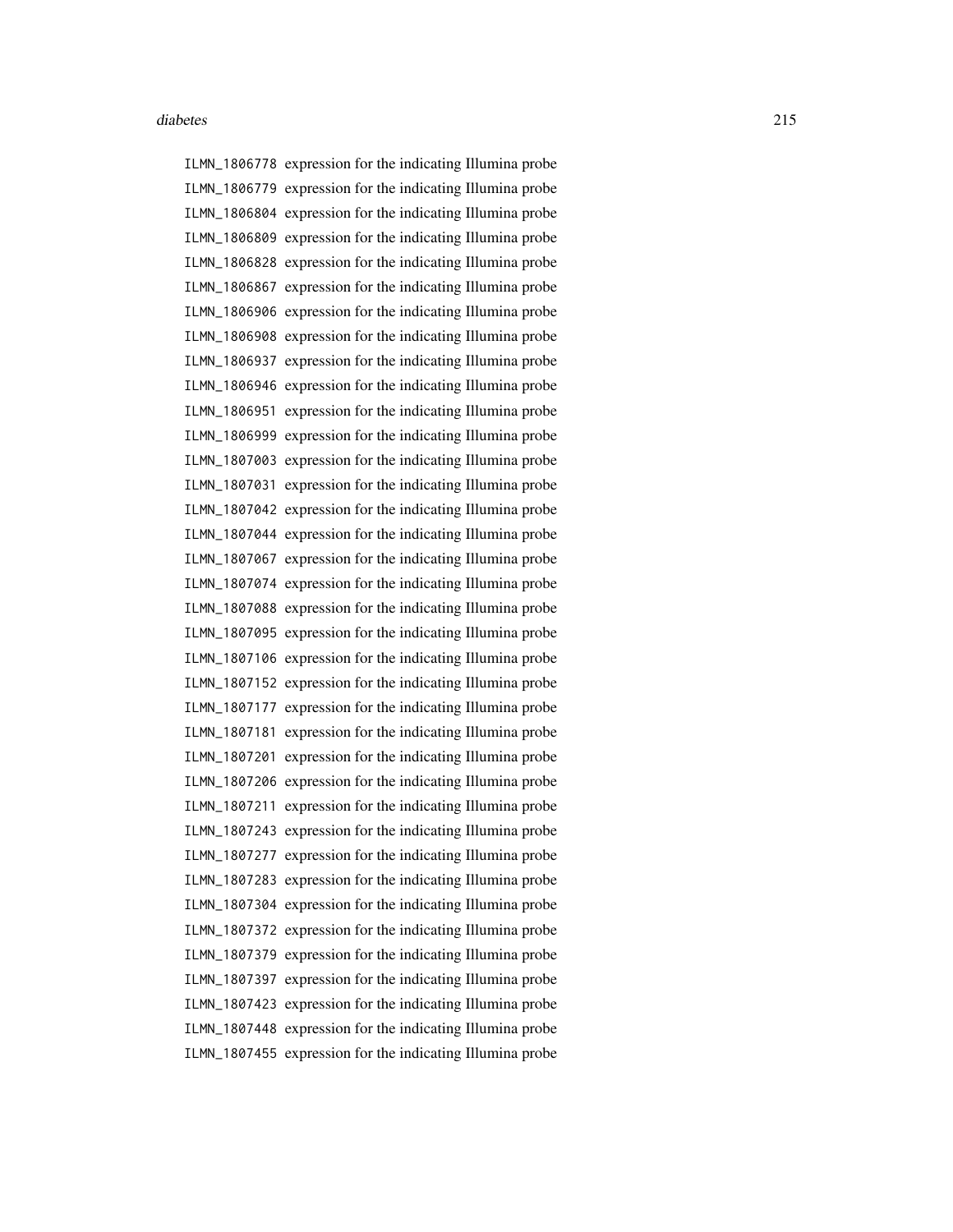ILMN\_1807501 expression for the indicating Illumina probe ILMN\_1807515 expression for the indicating Illumina probe ILMN\_1807529 expression for the indicating Illumina probe ILMN\_1807533 expression for the indicating Illumina probe ILMN\_1807540 expression for the indicating Illumina probe ILMN\_1807596 expression for the indicating Illumina probe ILMN\_1807600 expression for the indicating Illumina probe ILMN\_1807609 expression for the indicating Illumina probe ILMN\_1807610 expression for the indicating Illumina probe ILMN\_1807662 expression for the indicating Illumina probe ILMN\_1807710 expression for the indicating Illumina probe ILMN\_1807719 expression for the indicating Illumina probe ILMN\_1807767 expression for the indicating Illumina probe ILMN\_1807807 expression for the indicating Illumina probe ILMN\_1807825 expression for the indicating Illumina probe ILMN\_1807833 expression for the indicating Illumina probe ILMN\_1807873 expression for the indicating Illumina probe ILMN\_1807894 expression for the indicating Illumina probe ILMN\_1807913 expression for the indicating Illumina probe ILMN\_1807919 expression for the indicating Illumina probe ILMN\_1807925 expression for the indicating Illumina probe ILMN\_1807945 expression for the indicating Illumina probe ILMN\_1807972 expression for the indicating Illumina probe ILMN\_1807981 expression for the indicating Illumina probe ILMN\_1807994 expression for the indicating Illumina probe ILMN\_1808047 expression for the indicating Illumina probe ILMN\_1808059 expression for the indicating Illumina probe ILMN\_1808071 expression for the indicating Illumina probe ILMN\_1808095 expression for the indicating Illumina probe ILMN\_1808110 expression for the indicating Illumina probe ILMN\_1808115 expression for the indicating Illumina probe ILMN\_1808132 expression for the indicating Illumina probe ILMN\_1808163 expression for the indicating Illumina probe ILMN\_1808202 expression for the indicating Illumina probe ILMN\_1808238 expression for the indicating Illumina probe ILMN\_1808272 expression for the indicating Illumina probe ILMN\_1808299 expression for the indicating Illumina probe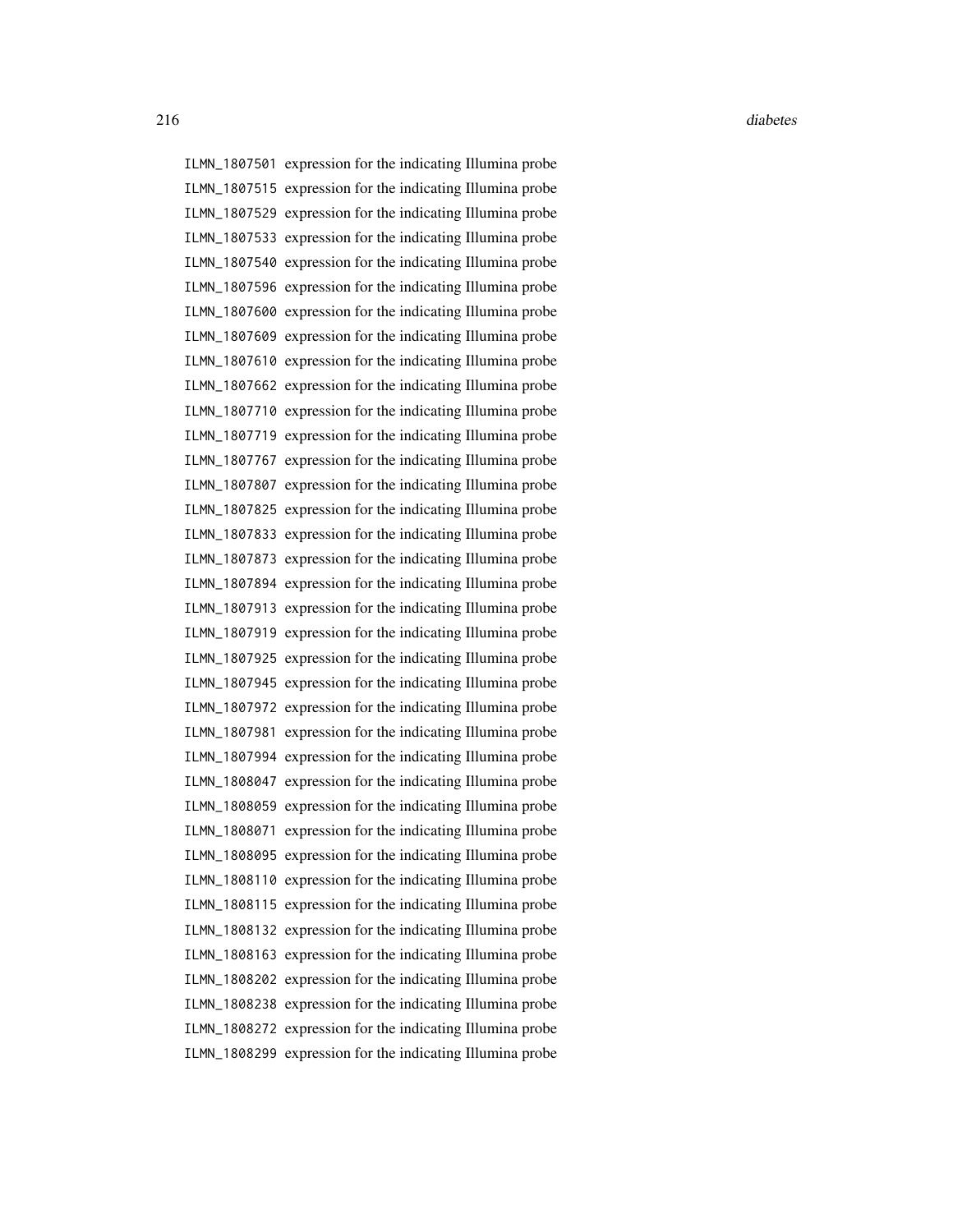ILMN\_1808301 expression for the indicating Illumina probe ILMN\_1808333 expression for the indicating Illumina probe ILMN\_1808356 expression for the indicating Illumina probe ILMN\_1808368 expression for the indicating Illumina probe ILMN\_1808374 expression for the indicating Illumina probe ILMN\_1808388 expression for the indicating Illumina probe ILMN\_1808395 expression for the indicating Illumina probe ILMN\_1808405 expression for the indicating Illumina probe ILMN\_1808501 expression for the indicating Illumina probe ILMN\_1808566 expression for the indicating Illumina probe ILMN\_1808568 expression for the indicating Illumina probe ILMN\_1808584 expression for the indicating Illumina probe ILMN\_1808587 expression for the indicating Illumina probe ILMN\_1808633 expression for the indicating Illumina probe ILMN\_1808634 expression for the indicating Illumina probe ILMN\_1808707 expression for the indicating Illumina probe ILMN\_1808712 expression for the indicating Illumina probe ILMN\_1808748 expression for the indicating Illumina probe ILMN\_1808765 expression for the indicating Illumina probe ILMN\_1808779 expression for the indicating Illumina probe ILMN\_1808783 expression for the indicating Illumina probe ILMN\_1808792 expression for the indicating Illumina probe ILMN\_1808811 expression for the indicating Illumina probe ILMN\_1808821 expression for the indicating Illumina probe ILMN\_1808846 expression for the indicating Illumina probe ILMN\_1808860 expression for the indicating Illumina probe ILMN\_1808905 expression for the indicating Illumina probe ILMN\_1808913 expression for the indicating Illumina probe ILMN\_1808919 expression for the indicating Illumina probe ILMN\_1808938 expression for the indicating Illumina probe ILMN\_1808939 expression for the indicating Illumina probe ILMN\_1808979 expression for the indicating Illumina probe ILMN\_1808999 expression for the indicating Illumina probe ILMN\_1809003 expression for the indicating Illumina probe ILMN\_1809010 expression for the indicating Illumina probe ILMN\_1809013 expression for the indicating Illumina probe ILMN\_1809027 expression for the indicating Illumina probe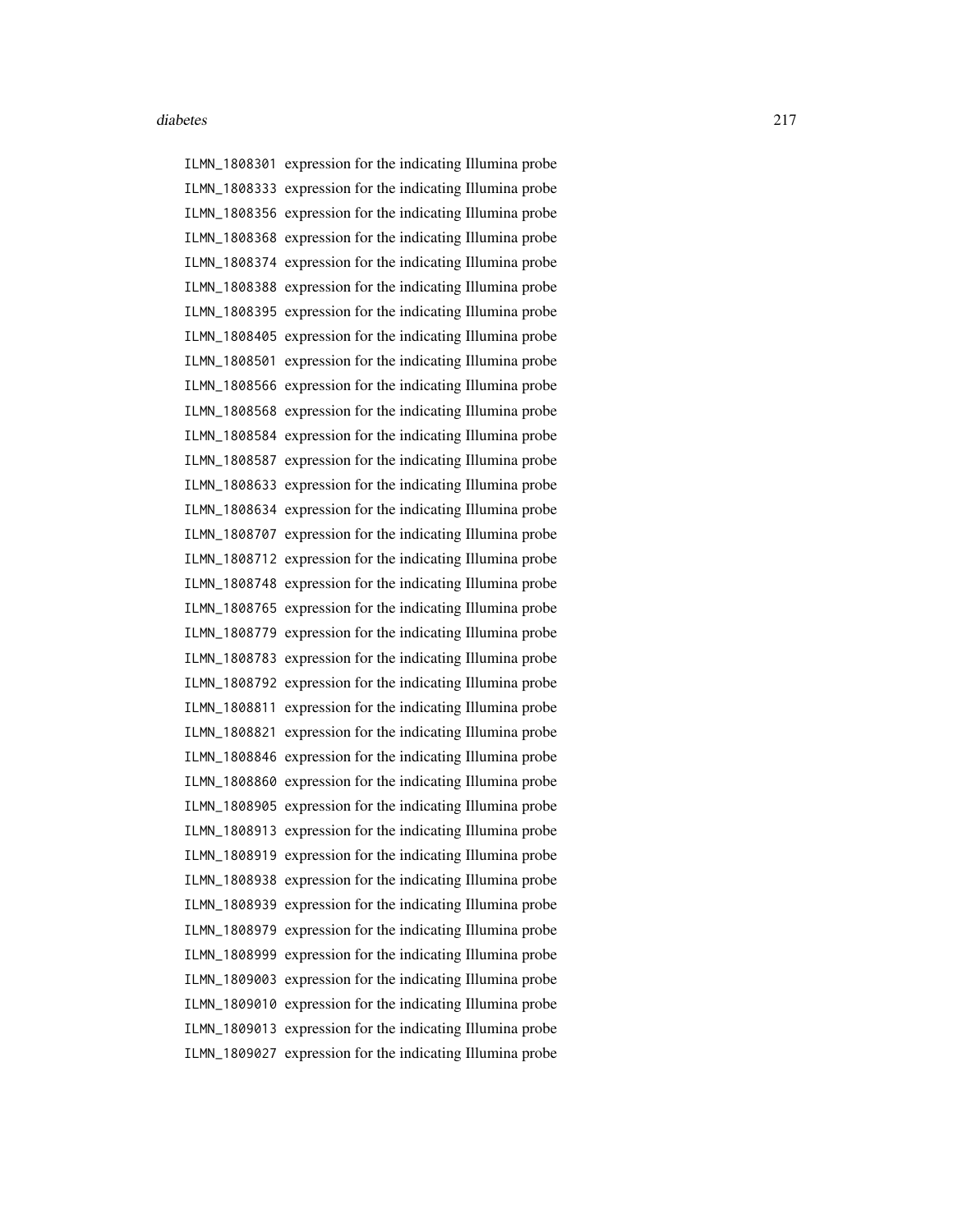ILMN\_1809040 expression for the indicating Illumina probe ILMN\_1809086 expression for the indicating Illumina probe ILMN\_1809139 expression for the indicating Illumina probe ILMN\_1809141 expression for the indicating Illumina probe ILMN\_1809147 expression for the indicating Illumina probe ILMN\_1809173 expression for the indicating Illumina probe ILMN\_1809245 expression for the indicating Illumina probe ILMN\_1809285 expression for the indicating Illumina probe ILMN\_1809292 expression for the indicating Illumina probe ILMN\_1809344 expression for the indicating Illumina probe ILMN\_1809384 expression for the indicating Illumina probe ILMN\_1809433 expression for the indicating Illumina probe ILMN\_1809437 expression for the indicating Illumina probe ILMN\_1809467 expression for the indicating Illumina probe ILMN\_1809477 expression for the indicating Illumina probe ILMN\_1809478 expression for the indicating Illumina probe ILMN\_1809484 expression for the indicating Illumina probe ILMN\_1809491 expression for the indicating Illumina probe ILMN\_1809495 expression for the indicating Illumina probe ILMN\_1809522 expression for the indicating Illumina probe ILMN\_1809543 expression for the indicating Illumina probe ILMN\_1809566 expression for the indicating Illumina probe ILMN\_1809583 expression for the indicating Illumina probe ILMN\_1809590 expression for the indicating Illumina probe ILMN\_1809607 expression for the indicating Illumina probe ILMN\_1809662 expression for the indicating Illumina probe ILMN\_1809695 expression for the indicating Illumina probe ILMN\_1809708 expression for the indicating Illumina probe ILMN\_1809818 expression for the indicating Illumina probe ILMN\_1809850 expression for the indicating Illumina probe ILMN\_1809866 expression for the indicating Illumina probe ILMN\_1809931 expression for the indicating Illumina probe ILMN\_1809944 expression for the indicating Illumina probe ILMN\_1809951 expression for the indicating Illumina probe ILMN\_1809957 expression for the indicating Illumina probe ILMN\_1809963 expression for the indicating Illumina probe ILMN\_1810045 expression for the indicating Illumina probe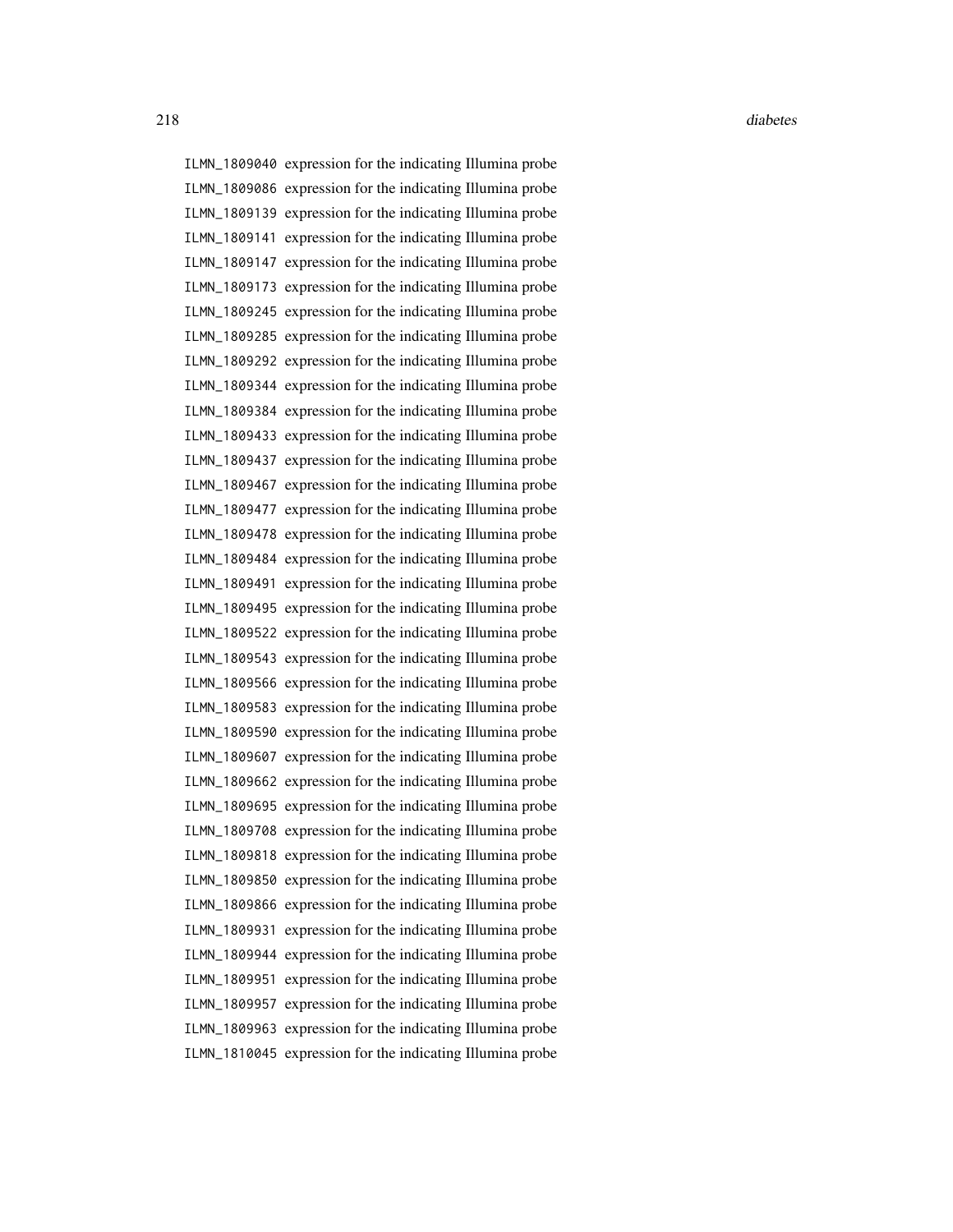ILMN\_1810055 expression for the indicating Illumina probe ILMN\_1810085 expression for the indicating Illumina probe ILMN\_1810100 expression for the indicating Illumina probe ILMN\_1810107 expression for the indicating Illumina probe ILMN\_1810116 expression for the indicating Illumina probe ILMN\_1810120 expression for the indicating Illumina probe ILMN\_1810147 expression for the indicating Illumina probe ILMN\_1810176 expression for the indicating Illumina probe ILMN\_1810191 expression for the indicating Illumina probe ILMN\_1810200 expression for the indicating Illumina probe ILMN\_1810214 expression for the indicating Illumina probe ILMN\_1810225 expression for the indicating Illumina probe ILMN\_1810228 expression for the indicating Illumina probe ILMN\_1810229 expression for the indicating Illumina probe ILMN\_1810235 expression for the indicating Illumina probe ILMN\_1810267 expression for the indicating Illumina probe ILMN\_1810274 expression for the indicating Illumina probe ILMN\_1810275 expression for the indicating Illumina probe ILMN\_1810289 expression for the indicating Illumina probe ILMN\_1810334 expression for the indicating Illumina probe ILMN\_1810387 expression for the indicating Illumina probe ILMN\_1810420 expression for the indicating Illumina probe ILMN\_1810423 expression for the indicating Illumina probe ILMN\_1810436 expression for the indicating Illumina probe ILMN\_1810441 expression for the indicating Illumina probe ILMN\_1810467 expression for the indicating Illumina probe ILMN\_1810474 expression for the indicating Illumina probe ILMN\_1810486 expression for the indicating Illumina probe ILMN\_1810488 expression for the indicating Illumina probe ILMN\_1810514 expression for the indicating Illumina probe ILMN\_1810531 expression for the indicating Illumina probe ILMN\_1810559 expression for the indicating Illumina probe ILMN\_1810691 expression for the indicating Illumina probe ILMN\_1810725 expression for the indicating Illumina probe ILMN\_1810727 expression for the indicating Illumina probe ILMN\_1810729 expression for the indicating Illumina probe ILMN\_1810782 expression for the indicating Illumina probe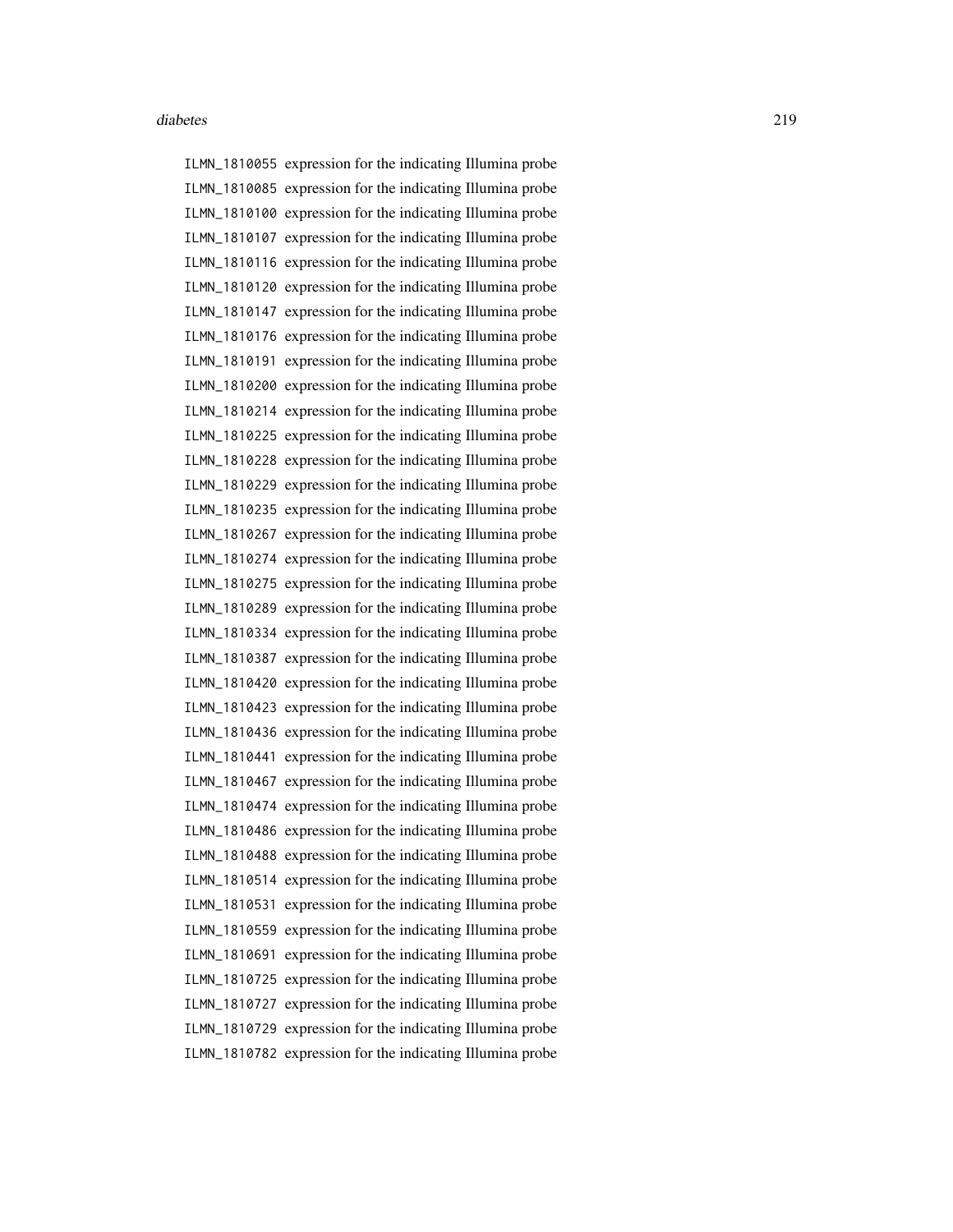ILMN\_1810797 expression for the indicating Illumina probe ILMN\_1810810 expression for the indicating Illumina probe ILMN\_1810836 expression for the indicating Illumina probe ILMN\_1810838 expression for the indicating Illumina probe ILMN\_1810852 expression for the indicating Illumina probe ILMN\_1810856 expression for the indicating Illumina probe ILMN\_1810875 expression for the indicating Illumina probe ILMN\_1810901 expression for the indicating Illumina probe ILMN\_1810915 expression for the indicating Illumina probe ILMN\_1810922 expression for the indicating Illumina probe ILMN\_1810937 expression for the indicating Illumina probe ILMN\_1810977 expression for the indicating Illumina probe ILMN\_1810978 expression for the indicating Illumina probe ILMN\_1811029 expression for the indicating Illumina probe ILMN\_1811049 expression for the indicating Illumina probe ILMN\_1811050 expression for the indicating Illumina probe ILMN\_1811102 expression for the indicating Illumina probe ILMN\_1811104 expression for the indicating Illumina probe ILMN\_1811117 expression for the indicating Illumina probe ILMN\_1811121 expression for the indicating Illumina probe ILMN\_1811148 expression for the indicating Illumina probe ILMN\_1811167 expression for the indicating Illumina probe ILMN\_1811178 expression for the indicating Illumina probe ILMN\_1811195 expression for the indicating Illumina probe ILMN\_1811221 expression for the indicating Illumina probe ILMN\_1811258 expression for the indicating Illumina probe ILMN\_1811264 expression for the indicating Illumina probe ILMN\_1811301 expression for the indicating Illumina probe ILMN\_1811316 expression for the indicating Illumina probe ILMN\_1811327 expression for the indicating Illumina probe ILMN\_1811330 expression for the indicating Illumina probe ILMN\_1811347 expression for the indicating Illumina probe ILMN\_1811367 expression for the indicating Illumina probe ILMN\_1811373 expression for the indicating Illumina probe ILMN\_1811378 expression for the indicating Illumina probe ILMN\_1811387 expression for the indicating Illumina probe ILMN\_1811392 expression for the indicating Illumina probe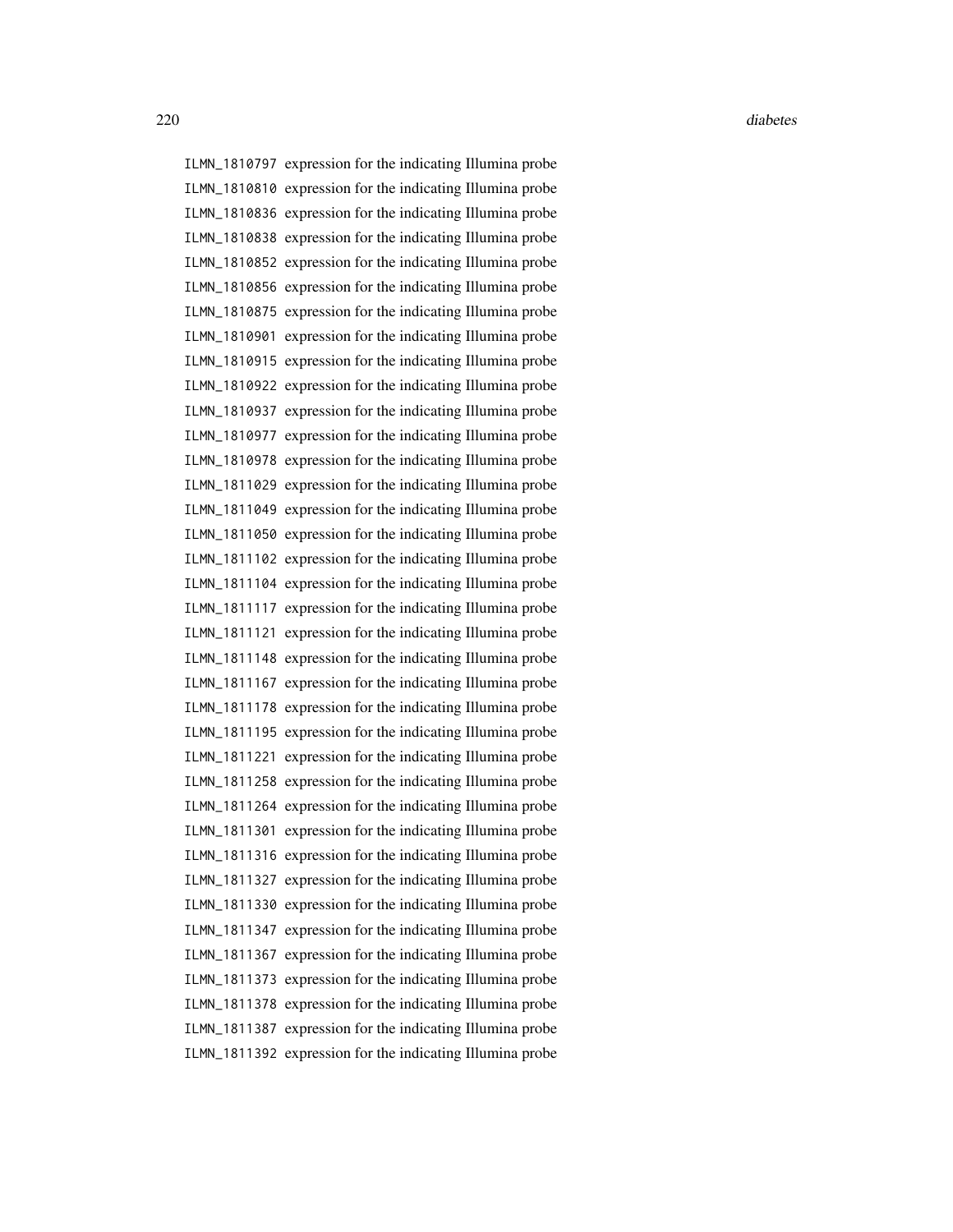ILMN\_1811410 expression for the indicating Illumina probe ILMN\_1811433 expression for the indicating Illumina probe ILMN\_1811450 expression for the indicating Illumina probe ILMN\_1811468 expression for the indicating Illumina probe ILMN\_1811470 expression for the indicating Illumina probe ILMN\_1811480 expression for the indicating Illumina probe ILMN\_1811489 expression for the indicating Illumina probe ILMN\_1811551 expression for the indicating Illumina probe ILMN\_1811560 expression for the indicating Illumina probe ILMN\_1811574 expression for the indicating Illumina probe ILMN\_1811592 expression for the indicating Illumina probe ILMN\_1811599 expression for the indicating Illumina probe ILMN\_1811608 expression for the indicating Illumina probe ILMN\_1811615 expression for the indicating Illumina probe ILMN\_1811616 expression for the indicating Illumina probe ILMN\_1811624 expression for the indicating Illumina probe ILMN\_1811632 expression for the indicating Illumina probe ILMN\_1811636 expression for the indicating Illumina probe ILMN\_1811648 expression for the indicating Illumina probe ILMN\_1811650 expression for the indicating Illumina probe ILMN\_1811682 expression for the indicating Illumina probe ILMN\_1811692 expression for the indicating Illumina probe ILMN\_1811702 expression for the indicating Illumina probe ILMN\_1811719 expression for the indicating Illumina probe ILMN\_1811754 expression for the indicating Illumina probe ILMN\_1811775 expression for the indicating Illumina probe ILMN\_1811823 expression for the indicating Illumina probe ILMN\_1811877 expression for the indicating Illumina probe ILMN\_1811921 expression for the indicating Illumina probe ILMN\_1811927 expression for the indicating Illumina probe ILMN\_1811933 expression for the indicating Illumina probe ILMN\_1811955 expression for the indicating Illumina probe ILMN\_1811957 expression for the indicating Illumina probe ILMN\_1811972 expression for the indicating Illumina probe ILMN\_1811997 expression for the indicating Illumina probe ILMN\_1812067 expression for the indicating Illumina probe ILMN\_1812080 expression for the indicating Illumina probe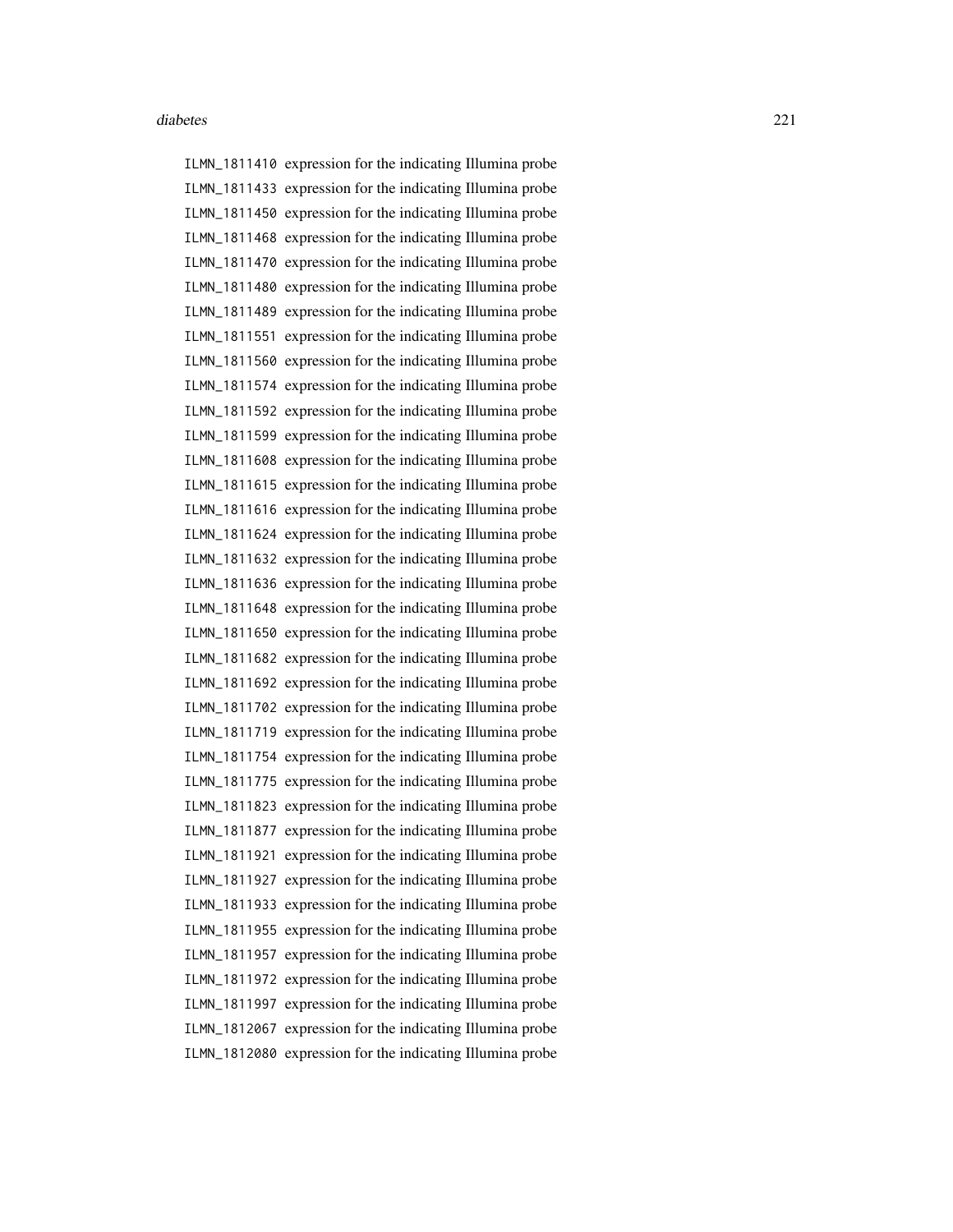222 diabetes and the contract of the contract of the contract of the contract of the contract of the contract of the contract of the contract of the contract of the contract of the contract of the contract of the contract

ILMN\_1812118 expression for the indicating Illumina probe ILMN\_1812134 expression for the indicating Illumina probe ILMN\_1812191 expression for the indicating Illumina probe ILMN\_1812262 expression for the indicating Illumina probe ILMN\_1812278 expression for the indicating Illumina probe ILMN\_1812281 expression for the indicating Illumina probe ILMN\_1812312 expression for the indicating Illumina probe ILMN\_1812327 expression for the indicating Illumina probe ILMN\_1812392 expression for the indicating Illumina probe ILMN\_1812403 expression for the indicating Illumina probe ILMN\_1812433 expression for the indicating Illumina probe ILMN\_1812441 expression for the indicating Illumina probe ILMN\_1812478 expression for the indicating Illumina probe ILMN\_1812489 expression for the indicating Illumina probe ILMN\_1812503 expression for the indicating Illumina probe ILMN\_1812548 expression for the indicating Illumina probe ILMN\_1812552 expression for the indicating Illumina probe ILMN\_1812557 expression for the indicating Illumina probe ILMN\_1812559 expression for the indicating Illumina probe ILMN\_1812570 expression for the indicating Illumina probe ILMN\_1812571 expression for the indicating Illumina probe ILMN\_1812618 expression for the indicating Illumina probe ILMN\_1812622 expression for the indicating Illumina probe ILMN\_1812666 expression for the indicating Illumina probe ILMN\_1812688 expression for the indicating Illumina probe ILMN\_1812701 expression for the indicating Illumina probe ILMN\_1812769 expression for the indicating Illumina probe ILMN\_1812777 expression for the indicating Illumina probe ILMN\_1812841 expression for the indicating Illumina probe ILMN\_1812856 expression for the indicating Illumina probe ILMN\_1812898 expression for the indicating Illumina probe ILMN\_1812915 expression for the indicating Illumina probe ILMN\_1812926 expression for the indicating Illumina probe ILMN\_1812934 expression for the indicating Illumina probe ILMN\_1812940 expression for the indicating Illumina probe ILMN\_1812967 expression for the indicating Illumina probe ILMN\_1812976 expression for the indicating Illumina probe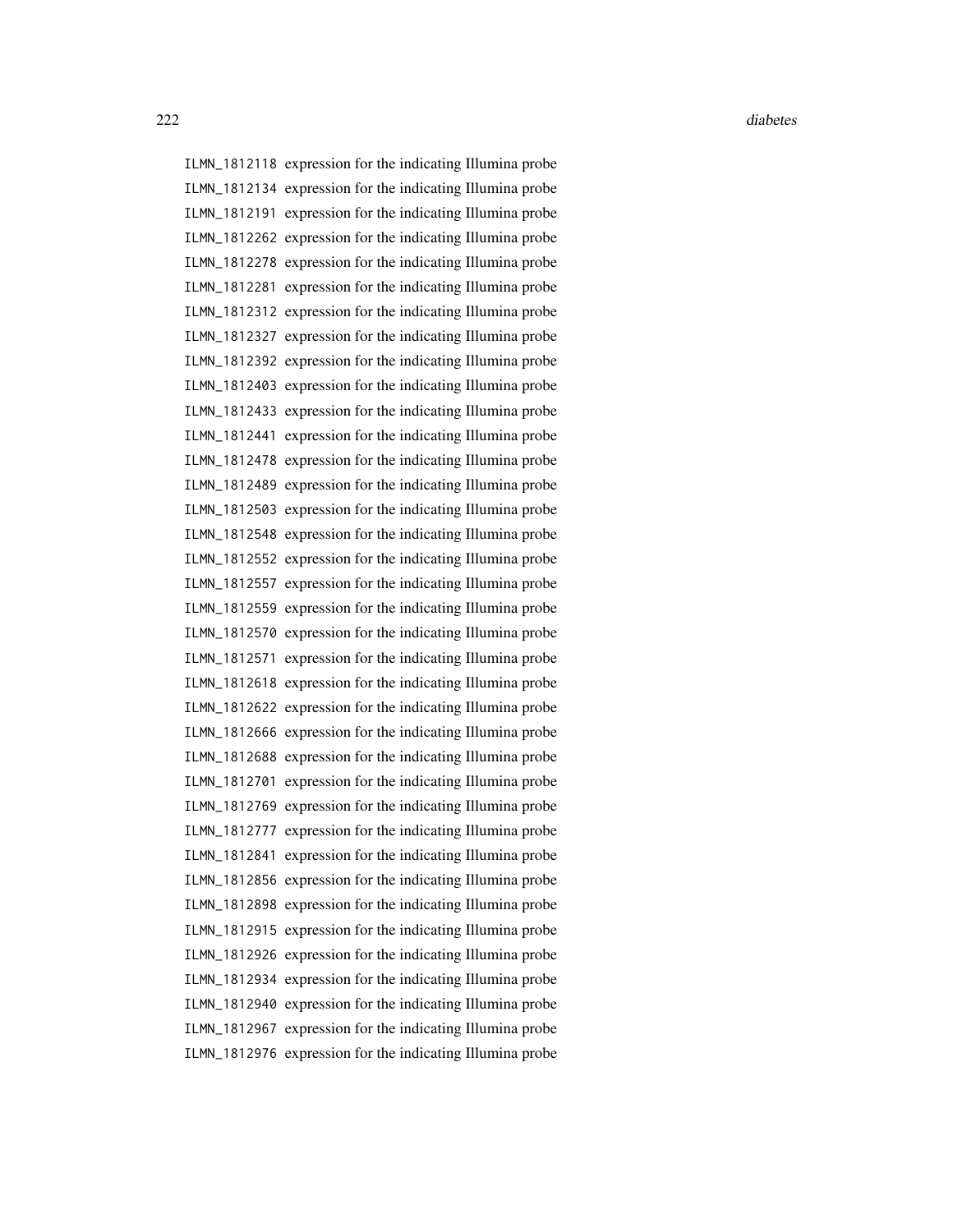ILMN\_1812980 expression for the indicating Illumina probe ILMN\_1812995 expression for the indicating Illumina probe ILMN\_1813010 expression for the indicating Illumina probe ILMN\_1813028 expression for the indicating Illumina probe ILMN\_1813091 expression for the indicating Illumina probe ILMN\_1813139 expression for the indicating Illumina probe ILMN\_1813175 expression for the indicating Illumina probe ILMN\_1813207 expression for the indicating Illumina probe ILMN\_1813236 expression for the indicating Illumina probe ILMN\_1813240 expression for the indicating Illumina probe ILMN\_1813256 expression for the indicating Illumina probe ILMN\_1813260 expression for the indicating Illumina probe ILMN\_1813277 expression for the indicating Illumina probe ILMN\_1813338 expression for the indicating Illumina probe ILMN\_1813344 expression for the indicating Illumina probe ILMN\_1813374 expression for the indicating Illumina probe ILMN\_1813379 expression for the indicating Illumina probe ILMN\_1813389 expression for the indicating Illumina probe ILMN\_1813400 expression for the indicating Illumina probe ILMN\_1813423 expression for the indicating Illumina probe ILMN\_1813434 expression for the indicating Illumina probe ILMN\_1813455 expression for the indicating Illumina probe ILMN\_1813475 expression for the indicating Illumina probe ILMN\_1813489 expression for the indicating Illumina probe ILMN\_1813544 expression for the indicating Illumina probe ILMN\_1813572 expression for the indicating Illumina probe ILMN\_1813604 expression for the indicating Illumina probe ILMN\_1813625 expression for the indicating Illumina probe ILMN\_1813641 expression for the indicating Illumina probe ILMN\_1813650 expression for the indicating Illumina probe ILMN\_1813657 expression for the indicating Illumina probe ILMN\_1813669 expression for the indicating Illumina probe ILMN\_1813671 expression for the indicating Illumina probe ILMN\_1813682 expression for the indicating Illumina probe ILMN\_1813746 expression for the indicating Illumina probe ILMN\_1813753 expression for the indicating Illumina probe ILMN\_1813763 expression for the indicating Illumina probe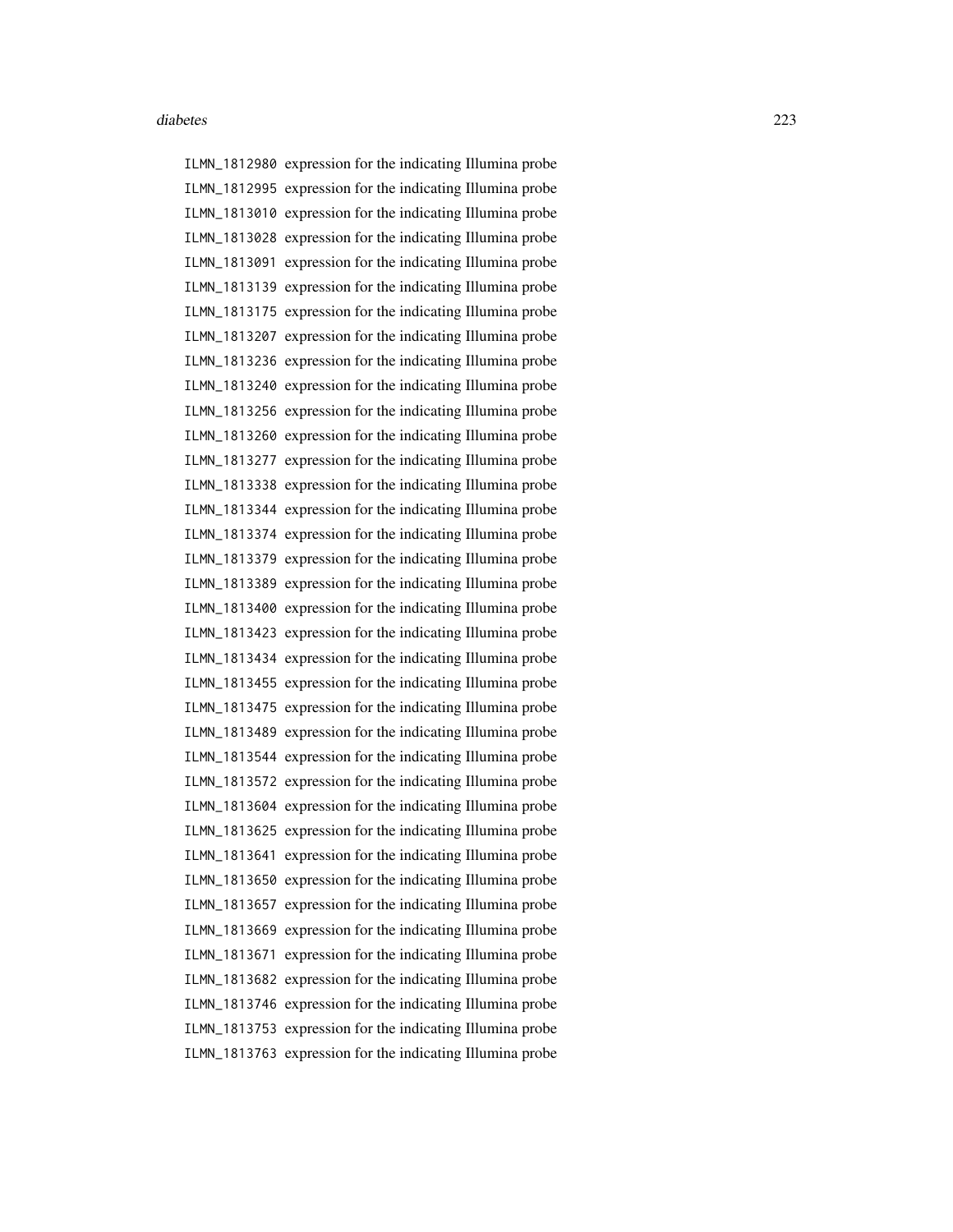ILMN\_1813775 expression for the indicating Illumina probe ILMN\_1813776 expression for the indicating Illumina probe ILMN\_1813796 expression for the indicating Illumina probe ILMN\_1813817 expression for the indicating Illumina probe ILMN\_1813833 expression for the indicating Illumina probe ILMN\_1813836 expression for the indicating Illumina probe ILMN\_1813840 expression for the indicating Illumina probe ILMN\_1813846 expression for the indicating Illumina probe ILMN\_1813938 expression for the indicating Illumina probe ILMN\_1814022 expression for the indicating Illumina probe ILMN\_1814044 expression for the indicating Illumina probe ILMN\_1814074 expression for the indicating Illumina probe ILMN\_1814113 expression for the indicating Illumina probe ILMN\_1814120 expression for the indicating Illumina probe ILMN\_1814122 expression for the indicating Illumina probe ILMN\_1814156 expression for the indicating Illumina probe ILMN\_1814165 expression for the indicating Illumina probe ILMN\_1814173 expression for the indicating Illumina probe ILMN\_1814194 expression for the indicating Illumina probe ILMN\_1814200 expression for the indicating Illumina probe ILMN\_1814213 expression for the indicating Illumina probe ILMN\_1814230 expression for the indicating Illumina probe ILMN\_1814247 expression for the indicating Illumina probe ILMN\_1814282 expression for the indicating Illumina probe ILMN\_1814296 expression for the indicating Illumina probe ILMN\_1814305 expression for the indicating Illumina probe ILMN\_1814313 expression for the indicating Illumina probe ILMN\_1814315 expression for the indicating Illumina probe ILMN\_1814397 expression for the indicating Illumina probe ILMN\_1814526 expression for the indicating Illumina probe ILMN\_1814557 expression for the indicating Illumina probe ILMN\_1814573 expression for the indicating Illumina probe ILMN\_1814606 expression for the indicating Illumina probe ILMN\_1814629 expression for the indicating Illumina probe ILMN\_1814650 expression for the indicating Illumina probe ILMN\_1814657 expression for the indicating Illumina probe ILMN\_1814726 expression for the indicating Illumina probe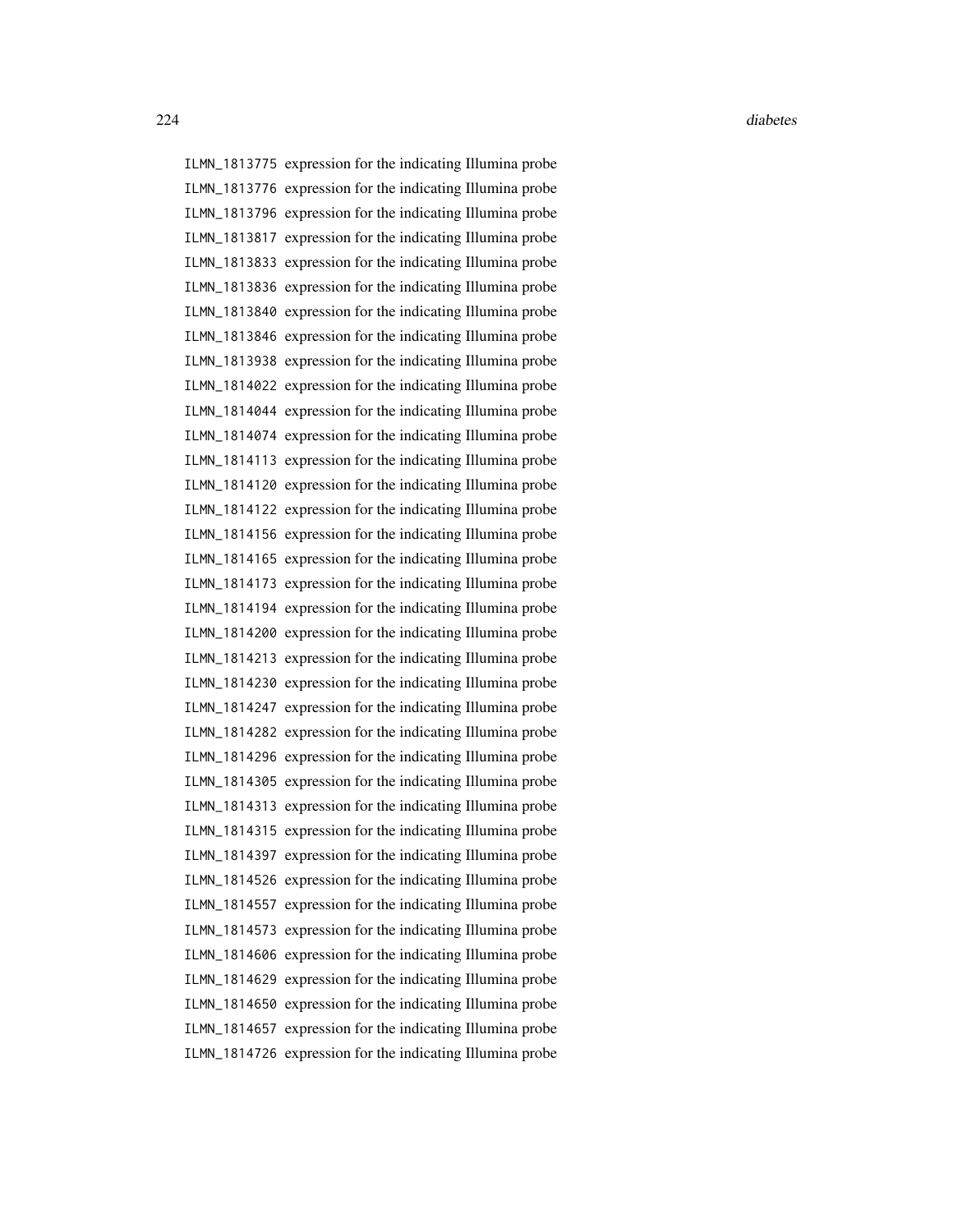ILMN\_1814737 expression for the indicating Illumina probe ILMN\_1814787 expression for the indicating Illumina probe ILMN\_1814789 expression for the indicating Illumina probe ILMN\_1814808 expression for the indicating Illumina probe ILMN\_1814856 expression for the indicating Illumina probe ILMN\_1814859 expression for the indicating Illumina probe ILMN\_1814917 expression for the indicating Illumina probe ILMN\_1814971 expression for the indicating Illumina probe ILMN\_1815010 expression for the indicating Illumina probe ILMN\_1815012 expression for the indicating Illumina probe ILMN\_1815023 expression for the indicating Illumina probe ILMN\_1815024 expression for the indicating Illumina probe ILMN\_1815039 expression for the indicating Illumina probe ILMN\_1815043 expression for the indicating Illumina probe ILMN\_1815051 expression for the indicating Illumina probe ILMN\_1815057 expression for the indicating Illumina probe ILMN\_1815063 expression for the indicating Illumina probe ILMN\_1815079 expression for the indicating Illumina probe ILMN\_1815083 expression for the indicating Illumina probe ILMN\_1815086 expression for the indicating Illumina probe ILMN\_1815102 expression for the indicating Illumina probe ILMN\_1815107 expression for the indicating Illumina probe ILMN\_1815115 expression for the indicating Illumina probe ILMN\_1815121 expression for the indicating Illumina probe ILMN\_1815130 expression for the indicating Illumina probe ILMN\_1815148 expression for the indicating Illumina probe ILMN\_1815158 expression for the indicating Illumina probe ILMN\_1815165 expression for the indicating Illumina probe ILMN\_1815168 expression for the indicating Illumina probe ILMN\_1815169 expression for the indicating Illumina probe ILMN\_1815184 expression for the indicating Illumina probe ILMN\_1815190 expression for the indicating Illumina probe ILMN\_1815238 expression for the indicating Illumina probe ILMN\_1815264 expression for the indicating Illumina probe ILMN\_1815292 expression for the indicating Illumina probe ILMN\_1815306 expression for the indicating Illumina probe ILMN\_1815308 expression for the indicating Illumina probe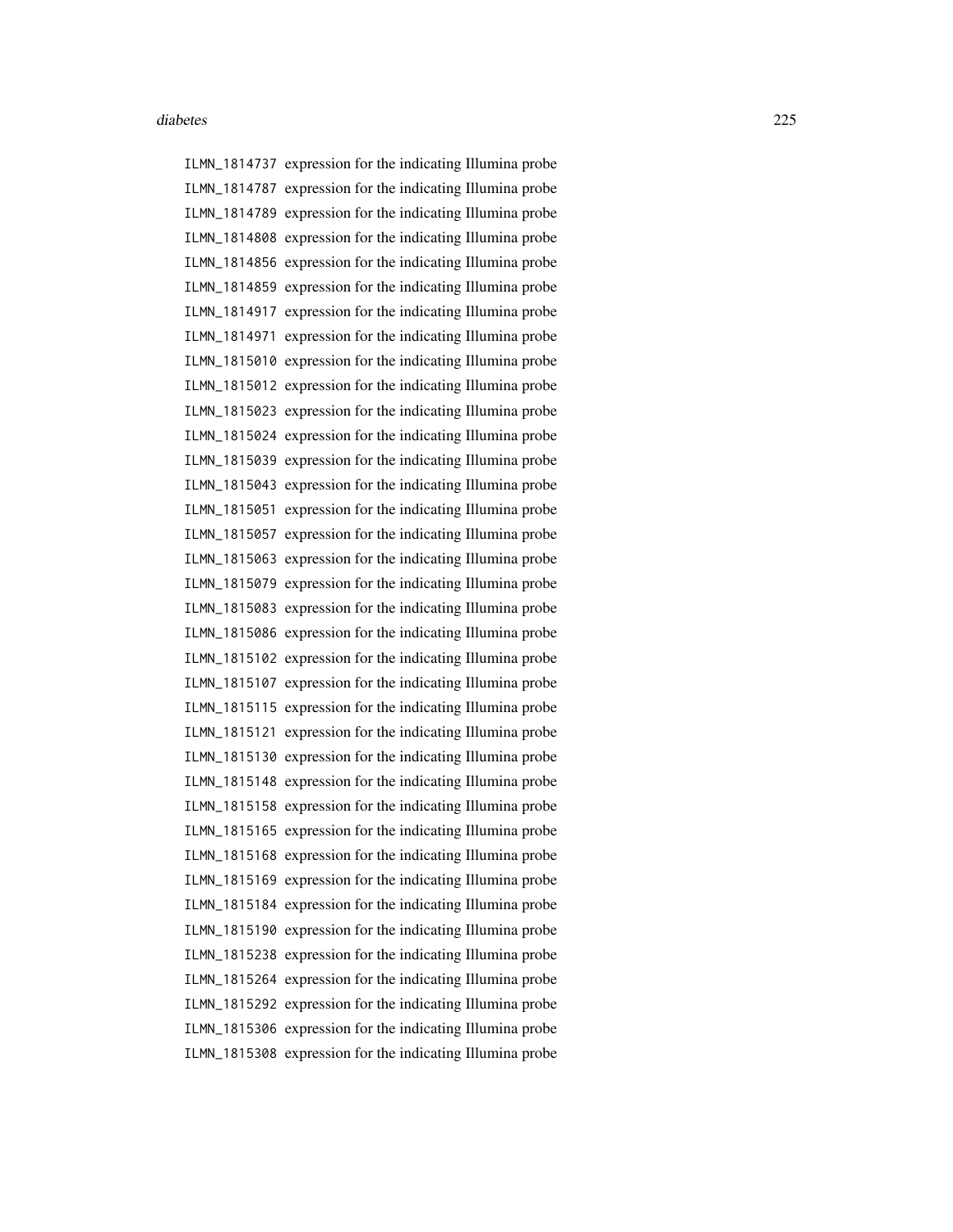ILMN\_1815313 expression for the indicating Illumina probe ILMN\_1815319 expression for the indicating Illumina probe ILMN\_1815345 expression for the indicating Illumina probe ILMN\_1815361 expression for the indicating Illumina probe ILMN\_1815366 expression for the indicating Illumina probe ILMN\_1815392 expression for the indicating Illumina probe ILMN\_1815445 expression for the indicating Illumina probe ILMN\_1815479 expression for the indicating Illumina probe ILMN\_1815500 expression for the indicating Illumina probe ILMN\_1815519 expression for the indicating Illumina probe ILMN\_1815527 expression for the indicating Illumina probe ILMN\_1815548 expression for the indicating Illumina probe ILMN\_1815552 expression for the indicating Illumina probe ILMN\_1815570 expression for the indicating Illumina probe ILMN\_1815578 expression for the indicating Illumina probe ILMN\_1815639 expression for the indicating Illumina probe ILMN\_1815644 expression for the indicating Illumina probe ILMN\_1815656 expression for the indicating Illumina probe ILMN\_1815666 expression for the indicating Illumina probe ILMN\_1815682 expression for the indicating Illumina probe ILMN\_1815690 expression for the indicating Illumina probe ILMN\_1815705 expression for the indicating Illumina probe ILMN\_1815707 expression for the indicating Illumina probe ILMN\_1815718 expression for the indicating Illumina probe ILMN\_1815719 expression for the indicating Illumina probe ILMN\_1815734 expression for the indicating Illumina probe ILMN\_1815745 expression for the indicating Illumina probe ILMN\_1815759 expression for the indicating Illumina probe ILMN\_1815812 expression for the indicating Illumina probe ILMN\_1815859 expression for the indicating Illumina probe ILMN\_1815878 expression for the indicating Illumina probe ILMN\_1815882 expression for the indicating Illumina probe ILMN\_1815890 expression for the indicating Illumina probe ILMN\_1815924 expression for the indicating Illumina probe ILMN\_1815933 expression for the indicating Illumina probe ILMN\_2038777 expression for the indicating Illumina probe ILMN\_2038778 expression for the indicating Illumina probe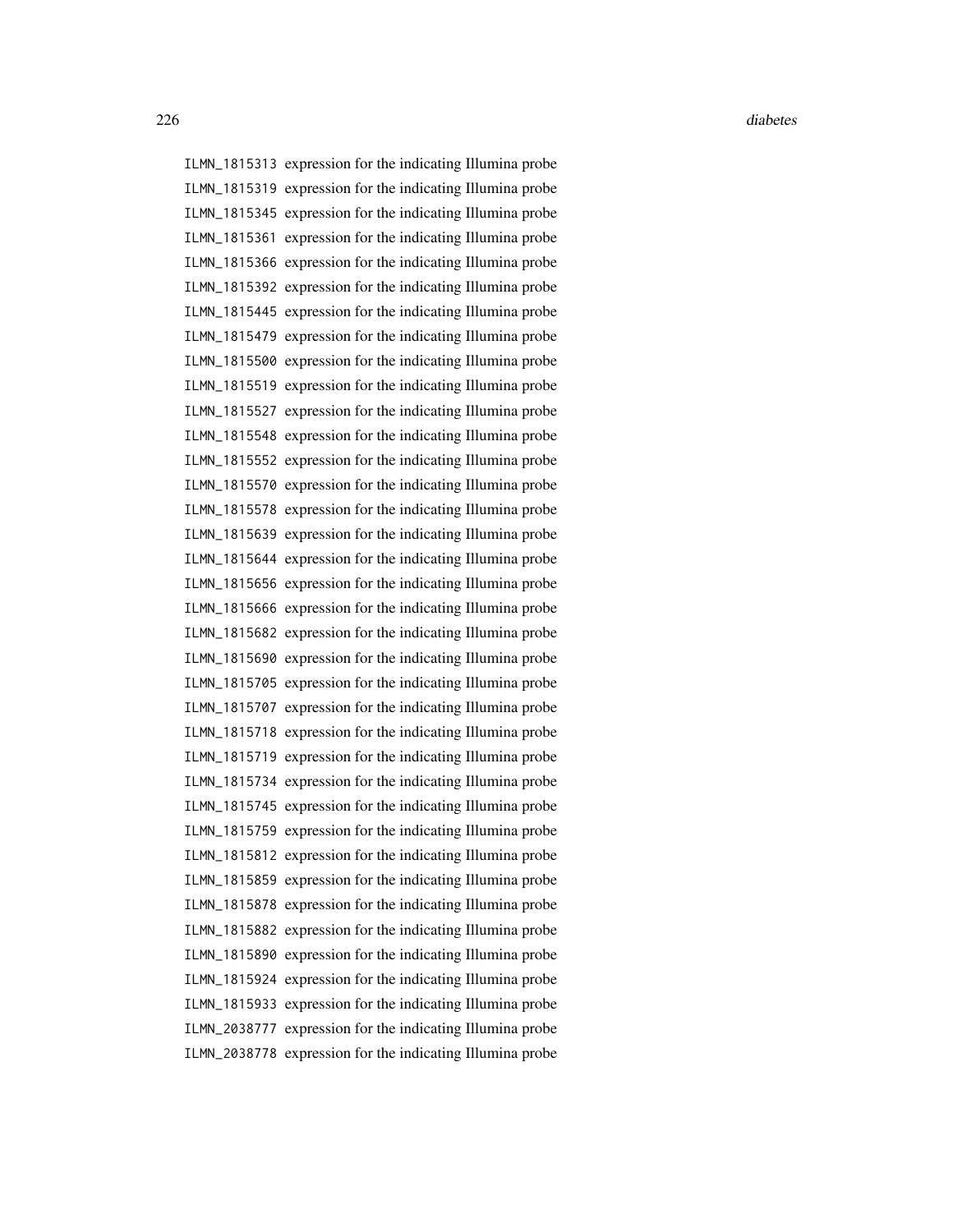ILMN\_2041046 expression for the indicating Illumina probe ILMN\_2041101 expression for the indicating Illumina probe ILMN\_2041161 expression for the indicating Illumina probe ILMN\_2041190 expression for the indicating Illumina probe ILMN\_2041236 expression for the indicating Illumina probe ILMN\_2041293 expression for the indicating Illumina probe ILMN\_2041327 expression for the indicating Illumina probe ILMN\_2041368 expression for the indicating Illumina probe ILMN\_2041577 expression for the indicating Illumina probe ILMN\_2042595 expression for the indicating Illumina probe ILMN\_2042651 expression for the indicating Illumina probe ILMN\_2042771 expression for the indicating Illumina probe ILMN\_2042941 expression for the indicating Illumina probe ILMN\_2043109 expression for the indicating Illumina probe ILMN\_2043265 expression for the indicating Illumina probe ILMN\_2043452 expression for the indicating Illumina probe ILMN\_2043569 expression for the indicating Illumina probe ILMN\_2043615 expression for the indicating Illumina probe ILMN\_2043809 expression for the indicating Illumina probe ILMN\_2043816 expression for the indicating Illumina probe ILMN\_2043918 expression for the indicating Illumina probe ILMN\_2044027 expression for the indicating Illumina probe ILMN\_2044085 expression for the indicating Illumina probe ILMN\_2044226 expression for the indicating Illumina probe ILMN\_2044293 expression for the indicating Illumina probe ILMN\_2044453 expression for the indicating Illumina probe ILMN\_2044471 expression for the indicating Illumina probe ILMN\_2044572 expression for the indicating Illumina probe ILMN\_2044617 expression for the indicating Illumina probe ILMN\_2044832 expression for the indicating Illumina probe ILMN\_2044927 expression for the indicating Illumina probe ILMN\_2045419 expression for the indicating Illumina probe ILMN\_2045453 expression for the indicating Illumina probe ILMN\_2045576 expression for the indicating Illumina probe ILMN\_2045729 expression for the indicating Illumina probe ILMN\_2045911 expression for the indicating Illumina probe ILMN\_2045994 expression for the indicating Illumina probe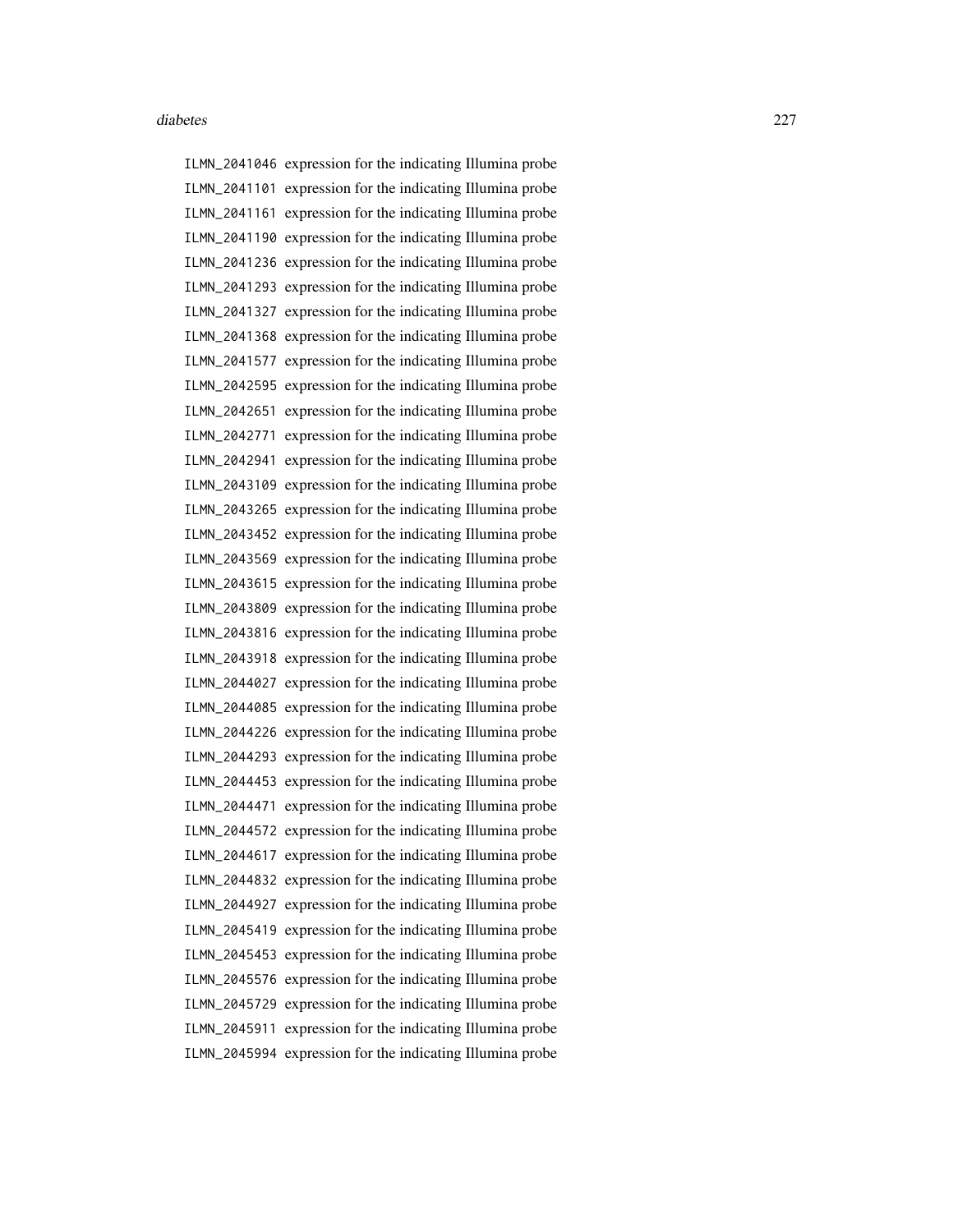ILMN\_2046003 expression for the indicating Illumina probe ILMN\_2046315 expression for the indicating Illumina probe ILMN\_2046470 expression for the indicating Illumina probe ILMN\_2046730 expression for the indicating Illumina probe ILMN\_2046856 expression for the indicating Illumina probe ILMN\_2046896 expression for the indicating Illumina probe ILMN\_2047112 expression for the indicating Illumina probe ILMN\_2047206 expression for the indicating Illumina probe ILMN\_2047240 expression for the indicating Illumina probe ILMN\_2047354 expression for the indicating Illumina probe ILMN\_2047430 expression for the indicating Illumina probe ILMN\_2047511 expression for the indicating Illumina probe ILMN\_2047599 expression for the indicating Illumina probe ILMN\_2047885 expression for the indicating Illumina probe ILMN\_2048119 expression for the indicating Illumina probe ILMN\_2048326 expression for the indicating Illumina probe ILMN\_2048591 expression for the indicating Illumina probe ILMN\_2048607 expression for the indicating Illumina probe ILMN\_2048636 expression for the indicating Illumina probe ILMN\_2048793 expression for the indicating Illumina probe ILMN\_2048811 expression for the indicating Illumina probe ILMN\_2048822 expression for the indicating Illumina probe ILMN\_2048982 expression for the indicating Illumina probe ILMN\_2049021 expression for the indicating Illumina probe ILMN\_2049293 expression for the indicating Illumina probe ILMN\_2049303 expression for the indicating Illumina probe ILMN\_2049343 expression for the indicating Illumina probe ILMN\_2049364 expression for the indicating Illumina probe ILMN\_2049417 expression for the indicating Illumina probe ILMN\_2049536 expression for the indicating Illumina probe ILMN\_2049642 expression for the indicating Illumina probe ILMN\_2049727 expression for the indicating Illumina probe ILMN\_2049766 expression for the indicating Illumina probe ILMN\_2050023 expression for the indicating Illumina probe ILMN\_2050109 expression for the indicating Illumina probe ILMN\_2050112 expression for the indicating Illumina probe ILMN\_2050255 expression for the indicating Illumina probe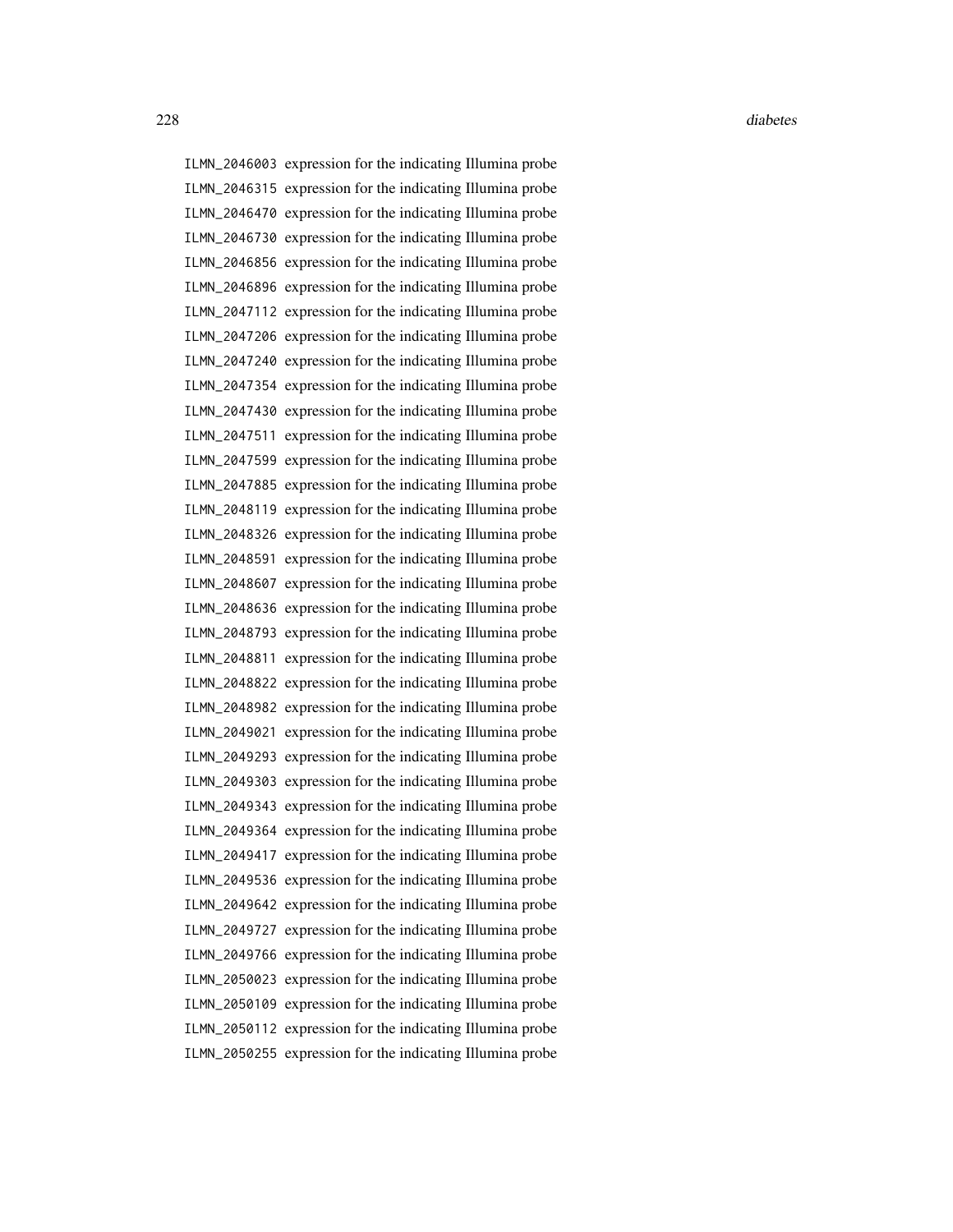ILMN\_2050434 expression for the indicating Illumina probe ILMN\_2050617 expression for the indicating Illumina probe ILMN\_2050654 expression for the indicating Illumina probe ILMN\_2050911 expression for the indicating Illumina probe ILMN\_2051232 expression for the indicating Illumina probe ILMN\_2051381 expression for the indicating Illumina probe ILMN\_2051408 expression for the indicating Illumina probe ILMN\_2051519 expression for the indicating Illumina probe ILMN\_2051684 expression for the indicating Illumina probe ILMN\_2051900 expression for the indicating Illumina probe ILMN\_2052163 expression for the indicating Illumina probe ILMN\_2052208 expression for the indicating Illumina probe ILMN\_2052433 expression for the indicating Illumina probe ILMN\_2052495 expression for the indicating Illumina probe ILMN\_2052598 expression for the indicating Illumina probe ILMN\_2052790 expression for the indicating Illumina probe ILMN\_2052863 expression for the indicating Illumina probe ILMN\_2052871 expression for the indicating Illumina probe ILMN\_2052891 expression for the indicating Illumina probe ILMN\_2053103 expression for the indicating Illumina probe ILMN\_2053178 expression for the indicating Illumina probe ILMN\_2053377 expression for the indicating Illumina probe ILMN\_2053415 expression for the indicating Illumina probe ILMN\_2053490 expression for the indicating Illumina probe ILMN\_2053527 expression for the indicating Illumina probe ILMN\_2053546 expression for the indicating Illumina probe ILMN\_2053679 expression for the indicating Illumina probe ILMN\_2053829 expression for the indicating Illumina probe ILMN\_2053921 expression for the indicating Illumina probe ILMN\_2054019 expression for the indicating Illumina probe ILMN\_2054213 expression for the indicating Illumina probe ILMN\_2054297 expression for the indicating Illumina probe ILMN\_2054362 expression for the indicating Illumina probe ILMN\_2054442 expression for the indicating Illumina probe ILMN\_2054554 expression for the indicating Illumina probe ILMN\_2054607 expression for the indicating Illumina probe ILMN\_2054725 expression for the indicating Illumina probe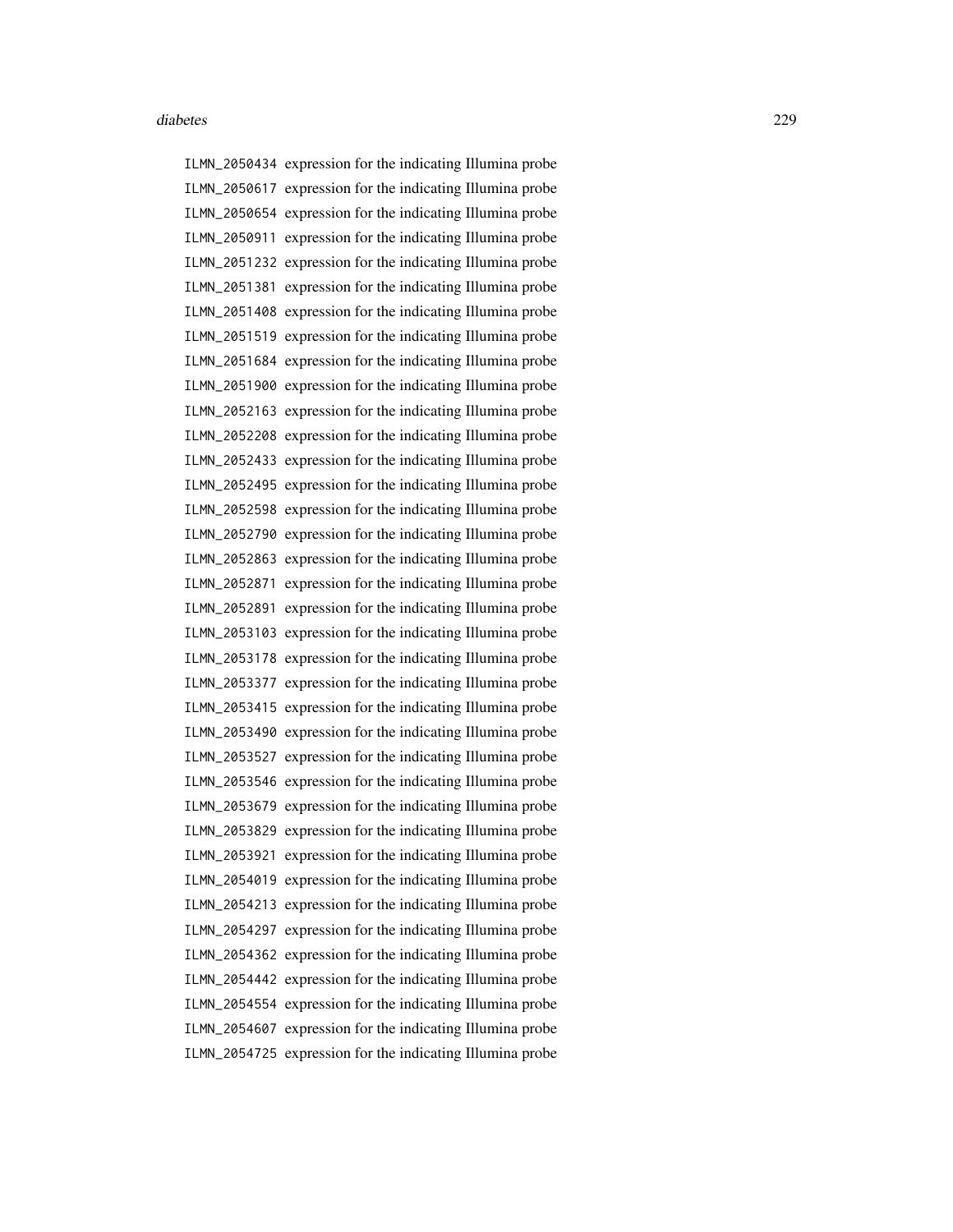ILMN\_2054928 expression for the indicating Illumina probe ILMN\_2055156 expression for the indicating Illumina probe ILMN\_2055165 expression for the indicating Illumina probe ILMN\_2055271 expression for the indicating Illumina probe ILMN\_2055310 expression for the indicating Illumina probe ILMN\_2055477 expression for the indicating Illumina probe ILMN\_2055523 expression for the indicating Illumina probe ILMN\_2055634 expression for the indicating Illumina probe ILMN\_2055700 expression for the indicating Illumina probe ILMN\_2055760 expression for the indicating Illumina probe ILMN\_2055781 expression for the indicating Illumina probe ILMN\_2056032 expression for the indicating Illumina probe ILMN\_2056167 expression for the indicating Illumina probe ILMN\_2056479 expression for the indicating Illumina probe ILMN\_2056551 expression for the indicating Illumina probe ILMN\_2056687 expression for the indicating Illumina probe ILMN\_2056760 expression for the indicating Illumina probe ILMN\_2056975 expression for the indicating Illumina probe ILMN\_2057399 expression for the indicating Illumina probe ILMN\_2057566 expression for the indicating Illumina probe ILMN\_2057573 expression for the indicating Illumina probe ILMN\_2057826 expression for the indicating Illumina probe ILMN\_2057981 expression for the indicating Illumina probe ILMN\_2058070 expression for the indicating Illumina probe ILMN\_2058141 expression for the indicating Illumina probe ILMN\_2058251 expression for the indicating Illumina probe ILMN\_2058337 expression for the indicating Illumina probe ILMN\_2058468 expression for the indicating Illumina probe ILMN\_2058512 expression for the indicating Illumina probe ILMN\_2058782 expression for the indicating Illumina probe ILMN\_2058795 expression for the indicating Illumina probe ILMN\_2059173 expression for the indicating Illumina probe ILMN\_2059211 expression for the indicating Illumina probe ILMN\_2059294 expression for the indicating Illumina probe ILMN\_2059357 expression for the indicating Illumina probe ILMN\_2059505 expression for the indicating Illumina probe ILMN\_2059535 expression for the indicating Illumina probe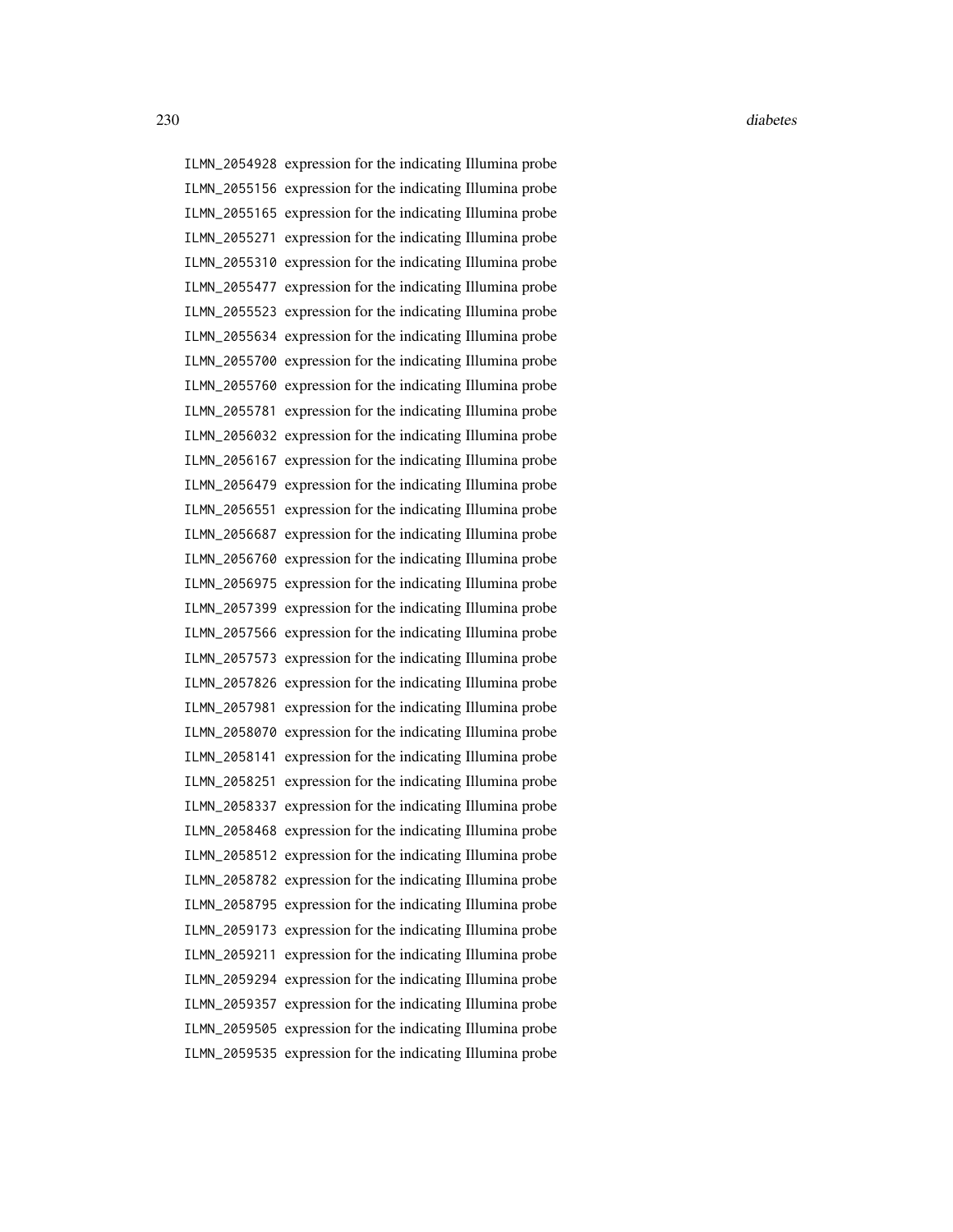ILMN\_2059549 expression for the indicating Illumina probe ILMN\_2059797 expression for the indicating Illumina probe ILMN\_2059844 expression for the indicating Illumina probe ILMN\_2059886 expression for the indicating Illumina probe ILMN\_2060115 expression for the indicating Illumina probe ILMN\_2060413 expression for the indicating Illumina probe ILMN\_2060652 expression for the indicating Illumina probe ILMN\_2060770 expression for the indicating Illumina probe ILMN\_2061043 expression for the indicating Illumina probe ILMN\_2061310 expression for the indicating Illumina probe ILMN\_2061405 expression for the indicating Illumina probe ILMN\_2061419 expression for the indicating Illumina probe ILMN\_2061435 expression for the indicating Illumina probe ILMN\_2061446 expression for the indicating Illumina probe ILMN\_2061452 expression for the indicating Illumina probe ILMN\_2061565 expression for the indicating Illumina probe ILMN\_2061732 expression for the indicating Illumina probe ILMN\_2061950 expression for the indicating Illumina probe ILMN\_2062112 expression for the indicating Illumina probe ILMN\_2062370 expression for the indicating Illumina probe ILMN\_2062381 expression for the indicating Illumina probe ILMN\_2062468 expression for the indicating Illumina probe ILMN\_2062687 expression for the indicating Illumina probe ILMN\_2062714 expression for the indicating Illumina probe ILMN\_2062754 expression for the indicating Illumina probe ILMN\_2063051 expression for the indicating Illumina probe ILMN\_2063500 expression for the indicating Illumina probe ILMN\_2063586 expression for the indicating Illumina probe ILMN\_2063925 expression for the indicating Illumina probe ILMN\_2064237 expression for the indicating Illumina probe ILMN\_2064606 expression for the indicating Illumina probe ILMN\_2064898 expression for the indicating Illumina probe ILMN\_2064917 expression for the indicating Illumina probe ILMN\_2065299 expression for the indicating Illumina probe ILMN\_2065606 expression for the indicating Illumina probe ILMN\_2065783 expression for the indicating Illumina probe ILMN\_2066020 expression for the indicating Illumina probe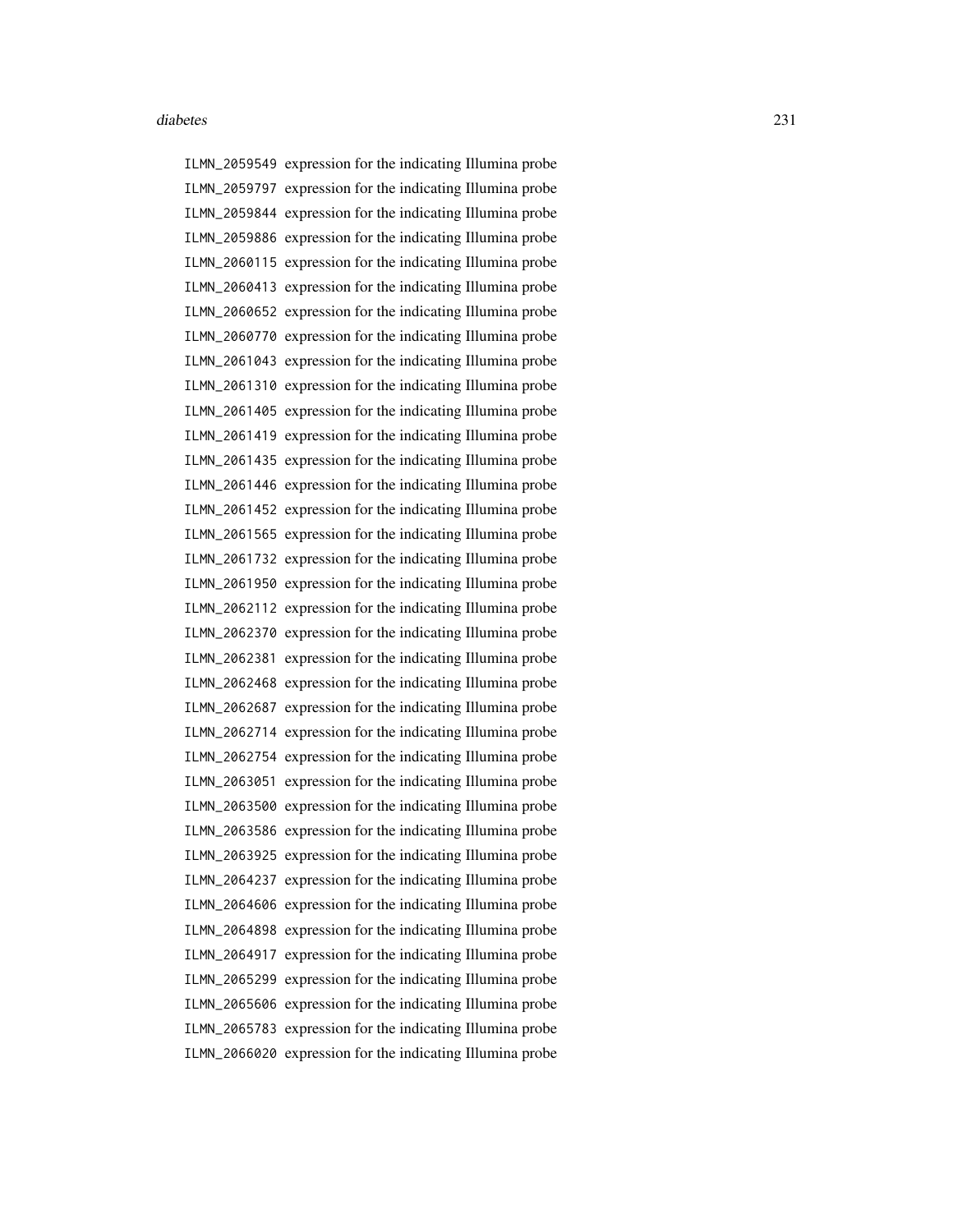ILMN\_2066066 expression for the indicating Illumina probe ILMN\_2066124 expression for the indicating Illumina probe ILMN\_2066348 expression for the indicating Illumina probe ILMN\_2066667 expression for the indicating Illumina probe ILMN\_2066849 expression for the indicating Illumina probe ILMN\_2066858 expression for the indicating Illumina probe ILMN\_2067032 expression for the indicating Illumina probe ILMN\_2067269 expression for the indicating Illumina probe ILMN\_2067370 expression for the indicating Illumina probe ILMN\_2067656 expression for the indicating Illumina probe ILMN\_2067709 expression for the indicating Illumina probe ILMN\_2067852 expression for the indicating Illumina probe ILMN\_2068435 expression for the indicating Illumina probe ILMN\_2068747 expression for the indicating Illumina probe ILMN\_2068991 expression for the indicating Illumina probe ILMN\_2069224 expression for the indicating Illumina probe ILMN\_2069446 expression for the indicating Illumina probe ILMN\_2069593 expression for the indicating Illumina probe ILMN\_2069632 expression for the indicating Illumina probe ILMN\_2069945 expression for the indicating Illumina probe ILMN\_2070043 expression for the indicating Illumina probe ILMN\_2070052 expression for the indicating Illumina probe ILMN\_2070210 expression for the indicating Illumina probe ILMN\_2070300 expression for the indicating Illumina probe ILMN\_2070355 expression for the indicating Illumina probe ILMN\_2070477 expression for the indicating Illumina probe ILMN\_2070792 expression for the indicating Illumina probe ILMN\_2070815 expression for the indicating Illumina probe ILMN\_2070896 expression for the indicating Illumina probe ILMN\_2071446 expression for the indicating Illumina probe ILMN\_2071682 expression for the indicating Illumina probe ILMN\_2071937 expression for the indicating Illumina probe ILMN\_2072091 expression for the indicating Illumina probe ILMN\_2072140 expression for the indicating Illumina probe ILMN\_2072178 expression for the indicating Illumina probe ILMN\_2072296 expression for the indicating Illumina probe ILMN\_2072541 expression for the indicating Illumina probe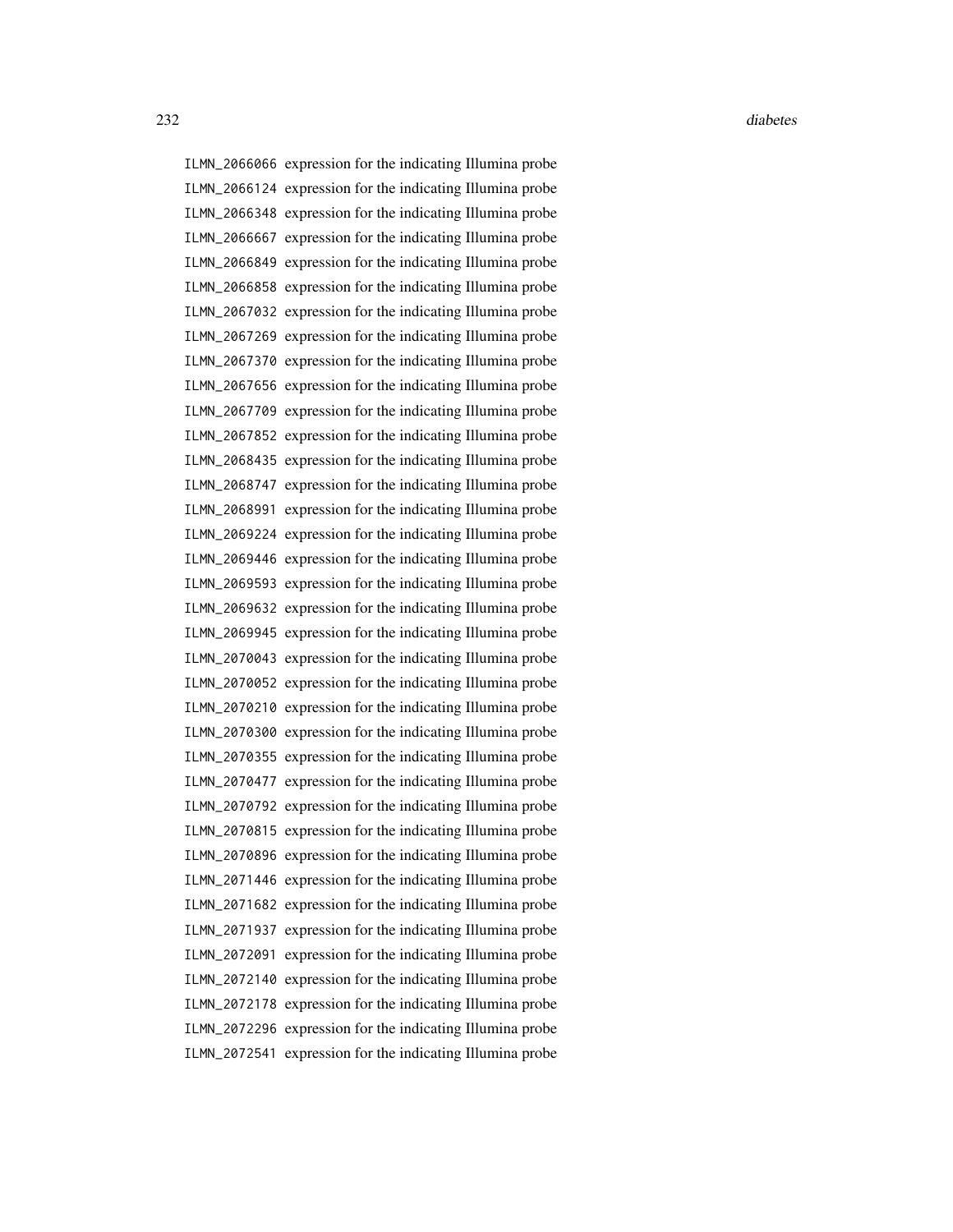ILMN\_2072598 expression for the indicating Illumina probe ILMN\_2072603 expression for the indicating Illumina probe ILMN\_2072973 expression for the indicating Illumina probe ILMN\_2073012 expression for the indicating Illumina probe ILMN\_2073157 expression for the indicating Illumina probe ILMN\_2073184 expression for the indicating Illumina probe ILMN\_2073202 expression for the indicating Illumina probe ILMN\_2073235 expression for the indicating Illumina probe ILMN\_2073263 expression for the indicating Illumina probe ILMN\_2073289 expression for the indicating Illumina probe ILMN\_2073307 expression for the indicating Illumina probe ILMN\_2073446 expression for the indicating Illumina probe ILMN\_2073520 expression for the indicating Illumina probe ILMN\_2073543 expression for the indicating Illumina probe ILMN\_2073592 expression for the indicating Illumina probe ILMN\_2073732 expression for the indicating Illumina probe ILMN\_2074044 expression for the indicating Illumina probe ILMN\_2074258 expression for the indicating Illumina probe ILMN\_2074748 expression for the indicating Illumina probe ILMN\_2074773 expression for the indicating Illumina probe ILMN\_2074860 expression for the indicating Illumina probe ILMN\_2075051 expression for the indicating Illumina probe ILMN\_2075221 expression for the indicating Illumina probe ILMN\_2075334 expression for the indicating Illumina probe ILMN\_2075794 expression for the indicating Illumina probe ILMN\_2075800 expression for the indicating Illumina probe ILMN\_2075818 expression for the indicating Illumina probe ILMN\_2075847 expression for the indicating Illumina probe ILMN\_2075927 expression for the indicating Illumina probe ILMN\_2076250 expression for the indicating Illumina probe ILMN\_2076463 expression for the indicating Illumina probe ILMN\_2076602 expression for the indicating Illumina probe ILMN\_2076640 expression for the indicating Illumina probe ILMN\_2076658 expression for the indicating Illumina probe ILMN\_2076940 expression for the indicating Illumina probe ILMN\_2077008 expression for the indicating Illumina probe ILMN\_2077094 expression for the indicating Illumina probe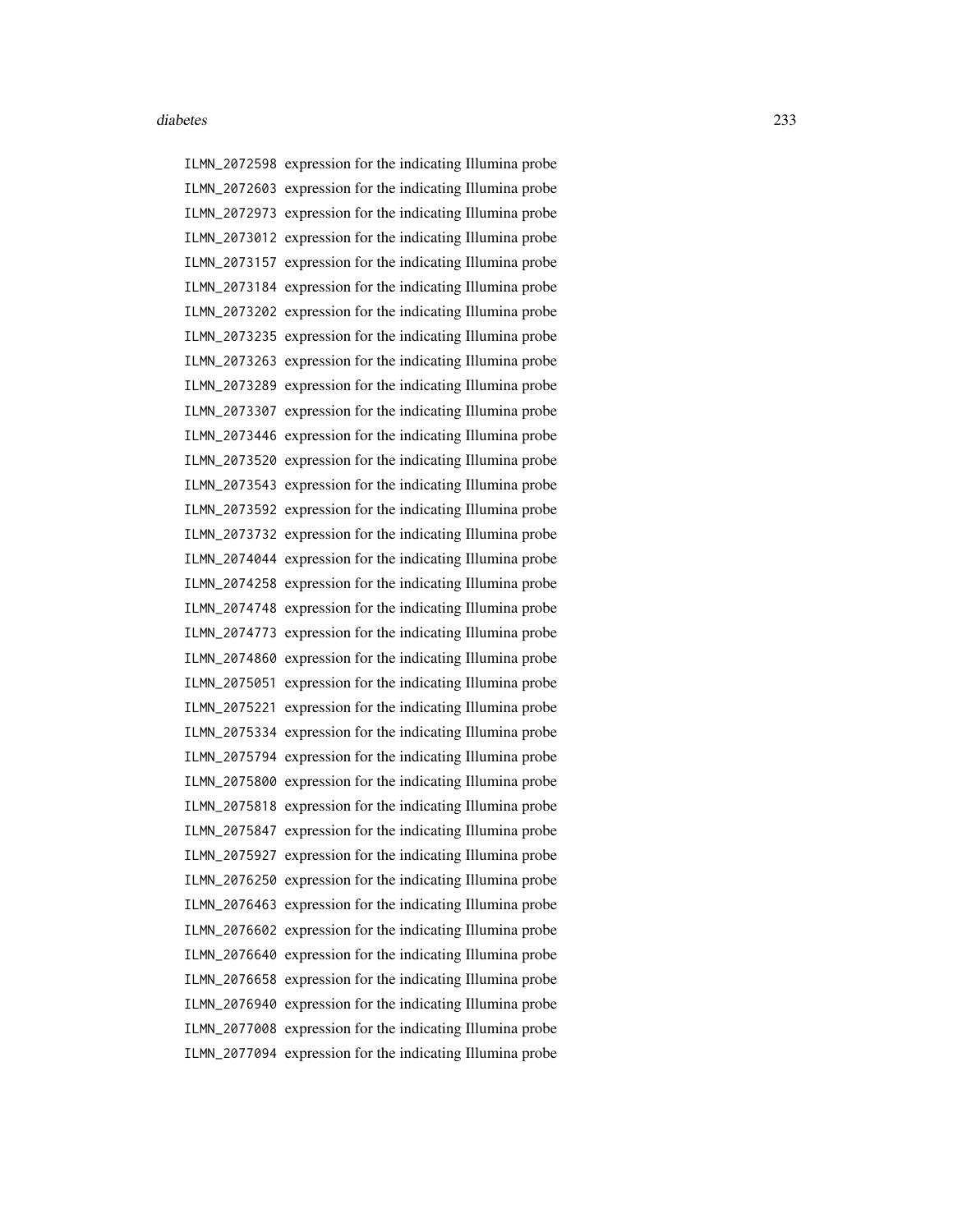ILMN\_2077130 expression for the indicating Illumina probe ILMN\_2077160 expression for the indicating Illumina probe ILMN\_2077550 expression for the indicating Illumina probe ILMN\_2077623 expression for the indicating Illumina probe ILMN\_2077680 expression for the indicating Illumina probe ILMN\_2077758 expression for the indicating Illumina probe ILMN\_2078226 expression for the indicating Illumina probe ILMN\_2078264 expression for the indicating Illumina probe ILMN\_2078334 expression for the indicating Illumina probe ILMN\_2078466 expression for the indicating Illumina probe ILMN\_2078547 expression for the indicating Illumina probe ILMN\_2078599 expression for the indicating Illumina probe ILMN\_2078697 expression for the indicating Illumina probe ILMN\_2078724 expression for the indicating Illumina probe ILMN\_2079004 expression for the indicating Illumina probe ILMN\_2079098 expression for the indicating Illumina probe ILMN\_2079285 expression for the indicating Illumina probe ILMN\_2079386 expression for the indicating Illumina probe ILMN\_2079655 expression for the indicating Illumina probe ILMN\_2079803 expression for the indicating Illumina probe ILMN\_2079890 expression for the indicating Illumina probe ILMN\_2080158 expression for the indicating Illumina probe ILMN\_2080611 expression for the indicating Illumina probe ILMN\_2080637 expression for the indicating Illumina probe ILMN\_2080751 expression for the indicating Illumina probe ILMN\_2081335 expression for the indicating Illumina probe ILMN\_2081398 expression for the indicating Illumina probe ILMN\_2081645 expression for the indicating Illumina probe ILMN\_2081682 expression for the indicating Illumina probe ILMN\_2081988 expression for the indicating Illumina probe ILMN\_2082130 expression for the indicating Illumina probe ILMN\_2082209 expression for the indicating Illumina probe ILMN\_2082244 expression for the indicating Illumina probe ILMN\_2082314 expression for the indicating Illumina probe ILMN\_2082324 expression for the indicating Illumina probe ILMN\_2082489 expression for the indicating Illumina probe ILMN\_2082593 expression for the indicating Illumina probe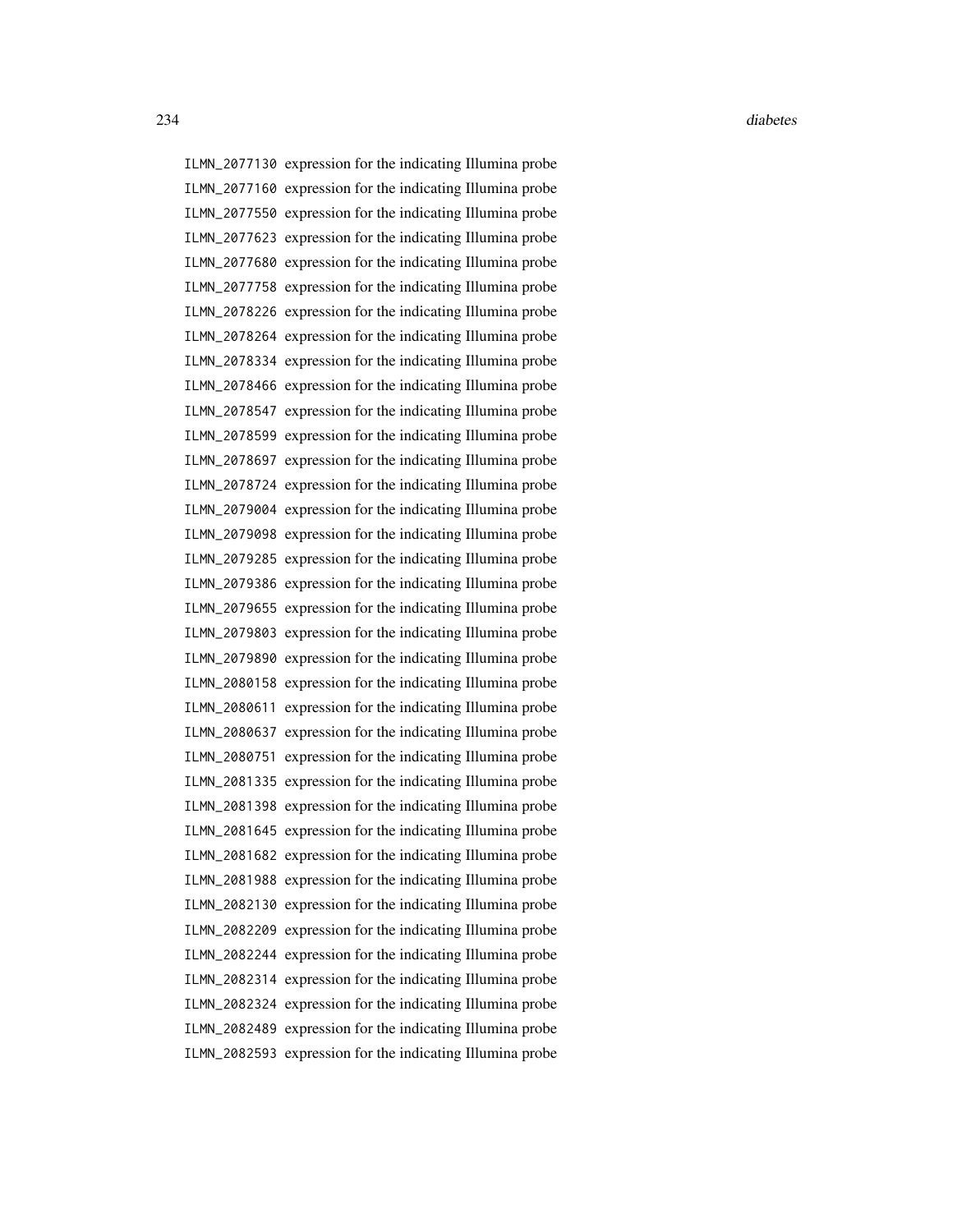ILMN\_2082810 expression for the indicating Illumina probe ILMN\_2082893 expression for the indicating Illumina probe ILMN\_2083066 expression for the indicating Illumina probe ILMN\_2083334 expression for the indicating Illumina probe ILMN\_2083469 expression for the indicating Illumina probe ILMN\_2083588 expression for the indicating Illumina probe ILMN\_2083833 expression for the indicating Illumina probe ILMN\_2083946 expression for the indicating Illumina probe ILMN\_2084059 expression for the indicating Illumina probe ILMN\_2084073 expression for the indicating Illumina probe ILMN\_2084353 expression for the indicating Illumina probe ILMN\_2084825 expression for the indicating Illumina probe ILMN\_2085012 expression for the indicating Illumina probe ILMN\_2085722 expression for the indicating Illumina probe ILMN\_2085862 expression for the indicating Illumina probe ILMN\_2085922 expression for the indicating Illumina probe ILMN\_2086064 expression for the indicating Illumina probe ILMN\_2086077 expression for the indicating Illumina probe ILMN\_2086095 expression for the indicating Illumina probe ILMN\_2086222 expression for the indicating Illumina probe ILMN\_2086238 expression for the indicating Illumina probe ILMN\_2086417 expression for the indicating Illumina probe ILMN\_2086470 expression for the indicating Illumina probe ILMN\_2086612 expression for the indicating Illumina probe ILMN\_2086890 expression for the indicating Illumina probe ILMN\_2087060 expression for the indicating Illumina probe ILMN\_2087080 expression for the indicating Illumina probe ILMN\_2087303 expression for the indicating Illumina probe ILMN\_2087528 expression for the indicating Illumina probe ILMN\_2087575 expression for the indicating Illumina probe ILMN\_2087646 expression for the indicating Illumina probe ILMN\_2087692 expression for the indicating Illumina probe ILMN\_2087702 expression for the indicating Illumina probe ILMN\_2087989 expression for the indicating Illumina probe ILMN\_2088124 expression for the indicating Illumina probe ILMN\_2088410 expression for the indicating Illumina probe ILMN\_2088437 expression for the indicating Illumina probe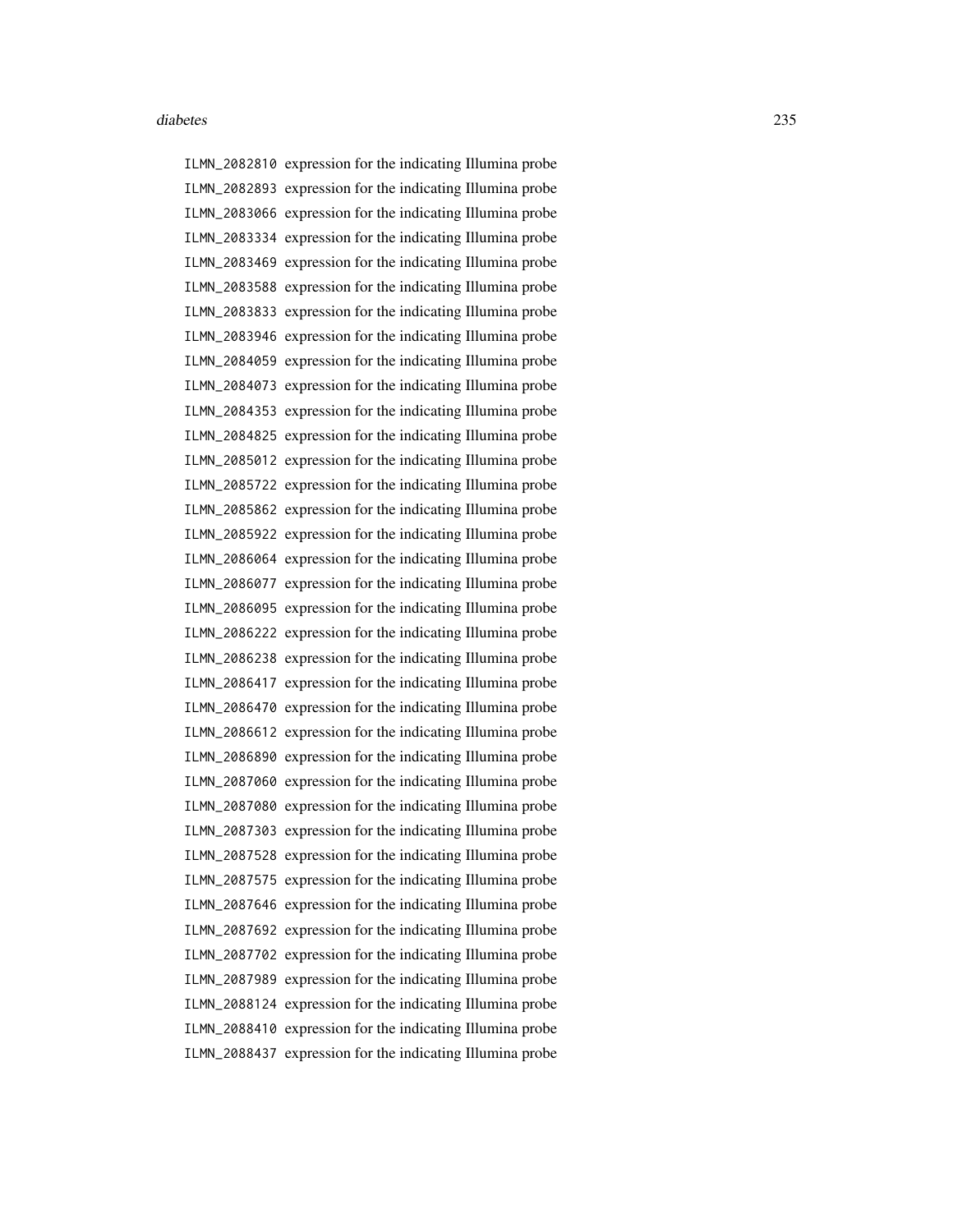ILMN\_2088612 expression for the indicating Illumina probe ILMN\_2088825 expression for the indicating Illumina probe ILMN\_2088847 expression for the indicating Illumina probe ILMN\_2089073 expression for the indicating Illumina probe ILMN\_2089175 expression for the indicating Illumina probe ILMN\_2089329 expression for the indicating Illumina probe ILMN\_2089656 expression for the indicating Illumina probe ILMN\_2089875 expression for the indicating Illumina probe ILMN\_2089977 expression for the indicating Illumina probe ILMN\_2090004 expression for the indicating Illumina probe ILMN\_2090040 expression for the indicating Illumina probe ILMN\_2090105 expression for the indicating Illumina probe ILMN\_2090123 expression for the indicating Illumina probe ILMN\_2090351 expression for the indicating Illumina probe ILMN\_2090397 expression for the indicating Illumina probe ILMN\_2090558 expression for the indicating Illumina probe ILMN\_2090782 expression for the indicating Illumina probe ILMN\_2090802 expression for the indicating Illumina probe ILMN\_2090949 expression for the indicating Illumina probe ILMN\_2091084 expression for the indicating Illumina probe ILMN\_2091123 expression for the indicating Illumina probe ILMN\_2091347 expression for the indicating Illumina probe ILMN\_2091375 expression for the indicating Illumina probe ILMN\_2091412 expression for the indicating Illumina probe ILMN\_2091454 expression for the indicating Illumina probe ILMN\_2091590 expression for the indicating Illumina probe ILMN\_2091707 expression for the indicating Illumina probe ILMN\_2091792 expression for the indicating Illumina probe ILMN\_2091846 expression for the indicating Illumina probe ILMN\_2091920 expression for the indicating Illumina probe ILMN\_2092118 expression for the indicating Illumina probe ILMN\_2092333 expression for the indicating Illumina probe ILMN\_2092390 expression for the indicating Illumina probe ILMN\_2092536 expression for the indicating Illumina probe ILMN\_2092664 expression for the indicating Illumina probe ILMN\_2092693 expression for the indicating Illumina probe ILMN\_2092756 expression for the indicating Illumina probe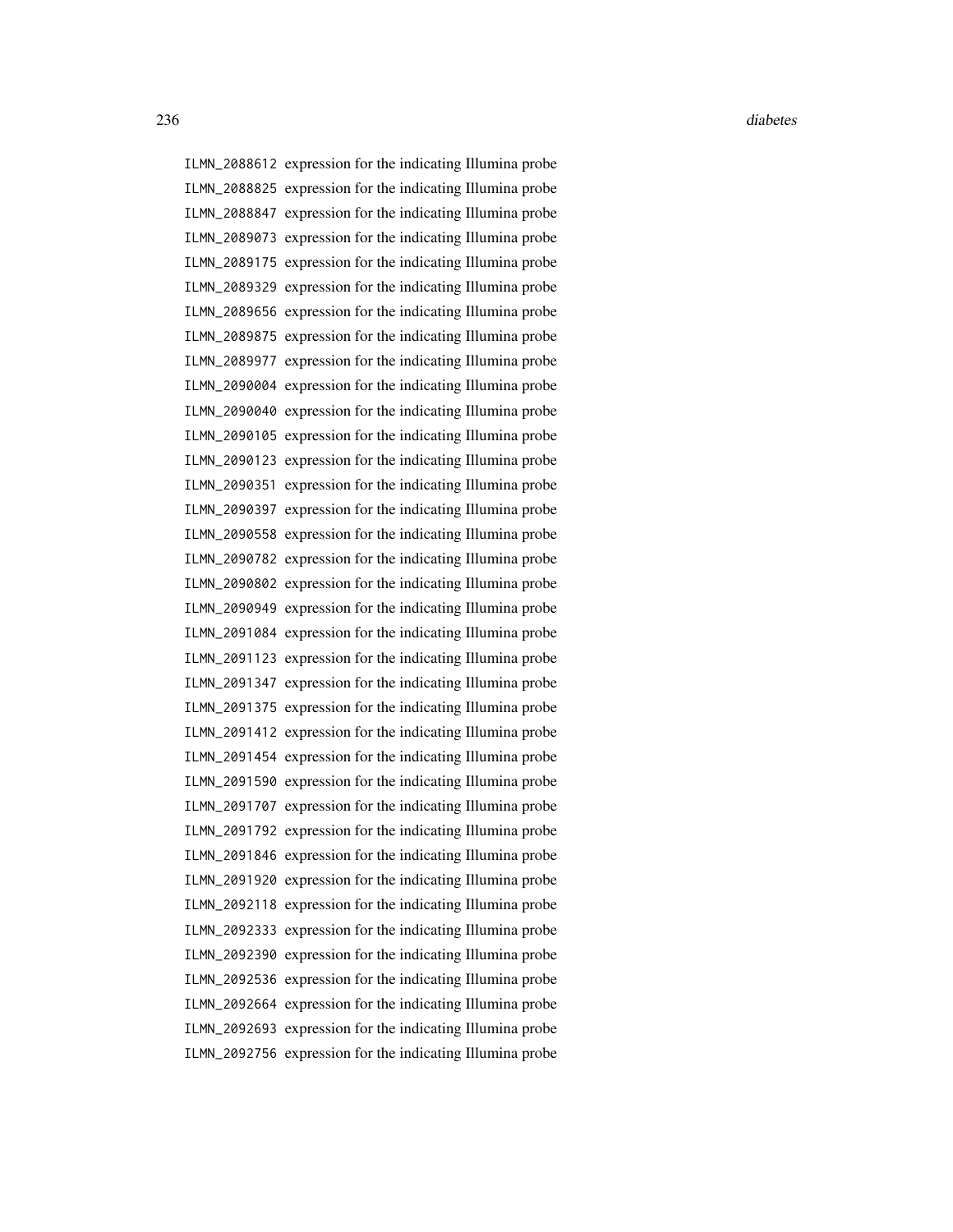ILMN\_2092850 expression for the indicating Illumina probe ILMN\_2093231 expression for the indicating Illumina probe ILMN\_2093343 expression for the indicating Illumina probe ILMN\_2093389 expression for the indicating Illumina probe ILMN\_2093500 expression for the indicating Illumina probe ILMN\_2093674 expression for the indicating Illumina probe ILMN\_2093720 expression for the indicating Illumina probe ILMN\_2093748 expression for the indicating Illumina probe ILMN\_2093775 expression for the indicating Illumina probe ILMN\_2094061 expression for the indicating Illumina probe ILMN\_2094106 expression for the indicating Illumina probe ILMN\_2094313 expression for the indicating Illumina probe ILMN\_2094332 expression for the indicating Illumina probe ILMN\_2094416 expression for the indicating Illumina probe ILMN\_2094587 expression for the indicating Illumina probe ILMN\_2094648 expression for the indicating Illumina probe ILMN\_2094718 expression for the indicating Illumina probe ILMN\_2094776 expression for the indicating Illumina probe ILMN\_2094786 expression for the indicating Illumina probe ILMN\_2094875 expression for the indicating Illumina probe ILMN\_2094905 expression for the indicating Illumina probe ILMN\_2094938 expression for the indicating Illumina probe ILMN\_2094942 expression for the indicating Illumina probe ILMN\_2094952 expression for the indicating Illumina probe ILMN\_2095133 expression for the indicating Illumina probe ILMN\_2095273 expression for the indicating Illumina probe ILMN\_2095506 expression for the indicating Illumina probe ILMN\_2095653 expression for the indicating Illumina probe ILMN\_2095660 expression for the indicating Illumina probe ILMN\_2095820 expression for the indicating Illumina probe ILMN\_2095840 expression for the indicating Illumina probe ILMN\_2095908 expression for the indicating Illumina probe ILMN\_2096012 expression for the indicating Illumina probe ILMN\_2096116 expression for the indicating Illumina probe ILMN\_2096191 expression for the indicating Illumina probe ILMN\_2096322 expression for the indicating Illumina probe ILMN\_2096372 expression for the indicating Illumina probe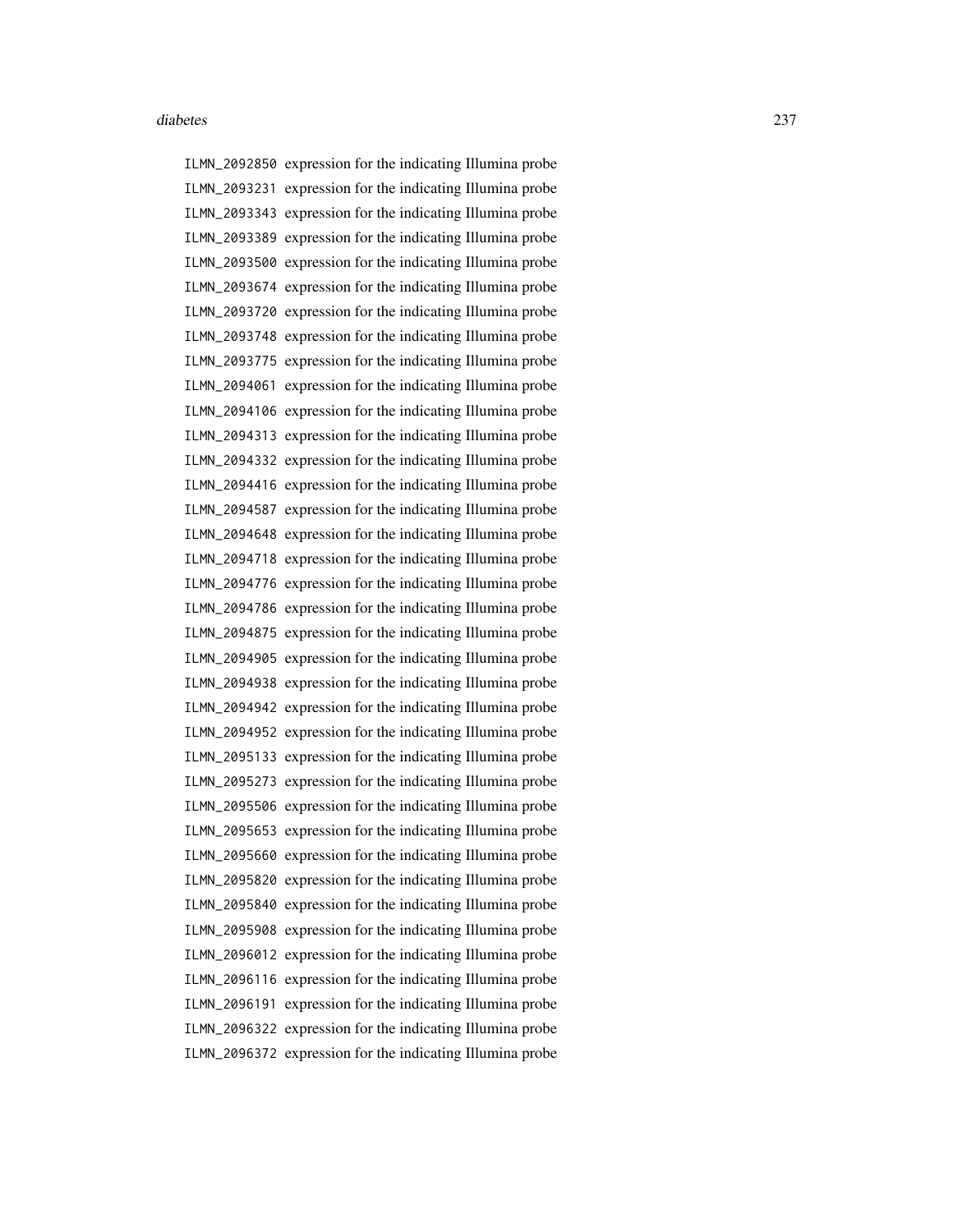ILMN\_2096405 expression for the indicating Illumina probe ILMN\_2096604 expression for the indicating Illumina probe ILMN\_2096654 expression for the indicating Illumina probe ILMN\_2096719 expression for the indicating Illumina probe ILMN\_2096970 expression for the indicating Illumina probe ILMN\_2097185 expression for the indicating Illumina probe ILMN\_2097410 expression for the indicating Illumina probe ILMN\_2097421 expression for the indicating Illumina probe ILMN\_2097546 expression for the indicating Illumina probe ILMN\_2097790 expression for the indicating Illumina probe ILMN\_2097793 expression for the indicating Illumina probe ILMN\_2097858 expression for the indicating Illumina probe ILMN\_2097954 expression for the indicating Illumina probe ILMN\_2098013 expression for the indicating Illumina probe ILMN\_2098126 expression for the indicating Illumina probe ILMN\_2098325 expression for the indicating Illumina probe ILMN\_2098418 expression for the indicating Illumina probe ILMN\_2098446 expression for the indicating Illumina probe ILMN\_2098616 expression for the indicating Illumina probe ILMN\_2098743 expression for the indicating Illumina probe ILMN\_2099259 expression for the indicating Illumina probe ILMN\_2099277 expression for the indicating Illumina probe ILMN\_2099301 expression for the indicating Illumina probe ILMN\_2099528 expression for the indicating Illumina probe ILMN\_2099586 expression for the indicating Illumina probe ILMN\_2099594 expression for the indicating Illumina probe ILMN\_2099783 expression for the indicating Illumina probe ILMN\_2099858 expression for the indicating Illumina probe ILMN\_2100000 expression for the indicating Illumina probe ILMN\_2100209 expression for the indicating Illumina probe ILMN\_2100437 expression for the indicating Illumina probe ILMN\_2100458 expression for the indicating Illumina probe ILMN\_2100689 expression for the indicating Illumina probe

ILMN\_2100815 expression for the indicating Illumina probe ILMN\_2101025 expression for the indicating Illumina probe ILMN\_2101034 expression for the indicating Illumina probe ILMN\_2101278 expression for the indicating Illumina probe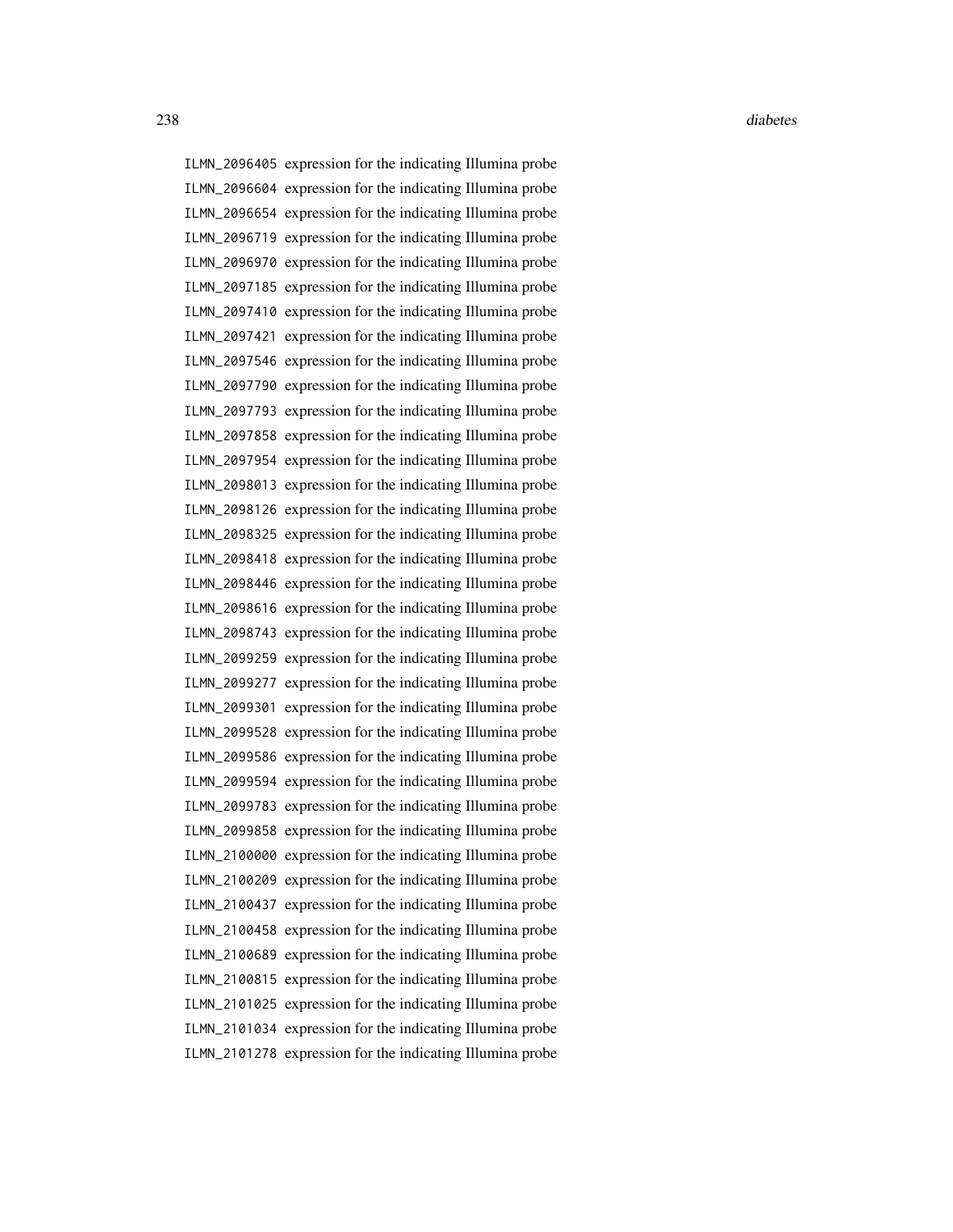ILMN\_2101375 expression for the indicating Illumina probe ILMN\_2101526 expression for the indicating Illumina probe ILMN\_2101650 expression for the indicating Illumina probe ILMN\_2101719 expression for the indicating Illumina probe ILMN\_2101832 expression for the indicating Illumina probe ILMN\_2101885 expression for the indicating Illumina probe ILMN\_2102330 expression for the indicating Illumina probe ILMN\_2102670 expression for the indicating Illumina probe ILMN\_2102693 expression for the indicating Illumina probe ILMN\_2102702 expression for the indicating Illumina probe ILMN\_2102721 expression for the indicating Illumina probe ILMN\_2102752 expression for the indicating Illumina probe ILMN\_2102960 expression for the indicating Illumina probe ILMN\_2103024 expression for the indicating Illumina probe ILMN\_2103295 expression for the indicating Illumina probe ILMN\_2103397 expression for the indicating Illumina probe ILMN\_2103480 expression for the indicating Illumina probe ILMN\_2103547 expression for the indicating Illumina probe ILMN\_2103720 expression for the indicating Illumina probe ILMN\_2103761 expression for the indicating Illumina probe ILMN\_2103841 expression for the indicating Illumina probe ILMN\_2103919 expression for the indicating Illumina probe ILMN\_2104106 expression for the indicating Illumina probe ILMN\_2104409 expression for the indicating Illumina probe ILMN\_2104696 expression for the indicating Illumina probe ILMN\_2104784 expression for the indicating Illumina probe ILMN\_2104830 expression for the indicating Illumina probe ILMN\_2104877 expression for the indicating Illumina probe ILMN\_2104924 expression for the indicating Illumina probe ILMN\_2104967 expression for the indicating Illumina probe ILMN\_2105033 expression for the indicating Illumina probe ILMN\_2105253 expression for the indicating Illumina probe ILMN\_2105308 expression for the indicating Illumina probe ILMN\_2105441 expression for the indicating Illumina probe ILMN\_2105573 expression for the indicating Illumina probe ILMN\_2105923 expression for the indicating Illumina probe ILMN\_2105966 expression for the indicating Illumina probe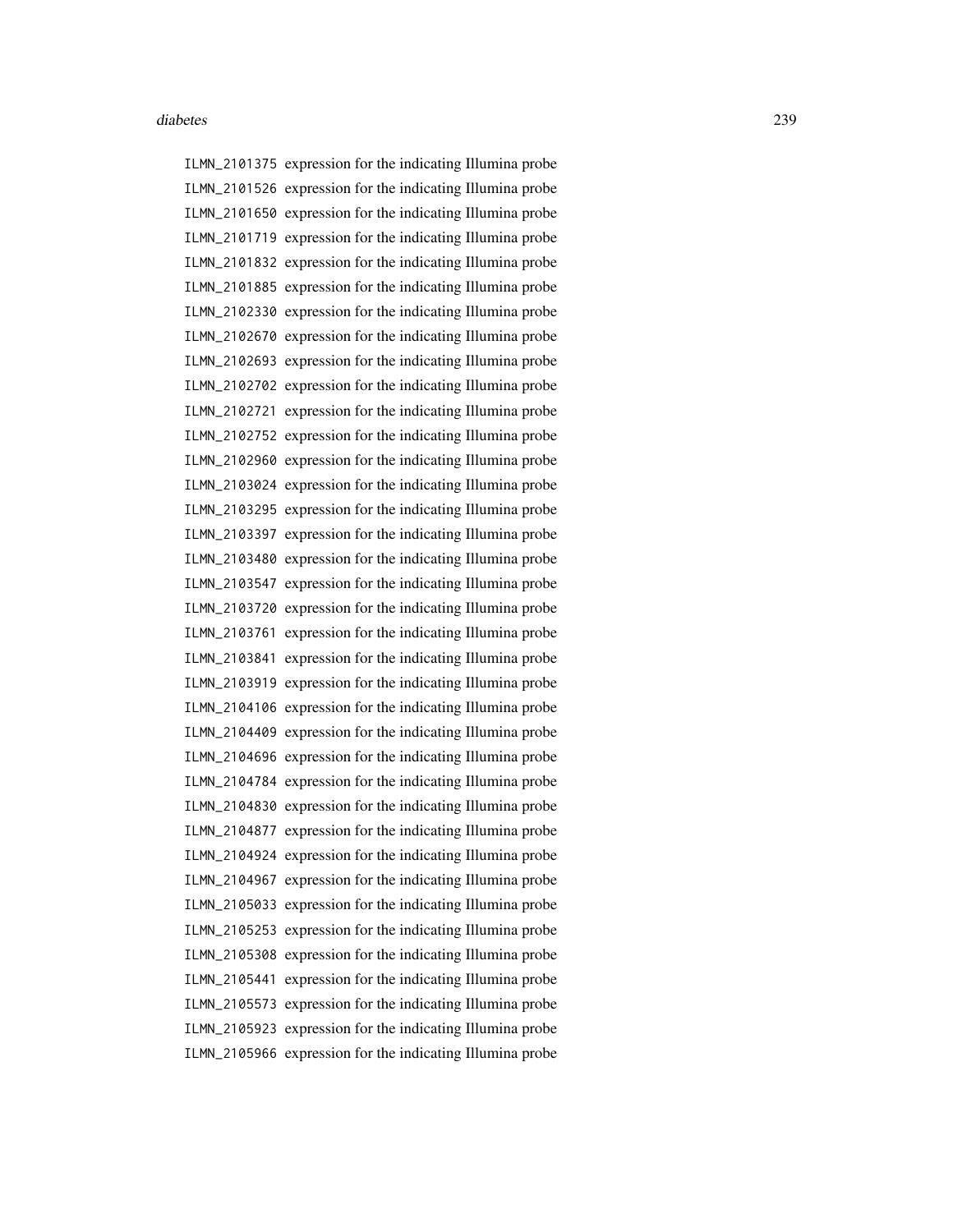ILMN\_2106167 expression for the indicating Illumina probe ILMN\_2106227 expression for the indicating Illumina probe ILMN\_2106265 expression for the indicating Illumina probe ILMN\_2106331 expression for the indicating Illumina probe ILMN\_2106380 expression for the indicating Illumina probe ILMN\_2106449 expression for the indicating Illumina probe ILMN\_2106656 expression for the indicating Illumina probe ILMN\_2106818 expression for the indicating Illumina probe ILMN\_2106874 expression for the indicating Illumina probe ILMN\_2106902 expression for the indicating Illumina probe ILMN\_2107004 expression for the indicating Illumina probe ILMN\_2107184 expression for the indicating Illumina probe ILMN\_2107991 expression for the indicating Illumina probe ILMN\_2108339 expression for the indicating Illumina probe ILMN\_2108357 expression for the indicating Illumina probe ILMN\_2108366 expression for the indicating Illumina probe ILMN\_2108709 expression for the indicating Illumina probe ILMN\_2108823 expression for the indicating Illumina probe ILMN\_2108938 expression for the indicating Illumina probe ILMN\_2109156 expression for the indicating Illumina probe ILMN\_2109197 expression for the indicating Illumina probe ILMN\_2109416 expression for the indicating Illumina probe ILMN\_2109489 expression for the indicating Illumina probe ILMN\_2109526 expression for the indicating Illumina probe ILMN\_2109708 expression for the indicating Illumina probe ILMN\_2109994 expression for the indicating Illumina probe ILMN\_2110167 expression for the indicating Illumina probe ILMN\_2110252 expression for the indicating Illumina probe ILMN\_2110281 expression for the indicating Illumina probe ILMN\_2110422 expression for the indicating Illumina probe ILMN\_2110496 expression for the indicating Illumina probe ILMN\_2110532 expression for the indicating Illumina probe ILMN\_2110561 expression for the indicating Illumina probe ILMN\_2110751 expression for the indicating Illumina probe ILMN\_2110829 expression for the indicating Illumina probe ILMN\_2110908 expression for the indicating Illumina probe ILMN\_2111187 expression for the indicating Illumina probe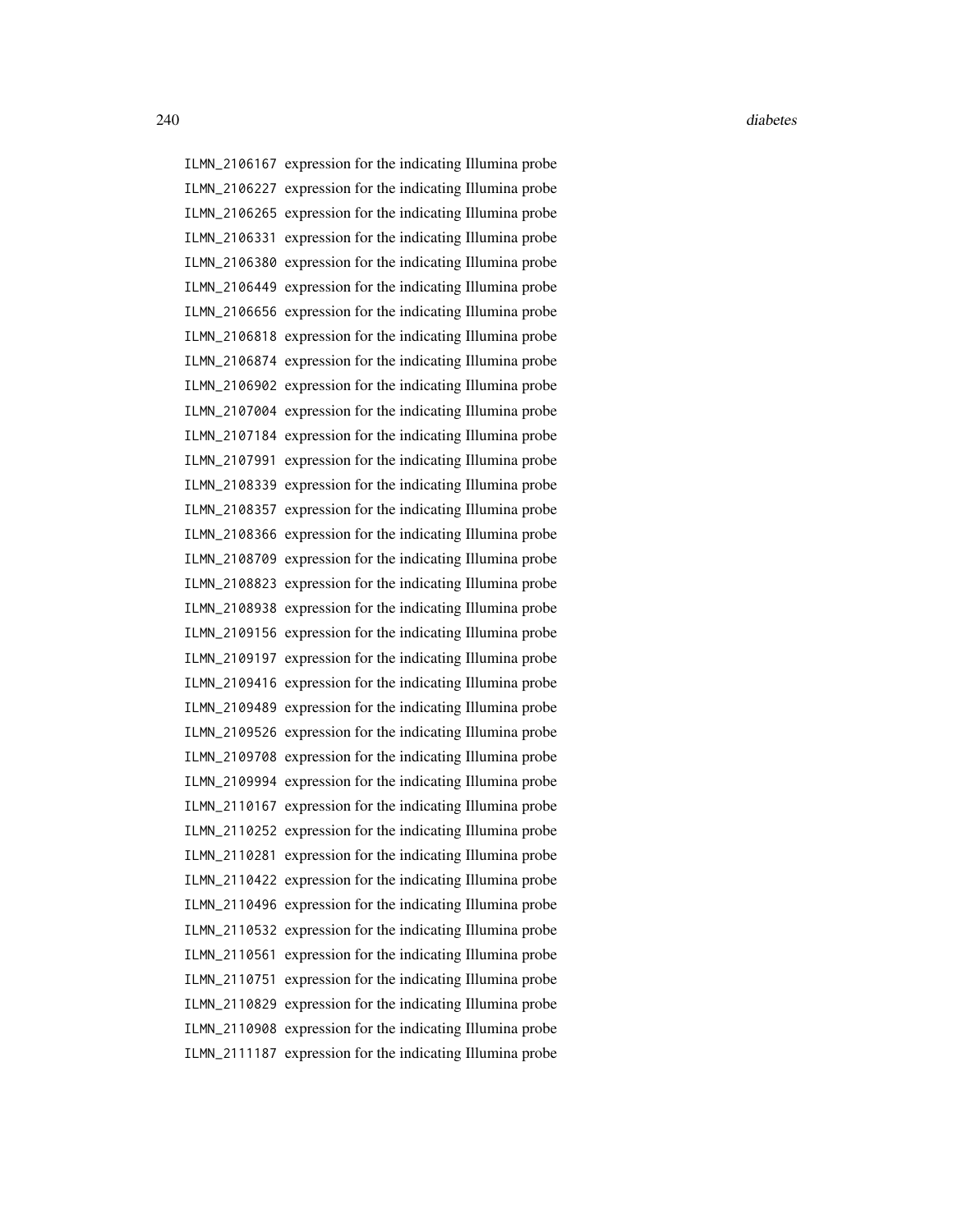ILMN\_2111229 expression for the indicating Illumina probe ILMN\_2111918 expression for the indicating Illumina probe ILMN\_2112049 expression for the indicating Illumina probe ILMN\_2112256 expression for the indicating Illumina probe ILMN\_2112301 expression for the indicating Illumina probe ILMN\_2112357 expression for the indicating Illumina probe ILMN\_2112402 expression for the indicating Illumina probe ILMN\_2112493 expression for the indicating Illumina probe ILMN\_2112524 expression for the indicating Illumina probe ILMN\_2112580 expression for the indicating Illumina probe ILMN\_2112599 expression for the indicating Illumina probe ILMN\_2112730 expression for the indicating Illumina probe ILMN\_2112755 expression for the indicating Illumina probe ILMN\_2112988 expression for the indicating Illumina probe ILMN\_2113016 expression for the indicating Illumina probe ILMN\_2113049 expression for the indicating Illumina probe ILMN\_2113074 expression for the indicating Illumina probe ILMN\_2113126 expression for the indicating Illumina probe ILMN\_2113333 expression for the indicating Illumina probe ILMN\_2113535 expression for the indicating Illumina probe ILMN\_2113738 expression for the indicating Illumina probe ILMN\_2114185 expression for the indicating Illumina probe ILMN\_2114422 expression for the indicating Illumina probe ILMN\_2114568 expression for the indicating Illumina probe ILMN\_2114720 expression for the indicating Illumina probe ILMN\_2114876 expression for the indicating Illumina probe ILMN\_2115125 expression for the indicating Illumina probe ILMN\_2115154 expression for the indicating Illumina probe ILMN\_2115218 expression for the indicating Illumina probe ILMN\_2115340 expression for the indicating Illumina probe ILMN\_2115434 expression for the indicating Illumina probe ILMN\_2115490 expression for the indicating Illumina probe ILMN\_2115696 expression for the indicating Illumina probe ILMN\_2115752 expression for the indicating Illumina probe ILMN\_2115949 expression for the indicating Illumina probe ILMN\_2115974 expression for the indicating Illumina probe ILMN\_2116127 expression for the indicating Illumina probe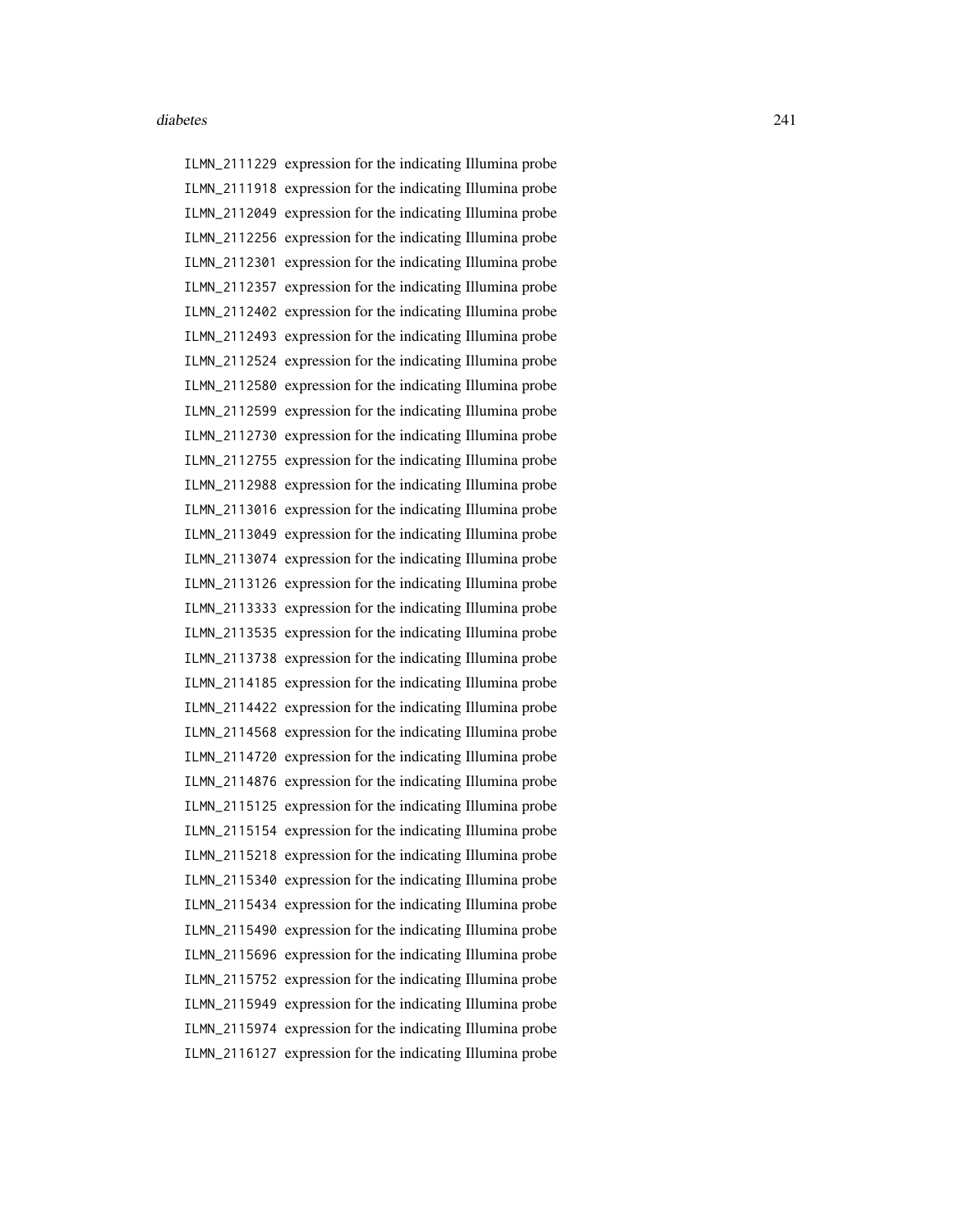ILMN\_2116366 expression for the indicating Illumina probe ILMN\_2116639 expression for the indicating Illumina probe ILMN\_2116661 expression for the indicating Illumina probe ILMN\_2116714 expression for the indicating Illumina probe ILMN\_2116827 expression for the indicating Illumina probe ILMN\_2116877 expression for the indicating Illumina probe ILMN\_2117171 expression for the indicating Illumina probe ILMN\_2117223 expression for the indicating Illumina probe ILMN\_2117240 expression for the indicating Illumina probe ILMN\_2117323 expression for the indicating Illumina probe ILMN\_2117330 expression for the indicating Illumina probe ILMN\_2117569 expression for the indicating Illumina probe ILMN\_2117623 expression for the indicating Illumina probe ILMN\_2117642 expression for the indicating Illumina probe ILMN\_2117716 expression for the indicating Illumina probe ILMN\_2117809 expression for the indicating Illumina probe ILMN\_2117885 expression for the indicating Illumina probe ILMN\_2117904 expression for the indicating Illumina probe ILMN\_2117987 expression for the indicating Illumina probe ILMN\_2118229 expression for the indicating Illumina probe ILMN\_2118472 expression for the indicating Illumina probe ILMN\_2118864 expression for the indicating Illumina probe ILMN\_2119224 expression for the indicating Illumina probe ILMN\_2119297 expression for the indicating Illumina probe ILMN\_2119421 expression for the indicating Illumina probe ILMN\_2119486 expression for the indicating Illumina probe ILMN\_2119535 expression for the indicating Illumina probe ILMN\_2119692 expression for the indicating Illumina probe ILMN\_2119774 expression for the indicating Illumina probe ILMN\_2119793 expression for the indicating Illumina probe ILMN\_2119945 expression for the indicating Illumina probe ILMN\_2120022 expression for the indicating Illumina probe ILMN\_2120273 expression for the indicating Illumina probe ILMN\_2120340 expression for the indicating Illumina probe ILMN\_2121068 expression for the indicating Illumina probe ILMN\_2121207 expression for the indicating Illumina probe ILMN\_2121282 expression for the indicating Illumina probe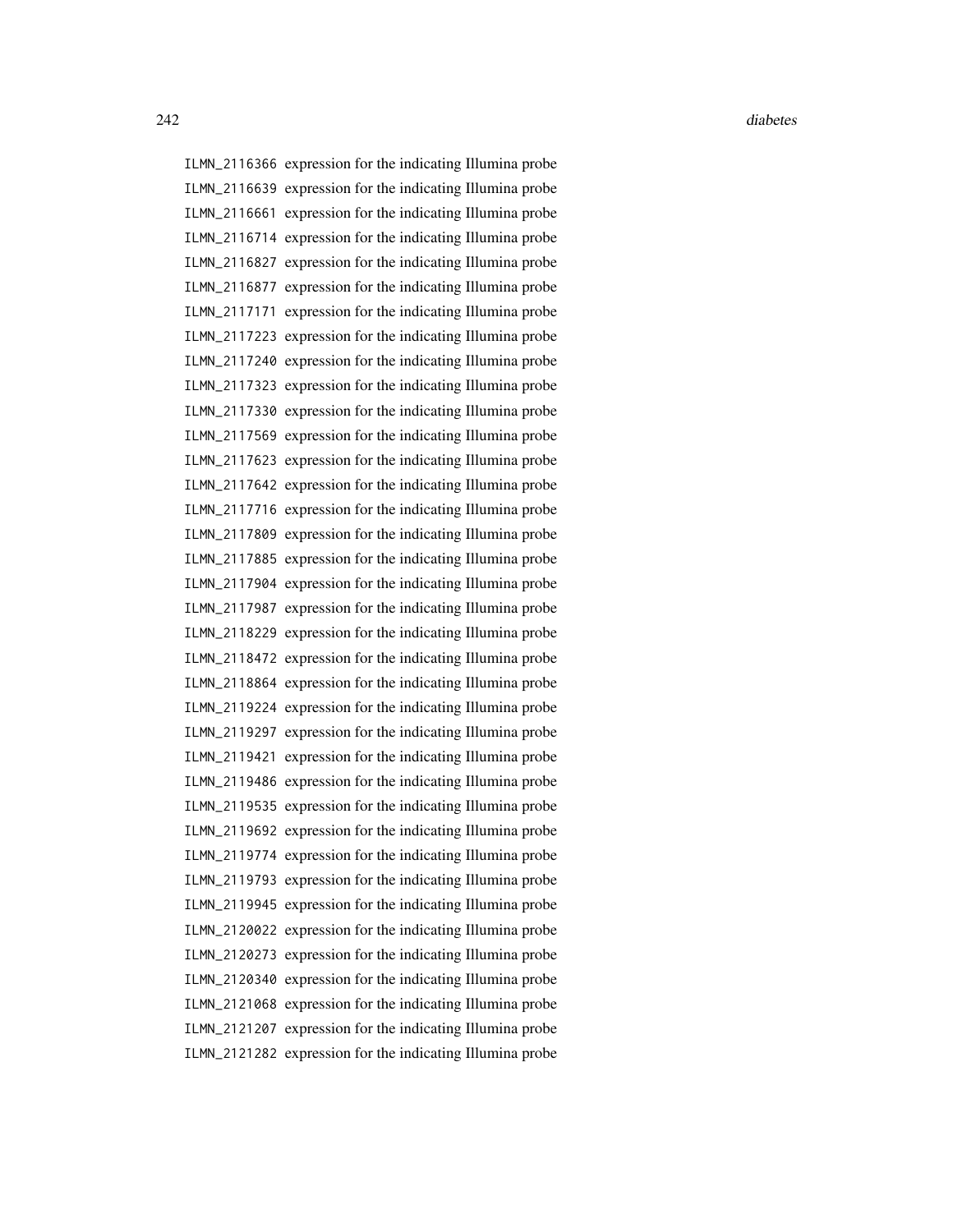ILMN\_2121408 expression for the indicating Illumina probe ILMN\_2121437 expression for the indicating Illumina probe ILMN\_2121816 expression for the indicating Illumina probe ILMN\_2122103 expression for the indicating Illumina probe ILMN\_2122374 expression for the indicating Illumina probe ILMN\_2122420 expression for the indicating Illumina probe ILMN\_2122511 expression for the indicating Illumina probe ILMN\_2122926 expression for the indicating Illumina probe ILMN\_2122953 expression for the indicating Illumina probe ILMN\_2123119 expression for the indicating Illumina probe ILMN\_2123217 expression for the indicating Illumina probe ILMN\_2123312 expression for the indicating Illumina probe ILMN\_2123402 expression for the indicating Illumina probe ILMN\_2123415 expression for the indicating Illumina probe ILMN\_2123431 expression for the indicating Illumina probe ILMN\_2123450 expression for the indicating Illumina probe ILMN\_2123567 expression for the indicating Illumina probe ILMN\_2123665 expression for the indicating Illumina probe ILMN\_2123730 expression for the indicating Illumina probe ILMN\_2123743 expression for the indicating Illumina probe ILMN\_2123871 expression for the indicating Illumina probe ILMN\_2124155 expression for the indicating Illumina probe ILMN\_2124187 expression for the indicating Illumina probe ILMN\_2124352 expression for the indicating Illumina probe ILMN\_2124386 expression for the indicating Illumina probe ILMN\_2124471 expression for the indicating Illumina probe ILMN\_2124757 expression for the indicating Illumina probe ILMN\_2124769 expression for the indicating Illumina probe ILMN\_2124816 expression for the indicating Illumina probe ILMN\_2124951 expression for the indicating Illumina probe ILMN\_2125010 expression for the indicating Illumina probe ILMN\_2125017 expression for the indicating Illumina probe ILMN\_2125374 expression for the indicating Illumina probe ILMN\_2125451 expression for the indicating Illumina probe ILMN\_2125675 expression for the indicating Illumina probe ILMN\_2125747 expression for the indicating Illumina probe ILMN\_2125829 expression for the indicating Illumina probe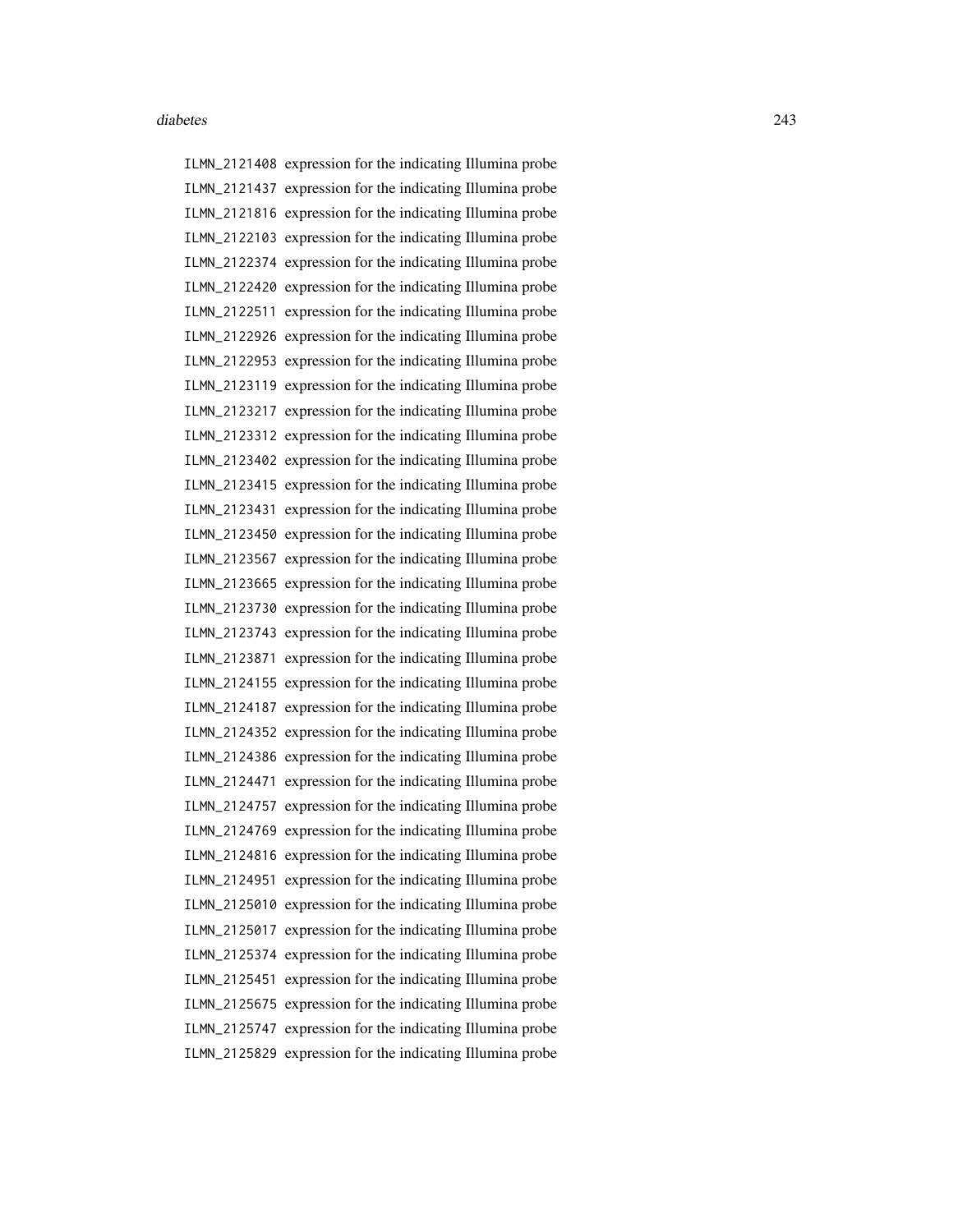ILMN\_2125880 expression for the indicating Illumina probe ILMN\_2126239 expression for the indicating Illumina probe ILMN\_2126344 expression for the indicating Illumina probe ILMN\_2126423 expression for the indicating Illumina probe ILMN\_2126706 expression for the indicating Illumina probe ILMN\_2126957 expression for the indicating Illumina probe ILMN\_2127298 expression for the indicating Illumina probe ILMN\_2127328 expression for the indicating Illumina probe ILMN\_2127416 expression for the indicating Illumina probe ILMN\_2127451 expression for the indicating Illumina probe ILMN\_2127477 expression for the indicating Illumina probe ILMN\_2127605 expression for the indicating Illumina probe ILMN\_2127842 expression for the indicating Illumina probe ILMN\_2128087 expression for the indicating Illumina probe ILMN\_2128128 expression for the indicating Illumina probe ILMN\_2128133 expression for the indicating Illumina probe ILMN\_2128162 expression for the indicating Illumina probe ILMN\_2128293 expression for the indicating Illumina probe ILMN\_2128358 expression for the indicating Illumina probe ILMN\_2128428 expression for the indicating Illumina probe ILMN\_2128489 expression for the indicating Illumina probe ILMN\_2128639 expression for the indicating Illumina probe ILMN\_2128668 expression for the indicating Illumina probe ILMN\_2128741 expression for the indicating Illumina probe ILMN\_2128750 expression for the indicating Illumina probe ILMN\_2128795 expression for the indicating Illumina probe ILMN\_2128923 expression for the indicating Illumina probe ILMN\_2128967 expression for the indicating Illumina probe ILMN\_2129349 expression for the indicating Illumina probe ILMN\_2129505 expression for the indicating Illumina probe ILMN\_2129545 expression for the indicating Illumina probe ILMN\_2129715 expression for the indicating Illumina probe ILMN\_2129927 expression for the indicating Illumina probe ILMN\_2130078 expression for the indicating Illumina probe ILMN\_2130180 expression for the indicating Illumina probe ILMN\_2130411 expression for the indicating Illumina probe ILMN\_2130441 expression for the indicating Illumina probe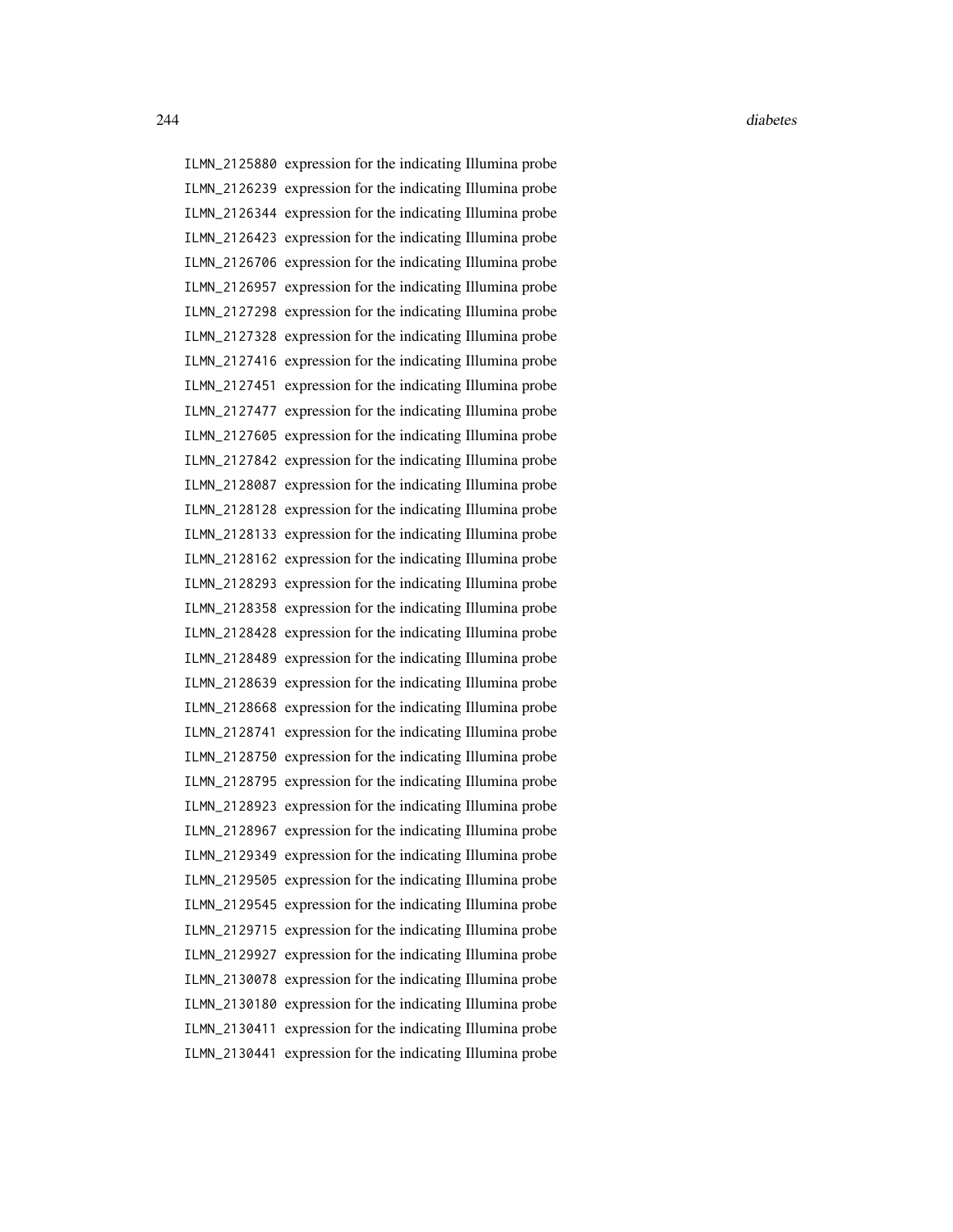ILMN\_2130477 expression for the indicating Illumina probe ILMN\_2130514 expression for the indicating Illumina probe ILMN\_2130525 expression for the indicating Illumina probe ILMN\_2130635 expression for the indicating Illumina probe ILMN\_2130838 expression for the indicating Illumina probe ILMN\_2131022 expression for the indicating Illumina probe ILMN\_2131177 expression for the indicating Illumina probe ILMN\_2131381 expression for the indicating Illumina probe ILMN\_2131392 expression for the indicating Illumina probe ILMN\_2131493 expression for the indicating Illumina probe ILMN\_2131523 expression for the indicating Illumina probe ILMN\_2131828 expression for the indicating Illumina probe ILMN\_2131861 expression for the indicating Illumina probe ILMN\_2131880 expression for the indicating Illumina probe ILMN\_2131926 expression for the indicating Illumina probe ILMN\_2132458 expression for the indicating Illumina probe ILMN\_2132599 expression for the indicating Illumina probe ILMN\_2133100 expression for the indicating Illumina probe ILMN\_2133187 expression for the indicating Illumina probe ILMN\_2133316 expression for the indicating Illumina probe ILMN\_2133360 expression for the indicating Illumina probe ILMN\_2133534 expression for the indicating Illumina probe ILMN\_2133638 expression for the indicating Illumina probe ILMN\_2133675 expression for the indicating Illumina probe ILMN\_2133784 expression for the indicating Illumina probe ILMN\_2133996 expression for the indicating Illumina probe ILMN\_2134039 expression for the indicating Illumina probe ILMN\_2134056 expression for the indicating Illumina probe ILMN\_2134062 expression for the indicating Illumina probe ILMN\_2134110 expression for the indicating Illumina probe ILMN\_2134224 expression for the indicating Illumina probe ILMN\_2134381 expression for the indicating Illumina probe ILMN\_2134453 expression for the indicating Illumina probe ILMN\_2134538 expression for the indicating Illumina probe ILMN\_2134555 expression for the indicating Illumina probe ILMN\_2134765 expression for the indicating Illumina probe ILMN\_2134855 expression for the indicating Illumina probe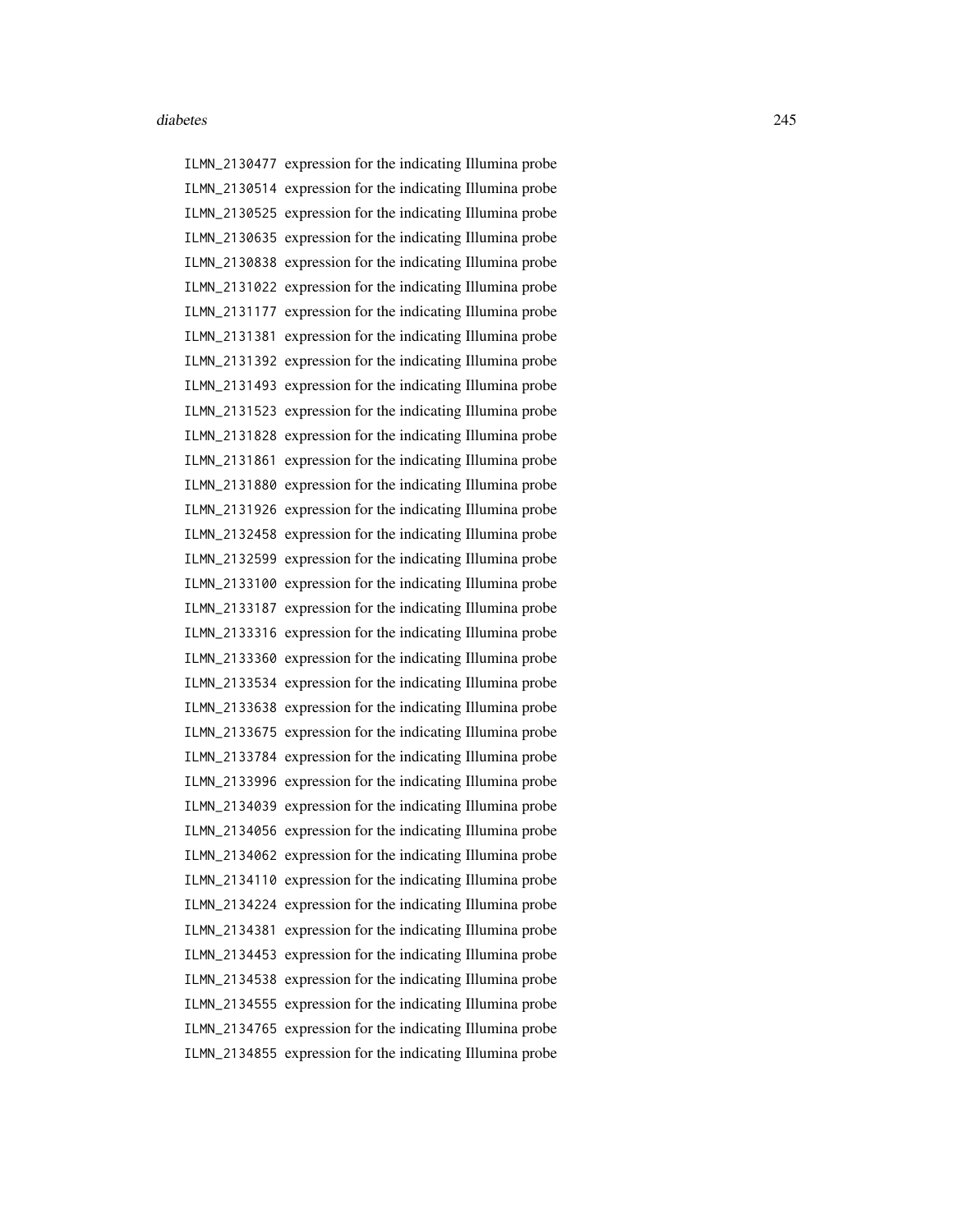ILMN\_2135272 expression for the indicating Illumina probe ILMN\_2135306 expression for the indicating Illumina probe ILMN\_2135798 expression for the indicating Illumina probe ILMN\_2136089 expression for the indicating Illumina probe ILMN\_2136133 expression for the indicating Illumina probe ILMN\_2136177 expression for the indicating Illumina probe ILMN\_2136446 expression for the indicating Illumina probe ILMN\_2136455 expression for the indicating Illumina probe ILMN\_2136635 expression for the indicating Illumina probe ILMN\_2137066 expression for the indicating Illumina probe ILMN\_2137499 expression for the indicating Illumina probe ILMN\_2137536 expression for the indicating Illumina probe ILMN\_2137625 expression for the indicating Illumina probe ILMN\_2137789 expression for the indicating Illumina probe ILMN\_2138435 expression for the indicating Illumina probe ILMN\_2138589 expression for the indicating Illumina probe ILMN\_2138622 expression for the indicating Illumina probe ILMN\_2138765 expression for the indicating Illumina probe ILMN\_2139100 expression for the indicating Illumina probe ILMN\_2139351 expression for the indicating Illumina probe ILMN\_2139943 expression for the indicating Illumina probe ILMN\_2140207 expression for the indicating Illumina probe ILMN\_2140389 expression for the indicating Illumina probe ILMN\_2140700 expression for the indicating Illumina probe ILMN\_2140799 expression for the indicating Illumina probe ILMN\_2140990 expression for the indicating Illumina probe ILMN\_2140999 expression for the indicating Illumina probe ILMN\_2141444 expression for the indicating Illumina probe ILMN\_2141790 expression for the indicating Illumina probe ILMN\_2141941 expression for the indicating Illumina probe ILMN\_2142117 expression for the indicating Illumina probe ILMN\_2142185 expression for the indicating Illumina probe ILMN\_2142284 expression for the indicating Illumina probe ILMN\_2142554 expression for the indicating Illumina probe ILMN\_2142695 expression for the indicating Illumina probe ILMN\_2142752 expression for the indicating Illumina probe ILMN\_2142815 expression for the indicating Illumina probe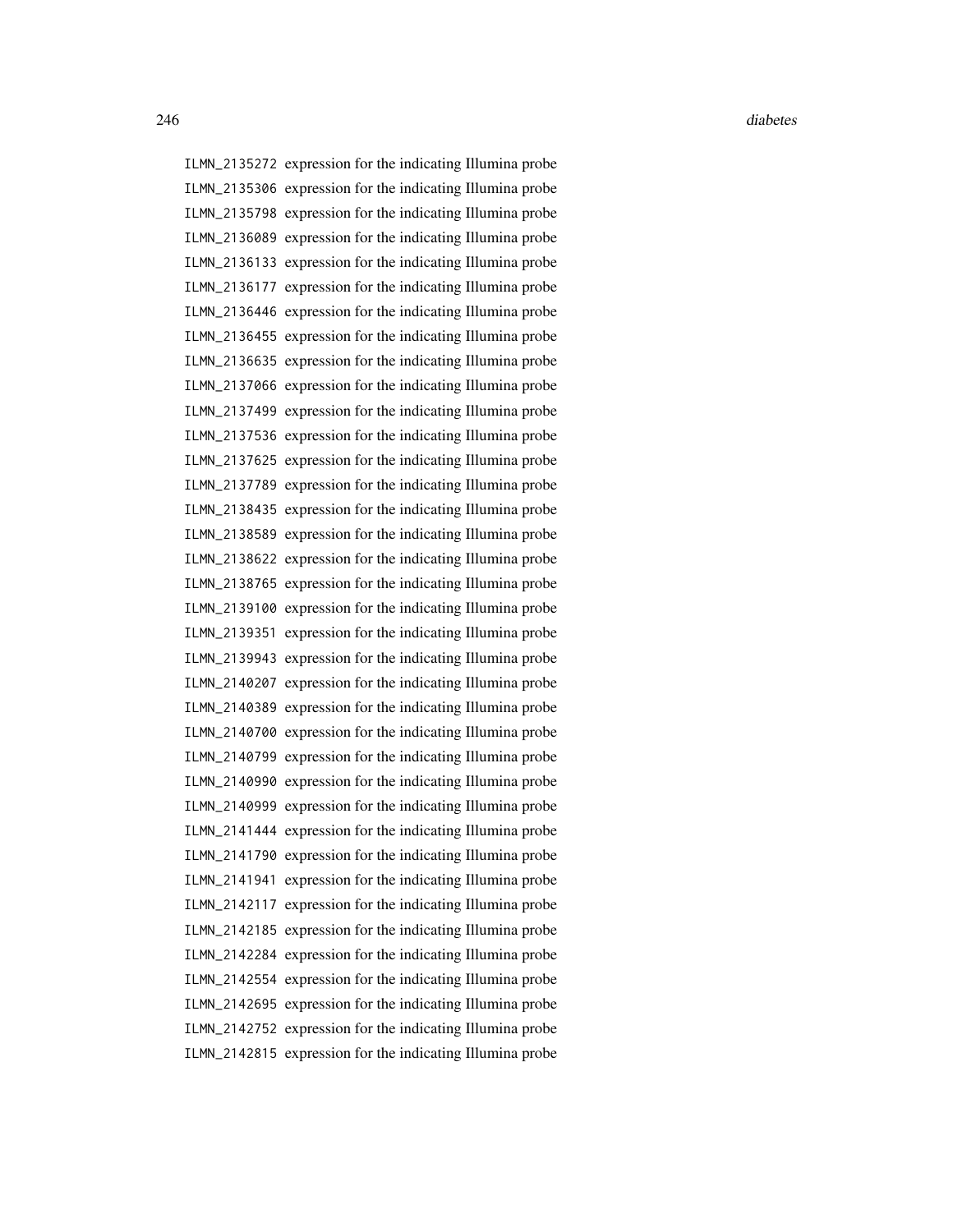ILMN\_2142979 expression for the indicating Illumina probe ILMN\_2143148 expression for the indicating Illumina probe ILMN\_2143250 expression for the indicating Illumina probe ILMN\_2143314 expression for the indicating Illumina probe ILMN\_2143487 expression for the indicating Illumina probe ILMN\_2143566 expression for the indicating Illumina probe ILMN\_2143795 expression for the indicating Illumina probe ILMN\_2143822 expression for the indicating Illumina probe ILMN\_2144088 expression for the indicating Illumina probe ILMN\_2144116 expression for the indicating Illumina probe ILMN\_2144162 expression for the indicating Illumina probe ILMN\_2144426 expression for the indicating Illumina probe ILMN\_2144573 expression for the indicating Illumina probe ILMN\_2145116 expression for the indicating Illumina probe ILMN\_2145250 expression for the indicating Illumina probe ILMN\_2145280 expression for the indicating Illumina probe ILMN\_2145396 expression for the indicating Illumina probe ILMN\_2145423 expression for the indicating Illumina probe ILMN\_2145518 expression for the indicating Illumina probe ILMN\_2145997 expression for the indicating Illumina probe ILMN\_2146372 expression for the indicating Illumina probe ILMN\_2146418 expression for the indicating Illumina probe ILMN\_2146566 expression for the indicating Illumina probe ILMN\_2146657 expression for the indicating Illumina probe ILMN\_2147105 expression for the indicating Illumina probe ILMN\_2147251 expression for the indicating Illumina probe ILMN\_2147306 expression for the indicating Illumina probe ILMN\_2147517 expression for the indicating Illumina probe ILMN\_2147863 expression for the indicating Illumina probe ILMN\_2147993 expression for the indicating Illumina probe ILMN\_2148290 expression for the indicating Illumina probe ILMN\_2148459 expression for the indicating Illumina probe ILMN\_2148497 expression for the indicating Illumina probe ILMN\_2148668 expression for the indicating Illumina probe ILMN\_2148679 expression for the indicating Illumina probe ILMN\_2148785 expression for the indicating Illumina probe ILMN\_2148819 expression for the indicating Illumina probe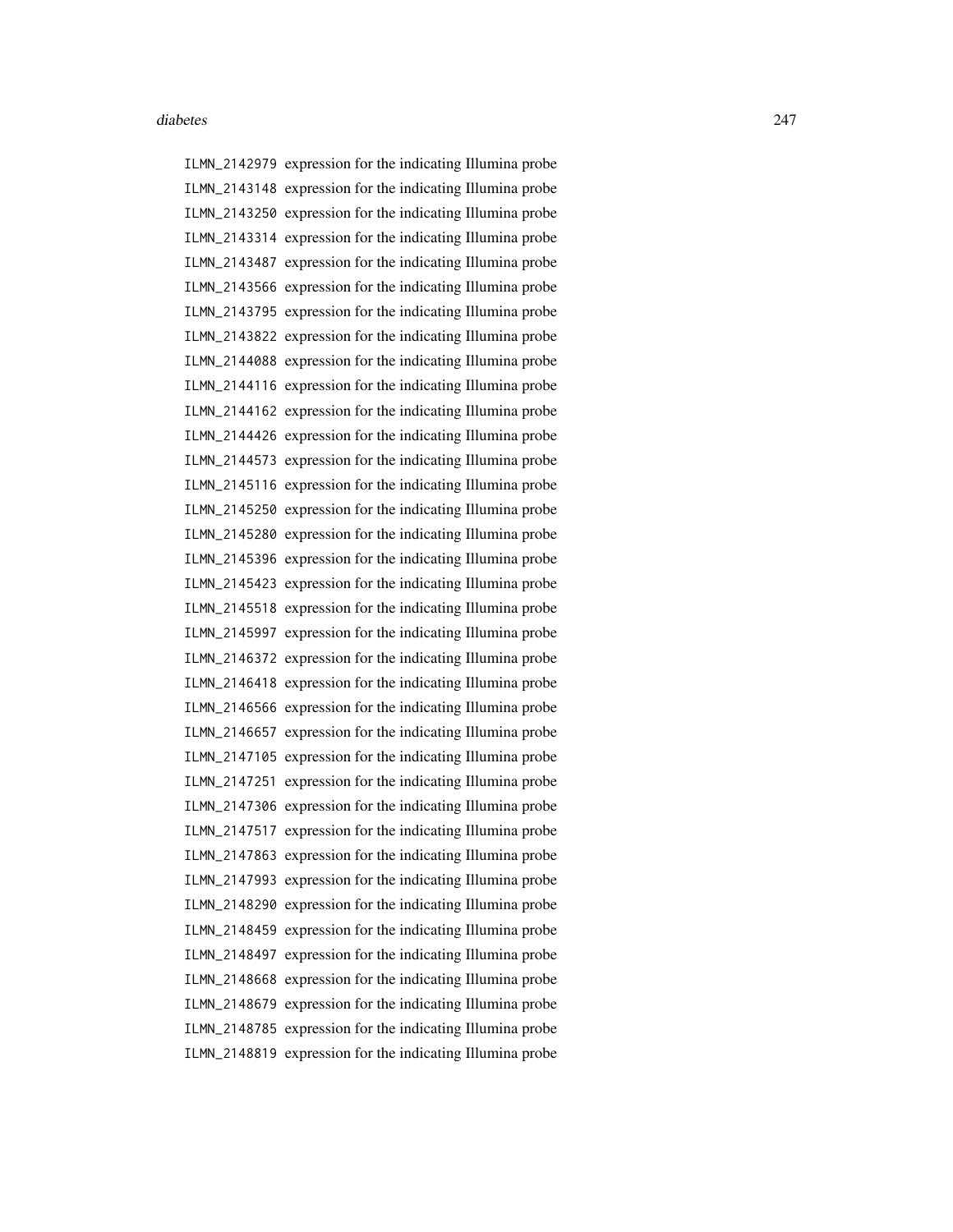ILMN\_2148847 expression for the indicating Illumina probe ILMN\_2148944 expression for the indicating Illumina probe ILMN\_2149053 expression for the indicating Illumina probe ILMN\_2149494 expression for the indicating Illumina probe ILMN\_2149566 expression for the indicating Illumina probe ILMN\_2149766 expression for the indicating Illumina probe ILMN\_2149782 expression for the indicating Illumina probe ILMN\_2149793 expression for the indicating Illumina probe ILMN\_2149935 expression for the indicating Illumina probe ILMN\_2149952 expression for the indicating Illumina probe ILMN\_2150000 expression for the indicating Illumina probe ILMN\_2150019 expression for the indicating Illumina probe ILMN\_2150196 expression for the indicating Illumina probe ILMN\_2150258 expression for the indicating Illumina probe ILMN\_2150284 expression for the indicating Illumina probe ILMN\_2150294 expression for the indicating Illumina probe ILMN\_2150402 expression for the indicating Illumina probe ILMN\_2150465 expression for the indicating Illumina probe ILMN\_2150654 expression for the indicating Illumina probe ILMN\_2150708 expression for the indicating Illumina probe ILMN\_2150802 expression for the indicating Illumina probe ILMN\_2151048 expression for the indicating Illumina probe ILMN\_2151056 expression for the indicating Illumina probe ILMN\_2151075 expression for the indicating Illumina probe ILMN\_2151281 expression for the indicating Illumina probe ILMN\_2151368 expression for the indicating Illumina probe ILMN\_2151441 expression for the indicating Illumina probe ILMN\_2151488 expression for the indicating Illumina probe ILMN\_2151541 expression for the indicating Illumina probe ILMN\_2151579 expression for the indicating Illumina probe ILMN\_2151739 expression for the indicating Illumina probe ILMN\_2151817 expression for the indicating Illumina probe ILMN\_2151818 expression for the indicating Illumina probe ILMN\_2152131 expression for the indicating Illumina probe ILMN\_2152178 expression for the indicating Illumina probe ILMN\_2152257 expression for the indicating Illumina probe ILMN\_2152402 expression for the indicating Illumina probe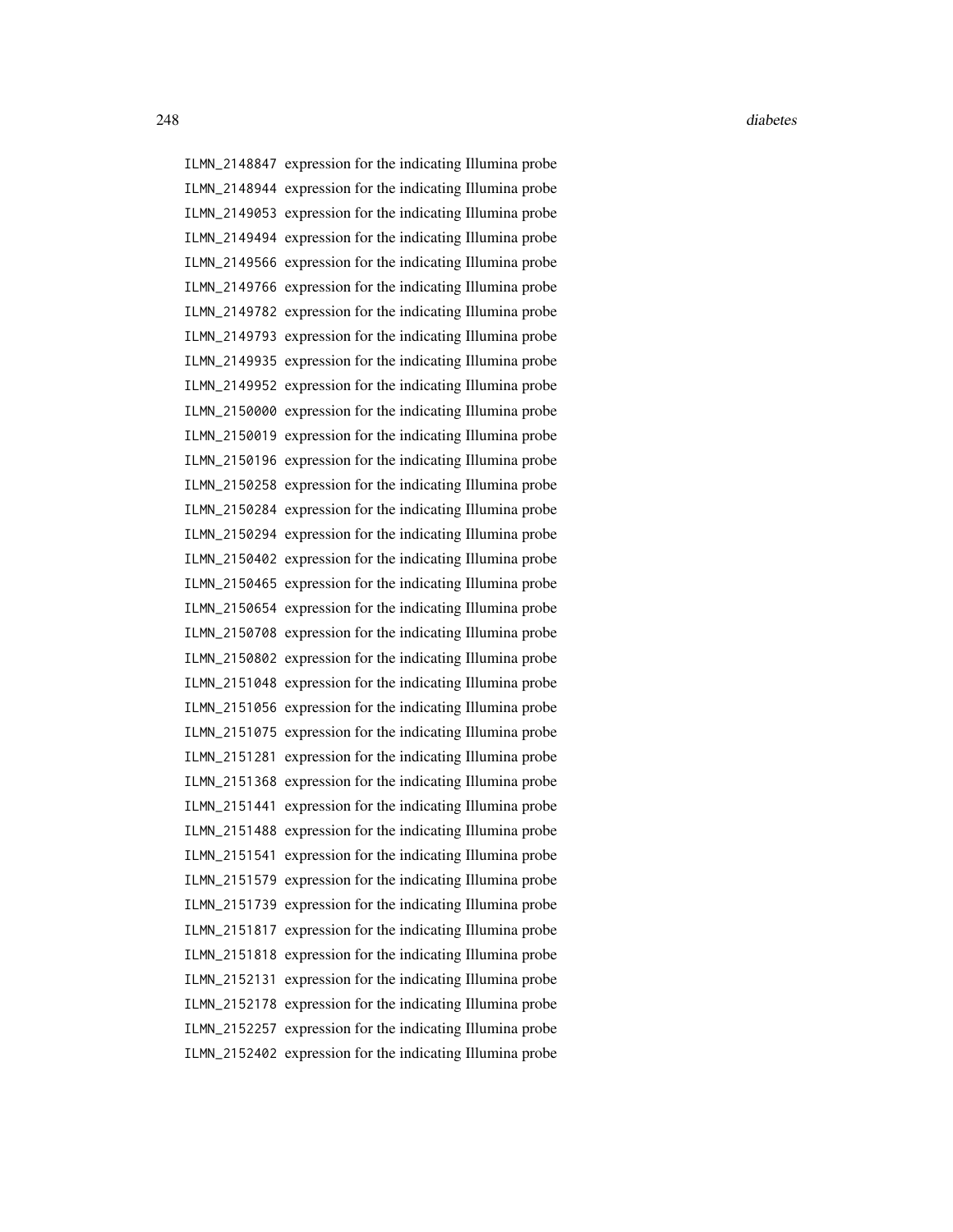ILMN\_2152429 expression for the indicating Illumina probe ILMN\_2152465 expression for the indicating Illumina probe ILMN\_2152502 expression for the indicating Illumina probe ILMN\_2152581 expression for the indicating Illumina probe ILMN\_2152711 expression for the indicating Illumina probe ILMN\_2153029 expression for the indicating Illumina probe ILMN\_2153061 expression for the indicating Illumina probe ILMN\_2153280 expression for the indicating Illumina probe ILMN\_2153332 expression for the indicating Illumina probe ILMN\_2153373 expression for the indicating Illumina probe ILMN\_2153466 expression for the indicating Illumina probe ILMN\_2153485 expression for the indicating Illumina probe ILMN\_2153679 expression for the indicating Illumina probe ILMN\_2153787 expression for the indicating Illumina probe ILMN\_2154053 expression for the indicating Illumina probe ILMN\_2154101 expression for the indicating Illumina probe ILMN\_2154115 expression for the indicating Illumina probe ILMN\_2154157 expression for the indicating Illumina probe ILMN\_2154287 expression for the indicating Illumina probe ILMN\_2154322 expression for the indicating Illumina probe ILMN\_2154455 expression for the indicating Illumina probe ILMN\_2154566 expression for the indicating Illumina probe ILMN\_2154603 expression for the indicating Illumina probe ILMN\_2154671 expression for the indicating Illumina probe ILMN\_2155172 expression for the indicating Illumina probe ILMN\_2155228 expression for the indicating Illumina probe ILMN\_2155322 expression for the indicating Illumina probe ILMN\_2155480 expression for the indicating Illumina probe ILMN\_2155516 expression for the indicating Illumina probe ILMN\_2155719 expression for the indicating Illumina probe ILMN\_2155998 expression for the indicating Illumina probe ILMN\_2156172 expression for the indicating Illumina probe ILMN\_2156267 expression for the indicating Illumina probe ILMN\_2156786 expression for the indicating Illumina probe ILMN\_2156953 expression for the indicating Illumina probe ILMN\_2156982 expression for the indicating Illumina probe ILMN\_2157075 expression for the indicating Illumina probe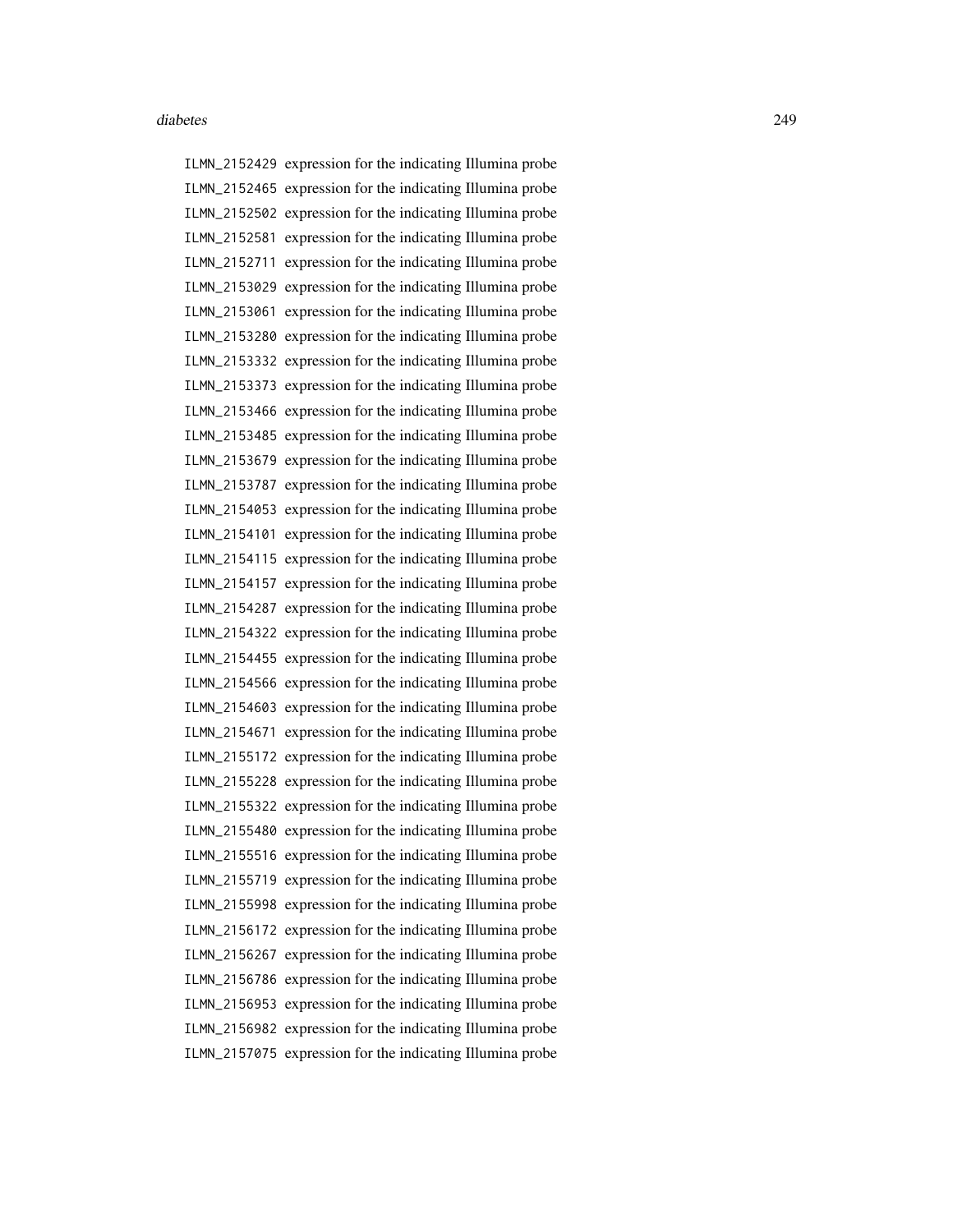ILMN\_2157277 expression for the indicating Illumina probe ILMN\_2157421 expression for the indicating Illumina probe ILMN\_2157435 expression for the indicating Illumina probe ILMN\_2157441 expression for the indicating Illumina probe ILMN\_2157510 expression for the indicating Illumina probe ILMN\_2157544 expression for the indicating Illumina probe ILMN\_2157951 expression for the indicating Illumina probe ILMN\_2157957 expression for the indicating Illumina probe ILMN\_2158003 expression for the indicating Illumina probe ILMN\_2158164 expression for the indicating Illumina probe ILMN\_2158242 expression for the indicating Illumina probe ILMN\_2158336 expression for the indicating Illumina probe ILMN\_2158594 expression for the indicating Illumina probe ILMN\_2159183 expression for the indicating Illumina probe ILMN\_2159322 expression for the indicating Illumina probe ILMN\_2159453 expression for the indicating Illumina probe ILMN\_2159859 expression for the indicating Illumina probe ILMN\_2160005 expression for the indicating Illumina probe ILMN\_2160388 expression for the indicating Illumina probe ILMN\_2160727 expression for the indicating Illumina probe ILMN\_2160764 expression for the indicating Illumina probe ILMN\_2160819 expression for the indicating Illumina probe ILMN\_2160906 expression for the indicating Illumina probe ILMN\_2160929 expression for the indicating Illumina probe ILMN\_2161007 expression for the indicating Illumina probe ILMN\_2161286 expression for the indicating Illumina probe ILMN\_2161357 expression for the indicating Illumina probe ILMN\_2161556 expression for the indicating Illumina probe ILMN\_2161832 expression for the indicating Illumina probe ILMN\_2162234 expression for the indicating Illumina probe ILMN\_2162328 expression for the indicating Illumina probe ILMN\_2162367 expression for the indicating Illumina probe ILMN\_2162860 expression for the indicating Illumina probe ILMN\_2162972 expression for the indicating Illumina probe ILMN\_2162989 expression for the indicating Illumina probe ILMN\_2163051 expression for the indicating Illumina probe ILMN\_2163306 expression for the indicating Illumina probe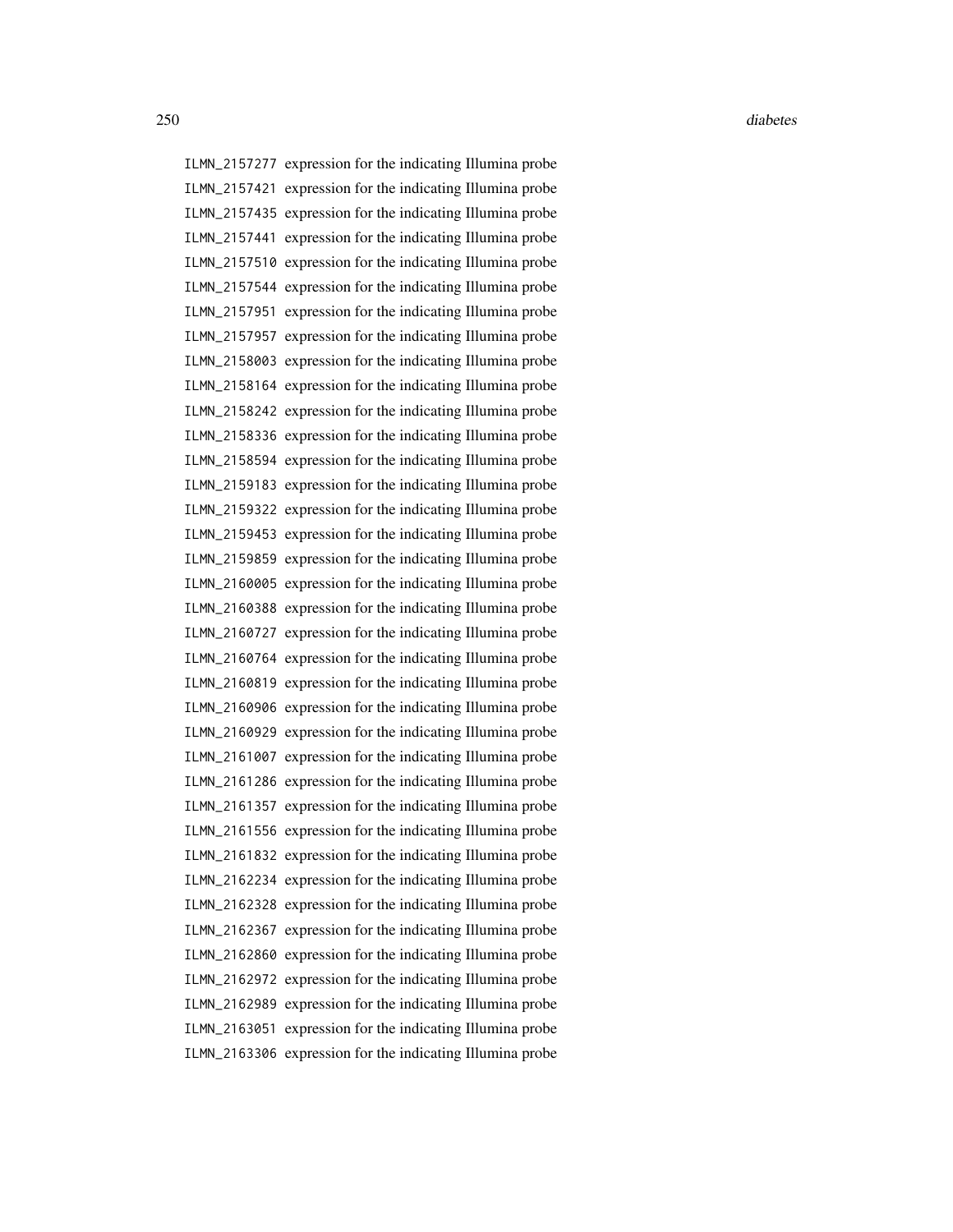ILMN\_2163732 expression for the indicating Illumina probe ILMN\_2163796 expression for the indicating Illumina probe ILMN\_2163819 expression for the indicating Illumina probe ILMN\_2164081 expression for the indicating Illumina probe ILMN\_2164242 expression for the indicating Illumina probe ILMN\_2164978 expression for the indicating Illumina probe ILMN\_2165289 expression for the indicating Illumina probe ILMN\_2165354 expression for the indicating Illumina probe ILMN\_2165473 expression for the indicating Illumina probe ILMN\_2165975 expression for the indicating Illumina probe ILMN\_2165993 expression for the indicating Illumina probe ILMN\_2166457 expression for the indicating Illumina probe ILMN\_2166506 expression for the indicating Illumina probe ILMN\_2166524 expression for the indicating Illumina probe ILMN\_2166831 expression for the indicating Illumina probe ILMN\_2166865 expression for the indicating Illumina probe ILMN\_2167011 expression for the indicating Illumina probe ILMN\_2167416 expression for the indicating Illumina probe ILMN\_2167616 expression for the indicating Illumina probe ILMN\_2167915 expression for the indicating Illumina probe ILMN\_2167922 expression for the indicating Illumina probe ILMN\_2168217 expression for the indicating Illumina probe ILMN\_2168347 expression for the indicating Illumina probe ILMN\_2168449 expression for the indicating Illumina probe ILMN\_2168866 expression for the indicating Illumina probe ILMN\_2168933 expression for the indicating Illumina probe ILMN\_2168952 expression for the indicating Illumina probe ILMN\_2168992 expression for the indicating Illumina probe ILMN\_2169025 expression for the indicating Illumina probe ILMN\_2169089 expression for the indicating Illumina probe ILMN\_2169152 expression for the indicating Illumina probe ILMN\_2169261 expression for the indicating Illumina probe ILMN\_2169490 expression for the indicating Illumina probe ILMN\_2169761 expression for the indicating Illumina probe ILMN\_2169839 expression for the indicating Illumina probe ILMN\_2169856 expression for the indicating Illumina probe ILMN\_2169983 expression for the indicating Illumina probe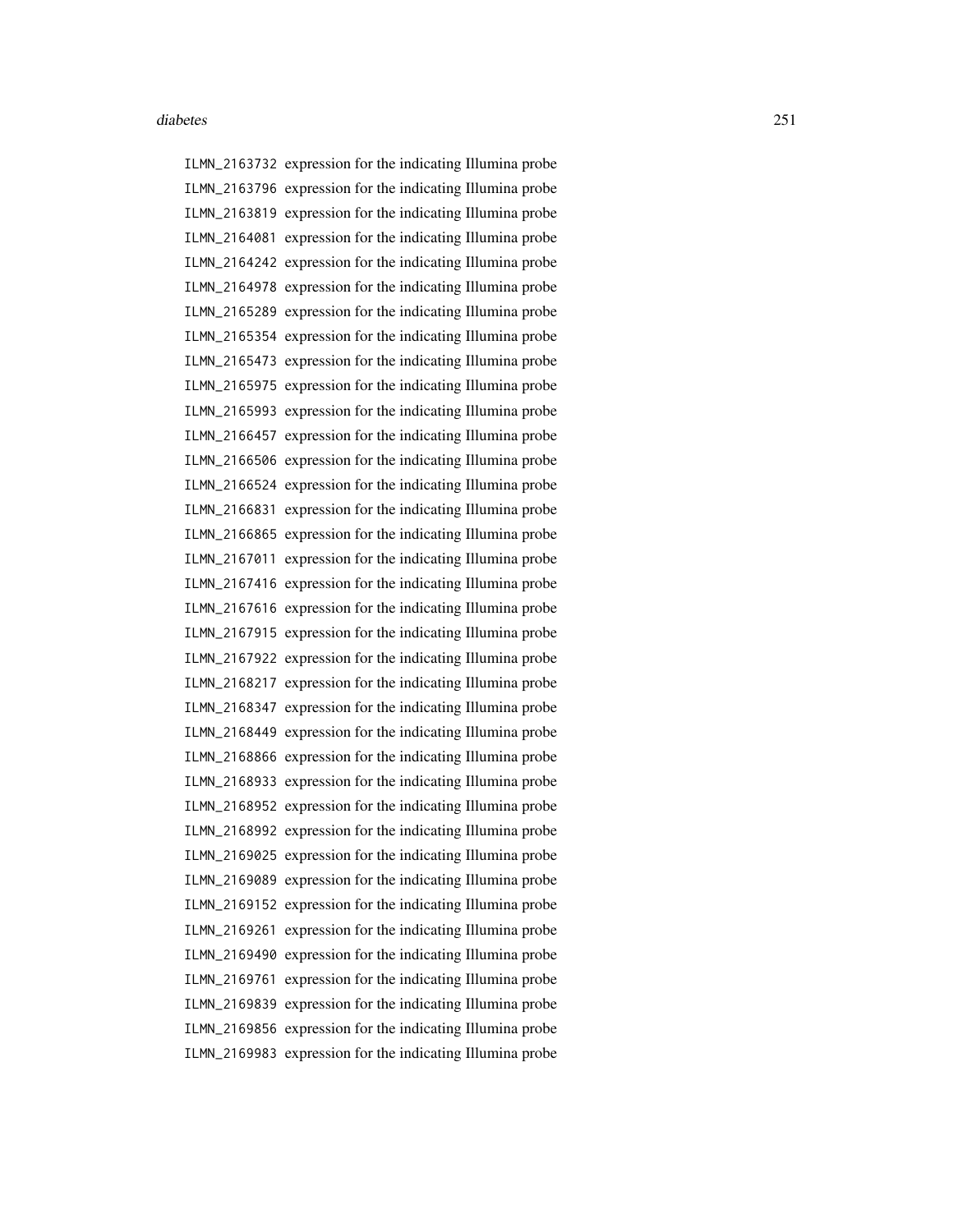ILMN\_2170353 expression for the indicating Illumina probe ILMN\_2170515 expression for the indicating Illumina probe ILMN\_2170595 expression for the indicating Illumina probe ILMN\_2170625 expression for the indicating Illumina probe ILMN\_2170643 expression for the indicating Illumina probe ILMN\_2170814 expression for the indicating Illumina probe ILMN\_2170930 expression for the indicating Illumina probe ILMN\_2170949 expression for the indicating Illumina probe ILMN\_2171102 expression for the indicating Illumina probe ILMN\_2171384 expression for the indicating Illumina probe ILMN\_2171640 expression for the indicating Illumina probe ILMN\_2172124 expression for the indicating Illumina probe ILMN\_2172174 expression for the indicating Illumina probe ILMN\_2172269 expression for the indicating Illumina probe ILMN\_2173004 expression for the indicating Illumina probe ILMN\_2173451 expression for the indicating Illumina probe ILMN\_2173524 expression for the indicating Illumina probe ILMN\_2173611 expression for the indicating Illumina probe ILMN\_2173740 expression for the indicating Illumina probe ILMN\_2173835 expression for the indicating Illumina probe ILMN\_2173891 expression for the indicating Illumina probe ILMN\_2173919 expression for the indicating Illumina probe ILMN\_2173975 expression for the indicating Illumina probe ILMN\_2174081 expression for the indicating Illumina probe ILMN\_2174369 expression for the indicating Illumina probe ILMN\_2174394 expression for the indicating Illumina probe ILMN\_2174612 expression for the indicating Illumina probe ILMN\_2174729 expression for the indicating Illumina probe ILMN\_2174884 expression for the indicating Illumina probe ILMN\_2175075 expression for the indicating Illumina probe ILMN\_2175094 expression for the indicating Illumina probe ILMN\_2175131 expression for the indicating Illumina probe ILMN\_2175265 expression for the indicating Illumina probe ILMN\_2175447 expression for the indicating Illumina probe ILMN\_2175465 expression for the indicating Illumina probe ILMN\_2175474 expression for the indicating Illumina probe ILMN\_2175601 expression for the indicating Illumina probe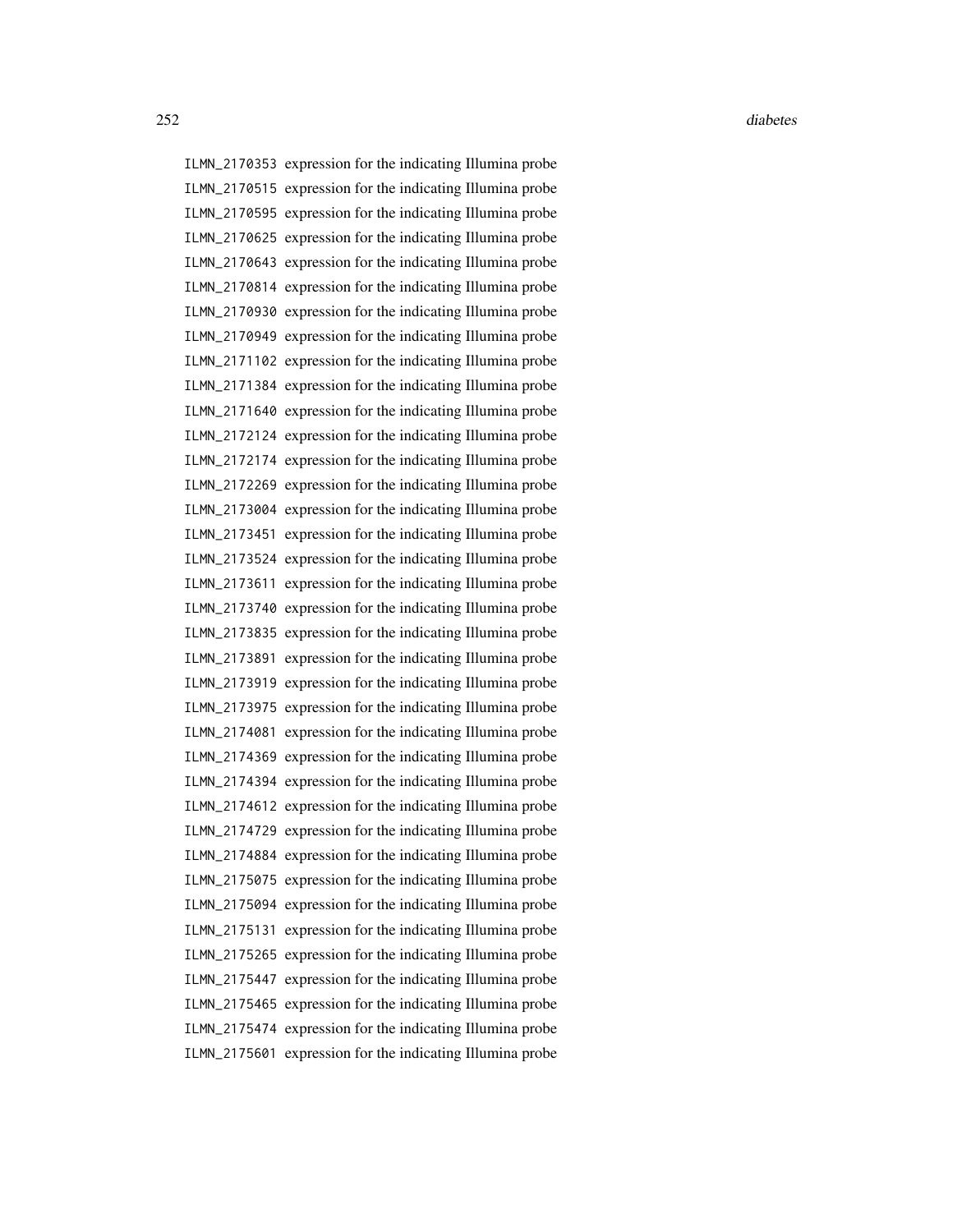ILMN\_2175712 expression for the indicating Illumina probe ILMN\_2175894 expression for the indicating Illumina probe ILMN\_2175912 expression for the indicating Illumina probe ILMN\_2176037 expression for the indicating Illumina probe ILMN\_2176063 expression for the indicating Illumina probe ILMN\_2176251 expression for the indicating Illumina probe ILMN\_2176768 expression for the indicating Illumina probe ILMN\_2176882 expression for the indicating Illumina probe ILMN\_2176955 expression for the indicating Illumina probe ILMN\_2177090 expression for the indicating Illumina probe ILMN\_2177732 expression for the indicating Illumina probe ILMN\_2177832 expression for the indicating Illumina probe ILMN\_2177965 expression for the indicating Illumina probe ILMN\_2178587 expression for the indicating Illumina probe ILMN\_2179018 expression for the indicating Illumina probe ILMN\_2179397 expression for the indicating Illumina probe ILMN\_2179652 expression for the indicating Illumina probe ILMN\_2179726 expression for the indicating Illumina probe ILMN\_2179837 expression for the indicating Illumina probe ILMN\_2179873 expression for the indicating Illumina probe ILMN\_2180239 expression for the indicating Illumina probe ILMN\_2180352 expression for the indicating Illumina probe ILMN\_2180519 expression for the indicating Illumina probe ILMN\_2180582 expression for the indicating Illumina probe ILMN\_2180606 expression for the indicating Illumina probe ILMN\_2180624 expression for the indicating Illumina probe ILMN\_2180682 expression for the indicating Illumina probe ILMN\_2180827 expression for the indicating Illumina probe ILMN\_2180929 expression for the indicating Illumina probe ILMN\_2181089 expression for the indicating Illumina probe ILMN\_2181125 expression for the indicating Illumina probe ILMN\_2181191 expression for the indicating Illumina probe ILMN\_2181241 expression for the indicating Illumina probe ILMN\_2181363 expression for the indicating Illumina probe ILMN\_2181432 expression for the indicating Illumina probe ILMN\_2181445 expression for the indicating Illumina probe ILMN\_2181540 expression for the indicating Illumina probe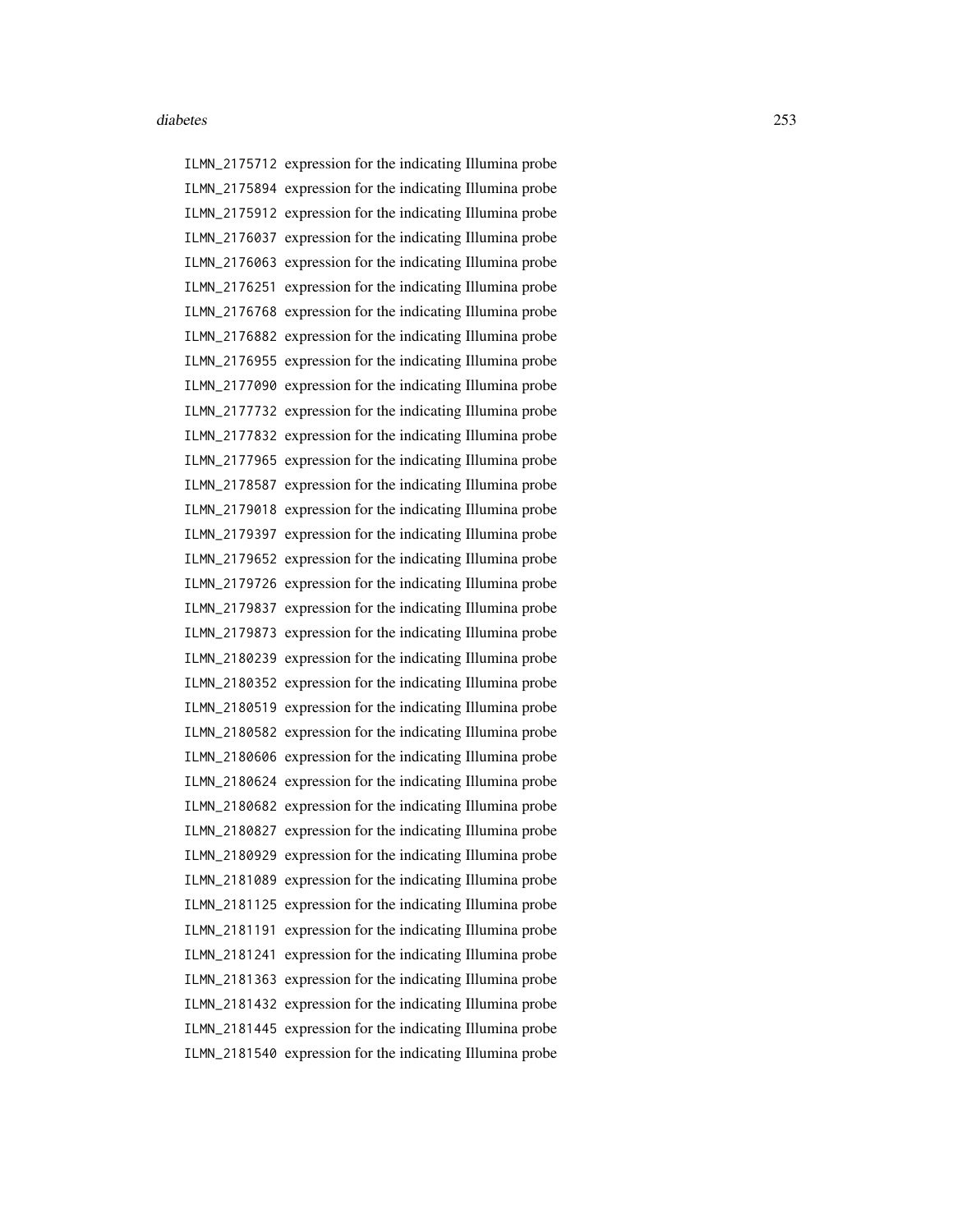ILMN\_2181883 expression for the indicating Illumina probe ILMN\_2181892 expression for the indicating Illumina probe ILMN\_2181968 expression for the indicating Illumina probe ILMN\_2182120 expression for the indicating Illumina probe ILMN\_2182198 expression for the indicating Illumina probe ILMN\_2182335 expression for the indicating Illumina probe ILMN\_2182482 expression for the indicating Illumina probe ILMN\_2182531 expression for the indicating Illumina probe ILMN\_2182647 expression for the indicating Illumina probe ILMN\_2182704 expression for the indicating Illumina probe ILMN\_2182750 expression for the indicating Illumina probe ILMN\_2183216 expression for the indicating Illumina probe ILMN\_2183389 expression for the indicating Illumina probe ILMN\_2183409 expression for the indicating Illumina probe ILMN\_2183510 expression for the indicating Illumina probe ILMN\_2183687 expression for the indicating Illumina probe ILMN\_2183856 expression for the indicating Illumina probe ILMN\_2183885 expression for the indicating Illumina probe ILMN\_2183938 expression for the indicating Illumina probe ILMN\_2184049 expression for the indicating Illumina probe ILMN\_2184064 expression for the indicating Illumina probe ILMN\_2184184 expression for the indicating Illumina probe ILMN\_2184373 expression for the indicating Illumina probe ILMN\_2184640 expression for the indicating Illumina probe ILMN\_2184789 expression for the indicating Illumina probe ILMN\_2184966 expression for the indicating Illumina probe ILMN\_2185563 expression for the indicating Illumina probe ILMN\_2185675 expression for the indicating Illumina probe ILMN\_2185845 expression for the indicating Illumina probe ILMN\_2185884 expression for the indicating Illumina probe ILMN\_2185984 expression for the indicating Illumina probe ILMN\_2186061 expression for the indicating Illumina probe ILMN\_2186216 expression for the indicating Illumina probe ILMN\_2186369 expression for the indicating Illumina probe ILMN\_2186482 expression for the indicating Illumina probe ILMN\_2186597 expression for the indicating Illumina probe ILMN\_2186678 expression for the indicating Illumina probe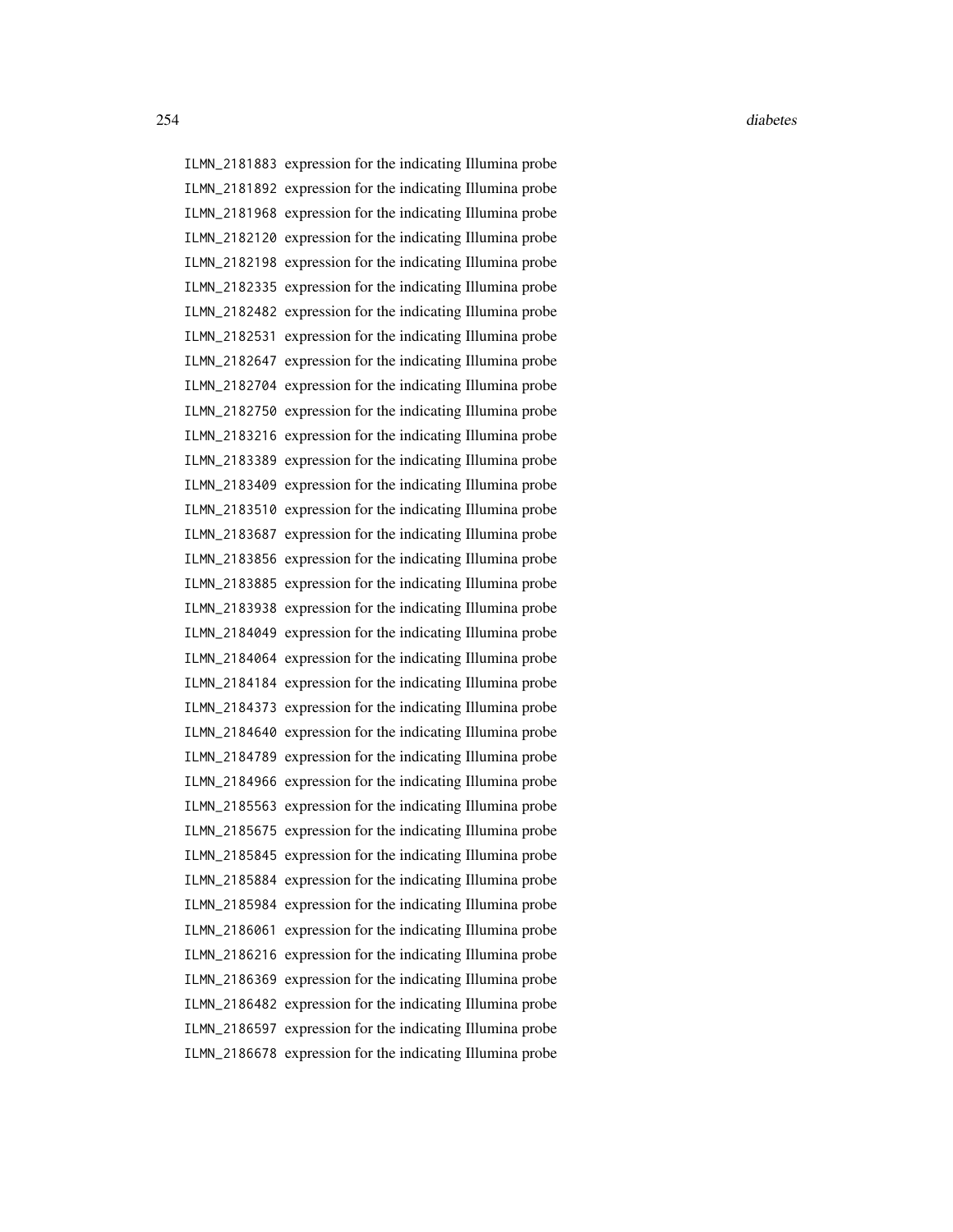ILMN\_2186806 expression for the indicating Illumina probe ILMN\_2186858 expression for the indicating Illumina probe ILMN\_2186877 expression for the indicating Illumina probe ILMN\_2187487 expression for the indicating Illumina probe ILMN\_2187533 expression for the indicating Illumina probe ILMN\_2187718 expression for the indicating Illumina probe ILMN\_2187727 expression for the indicating Illumina probe ILMN\_2187830 expression for the indicating Illumina probe ILMN\_2188119 expression for the indicating Illumina probe ILMN\_2188204 expression for the indicating Illumina probe ILMN\_2188333 expression for the indicating Illumina probe ILMN\_2188722 expression for the indicating Illumina probe ILMN\_2189037 expression for the indicating Illumina probe ILMN\_2189222 expression for the indicating Illumina probe ILMN\_2189424 expression for the indicating Illumina probe ILMN\_2189605 expression for the indicating Illumina probe ILMN\_2189614 expression for the indicating Illumina probe ILMN\_2189859 expression for the indicating Illumina probe ILMN\_2189870 expression for the indicating Illumina probe ILMN\_2189933 expression for the indicating Illumina probe ILMN\_2190084 expression for the indicating Illumina probe ILMN\_2190414 expression for the indicating Illumina probe ILMN\_2190486 expression for the indicating Illumina probe ILMN\_2190779 expression for the indicating Illumina probe ILMN\_2190842 expression for the indicating Illumina probe ILMN\_2191067 expression for the indicating Illumina probe ILMN\_2191331 expression for the indicating Illumina probe ILMN\_2191428 expression for the indicating Illumina probe ILMN\_2191436 expression for the indicating Illumina probe ILMN\_2191568 expression for the indicating Illumina probe ILMN\_2191634 expression for the indicating Illumina probe ILMN\_2191681 expression for the indicating Illumina probe ILMN\_2191929 expression for the indicating Illumina probe ILMN\_2192032 expression for the indicating Illumina probe ILMN\_2192281 expression for the indicating Illumina probe ILMN\_2192316 expression for the indicating Illumina probe ILMN\_2192385 expression for the indicating Illumina probe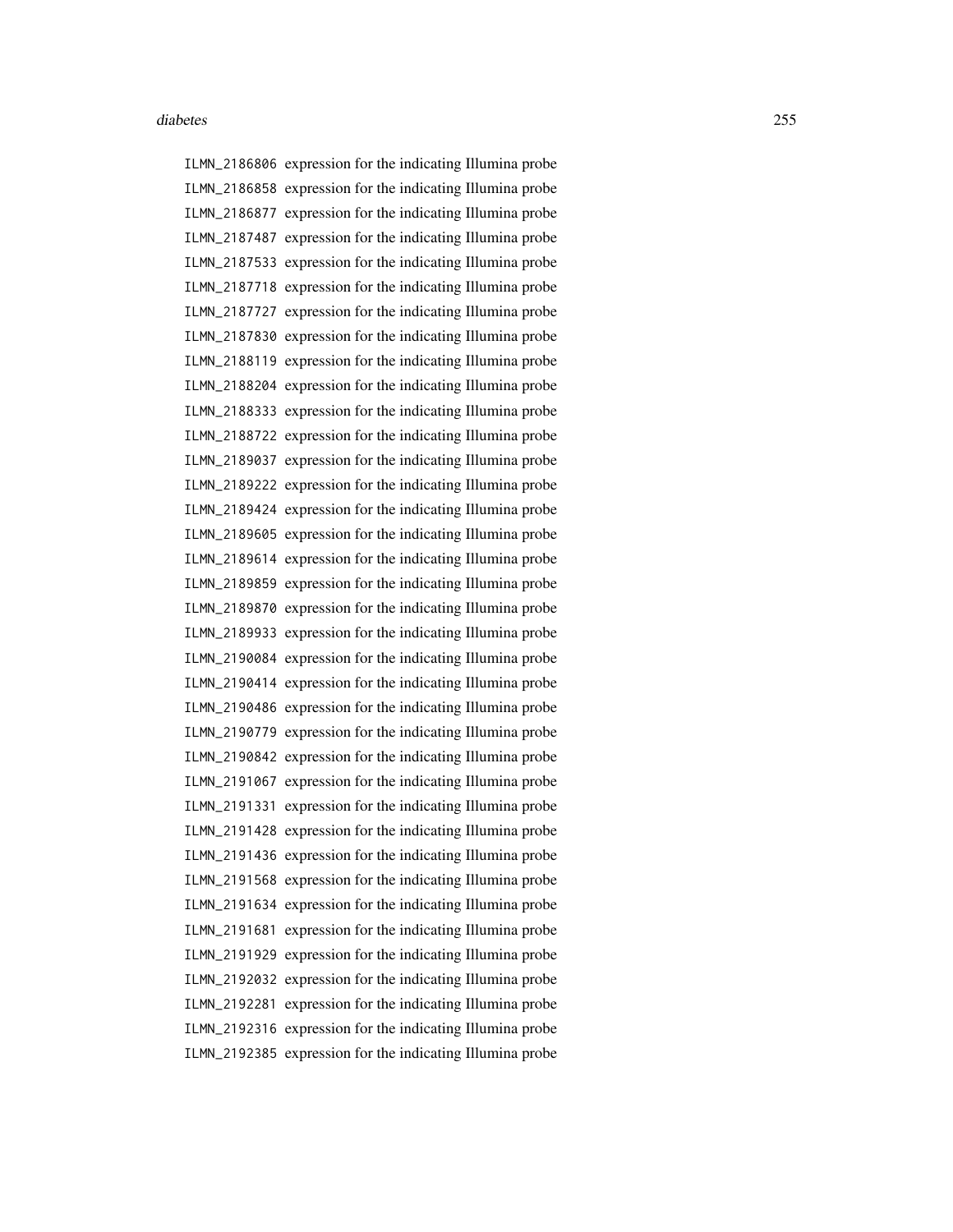ILMN\_2192394 expression for the indicating Illumina probe ILMN\_2192620 expression for the indicating Illumina probe ILMN\_2192683 expression for the indicating Illumina probe ILMN\_2192694 expression for the indicating Illumina probe ILMN\_2193213 expression for the indicating Illumina probe ILMN\_2193214 expression for the indicating Illumina probe ILMN\_2193233 expression for the indicating Illumina probe ILMN\_2193315 expression for the indicating Illumina probe ILMN\_2193325 expression for the indicating Illumina probe ILMN\_2193591 expression for the indicating Illumina probe ILMN\_2193817 expression for the indicating Illumina probe ILMN\_2193980 expression for the indicating Illumina probe ILMN\_2194009 expression for the indicating Illumina probe ILMN\_2194448 expression for the indicating Illumina probe ILMN\_2194467 expression for the indicating Illumina probe ILMN\_2194577 expression for the indicating Illumina probe ILMN\_2194627 expression for the indicating Illumina probe ILMN\_2194649 expression for the indicating Illumina probe ILMN\_2194678 expression for the indicating Illumina probe ILMN\_2194828 expression for the indicating Illumina probe ILMN\_2194852 expression for the indicating Illumina probe ILMN\_2195138 expression for the indicating Illumina probe ILMN\_2195236 expression for the indicating Illumina probe ILMN\_2195482 expression for the indicating Illumina probe ILMN\_2195821 expression for the indicating Illumina probe ILMN\_2196078 expression for the indicating Illumina probe ILMN\_2196097 expression for the indicating Illumina probe ILMN\_2196347 expression for the indicating Illumina probe ILMN\_2196550 expression for the indicating Illumina probe ILMN\_2196569 expression for the indicating Illumina probe ILMN\_2196588 expression for the indicating Illumina probe ILMN\_2197030 expression for the indicating Illumina probe ILMN\_2197101 expression for the indicating Illumina probe ILMN\_2197164 expression for the indicating Illumina probe ILMN\_2197247 expression for the indicating Illumina probe ILMN\_2197365 expression for the indicating Illumina probe ILMN\_2197519 expression for the indicating Illumina probe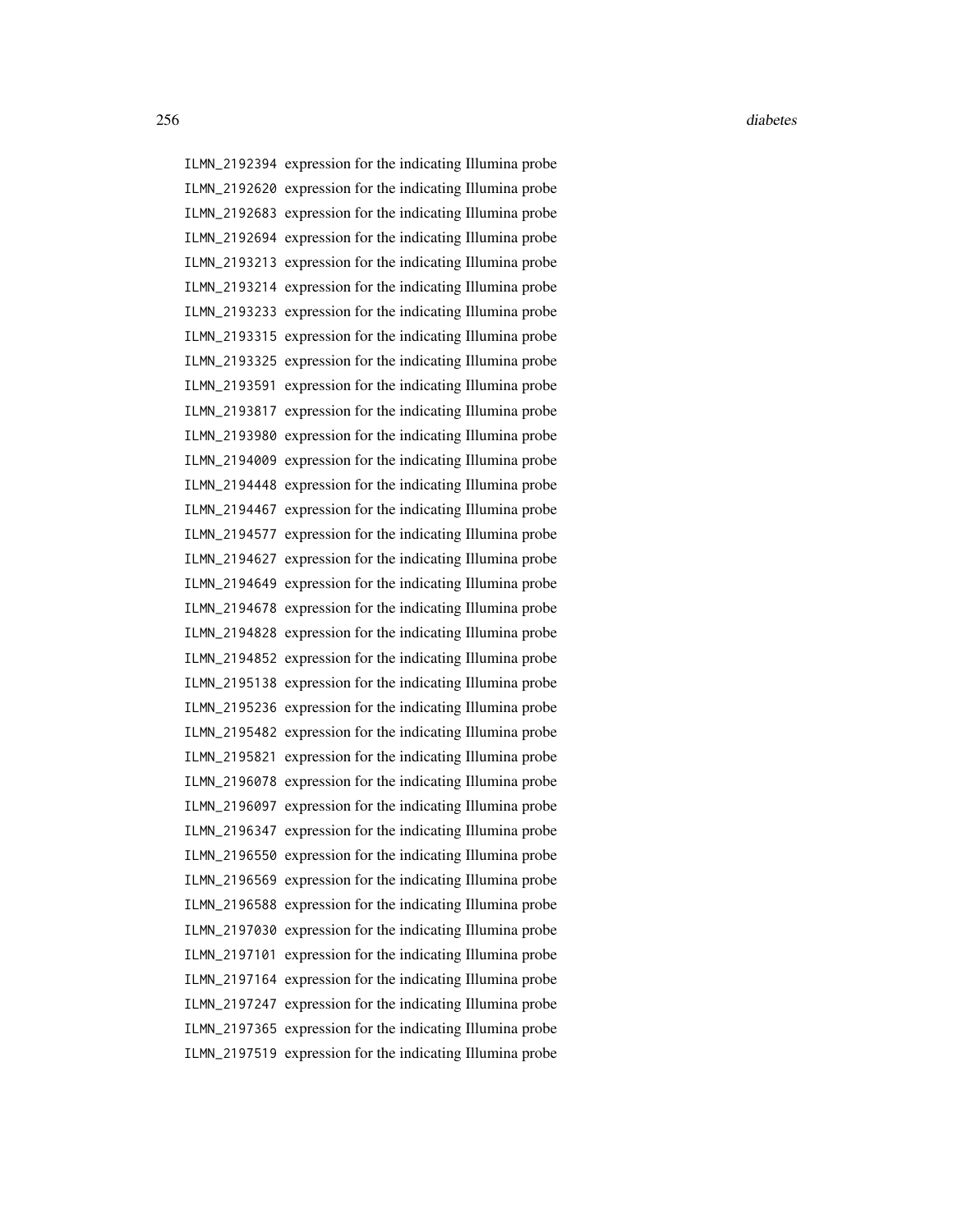ILMN\_2197846 expression for the indicating Illumina probe ILMN\_2198185 expression for the indicating Illumina probe ILMN\_2198239 expression for the indicating Illumina probe ILMN\_2198376 expression for the indicating Illumina probe ILMN\_2198393 expression for the indicating Illumina probe ILMN\_2198515 expression for the indicating Illumina probe ILMN\_2198812 expression for the indicating Illumina probe ILMN\_2198878 expression for the indicating Illumina probe ILMN\_2198893 expression for the indicating Illumina probe ILMN\_2199022 expression for the indicating Illumina probe ILMN\_2199389 expression for the indicating Illumina probe ILMN\_2199439 expression for the indicating Illumina probe ILMN\_2199768 expression for the indicating Illumina probe ILMN\_2200331 expression for the indicating Illumina probe ILMN\_2200503 expression for the indicating Illumina probe ILMN\_2200636 expression for the indicating Illumina probe ILMN\_2200659 expression for the indicating Illumina probe ILMN\_2200917 expression for the indicating Illumina probe ILMN\_2201347 expression for the indicating Illumina probe ILMN\_2201533 expression for the indicating Illumina probe ILMN\_2201580 expression for the indicating Illumina probe ILMN\_2201966 expression for the indicating Illumina probe ILMN\_2202481 expression for the indicating Illumina probe ILMN\_2202637 expression for the indicating Illumina probe ILMN\_2202915 expression for the indicating Illumina probe ILMN\_2202940 expression for the indicating Illumina probe ILMN\_2203463 expression for the indicating Illumina probe ILMN\_2203588 expression for the indicating Illumina probe ILMN\_2203807 expression for the indicating Illumina probe ILMN\_2203858 expression for the indicating Illumina probe ILMN\_2203950 expression for the indicating Illumina probe ILMN\_2204297 expression for the indicating Illumina probe ILMN\_2204545 expression for the indicating Illumina probe ILMN\_2204664 expression for the indicating Illumina probe ILMN\_2204726 expression for the indicating Illumina probe ILMN\_2204754 expression for the indicating Illumina probe ILMN\_2204876 expression for the indicating Illumina probe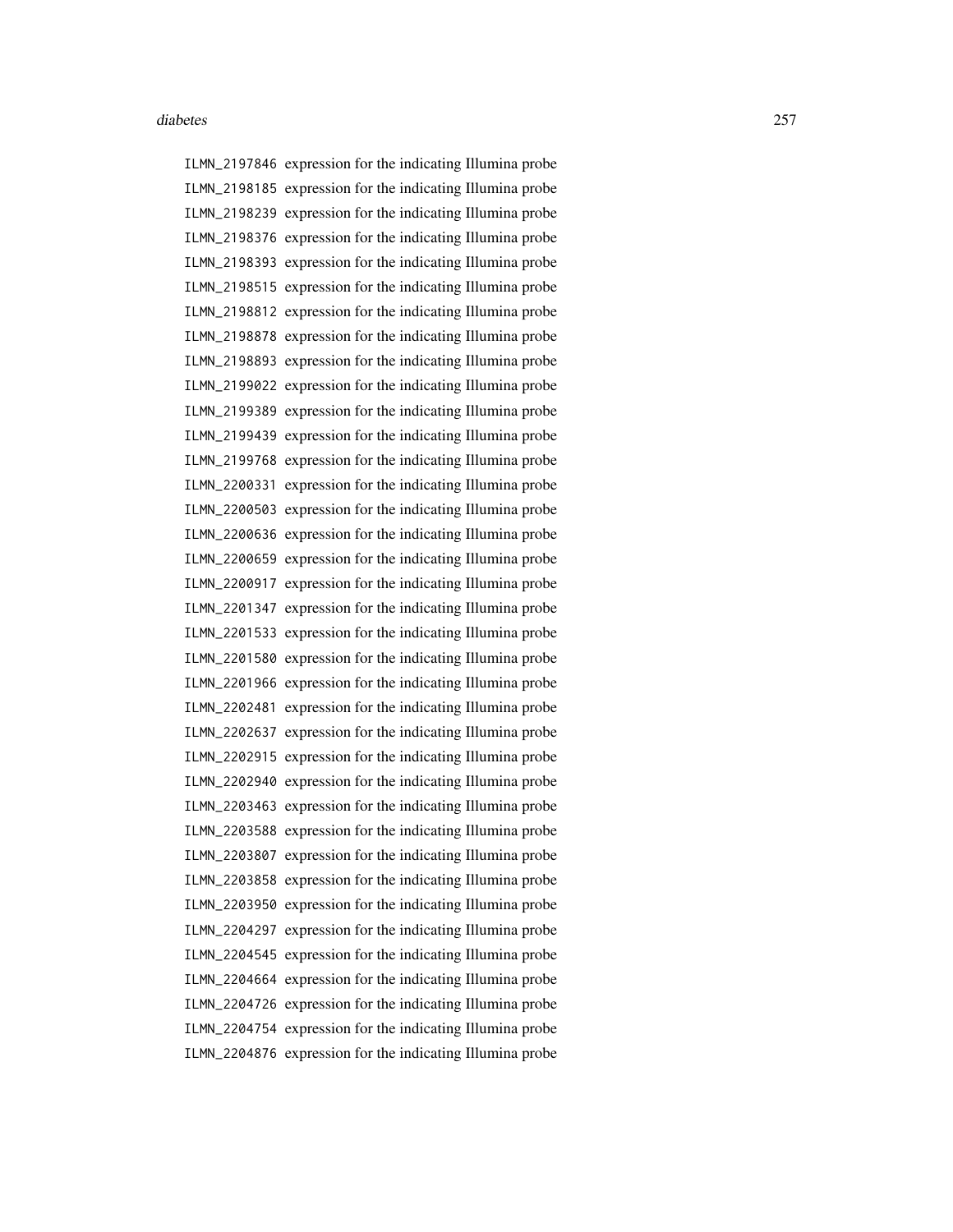ILMN\_2204909 expression for the indicating Illumina probe ILMN\_2205032 expression for the indicating Illumina probe ILMN\_2205050 expression for the indicating Illumina probe ILMN\_2205162 expression for the indicating Illumina probe ILMN\_2205211 expression for the indicating Illumina probe ILMN\_2205245 expression for the indicating Illumina probe ILMN\_2205470 expression for the indicating Illumina probe ILMN\_2205882 expression for the indicating Illumina probe ILMN\_2205963 expression for the indicating Illumina probe ILMN\_2206188 expression for the indicating Illumina probe ILMN\_2206272 expression for the indicating Illumina probe ILMN\_2206344 expression for the indicating Illumina probe ILMN\_2206554 expression for the indicating Illumina probe ILMN\_2206645 expression for the indicating Illumina probe ILMN\_2206716 expression for the indicating Illumina probe ILMN\_2207291 expression for the indicating Illumina probe ILMN\_2207328 expression for the indicating Illumina probe ILMN\_2207363 expression for the indicating Illumina probe ILMN\_2207419 expression for the indicating Illumina probe ILMN\_2207505 expression for the indicating Illumina probe ILMN\_2207533 expression for the indicating Illumina probe ILMN\_2208373 expression for the indicating Illumina probe ILMN\_2208413 expression for the indicating Illumina probe ILMN\_2208495 expression for the indicating Illumina probe ILMN\_2208802 expression for the indicating Illumina probe ILMN\_2208903 expression for the indicating Illumina probe ILMN\_2209027 expression for the indicating Illumina probe ILMN\_2209163 expression for the indicating Illumina probe ILMN\_2209180 expression for the indicating Illumina probe ILMN\_2209299 expression for the indicating Illumina probe ILMN\_2209515 expression for the indicating Illumina probe ILMN\_2209551 expression for the indicating Illumina probe ILMN\_2209578 expression for the indicating Illumina probe ILMN\_2209671 expression for the indicating Illumina probe ILMN\_2209748 expression for the indicating Illumina probe ILMN\_2209766 expression for the indicating Illumina probe ILMN\_2209993 expression for the indicating Illumina probe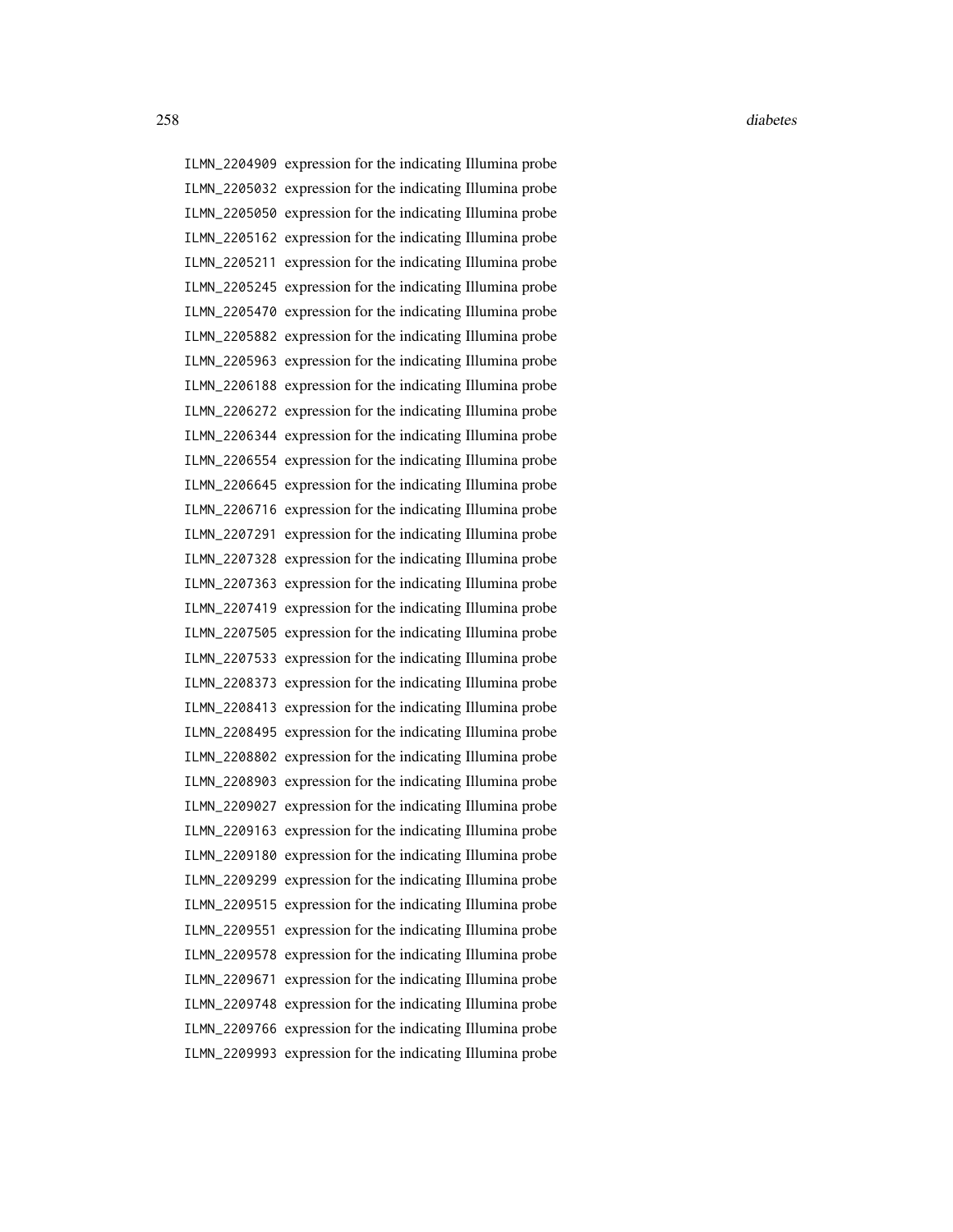ILMN\_2210129 expression for the indicating Illumina probe ILMN\_2210298 expression for the indicating Illumina probe ILMN\_2210386 expression for the indicating Illumina probe ILMN\_2210601 expression for the indicating Illumina probe ILMN\_2210713 expression for the indicating Illumina probe ILMN\_2210729 expression for the indicating Illumina probe ILMN\_2210837 expression for the indicating Illumina probe ILMN\_2210934 expression for the indicating Illumina probe ILMN\_2211003 expression for the indicating Illumina probe ILMN\_2211065 expression for the indicating Illumina probe ILMN\_2211122 expression for the indicating Illumina probe ILMN\_2211534 expression for the indicating Illumina probe ILMN\_2211672 expression for the indicating Illumina probe ILMN\_2211724 expression for the indicating Illumina probe ILMN\_2211728 expression for the indicating Illumina probe ILMN\_2211780 expression for the indicating Illumina probe ILMN\_2211800 expression for the indicating Illumina probe ILMN\_2211950 expression for the indicating Illumina probe ILMN\_2212354 expression for the indicating Illumina probe ILMN\_2212590 expression for the indicating Illumina probe ILMN\_2212763 expression for the indicating Illumina probe ILMN\_2212823 expression for the indicating Illumina probe ILMN\_2212999 expression for the indicating Illumina probe ILMN\_2213136 expression for the indicating Illumina probe ILMN\_2213199 expression for the indicating Illumina probe ILMN\_2213297 expression for the indicating Illumina probe ILMN\_2213558 expression for the indicating Illumina probe ILMN\_2214098 expression for the indicating Illumina probe ILMN\_2214144 expression for the indicating Illumina probe ILMN\_2214197 expression for the indicating Illumina probe ILMN\_2214232 expression for the indicating Illumina probe ILMN\_2214278 expression for the indicating Illumina probe ILMN\_2214473 expression for the indicating Illumina probe ILMN\_2214594 expression for the indicating Illumina probe ILMN\_2214603 expression for the indicating Illumina probe ILMN\_2214678 expression for the indicating Illumina probe ILMN\_2214734 expression for the indicating Illumina probe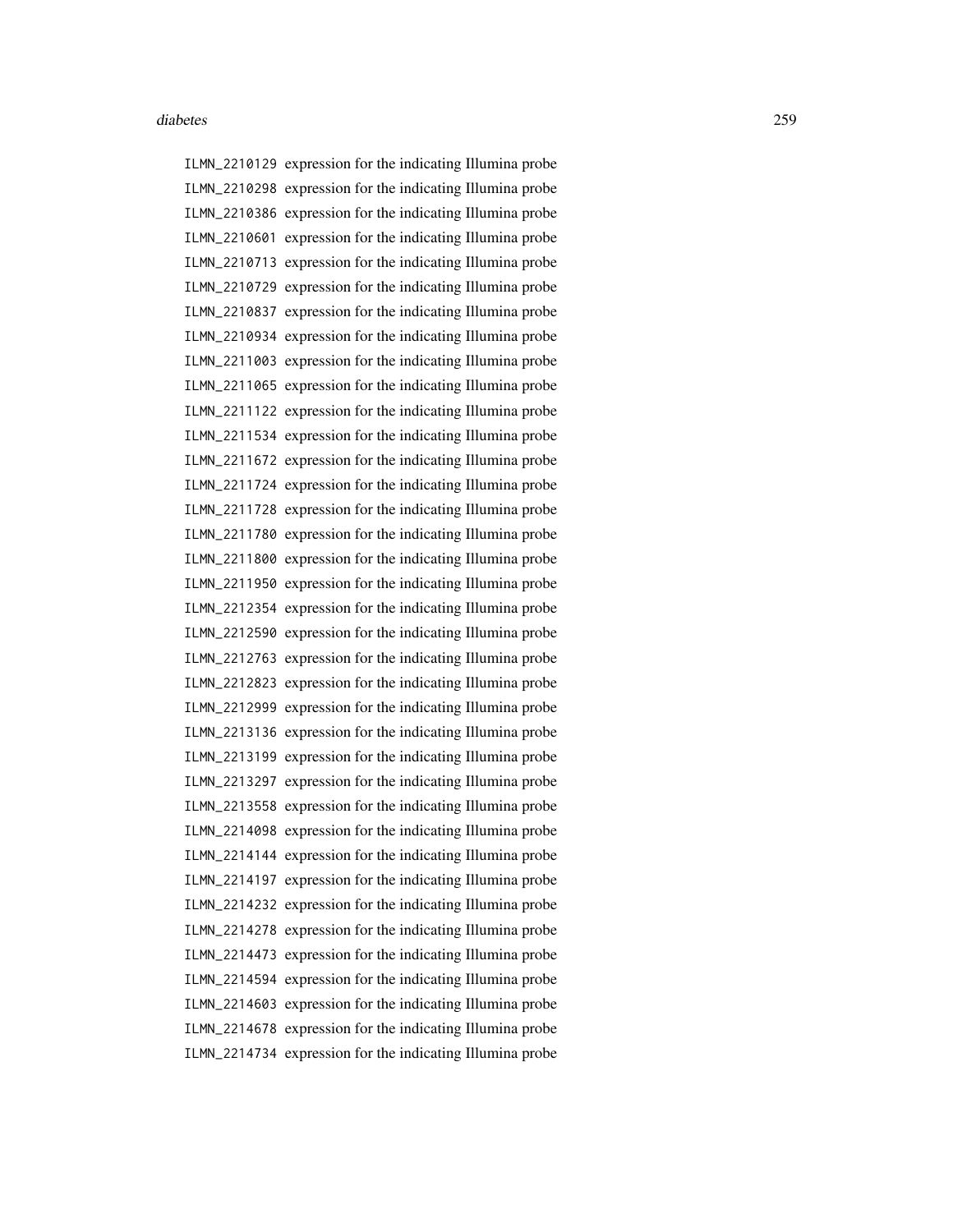ILMN\_2214955 expression for the indicating Illumina probe ILMN\_2214997 expression for the indicating Illumina probe ILMN\_2215061 expression for the indicating Illumina probe ILMN\_2215211 expression for the indicating Illumina probe ILMN\_2215355 expression for the indicating Illumina probe ILMN\_2215382 expression for the indicating Illumina probe ILMN\_2215545 expression for the indicating Illumina probe ILMN\_2215631 expression for the indicating Illumina probe ILMN\_2215656 expression for the indicating Illumina probe ILMN\_2215824 expression for the indicating Illumina probe ILMN\_2215862 expression for the indicating Illumina probe ILMN\_2216157 expression for the indicating Illumina probe ILMN\_2216265 expression for the indicating Illumina probe ILMN\_2216582 expression for the indicating Illumina probe ILMN\_2216815 expression for the indicating Illumina probe ILMN\_2216838 expression for the indicating Illumina probe ILMN\_2216852 expression for the indicating Illumina probe ILMN\_2216918 expression for the indicating Illumina probe ILMN\_2217212 expression for the indicating Illumina probe ILMN\_2217329 expression for the indicating Illumina probe ILMN\_2217661 expression for the indicating Illumina probe ILMN\_2217809 expression for the indicating Illumina probe ILMN\_2217935 expression for the indicating Illumina probe ILMN\_2218277 expression for the indicating Illumina probe ILMN\_2218401 expression for the indicating Illumina probe ILMN\_2218450 expression for the indicating Illumina probe ILMN\_2218648 expression for the indicating Illumina probe ILMN\_2218780 expression for the indicating Illumina probe ILMN\_2218856 expression for the indicating Illumina probe ILMN\_2219134 expression for the indicating Illumina probe ILMN\_2219437 expression for the indicating Illumina probe ILMN\_2219556 expression for the indicating Illumina probe ILMN\_2219618 expression for the indicating Illumina probe ILMN\_2219712 expression for the indicating Illumina probe ILMN\_2220187 expression for the indicating Illumina probe ILMN\_2220283 expression for the indicating Illumina probe ILMN\_2220320 expression for the indicating Illumina probe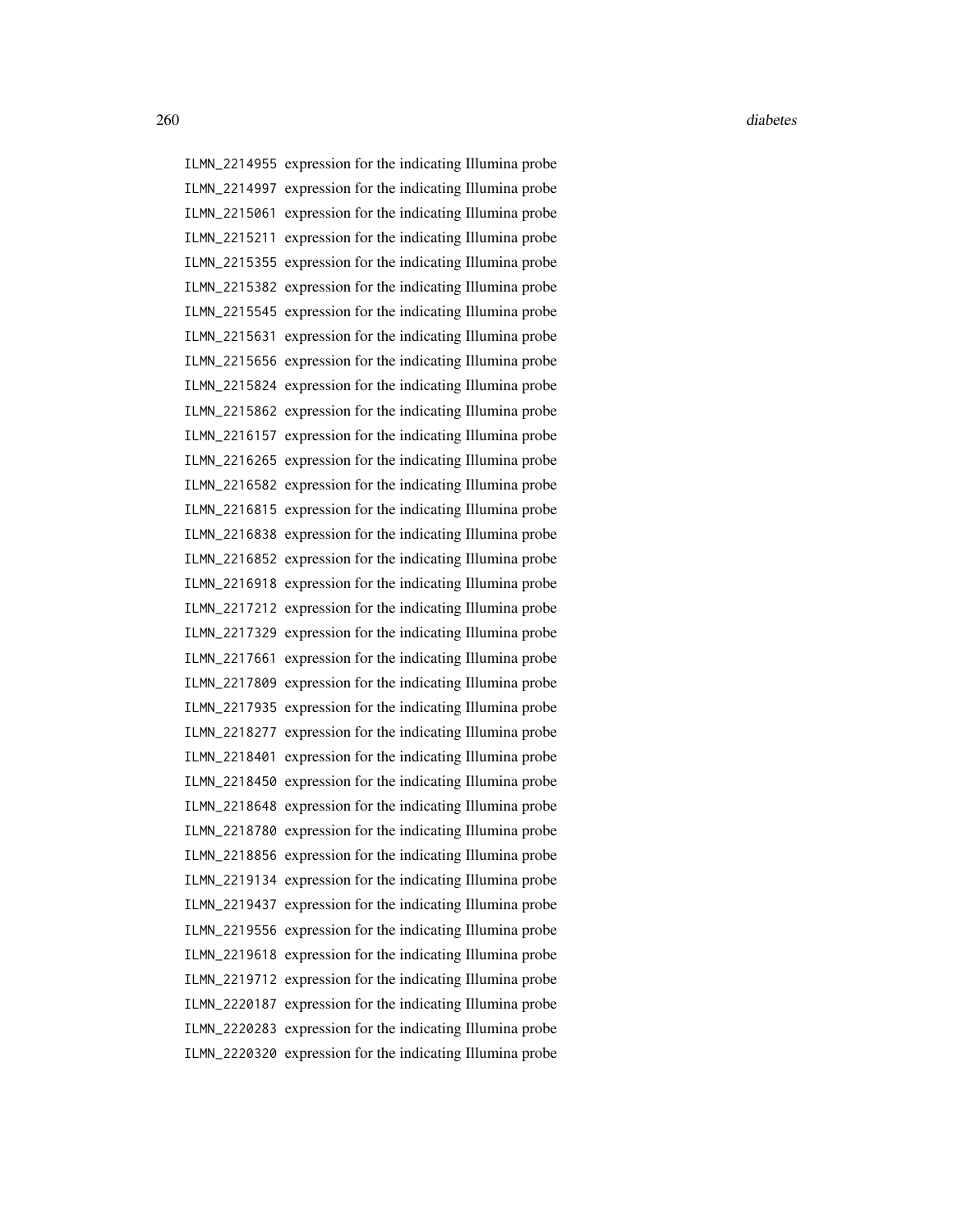ILMN\_2220518 expression for the indicating Illumina probe ILMN\_2220739 expression for the indicating Illumina probe ILMN\_2220845 expression for the indicating Illumina probe ILMN\_2221006 expression for the indicating Illumina probe ILMN\_2221014 expression for the indicating Illumina probe ILMN\_2221076 expression for the indicating Illumina probe ILMN\_2221408 expression for the indicating Illumina probe ILMN\_2221507 expression for the indicating Illumina probe ILMN\_2221564 expression for the indicating Illumina probe ILMN\_2221673 expression for the indicating Illumina probe ILMN\_2222074 expression for the indicating Illumina probe ILMN\_2222101 expression for the indicating Illumina probe ILMN\_2222234 expression for the indicating Illumina probe ILMN\_2222443 expression for the indicating Illumina probe ILMN\_2222688 expression for the indicating Illumina probe ILMN\_2222750 expression for the indicating Illumina probe ILMN\_2222768 expression for the indicating Illumina probe ILMN\_2222872 expression for the indicating Illumina probe ILMN\_2222880 expression for the indicating Illumina probe ILMN\_2222984 expression for the indicating Illumina probe ILMN\_2222992 expression for the indicating Illumina probe ILMN\_2223010 expression for the indicating Illumina probe ILMN\_2223056 expression for the indicating Illumina probe ILMN\_2223130 expression for the indicating Illumina probe ILMN\_2223350 expression for the indicating Illumina probe ILMN\_2223380 expression for the indicating Illumina probe ILMN\_2223720 expression for the indicating Illumina probe ILMN\_2223772 expression for the indicating Illumina probe ILMN\_2223805 expression for the indicating Illumina probe ILMN\_2223922 expression for the indicating Illumina probe ILMN\_2223941 expression for the indicating Illumina probe ILMN\_2224103 expression for the indicating Illumina probe ILMN\_2224143 expression for the indicating Illumina probe ILMN\_2224486 expression for the indicating Illumina probe ILMN\_2224657 expression for the indicating Illumina probe ILMN\_2224833 expression for the indicating Illumina probe ILMN\_2224907 expression for the indicating Illumina probe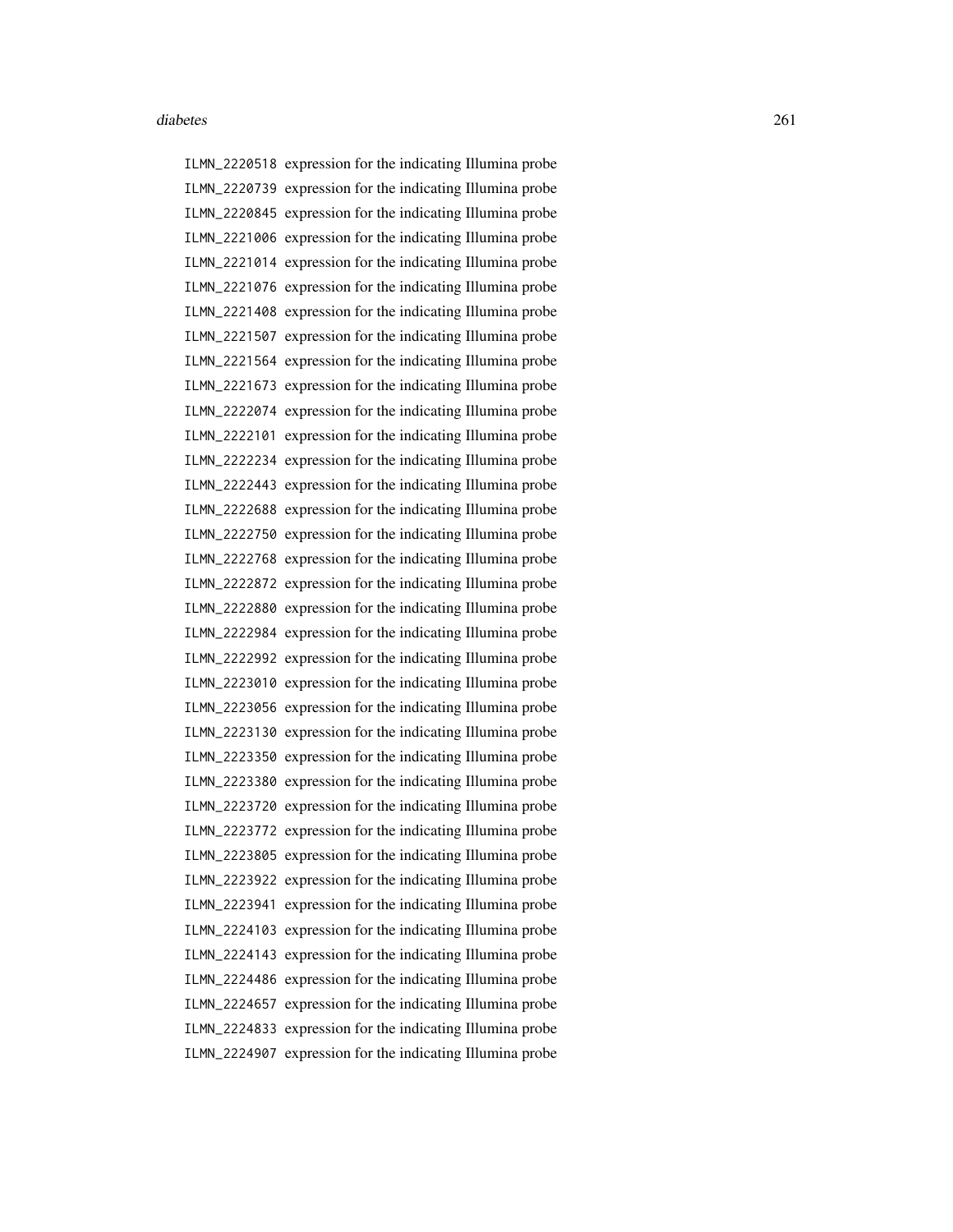ILMN\_2225144 expression for the indicating Illumina probe ILMN\_2225318 expression for the indicating Illumina probe ILMN\_2225348 expression for the indicating Illumina probe ILMN\_2225577 expression for the indicating Illumina probe ILMN\_2225595 expression for the indicating Illumina probe ILMN\_2225608 expression for the indicating Illumina probe ILMN\_2225698 expression for the indicating Illumina probe ILMN\_2225709 expression for the indicating Illumina probe ILMN\_2225735 expression for the indicating Illumina probe ILMN\_2225887 expression for the indicating Illumina probe ILMN\_2225974 expression for the indicating Illumina probe ILMN\_2226271 expression for the indicating Illumina probe ILMN\_2226304 expression for the indicating Illumina probe ILMN\_2226314 expression for the indicating Illumina probe ILMN\_2226324 expression for the indicating Illumina probe ILMN\_2226519 expression for the indicating Illumina probe ILMN\_2226917 expression for the indicating Illumina probe ILMN\_2227011 expression for the indicating Illumina probe ILMN\_2227338 expression for the indicating Illumina probe ILMN\_2227473 expression for the indicating Illumina probe ILMN\_2227495 expression for the indicating Illumina probe ILMN\_2227533 expression for the indicating Illumina probe ILMN\_2227573 expression for the indicating Illumina probe ILMN\_2227968 expression for the indicating Illumina probe ILMN\_2228180 expression for the indicating Illumina probe ILMN\_2228196 expression for the indicating Illumina probe ILMN\_2228453 expression for the indicating Illumina probe ILMN\_2228710 expression for the indicating Illumina probe ILMN\_2228732 expression for the indicating Illumina probe ILMN\_2228809 expression for the indicating Illumina probe ILMN\_2228845 expression for the indicating Illumina probe ILMN\_2228873 expression for the indicating Illumina probe ILMN\_2228976 expression for the indicating Illumina probe ILMN\_2229032 expression for the indicating Illumina probe ILMN\_2229242 expression for the indicating Illumina probe ILMN\_2229261 expression for the indicating Illumina probe ILMN\_2229379 expression for the indicating Illumina probe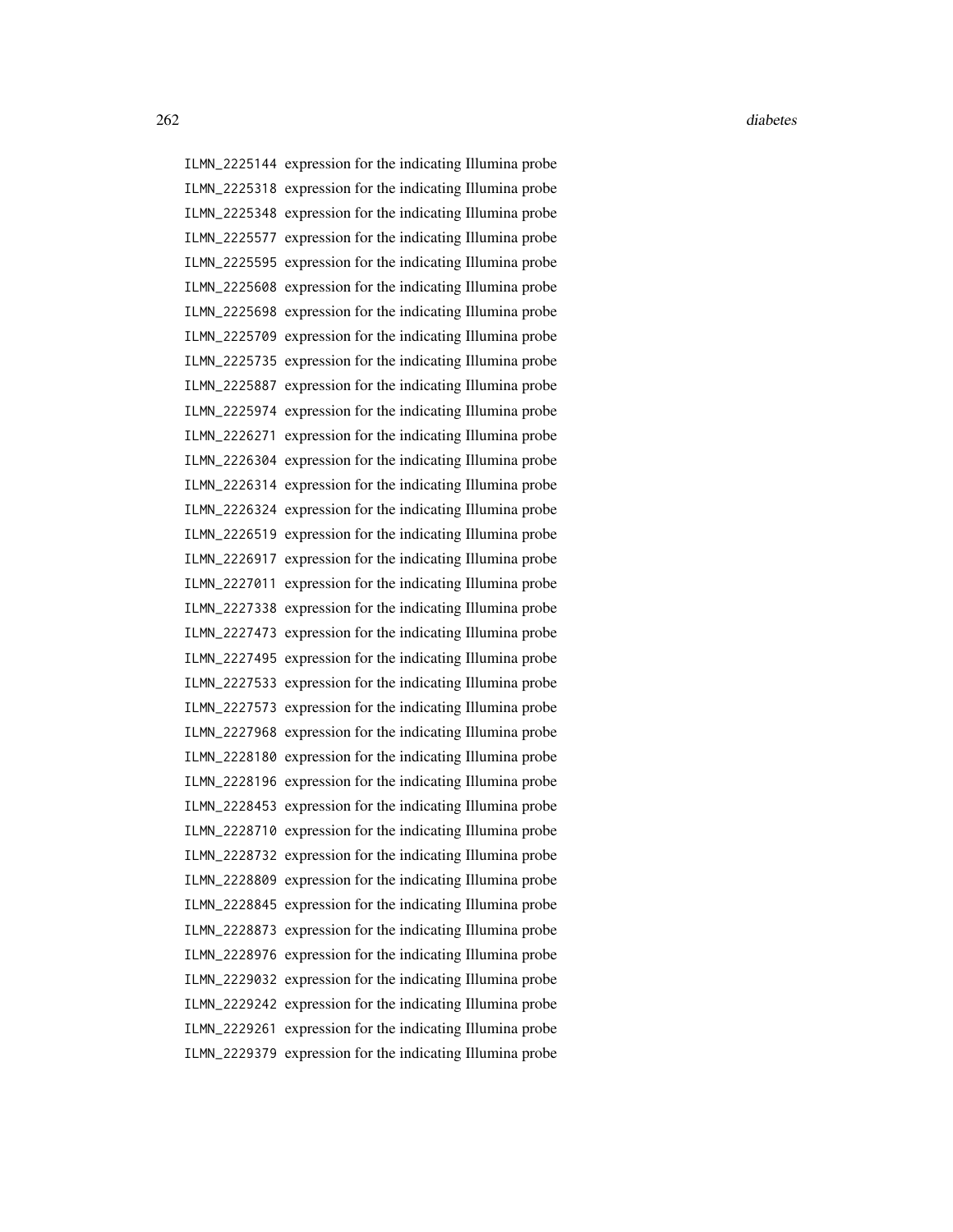ILMN\_2229922 expression for the indicating Illumina probe ILMN\_2230016 expression for the indicating Illumina probe ILMN\_2230035 expression for the indicating Illumina probe ILMN\_2230162 expression for the indicating Illumina probe ILMN\_2230566 expression for the indicating Illumina probe ILMN\_2230579 expression for the indicating Illumina probe ILMN\_2230624 expression for the indicating Illumina probe ILMN\_2230672 expression for the indicating Illumina probe ILMN\_2230862 expression for the indicating Illumina probe ILMN\_2230892 expression for the indicating Illumina probe ILMN\_2230902 expression for the indicating Illumina probe ILMN\_2230998 expression for the indicating Illumina probe ILMN\_2231020 expression for the indicating Illumina probe ILMN\_2231051 expression for the indicating Illumina probe ILMN\_2231242 expression for the indicating Illumina probe ILMN\_2231911 expression for the indicating Illumina probe ILMN\_2231928 expression for the indicating Illumina probe ILMN\_2232121 expression for the indicating Illumina probe ILMN\_2232166 expression for the indicating Illumina probe ILMN\_2232177 expression for the indicating Illumina probe ILMN\_2232368 expression for the indicating Illumina probe ILMN\_2232430 expression for the indicating Illumina probe ILMN\_2232478 expression for the indicating Illumina probe ILMN\_2232520 expression for the indicating Illumina probe ILMN\_2232936 expression for the indicating Illumina probe ILMN\_2233050 expression for the indicating Illumina probe ILMN\_2233099 expression for the indicating Illumina probe ILMN\_2233279 expression for the indicating Illumina probe ILMN\_2233334 expression for the indicating Illumina probe ILMN\_2233366 expression for the indicating Illumina probe ILMN\_2233493 expression for the indicating Illumina probe ILMN\_2233783 expression for the indicating Illumina probe ILMN\_2234016 expression for the indicating Illumina probe ILMN\_2234229 expression for the indicating Illumina probe ILMN\_2234310 expression for the indicating Illumina probe ILMN\_2234343 expression for the indicating Illumina probe ILMN\_2234412 expression for the indicating Illumina probe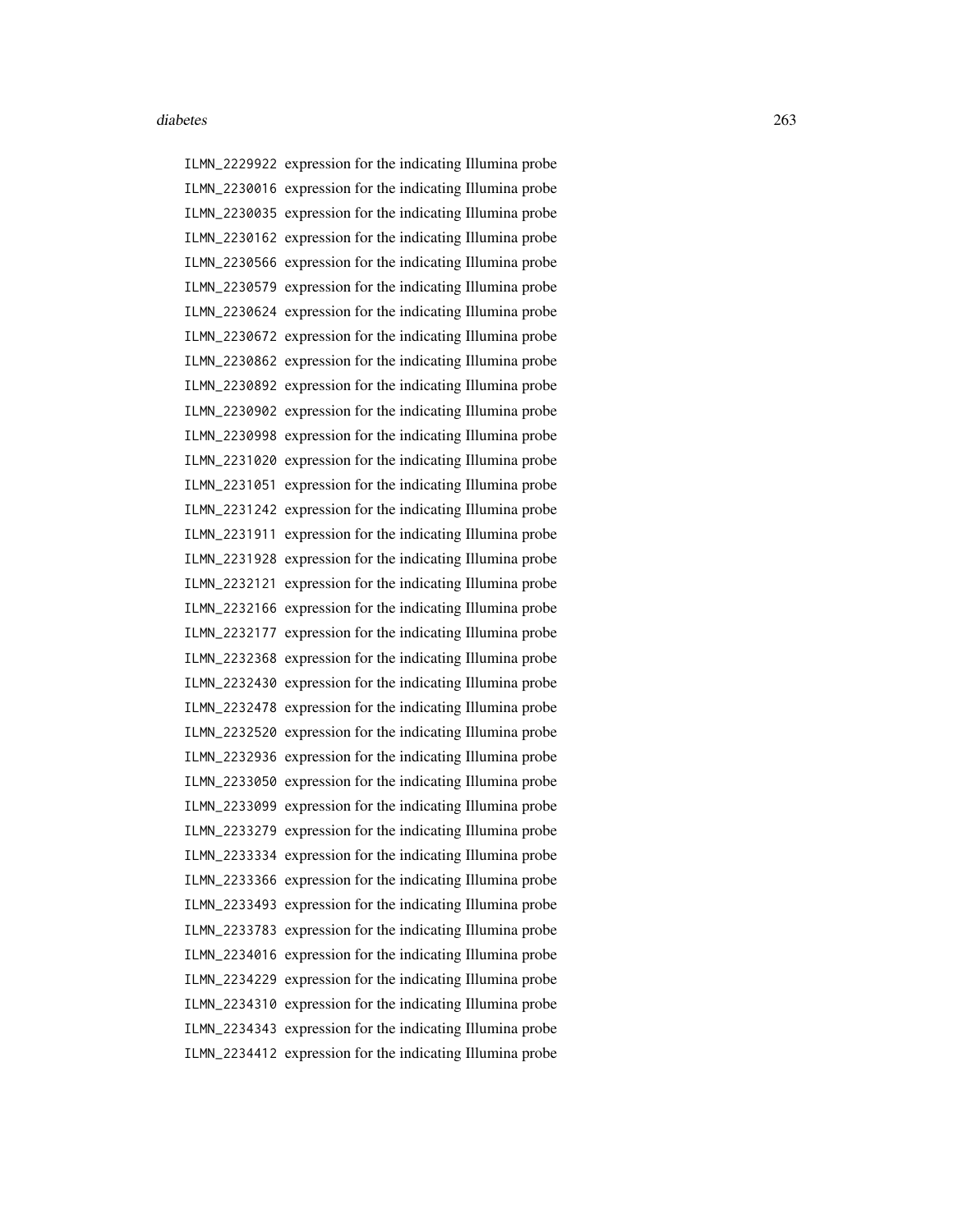ILMN\_2234515 expression for the indicating Illumina probe ILMN\_2234697 expression for the indicating Illumina probe ILMN\_2234758 expression for the indicating Illumina probe ILMN\_2234956 expression for the indicating Illumina probe ILMN\_2234970 expression for the indicating Illumina probe ILMN\_2235137 expression for the indicating Illumina probe ILMN\_2235283 expression for the indicating Illumina probe ILMN\_2235354 expression for the indicating Illumina probe ILMN\_2235454 expression for the indicating Illumina probe ILMN\_2235707 expression for the indicating Illumina probe ILMN\_2235745 expression for the indicating Illumina probe ILMN\_2235785 expression for the indicating Illumina probe ILMN\_2235975 expression for the indicating Illumina probe ILMN\_2236800 expression for the indicating Illumina probe ILMN\_2237252 expression for the indicating Illumina probe ILMN\_2237746 expression for the indicating Illumina probe ILMN\_2238928 expression for the indicating Illumina probe ILMN\_2241775 expression for the indicating Illumina probe ILMN\_2241953 expression for the indicating Illumina probe ILMN\_2242403 expression for the indicating Illumina probe ILMN\_2242463 expression for the indicating Illumina probe ILMN\_2242491 expression for the indicating Illumina probe ILMN\_2242900 expression for the indicating Illumina probe ILMN\_2242921 expression for the indicating Illumina probe ILMN\_2242937 expression for the indicating Illumina probe ILMN\_2242998 expression for the indicating Illumina probe ILMN\_2243308 expression for the indicating Illumina probe ILMN\_2243516 expression for the indicating Illumina probe ILMN\_2243553 expression for the indicating Illumina probe ILMN\_2243687 expression for the indicating Illumina probe ILMN\_2243912 expression for the indicating Illumina probe ILMN\_2244653 expression for the indicating Illumina probe ILMN\_2245523 expression for the indicating Illumina probe ILMN\_2245627 expression for the indicating Illumina probe ILMN\_2246328 expression for the indicating Illumina probe ILMN\_2246510 expression for the indicating Illumina probe ILMN\_2246548 expression for the indicating Illumina probe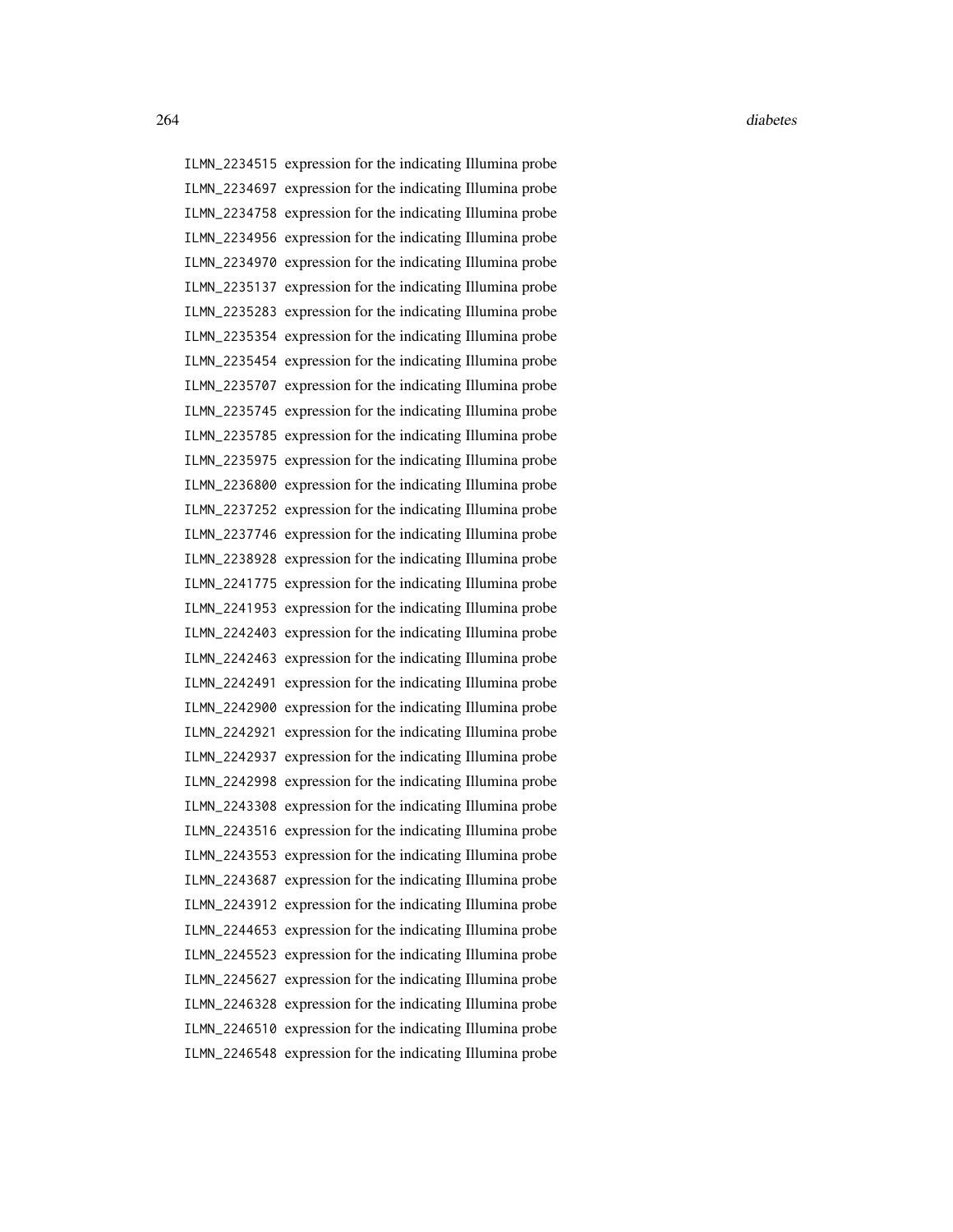ILMN\_2246661 expression for the indicating Illumina probe ILMN\_2246882 expression for the indicating Illumina probe ILMN\_2246894 expression for the indicating Illumina probe ILMN\_2246956 expression for the indicating Illumina probe ILMN\_2247594 expression for the indicating Illumina probe ILMN\_2247664 expression for the indicating Illumina probe ILMN\_2247988 expression for the indicating Illumina probe ILMN\_2248589 expression for the indicating Illumina probe ILMN\_2248970 expression for the indicating Illumina probe ILMN\_2249018 expression for the indicating Illumina probe ILMN\_2249288 expression for the indicating Illumina probe ILMN\_2249473 expression for the indicating Illumina probe ILMN\_2249920 expression for the indicating Illumina probe ILMN\_2250853 expression for the indicating Illumina probe ILMN\_2250923 expression for the indicating Illumina probe ILMN\_2251047 expression for the indicating Illumina probe ILMN\_2251114 expression for the indicating Illumina probe ILMN\_2251253 expression for the indicating Illumina probe ILMN\_2251978 expression for the indicating Illumina probe ILMN\_2252021 expression for the indicating Illumina probe ILMN\_2252136 expression for the indicating Illumina probe ILMN\_2252186 expression for the indicating Illumina probe ILMN\_2252295 expression for the indicating Illumina probe ILMN\_2252309 expression for the indicating Illumina probe ILMN\_2252408 expression for the indicating Illumina probe ILMN\_2252705 expression for the indicating Illumina probe ILMN\_2253017 expression for the indicating Illumina probe ILMN\_2253286 expression for the indicating Illumina probe ILMN\_2253300 expression for the indicating Illumina probe ILMN\_2253732 expression for the indicating Illumina probe ILMN\_2254635 expression for the indicating Illumina probe ILMN\_2254943 expression for the indicating Illumina probe ILMN\_2255133 expression for the indicating Illumina probe ILMN\_2255310 expression for the indicating Illumina probe ILMN\_2255579 expression for the indicating Illumina probe ILMN\_2255605 expression for the indicating Illumina probe ILMN\_2256295 expression for the indicating Illumina probe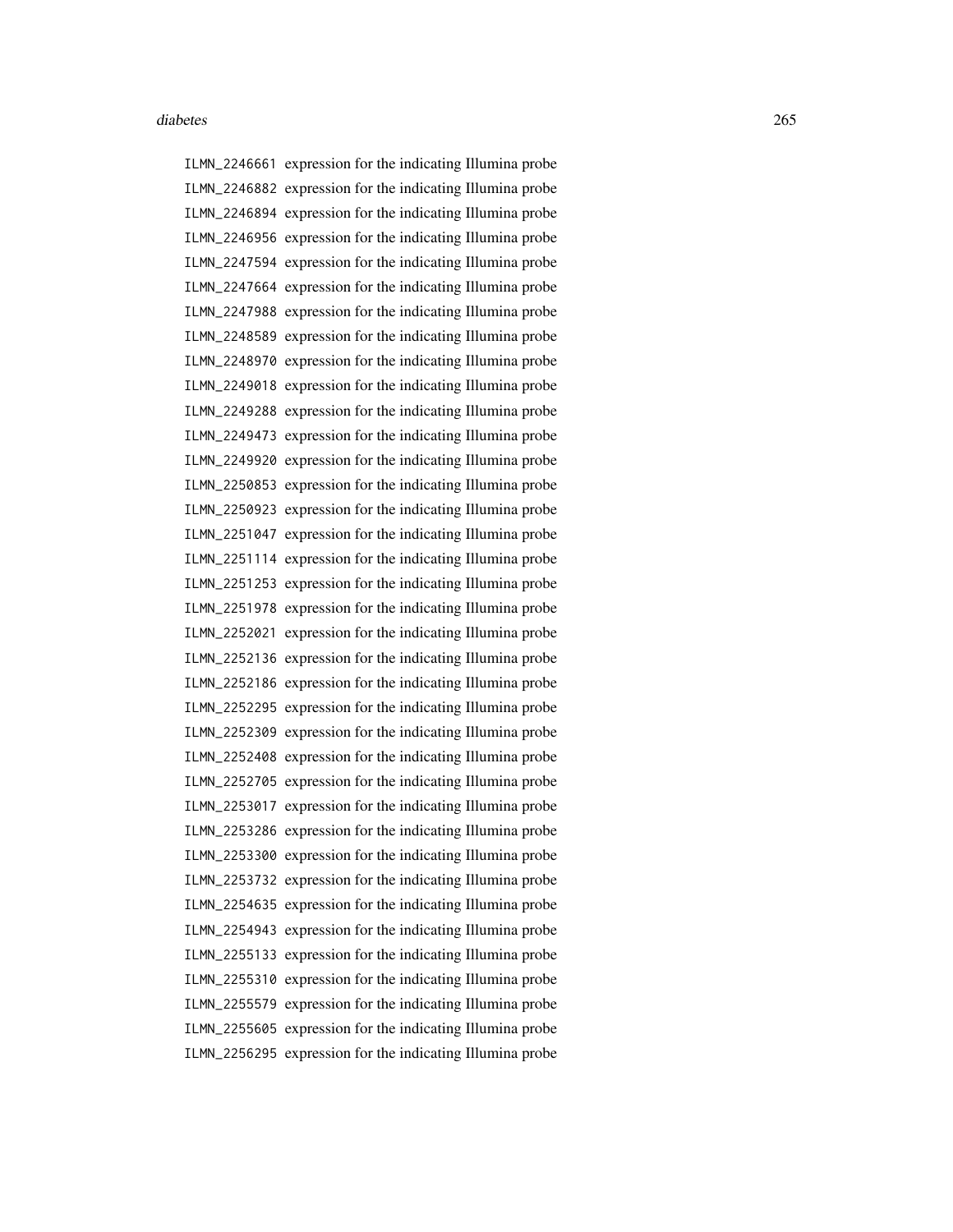ILMN\_2256359 expression for the indicating Illumina probe ILMN\_2256765 expression for the indicating Illumina probe ILMN\_2257015 expression for the indicating Illumina probe ILMN\_2257833 expression for the indicating Illumina probe ILMN\_2258234 expression for the indicating Illumina probe ILMN\_2258543 expression for the indicating Illumina probe ILMN\_2258774 expression for the indicating Illumina probe ILMN\_2258816 expression for the indicating Illumina probe ILMN\_2259119 expression for the indicating Illumina probe ILMN\_2259633 expression for the indicating Illumina probe ILMN\_2259949 expression for the indicating Illumina probe ILMN\_2260756 expression for the indicating Illumina probe ILMN\_2261076 expression for the indicating Illumina probe ILMN\_2261379 expression for the indicating Illumina probe ILMN\_2261416 expression for the indicating Illumina probe ILMN\_2261519 expression for the indicating Illumina probe ILMN\_2261784 expression for the indicating Illumina probe ILMN\_2261973 expression for the indicating Illumina probe ILMN\_2262044 expression for the indicating Illumina probe ILMN\_2262177 expression for the indicating Illumina probe ILMN\_2262275 expression for the indicating Illumina probe ILMN\_2262444 expression for the indicating Illumina probe ILMN\_2262462 expression for the indicating Illumina probe ILMN\_2262543 expression for the indicating Illumina probe ILMN\_2262901 expression for the indicating Illumina probe ILMN\_2263054 expression for the indicating Illumina probe ILMN\_2263144 expression for the indicating Illumina probe ILMN\_2263718 expression for the indicating Illumina probe ILMN\_2264011 expression for the indicating Illumina probe ILMN\_2264482 expression for the indicating Illumina probe ILMN\_2264625 expression for the indicating Illumina probe ILMN\_2264634 expression for the indicating Illumina probe ILMN\_2265995 expression for the indicating Illumina probe ILMN\_2266005 expression for the indicating Illumina probe ILMN\_2266309 expression for the indicating Illumina probe ILMN\_2266595 expression for the indicating Illumina probe ILMN\_2267084 expression for the indicating Illumina probe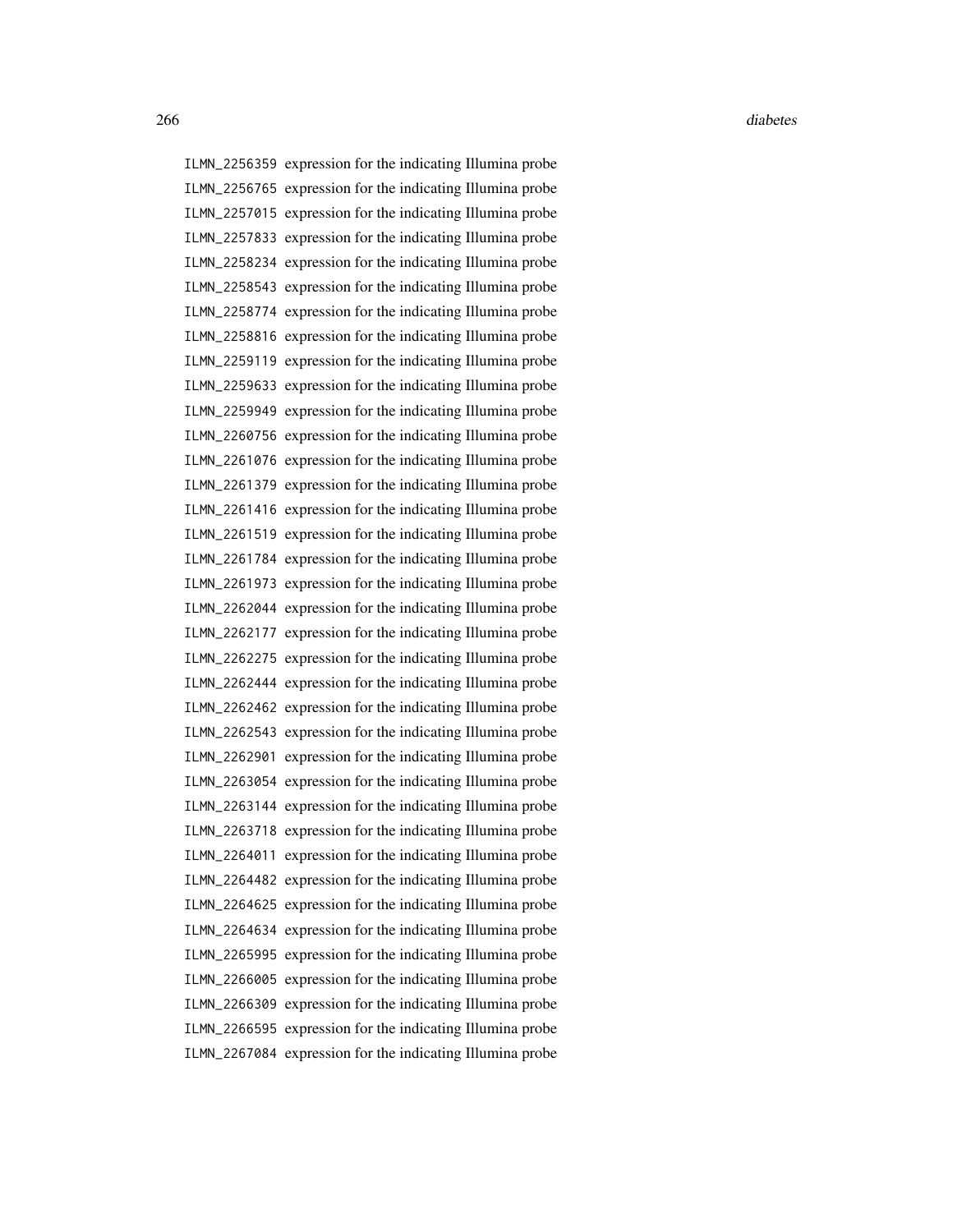ILMN\_2267787 expression for the indicating Illumina probe ILMN\_2267914 expression for the indicating Illumina probe ILMN\_2268068 expression for the indicating Illumina probe ILMN\_2268156 expression for the indicating Illumina probe ILMN\_2268381 expression for the indicating Illumina probe ILMN\_2268409 expression for the indicating Illumina probe ILMN\_2269136 expression for the indicating Illumina probe ILMN\_2269564 expression for the indicating Illumina probe ILMN\_2270100 expression for the indicating Illumina probe ILMN\_2270299 expression for the indicating Illumina probe ILMN\_2270845 expression for the indicating Illumina probe ILMN\_2270900 expression for the indicating Illumina probe ILMN\_2271875 expression for the indicating Illumina probe ILMN\_2272074 expression for the indicating Illumina probe ILMN\_2272251 expression for the indicating Illumina probe ILMN\_2273053 expression for the indicating Illumina probe ILMN\_2273103 expression for the indicating Illumina probe ILMN\_2273224 expression for the indicating Illumina probe ILMN\_2273447 expression for the indicating Illumina probe ILMN\_2274775 expression for the indicating Illumina probe ILMN\_2275098 expression for the indicating Illumina probe ILMN\_2275560 expression for the indicating Illumina probe ILMN\_2275583 expression for the indicating Illumina probe ILMN\_2276758 expression for the indicating Illumina probe ILMN\_2276811 expression for the indicating Illumina probe ILMN\_2277099 expression for the indicating Illumina probe ILMN\_2277523 expression for the indicating Illumina probe ILMN\_2277676 expression for the indicating Illumina probe ILMN\_2278433 expression for the indicating Illumina probe ILMN\_2278636 expression for the indicating Illumina probe ILMN\_2278653 expression for the indicating Illumina probe ILMN\_2278819 expression for the indicating Illumina probe ILMN\_2278850 expression for the indicating Illumina probe ILMN\_2278908 expression for the indicating Illumina probe ILMN\_2279339 expression for the indicating Illumina probe ILMN\_2279367 expression for the indicating Illumina probe ILMN\_2279834 expression for the indicating Illumina probe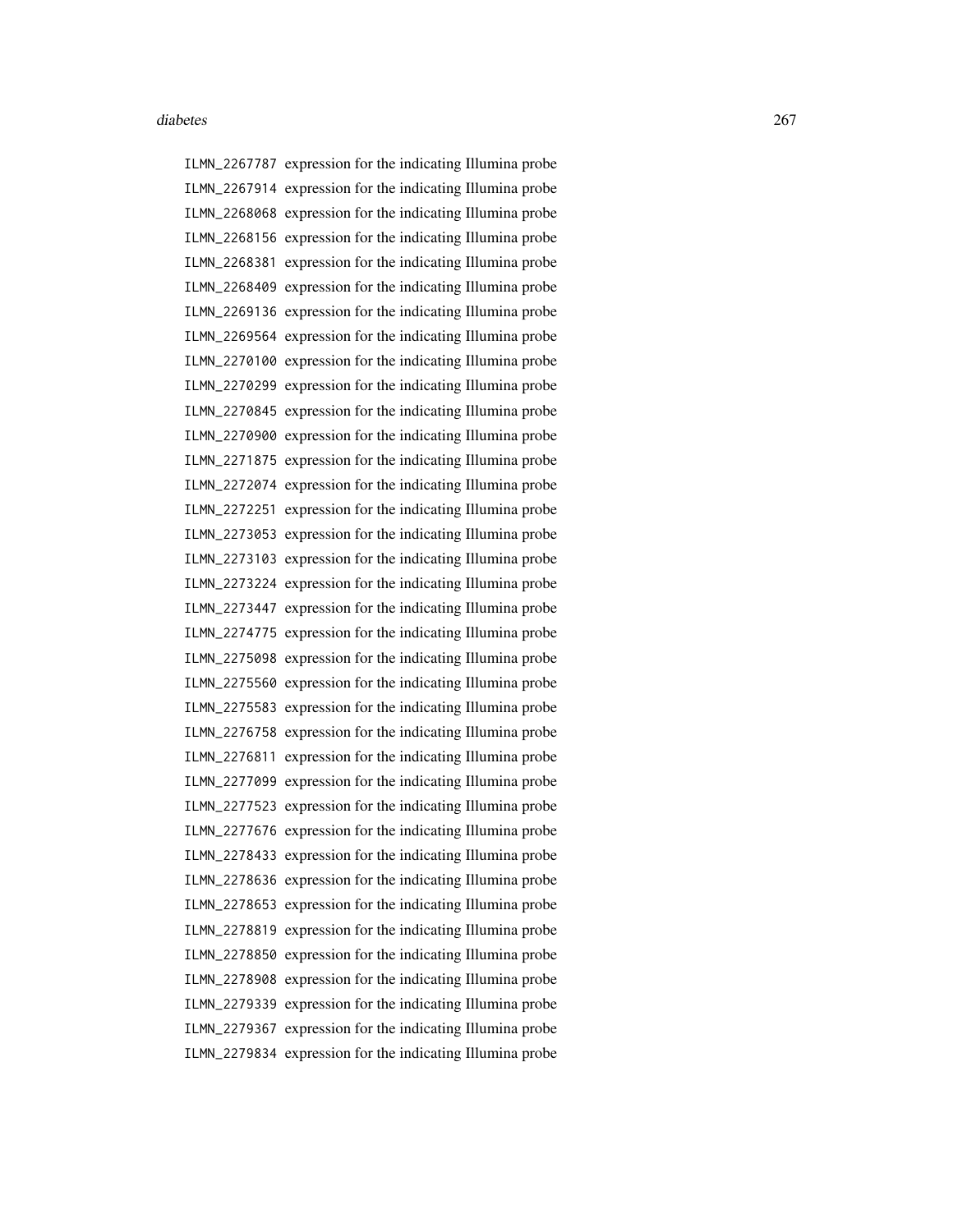ILMN\_2279873 expression for the indicating Illumina probe ILMN\_2279961 expression for the indicating Illumina probe ILMN\_2280548 expression for the indicating Illumina probe ILMN\_2281502 expression for the indicating Illumina probe ILMN\_2282077 expression for the indicating Illumina probe ILMN\_2282282 expression for the indicating Illumina probe ILMN\_2282477 expression for the indicating Illumina probe ILMN\_2282641 expression for the indicating Illumina probe ILMN\_2282959 expression for the indicating Illumina probe ILMN\_2283196 expression for the indicating Illumina probe ILMN\_2283325 expression for the indicating Illumina probe ILMN\_2283388 expression for the indicating Illumina probe ILMN\_2284591 expression for the indicating Illumina probe ILMN\_2284744 expression for the indicating Illumina probe ILMN\_2284998 expression for the indicating Illumina probe ILMN\_2285032 expression for the indicating Illumina probe ILMN\_2285112 expression for the indicating Illumina probe ILMN\_2285141 expression for the indicating Illumina probe ILMN\_2285213 expression for the indicating Illumina probe ILMN\_2285375 expression for the indicating Illumina probe ILMN\_2285506 expression for the indicating Illumina probe ILMN\_2285713 expression for the indicating Illumina probe ILMN\_2285802 expression for the indicating Illumina probe ILMN\_2285817 expression for the indicating Illumina probe ILMN\_2286024 expression for the indicating Illumina probe ILMN\_2286334 expression for the indicating Illumina probe ILMN\_2286514 expression for the indicating Illumina probe ILMN\_2286783 expression for the indicating Illumina probe ILMN\_2286800 expression for the indicating Illumina probe ILMN\_2286870 expression for the indicating Illumina probe ILMN\_2287168 expression for the indicating Illumina probe ILMN\_2287276 expression for the indicating Illumina probe ILMN\_2287888 expression for the indicating Illumina probe ILMN\_2288070 expression for the indicating Illumina probe ILMN\_2288232 expression for the indicating Illumina probe ILMN\_2288483 expression for the indicating Illumina probe ILMN\_2288740 expression for the indicating Illumina probe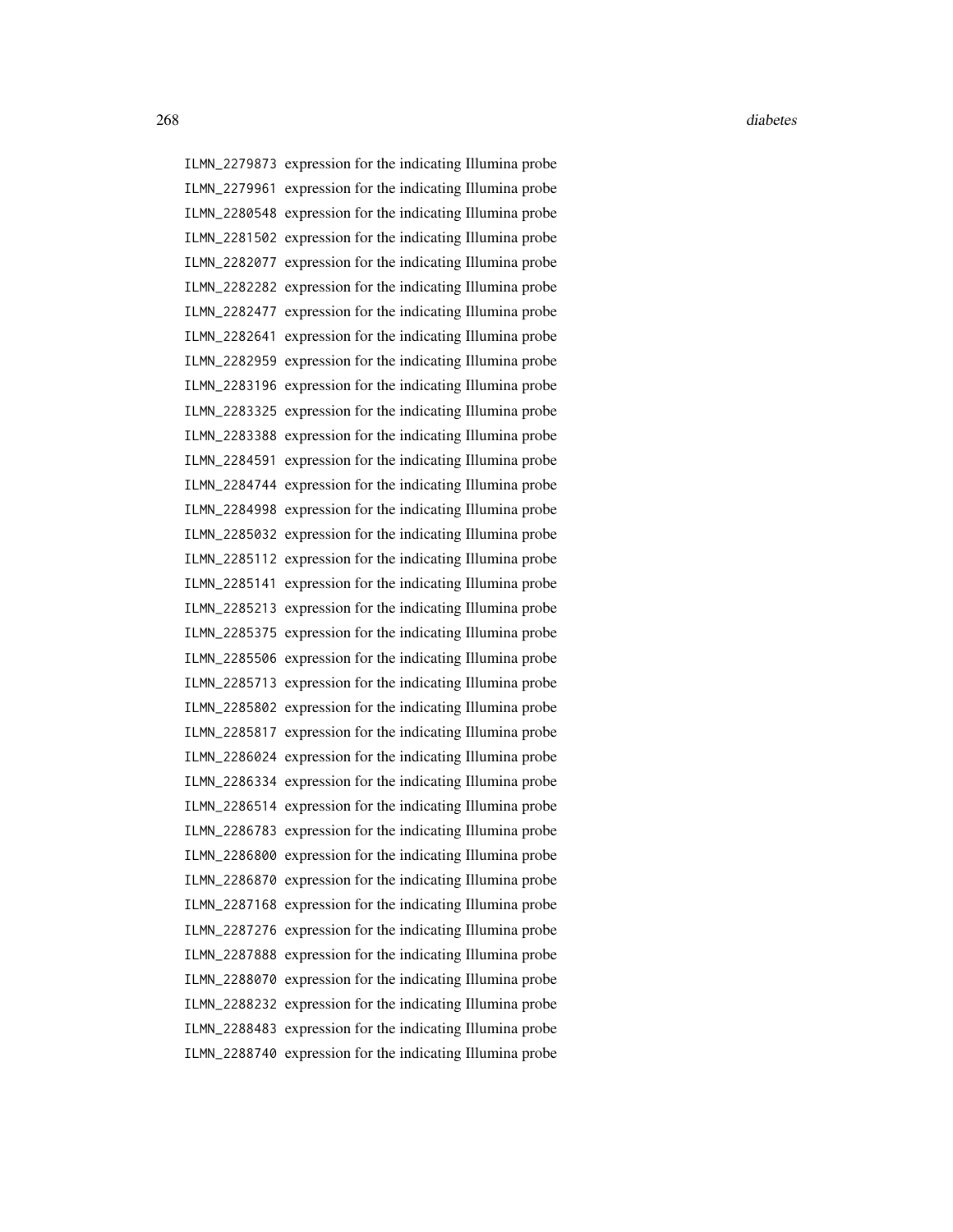ILMN\_2289093 expression for the indicating Illumina probe ILMN\_2289775 expression for the indicating Illumina probe ILMN\_2289849 expression for the indicating Illumina probe ILMN\_2289924 expression for the indicating Illumina probe ILMN\_2290007 expression for the indicating Illumina probe ILMN\_2290089 expression for the indicating Illumina probe ILMN\_2290118 expression for the indicating Illumina probe ILMN\_2290618 expression for the indicating Illumina probe ILMN\_2290679 expression for the indicating Illumina probe ILMN\_2290732 expression for the indicating Illumina probe ILMN\_2290808 expression for the indicating Illumina probe ILMN\_2290998 expression for the indicating Illumina probe ILMN\_2291092 expression for the indicating Illumina probe ILMN\_2291619 expression for the indicating Illumina probe ILMN\_2291644 expression for the indicating Illumina probe ILMN\_2292178 expression for the indicating Illumina probe ILMN\_2292387 expression for the indicating Illumina probe ILMN\_2292723 expression for the indicating Illumina probe ILMN\_2293677 expression for the indicating Illumina probe ILMN\_2293758 expression for the indicating Illumina probe ILMN\_2294274 expression for the indicating Illumina probe ILMN\_2294294 expression for the indicating Illumina probe ILMN\_2294431 expression for the indicating Illumina probe ILMN\_2294442 expression for the indicating Illumina probe ILMN\_2294684 expression for the indicating Illumina probe ILMN\_2294762 expression for the indicating Illumina probe ILMN\_2294784 expression for the indicating Illumina probe ILMN\_2294878 expression for the indicating Illumina probe ILMN\_2294978 expression for the indicating Illumina probe ILMN\_2295252 expression for the indicating Illumina probe ILMN\_2295330 expression for the indicating Illumina probe ILMN\_2295506 expression for the indicating Illumina probe ILMN\_2295879 expression for the indicating Illumina probe ILMN\_2295918 expression for the indicating Illumina probe ILMN\_2296644 expression for the indicating Illumina probe ILMN\_2296697 expression for the indicating Illumina probe ILMN\_2296843 expression for the indicating Illumina probe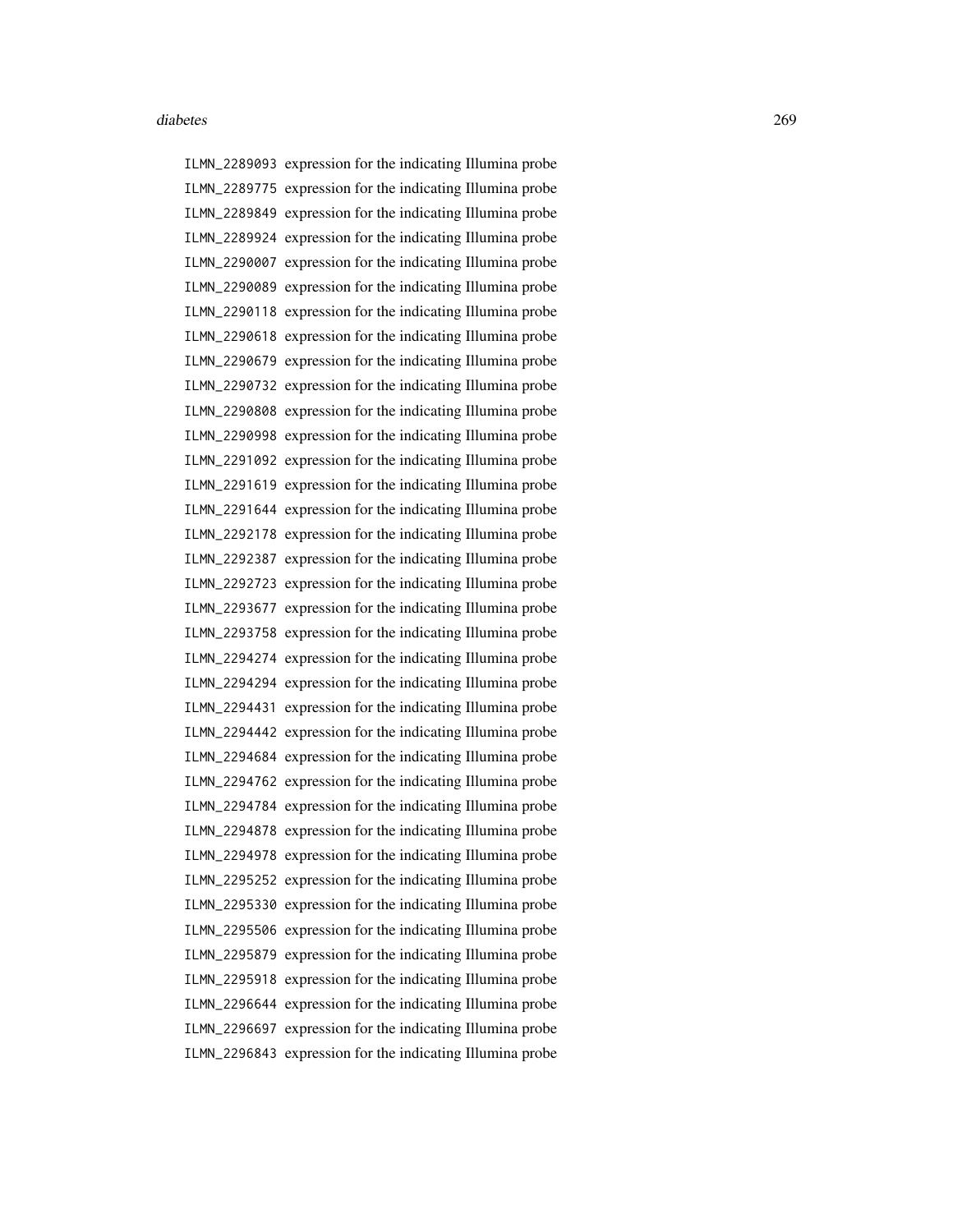ILMN\_2296950 expression for the indicating Illumina probe ILMN\_2297069 expression for the indicating Illumina probe ILMN\_2297710 expression for the indicating Illumina probe ILMN\_2297864 expression for the indicating Illumina probe ILMN\_2297997 expression for the indicating Illumina probe ILMN\_2298365 expression for the indicating Illumina probe ILMN\_2298511 expression for the indicating Illumina probe ILMN\_2298818 expression for the indicating Illumina probe ILMN\_2299072 expression for the indicating Illumina probe ILMN\_2299612 expression for the indicating Illumina probe ILMN\_2299843 expression for the indicating Illumina probe ILMN\_2300186 expression for the indicating Illumina probe ILMN\_2300396 expression for the indicating Illumina probe ILMN\_2300526 expression for the indicating Illumina probe ILMN\_2300636 expression for the indicating Illumina probe ILMN\_2300664 expression for the indicating Illumina probe ILMN\_2300970 expression for the indicating Illumina probe ILMN\_2301083 expression for the indicating Illumina probe ILMN\_2301624 expression for the indicating Illumina probe ILMN\_2301725 expression for the indicating Illumina probe ILMN\_2301955 expression for the indicating Illumina probe ILMN\_2302118 expression for the indicating Illumina probe ILMN\_2302716 expression for the indicating Illumina probe ILMN\_2302757 expression for the indicating Illumina probe ILMN\_2303170 expression for the indicating Illumina probe ILMN\_2304624 expression for the indicating Illumina probe ILMN\_2305407 expression for the indicating Illumina probe ILMN\_2305544 expression for the indicating Illumina probe ILMN\_2305599 expression for the indicating Illumina probe ILMN\_2305721 expression for the indicating Illumina probe ILMN\_2306033 expression for the indicating Illumina probe ILMN\_2306066 expression for the indicating Illumina probe ILMN\_2306077 expression for the indicating Illumina probe ILMN\_2306189 expression for the indicating Illumina probe ILMN\_2306540 expression for the indicating Illumina probe ILMN\_2306565 expression for the indicating Illumina probe ILMN\_2306955 expression for the indicating Illumina probe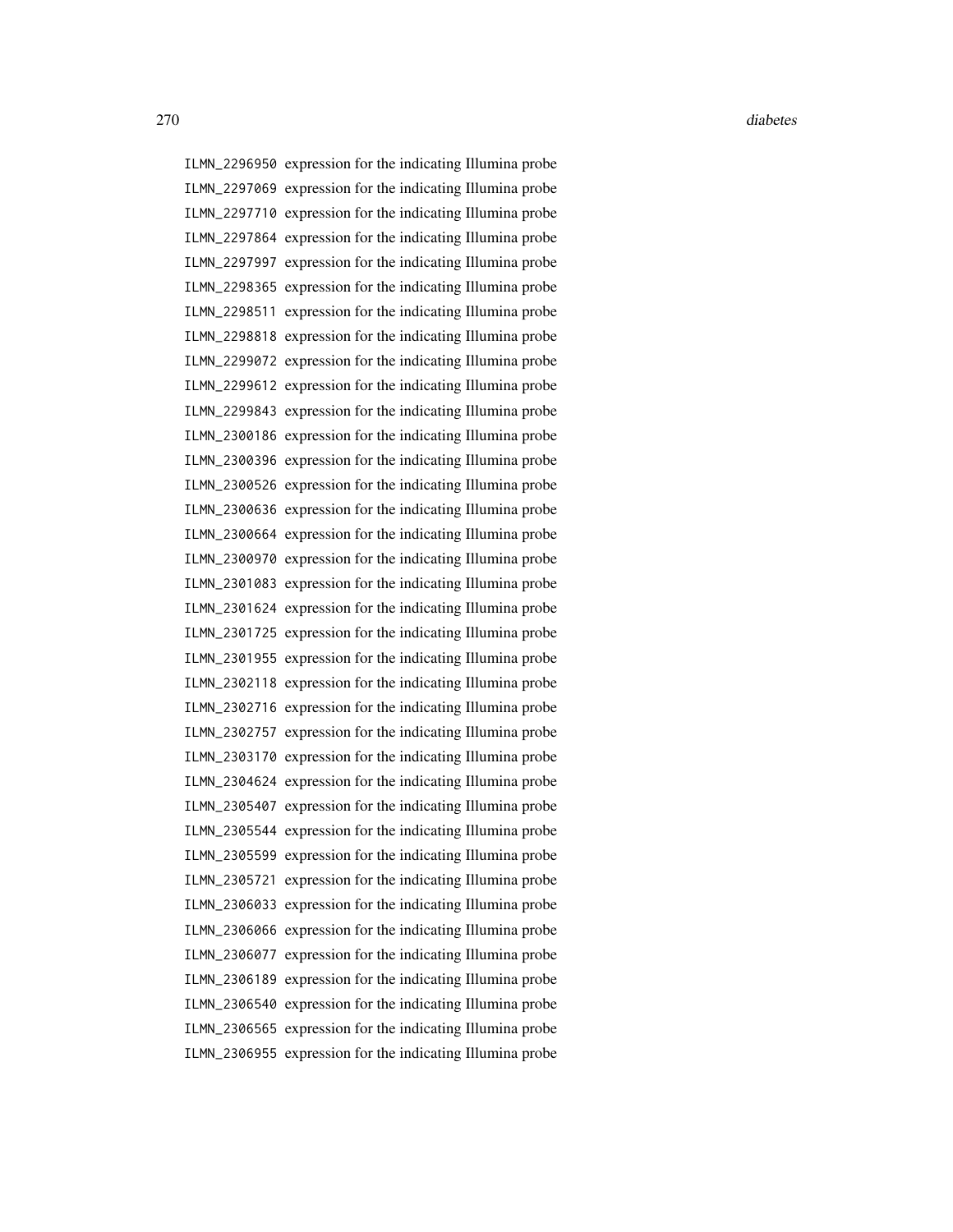ILMN\_2307025 expression for the indicating Illumina probe ILMN\_2307032 expression for the indicating Illumina probe ILMN\_2307455 expression for the indicating Illumina probe ILMN\_2307656 expression for the indicating Illumina probe ILMN\_2307721 expression for the indicating Illumina probe ILMN\_2307740 expression for the indicating Illumina probe ILMN\_2307883 expression for the indicating Illumina probe ILMN\_2307978 expression for the indicating Illumina probe ILMN\_2308338 expression for the indicating Illumina probe ILMN\_2308582 expression for the indicating Illumina probe ILMN\_2308689 expression for the indicating Illumina probe ILMN\_2308849 expression for the indicating Illumina probe ILMN\_2308903 expression for the indicating Illumina probe ILMN\_2309156 expression for the indicating Illumina probe ILMN\_2309180 expression for the indicating Illumina probe ILMN\_2309228 expression for the indicating Illumina probe ILMN\_2309245 expression for the indicating Illumina probe ILMN\_2309608 expression for the indicating Illumina probe ILMN\_2309848 expression for the indicating Illumina probe ILMN\_2309926 expression for the indicating Illumina probe ILMN\_2310019 expression for the indicating Illumina probe ILMN\_2310253 expression for the indicating Illumina probe ILMN\_2310589 expression for the indicating Illumina probe ILMN\_2310621 expression for the indicating Illumina probe ILMN\_2310703 expression for the indicating Illumina probe ILMN\_2310896 expression for the indicating Illumina probe ILMN\_2310968 expression for the indicating Illumina probe ILMN\_2311041 expression for the indicating Illumina probe ILMN\_2311166 expression for the indicating Illumina probe ILMN\_2311278 expression for the indicating Illumina probe ILMN\_2311518 expression for the indicating Illumina probe ILMN\_2311537 expression for the indicating Illumina probe ILMN\_2311548 expression for the indicating Illumina probe ILMN\_2311761 expression for the indicating Illumina probe ILMN\_2311779 expression for the indicating Illumina probe ILMN\_2311796 expression for the indicating Illumina probe ILMN\_2311826 expression for the indicating Illumina probe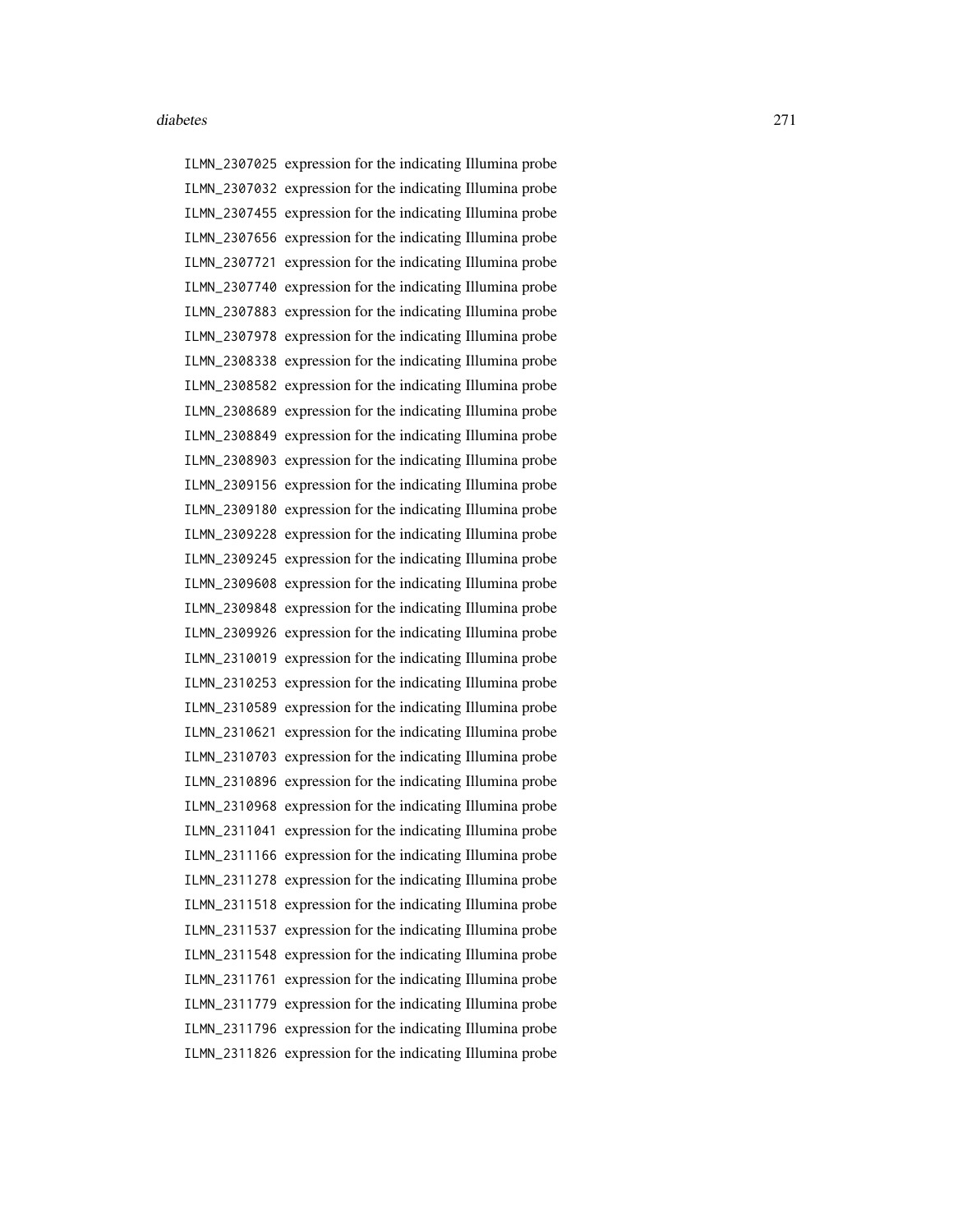ILMN\_2311989 expression for the indicating Illumina probe ILMN\_2312106 expression for the indicating Illumina probe ILMN\_2312149 expression for the indicating Illumina probe ILMN\_2312228 expression for the indicating Illumina probe ILMN\_2312275 expression for the indicating Illumina probe ILMN\_2312296 expression for the indicating Illumina probe ILMN\_2312340 expression for the indicating Illumina probe ILMN\_2312386 expression for the indicating Illumina probe ILMN\_2312498 expression for the indicating Illumina probe ILMN\_2312606 expression for the indicating Illumina probe ILMN\_2312709 expression for the indicating Illumina probe ILMN\_2312719 expression for the indicating Illumina probe ILMN\_2312732 expression for the indicating Illumina probe ILMN\_2312897 expression for the indicating Illumina probe ILMN\_2312906 expression for the indicating Illumina probe ILMN\_2313074 expression for the indicating Illumina probe ILMN\_2313079 expression for the indicating Illumina probe ILMN\_2313158 expression for the indicating Illumina probe ILMN\_2313730 expression for the indicating Illumina probe ILMN\_2313782 expression for the indicating Illumina probe ILMN\_2313821 expression for the indicating Illumina probe ILMN\_2313851 expression for the indicating Illumina probe ILMN\_2313889 expression for the indicating Illumina probe ILMN\_2313901 expression for the indicating Illumina probe ILMN\_2313926 expression for the indicating Illumina probe ILMN\_2314007 expression for the indicating Illumina probe ILMN\_2315569 expression for the indicating Illumina probe ILMN\_2315694 expression for the indicating Illumina probe ILMN\_2315979 expression for the indicating Illumina probe ILMN\_2316104 expression for the indicating Illumina probe ILMN\_2316236 expression for the indicating Illumina probe ILMN\_2316278 expression for the indicating Illumina probe ILMN\_2316386 expression for the indicating Illumina probe ILMN\_2316540 expression for the indicating Illumina probe ILMN\_2316806 expression for the indicating Illumina probe ILMN\_2316878 expression for the indicating Illumina probe ILMN\_2316974 expression for the indicating Illumina probe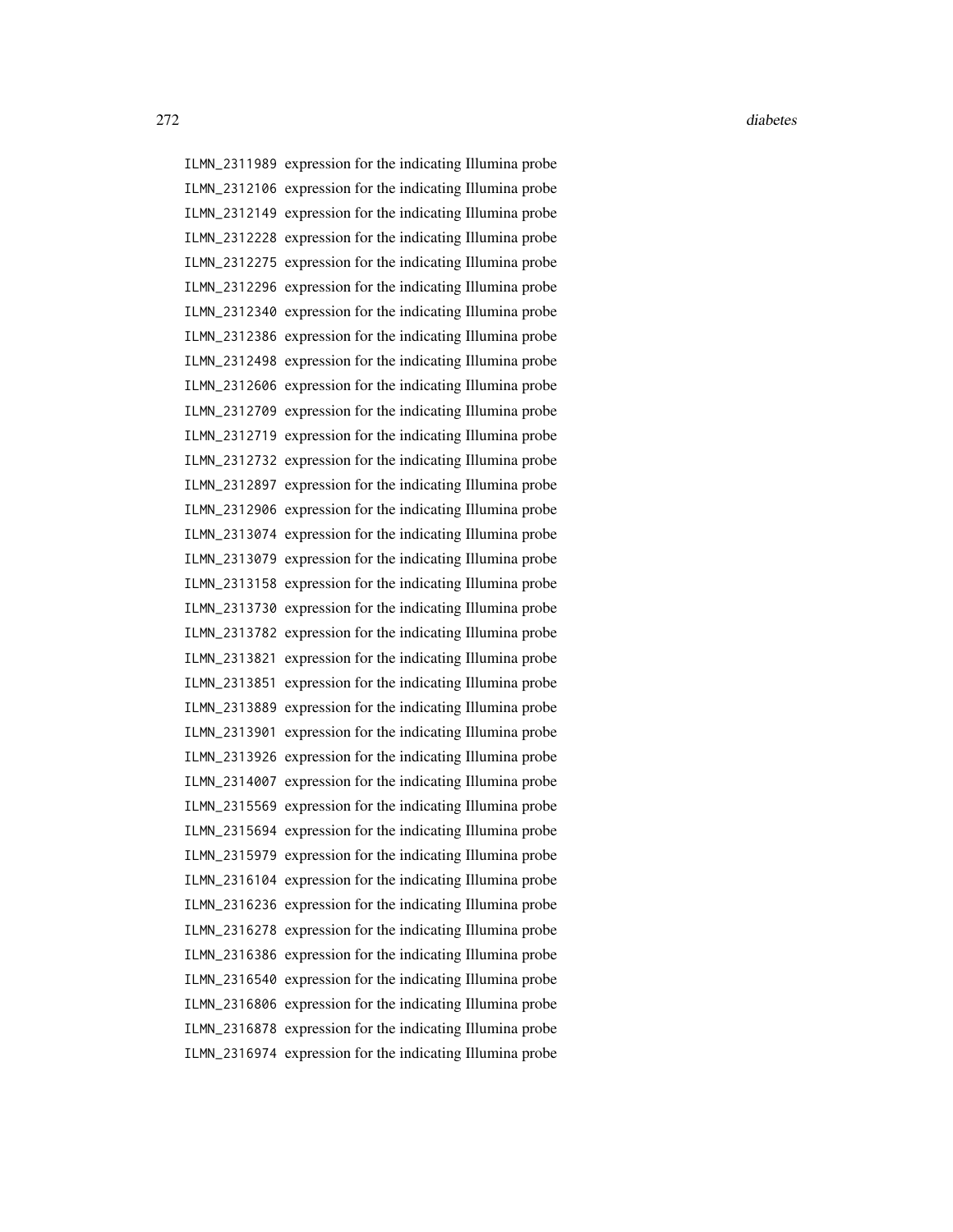ILMN\_2317348 expression for the indicating Illumina probe ILMN\_2317457 expression for the indicating Illumina probe ILMN\_2317463 expression for the indicating Illumina probe ILMN\_2317658 expression for the indicating Illumina probe ILMN\_2317730 expression for the indicating Illumina probe ILMN\_2317739 expression for the indicating Illumina probe ILMN\_2317751 expression for the indicating Illumina probe ILMN\_2318011 expression for the indicating Illumina probe ILMN\_2318430 expression for the indicating Illumina probe ILMN\_2318568 expression for the indicating Illumina probe ILMN\_2318638 expression for the indicating Illumina probe ILMN\_2318685 expression for the indicating Illumina probe ILMN\_2318725 expression for the indicating Illumina probe ILMN\_2318811 expression for the indicating Illumina probe ILMN\_2319000 expression for the indicating Illumina probe ILMN\_2319077 expression for the indicating Illumina probe ILMN\_2319234 expression for the indicating Illumina probe ILMN\_2319326 expression for the indicating Illumina probe ILMN\_2319344 expression for the indicating Illumina probe ILMN\_2319414 expression for the indicating Illumina probe ILMN\_2319588 expression for the indicating Illumina probe ILMN\_2319825 expression for the indicating Illumina probe ILMN\_2319910 expression for the indicating Illumina probe ILMN\_2319913 expression for the indicating Illumina probe ILMN\_2319952 expression for the indicating Illumina probe ILMN\_2319994 expression for the indicating Illumina probe ILMN\_2319996 expression for the indicating Illumina probe ILMN\_2320250 expression for the indicating Illumina probe ILMN\_2320330 expression for the indicating Illumina probe ILMN\_2320336 expression for the indicating Illumina probe ILMN\_2320480 expression for the indicating Illumina probe ILMN\_2320513 expression for the indicating Illumina probe ILMN\_2320850 expression for the indicating Illumina probe ILMN\_2320853 expression for the indicating Illumina probe ILMN\_2320888 expression for the indicating Illumina probe ILMN\_2320906 expression for the indicating Illumina probe ILMN\_2320964 expression for the indicating Illumina probe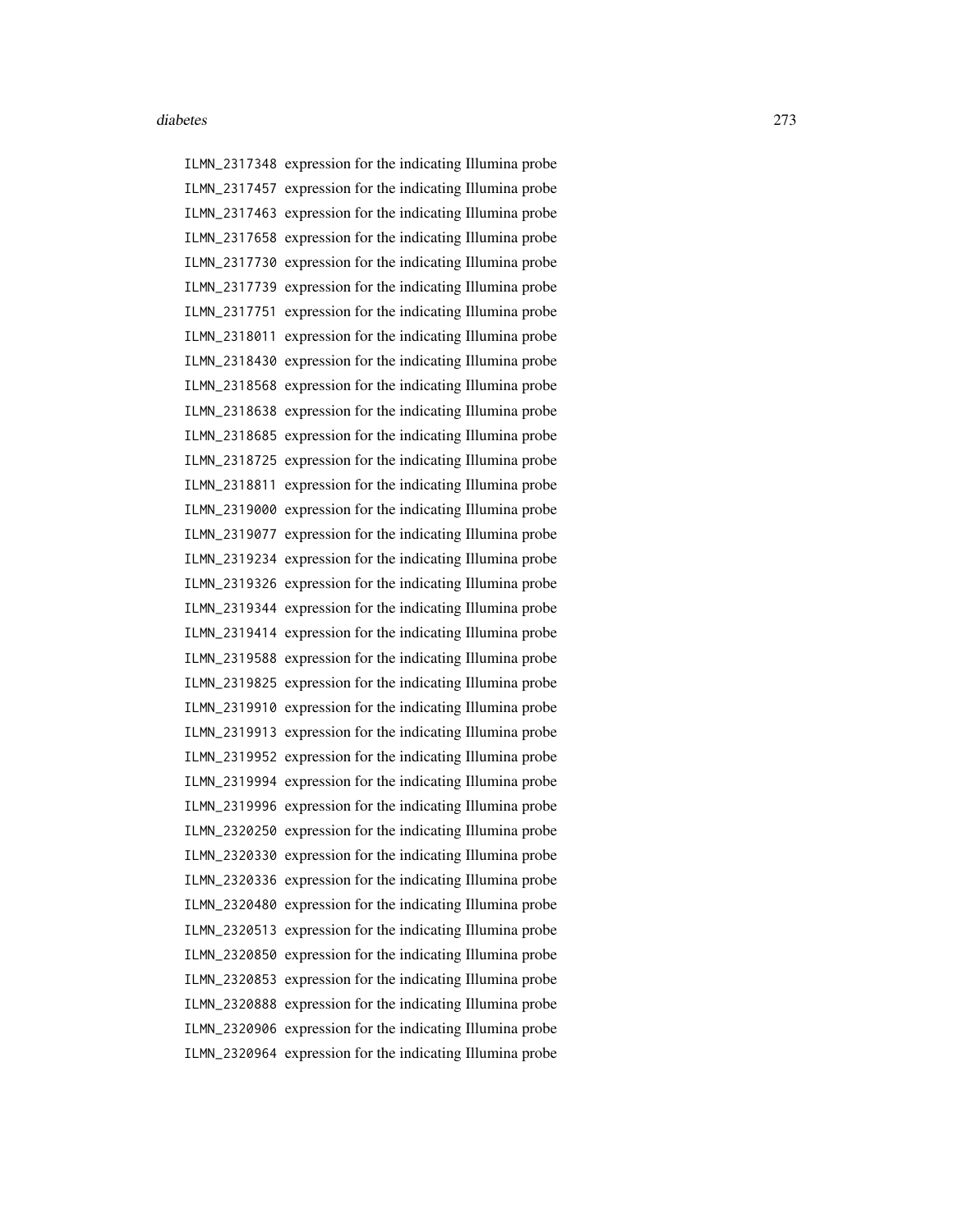ILMN\_2321064 expression for the indicating Illumina probe ILMN\_2321292 expression for the indicating Illumina probe ILMN\_2321301 expression for the indicating Illumina probe ILMN\_2321416 expression for the indicating Illumina probe ILMN\_2321451 expression for the indicating Illumina probe ILMN\_2321578 expression for the indicating Illumina probe ILMN\_2321634 expression for the indicating Illumina probe ILMN\_2321720 expression for the indicating Illumina probe ILMN\_2321931 expression for the indicating Illumina probe ILMN\_2322375 expression for the indicating Illumina probe ILMN\_2322498 expression for the indicating Illumina probe ILMN\_2322597 expression for the indicating Illumina probe ILMN\_2322747 expression for the indicating Illumina probe ILMN\_2322806 expression for the indicating Illumina probe ILMN\_2322842 expression for the indicating Illumina probe ILMN\_2322935 expression for the indicating Illumina probe ILMN\_2322972 expression for the indicating Illumina probe ILMN\_2323048 expression for the indicating Illumina probe ILMN\_2323172 expression for the indicating Illumina probe ILMN\_2323302 expression for the indicating Illumina probe ILMN\_2323366 expression for the indicating Illumina probe ILMN\_2323385 expression for the indicating Illumina probe ILMN\_2323427 expression for the indicating Illumina probe ILMN\_2323491 expression for the indicating Illumina probe ILMN\_2323526 expression for the indicating Illumina probe ILMN\_2323633 expression for the indicating Illumina probe ILMN\_2323774 expression for the indicating Illumina probe ILMN\_2323848 expression for the indicating Illumina probe ILMN\_2323933 expression for the indicating Illumina probe ILMN\_2323944 expression for the indicating Illumina probe ILMN\_2323992 expression for the indicating Illumina probe ILMN\_2324029 expression for the indicating Illumina probe ILMN\_2324056 expression for the indicating Illumina probe ILMN\_2324202 expression for the indicating Illumina probe ILMN\_2324561 expression for the indicating Illumina probe ILMN\_2324574 expression for the indicating Illumina probe ILMN\_2324998 expression for the indicating Illumina probe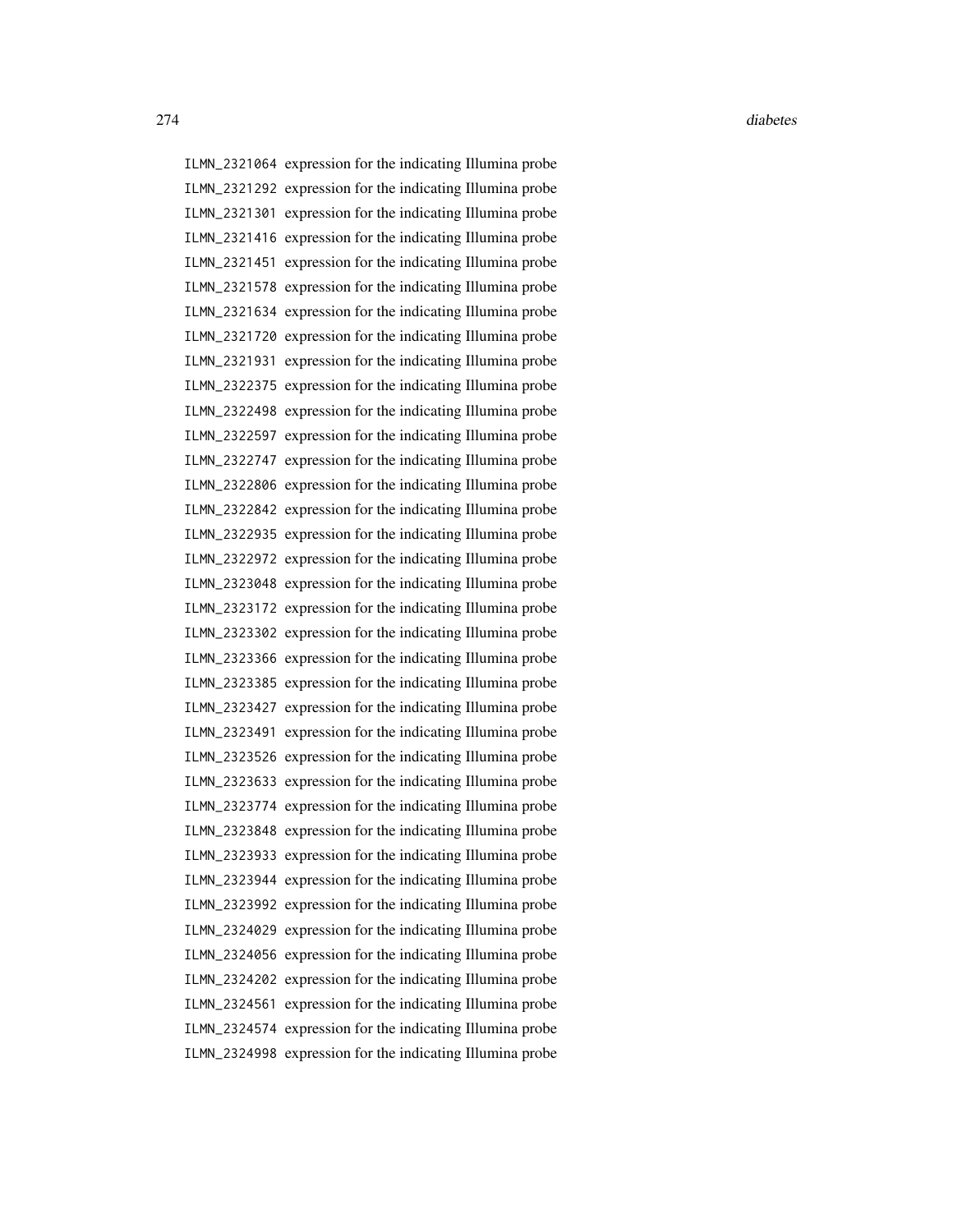ILMN\_2325008 expression for the indicating Illumina probe ILMN\_2325112 expression for the indicating Illumina probe ILMN\_2325168 expression for the indicating Illumina probe ILMN\_2325234 expression for the indicating Illumina probe ILMN\_2325337 expression for the indicating Illumina probe ILMN\_2325394 expression for the indicating Illumina probe ILMN\_2325506 expression for the indicating Illumina probe ILMN\_2325625 expression for the indicating Illumina probe ILMN\_2325837 expression for the indicating Illumina probe ILMN\_2325978 expression for the indicating Illumina probe ILMN\_2326071 expression for the indicating Illumina probe ILMN\_2326273 expression for the indicating Illumina probe ILMN\_2326282 expression for the indicating Illumina probe ILMN\_2326509 expression for the indicating Illumina probe ILMN\_2326512 expression for the indicating Illumina probe ILMN\_2326591 expression for the indicating Illumina probe ILMN\_2326675 expression for the indicating Illumina probe ILMN\_2326712 expression for the indicating Illumina probe ILMN\_2326713 expression for the indicating Illumina probe ILMN\_2326793 expression for the indicating Illumina probe ILMN\_2326953 expression for the indicating Illumina probe ILMN\_2326997 expression for the indicating Illumina probe ILMN\_2327276 expression for the indicating Illumina probe ILMN\_2327346 expression for the indicating Illumina probe ILMN\_2327795 expression for the indicating Illumina probe ILMN\_2327860 expression for the indicating Illumina probe ILMN\_2327947 expression for the indicating Illumina probe ILMN\_2328029 expression for the indicating Illumina probe ILMN\_2328280 expression for the indicating Illumina probe ILMN\_2328363 expression for the indicating Illumina probe ILMN\_2328433 expression for the indicating Illumina probe ILMN\_2328666 expression for the indicating Illumina probe ILMN\_2328776 expression for the indicating Illumina probe ILMN\_2328813 expression for the indicating Illumina probe ILMN\_2328986 expression for the indicating Illumina probe ILMN\_2329114 expression for the indicating Illumina probe ILMN\_2329263 expression for the indicating Illumina probe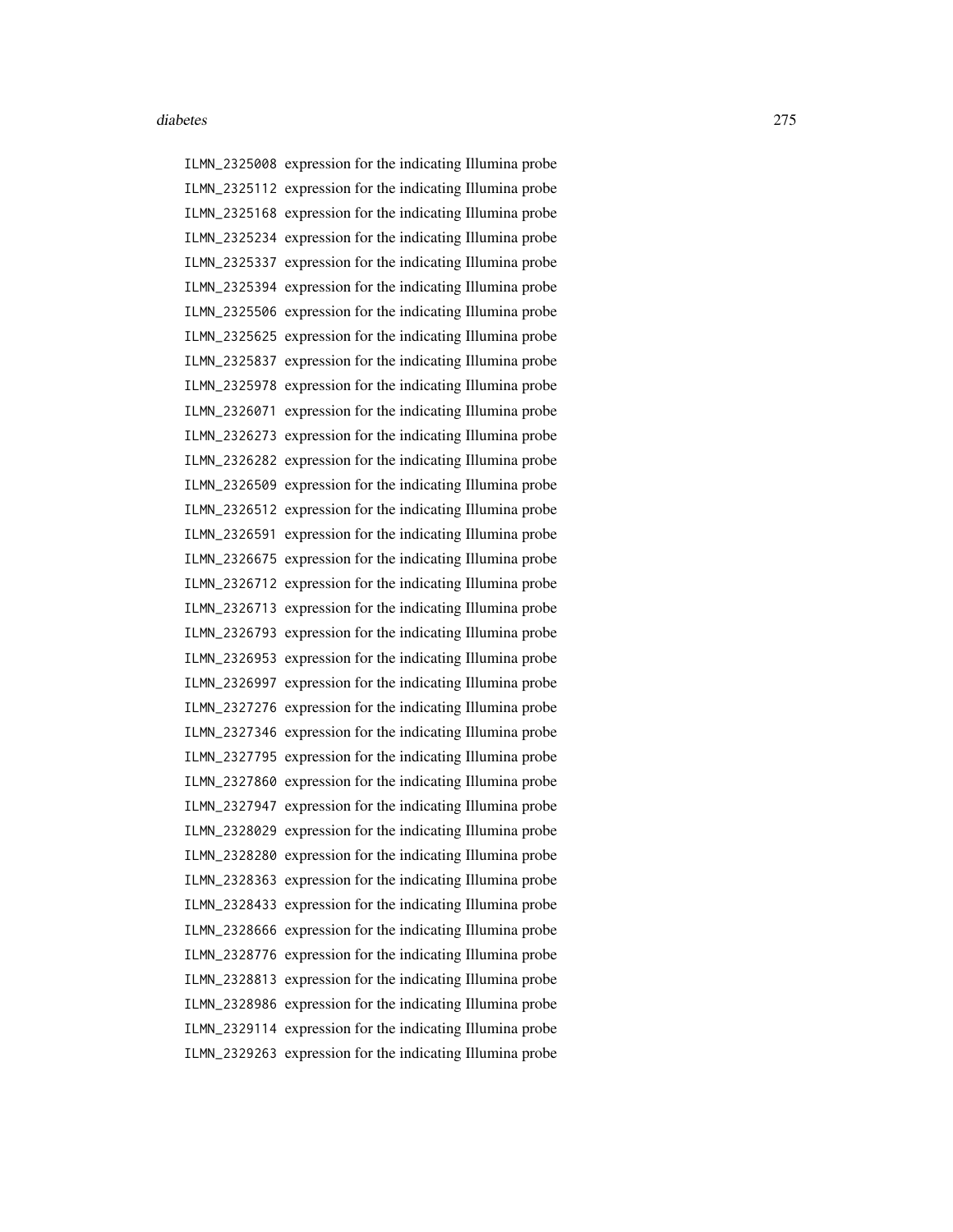ILMN\_2329290 expression for the indicating Illumina probe ILMN\_2329309 expression for the indicating Illumina probe ILMN\_2329429 expression for the indicating Illumina probe ILMN\_2329679 expression for the indicating Illumina probe ILMN\_2329773 expression for the indicating Illumina probe ILMN\_2329834 expression for the indicating Illumina probe ILMN\_2329914 expression for the indicating Illumina probe ILMN\_2329958 expression for the indicating Illumina probe ILMN\_2330112 expression for the indicating Illumina probe ILMN\_2330243 expression for the indicating Illumina probe ILMN\_2330267 expression for the indicating Illumina probe ILMN\_2330307 expression for the indicating Illumina probe ILMN\_2330341 expression for the indicating Illumina probe ILMN\_2330371 expression for the indicating Illumina probe ILMN\_2330495 expression for the indicating Illumina probe ILMN\_2330552 expression for the indicating Illumina probe ILMN\_2330845 expression for the indicating Illumina probe ILMN\_2330861 expression for the indicating Illumina probe ILMN\_2330948 expression for the indicating Illumina probe ILMN\_2330966 expression for the indicating Illumina probe ILMN\_2330994 expression for the indicating Illumina probe ILMN\_2331062 expression for the indicating Illumina probe ILMN\_2331082 expression for the indicating Illumina probe ILMN\_2331163 expression for the indicating Illumina probe ILMN\_2331205 expression for the indicating Illumina probe ILMN\_2331266 expression for the indicating Illumina probe ILMN\_2331501 expression for the indicating Illumina probe ILMN\_2331544 expression for the indicating Illumina probe ILMN\_2331636 expression for the indicating Illumina probe ILMN\_2331658 expression for the indicating Illumina probe ILMN\_2331735 expression for the indicating Illumina probe ILMN\_2331890 expression for the indicating Illumina probe ILMN\_2332105 expression for the indicating Illumina probe ILMN\_2332558 expression for the indicating Illumina probe ILMN\_2332713 expression for the indicating Illumina probe ILMN\_2332795 expression for the indicating Illumina probe ILMN\_2332964 expression for the indicating Illumina probe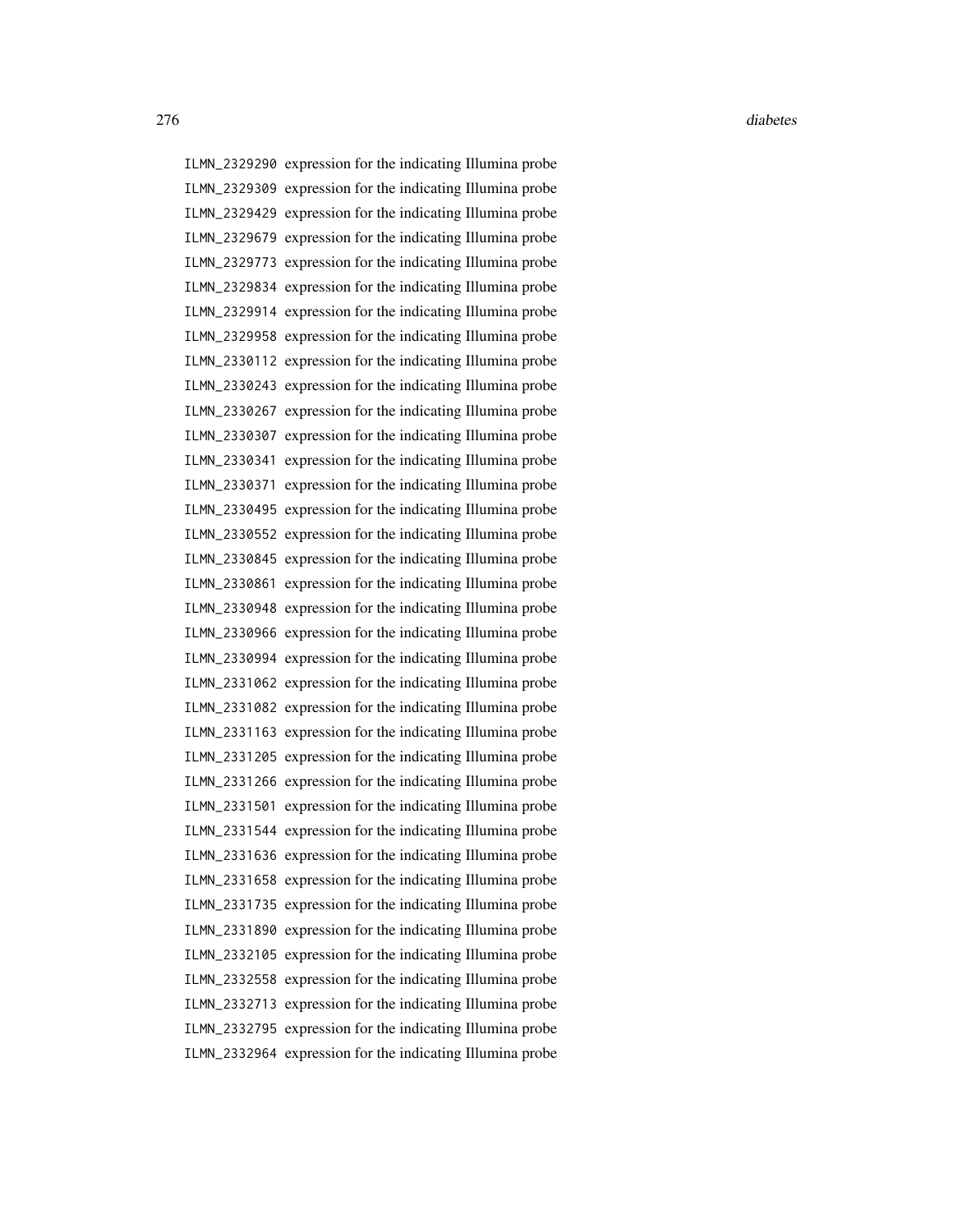ILMN\_2332990 expression for the indicating Illumina probe ILMN\_2333107 expression for the indicating Illumina probe ILMN\_2333319 expression for the indicating Illumina probe ILMN\_2333367 expression for the indicating Illumina probe ILMN\_2333594 expression for the indicating Illumina probe ILMN\_2333766 expression for the indicating Illumina probe ILMN\_2333774 expression for the indicating Illumina probe ILMN\_2333865 expression for the indicating Illumina probe ILMN\_2334042 expression for the indicating Illumina probe ILMN\_2334080 expression for the indicating Illumina probe ILMN\_2334242 expression for the indicating Illumina probe ILMN\_2334296 expression for the indicating Illumina probe ILMN\_2334303 expression for the indicating Illumina probe ILMN\_2334350 expression for the indicating Illumina probe ILMN\_2334587 expression for the indicating Illumina probe ILMN\_2334693 expression for the indicating Illumina probe ILMN\_2334760 expression for the indicating Illumina probe ILMN\_2334989 expression for the indicating Illumina probe ILMN\_2335072 expression for the indicating Illumina probe ILMN\_2335198 expression for the indicating Illumina probe ILMN\_2335304 expression for the indicating Illumina probe ILMN\_2335398 expression for the indicating Illumina probe ILMN\_2335604 expression for the indicating Illumina probe ILMN\_2335669 expression for the indicating Illumina probe ILMN\_2335704 expression for the indicating Illumina probe ILMN\_2335718 expression for the indicating Illumina probe ILMN\_2335754 expression for the indicating Illumina probe ILMN\_2336109 expression for the indicating Illumina probe ILMN\_2336220 expression for the indicating Illumina probe ILMN\_2336280 expression for the indicating Illumina probe ILMN\_2336335 expression for the indicating Illumina probe ILMN\_2336393 expression for the indicating Illumina probe ILMN\_2336595 expression for the indicating Illumina probe ILMN\_2336609 expression for the indicating Illumina probe ILMN\_2336647 expression for the indicating Illumina probe ILMN\_2336781 expression for the indicating Illumina probe ILMN\_2336803 expression for the indicating Illumina probe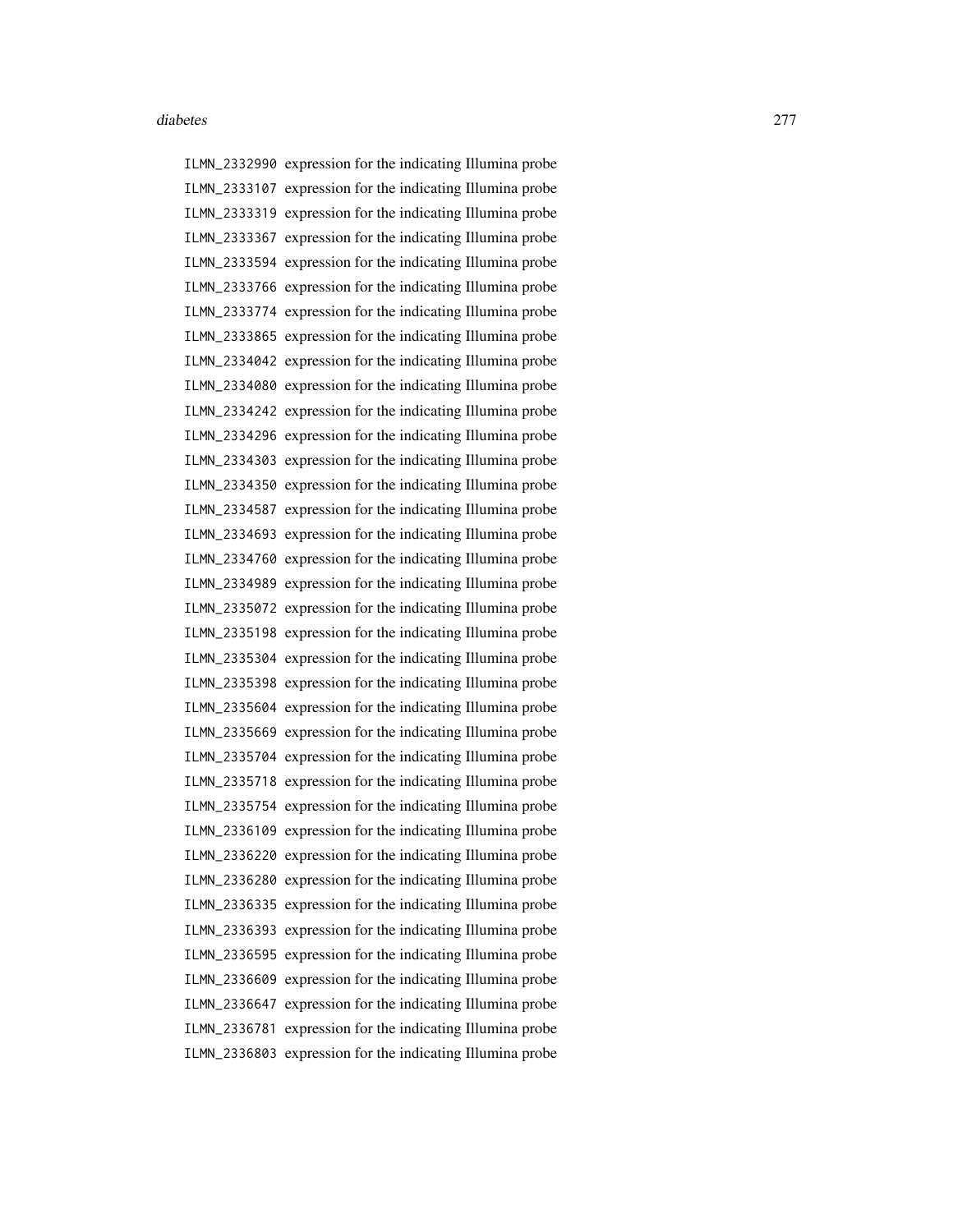ILMN\_2336982 expression for the indicating Illumina probe ILMN\_2337241 expression for the indicating Illumina probe ILMN\_2337336 expression for the indicating Illumina probe ILMN\_2337655 expression for the indicating Illumina probe ILMN\_2337835 expression for the indicating Illumina probe ILMN\_2337928 expression for the indicating Illumina probe ILMN\_2337931 expression for the indicating Illumina probe ILMN\_2337974 expression for the indicating Illumina probe ILMN\_2338038 expression for the indicating Illumina probe ILMN\_2338197 expression for the indicating Illumina probe ILMN\_2338323 expression for the indicating Illumina probe ILMN\_2338348 expression for the indicating Illumina probe ILMN\_2338452 expression for the indicating Illumina probe ILMN\_2338785 expression for the indicating Illumina probe ILMN\_2338921 expression for the indicating Illumina probe ILMN\_2338963 expression for the indicating Illumina probe ILMN\_2338997 expression for the indicating Illumina probe ILMN\_2339202 expression for the indicating Illumina probe ILMN\_2339284 expression for the indicating Illumina probe ILMN\_2339377 expression for the indicating Illumina probe ILMN\_2339655 expression for the indicating Illumina probe ILMN\_2339691 expression for the indicating Illumina probe ILMN\_2339705 expression for the indicating Illumina probe ILMN\_2339748 expression for the indicating Illumina probe ILMN\_2339779 expression for the indicating Illumina probe ILMN\_2339796 expression for the indicating Illumina probe ILMN\_2339825 expression for the indicating Illumina probe ILMN\_2339835 expression for the indicating Illumina probe ILMN\_2339863 expression for the indicating Illumina probe ILMN\_2340052 expression for the indicating Illumina probe ILMN\_2340065 expression for the indicating Illumina probe ILMN\_2340217 expression for the indicating Illumina probe ILMN\_2340259 expression for the indicating Illumina probe ILMN\_2340565 expression for the indicating Illumina probe ILMN\_2340721 expression for the indicating Illumina probe ILMN\_2341132 expression for the indicating Illumina probe ILMN\_2341229 expression for the indicating Illumina probe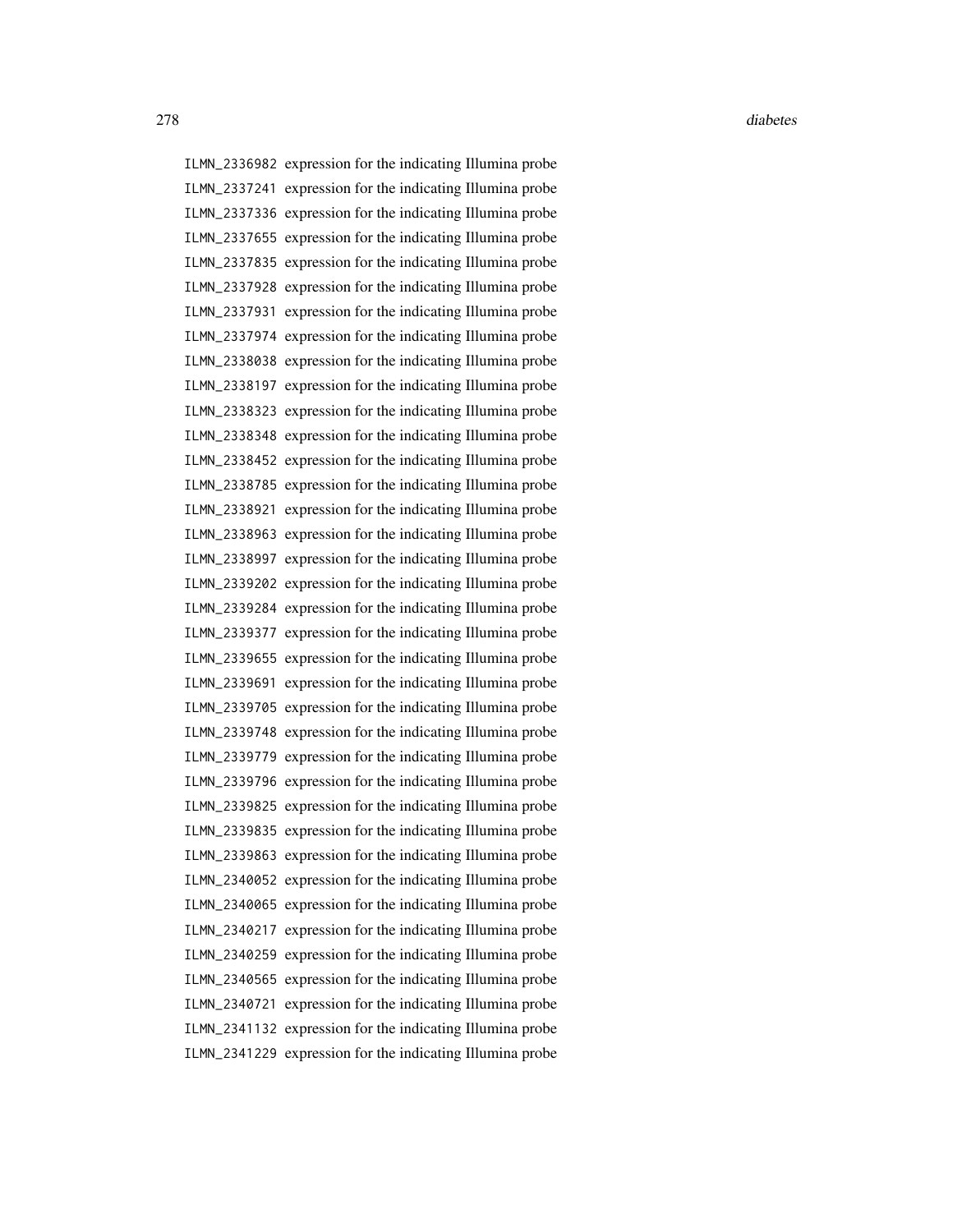ILMN\_2341363 expression for the indicating Illumina probe ILMN\_2341467 expression for the indicating Illumina probe ILMN\_2341724 expression for the indicating Illumina probe ILMN\_2341793 expression for the indicating Illumina probe ILMN\_2341815 expression for the indicating Illumina probe ILMN\_2341952 expression for the indicating Illumina probe ILMN\_2342033 expression for the indicating Illumina probe ILMN\_2342066 expression for the indicating Illumina probe ILMN\_2342084 expression for the indicating Illumina probe ILMN\_2342121 expression for the indicating Illumina probe ILMN\_2342240 expression for the indicating Illumina probe ILMN\_2342271 expression for the indicating Illumina probe ILMN\_2342437 expression for the indicating Illumina probe ILMN\_2342455 expression for the indicating Illumina probe ILMN\_2342515 expression for the indicating Illumina probe ILMN\_2342579 expression for the indicating Illumina probe ILMN\_2342638 expression for the indicating Illumina probe ILMN\_2342695 expression for the indicating Illumina probe ILMN\_2342793 expression for the indicating Illumina probe ILMN\_2342841 expression for the indicating Illumina probe ILMN\_2343010 expression for the indicating Illumina probe ILMN\_2343048 expression for the indicating Illumina probe ILMN\_2343097 expression for the indicating Illumina probe ILMN\_2343105 expression for the indicating Illumina probe ILMN\_2343310 expression for the indicating Illumina probe ILMN\_2343563 expression for the indicating Illumina probe ILMN\_2343618 expression for the indicating Illumina probe ILMN\_2343624 expression for the indicating Illumina probe ILMN\_2343775 expression for the indicating Illumina probe ILMN\_2344002 expression for the indicating Illumina probe ILMN\_2344047 expression for the indicating Illumina probe ILMN\_2344079 expression for the indicating Illumina probe ILMN\_2344130 expression for the indicating Illumina probe ILMN\_2344204 expression for the indicating Illumina probe ILMN\_2344216 expression for the indicating Illumina probe ILMN\_2344455 expression for the indicating Illumina probe ILMN\_2344650 expression for the indicating Illumina probe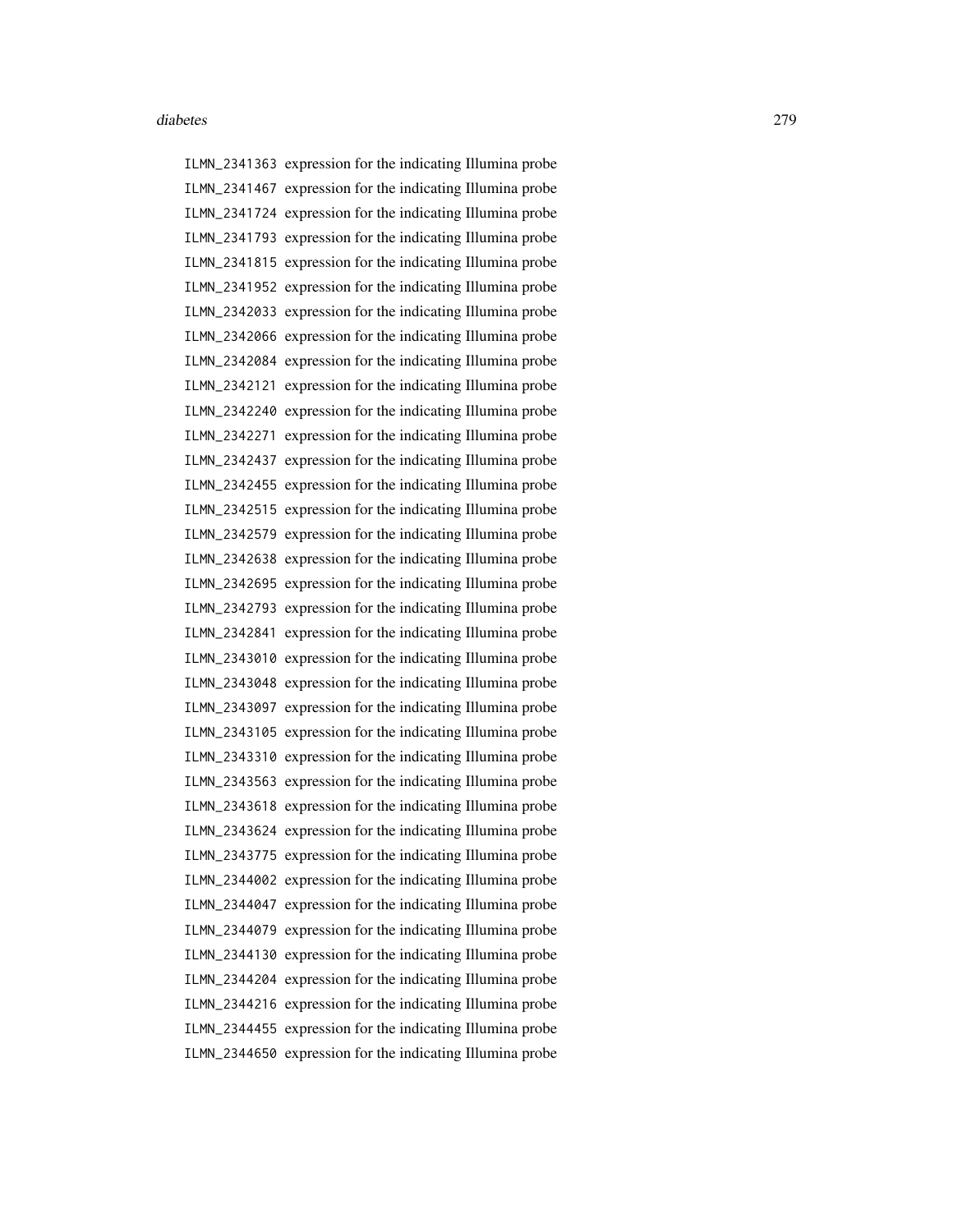ILMN\_2344798 expression for the indicating Illumina probe ILMN\_2344850 expression for the indicating Illumina probe ILMN\_2344956 expression for the indicating Illumina probe ILMN\_2344988 expression for the indicating Illumina probe ILMN\_2345015 expression for the indicating Illumina probe ILMN\_2345016 expression for the indicating Illumina probe ILMN\_2345142 expression for the indicating Illumina probe ILMN\_2345319 expression for the indicating Illumina probe ILMN\_2345353 expression for the indicating Illumina probe ILMN\_2345512 expression for the indicating Illumina probe ILMN\_2345739 expression for the indicating Illumina probe ILMN\_2345837 expression for the indicating Illumina probe ILMN\_2345872 expression for the indicating Illumina probe ILMN\_2345898 expression for the indicating Illumina probe ILMN\_2346137 expression for the indicating Illumina probe ILMN\_2346573 expression for the indicating Illumina probe ILMN\_2346649 expression for the indicating Illumina probe ILMN\_2346856 expression for the indicating Illumina probe ILMN\_2346997 expression for the indicating Illumina probe ILMN\_2347044 expression for the indicating Illumina probe ILMN\_2347068 expression for the indicating Illumina probe ILMN\_2347193 expression for the indicating Illumina probe ILMN\_2347298 expression for the indicating Illumina probe ILMN\_2347314 expression for the indicating Illumina probe ILMN\_2347349 expression for the indicating Illumina probe ILMN\_2347380 expression for the indicating Illumina probe ILMN\_2347424 expression for the indicating Illumina probe ILMN\_2347748 expression for the indicating Illumina probe ILMN\_2347798 expression for the indicating Illumina probe ILMN\_2347805 expression for the indicating Illumina probe ILMN\_2347807 expression for the indicating Illumina probe ILMN\_2347888 expression for the indicating Illumina probe ILMN\_2347949 expression for the indicating Illumina probe ILMN\_2348050 expression for the indicating Illumina probe ILMN\_2348090 expression for the indicating Illumina probe ILMN\_2348093 expression for the indicating Illumina probe ILMN\_2348268 expression for the indicating Illumina probe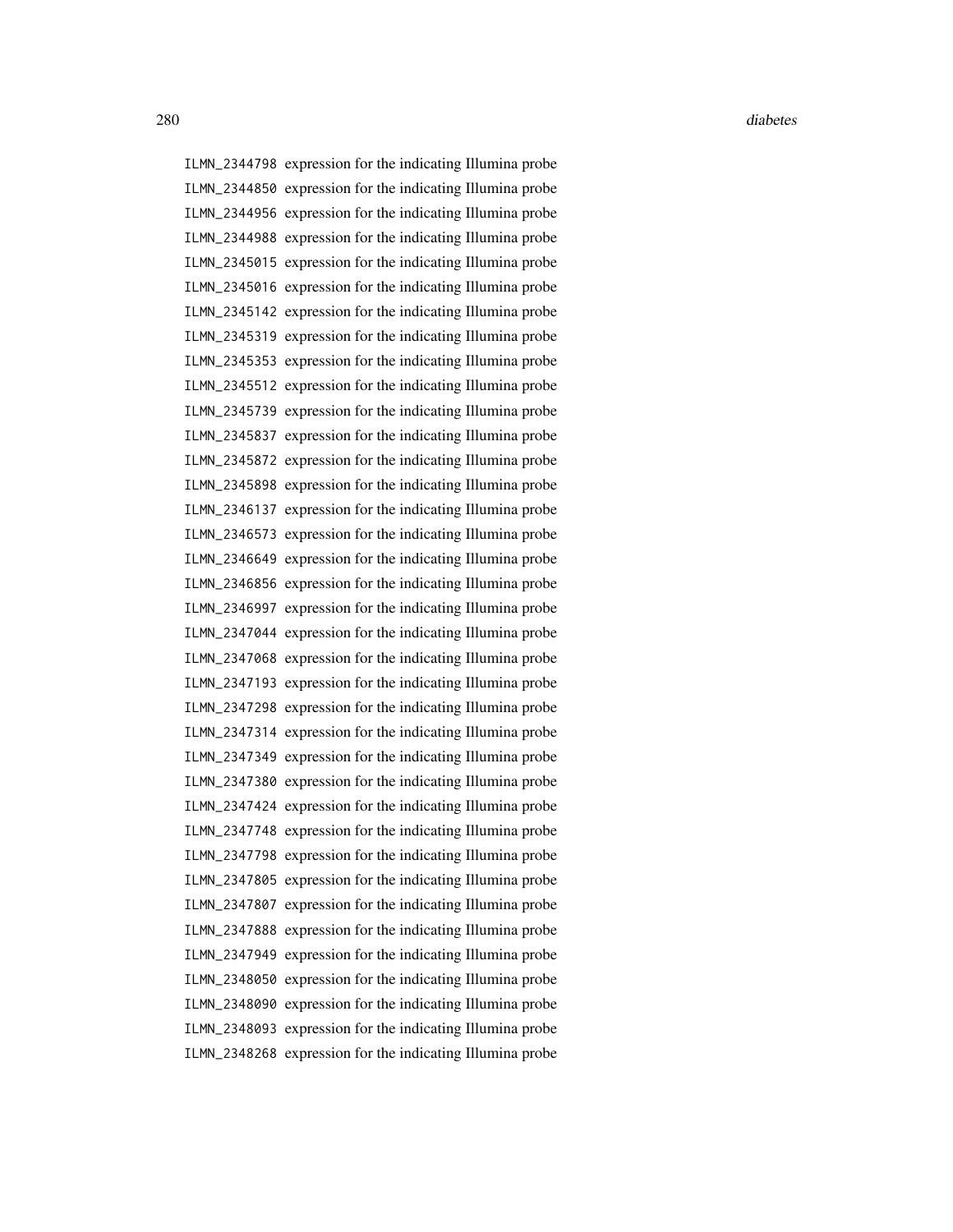ILMN\_2348403 expression for the indicating Illumina probe ILMN\_2348487 expression for the indicating Illumina probe ILMN\_2348512 expression for the indicating Illumina probe ILMN\_2348975 expression for the indicating Illumina probe ILMN\_2349006 expression for the indicating Illumina probe ILMN\_2349061 expression for the indicating Illumina probe ILMN\_2349129 expression for the indicating Illumina probe ILMN\_2349138 expression for the indicating Illumina probe ILMN\_2349444 expression for the indicating Illumina probe ILMN\_2349600 expression for the indicating Illumina probe ILMN\_2349610 expression for the indicating Illumina probe ILMN\_2349658 expression for the indicating Illumina probe ILMN\_2349831 expression for the indicating Illumina probe ILMN\_2350114 expression for the indicating Illumina probe ILMN\_2350122 expression for the indicating Illumina probe ILMN\_2350266 expression for the indicating Illumina probe ILMN\_2350315 expression for the indicating Illumina probe ILMN\_2350421 expression for the indicating Illumina probe ILMN\_2350607 expression for the indicating Illumina probe ILMN\_2350801 expression for the indicating Illumina probe ILMN\_2351241 expression for the indicating Illumina probe ILMN\_2351298 expression for the indicating Illumina probe ILMN\_2351309 expression for the indicating Illumina probe ILMN\_2351611 expression for the indicating Illumina probe ILMN\_2351638 expression for the indicating Illumina probe ILMN\_2351930 expression for the indicating Illumina probe ILMN\_2352009 expression for the indicating Illumina probe ILMN\_2352023 expression for the indicating Illumina probe ILMN\_2352036 expression for the indicating Illumina probe ILMN\_2352097 expression for the indicating Illumina probe ILMN\_2352121 expression for the indicating Illumina probe ILMN\_2352131 expression for the indicating Illumina probe ILMN\_2352159 expression for the indicating Illumina probe ILMN\_2352190 expression for the indicating Illumina probe ILMN\_2352245 expression for the indicating Illumina probe ILMN\_2352293 expression for the indicating Illumina probe ILMN\_2352303 expression for the indicating Illumina probe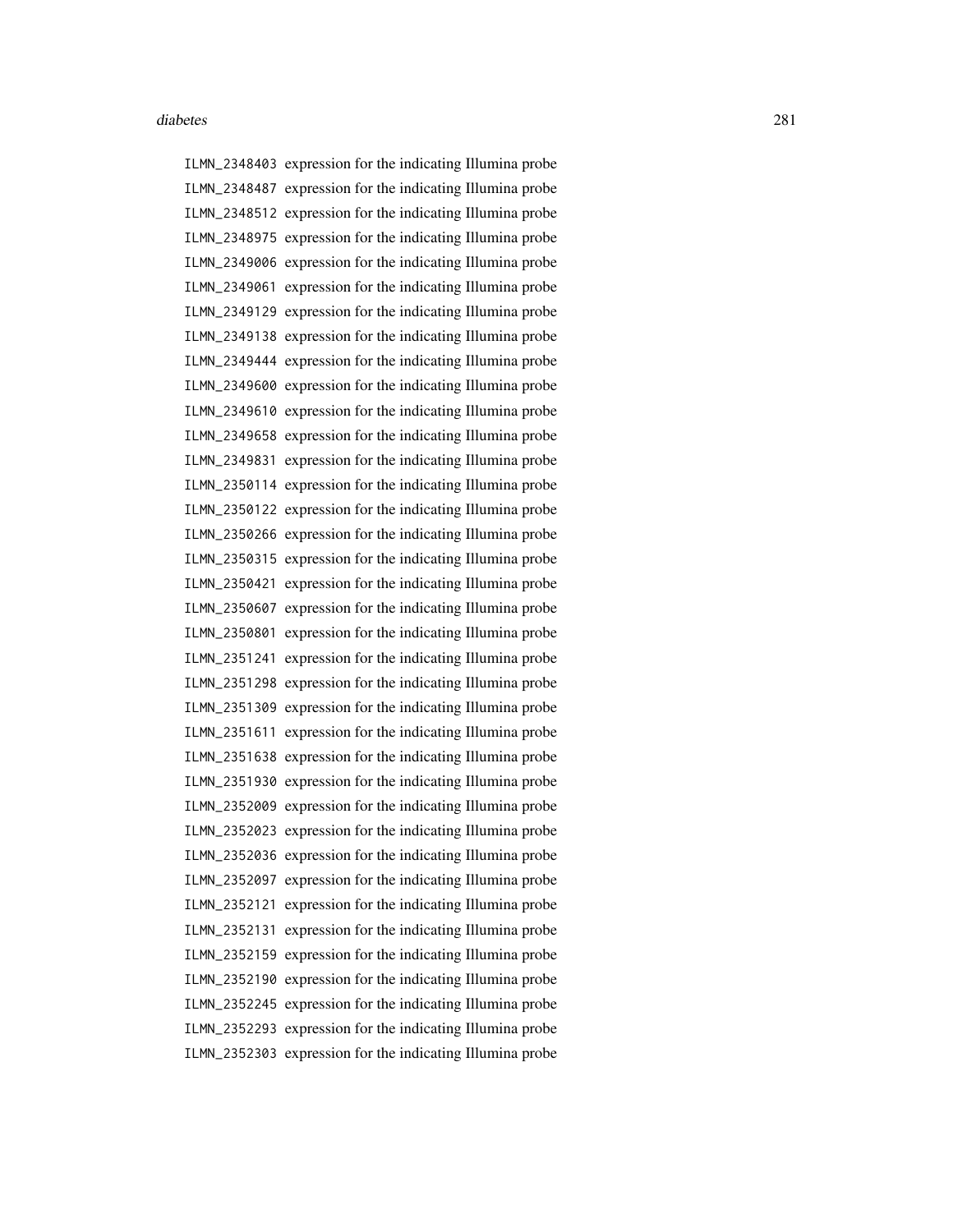ILMN\_2352380 expression for the indicating Illumina probe ILMN\_2352563 expression for the indicating Illumina probe ILMN\_2352580 expression for the indicating Illumina probe ILMN\_2352590 expression for the indicating Illumina probe ILMN\_2352724 expression for the indicating Illumina probe ILMN\_2352921 expression for the indicating Illumina probe ILMN\_2352934 expression for the indicating Illumina probe ILMN\_2353033 expression for the indicating Illumina probe ILMN\_2353129 expression for the indicating Illumina probe ILMN\_2353202 expression for the indicating Illumina probe ILMN\_2353358 expression for the indicating Illumina probe ILMN\_2353633 expression for the indicating Illumina probe ILMN\_2353642 expression for the indicating Illumina probe ILMN\_2353732 expression for the indicating Illumina probe ILMN\_2353754 expression for the indicating Illumina probe ILMN\_2354191 expression for the indicating Illumina probe ILMN\_2354237 expression for the indicating Illumina probe ILMN\_2354381 expression for the indicating Illumina probe ILMN\_2354391 expression for the indicating Illumina probe ILMN\_2354478 expression for the indicating Illumina probe ILMN\_2354515 expression for the indicating Illumina probe ILMN\_2354617 expression for the indicating Illumina probe ILMN\_2354855 expression for the indicating Illumina probe ILMN\_2355033 expression for the indicating Illumina probe ILMN\_2355042 expression for the indicating Illumina probe ILMN\_2355168 expression for the indicating Illumina probe ILMN\_2355462 expression for the indicating Illumina probe ILMN\_2355559 expression for the indicating Illumina probe ILMN\_2355665 expression for the indicating Illumina probe ILMN\_2355738 expression for the indicating Illumina probe ILMN\_2355831 expression for the indicating Illumina probe ILMN\_2355953 expression for the indicating Illumina probe ILMN\_2355971 expression for the indicating Illumina probe ILMN\_2356031 expression for the indicating Illumina probe ILMN\_2356068 expression for the indicating Illumina probe ILMN\_2356111 expression for the indicating Illumina probe ILMN\_2356284 expression for the indicating Illumina probe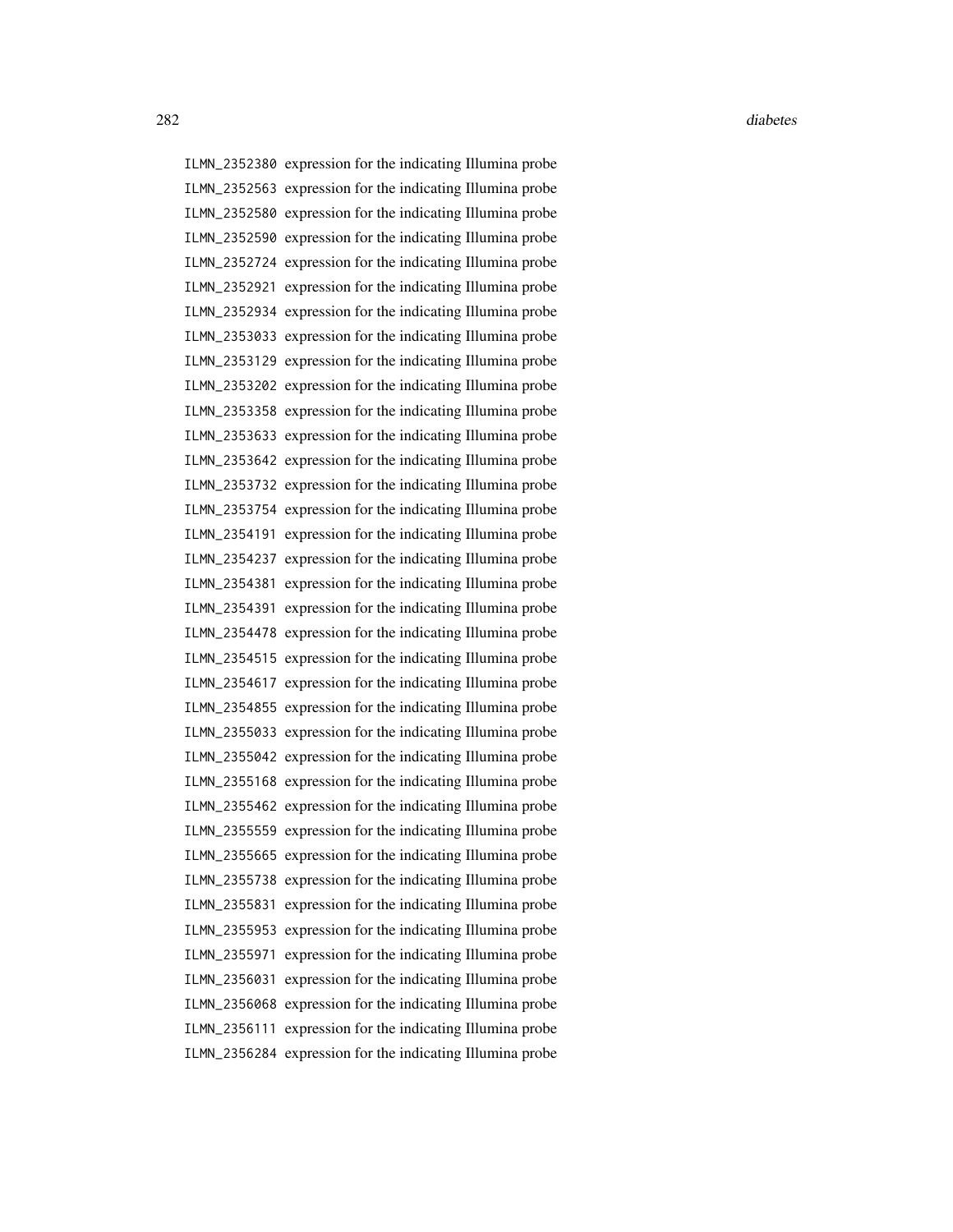ILMN\_2356311 expression for the indicating Illumina probe ILMN\_2356559 expression for the indicating Illumina probe ILMN\_2356574 expression for the indicating Illumina probe ILMN\_2356632 expression for the indicating Illumina probe ILMN\_2356654 expression for the indicating Illumina probe ILMN\_2356672 expression for the indicating Illumina probe ILMN\_2356786 expression for the indicating Illumina probe ILMN\_2356838 expression for the indicating Illumina probe ILMN\_2356909 expression for the indicating Illumina probe ILMN\_2356991 expression for the indicating Illumina probe ILMN\_2357134 expression for the indicating Illumina probe ILMN\_2357272 expression for the indicating Illumina probe ILMN\_2357361 expression for the indicating Illumina probe ILMN\_2357382 expression for the indicating Illumina probe ILMN\_2357386 expression for the indicating Illumina probe ILMN\_2357438 expression for the indicating Illumina probe ILMN\_2357577 expression for the indicating Illumina probe ILMN\_2357682 expression for the indicating Illumina probe ILMN\_2357730 expression for the indicating Illumina probe ILMN\_2357770 expression for the indicating Illumina probe ILMN\_2357777 expression for the indicating Illumina probe ILMN\_2357976 expression for the indicating Illumina probe ILMN\_2358041 expression for the indicating Illumina probe ILMN\_2358202 expression for the indicating Illumina probe ILMN\_2358265 expression for the indicating Illumina probe ILMN\_2358277 expression for the indicating Illumina probe ILMN\_2358382 expression for the indicating Illumina probe ILMN\_2358457 expression for the indicating Illumina probe ILMN\_2358474 expression for the indicating Illumina probe ILMN\_2358540 expression for the indicating Illumina probe ILMN\_2358560 expression for the indicating Illumina probe ILMN\_2358647 expression for the indicating Illumina probe ILMN\_2358652 expression for the indicating Illumina probe ILMN\_2358760 expression for the indicating Illumina probe ILMN\_2358783 expression for the indicating Illumina probe ILMN\_2358842 expression for the indicating Illumina probe ILMN\_2358914 expression for the indicating Illumina probe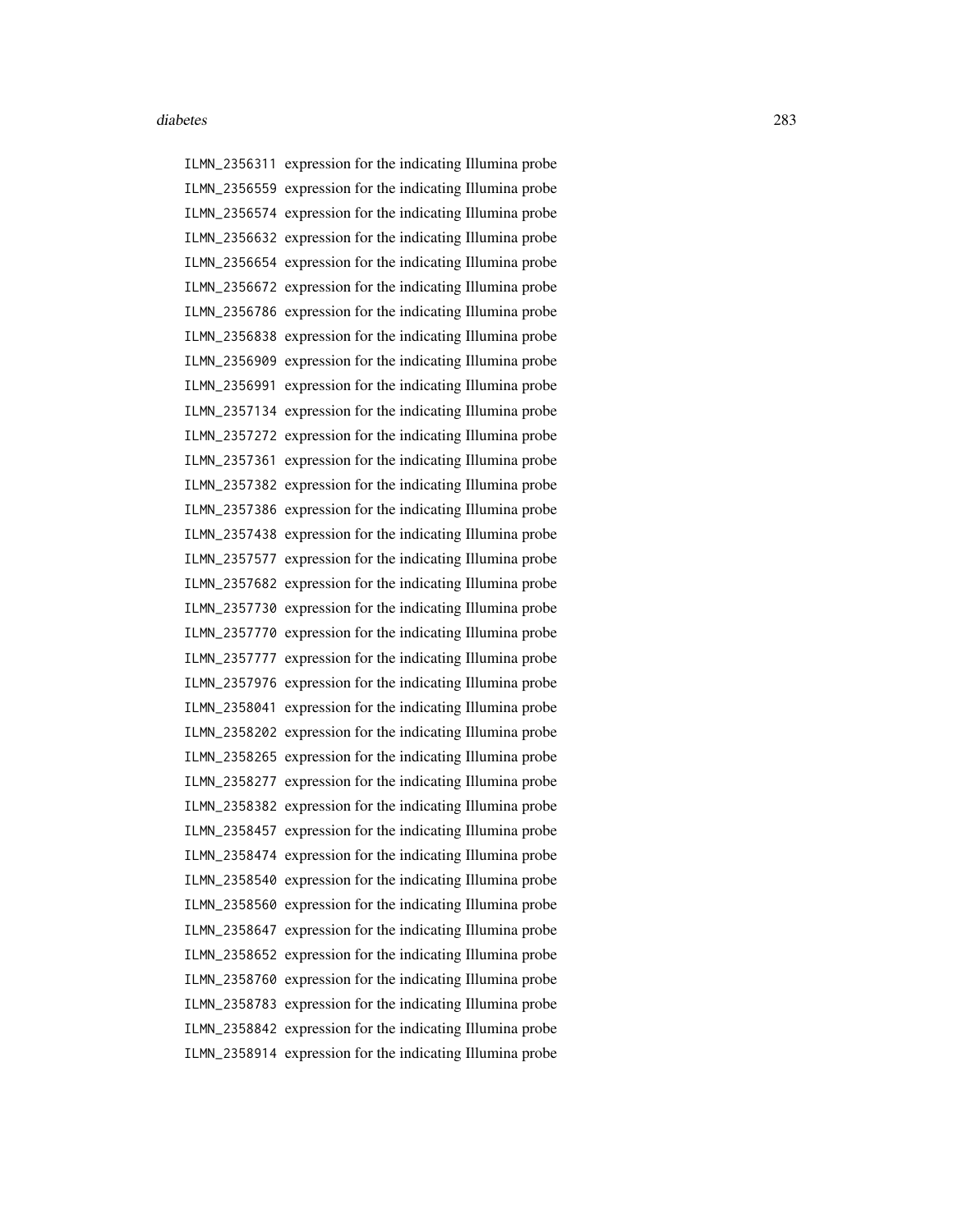ILMN\_2358919 expression for the indicating Illumina probe ILMN\_2359029 expression for the indicating Illumina probe ILMN\_2359096 expression for the indicating Illumina probe ILMN\_2359287 expression for the indicating Illumina probe ILMN\_2359453 expression for the indicating Illumina probe ILMN\_2359456 expression for the indicating Illumina probe ILMN\_2359500 expression for the indicating Illumina probe ILMN\_2359601 expression for the indicating Illumina probe ILMN\_2359710 expression for the indicating Illumina probe ILMN\_2359742 expression for the indicating Illumina probe ILMN\_2359789 expression for the indicating Illumina probe ILMN\_2359800 expression for the indicating Illumina probe ILMN\_2359907 expression for the indicating Illumina probe ILMN\_2359945 expression for the indicating Illumina probe ILMN\_2360028 expression for the indicating Illumina probe ILMN\_2360184 expression for the indicating Illumina probe ILMN\_2360229 expression for the indicating Illumina probe ILMN\_2360291 expression for the indicating Illumina probe ILMN\_2360401 expression for the indicating Illumina probe ILMN\_2360415 expression for the indicating Illumina probe ILMN\_2360705 expression for the indicating Illumina probe ILMN\_2360710 expression for the indicating Illumina probe ILMN\_2360784 expression for the indicating Illumina probe ILMN\_2361104 expression for the indicating Illumina probe ILMN\_2361163 expression for the indicating Illumina probe ILMN\_2361185 expression for the indicating Illumina probe ILMN\_2361324 expression for the indicating Illumina probe ILMN\_2361570 expression for the indicating Illumina probe ILMN\_2361603 expression for the indicating Illumina probe ILMN\_2361695 expression for the indicating Illumina probe ILMN\_2361807 expression for the indicating Illumina probe ILMN\_2362122 expression for the indicating Illumina probe ILMN\_2362245 expression for the indicating Illumina probe ILMN\_2362293 expression for the indicating Illumina probe ILMN\_2362341 expression for the indicating Illumina probe ILMN\_2362457 expression for the indicating Illumina probe ILMN\_2362681 expression for the indicating Illumina probe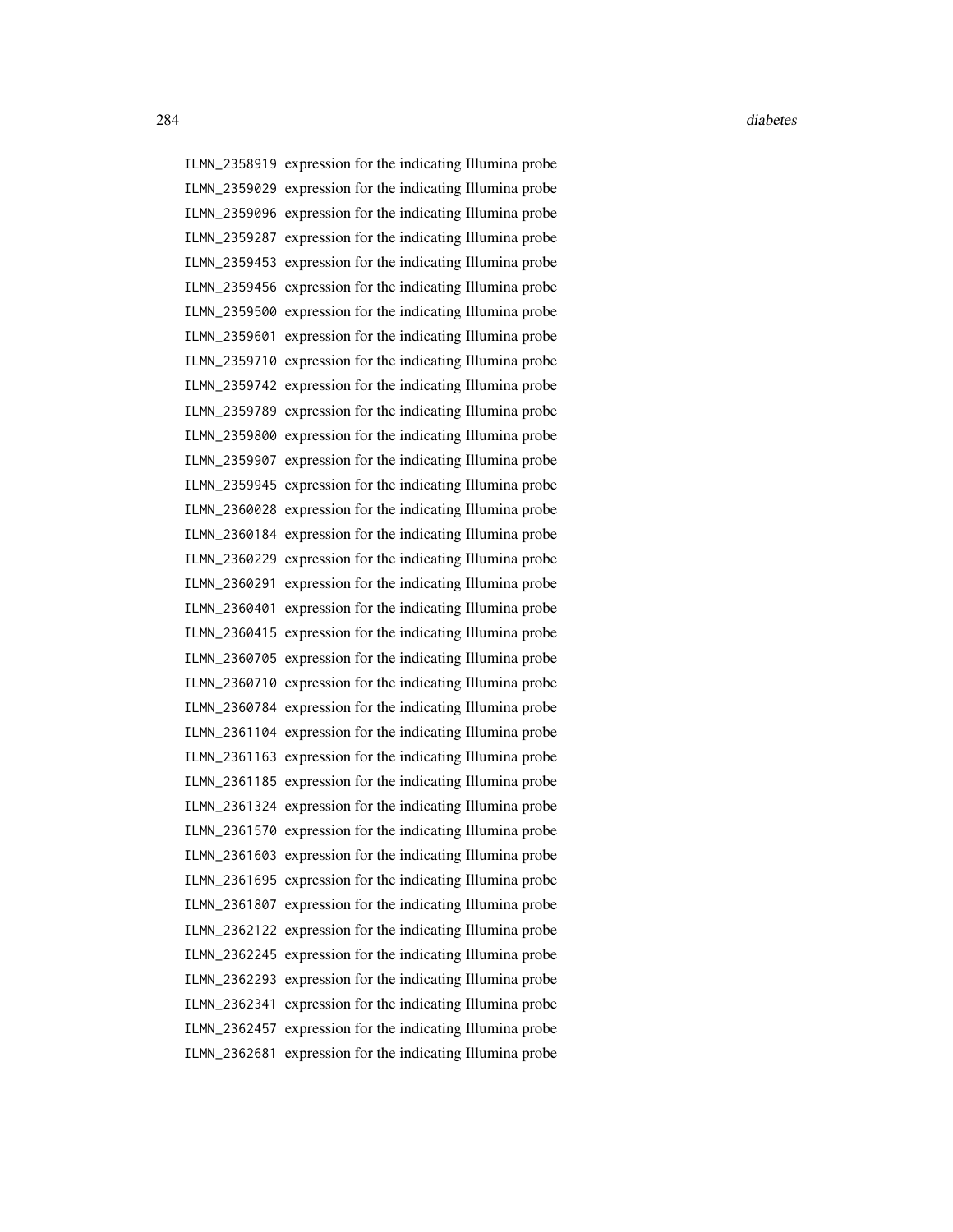ILMN\_2362858 expression for the indicating Illumina probe ILMN\_2362902 expression for the indicating Illumina probe ILMN\_2362911 expression for the indicating Illumina probe ILMN\_2362982 expression for the indicating Illumina probe ILMN\_2363027 expression for the indicating Illumina probe ILMN\_2363058 expression for the indicating Illumina probe ILMN\_2363065 expression for the indicating Illumina probe ILMN\_2363106 expression for the indicating Illumina probe ILMN\_2363392 expression for the indicating Illumina probe ILMN\_2363426 expression for the indicating Illumina probe ILMN\_2363489 expression for the indicating Illumina probe ILMN\_2363586 expression for the indicating Illumina probe ILMN\_2363621 expression for the indicating Illumina probe ILMN\_2363634 expression for the indicating Illumina probe ILMN\_2363668 expression for the indicating Illumina probe ILMN\_2364022 expression for the indicating Illumina probe ILMN\_2364110 expression for the indicating Illumina probe ILMN\_2364131 expression for the indicating Illumina probe ILMN\_2364174 expression for the indicating Illumina probe ILMN\_2364272 expression for the indicating Illumina probe ILMN\_2364357 expression for the indicating Illumina probe ILMN\_2364376 expression for the indicating Illumina probe ILMN\_2364529 expression for the indicating Illumina probe ILMN\_2364535 expression for the indicating Illumina probe ILMN\_2364674 expression for the indicating Illumina probe ILMN\_2364700 expression for the indicating Illumina probe ILMN\_2364768 expression for the indicating Illumina probe ILMN\_2364828 expression for the indicating Illumina probe ILMN\_2364852 expression for the indicating Illumina probe ILMN\_2364971 expression for the indicating Illumina probe ILMN\_2365091 expression for the indicating Illumina probe ILMN\_2365111 expression for the indicating Illumina probe ILMN\_2365223 expression for the indicating Illumina probe ILMN\_2365248 expression for the indicating Illumina probe ILMN\_2365465 expression for the indicating Illumina probe ILMN\_2365479 expression for the indicating Illumina probe ILMN\_2365528 expression for the indicating Illumina probe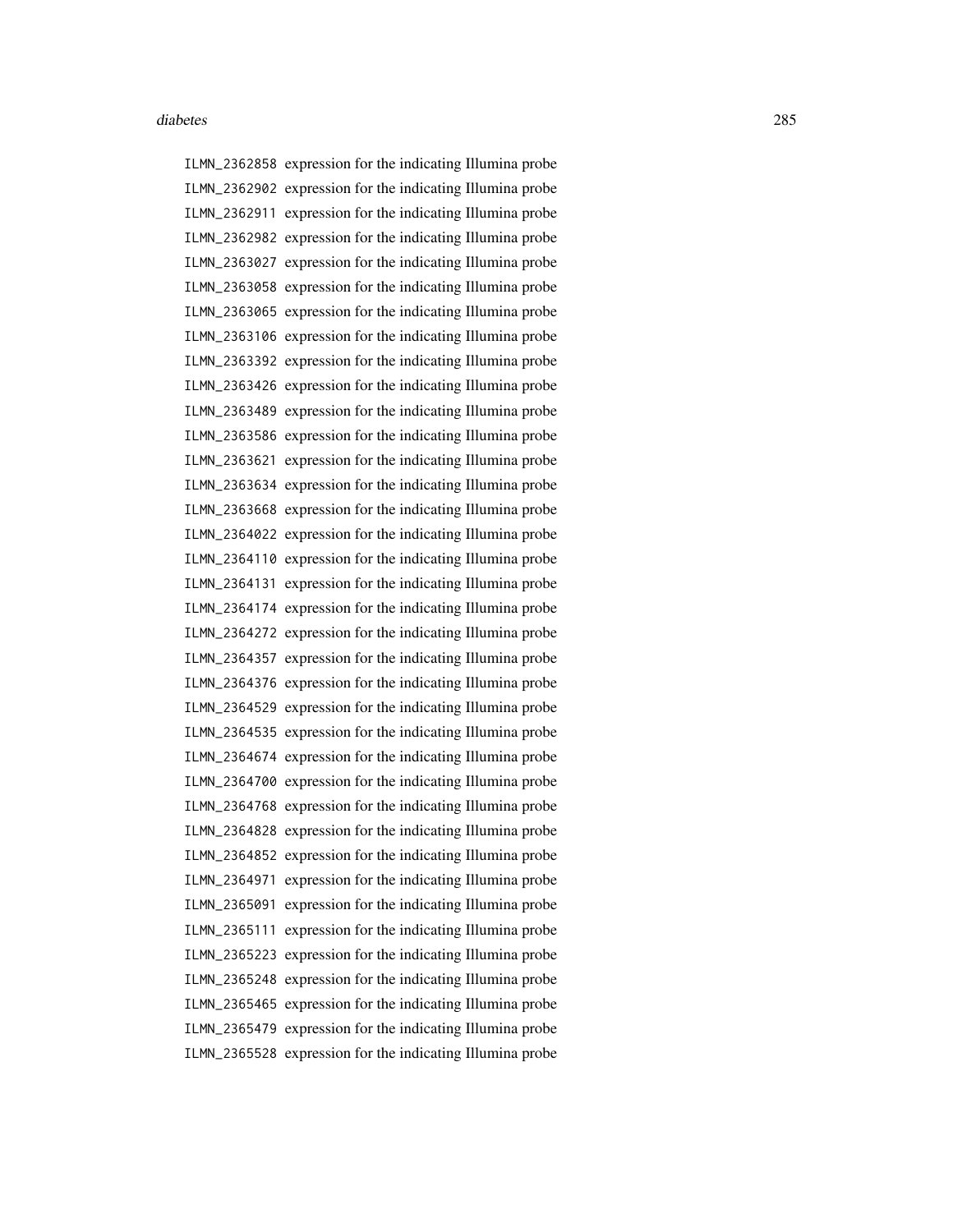ILMN\_2365544 expression for the indicating Illumina probe ILMN\_2365549 expression for the indicating Illumina probe ILMN\_2365569 expression for the indicating Illumina probe ILMN\_2365595 expression for the indicating Illumina probe ILMN\_2365686 expression for the indicating Illumina probe ILMN\_2365711 expression for the indicating Illumina probe ILMN\_2366041 expression for the indicating Illumina probe ILMN\_2366177 expression for the indicating Illumina probe ILMN\_2366212 expression for the indicating Illumina probe ILMN\_2366246 expression for the indicating Illumina probe ILMN\_2366330 expression for the indicating Illumina probe ILMN\_2366334 expression for the indicating Illumina probe ILMN\_2366388 expression for the indicating Illumina probe ILMN\_2366391 expression for the indicating Illumina probe ILMN\_2366473 expression for the indicating Illumina probe ILMN\_2366490 expression for the indicating Illumina probe ILMN\_2366587 expression for the indicating Illumina probe ILMN\_2366634 expression for the indicating Illumina probe ILMN\_2366703 expression for the indicating Illumina probe ILMN\_2366710 expression for the indicating Illumina probe ILMN\_2366714 expression for the indicating Illumina probe ILMN\_2366719 expression for the indicating Illumina probe ILMN\_2366795 expression for the indicating Illumina probe ILMN\_2367020 expression for the indicating Illumina probe ILMN\_2367070 expression for the indicating Illumina probe ILMN\_2367126 expression for the indicating Illumina probe ILMN\_2367165 expression for the indicating Illumina probe ILMN\_2367186 expression for the indicating Illumina probe ILMN\_2367191 expression for the indicating Illumina probe ILMN\_2367215 expression for the indicating Illumina probe ILMN\_2367239 expression for the indicating Illumina probe ILMN\_2367258 expression for the indicating Illumina probe ILMN\_2367275 expression for the indicating Illumina probe ILMN\_2367418 expression for the indicating Illumina probe ILMN\_2367428 expression for the indicating Illumina probe ILMN\_2367458 expression for the indicating Illumina probe ILMN\_2367469 expression for the indicating Illumina probe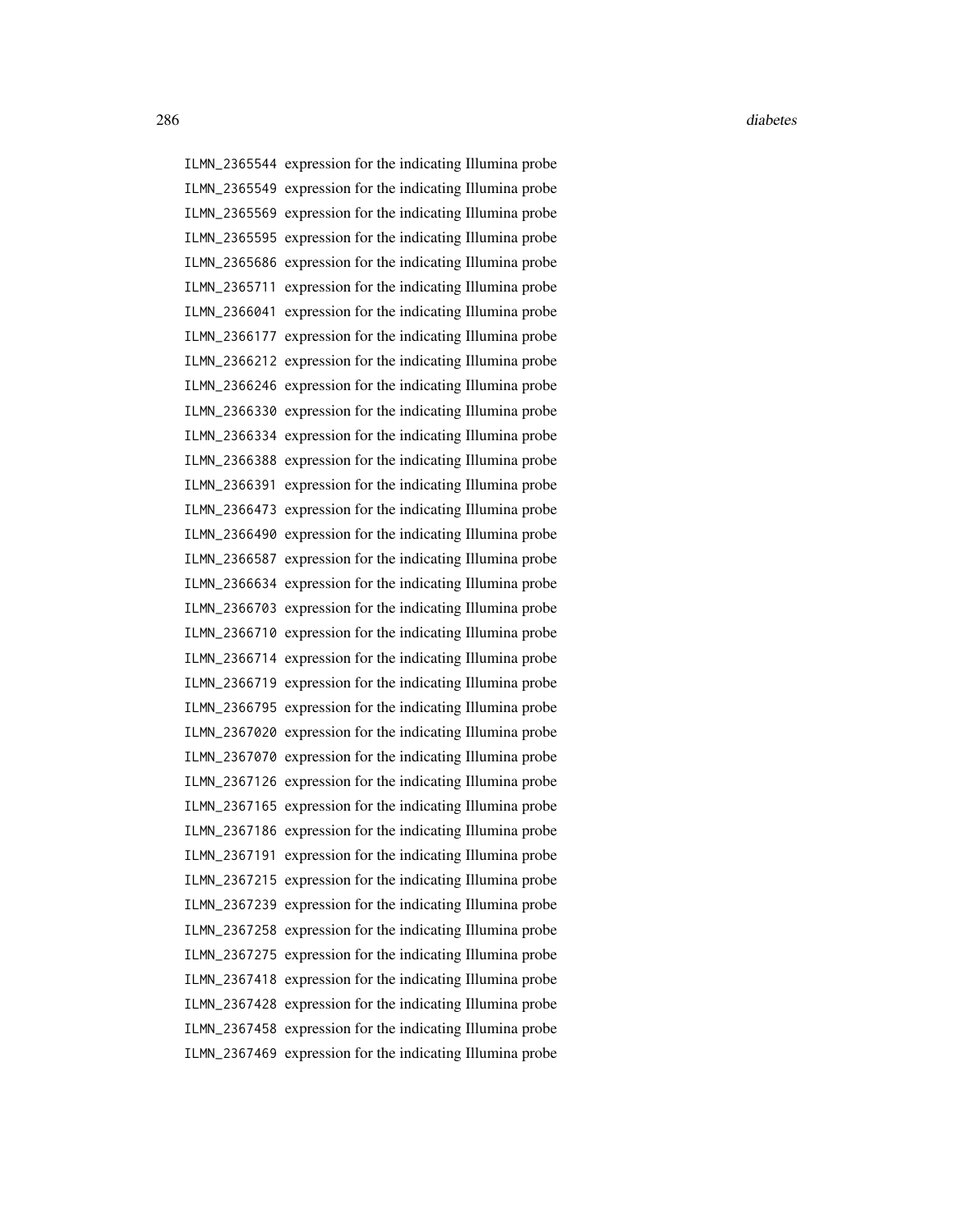ILMN\_2367638 expression for the indicating Illumina probe ILMN\_2367671 expression for the indicating Illumina probe ILMN\_2367681 expression for the indicating Illumina probe ILMN\_2367707 expression for the indicating Illumina probe ILMN\_2367710 expression for the indicating Illumina probe ILMN\_2367743 expression for the indicating Illumina probe ILMN\_2367753 expression for the indicating Illumina probe ILMN\_2368068 expression for the indicating Illumina probe ILMN\_2368145 expression for the indicating Illumina probe ILMN\_2368292 expression for the indicating Illumina probe ILMN\_2368318 expression for the indicating Illumina probe ILMN\_2368530 expression for the indicating Illumina probe ILMN\_2368575 expression for the indicating Illumina probe ILMN\_2368576 expression for the indicating Illumina probe ILMN\_2368597 expression for the indicating Illumina probe ILMN\_2368713 expression for the indicating Illumina probe ILMN\_2368718 expression for the indicating Illumina probe ILMN\_2368773 expression for the indicating Illumina probe ILMN\_2368971 expression for the indicating Illumina probe ILMN\_2369018 expression for the indicating Illumina probe ILMN\_2369104 expression for the indicating Illumina probe ILMN\_2369580 expression for the indicating Illumina probe ILMN\_2369666 expression for the indicating Illumina probe ILMN\_2369682 expression for the indicating Illumina probe ILMN\_2369785 expression for the indicating Illumina probe ILMN\_2369826 expression for the indicating Illumina probe ILMN\_2369924 expression for the indicating Illumina probe ILMN\_2370091 expression for the indicating Illumina probe ILMN\_2370135 expression for the indicating Illumina probe ILMN\_2370414 expression for the indicating Illumina probe ILMN\_2370464 expression for the indicating Illumina probe ILMN\_2370535 expression for the indicating Illumina probe ILMN\_2370573 expression for the indicating Illumina probe ILMN\_2370685 expression for the indicating Illumina probe ILMN\_2370738 expression for the indicating Illumina probe ILMN\_2370772 expression for the indicating Illumina probe ILMN\_2370825 expression for the indicating Illumina probe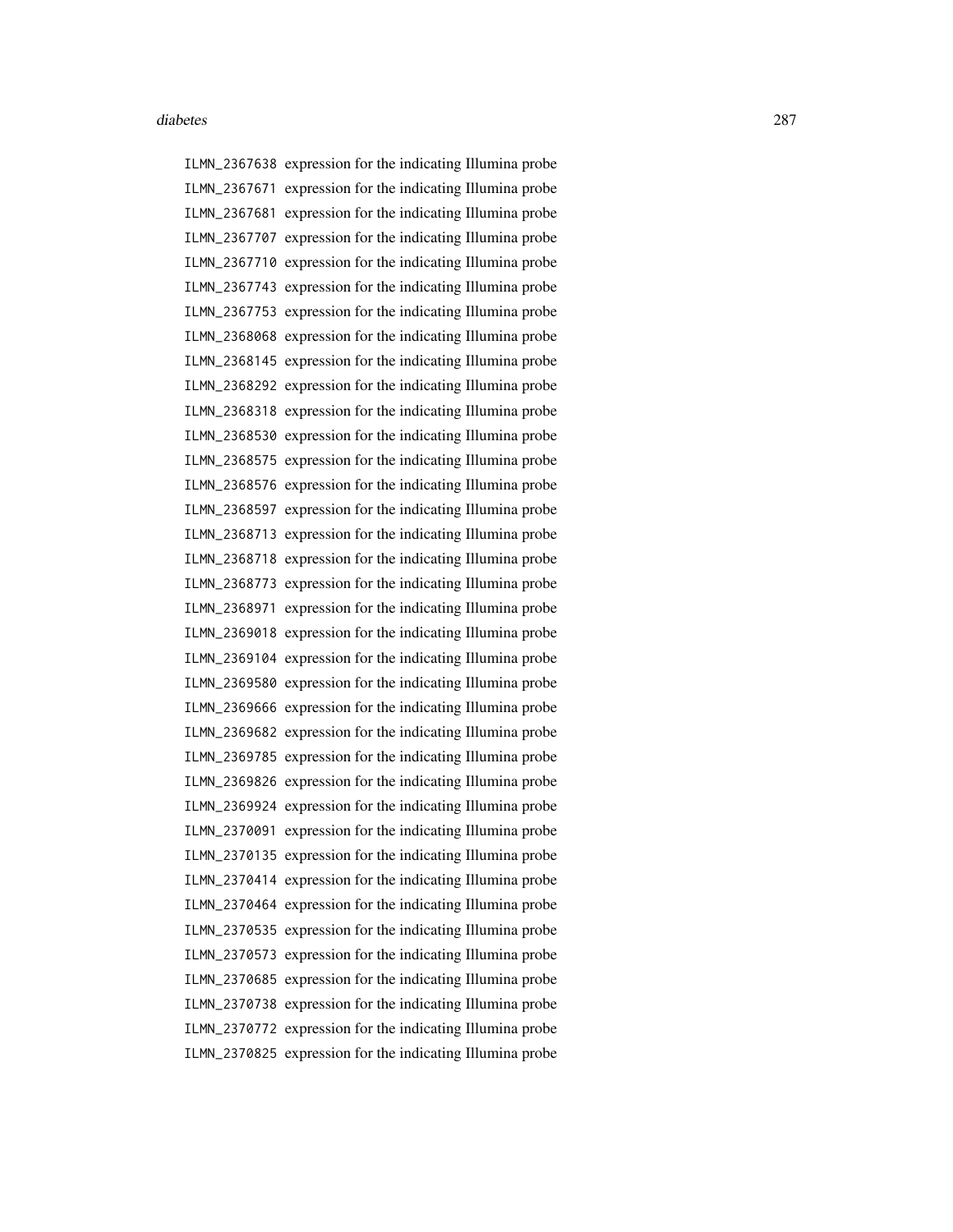ILMN\_2370872 expression for the indicating Illumina probe ILMN\_2370976 expression for the indicating Illumina probe ILMN\_2371079 expression for the indicating Illumina probe ILMN\_2371147 expression for the indicating Illumina probe ILMN\_2371169 expression for the indicating Illumina probe ILMN\_2371280 expression for the indicating Illumina probe ILMN\_2371379 expression for the indicating Illumina probe ILMN\_2371590 expression for the indicating Illumina probe ILMN\_2371700 expression for the indicating Illumina probe ILMN\_2371724 expression for the indicating Illumina probe ILMN\_2371825 expression for the indicating Illumina probe ILMN\_2371964 expression for the indicating Illumina probe ILMN\_2372040 expression for the indicating Illumina probe ILMN\_2372082 expression for the indicating Illumina probe ILMN\_2372136 expression for the indicating Illumina probe ILMN\_2372200 expression for the indicating Illumina probe ILMN\_2372241 expression for the indicating Illumina probe ILMN\_2372379 expression for the indicating Illumina probe ILMN\_2372398 expression for the indicating Illumina probe ILMN\_2372639 expression for the indicating Illumina probe ILMN\_2372681 expression for the indicating Illumina probe ILMN\_2372698 expression for the indicating Illumina probe ILMN\_2372795 expression for the indicating Illumina probe ILMN\_2372915 expression for the indicating Illumina probe ILMN\_2372974 expression for the indicating Illumina probe ILMN\_2373010 expression for the indicating Illumina probe ILMN\_2373062 expression for the indicating Illumina probe ILMN\_2373099 expression for the indicating Illumina probe ILMN\_2373177 expression for the indicating Illumina probe ILMN\_2373266 expression for the indicating Illumina probe ILMN\_2373335 expression for the indicating Illumina probe ILMN\_2373495 expression for the indicating Illumina probe ILMN\_2373515 expression for the indicating Illumina probe ILMN\_2373556 expression for the indicating Illumina probe ILMN\_2373566 expression for the indicating Illumina probe ILMN\_2373632 expression for the indicating Illumina probe ILMN\_2373689 expression for the indicating Illumina probe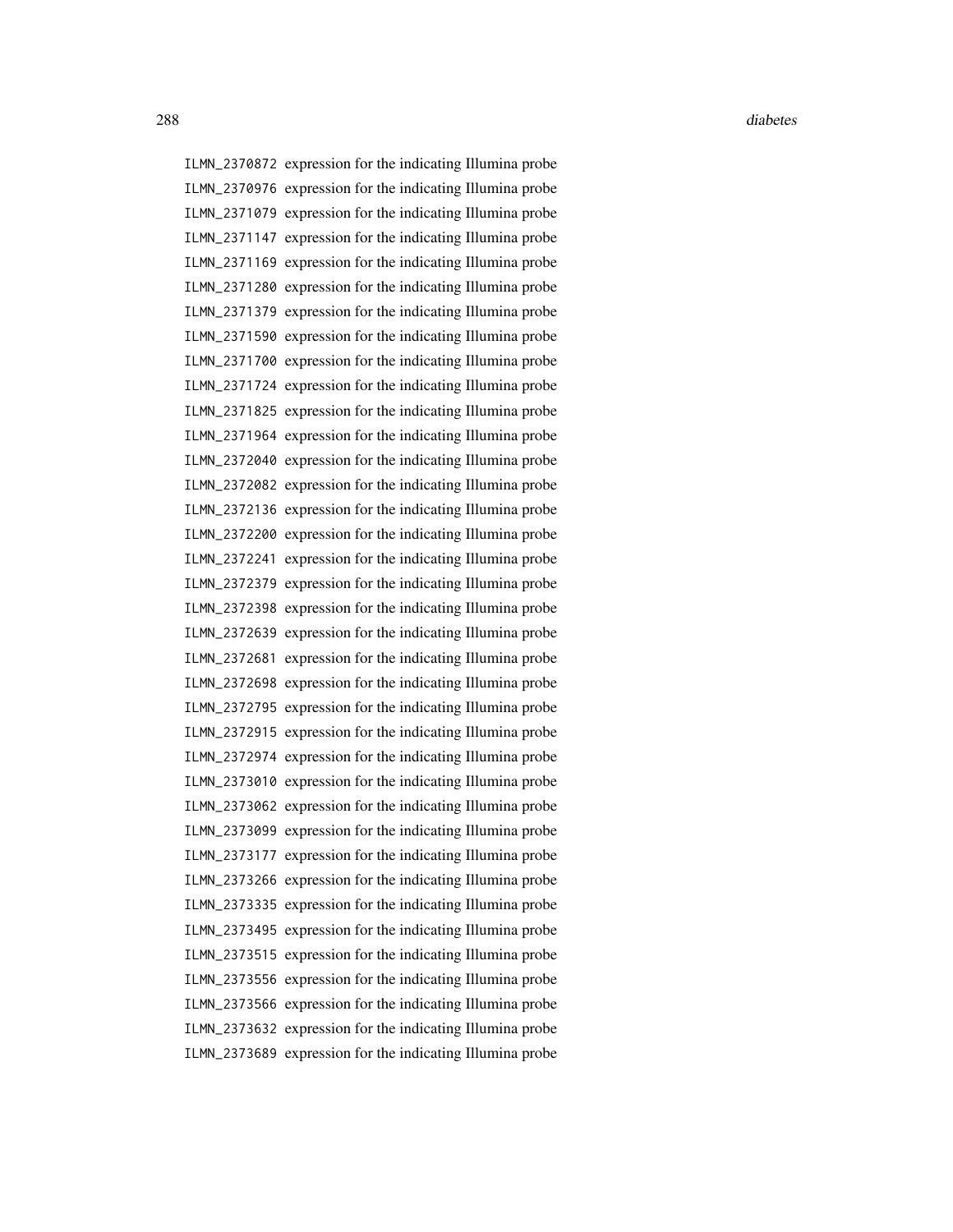ILMN\_2373763 expression for the indicating Illumina probe ILMN\_2373779 expression for the indicating Illumina probe ILMN\_2373831 expression for the indicating Illumina probe ILMN\_2373982 expression for the indicating Illumina probe ILMN\_2374036 expression for the indicating Illumina probe ILMN\_2374076 expression for the indicating Illumina probe ILMN\_2374159 expression for the indicating Illumina probe ILMN\_2374244 expression for the indicating Illumina probe ILMN\_2374293 expression for the indicating Illumina probe ILMN\_2374340 expression for the indicating Illumina probe ILMN\_2374352 expression for the indicating Illumina probe ILMN\_2374383 expression for the indicating Illumina probe ILMN\_2374633 expression for the indicating Illumina probe ILMN\_2374692 expression for the indicating Illumina probe ILMN\_2374770 expression for the indicating Illumina probe ILMN\_2374778 expression for the indicating Illumina probe ILMN\_2375002 expression for the indicating Illumina probe ILMN\_2375141 expression for the indicating Illumina probe ILMN\_2375156 expression for the indicating Illumina probe ILMN\_2375319 expression for the indicating Illumina probe ILMN\_2375418 expression for the indicating Illumina probe ILMN\_2375484 expression for the indicating Illumina probe ILMN\_2375651 expression for the indicating Illumina probe ILMN\_2375786 expression for the indicating Illumina probe ILMN\_2375825 expression for the indicating Illumina probe ILMN\_2375830 expression for the indicating Illumina probe ILMN\_2375879 expression for the indicating Illumina probe ILMN\_2375973 expression for the indicating Illumina probe ILMN\_2376108 expression for the indicating Illumina probe ILMN\_2376133 expression for the indicating Illumina probe ILMN\_2376160 expression for the indicating Illumina probe ILMN\_2376204 expression for the indicating Illumina probe ILMN\_2376205 expression for the indicating Illumina probe ILMN\_2376289 expression for the indicating Illumina probe ILMN\_2376403 expression for the indicating Illumina probe ILMN\_2376408 expression for the indicating Illumina probe ILMN\_2376416 expression for the indicating Illumina probe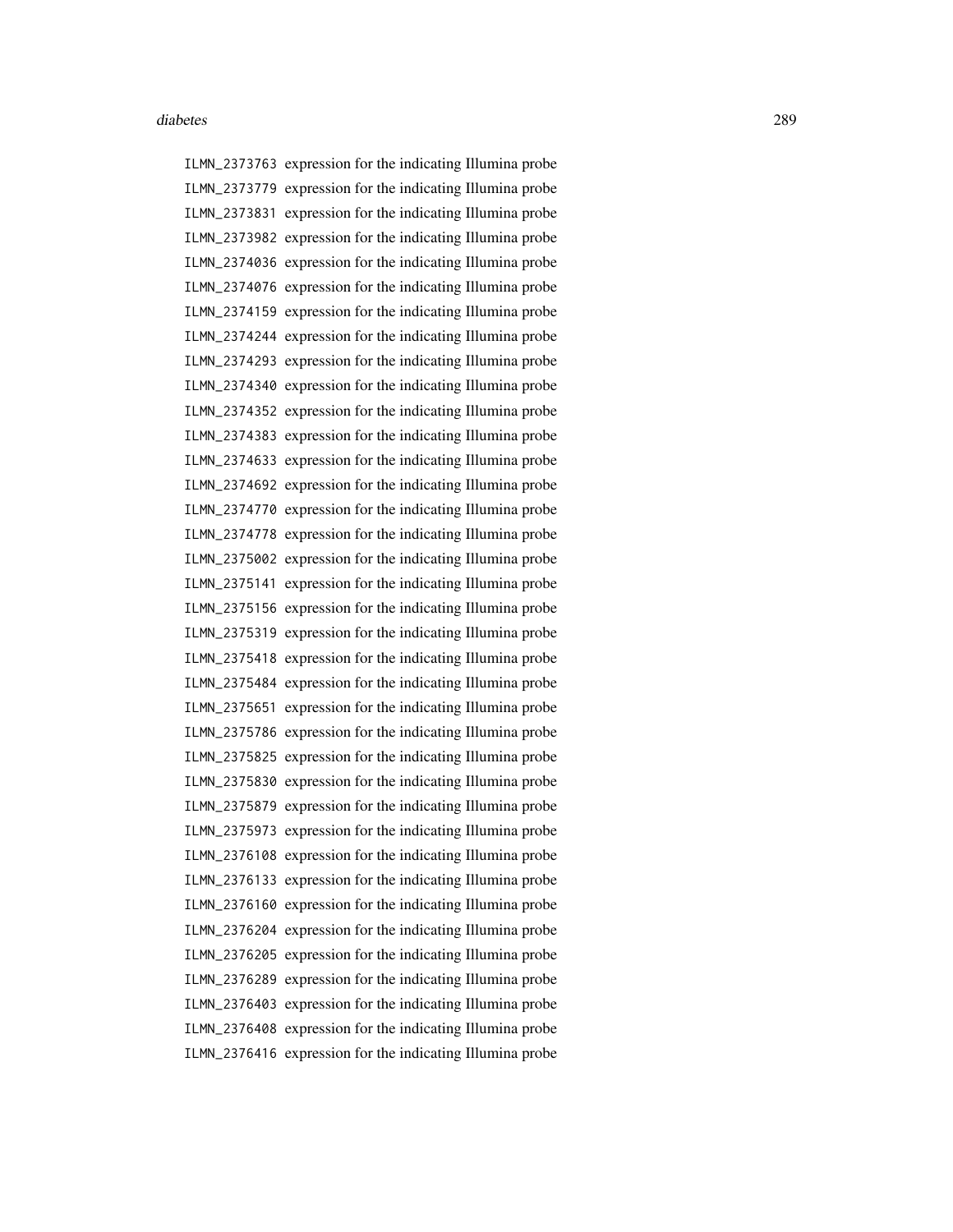ILMN\_2376455 expression for the indicating Illumina probe ILMN\_2376458 expression for the indicating Illumina probe ILMN\_2376520 expression for the indicating Illumina probe ILMN\_2376553 expression for the indicating Illumina probe ILMN\_2376625 expression for the indicating Illumina probe ILMN\_2376667 expression for the indicating Illumina probe ILMN\_2376723 expression for the indicating Illumina probe ILMN\_2376771 expression for the indicating Illumina probe ILMN\_2377109 expression for the indicating Illumina probe ILMN\_2377174 expression for the indicating Illumina probe ILMN\_2377185 expression for the indicating Illumina probe ILMN\_2377240 expression for the indicating Illumina probe ILMN\_2377430 expression for the indicating Illumina probe ILMN\_2377459 expression for the indicating Illumina probe ILMN\_2377496 expression for the indicating Illumina probe ILMN\_2377669 expression for the indicating Illumina probe ILMN\_2377733 expression for the indicating Illumina probe ILMN\_2377862 expression for the indicating Illumina probe ILMN\_2377900 expression for the indicating Illumina probe ILMN\_2377980 expression for the indicating Illumina probe ILMN\_2378048 expression for the indicating Illumina probe ILMN\_2378100 expression for the indicating Illumina probe ILMN\_2378257 expression for the indicating Illumina probe ILMN\_2378316 expression for the indicating Illumina probe ILMN\_2378376 expression for the indicating Illumina probe ILMN\_2378670 expression for the indicating Illumina probe ILMN\_2378708 expression for the indicating Illumina probe ILMN\_2378868 expression for the indicating Illumina probe ILMN\_2378952 expression for the indicating Illumina probe ILMN\_2379080 expression for the indicating Illumina probe ILMN\_2379130 expression for the indicating Illumina probe ILMN\_2379375 expression for the indicating Illumina probe ILMN\_2379393 expression for the indicating Illumina probe ILMN\_2379469 expression for the indicating Illumina probe ILMN\_2379520 expression for the indicating Illumina probe ILMN\_2379560 expression for the indicating Illumina probe ILMN\_2379599 expression for the indicating Illumina probe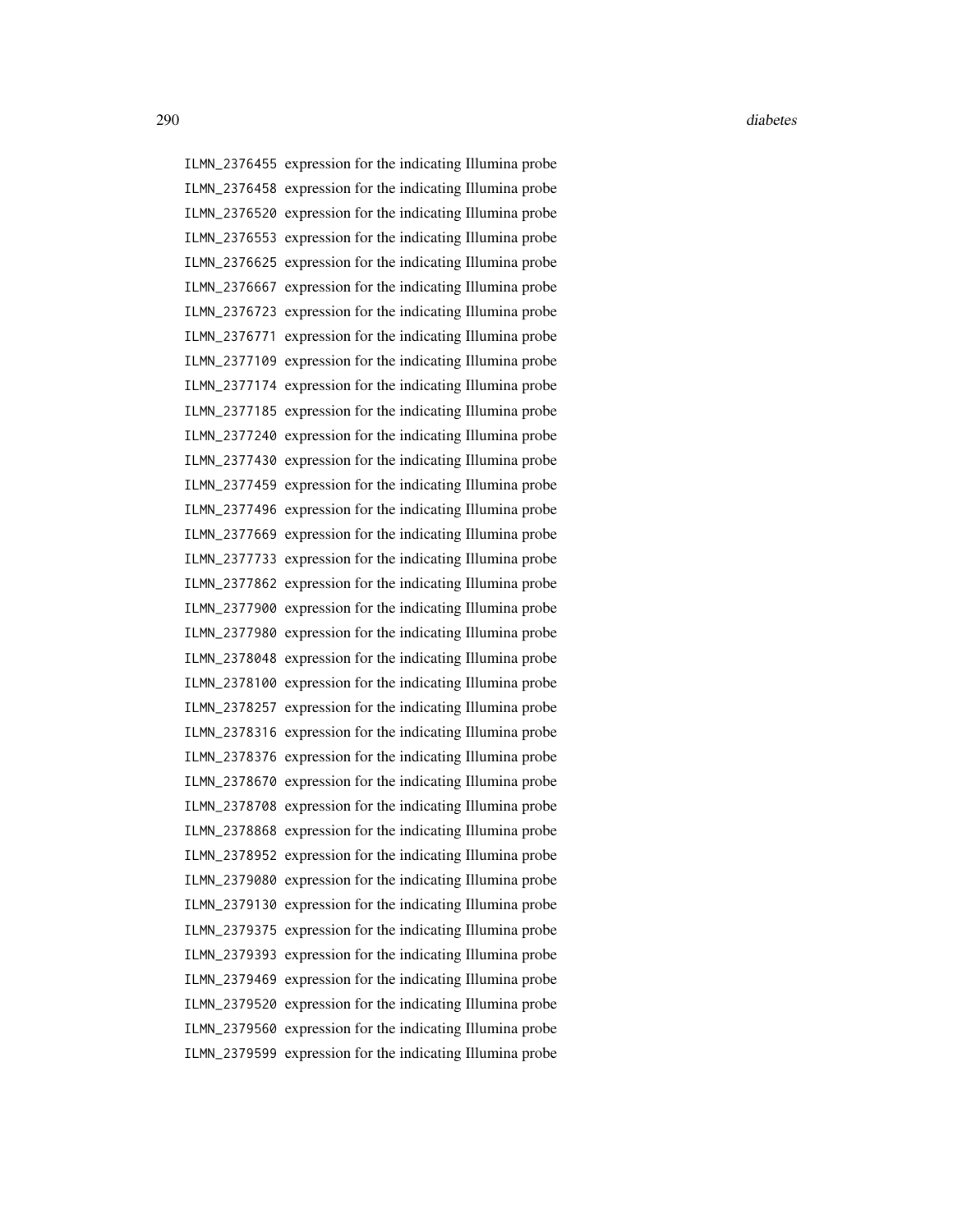ILMN\_2379644 expression for the indicating Illumina probe ILMN\_2379718 expression for the indicating Illumina probe ILMN\_2379788 expression for the indicating Illumina probe ILMN\_2379931 expression for the indicating Illumina probe ILMN\_2379967 expression for the indicating Illumina probe ILMN\_2380163 expression for the indicating Illumina probe ILMN\_2380418 expression for the indicating Illumina probe ILMN\_2380494 expression for the indicating Illumina probe ILMN\_2380566 expression for the indicating Illumina probe ILMN\_2380588 expression for the indicating Illumina probe ILMN\_2380688 expression for the indicating Illumina probe ILMN\_2380698 expression for the indicating Illumina probe ILMN\_2380740 expression for the indicating Illumina probe ILMN\_2380771 expression for the indicating Illumina probe ILMN\_2380801 expression for the indicating Illumina probe ILMN\_2380839 expression for the indicating Illumina probe ILMN\_2380850 expression for the indicating Illumina probe ILMN\_2380946 expression for the indicating Illumina probe ILMN\_2380999 expression for the indicating Illumina probe ILMN\_2381037 expression for the indicating Illumina probe ILMN\_2381121 expression for the indicating Illumina probe ILMN\_2381138 expression for the indicating Illumina probe ILMN\_2381197 expression for the indicating Illumina probe ILMN\_2381296 expression for the indicating Illumina probe ILMN\_2381397 expression for the indicating Illumina probe ILMN\_2381476 expression for the indicating Illumina probe ILMN\_2381537 expression for the indicating Illumina probe ILMN\_2381753 expression for the indicating Illumina probe ILMN\_2381841 expression for the indicating Illumina probe ILMN\_2381899 expression for the indicating Illumina probe ILMN\_2382083 expression for the indicating Illumina probe ILMN\_2382121 expression for the indicating Illumina probe ILMN\_2382126 expression for the indicating Illumina probe ILMN\_2382309 expression for the indicating Illumina probe ILMN\_2382354 expression for the indicating Illumina probe ILMN\_2382403 expression for the indicating Illumina probe ILMN\_2382505 expression for the indicating Illumina probe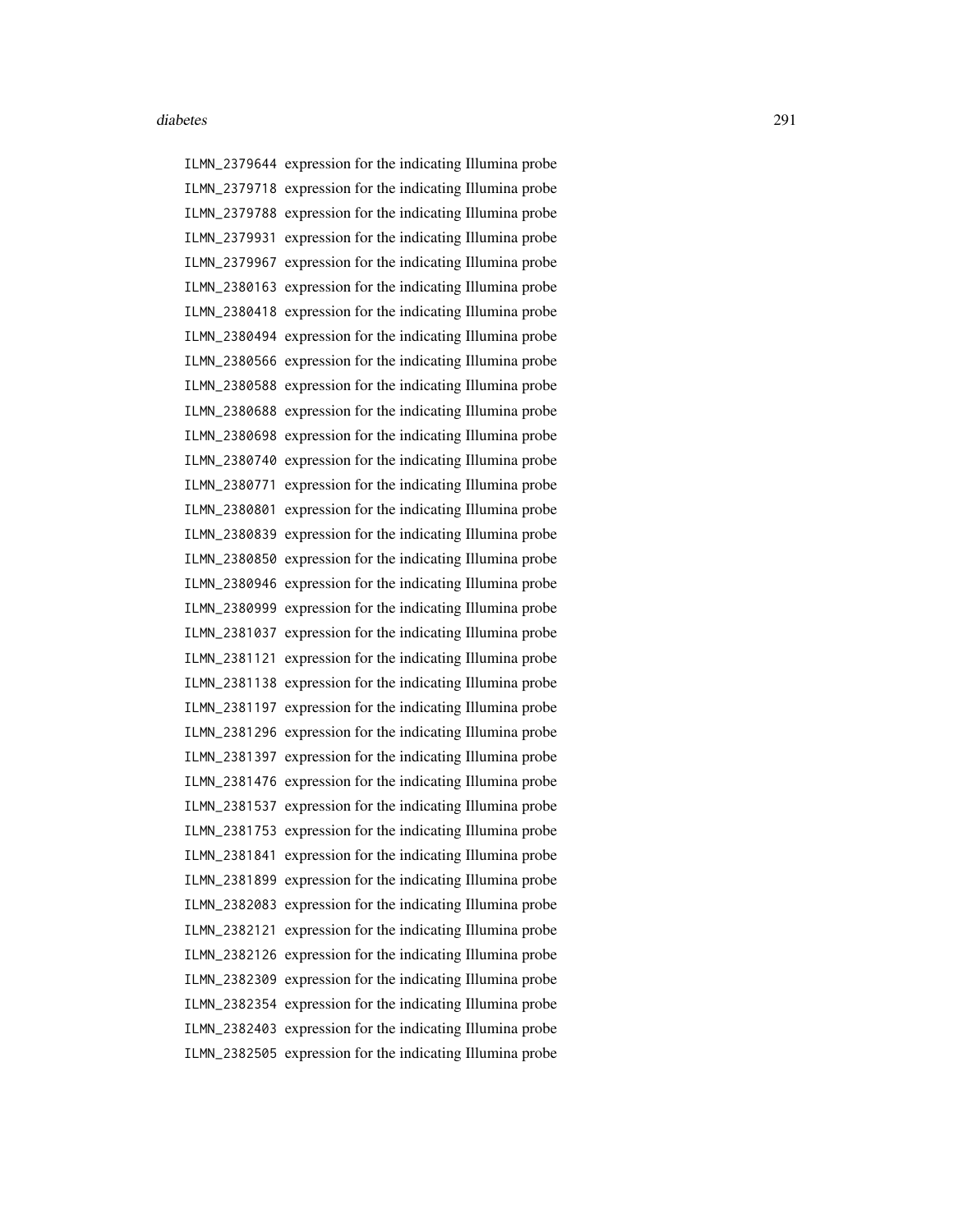ILMN\_2382724 expression for the indicating Illumina probe ILMN\_2382906 expression for the indicating Illumina probe ILMN\_2382964 expression for the indicating Illumina probe ILMN\_2382990 expression for the indicating Illumina probe ILMN\_2383058 expression for the indicating Illumina probe ILMN\_2383077 expression for the indicating Illumina probe ILMN\_2383097 expression for the indicating Illumina probe ILMN\_2383107 expression for the indicating Illumina probe ILMN\_2383150 expression for the indicating Illumina probe ILMN\_2383305 expression for the indicating Illumina probe ILMN\_2383344 expression for the indicating Illumina probe ILMN\_2383349 expression for the indicating Illumina probe ILMN\_2383419 expression for the indicating Illumina probe ILMN\_2383455 expression for the indicating Illumina probe ILMN\_2383489 expression for the indicating Illumina probe ILMN\_2383516 expression for the indicating Illumina probe ILMN\_2383611 expression for the indicating Illumina probe ILMN\_2383693 expression for the indicating Illumina probe ILMN\_2383754 expression for the indicating Illumina probe ILMN\_2383774 expression for the indicating Illumina probe ILMN\_2383807 expression for the indicating Illumina probe ILMN\_2383871 expression for the indicating Illumina probe ILMN\_2383913 expression for the indicating Illumina probe ILMN\_2383934 expression for the indicating Illumina probe ILMN\_2383975 expression for the indicating Illumina probe ILMN\_2384056 expression for the indicating Illumina probe ILMN\_2384122 expression for the indicating Illumina probe ILMN\_2384237 expression for the indicating Illumina probe ILMN\_2384241 expression for the indicating Illumina probe ILMN\_2384496 expression for the indicating Illumina probe ILMN\_2384591 expression for the indicating Illumina probe ILMN\_2384770 expression for the indicating Illumina probe ILMN\_2384807 expression for the indicating Illumina probe ILMN\_2385097 expression for the indicating Illumina probe ILMN\_2385161 expression for the indicating Illumina probe ILMN\_2385173 expression for the indicating Illumina probe ILMN\_2385220 expression for the indicating Illumina probe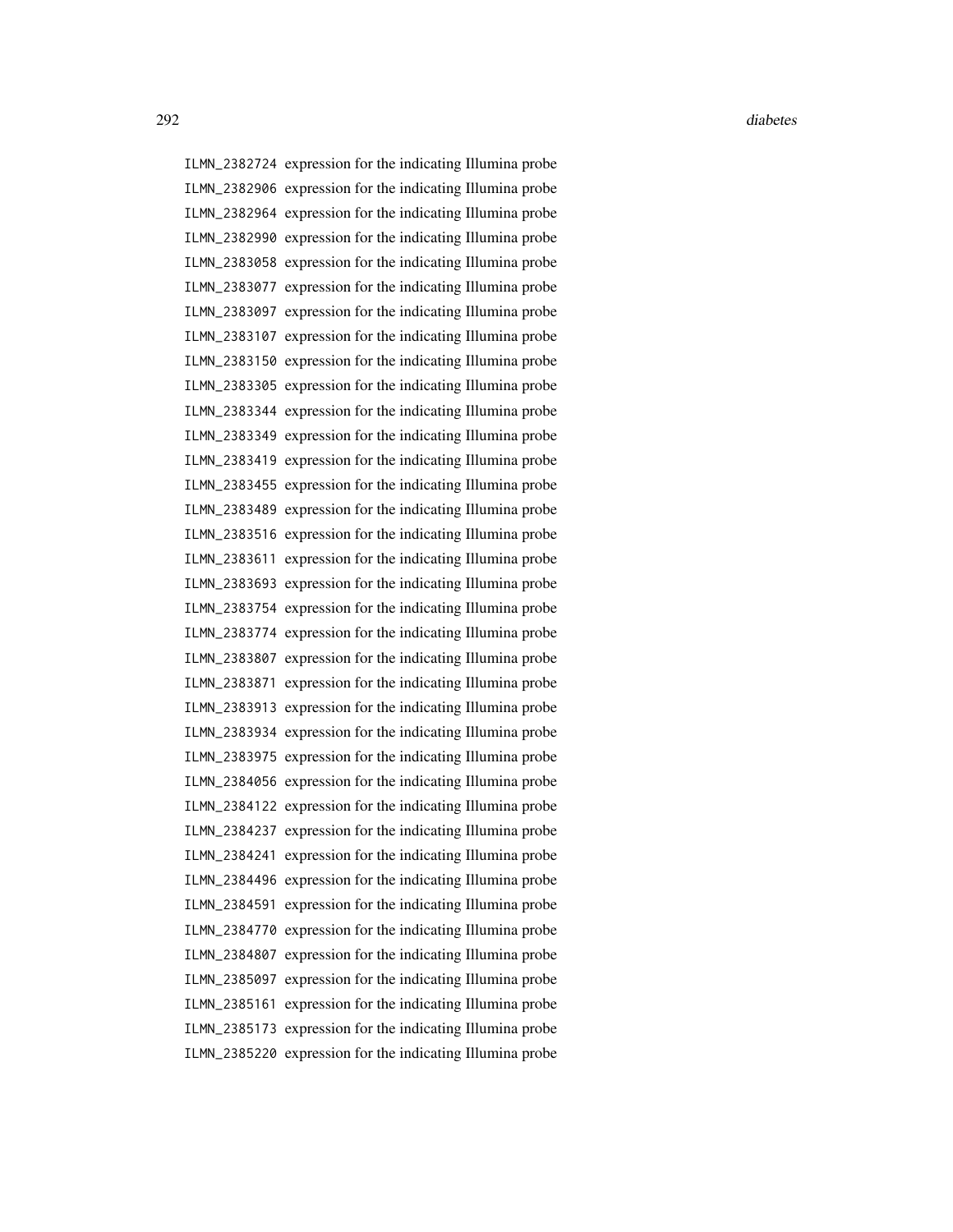ILMN\_2385239 expression for the indicating Illumina probe ILMN\_2385278 expression for the indicating Illumina probe ILMN\_2385647 expression for the indicating Illumina probe ILMN\_2385688 expression for the indicating Illumina probe ILMN\_2385866 expression for the indicating Illumina probe ILMN\_2386008 expression for the indicating Illumina probe ILMN\_2386016 expression for the indicating Illumina probe ILMN\_2386100 expression for the indicating Illumina probe ILMN\_2386179 expression for the indicating Illumina probe ILMN\_2386205 expression for the indicating Illumina probe ILMN\_2386269 expression for the indicating Illumina probe ILMN\_2386354 expression for the indicating Illumina probe ILMN\_2386530 expression for the indicating Illumina probe ILMN\_2386818 expression for the indicating Illumina probe ILMN\_2386973 expression for the indicating Illumina probe ILMN\_2386982 expression for the indicating Illumina probe ILMN\_2387090 expression for the indicating Illumina probe ILMN\_2387214 expression for the indicating Illumina probe ILMN\_2387224 expression for the indicating Illumina probe ILMN\_2387285 expression for the indicating Illumina probe ILMN\_2387328 expression for the indicating Illumina probe ILMN\_2387385 expression for the indicating Illumina probe ILMN\_2387395 expression for the indicating Illumina probe ILMN\_2387553 expression for the indicating Illumina probe ILMN\_2387599 expression for the indicating Illumina probe ILMN\_2387636 expression for the indicating Illumina probe ILMN\_2387680 expression for the indicating Illumina probe ILMN\_2387696 expression for the indicating Illumina probe ILMN\_2387799 expression for the indicating Illumina probe ILMN\_2387919 expression for the indicating Illumina probe ILMN\_2387952 expression for the indicating Illumina probe ILMN\_2387990 expression for the indicating Illumina probe ILMN\_2388090 expression for the indicating Illumina probe ILMN\_2388112 expression for the indicating Illumina probe ILMN\_2388142 expression for the indicating Illumina probe ILMN\_2388155 expression for the indicating Illumina probe ILMN\_2388190 expression for the indicating Illumina probe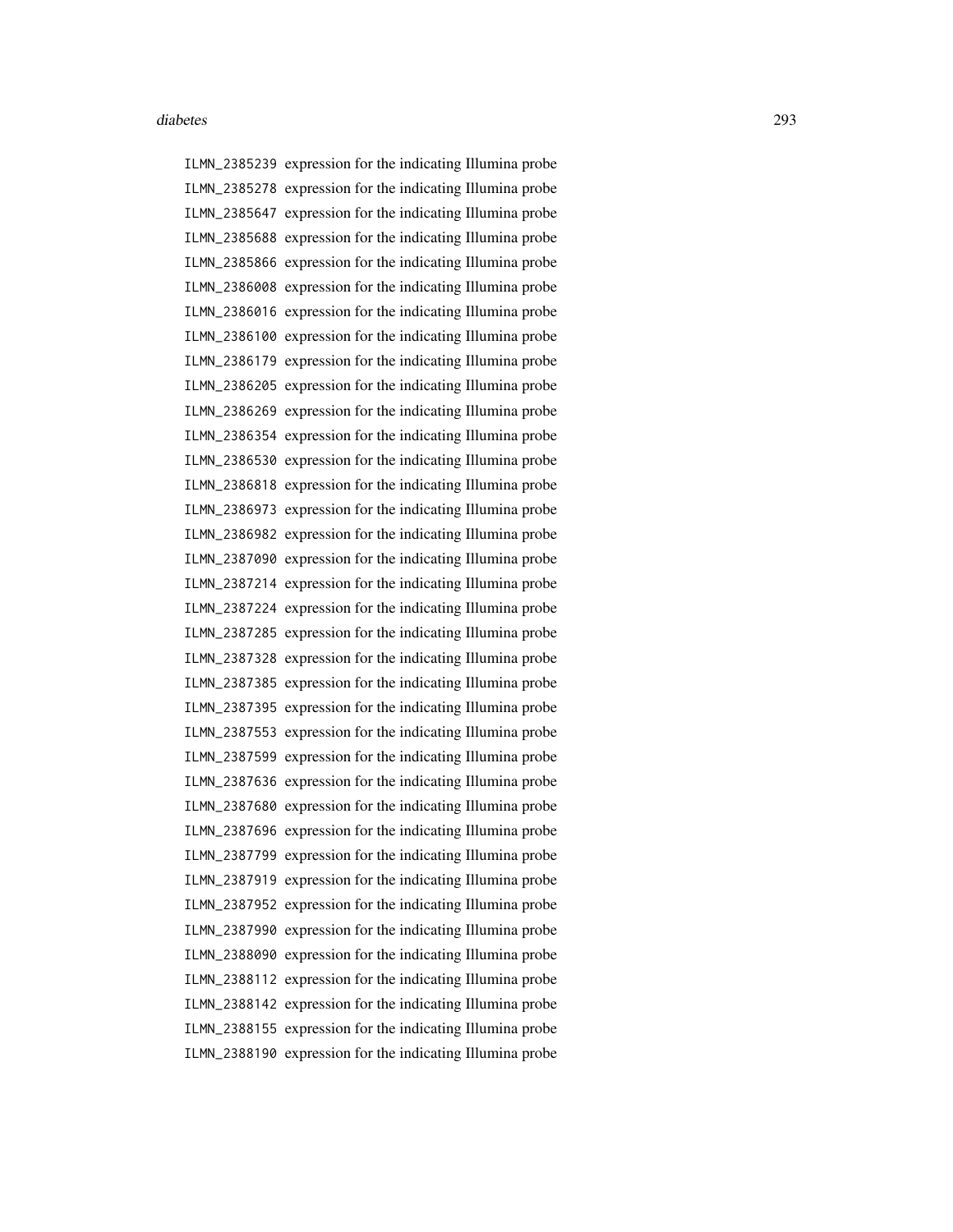ILMN\_2388272 expression for the indicating Illumina probe ILMN\_2388363 expression for the indicating Illumina probe ILMN\_2388397 expression for the indicating Illumina probe ILMN\_2388461 expression for the indicating Illumina probe ILMN\_2388466 expression for the indicating Illumina probe ILMN\_2388507 expression for the indicating Illumina probe ILMN\_2388547 expression for the indicating Illumina probe ILMN\_2388585 expression for the indicating Illumina probe ILMN\_2388605 expression for the indicating Illumina probe ILMN\_2388669 expression for the indicating Illumina probe ILMN\_2388701 expression for the indicating Illumina probe ILMN\_2388955 expression for the indicating Illumina probe ILMN\_2388975 expression for the indicating Illumina probe ILMN\_2389013 expression for the indicating Illumina probe ILMN\_2389114 expression for the indicating Illumina probe ILMN\_2389151 expression for the indicating Illumina probe ILMN\_2389155 expression for the indicating Illumina probe ILMN\_2389211 expression for the indicating Illumina probe ILMN\_2389347 expression for the indicating Illumina probe ILMN\_2389376 expression for the indicating Illumina probe ILMN\_2389590 expression for the indicating Illumina probe ILMN\_2389810 expression for the indicating Illumina probe ILMN\_2389844 expression for the indicating Illumina probe ILMN\_2389935 expression for the indicating Illumina probe ILMN\_2389970 expression for the indicating Illumina probe ILMN\_2390114 expression for the indicating Illumina probe ILMN\_2390162 expression for the indicating Illumina probe ILMN\_2390227 expression for the indicating Illumina probe ILMN\_2390299 expression for the indicating Illumina probe ILMN\_2390310 expression for the indicating Illumina probe ILMN\_2390338 expression for the indicating Illumina probe ILMN\_2390416 expression for the indicating Illumina probe ILMN\_2390453 expression for the indicating Illumina probe ILMN\_2390472 expression for the indicating Illumina probe ILMN\_2390586 expression for the indicating Illumina probe ILMN\_2390739 expression for the indicating Illumina probe ILMN\_2390821 expression for the indicating Illumina probe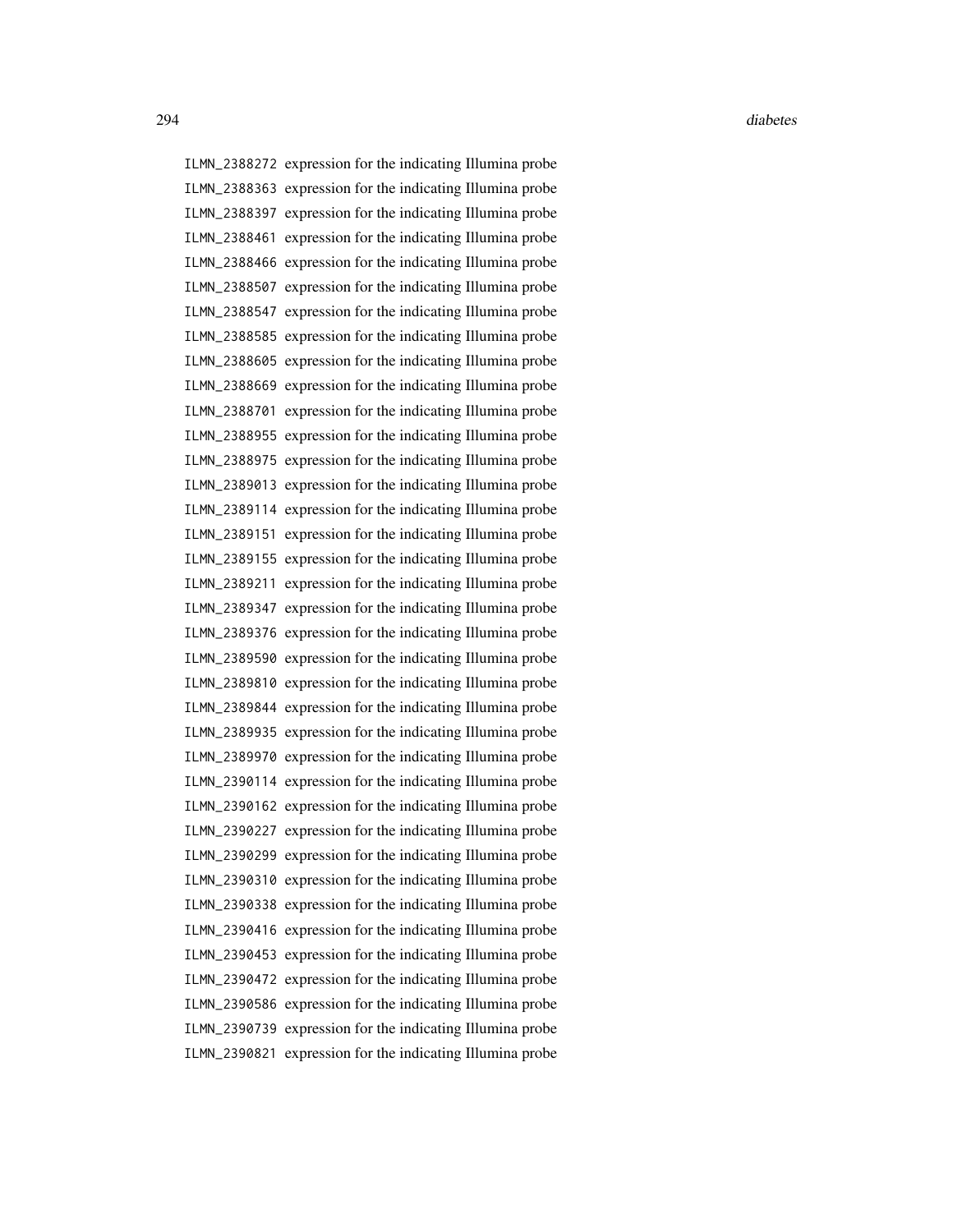ILMN\_2390853 expression for the indicating Illumina probe ILMN\_2390859 expression for the indicating Illumina probe ILMN\_2390974 expression for the indicating Illumina probe ILMN\_2391051 expression for the indicating Illumina probe ILMN\_2391141 expression for the indicating Illumina probe ILMN\_2391178 expression for the indicating Illumina probe ILMN\_2391219 expression for the indicating Illumina probe ILMN\_2391333 expression for the indicating Illumina probe ILMN\_2391400 expression for the indicating Illumina probe ILMN\_2391419 expression for the indicating Illumina probe ILMN\_2391512 expression for the indicating Illumina probe ILMN\_2391522 expression for the indicating Illumina probe ILMN\_2391551 expression for the indicating Illumina probe ILMN\_2391750 expression for the indicating Illumina probe ILMN\_2391765 expression for the indicating Illumina probe ILMN\_2391861 expression for the indicating Illumina probe ILMN\_2391912 expression for the indicating Illumina probe ILMN\_2391976 expression for the indicating Illumina probe ILMN\_2392043 expression for the indicating Illumina probe ILMN\_2392080 expression for the indicating Illumina probe ILMN\_2392143 expression for the indicating Illumina probe ILMN\_2392189 expression for the indicating Illumina probe ILMN\_2392286 expression for the indicating Illumina probe ILMN\_2392352 expression for the indicating Illumina probe ILMN\_2392546 expression for the indicating Illumina probe ILMN\_2392635 expression for the indicating Illumina probe ILMN\_2392674 expression for the indicating Illumina probe ILMN\_2392717 expression for the indicating Illumina probe ILMN\_2392747 expression for the indicating Illumina probe ILMN\_2392818 expression for the indicating Illumina probe ILMN\_2392940 expression for the indicating Illumina probe ILMN\_2393046 expression for the indicating Illumina probe ILMN\_2393144 expression for the indicating Illumina probe ILMN\_2393169 expression for the indicating Illumina probe ILMN\_2393243 expression for the indicating Illumina probe ILMN\_2393296 expression for the indicating Illumina probe ILMN\_2393341 expression for the indicating Illumina probe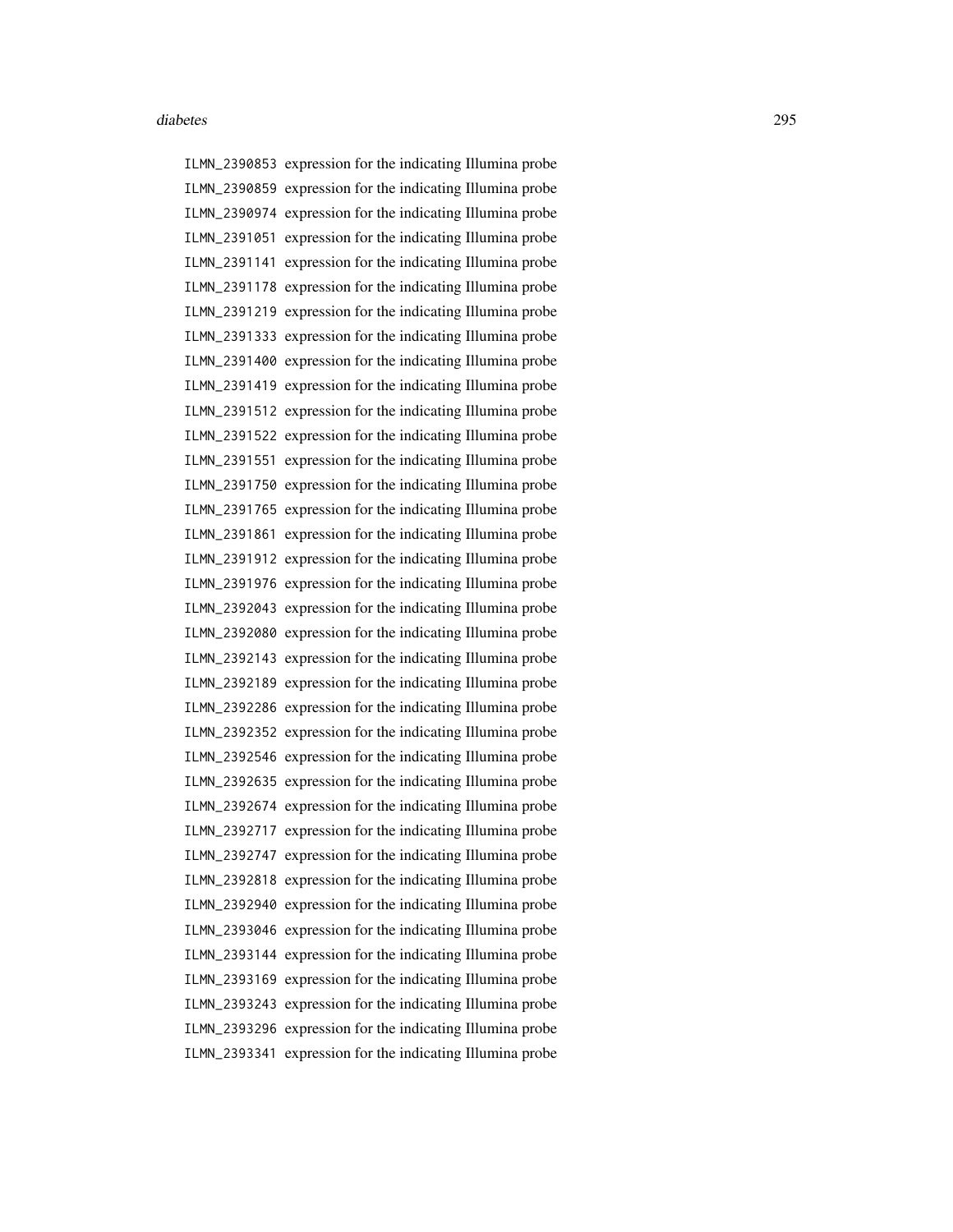ILMN\_2393450 expression for the indicating Illumina probe ILMN\_2393456 expression for the indicating Illumina probe ILMN\_2393497 expression for the indicating Illumina probe ILMN\_2393544 expression for the indicating Illumina probe ILMN\_2393693 expression for the indicating Illumina probe ILMN\_2393712 expression for the indicating Illumina probe ILMN\_2393765 expression for the indicating Illumina probe ILMN\_2393968 expression for the indicating Illumina probe ILMN\_2393994 expression for the indicating Illumina probe ILMN\_2394027 expression for the indicating Illumina probe ILMN\_2394102 expression for the indicating Illumina probe ILMN\_2394132 expression for the indicating Illumina probe ILMN\_2394193 expression for the indicating Illumina probe ILMN\_2394250 expression for the indicating Illumina probe ILMN\_2394296 expression for the indicating Illumina probe ILMN\_2394305 expression for the indicating Illumina probe ILMN\_2394381 expression for the indicating Illumina probe ILMN\_2394421 expression for the indicating Illumina probe ILMN\_2394438 expression for the indicating Illumina probe ILMN\_2394498 expression for the indicating Illumina probe ILMN\_2394561 expression for the indicating Illumina probe ILMN\_2394571 expression for the indicating Illumina probe ILMN\_2394750 expression for the indicating Illumina probe ILMN\_2395043 expression for the indicating Illumina probe ILMN\_2395055 expression for the indicating Illumina probe ILMN\_2395204 expression for the indicating Illumina probe ILMN\_2395285 expression for the indicating Illumina probe ILMN\_2395373 expression for the indicating Illumina probe ILMN\_2395375 expression for the indicating Illumina probe ILMN\_2395389 expression for the indicating Illumina probe ILMN\_2395451 expression for the indicating Illumina probe ILMN\_2395474 expression for the indicating Illumina probe ILMN\_2395728 expression for the indicating Illumina probe ILMN\_2395856 expression for the indicating Illumina probe ILMN\_2395926 expression for the indicating Illumina probe ILMN\_2395932 expression for the indicating Illumina probe ILMN\_2395969 expression for the indicating Illumina probe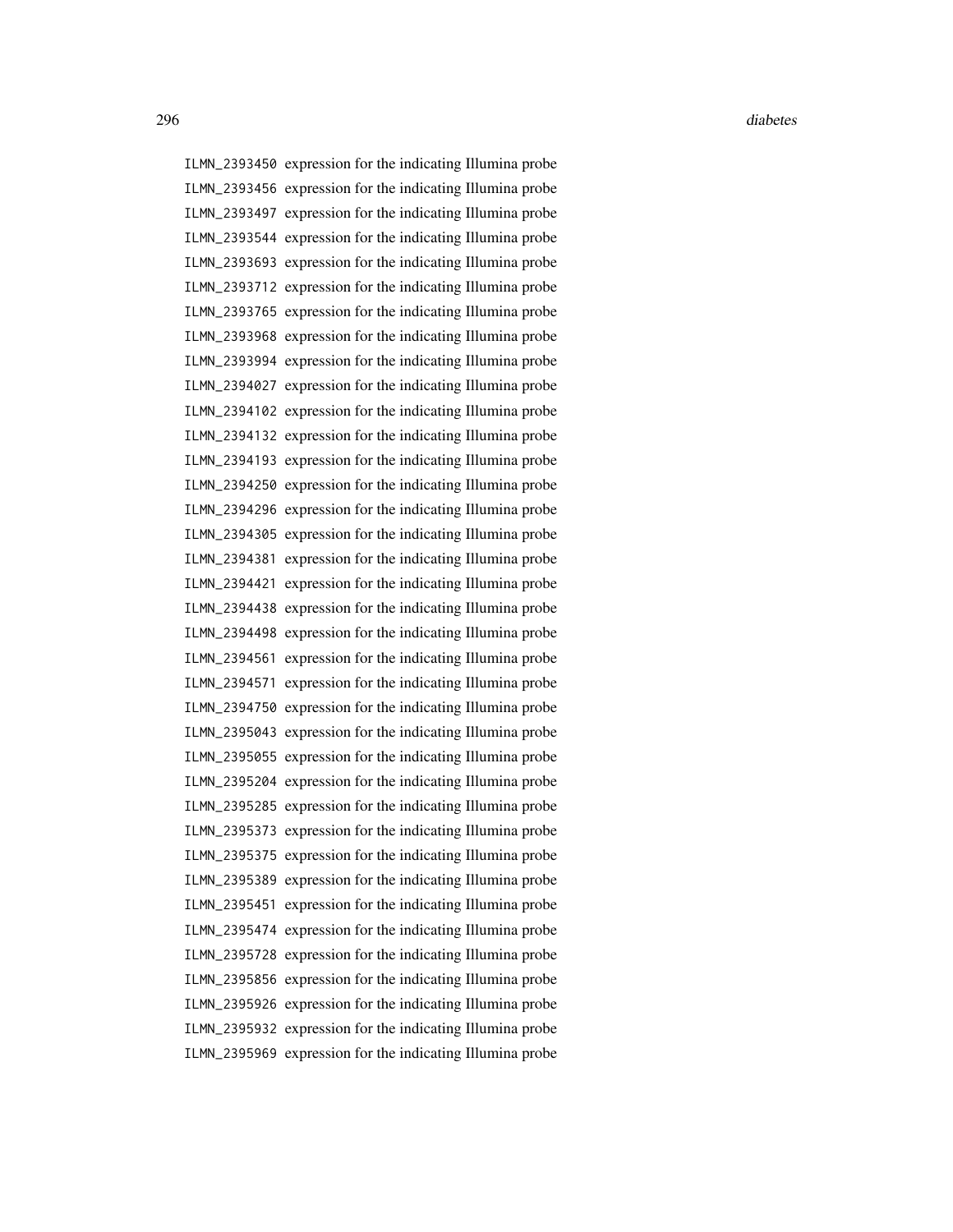ILMN\_2395981 expression for the indicating Illumina probe ILMN\_2396002 expression for the indicating Illumina probe ILMN\_2396020 expression for the indicating Illumina probe ILMN\_2396272 expression for the indicating Illumina probe ILMN\_2396287 expression for the indicating Illumina probe ILMN\_2396292 expression for the indicating Illumina probe ILMN\_2396338 expression for the indicating Illumina probe ILMN\_2396410 expression for the indicating Illumina probe ILMN\_2396444 expression for the indicating Illumina probe ILMN\_2396571 expression for the indicating Illumina probe ILMN\_2396639 expression for the indicating Illumina probe ILMN\_2396648 expression for the indicating Illumina probe ILMN\_2396813 expression for the indicating Illumina probe ILMN\_2396903 expression for the indicating Illumina probe ILMN\_2396956 expression for the indicating Illumina probe ILMN\_2396982 expression for the indicating Illumina probe ILMN\_2396991 expression for the indicating Illumina probe ILMN\_2396996 expression for the indicating Illumina probe ILMN\_2397024 expression for the indicating Illumina probe ILMN\_2397028 expression for the indicating Illumina probe ILMN\_2397230 expression for the indicating Illumina probe ILMN\_2397347 expression for the indicating Illumina probe ILMN\_2397484 expression for the indicating Illumina probe ILMN\_2397571 expression for the indicating Illumina probe ILMN\_2397627 expression for the indicating Illumina probe ILMN\_2397721 expression for the indicating Illumina probe ILMN\_2397750 expression for the indicating Illumina probe ILMN\_2397776 expression for the indicating Illumina probe ILMN\_2397880 expression for the indicating Illumina probe ILMN\_2397954 expression for the indicating Illumina probe ILMN\_2398039 expression for the indicating Illumina probe ILMN\_2398235 expression for the indicating Illumina probe ILMN\_2398274 expression for the indicating Illumina probe ILMN\_2398403 expression for the indicating Illumina probe ILMN\_2398432 expression for the indicating Illumina probe ILMN\_2398489 expression for the indicating Illumina probe ILMN\_2398664 expression for the indicating Illumina probe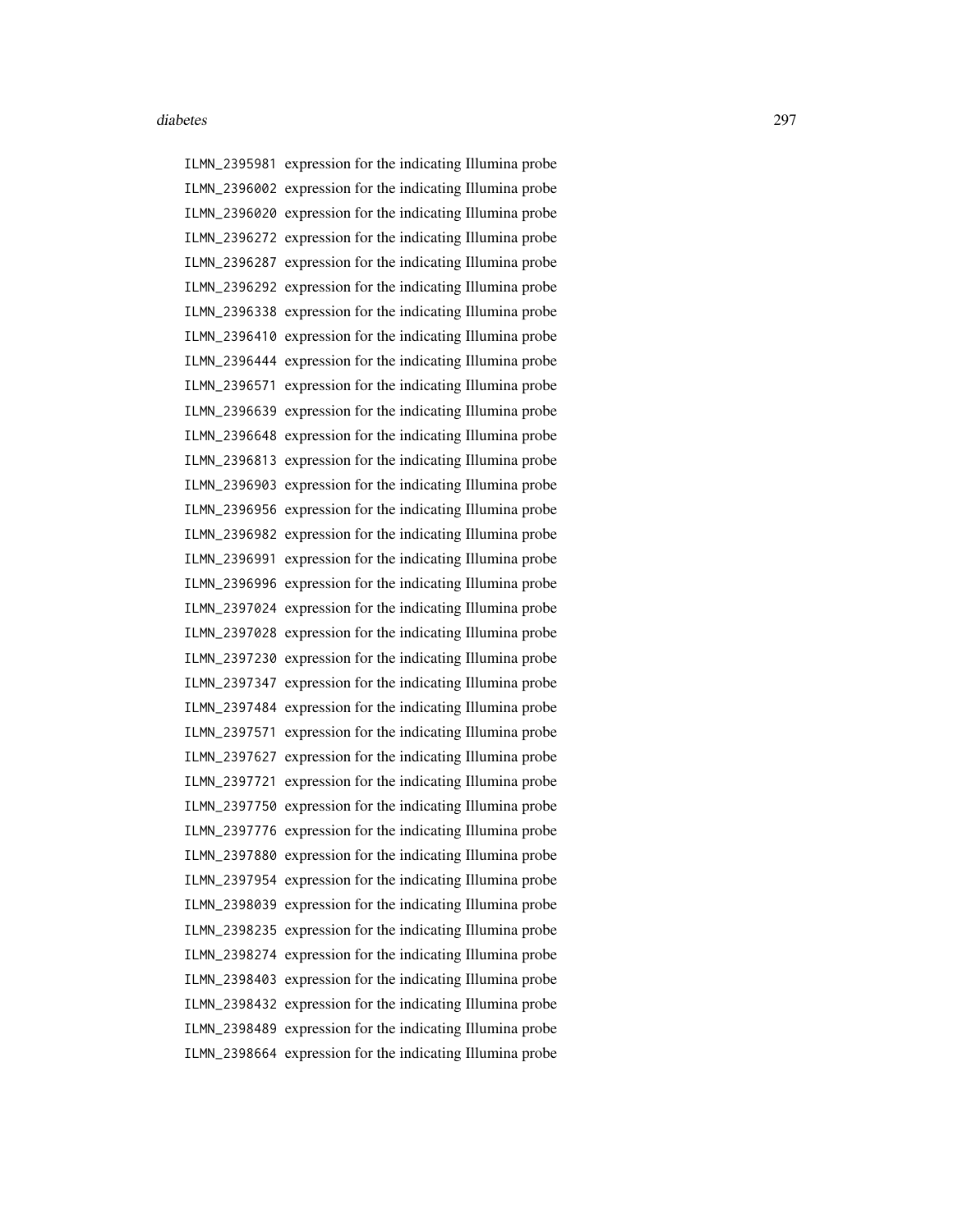ILMN\_2398847 expression for the indicating Illumina probe ILMN\_2398865 expression for the indicating Illumina probe ILMN\_2398926 expression for the indicating Illumina probe ILMN\_2398939 expression for the indicating Illumina probe ILMN\_2398995 expression for the indicating Illumina probe ILMN\_2399036 expression for the indicating Illumina probe ILMN\_2399140 expression for the indicating Illumina probe ILMN\_2399264 expression for the indicating Illumina probe ILMN\_2399310 expression for the indicating Illumina probe ILMN\_2399328 expression for the indicating Illumina probe ILMN\_2399363 expression for the indicating Illumina probe ILMN\_2399392 expression for the indicating Illumina probe ILMN\_2399431 expression for the indicating Illumina probe ILMN\_2399497 expression for the indicating Illumina probe ILMN\_2399503 expression for the indicating Illumina probe ILMN\_2399622 expression for the indicating Illumina probe ILMN\_2399686 expression for the indicating Illumina probe ILMN\_2399769 expression for the indicating Illumina probe ILMN\_2399877 expression for the indicating Illumina probe ILMN\_2399893 expression for the indicating Illumina probe ILMN\_2399896 expression for the indicating Illumina probe ILMN\_2400143 expression for the indicating Illumina probe ILMN\_2400183 expression for the indicating Illumina probe ILMN\_2400219 expression for the indicating Illumina probe ILMN\_2400292 expression for the indicating Illumina probe ILMN\_2400352 expression for the indicating Illumina probe ILMN\_2400372 expression for the indicating Illumina probe ILMN\_2400500 expression for the indicating Illumina probe ILMN\_2400661 expression for the indicating Illumina probe ILMN\_2400759 expression for the indicating Illumina probe ILMN\_2400874 expression for the indicating Illumina probe ILMN\_2400922 expression for the indicating Illumina probe ILMN\_2400926 expression for the indicating Illumina probe ILMN\_2400947 expression for the indicating Illumina probe ILMN\_2401057 expression for the indicating Illumina probe ILMN\_2401155 expression for the indicating Illumina probe ILMN\_2401618 expression for the indicating Illumina probe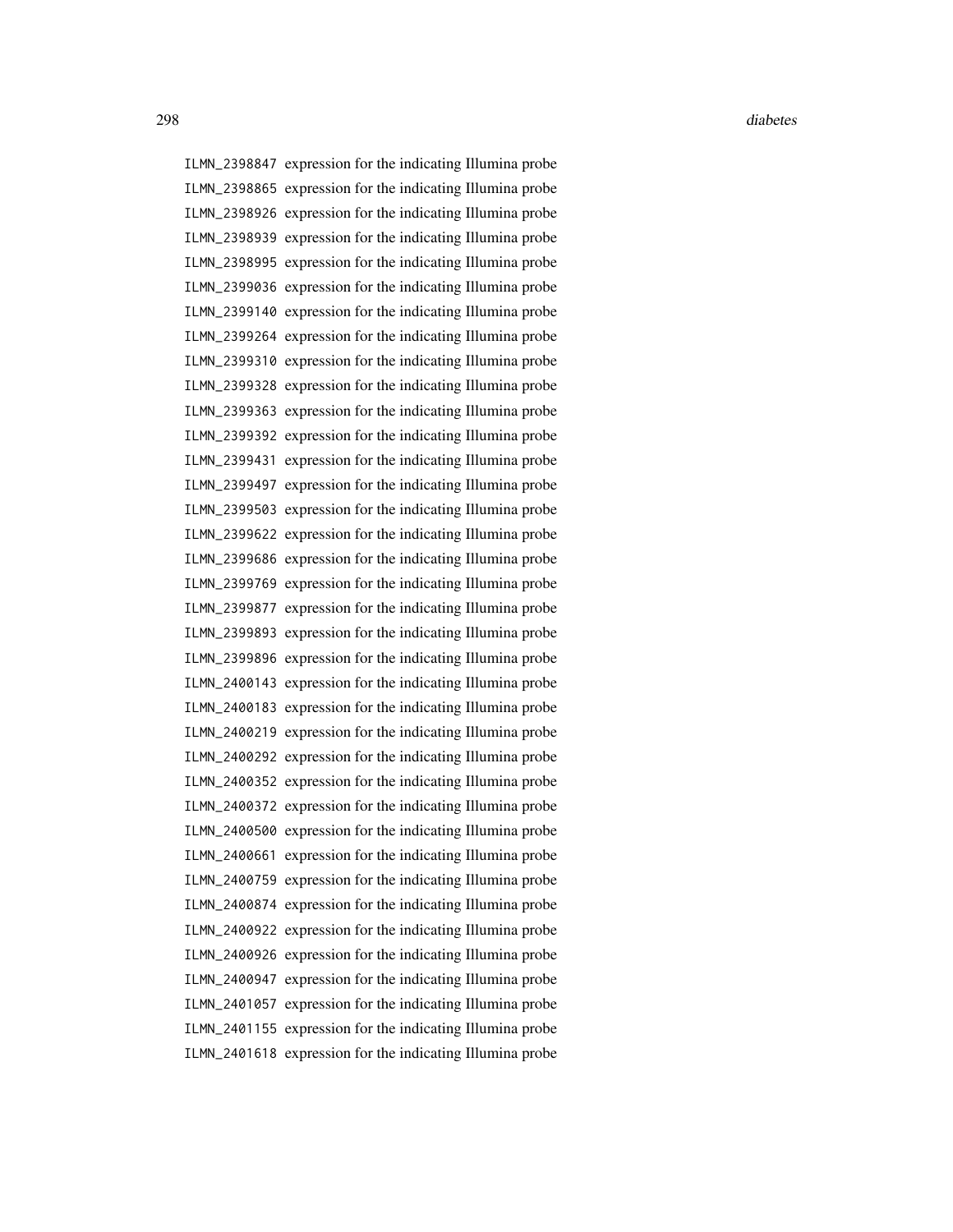ILMN\_2401641 expression for the indicating Illumina probe ILMN\_2401714 expression for the indicating Illumina probe ILMN\_2401730 expression for the indicating Illumina probe ILMN\_2401779 expression for the indicating Illumina probe ILMN\_2401822 expression for the indicating Illumina probe ILMN\_2401873 expression for the indicating Illumina probe ILMN\_2401906 expression for the indicating Illumina probe ILMN\_2401933 expression for the indicating Illumina probe ILMN\_2401978 expression for the indicating Illumina probe ILMN\_2401987 expression for the indicating Illumina probe ILMN\_2402079 expression for the indicating Illumina probe ILMN\_2402131 expression for the indicating Illumina probe ILMN\_2402168 expression for the indicating Illumina probe ILMN\_2402272 expression for the indicating Illumina probe ILMN\_2402341 expression for the indicating Illumina probe ILMN\_2402363 expression for the indicating Illumina probe ILMN\_2402416 expression for the indicating Illumina probe ILMN\_2402463 expression for the indicating Illumina probe ILMN\_2402499 expression for the indicating Illumina probe ILMN\_2402629 expression for the indicating Illumina probe ILMN\_2402640 expression for the indicating Illumina probe ILMN\_2402766 expression for the indicating Illumina probe ILMN\_2402798 expression for the indicating Illumina probe ILMN\_2402805 expression for the indicating Illumina probe ILMN\_2402806 expression for the indicating Illumina probe ILMN\_2402817 expression for the indicating Illumina probe ILMN\_2402936 expression for the indicating Illumina probe ILMN\_2402972 expression for the indicating Illumina probe ILMN\_2403228 expression for the indicating Illumina probe ILMN\_2403237 expression for the indicating Illumina probe ILMN\_2403247 expression for the indicating Illumina probe ILMN\_2403446 expression for the indicating Illumina probe ILMN\_2403555 expression for the indicating Illumina probe ILMN\_2403664 expression for the indicating Illumina probe ILMN\_2403730 expression for the indicating Illumina probe ILMN\_2403852 expression for the indicating Illumina probe ILMN\_2403906 expression for the indicating Illumina probe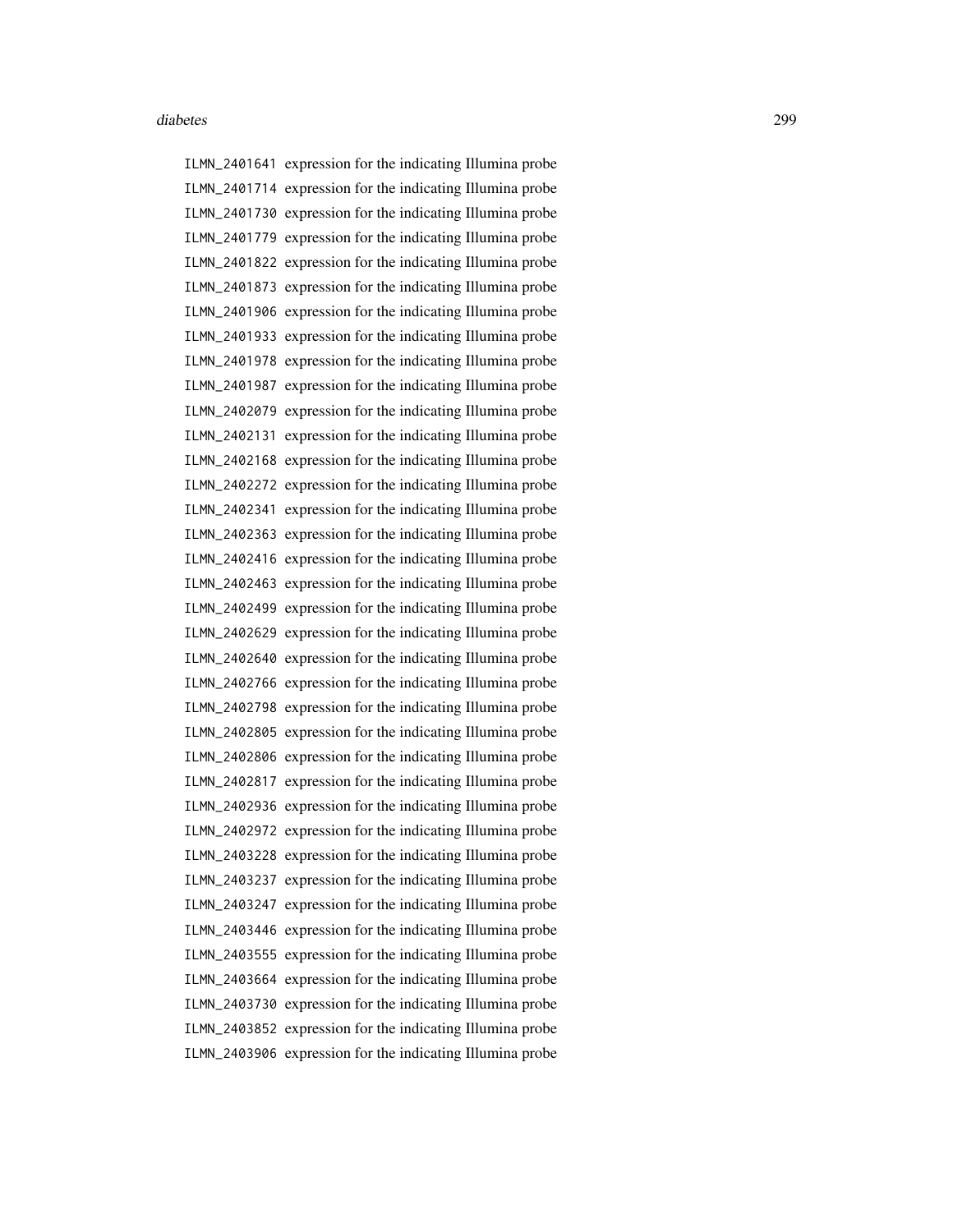ILMN\_2403946 expression for the indicating Illumina probe ILMN\_2403965 expression for the indicating Illumina probe ILMN\_2404049 expression for the indicating Illumina probe ILMN\_2404063 expression for the indicating Illumina probe ILMN\_2404085 expression for the indicating Illumina probe ILMN\_2404112 expression for the indicating Illumina probe ILMN\_2404135 expression for the indicating Illumina probe ILMN\_2404154 expression for the indicating Illumina probe ILMN\_2404385 expression for the indicating Illumina probe ILMN\_2404512 expression for the indicating Illumina probe ILMN\_2404539 expression for the indicating Illumina probe ILMN\_2404625 expression for the indicating Illumina probe ILMN\_2404629 expression for the indicating Illumina probe ILMN\_2404665 expression for the indicating Illumina probe ILMN\_2404688 expression for the indicating Illumina probe ILMN\_2404746 expression for the indicating Illumina probe ILMN\_2404795 expression for the indicating Illumina probe ILMN\_2404850 expression for the indicating Illumina probe ILMN\_2405018 expression for the indicating Illumina probe ILMN\_2405031 expression for the indicating Illumina probe ILMN\_2405078 expression for the indicating Illumina probe ILMN\_2405129 expression for the indicating Illumina probe ILMN\_2405233 expression for the indicating Illumina probe ILMN\_2405297 expression for the indicating Illumina probe ILMN\_2405305 expression for the indicating Illumina probe ILMN\_2405324 expression for the indicating Illumina probe ILMN\_2405521 expression for the indicating Illumina probe ILMN\_2405602 expression for the indicating Illumina probe ILMN\_2405628 expression for the indicating Illumina probe ILMN\_2405642 expression for the indicating Illumina probe ILMN\_2405684 expression for the indicating Illumina probe ILMN\_2405756 expression for the indicating Illumina probe ILMN\_2405797 expression for the indicating Illumina probe ILMN\_2405915 expression for the indicating Illumina probe ILMN\_2406043 expression for the indicating Illumina probe ILMN\_2406132 expression for the indicating Illumina probe ILMN\_2406169 expression for the indicating Illumina probe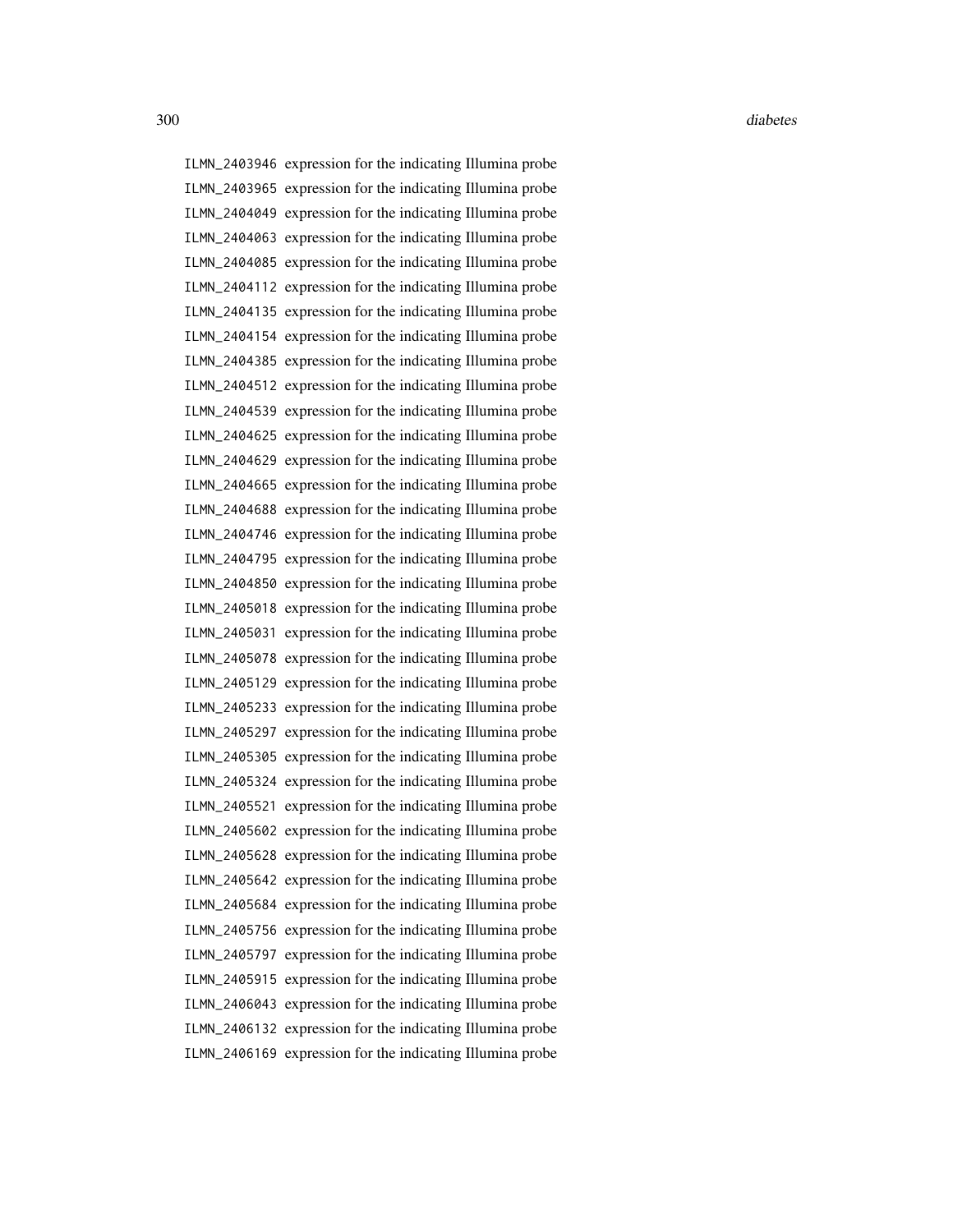ILMN\_2406313 expression for the indicating Illumina probe ILMN\_2406335 expression for the indicating Illumina probe ILMN\_2406410 expression for the indicating Illumina probe ILMN\_2406468 expression for the indicating Illumina probe ILMN\_2406501 expression for the indicating Illumina probe ILMN\_2406532 expression for the indicating Illumina probe ILMN\_2406552 expression for the indicating Illumina probe ILMN\_2406656 expression for the indicating Illumina probe ILMN\_2406873 expression for the indicating Illumina probe ILMN\_2406892 expression for the indicating Illumina probe ILMN\_2407082 expression for the indicating Illumina probe ILMN\_2407168 expression for the indicating Illumina probe ILMN\_2407235 expression for the indicating Illumina probe ILMN\_2407464 expression for the indicating Illumina probe ILMN\_2407482 expression for the indicating Illumina probe ILMN\_2407529 expression for the indicating Illumina probe ILMN\_2407589 expression for the indicating Illumina probe ILMN\_2407669 expression for the indicating Illumina probe ILMN\_2407811 expression for the indicating Illumina probe ILMN\_2407824 expression for the indicating Illumina probe ILMN\_2407851 expression for the indicating Illumina probe ILMN\_2408001 expression for the indicating Illumina probe ILMN\_2408039 expression for the indicating Illumina probe ILMN\_2408080 expression for the indicating Illumina probe ILMN\_2408102 expression for the indicating Illumina probe ILMN\_2408415 expression for the indicating Illumina probe ILMN\_2408450 expression for the indicating Illumina probe ILMN\_2408576 expression for the indicating Illumina probe ILMN\_2408645 expression for the indicating Illumina probe ILMN\_2408663 expression for the indicating Illumina probe ILMN\_2408796 expression for the indicating Illumina probe ILMN\_2408851 expression for the indicating Illumina probe ILMN\_2408987 expression for the indicating Illumina probe ILMN\_2409062 expression for the indicating Illumina probe ILMN\_2409167 expression for the indicating Illumina probe ILMN\_2409290 expression for the indicating Illumina probe ILMN\_2409298 expression for the indicating Illumina probe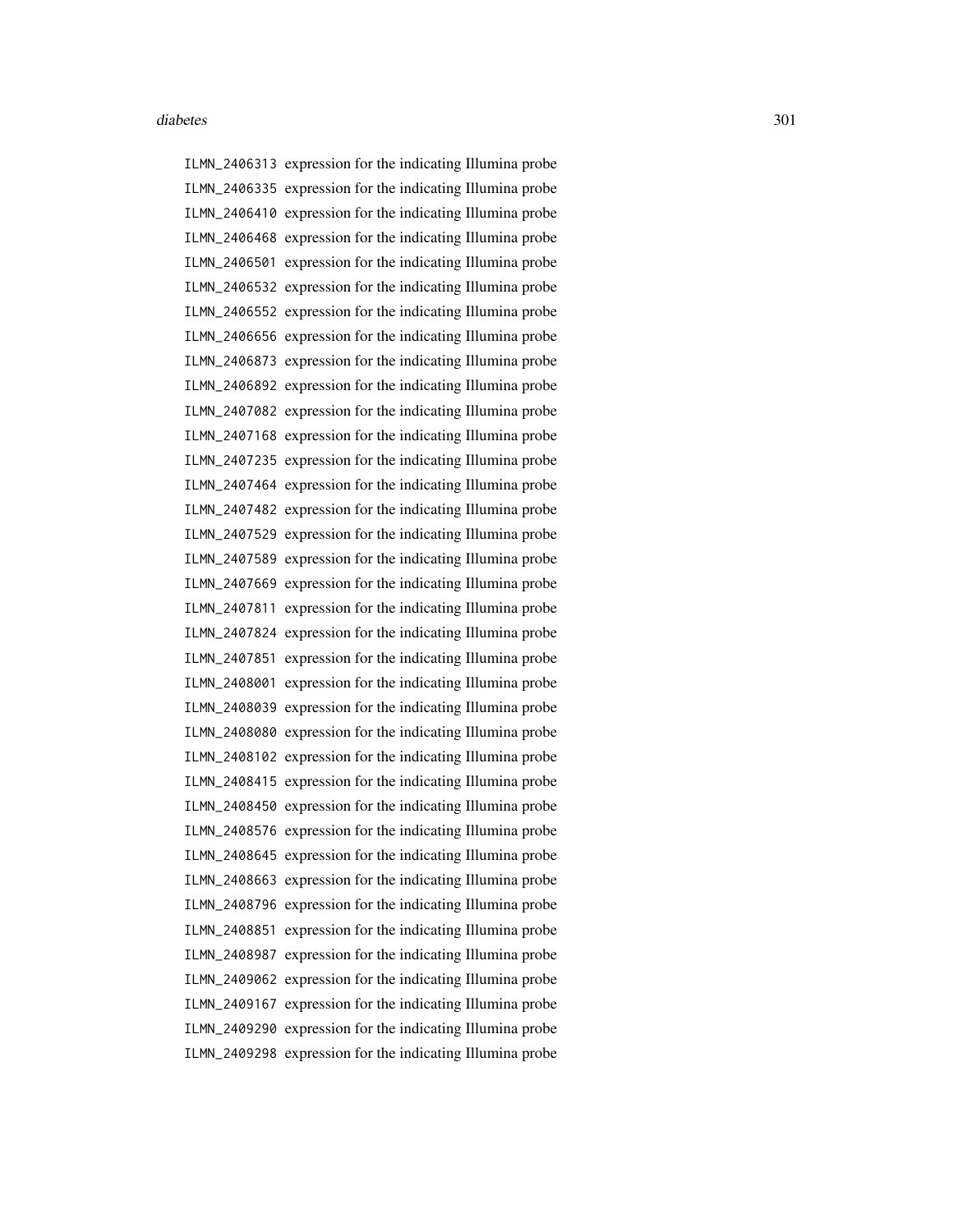ILMN\_2409384 expression for the indicating Illumina probe ILMN\_2409596 expression for the indicating Illumina probe ILMN\_2409720 expression for the indicating Illumina probe ILMN\_2409754 expression for the indicating Illumina probe ILMN\_2410038 expression for the indicating Illumina probe ILMN\_2410262 expression for the indicating Illumina probe ILMN\_2410421 expression for the indicating Illumina probe ILMN\_2410516 expression for the indicating Illumina probe ILMN\_2410540 expression for the indicating Illumina probe ILMN\_2410742 expression for the indicating Illumina probe ILMN\_2410771 expression for the indicating Illumina probe ILMN\_2410772 expression for the indicating Illumina probe ILMN\_2410909 expression for the indicating Illumina probe ILMN\_2410929 expression for the indicating Illumina probe ILMN\_2410965 expression for the indicating Illumina probe ILMN\_2410975 expression for the indicating Illumina probe ILMN\_2411116 expression for the indicating Illumina probe ILMN\_2411139 expression for the indicating Illumina probe ILMN\_2411190 expression for the indicating Illumina probe ILMN\_2411264 expression for the indicating Illumina probe ILMN\_2411282 expression for the indicating Illumina probe ILMN\_2411559 expression for the indicating Illumina probe ILMN\_2411658 expression for the indicating Illumina probe ILMN\_2411723 expression for the indicating Illumina probe ILMN\_2411731 expression for the indicating Illumina probe ILMN\_2411794 expression for the indicating Illumina probe ILMN\_2411915 expression for the indicating Illumina probe ILMN\_2411963 expression for the indicating Illumina probe ILMN\_2412024 expression for the indicating Illumina probe ILMN\_2412139 expression for the indicating Illumina probe ILMN\_2412192 expression for the indicating Illumina probe ILMN\_2412214 expression for the indicating Illumina probe ILMN\_2412294 expression for the indicating Illumina probe ILMN\_2412380 expression for the indicating Illumina probe ILMN\_2412521 expression for the indicating Illumina probe ILMN\_2412549 expression for the indicating Illumina probe ILMN\_2412564 expression for the indicating Illumina probe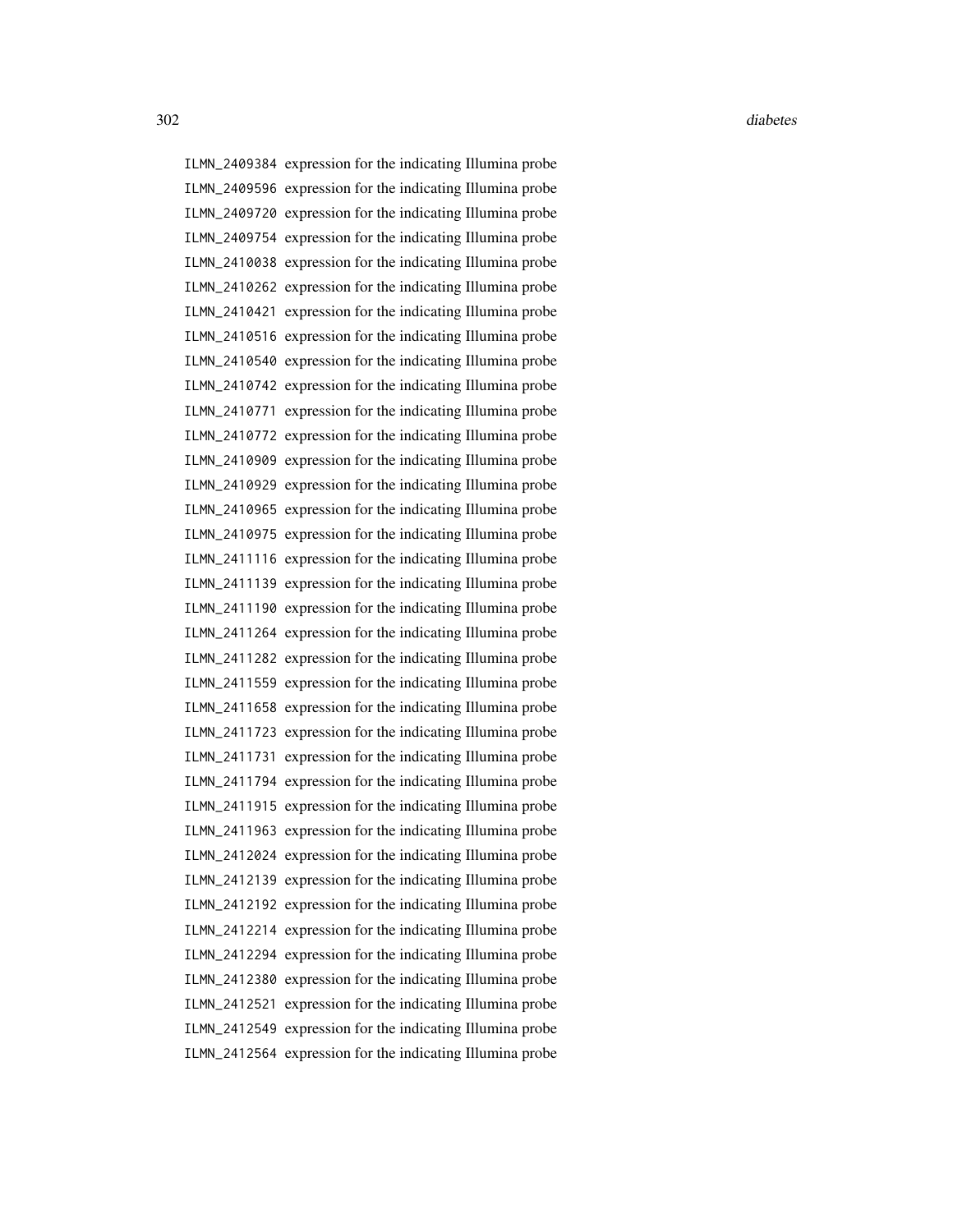ILMN\_2412571 expression for the indicating Illumina probe ILMN\_2412807 expression for the indicating Illumina probe ILMN\_2412860 expression for the indicating Illumina probe ILMN\_2413064 expression for the indicating Illumina probe ILMN\_2413084 expression for the indicating Illumina probe ILMN\_2413141 expression for the indicating Illumina probe ILMN\_2413251 expression for the indicating Illumina probe ILMN\_2413259 expression for the indicating Illumina probe ILMN\_2413278 expression for the indicating Illumina probe ILMN\_2413318 expression for the indicating Illumina probe ILMN\_2413508 expression for the indicating Illumina probe ILMN\_2413527 expression for the indicating Illumina probe ILMN\_2413537 expression for the indicating Illumina probe ILMN\_2413572 expression for the indicating Illumina probe ILMN\_2413599 expression for the indicating Illumina probe ILMN\_2413732 expression for the indicating Illumina probe ILMN\_2413808 expression for the indicating Illumina probe ILMN\_2413816 expression for the indicating Illumina probe ILMN\_2414014 expression for the indicating Illumina probe ILMN\_2414027 expression for the indicating Illumina probe ILMN\_2414325 expression for the indicating Illumina probe ILMN\_2414436 expression for the indicating Illumina probe ILMN\_2414533 expression for the indicating Illumina probe ILMN\_2414568 expression for the indicating Illumina probe ILMN\_2414762 expression for the indicating Illumina probe ILMN\_2415011 expression for the indicating Illumina probe ILMN\_2415144 expression for the indicating Illumina probe ILMN\_2415179 expression for the indicating Illumina probe ILMN\_2415189 expression for the indicating Illumina probe ILMN\_2415235 expression for the indicating Illumina probe ILMN\_2415303 expression for the indicating Illumina probe ILMN\_2415439 expression for the indicating Illumina probe ILMN\_2415467 expression for the indicating Illumina probe ILMN\_2415572 expression for the indicating Illumina probe ILMN\_2415634 expression for the indicating Illumina probe ILMN\_2415722 expression for the indicating Illumina probe ILMN\_2415748 expression for the indicating Illumina probe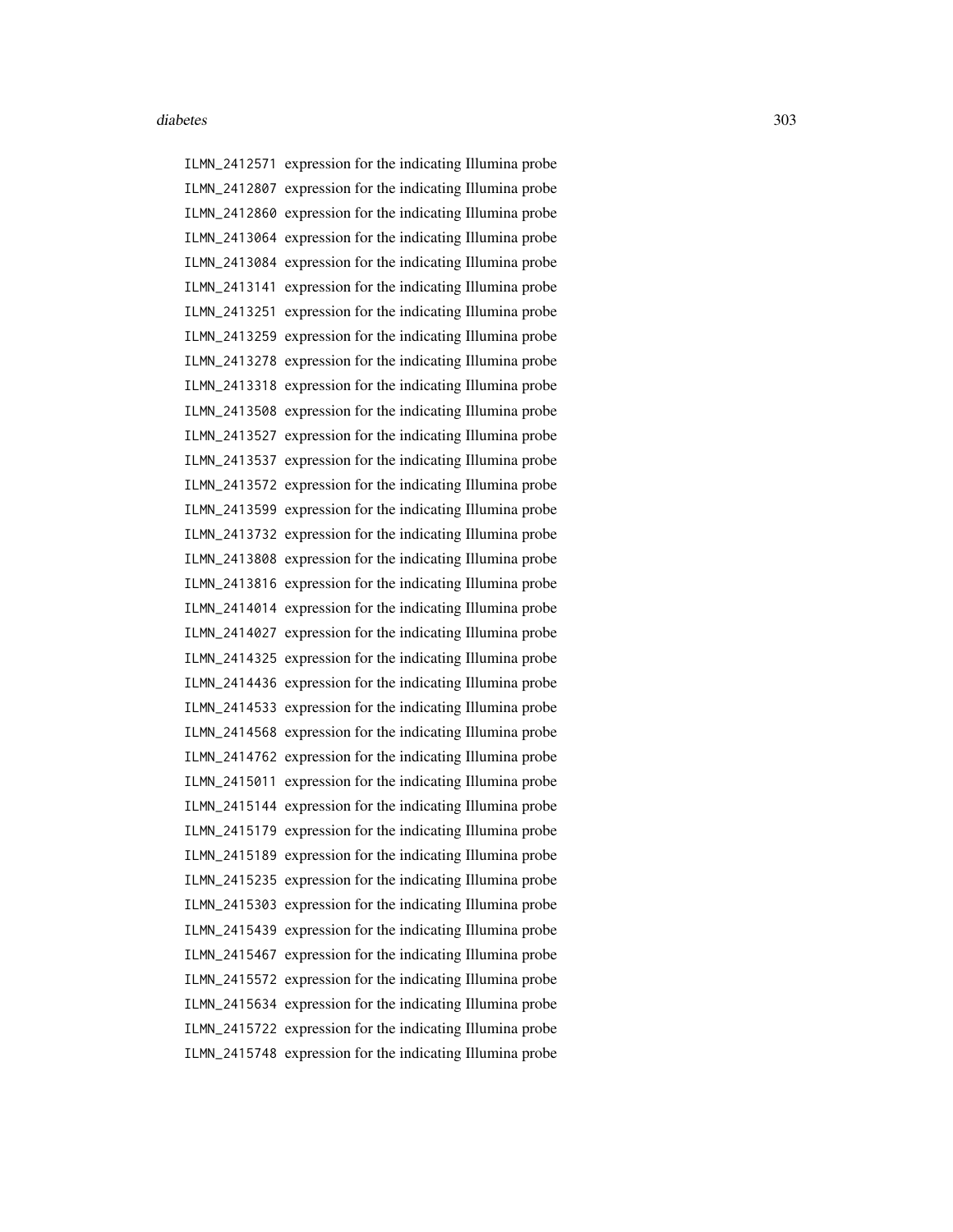ILMN\_2415786 expression for the indicating Illumina probe ILMN\_2415898 expression for the indicating Illumina probe ILMN\_2415911 expression for the indicating Illumina probe ILMN\_2415926 expression for the indicating Illumina probe ILMN\_2415949 expression for the indicating Illumina probe ILMN\_2415979 expression for the indicating Illumina probe

# Source

<http://www.ncbi.nlm.nih.gov/geo/query/acc.cgi?acc=GSE21321>

#### Examples

```
data(diabetes)
attach(diabetes)
table(y)
boxplot(ILMN_1759232~y)
detach()
```
<span id="page-303-0"></span>

| fitted.glmnetcr | AIC, BIC, Predicted Class, and Fitted Probabilities of Class Member- |
|-----------------|----------------------------------------------------------------------|
|                 | ship                                                                 |

# Description

For a given step, returns the AIC, BIC, predicted class, and the fitted probabilities for the K classes.

#### Usage

## S3 method for class 'glmnetcr' fitted(object, newx =  $NULL, s, ...)$ 

#### Arguments

| object   | a glmnetcr object                                                                                                     |
|----------|-----------------------------------------------------------------------------------------------------------------------|
| newx     | a data matrix representing the predictor variables, if missing defaults to original<br>data used in fitting the model |
| S        | the step at which the fitted probabilities and class are desired                                                      |
| $\cdots$ | additional optional arguments                                                                                         |

# Value

| AIC   | AIC at step s                                                                                                                   |
|-------|---------------------------------------------------------------------------------------------------------------------------------|
| BIC   | BIC at step s                                                                                                                   |
| class | a vector of length n indicating the predicted class for each observation in news<br>at step s                                   |
| probs | a matrix with n rows and K columns indicating the fitted class probabilities for<br>each observation and class in new at step x |

<span id="page-303-1"></span>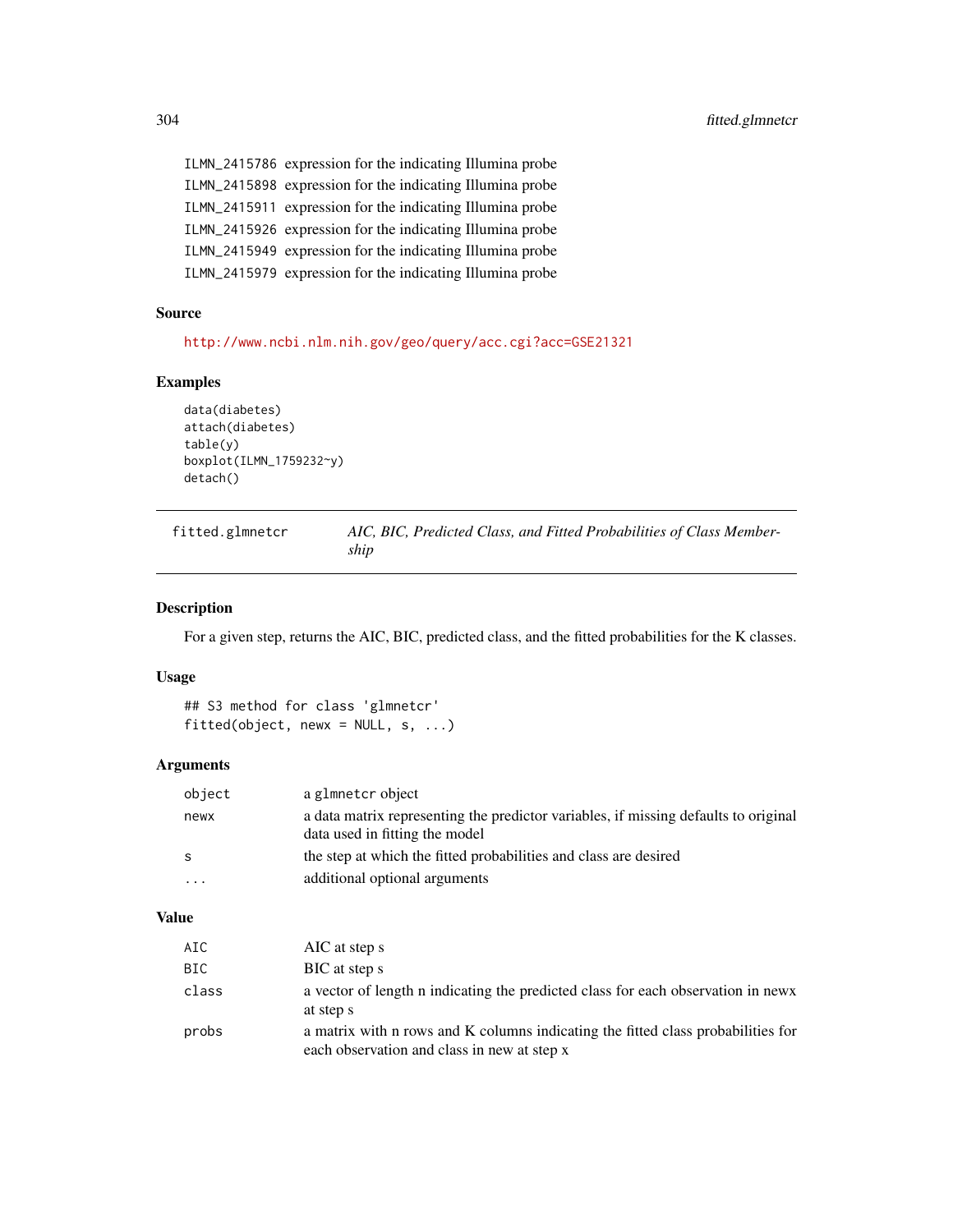#### <span id="page-304-1"></span>glmnetcr 305

#### Author(s)

Kellie J. Archer, <archer.43@osu.edu>

#### See Also

See Also as [predict.glmnetcr](#page-309-0), [select.glmnetcr](#page-311-0)

# Examples

```
data(diabetes)
x <- diabetes[, 2:dim(diabetes)[2]]
y <- diabetes$y
glmnet.fit \leq glmnetcr(x, y)
fitted(glmnet.fit, s = select.glmnetcr(glmnet.fit))
```
<span id="page-304-0"></span>glmnetcr *Fit a Penalized Constrained Continuation Ratio Model Using Lasso or Elasticnet Regularization Via glmnet*

#### Description

Fit a constrained continuation ratio model via penalized maximum likelihood. The regularization path is computed for the lasso or elasticnet penalty at a grid of values for the regularization parameter lambda. Can deal with all shapes of data, including very large sparse data matrices.

#### Usage

```
glmneter(x, y, method = "backward", weights = NULL, offset = NULL, alpha = 1,nlambda = 100, lambda.min.ratio = NULL, lambda = NULL, standardize = TRUE,
thresh = 1e-04, exclude, penalty. factor = NULL, maxit = 100)
```
#### Arguments

| $\mathsf{x}$ | input data, of dimension nobs x nvars; each row is an observation vector. Can<br>be in sparse column format (class "dgCMatrix" as in package Matrix)                                                                                                                                                                                                    |  |
|--------------|---------------------------------------------------------------------------------------------------------------------------------------------------------------------------------------------------------------------------------------------------------------------------------------------------------------------------------------------------------|--|
| <b>y</b>     | ordinal response variable                                                                                                                                                                                                                                                                                                                               |  |
| method       | select between fitting a backward (default) versus a forward continuation ratio<br>model                                                                                                                                                                                                                                                                |  |
| weights      | observation weights. Can be total counts if responses are proportion matrices.<br>Default is 1 for each observation                                                                                                                                                                                                                                     |  |
| offset       | A vector of length nobs that is included in the linear predictor (a nobs x nc ma-<br>trix for the "multinomial" family). Useful for the "poisson" family (e.g. log<br>of exposure time), or for refining a model by starting at a current fit. Default is<br>NULL. If supplied, then values must also be supplied to the predict.glmnet.cr<br>function. |  |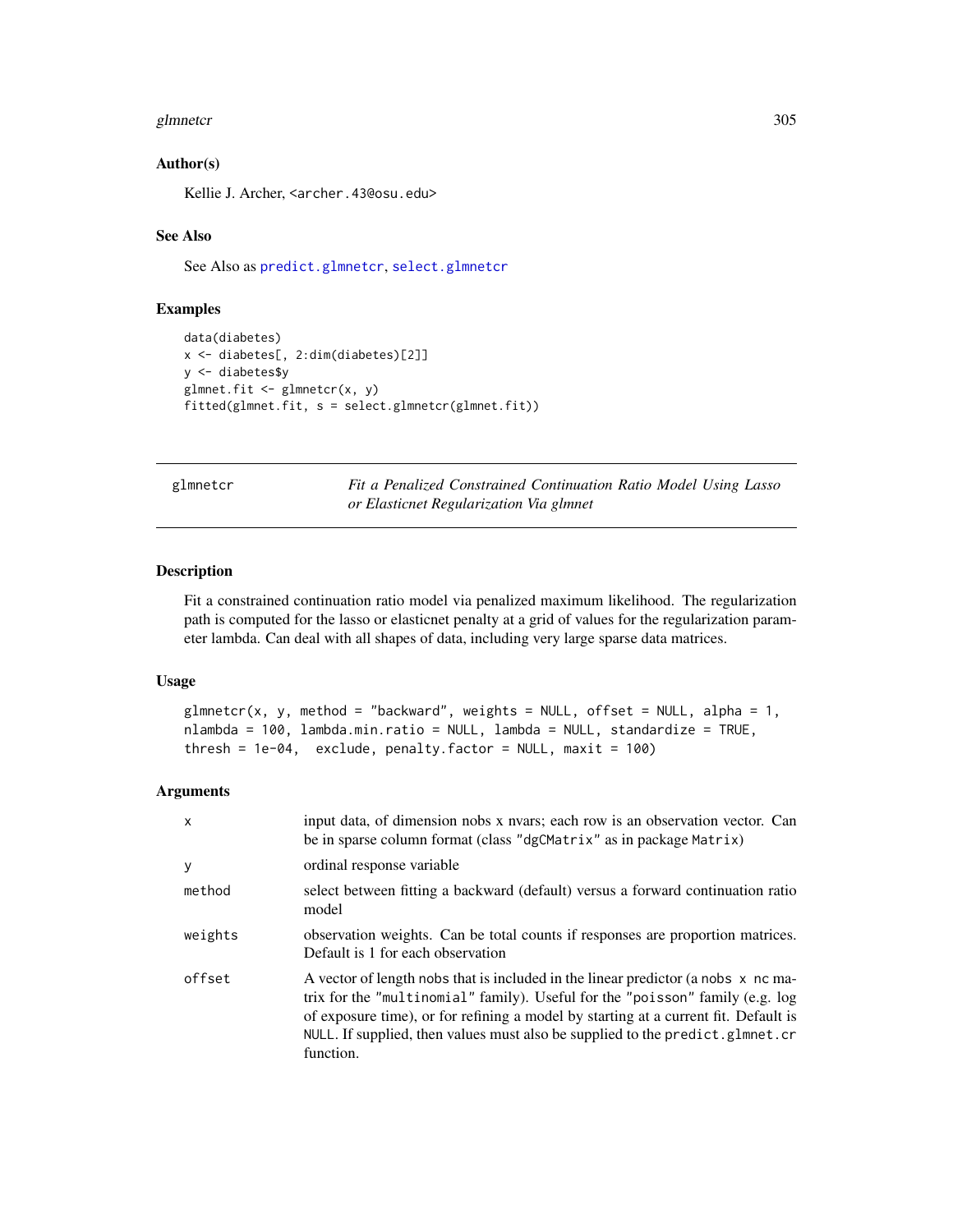| alpha            | The elasticnet mixing parameter, with $0 < \alpha \leq 1$ . The penalty is defined as                                                                                                                                                                                                                                                                                                                                                                                                                                                                                                                                   |
|------------------|-------------------------------------------------------------------------------------------------------------------------------------------------------------------------------------------------------------------------------------------------------------------------------------------------------------------------------------------------------------------------------------------------------------------------------------------------------------------------------------------------------------------------------------------------------------------------------------------------------------------------|
|                  | $(1-\alpha)/2  \beta  _2^2+\alpha  \beta  _1.$                                                                                                                                                                                                                                                                                                                                                                                                                                                                                                                                                                          |
|                  | alpha=1 is the lasso penalty.                                                                                                                                                                                                                                                                                                                                                                                                                                                                                                                                                                                           |
| nlambda          | The number of lambda values - default is 100.                                                                                                                                                                                                                                                                                                                                                                                                                                                                                                                                                                           |
| lambda.min.ratio |                                                                                                                                                                                                                                                                                                                                                                                                                                                                                                                                                                                                                         |
|                  | Smallest value for lambda, as a fraction of lambda.max, the (data derived) entry<br>value (i.e. the smallest value for which all coefficients are zero). The default<br>depends on the sample size nobs relative to the number of variables nvars.<br>If nobs $>$ nvars, the default is 0.0001, close to zero. If nobs $<$ nvars,<br>the default is 0.01. A very small value of lambda.min.ratio will lead to a<br>nvars case. This is undefined for "binomial" and<br>saturated fit in the nobs $\leq$<br>"multinomial" models, and glmnet will exit gracefully when the percentage<br>deviance explained is almost 1. |
| lambda           | A user supplied 1 ambda sequence. Typical usage is to have the program compute<br>its own lambda sequence based on nlambda and lambda.min.ratio. Supplying<br>a value of lambda overrides this. WARNING: use with care. Do not supply<br>a single value for lambda (for predictions after CV use predict() instead).<br>Supply instead a decreasing sequence of lambda values. glmnet relies on its<br>warms starts for speed, and its often faster to fit a whole path than compute a<br>single fit.                                                                                                                   |
| standardize      | Logical flag for variable standardization, prior to fitting the model sequence. The<br>coefficients are always returned on the original scale. Default is standardize=TRUE.<br>If variables are in the same units already, you might not wish to standardize.                                                                                                                                                                                                                                                                                                                                                           |
| thresh           | Convergence threshold for coordinate descent. Each inner coordinate-descent<br>loop continues until the maximum change in the objective after any coefficient<br>update is less than thresh times the null deviance. Defaults value is 1E-6.                                                                                                                                                                                                                                                                                                                                                                            |
| exclude          | Indices of variables to be excluded from the model. Default is none. Equivalent<br>to an infinite penalty factor (next item).                                                                                                                                                                                                                                                                                                                                                                                                                                                                                           |
| penalty.factor   | Separate penalty factors can be applied to each coefficient. This is a number<br>that multiplies lambda to allow differential shrinkage. Can be 0 for some vari-<br>ables, which implies no shrinkage, and that variable is always included in the<br>model. Default is 1 for all variables (and implicitly infinity for variables listed<br>in exclude).                                                                                                                                                                                                                                                               |
| maxit            | Maximum number of outer-loop iterations for "binomial" or "multinomial"                                                                                                                                                                                                                                                                                                                                                                                                                                                                                                                                                 |

# Details

The sequence of models implied by lambda is fit by coordinate descent. This is a lasso or elasticnet regularization path for fitting the generalized linear regression paths, by maximizing the appropriate penalized log-likelihood. Sometimes the sequence is truncated before nlambda values of lambda have been used, because of instabilities in the inverse link functions near a saturated fit. This function invokes glmnet(...,family="binomial") which fits a traditional logistic regression model for the log-odds. The penalties take care of redundancies.

families. Default is 100.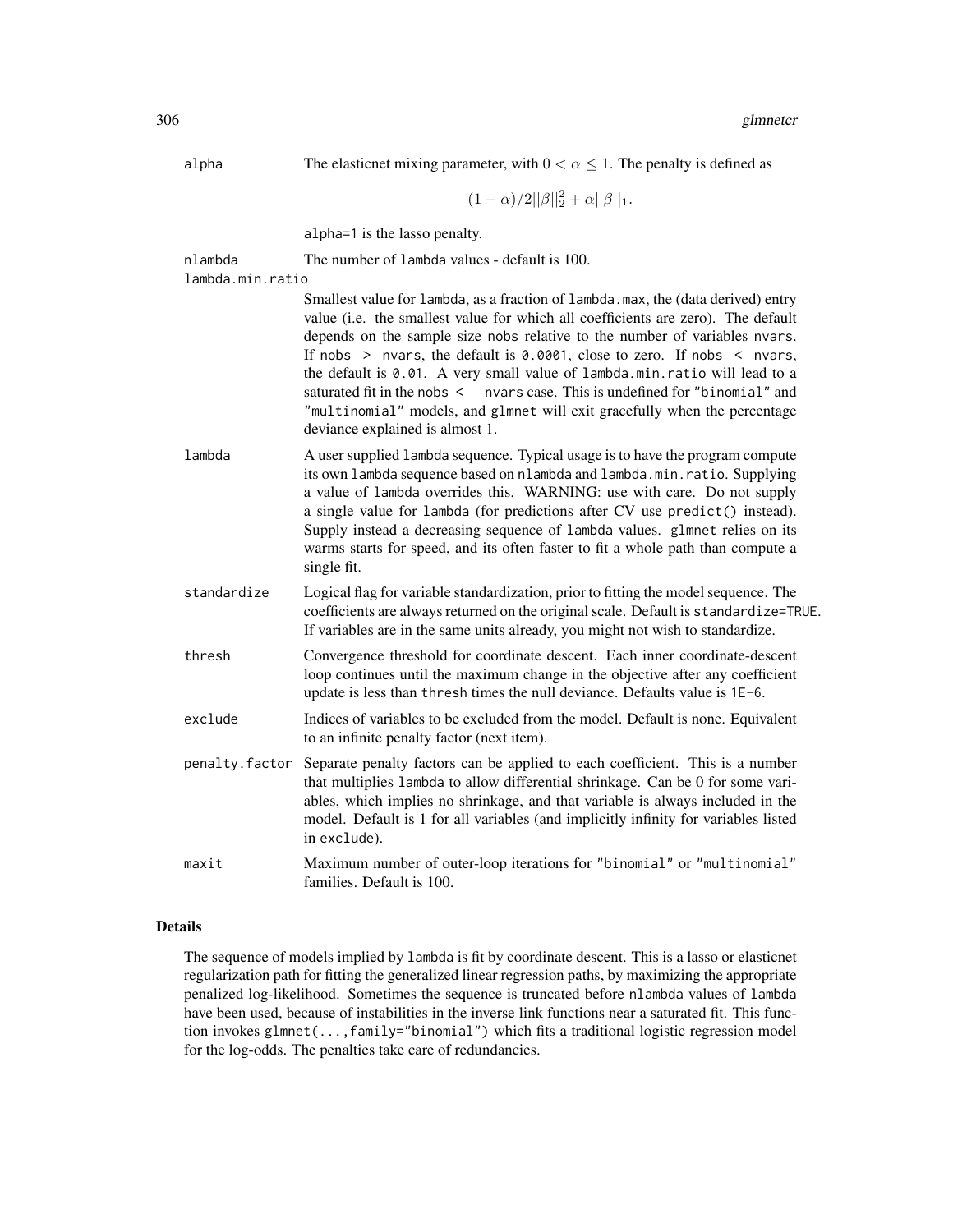#### <span id="page-306-0"></span>glmnetcr 307

# Value

| call    | the call that produced this object                                                                                                                                                                                                                                                                                                                                                  |  |
|---------|-------------------------------------------------------------------------------------------------------------------------------------------------------------------------------------------------------------------------------------------------------------------------------------------------------------------------------------------------------------------------------------|--|
| a0      | Intercept sequence of length length (lambda)                                                                                                                                                                                                                                                                                                                                        |  |
| beta    | length (lambda) matrix of coefficients<br>a nyars x                                                                                                                                                                                                                                                                                                                                 |  |
| lambda  | The actual sequence of lambda values used                                                                                                                                                                                                                                                                                                                                           |  |
| dev     | The fraction of (null) deviance explained (for "elnet", this is the R-square).<br>The deviance calculations incorporate weights if present in the model. The de-<br>viance is defined to be -2*(loglike_sat - loglike), where loglike_sat is the log-<br>likelihood for the saturated model (a model with a free parameter per observa-<br>tion). Hence dev.fraction=1-dev/nulldev. |  |
| nulldev | Null deviance (per observation). This is defined to be -2*(loglike_sat -loglike(Null));<br>The NULL model refers to the intercept model.                                                                                                                                                                                                                                            |  |
| df      | The number of nonzero coefficients for each value of lambda.                                                                                                                                                                                                                                                                                                                        |  |
| dfmat   | Appliable for "multnet" only so does not apply to the CR model. A matrix<br>consisting of the number of nonzero coefficients per class                                                                                                                                                                                                                                              |  |
| dim     | dimension of coefficient matrix (ices)                                                                                                                                                                                                                                                                                                                                              |  |
| nobs    | number of observations                                                                                                                                                                                                                                                                                                                                                              |  |
| npasses | total passes over the data summed over all lambda values                                                                                                                                                                                                                                                                                                                            |  |
| offset  | a logical variable indicating whether an offset was included in the model                                                                                                                                                                                                                                                                                                           |  |
| jerr    | error flag, for warnings and errors (largely for internal debugging).                                                                                                                                                                                                                                                                                                               |  |
| x       | returns the original data matrix. Useful for predict and fitted functions                                                                                                                                                                                                                                                                                                           |  |
| У       | returns the original ordinal response. Useful for predict and fitted functions                                                                                                                                                                                                                                                                                                      |  |
| method  | returns the continuation ratio method (forward or backward). Useful for predict<br>and fitted functions                                                                                                                                                                                                                                                                             |  |

# Note

This function depends heavily upon the glmnet function in the glmnet package written by Jerome Friedman, Trevor Hastie and Rob Tibshirani

# Author(s)

Kellie J. Archer, <archer.43@osu.edu>

# See Also

See Also as [glmnet](#page-0-0), [select.glmnetcr](#page-311-0), [fitted.glmnetcr](#page-303-0)

# Examples

data(diabetes)

x <- diabetes[, 2:dim(diabetes)[2]]

y <- diabetes\$y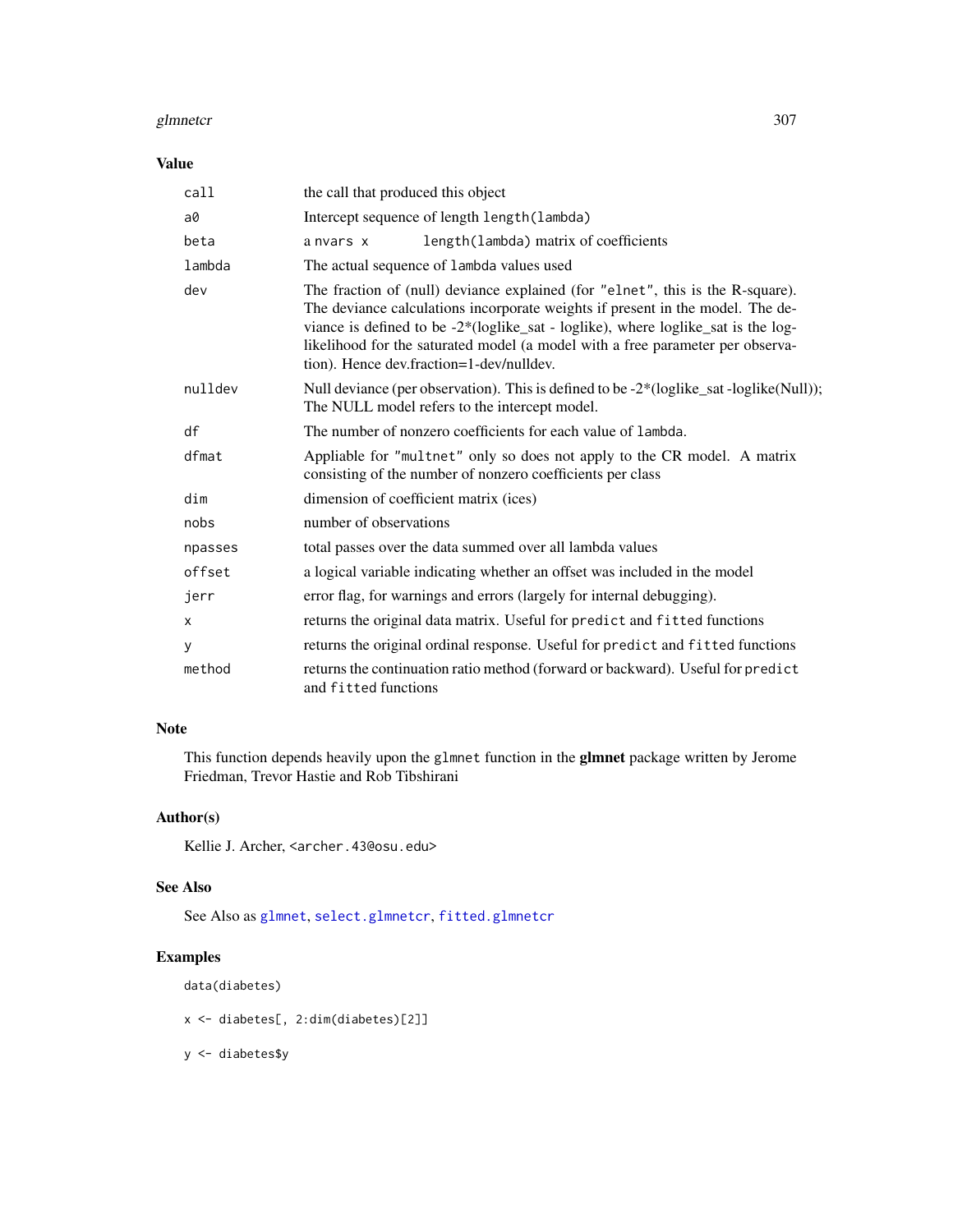```
glmnet.fit \leq glmnetcr(x, y)
fitted(glmnet.fit, s = select.glmnetcr(glmnet.fit))
```
<span id="page-307-0"></span>nonzero.glmnetcr *Extract Non-Zero Model Coefficients*

#### Description

The nonzero.glmnetcr function returns only those non-zero coefficient estimates for a selected model

#### Usage

nonzero.glmnetcr(fit, s)

# Arguments

| fit | a glmnetcr object                                                |
|-----|------------------------------------------------------------------|
| -S  | the step at which the non-zero coefficient estimates are desired |

#### Value

| a0   | intercept estimate                                      |
|------|---------------------------------------------------------|
| beta | non-zero estimates for variables and ordinal thresholds |

#### Author(s)

Kellie J. Archer, <archer.43@osu.edu>

#### See Also

See Also as [glmnetcr](#page-304-0), [coef.glmnetcr](#page-2-0), [select.glmnetcr](#page-311-0)

#### Examples

```
data(diabetes)
x <- diabetes[, 2:dim(diabetes)[2]]
y <- diabetes$y
glmnet.fit <- glmnetcr(x, y)
AIC.step <- select.glmnetcr(glmnet.fit, which = "AIC")
nonzero.glmnetcr(glmnet.fit, s = AIC.step)
```
<span id="page-307-1"></span>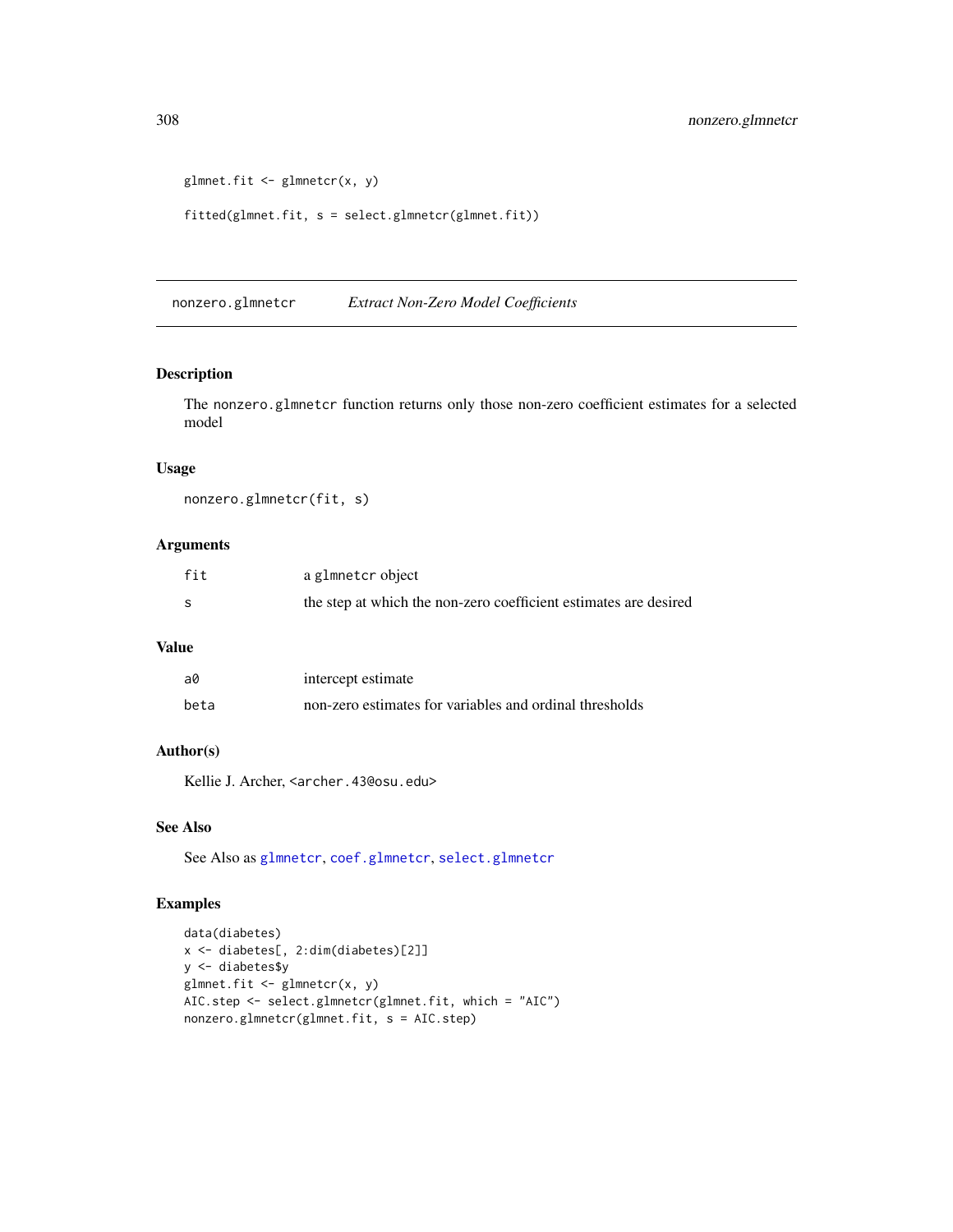# <span id="page-308-0"></span>Description

This function takes a glmnetcr object and visualizes the regularization path. The horizontal axis can be norm, lambda or step. The vertical axis can be coefficients, aic or bic.

#### Usage

```
## S3 method for class 'glmnetcr'
plot(x, xvar = c("norm", "lambda", "step"),
type = c("coefficients", "aic", "bic"), omit.zero = TRUE, breaks = TRUE, mar = NULL,
eps = .Machine$double.eps, main = NULL, ...)
```
# Arguments

| X         | a glmnetcr object                                                                                                                                                                                                                      |  |
|-----------|----------------------------------------------------------------------------------------------------------------------------------------------------------------------------------------------------------------------------------------|--|
| xvar      | horizontal axis. xvar=norm plots against the L1 norm of the coefficients (to<br>which L1 norm penalty was applied); xvar=lambda plots against $\lambda$ ; and xvar=step<br>plots against the number of steps taken. Default is "norm". |  |
| type      | type of the plot, or the vertical axis. Default is "coefficients".                                                                                                                                                                     |  |
| omit.zero | If TRUE and type="coefficients", the predictors that were never in the active<br>set are omitted.                                                                                                                                      |  |
| breaks    | If TRUE, vertical lines are drawn at the points where the active set changes and<br>numbered with the degrees of freedom.                                                                                                              |  |
| mar       | margin relative to the current font size                                                                                                                                                                                               |  |
| eps       | an effective zero                                                                                                                                                                                                                      |  |
| main      | title of the plot                                                                                                                                                                                                                      |  |
| .         | other options for the plot                                                                                                                                                                                                             |  |
|           |                                                                                                                                                                                                                                        |  |

#### Note

This function was adapted from the glmpath package by Park and Hastie for a glmnetcr object.

#### Author(s)

Kellie J. Archer <archer.43@osu.edu>

# See Also

See also [glmnetcr](#page-304-0), [predict.glmnetcr](#page-309-0)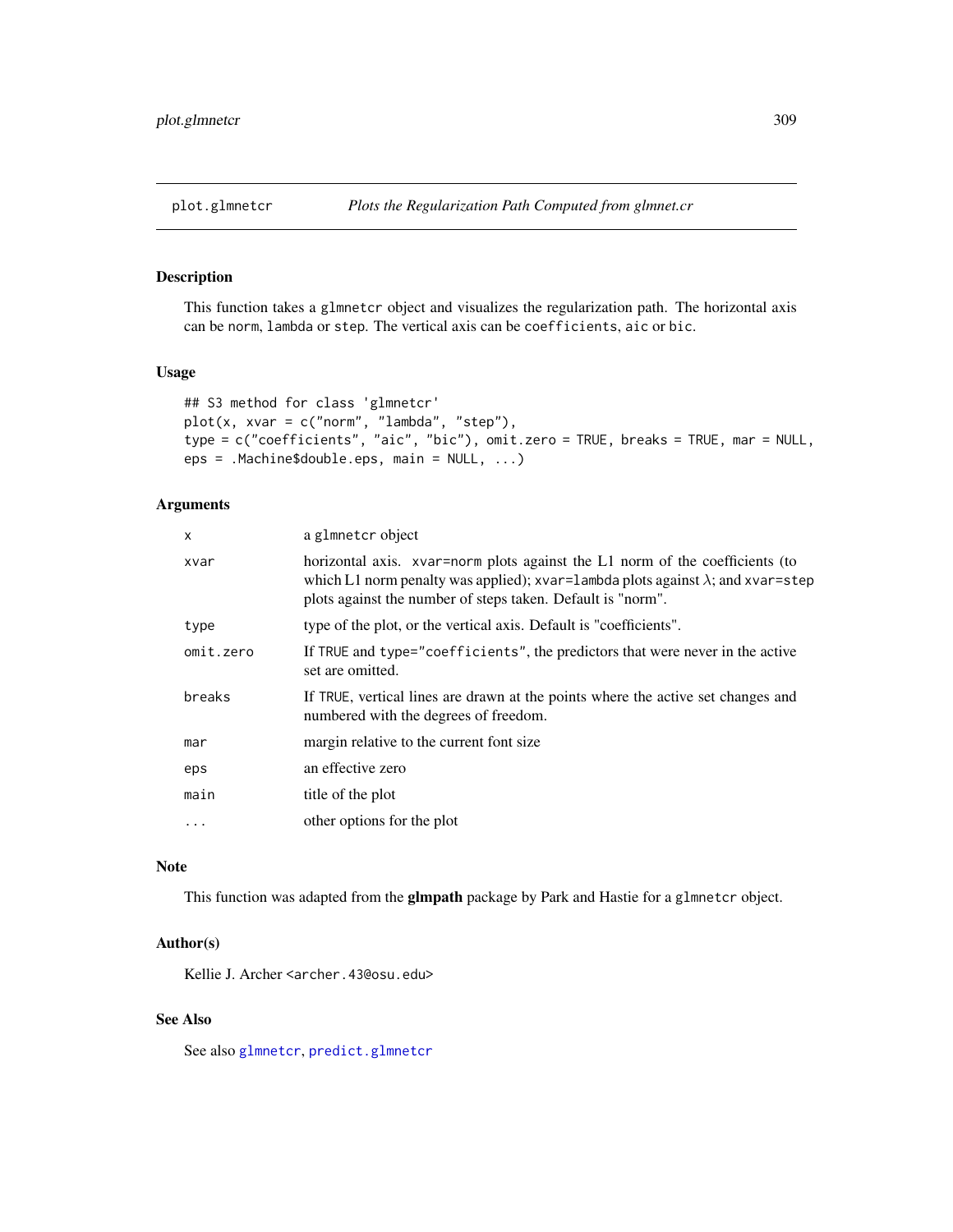# <span id="page-309-1"></span>Examples

```
library(glmnetcr)
data(diabetes)
x<-diabetes[,2:dim(diabetes)[2]]
y<-diabetes$y
summary(y)
fit<-glmnetcr(x,y)
plot(fit)
plot(fit,xvar="step",type="bic")
```
<span id="page-309-0"></span>predict.glmnetcr *AIC, BIC, Predicted Class, and Fitted Probabilities for All Models*

# Description

Returns the AIC, BIC, predicted class, and the fitted probabilities for the K classes for all steps along the path.

# Usage

```
## S3 method for class 'glmnetcr'
predict(object, newx = NULL, ...)
```
# Arguments

| object   | a glmnetcr object                                                                                                     |
|----------|-----------------------------------------------------------------------------------------------------------------------|
| newx     | a data matrix representing the predictor variables, if missing defaults to original<br>data used in fitting the model |
| $\cdots$ | additional optional arguments                                                                                         |

#### Value

| AIC   | a numeric vector representing the AIC for each step                                                                                       |
|-------|-------------------------------------------------------------------------------------------------------------------------------------------|
| BIC   | a numeric vector representing the BIC for each step                                                                                       |
| class | a matrix with n rows indicating the predicted class for each observation in news<br>for each stepp                                        |
| probs | an array where for each step, a matrix of n rows and K columns indicates the<br>fitted class probabilities for each observation and class |

#### Author(s)

Kellie J. Archer, <archer.43@osu.edu>

# See Also

See Also as [glmnetcr](#page-304-0), [fitted.glmnetcr](#page-303-0)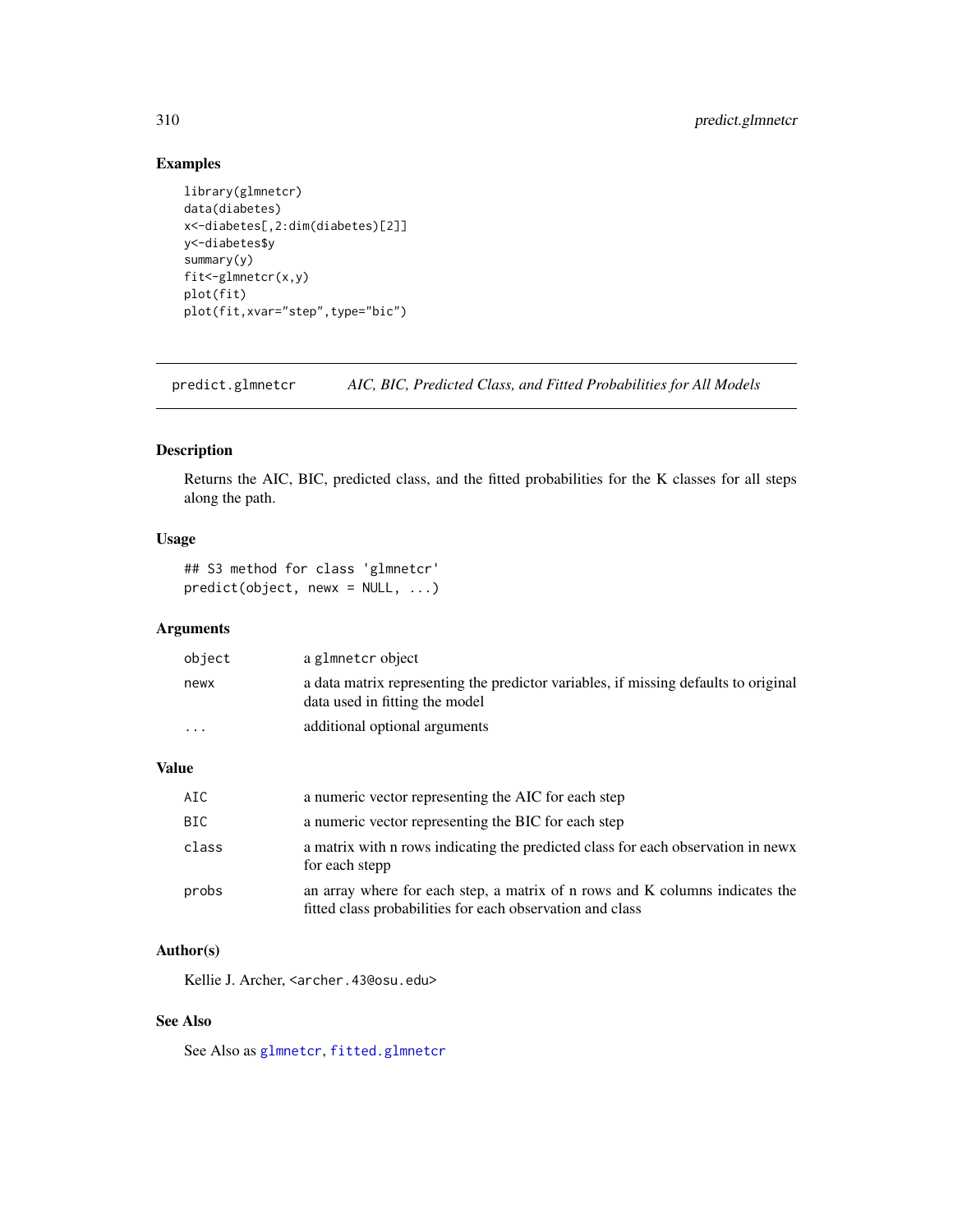# <span id="page-310-0"></span>print.glmnetcr 311

#### Examples

```
data(diabetes)
x <- diabetes[, 2:dim(diabetes)[2]]
y <- diabetes$y
glmnet.fit <- glmnetcr(x, y)
result <- predict(glmnet.fit)
names(result)
```
print.glmnetcr *Print a glmnetcr Object*

# Description

Print a summary of the glmnetcr path at each step along the path.

# Usage

```
## S3 method for class 'glmnetcr'
print(x, digits = max(3, getOption("digits") - 3), ...)
```
### Arguments

| $\mathsf{x}$ | fitted glmnetcr object         |
|--------------|--------------------------------|
| digits       | significant digits in printout |
| .            | additional print arguments     |

# Details

The call that produced the object x is printed, followed by a three-column matrix with columns Df, %dev and Lambda. The Df column is the number of nonzero coefficients (Df is a reasonable name only for lasso fits). %dev is the percent deviance explained (relative to the null deviance).

#### Value

The matrix above is silently returned

#### Note

This function is essentially the same as print.glmnet from the glmnet package by but was edited to operate on a returned glmnetcr object.

# Author(s)

Jerome Friedman, Trevor Hastie and Rob Tibshirani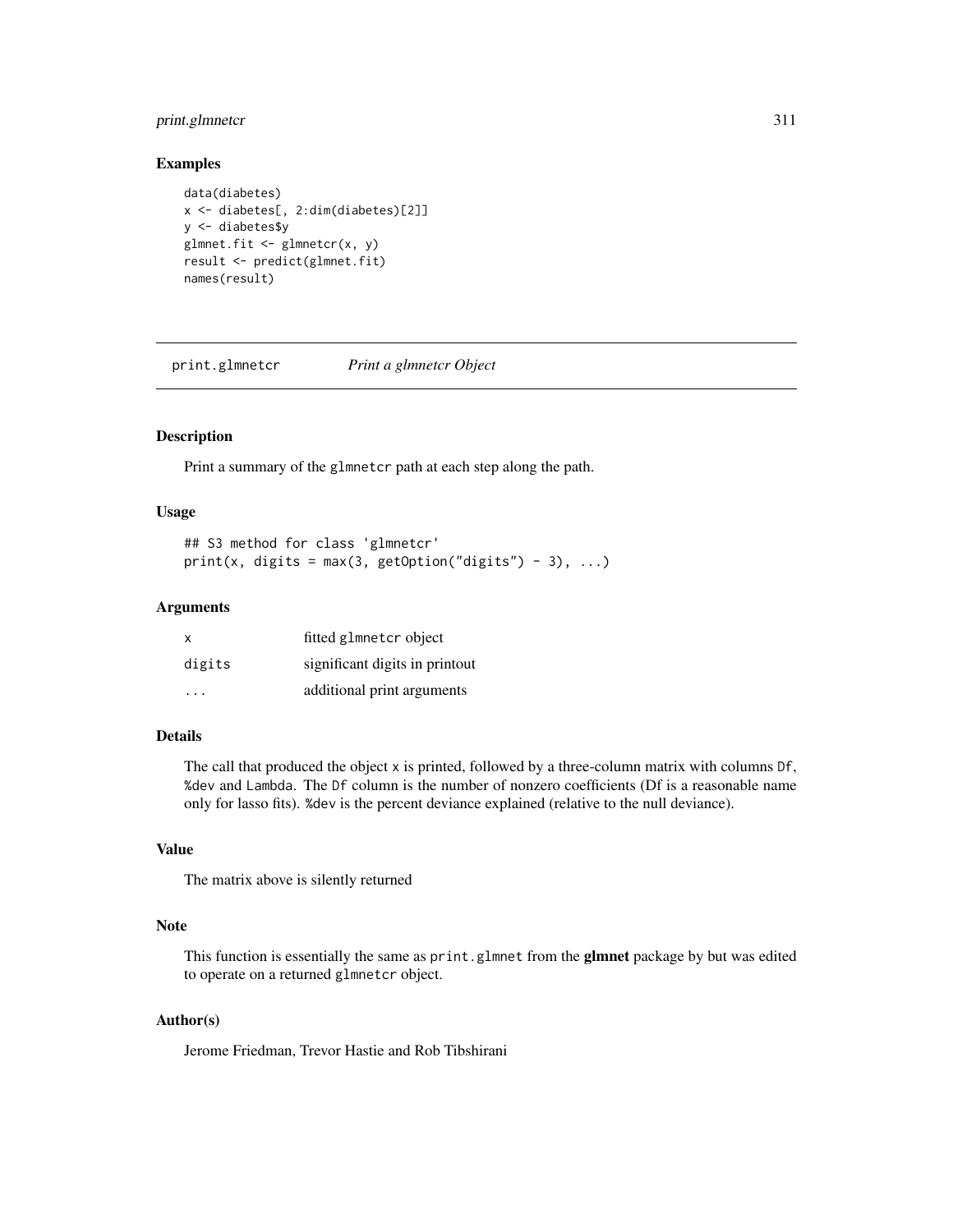# <span id="page-311-1"></span>References

Friedman, J., Hastie, T. and Tibshirani, R. (2008) *Regularization Paths for Generalized Linear Models via Coordinate Descent*

# See Also

See Also as [glmnetcr](#page-304-0)

#### Examples

```
data(diabetes)
x <- diabetes[, 2:dim(diabetes)[2]]
y <- diabetes$y
glmnet.fit <- glmnetcr(x, y)
print(glmnet.fit)
```
<span id="page-311-0"></span>select.glmnetcr *Select Step of Optimal Fitted AIC or BIC CR Model*

# Description

This function returns the step number associated with the minimum AIC or BIC models for a glmnet.cr object and so can be used in selecting the step number in calls in functions such as coef.glmnet.cr, nonzero.glmnet.cr, and fitted.glmnet.cr

# Usage

```
select.glmnetcr(fit, which = "BIC")
```
#### Arguments

| fit   | a glmnetcr object                                                            |
|-------|------------------------------------------------------------------------------|
| which | determines whether the step is associated with the optimal which="BIC" model |
|       | or which="AIC" model                                                         |

#### Value

A numeric value of length one representing the step number.

#### Author(s)

Kellie J. Archer, <archer.43@osu.edu>

# See Also

See Also as [coef.glmnetcr](#page-2-0), [nonzero.glmnetcr](#page-307-0), [fitted.glmnetcr](#page-303-0)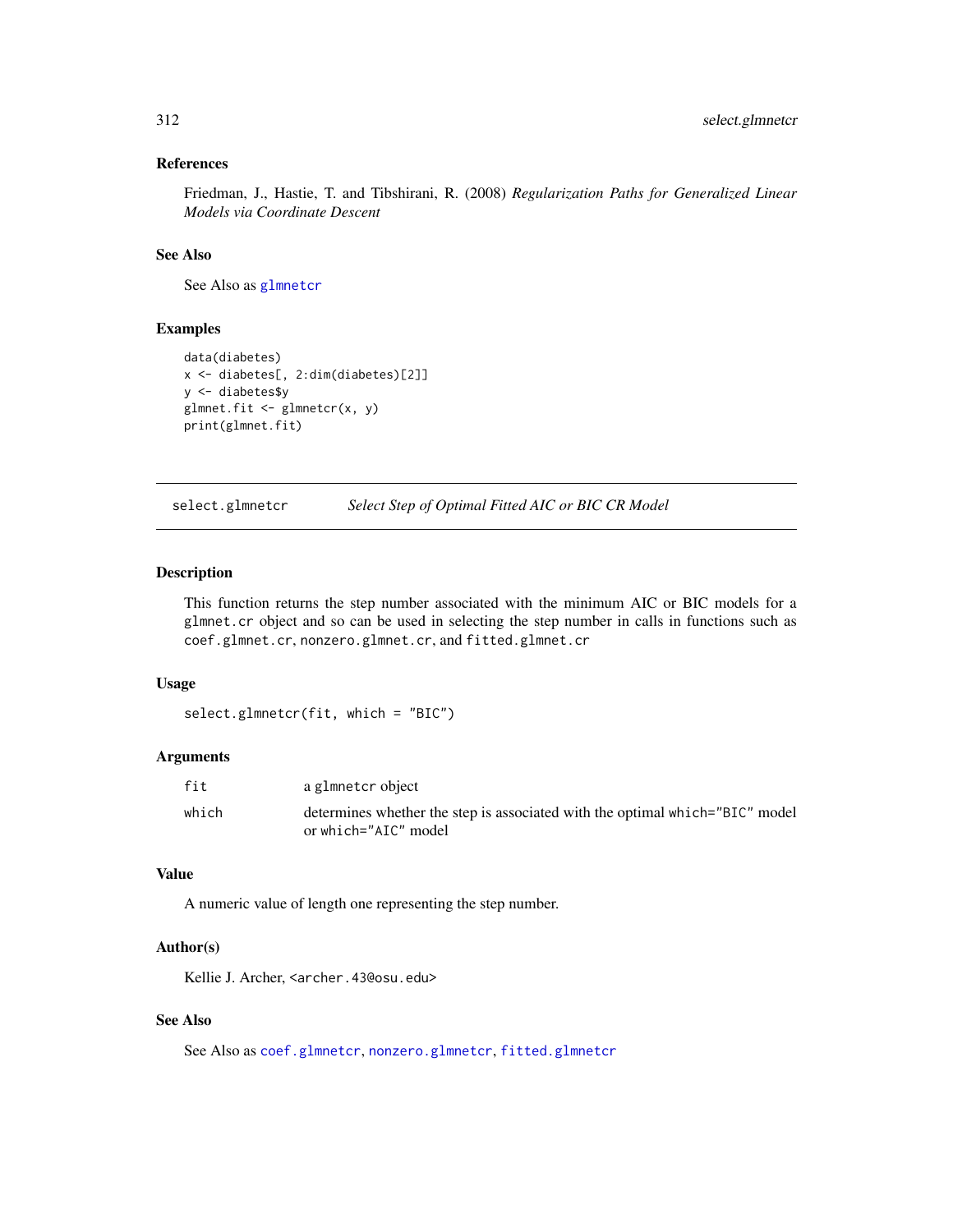# select.glmnetcr 313

# Examples

```
data(diabetes)
x <- diabetes[, 2:dim(diabetes)[2]]
y <- diabetes$y
glmnet.fit <- glmnetcr(x, y)
AIC <- select.glmnetcr(glmnet.fit, which = "AIC")
AIC
nonzero.glmnetcr(glmnet.fit, s = AIC)
```